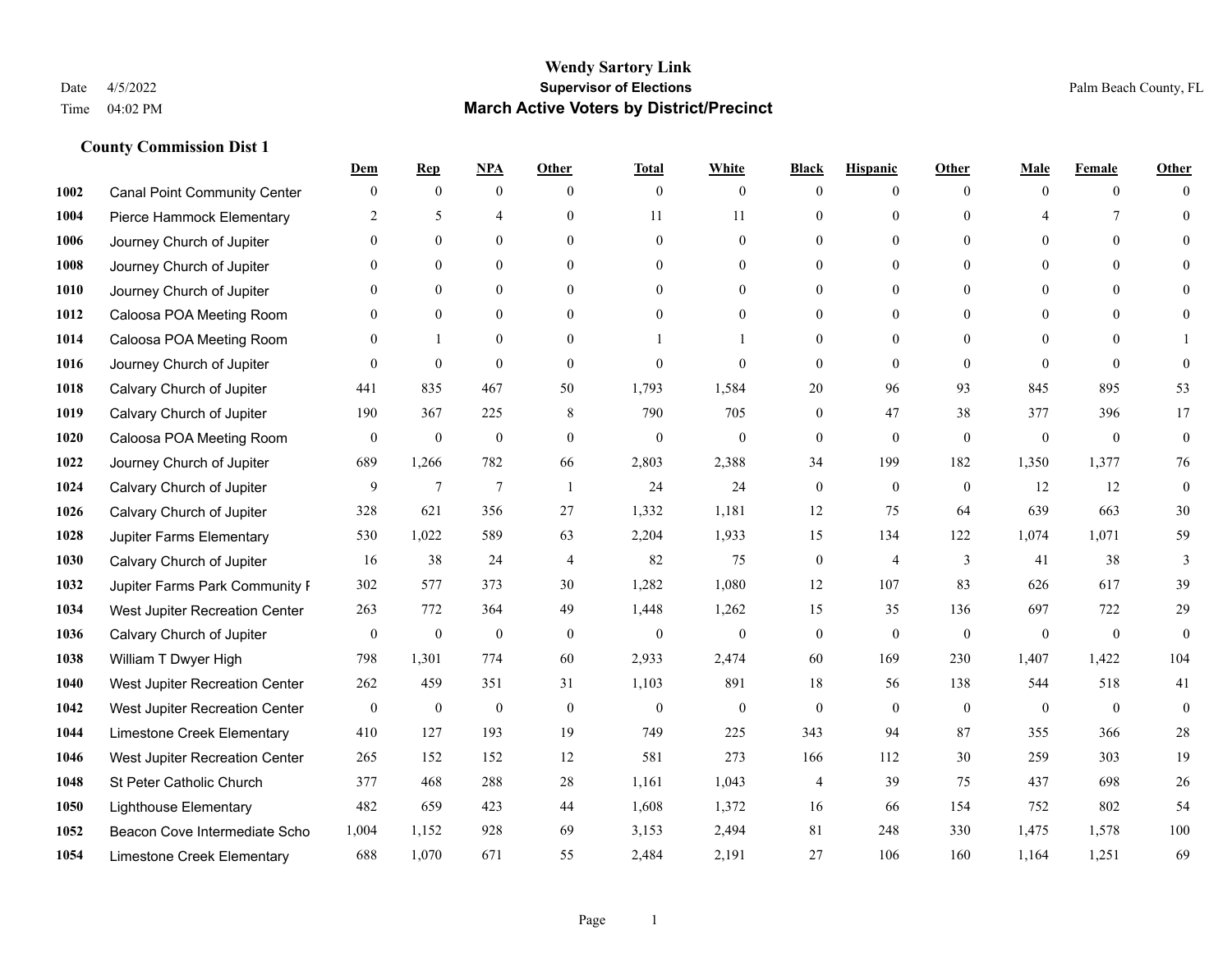## **Wendy Sartory Link** Date 4/5/2022 **Supervisor of Elections** Palm Beach County, FL Time 04:02 PM **March Active Voters by District/Precinct**

**Dem Rep NPA Other Total White Black Hispanic Other Male Female Other**

# West Jupiter Recreation Center 521 577 545 44 1,687 1,349 75 137 126 740 892 55 St Peter Catholic Church 751 900 761 72 2,484 2,061 38 198 187 1,089 1,327 68

| 1060 | <b>West Jupiter Recreation Center</b> | 71       | 105            | 76             | $\overline{4}$   | 256            | 210            | $\overline{0}$ | 25             | 21       | 101      | 138      | 17           |
|------|---------------------------------------|----------|----------------|----------------|------------------|----------------|----------------|----------------|----------------|----------|----------|----------|--------------|
| 1062 | <b>Harvest Community Church</b>       | 604      | 1,137          | 566            | 47               | 2,354          | 2,154          | 12             | 54             | 134      | 1,141    | 1,137    | 76           |
| 1064 | Jupiter Community Center              | 75       | 122            | 67             | $\overline{4}$   | 268            | 244            | $\overline{0}$ | 6              | 18       | 130      | 131      | 7            |
| 1066 | Jupiter Community Center              | $\theta$ | $\overline{0}$ | $\overline{0}$ | $\mathbf{0}$     | $\overline{0}$ | $\overline{0}$ | $\overline{0}$ | $\overline{0}$ | $\theta$ | $\theta$ | $\theta$ | $\mathbf{0}$ |
| 1068 | Jupiter Community Center              | 564      | 762            | 605            | 50               | 1,981          | 1,640          | 25             | 194            | 122      | 926      | 994      | 61           |
| 1070 | Jupiter Community Center              | 54       | 74             | 92             | 5                | 225            | 179            | $\mathbf{1}$   | 40             | 5        | 119      | 99       | $\tau$       |
| 1072 | Jerry Thomas Elementary               | 716      | 1,081          | 691            | 69               | 2,557          | 2,208          | 31             | 174            | 144      | 1,223    | 1,264    | 70           |
| 1074 | Independence Middle                   | 755      | 1,123          | 869            | 91               | 2,838          | 2,377          | 21             | 192            | 248      | 1,261    | 1,487    | 90           |
| 1075 | Martinique Clubhouse                  | 241      | 380            | 241            | 18               | 880            | 760            | 12             | 51             | 57       | 397      | 453      | $30\,$       |
| 1076 | The Island Clubhouse                  | 594      | 778            | 594            | 76               | 2,042          | 1,686          | 50             | 147            | 159      | 1,001    | 979      | 62           |
| 1078 | First Baptist Church Teq              | 337      | 892            | 386            | 24               | 1,639          | 1,533          | 4              | 41             | 61       | 792      | 812      | 35           |
| 1080 | First Baptist Church Teq              | 95       | 148            | 85             | $\overline{4}$   | 332            | 304            | $\overline{0}$ | 9              | 19       | 167      | 155      | $10\,$       |
| 1082 | First Baptist Church Teq              | 72       | 147            | 86             | 8                | 313            | 286            |                | 14             | 12       | 144      | 159      | $10\,$       |
| 1084 | First Baptist Church Teq              | 12       | 54             | 9              | $\mathbf{0}$     | 75             | 72             |                | $\overline{0}$ | 2        | 37       | 37       | 1            |
| 1088 | First Baptist Church Teq              | 10       | 45             | 20             | $\mathbf{0}$     | 75             | 66             | $\overline{0}$ | 3              | 6        | 38       | 36       |              |
| 1094 | First Baptist Church Teq              | 568      | 876            | 545            | 44               | 2,033          | 1,833          | 9              | 76             | 115      | 924      | 1,063    | 46           |
| 1096 | First Baptist Church Teq              | 44       | 69             | 38             | $\boldsymbol{0}$ | 151            | 123            | 7              | 13             | $\,8\,$  | 75       | 73       | 3            |
| 1098 | Riverside Improvement                 | 245      | 459            | 273            | 19               | 996            | 895            | 6              | 43             | 52       | 463      | 504      | $29\,$       |
| 1100 | Jupiter Elementary                    | 402      | 451            | 369            | 33               | 1,255          | 955            | 17             | 201            | 82       | 616      | 593      | $46\,$       |
| 1102 | Jupiter High                          | 692      | 925            | 669            | 63               | 2,349          | 1,884          | 58             | 203            | 204      | 1,042    | 1,233    | $74\,$       |
| 1104 | Jupiter Branch Library                | 462      | 571            | 472            | 29               | 1,534          | 1,251          | 36             | 141            | 106      | 670      | 823      | 41           |
| 1106 | Jupiter Middle                        | 324      | 487            | 402            | 39               | 1,252          | 1,061          | 16             | 74             | 101      | 589      | 621      | $42\,$       |
| 1108 | Newhaven Clubhouse                    | 554      | 724            | 541            | 54               | 1,873          | 1,612          | 27             | 102            | 132      | 840      | 973      | 60           |
| 1110 | <b>Tequesta Council Chambers</b>      | 104      | 120            | 92             | $\overline{4}$   | 320            | 281            | 4              | 19             | 16       | 143      | 168      | 9            |
| 1112 | <b>Tequesta Council Chambers</b>      | 23       | 82             | 43             | 9                | 157            | 137            | 6              | 9              | 5        | 73       | 81       | 3            |
| 1114 | <b>Tequesta Council Chambers</b>      | 110      | 312            | 137            | 12               | 571            | 546            | $\overline{0}$ | 5              | 20       | 258      | 304      | 9            |
|      |                                       |          |                |                |                  |                |                |                |                |          |          |          |              |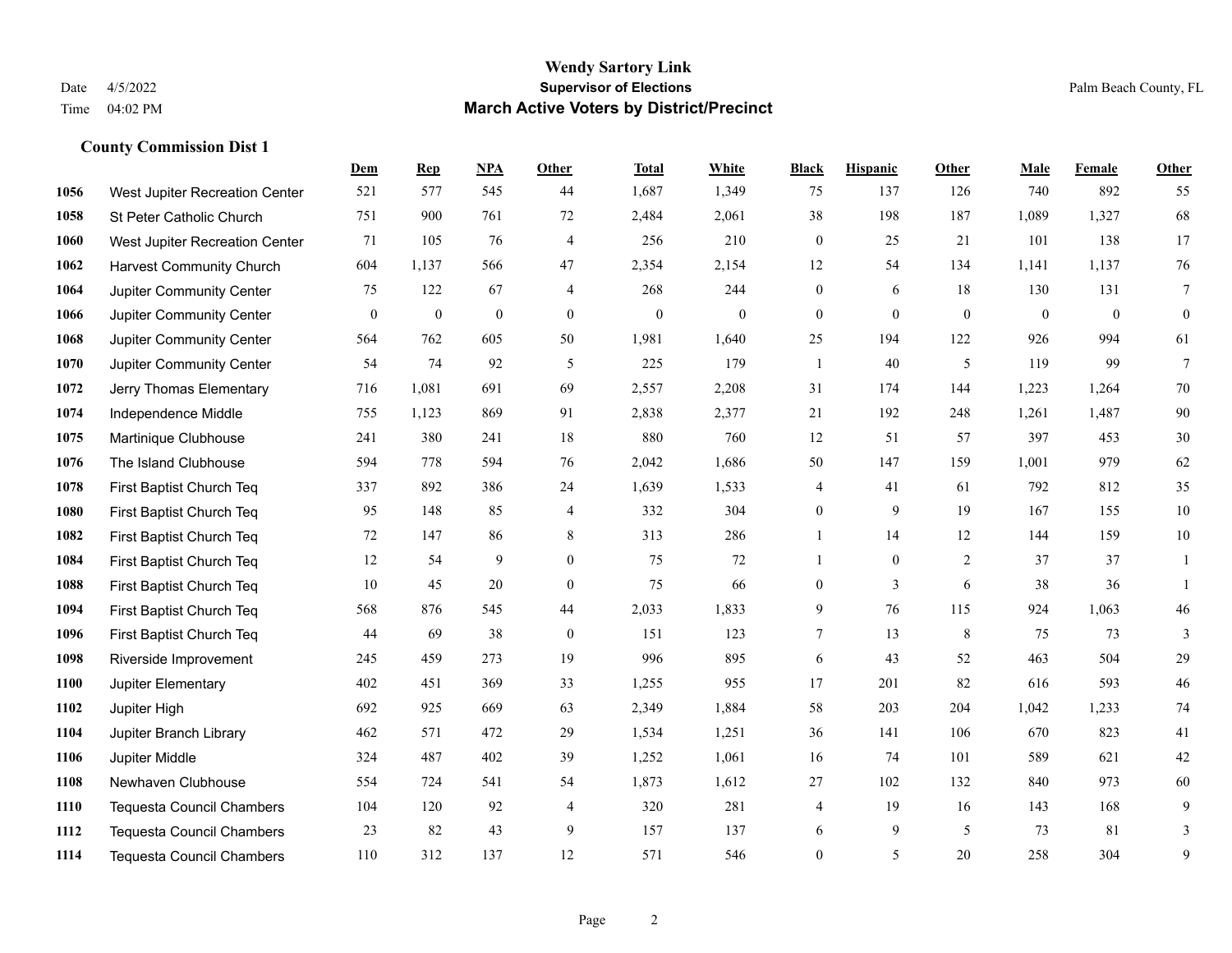|      |                                  | Dem            | <b>Rep</b>     | NPA              | <b>Other</b>   | <b>Total</b>   | <b>White</b>   | <b>Black</b>   | <b>Hispanic</b> | <b>Other</b>   | <b>Male</b>    | <b>Female</b>  | <b>Other</b>   |
|------|----------------------------------|----------------|----------------|------------------|----------------|----------------|----------------|----------------|-----------------|----------------|----------------|----------------|----------------|
| 1116 | <b>Tequesta Council Chambers</b> | $\mathbf{0}$   | $\mathbf{0}$   | $\boldsymbol{0}$ | $\theta$       | $\mathbf{0}$   | $\overline{0}$ | $\overline{0}$ | $\overline{0}$  | $\theta$       | $\theta$       | $\overline{0}$ | $\Omega$       |
| 1118 | Tequesta Council Chambers        | 157            | 252            | 185              | 21             | 615            | 521            | 13             | 42              | 39             | 238            | 362            | 15             |
| 1120 | <b>Tequesta Council Chambers</b> | 74             | 235            | 112              | 15             | 436            | 403            | $\overline{0}$ | 11              | 22             | 208            | 219            | 9              |
| 1122 | <b>Tequesta Council Chambers</b> | 35             | 82             | 42               | 3              | 162            | 153            | $\overline{0}$ | $\mathbf{1}$    | 8              | 79             | 80             | 3              |
| 1124 | Riverside Improvement            | $\theta$       | 2              | $\mathbf{1}$     | $\theta$       | 3              | 3              | $\Omega$       | $\Omega$        | $\Omega$       | 2              | $\overline{1}$ | $\Omega$       |
| 1126 | PBC Fire Rescue #18              | 410            | 926            | 495              | 49             | 1,880          | 1,765          | 7              | 39              | 69             | 859            | 994            | 27             |
| 1128 | Jupiter Inlet Colony Admin Bldg  | 70             | 225            | 85               | 14             | 394            | 365            | $\overline{0}$ | 5               | 24             | 180            | 208            | 6              |
| 1130 | PBC Fire Rescue #18              |                | 2              | $\mathbf{1}$     | $\Omega$       | 4              | 4              | $\Omega$       | $\Omega$        | $\Omega$       | $\overline{2}$ | 1              |                |
| 1132 | PBC Fire Rescue #18              | $\overline{0}$ | 3              |                  | $\mathbf{0}$   |                | 4              | $\overline{0}$ | $\overline{0}$  | $\theta$       | 2              | 2              | $\theta$       |
| 1134 | PBC Fire Rescue #18              | $\Omega$       | $\theta$       | $\theta$         | $\theta$       | $\theta$       | $\Omega$       | $\theta$       | $\Omega$        | $\theta$       | $\theta$       | $\theta$       | $\overline{0}$ |
| 1136 | 1st UM Church of Jup-Teq         | 559            | 1,008          | 643              | 59             | 2,269          | 2,101          | 11             | 52              | 105            | 986            | 1,222          | 61             |
| 1138 | Grace Immanuel Bible Church      | 222            | 834            | 379              | 32             | 1,467          | 1,398          | $\overline{0}$ | 14              | 55             | 625            | 812            | 30             |
| 1140 | <b>Club at Admirals Cove</b>     | 281            | 550            | 319              | 29             | 1,179          | 1,084          | 6              | 22              | 67             | 565            | 595            | 19             |
| 1142 | 1st UM Church of Jup-Teq         | 279            | 606            | 365              | 36             | 1,286          | 1,190          | 5              | 25              | 66             | 605            | 648            | 33             |
| 1144 | 1st UM Church of Jup-Teq         | 514            | 826            | 509              | 36             | 1,885          | 1,747          | 5              | 26              | 107            | 869            | 962            | 54             |
| 1146 | Newhaven Clubhouse               | 14             | 34             | $\tau$           | $\overline{1}$ | 56             | 49             | $\overline{0}$ | $\overline{c}$  | 5              | 29             | 26             | $\overline{1}$ |
| 1148 | Oceanview Methodist              | 380            | 557            | 397              | 47             | 1,381          | 1,265          | 5              | 32              | 79             | 601            | 741            | 39             |
| 1150 | Oceanview Methodist              | $\theta$       | $\mathbf{0}$   | $\mathbf{0}$     | $\theta$       | $\mathbf{0}$   | $\mathbf{0}$   | $\overline{0}$ | $\overline{0}$  | $\theta$       | $\theta$       | $\Omega$       | $\overline{0}$ |
| 1152 | Juno Beach Town Center           | 41             | 71             | 51               | 7              | 170            | 160            | $\Omega$       | 3               | $\tau$         | 79             | 87             | 4              |
| 1154 | Holy Spirit Lutheran             | 132            | 298            | 131              | 19             | 580            | 519            | 4              | 28              | 29             | 275            | 286            | 19             |
| 1156 | Holy Spirit Lutheran             | $\theta$       | $\mathbf{0}$   | $\mathbf{0}$     | $\theta$       | $\mathbf{0}$   | $\overline{0}$ | $\theta$       | $\overline{0}$  | $\Omega$       | $\theta$       | $\theta$       | $\Omega$       |
| 1158 | Holy Spirit Lutheran             | $\Omega$       | $\mathbf{1}$   |                  | $\mathbf{0}$   | $\overline{2}$ | 1              | $\theta$       | $\mathbf{1}$    | $\Omega$       | 1              | $\mathbf{1}$   | $\Omega$       |
| 1160 | Holy Spirit Lutheran             |                | $\mathbf{0}$   |                  | $\overline{0}$ | $\overline{c}$ | $\overline{c}$ | 0              | $\overline{0}$  | $\theta$       |                | -1             | 0              |
| 1162 | Holy Spirit Lutheran             | 2              | $\overline{4}$ | 5                | 2              | 13             | 13             | $\overline{0}$ | $\overline{0}$  | $\mathbf{0}$   | 6              | $\tau$         | 0              |
| 1164 | Club at Admirals Cove            | 29             | 157            | 70               | 5              | 261            | 233            | 4              | 5               | 19             | 130            | 124            |                |
| 1166 | Holy Spirit Lutheran             | 6              | 22             | 13               | $\theta$       | 41             | 35             | 0              | 2               | $\overline{4}$ | 18             | 23             | 0              |
| 1168 | Holy Spirit Lutheran             | $\theta$       | $\mathbf{0}$   | $\mathbf{0}$     | $\mathbf{0}$   | $\theta$       | $\overline{0}$ | $\overline{0}$ | $\overline{0}$  | $\theta$       | $\mathbf{0}$   | $\mathbf{0}$   | 0              |
| 1170 | Caloosa POA Meeting Room         | $\Omega$       | $\Omega$       | $\Omega$         | $\Omega$       | $\Omega$       | $\Omega$       | $\Omega$       | $\Omega$        | $\Omega$       | $\Omega$       | $\Omega$       | $\mathbf{0}$   |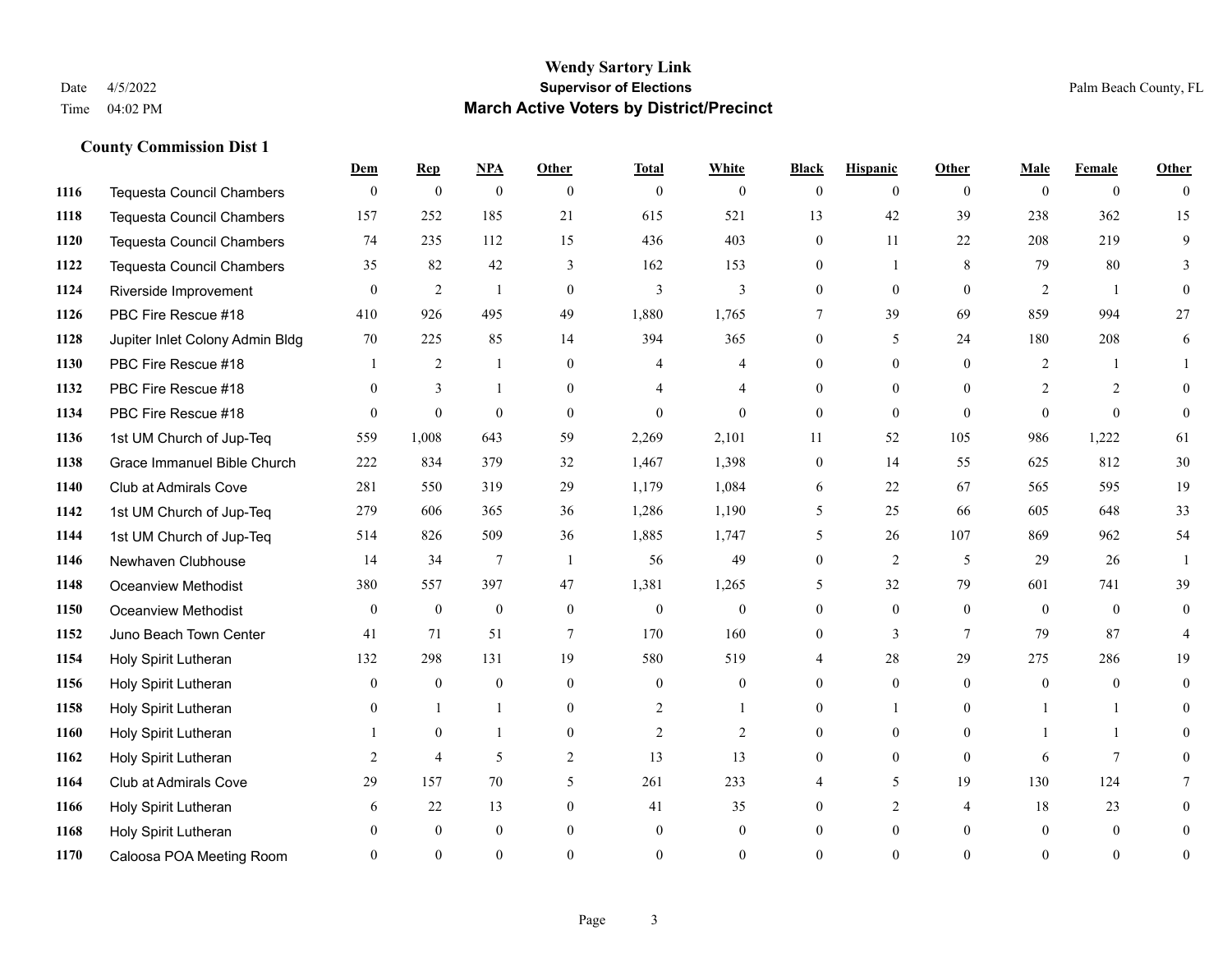|      |                               | Dem          | <b>Rep</b>   | NPA          | Other          | <b>Total</b>   | <b>White</b>     | <b>Black</b>   | <b>Hispanic</b> | Other          | <b>Male</b>    | <b>Female</b>  | <b>Other</b>   |
|------|-------------------------------|--------------|--------------|--------------|----------------|----------------|------------------|----------------|-----------------|----------------|----------------|----------------|----------------|
| 1172 | Caloosa POA Meeting Room      | 124          | 285          | 129          | 10             | 548            | 466              | 15             | 22              | 45             | 253            | 277            | 18             |
| 1173 | Caloosa POA Meeting Room      | 65           | 126          | 61           | 3              | 255            | 217              | 5              | 14              | 19             | 120            | 126            | 9              |
| 1174 | Mirasol Sales and Info Center | $\theta$     | $\theta$     | $\theta$     | $\Omega$       | $\theta$       | $\Omega$         | $\Omega$       | $\theta$        | $\Omega$       | $\theta$       | $\Omega$       | $\Omega$       |
| 1176 | Mirasol Sales and Info Center | $\mathbf{0}$ | $\mathbf{0}$ | $\mathbf{0}$ | $\mathbf{0}$   | $\mathbf{0}$   | $\overline{0}$   | $\overline{0}$ | $\overline{0}$  | $\mathbf{0}$   | $\overline{0}$ | $\overline{0}$ | $\theta$       |
| 1178 | Mirasol Sales and Info Center | $\theta$     | $\theta$     | $\theta$     | $\theta$       | $\Omega$       | $\theta$         | $\overline{0}$ | $\Omega$        | $\Omega$       | $\theta$       | $\Omega$       | $\theta$       |
| 1180 | Mirasol Sales and Info Center | $\theta$     | $\mathbf{0}$ | $\theta$     | $\theta$       | $\mathbf{0}$   | $\theta$         | $\theta$       | $\mathbf{0}$    | $\theta$       | $\Omega$       | $\theta$       | $\theta$       |
| 1182 | William T Dwyer High          | 161          | 257          | 142          | 6              | 566            | 481              | 16             | 29              | 40             | 269            | 283            | 14             |
| 1184 | Eastpointe Country Club       | 514          | 681          | 415          | 39             | 1,649          | 1,538            | 11             | 30              | 70             | 740            | 877            | 32             |
| 1186 | Mirasol Sales and Info Center | 548          | 521          | 453          | 42             | 1,564          | 1,213            | 55             | 139             | 157            | 734            | 786            | 44             |
| 1188 | <b>Westwood Gardens HOA</b>   | 359          | 400          | 349          | 34             | 1,142          | 882              | 38             | 125             | 97             | 469            | 653            | 20             |
| 1189 | Westwood Gardens HOA          | 23           | 55           | 26           | 2              | 106            | 92               | 7              | $\overline{2}$  | 5              | 53             | 50             | 3              |
| 1190 | Gardens Presbyterian          | 1,332        | 2,175        | 1,478        | 139            | 5,124          | 4,214            | 132            | 346             | 432            | 2,290          | 2,698          | 136            |
| 1192 | Evergrene Clubhouse           | 383          | 687          | 470          | 44             | 1,584          | 1,346            | 27             | 80              | 131            | 763            | 769            | 52             |
| 1194 | Frenchmans Creek Real Estate  | 647          | 940          | 638          | 47             | 2,272          | 2,076            | 16             | 41              | 139            | 1,033          | 1,187          | 52             |
| 1196 | Gardens Presbyterian          | $\mathbf{0}$ | $\mathbf{0}$ | $\mathbf{0}$ | $\mathbf{0}$   | $\mathbf{0}$   | $\boldsymbol{0}$ | $\mathbf{0}$   | $\overline{0}$  | $\mathbf{0}$   | $\overline{0}$ | $\mathbf{0}$   | $\overline{0}$ |
| 1198 | 1st Baptist Church PBG        | 543          | 482          | 423          | 34             | 1,482          | 1,032            | 134            | 168             | 148            | 711            | 726            | 45             |
| 1200 | Dwight D Eisenhower Elementar | $\mathbf{0}$ | $\mathbf{0}$ | $\mathbf{0}$ | $\mathbf{0}$   | $\mathbf{0}$   | $\theta$         | $\mathbf{0}$   | $\theta$        | $\theta$       | $\theta$       | $\theta$       | $\theta$       |
| 1202 | <b>Cross Community Church</b> | 500          | 1,075        | 570          | 41             | 2,186          | 1,949            | 16             | 94              | 127            | 1,048          | 1,068          | 70             |
| 1204 | Holy Spirit Lutheran          | 8            | 21           | 14           | 3              | 46             | 40               | $\overline{0}$ | 2               | $\overline{4}$ | 21             | 21             | 4              |
| 1206 | Holy Spirit Lutheran          | 8            | 85           | 25           | 3              | 121            | 117              | $\overline{0}$ | 3               | $\overline{1}$ | 57             | 63             |                |
| 1208 | Juno Beach Town Center        | 444          | 879          | 497          | 44             | 1,864          | 1,698            | 7              | 56              | 103            | 862            | 958            | 44             |
| 1210 | Holy Spirit Lutheran          | 203          | 281          | 164          | $\overline{7}$ | 655            | 584              | $\overline{c}$ | 25              | 44             | 319            | 314            | 22             |
| 1212 | Juno Beach Town Center        | 46           | 67           | 54           | 8              | 175            | 141              | 5              | 10              | 19             | 90             | 79             | 6              |
| 1214 | Juno Beach Town Center        | 262          | 436          | 213          | 29             | 940            | 879              | 5              | 13              | 43             | 385            | 533            | $22\,$         |
| 1216 | <b>Oceanview Methodist</b>    | 141          | 332          | 178          | 21             | 672            | 577              | $10\,$         | 37              | 48             | 324            | 333            | 15             |
| 1218 | Osceola Creek Middle          |              |              | $\mathbf{0}$ | $\mathbf{0}$   | $\overline{2}$ | 2                | $\overline{0}$ | $\overline{0}$  | $\theta$       | 2              | $\theta$       | $\mathbf{0}$   |
| 1220 | Pierce Hammock Elementary     | $\theta$     | $\theta$     | $\theta$     | $\mathbf{0}$   | $\mathbf{0}$   | $\theta$         | $\overline{0}$ | $\overline{0}$  | $\theta$       | $\Omega$       | $\theta$       | $\theta$       |
| 1222 | Sandhill Crane Golf Club      | 35           | 71           | 37           | 5              | 148            | 108              | 13             | 12              | 15             | 73             | 73             | $\overline{c}$ |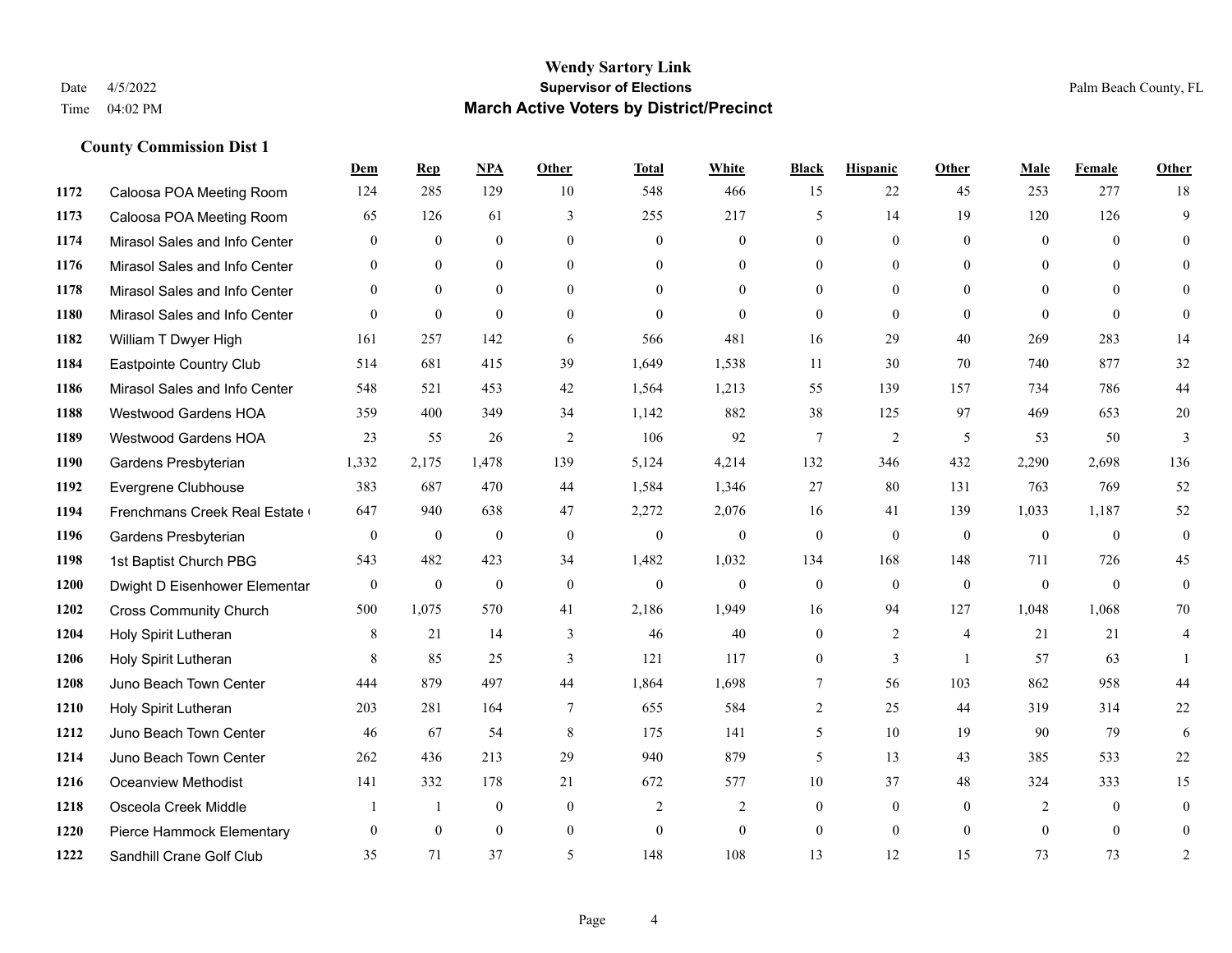|      |                                  | Dem          | <b>Rep</b>     | NPA              | <b>Other</b>   | <b>Total</b> | <b>White</b>   | <b>Black</b>     | <b>Hispanic</b> | <b>Other</b>   | <b>Male</b>    | <b>Female</b>  | <b>Other</b>   |
|------|----------------------------------|--------------|----------------|------------------|----------------|--------------|----------------|------------------|-----------------|----------------|----------------|----------------|----------------|
| 1224 | Pierce Hammock Elementary        | $\mathbf{0}$ | $\mathbf{0}$   | $\boldsymbol{0}$ | $\theta$       | $\mathbf{0}$ | $\overline{0}$ | $\mathbf{0}$     | $\overline{0}$  | $\theta$       | $\mathbf{0}$   | $\overline{0}$ | $\theta$       |
| 1228 | <b>Carleton Oaks Clubhouse</b>   | 143          | 198            | 126              | 6              | 473          | 341            | 26               | 49              | 57             | 229            | 231            | 13             |
| 1230 | Christ Fellowship Church PBG     | $\theta$     | $\mathbf{0}$   | $\theta$         | $\theta$       | $\theta$     | $\Omega$       | $\theta$         | $\theta$        | $\Omega$       | $\theta$       | $\theta$       | $\theta$       |
| 1232 | Mirasol Sales and Info Center    | $\mathbf{0}$ | $\mathbf{0}$   | $\mathbf{0}$     | $\overline{0}$ | $\mathbf{0}$ | $\overline{0}$ | $\boldsymbol{0}$ | $\mathbf{0}$    | $\overline{0}$ | $\mathbf{0}$   | $\theta$       | $\theta$       |
| 1234 | Christ Fellowship Church PBG     | $\theta$     | $\theta$       | $\mathbf{0}$     | $\theta$       | $\Omega$     | $\theta$       | $\mathbf{0}$     | $\theta$        | $\theta$       | $\theta$       | $\theta$       | $\mathbf{0}$   |
| 1236 | Mirasol Sales and Info Center    | $\theta$     | $\mathbf{0}$   | $\mathbf{0}$     | $\theta$       | $\mathbf{0}$ | $\theta$       | $\theta$         | $\theta$        | $\theta$       | $\theta$       | $\Omega$       | $\theta$       |
| 1238 | Mirasol Sales and Info Center    | 608          | 777            | 524              | 61             | 1,970        | 1,788          | 19               | 22              | 141            | 937            | 976            | 57             |
| 1240 | <b>Timber Trace Elementary</b>   | 770          | 1,086          | 632              | 59             | 2,547        | 2,197          | 56               | 151             | 143            | 1,152          | 1,324          | 71             |
| 1242 | Christ Fellowship Church PBG     | 869          | 1,066          | 633              | 64             | 2,632        | 2,387          | 37               | 62              | 146            | 1,087          | 1,481          | 64             |
| 1244 | Christ Fellowship Church PBG     | 456          | 657            | 461              | 53             | 1,627        | 1,413          | 30               | 78              | 106            | 688            | 886            | 53             |
| 1246 | Watson B Duncan Middle           | 817          | 922            | 715              | 69             | 2,523        | 2,003          | 71               | 201             | 248            | 1,113          | 1,339          | 71             |
| 1247 | Watson B Duncan Middle           | 33           | 190            | 65               | 9              | 297          | 275            | $\boldsymbol{0}$ | -1              | 21             | 138            | 146            | 13             |
| 1248 | <b>PBG Community Center</b>      | 501          | 595            | 403              | 39             | 1,538        | 1,288          | 29               | 124             | 97             | 653            | 857            | $28\,$         |
| 1250 | Palm Beach Gardens High          | 13           | 37             | 16               | -1             | 67           | 59             | $\boldsymbol{0}$ | $\overline{4}$  | $\overline{4}$ | 34             | 29             | $\overline{4}$ |
| 1252 | <b>Ballen Isles Country Club</b> | 876          | 783            | 680              | 52             | 2,391        | 2,195          | 23               | 23              | 150            | 1,070          | 1,261          | 60             |
| 1254 | Northlake Nazarene Church        | 151          | 182            | 130              | $\tau$         | 470          | 397            | 9                | 29              | 35             | 233            | 220            | 17             |
| 1256 | North County Senior Center       |              | $\overline{2}$ | $\mathfrak{Z}$   | 3              | 9            | 8              | 1                | $\mathbf{0}$    | $\theta$       | 5              | $\overline{4}$ | $\mathbf{0}$   |
| 1258 | North County Senior Center       | 308          | 225            | 255              | 25             | 813          | 447            | 98               | 120             | 148            | 376            | 412            | 25             |
| 1260 | PBG City Hall Council Room       | 438          | 553            | 314              | 27             | 1,332        | 1,104          | 28               | 115             | 85             | 599            | 691            | $42\,$         |
| 1262 | PBG Moose Lodge 2010             |              | 2              | $\mathbf{0}$     | $\mathbf{0}$   | 3            | 3              | $\mathbf{0}$     | $\mathbf{0}$    | $\mathbf{0}$   | $\overline{0}$ | 3              | $\mathbf{0}$   |
| 1264 | PBG City Hall Council Room       | $\Omega$     | $\mathbf{0}$   | $\theta$         | $\Omega$       | $\theta$     | $\mathbf{0}$   | $\theta$         | $\theta$        | $\theta$       | $\Omega$       | $\Omega$       | $\theta$       |
| 1266 | PBG City Hall Council Room       | 162          | 113            | 137              | 13             | 425          | 260            | 66               | 70              | 29             | 182            | 234            | 9              |
| 1268 | <b>PBG Community Center</b>      | 103          | 73             | 107              | 10             | 293          | 181            | 49               | 33              | 30             | 112            | 166            | 15             |
| 1270 | <b>PBG Community Center</b>      | 3            | $\mathbf{0}$   | 2                | $\theta$       | 5            | $\overline{2}$ | $\overline{2}$   | $\mathbf{1}$    | $\theta$       | 2              | 2              | $\mathbf{1}$   |
| 1272 | Palm Beach Gardens Elementar     | 717          | 675            | 553              | 56             | 2,001        | 1,589          | 108              | 129             | 175            | 924            | 1,013          | 64             |
| 1274 | Palm Beach Gardens High          | 578          | 544            | 438              | 37             | 1,597        | 1,208          | 91               | 141             | 157            | 754            | 782            | 61             |
| 1276 | Palm Beach Gardens High          | 125          | 90             | 81               | 5              | 301          | 191            | 50               | 39              | 21             | 138            | 153            | 10             |
| 1278 | Garden Lodge 366 F&AM            | 351          | 187            | 265              | 19             | 822          | 401            | 181              | 143             | 97             | 359            | 428            | 35             |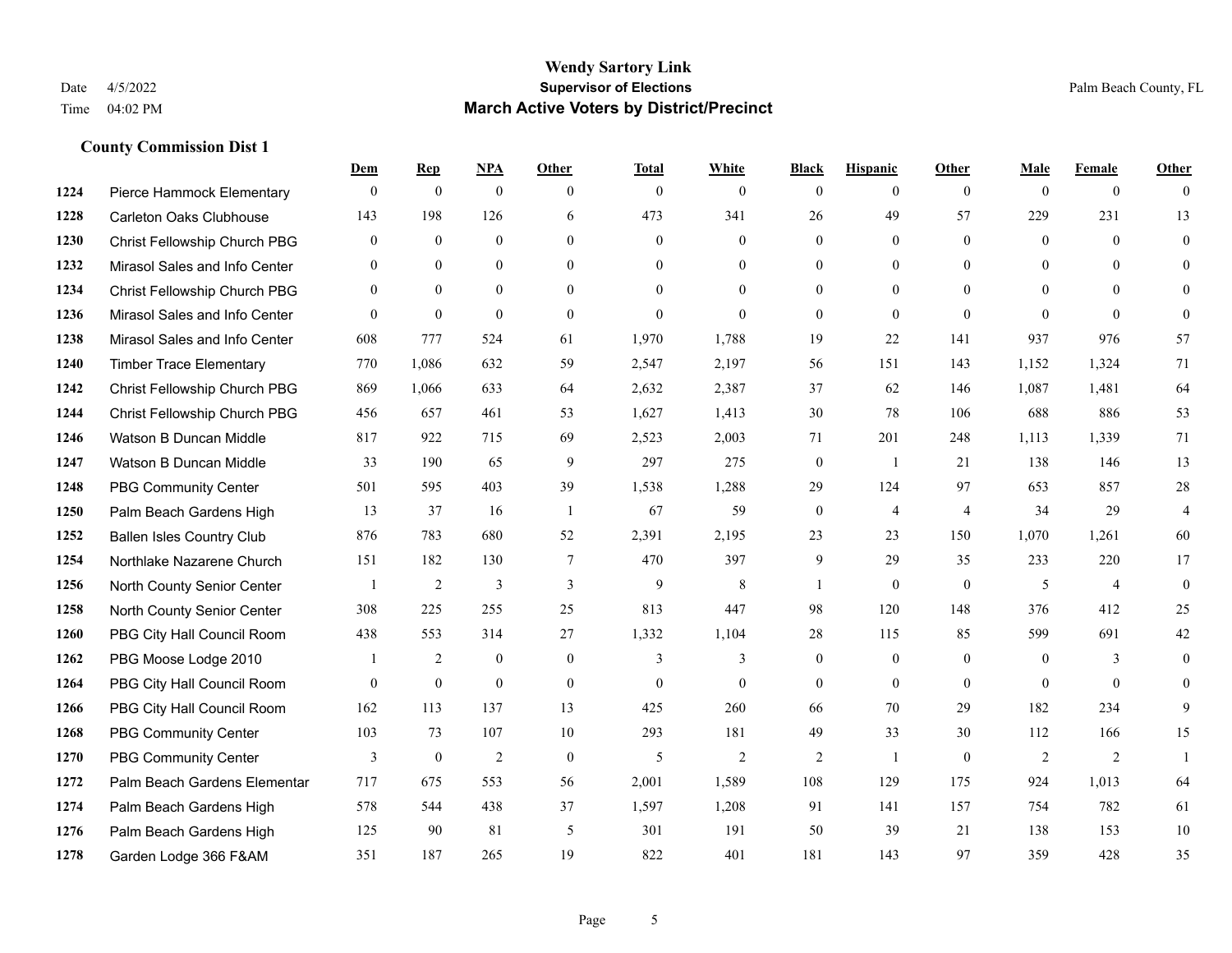|      |                                    | Dem            | <b>Rep</b>       | NPA            | <b>Other</b>   | <b>Total</b>   | <b>White</b>   | <b>Black</b>   | <b>Hispanic</b> | Other          | <b>Male</b>    | Female   | <b>Other</b> |
|------|------------------------------------|----------------|------------------|----------------|----------------|----------------|----------------|----------------|-----------------|----------------|----------------|----------|--------------|
| 1280 | Pew Leadership Center              | 136            | 149              | 112            | 13             | 410            | 348            | 12             | 24              | 26             | 169            | 238      | 3            |
| 1282 | Pew Leadership Center              | 80             | 48               | 57             | 5              | 190            | 137            | 13             | 18              | 22             | 95             | 81       | 14           |
| 1284 | <b>Eissey Campus Theater</b>       | 789            | 810              | 784            | 67             | 2,450          | 1,949          | 88             | 208             | 205            | 1,048          | 1,332    | 70           |
| 1286 | PBG Moose Lodge 2010               | 49             | 49               | 40             | 3              | 141            | 113            | 4              | 12              | 12             | 70             | 62       | 9            |
| 1288 | PBG Moose Lodge 2010               | 13             | 24               | $\tau$         | $\mathbf{1}$   | 45             | 41             | 1              | $\overline{0}$  | 3              | 22             | 21       | 2            |
| 1290 | PBG Moose Lodge 2010               | 693            | 846              | 568            | 70             | 2,177          | 1,831          | 52             | 137             | 157            | 879            | 1,239    | 59           |
| 1291 | PBG Moose Lodge 2010               | 26             | 38               | 28             | 2              | 94             | 89             | 3              | 1               | $\overline{1}$ | 30             | 64       | $\mathbf{0}$ |
| 1292 | PBG Moose Lodge 2010               | 15             | 48               | 16             | 2              | 81             | 75             | 1              | -1              | $\overline{4}$ | 38             | 40       | 3            |
| 1294 | Dwight D Eisenhower Elementar      | 26             | 82               | 24             | $\tau$         | 139            | 120            | 5              | 4               | 10             | 70             | 68       |              |
| 1296 | Dwight D Eisenhower Elementar      | 218            | 259              | 203            | 20             | 700            | 546            | 15             | 91              | 48             | 278            | 397      | 25           |
| 1298 | PBG Moose Lodge 2010               | 37             | 33               | 19             | $\overline{1}$ | 90             | 80             | 1              | 4               | 5              | 36             | 53       | 1            |
| 1300 | <b>Cross Community Church</b>      |                | 3                | $\overline{1}$ | $\mathbf{0}$   | 5              | 4              | $\overline{0}$ | $\overline{0}$  | $\overline{1}$ | 2              | 3        | $\theta$     |
| 1302 | Dwight D Eisenhower Elementar      | 39             | 52               | 35             | 3              | 129            | 109            | -1             | $\tau$          | 12             | 62             | 62       | 5            |
| 1304 | <b>NPB Community Center</b>        | 206            | 258              | 188            | 27             | 679            | 589            | 12             | $40\,$          | 38             | 352            | 304      | 23           |
| 1305 | <b>NPB Community Center</b>        | $\mathbf{0}$   | $\mathbf{0}$     | $\mathbf{0}$   |                | $\overline{1}$ |                | $\overline{0}$ | $\overline{0}$  | $\mathbf{0}$   | $\overline{1}$ | $\theta$ | $\mathbf{0}$ |
| 1306 | Eissey Campus Theater              | 14             | 31               | 34             | 4              | 83             | 67             | $\overline{2}$ | $\mathbf{1}$    | 13             | 39             | 43       |              |
| 1308 | <b>Gardens Mall Community Room</b> | 37             | 67               | 37             | 3              | 144            | 129            | 3              | $\overline{2}$  | 10             | 73             | 67       | 4            |
| 1310 | <b>Eissey Campus Theater</b>       |                | 2                |                | $\theta$       | $\overline{4}$ | 4              | $\overline{0}$ | $\overline{0}$  | $\theta$       | 3              |          | $\Omega$     |
| 1312 | <b>Gardens Mall Community Room</b> | 6              | 21               | 12             | $\Omega$       | 39             | 36             | 0              | $\overline{2}$  |                | 21             | 18       | $\theta$     |
| 1314 | <b>NPB Community Center</b>        | 45             | 114              | 60             | 10             | 229            | 202            | $\overline{3}$ | 8               | 16             | 95             | 123      | 11           |
| 1316 | <b>NPB Community Center</b>        | 180            | 202              | 143            | 22             | 547            | 399            | 42             | 68              | 38             | 229            | 301      | 17           |
| 1318 | PBG Moose Lodge 2010               | $\overline{0}$ | $\boldsymbol{0}$ | $\mathbf{0}$   | $\mathbf{0}$   | $\mathbf{0}$   | $\overline{0}$ | $\overline{0}$ | $\overline{0}$  | $\theta$       | $\mathbf{0}$   | $\theta$ | $\theta$     |
| 1320 | <b>NPB Community Center</b>        | 35             | 117              | 39             | 2              | 193            | 169            | 3              | 9               | 12             | 103            | 87       | 3            |
| 1322 | <b>NPB Community Center</b>        | 3              | $\tau$           | 9              | $\theta$       | 19             | 19             | $\overline{0}$ | $\overline{0}$  | $\theta$       | 8              | 10       |              |
| 1324 | Allamanda Elementary               | 448            | 446              | 391            | 48             | 1,333          | 1,050          | 40             | 143             | 100            | 564            | 726      | 43           |
| 1326 | Allamanda Elementary               | 186            | 219              | 165            | 17             | 587            | 499            | 7              | 30              | 51             | 256            | 319      | 12           |
| 1328 | Osborne Park Activities Bldg       | 596            | 841              | 561            | 52             | 2,050          | 1,750          | 32             | 129             | 139            | 998            | 997      | 55           |
| 1330 | 1st Unitarian Church NPB           | 34             | 41               | 45             | 3              | 123            | 100            | 9              | 6               | 8              | 66             | 54       | 3            |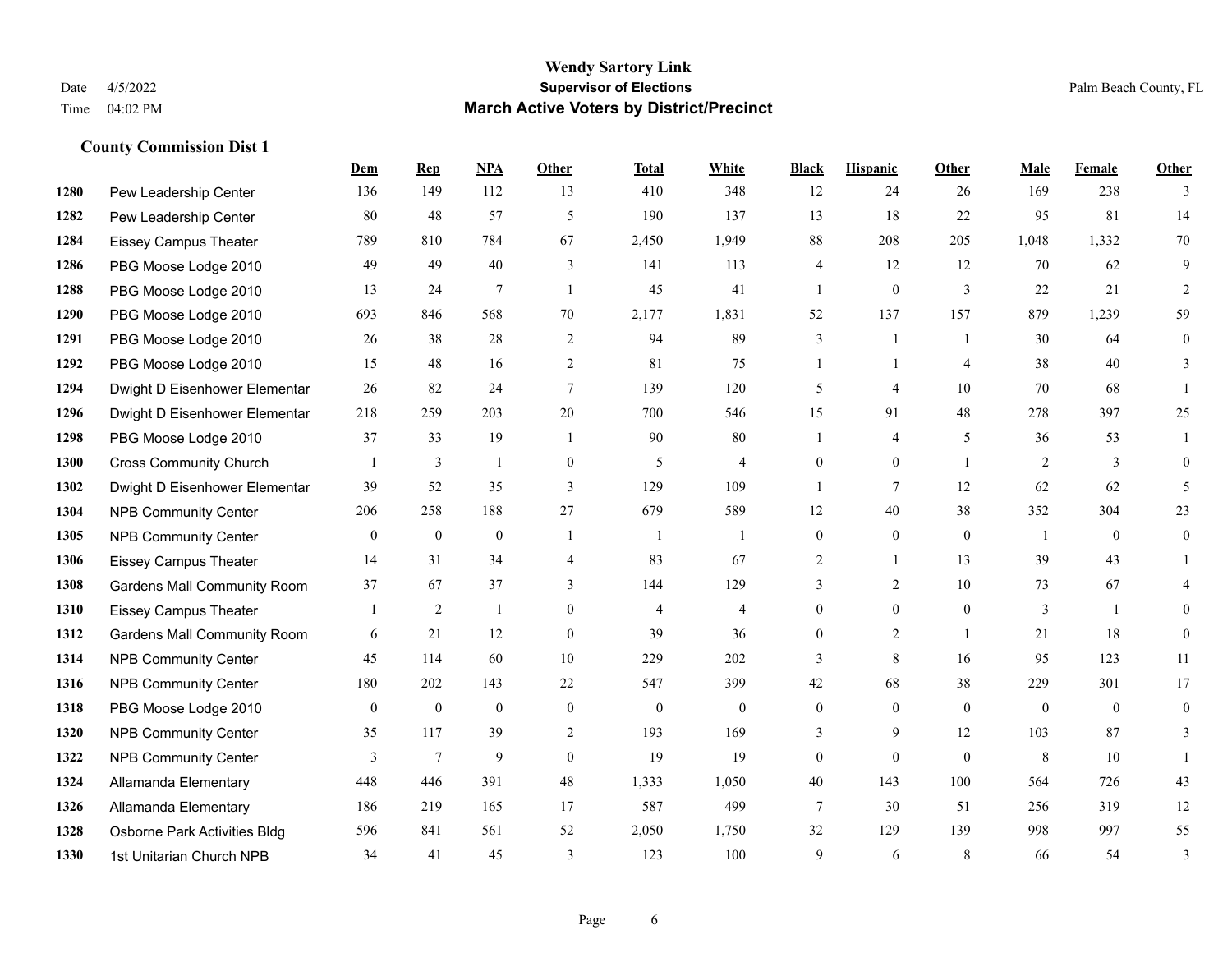|      |                                    | Dem          | <b>Rep</b>       | NPA            | <b>Other</b>   | <b>Total</b>     | <b>White</b>     | <b>Black</b>     | <b>Hispanic</b> | <b>Other</b>   | <b>Male</b>    | <b>Female</b>   | <b>Other</b>     |
|------|------------------------------------|--------------|------------------|----------------|----------------|------------------|------------------|------------------|-----------------|----------------|----------------|-----------------|------------------|
| 1332 | 1st Unitarian Church NPB           | 326          | 411              | 275            | 33             | 1,045            | 850              | 53               | 67              | 75             | 513            | 507             | 25               |
| 1334 | 1st Unitarian Church NPB           | 2            | 3                | 5              | $\mathbf{1}$   | 11               | 11               | $\mathbf{0}$     | $\mathbf{0}$    | $\theta$       | $\overline{4}$ | $7\phantom{.0}$ | $\mathbf{0}$     |
| 1336 | <b>Gardens Mall Community Room</b> | 35           | 91               | 40             | $\overline{4}$ | 170              | 152              | $\theta$         | 4               | 14             | 87             | 76              | $7\overline{ }$  |
| 1338 | <b>Eissey Campus Theater</b>       | 95           | 408              | 110            | 19             | 632              | 607              | $\mathbf{1}$     | 2               | 22             | 278            | 343             | 11               |
| 1340 | <b>Eissey Campus Theater</b>       | 7            | 6                | $\overline{c}$ | $\mathbf{0}$   | 15               | 14               | $\mathbf{0}$     | $\mathbf{1}$    | $\theta$       | $\tau$         | 8               | $\boldsymbol{0}$ |
| 1342 | <b>NPB Country Club</b>            | 298          | 452              | 281            | 30             | 1,061            | 962              | 18               | 33              | 48             | 460            | 577             | 24               |
| 1344 | Old Port Cove                      | 293          | 543              | 336            | 33             | 1,205            | 1,107            | 5                | 28              | 65             | 546            | 640             | 19               |
| 1346 | Anchorage Activities Bldg          | 548          | 933              | 445            | 44             | 1,970            | 1,804            | 13               | 64              | 89             | 922            | 997             | 51               |
| 1348 | <b>NPB Council Chambers</b>        | 34           | 126              | 31             | 9              | 200              | 188              | $\boldsymbol{0}$ | $7\phantom{.0}$ | 5              | 101            | 93              | 6                |
| 1350 | Faith Lutheran Church              | 366          | 623              | 381            | 26             | 1,396            | 1,233            | 9                | 81              | 73             | 664            | 692             | 40               |
| 1352 | Northlake Nazarene Church          | 652          | 872              | 610            | 50             | 2,184            | 1,576            | 149              | 184             | 275            | 984            | 1,125           | 75               |
| 1354 | <b>Grove Park Elementary</b>       | 97           | 166              | 76             | 3              | 342              | 287              | 11               | 20              | 24             | 159            | 173             | $10\,$           |
| 1356 | Casa Rio Clubhouse                 | 804          | 426              | 524            | 40             | 1,794            | 900              | 406              | 244             | 244            | 773            | 960             | 61               |
| 1358 | RB Prep Achievement Academy        | 15           | 5                | $\mathfrak{Z}$ | $\mathbf{0}$   | 23               | 10               | $\,8\,$          | 1               | $\overline{4}$ | 14             | 6               | 3                |
| 1360 | Garden Lodge 366 F&AM              | 347          | 338              | 239            | 20             | 944              | 735              | 62               | 72              | 75             | 408            | 508             | $28\,$           |
| 1362 | <b>Grove Park Elementary</b>       | 206          | 125              | 195            | $\tau$         | 533              | 268              | 47               | 162             | 56             | 239            | 277             | 17               |
| 1364 | RB Prep Achievement Academy        | 449          | 126              | 290            | 17             | 882              | 235              | 355              | 175             | 117            | 371            | 484             | $27\,$           |
| 1366 | Palm Lake Estates - The Pines      | 62           | 79               | 58             | $\overline{4}$ | 203              | 166              | 17               | 6               | 14             | 94             | 104             | 5                |
| 1368 | RB Prep Achievement Academy        | $\mathbf{0}$ | $\boldsymbol{0}$ | $\mathbf{0}$   | $\overline{0}$ | $\boldsymbol{0}$ | $\boldsymbol{0}$ | $\boldsymbol{0}$ | $\mathbf{0}$    | $\overline{0}$ | $\mathbf{0}$   | $\overline{0}$  | $\boldsymbol{0}$ |
| 1370 | Palm Lake Estates - The Pines      | 125          | 130              | 88             | 6              | 349              | 282              | 20               | 29              | 18             | 147            | 191             | 11               |
| 1372 | Garden Lodge 366 F&AM              | 94           | 31               | 44             | 8              | 177              | 81               | 56               | 20              | 20             | 74             | 95              | $\,8\,$          |
| 1374 | Pew Leadership Center              | 187          | 83               | 146            | 9              | 425              | 217              | 115              | 50              | 43             | 171            | 240             | 14               |
| 1376 | Lake Park Town Hall                | $\mathbf{0}$ | $\mathbf{0}$     | $\mathbf{0}$   | $\mathbf{0}$   | $\theta$         | $\boldsymbol{0}$ | $\boldsymbol{0}$ | $\mathbf{0}$    | $\mathbf{0}$   | $\mathbf{0}$   | $\overline{0}$  | $\boldsymbol{0}$ |
| 1378 | PBC Fire Rescue #68                | 1,013        | 428              | 534            | 36             | 2,011            | 834              | 837              | 112             | 228            | 937            | 988             | 86               |
| 1380 | <b>NPB Council Chambers</b>        | 185          | 270              | 163            | 15             | 633              | 560              | $\,8\,$          | 30              | 35             | 276            | 338             | 19               |
| 1382 | Lake Park Town Hall                | 275          | 355              | 260            | 30             | 920              | 768              | 32               | 55              | 65             | 422            | 476             | $22\,$           |
| 1384 | Phil Foster Park Marine Center     | 294          | 576              | 294            | 32             | 1,196            | 1,065            | 22               | 40              | 69             | 587            | 583             | $26\,$           |
| 1386 | Phil Foster Park Marine Center     | 599          | 1,143            | 740            | 84             | 2,566            | 2,209            | 63               | 85              | 209            | 1,194          | 1,308           | 64               |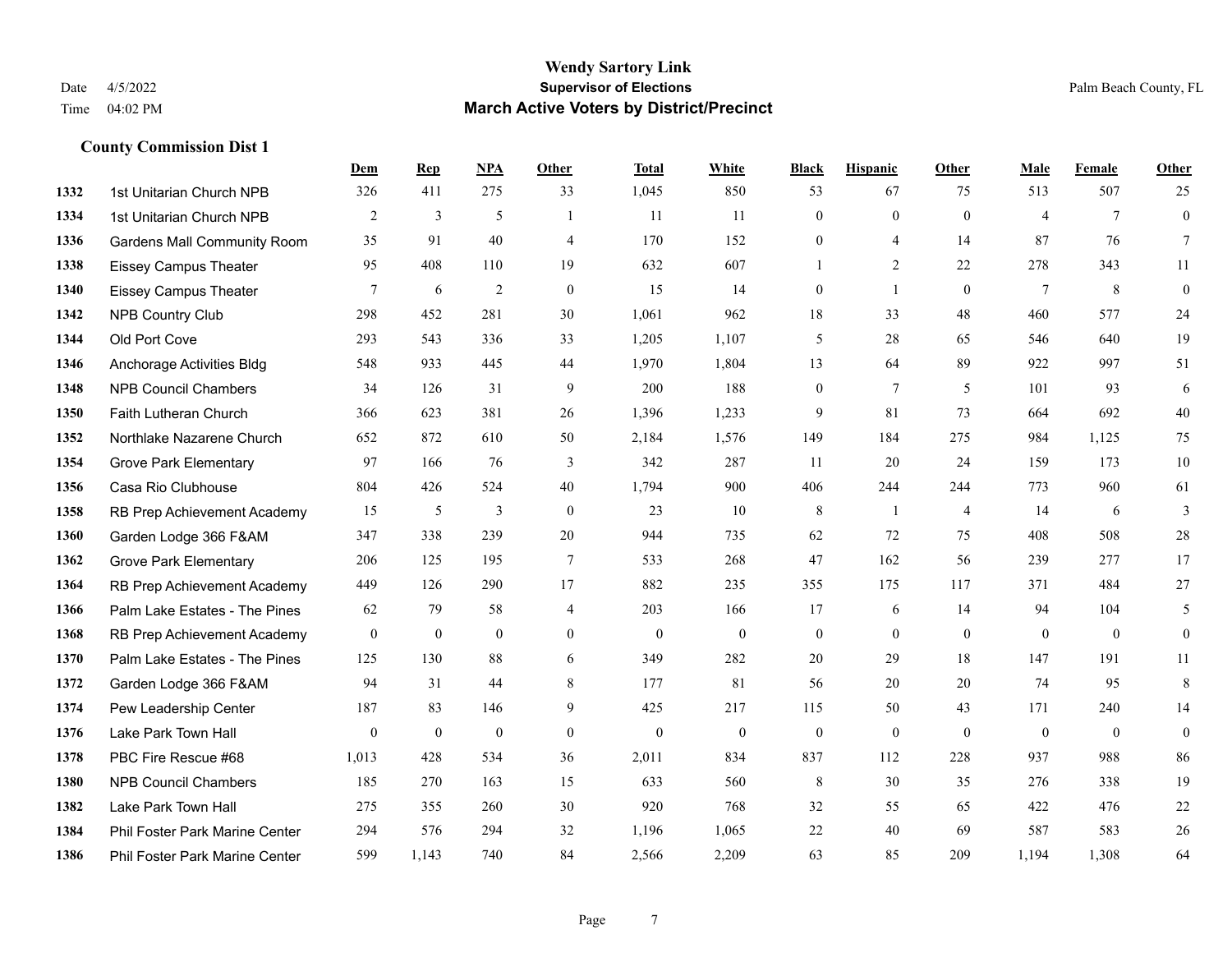|      |                                 | <u>Dem</u> | <u>Rep</u> | <u>NPA</u> | <b>Other</b> | <b>Total</b> | White    | Black | <b>Hispanic</b> | Other    | Male   | Female | <b>Other</b>   |
|------|---------------------------------|------------|------------|------------|--------------|--------------|----------|-------|-----------------|----------|--------|--------|----------------|
| 1388 | Palm Beach Shores Town Hall     | 271        | 459        | 319        | 24           | 1,073        | 978      | 14    |                 | 63       | 505    | 543    | 25             |
| 1389 | Palm Beach Shores Town Hall     |            |            |            |              |              | $\theta$ |       |                 | $\theta$ |        |        | $\overline{0}$ |
| 1390 | St Edwards Church               | 444        | 1,182      | 553        | 62           | 2,241        | 2,059    | 4     | 54              | 124      | 1,043  | 1,128  | 70             |
| 1392 | St Edwards Church               | 345        | 618        | 440        | 46           | 1,449        | .307     |       | 31              | 103      | 640    | 773    | 36             |
| 1394 | Morton & Barbara Mandel Cente   | 247        | 623        | 300        | 37           | 1.207        | 1.099    |       | 25              |          | 550    | 625    | 32             |
|      | <b>County Commission Dist 1</b> | 46,262     | 66,247     | 44,295     | 4,101        | 160,905      | 134,338  | 5,516 | 9,496           | 11,555   | 73,595 | 82,761 | 4,549          |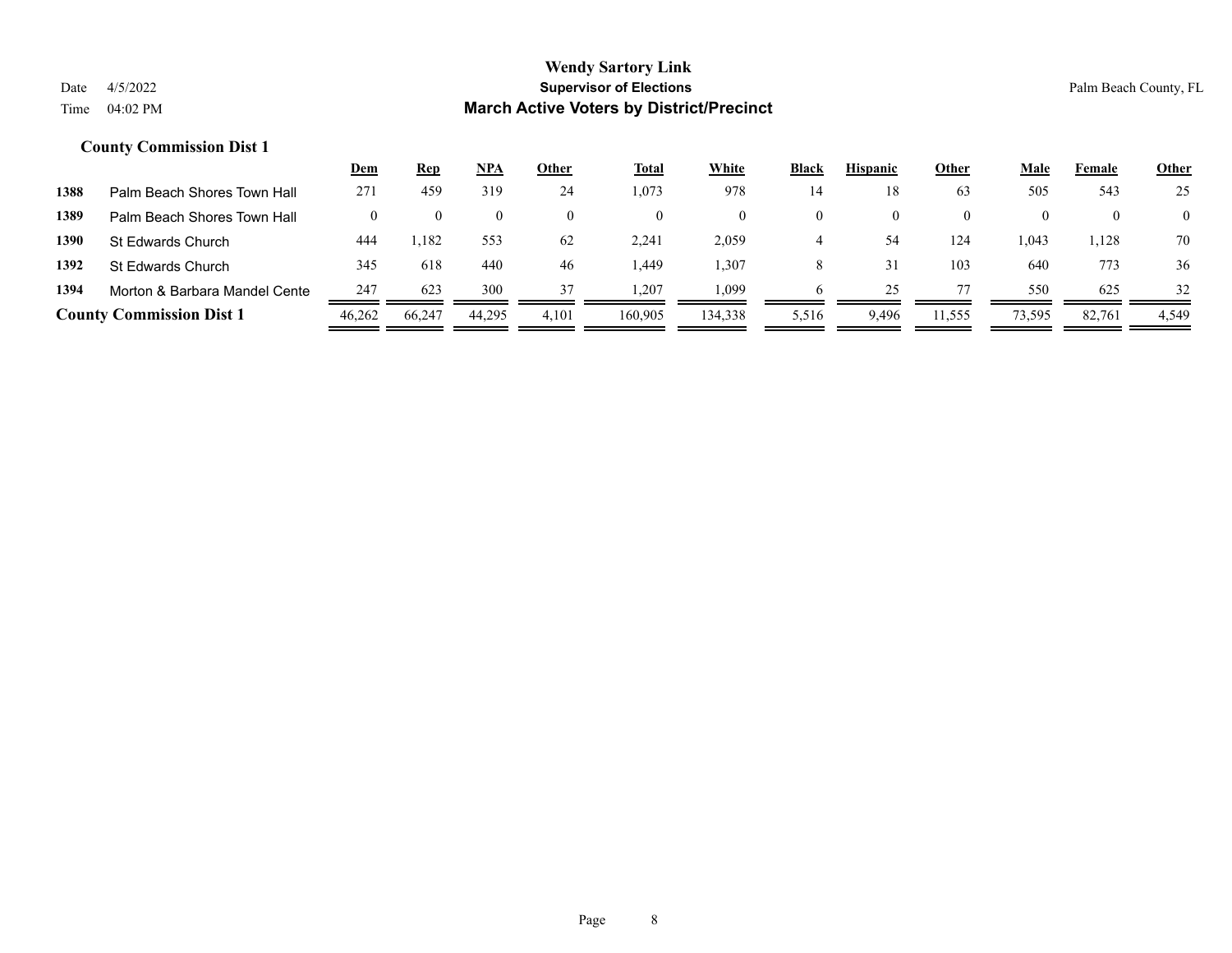#### **Wendy Sartory Link** Date 4/5/2022 **Supervisor of Elections** Palm Beach County, FL Time 04:02 PM **March Active Voters by District/Precinct**

Jeaga Middle 179 91 110 8 388 150 129 37 72 174 202 12

**Dem Rep NPA Other Total White Black Hispanic Other Male Female Other**

# Grassy Waters Elementary 1,029 321 613 49 2,012 587 737 399 289 854 1,087 71 Jeaga Middle 159 73 98 12 342 144 113 62 23 135 196 11 Jeaga Middle 0 0 0 0 0 0 0 0 0 0 0 0 Cypress Lakes HOA 612 338 290 29 1,269 846 222 106 95 485 748 36 Century Village Clubhouse 63 30 26 1 120 71 16 20 13 56 59 5 Club Baywinds 822 551 363 35 1,771 1,337 159 165 110 721 1,010 40 Andros Isle POA Clubhouse 843 558 556 38 1,995 1,073 398 300 224 849 1,077 69 Riverwalk Clubhouse 746 714 591 50 2,101 1,641 98 178 184 914 1,126 61 Jeaga Middle 209 101 147 10 467 229 125 82 31 202 256 9 Jeaga Middle 165 62 120 12 359 118 123 69 49 144 204 11 Century Village Clubhouse 798 411 345 43 1,597 1,020 224 214 139 637 908 52 Century Village Clubhouse 798 442 316 42 1,598 1,106 168 176 148 630 919 49 Century Village Clubhouse 631 348 318 28 1,325 805 213 206 101 518 747 60 Century Village Clubhouse 341 194 162 11 708 484 72 90 62 261 425 22 Benoist Farms Elementary 565 149 322 25 1,061 259 451 247 104 414 602 45 Riverwalk Clubhouse 61 30 32 4 127 56 38 24 9 52 73 2 Riverwalk Clubhouse 100 53 61 8 222 86 63 50 23 97 123 2 Turning Points Academy 756 436 387 34 1,613 954 291 261 107 601 969 43 Turning Points Academy 828 177 376 21 1,402 497 632 157 116 500 862 40

| 2040 | Wynnebrook Elementary         | 796   | 278 | 425 | 19       | 1,518    | 418            | 581          | 359 | 160          | 662          | 788  | 68 |
|------|-------------------------------|-------|-----|-----|----------|----------|----------------|--------------|-----|--------------|--------------|------|----|
| 2041 | Wynnebrook Elementary         | 550   | 265 | 404 | 18       | ,237     | 503            | 141          | 501 | 92           | 525          | 663  | 49 |
| 2042 | <b>Riverwalk Clubhouse</b>    | 0     |     | 0   | $\Omega$ | $\theta$ | $\overline{0}$ | $\mathbf{0}$ |     | $\mathbf{0}$ | $\mathbf{0}$ | 0    |    |
| 2044 | St Christophers Episcopal Chr | 1,102 | 287 | 582 | 36       | 2,007    | 566            | 828          | 409 | 204          | 893          | ,029 | 85 |
| 2046 | <b>Haverhill Town Hall</b>    | 395   | 218 | 242 | 10       | 865      | 331            | 238          | 203 | 93           | 387          | 439  | 39 |
| 2048 | Elks Lodge #1352              |       |     | 0   | $\Omega$ |          |                |              |     |              |              |      |    |
| 2050 | Elks Lodge #1352              | 47    | 37  | 52  |          | 139      | 73             | 25           | 24  |              | 67           | 67   |    |
| 2052 | Elks Lodge #1352              | 561   | 138 | 269 | 18       | 986      | 173            | 483          | 146 | 184          | 454          | 495  | 37 |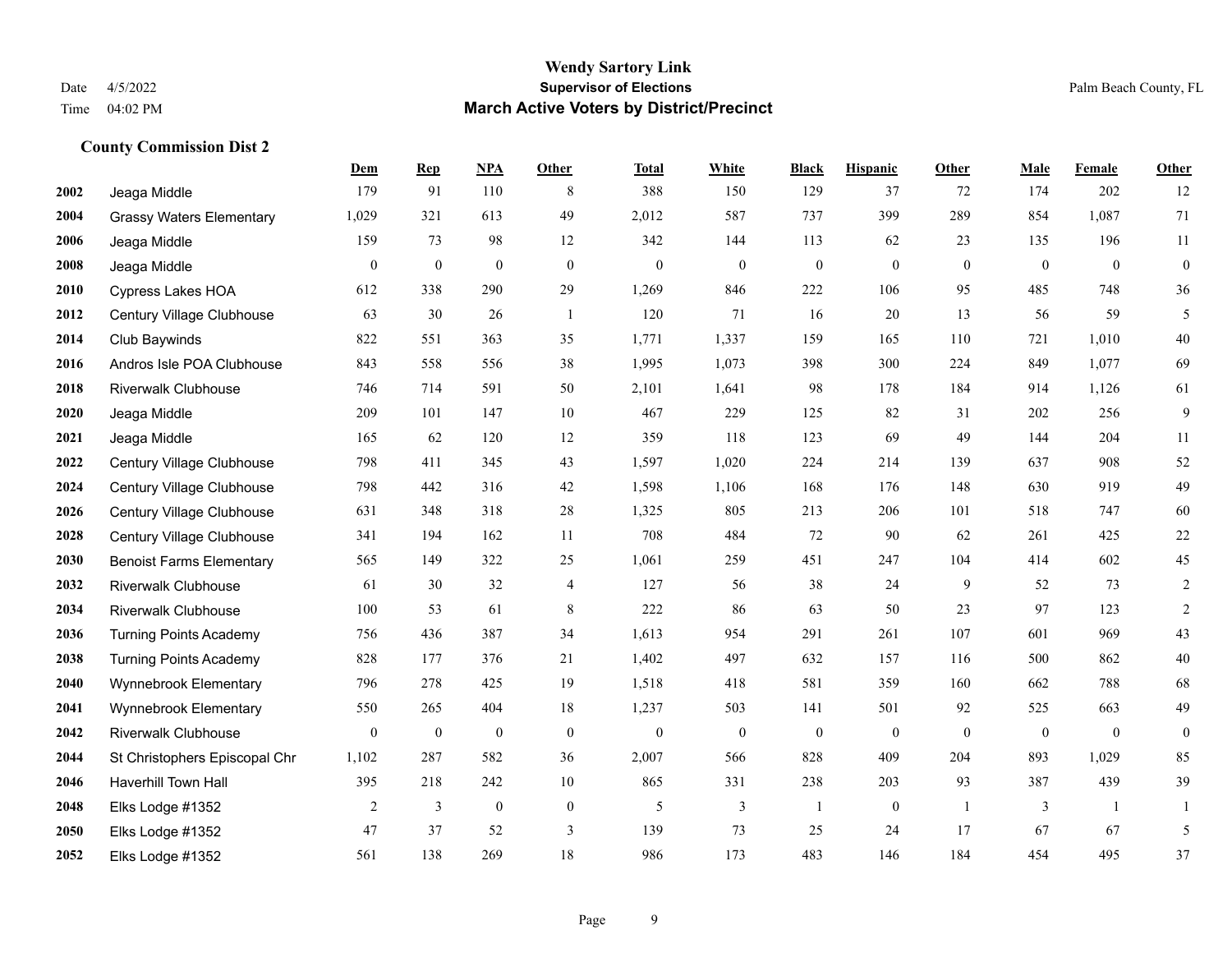#### **Wendy Sartory Link** Date 4/5/2022 **Supervisor of Elections** Palm Beach County, FL Time 04:02 PM **March Active Voters by District/Precinct**

Elks Lodge #1352 1,274 334 734 29 2,371 458 1,007 606 300 1,055 1,207 109

**Dem Rep NPA Other Total White Black Hispanic Other Male Female Other**

# Clayton Hutcheson Hall B 717 326 562 19 1,624 501 289 669 165 714 824 86 Clayton Hutcheson Hall B 2 1 1 0 4 4 0 0 0 2 2 0 West Gate Elementary 379 225 345 15 964 313 68 494 89 464 452 48 Belvedere Elementary 32 25 34 2 93 67 5 7 14 49 44 0 Belvedere Elementary 1 0 0 0 1 1 0 0 0 1 0 0 Howard Park Community Center 141 88 101 5 335 174 52 73 36 154 172 9 Conniston Middle 423 261 336 16 1,036 404 96 460 76 462 534 40 Belvedere Elementary 555 379 389 27 1,350 1,069 29 147 105 644 663 43 Belvedere Elementary 610 376 501 28 1,515 585 157 614 159 657 765 93 Belvedere Elementary 0 0 0 0 0 0 0 0 0 0 0 0 Belvedere Elementary 146 123 127 9 405 329 17 30 29 198 197 10 St Catherine Church 430 531 361 27 1,349 1,123 40 84 102 604 694 51 Everglades Elementary 156 171 127 9 463 263 68 73 59 212 230 21 Everglades Elementary 68 84 49 0 201 144 7 27 23 101 94 6 Pine Jog Environmental Center 179 293 172 12 656 445 27 126 58 312 329 15 Pine Jog Environmental Center 7 21 17 0 45 30 0 13 2 21 23 1 Cholee Lake Elementary 289 115 164 16 584 161 220 135 68 263 306 15 Pine Jog Environmental Center  $\begin{array}{ccccccccccccc}\n2 & 1 & 0 & 0 & 3 & 3 & 0 & 0 & 1 & 2 & 0\n\end{array}$  Cholee Lake Elementary 1,220 552 926 56 2,754 846 613 909 386 1,202 1,443 109 Pine Jog Environmental Center  $\begin{array}{cccccccc} 1 & 0 & 0 & 0 & 1 & 1 & 0 & 0 & 0 \end{array}$ Melaleuca Elementary 853 553 684 46 2,136 1,063 364 513 196 977 1,082 77

 Pine Jog Environmental Center  $\begin{array}{cccccccc} 0 & 2 & 0 & 0 & 2 & 1 & 0 & 1 & 0 & 1 \end{array}$  Pine Jog Environmental Center  $\begin{array}{cccccccc} 0 & 1 & 0 & 1 & 2 & 2 & 0 & 0 & 2 & 0 & 0 \end{array}$  Pine Jog Environmental Center 360 78 205 11 654 108 258 171 117 271 356 27 1st Church of the Nazarene 254 69 194 5 522 112 22 344 44 238 256 28 1st Church of the Nazarene 225 141 175 10 551 210 44 220 77 248 273 30 Iglesia Cristo Mi Redentor 434 220 345 23 1,022 324 162 445 91 430 528 64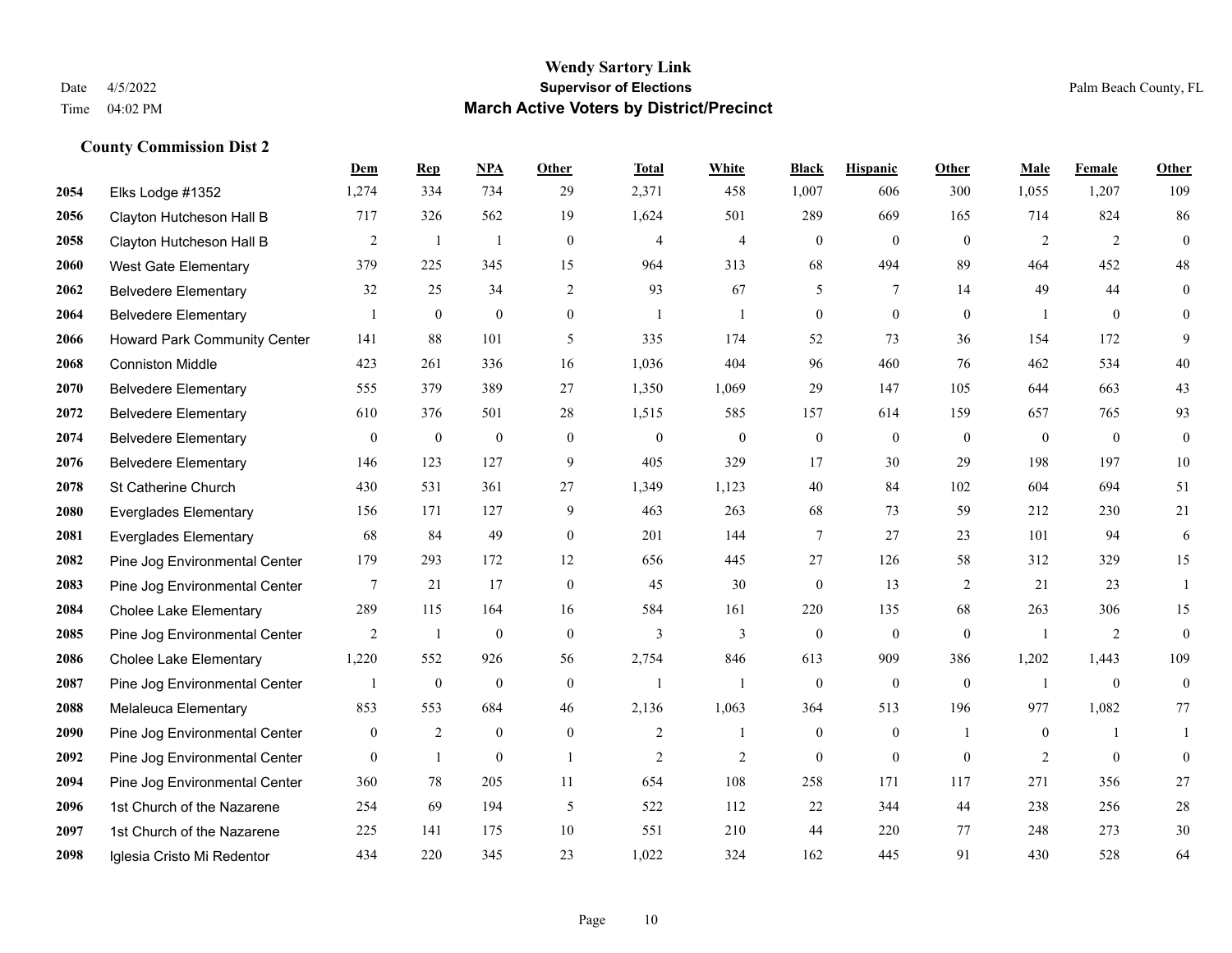#### **Wendy Sartory Link** Date 4/5/2022 **Supervisor of Elections** Palm Beach County, FL Time 04:02 PM **March Active Voters by District/Precinct**

# **Dem Rep NPA Other Total White Black Hispanic Other Male Female Other** Iglesia Cristo Mi Redentor 777 367 577 34 1,755 435 380 767 173 725 943 87 Union Congregational Church 1,192 358 662 42 2,254 492 663 864 235 912 1,232 110 Lake Lytal Park 501 225 346 22 1,094 296 228 460 110 451 587 56 Main Library 604 274 424 36 1,338 515 238 459 126 579 709 50 Berkshire Elementary 723 344 674 36 1,777 458 202 925 192 782 904 91 Berkshire Elementary 169 86 144 7 406 130 50 173 53 167 217 22 **2112** Palm Springs Middle  $\begin{array}{cccccccc} 7 & 6 & 7 & 0 & 20 & 15 & 3 & 0 & 2 & 9 & 11 & 0 \end{array}$  Main Library 367 282 325 15 989 355 66 484 84 450 493 46 The Ark Church 74 52 60 5 191 89 12 71 19 86 94 11 The Ark Church 791 560 720 36 2,107 906 150 882 169 905 1,125 77 The Ark Church 2 1 1 0 4 1 2 0 1 2 1 1 Palm Springs Middle 0 0 0 0 0 0 0 0 0 0 0 0 Palm Springs Middle 52 22 45 1 120 32 10 53 25 45 65 10 Palm Springs Middle 1 0 0 0 1 0 1 0 0 1 0 0 Palm Springs Middle 4 3 10 0 17 9 3 4 1 9 8 0 St Marys Orthodox Church 342 349 257 8 956 511 42 337 66 432 487 37 St Marys Orthodox Church 270 249 233 9 761 427 32 242 60 363 379 19 Lake Clarke Shores Town Hall  $\begin{array}{ccccccccc} 1 & 0 & 1 & 0 & 2 & 0 & 0 & 2 & 0 & 2 & 0 & 0 \end{array}$  Palm Springs Middle 0 0 0 0 0 0 0 0 0 0 0 0 Cloud Lake Town Hall 42 62 59 8 171 122 2 33 14 87 78 6 Cloud Lake Town Hall 28 28 32 1 89 58 2 24 5 38 48 3 2134 STEM Bldg at Cox Science Cent 519 316 427 31 1,293 489 61 628 115 590 648 55 Palmwood Lodge #303 665 458 563 41 1,727 749 81 734 163 790 862 75 Palmwood Lodge #303 331 158 269 19 777 306 83 302 86 368 379 30 South Olive Community Center 569 424 403 36 1,432 1,089 33 204 106 667 718 47 Lakeside Presbyterian Church 280 360 198 19 857 745 3 53 56 399 432 26 Lakeside Presbyterian Church 341 400 274 35 1,050 873 18 78 81 486 535 29 Village Walk HOA Clubhouse 543 543 431 46 1,563 1,207 62 148 146 659 857 47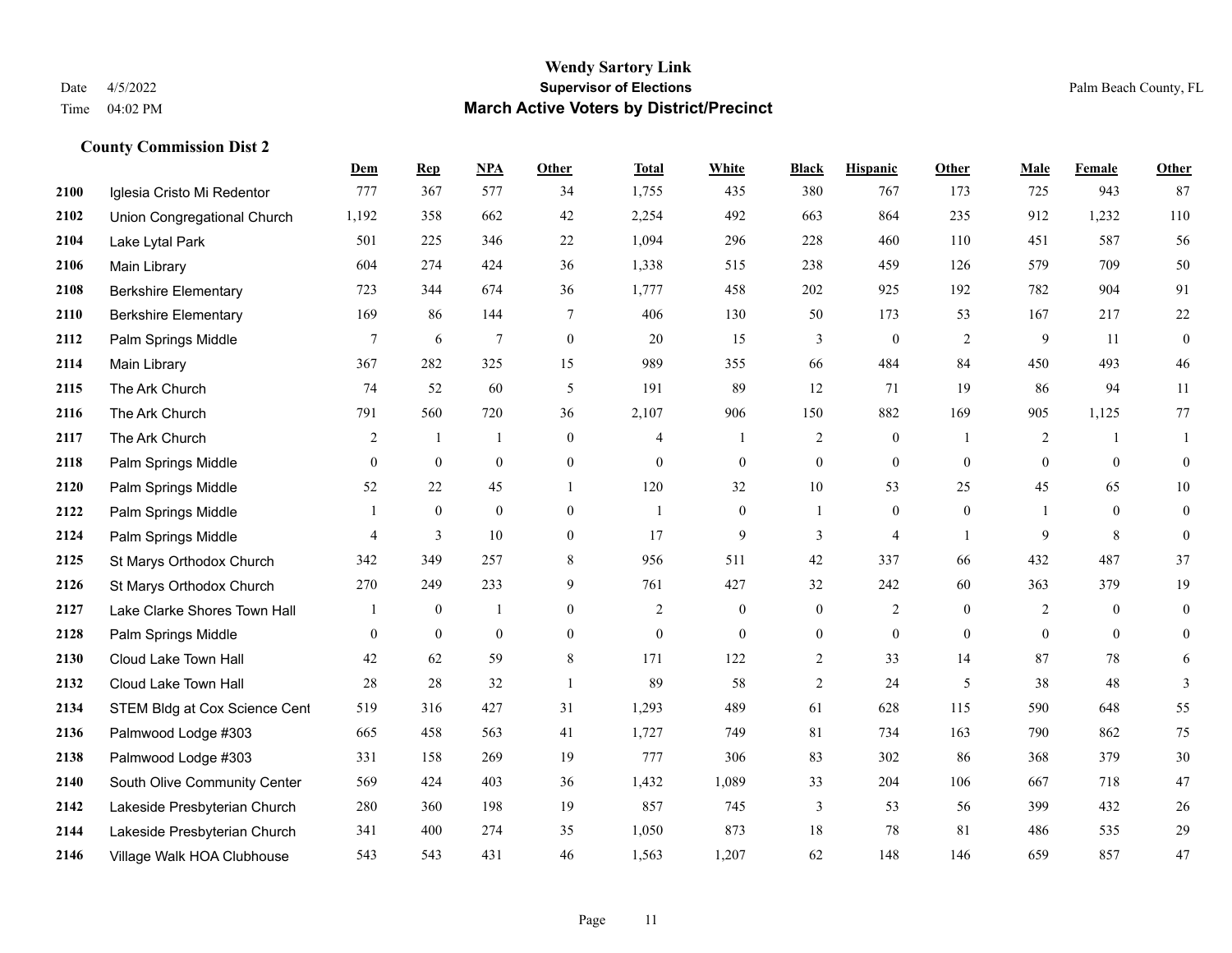#### **Wendy Sartory Link** Date 4/5/2022 **Supervisor of Elections** Palm Beach County, FL Time 04:02 PM **March Active Voters by District/Precinct**

# **Dem Rep NPA Other Total White Black Hispanic Other Male Female Other** Liberty Park Elementary 0 0 0 0 0 0 0 0 0 0 0 0 River Bridge Activities Center 1,092 522 718 55 2,387 1,151 494 499 243 981 1,317 89 Pine Ridge North II 1,099 526 832 56 2,513 1,034 393 840 246 1,010 1,400 103 Forest Hill Elementary 1,139 447 804 38 2,428 738 406 1,039 245 1,052 1,251 125 Cresthaven Emory Aud 635 409 302 16 1,362 740 103 430 89 506 806 50 Community Of Hope 1,093 424 876 28 2,421 598 449 1,066 308 1,072 1,240 109 Cresthaven Barkley Aud 501 354 305 20 1,180 596 87 399 98 500 628 52 Cresthaven Ashley Aud 330 209 234 16 789 386 45 299 59 316 441 32 Covered Bridge Clubhouse 1,112 743 695 40 2,590 1,785 139 493 173 1,010 1,503 77 Poinciana Clubhouse 891 539 507 39 1,976 1,302 105 413 156 780 1,132 64 First Baptist Church GA 0 0 0 0 0 0 0 0 0 0 0 0 Liberty Park Elementary 1,148 545 682 53 2,428 1,054 462 656 256 961 1,360 107 First Baptist Church GA 17 3 10 0 30 13 4 9 4 11 18 1 First Baptist Church GA 455 187 279 13 934 403 194 212 125 414 479 41 Greenacres Community Center 627 291 547 29 1,494 523 140 689 142 597 810 87 American Polish Club 1,071 389 810 41 2,311 696 350 1,008 257 963 1,217 131 American Polish Club 317 139 241 6 703 208 109 317 69 310 362 31 St Lukes United Methodist Chr 467 520 432 34 1,453 1,141 38 195 79 691 722 40 Lucerne Pointe Clubhouse 1,019 547 662 45 2,273 1,429 223 438 183 935 1,263 75 Fountains Of Palm Beach 936 472 608 62 2,078 1,386 155 360 177 900 1,116 62 LC Swain Middle 1,089 368 750 42 2,249 766 484 767 232 953 1,191 105 Pine Ridge South IV Clubhouse 875 495 525 44 1,939 1,152 256 409 122 755 1,108 76 American Finnish Club 14 9 8 0 31 17 3 1 10 12 16 3 LC Swain Middle 0 8 1 0 9 6 0 3 0 4 5 0 Heritage Elementary 555 220 486 26 1,287 414 142 618 113 563 654 70 Heritage Elementary 468 195 339 16 1,018 319 231 340 128 435 532 51 American Finnish Club 6 8 1 1 1 16 15 0 0 1 7 8 1 American Polish Club 231 94 138 4 467 175 109 135 48 191 260 16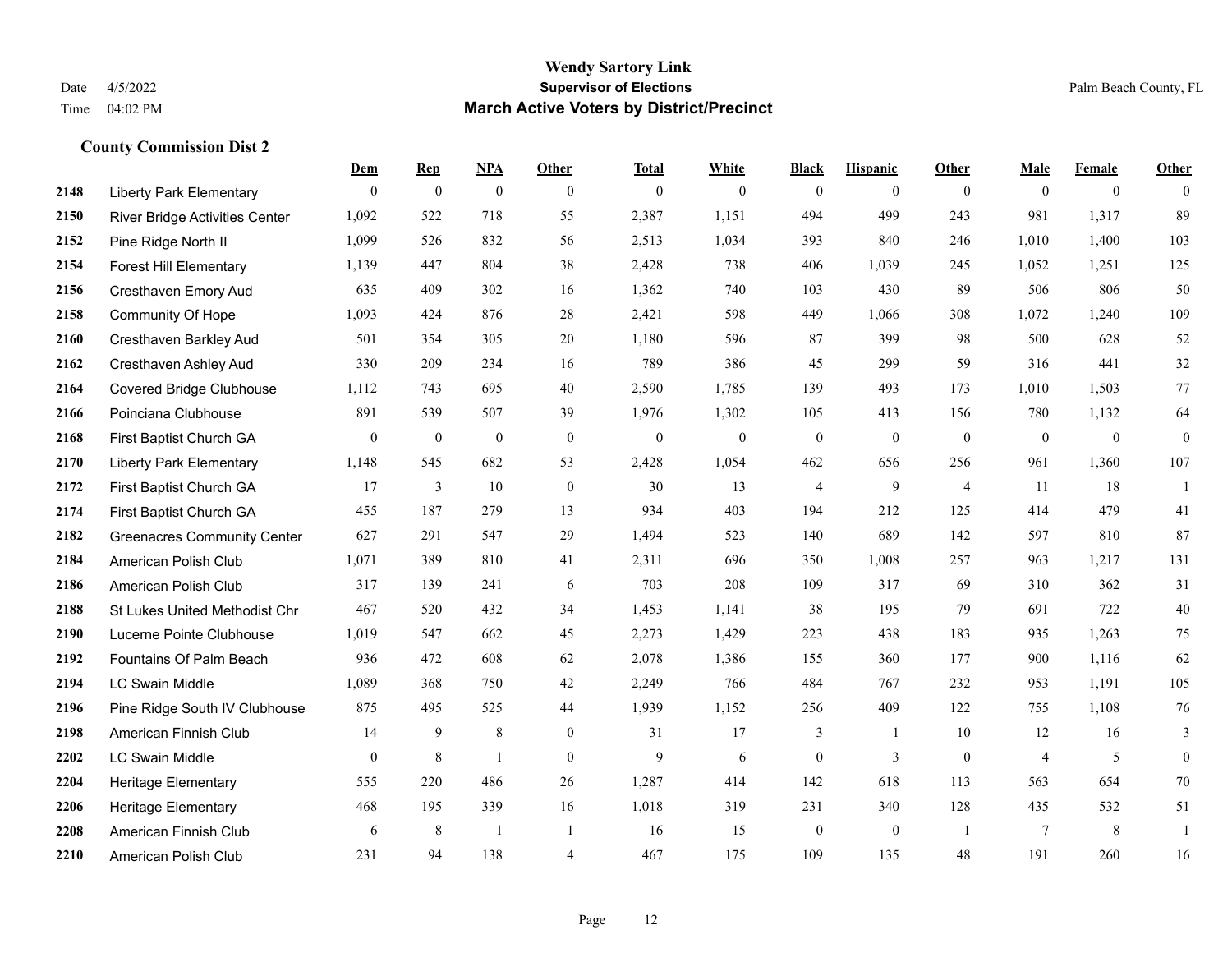| Female<br>Male<br><b>Other</b> |
|--------------------------------|
| $\overline{0}$                 |
| 936<br>98<br>1,045             |
| 326ء<br>149<br>1,466           |
| 1,007<br>124<br>1,152          |
| $\overline{0}$<br>$\theta$     |
| 151<br>178<br>13               |
| 4,724<br>49,871<br>62,044      |
|                                |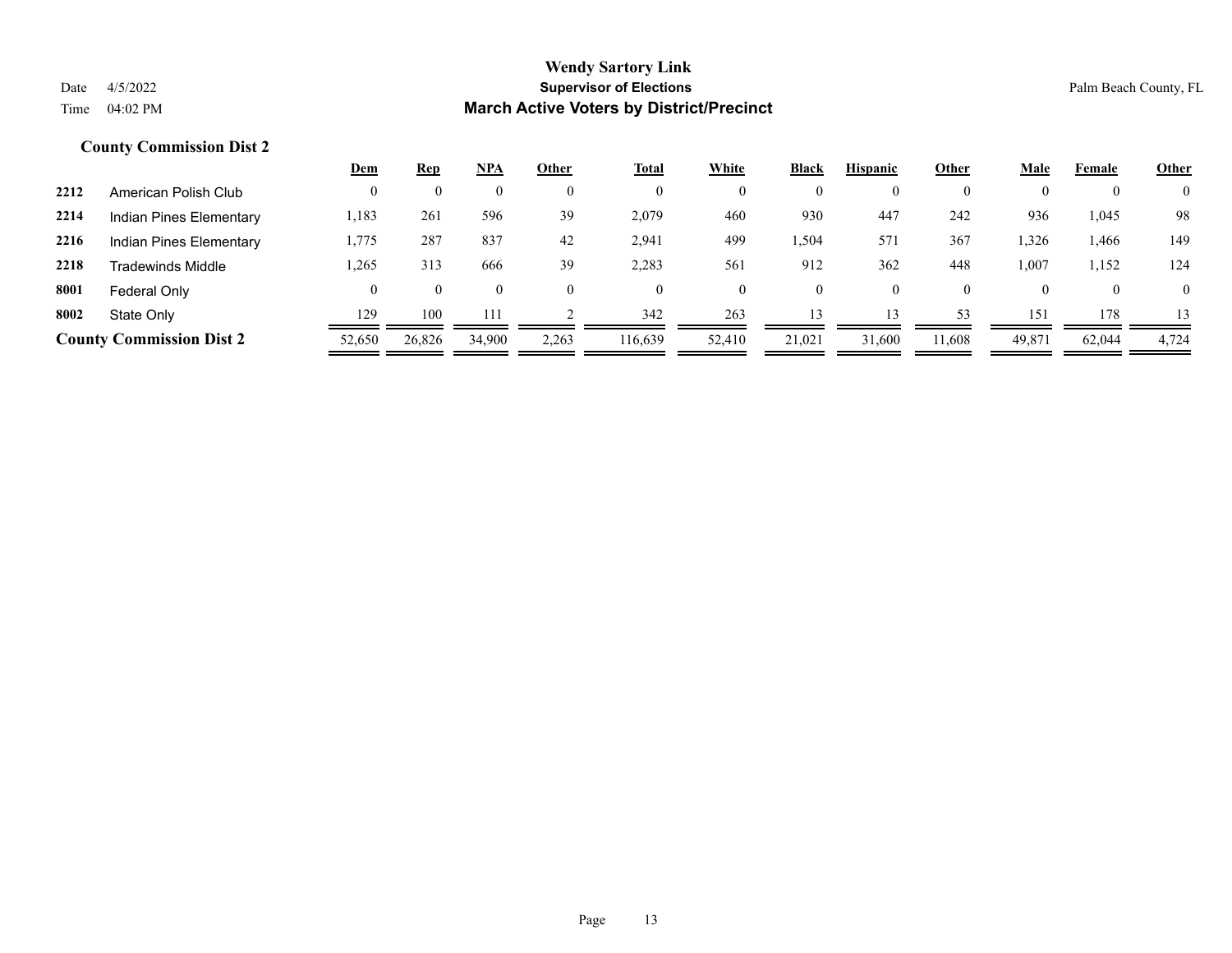|      |                                  | Dem            | <b>Rep</b>       | NPA              | <b>Other</b>     | <b>Total</b>   | <b>White</b>   | <b>Black</b>     | <b>Hispanic</b>  | <b>Other</b>   | <b>Male</b>    | Female       | Other            |
|------|----------------------------------|----------------|------------------|------------------|------------------|----------------|----------------|------------------|------------------|----------------|----------------|--------------|------------------|
| 3002 | Palm Springs Middle              | 819            | 337              | 568              | 46               | 1,770          | 525            | 328              | 753              | 164            | 727            | 972          | 71               |
| 3004 | <b>Community Of Hope</b>         | 62             | 42               | 63               | 3                | 170            | 66             | 9                | 70               | 25             | 84             | 75           | 11               |
| 3006 | Faith Presbyterian               | 1,006          | 593              | 696              | 37               | 2,332          | 942            | 286              | 905              | 199            | 961            | 1,272        | 99               |
| 3008 | Palm Springs Middle              | $\mathbf{0}$   | $\boldsymbol{0}$ | $\boldsymbol{0}$ | $\boldsymbol{0}$ | $\mathbf{0}$   | $\mathbf{0}$   | $\boldsymbol{0}$ | $\boldsymbol{0}$ | $\mathbf{0}$   | $\overline{0}$ | $\mathbf{0}$ | $\boldsymbol{0}$ |
| 3010 | Faith Presbyterian               | 361            | 214              | 304              | 24               | 903            | 345            | 125              | 356              | 77             | 426            | 442          | 35               |
| 3012 | <b>Emmanuel Baptist Church</b>   | 638            | 576              | 440              | 22               | 1,676          | 1,005          | 45               | 530              | 96             | 704            | 912          | 60               |
| 3014 | Lake Clarke Shores Town Hall     | 972            | 1,080            | 666              | 46               | 2,764          | 2,023          | 82               | 487              | 172            | 1,261          | 1,421        | 82               |
| 3016 | <b>Community Of Hope</b>         | 41             | 38               | 60               | 2                | 141            | 39             | 10               | 77               | 15             | 53             | 78           | $10\,$           |
| 3018 | Palm Springs Middle              | 11             | 11               | 9                | $\mathfrak{Z}$   | 34             | 13             | $\boldsymbol{0}$ | 17               | $\overline{4}$ | 14             | 19           | $\mathbf{1}$     |
| 3020 | Palm Springs Village Hall        | 977            | 621              | 797              | 35               | 2,430          | 973            | 173              | 1,078            | 206            | 1,074          | 1,246        | 110              |
| 3022 | Oasis De Amor Baptist Church     | 496            | 225              | 414              | 18               | 1,153          | 369            | 139              | 498              | 147            | 547            | 538          | 68               |
| 3024 | Palm Springs Library             | 708            | 400              | 585              | 21               | 1,714          | 633            | 192              | 700              | 189            | 756            | 855          | 103              |
| 3026 | Palm Springs Village Hall        | $\mathbf{0}$   | $\bf{0}$         | $\boldsymbol{0}$ | $\mathbf{0}$     | $\mathbf{0}$   | $\mathbf{0}$   | $\boldsymbol{0}$ | $\boldsymbol{0}$ | $\theta$       | $\mathbf{0}$   | $\theta$     | $\boldsymbol{0}$ |
| 3028 | Palm Springs Village Hall        | 2              | 1                | $\boldsymbol{0}$ | $\mathbf{0}$     | 3              | $\mathbf{0}$   | $\boldsymbol{0}$ | 3                | $\bf{0}$       |                | 2            | $\boldsymbol{0}$ |
| 3030 | Palm Springs Village Hall        | $\overline{0}$ | $\mathbf{0}$     | $\mathbf{0}$     | $\overline{0}$   | $\mathbf{0}$   | $\overline{0}$ | $\boldsymbol{0}$ | $\mathbf{0}$     | $\mathbf{0}$   | $\Omega$       | $\mathbf{0}$ | $\boldsymbol{0}$ |
| 3032 | Special Olympics of PBC          | 666            | 323              | 528              | 35               | 1,552          | 556            | 267              | 596              | 133            | 714            | 760          | $78\,$           |
| 3034 | <b>Sunlight Community Church</b> | 158            | 100              | 85               | 6                | 349            | 188            | 40               | 99               | 22             | 156            | 183          | $10\,$           |
| 3036 | <b>Sunlight Community Church</b> | 391            | 219              | 286              | 14               | 910            | 378            | 183              | 259              | 90             | 405            | 477          | $28\,$           |
| 3038 | <b>Sunlight Community Church</b> | 719            | 306              | 556              | 31               | 1,612          | 657            | 254              | 527              | 174            | 761            | 776          | $75\,$           |
| 3040 | 1st Congregational Church        | 692            | 295              | 414              | 40               | 1,441          | 1,062          | 73               | 193              | 113            | 717            | 674          | 50               |
| 3042 | 1st Congregational Church        | 702            | 451              | 404              | 49               | 1,606          | 1,339          | 26               | 139              | 102            | 738            | 813          | 55               |
| 3044 | Holy Redeemer Church             | 220            | 67               | 192              | $\overline{7}$   | 486            | 133            | 103              | 211              | 39             | 213            | 257          | 16               |
| 3048 | Holy Redeemer Church             | 588            | 223              | 481              | 25               | 1,317          | 397            | 260              | 531              | 129            | 584            | 671          | 62               |
| 3050 | Holy Redeemer Church             | 6              | 6                | $\overline{2}$   | $\mathbf{0}$     | 14             | $\,8\,$        | 5                | $\mathbf{1}$     | $\mathbf{0}$   | $\,8\,$        | 6            | $\boldsymbol{0}$ |
| 3052 | Our Savior Lutheran Church       | 404            | 109              | 249              | 12               | 774            | 213            | 209              | 280              | $72\,$         | 372            | 365          | 37               |
| 3058 | Our Savior Lutheran Church       | $\mathbf{0}$   | -1               | 3                | $\mathbf{0}$     | $\overline{4}$ | 3              | $\mathbf{1}$     | $\mathbf{0}$     | $\mathbf{0}$   | 2              | 2            | $\boldsymbol{0}$ |
| 3060 | Our Savior Lutheran Church       | 263            | 55               | 153              | 7                | 478            | 121            | 166              | 154              | 37             | 192            | 267          | 19               |
| 3062 | Our Savior Lutheran Church       | 1,020          | 319              | 607              | 51               | 1,997          | 794            | 439              | 580              | 184            | 929            | 974          | 94               |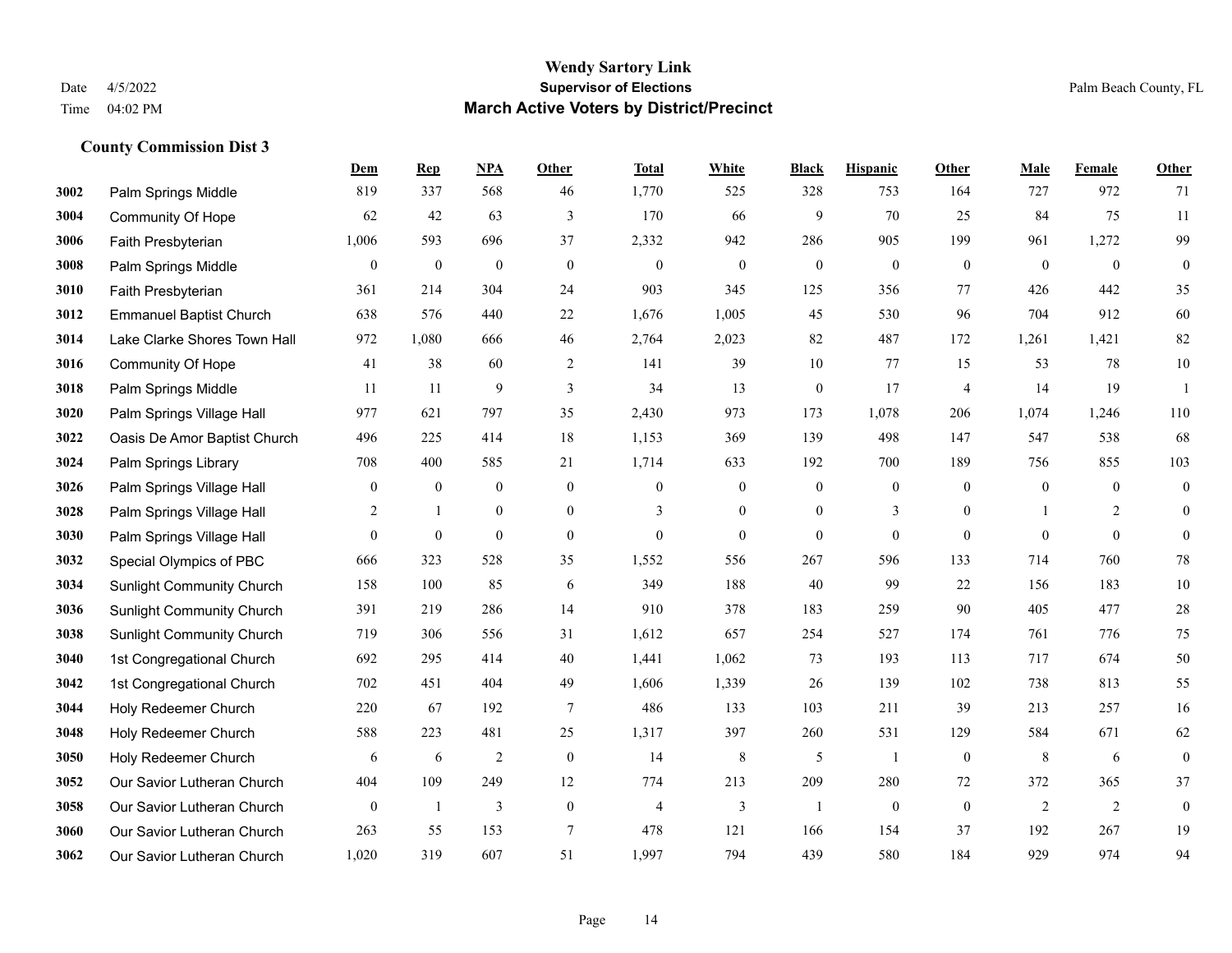|      |                                  | Dem          | <b>Rep</b> | NPA            | <b>Other</b>   | <b>Total</b> | <b>White</b>     | <b>Black</b>     | <b>Hispanic</b> | <b>Other</b>   | <b>Male</b>  | Female       | <b>Other</b>     |
|------|----------------------------------|--------------|------------|----------------|----------------|--------------|------------------|------------------|-----------------|----------------|--------------|--------------|------------------|
| 3064 | 1st Congregational Church        | 481          | 222        | 373            | 29             | 1,105        | 773              | 99               | 150             | 83             | 526          | 541          | 38               |
| 3066 | Our Savior Lutheran Church       | 381          | 141        | 287            | 22             | 831          | 567              | 84               | 98              | 82             | 409          | 390          | 32               |
| 3068 | St Andrews Episcopal             | 543          | 288        | 399            | 44             | 1,274        | 1,025            | 56               | 112             | 81             | 615          | 616          | 43               |
| 3070 | <b>Mid County Senior Center</b>  | 720          | 273        | 598            | 37             | 1,628        | 517              | 384              | 530             | 197            | 745          | 810          | 73               |
| 3071 | Holy Redeemer Church             | $\mathbf{0}$ | $\bf{0}$   | $\overline{0}$ | $\mathbf{0}$   | $\mathbf{0}$ | $\boldsymbol{0}$ | $\boldsymbol{0}$ | $\mathbf{0}$    | $\overline{0}$ | $\mathbf{0}$ | $\mathbf{0}$ | $\boldsymbol{0}$ |
| 3072 | Holy Redeemer Church             | 142          | 25         | 95             | 9              | 271          | 69               | 110              | 58              | 34             | 100          | 158          | 13               |
| 3074 | <b>Coastal Chapel</b>            | 473          | 360        | 353            | 31             | 1,217        | 752              | 105              | 267             | 93             | 579          | 596          | $42\,$           |
| 3075 | Lantana Recreation Center        | 13           | 9          | 8              | 2              | 32           | 32               | $\boldsymbol{0}$ | $\mathbf{0}$    | $\theta$       | 10           | 22           | $\mathbf{0}$     |
| 3076 | Our Savior Lutheran Church       | 49           | 28         | 47             | $\overline{0}$ | 124          | 77               | 19               | 18              | 10             | 65           | 53           | 6                |
| 3078 | Lakeside UM Church               | 658          | 379        | 453            | 40             | 1,530        | 952              | 172              | 271             | 135            | 677          | 811          | $42\,$           |
| 3080 | American Finnish Club            | 843          | 224        | 565            | 38             | 1,670        | 398              | 516              | 572             | 184            | 733          | 840          | 97               |
| 3082 | <b>Atlantis City Hall</b>        | 495          | 886        | 453            | 50             | 1,884        | 1,628            | 39               | 92              | 125            | 866          | 973          | 45               |
| 3084 | Lakes of Sherbrooke              | 680          | 635        | 588            | 53             | 1,956        | 1,330            | 183              | 282             | 161            | 854          | 1,031        | $71\,$           |
| 3086 | <b>Woodlands Middle</b>          | 792          | 605        | 706            | 50             | 2,153        | 1,447            | 146              | 378             | 182            | 1,015        | 1,067        | 71               |
| 3088 | <b>Tradewinds Middle</b>         | 180          | 51         | 124            | 8              | 363          | 99               | 127              | 77              | 60             | 166          | 187          | $10\,$           |
| 3090 | <b>Woodlands Middle</b>          | 1,480        | 839        | 675            | 53             | 3,047        | 2,463            | 184              | 114             | 286            | 1,376        | 1,585        | 86               |
| 3092 | Lacuna HOA Clubhouse             | 1,215        | 783        | 793            | 74             | 2,865        | 1,976            | 281              | 332             | 276            | 1,310        | 1,464        | 91               |
| 3094 | <b>Coral Reef Elementary</b>     | 333          | 251        | 287            | 29             | 900          | 514              | 87               | 207             | 92             | 417          | 458          | 25               |
| 3096 | <b>Coral Reef Elementary</b>     | 805          | 585        | 640            | 62             | 2,092        | 1,340            | 257              | 263             | 232            | 966          | 1,049        | $77\,$           |
| 3098 | Manatee Elementary               | 665          | 589        | 530            | 51             | 1,835        | 1,251            | 180              | 218             | 186            | 836          | 941          | 58               |
| 3100 | Journeys End                     | 426          | 339        | 383            | 20             | 1,168        | 778              | 96               | 141             | 153            | 551          | 587          | 30               |
| 3102 | <b>Diamond View Elementary</b>   | 1,189        | 449        | 807            | 50             | 2,495        | 1,026            | 644              | 528             | 297            | 1,105        | 1,283        | 107              |
| 3104 | American German Club             | 399          | 348        | 379            | 35             | 1,161        | 805              | 92               | 138             | 126            | 537          | 582          | 42               |
| 3106 | American German Club             | 304          | 102        | 212            | 19             | 637          | 219              | 188              | 99              | 131            | 280          | 331          | $26\,$           |
| 3108 | Santaluces High                  | 1,264        | 550        | 919            | 65             | 2,798        | 1,135            | 714              | 555             | 394            | 1,242        | 1,467        | 89               |
| 3110 | Lantana Road Branch Library      | 823          | 343        | 493            | 44             | 1,703        | 802              | 459              | 280             | 162            | 740          | 889          | $74\,$           |
| 3112 | <b>Starlight Cove Elementary</b> | 836          | 292        | 624            | 35             | 1,787        | 690              | 318              | 629             | 150            | 766          | 928          | 93               |
| 3114 | Santaluces High                  | 377          | 260        | 297            | 13             | 947          | 550              | 123              | 190             | 84             | 460          | 459          | $28\,$           |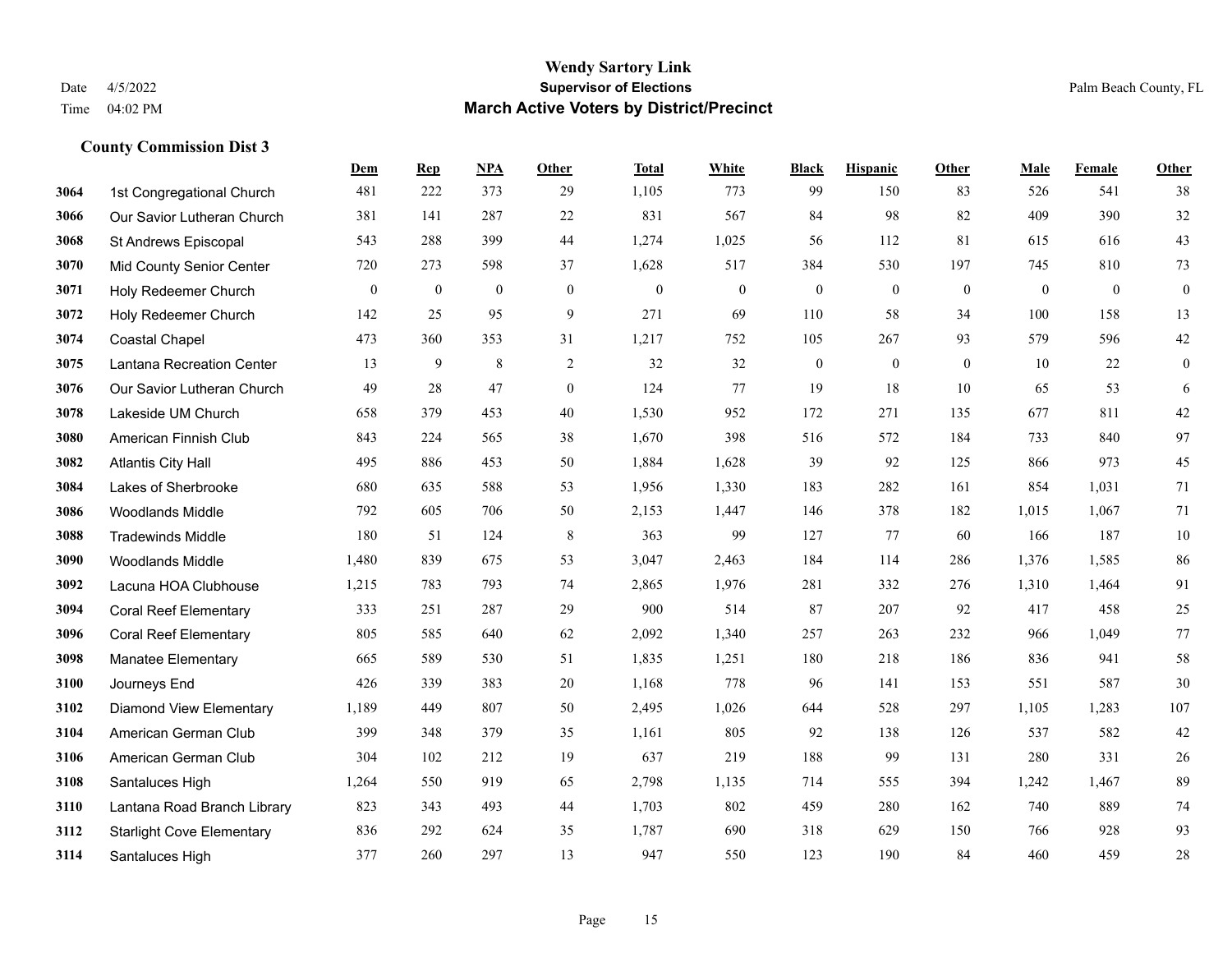|      |                                  | Dem   | <b>Rep</b> | NPA | <b>Other</b>   | <b>Total</b> | White | <b>Black</b> | <b>Hispanic</b> | Other | <b>Male</b> | Female | <b>Other</b> |
|------|----------------------------------|-------|------------|-----|----------------|--------------|-------|--------------|-----------------|-------|-------------|--------|--------------|
| 3116 | <b>Advent Lantana</b>            | 1,043 | 537        | 744 | 57             | 2,381        | 1,485 | 345          | 364             | 187   | 981         | 1,319  | 81           |
| 3118 | Advent Lantana                   | 197   | 220        | 182 | 17             | 616          | 503   | 21           | 47              | 45    | 298         | 305    | 13           |
| 3120 | Valencia Shores Social Club      | 1,218 | 603        | 582 | 51             | 2,454        | 2,164 | 70           | 80              | 140   | 1,127       | 1,270  | 57           |
| 3122 | Boynton Beach Community Chui     | 884   | 423        | 352 | 34             | 1,693        | 1,508 | 40           | 55              | 90    | 706         | 951    | 36           |
| 3124 | West Boynton Park and Rec        | 782   | 576        | 660 | 43             | 2,061        | 1,303 | 221          | 290             | 247   | 938         | 1.053  | 70           |
| 3126 | Temple Shaarei Shalom            | 622   | 497        | 462 | 26             | 1,607        | 1,100 | 157          | 195             | 155   | 738         | 822    | 47           |
| 3128 | West Boynton Park and Rec        | 940   | 600        | 730 | 48             | 2,318        | 1,433 | 291          | 334             | 260   | 1,058       | 1,179  | 81           |
| 3130 | Winston Trails Swim Center       | 1,098 | 902        | 876 | 62             | 2,938        | 2,087 | 204          | 373             | 274   | 1,379       | 1,451  | 108          |
| 3132 | Park Vista High                  | 863   | 654        | 725 | 45             | 2,287        | 1,441 | 237          | 364             | 245   | 1,041       | 1,172  | 74           |
| 3133 | Christa McAuliffe Middle         | 164   | 124        | 130 | 9              | 427          | 261   | 48           | 57              | 61    | 203         | 213    | 11           |
| 3134 | <b>Hidden Oaks Elementary</b>    | 1,060 | 315        | 606 | 39             | 2,020        | 578   | 803          | 368             | 271   | 865         | 1.074  | 81           |
| 3136 | Freedom Shores Elementary        | 887   | 402        | 592 | 31             | 1,912        | 828   | 563          | 264             | 257   | 842         | 994    | 76           |
| 3138 | <b>Citrus Cove Elementary</b>    | 862   | 485        | 585 | 33             | 1,965        | 1,134 | 330          | 286             | 215   | 863         | 1,019  | 83           |
| 3140 | Boynton Lakes North Clubhouse    | 417   | 189        | 281 | 16             | 903          | 424   | 228          | 126             | 125   | 401         | 473    | 29           |
| 3142 | Boynton Lakes North Clubhouse    | 355   | 162        | 234 | 18             | 769          | 418   | 138          | 137             | 76    | 309         | 431    | 29           |
| 3144 | <b>Freedom Shores Elementary</b> | 10    | 8          | 9   | $\overline{0}$ | 27           | 21    | $\mathbf{1}$ | 3               | 2     | 11          | 14     | $\sqrt{2}$   |
| 3146 | <b>Freedom Shores Elementary</b> | 350   | 137        | 183 | 24             | 694          | 476   | 84           | 74              | 60    | 264         | 410    | $20\,$       |
| 3148 | Imagine Schools - Chancellor     | 62    | 57         | 54  | 5              | 178          | 117   | 12           | 28              | 21    | 89          | 85     | 4            |
| 3150 | Christa McAuliffe Middle         | 550   | 253        | 228 | 24             | 1,055        | 962   | 16           | 27              | 50    | 425         | 600    | 30           |
| 3152 | Park Vista High                  | 639   | 402        | 396 | 32             | 1,469        | 1,259 | 55           | 63              | 92    | 648         | 773    | 48           |
| 3154 | Ponte Vecchio Clubhouse          | 784   | 327        | 286 | 25             | 1,422        | 1,273 | 20           | 39              | 90    | 638         | 746    | 38           |
| 3156 | Aberdeen East Clubhouse          | 1,008 | 499        | 557 | 38             | 2,102        | 1,582 | 148          | 189             | 183   | 874         | 1,165  | 63           |
| 3158 | <b>Crystal Lakes Elementary</b>  | 1,000 | 765        | 805 | 60             | 2,630        | 1,837 | 208          | 291             | 294   | 1,193       | 1,329  | $108\,$      |
| 3160 | Christa McAuliffe Middle         | 425   | 329        | 339 | 20             | 1,113        | 752   | 136          | 125             | 100   | 500         | 572    | 41           |
| 3162 | <b>Hidden Oaks Elementary</b>    | 539   | 263        | 308 | 19             | 1,129        | 666   | 208          | 134             | 121   | 502         | 591    | 36           |
| 3164 | <b>Citrus Cove Elementary</b>    | 877   | 555        | 658 | 47             | 2,137        | 1,333 | 320          | 246             | 238   | 958         | 1,108  | 71           |
| 3166 | Jamaica Bay Clubhouse            | 354   | 381        | 270 | 24             | 1,029        | 906   | 21           | 38              | 64    | 450         | 545    | 34           |
| 3168 | Boynton Beach Fire Station #3    | 874   | 476        | 659 | 37             | 2,046        | 1,178 | 364          | 292             | 212   | 875         | 1,104  | 67           |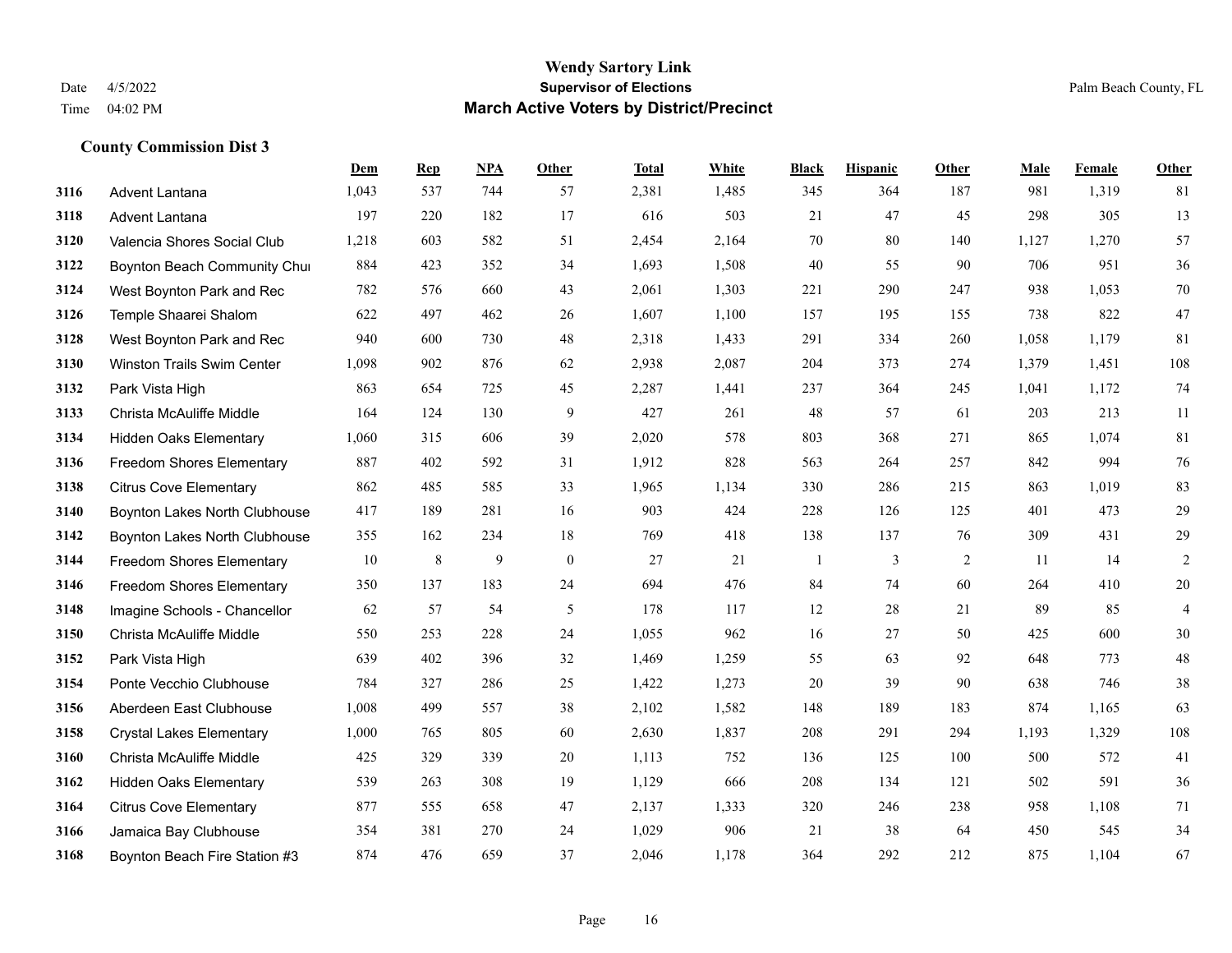|      |                                  | Dem      | <b>Rep</b>   | NPA          | Other          | <b>Total</b> | White    | <b>Black</b>   | <b>Hispanic</b> | Other    | <b>Male</b> | <b>Female</b> | <b>Other</b> |
|------|----------------------------------|----------|--------------|--------------|----------------|--------------|----------|----------------|-----------------|----------|-------------|---------------|--------------|
| 3170 | Boynton Beach High               | 1,126    | 615          | 894          | 73             | 2,708        | 1,593    | 320            | 545             | 250      | 1,177       | 1,430         | 101          |
| 3172 | Boynton Beach High               | 468      | 145          | 309          | 31             | 953          | 451      | 251            | 147             | 104      | 395         | 513           | 45           |
| 3174 | Boynton Beach Fire Station #3    | 251      | 179          | 170          | 11             | 611          | 423      | 50             | 84              | 54       | 278         | 318           | 15           |
| 3176 | Boynton Beach High               | 203      | 122          | 155          | 10             | 490          | 265      | 85             | 81              | 59       | 213         | 258           | 19           |
| 3180 | Imagine Schools - Chancellor     | $\theta$ | $\mathbf{0}$ | $\mathbf{0}$ | $\theta$       | $\theta$     | $\theta$ | $\overline{0}$ | $\overline{0}$  | $\theta$ | $\theta$    | $\theta$      | $\mathbf{0}$ |
| 3182 | Imagine Schools - Chancellor     | 101      | 47           | 83           | $\overline{4}$ | 235          | 117      | 53             | 34              | 31       | 111         | 116           | 8            |
| 3185 | Christ Fellowship Church BB      | 318      | 233          | 246          | 32             | 829          | 536      | 93             | 111             | 89       | 383         | 425           | 21           |
| 3186 | Christ Fellowship Church BB      | 186      | 124          | 142          | 14             | 466          | 330      | 46             | 60              | 30       | 209         | 239           | $18\,$       |
| 3187 | Christ Fellowship Church BB      | 679      | 424          | 641          | 64             | 1,808        | 1,032    | 295            | 289             | 192      | 839         | 915           | 54           |
| 3188 | Christ Fellowship Church BB      | 418      | 305          | 356          | 20             | 1,099        | 675      | 227            | 119             | 78       | 543         | 520           | 36           |
| 3190 | Imagine Schools - Chancellor     | 314      | 174          | 223          | 23             | 734          | 401      | 162            | 102             | 69       | 368         | 354           | 12           |
| 3192 | Leisureville #1 Clubhouse        | 552      | 415          | 390          | 45             | 1,402        | 1,048    | 122            | 135             | 97       | 576         | 782           | 44           |
| 3194 | Boynton Beach Fire Station #2    | 733      | 175          | 380          | 18             | 1,306        | 446      | 550            | 169             | 141      | 573         | 678           | 55           |
| 3196 | Leisureville #3 Clubhouse        | 622      | 553          | 436          | 53             | 1,664        | 1,383    | 87             | 105             | 89       | 717         | 895           | 52           |
| 3198 | <b>BB Leisureville Clubhouse</b> | 514      | 527          | 318          | 37             | 1,396        | 1,137    | 74             | 121             | 64       | 573         | 784           | 39           |
| 3200 | Golfview Harbour Clubhouse       | 597      | 409          | 408          | 32             | 1,446        | 979      | 203            | 112             | 152      | 648         | 751           | 47           |
| 3202 | Golfview Harbour Clubhouse       | 64       | 72           | 52           | 9              | 197          | 145      | 29             |                 | 12       | 100         | 91            | 6            |
|      | <b>County Commission Dist 3</b>  | 54,498   | 32,128       | 38,346       | 2,857          | 127,829      | 75,987   | 17,014         | 22,757          | 12,071   | 57,224      | 66,012        | 4,593        |
|      |                                  |          |              |              |                |              |          |                |                 |          |             |               |              |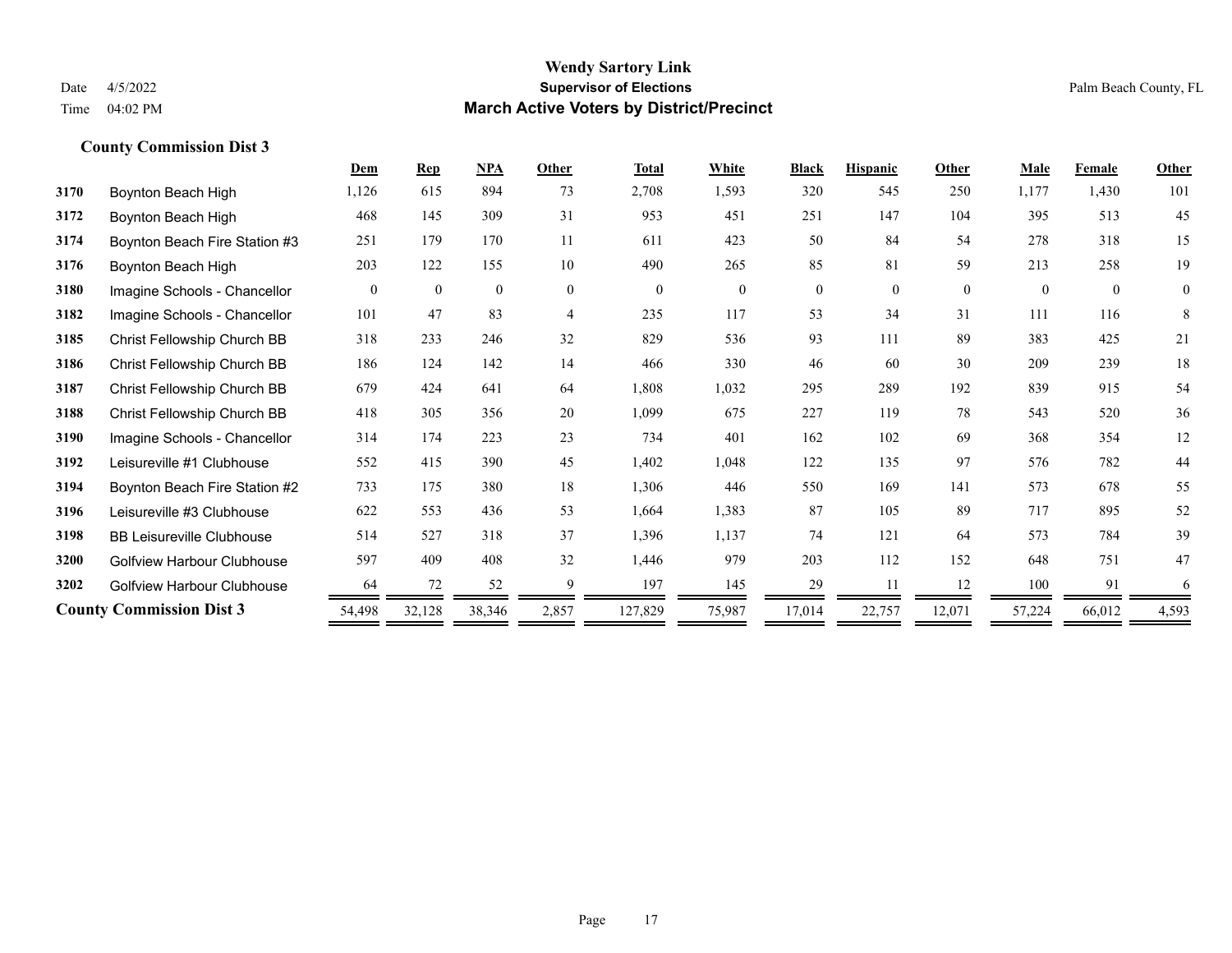#### **Wendy Sartory Link** Date 4/5/2022 **Supervisor of Elections** Palm Beach County, FL Time 04:02 PM **March Active Voters by District/Precinct**

# **Dem Rep NPA Other Total White Black Hispanic Other Male Female Other** Lantana Recreation Center 460 527 380 50 1,417 1,182 32 107 96 686 694 37 South Palm Beach Town Hall 392 519 397 33 1,341 1,147 21 81 92 586 708 47 Manalapan Town Hall 79 209 92 11 391 355 6 6 24 196 184 11 Hypoluxo Town Hall 525 599 521 69 1,714 1,429 43 121 121 790 877 47 Bent Tree Villas East 780 737 603 59 2,179 1,579 210 220 170 957 1,175 47 Greentree Villas 656 562 468 36 1,722 1,401 75 131 115 694 982 46 New Church 405 493 320 31 1,249 1,008 64 92 85 540 679 30 Christ Fellowship Church BB 541 283 304 26 1,154 690 191 170 103 532 591 31 Quail Ridge Business Center 120 369 129 12 630 610 1 1 18 287 331 12 Christ Fellowship Church BB 36 25 35 3 99 76 4 10 9 37 60 2 Congress Middle 841 227 401 44 1,513 531 668 169 145 632 822 59 Harvey E Oyer Jr Park 474 617 502 56 1,649 1,304 87 135 123 779 823 47 Boynton Beach Senior Center 494 555 500 50 1,599 1,400 38 61 100 735 814 50 Ocean Ridge Town Hall 412 735 440 44 1,631 1,483 4 50 94 768 822 41 Village of Golf Admin Bldg 37 176 56 4 273 267 0 1 5 130 141 2 Crosspointe Elementary 363 259 293 25 940 669 110 73 88 396 522 22 Forest Park Elementary 288 449 276 25 1,038 934 8 51 45 433 574 31 Briny Breezes Community Cente 88 145 93 4 330 304 0 10 16 135 186 9 Briny Breezes Community Center 0 0 0 0 0 0 0 0 0 0 0 0 Briny Breezes Community Center 0 0 0 0 0 0 0 0 0 0 0 0 Briny Breezes Community Cente  $\begin{array}{cccccc} 45 & 39 & 34 & 1 & 119 & 105 & 1 & 9 & 4 & 63 & 53 & 3 \end{array}$  Delray Dunes 89 346 102 7 544 508 1 5 30 244 289 11 Banyan Creek Elementary 123 155 85 7 370 295 17 29 29 191 171 8 Hunter's Run Courtside Cafe 1,085 372 560 42 2,059 1,899 42 48 70 858 1,162 39 Crosspointe Elementary 110 82 92 3 287 173 57 21 36 141 138 8 Crosspointe Elementary 201 89 159 18 467 178 110 98 81 207 239 21 Lakeview Baptist Church 529 636 452 40 1,657 1,373 77 101 106 763 843 51 Lakeview Baptist Church 0 0 0 0 0 0 0 0 0 0 0 0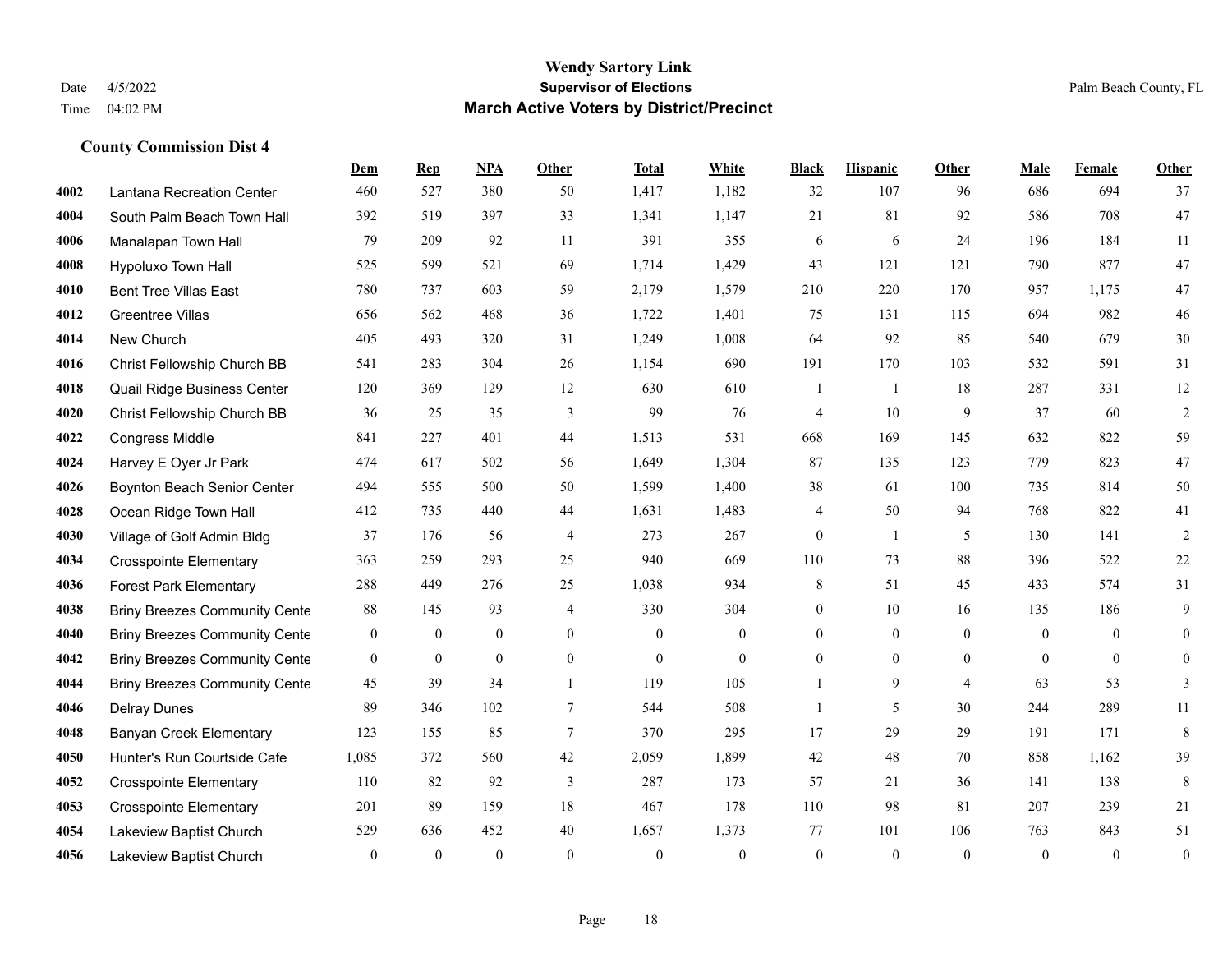|      |                                   | Dem            | <b>Rep</b>   | NPA              | <b>Other</b>   | <b>Total</b> | <b>White</b>   | <b>Black</b>     | <b>Hispanic</b> | <b>Other</b> | <b>Male</b>    | <b>Female</b> | <b>Other</b>     |
|------|-----------------------------------|----------------|--------------|------------------|----------------|--------------|----------------|------------------|-----------------|--------------|----------------|---------------|------------------|
| 4058 | Plumosa SOA Elementary            | 53             | 63           | 39               | 6              | 161          | 141            | 6                | 8               | 6            | 81             | 78            | 2                |
| 4060 | Lakeview Baptist Church           | 2              | 3            | 5                | $\Omega$       | 10           | 5              | $\mathbf{0}$     | $\overline{2}$  | 3            | 5              | 5             | $\mathbf{0}$     |
| 4062 | Lakeview Baptist Church           | 47             | 76           | 44               | 4              | 171          | 139            | 7                | 9               | 16           | 80             | 88            | 3                |
| 4064 | Seacrest Presbyterian             | 48             | 43           | 48               | $\overline{2}$ | 141          | 127            |                  | 8               | 5            | 76             | 64            |                  |
| 4066 | Seacrest Presbyterian             | $\theta$       | $\theta$     | $\theta$         | $\Omega$       | $\theta$     | $\overline{0}$ | $\mathbf{0}$     | $\theta$        | $\Omega$     | $\theta$       | $\theta$      | $\theta$         |
| 4068 | Seacrest Presbyterian             | $\overline{0}$ | $\mathbf{0}$ | $\mathbf{0}$     | $\theta$       | $\theta$     | $\overline{0}$ | $\mathbf{0}$     | $\mathbf{0}$    | $\theta$     | $\overline{0}$ | $\theta$      | $\mathbf{0}$     |
| 4070 | Seacrest Presbyterian             | $\Omega$       | $\mathbf{0}$ | $\mathbf{0}$     | $\Omega$       | $\theta$     | $\overline{0}$ | $\mathbf{0}$     | $\theta$        | $\theta$     | $\theta$       | $\theta$      | $\mathbf{0}$     |
| 4072 | <b>Gulf Stream Town Hall</b>      | 183            | 451          | 217              | 23             | 874          | 812            | 4                | 22              | 36           | 428            | 426           | 20               |
| 4074 | Plumosa SOA Elementary            | 420            | 427          | 363              | 22             | 1,232        | 1,054          | 19               | 75              | 84           | 584            | 614           | 34               |
| 4076 | <b>Country Manors Clubhouse</b>   | 451            | 380          | 410              | $22\,$         | 1,263        | 891            | 97               | 141             | 134          | 556            | 670           | 37               |
| 4078 | <b>Banyan Creek Elementary</b>    | 4              | 6            | -1               | $\theta$       | 11           | 10             | $\mathbf{0}$     | $\theta$        |              | 7              | 3             | -1               |
| 4080 | <b>Banyan Creek Elementary</b>    | $\overline{0}$ | $\mathbf{0}$ | $\mathbf{0}$     | $\overline{0}$ | $\theta$     | $\overline{0}$ | $\mathbf{0}$     | $\mathbf{0}$    | $\theta$     | $\theta$       | $\theta$      | $\mathbf{0}$     |
| 4082 | <b>Banyan Creek Elementary</b>    | $\Omega$       | 3            | $\overline{0}$   | $\theta$       | 3            | 3              | $\mathbf{0}$     | $\theta$        | $\Omega$     | 2              | $\mathbf{1}$  | $\mathbf{0}$     |
| 4084 | <b>Banyan Creek Elementary</b>    | 42             | 25           | 27               | $\overline{2}$ | 96           | 72             | 6                | 10              | 8            | 45             | 47            |                  |
| 4086 | <b>Banyan Creek Elementary</b>    | 533            | 392          | 391              | 29             | 1,345        | 921            | 185              | 106             | 133          | 625            | 672           | 48               |
| 4088 | West Park Baptist Church          | 847            | 474          | 499              | 47             | 1,867        | 1,583          | 65               | 101             | 118          | 764            | 1,058         | 45               |
| 4090 | Pines of Delray North             | 270            | 175          | 162              | 17             | 624          | 499            | 42               | 46              | 37           | 243            | 354           | 27               |
| 4092 | <b>Atlantic High</b>              | $\mathbf{0}$   | $\bf{0}$     | $\boldsymbol{0}$ | $\mathbf{0}$   | $\mathbf{0}$ | $\overline{0}$ | $\boldsymbol{0}$ | $\mathbf{0}$    | $\theta$     | $\mathbf{0}$   | $\mathbf{0}$  | $\boldsymbol{0}$ |
| 4094 | S D Spady Elementary              | 658            | 693          | 550              | 57             | 1,958        | 1,706          | 26               | 91              | 135          | 935            | 957           | 66               |
| 4096 | Carver Middle                     | 561            | 49           | 164              | 10             | 784          | 106            | 582              | 32              | 64           | 365            | 370           | 49               |
| 4098 | <b>Bethel Evangelical Baptist</b> | 997            | 759          | 661              | 68             | 2,485        | 1,899          | 184              | 227             | 175          | 1,055          | 1,361         | 69               |
| 4100 | <b>Carver Middle</b>              | 117            | 150          | 105              | 8              | 380          | 297            | 32               | 24              | 27           | 184            | 182           | 14               |
| 4102 | Veterans Park Recreation Ctr      | 414            | 500          | 414              | 32             | 1,360        | 1,241          | 14               | 25              | 80           | 626            | 697           | 37               |
| 4104 | <b>Emmanuel Catholic Church</b>   | 727            | 660          | 642              | 68             | 2,097        | 1,695          | 80               | 161             | 161          | 919            | 1,110         | 68               |
| 4106 | Delray Beach Golf Club            | 394            | 413          | 364              | 35             | 1,206        | 925            | 57               | 113             | 111          | 559            | 612           | 35               |
| 4108 | Pines of Delray East              | 590            | 346          | 377              | 30             | 1,343        | 986            | 92               | 148             | 117          | 539            | 754           | 50               |
| 4110 | 505 Club                          | 373            | 440          | 325              | 30             | 1,168        | 1,059          | 13               | 29              | 67           | 522            | 620           | 26               |
| 4112 | Veterans Park Recreation Ctr      | 566            | 795          | 567              | 47             | 1,975        | 1,817          | 9                | 41              | 108          | 933            | 980           | 62               |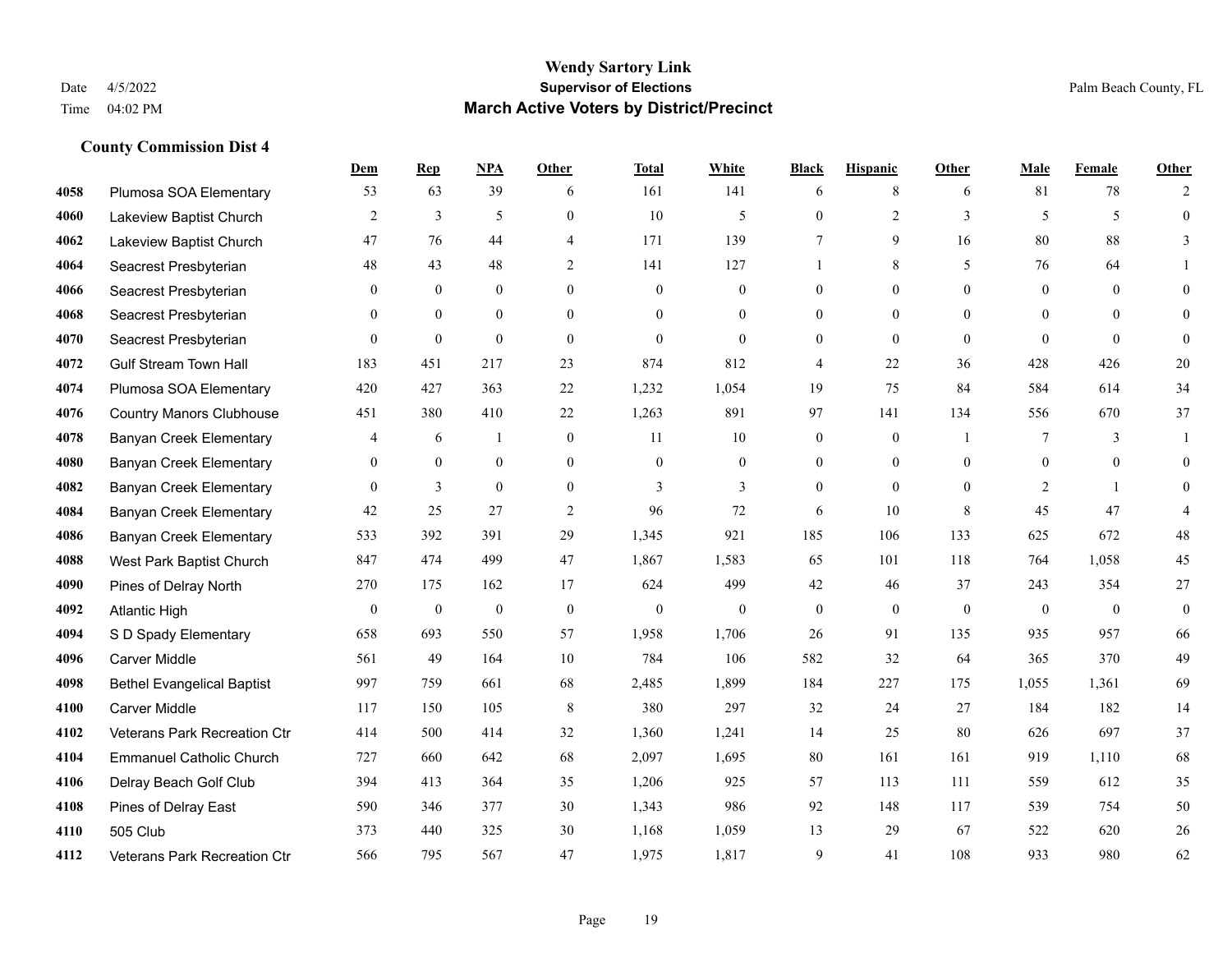|      |                                  | Dem | <b>Rep</b> | NPA | <b>Other</b> | <b>Total</b> | White | <b>Black</b>     | <b>Hispanic</b> | <b>Other</b> | <b>Male</b> | Female | <b>Other</b>   |
|------|----------------------------------|-----|------------|-----|--------------|--------------|-------|------------------|-----------------|--------------|-------------|--------|----------------|
| 4114 | Delray Beach First Baptist       | 809 | 763        | 629 | 57           | 2,258        | 1,917 | 83               | 119             | 139          | 1,052       | 1,163  | 43             |
| 4116 | <b>Orchard View Elementary</b>   | 27  | 35         | 30  | $\mathbf{0}$ | 92           | 75    | $\overline{2}$   | 6               | 9            | 47          | 42     | $\overline{3}$ |
| 4118 | <b>Orchard View Elementary</b>   | 680 | 417        | 481 | 33           | 1,611        | 1,123 | 151              | 198             | 139          | 660         | 901    | 50             |
| 4120 | <b>Orchard View Elementary</b>   | 447 | 307        | 343 | 44           | 1,141        | 815   | 61               | 159             | 106          | 477         | 621    | 43             |
| 4122 | Delray Beach Swim and Tennis     | 703 | 429        | 487 | 38           | 1.657        | 1,157 | 196              | 150             | 154          | 715         | 883    | 59             |
| 4124 | Delray Beach Swim and Tennis     | 771 | 578        | 666 | 56           | 2,071        | 1,560 | 134              | 188             | 189          | 933         | 1,063  | $75\,$         |
| 4126 | <b>Pine Grove Elementary</b>     | 496 | 840        | 557 | 63           | 1,956        | 1,686 | 26               | 94              | 150          | 900         | 988    | 68             |
| 4128 | St Lucy Catholic Church          | 620 | 928        | 644 | 43           | 2,235        | 1,998 | 13               | 79              | 145          | 1,018       | 1,150  | 67             |
| 4129 | St Lucy Catholic Church          | 28  | 60         | 31  | -1           | 120          | 105   | $\boldsymbol{0}$ | 4               | 11           | 56          | 62     | $\overline{c}$ |
| 4130 | Omni Middle                      | 613 | 608        | 563 | 38           | 1,822        | 1,496 | 35               | 133             | 158          | 847         | 925    | 50             |
| 4132 | Calusa Elementary                | 389 | 402        | 328 | 29           | 1,148        | 948   | 17               | 95              | 88           | 484         | 626    | $38\,$         |
| 4134 | Above and Beyond Community (     | 406 | 551        | 432 | 39           | 1,428        | 1,151 | 43               | 131             | 103          | 685         | 698    | 45             |
| 4136 | Above and Beyond Community (     | 649 | 620        | 592 | 49           | 1,910        | 1,420 | 53               | 222             | 215          | 829         | 1,012  | 69             |
| 4138 | <b>Ascension Catholic Church</b> | 807 | 1,174      | 906 | 68           | 2,955        | 2,311 | 162              | 240             | 242          | 1,419       | 1,444  | 92             |
| 4140 | <b>Broken Sound Club</b>         | 258 | 202        | 193 | 14           | 667          | 497   | 28               | 79              | 63           | 272         | 376    | 19             |
| 4142 | Woodfield Country Club HOA       | 834 | 768        | 745 | 54           | 2,401        | 2,155 | 11               | 66              | 169          | 1,109       | 1,202  | $90\,$         |
| 4144 | Seasons HOA Clubhouse            | 226 | 199        | 174 | 10           | 609          | 500   | 9                | 38              | 62           | 285         | 295    | $29\,$         |
| 4146 | <b>Broken Sound Club</b>         | 537 | 382        | 358 | 16           | 1,293        | 1,185 | 11               | 33              | 64           | 579         | 684    | $30\,$         |
| 4148 | <b>Broken Sound Club</b>         | 533 | 424        | 444 | 38           | 1,439        | 1,141 | 55               | 133             | 110          | 663         | 740    | 36             |
| 4150 | Patch Reef Park Community Cer    | 579 | 607        | 655 | 64           | 1,905        | 1,476 | 67               | 164             | 198          | 901         | 955    | 49             |
| 4152 | Boca Delray Lodge #171           | 616 | 650        | 669 | 49           | 1,984        | 1,451 | 78               | 230             | 225          | 898         | 1,009  | $77\,$         |
| 4154 | <b>Ascension Catholic Church</b> | 407 | 431        | 347 | 33           | 1,218        | 876   | 84               | 115             | 143          | 592         | 583    | 43             |
| 4156 | St Lucy Catholic Church          | 526 | 568        | 416 | 37           | 1,547        | 1,365 | 8                | 65              | 109          | 710         | 799    | 38             |
| 4158 | Spanish River High               | 926 | 754        | 754 | 47           | 2,481        | 1,969 | 49               | 227             | 236          | 1,183       | 1,198  | 100            |
| 4160 | Greater BR Swim & Racquet Ctr    | 412 | 412        | 361 | 25           | 1,210        | 985   | 18               | 87              | 120          | 564         | 604    | 42             |
| 4162 | Patch Reef Park Community Cer    | 545 | 486        | 450 | $22\,$       | 1,503        | 1,143 | 32               | 116             | 212          | 693         | 730    | 80             |
| 4164 | Safe Schools Institute           | 589 | 622        | 586 | 35           | 1,832        | 1,463 | 30               | 181             | 158          | 847         | 901    | 84             |
| 4166 | FAU Arena Lobby                  | 776 | 448        | 603 | 32           | 1,859        | 1,033 | 310              | 269             | 247          | 813         | 939    | 107            |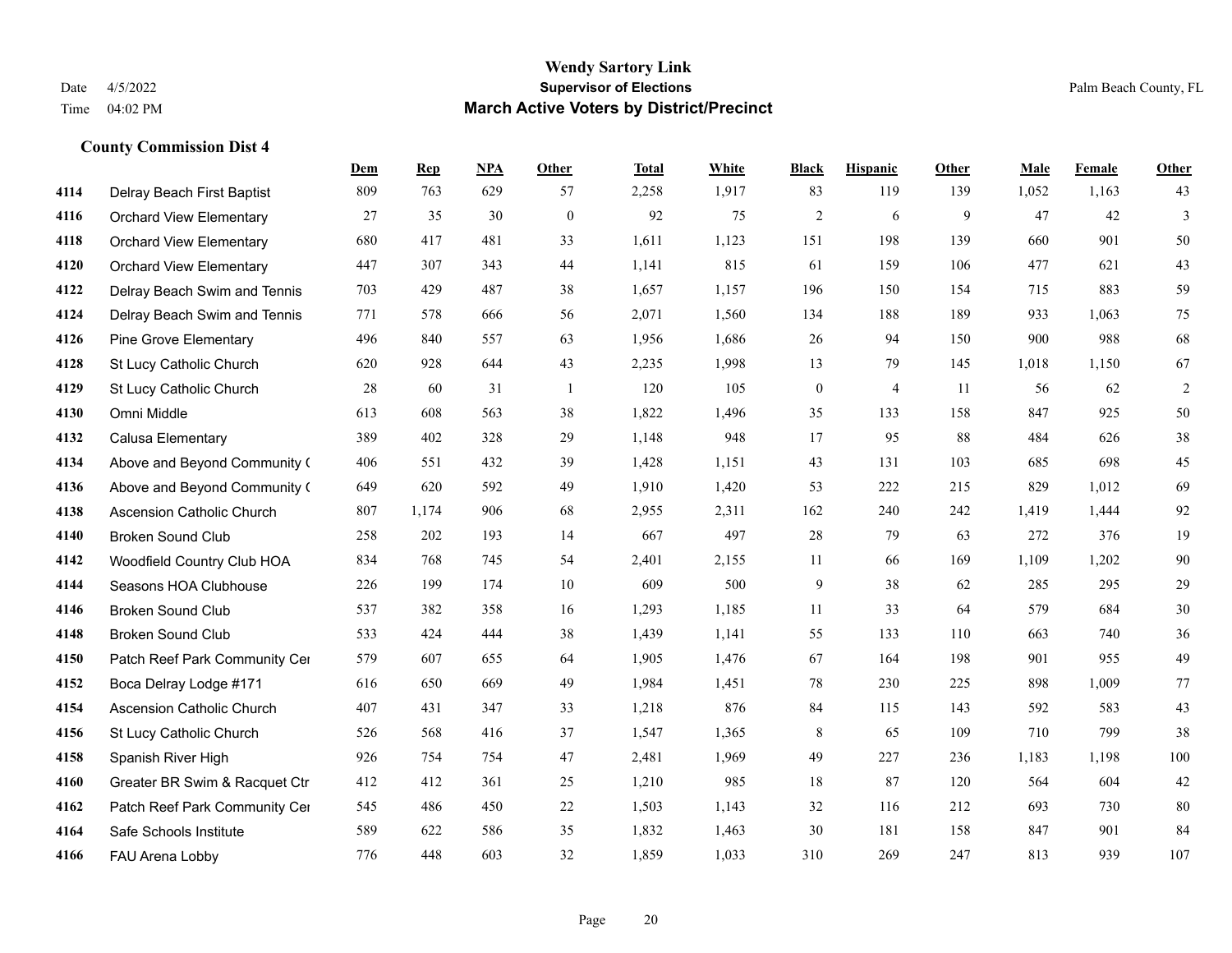#### **Wendy Sartory Link** Date 4/5/2022 **Supervisor of Elections** Palm Beach County, FL Time 04:02 PM **March Active Voters by District/Precinct**

# **Dem Rep NPA Other Total White Black Hispanic Other Male Female Other** JC Mitchell Elementary 708 574 633 50 1,965 1,361 86 247 271 872 987 106 Spanish River Library 882 1,051 863 56 2,852 2,222 101 260 269 1,353 1,406 93 Marine Safety Headquarters 669 688 608 60 2,025 1,766 15 111 133 915 1,057 53 Sugar Sand Park Comm Center 307 267 265 15 854 737 5 51 61 398 418 38 Sugar Sand Park Comm Center 904 710 720 64 2,398 1,751 71 315 261 1,052 1,250 96 Sugar Sand Park Comm Center 732 639 518 48 1,937 1,552 41 191 153 799 1,079 59 Del Prado Elementary 549 593 564 38 1,744 1,241 51 245 207 799 850 95 Greater BR Swim & Racquet Ctr 846 593 745 54 2,238 1,525 73 400 240 943 1,203 92 Boca Raton Middle 554 604 558 38 1,754 1,323 61 211 159 835 877 42 The Volen Center 540 501 460 27 1,528 1,060 118 169 181 703 765 60 Elks Lodge of Boca Raton 868 546 618 61 2,093 1,233 318 299 243 956 1,049 88 St Gregory Episcopal Church 729 1,068 798 75 2,670 2,256 25 170 219 1,310 1,279 81 Verde K-8 School 537 968 718 42 2,265 1,835 44 121 265 1,064 1,086 115 Del Prado Elementary 553 348 310 30 1,241 1,047 26 67 101 524 685 32 Good Shepherd Lutheran 691 435 446 27 1,599 1,367 30 83 119 670 887 42 Verde K-8 School 617 472 533 34 1,656 1,044 113 313 186 697 892 67 Verde K-8 School 396 329 285 24 1,034 782 9 155 88 412 599 23 Greater BR Swim & Racquet Ctr 790 597 654 34 2,075 1,596 32 258 189 840 1,159 76 Sugar Sand Park Comm Center 731 456 592 40 1,819 1,158 135 311 215 816 935 68 Good Shepherd Lutheran 666 501 524 35 1,726 1,365 38 177 146 702 965 59 Hammock Pointe Elementary 841 595 485 38 1,959 1,679 11 115 154 766 1,138 55 Sugar Sand Park Comm Center 640 813 689 42 2,184 1,708 30 265 181 1,011 1,104 69 Center for Spiritual Living 626 788 611 41 2,066 1,722 32 171 141 974 1,033 59 4214 Calvary Chapel Boca Raton - 4th $=618$   $=865$   $=637$   $=63$   $=2,183$   $=1,742$   $=45$   $=230$   $=166$   $=1,007$   $=1,101$   $=75$ 4216 Calvary Chapel Boca Raton - Kir 668 1,050 687 57 2,462 2,075 20 180 187 1,174 1,200 88 Grace Community Church 448 856 547 52 1,903 1,588 33 136 146 884 939 80 Boca Raton Community Center 438 398 470 44 1,350 867 102 231 150 602 708 40 Boca Raton Downtown Library 936 1,162 979 87 3,164 2,671 76 178 239 1,425 1,632 107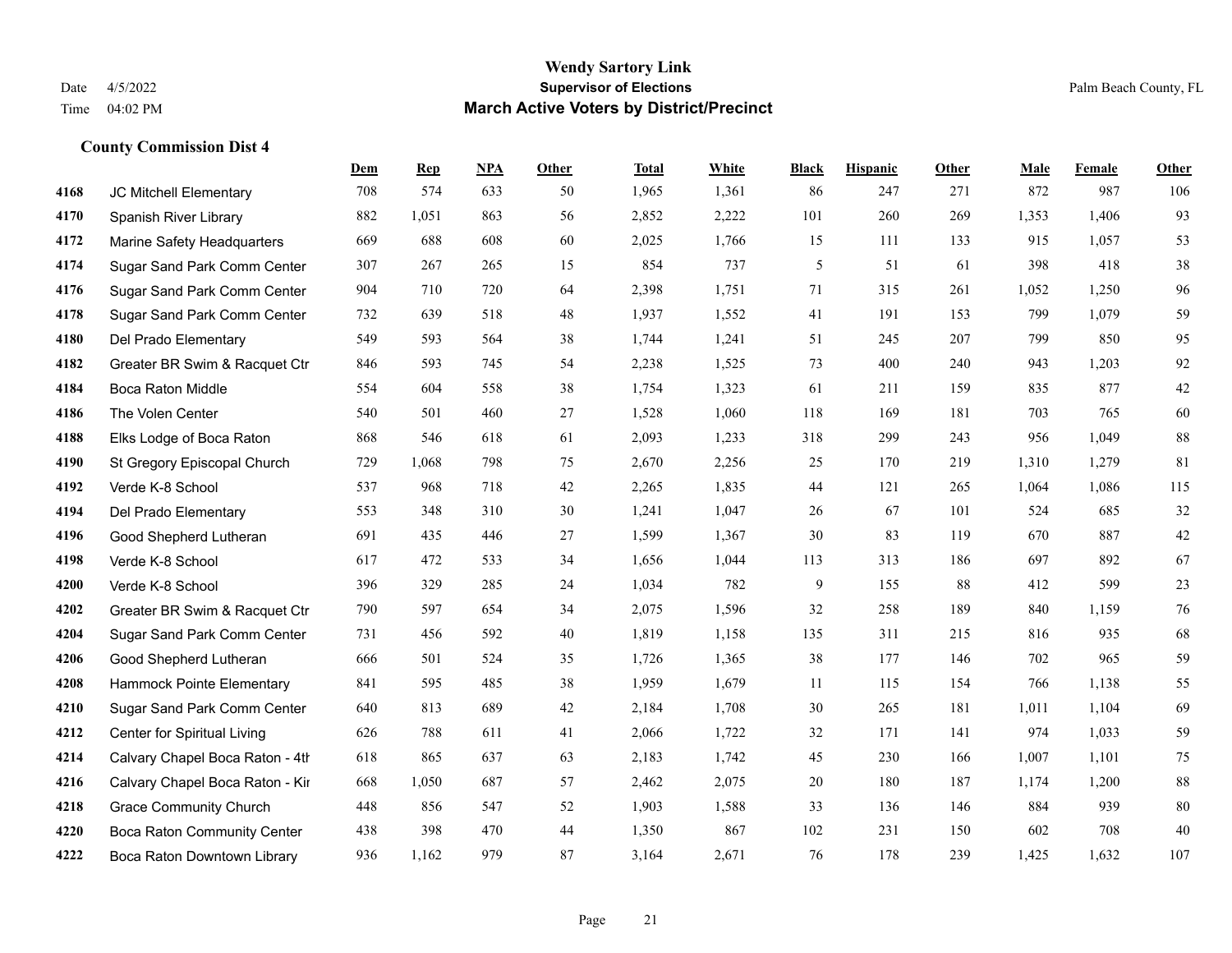|      |                                    | Dem    | <u>Rep</u> | NPA    | Other | <b>Total</b> | White   | <b>Black</b> | <b>Hispanic</b> | Other  | Male   | Female | <b>Other</b> |
|------|------------------------------------|--------|------------|--------|-------|--------------|---------|--------------|-----------------|--------|--------|--------|--------------|
| 4224 | Grace Community Church             | 507    | . 134      | 754    | 56    | 2,451        | 2,018   | 56           | 178             | 199    | .146   | ,226   | 79           |
| 4226 | St Gregory Episcopal Church        | 215    | 379        | 294    | 25    | 913          | 817     | 8            | 30              | 58     | 430    | 461    | 22           |
| 4228 | <b>Boca Raton Community Center</b> | 528    | 679        | 532    | 48    | 1.787        | .542    |              | 101             | 127    | 803    | 938    | 46           |
| 4230 | Boca Raton Downtown Library        | 308    | 450        | 341    | 24    | 1.123        | 977     | 10           | 60              | 76     | 527    | 574    | 22           |
|      | <b>County Commission Dist 4</b>    | 52,721 | 52,302     | 45,551 | 3,722 | 154,296      | 121.516 | 6,986        | 12.869          | 12,925 | 69,553 | 79,678 | 5,065        |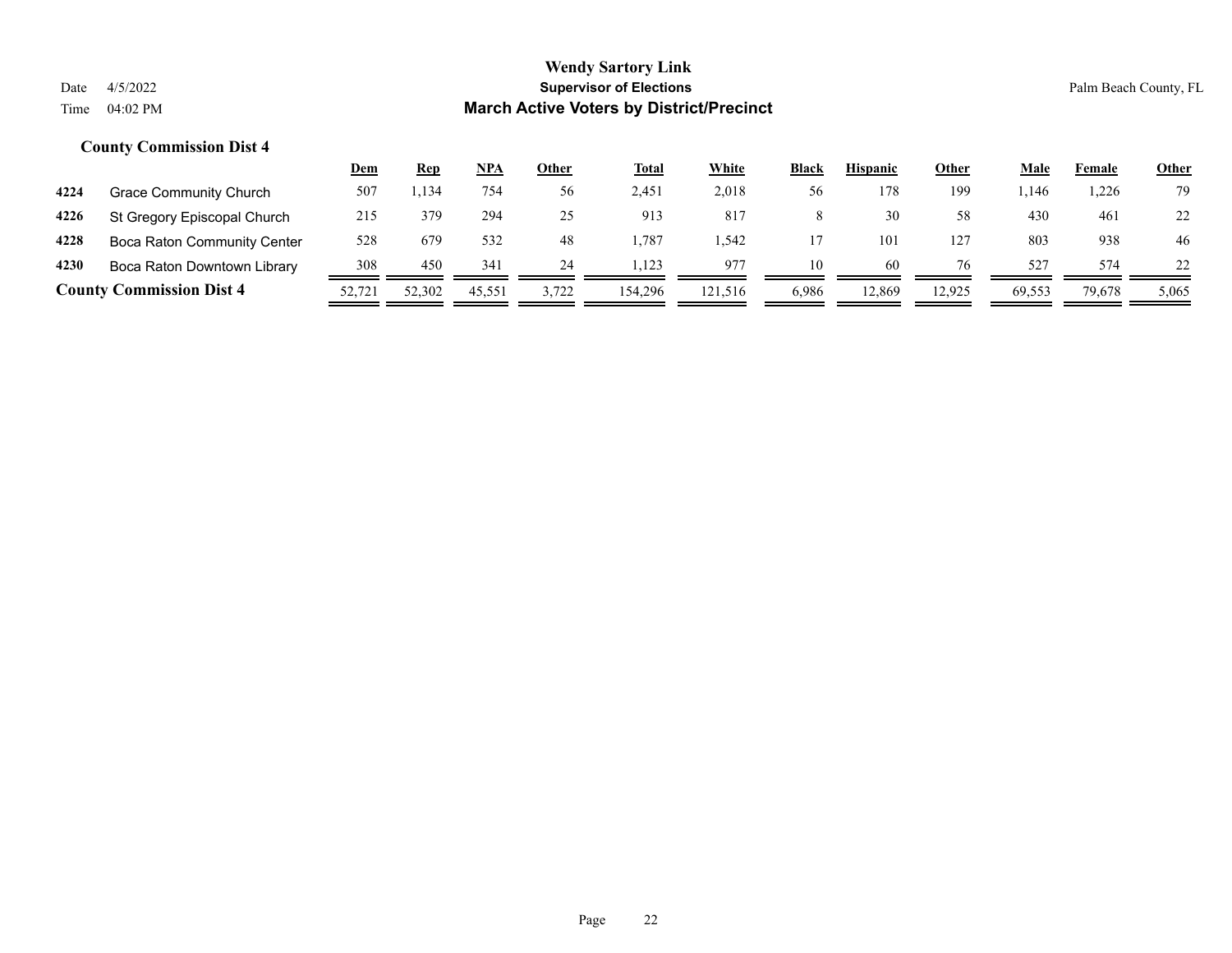#### **Wendy Sartory Link** Date 4/5/2022 **Supervisor of Elections** Palm Beach County, FL Time 04:02 PM **March Active Voters by District/Precinct**

# **Dem Rep NPA Other Total White Black Hispanic Other Male Female Other** Faith Farm Tabernacle 562 654 515 46 1,777 1,174 172 197 234 823 906 48 Faith Farm Tabernacle 486 346 445 30 1,307 783 136 216 172 587 680 40 Faith Farm Tabernacle 4 2 2 0 8 5 0 3 0 6 2 0 Sunset Palms Elementary 1,249 569 496 75 2,389 2,238 15 30 106 1,100 1,231 58 Faith Farm Tabernacle 1,183 531 588 40 2,342 2,214 14 24 90 1,101 1,206 35 Faith Farm Tabernacle 5 5 1 2 0 8 7 0 0 1 6 2 0 Sunset Palms Elementary 432 340 387 24 1,183 773 100 143 167 547 602 34 Boynton Beach Community Church 1,206 982 1,020 74 3,282 2,181 294 362 445 1,571 1,593 118 Temple Shaarei Shalom 970 237 327 40 1,574 1,451 18 30 75 609 929 36 The Grove Clubhouse 403 149 160 13 725 649 20 21 35 300 413 12 West Boynton Branch Library 686 462 504 47 1,699 983 255 238 223 747 891 61 Faith United Methodist Church 924 636 628 32 2,220 1,596 165 243 216 982 1,151 87 Platina Clubhouse 675 272 298 21 1,266 1,067 42 73 84 488 747 31 Hagen Road Elementary 601 339 423 33 1,396 730 298 189 179 598 748 50 Hagen Road Elementary 857 435 462 27 1,781 1,394 168 111 108 781 957 43 Valencia Lakes HOA 624 203 242 16 1,085 1,005 10 18 52 473 585 27 Faith United Methodist Church 939 436 534 52 1,961 1,145 458 201 157 844 1,046 71 South Tech Academy 664 532 452 26 1,674 1,300 104 119 151 741 866 67 West Boynton Branch Library 683 217 338 30 1,268 805 252 121 90 491 723 54 New Church 291 131 140 13 575 496 17 27 35 247 313 15 Valencia Lakes HOA 782 304 319 18 1,423 1,307 23 22 71 611 784 28 Valencia Isles Social Hall 806 250 272 17 1,345 1,266 2 8 69 541 774 30 The Cascades Clubhouse 768 269 277 20 1,334 1,245 20 18 51 563 745 26 New Church 385 207 244 16 852 765 18 35 34 386 449 17 South Tech Academy 909 390 491 41 1,831 1,400 167 141 123 748 1,028 55 Cascade Lakes Clubhouse 555 205 198 16 974 879 8 12 75 430 517 27 Green Cay Nature Center 1,318 586 670 46 2,620 1,970 282 189 179 1,123 1,431 66 Coral Lakes Clubhouse 572 385 317 21 1,295 897 139 143 116 562 693 40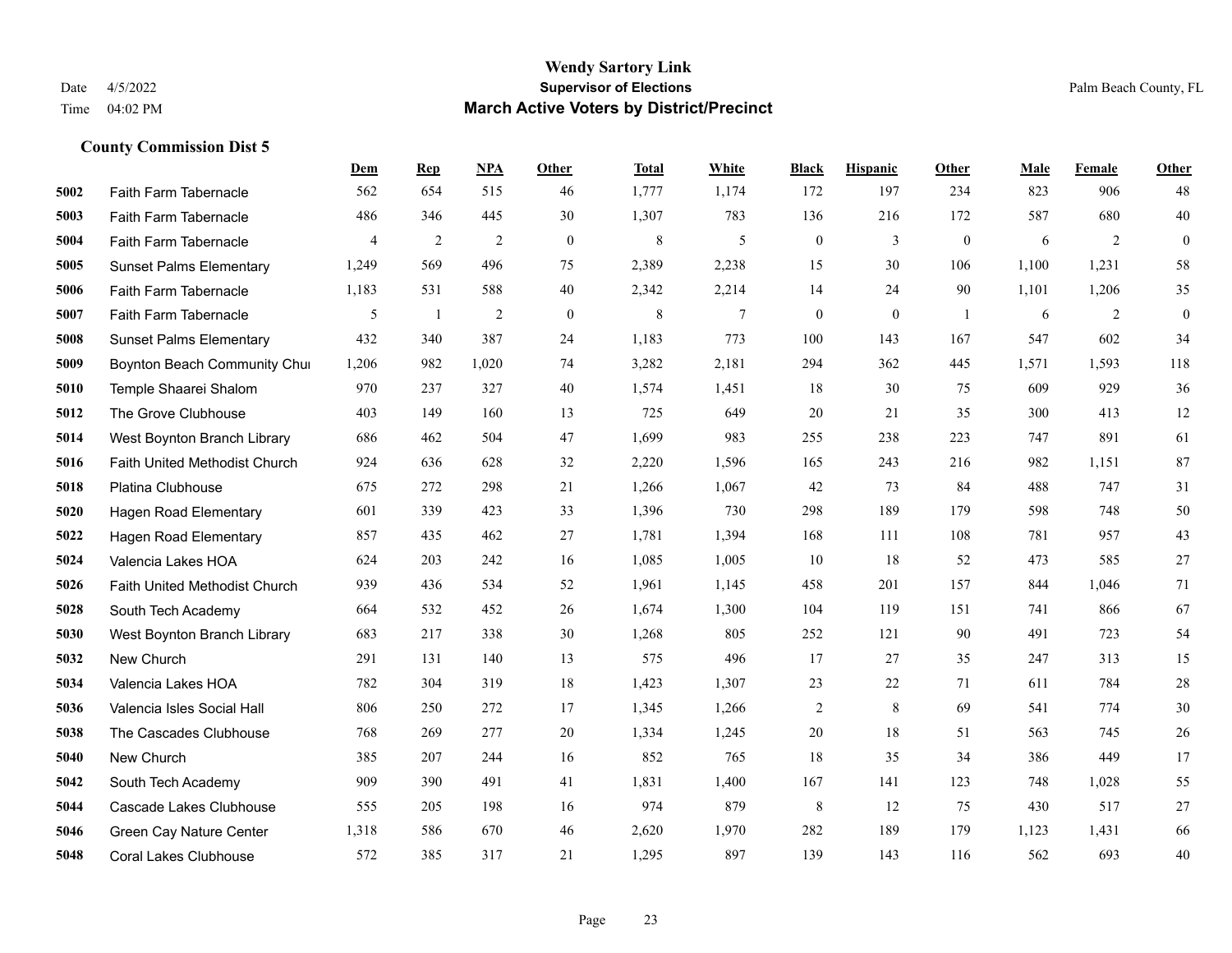|      |                                   | Dem   | <b>Rep</b> | NPA   | <b>Other</b> | <b>Total</b> | White | <b>Black</b>   | <b>Hispanic</b> | <b>Other</b> | <b>Male</b> | Female | <b>Other</b> |
|------|-----------------------------------|-------|------------|-------|--------------|--------------|-------|----------------|-----------------|--------------|-------------|--------|--------------|
| 5050 | <b>Coral Lakes Clubhouse</b>      | 1,117 | 322        | 385   | 26           | 1,850        | 1,730 | 12             | 11              | 97           | 721         | 1,081  | 48           |
| 5052 | Lake Worth Drainage District      | 650   | 442        | 477   | 34           | 1,603        | 1,226 | 89             | 129             | 159          | 693         | 849    | 61           |
| 5054 | Our Lady Queen of Peace           | 1,120 | 1,189      | 1,032 | 83           | 3,424        | 2,742 | 98             | 208             | 376          | 1,588       | 1,702  | 134          |
| 5055 | Our Lady Queen of Peace           | 300   | 148        | 154   | 12           | 614          | 543   | 6              | 37              | 28           | 273         | 324    | 17           |
| 5056 | Hagen Ranch Road Library          | 1,890 | 1,160      | 1,222 | 103          | 4,375        | 3,522 | 185            | 330             | 338          | 1,842       | 2,401  | 132          |
| 5058 | Valencia Falls Clubhouse          | 675   | 190        | 231   | 11           | 1,107        | 1,042 | 4              | 7               | 54           | 492         | 580    | 35           |
| 5060 | Hagen Ranch Road Library          | 514   | 209        | 224   | 16           | 963          | 895   | $\overline{4}$ | 14              | 50           | 435         | 516    | 12           |
| 5062 | Villa Borghese Clubhouse          | 449   | 231        | 164   | 15           | 859          | 783   | 11             | 27              | 38           | 374         | 464    | 21           |
| 5064 | Huntington Lakes Clubhouse        | 957   | 346        | 365   | 35           | 1,703        | 1,562 | 13             | 43              | 85           | 628         | 1,043  | 32           |
| 5066 | Abbey Village Clubhouse           | 793   | 442        | 397   | 37           | 1,669        | 1,362 | 73             | 130             | 104          | 670         | 941    | 58           |
| 5068 | <b>Camelot Village Clubhouse</b>  | 232   | 114        | 106   | 13           | 465          | 277   | 54             | 91              | 43           | 183         | 267    | 15           |
| 5070 | <b>Delray Villas</b>              | 457   | 252        | 208   | 18           | 935          | 752   | 48             | 68              | 67           | 390         | 512    | 33           |
| 5072 | Huntington Pointe Clubhouse       | 752   | 184        | 243   | 19           | 1,198        | 1,130 | 7              | 13              | 48           | 449         | 719    | $30\,$       |
| 5074 | Coco Wood Clubhouse               | 387   | 168        | 177   | 12           | 744          | 518   | 99             | 77              | 50           | 330         | 384    | $30\,$       |
| 5076 | Palm Greens Clubhouse             | 670   | 307        | 335   | 30           | 1,342        | 1,110 | 39             | 101             | 92           | 519         | 777    | $46\,$       |
| 5078 | <b>Bethel Evangelical Baptist</b> | 718   | 392        | 426   | 37           | 1,573        | 1,188 | 116            | 161             | 108          | 637         | 898    | 38           |
| 5080 | <b>Bethel Evangelical Baptist</b> | 80    | 55         | 49    | 3            | 187          | 129   | 14             | 24              | 20           | 62          | 123    | $\sqrt{2}$   |
| 5082 | <b>Bethel Evangelical Baptist</b> | 643   | 378        | 409   | 26           | 1,456        | 994   | 171            | 162             | 129          | 666         | 748    | $42\,$       |
| 5084 | High Point Section II             | 442   | 314        | 264   | 27           | 1,047        | 831   | 40             | 105             | 71           | 412         | 607    | $28\,$       |
| 5086 | Carver Middle                     | 42    | 21         | 18    | 5            | 86           | 68    | 7              | $\overline{4}$  | 7            | 37          | 47     | $\sqrt{2}$   |
| 5088 | Carver Middle                     | 175   | 123        | 148   | 17           | 463          | 297   | 52             | 56              | 58           | 205         | 243    | 15           |
| 5090 | Gleneagles CC-Strathearn Sat      | 968   | 490        | 475   | 37           | 1,970        | 1,684 | 38             | 120             | 128          | 825         | 1,097  | $48\,$       |
| 5092 | Gleneagles CC-Clunie Satellite    | 792   | 348        | 359   | 24           | 1,523        | 1,306 | 70             | 71              | 76           | 658         | 832    | 33           |
| 5094 | Kings Point Clubhouse             | 382   | 198        | 179   | $18\,$       | 777          | 627   | 32             | 70              | 48           | 299         | 449    | $29\,$       |
| 5096 | Monaco Clubhouse                  | 905   | 541        | 480   | 41           | 1,967        | 1,539 | 93             | 184             | 151          | 794         | 1,099  | $74\,$       |
| 5098 | Lakes of Delray Clubhouse         | 392   | 237        | 161   | 16           | 806          | 707   | 15             | 45              | 39           | 314         | 480    | $12\,$       |
| 5100 | <b>Kings Point Flanders</b>       | 896   | 426        | 407   | 34           | 1,763        | 1,399 | 78             | 174             | 112          | 708         | 998    | 57           |
| 5102 | Lakes of Delray Clubhouse         | 881   | 334        | 374   | 41           | 1,630        | 1,338 | 66             | 117             | 109          | 634         | 949    | 47           |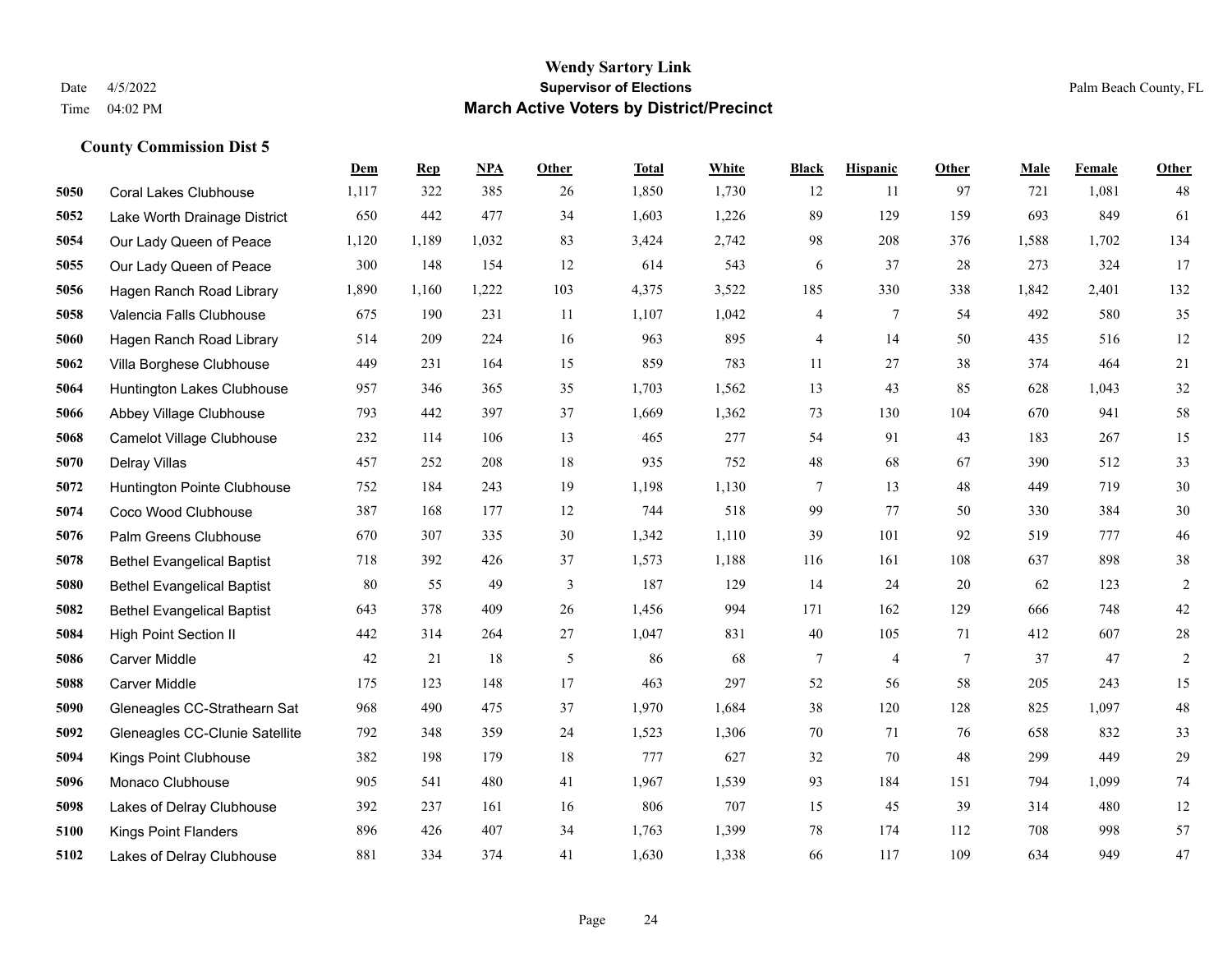|      |                                    | Dem   | <b>Rep</b>   | NPA              | <b>Other</b>   | <b>Total</b> | White       | <b>Black</b>     | <b>Hispanic</b>  | Other        | <b>Male</b> | Female | <b>Other</b>     |
|------|------------------------------------|-------|--------------|------------------|----------------|--------------|-------------|------------------|------------------|--------------|-------------|--------|------------------|
| 5104 | <b>Kings Point Flanders</b>        | 881   | 406          | 372              | 41             | 1,700        | 1,336       | 72               | 168              | 124          | 655         | 978    | 67               |
| 5106 | Las Verdes Clubhouse               | 970   | 624          | 718              | 55             | 2,367        | 1,656       | 208              | 301              | 202          | 1,073       | 1,217  | 77               |
| 5108 | West Boca Branch Library           | 1,490 | 1,581        | 1,514            | 114            | 4,699        | 3,861       | 112              | 280              | 446          | 2,216       | 2,347  | 136              |
| 5110 | South County Civic Center          | 525   | 510          | 425              | 29             | 1,489        | 1,361       | 4                | 22               | 102          | 699         | 749    | 41               |
| 5111 | Morikami Park Elementary           | 42    | 62           | 53               | 3              | 160          | 151         | $\boldsymbol{0}$ | $\overline{2}$   | 7            | 73          | 87     | $\boldsymbol{0}$ |
| 5112 | Morikami Park Elementary           | 534   | 603          | 520              | 38             | 1,695        | 1,473       | 20               | 48               | 154          | 784         | 871    | 40               |
| 5113 | Morikami Park Elementary           | 16    | 38           | 22               | $\mathfrak{Z}$ | 79           | 63          | $\boldsymbol{0}$ | 6                | 10           | 31          | 41     | $\tau$           |
| 5114 | South County Civic Center          | 245   | 192          | 203              | 10             | 650          | 534         | 7                | 29               | 80           | 295         | 327    | $28\,$           |
| 5115 | Spanish River High                 | 95    | 124          | 111              | 17             | 347          | 277         | 5                | 30               | 35           | 172         | 172    | 3                |
| 5116 | The Polo Club of Boca Raton        | 636   | 512          | 447              | 25             | 1,620        | 1,481       | 16               | 26               | 97           | 700         | 873    | $47\,$           |
| 5117 | The Polo Club of Boca Raton        | 313   | 186          | 191              | 18             | 708          | 646         | 1                | 8                | 53           | 283         | 400    | 25               |
| 5118 | South County Civic Center          | 166   | 116          | 106              | $\tau$         | 395          | 328         | 8                | 34               | 25           | 170         | 214    | 11               |
| 5119 | The Polo Club of Boca Raton        | 39    | 31           | 28               | $\overline{2}$ | 100          | 94          | $\mathbf{1}$     | $\overline{2}$   | 3            | 46          | 53     | 1                |
| 5120 | Delray Beach First Baptist         | 6     | $\mathbf{1}$ | $\boldsymbol{0}$ | $\mathbf{1}$   | 8            | $\,$ 8 $\,$ | $\boldsymbol{0}$ | $\boldsymbol{0}$ | $\mathbf{0}$ | 2           | 6      | $\boldsymbol{0}$ |
| 5122 | Delray Beach First Baptist         | 267   | 179          | 201              | 10             | 657          | 424         | 32               | 131              | 70           | 286         | 343    | $28\,$           |
| 5124 | Delray Beach First Baptist         | 162   | 110          | 121              | -1             | 394          | 327         | 8                | 32               | 27           | 156         | 224    | 14               |
| 5126 | Boca Delray Clubhouse              | 252   | 116          | 122              | 12             | 502          | 455         | 8                | 15               | 24           | 208         | 283    | 11               |
| 5128 | <b>Sunrise Park Elementary</b>     | 751   | 511          | 574              | 39             | 1,875        | 1,241       | 103              | 282              | 249          | 850         | 965    | 60               |
| 5130 | Coconut Cove Waterpark - Meet      | 649   | 549          | 537              | 32             | 1,767        | 1,298       | 32               | 167              | 270          | 804         | 884    | 79               |
| 5132 | <b>Eagles Landing Middle</b>       | 919   | 598          | 658              | 48             | 2,223        | 1,516       | 143              | 331              | 233          | 994         | 1,161  | 68               |
| 5134 | Coconut Cove Waterpark - Meet      | 528   | 472          | 461              | 32             | 1,493        | 1,060       | 72               | 236              | 125          | 716         | 726    | 51               |
| 5136 | West Boca Branch Library           | 853   | 509          | 693              | 52             | 2,107        | 1,355       | 127              | 409              | 216          | 888         | 1,156  | 63               |
| 5138 | <b>Whispering Pines Elementary</b> | 886   | 574          | 624              | 43             | 2,127        | 1,412       | 124              | 315              | 276          | 930         | 1,122  | 75               |
| 5140 | Olympic Heights High               | 1,020 | 785          | 930              | 52             | 2,787        | 1,802       | 146              | 539              | 300          | 1,272       | 1,402  | 113              |
| 5142 | <b>Whispering Pines Elementary</b> | 296   | 243          | 250              | 24             | 813          | 580         | 27               | 110              | 96           | 328         | 447    | 38               |
| 5144 | Whisper Walk Section B             | 892   | 456          | 422              | 31             | 1,801        | 1,411       | 52               | 219              | 119          | 683         | 1,071  | 47               |
| 5146 | Century Village West               | 897   | 528          | 406              | 46             | 1,877        | 1,444       | 78               | 188              | 167          | 696         | 1,109  | 72               |
| 5148 | <b>Century Village West</b>        | 748   | 383          | 359              | 29             | 1,519        | 1,215       | 51               | 131              | 122          | 581         | 867    | 71               |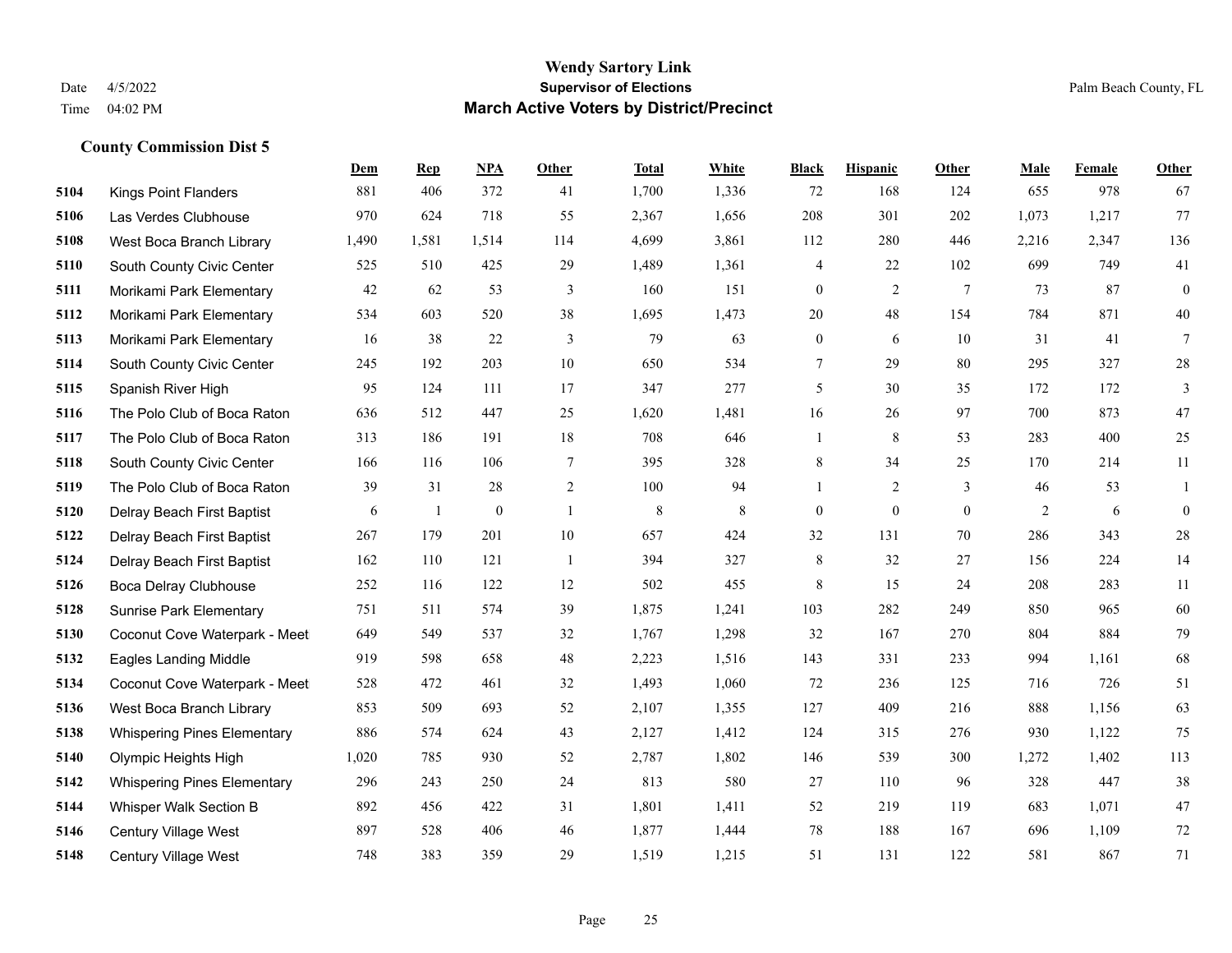#### **Wendy Sartory Link** Date 4/5/2022 **Supervisor of Elections** Palm Beach County, FL Time 04:02 PM **March Active Voters by District/Precinct**

# **Dem Rep NPA Other Total White Black Hispanic Other Male Female Other** Century Village West 671 295 296 19 1,281 995 48 147 91 451 790 40 West Boca Raton High 925 791 860 45 2,621 1,948 82 244 347 1,241 1,278 102 Daggerwing Nature Center 885 773 737 51 2,446 1,687 79 333 347 1,099 1,232 115 Southwinds Golf Course 727 499 601 30 1,857 1,264 83 270 240 786 991 80 Boca West Country Club 768 468 524 49 1,809 1,632 9 69 99 754 1,008 47 Boca West Country Club 831 471 434 34 1,770 1,667 3 27 73 686 1,038 46 Glades Presbyterian Church 762 745 656 42 2,205 1,612 70 315 208 1,040 1,087 78 Sandpiper Shores Elementary 1,011 655 689 43 2,398 1,834 73 260 231 1,083 1,240 75 Glades Road Branch Library 846 782 834 52 2,514 1,770 123 368 253 1,101 1,317 96 Glades Road Branch Library 969 606 623 40 2,238 1,668 65 288 217 855 1,326 57 Olympic Heights High 1,139 653 758 49 2,599 1,908 87 359 245 1,022 1,483 94 Del Prado Elementary 224 320 204 18 766 689 8 11 58 360 386 20 Waters Edge Elementary 835 746 812 50 2,443 1,670 124 341 308 1,129 1,203 111 Loggers Run Middle 464 347 381 18 1,210 839 47 200 124 511 636 63 Loggers Run Middle 695 546 641 41 1,923 1,059 185 416 263 858 972 93 Boca Glades Baptist Church 664 377 651 42 1,734 973 131 400 230 795 862 77 Boca Glades Baptist Church 576 291 523 39 1,429 744 126 357 202 639 727 63 Coral Sunset Elementary 901 574 740 42 2,257 1,239 246 450 322 1,041 1,110 106 Coral Sunset Elementary 987 429 891 37 2,344 968 362 679 335 999 1,223 122 Pines Of Boca Barwood 971 642 804 56 2,473 1,452 146 545 330 1,054 1,322 97 Lakes at Boca Rio Clubhouse 407 284 348 20 1,059 693 69 179 118 486 532 41 Hammock Pointe Elementary 1,050 672 941 49 2,712 1,546 211 583 372 1,172 1,421 119 Lakes Of Boca Barwood 397 258 385 20 1,060 635 49 235 141 448 557 55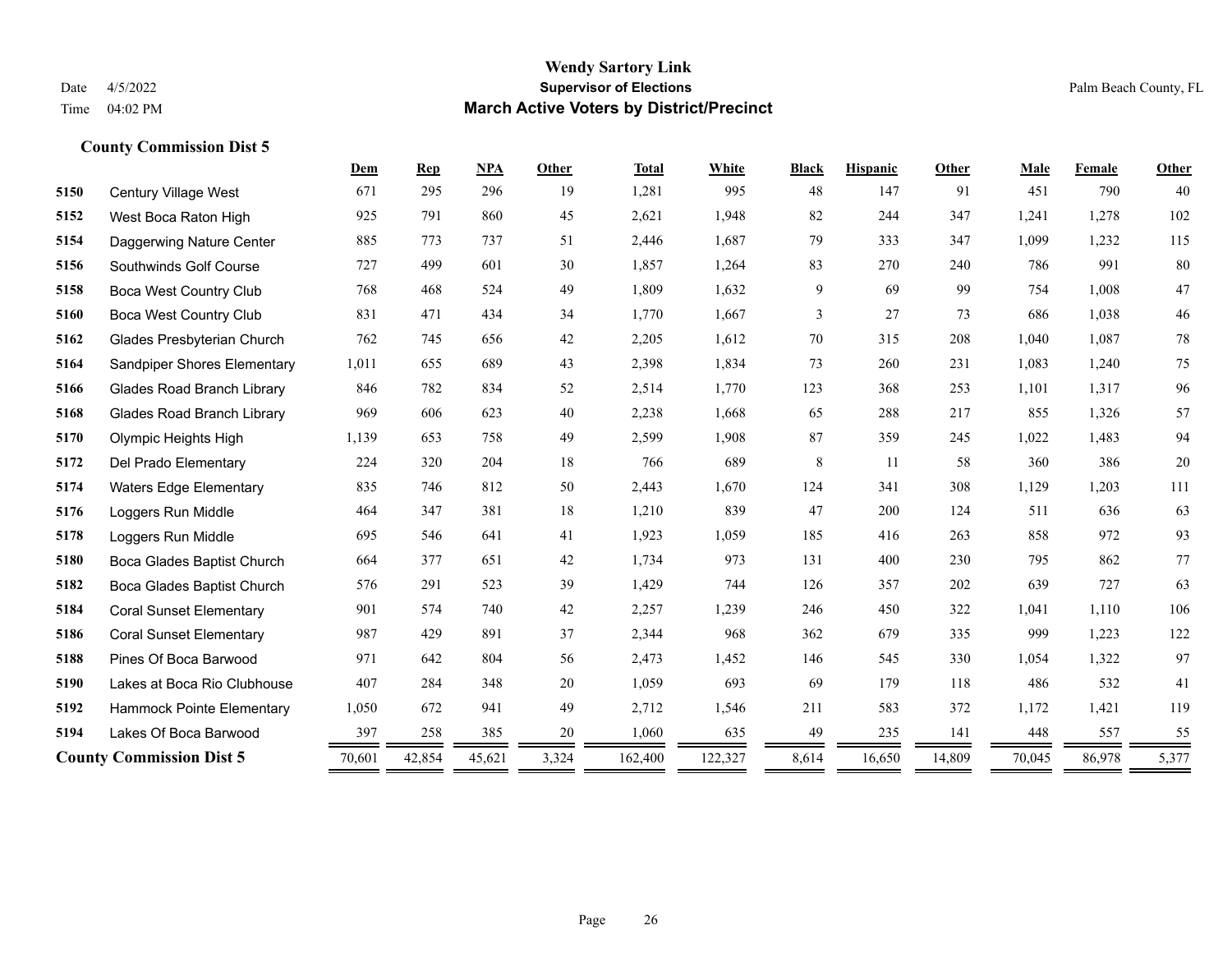|      |                                     | <b>Dem</b>       | <b>Rep</b>       | NPA              | <b>Other</b>     | Total          | <b>White</b>   | <b>Black</b>     | <b>Hispanic</b> | <b>Other</b>   | <b>Male</b>    | Female         | <b>Other</b>     |
|------|-------------------------------------|------------------|------------------|------------------|------------------|----------------|----------------|------------------|-----------------|----------------|----------------|----------------|------------------|
| 6002 | <b>Canal Point Community Center</b> | 82               | 102              | 61               | 2                | 247            | 102            | 42               | 88              | 15             | 111            | 126            | 10               |
| 6004 | Pahokee Recreation Center           | 970              | 181              | 235              | 5                | 1,391          | 181            | 904              | 224             | 82             | 580            | 757            | 54               |
| 6006 | Pahokee Recreation Center           | 995              | 171              | 284              | 14               | 1,464          | 127            | 857              | 384             | 96             | 647            | 739            | 78               |
| 6008 | Pahokee High                        | 529              | 24               | 111              | $\overline{4}$   | 668            | 10             | 614              | $\overline{4}$  | 40             | 203            | 432            | 33               |
| 6010 | <b>Canal Point Community Center</b> | 23               | $\tau$           | 8                | $\overline{0}$   | 38             | 13             | 18               | $\overline{4}$  | 3              | 19             | 19             | $\boldsymbol{0}$ |
| 6012 | Belle Glade Library/Civic Ctr       | 180              | 31               | 62               | $\mathbf{1}$     | 274            | 31             | 149              | 81              | 13             | 109            | 154            | 11               |
| 6014 | Belle Glade Library/Civic Ctr       | 1                | 2                | $\mathbf{1}$     | $\mathbf{0}$     | $\overline{4}$ | $\mathbf{0}$   | $\boldsymbol{0}$ | $\overline{4}$  | $\mathbf{0}$   | $\overline{1}$ | 3              | $\boldsymbol{0}$ |
| 6016 | South Bay Commission Chambe         | 35               | 55               | 32               | 3                | 125            | 83             | 8                | 23              | 11             | 67             | 53             | 5                |
| 6018 | South Bay Commission Chambe         | 1,186            | 88               | 232              | 12               | 1,518          | 62             | 1,169            | 210             | 77             | 637            | 842            | 39               |
| 6020 | <b>Glades Central High</b>          | 431              | 78               | 140              | 6                | 655            | 81             | 382              | 156             | 36             | 302            | 322            | 31               |
| 6022 | Belle Glade Library/Civic Ctr       | 1,348            | 113              | 265              | 18               | 1,744          | 93             | 1,390            | 143             | 118            | 717            | 958            | 69               |
| 6024 | Lewis Evans Resource Center         | 1,685            | 67               | 280              | 13               | 2,045          | 30             | 1,773            | 128             | 114            | 812            | 1,166          | 67               |
| 6026 | Lewis Evans Resource Center         | 1                | $\mathbf{0}$     | $\overline{2}$   | $\mathbf{0}$     | 3              | $\mathbf{0}$   | $\mathbf{0}$     | 3               | $\theta$       | $\overline{1}$ | $\overline{2}$ | $\mathbf{0}$     |
| 6028 | Belle Glade Library/Civic Ctr       | 743              | 438              | 339              | 13               | 1,533          | 399            | 392              | 655             | 87             | 717            | 773            | 43               |
| 6029 | Belle Glade Library/Civic Ctr       |                  | $\mathbf{0}$     | $\theta$         | $\mathbf{0}$     |                | $\overline{0}$ |                  | $\mathbf{0}$    | $\overline{0}$ |                | $\theta$       | $\mathbf{0}$     |
| 6030 | Belle Glade Library/Civic Ctr       | 7                | $\overline{3}$   | 13               | $\overline{2}$   | 25             | 9              | $\mathbf{0}$     | 16              | $\Omega$       | 8              | 15             | $\overline{2}$   |
| 6032 | Gove Elementary                     | 665              | 296              | 272              | $\overline{7}$   | 1,240          | 305            | 431              | 405             | 99             | 533            | 664            | 43               |
| 6034 | Gove Elementary                     | $\overline{0}$   | $\overline{4}$   | $\boldsymbol{0}$ | $\mathbf{0}$     | $\overline{4}$ | $\overline{4}$ | $\boldsymbol{0}$ | $\mathbf{0}$    | $\theta$       | 3              | $\overline{1}$ | $\mathbf{0}$     |
| 6036 | Gove Elementary                     | 394              | 161              | 210              | 10               | 775            | 130            | 155              | 445             | 45             | 342            | 402            | 31               |
| 6038 | South Bay Commission Chambe         | $\boldsymbol{0}$ | $\boldsymbol{0}$ | $\boldsymbol{0}$ | $\boldsymbol{0}$ | $\mathbf{0}$   | $\mathbf{0}$   | $\boldsymbol{0}$ | $\mathbf{0}$    | $\mathbf{0}$   | $\mathbf{0}$   | $\mathbf{0}$   | $\boldsymbol{0}$ |
| 6040 | Osceola Creek Middle                | 95               | 128              | 105              | $\overline{2}$   | 330            | 244            | 15               | 38              | 33             | 151            | 164            | 15               |
| 6042 | Osceola Creek Middle                | 978              | 1,252            | 1,046            | 71               | 3,347          | 2,146          | 441              | 491             | 269            | 1,614          | 1,631          | 102              |
| 6044 | <b>Frontier Elementary</b>          | 898              | 1,006            | 797              | 57               | 2,758          | 1,748          | 420              | 361             | 229            | 1,291          | 1,387          | 80               |
| 6045 | Acreage Branch Library              | 195              | 269              | 181              | 13               | 658            | 423            | 80               | 86              | 69             | 317            | 313            | 28               |
| 6046 | Pierce Hammock Elementary           | 799              | 976              | 780              | 54               | 2,609          | 1,665          | 363              | 338             | 243            | 1,255          | 1,255          | 99               |
| 6048 | Pierce Hammock Elementary           | $\boldsymbol{0}$ | $\mathbf{0}$     | $\boldsymbol{0}$ | $\mathbf{0}$     | $\theta$       | $\mathbf{0}$   | $\boldsymbol{0}$ | $\mathbf{0}$    | $\mathbf{0}$   | $\mathbf{0}$   | $\mathbf{0}$   | $\boldsymbol{0}$ |
| 6050 | Acreage Branch Library              | 856              | 886              | 722              | 66               | 2,530          | 1,547          | 370              | 350             | 263            | 1,184          | 1,258          | 88               |
| 6051 | <b>Cornerstone Fellowship</b>       | 607              | 736              | 567              | 56               | 1,966          | 1,246          | 213              | 296             | 211            | 912            | 983            | 71               |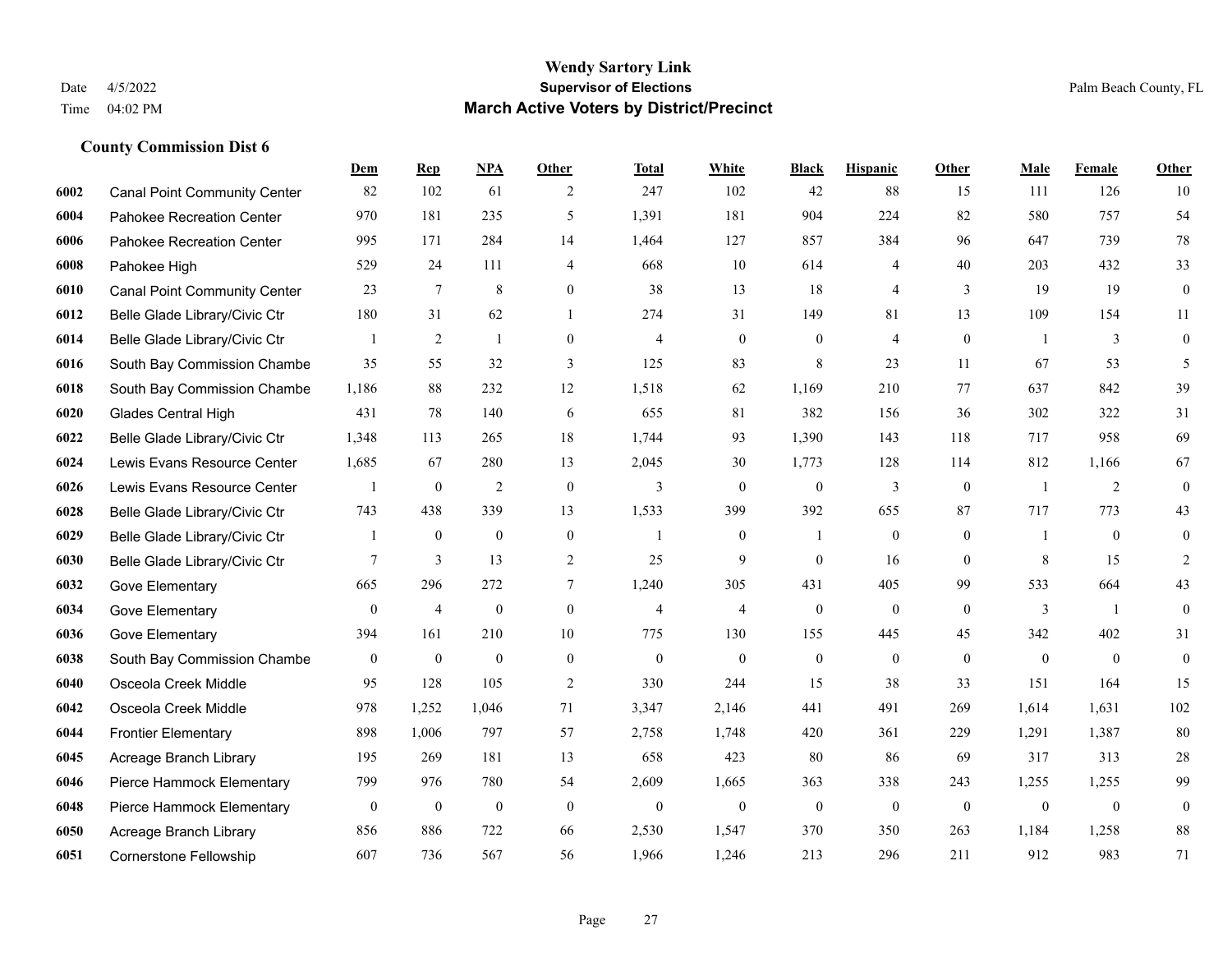|      |                                 | Dem              | <b>Rep</b>       | NPA              | <b>Other</b> | <b>Total</b>     | White          | <b>Black</b>     | <b>Hispanic</b> | <b>Other</b> | <b>Male</b>    | <b>Female</b> | <b>Other</b>     |
|------|---------------------------------|------------------|------------------|------------------|--------------|------------------|----------------|------------------|-----------------|--------------|----------------|---------------|------------------|
| 6052 | Seminole Ridge High             | 609              | 662              | 575              | 36           | 1,882            | 1,155          | 228              | 327             | 172          | 888            | 923           | 71               |
| 6054 | <b>Acreage Pines Elementary</b> | $\mathbf{0}$     | $\mathbf{0}$     | $\mathbf{0}$     | $\Omega$     | $\theta$         | $\overline{0}$ | $\mathbf{0}$     | $\mathbf{0}$    | $\theta$     | $\theta$       | $\theta$      | $\mathbf{0}$     |
| 6056 | Pierce Hammock Elementary       | $\theta$         | $\mathbf{0}$     | $\mathbf{0}$     | $\theta$     | $\theta$         | $\Omega$       | $\theta$         | $\theta$        | $\Omega$     | $\theta$       | $\Omega$      | $\theta$         |
| 6058 | <b>Acreage Pines Elementary</b> | 737              | 623              | 582              | 41           | 1,983            | 1,075          | 360              | 253             | 295          | 967            | 956           | 60               |
| 6060 | Indian Trail Improvement Dist   | 887              | 973              | 810              | 55           | 2,725            | 1,685          | 346              | 417             | 277          | 1,276          | 1,353         | 96               |
| 6062 | Sandhill Crane Golf Club        | 229              | 422              | 275              | 23           | 949              | 668            | 77               | 71              | 133          | 460            | 458           | 31               |
| 6064 | Sandhill Crane Golf Club        | 34               | 61               | 32               | 3            | 130              | 104            | $\,$ 8 $\,$      | 12              | 6            | 64             | 62            | $\overline{4}$   |
| 6066 | Ibis POA Admin Building         | 1,036            | 1,100            | 761              | 83           | 2,980            | 2,627          | 85               | 69              | 199          | 1,395          | 1,515         | $70\,$           |
| 6068 | Ibis POA Admin Building         | $\boldsymbol{0}$ | $\boldsymbol{0}$ | $\boldsymbol{0}$ | $\mathbf{0}$ | $\boldsymbol{0}$ | $\mathbf{0}$   | $\boldsymbol{0}$ | $\mathbf{0}$    | $\mathbf{0}$ | $\overline{0}$ | $\mathbf{0}$  | $\mathbf{0}$     |
| 6070 | Ironhorse Country Club          | 157              | 257              | 122              | 11           | 547              | 439            | 36               | 21              | 51           | 246            | 292           | 9                |
| 6072 | Seminole Ridge High             | 652              | 637              | 639              | 58           | 1,986            | 889            | 392              | 532             | 173          | 922            | 1,040         | 24               |
| 6073 | Seminole Ridge High             | $\mathbf{0}$     | $\boldsymbol{0}$ | $\boldsymbol{0}$ | $\mathbf{0}$ | $\mathbf{0}$     | $\overline{0}$ | $\mathbf{0}$     | $\mathbf{0}$    | $\mathbf{0}$ | $\overline{0}$ | $\mathbf{0}$  | $\mathbf{0}$     |
| 6076 | <b>Western Pines Middle</b>     | 635              | 725              | 579              | 38           | 1,977            | 1,440          | 155              | 210             | 172          | 943            | 957           | 77               |
| 6078 | <b>Western Pines Middle</b>     | 660              | 742              | 651              | 44           | 2,097            | 1,386          | 169              | 368             | 174          | 995            | 1,045         | 57               |
| 6080 | <b>Golden Grove Elementary</b>  | 608              | 783              | 639              | 47           | 2,077            | 1,371          | 138              | 366             | 202          | 971            | 1,024         | 82               |
| 6082 | PBSC Loxahatchee Groves Can     | 9                | 6                | 15               | 2            | 32               | 27             | $\boldsymbol{0}$ | 3               | 2            | 12             | 20            | $\mathbf{0}$     |
| 6084 | PBSC Loxahatchee Groves Can     | 329              | 512              | 428              | 52           | 1,321            | 839            | 77               | 292             | 113          | 647            | 652           | 22               |
| 6086 | PBSC Loxahatchee Groves Can     | 249              | 412              | 244              | 20           | 925              | 684            | 91               | 82              | 68           | 417            | 481           | 27               |
| 6088 | Seminole Ridge High             | 531              | 694              | 563              | 44           | 1,832            | 1,155          | 222              | 308             | 147          | 862            | 921           | 49               |
| 6090 | Loxahatchee Groves Elementary   | 763              | 897              | 774              | 55           | 2,489            | 1,533          | 278              | 464             | 214          | 1,203          | 1,191         | 95               |
| 6092 | PBSC Loxahatchee Groves Can     | 169              | 222              | 147              | 17           | 555              | 362            | 41               | 108             | 44           | 264            | 272           | 19               |
| 6094 | Palms West Presbyterian         | 653              | 951              | 675              | 41           | 2,320            | 1,841          | 78               | 212             | 189          | 1,095          | 1,149         | 76               |
| 6096 | Palms West Presbyterian         | $\mathbf{0}$     | $\bf{0}$         | $\boldsymbol{0}$ | $\mathbf{0}$ | $\mathbf{0}$     | $\overline{0}$ | $\boldsymbol{0}$ | $\mathbf{0}$    | $\theta$     | $\overline{0}$ | $\mathbf{0}$  | $\boldsymbol{0}$ |
| 6098 | <b>HL Johnson Elementary</b>    | 661              | 546              | 509              | 44           | 1,760            | 966            | 321              | 283             | 190          | 793            | 925           | 42               |
| 6100 | Madison Green Country Club      | 1,225            | 712              | 773              | 51           | 2,761            | 1,169          | 791              | 414             | 387          | 1,268          | 1,391         | 102              |
| 6102 | <b>RPB Recreation Center</b>    | 657              | 474              | 454              | 28           | 1,613            | 950            | 262              | 261             | 140          | 674            | 888           | 51               |
| 6104 | <b>Crestwood Middle</b>         | 182              | 155              | 131              | 9            | 477              | 225            | 77               | 88              | 87           | 221            | 233           | 23               |
| 6106 | <b>RPB Recreation Center</b>    | 212              | 125              | 213              | 11           | 561              | 233            | 101              | 151             | 76           | 229            | 311           | 21               |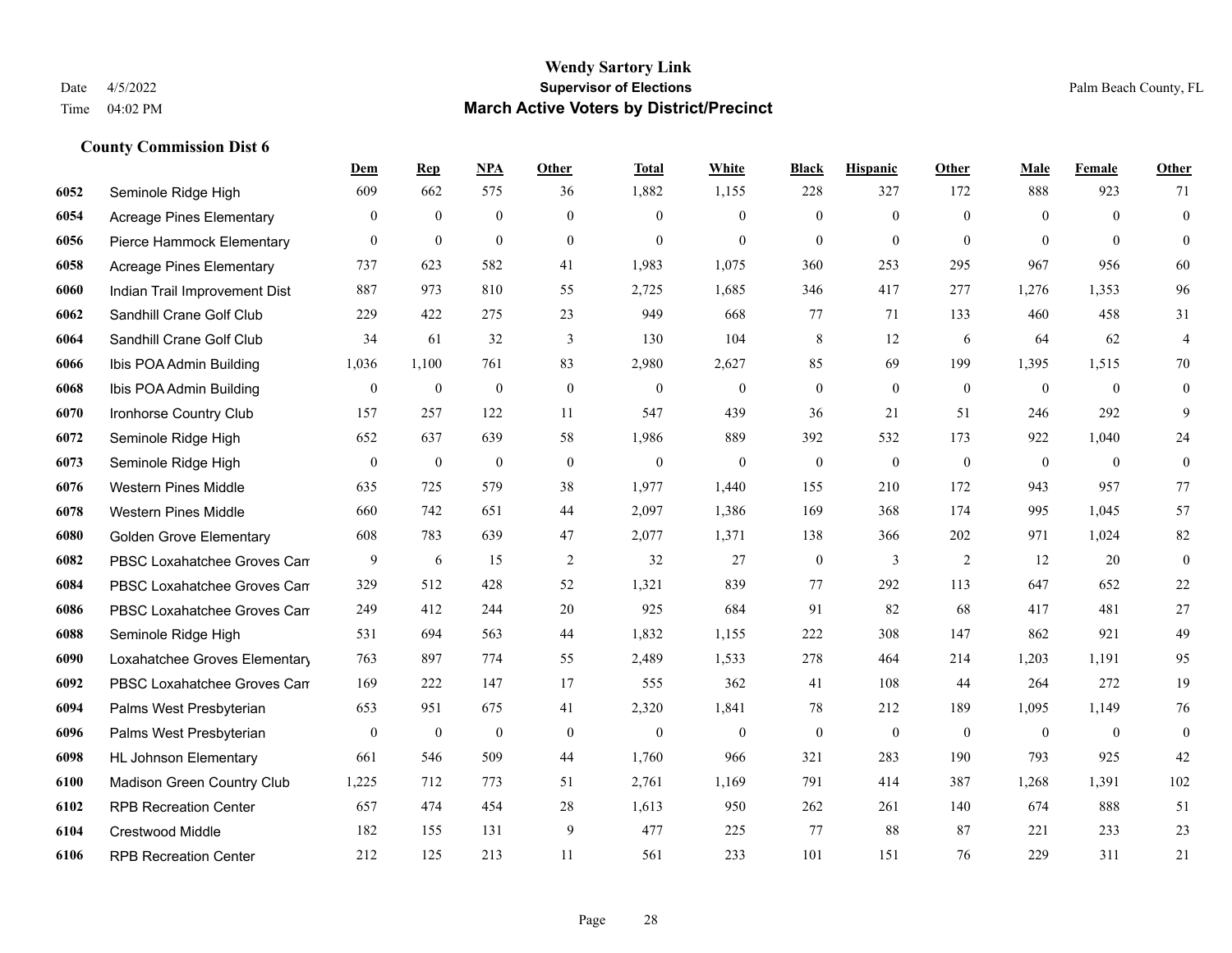|      |                                | Dem            | <b>Rep</b>       | NPA              | <b>Other</b>   | <b>Total</b>   | <b>White</b>     | <b>Black</b>     | <b>Hispanic</b>  | <b>Other</b> | <b>Male</b>      | <b>Female</b>  | <b>Other</b>     |
|------|--------------------------------|----------------|------------------|------------------|----------------|----------------|------------------|------------------|------------------|--------------|------------------|----------------|------------------|
| 6108 | Calypso Bay Waterpark          | $\mathbf{0}$   | $\mathbf{0}$     | $\boldsymbol{0}$ | $\theta$       | $\mathbf{0}$   | $\overline{0}$   | $\overline{0}$   | $\overline{0}$   | $\theta$     | $\theta$         | $\overline{0}$ | $\Omega$         |
| 6112 | Crestwood Middle               | 461            | 427              | 357              | 31             | 1,276          | 692              | 235              | 210              | 139          | 589              | 648            | 39               |
| 6114 | Royal Palm Beach High          | 1,041          | 711              | 720              | 45             | 2,517          | 1,362            | 472              | 453              | 230          | 1,178            | 1,247          | 92               |
| 6116 | <b>HL Johnson Elementary</b>   | 699            | 416              | 506              | 57             | 1,678          | 847              | 327              | 289              | 215          | 743              | 891            | 44               |
| 6118 | <b>RPB Branch Library</b>      | 1,060          | 557              | 722              | 60             | 2,399          | 1,133            | 568              | 445              | 253          | 1,043            | 1,271          | 85               |
| 6120 | Royal Palm Beach High          | 416            | 324              | 282              | 20             | 1,042          | 502              | 206              | 157              | 177          | 493              | 524            | $25\,$           |
| 6122 | <b>RPB Cultural Center</b>     | 1,159          | 678              | 767              | 52             | 2,656          | 1,400            | 495              | 511              | 250          | 1,131            | 1,436          | 89               |
| 6124 | <b>RPB Cultural Center</b>     | 586            | 329              | 408              | 25             | 1,348          | 646              | 286              | 296              | 120          | 569              | 735            | 44               |
| 6126 | Calypso Bay Waterpark          | 670            | 301              | 497              | 30             | 1,498          | 537              | 411              | 360              | 190          | 651              | 793            | 54               |
| 6128 | Royal Palm Beach High          | 33             | 24               | 26               | 3              | 86             | 46               | 26               | 9                | 5            | 39               | 47             | $\boldsymbol{0}$ |
| 6130 | Royal Palm Beach High          | 81             | 43               | 92               | 6              | 222            | 103              | 34               | 66               | 19           | 96               | 121            | 5                |
| 6132 | Royal Palm Beach High          | 387            | 191              | 268              | 17             | 863            | 413              | 164              | 196              | 90           | 397              | 439            | 27               |
| 6134 | Christ Fellowship Church RPB   | 947            | 471              | 706              | 31             | 2,155          | 841              | 514              | 504              | 296          | 960              | 1,107          | $88\,$           |
| 6136 | Calypso Bay Waterpark          |                | $\boldsymbol{0}$ | $\boldsymbol{0}$ | $\mathbf{0}$   | 1              | $\boldsymbol{0}$ |                  | $\boldsymbol{0}$ | $\mathbf{0}$ | $\boldsymbol{0}$ | $\mathbf{1}$   | $\overline{0}$   |
| 6138 | Royal Palm Beach High          | $\overline{0}$ | $\mathbf{0}$     | $\boldsymbol{0}$ | $\mathbf{0}$   | $\mathbf{0}$   | $\overline{0}$   | $\boldsymbol{0}$ | $\overline{0}$   | $\theta$     | $\theta$         | $\theta$       | $\overline{0}$   |
| 6140 | Royal Palm Beach High          | 341            | 486              | 315              | 34             | 1,176          | 847              | 112              | 111              | 106          | 564              | 588            | 24               |
| 6142 | Christ Fellowship Church RPB   | $\overline{0}$ | $\boldsymbol{0}$ | $\mathbf{0}$     | $\mathbf{0}$   | $\overline{0}$ | $\boldsymbol{0}$ | $\boldsymbol{0}$ | $\overline{0}$   | $\theta$     | $\overline{0}$   | $\theta$       | $\boldsymbol{0}$ |
| 6144 | Christ Fellowship Church RPB   | $\theta$       | $\mathbf{0}$     | $\mathbf{0}$     | $\theta$       | $\Omega$       | $\overline{0}$   | $\overline{0}$   | $\overline{0}$   | $\theta$     | $\theta$         | $\theta$       | $\overline{0}$   |
| 6146 | Christ Fellowship Church RPB   |                | $\overline{2}$   |                  | $\overline{0}$ | $\overline{4}$ | 3                | $\boldsymbol{0}$ | $\boldsymbol{0}$ |              | 3                | $\mathbf{1}$   | $\overline{0}$   |
| 6148 | Christ Fellowship Church RPB   | $\overline{0}$ | $\mathbf{0}$     |                  | $\mathbf{0}$   | 1              |                  | $\overline{0}$   | $\overline{0}$   | $\theta$     | $\theta$         | $\mathbf{1}$   | $\overline{0}$   |
| 6150 | <b>Binks Forest Elementary</b> | 24             | 41               | 38               | 2              | 105            | 79               | 4                | 10               | 12           | 44               | 58             | 3                |
| 6152 | <b>Binks Forest Elementary</b> | 411            | 566              | 382              | 36             | 1,395          | 1,056            | 48               | 137              | 154          | 654              | 696            | 45               |
| 6154 | Wellington Landings Middle     | 455            | 506              | 402              | 30             | 1,393          | 996              | 87               | 193              | 117          | 626              | 726            | 41               |
| 6156 | <b>Binks Forest Elementary</b> | 623            | 725              | 583              | 42             | 1,973          | 1,374            | 124              | 300              | 175          | 901              | 1,015          | 57               |
| 6158 | <b>Wellington Elementary</b>   | 775            | 937              | 566              | 38             | 2,316          | 1,696            | 134              | 322              | 164          | 1,066            | 1,178          | 72               |
| 6160 | Wellington Landings Middle     | 650            | 596              | 561              | 44             | 1,851          | 1,212            | 164              | 333              | 142          | 867              | 930            | 54               |
| 6162 | First Baptist Church Wel       | 742            | 700              | 573              | 43             | 2,058          | 1,296            | 215              | 360              | 187          | 921              | 1,072          | 65               |
| 6164 | First Baptist Church Wel       | 841            | 810              | 603              | 58             | 2,312          | 1,539            | 199              | 378              | 196          | 1,036            | 1,209          | 67               |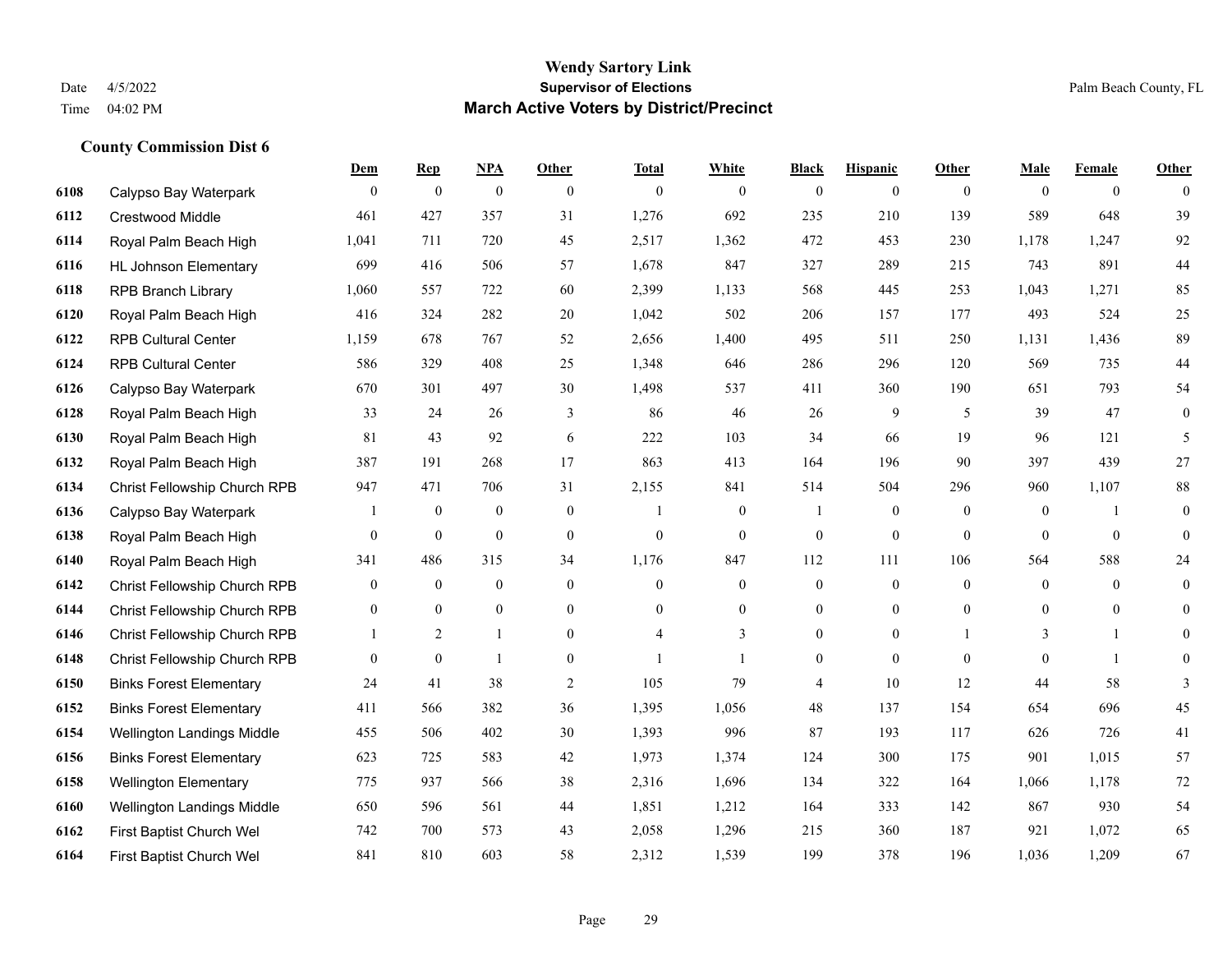|      |                                     | Dem            | <b>Rep</b>   | NPA          | <b>Other</b>   | <b>Total</b>     | <b>White</b> | <b>Black</b>     | <b>Hispanic</b> | <b>Other</b> | <b>Male</b>    | Female         | <b>Other</b>     |
|------|-------------------------------------|----------------|--------------|--------------|----------------|------------------|--------------|------------------|-----------------|--------------|----------------|----------------|------------------|
| 6166 | <b>Wellington Community Center</b>  | 845            | 863          | 766          | 46             | 2,520            | 1,733        | 160              | 415             | 212          | 1,168          | 1,274          | 78               |
| 6168 | First Baptist Church Wel            | 125            | 174          | 147          | 9              | 455              | 347          | 27               | 42              | 39           | 208            | 235            | $12\,$           |
| 6170 | Christ Fellowship Church RPB        | 0              | 5            | $\mathbf{1}$ | $\mathbf{0}$   | 6                | 6            | $\mathbf{0}$     | $\overline{0}$  | $\mathbf{0}$ | 2              | $\overline{4}$ | $\overline{0}$   |
| 6172 | Christ Fellowship Church RPB        | 1,280          | 597          | 877          | 72             | 2,826            | 982          | 885              | 638             | 321          | 1,222          | 1,496          | 108              |
| 6174 | Christ Fellowship Church RPB        | 27             | 48           | 33           | $\overline{2}$ | 110              | 83           | 8                | 8               | 11           | 52             | 55             | 3                |
| 6176 | Christ Fellowship Church RPB        | 26             | 21           | 24           | $\overline{2}$ | 73               | 30           | 13               | 23              | 7            | 32             | 37             | $\overline{4}$   |
| 6178 | <b>Everglades Elementary</b>        | 553            | 389          | 448          | 29             | 1,419            | 657          | 291              | 254             | 217          | 667            | 688            | 64               |
| 6180 | <b>Everglades Elementary</b>        | 18             | 48           | 18           | $\overline{2}$ | 86               | 65           | 4                | 14              | 3            | 40             | 44             | $\overline{2}$   |
| 6182 | New Horizons Elementary             | 292            | 452          | 325          | 14             | 1,083            | 791          | 45               | 116             | 131          | 464            | 588            | 31               |
| 6184 | Wellington High                     | 650            | 595          | 532          | 36             | 1,813            | 1,114        | 250              | 287             | 162          | 799            | 960            | 54               |
| 6186 | Elbridge Gale Elementary            | 786            | 570          | 653          | 41             | 2,050            | 1,126        | 296              | 430             | 198          | 902            | 1,079          | 69               |
| 6188 | Wellington Village Park             | 217            | 432          | 311          | 27             | 987              | 842          | 15               | 46              | 84           | 396            | 542            | 49               |
| 6190 | Wellington Village Hall             | 806            | 445          | 661          | 47             | 1,959            | 876          | 361              | 516             | 206          | 814            | 1,072          | 73               |
| 6192 | St Peters Methodist Church          | 964            | 792          | 788          | 69             | 2,613            | 1,548        | 287              | 549             | 229          | 1,183          | 1,347          | 83               |
| 6194 | <b>Equestrian Trails Elementary</b> | 503            | 287          | 354          | 18             | 1,162            | 524          | 296              | 148             | 194          | 517            | 592            | 53               |
| 6196 | Palm Beach Central High             | 0              | $\mathbf{0}$ | $\mathbf{0}$ | $\mathbf{0}$   | $\boldsymbol{0}$ | $\theta$     | $\boldsymbol{0}$ | $\overline{0}$  | $\mathbf{0}$ | $\overline{0}$ | $\mathbf{0}$   | $\overline{0}$   |
| 6198 | Wellington Branch Library           | 510            | 360          | 363          | 38             | 1,271            | 704          | 191              | 267             | 109          | 548            | 687            | 36               |
| 6200 | <b>Emerald Cove Middle</b>          | 531            | 569          | 529          | 53             | 1,682            | 1,057        | 176              | 265             | 184          | 736            | 893            | 53               |
| 6202 | <b>Emerald Cove Middle</b>          | 108            | 87           | 91           | $\,$ 8 $\,$    | 294              | 172          | 52               | 51              | 19           | 135            | 152            | $\tau$           |
| 6204 | <b>Emerald Cove Middle</b>          | 35             | 18           | 37           | 3              | 93               | 46           | 25               | 14              | 8            | 25             | 64             | 4                |
| 6206 | Palm Beach Central High             | 258            | 246          | 191          | 10             | 705              | 386          | 136              | 63              | 120          | 317            | 362            | 26               |
| 6207 | Palm Beach Central High             | 282            | 374          | 242          | 16             | 914              | 598          | 90               | 104             | 122          | 426            | 463            | 25               |
| 6208 | Buena Vida Clubhouse                | 320            | 199          | 183          | 14             | 716              | 624          | 23               | 26              | 43           | 320            | 380            | 16               |
| 6210 | Villa Olympia Clubhouse             | 1,551          | 1,067        | 1,327        | 101            | 4,046            | 1,821        | 700              | 686             | 839          | 1,908          | 1,951          | 187              |
| 6212 | <b>Wellington Village Park</b>      | 146            | 216          | 183          | 16             | 561              | 382          | 17               | 94              | 68           | 253            | 280            | 28               |
| 6214 | Wellington Village Park             | 794            | 767          | 720          | 48             | 2,329            | 1,469        | 255              | 285             | 320          | 1,070          | 1,181          | 78               |
| 6216 | Panther Run Elementary              | 224            | 200          | 174          | 14             | 612              | 345          | 95               | 100             | 72           | 285            | 307            | 20               |
| 6218 | <b>Wellington Village Park</b>      | $\overline{0}$ | $\mathbf{0}$ | $\mathbf{0}$ | $\theta$       | $\mathbf{0}$     | $\mathbf{0}$ | $\boldsymbol{0}$ | $\mathbf{0}$    | $\theta$     | $\theta$       | $\mathbf{0}$   | $\boldsymbol{0}$ |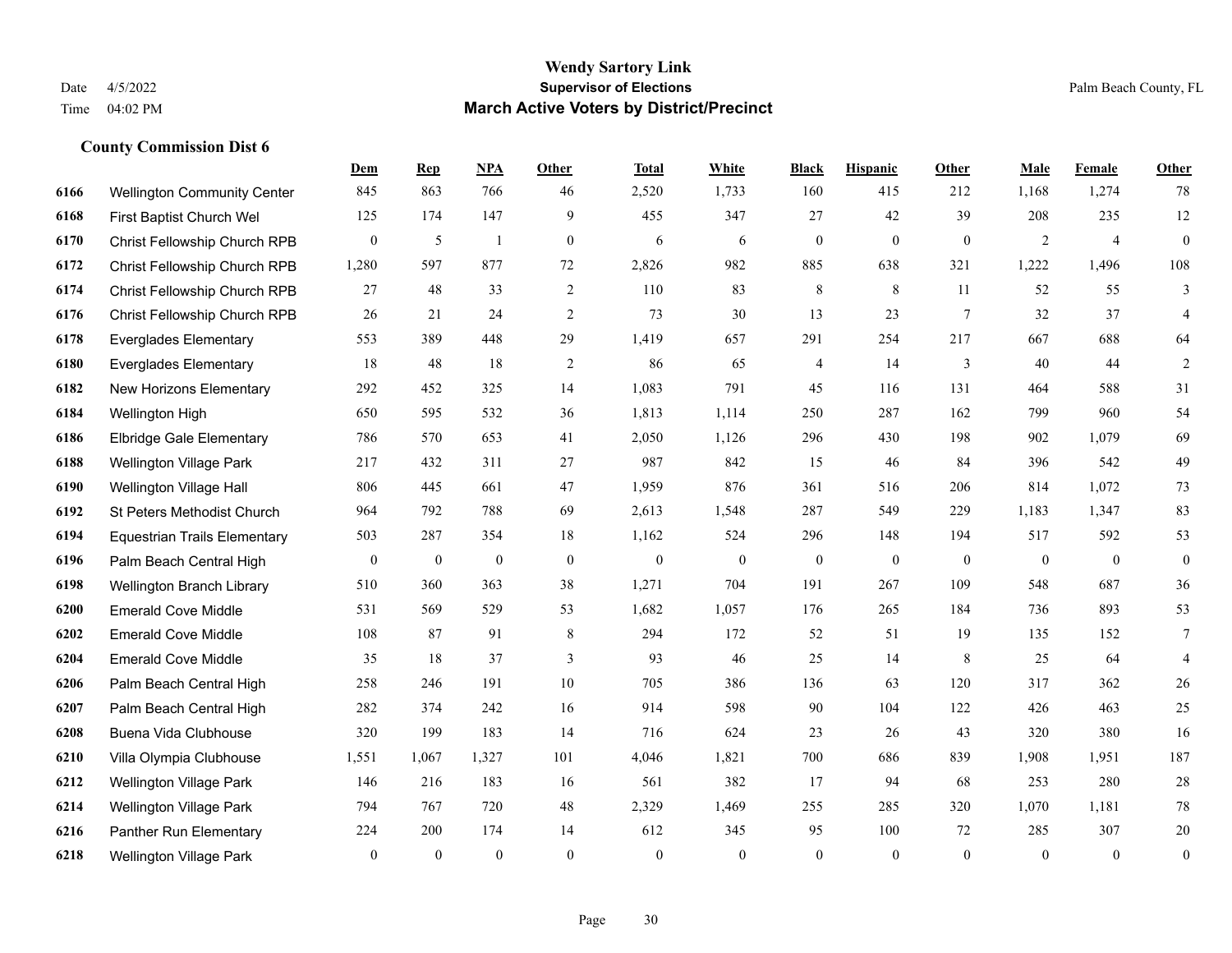|      |                                 | <u>Dem</u> | <u>Rep</u> | NPA      | Other    | <b>Total</b> | White  | <b>Black</b>   | <b>Hispanic</b> | Other    | <b>Male</b> | Female | <b>Other</b>   |
|------|---------------------------------|------------|------------|----------|----------|--------------|--------|----------------|-----------------|----------|-------------|--------|----------------|
| 6220 | Wellington Village Park         | 57         | 38         | 43       | 6        | 144          | 76     | 16             | 34              | 18       | 63          | 78     |                |
| 6222 | Panther Run Elementary          | 0          |            | $\theta$ | $\theta$ |              |        | $\overline{0}$ | $\theta$        | $\theta$ |             |        | $\overline{0}$ |
| 6224 | Discovery Key Elementary        | 947        | ـ 111,     | 691      | 61       | 2,810        | 2,075  | 188            | 335             | 212      | 1,308       | 1,424  | 78             |
| 6226 | The Isles at Wellington         | 735        | 744        | 626      | 46       | 2,151        | 1,387  | 219            | 239             | 306      | 1,009       | 1,053  | 89             |
| 6228 | Wycliffe Comm Association Bldg  | 781        | 334        | 416      | 25       | 1,556        | 1,455  | 20             | 16              | 65       | 676         | 851    | 29             |
| 6230 | Epiphany Lutheran Church        | .244       | ,300       | 1.264    | 91       | 3,899        | 2,402  | 442            | 635             | 420      | 1,785       | 2,001  | 113            |
| 6232 | Panther Run Elementary          | 660        | 743        | 647      | 49       | 2,099        | 1,337  | 243            | 248             | 271      | 1,013       | 1,025  | 61             |
|      | <b>County Commission Dist 6</b> | 54,267     | 43,698     | 40,377   | 2,959    | 141,301      | 79,184 | 25,172         | 22,833          | 14,112   | 64,261      | 72,377 | 4,663          |
|      |                                 |            |            |          |          |              |        |                |                 |          |             |        |                |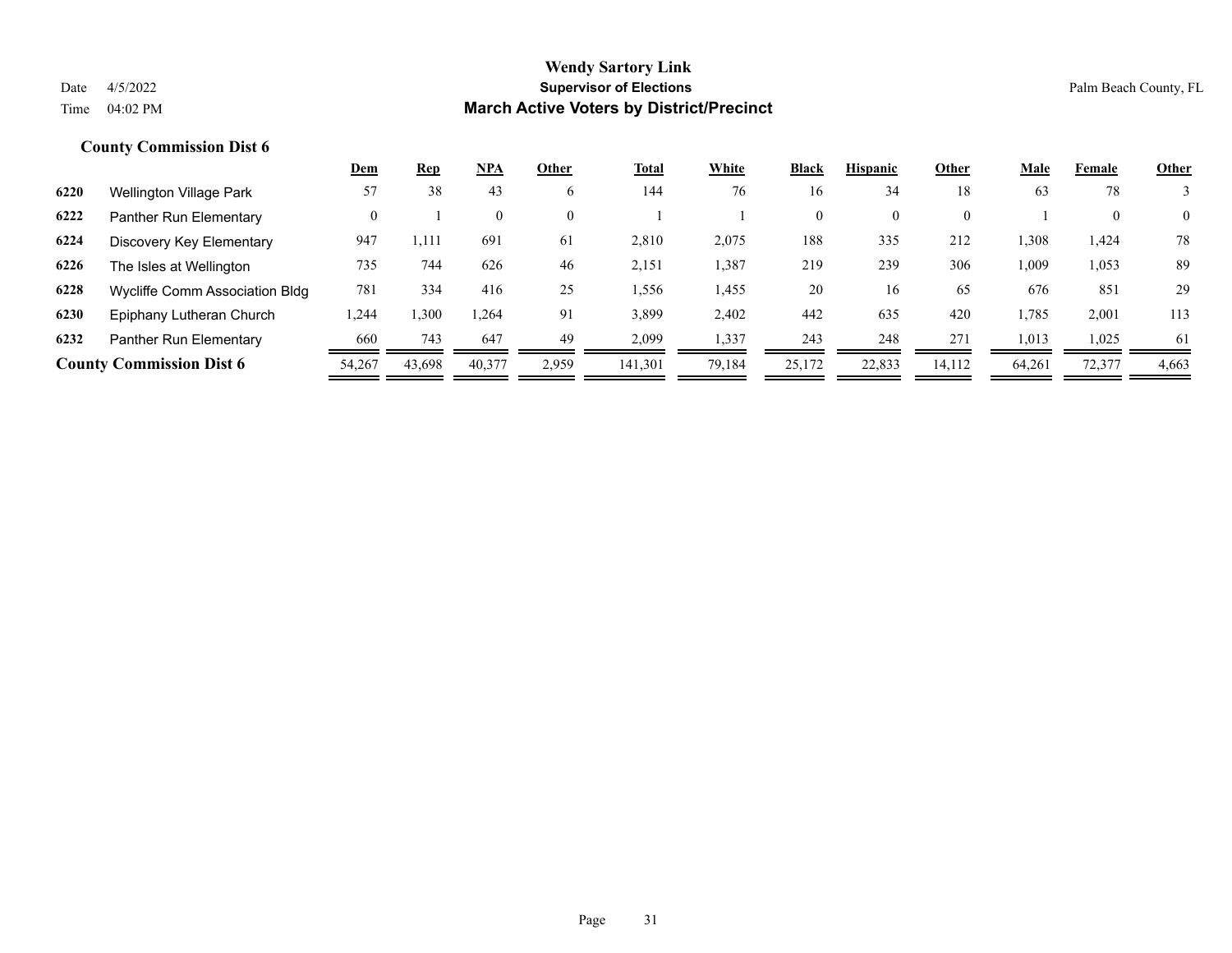|      |                                  | Dem              | <b>Rep</b>       | NPA              | <b>Other</b>   | <b>Total</b>   | <b>White</b>     | <b>Black</b>     | <b>Hispanic</b>  | <b>Other</b>    | <b>Male</b>  | <b>Female</b> | <b>Other</b>   |
|------|----------------------------------|------------------|------------------|------------------|----------------|----------------|------------------|------------------|------------------|-----------------|--------------|---------------|----------------|
| 7002 | J F Kennedy Middle               | $\mathbf{0}$     | $\mathbf{0}$     | $\mathbf{0}$     | $\theta$       | $\theta$       | $\overline{0}$   | $\Omega$         | $\overline{0}$   | $\theta$        | $\theta$     | $\theta$      | $\Omega$       |
| 7004 | J F Kennedy Middle               | $\Omega$         | $\theta$         | $\theta$         | $\Omega$       | $\Omega$       | $\overline{0}$   | $\theta$         | $\mathbf{0}$     | $\Omega$        | $\Omega$     | $\Omega$      | $\Omega$       |
| 7006 | J F Kennedy Middle               | $\theta$         | $\mathbf{0}$     | $\overline{0}$   | $\Omega$       | $\Omega$       | $\overline{0}$   | $\theta$         | $\theta$         | $\Omega$        | $\theta$     | $\Omega$      |                |
| 7008 | J F Kennedy Middle               | $\Omega$         | $\mathbf{0}$     | $\mathbf{0}$     | $\overline{0}$ | $\theta$       | $\overline{0}$   | $\mathbf{0}$     | $\mathbf{0}$     | $\theta$        | $\theta$     | $\theta$      |                |
| 7010 | St John Lutheran Church          | 277              | 13               | 93               | 6              | 389            | 26               | 315              | 25               | 23              | 124          | 249           | 16             |
| 7012 | St John Lutheran Church          | 1,059            | 200              | 439              | 16             | 1,714          | 487              | 999              | 68               | 160             | 789          | 864           | 61             |
| 7014 | RB Prep Achievement Academy      | $\boldsymbol{0}$ | $\bf{0}$         | $\mathbf{0}$     | $\overline{0}$ | $\mathbf{0}$   | $\boldsymbol{0}$ | $\boldsymbol{0}$ | $\mathbf{0}$     | $\theta$        | $\mathbf{0}$ | $\theta$      | $\mathbf{0}$   |
| 7016 | RB Prep Achievement Academy      | $\mathbf{1}$     | $\overline{4}$   | $\theta$         | $\Omega$       | 5              | 3                | 1                | $\mathbf{1}$     | $\theta$        | 2            |               | 2              |
| 7018 | RB Prep Achievement Academy      | $\overline{0}$   | $\mathbf{0}$     | $\overline{0}$   | $\Omega$       | $\Omega$       | $\overline{0}$   | $\theta$         | $\theta$         | $\Omega$        | $\Omega$     | $\Omega$      | $\Omega$       |
| 7020 | RB Prep Achievement Academy      | $\overline{0}$   | $\mathbf{0}$     | $\mathbf{0}$     | $\theta$       | $\theta$       | $\overline{0}$   | $\Omega$         | $\mathbf{0}$     | $\theta$        | $\theta$     | $\theta$      | $\theta$       |
| 7022 | J F Kennedy Middle               | 876              | 186              | 374              | 28             | 1,464          | 293              | 808              | 151              | 212             | 651          | 768           | 45             |
| 7024 | Hurst Chapel AME Church          | 1,577            | 91               | 379              | 20             | 2,067          | 157              | 1,668            | 94               | 148             | 859          | 1,139         | 69             |
| 7025 | Hurst Chapel AME Church          | 277              | 37               | 118              | 3              | 435            | 59               | 274              | 46               | 56              | 164          | 255           | 16             |
| 7026 | Lindsey Davis Senior Comm Ctr    | 2,246            | 84               | 464              | 20             | 2,814          | 70               | 2,494            | 43               | 207             | 1,157        | 1,565         | 92             |
| 7028 | <b>Wells Recreation Center</b>   | 1,881            | 159              | 493              | 22             | 2,555          | 258              | 1,993            | 107              | 197             | 1,115        | 1,352         | 88             |
| 7030 | Riviera Beach Marina Event Ctr   | 190              | 329              | 173              | 22             | 714            | 569              | 47               | 47               | 51              | 367          | 325           | $22\,$         |
| 7032 | Crossroads Baptist Church        | $\overline{0}$   | $\boldsymbol{0}$ | $\boldsymbol{0}$ | $\mathbf{0}$   | $\mathbf{0}$   | $\boldsymbol{0}$ | $\mathbf{0}$     | $\mathbf{0}$     | $\theta$        | $\mathbf{0}$ | $\theta$      | $\mathbf{0}$   |
| 7034 | Suncoast High                    | 1,300            | 212              | 509              | 27             | 2,048          | 351              | 1,251            | 150              | 296             | 850          | 1,120         | 78             |
| 7036 | RB Prep Achievement Academy      | $\overline{0}$   | $\bf{0}$         | 6                | $\overline{0}$ | 6              | $\boldsymbol{0}$ | $\boldsymbol{0}$ | $\boldsymbol{0}$ | 6               | 4            |               |                |
| 7038 | RB Prep Achievement Academy      | $\overline{0}$   | $\overline{0}$   | $\mathbf{0}$     | $\overline{0}$ | $\theta$       | $\overline{0}$   | $\mathbf{0}$     | $\mathbf{0}$     | $\theta$        | $\theta$     | $\theta$      | $\theta$       |
| 7040 | Mary McLeod Bethune Elementa     | 1,225            | 53               | 266              | 17             | 1,561          | 35               | 1,375            | 51               | 100             | 627          | 890           | 44             |
| 7041 | Mary McLeod Bethune Elementa     | 392              | 33               | 126              | 9              | 560            | 41               | 432              | 31               | 56              | 217          | 321           | 22             |
| 7042 | Dan Calloway Complex             | 1,713            | 76               | 411              | 21             | 2,221          | 49               | 1,948            | 49               | 175             | 920          | 1,230         | 71             |
| 7044 | <b>Wells Recreation Center</b>   | 1,383            | 93               | 391              | 16             | 1,883          | 193              | 1,475            | 70               | 145             | 785          | 1,023         | 75             |
| 7046 | Riviera Beach Marina Event Ctr   | 37               | 34               | 21               | 5              | 97             | 79               | 9                | 2                | $7\phantom{.0}$ | 55           | 41            | $\mathbf{1}$   |
| 7048 | <b>Crossroads Baptist Church</b> | 285              | 11               | 98               | 7              | 401            | 14               | 337              | 25               | 25              | 130          | 258           | 13             |
| 7050 | <b>Crossroads Baptist Church</b> |                  | 2                | $\mathbf{1}$     | $\theta$       | $\overline{4}$ | 3                | $\mathbf{0}$     | $\mathbf{0}$     |                 |              | 3             | $\theta$       |
| 7052 | <b>Crossroads Baptist Church</b> | 0                | $\Omega$         | $\theta$         | $\Omega$       |                | $\theta$         | $\theta$         | $\Omega$         | $\Omega$        | $\Omega$     | $\theta$      | $\overline{0}$ |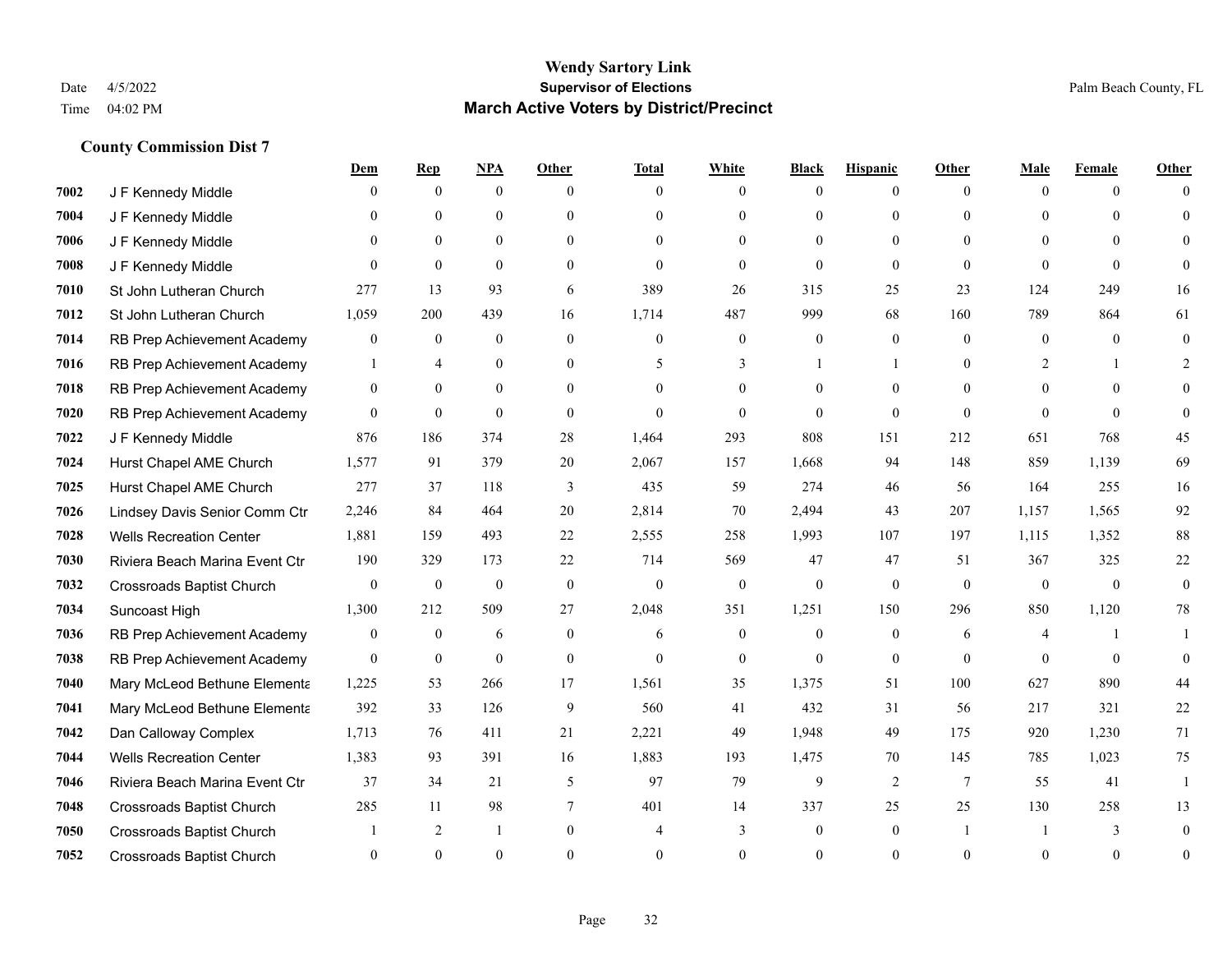|      |                                     | <b>Dem</b>     | <b>Rep</b>     | <u>NPA</u>   | <b>Other</b>     | <b>Total</b> | <b>White</b>     | <b>Black</b>     | <b>Hispanic</b>  | <b>Other</b>   | <b>Male</b>    | Female       | <b>Other</b>     |
|------|-------------------------------------|----------------|----------------|--------------|------------------|--------------|------------------|------------------|------------------|----------------|----------------|--------------|------------------|
| 7054 | Crossroads Baptist Church           | 987            | 74             | 300          | 13               | 1,374        | 108              | 1,054            | 75               | 137            | 597            | 718          | 59               |
| 7056 | <b>Crossroads Baptist Church</b>    | $\overline{0}$ | $\mathbf{0}$   | $\mathbf{0}$ | $\mathbf{0}$     | $\mathbf{0}$ | $\boldsymbol{0}$ | $\boldsymbol{0}$ | $\overline{0}$   | $\mathbf{0}$   | $\mathbf{0}$   | $\mathbf{0}$ | $\overline{0}$   |
| 7058 | Palm Beach Lakes High               | 1,429          | 354            | 631          | 47               | 2,461        | 818              | 1,122            | 304              | 217            | 1,001          | 1,367        | 93               |
| 7060 | <b>Ephesus Adventist Academy</b>    | 1,159          | 58             | 238          | 18               | 1,473        | 108              | 1,202            | 51               | 112            | 604            | 816          | 53               |
| 7062 | Mangonia Park Town Hall             | 716            | 39             | 187          | 11               | 953          | 76               | 770              | 41               | 66             | 393            | 533          | 27               |
| 7064 | Grace Episcopal Church              | 1,313          | 164            | 456          | 36               | 1,969        | 339              | 1,276            | 142              | 212            | 843            | 1,038        | 88               |
| 7066 | Northboro Elementary                | 1,050          | 203            | 462          | 32               | 1,747        | 470              | 914              | 181              | 182            | 795            | 876          | 76               |
| 7068 | Pleasant City Community Center      | 963            | 247            | 506          | 39               | 1,755        | 789              | 636              | 172              | 158            | 875            | 797          | 83               |
| 7070 | Northboro Elementary                | 455            | 407            | 383          | 33               | 1,278        | 1,011            | 66               | 88               | 113            | 584            | 656          | 38               |
| 7072 | <b>Egret Lake Elementary</b>        | 493            | 114            | 228          | 10               | 845          | 217              | 387              | 133              | 108            | 376            | 443          | 26               |
| 7074 | <b>Egret Lake Elementary</b>        | 205            | 40             | 99           | 12               | 356          | 54               | 208              | 45               | 49             | 156            | 190          | $10\,$           |
| 7076 | <b>Egret Lake Elementary</b>        | $\overline{2}$ | 2              | 1            | $\mathbf{0}$     | 5            | 3                | $\mathbf{1}$     | $\overline{0}$   | -1             | $\overline{4}$ | -1           | $\boldsymbol{0}$ |
| 7078 | <b>Egret Lake Elementary</b>        | 341            | 104            | 164          | 16               | 625          | 424              | 110              | 49               | 42             | 245            | 364          | 16               |
| 7080 | <b>Egret Lake Elementary</b>        | 20             | $\mathfrak{Z}$ | 1            | $\boldsymbol{0}$ | 24           | 24               | $\boldsymbol{0}$ | $\boldsymbol{0}$ | $\theta$       | $\tau$         | 17           | $\boldsymbol{0}$ |
| 7082 | Seminole Trails Elementary          | 1,028          | 330            | 499          | 36               | 1,893        | 693              | 721              | 270              | 209            | 821            | 1,000        | 72               |
| 7084 | Sharon Christian Church             | 743            | 285            | 457          | 46               | 1,531        | 635              | 451              | 279              | 166            | 630            | 848          | 53               |
| 7086 | <b>Bear Lakes Middle</b>            | 37             | 22             | 16           | $\overline{1}$   | 76           | 28               | 19               | 14               | 15             | 29             | 43           | $\overline{4}$   |
| 7088 | Whitehall Clubhouse #3              | 673            | 479            | 477          | 52               | 1,681        | 1,047            | 256              | 210              | 168            | 773            | 858          | 50               |
| 7090 | <b>Bear Lakes Middle</b>            | 1,314          | 465            | 829          | 58               | 2,666        | 1,054            | 931              | 379              | 302            | 1,169          | 1,385        | 112              |
| 7092 | Palm Beach Lakes High               | 114            | 36             | 73           | $\overline{4}$   | 227          | 82               | 67               | 22               | 56             | 104            | 110          | 13               |
| 7094 | <b>Salvation Army Activity Hall</b> | 608            | 78             | 289          | 14               | 989          | 159              | 525              | 131              | 174            | 424            | 518          | 47               |
| 7096 | Salvation Army Activity Hall        | 832            | 309            | 527          | 34               | 1,702        | 696              | 548              | 276              | 182            | 678            | 948          | 76               |
| 7098 | U M Church of Palm Beaches          | 19             | 19             | 19           | $\overline{1}$   | 58           | 43               | $\overline{4}$   | 9                | $\overline{2}$ | 32             | 24           | $\overline{c}$   |
| 7100 | U M Church of Palm Beaches          | 967            | 434            | 717          | 65               | 2,183        | 1,041            | 686              | 249              | 207            | 979            | 1.136        | 68               |
| 7102 | <b>First Christian Church</b>       | 751            | 189            | 330          | 23               | 1,293        | 430              | 640              | 105              | 118            | 491            | 759          | 43               |
| 7104 | WPB City Fire Station #5            | 735            | 418            | 459          | 34               | 1,646        | 1,017            | 287              | 196              | 146            | 716            | 882          | 48               |
| 7106 | <b>Roosevelt Elementary</b>         | 2,049          | 177            | 598          | 37               | 2,861        | 283              | 2,095            | 265              | 218            | 1,156          | 1,591        | 114              |
| 7108 | <b>Chamber of Commerce</b>          | 411            | 406            | 368          | 54               | 1,239        | 935              | 56               | 112              | 136            | 578            | 626          | 35               |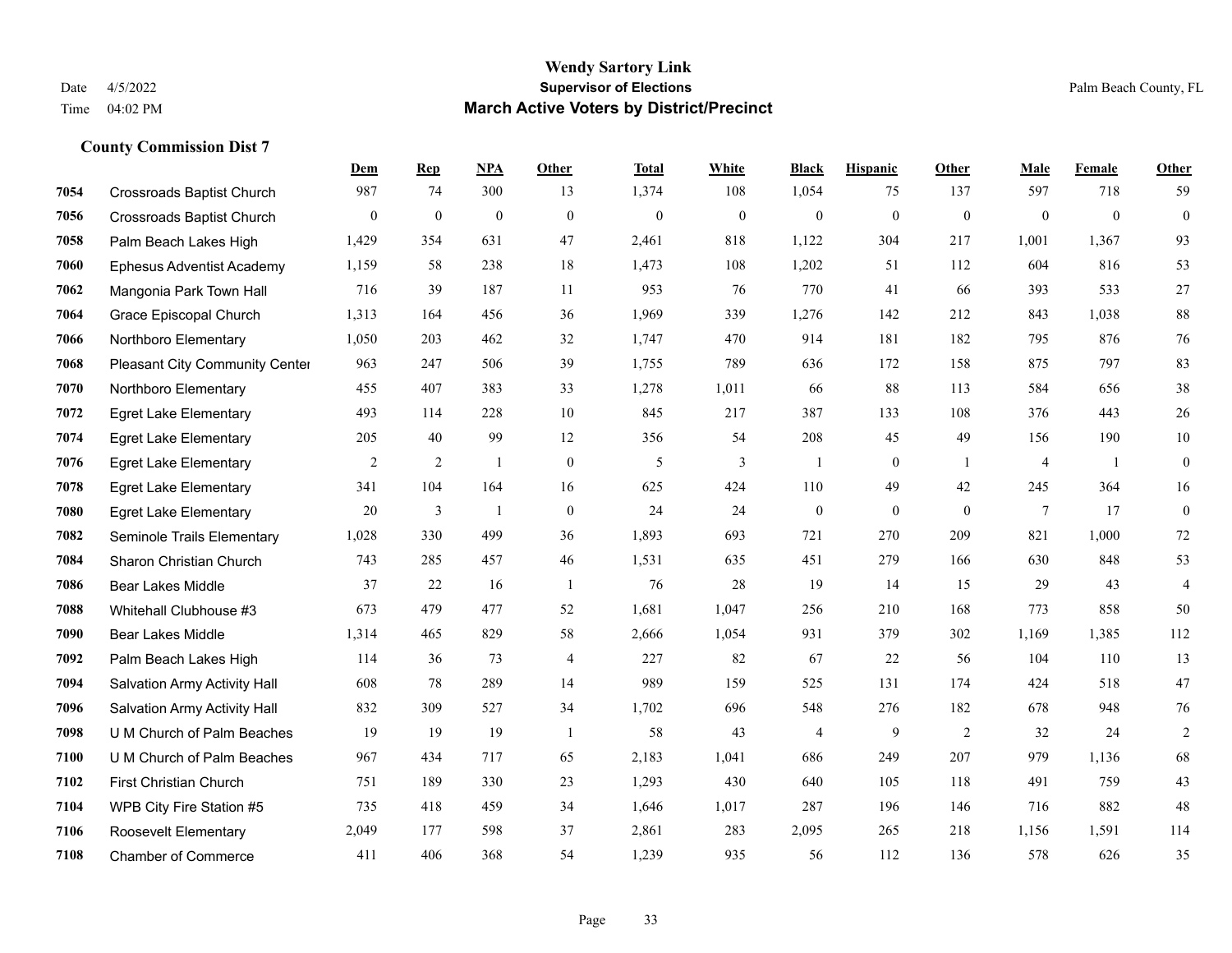|      |                                     | <b>Dem</b>       | <b>Rep</b>     | <u>NPA</u>   | <b>Other</b>     | <b>Total</b> | <b>White</b>   | <b>Black</b>     | <b>Hispanic</b> | <b>Other</b>   | <b>Male</b>    | Female       | <b>Other</b>     |
|------|-------------------------------------|------------------|----------------|--------------|------------------|--------------|----------------|------------------|-----------------|----------------|----------------|--------------|------------------|
| 7110 | <b>Adult Education Center</b>       | 704              | 232            | 428          | 33               | 1,397        | 446            | 440              | 377             | 134            | 581            | 755          | 61               |
| 7112 | <b>Adult Education Center</b>       | 123              | 28             | 63           | $\overline{7}$   | 221          | 54             | 116              | 27              | 24             | 70             | 141          | $10\,$           |
| 7114 | <b>Adult Education Center</b>       | $\overline{0}$   | $\overline{0}$ | $\mathbf{0}$ | $\overline{0}$   | $\theta$     | $\overline{0}$ | $\mathbf{0}$     | $\mathbf{0}$    | $\theta$       | $\overline{0}$ | $\theta$     | $\mathbf{0}$     |
| 7116 | <b>Adult Education Center</b>       | $\overline{0}$   | $\overline{0}$ | $\mathbf{0}$ | $\mathbf{0}$     | $\theta$     | $\mathbf{0}$   | $\boldsymbol{0}$ | $\mathbf{0}$    | $\overline{0}$ | $\mathbf{0}$   | $\theta$     | $\overline{0}$   |
| 7118 | <b>Adult Education Center</b>       | 32               | 31             | 39           | $\tau$           | 109          | 82             | $\overline{4}$   | 18              | 5              | 54             | 48           | $\tau$           |
| 7120 | U M Church of Palm Beaches          | 290              | 114            | 182          | 13               | 599          | 215            | 219              | 111             | 54             | 258            | 311          | 30               |
| 7122 | U M Church of Palm Beaches          | $\boldsymbol{0}$ | $\mathbf{0}$   | $\mathbf{0}$ | $\mathbf{0}$     | $\theta$     | $\mathbf{0}$   | $\boldsymbol{0}$ | $\mathbf{0}$    | $\mathbf{0}$   | $\mathbf{0}$   | $\mathbf{0}$ | $\boldsymbol{0}$ |
| 7124 | <b>First Christian Church</b>       | 1,202            | 140            | 348          | 17               | 1,707        | 193            | 1,239            | 115             | 160            | 752            | 895          | 60               |
| 7126 | <b>First Christian Church</b>       | 1,511            | 511            | 809          | 73               | 2,904        | 1,132          | 1,063            | 416             | 293            | 1,222          | 1,571        | 111              |
| 7128 | <b>Westward Elementary</b>          | 1,938            | 131            | 517          | 26               | 2,612        | 169            | 2,117            | 119             | 207            | 1,040          | 1,479        | 93               |
| 7130 | Alexander W Dreyfoos SOA High       | 817              | 827            | 822          | 75               | 2,541        | 1,945          | 119              | 206             | 271            | 1,293          | 1,177        | 71               |
| 7132 | WPB City Hall Flagler Gallery       | 647              | 721            | 609          | 67               | 2,044        | 1,626          | 87               | 146             | 185            | 1,032          | 945          | 67               |
| 7134 | <b>Adult Education Center</b>       | 811              | 175            | 394          | 20               | 1,400        | 297            | 668              | 296             | 139            | 629            | 709          | 62               |
| 7136 | Haverhill Town Hall                 | 41               | 39             | 35           | $\sqrt{2}$       | 117          | 46             | 34               | 26              | 11             | 47             | 64           | 6                |
| 7138 | <b>Westgate Community Center</b>    | 1,550            | 451            | 918          | 35               | 2,954        | 686            | 975              | 992             | 301            | 1,313          | 1,501        | 140              |
| 7140 | Haverhill Town Hall                 | 170              | 77             | 104          | 7                | 358          | 109            | 126              | 84              | 39             | 166            | 170          | 22               |
| 7142 | Clayton Hutcheson Hall B            | 36               | 8              | 16           | $\boldsymbol{0}$ | 60           | 18             | $28\,$           | 9               | 5              | 27             | 33           | $\boldsymbol{0}$ |
| 7144 | Clayton Hutcheson Hall B            | 42               | $\overline{4}$ | 22           | 1                | 69           | $\overline{4}$ | 41               | 14              | 10             | 28             | 34           | $\tau$           |
| 7146 | Clayton Hutcheson Hall B            | 234              | 15             | 107          | $\overline{2}$   | 358          | 29             | 220              | 83              | 26             | 127            | 212          | 19               |
| 7148 | Howard Park Community Center        | 100              | 42             | 58           | $10\,$           | 210          | 116            | 39               | 30              | 25             | 107            | 93           | 10               |
| 7149 | Howard Park Community Center        | 63               | 13             | 50           | 2                | 128          | 20             | 52               | 34              | 22             | 58             | 58           | 12               |
| 7150 | <b>Howard Park Community Center</b> | 342              | 283            | 305          | 37               | 967          | 770            | 44               | 82              | 71             | 491            | 452          | 24               |
| 7152 | WPB City Hall Flagler Gallery       | 484              | 451            | 282          | 43               | 1,260        | 1,010          | 43               | 117             | 90             | 489            | 727          | 44               |
| 7154 | Morton & Barbara Mandel Cente       | 154              | 375            | 163          | 16               | 708          | 638            | 8                | 13              | 49             | 322            | 366          | 20               |
| 7156 | PB Fire Station #3                  | 42               | 101            | 61           | $\overline{1}$   | 205          | 177            | $\boldsymbol{0}$ | $7\phantom{.0}$ | 21             | 92             | 101          | 12               |
| 7158 | PB Fire Station #3                  | 537              | 499            | 423          | 51               | 1,510        | 1,357          | 19               | 30              | 104            | 665            | 809          | 36               |
| 7160 | South Grade Elementary              | 931              | 228            | 479          | 24               | 1,662        | 508            | 639              | 336             | 179            | 809            | 775          | 78               |
| 7162 | <b>Osborne Community Center</b>     | 848              | 125            | 379          | 29               | 1,381        | 249            | 700              | 295             | 137            | 622            | 700          | 59               |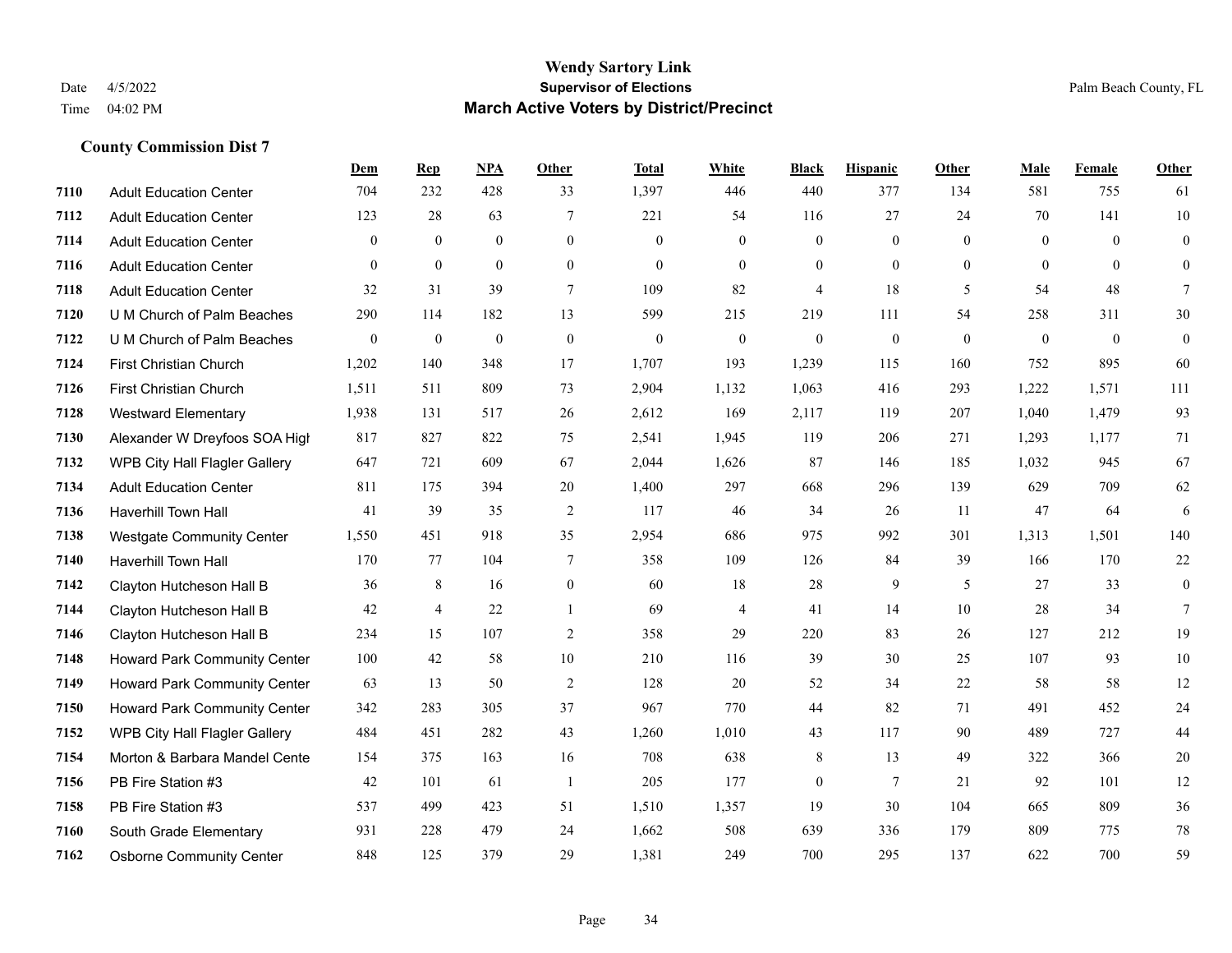|      |                                 | <b>Dem</b>   | <b>Rep</b>       | NPA              | <b>Other</b>     | <b>Total</b> | <b>White</b>     | <b>Black</b>     | <b>Hispanic</b>  | <b>Other</b>   | <b>Male</b> | Female       | <b>Other</b>     |
|------|---------------------------------|--------------|------------------|------------------|------------------|--------------|------------------|------------------|------------------|----------------|-------------|--------------|------------------|
| 7164 | <b>Osborne Community Center</b> | 314          | 188              | 205              | 27               | 734          | 566              | 56               | 56               | 56             | 345         | 367          | 22               |
| 7166 | PB Fire Station #3              | 321          | 404              | 302              | 29               | 1,056        | 931              | 3                | 35               | 87             | 458         | 569          | 29               |
| 7168 | Maddock Park                    | 1,493        | 660              | 934              | 59               | 3,146        | 1,543            | 800              | 526              | 277            | 1,437       | 1,593        | 116              |
| 7170 | Lantana Town Hall               | 685          | 333              | 544              | 37               | 1,599        | 853              | 345              | 235              | 166            | 763         | 758          | 78               |
| 7172 | Lantana Recreation Center       | 301          | 277              | 246              | 19               | 843          | 665              | 51               | 63               | 64             | 402         | 413          | 28               |
| 7174 | Rolling Green Elementary        | 1,013        | 236              | 522              | 29               | 1,800        | 563              | 676              | 401              | 160            | 785         | 940          | 75               |
| 7175 | Rolling Green Elementary        | $\mathbf{0}$ | $\boldsymbol{0}$ | $\mathbf{1}$     | $\boldsymbol{0}$ | $\mathbf{1}$ | $\boldsymbol{0}$ | $\boldsymbol{0}$ | $\mathbf{1}$     | $\overline{0}$ | -1          | $\mathbf{0}$ | $\boldsymbol{0}$ |
| 7176 | <b>Hypoluxo Town Hall</b>       | 188          | 87               | 116              | 8                | 399          | 221              | 80               | 68               | 30             | 172         | 215          | 12               |
| 7178 | Temple Beth Kodesh              | 1,503        | 195              | 599              | 31               | 2,328        | 458              | 1,317            | 352              | 201            | 1,060       | 1,166        | 102              |
| 7179 | Village Royale on the Green     | 814          | 232              | 355              | 28               | 1,429        | 576              | 587              | 152              | 114            | 617         | 756          | 56               |
| 7180 | St John Missionary Baptist Chr  | 1,759        | 142              | 498              | 19               | 2,418        | 244              | 1,796            | 178              | 200            | 1,033       | 1,295        | $90\,$           |
| 7182 | Carolyn Sims Center             | 1,485        | 71               | 384              | 13               | 1,953        | 81               | 1,637            | 85               | 150            | 809         | 1,064        | $80\,$           |
| 7184 | St John Missionary Baptist Chr  | 3            | 3                | $\boldsymbol{0}$ | $\boldsymbol{0}$ | 6            | 3                | $\overline{c}$   | $\boldsymbol{0}$ | -1             | 3           | 3            | $\boldsymbol{0}$ |
| 7186 | Boynton Beach Senior Center     | 1,450        | 434              | 739              | 60               | 2,683        | 1,082            | 1,079            | 268              | 254            | 1,259       | 1,309        | 115              |
| 7188 | <b>Forest Park Elementary</b>   | 834          | 544              | 599              | 58               | 2,035        | 1,426            | 268              | 179              | 162            | 882         | 1,082        | 71               |
| 7190 | Seacrest Presbyterian           | 1,052        | 622              | 816              | 59               | 2,549        | 1,600            | 457              | 250              | 242            | 1,235       | 1,224        | 90               |
| 7192 | Lakeview Baptist Church         | 20           | 10               | 10               | 3                | 43           | 33               | $\overline{2}$   | 3                | 5              | 21          | 19           | 3                |
| 7194 | Delray Beach Community Cente    | 566          | 360              | 418              | 47               | 1,391        | 996              | 194              | 106              | 95             | 713         | 634          | $44$             |
| 7196 | <b>Atlantic High</b>            | 1,502        | 243              | 535              | $20\,$           | 2,300        | 598              | 1,361            | 131              | 210            | 1,052       | 1,159        | 89               |
| 7198 | <b>Atlantic High</b>            | 44           | 28               | 24               | 3                | 99           | 81               | 5                | $7\phantom{.0}$  | 6              | 40          | 57           | $\overline{2}$   |
| 7200 | Pompey Park Recreation Center   | 1,318        | 236              | 452              | 26               | 2,032        | 514              | 1,276            | 106              | 136            | 936         | 1,035        | 61               |
| 7202 | 505 Club                        | 631          | 405              | 436              | $40\,$           | 1,512        | 1,079            | 230              | 74               | 129            | 788         | 678          | $46\,$           |
| 7204 | 505 Club                        | 29           | 31               | 38               | 4                | 102          | 80               | 2                | 8                | 12             | 51          | 48           | 3                |
| 7206 | 505 Club                        | 53           | 61               | 53               | 5                | 172          | 150              |                  | 5                | 16             | 92          | 75           | 5                |
| 7208 | <b>Atlantic High</b>            | 750          | 202              | 321              | 23               | 1,296        | 574              | 528              | 84               | 110            | 566         | 694          | 36               |
| 7210 | Village Academy                 | 1,760        | 107              | 440              | 17               | 2,324        | 132              | 1,885            | 144              | 163            | 975         | 1,254        | 95               |
| 7212 | Delray Beach Library            | 1,304        | 233              | 473              | 28               | 2,038        | 565              | 1,182            | 119              | 172            | 992         | 978          | 68               |
| 7214 | Delray Beach Community Cente    | 854          | 315              | 502              | 37               | 1,708        | 811              | 540              | 208              | 149            | 819         | 820          | 69               |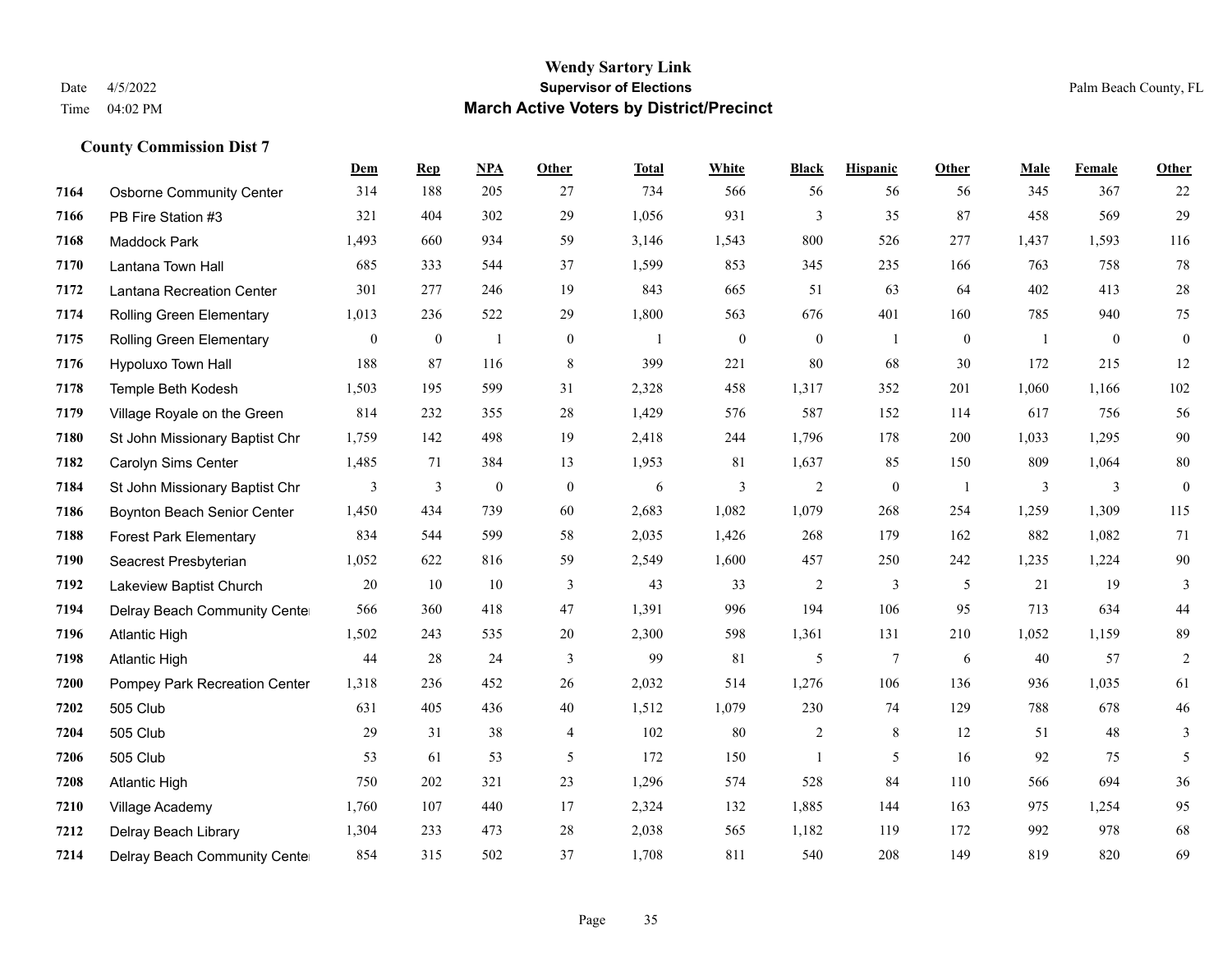| <b>Wendy Sartory Link</b><br>4/5/2022<br><b>Supervisor of Elections</b><br>Date<br><b>March Active Voters by District/Precinct</b><br>04:02 PM<br>Time |            |            |            |              |              |        |        |                 |              |        |        | Palm Beach County, FL |
|--------------------------------------------------------------------------------------------------------------------------------------------------------|------------|------------|------------|--------------|--------------|--------|--------|-----------------|--------------|--------|--------|-----------------------|
| <b>County Commission Dist 7</b>                                                                                                                        |            |            |            |              |              |        |        |                 |              |        |        |                       |
|                                                                                                                                                        | <u>Dem</u> | <b>Rep</b> | <u>NPA</u> | <b>Other</b> | <u>Total</u> | White  | Black  | <b>Hispanic</b> | <b>Other</b> | Male   | Female | <b>Other</b>          |
| <b>County Commission Dist 7</b>                                                                                                                        | 69.829     | 19,353     | 31,851     | 2.292        | 123,325      | 43,592 | 55,858 | 12,585          | 11.290       | 54,477 | 64.280 | 4,568                 |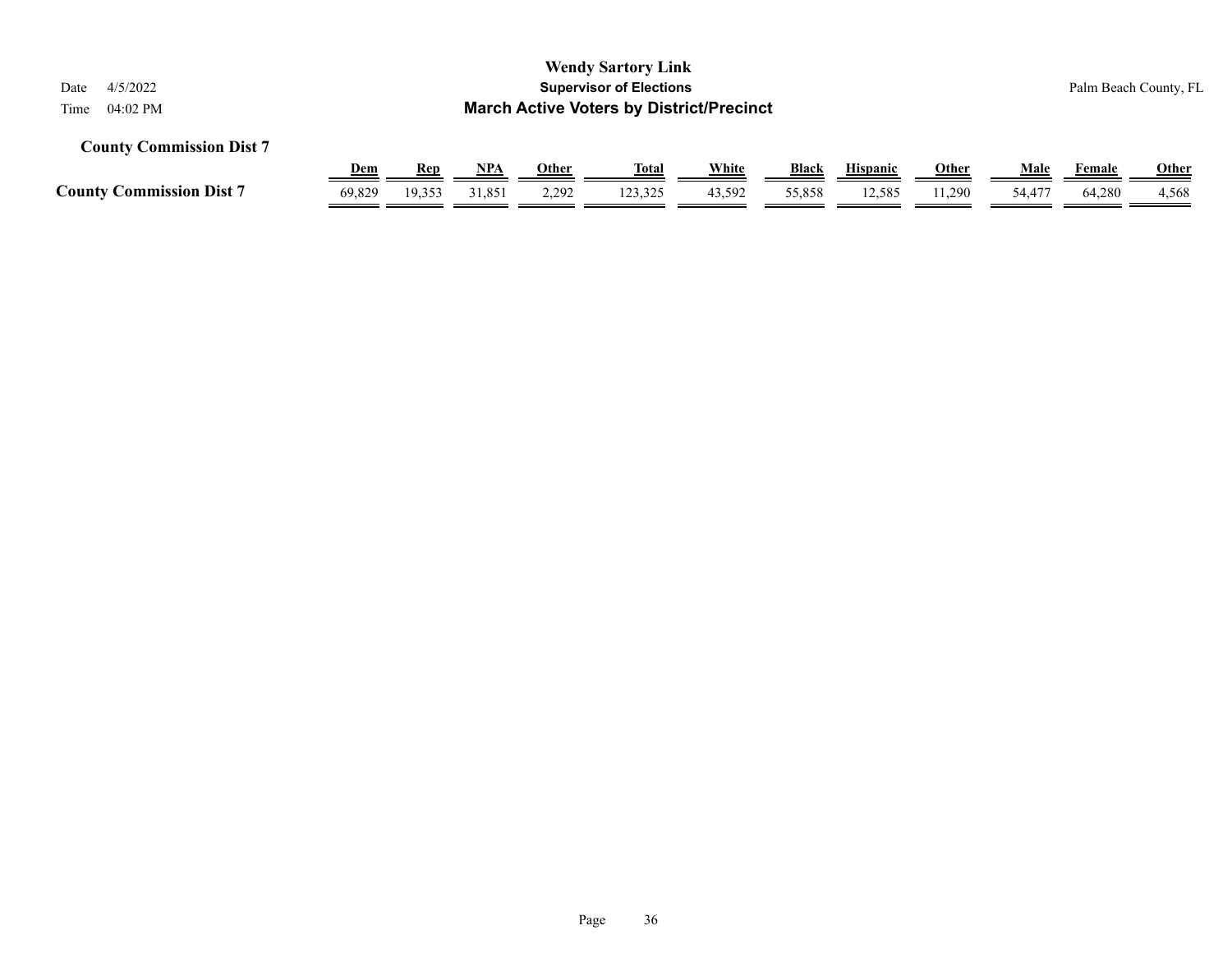|      |                                     | Dem              | <b>Rep</b>       | NPA              | <b>Other</b>   | <b>Total</b>     | <b>White</b>     | <b>Black</b>     | <b>Hispanic</b>  | <b>Other</b>   | <b>Male</b>              | <b>Female</b> | <b>Other</b>   |
|------|-------------------------------------|------------------|------------------|------------------|----------------|------------------|------------------|------------------|------------------|----------------|--------------------------|---------------|----------------|
| 1002 | <b>Canal Point Community Center</b> | $\mathbf{0}$     | $\mathbf{0}$     | $\boldsymbol{0}$ | $\Omega$       | $\theta$         | $\mathbf{0}$     | $\theta$         | $\mathbf{0}$     | $\theta$       | $\theta$                 | $\theta$      | $\Omega$       |
| 1004 | Pierce Hammock Elementary           | 2                | 5                | $\overline{4}$   | $\theta$       | 11               | 11               | $\theta$         | $\mathbf{0}$     | $\theta$       | $\overline{\mathcal{A}}$ | 7             | $\theta$       |
| 1006 | Journey Church of Jupiter           | $\Omega$         | $\theta$         | $\theta$         | $\Omega$       | $\Omega$         | $\Omega$         | $\Omega$         | $\theta$         | $\Omega$       | $\Omega$                 | $\Omega$      | $\Omega$       |
| 1008 | Journey Church of Jupiter           | $\mathbf{0}$     | $\mathbf{0}$     | $\boldsymbol{0}$ | $\overline{0}$ | $\mathbf{0}$     | $\boldsymbol{0}$ | $\mathbf{0}$     | $\boldsymbol{0}$ | $\mathbf{0}$   | $\mathbf{0}$             | $\mathbf{0}$  | $\theta$       |
| 1010 | Journey Church of Jupiter           | $\theta$         | $\mathbf{0}$     | $\mathbf{0}$     | $\theta$       | $\theta$         | $\mathbf{0}$     | $\mathbf{0}$     | $\mathbf{0}$     | $\theta$       | $\theta$                 | $\Omega$      | $\theta$       |
| 1012 | Caloosa POA Meeting Room            | $\mathbf{0}$     | $\mathbf{0}$     | $\mathbf{0}$     | $\theta$       | $\theta$         | $\mathbf{0}$     | $\theta$         | $\mathbf{0}$     | $\theta$       | $\overline{0}$           | $\Omega$      | $\mathbf{0}$   |
| 1014 | Caloosa POA Meeting Room            | $\Omega$         | $\mathbf{1}$     | $\theta$         | $\theta$       |                  | $\mathbf{1}$     | $\theta$         | $\theta$         | $\theta$       | $\theta$                 | $\Omega$      |                |
| 1016 | Journey Church of Jupiter           | $\Omega$         | $\boldsymbol{0}$ | $\mathbf{0}$     | $\Omega$       | $\theta$         | $\theta$         | $\mathbf{0}$     | $\overline{0}$   | $\theta$       | $\theta$                 | $\Omega$      | $\mathbf{0}$   |
| 1018 | Calvary Church of Jupiter           | 441              | 835              | 467              | 50             | 1,793            | 1,584            | $20\,$           | 96               | 93             | 845                      | 895           | 53             |
| 1019 | Calvary Church of Jupiter           | 190              | 367              | 225              | 8              | 790              | 705              | $\mathbf{0}$     | 47               | 38             | 377                      | 396           | 17             |
| 1020 | Caloosa POA Meeting Room            | $\overline{0}$   | $\boldsymbol{0}$ | $\mathbf{0}$     | $\theta$       | $\theta$         | $\mathbf{0}$     | $\mathbf{0}$     | $\overline{0}$   | $\theta$       | $\mathbf{0}$             | $\mathbf{0}$  | $\mathbf{0}$   |
| 1022 | Journey Church of Jupiter           | 689              | 1,266            | 782              | 66             | 2,803            | 2,388            | 34               | 199              | 182            | 1,350                    | 1,377         | 76             |
| 1024 | Calvary Church of Jupiter           | 9                | $\tau$           | 7                | -1             | 24               | 24               | $\boldsymbol{0}$ | $\mathbf{0}$     | $\overline{0}$ | 12                       | 12            | $\mathbf{0}$   |
| 1026 | Calvary Church of Jupiter           | 328              | 621              | 356              | 27             | 1,332            | 1,181            | 12               | 75               | 64             | 639                      | 663           | 30             |
| 1028 | Jupiter Farms Elementary            | 530              | 1,022            | 589              | 63             | 2,204            | 1,933            | 15               | 134              | 122            | 1,074                    | 1,071         | 59             |
| 1030 | Calvary Church of Jupiter           | 16               | 38               | 24               | 4              | 82               | 75               | $\boldsymbol{0}$ | $\overline{4}$   | 3              | 41                       | 38            | $\mathfrak{Z}$ |
| 1032 | Jupiter Farms Park Community I      | 302              | 577              | 373              | 30             | 1,282            | 1,080            | 12               | 107              | 83             | 626                      | 617           | 39             |
| 1034 | West Jupiter Recreation Center      | 263              | 772              | 364              | 49             | 1,448            | 1,262            | 15               | 35               | 136            | 697                      | 722           | 29             |
| 1036 | Calvary Church of Jupiter           | $\mathbf{0}$     | $\boldsymbol{0}$ | $\mathbf{0}$     | $\theta$       | $\mathbf{0}$     | $\mathbf{0}$     | $\mathbf{0}$     | $\mathbf{0}$     | $\theta$       | $\overline{0}$           | $\mathbf{0}$  | $\mathbf{0}$   |
| 1038 | William T Dwyer High                | 798              | 1,301            | 774              | 60             | 2,933            | 2,474            | 60               | 169              | 230            | 1,407                    | 1,422         | 104            |
| 1040 | West Jupiter Recreation Center      | 262              | 459              | 351              | 31             | 1,103            | 891              | 18               | 56               | 138            | 544                      | 518           | 41             |
| 1042 | West Jupiter Recreation Center      | $\boldsymbol{0}$ | $\boldsymbol{0}$ | $\boldsymbol{0}$ | $\mathbf{0}$   | $\boldsymbol{0}$ | $\boldsymbol{0}$ | $\boldsymbol{0}$ | $\mathbf{0}$     | $\mathbf{0}$   | $\overline{0}$           | $\mathbf{0}$  | $\mathbf{0}$   |
| 1044 | Limestone Creek Elementary          | 410              | 127              | 193              | 19             | 749              | 225              | 343              | 94               | 87             | 355                      | 366           | $28\,$         |
| 1046 | West Jupiter Recreation Center      | 265              | 152              | 152              | 12             | 581              | 273              | 166              | 112              | 30             | 259                      | 303           | 19             |
| 1048 | St Peter Catholic Church            | 377              | 468              | 288              | 28             | 1,161            | 1,043            | 4                | 39               | 75             | 437                      | 698           | $26\,$         |
| 1050 | <b>Lighthouse Elementary</b>        | 482              | 659              | 423              | 44             | 1,608            | 1,372            | 16               | 66               | 154            | 752                      | 802           | 54             |
| 1052 | Beacon Cove Intermediate Scho       | 1,004            | 1,152            | 928              | 69             | 3,153            | 2,494            | 81               | 248              | 330            | 1,475                    | 1,578         | 100            |
| 1054 | Limestone Creek Elementary          | 688              | 1,070            | 671              | 55             | 2,484            | 2,191            | 27               | 106              | 160            | 1.164                    | 1,251         | 69             |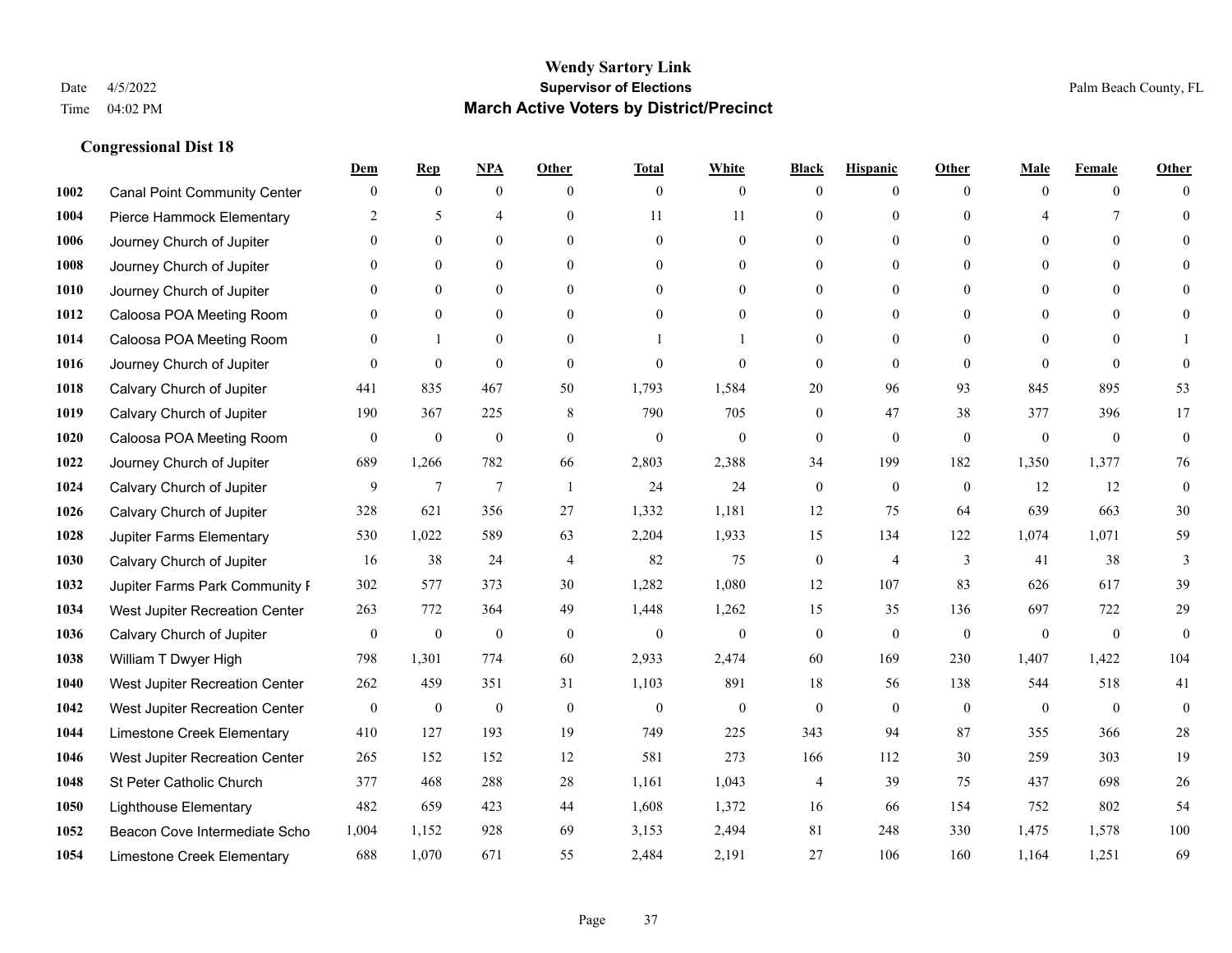|      |                                  | Dem          | <b>Rep</b>       | NPA              | <b>Other</b>     | <b>Total</b>     | <b>White</b>     | <b>Black</b>     | <b>Hispanic</b> | <b>Other</b>   | <b>Male</b>  | <b>Female</b> | Other            |
|------|----------------------------------|--------------|------------------|------------------|------------------|------------------|------------------|------------------|-----------------|----------------|--------------|---------------|------------------|
| 1056 | West Jupiter Recreation Center   | 521          | 577              | 545              | 44               | 1,687            | 1,349            | 75               | 137             | 126            | 740          | 892           | 55               |
| 1058 | St Peter Catholic Church         | 751          | 900              | 761              | 72               | 2,484            | 2,061            | 38               | 198             | 187            | 1,089        | 1,327         | 68               |
| 1060 | West Jupiter Recreation Center   | 71           | 105              | 76               | $\overline{4}$   | 256              | 210              | $\boldsymbol{0}$ | 25              | 21             | 101          | 138           | 17               |
| 1062 | <b>Harvest Community Church</b>  | 604          | 1,137            | 566              | 47               | 2,354            | 2,154            | 12               | 54              | 134            | 1,141        | 1,137         | 76               |
| 1064 | Jupiter Community Center         | 75           | 122              | 67               | $\overline{4}$   | 268              | 244              | $\mathbf{0}$     | 6               | 18             | 130          | 131           | $\overline{7}$   |
| 1066 | Jupiter Community Center         | $\mathbf{0}$ | $\boldsymbol{0}$ | $\boldsymbol{0}$ | $\boldsymbol{0}$ | $\boldsymbol{0}$ | $\boldsymbol{0}$ | $\boldsymbol{0}$ | $\mathbf{0}$    | $\overline{0}$ | $\mathbf{0}$ | $\mathbf{0}$  | $\boldsymbol{0}$ |
| 1068 | Jupiter Community Center         | 564          | 762              | 605              | 50               | 1,981            | 1,640            | 25               | 194             | 122            | 926          | 994           | 61               |
| 1070 | Jupiter Community Center         | 54           | 74               | 92               | 5                | 225              | 179              | $\mathbf{1}$     | 40              | 5              | 119          | 99            | $7\phantom{.0}$  |
| 1072 | Jerry Thomas Elementary          | 716          | 1,081            | 691              | 69               | 2,557            | 2,208            | 31               | 174             | 144            | 1,223        | 1,264         | 70               |
| 1074 | Independence Middle              | 755          | 1,123            | 869              | 91               | 2,838            | 2,377            | 21               | 192             | 248            | 1,261        | 1,487         | 90               |
| 1075 | Martinique Clubhouse             | 241          | 380              | 241              | 18               | 880              | 760              | 12               | 51              | 57             | 397          | 453           | $30\,$           |
| 1076 | The Island Clubhouse             | 594          | 778              | 594              | 76               | 2,042            | 1,686            | 50               | 147             | 159            | 1,001        | 979           | 62               |
| 1078 | First Baptist Church Teq         | 337          | 892              | 386              | 24               | 1,639            | 1,533            | 4                | 41              | 61             | 792          | 812           | 35               |
| 1080 | First Baptist Church Teq         | 95           | 148              | 85               | $\overline{4}$   | 332              | 304              | $\boldsymbol{0}$ | 9               | 19             | 167          | 155           | $10\,$           |
| 1082 | First Baptist Church Teq         | 72           | 147              | 86               | 8                | 313              | 286              | $\mathbf{1}$     | 14              | 12             | 144          | 159           | $10\,$           |
| 1084 | First Baptist Church Teq         | 12           | 54               | 9                | $\theta$         | 75               | 72               | $\mathbf{1}$     | $\mathbf{0}$    | 2              | 37           | 37            | 1                |
| 1088 | First Baptist Church Teq         | 10           | 45               | 20               | $\mathbf{0}$     | 75               | 66               | $\boldsymbol{0}$ | $\mathfrak{Z}$  | 6              | 38           | 36            | $\mathbf{1}$     |
| 1094 | First Baptist Church Teq         | 568          | 876              | 545              | 44               | 2,033            | 1,833            | 9                | 76              | 115            | 924          | 1,063         | $46\,$           |
| 1096 | First Baptist Church Teq         | 44           | 69               | 38               | $\mathbf{0}$     | 151              | 123              | 7                | 13              | 8              | 75           | 73            | 3                |
| 1098 | Riverside Improvement            | 245          | 459              | 273              | 19               | 996              | 895              | 6                | 43              | 52             | 463          | 504           | 29               |
| 1100 | Jupiter Elementary               | 402          | 451              | 369              | 33               | 1,255            | 955              | 17               | 201             | 82             | 616          | 593           | $46\,$           |
| 1102 | Jupiter High                     | 692          | 925              | 669              | 63               | 2,349            | 1,884            | 58               | 203             | 204            | 1,042        | 1,233         | $74\,$           |
| 1104 | Jupiter Branch Library           | 462          | 571              | 472              | 29               | 1,534            | 1,251            | 36               | 141             | 106            | 670          | 823           | 41               |
| 1106 | Jupiter Middle                   | 324          | 487              | 402              | 39               | 1,252            | 1,061            | 16               | 74              | 101            | 589          | 621           | $42\,$           |
| 1108 | Newhaven Clubhouse               | 554          | 724              | 541              | 54               | 1,873            | 1,612            | 27               | 102             | 132            | 840          | 973           | 60               |
| 1110 | Tequesta Council Chambers        | 104          | 120              | 92               | $\overline{4}$   | 320              | 281              | 4                | 19              | 16             | 143          | 168           | 9                |
| 1112 | <b>Tequesta Council Chambers</b> | 23           | 82               | 43               | 9                | 157              | 137              | 6                | 9               | 5              | 73           | 81            | 3                |
| 1114 | <b>Tequesta Council Chambers</b> | 110          | 312              | 137              | 12               | 571              | 546              | $\mathbf{0}$     | 5               | 20             | 258          | 304           | 9                |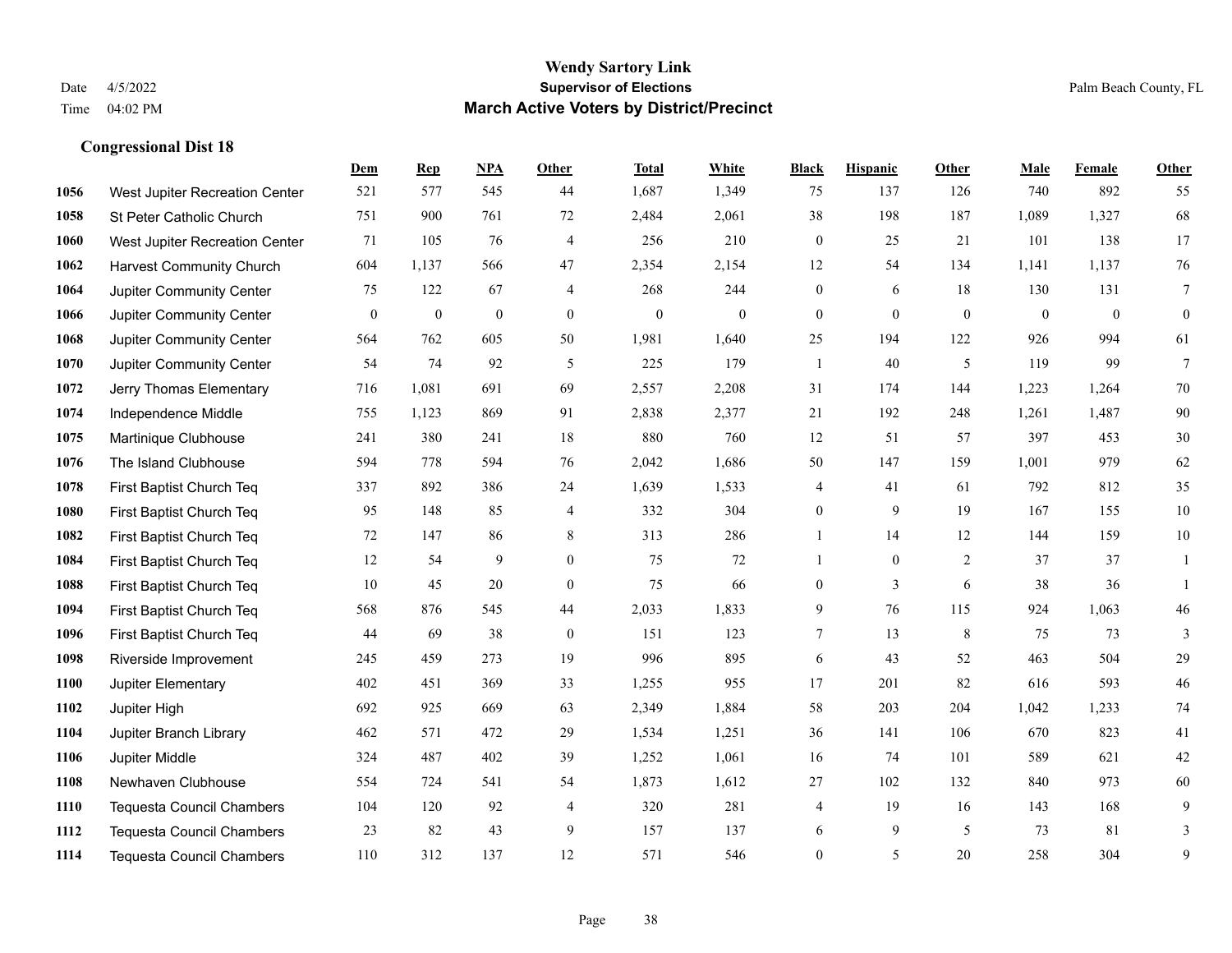|      |                                  | Dem          | <b>Rep</b>     | NPA              | <b>Other</b>   | <b>Total</b>   | <b>White</b>   | <b>Black</b>   | <b>Hispanic</b> | <b>Other</b>   | <b>Male</b>    | <b>Female</b>  | <b>Other</b>     |
|------|----------------------------------|--------------|----------------|------------------|----------------|----------------|----------------|----------------|-----------------|----------------|----------------|----------------|------------------|
| 1116 | <b>Tequesta Council Chambers</b> | $\mathbf{0}$ | $\mathbf{0}$   | $\boldsymbol{0}$ | $\theta$       | $\mathbf{0}$   | $\overline{0}$ | $\overline{0}$ | $\overline{0}$  | $\theta$       | $\theta$       | $\overline{0}$ | $\Omega$         |
| 1118 | <b>Tequesta Council Chambers</b> | 157          | 252            | 185              | 21             | 615            | 521            | 13             | 42              | 39             | 238            | 362            | 15               |
| 1120 | <b>Tequesta Council Chambers</b> | 74           | 235            | 112              | 15             | 436            | 403            | $\overline{0}$ | 11              | 22             | 208            | 219            | 9                |
| 1122 | Tequesta Council Chambers        | 35           | 82             | 42               | 3              | 162            | 153            | $\overline{0}$ | 1               | 8              | 79             | 80             | 3                |
| 1124 | Riverside Improvement            | $\theta$     | 2              | $\mathbf{1}$     | $\theta$       | 3              | 3              | $\overline{0}$ | $\Omega$        | $\theta$       | 2              | $\overline{1}$ | $\theta$         |
| 1126 | PBC Fire Rescue #18              | 410          | 926            | 495              | 49             | 1,880          | 1,765          | 7              | 39              | 69             | 859            | 994            | 27               |
| 1128 | Jupiter Inlet Colony Admin Bldg  | 70           | 225            | 85               | 14             | 394            | 365            | $\overline{0}$ | 5               | 24             | 180            | 208            | 6                |
| 1130 | PBC Fire Rescue #18              |              | 2              | $\mathbf{1}$     | $\theta$       | 4              | 4              | $\Omega$       | $\Omega$        | $\Omega$       | $\overline{2}$ | 1              |                  |
| 1132 | PBC Fire Rescue #18              | $\Omega$     | 3              |                  | $\Omega$       |                | $\overline{4}$ | $\theta$       | $\theta$        | $\Omega$       | $\overline{2}$ | 2              | 0                |
| 1134 | PBC Fire Rescue #18              | $\theta$     | $\overline{0}$ | $\theta$         | $\mathbf{0}$   | $\mathbf{0}$   | $\overline{0}$ | $\overline{0}$ | $\overline{0}$  | $\theta$       | $\theta$       | $\theta$       | $\overline{0}$   |
| 1136 | 1st UM Church of Jup-Teq         | 559          | 1,008          | 643              | 59             | 2,269          | 2,101          | 11             | 52              | 105            | 986            | 1,222          | 61               |
| 1138 | Grace Immanuel Bible Church      | 222          | 834            | 379              | 32             | 1,467          | 1,398          | $\overline{0}$ | 14              | 55             | 625            | 812            | 30               |
| 1140 | Club at Admirals Cove            | 281          | 550            | 319              | 29             | 1,179          | 1,084          | 6              | 22              | 67             | 565            | 595            | 19               |
| 1142 | 1st UM Church of Jup-Teq         | 279          | 606            | 365              | 36             | 1,286          | 1,190          | 5              | 25              | 66             | 605            | 648            | 33               |
| 1144 | 1st UM Church of Jup-Teq         | 514          | 826            | 509              | 36             | 1,885          | 1,747          | 5              | 26              | 107            | 869            | 962            | 54               |
| 1146 | Newhaven Clubhouse               | 14           | 34             | 7                | -1             | 56             | 49             | $\overline{0}$ | $\overline{2}$  | 5              | 29             | 26             | -1               |
| 1148 | Oceanview Methodist              | 380          | 557            | 397              | 47             | 1,381          | 1,265          | 5              | 32              | 79             | 601            | 741            | 39               |
| 1150 | Oceanview Methodist              | $\theta$     | $\mathbf{0}$   | $\mathbf{0}$     | $\theta$       | $\mathbf{0}$   | $\mathbf{0}$   | $\theta$       | $\theta$        | $\Omega$       | $\theta$       | $\Omega$       | $\overline{0}$   |
| 1152 | Juno Beach Town Center           | 41           | 71             | 51               | $\overline{7}$ | 170            | 160            | $\overline{0}$ | 3               | $\tau$         | 79             | 87             | 4                |
| 1154 | Holy Spirit Lutheran             | 132          | 298            | 131              | 19             | 580            | 519            | 4              | 28              | 29             | 275            | 286            | 19               |
| 1156 | Holy Spirit Lutheran             | $\theta$     | $\mathbf{0}$   | $\theta$         | $\theta$       | $\theta$       | $\mathbf{0}$   | $\Omega$       | $\Omega$        | $\Omega$       | $\theta$       | $\Omega$       | $\Omega$         |
| 1158 | Holy Spirit Lutheran             | $\mathbf{0}$ | 1              |                  | $\mathbf{0}$   | $\overline{c}$ | 1              | $\overline{0}$ | 1               | $\mathbf{0}$   |                |                | $\theta$         |
| 1160 | Holy Spirit Lutheran             |              | $\mathbf{0}$   |                  | $\overline{0}$ | 2              | 2              | $\theta$       | $\overline{0}$  | $\theta$       |                | $\mathbf{1}$   | 0                |
| 1162 | Holy Spirit Lutheran             | 2            | $\overline{4}$ | 5                | $\overline{2}$ | 13             | 13             | $\overline{0}$ | $\overline{0}$  | $\theta$       | 6              | $\tau$         | $\theta$         |
| 1164 | Club at Admirals Cove            | 29           | 157            | 70               | 5              | 261            | 233            | 4              | 5               | 19             | 130            | 124            |                  |
| 1166 | Holy Spirit Lutheran             | 6            | 22             | 13               | $\overline{0}$ | 41             | 35             | 0              | $\overline{2}$  | $\overline{4}$ | 18             | 23             | 0                |
| 1168 | Holy Spirit Lutheran             | $\Omega$     | $\mathbf{0}$   | $\mathbf{0}$     | $\theta$       | $\theta$       | $\overline{0}$ | $\theta$       | $\overline{0}$  | $\theta$       | $\theta$       | $\mathbf{0}$   | 0                |
| 1170 | Caloosa POA Meeting Room         | $\Omega$     | $\Omega$       | $\theta$         | $\Omega$       | $\Omega$       | $\Omega$       | $\theta$       | $\theta$        | $\Omega$       | $\Omega$       | $\Omega$       | $\boldsymbol{0}$ |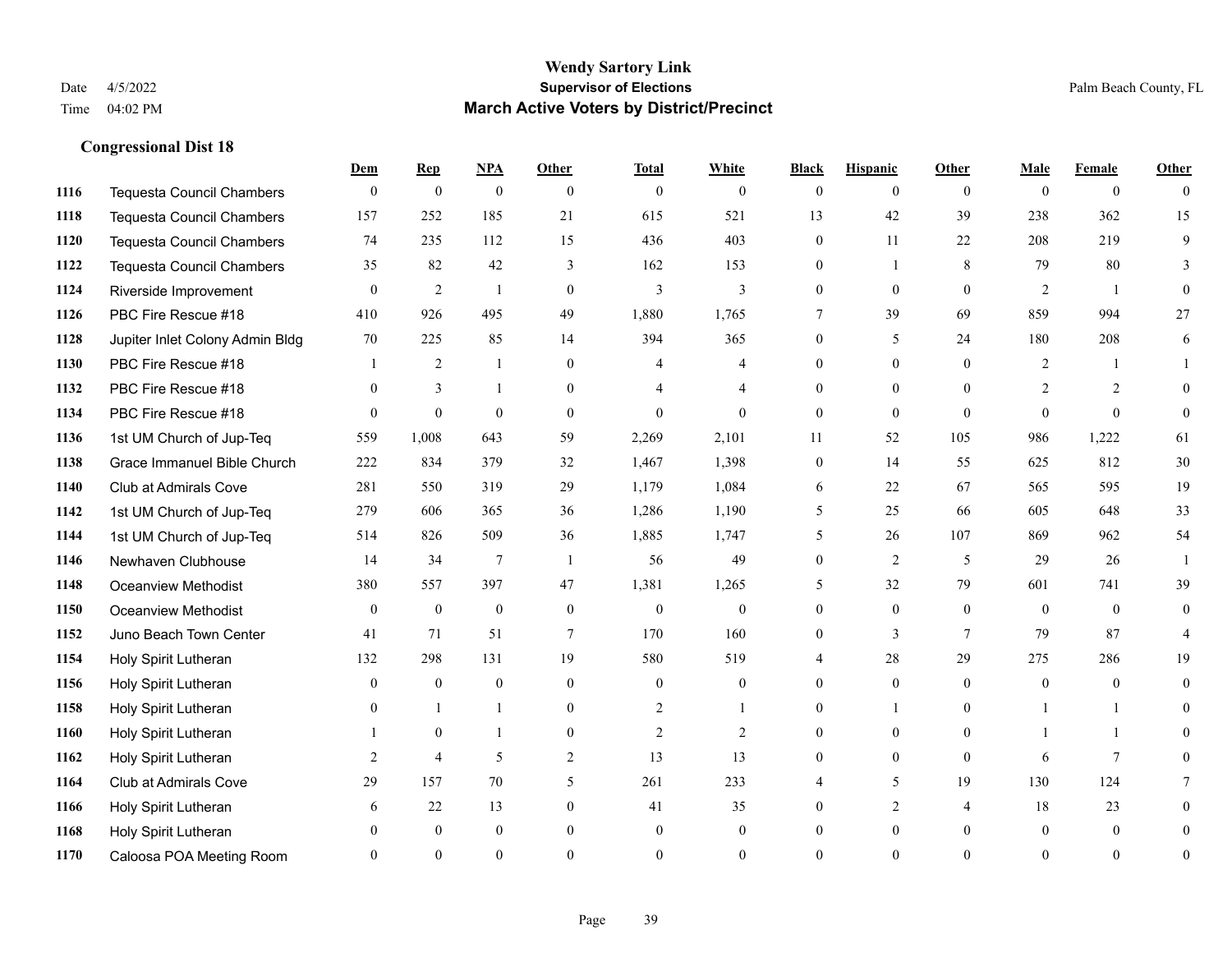|      |                               | Dem              | <b>Rep</b>   | NPA          | <b>Other</b>   | <b>Total</b> | <b>White</b>     | <b>Black</b>   | <b>Hispanic</b> | <b>Other</b>   | <b>Male</b>  | Female       | <b>Other</b>     |
|------|-------------------------------|------------------|--------------|--------------|----------------|--------------|------------------|----------------|-----------------|----------------|--------------|--------------|------------------|
| 1172 | Caloosa POA Meeting Room      | 124              | 285          | 129          | 10             | 548          | 466              | 15             | 22              | 45             | 253          | 277          | 18               |
| 1173 | Caloosa POA Meeting Room      | 65               | 126          | 61           | 3              | 255          | 217              | 5              | 14              | 19             | 120          | 126          | 9                |
| 1174 | Mirasol Sales and Info Center | $\theta$         | $\theta$     | $\theta$     | $\Omega$       | $\theta$     | $\mathbf{0}$     | $\theta$       | $\theta$        | $\Omega$       | $\theta$     | $\theta$     | $\Omega$         |
| 1176 | Mirasol Sales and Info Center | $\mathbf{0}$     | $\mathbf{0}$ | $\mathbf{0}$ | $\overline{0}$ | $\mathbf{0}$ | $\overline{0}$   | $\mathbf{0}$   | $\mathbf{0}$    | $\overline{0}$ | $\mathbf{0}$ | $\theta$     | $\theta$         |
| 1178 | Mirasol Sales and Info Center | $\theta$         | $\theta$     | $\Omega$     | $\theta$       | $\theta$     | $\theta$         | $\theta$       | $\theta$        | $\theta$       | $\theta$     | $\theta$     | $\theta$         |
| 1180 | Mirasol Sales and Info Center | $\theta$         | $\mathbf{0}$ | $\theta$     | $\theta$       | $\theta$     | $\theta$         | $\theta$       | $\theta$        | $\Omega$       | $\Omega$     | $\theta$     | $\theta$         |
| 1182 | William T Dwyer High          | 161              | 257          | 142          | 6              | 566          | 481              | 16             | 29              | 40             | 269          | 283          | 14               |
| 1184 | Eastpointe Country Club       | 514              | 681          | 415          | 39             | 1,649        | 1,538            | 11             | 30              | 70             | 740          | 877          | 32               |
| 1186 | Mirasol Sales and Info Center | 548              | 521          | 453          | 42             | 1,564        | 1,213            | 55             | 139             | 157            | 734          | 786          | 44               |
| 1188 | Westwood Gardens HOA          | 359              | 400          | 349          | 34             | 1,142        | 882              | 38             | 125             | 97             | 469          | 653          | 20               |
| 1189 | Westwood Gardens HOA          | 23               | 55           | 26           | 2              | 106          | 92               | 7              | 2               | 5              | 53           | 50           | 3                |
| 1190 | Gardens Presbyterian          | 1,332            | 2,175        | 1,478        | 139            | 5,124        | 4,214            | 132            | 346             | 432            | 2,290        | 2,698        | 136              |
| 1192 | Evergrene Clubhouse           | 383              | 687          | 470          | 44             | 1,584        | 1,346            | 27             | 80              | 131            | 763          | 769          | 52               |
| 1194 | Frenchmans Creek Real Estate  | 647              | 940          | 638          | 47             | 2,272        | 2,076            | 16             | 41              | 139            | 1,033        | 1,187        | 52               |
| 1196 | Gardens Presbyterian          | $\boldsymbol{0}$ | $\mathbf{0}$ | $\mathbf{0}$ | $\mathbf{0}$   | $\mathbf{0}$ | $\boldsymbol{0}$ | $\mathbf{0}$   | $\mathbf{0}$    | $\mathbf{0}$   | $\mathbf{0}$ | $\mathbf{0}$ | $\boldsymbol{0}$ |
| 1198 | 1st Baptist Church PBG        | 543              | 482          | 423          | 34             | 1,482        | 1,032            | 134            | 168             | 148            | 711          | 726          | 45               |
| 1200 | Dwight D Eisenhower Elementar | $\mathbf{0}$     | $\mathbf{0}$ | $\mathbf{0}$ | $\theta$       | $\mathbf{0}$ | $\overline{0}$   | $\mathbf{0}$   | $\theta$        | $\theta$       | $\theta$     | $\theta$     | $\mathbf{0}$     |
| 1202 | <b>Cross Community Church</b> | 500              | 1,075        | 570          | 41             | 2,186        | 1,949            | 16             | 94              | 127            | 1,048        | 1,068        | 70               |
| 1204 | Holy Spirit Lutheran          | 8                | 21           | 14           | 3              | 46           | 40               | $\mathbf{0}$   | 2               | $\overline{4}$ | 21           | 21           | 4                |
| 1206 | Holy Spirit Lutheran          | 8                | 85           | 25           | 3              | 121          | 117              | $\mathbf{0}$   | $\overline{3}$  | $\overline{1}$ | 57           | 63           | $\mathbf{1}$     |
| 1208 | Juno Beach Town Center        | 444              | 879          | 497          | 44             | 1,864        | 1,698            | $\tau$         | 56              | 103            | 862          | 958          | 44               |
| 1210 | Holy Spirit Lutheran          | 203              | 281          | 164          | 7              | 655          | 584              | $\overline{c}$ | 25              | 44             | 319          | 314          | $22\,$           |
| 1212 | Juno Beach Town Center        | 46               | 67           | 54           | 8              | 175          | 141              | 5              | 10              | 19             | 90           | 79           | 6                |
| 1214 | Juno Beach Town Center        | 262              | 436          | 213          | 29             | 940          | 879              | 5              | 13              | 43             | 385          | 533          | $22\,$           |
| 1216 | <b>Oceanview Methodist</b>    | 141              | 332          | 178          | 21             | 672          | 577              | $10\,$         | 37              | 48             | 324          | 333          | 15               |
| 1218 | Osceola Creek Middle          |                  | -1           | $\mathbf{0}$ | $\mathbf{0}$   | 2            | $\overline{2}$   | $\mathbf{0}$   | $\mathbf{0}$    | $\theta$       | 2            | $\theta$     | $\mathbf{0}$     |
| 1220 | Pierce Hammock Elementary     | $\theta$         | $\theta$     | $\theta$     | $\mathbf{0}$   | $\theta$     | $\mathbf{0}$     | $\mathbf{0}$   | $\theta$        | $\theta$       | $\theta$     | $\theta$     | $\Omega$         |
| 1222 | Sandhill Crane Golf Club      | 35               | 71           | 37           | 5              | 148          | 108              | 13             | 12              | 15             | 73           | 73           | $\overline{2}$   |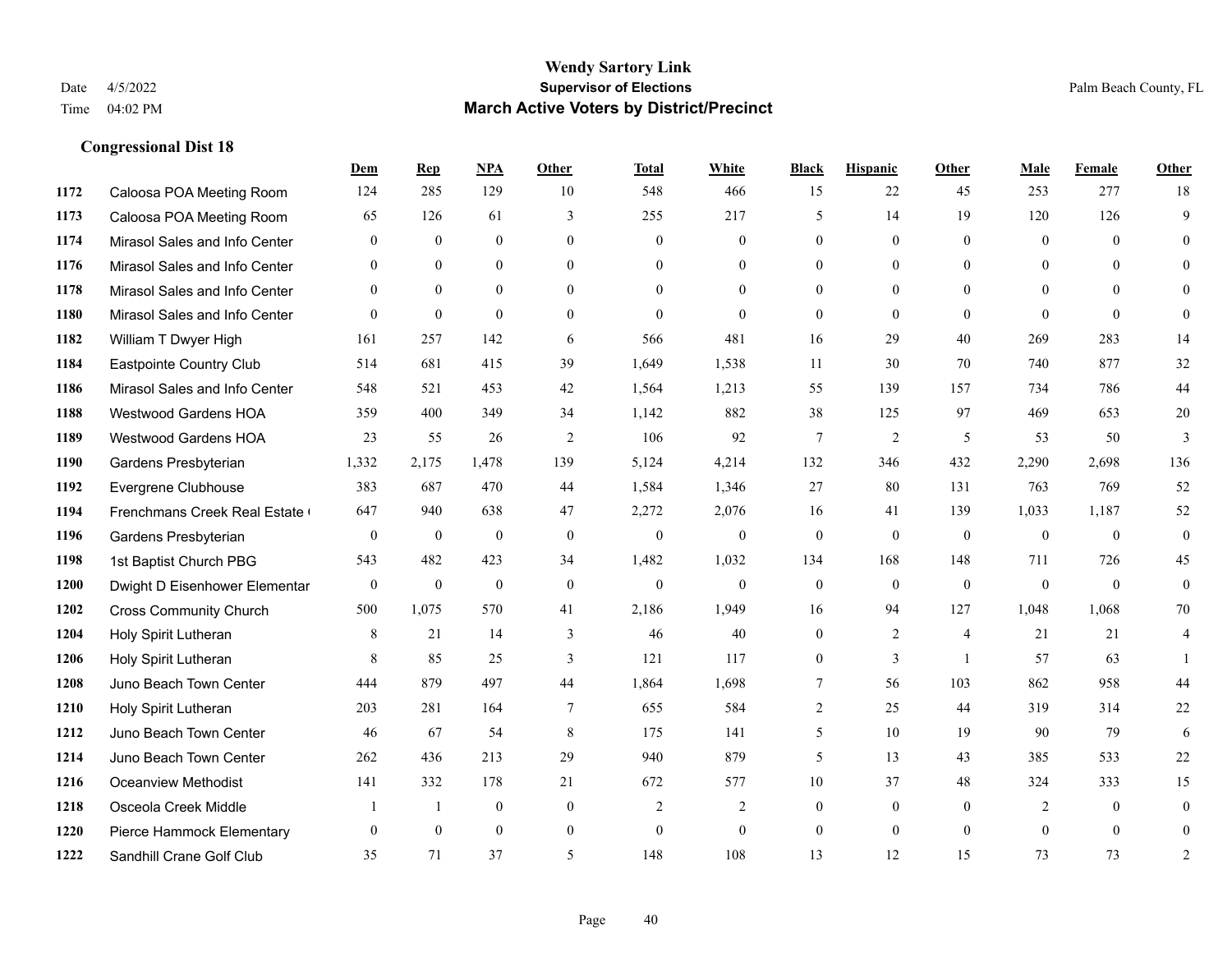|      |                                  | Dem              | <b>Rep</b>     | NPA              | <b>Other</b>    | <b>Total</b> | <b>White</b>   | <b>Black</b>     | <b>Hispanic</b> | <b>Other</b>   | <b>Male</b>    | <b>Female</b>  | <b>Other</b>   |
|------|----------------------------------|------------------|----------------|------------------|-----------------|--------------|----------------|------------------|-----------------|----------------|----------------|----------------|----------------|
| 1224 | Pierce Hammock Elementary        | $\mathbf{0}$     | $\mathbf{0}$   | $\mathbf{0}$     | $\theta$        | $\theta$     | $\overline{0}$ | $\mathbf{0}$     | $\mathbf{0}$    | $\theta$       | $\theta$       | $\overline{0}$ | $\Omega$       |
| 1228 | <b>Carleton Oaks Clubhouse</b>   | 143              | 198            | 126              | 6               | 473          | 341            | 26               | 49              | 57             | 229            | 231            | 13             |
| 1230 | Christ Fellowship Church PBG     | $\theta$         | $\mathbf{0}$   | $\theta$         | $\Omega$        | $\theta$     | $\Omega$       | $\theta$         | $\theta$        | $\Omega$       | $\theta$       | $\Omega$       | $\theta$       |
| 1232 | Mirasol Sales and Info Center    | $\boldsymbol{0}$ | $\mathbf{0}$   | $\boldsymbol{0}$ | $\overline{0}$  | $\mathbf{0}$ | $\mathbf{0}$   | $\mathbf{0}$     | $\mathbf{0}$    | $\overline{0}$ | $\overline{0}$ | $\theta$       | $\theta$       |
| 1234 | Christ Fellowship Church PBG     | $\overline{0}$   | $\theta$       | $\mathbf{0}$     | $\Omega$        | $\theta$     | $\Omega$       | $\overline{0}$   | $\mathbf{0}$    | $\theta$       | $\theta$       | $\theta$       | $\mathbf{0}$   |
| 1236 | Mirasol Sales and Info Center    | $\Omega$         | $\mathbf{0}$   | $\mathbf{0}$     | $\theta$        | $\theta$     | $\Omega$       | $\theta$         | $\theta$        | $\theta$       | $\theta$       | $\Omega$       | $\theta$       |
| 1238 | Mirasol Sales and Info Center    | 608              | 777            | 524              | 61              | 1,970        | 1,788          | 19               | 22              | 141            | 937            | 976            | 57             |
| 1240 | <b>Timber Trace Elementary</b>   | 770              | 1,086          | 632              | 59              | 2,547        | 2,197          | 56               | 151             | 143            | 1,152          | 1,324          | 71             |
| 1242 | Christ Fellowship Church PBG     | 869              | 1,066          | 633              | 64              | 2,632        | 2,387          | 37               | 62              | 146            | 1,087          | 1,481          | 64             |
| 1244 | Christ Fellowship Church PBG     | 456              | 657            | 461              | 53              | 1,627        | 1,413          | 30               | 78              | 106            | 688            | 886            | 53             |
| 1246 | Watson B Duncan Middle           | 817              | 922            | 715              | 69              | 2,523        | 2,003          | 71               | 201             | 248            | 1,113          | 1,339          | 71             |
| 1247 | Watson B Duncan Middle           | 33               | 190            | 65               | 9               | 297          | 275            | $\boldsymbol{0}$ | -1              | 21             | 138            | 146            | 13             |
| 1248 | <b>PBG Community Center</b>      | 501              | 595            | 403              | 39              | 1,538        | 1,288          | 29               | 124             | 97             | 653            | 857            | 28             |
| 1250 | Palm Beach Gardens High          | 13               | 37             | 16               | -1              | 67           | 59             | $\boldsymbol{0}$ | $\overline{4}$  | $\overline{4}$ | 34             | 29             | $\overline{4}$ |
| 1252 | <b>Ballen Isles Country Club</b> | 876              | 783            | 680              | 52              | 2,391        | 2,195          | 23               | 23              | 150            | 1,070          | 1,261          | 60             |
| 1254 | Northlake Nazarene Church        | 151              | 182            | 130              | $7\phantom{.0}$ | 470          | 397            | 9                | 29              | 35             | 233            | 220            | 17             |
| 1256 | North County Senior Center       |                  | $\overline{2}$ | 3                | 3               | 9            | $\,$ 8 $\,$    |                  | $\mathbf{0}$    | $\theta$       | 5              | $\overline{4}$ | $\mathbf{0}$   |
| 1258 | North County Senior Center       | 308              | 225            | 255              | 25              | 813          | 447            | 98               | 120             | 148            | 376            | 412            | 25             |
| 1260 | PBG City Hall Council Room       | 438              | 553            | 314              | 27              | 1,332        | 1,104          | 28               | 115             | 85             | 599            | 691            | 42             |
| 1262 | PBG Moose Lodge 2010             |                  | $\overline{2}$ | $\mathbf{0}$     | $\mathbf{0}$    | 3            | 3              | $\mathbf{0}$     | $\mathbf{0}$    | $\overline{0}$ | $\overline{0}$ | 3              | $\mathbf{0}$   |
| 1264 | PBG City Hall Council Room       | $\theta$         | $\mathbf{0}$   | $\mathbf{0}$     | $\theta$        | $\theta$     | $\Omega$       | $\theta$         | $\theta$        | $\theta$       | $\theta$       | $\Omega$       | $\Omega$       |
| 1266 | PBG City Hall Council Room       | 162              | 113            | 137              | 13              | 425          | 260            | 66               | 70              | 29             | 182            | 234            | 9              |
| 1268 | <b>PBG Community Center</b>      | 103              | 73             | 107              | 10              | 293          | 181            | 49               | 33              | 30             | 112            | 166            | 15             |
| 1270 | <b>PBG Community Center</b>      | 3                | $\mathbf{0}$   | $\overline{2}$   | $\theta$        | 5            | $\overline{2}$ | $\overline{c}$   | -1              | $\Omega$       | 2              | 2              | $\mathbf{1}$   |
| 1272 | Palm Beach Gardens Elementar     | 717              | 675            | 553              | 56              | 2,001        | 1,589          | 108              | 129             | 175            | 924            | 1,013          | 64             |
| 1274 | Palm Beach Gardens High          | 578              | 544            | 438              | 37              | 1,597        | 1,208          | 91               | 141             | 157            | 754            | 782            | 61             |
| 1276 | Palm Beach Gardens High          | 125              | 90             | 81               | 5               | 301          | 191            | 50               | 39              | 21             | 138            | 153            | 10             |
| 1278 | Garden Lodge 366 F&AM            | 351              | 187            | 265              | 19              | 822          | 401            | 181              | 143             | 97             | 359            | 428            | 35             |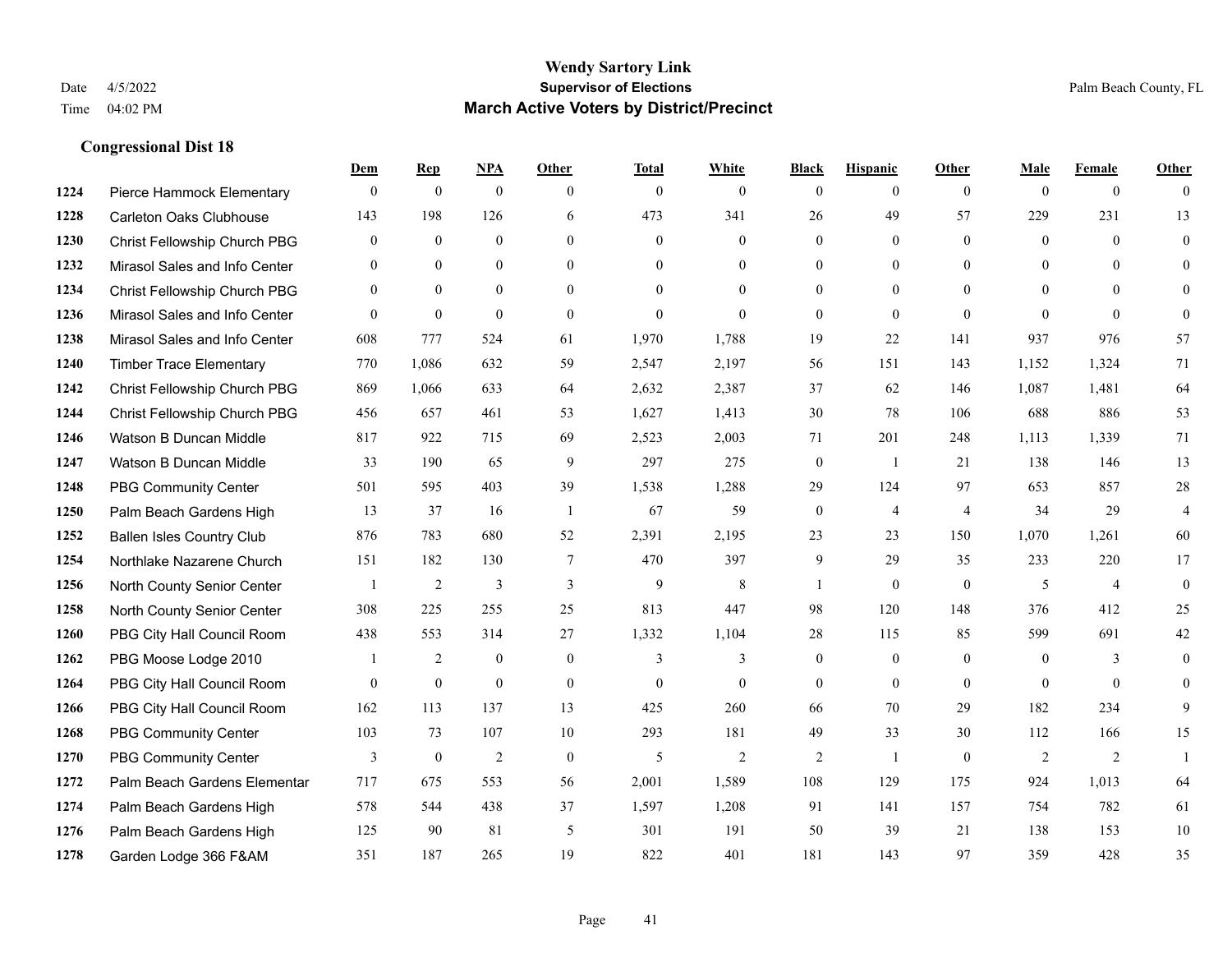|      |                                    | Dem            | <b>Rep</b>       | NPA            | <b>Other</b>   | <b>Total</b>   | <b>White</b>   | <b>Black</b>   | <b>Hispanic</b> | <b>Other</b>   | <b>Male</b>    | Female         | <b>Other</b>     |
|------|------------------------------------|----------------|------------------|----------------|----------------|----------------|----------------|----------------|-----------------|----------------|----------------|----------------|------------------|
| 1280 | Pew Leadership Center              | 136            | 149              | 112            | 13             | 410            | 348            | 12             | 24              | 26             | 169            | 238            | 3                |
| 1282 | Pew Leadership Center              | 80             | 48               | 57             | 5              | 190            | 137            | 13             | 18              | 22             | 95             | 81             | 14               |
| 1284 | <b>Eissey Campus Theater</b>       | 789            | 810              | 784            | 67             | 2,450          | 1,949          | 88             | 208             | 205            | 1,048          | 1,332          | 70               |
| 1286 | PBG Moose Lodge 2010               | 49             | 49               | 40             | 3              | 141            | 113            | 4              | 12              | 12             | 70             | 62             | 9                |
| 1288 | PBG Moose Lodge 2010               | 13             | 24               | $\tau$         | $\overline{1}$ | 45             | 41             | 1              | $\mathbf{0}$    | 3              | 22             | 21             | $\overline{2}$   |
| 1290 | PBG Moose Lodge 2010               | 693            | 846              | 568            | 70             | 2,177          | 1,831          | 52             | 137             | 157            | 879            | 1,239          | 59               |
| 1291 | PBG Moose Lodge 2010               | 26             | 38               | 28             | $\overline{2}$ | 94             | 89             | 3              | 1               | $\overline{1}$ | 30             | 64             | $\boldsymbol{0}$ |
| 1292 | PBG Moose Lodge 2010               | 15             | 48               | 16             | 2              | 81             | 75             | $\mathbf{1}$   | $\mathbf{1}$    | $\overline{4}$ | 38             | 40             | 3                |
| 1294 | Dwight D Eisenhower Elementar      | 26             | 82               | 24             | $\tau$         | 139            | 120            | 5              | 4               | 10             | 70             | 68             |                  |
| 1296 | Dwight D Eisenhower Elementar      | 218            | 259              | 203            | 20             | 700            | 546            | 15             | 91              | 48             | 278            | 397            | 25               |
| 1298 | PBG Moose Lodge 2010               | 37             | 33               | 19             | $\overline{1}$ | 90             | 80             | 1              | 4               | 5              | 36             | 53             | 1                |
| 1300 | <b>Cross Community Church</b>      |                | 3                | $\overline{1}$ | $\overline{0}$ | 5              | $\overline{4}$ | $\mathbf{0}$   | $\mathbf{0}$    | $\overline{1}$ | $\overline{2}$ | 3              | $\theta$         |
| 1302 | Dwight D Eisenhower Elementar      | 39             | 52               | 35             | 3              | 129            | 109            | $\mathbf{1}$   | $\tau$          | 12             | 62             | 62             | 5                |
| 1304 | <b>NPB Community Center</b>        | 206            | 258              | 188            | 27             | 679            | 589            | 12             | 40              | 38             | 352            | 304            | 23               |
| 1305 | <b>NPB Community Center</b>        | $\mathbf{0}$   | $\mathbf{0}$     | $\mathbf{0}$   |                |                |                | $\mathbf{0}$   | $\mathbf{0}$    | $\theta$       | -1             | $\theta$       | $\mathbf{0}$     |
| 1306 | <b>Eissey Campus Theater</b>       | 14             | 31               | 34             | 4              | 83             | 67             | $\overline{2}$ | $\mathbf{1}$    | 13             | 39             | 43             | 1                |
| 1308 | <b>Gardens Mall Community Room</b> | 37             | 67               | 37             | 3              | 144            | 129            | 3              | $\overline{c}$  | 10             | 73             | 67             | 4                |
| 1310 | <b>Eissey Campus Theater</b>       |                | 2                | -1             | $\theta$       | $\overline{4}$ | $\overline{4}$ | $\overline{0}$ | $\mathbf{0}$    | $\theta$       | 3              | $\overline{1}$ | $\theta$         |
| 1312 | <b>Gardens Mall Community Room</b> | 6              | 21               | 12             | $\theta$       | 39             | 36             | $\overline{0}$ | $\overline{c}$  | $\overline{1}$ | 21             | 18             | $\mathbf{0}$     |
| 1314 | NPB Community Center               | 45             | 114              | 60             | $10\,$         | 229            | 202            | 3              | 8               | 16             | 95             | 123            | 11               |
| 1316 | <b>NPB Community Center</b>        | 180            | 202              | 143            | 22             | 547            | 399            | 42             | 68              | 38             | 229            | 301            | 17               |
| 1318 | PBG Moose Lodge 2010               | $\overline{0}$ | $\boldsymbol{0}$ | $\mathbf{0}$   | $\overline{0}$ | $\theta$       | $\mathbf{0}$   | $\mathbf{0}$   | $\mathbf{0}$    | $\theta$       | $\mathbf{0}$   | $\theta$       | $\mathbf{0}$     |
| 1320 | <b>NPB Community Center</b>        | 35             | 117              | 39             | 2              | 193            | 169            | 3              | 9               | 12             | 103            | 87             | 3                |
| 1322 | <b>NPB Community Center</b>        | 3              | $\tau$           | 9              | $\theta$       | 19             | 19             | $\mathbf{0}$   | $\mathbf{0}$    | $\theta$       | 8              | 10             | 1                |
| 1324 | Allamanda Elementary               | 448            | 446              | 391            | 48             | 1,333          | 1.050          | 40             | 143             | 100            | 564            | 726            | 43               |
| 1326 | Allamanda Elementary               | 186            | 219              | 165            | 17             | 587            | 499            | 7              | 30              | 51             | 256            | 319            | 12               |
| 1328 | Osborne Park Activities Bldg       | 596            | 841              | 561            | 52             | 2,050          | 1,750          | 32             | 129             | 139            | 998            | 997            | 55               |
| 1330 | 1st Unitarian Church NPB           | 34             | 41               | 45             | 3              | 123            | 100            | 9              | 6               | 8              | 66             | 54             | 3                |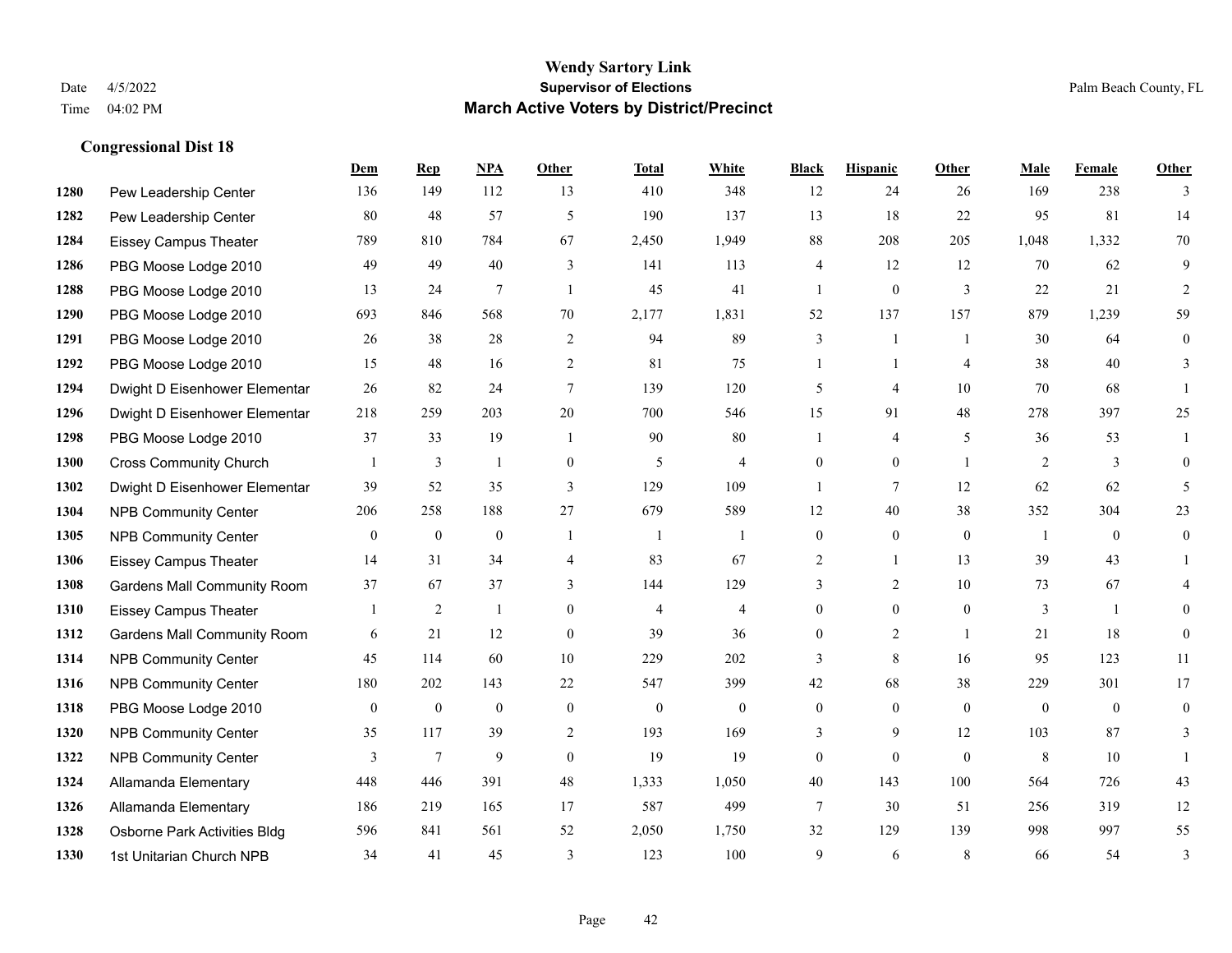|      |                                    | Dem            | <b>Rep</b>   | NPA            | <b>Other</b>   | <b>Total</b> | <b>White</b>   | <b>Black</b>     | <b>Hispanic</b>  | <b>Other</b>   | <b>Male</b>    | Female       | Other            |
|------|------------------------------------|----------------|--------------|----------------|----------------|--------------|----------------|------------------|------------------|----------------|----------------|--------------|------------------|
| 1332 | 1st Unitarian Church NPB           | 326            | 411          | 275            | 33             | 1,045        | 850            | 53               | 67               | 75             | 513            | 507          | 25               |
| 1334 | 1st Unitarian Church NPB           | $\overline{2}$ | 3            | 5              | -1             | 11           | 11             | $\boldsymbol{0}$ | $\boldsymbol{0}$ | $\overline{0}$ | $\overline{4}$ | $\tau$       | $\boldsymbol{0}$ |
| 1336 | <b>Gardens Mall Community Room</b> | 35             | 91           | 40             | $\overline{4}$ | 170          | 152            | $\mathbf{0}$     | $\overline{4}$   | 14             | 87             | 76           | $\tau$           |
| 1338 | <b>Eissey Campus Theater</b>       | 95             | 408          | 110            | 19             | 632          | 607            | $\mathbf{1}$     | $\overline{2}$   | 22             | 278            | 343          | 11               |
| 1340 | <b>Eissey Campus Theater</b>       | $\tau$         | 6            | $\overline{c}$ | $\mathbf{0}$   | 15           | 14             | $\boldsymbol{0}$ | $\mathbf{1}$     | $\overline{0}$ | $\tau$         | 8            | $\boldsymbol{0}$ |
| 1342 | <b>NPB Country Club</b>            | 298            | 452          | 281            | 30             | 1,061        | 962            | 18               | 33               | 48             | 460            | 577          | $24\,$           |
| 1344 | Old Port Cove                      | 293            | 543          | 336            | 33             | 1,205        | 1,107          | 5                | 28               | 65             | 546            | 640          | 19               |
| 1346 | Anchorage Activities Bldg          | 548            | 933          | 445            | 44             | 1,970        | 1,804          | 13               | 64               | 89             | 922            | 997          | 51               |
| 1348 | <b>NPB Council Chambers</b>        | 34             | 126          | 31             | 9              | 200          | 188            | $\boldsymbol{0}$ | $7\phantom{.0}$  | 5              | 101            | 93           | 6                |
| 1350 | Faith Lutheran Church              | 366            | 623          | 381            | 26             | 1,396        | 1,233          | 9                | 81               | 73             | 664            | 692          | $40\,$           |
| 1352 | Northlake Nazarene Church          | 652            | 872          | 610            | 50             | 2,184        | 1,576          | 149              | 184              | 275            | 984            | 1,125        | 75               |
| 1354 | <b>Grove Park Elementary</b>       | 97             | 166          | 76             | 3              | 342          | 287            | 11               | 20               | 24             | 159            | 173          | $10\,$           |
| 1360 | Garden Lodge 366 F&AM              | 347            | 338          | 239            | 20             | 944          | 735            | 62               | 72               | 75             | 408            | 508          | $28\,$           |
| 1362 | <b>Grove Park Elementary</b>       | 206            | 125          | 195            | $\tau$         | 533          | 268            | 47               | 162              | 56             | 239            | 277          | 17               |
| 1372 | Garden Lodge 366 F&AM              | 94             | 31           | 44             | 8              | 177          | 81             | 56               | 20               | 20             | 74             | 95           | $\,8\,$          |
| 1374 | Pew Leadership Center              | 187            | 83           | 146            | 9              | 425          | 217            | 115              | 50               | 43             | 171            | 240          | 14               |
| 1380 | <b>NPB Council Chambers</b>        | 185            | 270          | 163            | 15             | 633          | 560            | $\,$ 8 $\,$      | 30               | 35             | 276            | 338          | 19               |
| 2002 | Jeaga Middle                       | 179            | 91           | 110            | 8              | 388          | 150            | 129              | 37               | 72             | 174            | 202          | 12               |
| 2004 | <b>Grassy Waters Elementary</b>    | 1,029          | 321          | 613            | 49             | 2,012        | 587            | 737              | 399              | 289            | 854            | 1,087        | 71               |
| 2006 | Jeaga Middle                       | 159            | 73           | 98             | 12             | 342          | 144            | 113              | 62               | 23             | 135            | 196          | 11               |
| 2008 | Jeaga Middle                       | $\mathbf{0}$   | $\mathbf{0}$ | $\mathbf{0}$   | $\mathbf{0}$   | $\mathbf{0}$ | $\overline{0}$ | $\mathbf{0}$     | $\mathbf{0}$     | $\theta$       | $\mathbf{0}$   | $\mathbf{0}$ | $\boldsymbol{0}$ |
| 2010 | Cypress Lakes HOA                  | 612            | 338          | 290            | 29             | 1,269        | 846            | 222              | 106              | 95             | 485            | 748          | 36               |
| 2012 | Century Village Clubhouse          | 63             | 30           | 26             | $\mathbf{1}$   | 120          | 71             | 16               | 20               | 13             | 56             | 59           | 5                |
| 2014 | Club Baywinds                      | 822            | 551          | 363            | 35             | 1,771        | 1,337          | 159              | 165              | 110            | 721            | 1,010        | $40\,$           |
| 2016 | Andros Isle POA Clubhouse          | 843            | 558          | 556            | 38             | 1,995        | 1,073          | 398              | 300              | 224            | 849            | 1,077        | 69               |
| 2018 | Riverwalk Clubhouse                | 746            | 714          | 591            | 50             | 2,101        | 1,641          | 98               | 178              | 184            | 914            | 1,126        | 61               |
| 2020 | Jeaga Middle                       | 209            | 101          | 147            | 10             | 467          | 229            | 125              | 82               | 31             | 202            | 256          | 9                |
| 2021 | Jeaga Middle                       | 165            | 62           | 120            | 12             | 359          | 118            | 123              | 69               | 49             | 144            | 204          | 11               |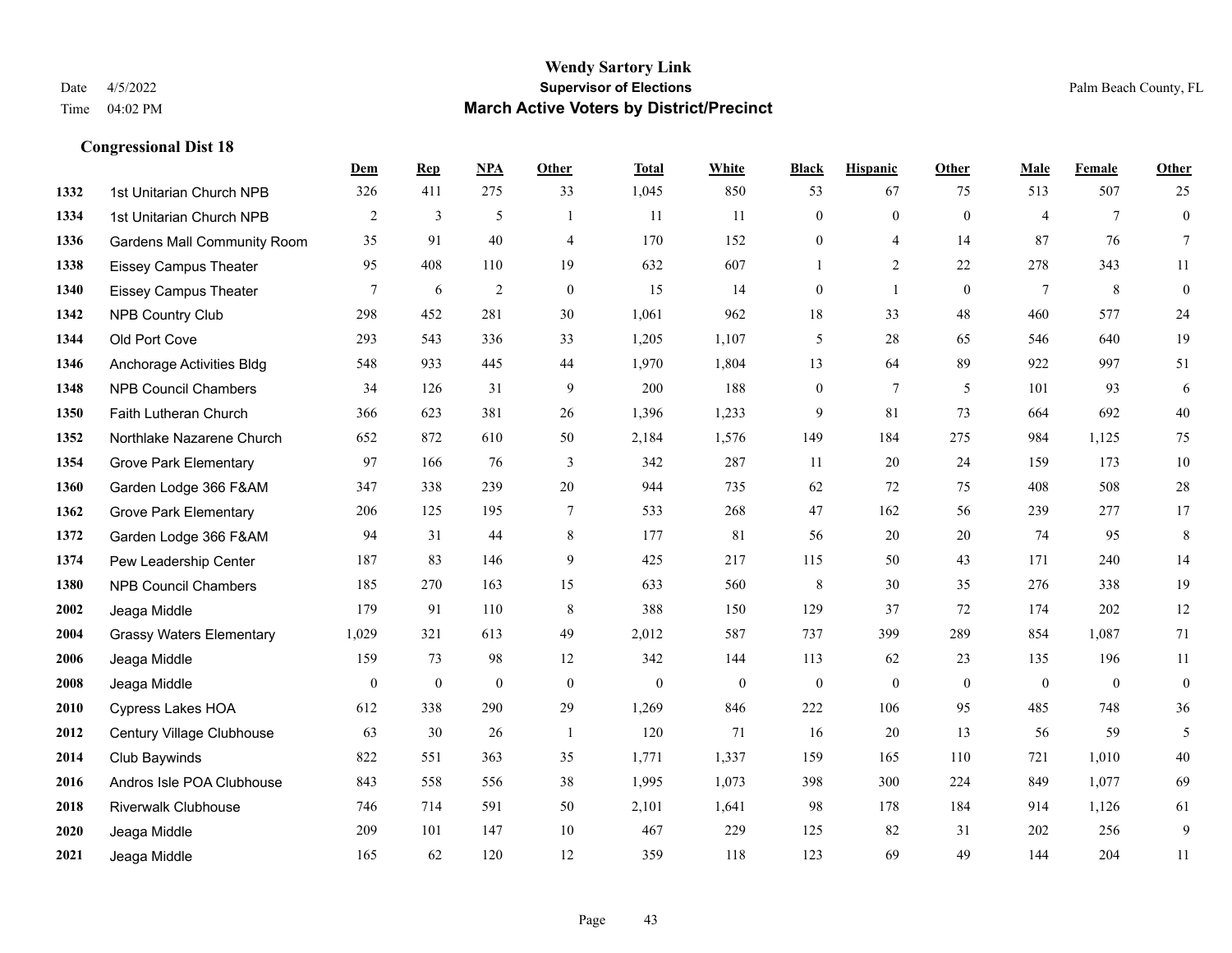|      |                                 | Dem              | <b>Rep</b>       | NPA              | <b>Other</b>     | <b>Total</b>     | White            | <b>Black</b>     | <b>Hispanic</b>  | <b>Other</b>     | <b>Male</b>      | Female           | Other            |
|------|---------------------------------|------------------|------------------|------------------|------------------|------------------|------------------|------------------|------------------|------------------|------------------|------------------|------------------|
| 2022 | Century Village Clubhouse       | 798              | 411              | 345              | 43               | 1,597            | 1,020            | 224              | 214              | 139              | 637              | 908              | 52               |
| 2024 | Century Village Clubhouse       | 798              | 442              | 316              | 42               | 1,598            | 1,106            | 168              | 176              | 148              | 630              | 919              | 49               |
| 2026 | Century Village Clubhouse       | 631              | 348              | 318              | 28               | 1,325            | 805              | 213              | 206              | 101              | 518              | 747              | 60               |
| 2028 | Century Village Clubhouse       | 341              | 194              | 162              | 11               | 708              | 484              | 72               | 90               | 62               | 261              | 425              | $22\,$           |
| 2030 | <b>Benoist Farms Elementary</b> | 565              | 149              | 322              | 25               | 1,061            | 259              | 451              | 247              | 104              | 414              | 602              | 45               |
| 2032 | <b>Riverwalk Clubhouse</b>      | 61               | 30               | 32               | 4                | 127              | 56               | 38               | 24               | 9                | 52               | 73               | 2                |
| 2034 | <b>Riverwalk Clubhouse</b>      | 100              | 53               | 61               | $\,$ 8 $\,$      | 222              | 86               | 63               | 50               | 23               | 97               | 123              | $\sqrt{2}$       |
| 2036 | <b>Turning Points Academy</b>   | 756              | 436              | 387              | 34               | 1,613            | 954              | 291              | 261              | 107              | 601              | 969              | 43               |
| 2041 | Wynnebrook Elementary           | 550              | 265              | 404              | 18               | 1,237            | 503              | 141              | 501              | 92               | 525              | 663              | 49               |
| 6040 | Osceola Creek Middle            | 95               | 128              | 105              | 2                | 330              | 244              | 15               | 38               | 33               | 151              | 164              | 15               |
| 6042 | Osceola Creek Middle            | 978              | 1,252            | 1,046            | 71               | 3,347            | 2,146            | 441              | 491              | 269              | 1,614            | 1,631            | 102              |
| 6044 | <b>Frontier Elementary</b>      | 898              | 1,006            | 797              | 57               | 2,758            | 1,748            | 420              | 361              | 229              | 1,291            | 1,387            | $80\,$           |
| 6045 | Acreage Branch Library          | 195              | 269              | 181              | 13               | 658              | 423              | 80               | 86               | 69               | 317              | 313              | $28\,$           |
| 6046 | Pierce Hammock Elementary       | 799              | 976              | 780              | 54               | 2,609            | 1,665            | 363              | 338              | 243              | 1,255            | 1,255            | 99               |
| 6048 | Pierce Hammock Elementary       | $\boldsymbol{0}$ | $\boldsymbol{0}$ | $\boldsymbol{0}$ | $\mathbf{0}$     | $\boldsymbol{0}$ | $\boldsymbol{0}$ | $\boldsymbol{0}$ | $\boldsymbol{0}$ | $\mathbf{0}$     | $\mathbf{0}$     | $\boldsymbol{0}$ | $\boldsymbol{0}$ |
| 6050 | Acreage Branch Library          | 856              | 886              | 722              | 66               | 2,530            | 1,547            | 370              | 350              | 263              | 1,184            | 1,258            | 88               |
| 6051 | Cornerstone Fellowship          | 607              | 736              | 567              | 56               | 1,966            | 1,246            | 213              | 296              | 211              | 912              | 983              | 71               |
| 6052 | Seminole Ridge High             | 609              | 662              | 575              | 36               | 1,882            | 1,155            | 228              | 327              | 172              | 888              | 923              | 71               |
| 6054 | <b>Acreage Pines Elementary</b> | $\boldsymbol{0}$ | $\boldsymbol{0}$ | $\boldsymbol{0}$ | $\mathbf{0}$     | $\boldsymbol{0}$ | $\boldsymbol{0}$ | $\boldsymbol{0}$ | $\boldsymbol{0}$ | $\boldsymbol{0}$ | $\mathbf{0}$     | $\mathbf{0}$     | $\boldsymbol{0}$ |
| 6056 | Pierce Hammock Elementary       | $\overline{0}$   | $\boldsymbol{0}$ | $\mathbf{0}$     | $\overline{0}$   | $\theta$         | $\overline{0}$   | $\mathbf{0}$     | $\mathbf{0}$     | $\theta$         | $\theta$         | $\theta$         | $\boldsymbol{0}$ |
| 6058 | <b>Acreage Pines Elementary</b> | 737              | 623              | 582              | 41               | 1,983            | 1,075            | 360              | 253              | 295              | 967              | 956              | 60               |
| 6060 | Indian Trail Improvement Dist   | 887              | 973              | 810              | 55               | 2,725            | 1,685            | 346              | 417              | 277              | 1,276            | 1,353            | 96               |
| 6062 | Sandhill Crane Golf Club        | 229              | 422              | 275              | 23               | 949              | 668              | 77               | 71               | 133              | 460              | 458              | 31               |
| 6064 | Sandhill Crane Golf Club        | 34               | 61               | 32               | 3                | 130              | 104              | 8                | 12               | 6                | 64               | 62               | $\overline{4}$   |
| 6066 | Ibis POA Admin Building         | 1,036            | 1,100            | 761              | 83               | 2,980            | 2,627            | 85               | 69               | 199              | 1,395            | 1,515            | 70               |
| 6068 | Ibis POA Admin Building         | $\boldsymbol{0}$ | $\boldsymbol{0}$ | $\boldsymbol{0}$ | $\boldsymbol{0}$ | $\boldsymbol{0}$ | $\boldsymbol{0}$ | $\boldsymbol{0}$ | $\mathbf{0}$     | $\mathbf{0}$     | $\boldsymbol{0}$ | $\boldsymbol{0}$ | $\boldsymbol{0}$ |
| 6070 | Ironhorse Country Club          | 157              | 257              | 122              | 11               | 547              | 439              | 36               | 21               | 51               | 246              | 292              | 9                |
| 6072 | Seminole Ridge High             | 652              | 637              | 639              | 58               | 1,986            | 889              | 392              | 532              | 173              | 922              | 1,040            | $24\,$           |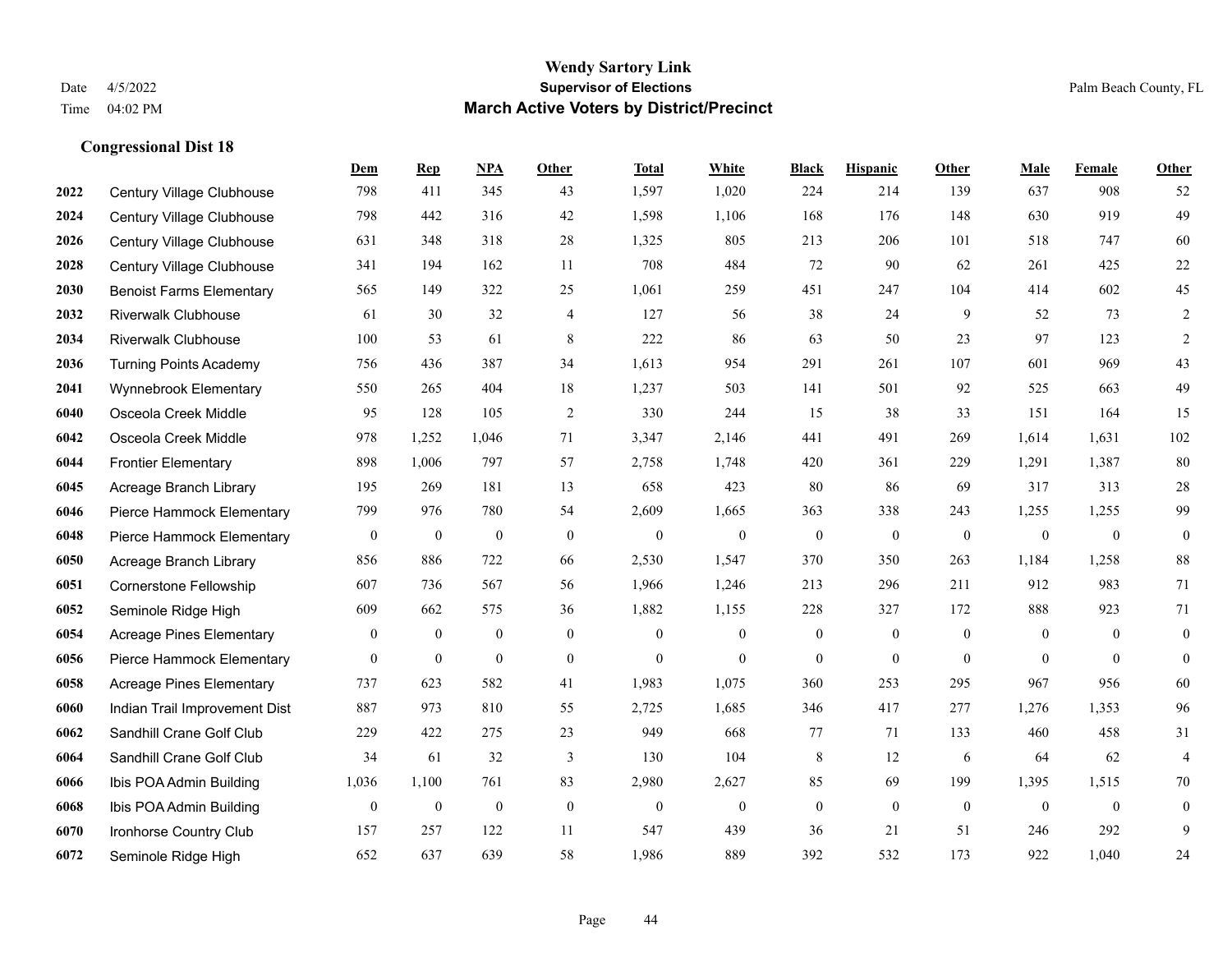|      |                                  | Dem              | <b>Rep</b>       | NPA              | <b>Other</b>   | <b>Total</b>     | <b>White</b>     | <b>Black</b>     | <b>Hispanic</b>  | <b>Other</b>   | <b>Male</b>    | <b>Female</b>  | <b>Other</b>     |
|------|----------------------------------|------------------|------------------|------------------|----------------|------------------|------------------|------------------|------------------|----------------|----------------|----------------|------------------|
| 6073 | Seminole Ridge High              | $\mathbf{0}$     | $\mathbf{0}$     | $\boldsymbol{0}$ | $\theta$       | $\mathbf{0}$     | $\overline{0}$   | $\mathbf{0}$     | $\mathbf{0}$     | $\theta$       | $\mathbf{0}$   | $\overline{0}$ | $\theta$         |
| 6076 | <b>Western Pines Middle</b>      | 635              | 725              | 579              | 38             | 1,977            | 1,440            | 155              | 210              | 172            | 943            | 957            | 77               |
| 6078 | <b>Western Pines Middle</b>      | 660              | 742              | 651              | 44             | 2,097            | 1,386            | 169              | 368              | 174            | 995            | 1,045          | 57               |
| 6080 | <b>Golden Grove Elementary</b>   | 608              | 783              | 639              | 47             | 2,077            | 1,371            | 138              | 366              | 202            | 971            | 1,024          | 82               |
| 6088 | Seminole Ridge High              | 531              | 694              | 563              | 44             | 1,832            | 1,155            | 222              | 308              | 147            | 862            | 921            | 49               |
| 6090 | Loxahatchee Groves Elementary    | 763              | 897              | 774              | 55             | 2,489            | 1,533            | 278              | 464              | 214            | 1,203          | 1,191          | 95               |
| 6096 | Palms West Presbyterian          | $\boldsymbol{0}$ | $\boldsymbol{0}$ | $\mathbf{0}$     | $\mathbf{0}$   | $\theta$         | $\overline{0}$   | $\boldsymbol{0}$ | $\mathbf{0}$     | $\mathbf{0}$   | $\theta$       | $\theta$       | $\boldsymbol{0}$ |
| 6098 | <b>HL Johnson Elementary</b>     | 661              | 546              | 509              | 44             | 1,760            | 966              | 321              | 283              | 190            | 793            | 925            | 42               |
| 6100 | Madison Green Country Club       | 1,225            | 712              | 773              | 51             | 2,761            | 1,169            | 791              | 414              | 387            | 1,268          | 1,391          | 102              |
| 6114 | Royal Palm Beach High            | 1,041            | 711              | 720              | 45             | 2,517            | 1,362            | 472              | 453              | 230            | 1,178          | 1,247          | 92               |
| 6116 | <b>HL Johnson Elementary</b>     | 699              | 416              | 506              | 57             | 1,678            | 847              | 327              | 289              | 215            | 743            | 891            | $44\,$           |
| 6118 | <b>RPB Branch Library</b>        | 1,060            | 557              | 722              | 60             | 2,399            | 1,133            | 568              | 445              | 253            | 1,043          | 1,271          | 85               |
| 6120 | Royal Palm Beach High            | 416              | 324              | 282              | $20\,$         | 1,042            | 502              | 206              | 157              | 177            | 493            | 524            | $25\,$           |
| 6128 | Royal Palm Beach High            | 33               | 24               | 26               | 3              | 86               | 46               | 26               | 9                | 5              | 39             | 47             | $\boldsymbol{0}$ |
| 6130 | Royal Palm Beach High            | 81               | 43               | 92               | 6              | 222              | 103              | 34               | 66               | 19             | 96             | 121            | 5                |
| 6138 | Royal Palm Beach High            | $\boldsymbol{0}$ | $\boldsymbol{0}$ | $\boldsymbol{0}$ | $\overline{0}$ | $\boldsymbol{0}$ | $\boldsymbol{0}$ | $\boldsymbol{0}$ | $\mathbf{0}$     | $\mathbf{0}$   | $\mathbf{0}$   | $\mathbf{0}$   | $\mathbf{0}$     |
| 6140 | Royal Palm Beach High            | 341              | 486              | 315              | 34             | 1,176            | 847              | 112              | 111              | 106            | 564            | 588            | $24\,$           |
| 7002 | J F Kennedy Middle               | $\mathbf{0}$     | $\boldsymbol{0}$ | $\mathbf{0}$     | $\theta$       | $\theta$         | $\overline{0}$   | $\boldsymbol{0}$ | $\mathbf{0}$     | $\theta$       | $\mathbf{0}$   | $\theta$       | $\boldsymbol{0}$ |
| 7006 | J F Kennedy Middle               | $\mathbf{0}$     | $\mathbf{0}$     | $\boldsymbol{0}$ | $\mathbf{0}$   | $\overline{0}$   | $\mathbf{0}$     | $\mathbf{0}$     | $\boldsymbol{0}$ | $\overline{0}$ | $\overline{0}$ | $\mathbf{0}$   | $\mathbf{0}$     |
| 7008 | J F Kennedy Middle               | $\Omega$         | $\mathbf{0}$     | $\mathbf{0}$     | $\theta$       | $\theta$         | $\overline{0}$   | $\mathbf{0}$     | $\mathbf{0}$     | $\Omega$       | $\Omega$       | $\theta$       | $\overline{0}$   |
| 7032 | <b>Crossroads Baptist Church</b> | $\theta$         | $\mathbf{0}$     | $\mathbf{0}$     | $\theta$       | $\mathbf{0}$     | $\mathbf{0}$     | $\mathbf{0}$     | $\mathbf{0}$     | $\theta$       | $\theta$       | $\theta$       | $\mathbf{0}$     |
| 7078 | <b>Egret Lake Elementary</b>     | 341              | 104              | 164              | 16             | 625              | 424              | 110              | 49               | 42             | 245            | 364            | 16               |
| 7080 | <b>Egret Lake Elementary</b>     | 20               | 3                | $\mathbf{1}$     | $\theta$       | 24               | 24               | $\mathbf{0}$     | $\mathbf{0}$     | $\theta$       | $\tau$         | 17             | $\mathbf{0}$     |
| 7082 | Seminole Trails Elementary       | 1,028            | 330              | 499              | 36             | 1,893            | 693              | 721              | 270              | 209            | 821            | 1,000          | 72               |
| 7084 | Sharon Christian Church          | 743              | 285              | 457              | 46             | 1,531            | 635              | 451              | 279              | 166            | 630            | 848            | 53               |
| 7086 | <b>Bear Lakes Middle</b>         | 37               | 22               | 16               | $\overline{1}$ | 76               | 28               | 19               | 14               | 15             | 29             | 43             | $\overline{4}$   |
| 7088 | Whitehall Clubhouse #3           | 673              | 479              | 477              | 52             | 1,681            | 1,047            | 256              | 210              | 168            | 773            | 858            | 50               |
| 7096 | Salvation Army Activity Hall     | 832              | 309              | 527              | 34             | 1,702            | 696              | 548              | 276              | 182            | 678            | 948            | 76               |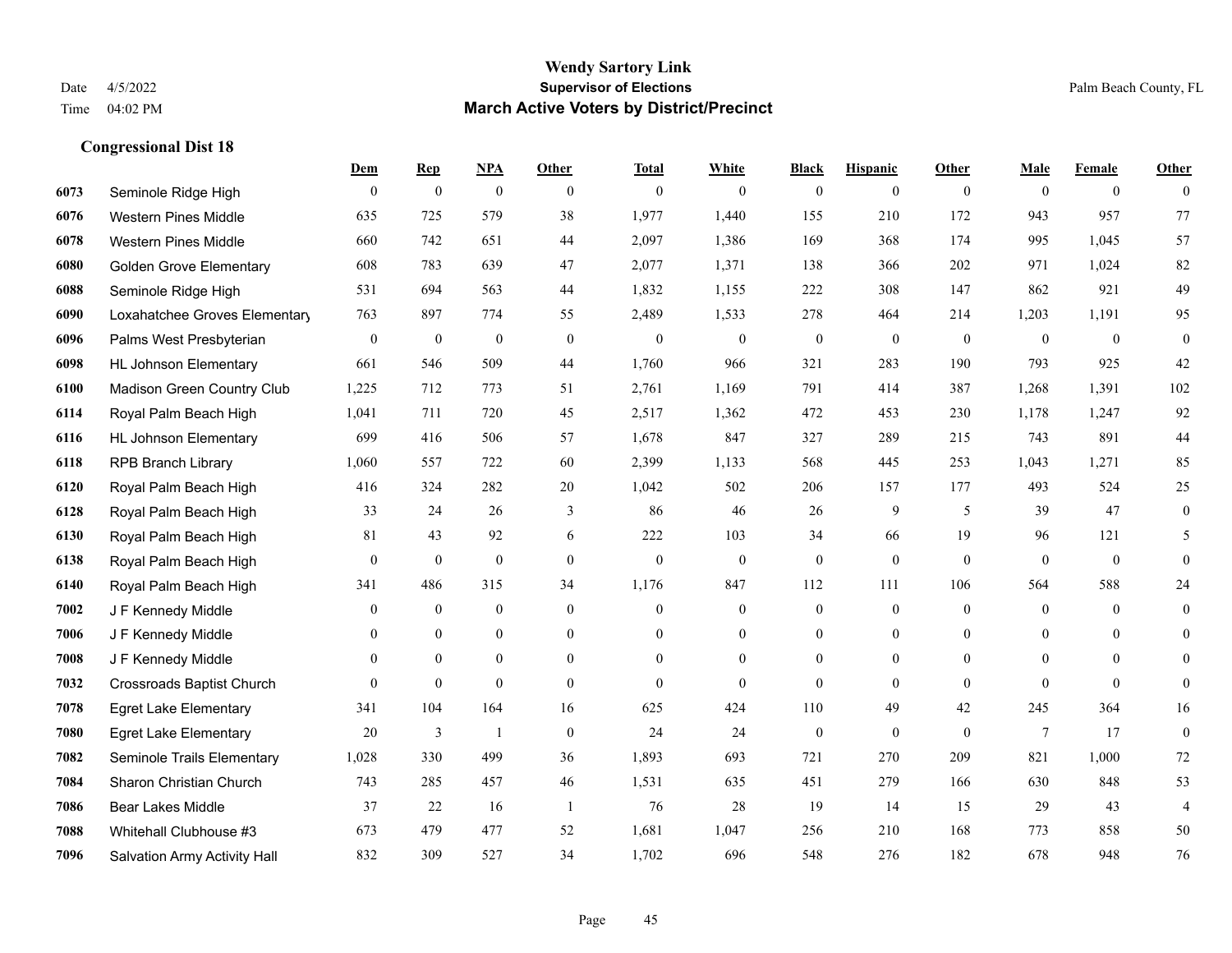|      |                               | <u>Dem</u> | Rep    | NPA    | Other | <u>Total</u> | <b>White</b> | <b>Black</b> | <b>Hispanic</b> | <b>Other</b> | Male    | Female  | <b>Other</b> |
|------|-------------------------------|------------|--------|--------|-------|--------------|--------------|--------------|-----------------|--------------|---------|---------|--------------|
| 7098 | U M Church of Palm Beaches    | 19         |        |        |       | 58           | 43           |              |                 |              |         | 24      |              |
| 7100 | U M Church of Palm Beaches    | 967        | 434    | 717    | 65    | 2,183        | 1,041        | 686          | 249             | 207          | 979     | . 136   | 68           |
| 7110 | <b>Adult Education Center</b> | 704        | 232    | 428    | 33    | . 397        | 446          | 440          | 377             | 134          | 581     | 755     | 61           |
|      | <b>Congressional Dist 18</b>  | 73,633     | 85,129 | 63,603 | 5,601 | 227,966      | 170.493      | 17.993       | 21.146          | 18,334       | 103,495 | 117.712 | 6,759        |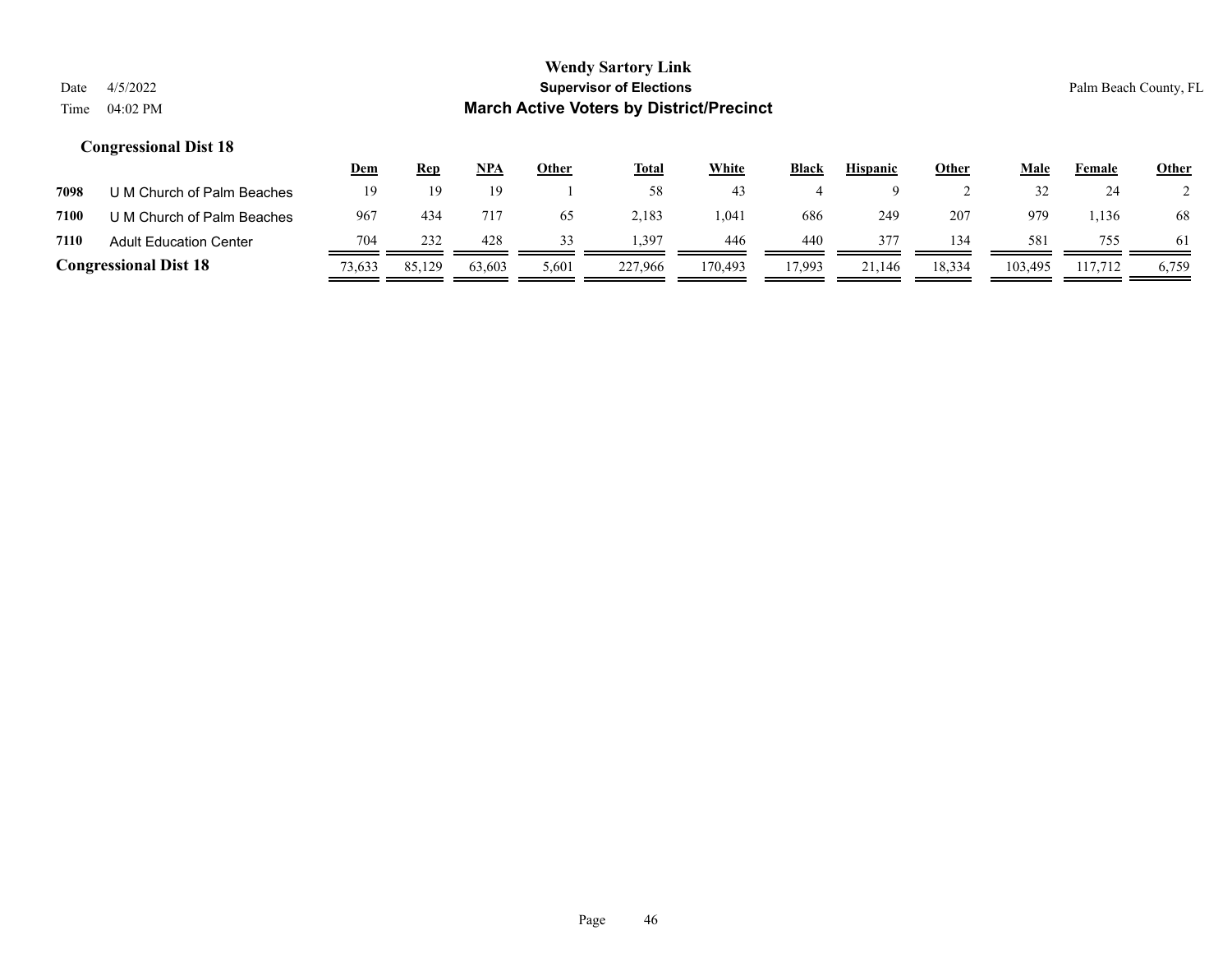|      |                                | Dem              | <b>Rep</b>       | NPA              | <b>Other</b>     | <b>Total</b>     | <b>White</b>     | <b>Black</b>     | <b>Hispanic</b>  | Other          | <b>Male</b>      | Female       | <b>Other</b>     |
|------|--------------------------------|------------------|------------------|------------------|------------------|------------------|------------------|------------------|------------------|----------------|------------------|--------------|------------------|
| 1356 | Casa Rio Clubhouse             | 804              | 426              | 524              | 40               | 1,794            | 900              | 406              | 244              | 244            | 773              | 960          | 61               |
| 1358 | RB Prep Achievement Academy    | 15               | 5                | 3                | $\theta$         | 23               | 10               | 8                | $\mathbf{1}$     | $\overline{4}$ | 14               | 6            | 3                |
| 1364 | RB Prep Achievement Academy    | 449              | 126              | 290              | 17               | 882              | 235              | 355              | 175              | 117            | 371              | 484          | 27               |
| 1366 | Palm Lake Estates - The Pines  | 62               | 79               | 58               | $\overline{4}$   | 203              | 166              | 17               | 6                | 14             | 94               | 104          | 5                |
| 1368 | RB Prep Achievement Academy    | $\theta$         | $\mathbf{0}$     | $\theta$         | $\Omega$         | $\theta$         | $\overline{0}$   | $\mathbf{0}$     | $\theta$         | $\Omega$       | $\theta$         | $\theta$     | $\mathbf{0}$     |
| 1370 | Palm Lake Estates - The Pines  | 125              | 130              | 88               | 6                | 349              | 282              | 20               | 29               | 18             | 147              | 191          | 11               |
| 1376 | Lake Park Town Hall            | $\overline{0}$   | $\mathbf{0}$     | $\mathbf{0}$     | $\Omega$         | $\mathbf{0}$     | $\overline{0}$   | $\mathbf{0}$     | $\mathbf{0}$     | $\theta$       | $\overline{0}$   | $\mathbf{0}$ | $\boldsymbol{0}$ |
| 1378 | PBC Fire Rescue #68            | 1,013            | 428              | 534              | 36               | 2,011            | 834              | 837              | 112              | 228            | 937              | 988          | 86               |
| 1382 | Lake Park Town Hall            | 275              | 355              | 260              | 30               | 920              | 768              | 32               | 55               | 65             | 422              | 476          | $22\,$           |
| 1384 | Phil Foster Park Marine Center | 294              | 576              | 294              | 32               | 1,196            | 1,065            | 22               | 40               | 69             | 587              | 583          | $26\,$           |
| 1386 | Phil Foster Park Marine Center | 599              | 1,143            | 740              | 84               | 2,566            | 2,209            | 63               | 85               | 209            | 1,194            | 1.308        | 64               |
| 2038 | <b>Turning Points Academy</b>  | 828              | 177              | 376              | 21               | 1,402            | 497              | 632              | 157              | 116            | 500              | 862          | $40\,$           |
| 2040 | Wynnebrook Elementary          | 796              | 278              | 425              | 19               | 1,518            | 418              | 581              | 359              | 160            | 662              | 788          | 68               |
| 2042 | <b>Riverwalk Clubhouse</b>     | $\boldsymbol{0}$ | $\boldsymbol{0}$ | $\boldsymbol{0}$ | $\mathbf{0}$     | $\boldsymbol{0}$ | $\boldsymbol{0}$ | $\boldsymbol{0}$ | $\boldsymbol{0}$ | $\mathbf{0}$   | $\boldsymbol{0}$ | $\mathbf{0}$ | $\boldsymbol{0}$ |
| 2044 | St Christophers Episcopal Chr  | 1,102            | 287              | 582              | 36               | 2,007            | 566              | 828              | 409              | 204            | 893              | 1,029        | 85               |
| 2046 | Haverhill Town Hall            | 395              | 218              | 242              | 10               | 865              | 331              | 238              | 203              | 93             | 387              | 439          | 39               |
| 2048 | Elks Lodge #1352               | 2                | $\mathfrak{Z}$   | $\boldsymbol{0}$ | $\boldsymbol{0}$ | 5                | 3                | $\overline{1}$   | $\boldsymbol{0}$ | -1             | 3                | -1           |                  |
| 2050 | Elks Lodge #1352               | 47               | 37               | 52               | 3                | 139              | 73               | 25               | 24               | 17             | 67               | 67           | 5                |
| 2052 | Elks Lodge #1352               | 561              | 138              | 269              | 18               | 986              | 173              | 483              | 146              | 184            | 454              | 495          | 37               |
| 2054 | Elks Lodge #1352               | 1,274            | 334              | 734              | 29               | 2,371            | 458              | 1,007            | 606              | 300            | 1,055            | 1,207        | 109              |
| 2056 | Clayton Hutcheson Hall B       | 717              | 326              | 562              | 19               | 1,624            | 501              | 289              | 669              | 165            | 714              | 824          | 86               |
| 2058 | Clayton Hutcheson Hall B       | $\overline{2}$   | 1                | $\mathbf{1}$     | $\overline{0}$   | $\overline{4}$   | $\overline{4}$   | $\mathbf{0}$     | $\mathbf{0}$     | $\theta$       | $\overline{2}$   | 2            | $\mathbf{0}$     |
| 2060 | West Gate Elementary           | 379              | 225              | 345              | 15               | 964              | 313              | 68               | 494              | 89             | 464              | 452          | $48\,$           |
| 2062 | <b>Belvedere Elementary</b>    | 32               | 25               | 34               | $\overline{2}$   | 93               | 67               | 5                | 7                | 14             | 49               | 44           | $\overline{0}$   |
| 2064 | <b>Belvedere Elementary</b>    | 1                | $\mathbf{0}$     | $\theta$         | $\overline{0}$   | $\mathbf{1}$     | $\mathbf{1}$     | $\boldsymbol{0}$ | $\theta$         | $\theta$       | $\mathbf{1}$     | $\theta$     | $\theta$         |
| 2080 | <b>Everglades Elementary</b>   | 156              | 171              | 127              | 9                | 463              | 263              | 68               | 73               | 59             | 212              | 230          | 21               |
| 2082 | Pine Jog Environmental Center  | 179              | 293              | 172              | 12               | 656              | 445              | 27               | 126              | 58             | 312              | 329          | 15               |
| 2088 | Melaleuca Elementary           | 853              | 553              | 684              | 46               | 2,136            | 1,063            | 364              | 513              | 196            | 977              | 1,082        | 77               |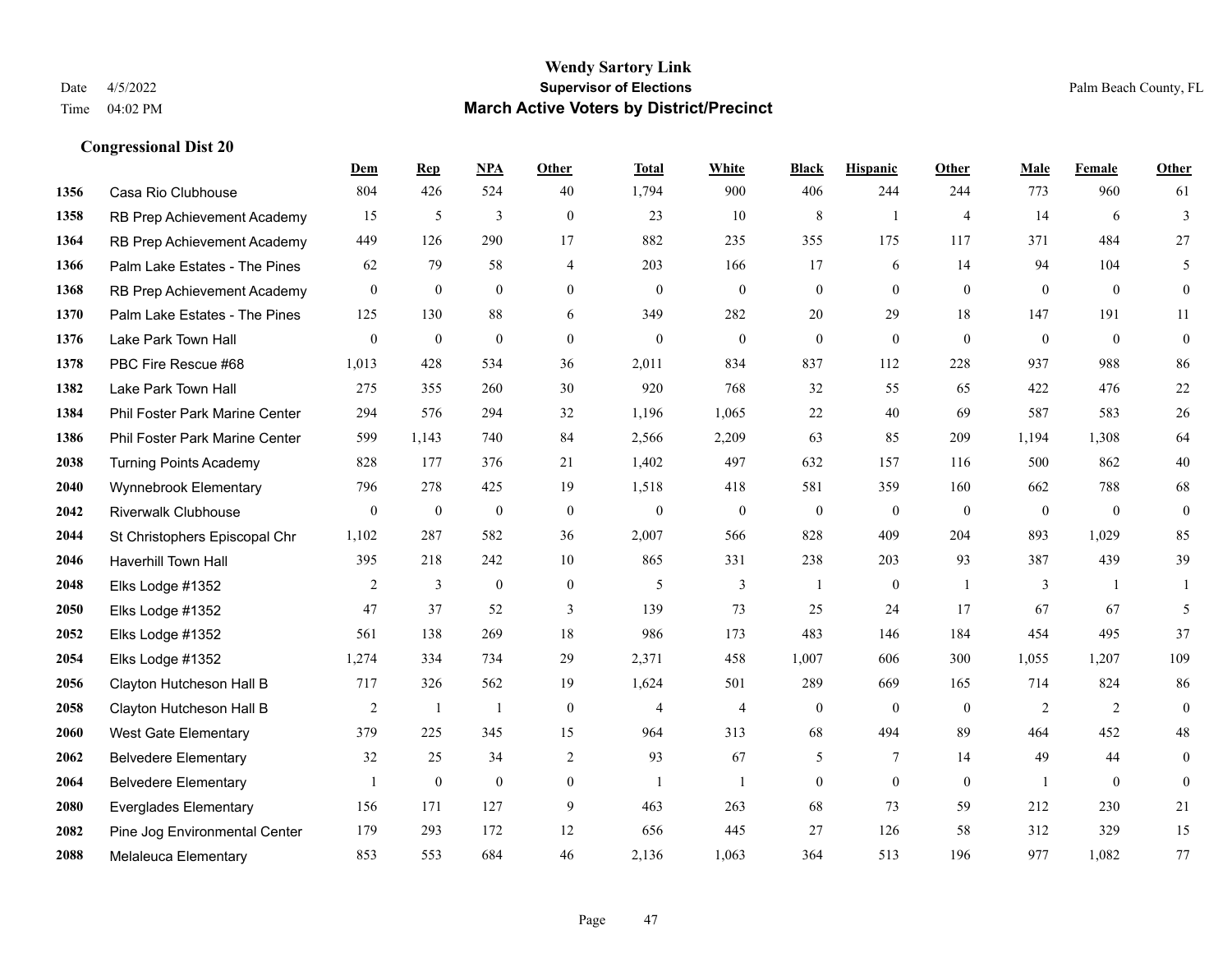|      |                                     | Dem   | <b>Rep</b> | NPA          | <b>Other</b>     | <b>Total</b>   | <b>White</b>   | <b>Black</b>     | <b>Hispanic</b> | Other        | <b>Male</b>    | Female | <b>Other</b>     |
|------|-------------------------------------|-------|------------|--------------|------------------|----------------|----------------|------------------|-----------------|--------------|----------------|--------|------------------|
| 2094 | Pine Jog Environmental Center       | 360   | 78         | 205          | 11               | 654            | 108            | 258              | 171             | 117          | 271            | 356    | 27               |
| 2097 | 1st Church of the Nazarene          | 225   | 141        | 175          | 10               | 551            | 210            | 44               | 220             | 77           | 248            | 273    | $30\,$           |
| 2098 | Iglesia Cristo Mi Redentor          | 434   | 220        | 345          | 23               | 1,022          | 324            | 162              | 445             | 91           | 430            | 528    | 64               |
| 2100 | Iglesia Cristo Mi Redentor          | 777   | 367        | 577          | 34               | 1,755          | 435            | 380              | 767             | 173          | 725            | 943    | 87               |
| 2102 | Union Congregational Church         | 1,192 | 358        | 662          | 42               | 2,254          | 492            | 663              | 864             | 235          | 912            | 1,232  | 110              |
| 2104 | Lake Lytal Park                     | 501   | 225        | 346          | 22               | 1,094          | 296            | 228              | 460             | 110          | 451            | 587    | 56               |
| 2106 | Main Library                        | 604   | 274        | 424          | 36               | 1,338          | 515            | 238              | 459             | 126          | 579            | 709    | $50\,$           |
| 2108 | <b>Berkshire Elementary</b>         | 723   | 344        | 674          | 36               | 1,777          | 458            | 202              | 925             | 192          | 782            | 904    | 91               |
| 2114 | Main Library                        | 367   | 282        | 325          | 15               | 989            | 355            | 66               | 484             | 84           | 450            | 493    | $46\,$           |
| 2130 | Cloud Lake Town Hall                | 42    | 62         | 59           | 8                | 171            | 122            | $\overline{c}$   | 33              | 14           | 87             | 78     | 6                |
| 2132 | Cloud Lake Town Hall                | 28    | 28         | 32           | $\overline{1}$   | 89             | 58             | $\overline{c}$   | 24              | 5            | 38             | 48     | 3                |
| 2134 | STEM Bldg at Cox Science Cent       | 519   | 316        | 427          | 31               | 1,293          | 489            | 61               | 628             | 115          | 590            | 648    | 55               |
| 2154 | <b>Forest Hill Elementary</b>       | 1,139 | 447        | 804          | 38               | 2,428          | 738            | 406              | 1,039           | 245          | 1,052          | 1,251  | 125              |
| 2158 | <b>Community Of Hope</b>            | 1,093 | 424        | 876          | 28               | 2,421          | 598            | 449              | 1,066           | 308          | 1,072          | 1,240  | 109              |
| 6002 | <b>Canal Point Community Center</b> | 82    | 102        | 61           | 2                | 247            | 102            | 42               | 88              | 15           | 111            | 126    | 10               |
| 6004 | Pahokee Recreation Center           | 970   | 181        | 235          | 5                | 1,391          | 181            | 904              | 224             | 82           | 580            | 757    | 54               |
| 6006 | Pahokee Recreation Center           | 995   | 171        | 284          | 14               | 1,464          | 127            | 857              | 384             | 96           | 647            | 739    | $78\,$           |
| 6008 | Pahokee High                        | 529   | 24         | 111          | $\overline{4}$   | 668            | 10             | 614              | 4               | 40           | 203            | 432    | 33               |
| 6010 | <b>Canal Point Community Center</b> | 23    | $\tau$     | 8            | $\overline{0}$   | 38             | 13             | 18               | $\overline{4}$  | $\mathbf{3}$ | 19             | 19     | $\boldsymbol{0}$ |
| 6012 | Belle Glade Library/Civic Ctr       | 180   | 31         | 62           | $\overline{1}$   | 274            | 31             | 149              | 81              | 13           | 109            | 154    | 11               |
| 6014 | Belle Glade Library/Civic Ctr       | 1     | 2          | $\mathbf{1}$ | $\Omega$         | $\overline{4}$ | $\overline{0}$ | $\mathbf{0}$     | $\overline{4}$  | $\theta$     | $\overline{1}$ | 3      | $\mathbf{0}$     |
| 6016 | South Bay Commission Chambe         | 35    | 55         | 32           | 3                | 125            | 83             | 8                | 23              | 11           | 67             | 53     | 5                |
| 6018 | South Bay Commission Chambe         | 1,186 | 88         | 232          | 12               | 1,518          | 62             | 1,169            | 210             | 77           | 637            | 842    | 39               |
| 6020 | <b>Glades Central High</b>          | 431   | 78         | 140          | 6                | 655            | 81             | 382              | 156             | 36           | 302            | 322    | 31               |
| 6022 | Belle Glade Library/Civic Ctr       | 1,348 | 113        | 265          | 18               | 1,744          | 93             | 1,390            | 143             | 118          | 717            | 958    | 69               |
| 6024 | Lewis Evans Resource Center         | 1,685 | 67         | 280          | 13               | 2,045          | 30             | 1,773            | 128             | 114          | 812            | 1,166  | 67               |
| 6026 | Lewis Evans Resource Center         |       | $\bf{0}$   | 2            | $\boldsymbol{0}$ | 3              | $\overline{0}$ | $\boldsymbol{0}$ | 3               | $\mathbf{0}$ | $\overline{1}$ | 2      | $\boldsymbol{0}$ |
| 6028 | Belle Glade Library/Civic Ctr       | 743   | 438        | 339          | 13               | 1,533          | 399            | 392              | 655             | 87           | 717            | 773    | 43               |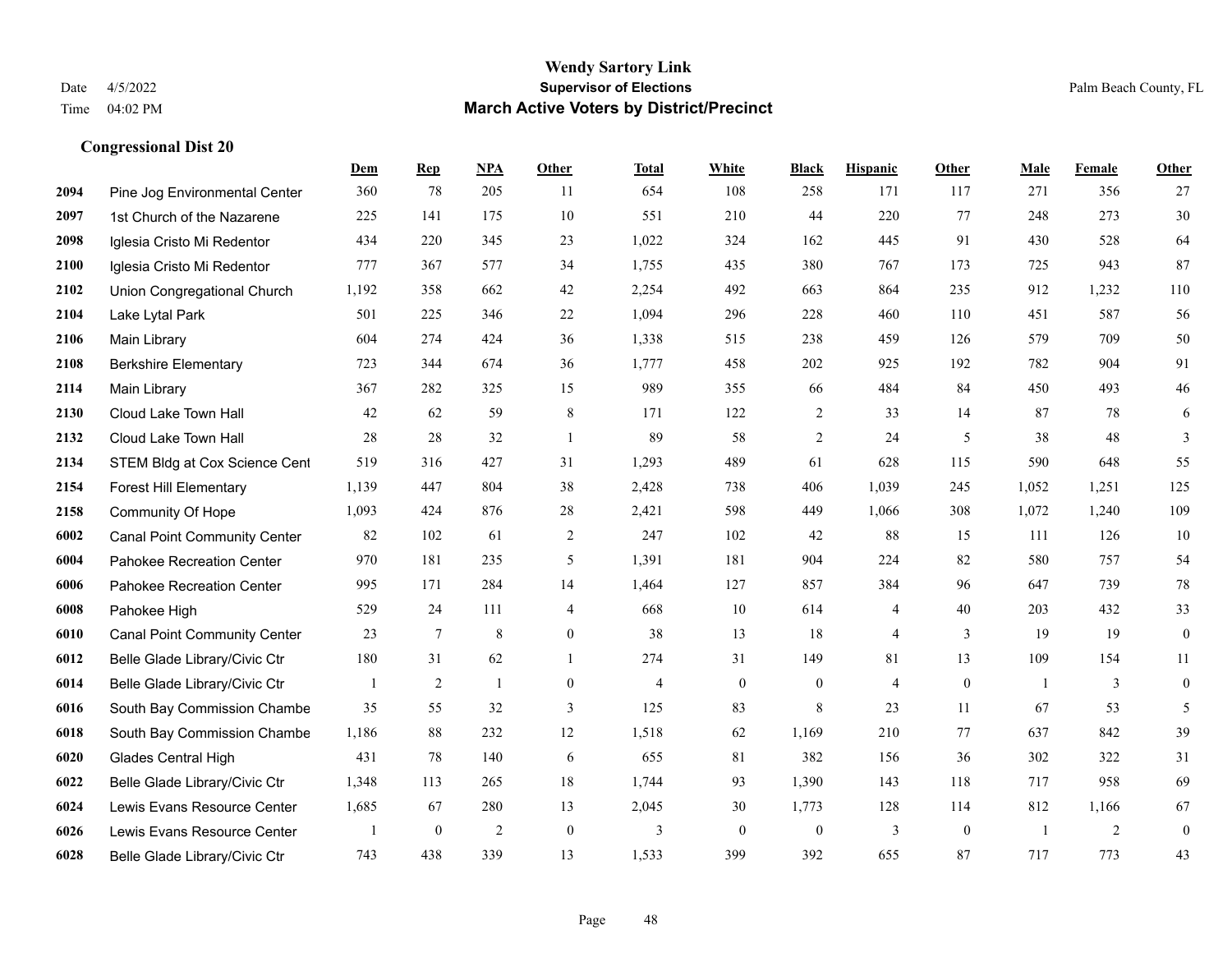|      |                               | Dem              | <b>Rep</b>     | NPA              | <b>Other</b>     | <b>Total</b>   | <b>White</b>     | <b>Black</b>     | <b>Hispanic</b>  | <b>Other</b>   | <b>Male</b>    | <b>Female</b>  | <b>Other</b>     |
|------|-------------------------------|------------------|----------------|------------------|------------------|----------------|------------------|------------------|------------------|----------------|----------------|----------------|------------------|
| 6029 | Belle Glade Library/Civic Ctr |                  | $\mathbf{0}$   | $\mathbf{0}$     | $\overline{0}$   |                | $\overline{0}$   |                  | $\mathbf{0}$     | $\theta$       |                | $\overline{0}$ | $\Omega$         |
| 6030 | Belle Glade Library/Civic Ctr | $7\phantom{.0}$  | $\overline{3}$ | 13               | $\overline{2}$   | 25             | 9                | $\mathbf{0}$     | 16               | $\theta$       | 8              | 15             | $\overline{2}$   |
| 6032 | Gove Elementary               | 665              | 296            | 272              | $\tau$           | 1,240          | 305              | 431              | 405              | 99             | 533            | 664            | 43               |
| 6034 | Gove Elementary               | $\mathbf{0}$     | $\overline{4}$ | $\boldsymbol{0}$ | $\boldsymbol{0}$ | $\overline{4}$ | $\overline{4}$   | $\boldsymbol{0}$ | $\boldsymbol{0}$ | $\mathbf{0}$   | 3              | -1             | $\mathbf{0}$     |
| 6036 | Gove Elementary               | 394              | 161            | 210              | 10               | 775            | 130              | 155              | 445              | 45             | 342            | 402            | 31               |
| 6038 | South Bay Commission Chambe   | $\mathbf{0}$     | $\bf{0}$       | $\mathbf{0}$     | $\mathbf{0}$     | $\mathbf{0}$   | $\overline{0}$   | $\boldsymbol{0}$ | $\mathbf{0}$     | $\theta$       | $\mathbf{0}$   | $\overline{0}$ | $\mathbf{0}$     |
| 6082 | PBSC Loxahatchee Groves Can   | 9                | 6              | 15               | $\sqrt{2}$       | 32             | 27               | $\boldsymbol{0}$ | 3                | 2              | 12             | 20             | $\boldsymbol{0}$ |
| 6084 | PBSC Loxahatchee Groves Can   | 329              | 512            | 428              | 52               | 1,321          | 839              | 77               | 292              | 113            | 647            | 652            | $22\,$           |
| 6086 | PBSC Loxahatchee Groves Can   | 249              | 412            | 244              | 20               | 925            | 684              | 91               | 82               | 68             | 417            | 481            | $27\,$           |
| 6092 | PBSC Loxahatchee Groves Can   | 169              | 222            | 147              | 17               | 555            | 362              | 41               | 108              | 44             | 264            | 272            | 19               |
| 6094 | Palms West Presbyterian       | 653              | 951            | 675              | 41               | 2,320          | 1,841            | 78               | 212              | 189            | 1,095          | 1,149          | 76               |
| 6102 | <b>RPB Recreation Center</b>  | 657              | 474            | 454              | 28               | 1,613          | 950              | 262              | 261              | 140            | 674            | 888            | 51               |
| 6104 | Crestwood Middle              | 182              | 155            | 131              | 9                | 477            | 225              | 77               | 88               | 87             | 221            | 233            | 23               |
| 6106 | <b>RPB Recreation Center</b>  | 212              | 125            | 213              | 11               | 561            | 233              | 101              | 151              | 76             | 229            | 311            | $21\,$           |
| 6108 | Calypso Bay Waterpark         | $\boldsymbol{0}$ | $\bf{0}$       | $\boldsymbol{0}$ | $\theta$         | $\mathbf{0}$   | $\boldsymbol{0}$ | $\boldsymbol{0}$ | $\boldsymbol{0}$ | $\theta$       | $\mathbf{0}$   | $\theta$       | $\boldsymbol{0}$ |
| 6112 | Crestwood Middle              | 461              | 427            | 357              | 31               | 1,276          | 692              | 235              | 210              | 139            | 589            | 648            | 39               |
| 6122 | <b>RPB Cultural Center</b>    | 1,159            | 678            | 767              | 52               | 2,656          | 1,400            | 495              | 511              | 250            | 1,131          | 1,436          | 89               |
| 6124 | <b>RPB Cultural Center</b>    | 586              | 329            | 408              | 25               | 1,348          | 646              | 286              | 296              | 120            | 569            | 735            | 44               |
| 6126 | Calypso Bay Waterpark         | 670              | 301            | 497              | 30               | 1,498          | 537              | 411              | 360              | 190            | 651            | 793            | 54               |
| 6132 | Royal Palm Beach High         | 387              | 191            | 268              | 17               | 863            | 413              | 164              | 196              | 90             | 397            | 439            | 27               |
| 6134 | Christ Fellowship Church RPB  | 947              | 471            | 706              | 31               | 2,155          | 841              | 514              | 504              | 296            | 960            | 1,107          | $\bf 88$         |
| 6136 | Calypso Bay Waterpark         |                  | $\bf{0}$       | $\boldsymbol{0}$ | $\boldsymbol{0}$ |                | $\boldsymbol{0}$ |                  | $\boldsymbol{0}$ | $\overline{0}$ | $\mathbf{0}$   | -1             | $\mathbf{0}$     |
| 6142 | Christ Fellowship Church RPB  | $\overline{0}$   | $\overline{0}$ | $\overline{0}$   | $\overline{0}$   | $\theta$       | $\boldsymbol{0}$ | $\mathbf{0}$     | $\mathbf{0}$     | $\theta$       | $\theta$       | $\overline{0}$ | $\overline{0}$   |
| 6144 | Christ Fellowship Church RPB  | $\overline{0}$   | $\theta$       | $\overline{0}$   | $\Omega$         | $\theta$       | $\overline{0}$   | $\mathbf{0}$     | $\mathbf{0}$     | $\theta$       | $\Omega$       | $\theta$       | $\Omega$         |
| 6146 | Christ Fellowship Church RPB  |                  | $\overline{2}$ | $\mathbf{1}$     | $\overline{0}$   |                | 3                | $\mathbf{0}$     | $\mathbf{0}$     |                | 3              |                | $\theta$         |
| 6148 | Christ Fellowship Church RPB  | $\mathbf{0}$     | $\mathbf{0}$   | $\mathbf{1}$     | $\theta$         |                |                  | $\mathbf{0}$     | $\mathbf{0}$     | $\theta$       | $\theta$       |                | $\theta$         |
| 6170 | Christ Fellowship Church RPB  | $\theta$         | 5              | $\overline{1}$   | $\theta$         | 6              | 6                | $\mathbf{0}$     | $\theta$         | $\theta$       | $\overline{2}$ | $\overline{4}$ | $\Omega$         |
| 6172 | Christ Fellowship Church RPB  | 1,280            | 597            | 877              | 72               | 2,826          | 982              | 885              | 638              | 321            | 1,222          | 1,496          | 108              |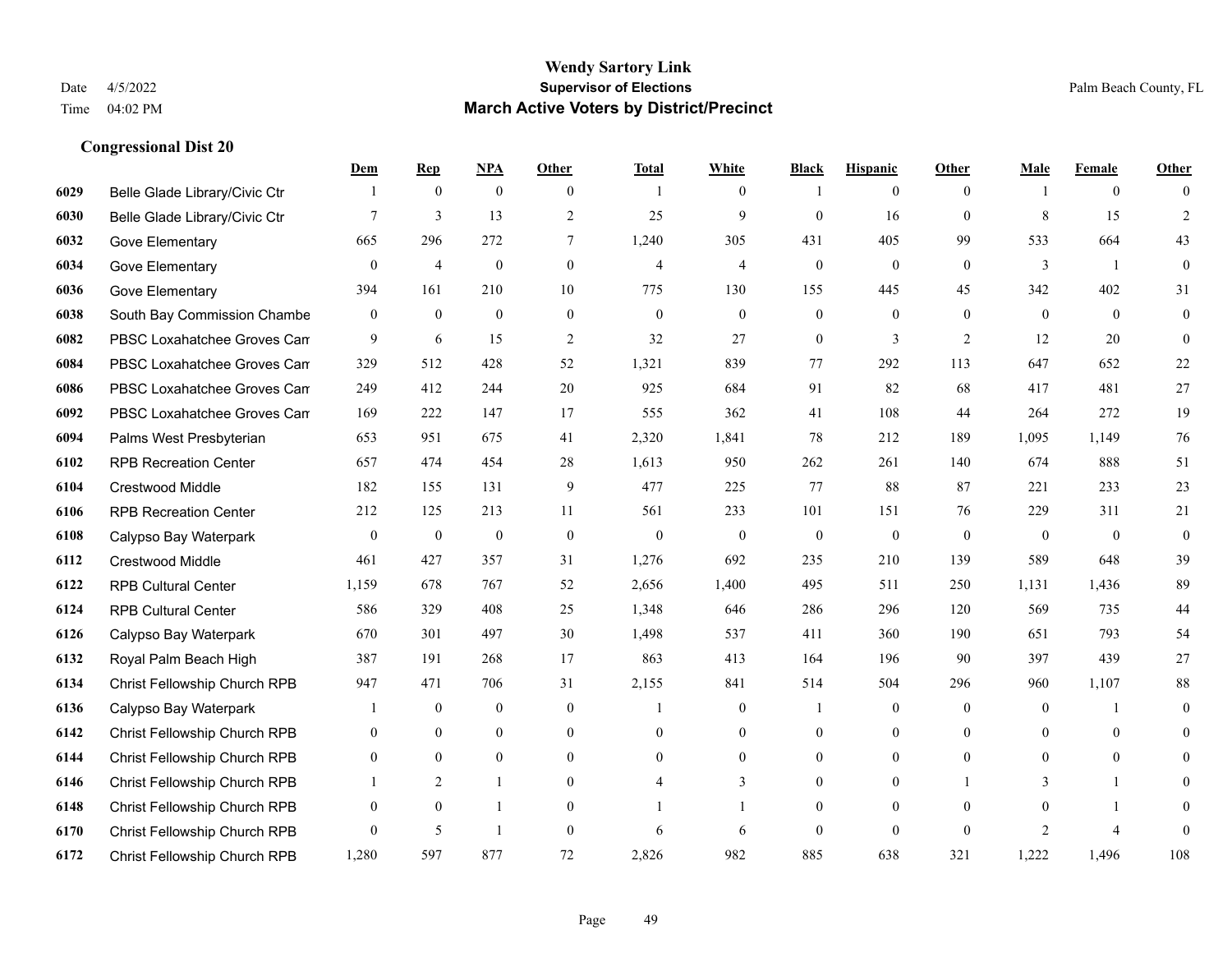|      |                                  | Dem            | <b>Rep</b>       | NPA              | <b>Other</b>   | <b>Total</b> | <b>White</b>     | <b>Black</b>     | <b>Hispanic</b> | <b>Other</b>    | <b>Male</b>    | <b>Female</b> | <b>Other</b> |
|------|----------------------------------|----------------|------------------|------------------|----------------|--------------|------------------|------------------|-----------------|-----------------|----------------|---------------|--------------|
| 6174 | Christ Fellowship Church RPB     | 27             | 48               | 33               | 2              | 110          | 83               | 8                | 8               | 11              | 52             | 55            | 3            |
| 6178 | <b>Everglades Elementary</b>     | 553            | 389              | 448              | 29             | 1,419        | 657              | 291              | 254             | 217             | 667            | 688           | 64           |
| 6180 | <b>Everglades Elementary</b>     | 18             | 48               | 18               | 2              | 86           | 65               | 4                | 14              | 3               | 40             | 44            | 2            |
| 6206 | Palm Beach Central High          | 258            | 246              | 191              | 10             | 705          | 386              | 136              | 63              | 120             | 317            | 362           | $26\,$       |
| 7004 | J F Kennedy Middle               | $\theta$       | $\overline{0}$   | $\mathbf{0}$     | $\Omega$       | $\theta$     | $\overline{0}$   | $\mathbf{0}$     | $\theta$        | $\Omega$        | $\theta$       | $\theta$      | $\mathbf{0}$ |
| 7010 | St John Lutheran Church          | 277            | 13               | 93               | 6              | 389          | 26               | 315              | 25              | 23              | 124            | 249           | 16           |
| 7012 | St John Lutheran Church          | 1,059          | 200              | 439              | 16             | 1,714        | 487              | 999              | 68              | 160             | 789            | 864           | 61           |
| 7014 | RB Prep Achievement Academy      | $\overline{0}$ | $\theta$         | $\theta$         | $\Omega$       | $\Omega$     | $\overline{0}$   | $\Omega$         | $\Omega$        | $\theta$        | $\Omega$       | $\theta$      | $\theta$     |
| 7016 | RB Prep Achievement Academy      | 1              | $\overline{4}$   | $\boldsymbol{0}$ | $\overline{0}$ | 5            | 3                |                  | 1               | $\theta$        | $\overline{2}$ |               | 2            |
| 7018 | RB Prep Achievement Academy      | $\overline{0}$ | $\overline{0}$   | $\overline{0}$   | $\theta$       | $\Omega$     | $\overline{0}$   | $\Omega$         | $\theta$        | $\Omega$        | $\theta$       | $\Omega$      | $\theta$     |
| 7020 | RB Prep Achievement Academy      | $\Omega$       | $\theta$         | $\theta$         | $\Omega$       | $\Omega$     | $\Omega$         | $\theta$         | $\theta$        | $\Omega$        | $\Omega$       | $\Omega$      | $\Omega$     |
| 7022 | J F Kennedy Middle               | 876            | 186              | 374              | 28             | 1,464        | 293              | 808              | 151             | 212             | 651            | 768           | 45           |
| 7024 | Hurst Chapel AME Church          | 1,577          | 91               | 379              | 20             | 2,067        | 157              | 1,668            | 94              | 148             | 859            | 1,139         | 69           |
| 7025 | Hurst Chapel AME Church          | 277            | 37               | 118              | 3              | 435          | 59               | 274              | 46              | 56              | 164            | 255           | 16           |
| 7026 | Lindsey Davis Senior Comm Ctr    | 2,246          | 84               | 464              | 20             | 2,814        | 70               | 2,494            | 43              | 207             | 1,157          | 1,565         | 92           |
| 7028 | <b>Wells Recreation Center</b>   | 1,881          | 159              | 493              | 22             | 2,555        | 258              | 1,993            | 107             | 197             | 1,115          | 1,352         | $88\,$       |
| 7030 | Riviera Beach Marina Event Ctr   | 190            | 329              | 173              | 22             | 714          | 569              | 47               | 47              | 51              | 367            | 325           | $22\,$       |
| 7034 | Suncoast High                    | 1,300          | 212              | 509              | 27             | 2,048        | 351              | 1,251            | 150             | 296             | 850            | 1,120         | $78\,$       |
| 7036 | RB Prep Achievement Academy      | $\overline{0}$ | $\boldsymbol{0}$ | 6                | $\overline{0}$ | 6            | $\boldsymbol{0}$ | $\mathbf{0}$     | $\mathbf{0}$    | 6               | 4              |               | 1            |
| 7038 | RB Prep Achievement Academy      | $\overline{0}$ | $\boldsymbol{0}$ | $\mathbf{0}$     | $\overline{0}$ | $\mathbf{0}$ | $\boldsymbol{0}$ | $\mathbf{0}$     | $\mathbf{0}$    | $\theta$        | $\theta$       | $\mathbf{0}$  | $\mathbf{0}$ |
| 7040 | Mary McLeod Bethune Elementa     | 1,225          | 53               | 266              | 17             | 1,561        | 35               | 1,375            | 51              | 100             | 627            | 890           | 44           |
| 7041 | Mary McLeod Bethune Elementa     | 392            | 33               | 126              | 9              | 560          | 41               | 432              | 31              | 56              | 217            | 321           | $22\,$       |
| 7042 | Dan Calloway Complex             | 1,713          | 76               | 411              | 21             | 2,221        | 49               | 1,948            | 49              | 175             | 920            | 1,230         | 71           |
| 7044 | <b>Wells Recreation Center</b>   | 1,383          | 93               | 391              | 16             | 1,883        | 193              | 1,475            | 70              | 145             | 785            | 1,023         | 75           |
| 7046 | Riviera Beach Marina Event Ctr   | 37             | 34               | 21               | 5              | 97           | 79               | 9                | 2               | $7\phantom{.0}$ | 55             | 41            | $\mathbf{1}$ |
| 7048 | <b>Crossroads Baptist Church</b> | 285            | 11               | 98               | 7              | 401          | 14               | 337              | 25              | 25              | 130            | 258           | 13           |
| 7050 | <b>Crossroads Baptist Church</b> |                | 2                | -1               | $\overline{0}$ | 4            | 3                | $\boldsymbol{0}$ | $\mathbf{0}$    |                 |                | 3             | $\mathbf{0}$ |
| 7052 | <b>Crossroads Baptist Church</b> | $\Omega$       | $\Omega$         | $\theta$         | $\Omega$       | $\Omega$     | $\theta$         | $\theta$         | $\Omega$        | $\Omega$        | $\Omega$       | $\theta$      | $\mathbf{0}$ |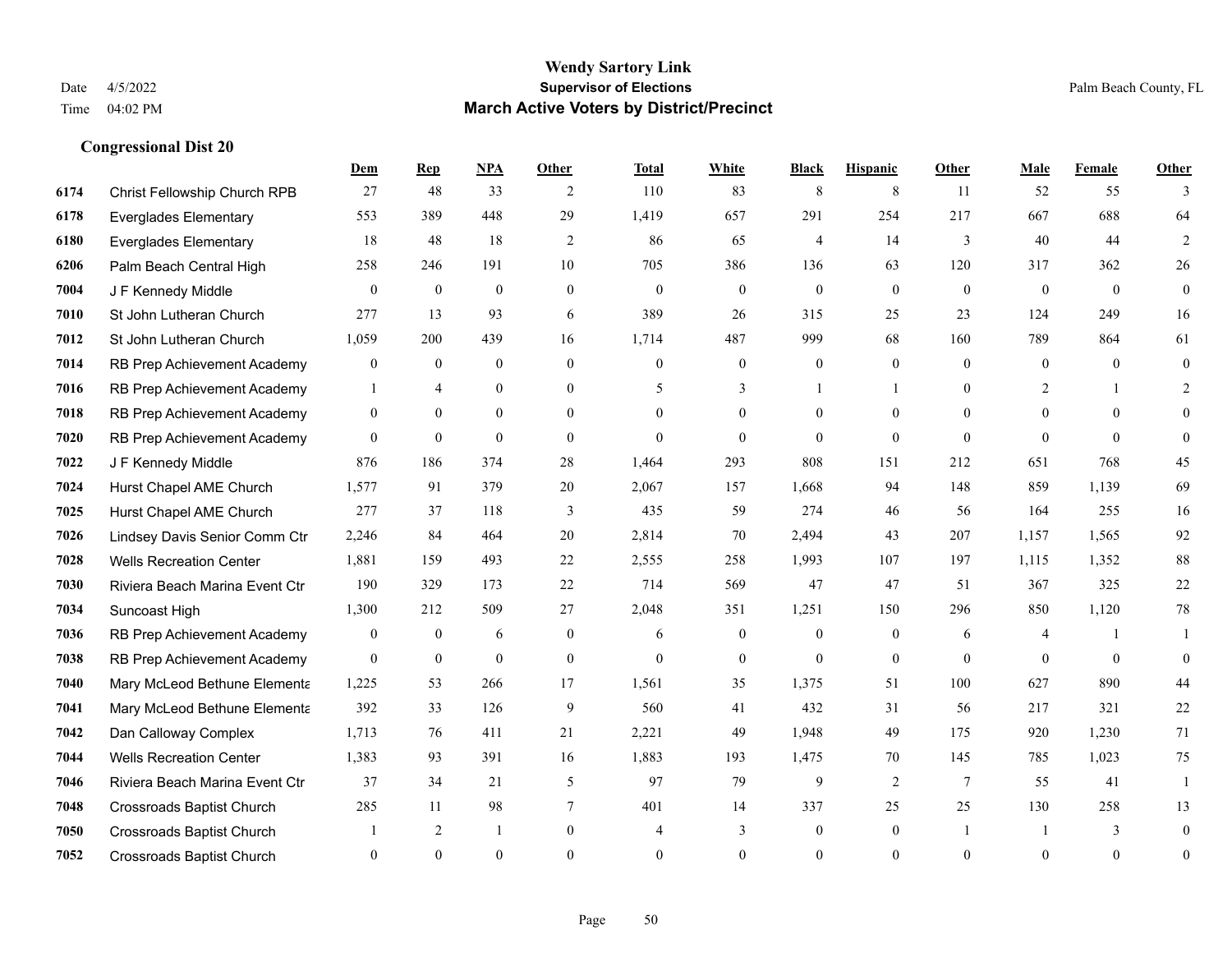|      |                                       | Dem              | <b>Rep</b>       | NPA              | <b>Other</b>   | <b>Total</b> | <b>White</b>     | <b>Black</b>     | <b>Hispanic</b>  | <b>Other</b>   | <b>Male</b>    | Female         | <b>Other</b>     |
|------|---------------------------------------|------------------|------------------|------------------|----------------|--------------|------------------|------------------|------------------|----------------|----------------|----------------|------------------|
| 7054 | <b>Crossroads Baptist Church</b>      | 987              | 74               | 300              | 13             | 1,374        | 108              | 1,054            | 75               | 137            | 597            | 718            | 59               |
| 7056 | <b>Crossroads Baptist Church</b>      | $\mathbf{0}$     | $\mathbf{0}$     | $\mathbf{0}$     | $\theta$       | $\mathbf{0}$ | $\overline{0}$   | $\mathbf{0}$     | $\mathbf{0}$     | $\mathbf{0}$   | $\mathbf{0}$   | $\mathbf{0}$   | $\mathbf{0}$     |
| 7058 | Palm Beach Lakes High                 | 1,429            | 354              | 631              | 47             | 2,461        | 818              | 1,122            | 304              | 217            | 1,001          | 1,367          | 93               |
| 7060 | <b>Ephesus Adventist Academy</b>      | 1,159            | 58               | 238              | 18             | 1,473        | 108              | 1,202            | 51               | 112            | 604            | 816            | 53               |
| 7062 | Mangonia Park Town Hall               | 716              | 39               | 187              | 11             | 953          | 76               | 770              | 41               | 66             | 393            | 533            | 27               |
| 7064 | Grace Episcopal Church                | 1,313            | 164              | 456              | 36             | 1,969        | 339              | 1,276            | 142              | 212            | 843            | 1,038          | $88\,$           |
| 7066 | Northboro Elementary                  | 1,050            | 203              | 462              | 32             | 1,747        | 470              | 914              | 181              | 182            | 795            | 876            | 76               |
| 7068 | <b>Pleasant City Community Center</b> | 963              | 247              | 506              | 39             | 1,755        | 789              | 636              | 172              | 158            | 875            | 797            | 83               |
| 7072 | <b>Egret Lake Elementary</b>          | 493              | 114              | 228              | 10             | 845          | 217              | 387              | 133              | 108            | 376            | 443            | 26               |
| 7074 | <b>Egret Lake Elementary</b>          | 205              | 40               | 99               | 12             | 356          | 54               | 208              | 45               | 49             | 156            | 190            | $10\,$           |
| 7076 | <b>Egret Lake Elementary</b>          | 2                | 2                | $\mathbf{1}$     | $\theta$       | 5            | $\overline{3}$   | $\overline{1}$   | $\mathbf{0}$     | $\overline{1}$ | $\overline{4}$ | $\overline{1}$ | $\mathbf{0}$     |
| 7090 | <b>Bear Lakes Middle</b>              | 1,314            | 465              | 829              | 58             | 2,666        | 1,054            | 931              | 379              | 302            | 1,169          | 1,385          | 112              |
| 7092 | Palm Beach Lakes High                 | 114              | 36               | 73               | $\overline{4}$ | 227          | 82               | 67               | 22               | 56             | 104            | 110            | 13               |
| 7094 | Salvation Army Activity Hall          | 608              | 78               | 289              | 14             | 989          | 159              | 525              | 131              | 174            | 424            | 518            | 47               |
| 7102 | First Christian Church                | 751              | 189              | 330              | 23             | 1,293        | 430              | 640              | 105              | 118            | 491            | 759            | 43               |
| 7104 | WPB City Fire Station #5              | 735              | 418              | 459              | 34             | 1,646        | 1,017            | 287              | 196              | 146            | 716            | 882            | 48               |
| 7106 | Roosevelt Elementary                  | 2,049            | 177              | 598              | 37             | 2,861        | 283              | 2,095            | 265              | 218            | 1,156          | 1,591          | 114              |
| 7112 | <b>Adult Education Center</b>         | 123              | 28               | 63               | 7              | 221          | 54               | 116              | 27               | 24             | 70             | 141            | 10               |
| 7114 | <b>Adult Education Center</b>         | $\mathbf{0}$     | $\mathbf{0}$     | $\overline{0}$   | $\overline{0}$ | $\mathbf{0}$ | $\overline{0}$   | $\mathbf{0}$     | $\overline{0}$   | $\overline{0}$ | $\overline{0}$ | $\overline{0}$ | $\mathbf{0}$     |
| 7116 | <b>Adult Education Center</b>         | $\mathbf{0}$     | $\mathbf{0}$     | $\mathbf{0}$     | $\overline{0}$ | $\mathbf{0}$ | $\boldsymbol{0}$ | $\boldsymbol{0}$ | $\mathbf{0}$     | $\overline{0}$ | $\overline{0}$ | $\mathbf{0}$   | $\boldsymbol{0}$ |
| 7118 | <b>Adult Education Center</b>         | 32               | 31               | 39               | $\tau$         | 109          | 82               | $\overline{4}$   | 18               | 5              | 54             | 48             | $\tau$           |
| 7120 | U M Church of Palm Beaches            | 290              | 114              | 182              | 13             | 599          | 215              | 219              | 111              | 54             | 258            | 311            | 30               |
| 7122 | U M Church of Palm Beaches            | $\boldsymbol{0}$ | $\boldsymbol{0}$ | $\boldsymbol{0}$ | $\mathbf{0}$   | $\mathbf{0}$ | $\boldsymbol{0}$ | $\boldsymbol{0}$ | $\boldsymbol{0}$ | $\theta$       | $\mathbf{0}$   | $\mathbf{0}$   | $\boldsymbol{0}$ |
| 7124 | First Christian Church                | 1,202            | 140              | 348              | 17             | 1,707        | 193              | 1,239            | 115              | 160            | 752            | 895            | 60               |
| 7126 | First Christian Church                | 1,511            | 511              | 809              | 73             | 2,904        | 1,132            | 1,063            | 416              | 293            | 1.222          | 1,571          | 111              |
| 7128 | <b>Westward Elementary</b>            | 1,938            | 131              | 517              | 26             | 2,612        | 169              | 2,117            | 119              | 207            | 1,040          | 1,479          | 93               |
| 7134 | <b>Adult Education Center</b>         | 811              | 175              | 394              | 20             | 1,400        | 297              | 668              | 296              | 139            | 629            | 709            | 62               |
| 7136 | <b>Haverhill Town Hall</b>            | 41               | 39               | 35               | $\overline{2}$ | 117          | 46               | 34               | 26               | 11             | 47             | 64             | 6                |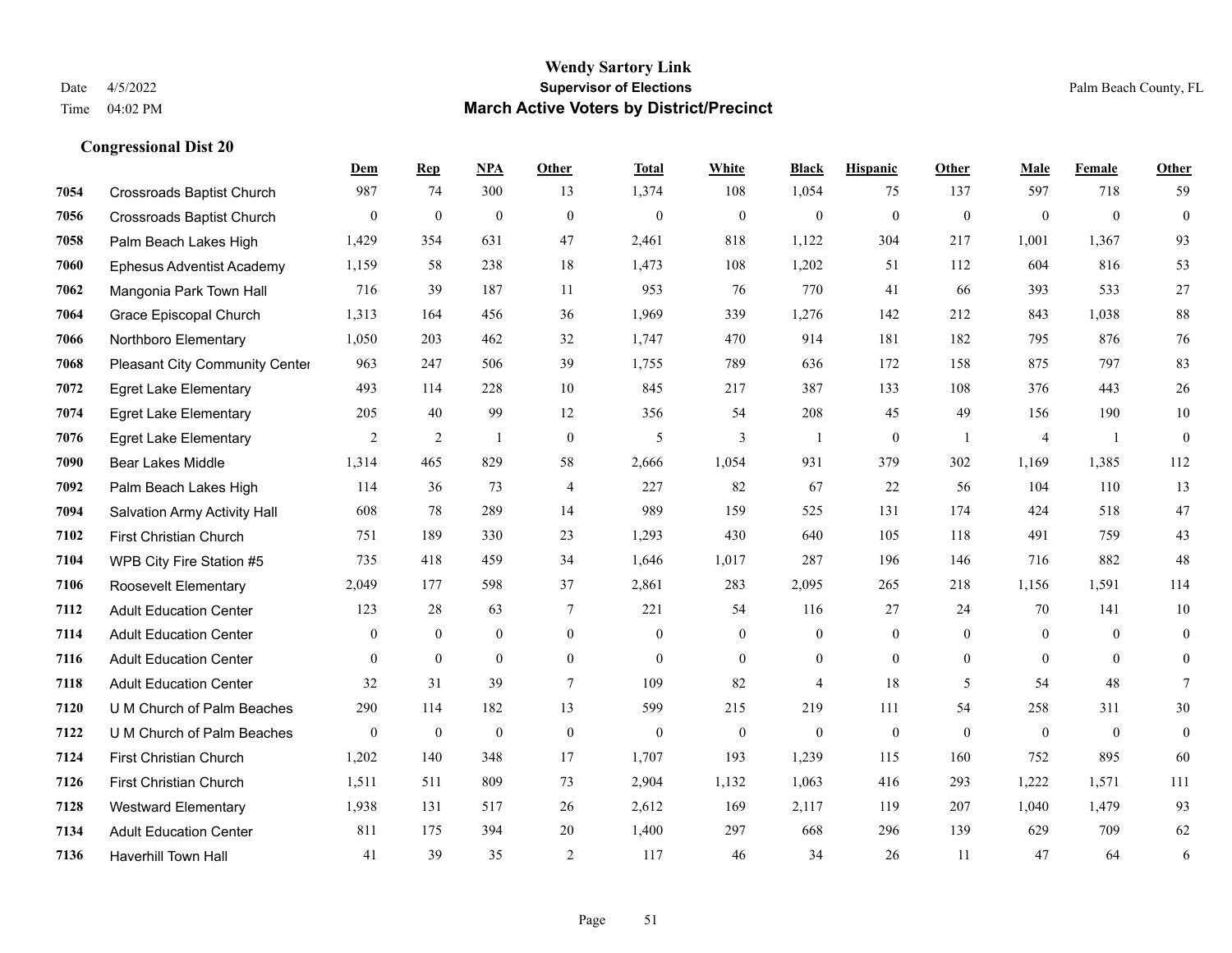|      |                                  | <b>Dem</b> | <u>Rep</u> | <b>NPA</b> | Other | <u>Total</u> | White    | <b>Black</b> | <b>Hispanic</b> | Other    | <u>Male</u> | Female   | <b>Other</b>   |
|------|----------------------------------|------------|------------|------------|-------|--------------|----------|--------------|-----------------|----------|-------------|----------|----------------|
| 7138 | <b>Westgate Community Center</b> | 1,550      | 451        | 918        | 35    | 2,954        | 686      | 975          | 992             | 301      | 1,313       | 1,501    | 140            |
| 7140 | <b>Haverhill Town Hall</b>       | 170        | 77         | 104        |       | 358          | 109      | 126          | 84              | 39       | 166         | 170      | 22             |
| 7142 | Clayton Hutcheson Hall B         | 36         | 8          | 16         |       | 60           | 18       | 28           | 9               |          | 27          | 33       | $\overline{0}$ |
| 7144 | Clayton Hutcheson Hall B         | 42         |            | 22         |       | 69           |          | 41           | 14              | 10       | 28          | 34       |                |
| 7146 | Clayton Hutcheson Hall B         | 234        | 15         | 107        |       | 358          | 29       | 220          | 83              | 26       | 127         | 212      | 19             |
| 7149 | Howard Park Community Center     | 63         | 13         | 50         |       | 128          | 20       | 52           | 34              | 22       | 58          | 58       | 12             |
| 8001 | Federal Only                     | $\Omega$   |            |            |       | $\Omega$     | $\theta$ | 0            | 0               | $\theta$ | $\Omega$    | $\Omega$ | 0              |
| 8002 | State Only                       | 129        | 100        | 11         |       | 342          | 263      | 13           | 13              | 53       | 151         | 178      | 13             |
|      | <b>Congressional Dist 20</b>     | 73,828     | 24,422     | 36,517     | 2,255 | 137,022      | 42,387   | 56,435       | 24.901          | 13.299   | 59.410      | 72,318   | 5,294          |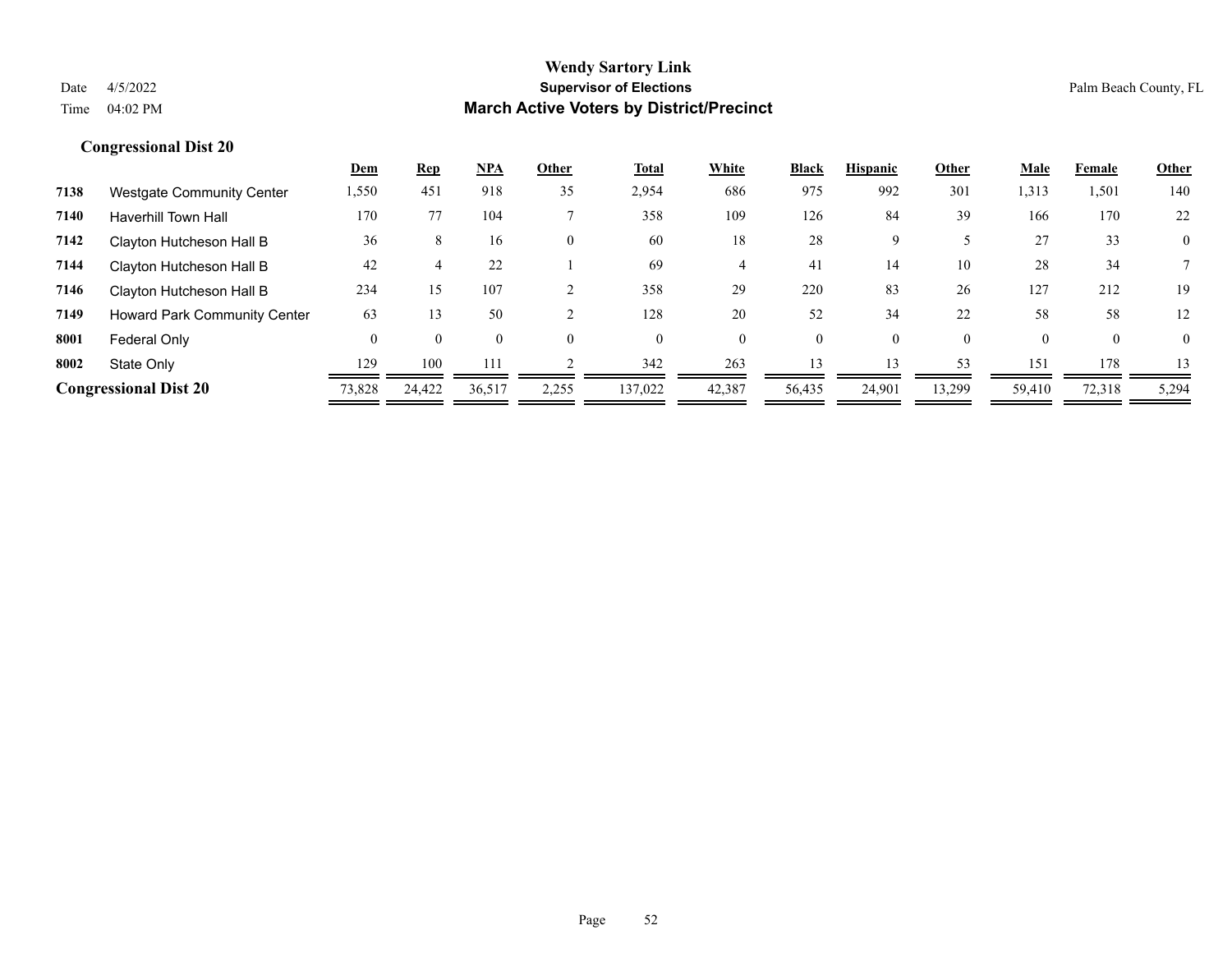|      |                                     | Dem              | <b>Rep</b>       | NPA              | <b>Other</b>     | <b>Total</b>   | <b>White</b>   | <b>Black</b>     | <b>Hispanic</b>  | <b>Other</b>   | <b>Male</b>    | Female         | <b>Other</b>     |
|------|-------------------------------------|------------------|------------------|------------------|------------------|----------------|----------------|------------------|------------------|----------------|----------------|----------------|------------------|
| 1388 | Palm Beach Shores Town Hall         | 271              | 459              | 319              | 24               | 1,073          | 978            | 14               | 18               | 63             | 505            | 543            | 25               |
| 1389 | Palm Beach Shores Town Hall         | $\boldsymbol{0}$ | $\mathbf{0}$     | $\overline{0}$   | $\theta$         | $\mathbf{0}$   | $\overline{0}$ | $\mathbf{0}$     | $\mathbf{0}$     | $\theta$       | $\theta$       | $\theta$       | $\mathbf{0}$     |
| 1390 | St Edwards Church                   | 444              | 1,182            | 553              | 62               | 2,241          | 2,059          | 4                | 54               | 124            | 1,043          | 1,128          | 70               |
| 1392 | St Edwards Church                   | 345              | 618              | 440              | 46               | 1,449          | 1,307          | 8                | 31               | 103            | 640            | 773            | $36\,$           |
| 1394 | Morton & Barbara Mandel Cente       | 247              | 623              | 300              | 37               | 1,207          | 1,099          | 6                | 25               | 77             | 550            | 625            | 32               |
| 2066 | <b>Howard Park Community Center</b> | 141              | 88               | 101              | 5                | 335            | 174            | 52               | 73               | 36             | 154            | 172            | 9                |
| 2068 | <b>Conniston Middle</b>             | 423              | 261              | 336              | 16               | 1,036          | 404            | 96               | 460              | 76             | 462            | 534            | $40\,$           |
| 2070 | <b>Belvedere Elementary</b>         | 555              | 379              | 389              | 27               | 1,350          | 1,069          | 29               | 147              | 105            | 644            | 663            | 43               |
| 2072 | <b>Belvedere Elementary</b>         | 610              | 376              | 501              | 28               | 1,515          | 585            | 157              | 614              | 159            | 657            | 765            | 93               |
| 2074 | <b>Belvedere Elementary</b>         | $\boldsymbol{0}$ | $\boldsymbol{0}$ | $\boldsymbol{0}$ | $\boldsymbol{0}$ | $\theta$       | $\mathbf{0}$   | $\boldsymbol{0}$ | $\boldsymbol{0}$ | $\mathbf{0}$   | $\mathbf{0}$   | $\overline{0}$ | $\boldsymbol{0}$ |
| 2076 | <b>Belvedere Elementary</b>         | 146              | 123              | 127              | 9                | 405            | 329            | 17               | 30               | 29             | 198            | 197            | 10               |
| 2078 | St Catherine Church                 | 430              | 531              | 361              | 27               | 1,349          | 1,123          | 40               | 84               | 102            | 604            | 694            | 51               |
| 2081 | <b>Everglades Elementary</b>        | 68               | 84               | 49               | $\mathbf{0}$     | 201            | 144            | 7                | 27               | 23             | 101            | 94             | 6                |
| 2083 | Pine Jog Environmental Center       | 7                | 21               | 17               | $\overline{0}$   | 45             | 30             | $\boldsymbol{0}$ | 13               | 2              | 21             | 23             | $\mathbf{1}$     |
| 2084 | <b>Cholee Lake Elementary</b>       | 289              | 115              | 164              | 16               | 584            | 161            | 220              | 135              | 68             | 263            | 306            | 15               |
| 2085 | Pine Jog Environmental Center       | 2                | $\mathbf{1}$     | $\boldsymbol{0}$ | $\overline{0}$   | 3              | 3              | $\boldsymbol{0}$ | $\boldsymbol{0}$ | $\theta$       | $\overline{1}$ | 2              | $\mathbf{0}$     |
| 2086 | <b>Cholee Lake Elementary</b>       | 1,220            | 552              | 926              | 56               | 2,754          | 846            | 613              | 909              | 386            | 1,202          | 1,443          | 109              |
| 2087 | Pine Jog Environmental Center       |                  | $\mathbf{0}$     | $\mathbf{0}$     | $\theta$         |                | $\mathbf{1}$   | $\mathbf{0}$     | $\mathbf{0}$     | $\theta$       |                | $\theta$       | $\mathbf{0}$     |
| 2090 | Pine Jog Environmental Center       | $\boldsymbol{0}$ | $\overline{2}$   | $\boldsymbol{0}$ | $\mathbf{0}$     | $\overline{2}$ |                | $\boldsymbol{0}$ | $\boldsymbol{0}$ |                | $\mathbf{0}$   |                |                  |
| 2092 | Pine Jog Environmental Center       | $\overline{0}$   | $\mathbf{1}$     | $\mathbf{0}$     | -1               | $\overline{2}$ | 2              | $\mathbf{0}$     | $\mathbf{0}$     | $\theta$       | 2              | $\theta$       | $\mathbf{0}$     |
| 2096 | 1st Church of the Nazarene          | 254              | 69               | 194              | 5                | 522            | 112            | 22               | 344              | 44             | 238            | 256            | $28\,$           |
| 2110 | <b>Berkshire Elementary</b>         | 169              | 86               | 144              | $\overline{7}$   | 406            | 130            | 50               | 173              | 53             | 167            | 217            | $22\,$           |
| 2112 | Palm Springs Middle                 | 7                | 6                | 7                | $\overline{0}$   | 20             | 15             | 3                | $\boldsymbol{0}$ | 2              | 9              | 11             | $\boldsymbol{0}$ |
| 2115 | The Ark Church                      | 74               | 52               | 60               | 5                | 191            | 89             | 12               | 71               | 19             | 86             | 94             | 11               |
| 2116 | The Ark Church                      | 791              | 560              | 720              | 36               | 2,107          | 906            | 150              | 882              | 169            | 905            | 1,125          | 77               |
| 2117 | The Ark Church                      | 2                | $\overline{1}$   |                  | $\mathbf{0}$     | $\overline{4}$ | 1              | $\overline{2}$   | $\mathbf{0}$     | $\overline{1}$ | 2              |                |                  |
| 2118 | Palm Springs Middle                 | $\mathbf{0}$     | $\mathbf{0}$     | $\mathbf{0}$     | $\mathbf{0}$     | $\theta$       | $\mathbf{0}$   | $\boldsymbol{0}$ | $\mathbf{0}$     | $\mathbf{0}$   | $\theta$       | $\overline{0}$ | $\mathbf{0}$     |
| 2120 | Palm Springs Middle                 | 52               | 22               | 45               |                  | 120            | 32             | 10               | 53               | 25             | 45             | 65             | 10               |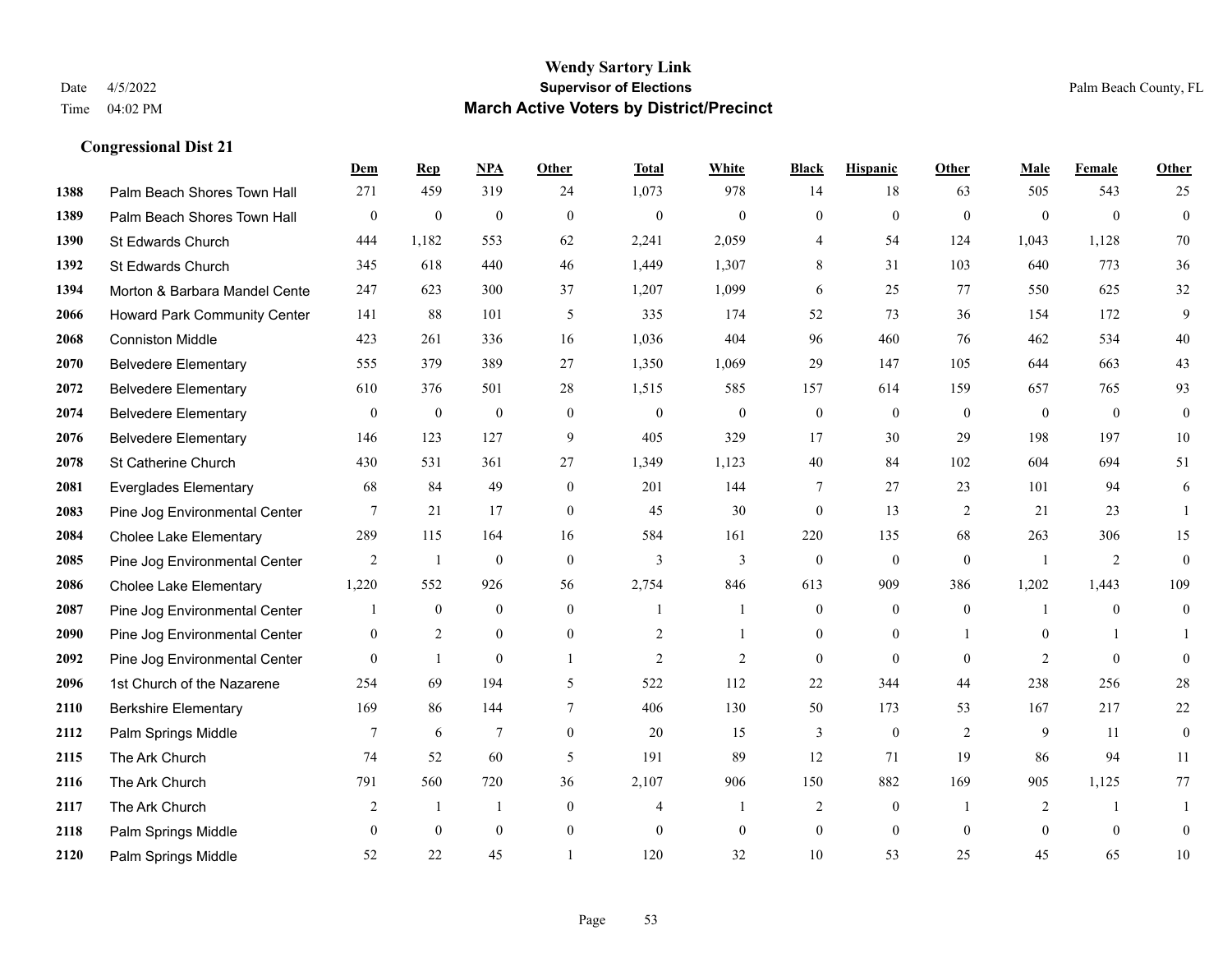|      |                                       | <b>Dem</b>       | <b>Rep</b>       | <u>NPA</u>       | Other            | <b>Total</b>     | <b>White</b>     | <b>Black</b>     | <b>Hispanic</b>  | <b>Other</b>   | <b>Male</b>    | <b>Female</b>  | <b>Other</b>     |
|------|---------------------------------------|------------------|------------------|------------------|------------------|------------------|------------------|------------------|------------------|----------------|----------------|----------------|------------------|
| 2122 | Palm Springs Middle                   |                  | $\mathbf{0}$     | $\mathbf{0}$     | $\mathbf{0}$     | $\overline{1}$   | $\boldsymbol{0}$ | 1                | $\mathbf{0}$     | $\theta$       |                | $\overline{0}$ | $\Omega$         |
| 2124 | Palm Springs Middle                   | 4                | $\overline{3}$   | 10               | $\mathbf{0}$     | 17               | 9                | 3                | $\overline{4}$   |                | $\mathbf{Q}$   | 8              | $\mathbf{0}$     |
| 2125 | St Marys Orthodox Church              | 342              | 349              | 257              | 8                | 956              | 511              | 42               | 337              | 66             | 432            | 487            | 37               |
| 2126 | St Marys Orthodox Church              | 270              | 249              | 233              | 9                | 761              | 427              | 32               | 242              | 60             | 363            | 379            | 19               |
| 2127 | Lake Clarke Shores Town Hall          |                  | $\mathbf{0}$     | $\mathbf{1}$     | $\overline{0}$   | 2                | $\mathbf{0}$     | $\mathbf{0}$     | 2                | $\theta$       | 2              | $\theta$       | $\boldsymbol{0}$ |
| 2128 | Palm Springs Middle                   | $\boldsymbol{0}$ | $\boldsymbol{0}$ | $\boldsymbol{0}$ | $\boldsymbol{0}$ | $\boldsymbol{0}$ | $\boldsymbol{0}$ | $\boldsymbol{0}$ | $\boldsymbol{0}$ | $\overline{0}$ | $\overline{0}$ | $\mathbf{0}$   | $\boldsymbol{0}$ |
| 2136 | Palmwood Lodge #303                   | 665              | 458              | 563              | 41               | 1,727            | 749              | 81               | 734              | 163            | 790            | 862            | 75               |
| 2138 | Palmwood Lodge #303                   | 331              | 158              | 269              | 19               | 777              | 306              | 83               | 302              | 86             | 368            | 379            | 30               |
| 2140 | South Olive Community Center          | 569              | 424              | 403              | 36               | 1,432            | 1,089            | 33               | 204              | 106            | 667            | 718            | 47               |
| 2142 | Lakeside Presbyterian Church          | 280              | 360              | 198              | 19               | 857              | 745              | 3                | 53               | 56             | 399            | 432            | 26               |
| 2144 | Lakeside Presbyterian Church          | 341              | 400              | 274              | 35               | 1,050            | 873              | 18               | 78               | 81             | 486            | 535            | 29               |
| 2146 | Village Walk HOA Clubhouse            | 543              | 543              | 431              | 46               | 1,563            | 1,207            | 62               | 148              | 146            | 659            | 857            | 47               |
| 2148 | <b>Liberty Park Elementary</b>        | $\overline{0}$   | $\mathbf{0}$     | $\boldsymbol{0}$ | $\mathbf{0}$     | $\boldsymbol{0}$ | $\boldsymbol{0}$ | $\boldsymbol{0}$ | $\boldsymbol{0}$ | $\mathbf{0}$   | $\mathbf{0}$   | $\mathbf{0}$   | $\mathbf{0}$     |
| 2150 | <b>River Bridge Activities Center</b> | 1,092            | 522              | 718              | 55               | 2,387            | 1,151            | 494              | 499              | 243            | 981            | 1,317          | 89               |
| 2152 | Pine Ridge North II                   | 1,099            | 526              | 832              | 56               | 2,513            | 1,034            | 393              | 840              | 246            | 1,010          | 1,400          | 103              |
| 2156 | Cresthaven Emory Aud                  | 635              | 409              | 302              | 16               | 1,362            | 740              | 103              | 430              | 89             | 506            | 806            | 50               |
| 2160 | Cresthaven Barkley Aud                | 501              | 354              | 305              | 20               | 1,180            | 596              | 87               | 399              | 98             | 500            | 628            | 52               |
| 2162 | <b>Cresthaven Ashley Aud</b>          | 330              | 209              | 234              | 16               | 789              | 386              | 45               | 299              | 59             | 316            | 441            | 32               |
| 2164 | <b>Covered Bridge Clubhouse</b>       | 1,112            | 743              | 695              | 40               | 2,590            | 1,785            | 139              | 493              | 173            | 1,010          | 1,503          | 77               |
| 2166 | Poinciana Clubhouse                   | 891              | 539              | 507              | 39               | 1,976            | 1,302            | 105              | 413              | 156            | 780            | 1,132          | 64               |
| 2168 | First Baptist Church GA               | $\overline{0}$   | $\mathbf{0}$     | $\mathbf{0}$     | $\mathbf{0}$     | $\Omega$         | $\mathbf{0}$     | $\mathbf{0}$     | $\overline{0}$   | $\theta$       | $\overline{0}$ | $\mathbf{0}$   | $\mathbf{0}$     |
| 2170 | <b>Liberty Park Elementary</b>        | 1,148            | 545              | 682              | 53               | 2,428            | 1,054            | 462              | 656              | 256            | 961            | 1,360          | 107              |
| 2172 | First Baptist Church GA               | 17               | 3                | 10               | $\mathbf{0}$     | 30               | 13               | 4                | 9                | $\overline{4}$ | 11             | 18             | 1                |
| 2174 | First Baptist Church GA               | 455              | 187              | 279              | 13               | 934              | 403              | 194              | 212              | 125            | 414            | 479            | 41               |
| 2182 | <b>Greenacres Community Center</b>    | 627              | 291              | 547              | 29               | 1,494            | 523              | 140              | 689              | 142            | 597            | 810            | 87               |
| 2184 | American Polish Club                  | 1,071            | 389              | 810              | 41               | 2,311            | 696              | 350              | 1,008            | 257            | 963            | 1,217          | 131              |
| 2186 | American Polish Club                  | 317              | 139              | 241              | 6                | 703              | 208              | 109              | 317              | 69             | 310            | 362            | 31               |
| 2188 | St Lukes United Methodist Chr         | 467              | 520              | 432              | 34               | 1,453            | 1,141            | 38               | 195              | 79             | 691            | 722            | 40               |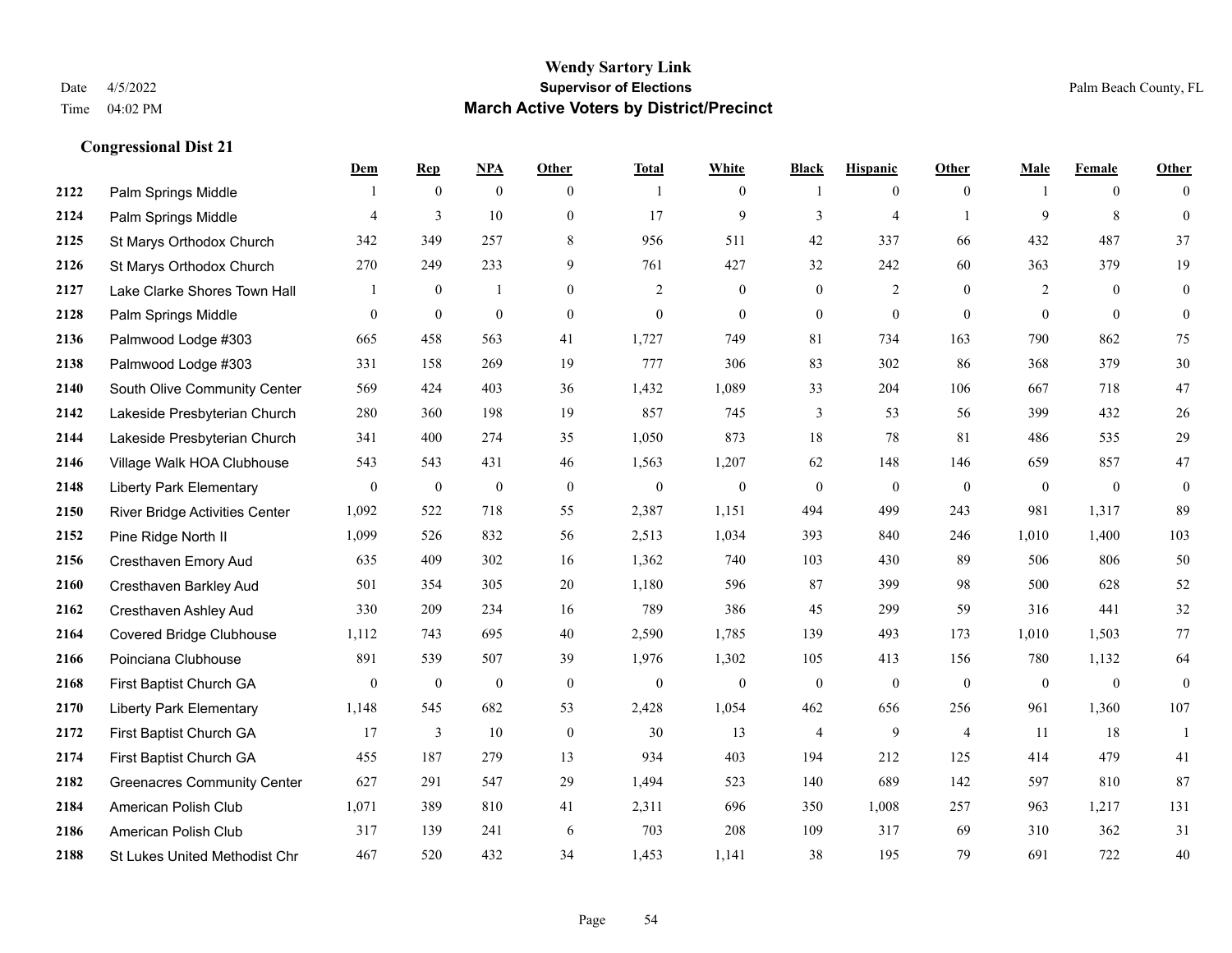|      |                                | Dem            | <b>Rep</b>       | NPA              | <b>Other</b>   | <b>Total</b>     | <b>White</b>     | <b>Black</b>     | <b>Hispanic</b>  | <b>Other</b>   | <b>Male</b>    | <b>Female</b>  | <b>Other</b>     |
|------|--------------------------------|----------------|------------------|------------------|----------------|------------------|------------------|------------------|------------------|----------------|----------------|----------------|------------------|
| 2190 | Lucerne Pointe Clubhouse       | 1,019          | 547              | 662              | 45             | 2,273            | 1,429            | 223              | 438              | 183            | 935            | 1,263          | 75               |
| 2192 | Fountains Of Palm Beach        | 936            | 472              | 608              | 62             | 2,078            | 1,386            | 155              | 360              | 177            | 900            | 1,116          | 62               |
| 2194 | LC Swain Middle                | 1,089          | 368              | 750              | 42             | 2,249            | 766              | 484              | 767              | 232            | 953            | 1,191          | 105              |
| 2196 | Pine Ridge South IV Clubhouse  | 875            | 495              | 525              | 44             | 1,939            | 1,152            | 256              | 409              | 122            | 755            | 1,108          | 76               |
| 2198 | American Finnish Club          | 14             | 9                | 8                | $\Omega$       | 31               | 17               | 3                | -1               | 10             | 12             | 16             | 3                |
| 2202 | <b>LC Swain Middle</b>         | $\overline{0}$ | $\,8\,$          | $\overline{1}$   | $\overline{0}$ | 9                | 6                | $\boldsymbol{0}$ | 3                | $\mathbf{0}$   | 4              | 5              | $\mathbf{0}$     |
| 2204 | <b>Heritage Elementary</b>     | 555            | 220              | 486              | 26             | 1,287            | 414              | 142              | 618              | 113            | 563            | 654            | 70               |
| 2206 | Heritage Elementary            | 468            | 195              | 339              | 16             | 1,018            | 319              | 231              | 340              | 128            | 435            | 532            | 51               |
| 2208 | American Finnish Club          | 6              | 8                | $\mathbf{1}$     | $\overline{1}$ | 16               | 15               | $\boldsymbol{0}$ | $\boldsymbol{0}$ | -1             | 7              | 8              | -1               |
| 2210 | American Polish Club           | 231            | 94               | 138              | $\overline{4}$ | 467              | 175              | 109              | 135              | 48             | 191            | 260            | 16               |
| 2212 | American Polish Club           | $\overline{0}$ | $\mathbf{0}$     | $\mathbf{0}$     | $\Omega$       | $\theta$         | $\overline{0}$   | $\mathbf{0}$     | $\mathbf{0}$     | $\theta$       | $\theta$       | $\theta$       | $\overline{0}$   |
| 2214 | Indian Pines Elementary        | 1,183          | 261              | 596              | 39             | 2,079            | 460              | 930              | 447              | 242            | 936            | 1,045          | 98               |
| 2216 | Indian Pines Elementary        | 1,775          | 287              | 837              | 42             | 2,941            | 499              | 1,504            | 571              | 367            | 1,326          | 1,466          | 149              |
| 2218 | <b>Tradewinds Middle</b>       | 1,265          | 313              | 666              | 39             | 2,283            | 561              | 912              | 362              | 448            | 1,007          | 1,152          | 124              |
| 3002 | Palm Springs Middle            | 819            | 337              | 568              | 46             | 1,770            | 525              | 328              | 753              | 164            | 727            | 972            | 71               |
| 3004 | Community Of Hope              | 62             | 42               | 63               | 3              | 170              | 66               | 9                | 70               | 25             | 84             | 75             | 11               |
| 3006 | Faith Presbyterian             | 1,006          | 593              | 696              | 37             | 2,332            | 942              | 286              | 905              | 199            | 961            | 1,272          | 99               |
| 3008 | Palm Springs Middle            | 0              | $\boldsymbol{0}$ | $\boldsymbol{0}$ | $\mathbf{0}$   | $\mathbf{0}$     | $\overline{0}$   | $\boldsymbol{0}$ | $\mathbf{0}$     | $\mathbf{0}$   | $\overline{0}$ | $\overline{0}$ | $\boldsymbol{0}$ |
| 3010 | Faith Presbyterian             | 361            | 214              | 304              | 24             | 903              | 345              | 125              | 356              | 77             | 426            | 442            | 35               |
| 3012 | <b>Emmanuel Baptist Church</b> | 638            | 576              | 440              | 22             | 1,676            | 1,005            | 45               | 530              | 96             | 704            | 912            | 60               |
| 3014 | Lake Clarke Shores Town Hall   | 972            | 1,080            | 666              | 46             | 2,764            | 2,023            | 82               | 487              | 172            | 1,261          | 1,421          | 82               |
| 3016 | Community Of Hope              | 41             | 38               | 60               | 2              | 141              | 39               | 10               | 77               | 15             | 53             | 78             | $10\,$           |
| 3018 | Palm Springs Middle            | 11             | 11               | 9                | 3              | 34               | 13               | $\boldsymbol{0}$ | 17               | $\overline{4}$ | 14             | 19             | $\overline{1}$   |
| 3020 | Palm Springs Village Hall      | 977            | 621              | 797              | 35             | 2,430            | 973              | 173              | 1,078            | 206            | 1,074          | 1,246          | 110              |
| 3022 | Oasis De Amor Baptist Church   | 496            | 225              | 414              | 18             | 1,153            | 369              | 139              | 498              | 147            | 547            | 538            | 68               |
| 3024 | Palm Springs Library           | 708            | 400              | 585              | 21             | 1,714            | 633              | 192              | 700              | 189            | 756            | 855            | 103              |
| 3026 | Palm Springs Village Hall      | 0              | $\boldsymbol{0}$ | $\boldsymbol{0}$ | $\mathbf{0}$   | $\boldsymbol{0}$ | $\boldsymbol{0}$ | $\boldsymbol{0}$ | $\mathbf{0}$     | $\mathbf{0}$   | $\mathbf{0}$   | $\mathbf{0}$   | $\overline{0}$   |
| 3028 | Palm Springs Village Hall      | $\overline{2}$ |                  | $\theta$         | $\Omega$       | 3                | $\theta$         | $\mathbf{0}$     | 3                | $\mathbf{0}$   |                | 2              | $\boldsymbol{0}$ |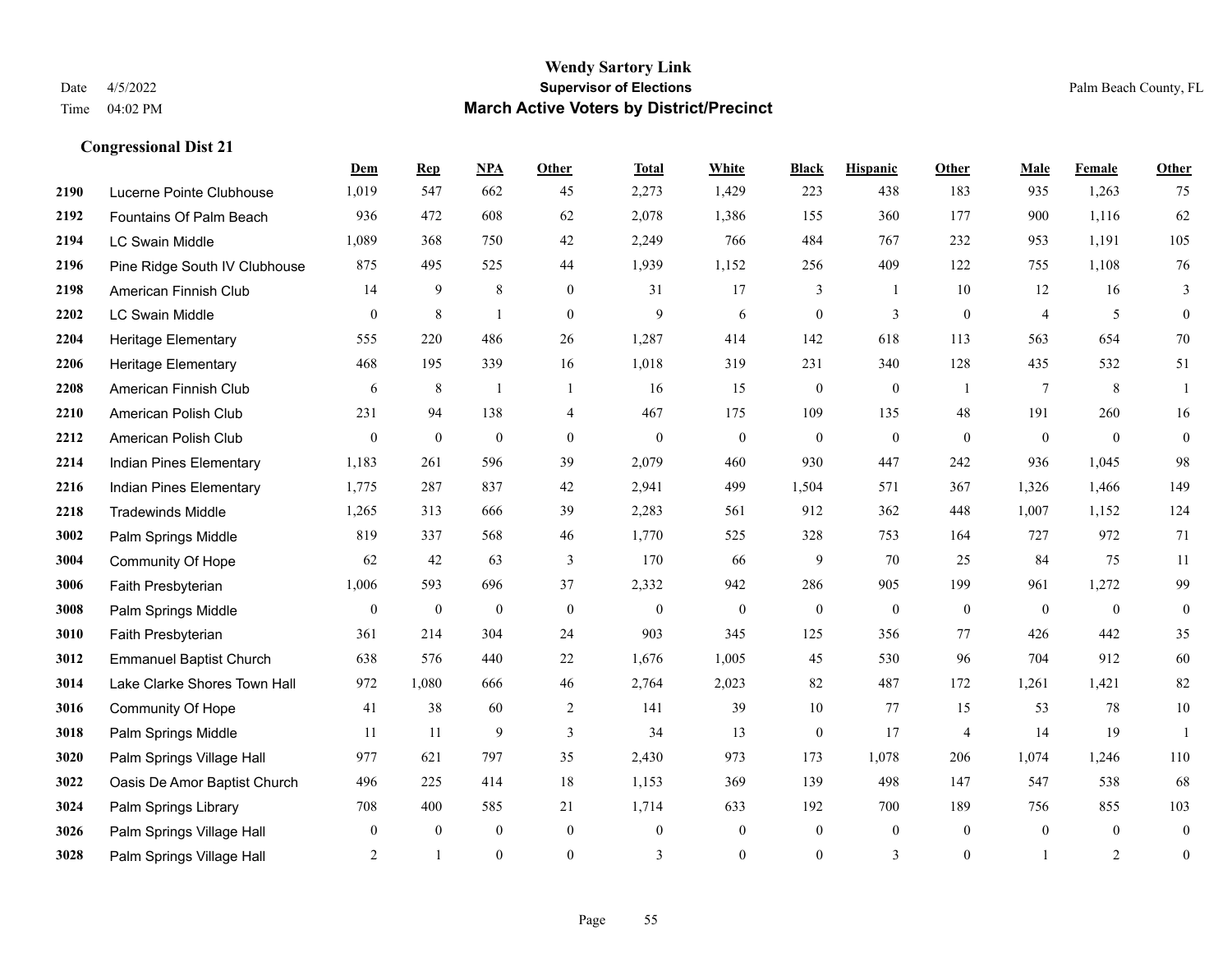|      |                                  | Dem              | <b>Rep</b>       | NPA              | <b>Other</b>   | <b>Total</b>   | <b>White</b>   | <b>Black</b>     | <b>Hispanic</b>  | <b>Other</b>   | <b>Male</b>  | <b>Female</b>  | <b>Other</b>     |
|------|----------------------------------|------------------|------------------|------------------|----------------|----------------|----------------|------------------|------------------|----------------|--------------|----------------|------------------|
| 3030 | Palm Springs Village Hall        | $\mathbf{0}$     | $\boldsymbol{0}$ | $\boldsymbol{0}$ | $\mathbf{0}$   | $\mathbf{0}$   | $\overline{0}$ | $\boldsymbol{0}$ | $\mathbf{0}$     | $\overline{0}$ | $\mathbf{0}$ | $\overline{0}$ | $\theta$         |
| 3032 | Special Olympics of PBC          | 666              | 323              | 528              | 35             | 1,552          | 556            | 267              | 596              | 133            | 714          | 760            | 78               |
| 3034 | <b>Sunlight Community Church</b> | 158              | 100              | 85               | 6              | 349            | 188            | 40               | 99               | 22             | 156          | 183            | 10               |
| 3036 | <b>Sunlight Community Church</b> | 391              | 219              | 286              | 14             | 910            | 378            | 183              | 259              | 90             | 405          | 477            | $28\,$           |
| 3038 | <b>Sunlight Community Church</b> | 719              | 306              | 556              | 31             | 1,612          | 657            | 254              | 527              | 174            | 761          | 776            | 75               |
| 3040 | 1st Congregational Church        | 692              | 295              | 414              | 40             | 1,441          | 1,062          | 73               | 193              | 113            | 717          | 674            | 50               |
| 3042 | 1st Congregational Church        | 702              | 451              | 404              | 49             | 1,606          | 1,339          | 26               | 139              | 102            | 738          | 813            | 55               |
| 3044 | Holy Redeemer Church             | 220              | 67               | 192              | $\tau$         | 486            | 133            | 103              | 211              | 39             | 213          | 257            | 16               |
| 3048 | Holy Redeemer Church             | 588              | 223              | 481              | 25             | 1,317          | 397            | 260              | 531              | 129            | 584          | 671            | 62               |
| 3050 | Holy Redeemer Church             | 6                | 6                | $\overline{2}$   | $\mathbf{0}$   | 14             | $\,8\,$        | 5                | 1                | $\mathbf{0}$   | 8            | 6              | $\boldsymbol{0}$ |
| 3052 | Our Savior Lutheran Church       | 404              | 109              | 249              | 12             | 774            | 213            | 209              | 280              | 72             | 372          | 365            | 37               |
| 3058 | Our Savior Lutheran Church       | $\boldsymbol{0}$ | $\mathbf{1}$     | 3                | $\mathbf{0}$   | $\overline{4}$ | 3              | 1                | $\mathbf{0}$     | $\mathbf{0}$   | 2            | 2              | $\boldsymbol{0}$ |
| 3060 | Our Savior Lutheran Church       | 263              | 55               | 153              | $\tau$         | 478            | 121            | 166              | 154              | 37             | 192          | 267            | 19               |
| 3062 | Our Savior Lutheran Church       | 1,020            | 319              | 607              | 51             | 1,997          | 794            | 439              | 580              | 184            | 929          | 974            | 94               |
| 3064 | 1st Congregational Church        | 481              | 222              | 373              | 29             | 1,105          | 773            | 99               | 150              | 83             | 526          | 541            | $38\,$           |
| 3066 | Our Savior Lutheran Church       | 381              | 141              | 287              | $22\,$         | 831            | 567            | 84               | 98               | 82             | 409          | 390            | 32               |
| 3068 | St Andrews Episcopal             | 543              | 288              | 399              | 44             | 1,274          | 1,025          | 56               | 112              | 81             | 615          | 616            | 43               |
| 3070 | Mid County Senior Center         | 720              | 273              | 598              | 37             | 1,628          | 517            | 384              | 530              | 197            | 745          | 810            | 73               |
| 3071 | Holy Redeemer Church             | $\boldsymbol{0}$ | $\boldsymbol{0}$ | $\boldsymbol{0}$ | $\mathbf{0}$   | $\mathbf{0}$   | $\mathbf{0}$   | $\boldsymbol{0}$ | $\boldsymbol{0}$ | $\overline{0}$ | $\mathbf{0}$ | $\mathbf{0}$   | $\boldsymbol{0}$ |
| 3072 | Holy Redeemer Church             | 142              | 25               | 95               | 9              | 271            | 69             | 110              | 58               | 34             | 100          | 158            | 13               |
| 3074 | <b>Coastal Chapel</b>            | 473              | 360              | 353              | 31             | 1,217          | 752            | 105              | 267              | 93             | 579          | 596            | $42\,$           |
| 3075 | Lantana Recreation Center        | 13               | 9                | 8                | $\overline{2}$ | 32             | 32             | $\boldsymbol{0}$ | $\boldsymbol{0}$ | $\mathbf{0}$   | 10           | 22             | $\boldsymbol{0}$ |
| 3076 | Our Savior Lutheran Church       | 49               | 28               | 47               | $\mathbf{0}$   | 124            | 77             | 19               | 18               | 10             | 65           | 53             | 6                |
| 3078 | Lakeside UM Church               | 658              | 379              | 453              | 40             | 1,530          | 952            | 172              | 271              | 135            | 677          | 811            | $42\,$           |
| 3080 | American Finnish Club            | 843              | 224              | 565              | 38             | 1,670          | 398            | 516              | 572              | 184            | 733          | 840            | 97               |
| 3082 | <b>Atlantis City Hall</b>        | 495              | 886              | 453              | 50             | 1,884          | 1,628          | 39               | 92               | 125            | 866          | 973            | 45               |
| 3084 | Lakes of Sherbrooke              | 680              | 635              | 588              | 53             | 1,956          | 1,330          | 183              | 282              | 161            | 854          | 1,031          | 71               |
| 3086 | <b>Woodlands Middle</b>          | 792              | 605              | 706              | 50             | 2,153          | 1,447          | 146              | 378              | 182            | 1,015        | 1,067          | 71               |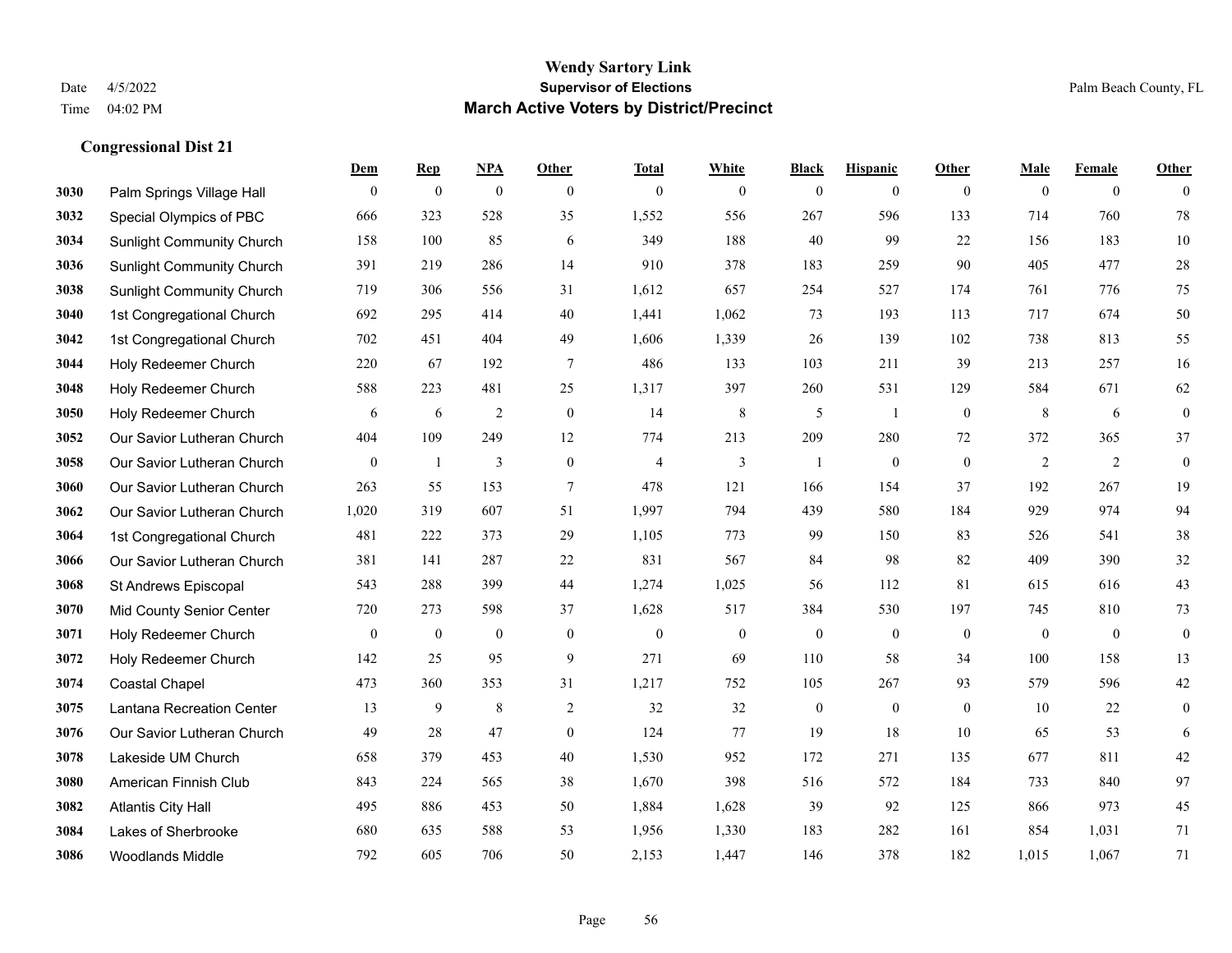**Congressional Dist 21**

#### **Wendy Sartory Link** Date 4/5/2022 **Supervisor of Elections** Palm Beach County, FL Time 04:02 PM **March Active Voters by District/Precinct**

**Dem Rep NPA Other Total White Black Hispanic Other Male Female Other**

# Tradewinds Middle 180 51 124 8 363 99 127 77 60 166 187 10 Woodlands Middle 1,480 839 675 53 3,047 2,463 184 114 286 1,376 1,585 86 Lacuna HOA Clubhouse 1,215 783 793 74 2,865 1,976 281 332 276 1,310 1,464 91 Coral Reef Elementary 333 251 287 29 900 514 87 207 92 417 458 25 Coral Reef Elementary 805 585 640 62 2,092 1,340 257 263 232 966 1,049 77 Manatee Elementary 665 589 530 51 1,835 1,251 180 218 186 836 941 58 Journeys End 426 339 383 20 1,168 778 96 141 153 551 587 30 Diamond View Elementary 1,189 449 807 50 2,495 1,026 644 528 297 1,105 1,283 107 American German Club 399 348 379 35 1,161 805 92 138 126 537 582 42 American German Club 304 102 212 19 637 219 188 99 131 280 331 26 Santaluces High 1,264 550 919 65 2,798 1,135 714 555 394 1,242 1,467 89 Lantana Road Branch Library 823 343 493 44 1,703 802 459 280 162 740 889 74 Starlight Cove Elementary 836 292 624 35 1,787 690 318 629 150 766 928 93 Santaluces High 377 260 297 13 947 550 123 190 84 460 459 28 Advent Lantana 1,043 537 744 57 2,381 1,485 345 364 187 981 1,319 81 Advent Lantana 197 220 182 17 616 503 21 47 45 298 305 13 Valencia Shores Social Club 1,218 603 582 51 2,454 2,164 70 80 140 1,127 1,270 57 **3122 Boynton Beach Community Chu**rch 884 423 352 34 1,693 1,508 40 55 90 706 951 36 West Boynton Park and Rec 782 576 660 43 2,061 1,303 221 290 247 938 1,053 70 Temple Shaarei Shalom 622 497 462 26 1,607 1,100 157 195 155 738 822 47 West Boynton Park and Rec 940 600 730 48 2,318 1,433 291 334 260 1,058 1,179 81 Winston Trails Swim Center 1,098 902 876 62 2,938 2,087 204 373 274 1,379 1,451 108 Park Vista High 863 654 725 45 2,287 1,441 237 364 245 1,041 1,172 74 Christa McAuliffe Middle 164 124 130 9 427 261 48 57 61 203 213 11

 Hidden Oaks Elementary 1,060 315 606 39 2,020 578 803 368 271 865 1,074 81 Freedom Shores Elementary 887 402 592 31 1,912 828 563 264 257 842 994 76 Citrus Cove Elementary 862 485 585 33 1,965 1,134 330 286 215 863 1,019 83 Boynton Lakes North Clubhouse 417 189 281 16 903 424 228 126 125 401 473 29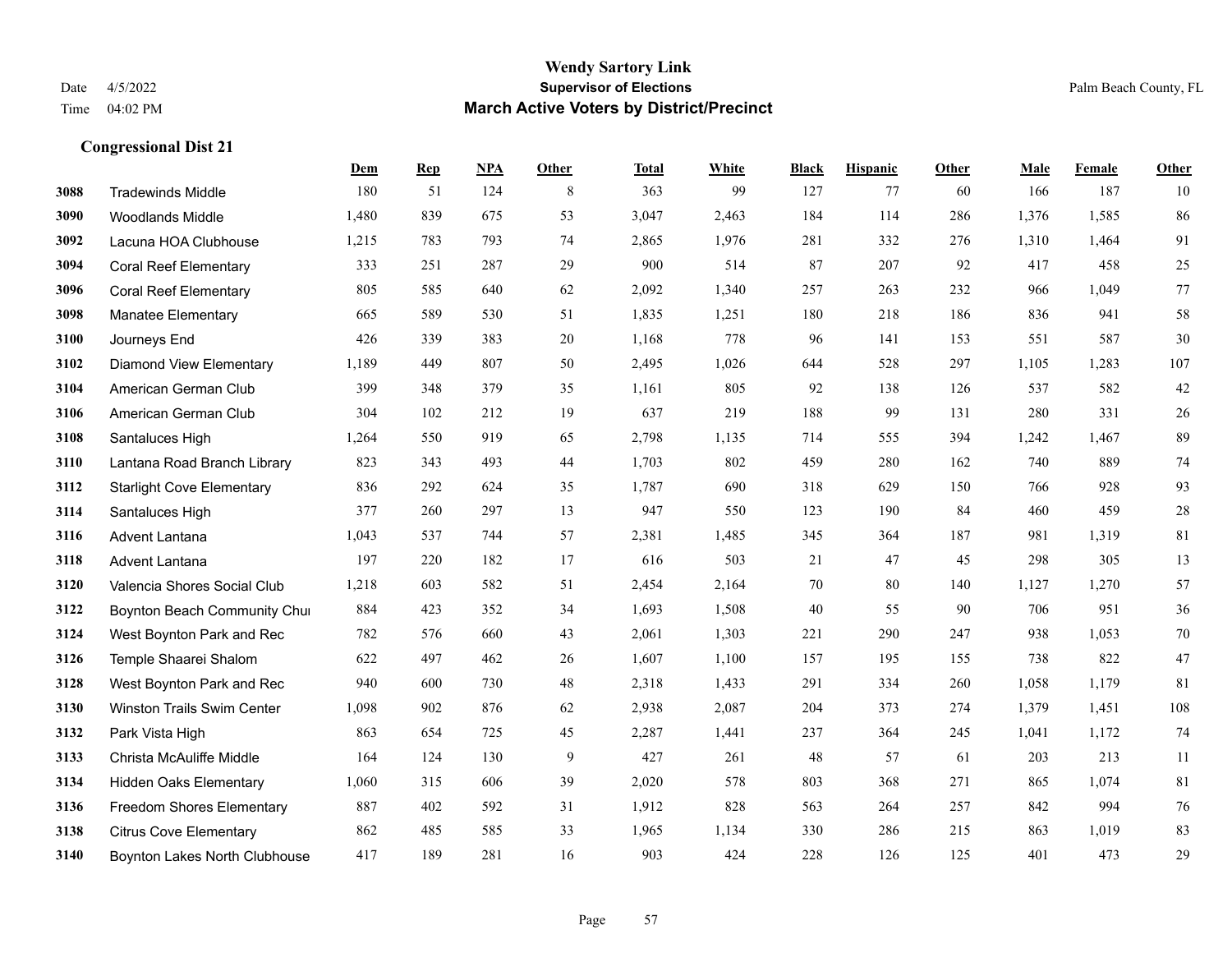|      |                                  | Dem              | <b>Rep</b> | NPA          | <b>Other</b>   | <b>Total</b> | <b>White</b>     | <b>Black</b>     | <b>Hispanic</b> | <b>Other</b> | <b>Male</b>  | Female       | <b>Other</b>     |
|------|----------------------------------|------------------|------------|--------------|----------------|--------------|------------------|------------------|-----------------|--------------|--------------|--------------|------------------|
| 3142 | Boynton Lakes North Clubhouse    | 355              | 162        | 234          | 18             | 769          | 418              | 138              | 137             | 76           | 309          | 431          | 29               |
| 3144 | <b>Freedom Shores Elementary</b> | 10               | 8          | 9            | $\mathbf{0}$   | 27           | 21               | 1                | 3               | 2            | 11           | 14           | $\overline{2}$   |
| 3146 | Freedom Shores Elementary        | 350              | 137        | 183          | 24             | 694          | 476              | 84               | 74              | 60           | 264          | 410          | $20\,$           |
| 3148 | Imagine Schools - Chancellor     | 62               | 57         | 54           | 5              | 178          | 117              | 12               | 28              | 21           | 89           | 85           | $\overline{4}$   |
| 3150 | Christa McAuliffe Middle         | 550              | 253        | 228          | 24             | 1,055        | 962              | 16               | 27              | 50           | 425          | 600          | 30               |
| 3152 | Park Vista High                  | 639              | 402        | 396          | 32             | 1,469        | 1,259            | 55               | 63              | 92           | 648          | 773          | $48\,$           |
| 3154 | Ponte Vecchio Clubhouse          | 784              | 327        | 286          | 25             | 1,422        | 1,273            | 20               | 39              | 90           | 638          | 746          | $38\,$           |
| 3156 | Aberdeen East Clubhouse          | 1,008            | 499        | 557          | 38             | 2,102        | 1,582            | 148              | 189             | 183          | 874          | 1,165        | 63               |
| 3158 | <b>Crystal Lakes Elementary</b>  | 1,000            | 765        | 805          | 60             | 2,630        | 1,837            | 208              | 291             | 294          | 1,193        | 1,329        | 108              |
| 3160 | Christa McAuliffe Middle         | 425              | 329        | 339          | 20             | 1,113        | 752              | 136              | 125             | 100          | 500          | 572          | 41               |
| 3162 | <b>Hidden Oaks Elementary</b>    | 539              | 263        | 308          | 19             | 1,129        | 666              | 208              | 134             | 121          | 502          | 591          | 36               |
| 3164 | <b>Citrus Cove Elementary</b>    | 877              | 555        | 658          | 47             | 2,137        | 1,333            | 320              | 246             | 238          | 958          | 1,108        | 71               |
| 3166 | Jamaica Bay Clubhouse            | 354              | 381        | 270          | 24             | 1,029        | 906              | 21               | 38              | 64           | 450          | 545          | 34               |
| 3168 | Boynton Beach Fire Station #3    | 874              | 476        | 659          | 37             | 2,046        | 1,178            | 364              | 292             | 212          | 875          | 1,104        | 67               |
| 3170 | Boynton Beach High               | 1,126            | 615        | 894          | 73             | 2,708        | 1,593            | 320              | 545             | 250          | 1,177        | 1,430        | 101              |
| 3172 | Boynton Beach High               | 468              | 145        | 309          | 31             | 953          | 451              | 251              | 147             | 104          | 395          | 513          | 45               |
| 3174 | Boynton Beach Fire Station #3    | 251              | 179        | 170          | 11             | 611          | 423              | 50               | 84              | 54           | 278          | 318          | 15               |
| 3176 | Boynton Beach High               | 203              | 122        | 155          | 10             | 490          | 265              | 85               | 81              | 59           | 213          | 258          | 19               |
| 3180 | Imagine Schools - Chancellor     | $\boldsymbol{0}$ | $\bf{0}$   | $\mathbf{0}$ | $\mathbf{0}$   | $\mathbf{0}$ | $\boldsymbol{0}$ | $\boldsymbol{0}$ | $\mathbf{0}$    | $\mathbf{0}$ | $\mathbf{0}$ | $\mathbf{0}$ | $\boldsymbol{0}$ |
| 3182 | Imagine Schools - Chancellor     | 101              | 47         | 83           | $\overline{4}$ | 235          | 117              | 53               | 34              | 31           | 111          | 116          | $\,8\,$          |
| 3185 | Christ Fellowship Church BB      | 318              | 233        | 246          | 32             | 829          | 536              | 93               | 111             | 89           | 383          | 425          | 21               |
| 3186 | Christ Fellowship Church BB      | 186              | 124        | 142          | 14             | 466          | 330              | 46               | 60              | 30           | 209          | 239          | 18               |
| 3187 | Christ Fellowship Church BB      | 679              | 424        | 641          | 64             | 1,808        | 1,032            | 295              | 289             | 192          | 839          | 915          | 54               |
| 3188 | Christ Fellowship Church BB      | 418              | 305        | 356          | 20             | 1,099        | 675              | 227              | 119             | 78           | 543          | 520          | 36               |
| 3190 | Imagine Schools - Chancellor     | 314              | 174        | 223          | 23             | 734          | 401              | 162              | 102             | 69           | 368          | 354          | 12               |
| 3192 | Leisureville #1 Clubhouse        | 552              | 415        | 390          | 45             | 1,402        | 1,048            | 122              | 135             | 97           | 576          | 782          | $44\,$           |
| 3194 | Boynton Beach Fire Station #2    | 733              | 175        | 380          | 18             | 1,306        | 446              | 550              | 169             | 141          | 573          | 678          | 55               |
| 3196 | Leisureville #3 Clubhouse        | 622              | 553        | 436          | 53             | 1,664        | 1,383            | 87               | 105             | 89           | 717          | 895          | 52               |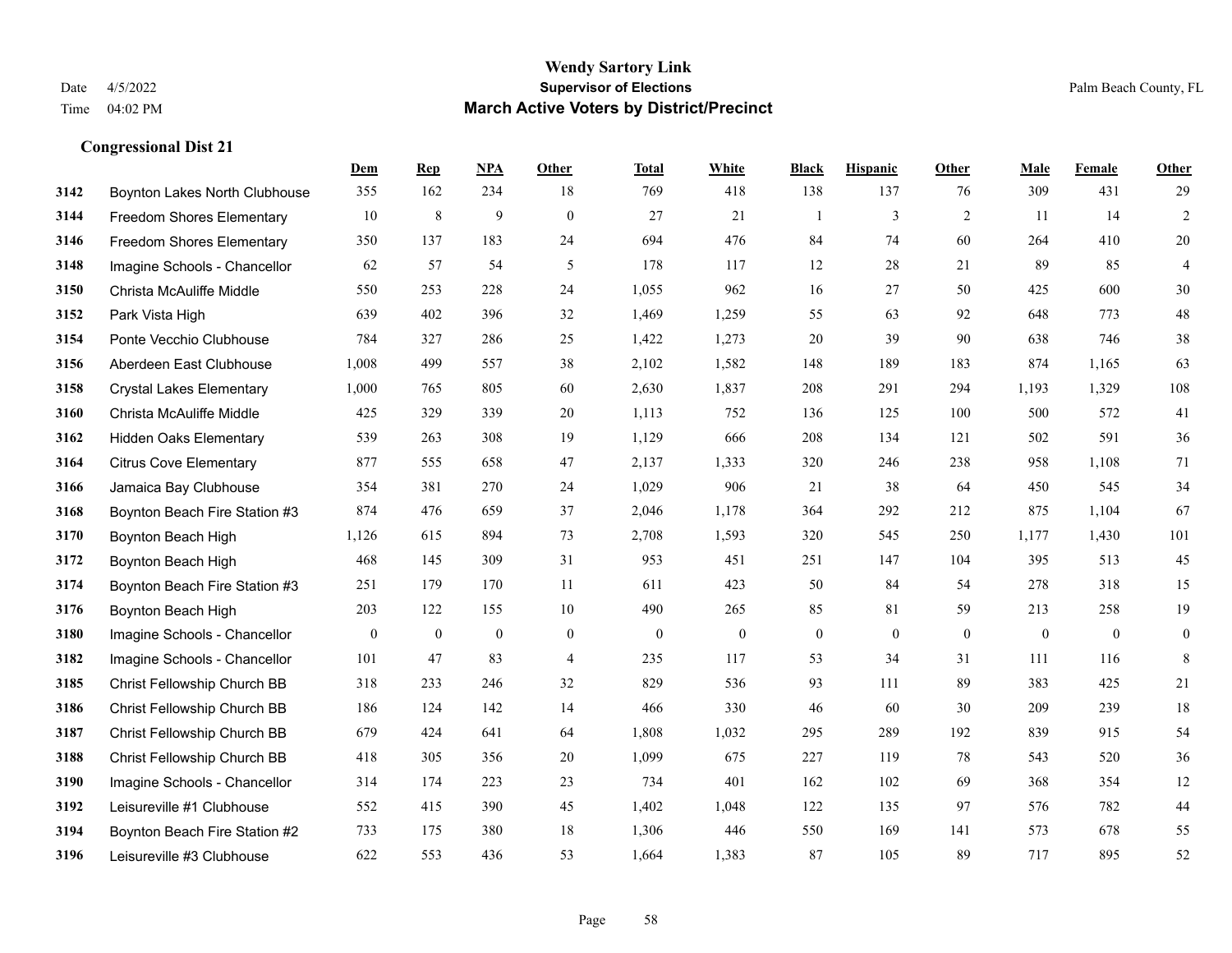|      |                                      | Dem              | <b>Rep</b>       | NPA              | <b>Other</b>   | <b>Total</b> | White            | <b>Black</b>             | <b>Hispanic</b> | <b>Other</b>   | <b>Male</b>    | Female         | <b>Other</b>     |
|------|--------------------------------------|------------------|------------------|------------------|----------------|--------------|------------------|--------------------------|-----------------|----------------|----------------|----------------|------------------|
| 3198 | <b>BB Leisureville Clubhouse</b>     | 514              | 527              | 318              | 37             | 1,396        | 1,137            | 74                       | 121             | 64             | 573            | 784            | 39               |
| 3200 | <b>Golfview Harbour Clubhouse</b>    | 597              | 409              | 408              | 32             | 1,446        | 979              | 203                      | 112             | 152            | 648            | 751            | 47               |
| 3202 | Golfview Harbour Clubhouse           | 64               | 72               | 52               | 9              | 197          | 145              | 29                       | 11              | 12             | 100            | 91             | 6                |
| 4002 | <b>Lantana Recreation Center</b>     | 460              | 527              | 380              | 50             | 1,417        | 1,182            | 32                       | 107             | 96             | 686            | 694            | 37               |
| 4004 | South Palm Beach Town Hall           | 392              | 519              | 397              | 33             | 1,341        | 1,147            | 21                       | 81              | 92             | 586            | 708            | 47               |
| 4006 | Manalapan Town Hall                  | 79               | 209              | 92               | 11             | 391          | 355              | 6                        | 6               | 24             | 196            | 184            | 11               |
| 4008 | Hypoluxo Town Hall                   | 525              | 599              | 521              | 69             | 1,714        | 1,429            | 43                       | 121             | 121            | 790            | 877            | 47               |
| 4010 | <b>Bent Tree Villas East</b>         | 780              | 737              | 603              | 59             | 2,179        | 1,579            | 210                      | 220             | 170            | 957            | 1.175          | 47               |
| 4012 | Greentree Villas                     | 656              | 562              | 468              | 36             | 1,722        | 1,401            | 75                       | 131             | 115            | 694            | 982            | $46\,$           |
| 4014 | New Church                           | 405              | 493              | 320              | 31             | 1,249        | 1,008            | 64                       | 92              | 85             | 540            | 679            | $30\,$           |
| 4016 | Christ Fellowship Church BB          | 541              | 283              | 304              | 26             | 1,154        | 690              | 191                      | 170             | 103            | 532            | 591            | 31               |
| 4018 | Quail Ridge Business Center          | 120              | 369              | 129              | 12             | 630          | 610              | $\mathbf{1}$             | 1               | 18             | 287            | 331            | 12               |
| 4020 | Christ Fellowship Church BB          | 36               | 25               | 35               | 3              | 99           | 76               | 4                        | 10              | 9              | 37             | 60             | $\sqrt{2}$       |
| 4022 | <b>Congress Middle</b>               | 841              | 227              | 401              | 44             | 1,513        | 531              | 668                      | 169             | 145            | 632            | 822            | 59               |
| 4024 | Harvey E Oyer Jr Park                | 474              | 617              | 502              | 56             | 1,649        | 1,304            | 87                       | 135             | 123            | 779            | 823            | 47               |
| 4026 | Boynton Beach Senior Center          | 494              | 555              | 500              | 50             | 1,599        | 1,400            | 38                       | 61              | 100            | 735            | 814            | 50               |
| 4028 | Ocean Ridge Town Hall                | 412              | 735              | 440              | 44             | 1,631        | 1,483            | $\overline{\mathcal{A}}$ | 50              | 94             | 768            | 822            | 41               |
| 4030 | Village of Golf Admin Bldg           | 37               | 176              | 56               | $\overline{4}$ | 273          | 267              | $\boldsymbol{0}$         | $\mathbf{1}$    | 5              | 130            | 141            | $\overline{c}$   |
| 4034 | <b>Crosspointe Elementary</b>        | 363              | 259              | 293              | 25             | 940          | 669              | 110                      | 73              | 88             | 396            | 522            | $22\,$           |
| 4036 | <b>Forest Park Elementary</b>        | 288              | 449              | 276              | 25             | 1,038        | 934              | $\,8\,$                  | 51              | 45             | 433            | 574            | 31               |
| 4038 | <b>Briny Breezes Community Cente</b> | 88               | 145              | 93               | $\overline{4}$ | 330          | 304              | $\boldsymbol{0}$         | 10              | 16             | 135            | 186            | 9                |
| 4040 | <b>Briny Breezes Community Cente</b> | $\boldsymbol{0}$ | $\boldsymbol{0}$ | $\boldsymbol{0}$ | $\overline{0}$ | $\mathbf{0}$ | $\mathbf{0}$     | $\mathbf{0}$             | $\mathbf{0}$    | $\theta$       | $\mathbf{0}$   | $\theta$       | $\mathbf{0}$     |
| 4042 | <b>Briny Breezes Community Cente</b> | $\mathbf{0}$     | $\boldsymbol{0}$ | $\boldsymbol{0}$ | $\overline{0}$ | $\mathbf{0}$ | $\boldsymbol{0}$ | $\boldsymbol{0}$         | $\overline{0}$  | $\overline{0}$ | $\overline{0}$ | $\overline{0}$ | $\boldsymbol{0}$ |
| 4044 | <b>Briny Breezes Community Cente</b> | 45               | 39               | 34               | $\overline{1}$ | 119          | 105              | 1                        | 9               | $\overline{4}$ | 63             | 53             | 3                |
| 4046 | <b>Delray Dunes</b>                  | 89               | 346              | 102              | $\tau$         | 544          | 508              | $\mathbf{1}$             | 5               | 30             | 244            | 289            | 11               |
| 4048 | <b>Banyan Creek Elementary</b>       | 123              | 155              | 85               | $\tau$         | 370          | 295              | 17                       | 29              | 29             | 191            | 171            | $\,8\,$          |
| 4050 | Hunter's Run Courtside Cafe          | 1,085            | 372              | 560              | 42             | 2,059        | 1,899            | 42                       | 48              | 70             | 858            | 1,162          | 39               |
| 4052 | <b>Crosspointe Elementary</b>        | 110              | 82               | 92               | 3              | 287          | 173              | 57                       | 21              | 36             | 141            | 138            | $\,8\,$          |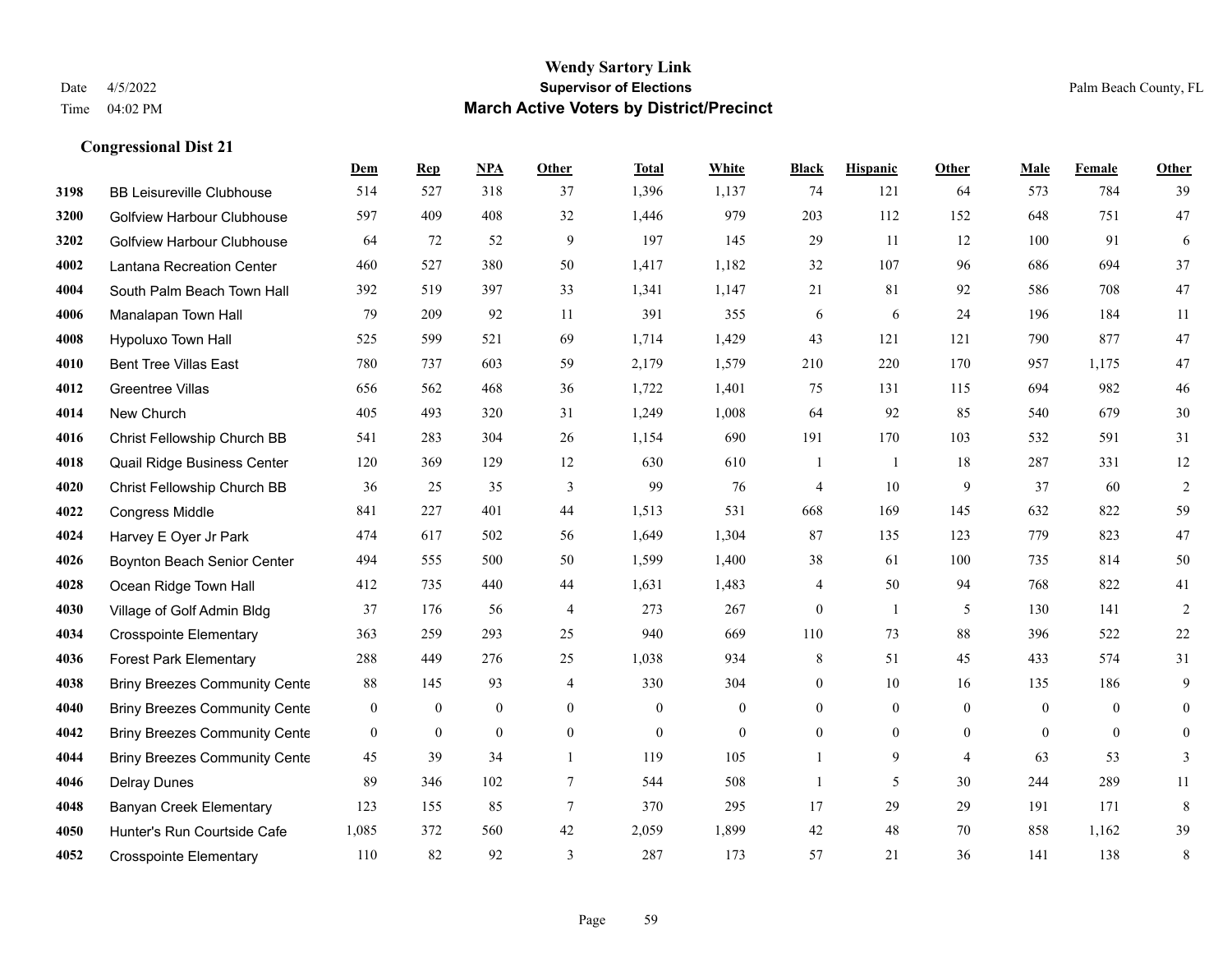|      |                                   | Dem            | <b>Rep</b>       | NPA          | <b>Other</b>     | <b>Total</b> | <b>White</b>     | <b>Black</b>     | <b>Hispanic</b>  | <b>Other</b> | <b>Male</b>    | Female         | <b>Other</b>     |
|------|-----------------------------------|----------------|------------------|--------------|------------------|--------------|------------------|------------------|------------------|--------------|----------------|----------------|------------------|
| 4053 | <b>Crosspointe Elementary</b>     | 201            | 89               | 159          | 18               | 467          | 178              | 110              | 98               | 81           | 207            | 239            | 21               |
| 4054 | Lakeview Baptist Church           | 529            | 636              | 452          | 40               | 1,657        | 1,373            | 77               | 101              | 106          | 763            | 843            | 51               |
| 4056 | Lakeview Baptist Church           | $\overline{0}$ | $\boldsymbol{0}$ | $\mathbf{0}$ | $\overline{0}$   | $\theta$     | $\boldsymbol{0}$ | $\boldsymbol{0}$ | $\mathbf{0}$     | $\theta$     | $\overline{0}$ | $\theta$       | $\boldsymbol{0}$ |
| 4058 | Plumosa SOA Elementary            | 53             | 63               | 39           | 6                | 161          | 141              | 6                | 8                | 6            | 81             | 78             | $\overline{2}$   |
| 4060 | Lakeview Baptist Church           | 2              | 3                | 5            | $\overline{0}$   | 10           | 5                | $\overline{0}$   | $\overline{2}$   | 3            | 5              | 5              | $\overline{0}$   |
| 4062 | Lakeview Baptist Church           | 47             | 76               | 44           | $\overline{4}$   | 171          | 139              | $\tau$           | 9                | 16           | 80             | 88             | 3                |
| 4064 | Seacrest Presbyterian             | 48             | 43               | 48           | $\overline{2}$   | 141          | 127              |                  | 8                | 5            | 76             | 64             |                  |
| 4066 | Seacrest Presbyterian             | $\theta$       | $\overline{0}$   | $\mathbf{0}$ | $\Omega$         | $\theta$     | $\mathbf{0}$     | $\overline{0}$   | $\theta$         | $\theta$     | $\theta$       | $\theta$       | $\Omega$         |
| 4068 | Seacrest Presbyterian             | $\theta$       | $\mathbf{0}$     | $\mathbf{0}$ | $\Omega$         | $\Omega$     | $\mathbf{0}$     | $\overline{0}$   | $\theta$         | $\Omega$     | $\Omega$       | $\Omega$       | $\theta$         |
| 4070 | Seacrest Presbyterian             | $\theta$       | $\mathbf{0}$     | $\mathbf{0}$ | $\theta$         | $\theta$     | $\overline{0}$   | $\overline{0}$   | $\mathbf{0}$     | $\theta$     | $\theta$       | $\theta$       | $\mathbf{0}$     |
| 4072 | <b>Gulf Stream Town Hall</b>      | 183            | 451              | 217          | 23               | 874          | 812              | 4                | 22               | 36           | 428            | 426            | 20               |
| 4074 | Plumosa SOA Elementary            | 420            | 427              | 363          | 22               | 1,232        | 1,054            | 19               | 75               | 84           | 584            | 614            | 34               |
| 4076 | <b>Country Manors Clubhouse</b>   | 451            | 380              | 410          | 22               | 1,263        | 891              | 97               | 141              | 134          | 556            | 670            | 37               |
| 4078 | <b>Banyan Creek Elementary</b>    | 4              | 6                | $\mathbf{1}$ | $\boldsymbol{0}$ | 11           | $10\,$           | $\boldsymbol{0}$ | $\boldsymbol{0}$ | -1           | 7              | 3              |                  |
| 4080 | <b>Banyan Creek Elementary</b>    | $\overline{0}$ | $\mathbf{0}$     | $\mathbf{0}$ | $\overline{0}$   | $\theta$     | $\overline{0}$   | $\overline{0}$   | $\mathbf{0}$     | $\theta$     | $\overline{0}$ | $\theta$       | $\theta$         |
| 4082 | <b>Banyan Creek Elementary</b>    | $\overline{0}$ | 3                | $\mathbf{0}$ | $\theta$         | 3            | $\overline{3}$   | $\mathbf{0}$     | $\theta$         | $\theta$     | 2              | $\overline{1}$ | $\theta$         |
| 4084 | <b>Banyan Creek Elementary</b>    | 42             | 25               | 27           | 2                | 96           | 72               | 6                | 10               | 8            | 45             | 47             | 4                |
| 4086 | <b>Banyan Creek Elementary</b>    | 533            | 392              | 391          | 29               | 1,345        | 921              | 185              | 106              | 133          | 625            | 672            | $48\,$           |
| 4088 | West Park Baptist Church          | 847            | 474              | 499          | 47               | 1,867        | 1,583            | 65               | 101              | 118          | 764            | 1,058          | 45               |
| 4090 | Pines of Delray North             | 270            | 175              | 162          | 17               | 624          | 499              | 42               | 46               | 37           | 243            | 354            | 27               |
| 4092 | <b>Atlantic High</b>              | $\mathbf{0}$   | $\mathbf{0}$     | $\mathbf{0}$ | $\theta$         | $\theta$     | $\mathbf{0}$     | $\mathbf{0}$     | $\mathbf{0}$     | $\theta$     | $\theta$       | $\theta$       | $\mathbf{0}$     |
| 4094 | S D Spady Elementary              | 658            | 693              | 550          | 57               | 1,958        | 1,706            | 26               | 91               | 135          | 935            | 957            | 66               |
| 4096 | <b>Carver Middle</b>              | 561            | 49               | 164          | 10               | 784          | 106              | 582              | 32               | 64           | 365            | 370            | 49               |
| 4098 | <b>Bethel Evangelical Baptist</b> | 997            | 759              | 661          | 68               | 2,485        | 1,899            | 184              | 227              | 175          | 1,055          | 1,361          | 69               |
| 4100 | <b>Carver Middle</b>              | 117            | 150              | 105          | 8                | 380          | 297              | 32               | 24               | 27           | 184            | 182            | 14               |
| 4102 | Veterans Park Recreation Ctr      | 414            | 500              | 414          | 32               | 1,360        | 1,241            | 14               | 25               | 80           | 626            | 697            | 37               |
| 4104 | <b>Emmanuel Catholic Church</b>   | 727            | 660              | 642          | 68               | 2,097        | 1,695            | 80               | 161              | 161          | 919            | 1,110          | 68               |
| 4106 | Delray Beach Golf Club            | 394            | 413              | 364          | 35               | 1,206        | 925              | 57               | 113              | 111          | 559            | 612            | 35               |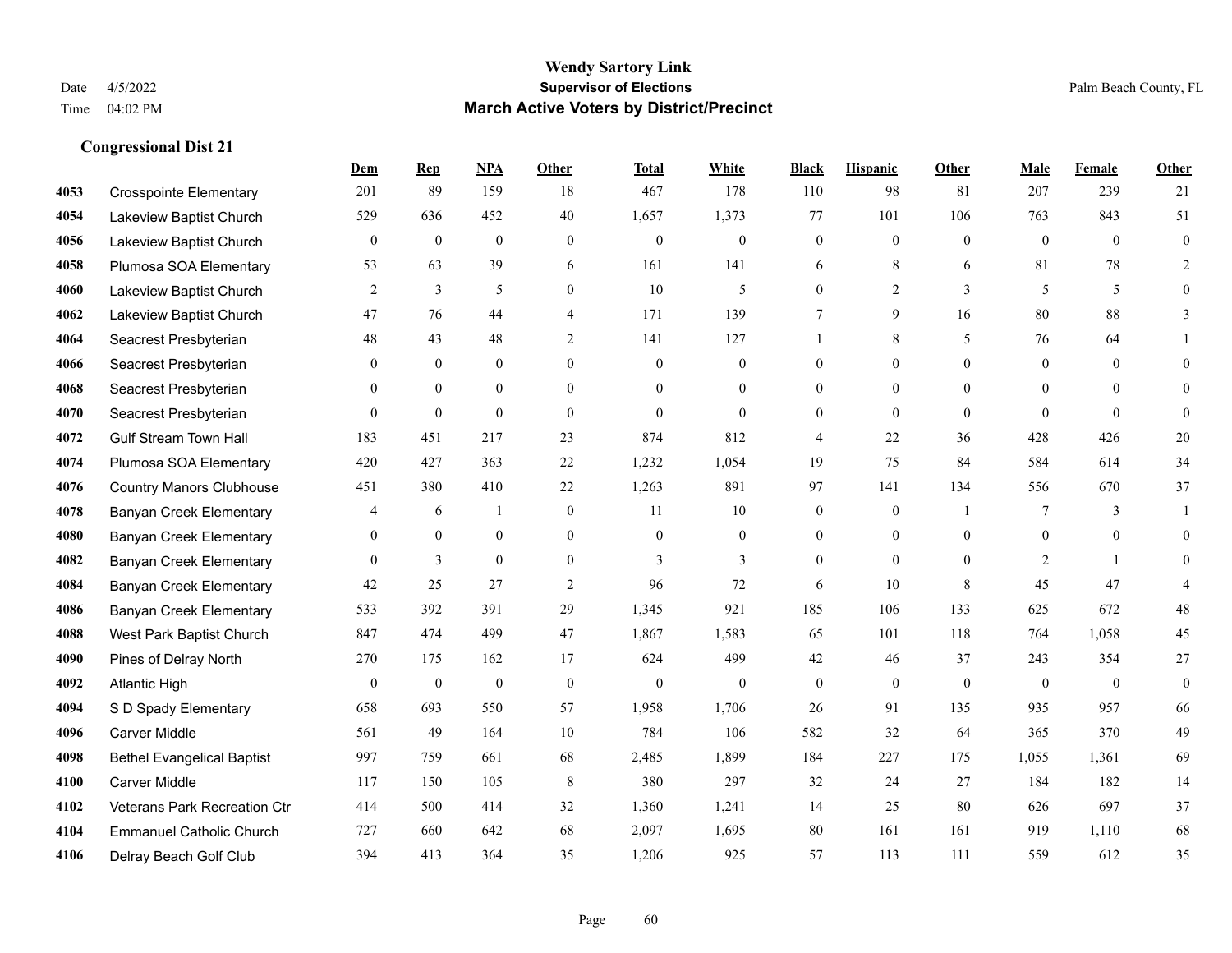|      |                                | Dem            | <b>Rep</b>     | NPA            | <b>Other</b> | <b>Total</b> | <b>White</b> | <b>Black</b>     | <b>Hispanic</b> | Other          | <b>Male</b> | Female | <b>Other</b> |
|------|--------------------------------|----------------|----------------|----------------|--------------|--------------|--------------|------------------|-----------------|----------------|-------------|--------|--------------|
| 4108 | Pines of Delray East           | 590            | 346            | 377            | 30           | 1,343        | 986          | 92               | 148             | 117            | 539         | 754    | 50           |
| 4110 | 505 Club                       | 373            | 440            | 325            | 30           | 1,168        | 1,059        | 13               | 29              | 67             | 522         | 620    | 26           |
| 4112 | Veterans Park Recreation Ctr   | 566            | 795            | 567            | 47           | 1,975        | 1,817        | 9                | 41              | 108            | 933         | 980    | 62           |
| 4114 | Delray Beach First Baptist     | 809            | 763            | 629            | 57           | 2,258        | 1,917        | 83               | 119             | 139            | 1,052       | 1,163  | $43\,$       |
| 4116 | <b>Orchard View Elementary</b> | 27             | 35             | 30             | $\mathbf{0}$ | 92           | 75           | $\overline{2}$   | 6               | 9              | 47          | 42     | 3            |
| 4118 | <b>Orchard View Elementary</b> | 680            | 417            | 481            | 33           | 1,611        | 1,123        | 151              | 198             | 139            | 660         | 901    | 50           |
| 4120 | <b>Orchard View Elementary</b> | 447            | 307            | 343            | 44           | 1,141        | 815          | 61               | 159             | 106            | 477         | 621    | $43\,$       |
| 4122 | Delray Beach Swim and Tennis   | 703            | 429            | 487            | 38           | 1,657        | 1,157        | 196              | 150             | 154            | 715         | 883    | 59           |
| 4124 | Delray Beach Swim and Tennis   | 771            | 578            | 666            | 56           | 2,071        | 1,560        | 134              | 188             | 189            | 933         | 1,063  | 75           |
| 4126 | <b>Pine Grove Elementary</b>   | 496            | 840            | 557            | 63           | 1,956        | 1,686        | 26               | 94              | 150            | 900         | 988    | 68           |
| 4129 | St Lucy Catholic Church        | 28             | 60             | 31             | -1           | 120          | 105          | $\boldsymbol{0}$ | $\overline{4}$  | 11             | 56          | 62     | $\sqrt{2}$   |
| 5002 | Faith Farm Tabernacle          | 562            | 654            | 515            | 46           | 1,777        | 1,174        | 172              | 197             | 234            | 823         | 906    | $48\,$       |
| 5003 | Faith Farm Tabernacle          | 486            | 346            | 445            | 30           | 1,307        | 783          | 136              | 216             | 172            | 587         | 680    | $40\,$       |
| 5004 | Faith Farm Tabernacle          | $\overline{4}$ | $\overline{2}$ | $\overline{2}$ | $\mathbf{0}$ | $\,$ 8 $\,$  | 5            | $\boldsymbol{0}$ | 3               | $\mathbf{0}$   | 6           | 2      | $\mathbf{0}$ |
| 5005 | <b>Sunset Palms Elementary</b> | 1,249          | 569            | 496            | 75           | 2,389        | 2,238        | 15               | 30              | 106            | 1.100       | 1,231  | 58           |
| 5006 | Faith Farm Tabernacle          | 1,183          | 531            | 588            | 40           | 2,342        | 2,214        | 14               | 24              | 90             | 1,101       | 1,206  | 35           |
| 5007 | Faith Farm Tabernacle          | 5              | -1             | 2              | $\mathbf{0}$ | 8            | $\tau$       | $\mathbf{0}$     | $\mathbf{0}$    | $\overline{1}$ | 6           | 2      | $\mathbf{0}$ |
| 5008 | <b>Sunset Palms Elementary</b> | 432            | 340            | 387            | 24           | 1,183        | 773          | 100              | 143             | 167            | 547         | 602    | 34           |
| 5009 | Boynton Beach Community Chur   | 1,206          | 982            | 1,020          | 74           | 3,282        | 2,181        | 294              | 362             | 445            | 1,571       | 1,593  | 118          |
| 5010 | Temple Shaarei Shalom          | 970            | 237            | 327            | 40           | 1,574        | 1,451        | 18               | 30              | 75             | 609         | 929    | 36           |
| 5012 | The Grove Clubhouse            | 403            | 149            | 160            | 13           | 725          | 649          | 20               | 21              | 35             | 300         | 413    | 12           |
| 5014 | West Boynton Branch Library    | 686            | 462            | 504            | 47           | 1,699        | 983          | 255              | 238             | 223            | 747         | 891    | 61           |
| 5016 | Faith United Methodist Church  | 924            | 636            | 628            | 32           | 2,220        | 1,596        | 165              | 243             | 216            | 982         | 1,151  | 87           |
| 5018 | Platina Clubhouse              | 675            | 272            | 298            | 21           | 1,266        | 1,067        | 42               | 73              | 84             | 488         | 747    | 31           |
| 5020 | <b>Hagen Road Elementary</b>   | 601            | 339            | 423            | 33           | 1,396        | 730          | 298              | 189             | 179            | 598         | 748    | 50           |
| 5022 | Hagen Road Elementary          | 857            | 435            | 462            | 27           | 1,781        | 1,394        | 168              | 111             | 108            | 781         | 957    | 43           |
| 5024 | Valencia Lakes HOA             | 624            | 203            | 242            | 16           | 1,085        | 1,005        | 10               | 18              | 52             | 473         | 585    | 27           |
| 5026 | Faith United Methodist Church  | 939            | 436            | 534            | 52           | 1,961        | 1,145        | 458              | 201             | 157            | 844         | 1,046  | 71           |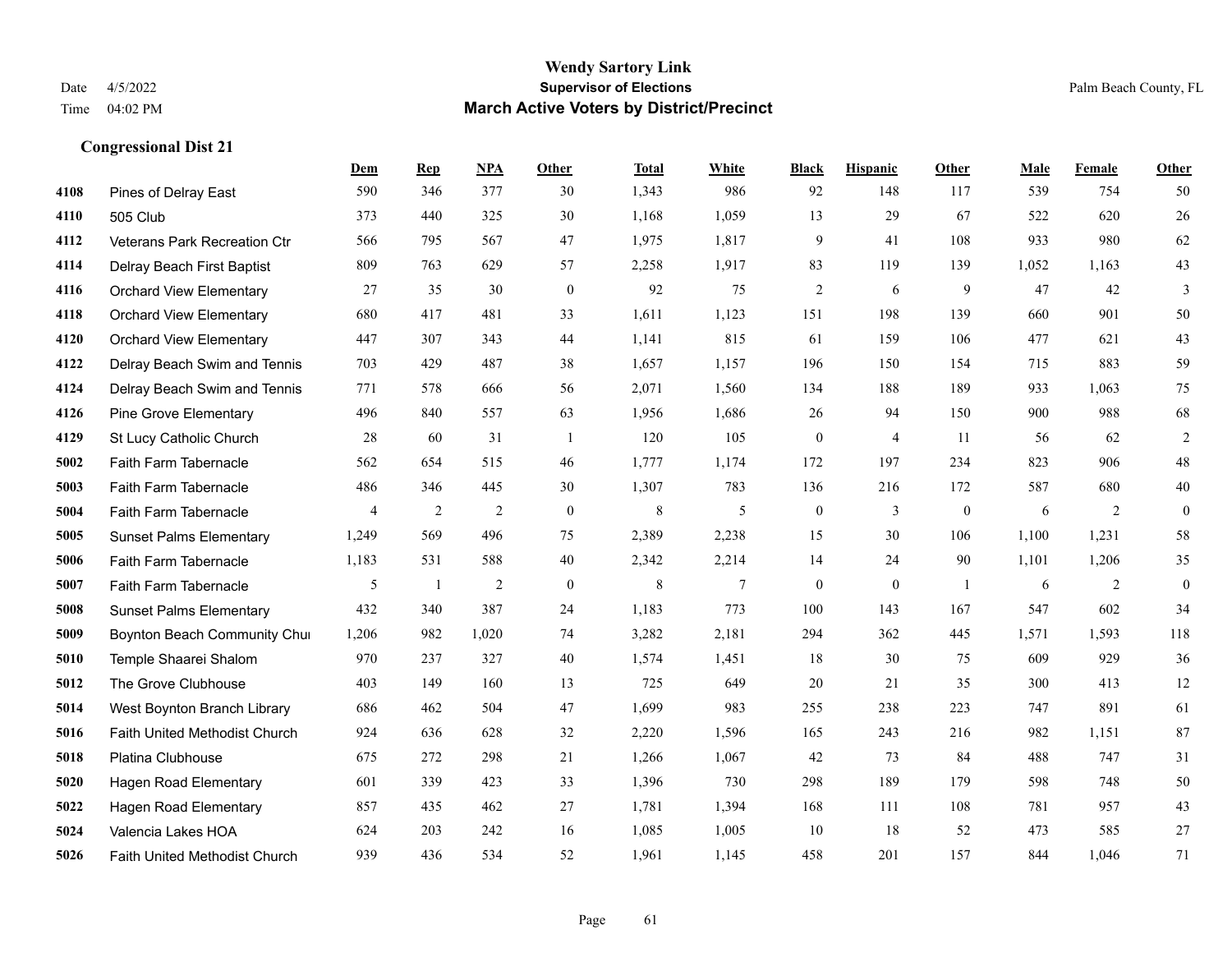|      |                                   | Dem   | <b>Rep</b> | NPA   | <b>Other</b> | <b>Total</b> | White | <b>Black</b>   | <b>Hispanic</b> | <b>Other</b> | <b>Male</b> | Female | <b>Other</b> |
|------|-----------------------------------|-------|------------|-------|--------------|--------------|-------|----------------|-----------------|--------------|-------------|--------|--------------|
| 5028 | South Tech Academy                | 664   | 532        | 452   | 26           | 1,674        | 1,300 | 104            | 119             | 151          | 741         | 866    | 67           |
| 5030 | West Boynton Branch Library       | 683   | 217        | 338   | 30           | 1,268        | 805   | 252            | 121             | 90           | 491         | 723    | 54           |
| 5032 | New Church                        | 291   | 131        | 140   | 13           | 575          | 496   | 17             | 27              | 35           | 247         | 313    | 15           |
| 5034 | Valencia Lakes HOA                | 782   | 304        | 319   | 18           | 1,423        | 1,307 | 23             | 22              | 71           | 611         | 784    | $28\,$       |
| 5036 | Valencia Isles Social Hall        | 806   | 250        | 272   | 17           | 1,345        | 1,266 | $\overline{c}$ | 8               | 69           | 541         | 774    | $30\,$       |
| 5038 | The Cascades Clubhouse            | 768   | 269        | 277   | 20           | 1,334        | 1,245 | $20\,$         | 18              | 51           | 563         | 745    | 26           |
| 5040 | New Church                        | 385   | 207        | 244   | 16           | 852          | 765   | $18\,$         | 35              | 34           | 386         | 449    | 17           |
| 5042 | South Tech Academy                | 909   | 390        | 491   | 41           | 1,831        | 1,400 | 167            | 141             | 123          | 748         | 1,028  | 55           |
| 5044 | Cascade Lakes Clubhouse           | 555   | 205        | 198   | 16           | 974          | 879   | $\,8\,$        | 12              | 75           | 430         | 517    | 27           |
| 5046 | Green Cay Nature Center           | 1,318 | 586        | 670   | 46           | 2,620        | 1,970 | 282            | 189             | 179          | 1,123       | 1,431  | 66           |
| 5048 | <b>Coral Lakes Clubhouse</b>      | 572   | 385        | 317   | 21           | 1,295        | 897   | 139            | 143             | 116          | 562         | 693    | $40\,$       |
| 5050 | <b>Coral Lakes Clubhouse</b>      | 1,117 | 322        | 385   | 26           | 1,850        | 1,730 | 12             | 11              | 97           | 721         | 1,081  | 48           |
| 5052 | Lake Worth Drainage District      | 650   | 442        | 477   | 34           | 1,603        | 1,226 | 89             | 129             | 159          | 693         | 849    | 61           |
| 5054 | Our Lady Queen of Peace           | 1,120 | 1,189      | 1,032 | 83           | 3,424        | 2,742 | 98             | 208             | 376          | 1,588       | 1,702  | 134          |
| 5055 | Our Lady Queen of Peace           | 300   | 148        | 154   | 12           | 614          | 543   | 6              | 37              | 28           | 273         | 324    | 17           |
| 5056 | Hagen Ranch Road Library          | 1,890 | 1,160      | 1,222 | 103          | 4,375        | 3,522 | 185            | 330             | 338          | 1,842       | 2,401  | 132          |
| 5058 | Valencia Falls Clubhouse          | 675   | 190        | 231   | 11           | 1,107        | 1,042 | 4              | 7               | 54           | 492         | 580    | 35           |
| 5060 | Hagen Ranch Road Library          | 514   | 209        | 224   | 16           | 963          | 895   | 4              | 14              | 50           | 435         | 516    | $12\,$       |
| 5062 | Villa Borghese Clubhouse          | 449   | 231        | 164   | 15           | 859          | 783   | 11             | 27              | 38           | 374         | 464    | $21\,$       |
| 5064 | Huntington Lakes Clubhouse        | 957   | 346        | 365   | 35           | 1,703        | 1,562 | 13             | 43              | 85           | 628         | 1,043  | $32\,$       |
| 5066 | Abbey Village Clubhouse           | 793   | 442        | 397   | 37           | 1,669        | 1,362 | 73             | 130             | 104          | 670         | 941    | 58           |
| 5068 | Camelot Village Clubhouse         | 232   | 114        | 106   | 13           | 465          | 277   | 54             | 91              | 43           | 183         | 267    | 15           |
| 5070 | Delray Villas                     | 457   | 252        | 208   | 18           | 935          | 752   | $48\,$         | 68              | 67           | 390         | 512    | 33           |
| 5072 | Huntington Pointe Clubhouse       | 752   | 184        | 243   | 19           | 1,198        | 1,130 | 7              | 13              | 48           | 449         | 719    | $30\,$       |
| 5074 | Coco Wood Clubhouse               | 387   | 168        | 177   | 12           | 744          | 518   | 99             | 77              | 50           | 330         | 384    | 30           |
| 5076 | Palm Greens Clubhouse             | 670   | 307        | 335   | 30           | 1,342        | 1,110 | 39             | 101             | 92           | 519         | 777    | 46           |
| 5078 | <b>Bethel Evangelical Baptist</b> | 718   | 392        | 426   | 37           | 1,573        | 1,188 | 116            | 161             | 108          | 637         | 898    | $38\,$       |
| 5080 | <b>Bethel Evangelical Baptist</b> | 80    | 55         | 49    | 3            | 187          | 129   | 14             | 24              | 20           | 62          | 123    | $\sqrt{2}$   |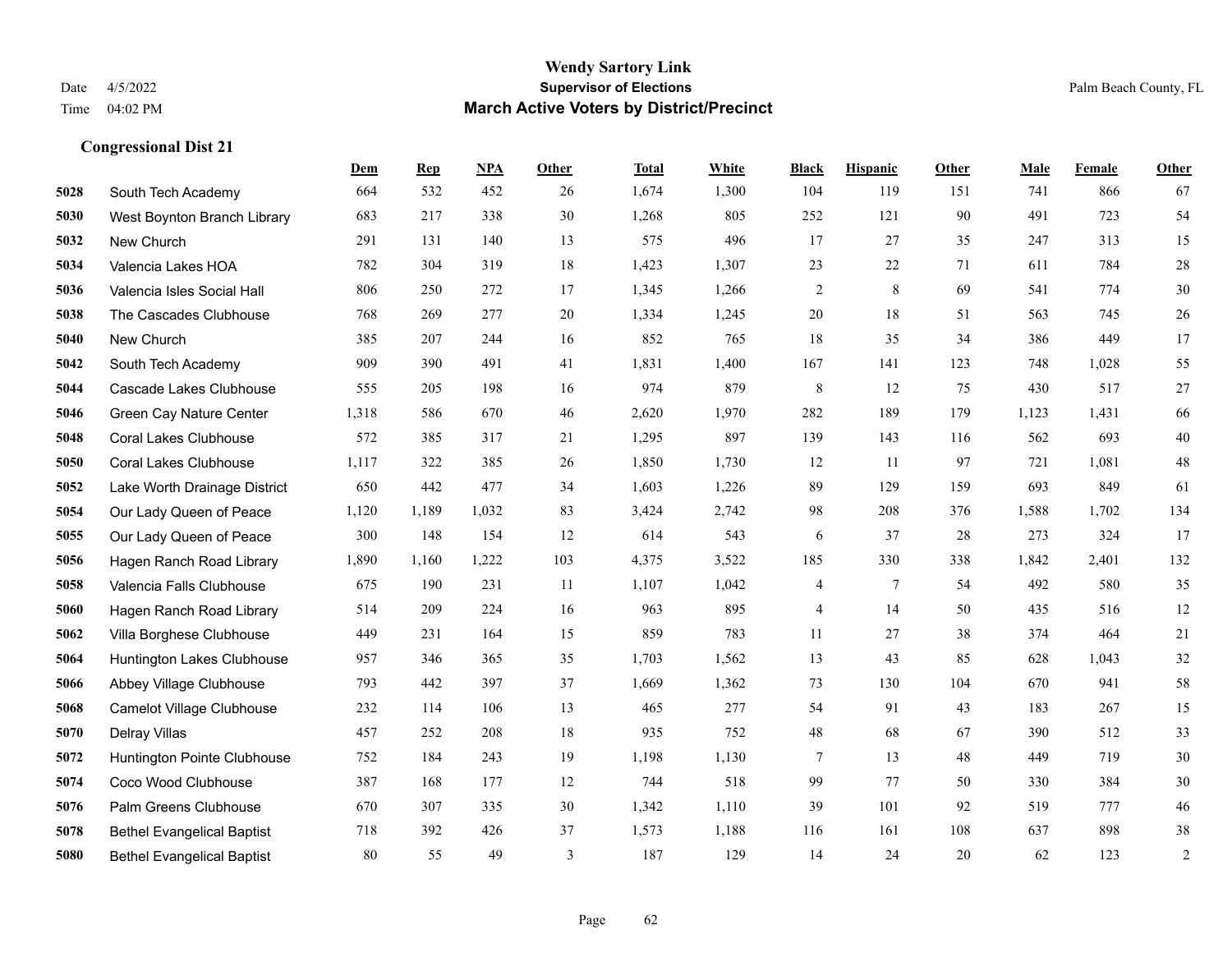|      |                                   | Dem   | <b>Rep</b> | NPA          | <b>Other</b>   | <b>Total</b> | <b>White</b> | <b>Black</b>     | <b>Hispanic</b> | <b>Other</b> | <b>Male</b>    | <b>Female</b> | <b>Other</b>     |
|------|-----------------------------------|-------|------------|--------------|----------------|--------------|--------------|------------------|-----------------|--------------|----------------|---------------|------------------|
| 5082 | <b>Bethel Evangelical Baptist</b> | 643   | 378        | 409          | 26             | 1,456        | 994          | 171              | 162             | 129          | 666            | 748           | 42               |
| 5084 | <b>High Point Section II</b>      | 442   | 314        | 264          | 27             | 1,047        | 831          | 40               | 105             | 71           | 412            | 607           | $28\,$           |
| 5086 | <b>Carver Middle</b>              | 42    | 21         | 18           | 5              | 86           | 68           | 7                | 4               | 7            | 37             | 47            | $\overline{c}$   |
| 5088 | <b>Carver Middle</b>              | 175   | 123        | 148          | 17             | 463          | 297          | 52               | 56              | 58           | 205            | 243           | 15               |
| 5090 | Gleneagles CC-Strathearn Sat      | 968   | 490        | 475          | 37             | 1,970        | 1,684        | 38               | 120             | 128          | 825            | 1.097         | $48\,$           |
| 5092 | Gleneagles CC-Clunie Satellite    | 792   | 348        | 359          | 24             | 1,523        | 1,306        | 70               | 71              | 76           | 658            | 832           | 33               |
| 5094 | Kings Point Clubhouse             | 382   | 198        | 179          | 18             | 777          | 627          | 32               | 70              | 48           | 299            | 449           | 29               |
| 5096 | Monaco Clubhouse                  | 905   | 541        | 480          | 41             | 1,967        | 1,539        | 93               | 184             | 151          | 794            | 1.099         | $74\,$           |
| 5098 | Lakes of Delray Clubhouse         | 392   | 237        | 161          | 16             | 806          | 707          | 15               | 45              | 39           | 314            | 480           | 12               |
| 5100 | <b>Kings Point Flanders</b>       | 896   | 426        | 407          | 34             | 1,763        | 1,399        | 78               | 174             | 112          | 708            | 998           | 57               |
| 5102 | Lakes of Delray Clubhouse         | 881   | 334        | 374          | 41             | 1,630        | 1,338        | 66               | 117             | 109          | 634            | 949           | 47               |
| 5104 | <b>Kings Point Flanders</b>       | 881   | 406        | 372          | 41             | 1,700        | 1,336        | 72               | 168             | 124          | 655            | 978           | 67               |
| 5106 | Las Verdes Clubhouse              | 970   | 624        | 718          | 55             | 2,367        | 1,656        | 208              | 301             | 202          | 1,073          | 1,217         | 77               |
| 5108 | West Boca Branch Library          | 1,490 | 1,581      | 1,514        | 114            | 4,699        | 3,861        | 112              | 280             | 446          | 2,216          | 2,347         | 136              |
| 5110 | South County Civic Center         | 525   | 510        | 425          | 29             | 1,489        | 1,361        | 4                | 22              | 102          | 699            | 749           | 41               |
| 5112 | Morikami Park Elementary          | 534   | 603        | 520          | 38             | 1,695        | 1,473        | 20               | 48              | 154          | 784            | 871           | $40\,$           |
| 5114 | South County Civic Center         | 245   | 192        | 203          | $10\,$         | 650          | 534          | 7                | 29              | 80           | 295            | 327           | $28\,$           |
| 5116 | The Polo Club of Boca Raton       | 636   | 512        | 447          | 25             | 1,620        | 1,481        | 16               | 26              | 97           | 700            | 873           | $47\,$           |
| 5118 | South County Civic Center         | 166   | 116        | 106          | $\overline{7}$ | 395          | 328          | 8                | 34              | 25           | 170            | 214           | 11               |
| 5119 | The Polo Club of Boca Raton       | 39    | 31         | 28           | $\sqrt{2}$     | 100          | 94           | 1                | $\overline{2}$  | 3            | 46             | 53            | $\mathbf{1}$     |
| 5120 | Delray Beach First Baptist        | 6     | 1          | $\mathbf{0}$ | $\overline{1}$ | 8            | 8            | $\boldsymbol{0}$ | $\mathbf{0}$    | $\theta$     | $\overline{2}$ | 6             | $\boldsymbol{0}$ |
| 5122 | Delray Beach First Baptist        | 267   | 179        | 201          | $10\,$         | 657          | 424          | 32               | 131             | 70           | 286            | 343           | $28\,$           |
| 5124 | Delray Beach First Baptist        | 162   | 110        | 121          | -1             | 394          | 327          | 8                | 32              | 27           | 156            | 224           | 14               |
| 5126 | Boca Delray Clubhouse             | 252   | 116        | 122          | 12             | 502          | 455          | 8                | 15              | 24           | 208            | 283           | 11               |
| 5128 | <b>Sunrise Park Elementary</b>    | 751   | 511        | 574          | 39             | 1,875        | 1,241        | 103              | 282             | 249          | 850            | 965           | 60               |
| 5130 | Coconut Cove Waterpark - Meet     | 649   | 549        | 537          | 32             | 1,767        | 1,298        | 32               | 167             | 270          | 804            | 884           | 79               |
| 5132 | <b>Eagles Landing Middle</b>      | 919   | 598        | 658          | 48             | 2,223        | 1,516        | 143              | 331             | 233          | 994            | 1,161         | 68               |
| 5134 | Coconut Cove Waterpark - Meet     | 528   | 472        | 461          | 32             | 1,493        | 1,060        | 72               | 236             | 125          | 716            | 726           | 51               |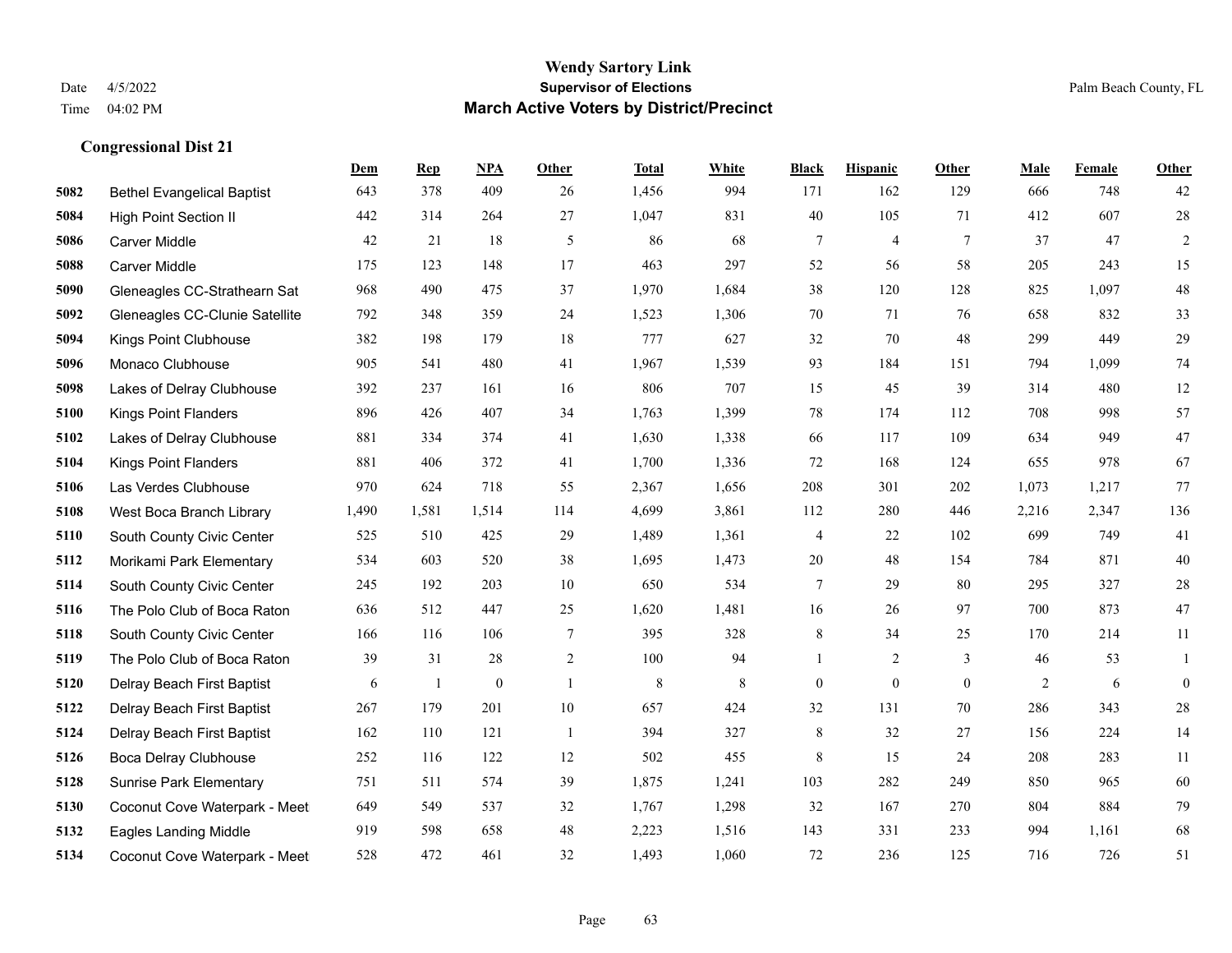|      |                                    | Dem   | <b>Rep</b> | NPA | <b>Other</b>   | <b>Total</b> | White | <b>Black</b>   | <b>Hispanic</b> | Other | <b>Male</b> | Female | <b>Other</b> |
|------|------------------------------------|-------|------------|-----|----------------|--------------|-------|----------------|-----------------|-------|-------------|--------|--------------|
| 5136 | West Boca Branch Library           | 853   | 509        | 693 | 52             | 2,107        | 1,355 | 127            | 409             | 216   | 888         | 1,156  | 63           |
| 5138 | <b>Whispering Pines Elementary</b> | 886   | 574        | 624 | 43             | 2,127        | 1,412 | 124            | 315             | 276   | 930         | 1,122  | 75           |
| 5140 | Olympic Heights High               | 1,020 | 785        | 930 | 52             | 2,787        | 1,802 | 146            | 539             | 300   | 1,272       | 1,402  | 113          |
| 5142 | <b>Whispering Pines Elementary</b> | 296   | 243        | 250 | 24             | 813          | 580   | 27             | 110             | 96    | 328         | 447    | 38           |
| 5144 | Whisper Walk Section B             | 892   | 456        | 422 | 31             | 1,801        | 1,411 | 52             | 219             | 119   | 683         | 1,071  | 47           |
| 5146 | Century Village West               | 897   | 528        | 406 | 46             | 1,877        | 1,444 | 78             | 188             | 167   | 696         | 1,109  | $72\,$       |
| 5148 | Century Village West               | 748   | 383        | 359 | 29             | 1,519        | 1,215 | 51             | 131             | 122   | 581         | 867    | 71           |
| 5150 | Century Village West               | 671   | 295        | 296 | 19             | 1,281        | 995   | 48             | 147             | 91    | 451         | 790    | 40           |
| 5152 | West Boca Raton High               | 925   | 791        | 860 | 45             | 2,621        | 1,948 | 82             | 244             | 347   | 1,241       | 1,278  | 102          |
| 5154 | Daggerwing Nature Center           | 885   | 773        | 737 | 51             | 2,446        | 1,687 | 79             | 333             | 347   | 1,099       | 1,232  | 115          |
| 5156 | Southwinds Golf Course             | 727   | 499        | 601 | 30             | 1,857        | 1,264 | 83             | 270             | 240   | 786         | 991    | 80           |
| 5162 | Glades Presbyterian Church         | 762   | 745        | 656 | 42             | 2,205        | 1,612 | 70             | 315             | 208   | 1,040       | 1,087  | $78\,$       |
| 5164 | Sandpiper Shores Elementary        | 1,011 | 655        | 689 | 43             | 2,398        | 1,834 | 73             | 260             | 231   | 1,083       | 1,240  | 75           |
| 5166 | <b>Glades Road Branch Library</b>  | 846   | 782        | 834 | 52             | 2,514        | 1,770 | 123            | 368             | 253   | 1,101       | 1,317  | 96           |
| 5168 | <b>Glades Road Branch Library</b>  | 969   | 606        | 623 | 40             | 2,238        | 1,668 | 65             | 288             | 217   | 855         | 1,326  | 57           |
| 5170 | Olympic Heights High               | 1,139 | 653        | 758 | 49             | 2,599        | 1,908 | 87             | 359             | 245   | 1,022       | 1,483  | 94           |
| 5174 | Waters Edge Elementary             | 835   | 746        | 812 | 50             | 2,443        | 1,670 | 124            | 341             | 308   | 1,129       | 1,203  | 111          |
| 5176 | Loggers Run Middle                 | 464   | 347        | 381 | 18             | 1,210        | 839   | 47             | 200             | 124   | 511         | 636    | 63           |
| 5178 | Loggers Run Middle                 | 695   | 546        | 641 | 41             | 1,923        | 1,059 | 185            | 416             | 263   | 858         | 972    | 93           |
| 5180 | Boca Glades Baptist Church         | 664   | 377        | 651 | 42             | 1,734        | 973   | 131            | 400             | 230   | 795         | 862    | 77           |
| 5182 | Boca Glades Baptist Church         | 576   | 291        | 523 | 39             | 1,429        | 744   | 126            | 357             | 202   | 639         | 727    | 63           |
| 5184 | <b>Coral Sunset Elementary</b>     | 901   | 574        | 740 | 42             | 2,257        | 1,239 | 246            | 450             | 322   | 1,041       | 1,110  | 106          |
| 5186 | <b>Coral Sunset Elementary</b>     | 987   | 429        | 891 | 37             | 2,344        | 968   | 362            | 679             | 335   | 999         | 1,223  | 122          |
| 5188 | Pines Of Boca Barwood              | 971   | 642        | 804 | 56             | 2,473        | 1,452 | 146            | 545             | 330   | 1,054       | 1,322  | 97           |
| 5190 | Lakes at Boca Rio Clubhouse        | 407   | 284        | 348 | 20             | 1,059        | 693   | 69             | 179             | 118   | 486         | 532    | 41           |
| 5192 | Hammock Pointe Elementary          | 1,050 | 672        | 941 | 49             | 2,712        | 1,546 | 211            | 583             | 372   | 1,172       | 1,421  | 119          |
| 5194 | Lakes Of Boca Barwood              | 397   | 258        | 385 | 20             | 1,060        | 635   | 49             | 235             | 141   | 448         | 557    | 55           |
| 6150 | <b>Binks Forest Elementary</b>     | 24    | 41         | 38  | $\overline{2}$ | 105          | 79    | $\overline{4}$ | 10              | 12    | 44          | 58     | 3            |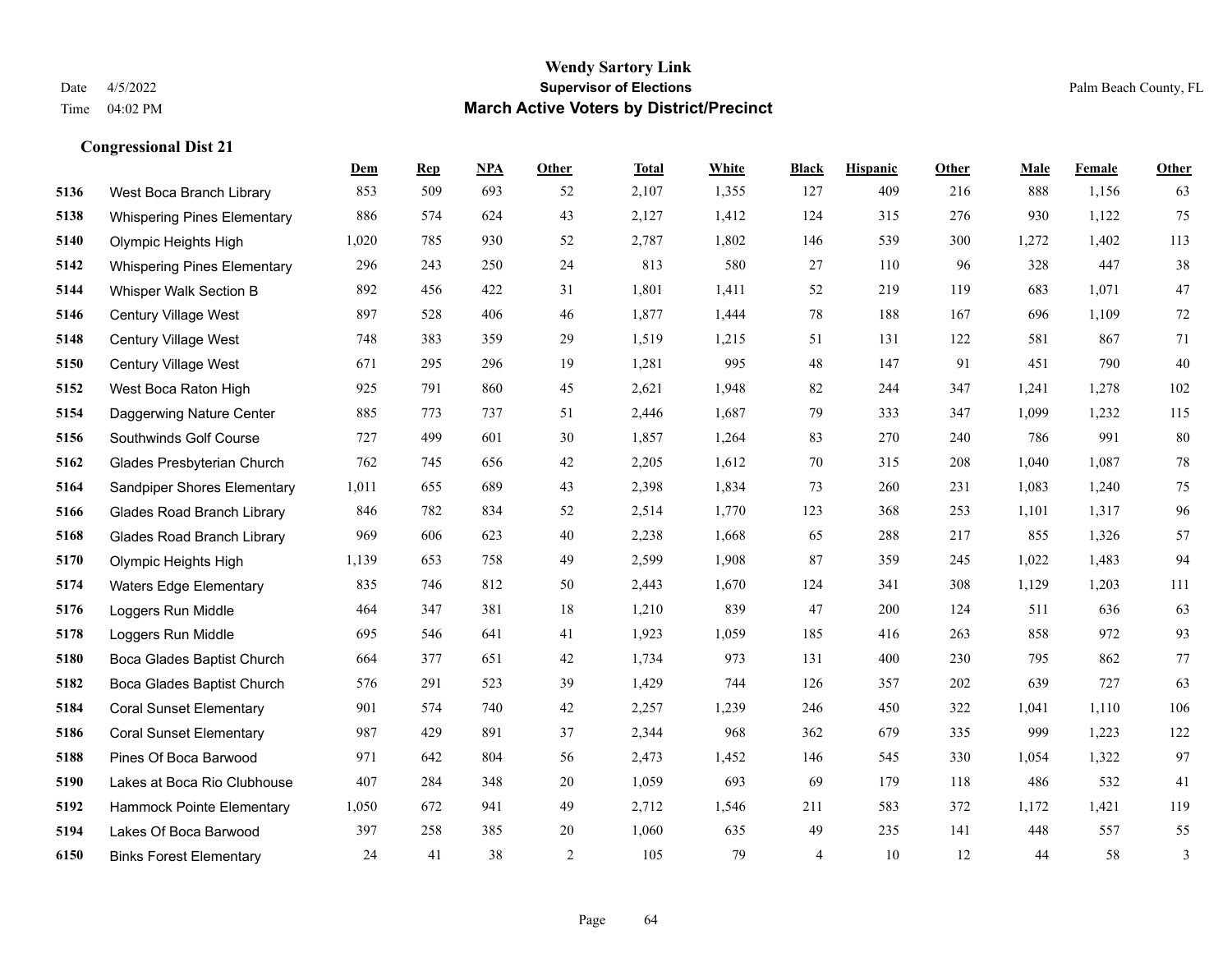|      |                                     | Dem              | <b>Rep</b>       | NPA          | <b>Other</b> | <b>Total</b> | White          | <b>Black</b>     | <b>Hispanic</b> | <b>Other</b> | <b>Male</b>    | Female       | <b>Other</b>   |
|------|-------------------------------------|------------------|------------------|--------------|--------------|--------------|----------------|------------------|-----------------|--------------|----------------|--------------|----------------|
| 6152 | <b>Binks Forest Elementary</b>      | 411              | 566              | 382          | 36           | 1,395        | 1,056          | 48               | 137             | 154          | 654            | 696          | 45             |
| 6154 | Wellington Landings Middle          | 455              | 506              | 402          | 30           | 1,393        | 996            | 87               | 193             | 117          | 626            | 726          | 41             |
| 6156 | <b>Binks Forest Elementary</b>      | 623              | 725              | 583          | 42           | 1,973        | 1,374          | 124              | 300             | 175          | 901            | 1,015        | 57             |
| 6158 | <b>Wellington Elementary</b>        | 775              | 937              | 566          | 38           | 2,316        | 1,696          | 134              | 322             | 164          | 1,066          | 1,178        | 72             |
| 6160 | Wellington Landings Middle          | 650              | 596              | 561          | 44           | 1,851        | 1,212          | 164              | 333             | 142          | 867            | 930          | 54             |
| 6162 | First Baptist Church Wel            | 742              | 700              | 573          | 43           | 2,058        | 1,296          | 215              | 360             | 187          | 921            | 1,072        | 65             |
| 6164 | First Baptist Church Wel            | 841              | 810              | 603          | 58           | 2,312        | 1,539          | 199              | 378             | 196          | 1,036          | 1,209        | 67             |
| 6166 | <b>Wellington Community Center</b>  | 845              | 863              | 766          | 46           | 2,520        | 1,733          | 160              | 415             | 212          | 1,168          | 1,274        | $78\,$         |
| 6168 | First Baptist Church Wel            | 125              | 174              | 147          | 9            | 455          | 347            | 27               | 42              | 39           | 208            | 235          | 12             |
| 6176 | Christ Fellowship Church RPB        | 26               | 21               | 24           | 2            | 73           | 30             | 13               | 23              | 7            | 32             | 37           | $\overline{4}$ |
| 6182 | New Horizons Elementary             | 292              | 452              | 325          | 14           | 1,083        | 791            | 45               | 116             | 131          | 464            | 588          | 31             |
| 6184 | Wellington High                     | 650              | 595              | 532          | 36           | 1,813        | 1,114          | 250              | 287             | 162          | 799            | 960          | 54             |
| 6186 | <b>Elbridge Gale Elementary</b>     | 786              | 570              | 653          | 41           | 2,050        | 1,126          | 296              | 430             | 198          | 902            | 1,079        | 69             |
| 6188 | <b>Wellington Village Park</b>      | 217              | 432              | 311          | $27\,$       | 987          | 842            | 15               | 46              | 84           | 396            | 542          | 49             |
| 6190 | Wellington Village Hall             | 806              | 445              | 661          | 47           | 1,959        | 876            | 361              | 516             | 206          | 814            | 1,072        | 73             |
| 6192 | St Peters Methodist Church          | 964              | 792              | 788          | 69           | 2,613        | 1,548          | 287              | 549             | 229          | 1,183          | 1,347        | 83             |
| 6194 | <b>Equestrian Trails Elementary</b> | 503              | 287              | 354          | 18           | 1,162        | 524            | 296              | 148             | 194          | 517            | 592          | 53             |
| 6196 | Palm Beach Central High             | $\boldsymbol{0}$ | $\boldsymbol{0}$ | $\mathbf{0}$ | $\mathbf{0}$ | $\mathbf{0}$ | $\overline{0}$ | $\boldsymbol{0}$ | $\mathbf{0}$    | $\theta$     | $\overline{0}$ | $\mathbf{0}$ | $\mathbf{0}$   |
| 6198 | Wellington Branch Library           | 510              | 360              | 363          | 38           | 1,271        | 704            | 191              | 267             | 109          | 548            | 687          | 36             |
| 6200 | <b>Emerald Cove Middle</b>          | 531              | 569              | 529          | 53           | 1,682        | 1,057          | 176              | 265             | 184          | 736            | 893          | 53             |
| 6202 | <b>Emerald Cove Middle</b>          | 108              | 87               | 91           | 8            | 294          | 172            | 52               | 51              | 19           | 135            | 152          | $\tau$         |
| 6204 | <b>Emerald Cove Middle</b>          | 35               | 18               | 37           | 3            | 93           | 46             | 25               | 14              | 8            | 25             | 64           | $\overline{4}$ |
| 6207 | Palm Beach Central High             | 282              | 374              | 242          | 16           | 914          | 598            | 90               | 104             | 122          | 426            | 463          | 25             |
| 6208 | Buena Vida Clubhouse                | 320              | 199              | 183          | 14           | 716          | 624            | 23               | 26              | 43           | 320            | 380          | 16             |
| 6210 | Villa Olympia Clubhouse             | 1,551            | 1,067            | 1,327        | 101          | 4,046        | 1,821          | 700              | 686             | 839          | 1,908          | 1,951        | 187            |
| 6212 | Wellington Village Park             | 146              | 216              | 183          | 16           | 561          | 382            | 17               | 94              | 68           | 253            | 280          | $28\,$         |
| 6214 | Wellington Village Park             | 794              | 767              | 720          | 48           | 2,329        | 1,469          | 255              | 285             | 320          | 1,070          | 1,181        | 78             |
| 6216 | Panther Run Elementary              | 224              | 200              | 174          | 14           | 612          | 345            | 95               | 100             | 72           | 285            | 307          | 20             |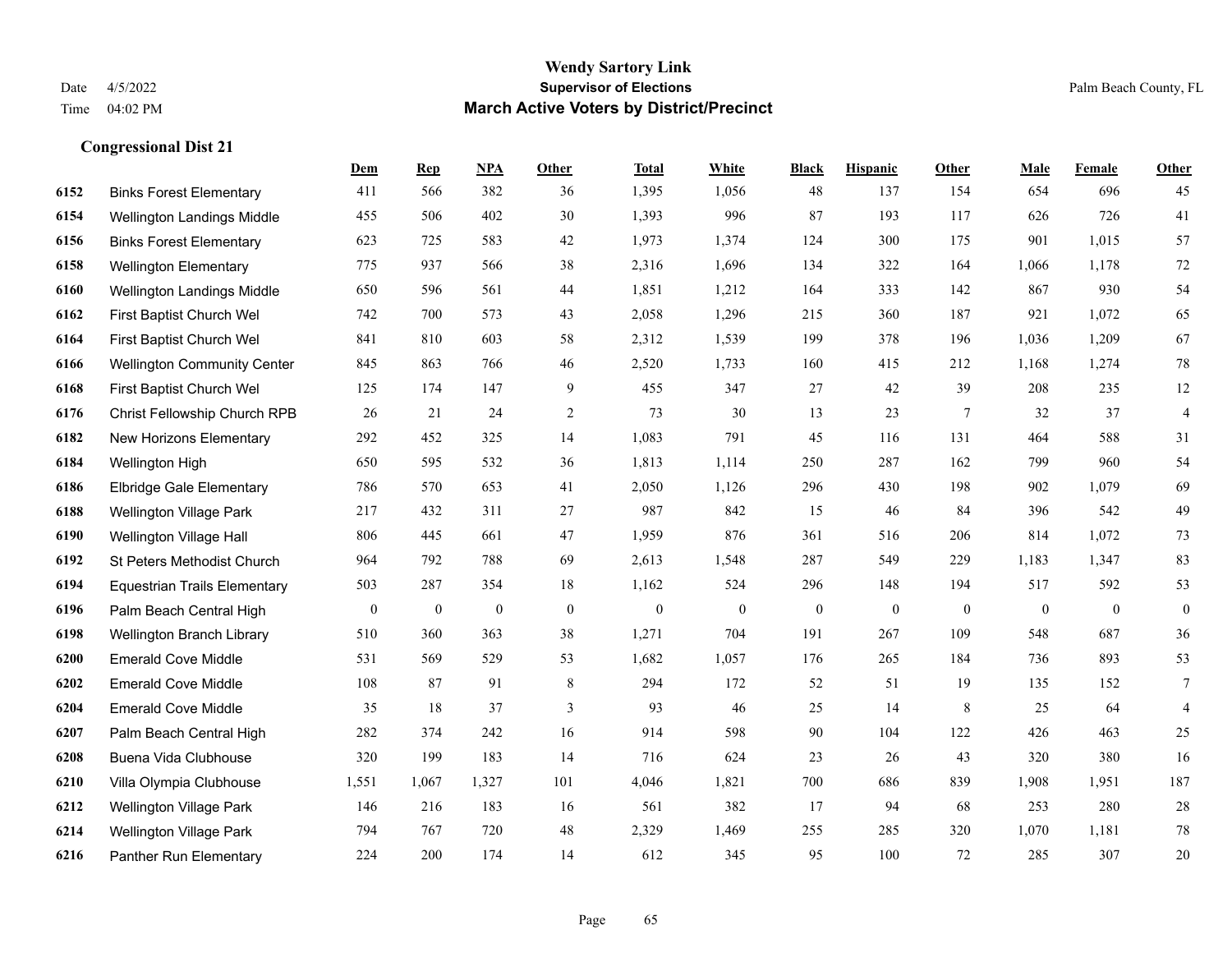|      |                                 | Dem            | <b>Rep</b>       | NPA              | <b>Other</b>   | <b>Total</b> | <b>White</b>     | <b>Black</b>     | <b>Hispanic</b> | <b>Other</b>   | <b>Male</b>  | <b>Female</b>  | <b>Other</b>     |
|------|---------------------------------|----------------|------------------|------------------|----------------|--------------|------------------|------------------|-----------------|----------------|--------------|----------------|------------------|
| 6218 | Wellington Village Park         | $\overline{0}$ | $\mathbf{0}$     | $\mathbf{0}$     | $\overline{0}$ | $\mathbf{0}$ | $\overline{0}$   | $\mathbf{0}$     | $\mathbf{0}$    | $\overline{0}$ | $\mathbf{0}$ | $\overline{0}$ | $\theta$         |
| 6220 | <b>Wellington Village Park</b>  | 57             | 38               | 43               | 6              | 144          | 76               | 16               | 34              | 18             | 63           | 78             | 3                |
| 6222 | Panther Run Elementary          | $\mathbf{0}$   | $\mathbf{1}$     | $\boldsymbol{0}$ | $\overline{0}$ | -1           | $\mathbf{1}$     | $\mathbf{0}$     | $\mathbf{0}$    | $\overline{0}$ | 1            | $\overline{0}$ | $\mathbf{0}$     |
| 6224 | Discovery Key Elementary        | 947            | 1,111            | 691              | 61             | 2,810        | 2,075            | 188              | 335             | 212            | 1,308        | 1,424          | $78\,$           |
| 6226 | The Isles at Wellington         | 735            | 744              | 626              | 46             | 2,151        | 1,387            | 219              | 239             | 306            | 1.009        | 1,053          | 89               |
| 6228 | Wycliffe Comm Association Bldg  | 781            | 334              | 416              | 25             | 1,556        | 1,455            | 20               | 16              | 65             | 676          | 851            | 29               |
| 6230 | Epiphany Lutheran Church        | 1,244          | 1,300            | 1,264            | 91             | 3,899        | 2,402            | 442              | 635             | 420            | 1,785        | 2,001          | 113              |
| 6232 | Panther Run Elementary          | 660            | 743              | 647              | 49             | 2,099        | 1,337            | 243              | 248             | 271            | 1,013        | 1,025          | 61               |
| 7070 | Northboro Elementary            | 455            | 407              | 383              | 33             | 1,278        | 1,011            | 66               | 88              | 113            | 584          | 656            | $38\,$           |
| 7108 | <b>Chamber of Commerce</b>      | 411            | 406              | 368              | 54             | 1,239        | 935              | 56               | 112             | 136            | 578          | 626            | 35               |
| 7130 | Alexander W Dreyfoos SOA High   | 817            | 827              | 822              | 75             | 2,541        | 1,945            | 119              | 206             | 271            | 1,293        | 1,177          | 71               |
| 7132 | WPB City Hall Flagler Gallery   | 647            | 721              | 609              | 67             | 2,044        | 1,626            | 87               | 146             | 185            | 1,032        | 945            | 67               |
| 7148 | Howard Park Community Center    | 100            | 42               | 58               | 10             | 210          | 116              | 39               | 30              | 25             | 107          | 93             | $10\,$           |
| 7150 | Howard Park Community Center    | 342            | 283              | 305              | 37             | 967          | 770              | 44               | 82              | 71             | 491          | 452            | $24\,$           |
| 7152 | WPB City Hall Flagler Gallery   | 484            | 451              | 282              | 43             | 1,260        | 1,010            | 43               | 117             | 90             | 489          | 727            | $44\,$           |
| 7154 | Morton & Barbara Mandel Cente   | 154            | 375              | 163              | 16             | 708          | 638              | 8                | 13              | 49             | 322          | 366            | $20\,$           |
| 7156 | PB Fire Station #3              | 42             | 101              | 61               | $\overline{1}$ | 205          | 177              | $\boldsymbol{0}$ | $\tau$          | 21             | 92           | 101            | $12\,$           |
| 7158 | PB Fire Station #3              | 537            | 499              | 423              | 51             | 1,510        | 1,357            | 19               | 30              | 104            | 665          | 809            | $36\,$           |
| 7160 | South Grade Elementary          | 931            | 228              | 479              | 24             | 1,662        | 508              | 639              | 336             | 179            | 809          | 775            | $78\,$           |
| 7162 | <b>Osborne Community Center</b> | 848            | 125              | 379              | 29             | 1,381        | 249              | 700              | 295             | 137            | 622          | 700            | 59               |
| 7164 | <b>Osborne Community Center</b> | 314            | 188              | 205              | 27             | 734          | 566              | 56               | 56              | 56             | 345          | 367            | $22\,$           |
| 7166 | PB Fire Station #3              | 321            | 404              | 302              | 29             | 1,056        | 931              | 3                | 35              | 87             | 458          | 569            | 29               |
| 7168 | <b>Maddock Park</b>             | 1,493          | 660              | 934              | 59             | 3,146        | 1,543            | 800              | 526             | 277            | 1,437        | 1,593          | 116              |
| 7170 | Lantana Town Hall               | 685            | 333              | 544              | 37             | 1,599        | 853              | 345              | 235             | 166            | 763          | 758            | 78               |
| 7172 | Lantana Recreation Center       | 301            | 277              | 246              | 19             | 843          | 665              | 51               | 63              | 64             | 402          | 413            | $28\,$           |
| 7174 | <b>Rolling Green Elementary</b> | 1,013          | 236              | 522              | 29             | 1,800        | 563              | 676              | 401             | 160            | 785          | 940            | 75               |
| 7175 | <b>Rolling Green Elementary</b> | $\mathbf{0}$   | $\boldsymbol{0}$ | $\overline{1}$   | $\mathbf{0}$   |              | $\boldsymbol{0}$ | $\boldsymbol{0}$ | 1               | $\mathbf{0}$   | -1           | $\mathbf{0}$   | $\boldsymbol{0}$ |
| 7176 | Hypoluxo Town Hall              | 188            | 87               | 116              | 8              | 399          | 221              | 80               | 68              | 30             | 172          | 215            | 12               |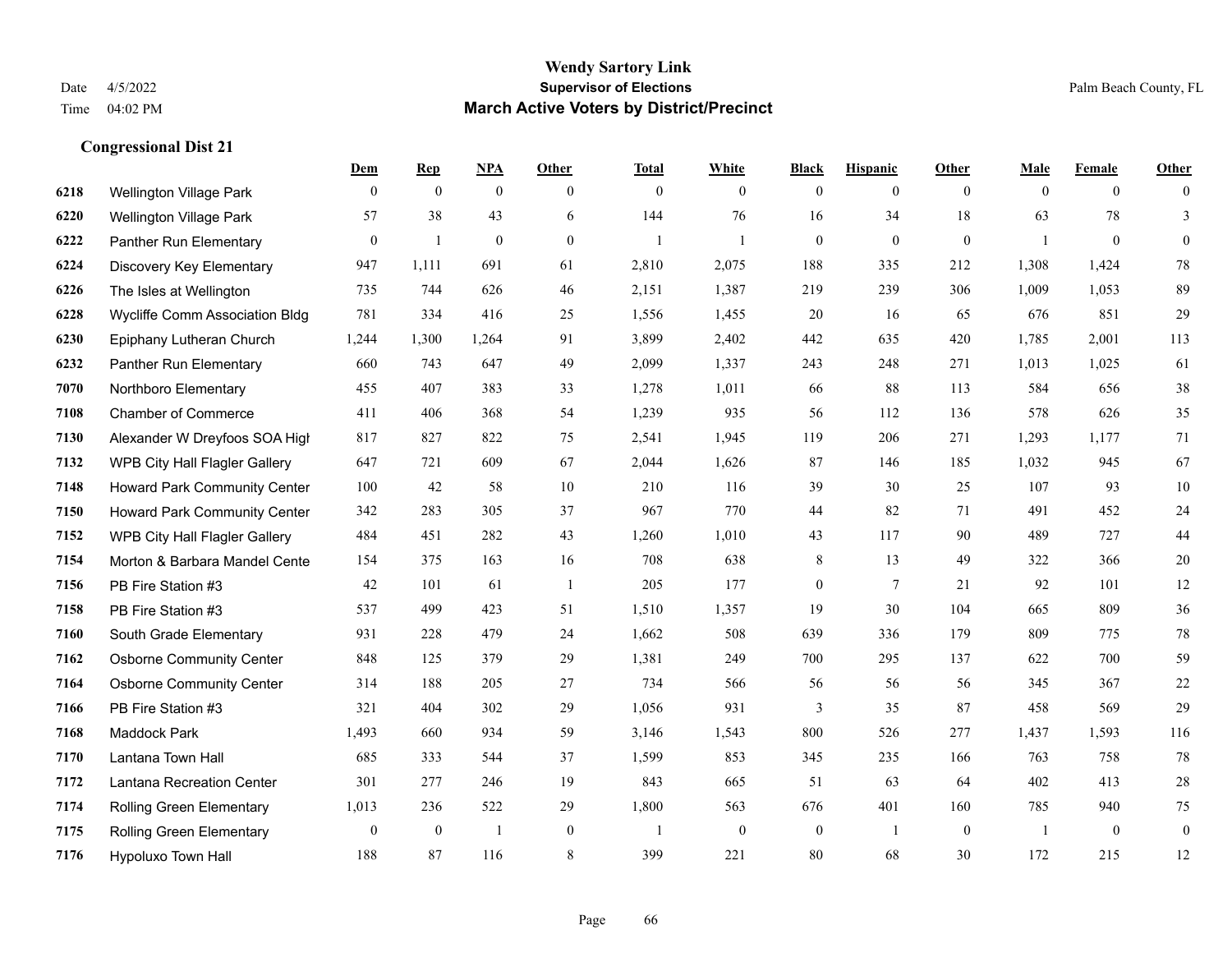|      |                                | Dem     | <b>Rep</b>     | <b>NPA</b>       | Other          | <b>Total</b> | White   | <b>Black</b> | <b>Hispanic</b> | Other  | <b>Male</b> | <b>Female</b> | <b>Other</b>   |
|------|--------------------------------|---------|----------------|------------------|----------------|--------------|---------|--------------|-----------------|--------|-------------|---------------|----------------|
| 7178 | Temple Beth Kodesh             | 1,503   | 195            | 599              | 31             | 2,328        | 458     | 1,317        | 352             | 201    | 1,060       | 1,166         | 102            |
| 7179 | Village Royale on the Green    | 814     | 232            | 355              | 28             | 1,429        | 576     | 587          | 152             | 114    | 617         | 756           | 56             |
| 7180 | St John Missionary Baptist Chr | 1,759   | 142            | 498              | 19             | 2,418        | 244     | 1,796        | 178             | 200    | 1,033       | 1,295         | 90             |
| 7182 | Carolyn Sims Center            | 1,485   | 71             | 384              | 13             | 1,953        | 81      | 1,637        | 85              | 150    | 809         | 1,064         | 80             |
| 7184 | St John Missionary Baptist Chr | 3       | $\overline{3}$ | $\boldsymbol{0}$ | $\overline{0}$ | 6            | 3       | 2            | $\theta$        |        | 3           | 3             | $\Omega$       |
| 7186 | Boynton Beach Senior Center    | 1,450   | 434            | 739              | 60             | 2,683        | 1,082   | 1,079        | 268             | 254    | 1,259       | 1,309         | 115            |
| 7188 | <b>Forest Park Elementary</b>  | 834     | 544            | 599              | 58             | 2,035        | 1,426   | 268          | 179             | 162    | 882         | 1,082         | 71             |
| 7190 | Seacrest Presbyterian          | 1,052   | 622            | 816              | 59             | 2,549        | 1,600   | 457          | 250             | 242    | 1,235       | 1,224         | 90             |
| 7192 | Lakeview Baptist Church        | 20      | 10             | 10               | 3              | 43           | 33      | 2            | 3               | 5      | 21          | 19            | 3              |
| 7194 | Delray Beach Community Cente   | 566     | 360            | 418              | 47             | 1,391        | 996     | 194          | 106             | 95     | 713         | 634           | 44             |
| 7196 | <b>Atlantic High</b>           | 1,502   | 243            | 535              | 20             | 2,300        | 598     | 1,361        | 131             | 210    | 1,052       | 1,159         | 89             |
| 7198 | <b>Atlantic High</b>           | 44      | 28             | 24               | 3              | 99           | 81      | 5            | $\tau$          | 6      | 40          | 57            | $\overline{c}$ |
| 7200 | Pompey Park Recreation Center  | 1,318   | 236            | 452              | 26             | 2,032        | 514     | 1,276        | 106             | 136    | 936         | 1,035         | 61             |
| 7202 | 505 Club                       | 631     | 405            | 436              | 40             | 1,512        | 1,079   | 230          | 74              | 129    | 788         | 678           | 46             |
| 7204 | 505 Club                       | 29      | 31             | 38               | 4              | 102          | 80      | 2            | 8               | 12     | 51          | 48            | 3              |
| 7206 | 505 Club                       | 53      | 61             | 53               | 5              | 172          | 150     |              | 5               | 16     | 92          | 75            | 5              |
| 7208 | <b>Atlantic High</b>           | 750     | 202            | 321              | 23             | 1,296        | 574     | 528          | 84              | 110    | 566         | 694           | 36             |
| 7210 | Village Academy                | 1,760   | 107            | 440              | 17             | 2,324        | 132     | 1,885        | 144             | 163    | 975         | 1,254         | 95             |
| 7212 | Delray Beach Library           | 1,304   | 233            | 473              | 28             | 2,038        | 565     | 1,182        | 119             | 172    | 992         | 978           | 68             |
| 7214 | Delray Beach Community Cente   | 854     | 315            | 502              | 37             | 1,708        | 811     | 540          | 208             | 149    | 819         | 820           | 69             |
|      | <b>Congressional Dist 21</b>   | 219,788 | 139,843        | 150,624          | 11,349         | 521,604      | 337,159 | 62,782       | 73,858          | 47,805 | 230,962     | 272,616       | 18,026         |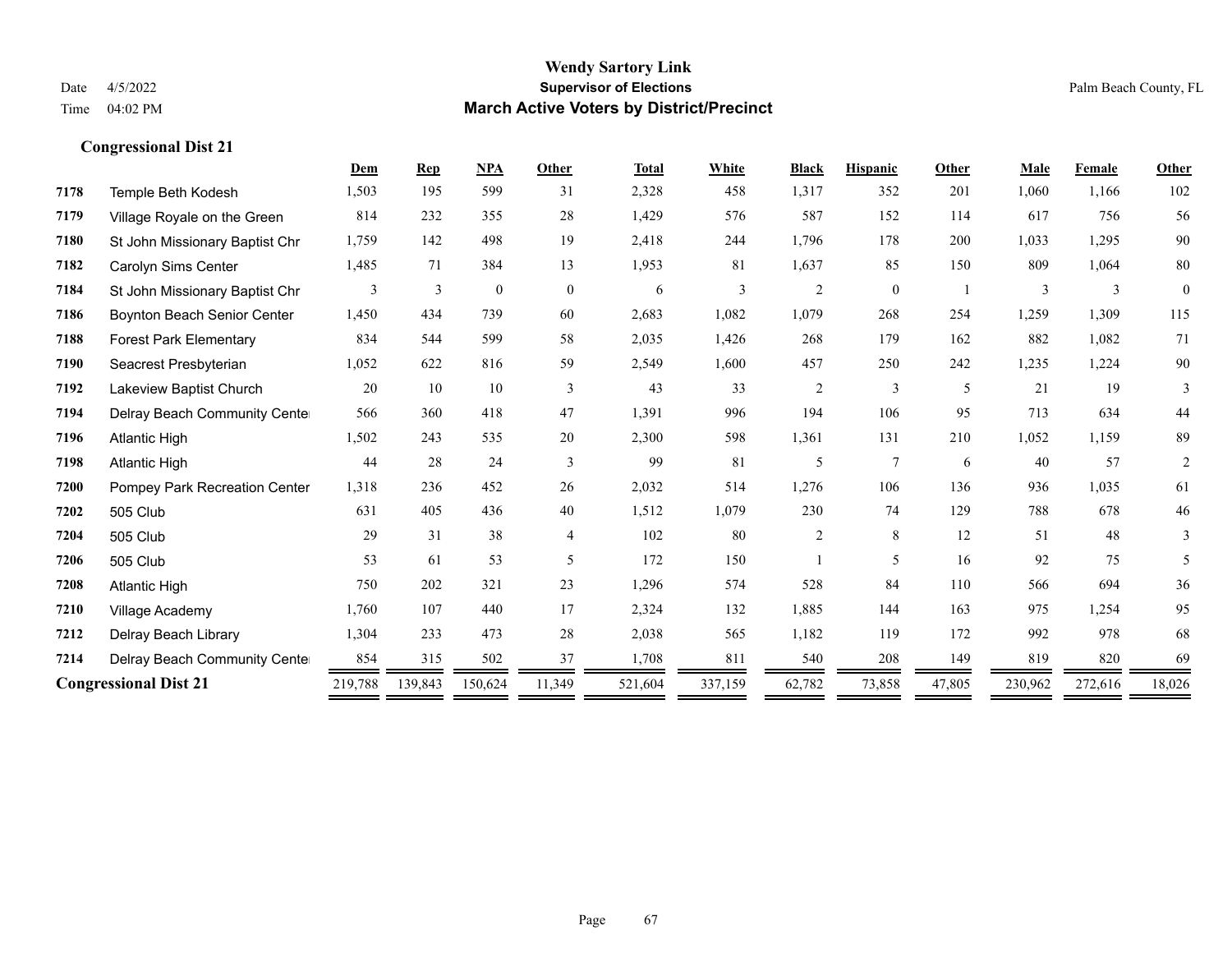|      |                                  | Dem | <b>Rep</b> | NPA | <b>Other</b> | <b>Total</b> | <b>White</b> | <b>Black</b> | <b>Hispanic</b> | <b>Other</b> | <b>Male</b> | Female | <b>Other</b> |
|------|----------------------------------|-----|------------|-----|--------------|--------------|--------------|--------------|-----------------|--------------|-------------|--------|--------------|
| 4128 | St Lucy Catholic Church          | 620 | 928        | 644 | 43           | 2,235        | 1,998        | 13           | 79              | 145          | 1,018       | 1,150  | 67           |
| 4130 | Omni Middle                      | 613 | 608        | 563 | 38           | 1,822        | 1,496        | 35           | 133             | 158          | 847         | 925    | 50           |
| 4132 | Calusa Elementary                | 389 | 402        | 328 | 29           | 1,148        | 948          | 17           | 95              | 88           | 484         | 626    | 38           |
| 4134 | Above and Beyond Community (     | 406 | 551        | 432 | 39           | 1,428        | 1,151        | 43           | 131             | 103          | 685         | 698    | 45           |
| 4136 | Above and Beyond Community (     | 649 | 620        | 592 | 49           | 1,910        | 1,420        | 53           | 222             | 215          | 829         | 1.012  | 69           |
| 4138 | <b>Ascension Catholic Church</b> | 807 | 1,174      | 906 | 68           | 2,955        | 2,311        | 162          | 240             | 242          | 1,419       | 1,444  | 92           |
| 4140 | <b>Broken Sound Club</b>         | 258 | 202        | 193 | 14           | 667          | 497          | 28           | 79              | 63           | 272         | 376    | 19           |
| 4142 | Woodfield Country Club HOA       | 834 | 768        | 745 | 54           | 2,401        | 2,155        | 11           | 66              | 169          | 1,109       | 1,202  | 90           |
| 4144 | Seasons HOA Clubhouse            | 226 | 199        | 174 | 10           | 609          | 500          | 9            | 38              | 62           | 285         | 295    | 29           |
| 4146 | <b>Broken Sound Club</b>         | 537 | 382        | 358 | 16           | 1,293        | 1,185        | 11           | 33              | 64           | 579         | 684    | 30           |
| 4148 | <b>Broken Sound Club</b>         | 533 | 424        | 444 | 38           | 1,439        | 1,141        | 55           | 133             | 110          | 663         | 740    | 36           |
| 4150 | Patch Reef Park Community Cer    | 579 | 607        | 655 | 64           | 1,905        | 1,476        | 67           | 164             | 198          | 901         | 955    | 49           |
| 4152 | Boca Delray Lodge #171           | 616 | 650        | 669 | 49           | 1,984        | 1,451        | 78           | 230             | 225          | 898         | 1,009  | 77           |
| 4154 | <b>Ascension Catholic Church</b> | 407 | 431        | 347 | 33           | 1,218        | 876          | 84           | 115             | 143          | 592         | 583    | 43           |
| 4156 | St Lucy Catholic Church          | 526 | 568        | 416 | 37           | 1,547        | 1,365        | 8            | 65              | 109          | 710         | 799    | 38           |
| 4158 | Spanish River High               | 926 | 754        | 754 | 47           | 2,481        | 1,969        | 49           | 227             | 236          | 1,183       | 1,198  | 100          |
| 4160 | Greater BR Swim & Racquet Ctr    | 412 | 412        | 361 | 25           | 1,210        | 985          | 18           | 87              | 120          | 564         | 604    | $42\,$       |
| 4162 | Patch Reef Park Community Cer    | 545 | 486        | 450 | 22           | 1,503        | 1,143        | 32           | 116             | 212          | 693         | 730    | 80           |
| 4164 | Safe Schools Institute           | 589 | 622        | 586 | 35           | 1,832        | 1,463        | 30           | 181             | 158          | 847         | 901    | 84           |
| 4166 | FAU Arena Lobby                  | 776 | 448        | 603 | 32           | 1,859        | 1,033        | 310          | 269             | 247          | 813         | 939    | 107          |
| 4168 | JC Mitchell Elementary           | 708 | 574        | 633 | 50           | 1,965        | 1,361        | 86           | 247             | 271          | 872         | 987    | 106          |
| 4170 | Spanish River Library            | 882 | 1,051      | 863 | 56           | 2,852        | 2,222        | 101          | 260             | 269          | 1,353       | 1,406  | 93           |
| 4172 | Marine Safety Headquarters       | 669 | 688        | 608 | 60           | 2,025        | 1,766        | 15           | 111             | 133          | 915         | 1,057  | 53           |
| 4174 | Sugar Sand Park Comm Center      | 307 | 267        | 265 | 15           | 854          | 737          | 5            | 51              | 61           | 398         | 418    | 38           |
| 4176 | Sugar Sand Park Comm Center      | 904 | 710        | 720 | 64           | 2,398        | 1,751        | 71           | 315             | 261          | 1,052       | 1,250  | 96           |
| 4178 | Sugar Sand Park Comm Center      | 732 | 639        | 518 | 48           | 1,937        | 1,552        | 41           | 191             | 153          | 799         | 1,079  | 59           |
| 4180 | Del Prado Elementary             | 549 | 593        | 564 | 38           | 1,744        | 1,241        | 51           | 245             | 207          | 799         | 850    | 95           |
| 4182 | Greater BR Swim & Racquet Ctr    | 846 | 593        | 745 | 54           | 2,238        | 1,525        | 73           | 400             | 240          | 943         | 1,203  | 92           |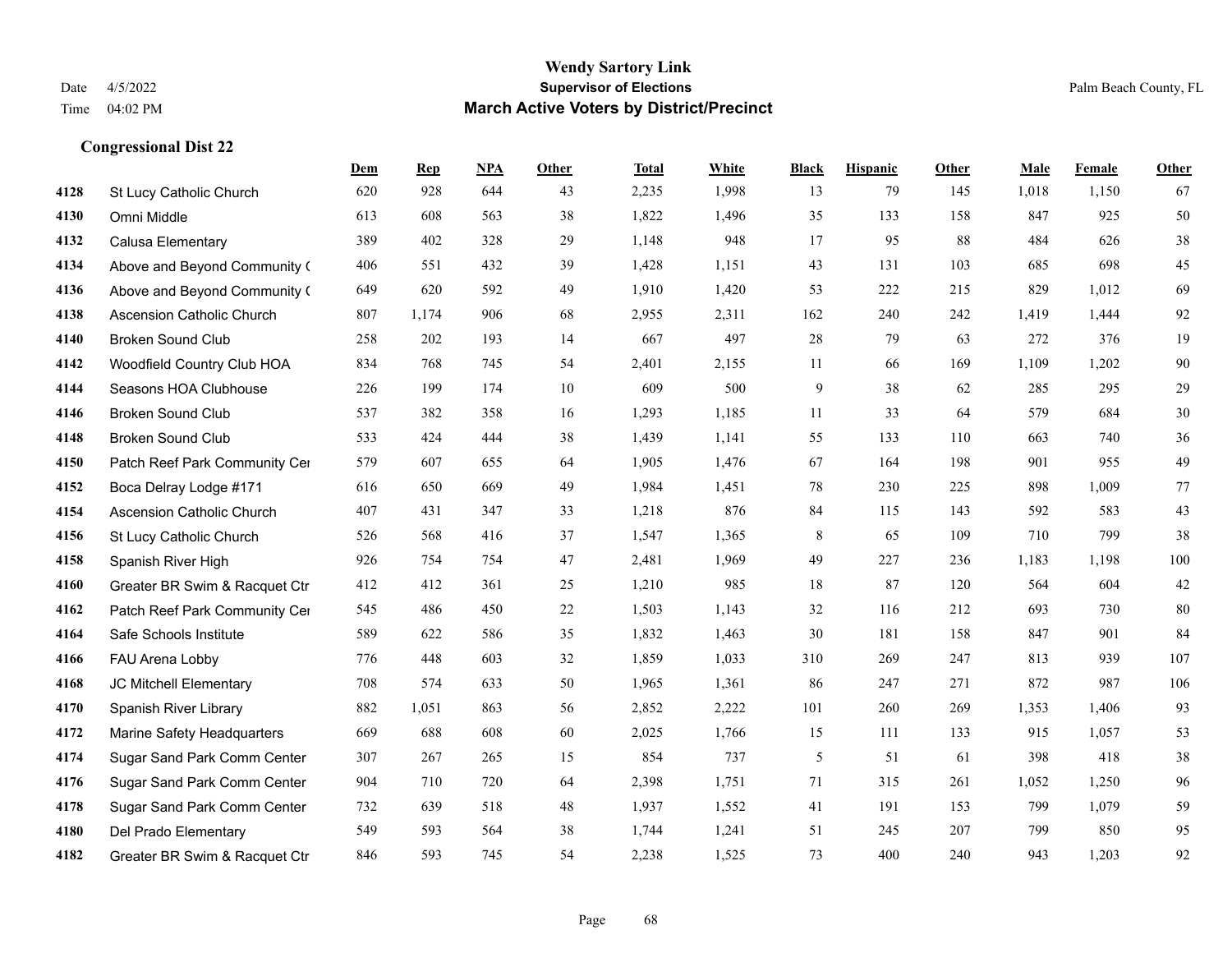|      |                                 | Dem | <b>Rep</b> | NPA | <b>Other</b> | <b>Total</b> | <b>White</b> | <b>Black</b>     | <b>Hispanic</b> | <b>Other</b> | <b>Male</b> | <b>Female</b> | <b>Other</b>     |
|------|---------------------------------|-----|------------|-----|--------------|--------------|--------------|------------------|-----------------|--------------|-------------|---------------|------------------|
| 4184 | Boca Raton Middle               | 554 | 604        | 558 | 38           | 1,754        | 1,323        | 61               | 211             | 159          | 835         | 877           | 42               |
| 4186 | The Volen Center                | 540 | 501        | 460 | 27           | 1,528        | 1,060        | 118              | 169             | 181          | 703         | 765           | 60               |
| 4188 | Elks Lodge of Boca Raton        | 868 | 546        | 618 | 61           | 2,093        | 1,233        | 318              | 299             | 243          | 956         | 1,049         | $88\,$           |
| 4190 | St Gregory Episcopal Church     | 729 | 1,068      | 798 | 75           | 2,670        | 2,256        | 25               | 170             | 219          | 1,310       | 1,279         | 81               |
| 4192 | Verde K-8 School                | 537 | 968        | 718 | 42           | 2,265        | 1,835        | 44               | 121             | 265          | 1,064       | 1.086         | 115              |
| 4194 | Del Prado Elementary            | 553 | 348        | 310 | 30           | 1,241        | 1,047        | 26               | 67              | 101          | 524         | 685           | 32               |
| 4196 | Good Shepherd Lutheran          | 691 | 435        | 446 | 27           | 1,599        | 1,367        | 30               | 83              | 119          | 670         | 887           | $42\,$           |
| 4198 | Verde K-8 School                | 617 | 472        | 533 | 34           | 1,656        | 1,044        | 113              | 313             | 186          | 697         | 892           | 67               |
| 4200 | Verde K-8 School                | 396 | 329        | 285 | 24           | 1,034        | 782          | 9                | 155             | 88           | 412         | 599           | $23\,$           |
| 4202 | Greater BR Swim & Racquet Ctr   | 790 | 597        | 654 | 34           | 2,075        | 1,596        | 32               | 258             | 189          | 840         | 1,159         | 76               |
| 4204 | Sugar Sand Park Comm Center     | 731 | 456        | 592 | 40           | 1,819        | 1,158        | 135              | 311             | 215          | 816         | 935           | 68               |
| 4206 | Good Shepherd Lutheran          | 666 | 501        | 524 | 35           | 1,726        | 1,365        | 38               | 177             | 146          | 702         | 965           | 59               |
| 4208 | Hammock Pointe Elementary       | 841 | 595        | 485 | 38           | 1,959        | 1,679        | 11               | 115             | 154          | 766         | 1,138         | 55               |
| 4210 | Sugar Sand Park Comm Center     | 640 | 813        | 689 | 42           | 2,184        | 1,708        | 30               | 265             | 181          | 1,011       | 1,104         | 69               |
| 4212 | Center for Spiritual Living     | 626 | 788        | 611 | 41           | 2,066        | 1,722        | 32               | 171             | 141          | 974         | 1,033         | 59               |
| 4214 | Calvary Chapel Boca Raton - 4th | 618 | 865        | 637 | 63           | 2,183        | 1,742        | 45               | 230             | 166          | 1,007       | 1,101         | 75               |
| 4216 | Calvary Chapel Boca Raton - Kir | 668 | 1,050      | 687 | 57           | 2,462        | 2,075        | $20\,$           | 180             | 187          | 1,174       | 1,200         | 88               |
| 4218 | <b>Grace Community Church</b>   | 448 | 856        | 547 | 52           | 1,903        | 1,588        | 33               | 136             | 146          | 884         | 939           | 80               |
| 4220 | Boca Raton Community Center     | 438 | 398        | 470 | 44           | 1,350        | 867          | 102              | 231             | 150          | 602         | 708           | 40               |
| 4222 | Boca Raton Downtown Library     | 936 | 1,162      | 979 | 87           | 3,164        | 2,671        | 76               | 178             | 239          | 1,425       | 1,632         | $107\,$          |
| 4224 | <b>Grace Community Church</b>   | 507 | 1,134      | 754 | 56           | 2,451        | 2,018        | 56               | 178             | 199          | 1,146       | 1,226         | 79               |
| 4226 | St Gregory Episcopal Church     | 215 | 379        | 294 | 25           | 913          | 817          | $\,8\,$          | 30              | 58           | 430         | 461           | $22\,$           |
| 4228 | Boca Raton Community Center     | 528 | 679        | 532 | 48           | 1,787        | 1,542        | 17               | 101             | 127          | 803         | 938           | 46               |
| 4230 | Boca Raton Downtown Library     | 308 | 450        | 341 | 24           | 1,123        | 977          | 10               | 60              | 76           | 527         | 574           | 22               |
| 5111 | Morikami Park Elementary        | 42  | 62         | 53  | 3            | 160          | 151          | $\overline{0}$   | $\overline{2}$  | $\tau$       | 73          | 87            | $\boldsymbol{0}$ |
| 5113 | Morikami Park Elementary        | 16  | 38         | 22  | 3            | 79           | 63           | $\boldsymbol{0}$ | 6               | 10           | 31          | 41            | 7                |
| 5115 | Spanish River High              | 95  | 124        | 111 | 17           | 347          | 277          | 5                | 30              | 35           | 172         | 172           | 3                |
| 5117 | The Polo Club of Boca Raton     | 313 | 186        | 191 | 18           | 708          | 646          | $\mathbf{1}$     | 8               | 53           | 283         | 400           | 25               |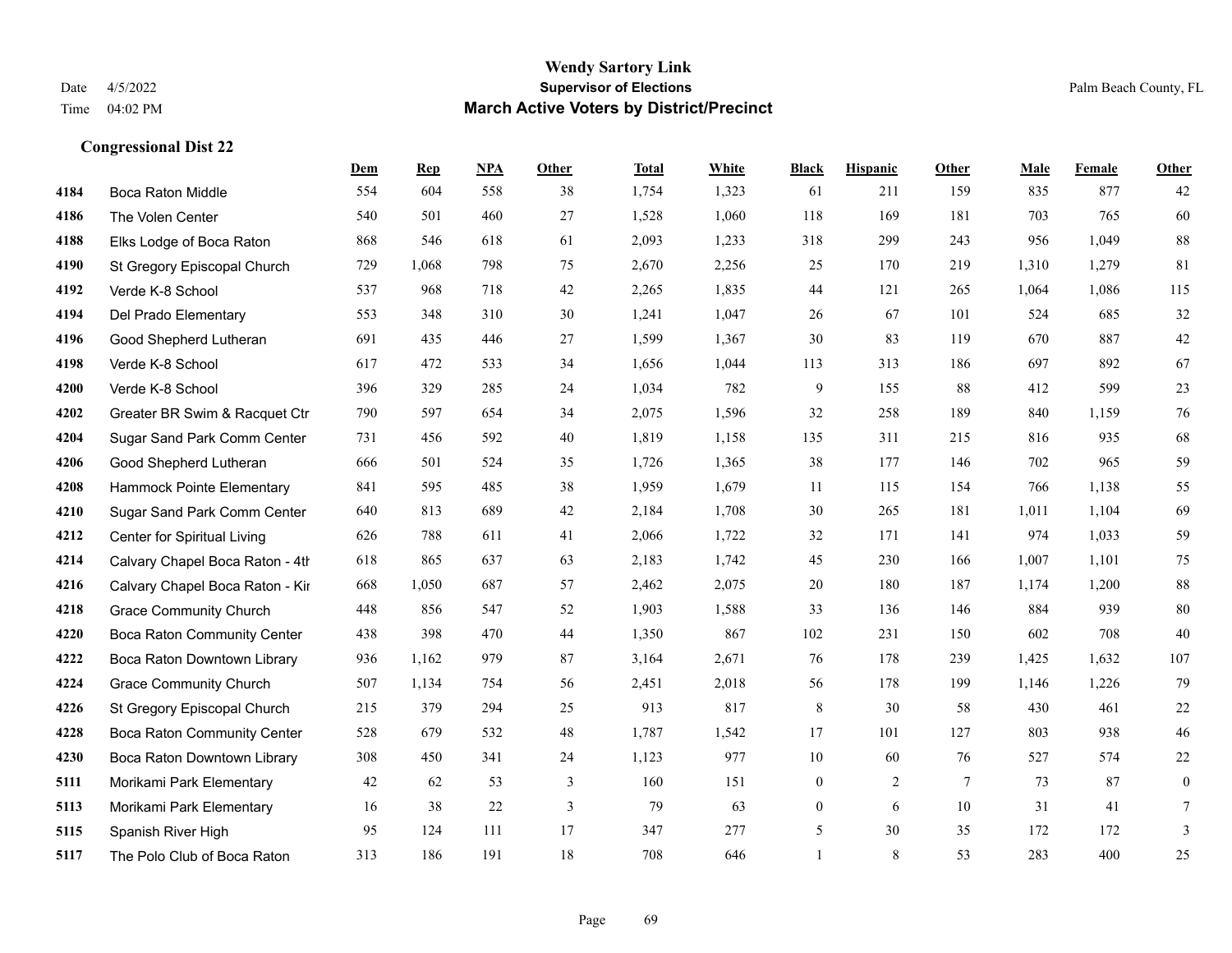|      |                              | <u>Dem</u> | <b>Rep</b> | <u>NPA</u> | Other | <b>Total</b> | White  | <b>Black</b> | <b>Hispanic</b> | <b>Other</b> | Male   | Female | <b>Other</b> |
|------|------------------------------|------------|------------|------------|-------|--------------|--------|--------------|-----------------|--------------|--------|--------|--------------|
| 5158 | Boca West Country Club       | 768        | 468        | 524        | 49    | .809         | 1,632  |              | 69              | 99           | 754    | 1.008  | 47           |
| 5160 | Boca West Country Club       | 831        | 471        | 434        | 34    | .770         | .667   |              |                 |              | 686    | 1,038  | 46           |
| 5172 | Del Prado Elementary         | 224        | 320        | 204        |       | 766          | 689    |              |                 | 58           | 360    | 386    | 20           |
|      | <b>Congressional Dist 22</b> |            | 34,014     | 30,197     | 2,313 | 100.103      | 79,315 | 2,971        | 8,885           | 8,932        | 45,159 | 51,484 | 3,460        |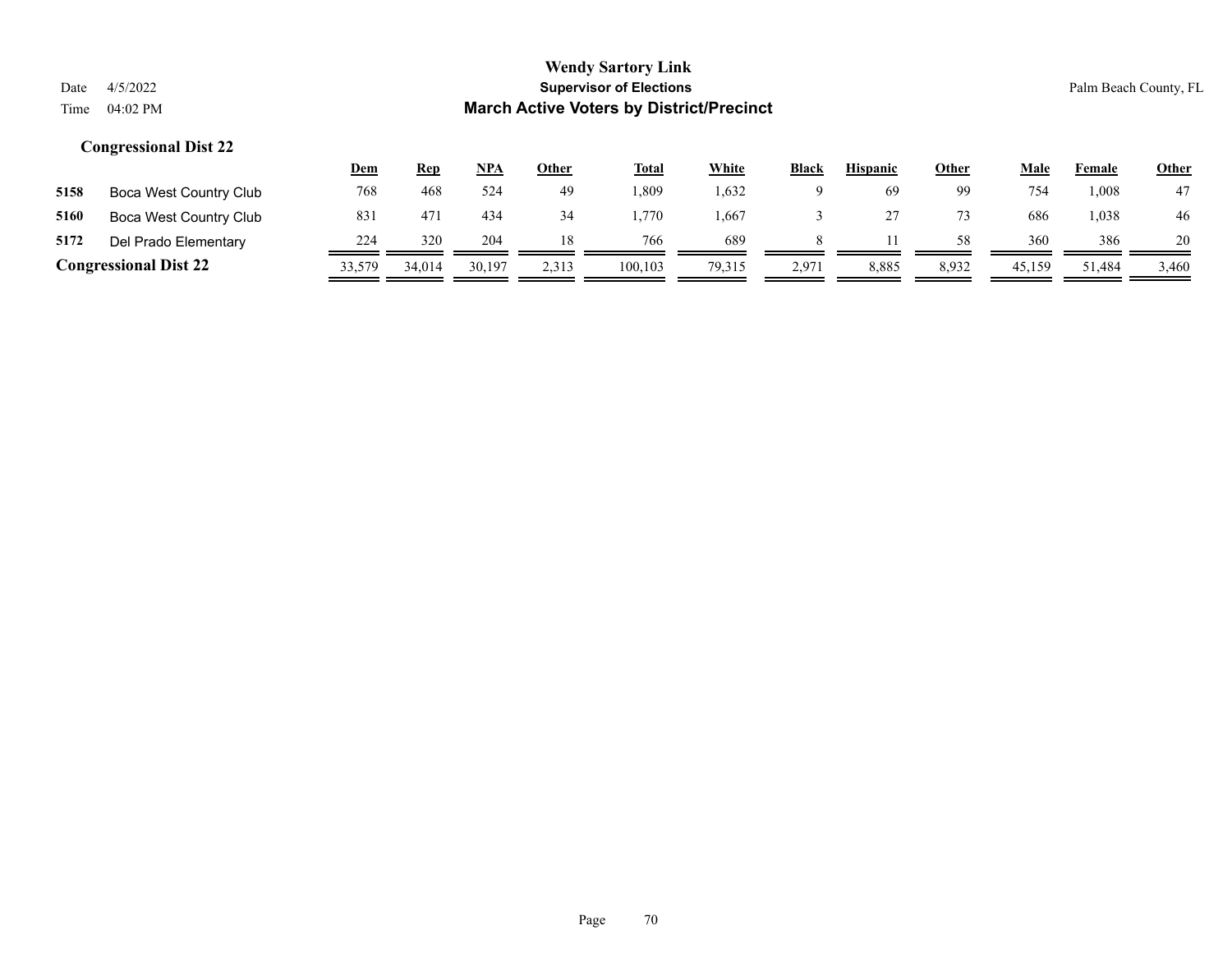### **Unincorporated**

|      |                                     | Dem            | <b>Rep</b>       | NPA              | <b>Other</b>   | <b>Total</b>     | <b>White</b>     | <b>Black</b>     | <b>Hispanic</b>  | <b>Other</b>   | <b>Male</b>    | <b>Female</b>  | <b>Other</b> |
|------|-------------------------------------|----------------|------------------|------------------|----------------|------------------|------------------|------------------|------------------|----------------|----------------|----------------|--------------|
| 1002 | <b>Canal Point Community Center</b> | $\mathbf{0}$   | $\mathbf{0}$     | $\boldsymbol{0}$ | $\theta$       | $\mathbf{0}$     | $\overline{0}$   | $\mathbf{0}$     | $\boldsymbol{0}$ | $\theta$       | $\theta$       | $\overline{0}$ | $\Omega$     |
| 1004 | Pierce Hammock Elementary           | 2              | 5                | $\overline{4}$   | $\theta$       | 11               | 11               | $\mathbf{0}$     | $\mathbf{0}$     | $\theta$       |                | 7              | $\theta$     |
| 1006 | Journey Church of Jupiter           | $\Omega$       | $\theta$         | $\theta$         | $\Omega$       | $\Omega$         | $\Omega$         | $\theta$         | $\theta$         | $\Omega$       | $\Omega$       | $\Omega$       | $\Omega$     |
| 1008 | Journey Church of Jupiter           | $\mathbf{0}$   | $\mathbf{0}$     | $\mathbf{0}$     | $\overline{0}$ | $\theta$         | $\boldsymbol{0}$ | $\mathbf{0}$     | $\mathbf{0}$     | $\mathbf{0}$   | $\mathbf{0}$   | $\mathbf{0}$   | $\Omega$     |
| 1010 | Journey Church of Jupiter           | $\theta$       | $\mathbf{0}$     | $\mathbf{0}$     | $\theta$       | $\theta$         | $\overline{0}$   | $\mathbf{0}$     | $\overline{0}$   | $\theta$       | $\theta$       | $\theta$       | $\theta$     |
| 1012 | Caloosa POA Meeting Room            | $\mathbf{0}$   | $\mathbf{0}$     | $\mathbf{0}$     | $\theta$       | $\theta$         | $\overline{0}$   | $\mathbf{0}$     | $\mathbf{0}$     | $\Omega$       | $\overline{0}$ | $\theta$       | $\mathbf{0}$ |
| 1014 | Caloosa POA Meeting Room            | $\Omega$       | $\mathbf{1}$     | $\theta$         | $\theta$       |                  | 1                | $\mathbf{0}$     | $\mathbf{0}$     | $\Omega$       | $\Omega$       | $\Omega$       |              |
| 1016 | Journey Church of Jupiter           | $\Omega$       | $\mathbf{0}$     | $\mathbf{0}$     | $\theta$       | $\theta$         | $\mathbf{0}$     | $\mathbf{0}$     | $\mathbf{0}$     | $\theta$       | $\theta$       | $\theta$       | $\theta$     |
| 1018 | Calvary Church of Jupiter           | 441            | 835              | 467              | 50             | 1,793            | 1,584            | 20               | 96               | 93             | 845            | 895            | 53           |
| 1019 | Calvary Church of Jupiter           | 190            | 367              | 225              | 8              | 790              | 705              | $\mathbf{0}$     | 47               | 38             | 377            | 396            | 17           |
| 1020 | Caloosa POA Meeting Room            | $\overline{0}$ | $\boldsymbol{0}$ | $\mathbf{0}$     | $\theta$       | $\theta$         | $\mathbf{0}$     | $\mathbf{0}$     | $\mathbf{0}$     | $\theta$       | $\theta$       | $\theta$       | $\theta$     |
| 1022 | Journey Church of Jupiter           | 689            | 1,266            | 782              | 66             | 2,803            | 2,388            | 34               | 199              | 182            | 1,350          | 1,377          | $76\,$       |
| 1024 | Calvary Church of Jupiter           | 9              | $\tau$           | $\overline{7}$   | -1             | 24               | 24               | $\boldsymbol{0}$ | $\mathbf{0}$     | $\overline{0}$ | 12             | 12             | $\mathbf{0}$ |
| 1026 | Calvary Church of Jupiter           | 328            | 621              | 356              | 27             | 1,332            | 1,181            | 12               | 75               | 64             | 639            | 663            | 30           |
| 1028 | Jupiter Farms Elementary            | 530            | 1,022            | 589              | 63             | 2,204            | 1,933            | 15               | 134              | 122            | 1,074          | 1.071          | 59           |
| 1030 | Calvary Church of Jupiter           | 16             | 38               | $24\,$           | $\overline{4}$ | 82               | 75               | $\boldsymbol{0}$ | $\overline{4}$   | 3              | 41             | 38             | 3            |
| 1032 | Jupiter Farms Park Community I      | 302            | 577              | 373              | $30\,$         | 1,282            | 1,080            | 12               | 107              | 83             | 626            | 617            | 39           |
| 1036 | Calvary Church of Jupiter           | $\mathbf{0}$   | $\boldsymbol{0}$ | $\boldsymbol{0}$ | $\mathbf{0}$   | $\boldsymbol{0}$ | $\mathbf{0}$     | $\mathbf{0}$     | $\mathbf{0}$     | $\theta$       | $\theta$       | $\mathbf{0}$   | $\theta$     |
| 1038 | William T Dwyer High                | 798            | 1,301            | 774              | 60             | 2,933            | 2,474            | 60               | 169              | 230            | 1,407          | 1,422          | 104          |
| 1044 | Limestone Creek Elementary          | 410            | 127              | 193              | 19             | 749              | 225              | 343              | 94               | 87             | 355            | 366            | 28           |
| 1046 | West Jupiter Recreation Center      | 265            | 152              | 152              | 12             | 581              | 273              | 166              | 112              | 30             | 259            | 303            | 19           |
| 1060 | West Jupiter Recreation Center      | 71             | 105              | 76               | 4              | 256              | 210              | $\boldsymbol{0}$ | 25               | 21             | 101            | 138            | 17           |
| 1062 | <b>Harvest Community Church</b>     | 604            | 1,137            | 566              | 47             | 2,354            | 2,154            | 12               | 54               | 134            | 1,141          | 1,137          | 76           |
| 1064 | Jupiter Community Center            | 75             | 122              | 67               | $\overline{4}$ | 268              | 244              | $\boldsymbol{0}$ | 6                | 18             | 130            | 131            | $\tau$       |
| 1070 | Jupiter Community Center            | 54             | 74               | 92               | 5              | 225              | 179              |                  | 40               | 5              | 119            | 99             | 7            |
| 1080 | First Baptist Church Teq            | 95             | 148              | 85               | 4              | 332              | 304              | $\mathbf{0}$     | 9                | 19             | 167            | 155            | $10\,$       |
| 1082 | First Baptist Church Teq            | 72             | 147              | 86               | 8              | 313              | 286              |                  | 14               | 12             | 144            | 159            | 10           |
| 1084 | First Baptist Church Teq            | 12             | 54               | 9                | $\Omega$       | 75               | 72               | $\mathbf{1}$     | $\theta$         | $\overline{2}$ | 37             | 37             | 1            |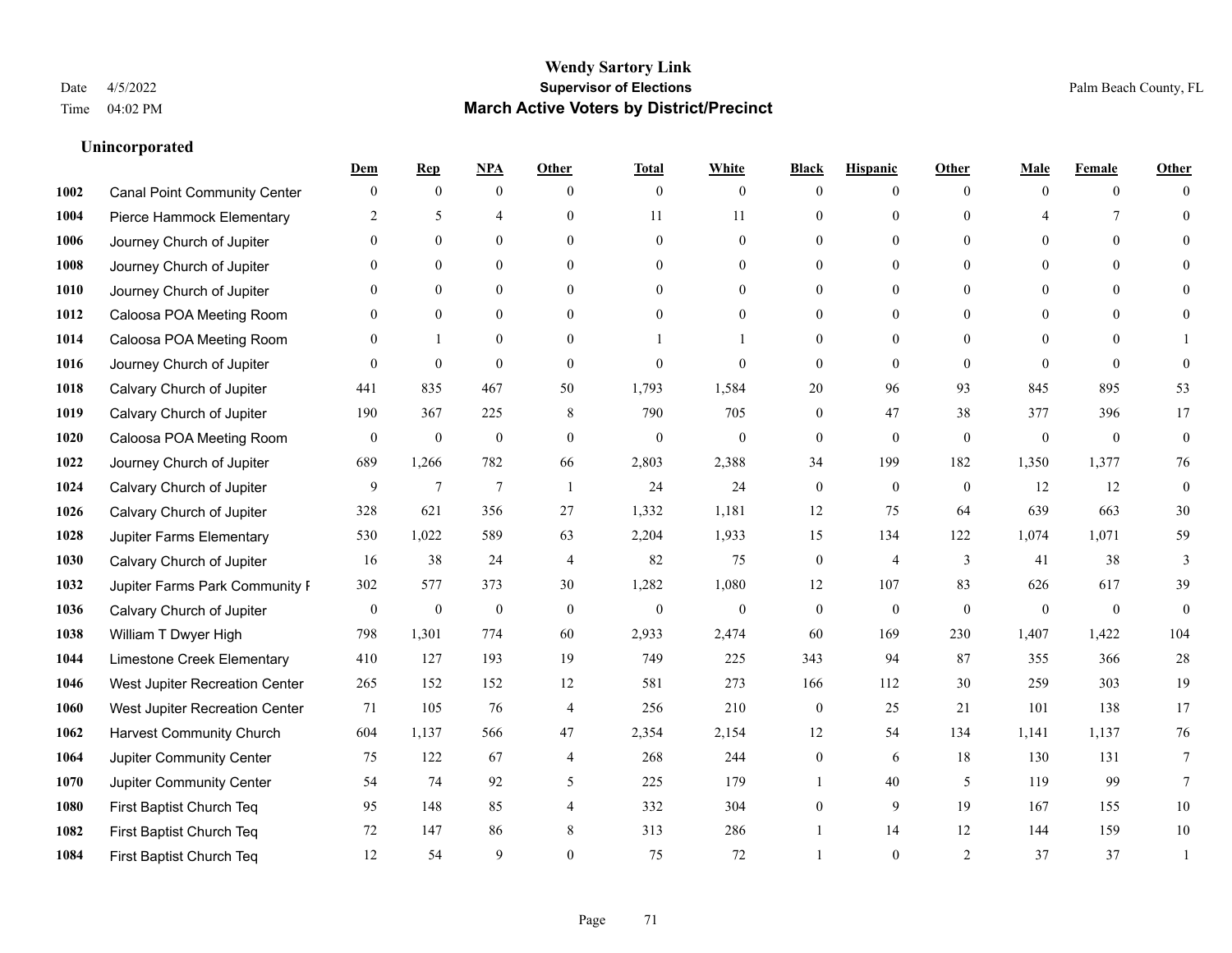### **Unincorporated**

|      |                                  | Dem              | <b>Rep</b>       | NPA              | <b>Other</b>    | <b>Total</b>   | <b>White</b>   | <b>Black</b>     | <b>Hispanic</b>  | <b>Other</b>   | <b>Male</b>    | <b>Female</b>  | <b>Other</b>   |
|------|----------------------------------|------------------|------------------|------------------|-----------------|----------------|----------------|------------------|------------------|----------------|----------------|----------------|----------------|
| 1096 | First Baptist Church Teq         | 44               | 69               | 38               | $\mathbf{0}$    | 151            | 123            | 7                | 13               | 8              | 75             | 73             | 3              |
| 1110 | <b>Tequesta Council Chambers</b> | 104              | 120              | 92               | $\overline{4}$  | 320            | 281            | 4                | 19               | 16             | 143            | 168            | 9              |
| 1114 | <b>Tequesta Council Chambers</b> | 110              | 312              | 137              | 12              | 571            | 546            | $\Omega$         | 5                | 20             | 258            | 304            | 9              |
| 1122 | Tequesta Council Chambers        | 35               | 82               | 42               | 3               | 162            | 153            | 0                | 1                | 8              | 79             | 80             | 3              |
| 1130 | PBC Fire Rescue #18              |                  | 2                | 1                | $\theta$        | 4              | $\overline{4}$ | $\overline{0}$   | $\overline{0}$   | $\Omega$       | 2              |                |                |
| 1132 | PBC Fire Rescue #18              | $\theta$         | 3                | -1               | $\theta$        | 4              | $\overline{4}$ | $\overline{0}$   | $\overline{0}$   | $\Omega$       | 2              | 2              | $\Omega$       |
| 1134 | PBC Fire Rescue #18              | $\theta$         | $\mathbf{0}$     | $\mathbf{0}$     | $\mathbf{0}$    | $\mathbf{0}$   | $\overline{0}$ | $\overline{0}$   | $\mathbf{0}$     | $\mathbf{0}$   | $\overline{0}$ | $\overline{0}$ | $\mathbf{0}$   |
| 1138 | Grace Immanuel Bible Church      | 222              | 834              | 379              | 32              | 1,467          | 1,398          | $\overline{0}$   | 14               | 55             | 625            | 812            | 30             |
| 1146 | Newhaven Clubhouse               | 14               | 34               | $\overline{7}$   | $\mathbf{1}$    | 56             | 49             | $\overline{0}$   | $\overline{c}$   | 5              | 29             | 26             |                |
| 1154 | Holy Spirit Lutheran             | 132              | 298              | 131              | 19              | 580            | 519            | 4                | 28               | 29             | 275            | 286            | 19             |
| 1156 | Holy Spirit Lutheran             | $\mathbf{0}$     | $\mathbf{0}$     | $\mathbf{0}$     | $\mathbf{0}$    | $\mathbf{0}$   | $\overline{0}$ | $\overline{0}$   | $\overline{0}$   | $\theta$       | $\mathbf{0}$   | $\overline{0}$ | $\mathbf{0}$   |
| 1158 | Holy Spirit Lutheran             | $\theta$         |                  | $\mathbf{1}$     | $\mathbf{0}$    | 2              | $\mathbf{1}$   | $\overline{0}$   | 1                | $\Omega$       |                |                | $\Omega$       |
| 1160 | Holy Spirit Lutheran             |                  | $\mathbf{0}$     | $\mathbf{1}$     | $\theta$        | $\overline{2}$ | 2              | $\Omega$         | $\overline{0}$   | $\Omega$       |                |                | 0              |
| 1162 | Holy Spirit Lutheran             | 2                | $\overline{4}$   | 5                | $\mathfrak{2}$  | 13             | 13             | $\boldsymbol{0}$ | $\boldsymbol{0}$ | $\mathbf{0}$   | 6              | $\tau$         | $\theta$       |
| 1166 | Holy Spirit Lutheran             | 6                | 22               | 13               | $\overline{0}$  | 41             | 35             | $\overline{0}$   | 2                |                | 18             | 23             | 0              |
| 1168 | Holy Spirit Lutheran             | $\theta$         | $\mathbf{0}$     | $\mathbf{0}$     | $\theta$        | $\Omega$       | $\overline{0}$ | $\theta$         | $\overline{0}$   | $\Omega$       | $\theta$       | $\theta$       | 0              |
| 1170 | Caloosa POA Meeting Room         | $\Omega$         | $\mathbf{0}$     | $\theta$         | $\theta$        | $\theta$       | $\theta$       | $\overline{0}$   | $\theta$         | $\theta$       | $\Omega$       | $\theta$       | $\theta$       |
| 1172 | Caloosa POA Meeting Room         | 124              | 285              | 129              | 10              | 548            | 466            | 15               | 22               | 45             | 253            | 277            | 18             |
| 1173 | Caloosa POA Meeting Room         | 65               | 126              | 61               | 3               | 255            | 217            | 5                | 14               | 19             | 120            | 126            | 9              |
| 1182 | William T Dwyer High             | 161              | 257              | 142              | 6               | 566            | 481            | 16               | 29               | 40             | 269            | 283            | 14             |
| 1184 | Eastpointe Country Club          | 514              | 681              | 415              | 39              | 1,649          | 1,538          | 11               | 30               | 70             | 740            | 877            | 32             |
| 1198 | 1st Baptist Church PBG           | 543              | 482              | 423              | 34              | 1,482          | 1,032          | 134              | 168              | 148            | 711            | 726            | 45             |
| 1200 | Dwight D Eisenhower Elementar    | $\boldsymbol{0}$ | $\boldsymbol{0}$ | $\boldsymbol{0}$ | $\mathbf{0}$    | $\overline{0}$ | $\overline{0}$ | $\mathbf{0}$     | $\mathbf{0}$     | $\mathbf{0}$   | $\mathbf{0}$   | $\theta$       | $\overline{0}$ |
| 1202 | <b>Cross Community Church</b>    | 500              | 1,075            | 570              | 41              | 2,186          | 1,949          | 16               | 94               | 127            | 1,048          | 1,068          | 70             |
| 1204 | Holy Spirit Lutheran             | 8                | 21               | 14               | $\mathfrak{Z}$  | 46             | 40             | $\boldsymbol{0}$ | $\overline{c}$   | $\overline{4}$ | 21             | 21             | 4              |
| 1206 | Holy Spirit Lutheran             | 8                | 85               | 25               | 3               | 121            | 117            | $\overline{0}$   | 3                | $\overline{1}$ | 57             | 63             |                |
| 1210 | Holy Spirit Lutheran             | 203              | 281              | 164              | $7\phantom{.0}$ | 655            | 584            | 2                | 25               | 44             | 319            | 314            | $22\,$         |
| 1216 | Oceanview Methodist              | 141              | 332              | 178              | 21              | 672            | 577            | 10               | 37               | 48             | 324            | 333            | 15             |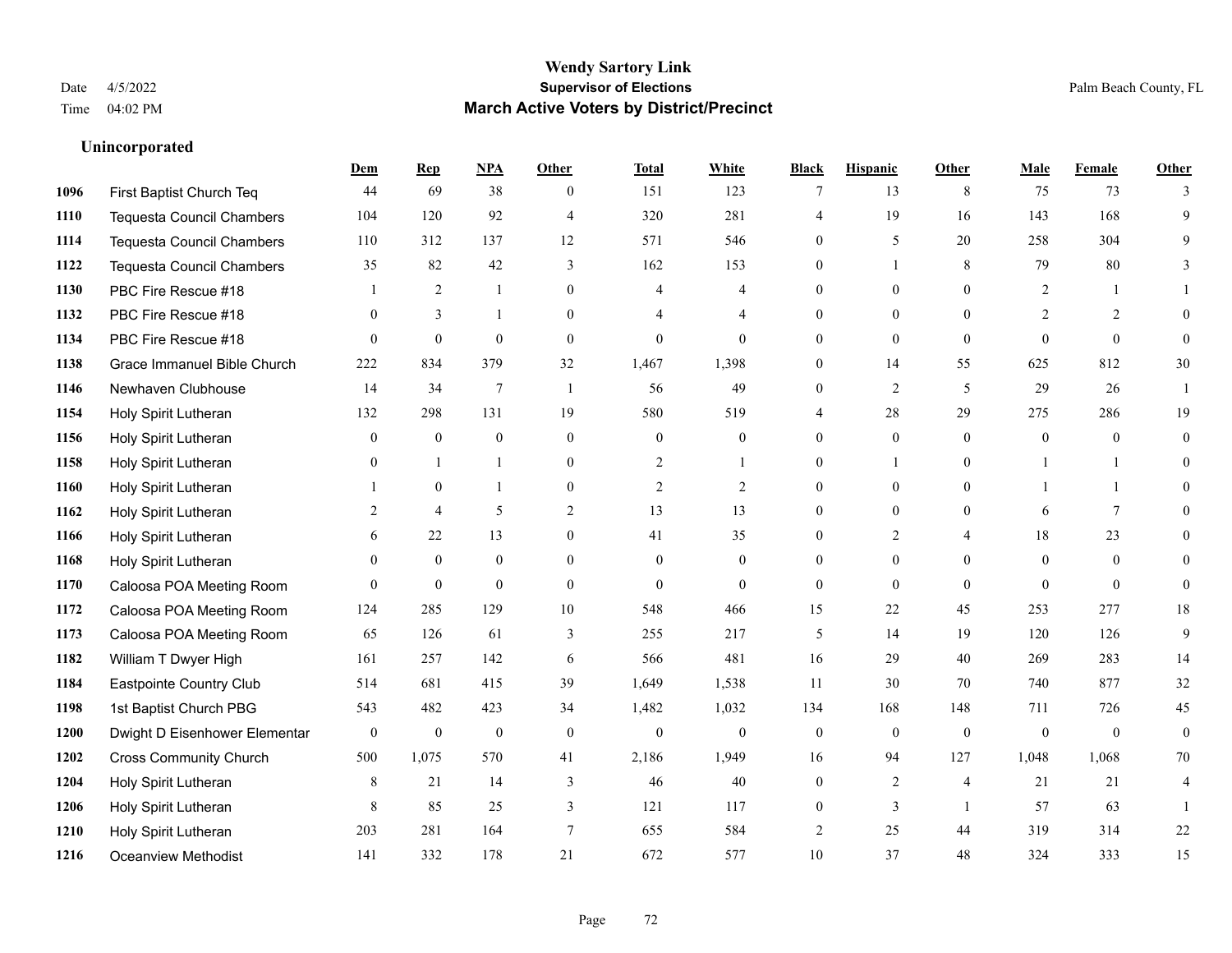|      |                                    | Dem          | <b>Rep</b>       | NPA          | <b>Other</b>   | <b>Total</b> | <b>White</b>   | <b>Black</b>   | <b>Hispanic</b> | <b>Other</b> | <b>Male</b>    | <b>Female</b>  | <b>Other</b>   |
|------|------------------------------------|--------------|------------------|--------------|----------------|--------------|----------------|----------------|-----------------|--------------|----------------|----------------|----------------|
| 1218 | Osceola Creek Middle               |              | -1               | $\mathbf{0}$ | $\theta$       | 2            | $\overline{2}$ | $\Omega$       | $\overline{0}$  | $\theta$     | 2              | $\overline{0}$ | $\Omega$       |
| 1220 | Pierce Hammock Elementary          | $\Omega$     | $\mathbf{0}$     | $\mathbf{0}$ | $\theta$       | $\theta$     | $\overline{0}$ | $\theta$       | $\overline{0}$  | $\theta$     | $\Omega$       | $\Omega$       | $\overline{0}$ |
| 1224 | Pierce Hammock Elementary          | $\Omega$     | $\theta$         | $\theta$     | $\Omega$       | $\Omega$     | $\theta$       | $\Omega$       | $\Omega$        | $\Omega$     | $\Omega$       | $\Omega$       | $\Omega$       |
| 1256 | North County Senior Center         |              | $\overline{c}$   | 3            | 3              | 9            | 8              | -1             | $\overline{0}$  | $\theta$     | 5              | $\overline{4}$ | $\Omega$       |
| 1258 | North County Senior Center         | 308          | 225              | 255          | 25             | 813          | 447            | 98             | 120             | 148          | 376            | 412            | 25             |
| 1276 | Palm Beach Gardens High            | 125          | 90               | 81           | 5              | 301          | 191            | 50             | 39              | 21           | 138            | 153            | $10\,$         |
| 1278 | Garden Lodge 366 F&AM              | 351          | 187              | 265          | 19             | 822          | 401            | 181            | 143             | 97           | 359            | 428            | 35             |
| 1282 | Pew Leadership Center              | 80           | 48               | 57           | 5              | 190          | 137            | 13             | 18              | 22           | 95             | 81             | 14             |
| 1286 | PBG Moose Lodge 2010               | 49           | 49               | 40           | $\overline{3}$ | 141          | 113            | 4              | 12              | 12           | 70             | 62             | 9              |
| 1294 | Dwight D Eisenhower Elementar      | 26           | 82               | 24           | $\tau$         | 139          | 120            | 5              | $\overline{4}$  | 10           | 70             | 68             |                |
| 1298 | PBG Moose Lodge 2010               | 37           | 33               | 19           | $\overline{1}$ | 90           | 80             | 1              | 4               | 5            | 36             | 53             | 1              |
| 1300 | <b>Cross Community Church</b>      |              | 3                | 1            | $\mathbf{0}$   | 5            | $\overline{4}$ | $\overline{0}$ | $\overline{0}$  |              | $\overline{2}$ | 3              | $\Omega$       |
| 1302 | Dwight D Eisenhower Elementar      | 39           | 52               | 35           | $\overline{3}$ | 129          | 109            | 1              | $\tau$          | 12           | 62             | 62             | 5              |
| 1304 | <b>NPB Community Center</b>        | 206          | 258              | 188          | 27             | 679          | 589            | 12             | 40              | 38           | 352            | 304            | 23             |
| 1305 | <b>NPB Community Center</b>        | $\mathbf{0}$ | $\mathbf{0}$     | $\mathbf{0}$ | $\overline{1}$ | $\mathbf{1}$ | $\mathbf{1}$   | $\mathbf{0}$   | $\overline{0}$  | $\theta$     | $\overline{1}$ | $\theta$       | $\mathbf{0}$   |
| 1308 | <b>Gardens Mall Community Room</b> | 37           | 67               | 37           | 3              | 144          | 129            | 3              | $\overline{2}$  | 10           | 73             | 67             | 4              |
| 1312 | <b>Gardens Mall Community Room</b> | 6            | 21               | 12           | $\mathbf{0}$   | 39           | 36             | $\overline{0}$ | $\overline{2}$  |              | 21             | 18             | $\Omega$       |
| 1330 | 1st Unitarian Church NPB           | 34           | 41               | 45           | 3              | 123          | 100            | 9              | 6               | 8            | 66             | 54             | 3              |
| 1336 | <b>Gardens Mall Community Room</b> | 35           | 91               | 40           | $\overline{4}$ | 170          | 152            | $\mathbf{0}$   | 4               | 14           | 87             | 76             | $\tau$         |
| 1338 | <b>Eissey Campus Theater</b>       | 95           | 408              | 110          | 19             | 632          | 607            | -1             | $\overline{2}$  | 22           | 278            | 343            | 11             |
| 1354 | <b>Grove Park Elementary</b>       | 97           | 166              | 76           | 3              | 342          | 287            | 11             | 20              | 24           | 159            | 173            | 10             |
| 1362 | <b>Grove Park Elementary</b>       | 206          | 125              | 195          | $\overline{7}$ | 533          | 268            | 47             | 162             | 56           | 239            | 277            | 17             |
| 1366 | Palm Lake Estates - The Pines      | 62           | 79               | 58           | $\overline{4}$ | 203          | 166            | 17             | 6               | 14           | 94             | 104            | 5              |
| 1370 | Palm Lake Estates - The Pines      | 125          | 130              | 88           | 6              | 349          | 282            | 20             | 29              | 18           | 147            | 191            | 11             |
| 1374 | Pew Leadership Center              | 187          | 83               | 146          | 9              | 425          | 217            | 115            | 50              | 43           | 171            | 240            | 14             |
| 1389 | Palm Beach Shores Town Hall        | $\mathbf{0}$ | $\boldsymbol{0}$ | $\mathbf{0}$ | $\theta$       | $\mathbf{0}$ | $\overline{0}$ | $\mathbf{0}$   | $\overline{0}$  | $\theta$     | $\mathbf{0}$   | $\theta$       | $\overline{0}$ |
| 2010 | Cypress Lakes HOA                  | 612          | 338              | 290          | 29             | 1,269        | 846            | 222            | 106             | 95           | 485            | 748            | 36             |
| 2012 | Century Village Clubhouse          | 63           | 30               | 26           |                | 120          | 71             | 16             | 20              | 13           | 56             | 59             | 5              |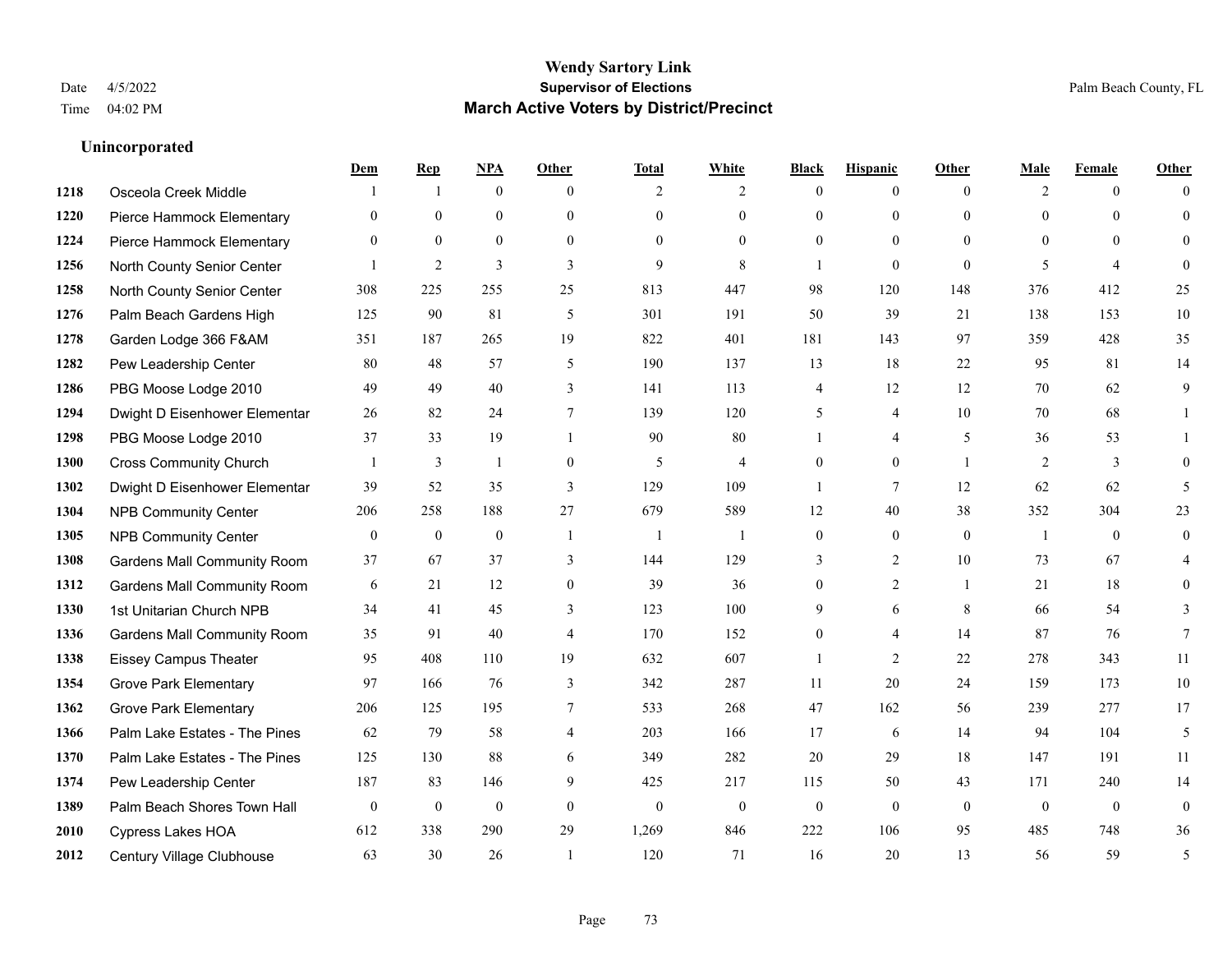|      |                                 | Dem            | <b>Rep</b>       | NPA              | <b>Other</b> | <b>Total</b>   | <b>White</b>             | <b>Black</b>     | <b>Hispanic</b>  | <b>Other</b>   | <b>Male</b>  | <b>Female</b>    | <b>Other</b>   |
|------|---------------------------------|----------------|------------------|------------------|--------------|----------------|--------------------------|------------------|------------------|----------------|--------------|------------------|----------------|
| 2020 | Jeaga Middle                    | 209            | 101              | 147              | 10           | 467            | 229                      | 125              | 82               | 31             | 202          | 256              | 9              |
| 2021 | Jeaga Middle                    | 165            | 62               | 120              | 12           | 359            | 118                      | 123              | 69               | 49             | 144          | 204              | 11             |
| 2022 | Century Village Clubhouse       | 798            | 411              | 345              | 43           | 1,597          | 1,020                    | 224              | 214              | 139            | 637          | 908              | 52             |
| 2024 | Century Village Clubhouse       | 798            | 442              | 316              | 42           | 1,598          | 1,106                    | 168              | 176              | 148            | 630          | 919              | 49             |
| 2026 | Century Village Clubhouse       | 631            | 348              | 318              | 28           | 1,325          | 805                      | 213              | 206              | 101            | 518          | 747              | 60             |
| 2028 | Century Village Clubhouse       | 341            | 194              | 162              | 11           | 708            | 484                      | 72               | 90               | 62             | 261          | 425              | $22\,$         |
| 2030 | <b>Benoist Farms Elementary</b> | 565            | 149              | 322              | 25           | 1,061          | 259                      | 451              | 247              | 104            | 414          | 602              | 45             |
| 2036 | <b>Turning Points Academy</b>   | 756            | 436              | 387              | 34           | 1,613          | 954                      | 291              | 261              | 107            | 601          | 969              | 43             |
| 2038 | <b>Turning Points Academy</b>   | 828            | 177              | 376              | 21           | 1,402          | 497                      | 632              | 157              | 116            | 500          | 862              | $40\,$         |
| 2040 | Wynnebrook Elementary           | 796            | 278              | 425              | 19           | 1,518          | 418                      | 581              | 359              | 160            | 662          | 788              | 68             |
| 2041 | Wynnebrook Elementary           | 550            | 265              | 404              | 18           | 1,237          | 503                      | 141              | 501              | 92             | 525          | 663              | 49             |
| 2044 | St Christophers Episcopal Chr   | 1,102          | 287              | 582              | 36           | 2,007          | 566                      | 828              | 409              | 204            | 893          | 1,029            | 85             |
| 2048 | Elks Lodge #1352                | 2              | 3                | $\mathbf{0}$     | $\mathbf{0}$ | 5              | 3                        | $\mathbf{1}$     | $\overline{0}$   | $\overline{1}$ | 3            | $\mathbf{1}$     | -1             |
| 2050 | Elks Lodge #1352                | 47             | 37               | 52               | 3            | 139            | 73                       | 25               | 24               | 17             | 67           | 67               | 5              |
| 2052 | Elks Lodge #1352                | 561            | 138              | 269              | 18           | 986            | 173                      | 483              | 146              | 184            | 454          | 495              | 37             |
| 2054 | Elks Lodge #1352                | 1,274          | 334              | 734              | 29           | 2,371          | 458                      | 1,007            | 606              | 300            | 1,055        | 1,207            | 109            |
| 2056 | Clayton Hutcheson Hall B        | 717            | 326              | 562              | 19           | 1,624          | 501                      | 289              | 669              | 165            | 714          | 824              | 86             |
| 2058 | Clayton Hutcheson Hall B        | $\overline{2}$ | 1                | -1               | $\mathbf{0}$ | 4              | $\overline{\mathcal{L}}$ | $\boldsymbol{0}$ | $\boldsymbol{0}$ | $\overline{0}$ | 2            | 2                | $\overline{0}$ |
| 2060 | <b>West Gate Elementary</b>     | 379            | 225              | 345              | 15           | 964            | 313                      | 68               | 494              | 89             | 464          | 452              | 48             |
| 2080 | <b>Everglades Elementary</b>    | 156            | 171              | 127              | 9            | 463            | 263                      | 68               | 73               | 59             | 212          | 230              | 21             |
| 2081 | <b>Everglades Elementary</b>    | 68             | 84               | 49               | $\theta$     | 201            | 144                      | 7                | 27               | 23             | 101          | 94               | 6              |
| 2082 | Pine Jog Environmental Center   | 179            | 293              | 172              | 12           | 656            | 445                      | 27               | 126              | 58             | 312          | 329              | 15             |
| 2083 | Pine Jog Environmental Center   | 7              | 21               | 17               | $\mathbf{0}$ | 45             | 30                       | $\boldsymbol{0}$ | 13               | 2              | 21           | 23               | 1              |
| 2085 | Pine Jog Environmental Center   | $\overline{2}$ | -1               | $\mathbf{0}$     | $\theta$     | 3              | 3                        | $\overline{0}$   | $\overline{0}$   | $\theta$       | -1           | 2                | $\overline{0}$ |
| 2087 | Pine Jog Environmental Center   |                | $\boldsymbol{0}$ | $\boldsymbol{0}$ | $\mathbf{0}$ | $\mathbf{1}$   |                          | $\mathbf{0}$     | $\boldsymbol{0}$ | $\mathbf{0}$   | $\mathbf{1}$ | $\boldsymbol{0}$ | $\overline{0}$ |
| 2088 | Melaleuca Elementary            | 853            | 553              | 684              | 46           | 2,136          | 1,063                    | 364              | 513              | 196            | 977          | 1,082            | 77             |
| 2090 | Pine Jog Environmental Center   | $\overline{0}$ | $\overline{2}$   | $\mathbf{0}$     | $\mathbf{0}$ | $\overline{c}$ | 1                        | $\overline{0}$   | $\overline{0}$   | $\mathbf{1}$   | $\mathbf{0}$ | $\mathbf{1}$     |                |
| 2092 | Pine Jog Environmental Center   | $\overline{0}$ | $\mathbf{1}$     | $\theta$         |              | $\overline{2}$ | $\overline{2}$           | $\theta$         | $\theta$         | $\theta$       | 2            | $\theta$         | $\mathbf{0}$   |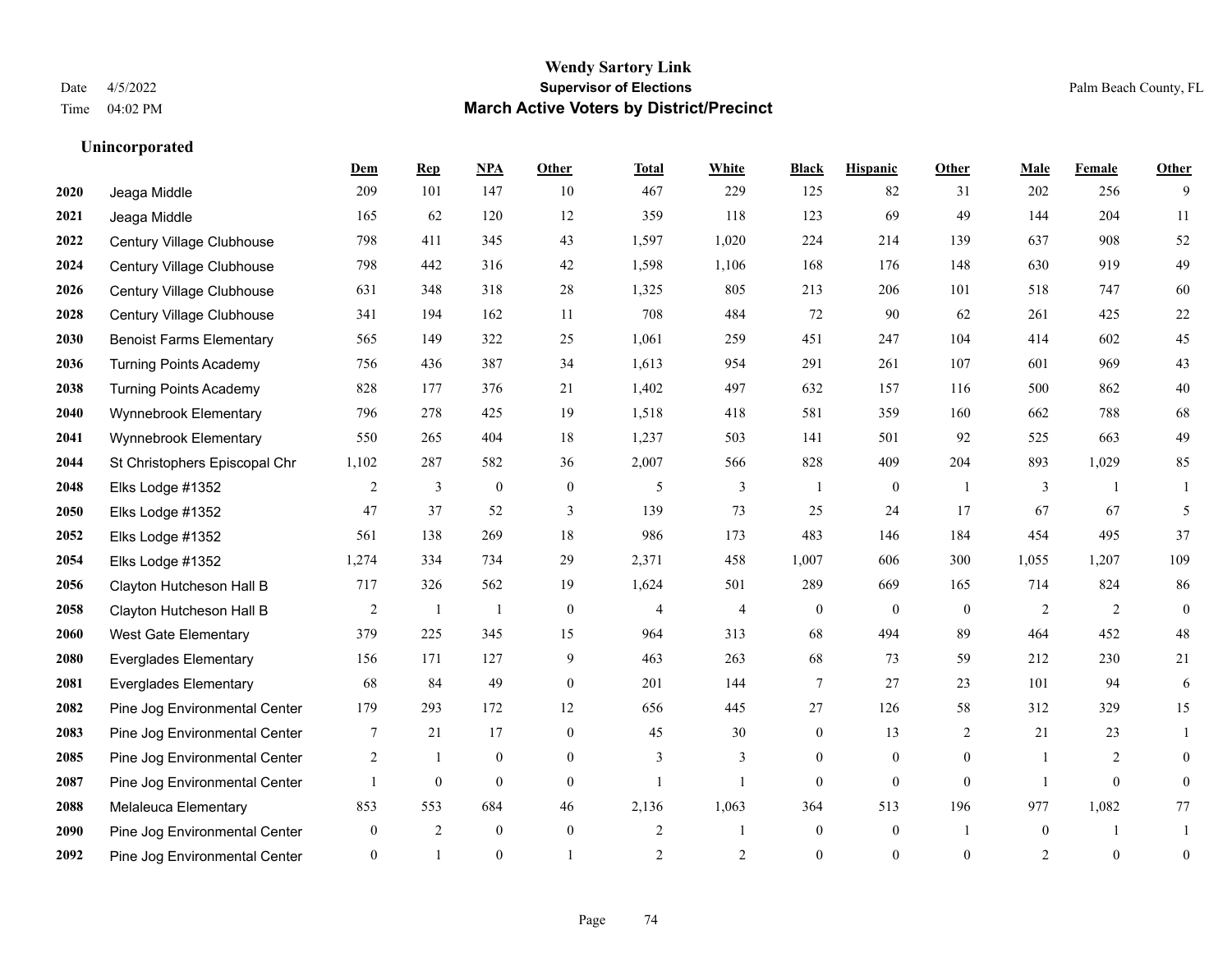|      |                                | Dem          | <b>Rep</b>       | NPA              | <b>Other</b>     | <b>Total</b>     | <b>White</b>     | <b>Black</b>     | <b>Hispanic</b>  | <b>Other</b>   | <b>Male</b>      | Female           | <b>Other</b>     |
|------|--------------------------------|--------------|------------------|------------------|------------------|------------------|------------------|------------------|------------------|----------------|------------------|------------------|------------------|
| 2094 | Pine Jog Environmental Center  | 360          | 78               | 205              | 11               | 654              | 108              | 258              | 171              | 117            | 271              | 356              | 27               |
| 2096 | 1st Church of the Nazarene     | 254          | 69               | 194              | 5                | 522              | 112              | 22               | 344              | 44             | 238              | 256              | $28\,$           |
| 2097 | 1st Church of the Nazarene     | 225          | 141              | 175              | 10               | 551              | 210              | 44               | 220              | 77             | 248              | 273              | $30\,$           |
| 2098 | Iglesia Cristo Mi Redentor     | 434          | 220              | 345              | 23               | 1,022            | 324              | 162              | 445              | 91             | 430              | 528              | 64               |
| 2100 | Iglesia Cristo Mi Redentor     | 777          | 367              | 577              | 34               | 1,755            | 435              | 380              | 767              | 173            | 725              | 943              | 87               |
| 2102 | Union Congregational Church    | 1,192        | 358              | 662              | 42               | 2,254            | 492              | 663              | 864              | 235            | 912              | 1,232            | $110\,$          |
| 2104 | Lake Lytal Park                | 501          | 225              | 346              | 22               | 1,094            | 296              | 228              | 460              | 110            | 451              | 587              | 56               |
| 2106 | Main Library                   | 604          | 274              | 424              | 36               | 1,338            | 515              | 238              | 459              | 126            | 579              | 709              | 50               |
| 2108 | <b>Berkshire Elementary</b>    | 723          | 344              | 674              | 36               | 1,777            | 458              | 202              | 925              | 192            | 782              | 904              | 91               |
| 2110 | <b>Berkshire Elementary</b>    | 169          | 86               | 144              | $\tau$           | 406              | 130              | 50               | 173              | 53             | 167              | 217              | $22\,$           |
| 2114 | Main Library                   | 367          | 282              | 325              | 15               | 989              | 355              | 66               | 484              | 84             | 450              | 493              | 46               |
| 2115 | The Ark Church                 | 74           | 52               | 60               | $\mathfrak{H}$   | 191              | 89               | 12               | 71               | 19             | 86               | 94               | $11\,$           |
| 2116 | The Ark Church                 | 791          | 560              | 720              | 36               | 2,107            | 906              | 150              | 882              | 169            | 905              | 1,125            | $77\,$           |
| 2117 | The Ark Church                 | 2            | $\mathbf{1}$     | $\mathbf{1}$     | $\mathbf{0}$     | $\overline{4}$   | $\mathbf{1}$     | $\sqrt{2}$       | $\boldsymbol{0}$ | -1             | $\sqrt{2}$       | -1               | 1                |
| 2125 | St Marys Orthodox Church       | 342          | 349              | 257              | 8                | 956              | 511              | 42               | 337              | 66             | 432              | 487              | 37               |
| 2126 | St Marys Orthodox Church       | 270          | 249              | 233              | 9                | 761              | 427              | 32               | 242              | 60             | 363              | 379              | 19               |
| 2148 | <b>Liberty Park Elementary</b> | $\mathbf{0}$ | $\boldsymbol{0}$ | $\boldsymbol{0}$ | $\boldsymbol{0}$ | $\boldsymbol{0}$ | $\boldsymbol{0}$ | $\boldsymbol{0}$ | $\mathbf{0}$     | $\mathbf{0}$   | $\boldsymbol{0}$ | $\boldsymbol{0}$ | $\boldsymbol{0}$ |
| 2154 | <b>Forest Hill Elementary</b>  | 1,139        | 447              | 804              | 38               | 2,428            | 738              | 406              | 1,039            | 245            | 1,052            | 1,251            | 125              |
| 2156 | Cresthaven Emory Aud           | 635          | 409              | 302              | 16               | 1,362            | 740              | 103              | 430              | 89             | 506              | 806              | 50               |
| 2158 | <b>Community Of Hope</b>       | 1,093        | 424              | 876              | 28               | 2,421            | 598              | 449              | 1,066            | 308            | 1,072            | 1,240            | 109              |
| 2160 | Cresthaven Barkley Aud         | 501          | 354              | 305              | 20               | 1,180            | 596              | 87               | 399              | 98             | 500              | 628              | $52\,$           |
| 2162 | Cresthaven Ashley Aud          | 330          | 209              | 234              | 16               | 789              | 386              | 45               | 299              | 59             | 316              | 441              | 32               |
| 2164 | Covered Bridge Clubhouse       | 1,112        | 743              | 695              | 40               | 2,590            | 1,785            | 139              | 493              | 173            | 1,010            | 1,503            | $77\,$           |
| 2166 | Poinciana Clubhouse            | 891          | 539              | 507              | 39               | 1,976            | 1,302            | 105              | 413              | 156            | 780              | 1,132            | 64               |
| 2172 | First Baptist Church GA        | 17           | 3                | 10               | $\overline{0}$   | 30               | 13               | $\overline{4}$   | 9                | $\overline{4}$ | 11               | 18               | -1               |
| 2186 | American Polish Club           | 317          | 139              | 241              | 6                | 703              | 208              | 109              | 317              | 69             | 310              | 362              | 31               |
| 2188 | St Lukes United Methodist Chr  | 467          | 520              | 432              | 34               | 1,453            | 1,141            | 38               | 195              | 79             | 691              | 722              | $40\,$           |
| 2190 | Lucerne Pointe Clubhouse       | 1,019        | 547              | 662              | 45               | 2,273            | 1,429            | 223              | 438              | 183            | 935              | 1,263            | 75               |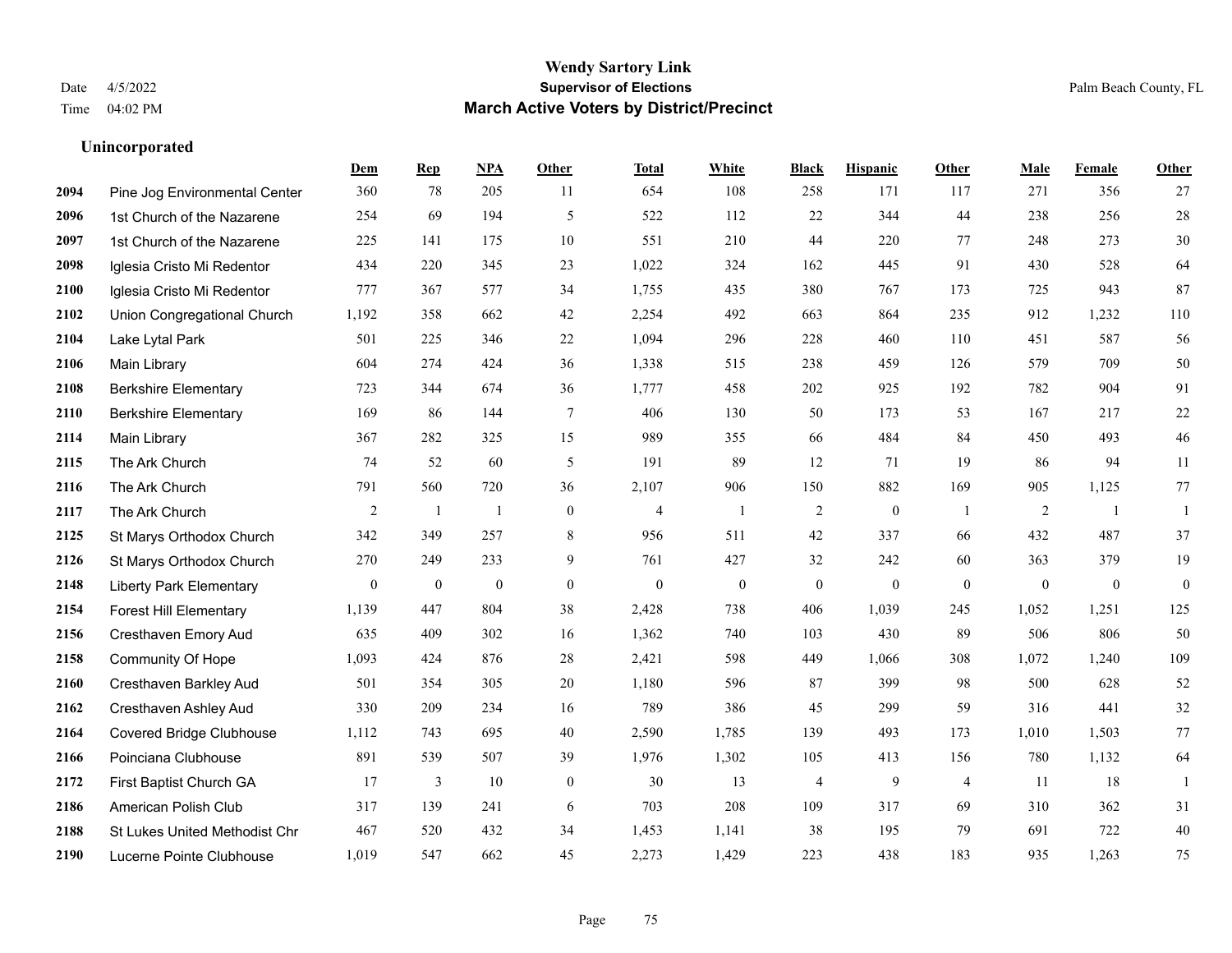**Unincorporated**

#### **Wendy Sartory Link** Date 4/5/2022 **Supervisor of Elections** Palm Beach County, FL Time 04:02 PM **March Active Voters by District/Precinct**

# **Dem Rep NPA Other Total White Black Hispanic Other Male Female Other** Fountains Of Palm Beach 936 472 608 62 2,078 1,386 155 360 177 900 1,116 62 American Finnish Club 14 9 8 0 31 17 3 1 10 12 16 3 Heritage Elementary 555 220 486 26 1,287 414 142 618 113 563 654 70 American Finnish Club 6 8 1 1 16 15 0 0 1 7 8 1 American Polish Club 231 94 138 4 467 175 109 135 48 191 260 16 Indian Pines Elementary 1,183 261 596 39 2,079 460 930 447 242 936 1,045 98 Indian Pines Elementary 1,775 287 837 42 2,941 499 1,504 571 367 1,326 1,466 149 Community Of Hope 62 42 63 3 170 66 9 70 25 84 75 11 Palm Springs Middle 0 0 0 0 0 0 0 0 0 0 0 0 Emmanuel Baptist Church 638 576 440 22 1,676 1,005 45 530 96 704 912 60 Community Of Hope 41 38 60 2 141 39 10 77 15 53 78 10 Oasis De Amor Baptist Church 496 225 414 18 1,153 369 139 498 147 547 538 68 Special Olympics of PBC 666 323 528 35 1,552 556 267 596 133 714 760 78 Mid County Senior Center 720 273 598 37 1,628 517 384 530 197 745 810 73 Coastal Chapel 473 360 353 31 1,217 752 105 267 93 579 596 42 American Finnish Club 843 224 565 38 1,670 398 516 572 184 733 840 97 Lakes of Sherbrooke 680 635 588 53 1,956 1,330 183 282 161 854 1,031 71 Woodlands Middle 792 605 706 50 2,153 1,447 146 378 182 1,015 1,067 71 Woodlands Middle 1,480 839 675 53 3,047 2,463 184 114 286 1,376 1,585 86 Lacuna HOA Clubhouse 1,215 783 793 74 2,865 1,976 281 332 276 1,310 1,464 91 Coral Reef Elementary 333 251 287 29 900 514 87 207 92 417 458 25 Coral Reef Elementary 805 585 640 62 2,092 1,340 257 263 232 966 1,049 77 Manatee Elementary 665 589 530 51 1,835 1,251 180 218 186 836 941 58 Journeys End 426 339 383 20 1,168 778 96 141 153 551 587 30 Diamond View Elementary 1,189 449 807 50 2,495 1,026 644 528 297 1,105 1,283 107 American German Club 399 348 379 35 1,161 805 92 138 126 537 582 42 American German Club 304 102 212 19 637 219 188 99 131 280 331 26

Santaluces High 1,264 550 919 65 2,798 1,135 714 555 394 1,242 1,467 89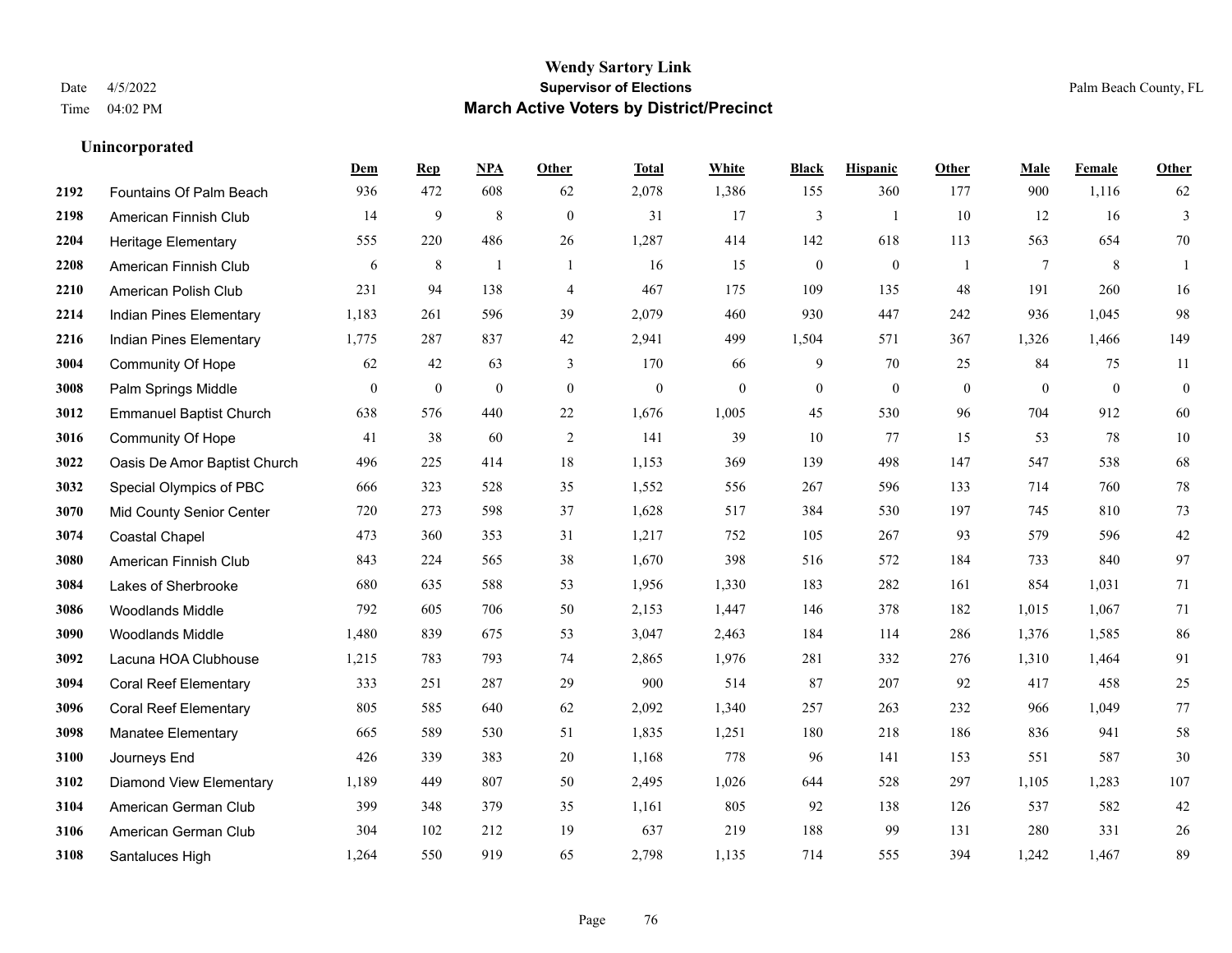**Unincorporated**

#### **Wendy Sartory Link** Date 4/5/2022 **Supervisor of Elections** Palm Beach County, FL Time 04:02 PM **March Active Voters by District/Precinct**

# **Dem Rep NPA Other Total White Black Hispanic Other Male Female Other** Lantana Road Branch Library 823 343 493 44 1,703 802 459 280 162 740 889 74 Starlight Cove Elementary 836 292 624 35 1,787 690 318 629 150 766 928 93 Santaluces High 377 260 297 13 947 550 123 190 84 460 459 28 Advent Lantana 1,043 537 744 57 2,381 1,485 345 364 187 981 1,319 81 Advent Lantana 197 220 182 17 616 503 21 47 45 298 305 13 Valencia Shores Social Club 1,218 603 582 51 2,454 2,164 70 80 140 1,127 1,270 57 **3122 Boynton Beach Community Chu**rch 884 423 352 34 1,693 1,508 40 55 90 706 951 36 West Boynton Park and Rec 782 576 660 43 2,061 1,303 221 290 247 938 1,053 70 Temple Shaarei Shalom 622 497 462 26 1,607 1,100 157 195 155 738 822 47 West Boynton Park and Rec 940 600 730 48 2,318 1,433 291 334 260 1,058 1,179 81 Winston Trails Swim Center 1,098 902 876 62 2,938 2,087 204 373 274 1,379 1,451 108 Park Vista High 863 654 725 45 2,287 1,441 237 364 245 1,041 1,172 74 Christa McAuliffe Middle 164 124 130 9 427 261 48 57 61 203 213 11 Hidden Oaks Elementary 1,060 315 606 39 2,020 578 803 368 271 865 1,074 81 Freedom Shores Elementary 10 8 9 0 27 21 1 3 2 11 14 2 Imagine Schools - Chancellor 62 57 54 5 178 117 12 28 21 89 85 4 Christa McAuliffe Middle 550 253 228 24 1,055 962 16 27 50 425 600 30 Park Vista High 639 402 396 32 1,469 1,259 55 63 92 648 773 48 Ponte Vecchio Clubhouse 784 327 286 25 1,422 1,273 20 39 90 638 746 38 Aberdeen East Clubhouse 1,008 499 557 38 2,102 1,582 148 189 183 874 1,165 63 Crystal Lakes Elementary 1,000 765 805 60 2,630 1,837 208 291 294 1,193 1,329 108 Christa McAuliffe Middle 425 329 339 20 1,113 752 136 125 100 500 572 41 Hidden Oaks Elementary 539 263 308 19 1,129 666 208 134 121 502 591 36 Jamaica Bay Clubhouse 354 381 270 24 1,029 906 21 38 64 450 545 34 Boynton Beach High 1,126 615 894 73 2,708 1,593 320 545 250 1,177 1,430 101 Imagine Schools - Chancellor 0 0 0 0 0 0 0 0 0 0 0 0 Bent Tree Villas East 780 737 603 59 2,179 1,579 210 220 170 957 1,175 47 Greentree Villas 656 562 468 36 1,722 1,401 75 131 115 694 982 46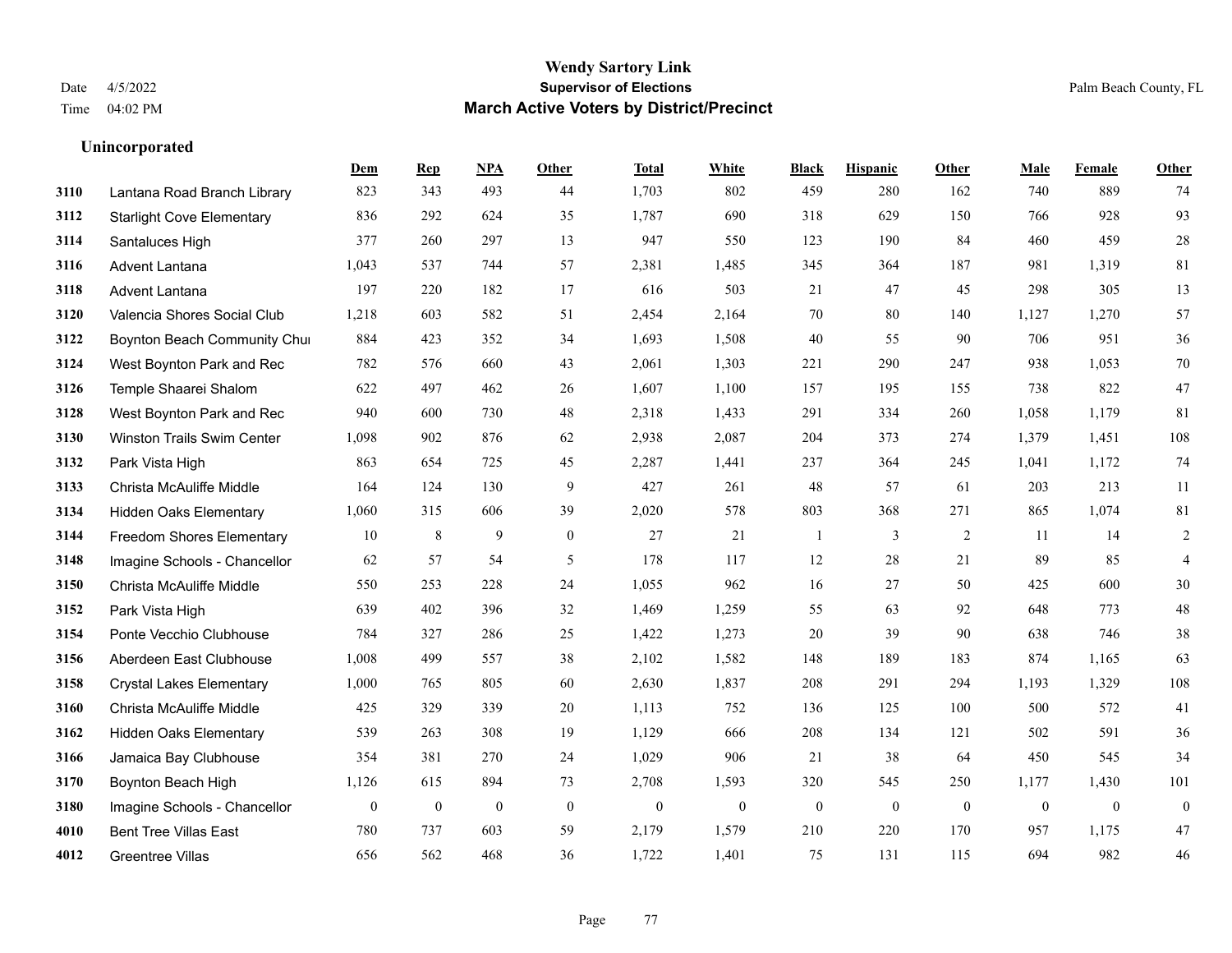|      |                                      | Dem              | <b>Rep</b>       | NPA              | <b>Other</b>   | <b>Total</b> | White            | <b>Black</b>     | <b>Hispanic</b>  | <b>Other</b>   | <b>Male</b>    | <b>Female</b> | <b>Other</b>     |
|------|--------------------------------------|------------------|------------------|------------------|----------------|--------------|------------------|------------------|------------------|----------------|----------------|---------------|------------------|
| 4014 | New Church                           | 405              | 493              | 320              | 31             | 1,249        | 1,008            | 64               | 92               | 85             | 540            | 679           | 30               |
| 4016 | Christ Fellowship Church BB          | 541              | 283              | 304              | 26             | 1,154        | 690              | 191              | 170              | 103            | 532            | 591           | 31               |
| 4018 | Quail Ridge Business Center          | 120              | 369              | 129              | 12             | 630          | 610              | 1                | $\mathbf{1}$     | 18             | 287            | 331           | 12               |
| 4040 | <b>Briny Breezes Community Cente</b> | $\bf{0}$         | $\boldsymbol{0}$ | $\boldsymbol{0}$ | $\overline{0}$ | $\theta$     | $\boldsymbol{0}$ | $\boldsymbol{0}$ | $\mathbf{0}$     | $\mathbf{0}$   | $\mathbf{0}$   | $\theta$      | $\boldsymbol{0}$ |
| 4042 | <b>Briny Breezes Community Cente</b> | $\overline{0}$   | $\mathbf{0}$     | $\mathbf{0}$     | $\theta$       | $\Omega$     | $\theta$         | $\overline{0}$   | $\theta$         | $\Omega$       | $\theta$       | $\Omega$      | $\mathbf{0}$     |
| 4044 | <b>Briny Breezes Community Cente</b> | 45               | 39               | 34               | $\mathbf{1}$   | 119          | 105              |                  | 9                | $\overline{4}$ | 63             | 53            | 3                |
| 4046 | <b>Delray Dunes</b>                  | 89               | 346              | 102              | 7              | 544          | 508              | 1                | 5                | 30             | 244            | 289           | 11               |
| 4048 | <b>Banyan Creek Elementary</b>       | 123              | 155              | 85               | 7              | 370          | 295              | 17               | 29               | 29             | 191            | 171           | 8                |
| 4056 | Lakeview Baptist Church              | $\boldsymbol{0}$ | $\boldsymbol{0}$ | $\boldsymbol{0}$ | $\overline{0}$ | $\theta$     | $\boldsymbol{0}$ | $\boldsymbol{0}$ | $\boldsymbol{0}$ | $\overline{0}$ | $\mathbf{0}$   | $\mathbf{0}$  | $\mathbf{0}$     |
| 4060 | Lakeview Baptist Church              | 2                | 3                | 5                | $\overline{0}$ | 10           | 5                | $\mathbf{0}$     | $\overline{2}$   | 3              | 5              | 5             | $\mathbf{0}$     |
| 4064 | Seacrest Presbyterian                | 48               | 43               | 48               | 2              | 141          | 127              | 1                | 8                | 5              | 76             | 64            | 1                |
| 4078 | <b>Banyan Creek Elementary</b>       | 4                | 6                | -1               | $\overline{0}$ | 11           | 10               | $\overline{0}$   | $\mathbf{0}$     |                | 7              | 3             |                  |
| 4080 | <b>Banyan Creek Elementary</b>       | $\mathbf{0}$     | $\mathbf{0}$     | $\mathbf{0}$     | $\Omega$       | $\Omega$     | $\mathbf{0}$     | $\overline{0}$   | $\mathbf{0}$     | $\Omega$       | $\Omega$       | $\theta$      | $\Omega$         |
| 4082 | <b>Banyan Creek Elementary</b>       | $\mathbf{0}$     | $\mathfrak{Z}$   | $\boldsymbol{0}$ | $\mathbf{0}$   | 3            | 3                | $\boldsymbol{0}$ | $\mathbf{0}$     | $\mathbf{0}$   | $\overline{2}$ | 1             | $\theta$         |
| 4084 | <b>Banyan Creek Elementary</b>       | 42               | 25               | 27               | $\overline{c}$ | 96           | 72               | 6                | 10               | 8              | 45             | 47            | 4                |
| 4100 | <b>Carver Middle</b>                 | 117              | 150              | 105              | 8              | 380          | 297              | 32               | 24               | 27             | 184            | 182           | 14               |
| 4116 | <b>Orchard View Elementary</b>       | 27               | 35               | 30               | $\overline{0}$ | 92           | 75               | $\overline{c}$   | 6                | 9              | 47             | 42            | 3                |
| 4130 | Omni Middle                          | 613              | 608              | 563              | 38             | 1,822        | 1,496            | 35               | 133              | 158            | 847            | 925           | 50               |
| 4132 | Calusa Elementary                    | 389              | 402              | 328              | 29             | 1,148        | 948              | 17               | 95               | 88             | 484            | 626           | 38               |
| 4180 | Del Prado Elementary                 | 549              | 593              | 564              | 38             | 1,744        | 1,241            | 51               | 245              | 207            | 799            | 850           | 95               |
| 4182 | Greater BR Swim & Racquet Ctr        | 846              | 593              | 745              | 54             | 2,238        | 1,525            | 73               | 400              | 240            | 943            | 1,203         | 92               |
| 4192 | Verde K-8 School                     | 537              | 968              | 718              | 42             | 2,265        | 1,835            | 44               | 121              | 265            | 1,064          | 1,086         | 115              |
| 4194 | Del Prado Elementary                 | 553              | 348              | 310              | 30             | 1,241        | 1,047            | $26\,$           | 67               | 101            | 524            | 685           | 32               |
| 4196 | Good Shepherd Lutheran               | 691              | 435              | 446              | 27             | 1,599        | 1,367            | 30               | 83               | 119            | 670            | 887           | $42\,$           |
| 4198 | Verde K-8 School                     | 617              | 472              | 533              | 34             | 1,656        | 1,044            | 113              | 313              | 186            | 697            | 892           | 67               |
| 4200 | Verde K-8 School                     | 396              | 329              | 285              | 24             | 1,034        | 782              | 9                | 155              | 88             | 412            | 599           | 23               |
| 4202 | Greater BR Swim & Racquet Ctr        | 790              | 597              | 654              | 34             | 2,075        | 1,596            | 32               | 258              | 189            | 840            | 1,159         | 76               |
| 4204 | Sugar Sand Park Comm Center          | 731              | 456              | 592              | 40             | 1,819        | 1,158            | 135              | 311              | 215            | 816            | 935           | 68               |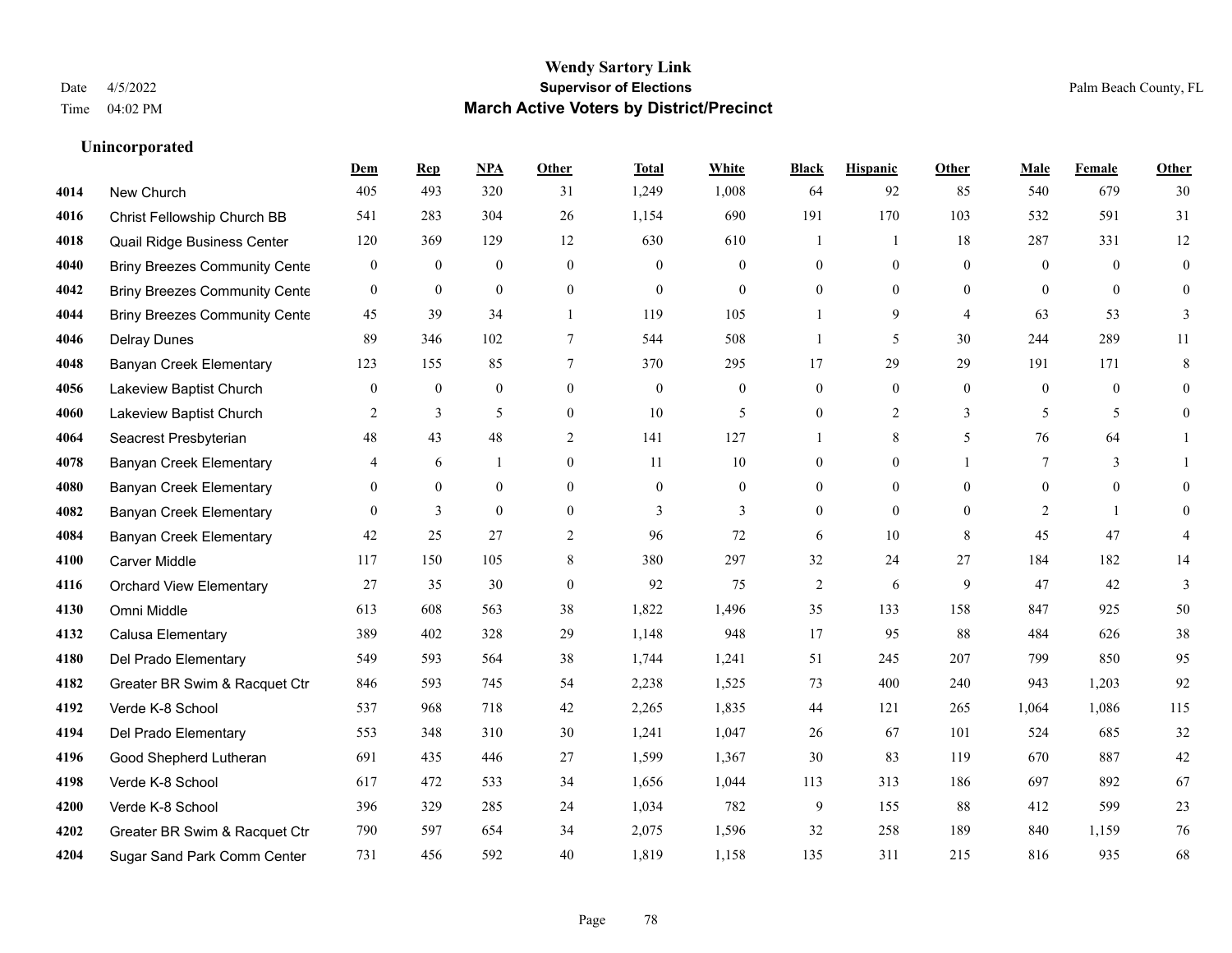|      |                                | Dem            | <b>Rep</b>   | NPA   | <b>Other</b> | <b>Total</b> | White  | <b>Black</b>     | <b>Hispanic</b> | Other          | <b>Male</b> | Female | <b>Other</b>     |
|------|--------------------------------|----------------|--------------|-------|--------------|--------------|--------|------------------|-----------------|----------------|-------------|--------|------------------|
| 4206 | Good Shepherd Lutheran         | 666            | 501          | 524   | 35           | 1,726        | 1,365  | 38               | 177             | 146            | 702         | 965    | 59               |
| 4208 | Hammock Pointe Elementary      | 841            | 595          | 485   | 38           | 1,959        | 1,679  | 11               | 115             | 154            | 766         | 1,138  | 55               |
| 5002 | Faith Farm Tabernacle          | 562            | 654          | 515   | 46           | 1,777        | 1,174  | 172              | 197             | 234            | 823         | 906    | $48\,$           |
| 5003 | Faith Farm Tabernacle          | 486            | 346          | 445   | 30           | 1,307        | 783    | 136              | 216             | 172            | 587         | 680    | $40\,$           |
| 5004 | Faith Farm Tabernacle          | $\overline{4}$ | 2            | 2     | $\theta$     | $\,$ 8 $\,$  | 5      | $\boldsymbol{0}$ | 3               | $\theta$       | 6           | 2      | $\mathbf{0}$     |
| 5005 | <b>Sunset Palms Elementary</b> | 1,249          | 569          | 496   | 75           | 2,389        | 2,238  | 15               | 30              | 106            | 1,100       | 1,231  | 58               |
| 5006 | Faith Farm Tabernacle          | 1,183          | 531          | 588   | 40           | 2,342        | 2,214  | 14               | 24              | 90             | 1,101       | 1,206  | 35               |
| 5007 | <b>Faith Farm Tabernacle</b>   | 5              | $\mathbf{1}$ | 2     | $\theta$     | 8            | $\tau$ | $\mathbf{0}$     | $\theta$        | $\overline{1}$ | 6           | 2      | $\boldsymbol{0}$ |
| 5008 | <b>Sunset Palms Elementary</b> | 432            | 340          | 387   | 24           | 1,183        | 773    | 100              | 143             | 167            | 547         | 602    | 34               |
| 5009 | Boynton Beach Community Chur   | 1,206          | 982          | 1,020 | 74           | 3,282        | 2,181  | 294              | 362             | 445            | 1,571       | 1,593  | 118              |
| 5010 | Temple Shaarei Shalom          | 970            | 237          | 327   | 40           | 1,574        | 1,451  | 18               | 30              | 75             | 609         | 929    | 36               |
| 5012 | The Grove Clubhouse            | 403            | 149          | 160   | 13           | 725          | 649    | 20               | 21              | 35             | 300         | 413    | 12               |
| 5014 | West Boynton Branch Library    | 686            | 462          | 504   | 47           | 1,699        | 983    | 255              | 238             | 223            | 747         | 891    | 61               |
| 5016 | Faith United Methodist Church  | 924            | 636          | 628   | 32           | 2,220        | 1,596  | 165              | 243             | 216            | 982         | 1,151  | 87               |
| 5018 | Platina Clubhouse              | 675            | 272          | 298   | 21           | 1,266        | 1,067  | 42               | 73              | 84             | 488         | 747    | 31               |
| 5020 | Hagen Road Elementary          | 601            | 339          | 423   | 33           | 1,396        | 730    | 298              | 189             | 179            | 598         | 748    | 50               |
| 5022 | <b>Hagen Road Elementary</b>   | 857            | 435          | 462   | 27           | 1,781        | 1,394  | 168              | 111             | 108            | 781         | 957    | 43               |
| 5024 | Valencia Lakes HOA             | 624            | 203          | 242   | 16           | 1,085        | 1,005  | 10               | 18              | 52             | 473         | 585    | $27\,$           |
| 5026 | Faith United Methodist Church  | 939            | 436          | 534   | 52           | 1,961        | 1,145  | 458              | 201             | 157            | 844         | 1,046  | 71               |
| 5028 | South Tech Academy             | 664            | 532          | 452   | 26           | 1,674        | 1,300  | 104              | 119             | 151            | 741         | 866    | 67               |
| 5030 | West Boynton Branch Library    | 683            | 217          | 338   | 30           | 1,268        | 805    | 252              | 121             | 90             | 491         | 723    | 54               |
| 5032 | New Church                     | 291            | 131          | 140   | 13           | 575          | 496    | 17               | 27              | 35             | 247         | 313    | 15               |
| 5034 | Valencia Lakes HOA             | 782            | 304          | 319   | 18           | 1,423        | 1,307  | 23               | $22\,$          | 71             | 611         | 784    | $28\,$           |
| 5036 | Valencia Isles Social Hall     | 806            | 250          | 272   | 17           | 1,345        | 1,266  | $\overline{c}$   | $\,$ 8 $\,$     | 69             | 541         | 774    | $30\,$           |
| 5038 | The Cascades Clubhouse         | 768            | 269          | 277   | 20           | 1,334        | 1,245  | 20               | 18              | 51             | 563         | 745    | $26\,$           |
| 5040 | New Church                     | 385            | 207          | 244   | 16           | 852          | 765    | 18               | 35              | 34             | 386         | 449    | 17               |
| 5042 | South Tech Academy             | 909            | 390          | 491   | 41           | 1,831        | 1,400  | 167              | 141             | 123            | 748         | 1,028  | 55               |
| 5044 | Cascade Lakes Clubhouse        | 555            | 205          | 198   | 16           | 974          | 879    | 8                | 12              | 75             | 430         | 517    | 27               |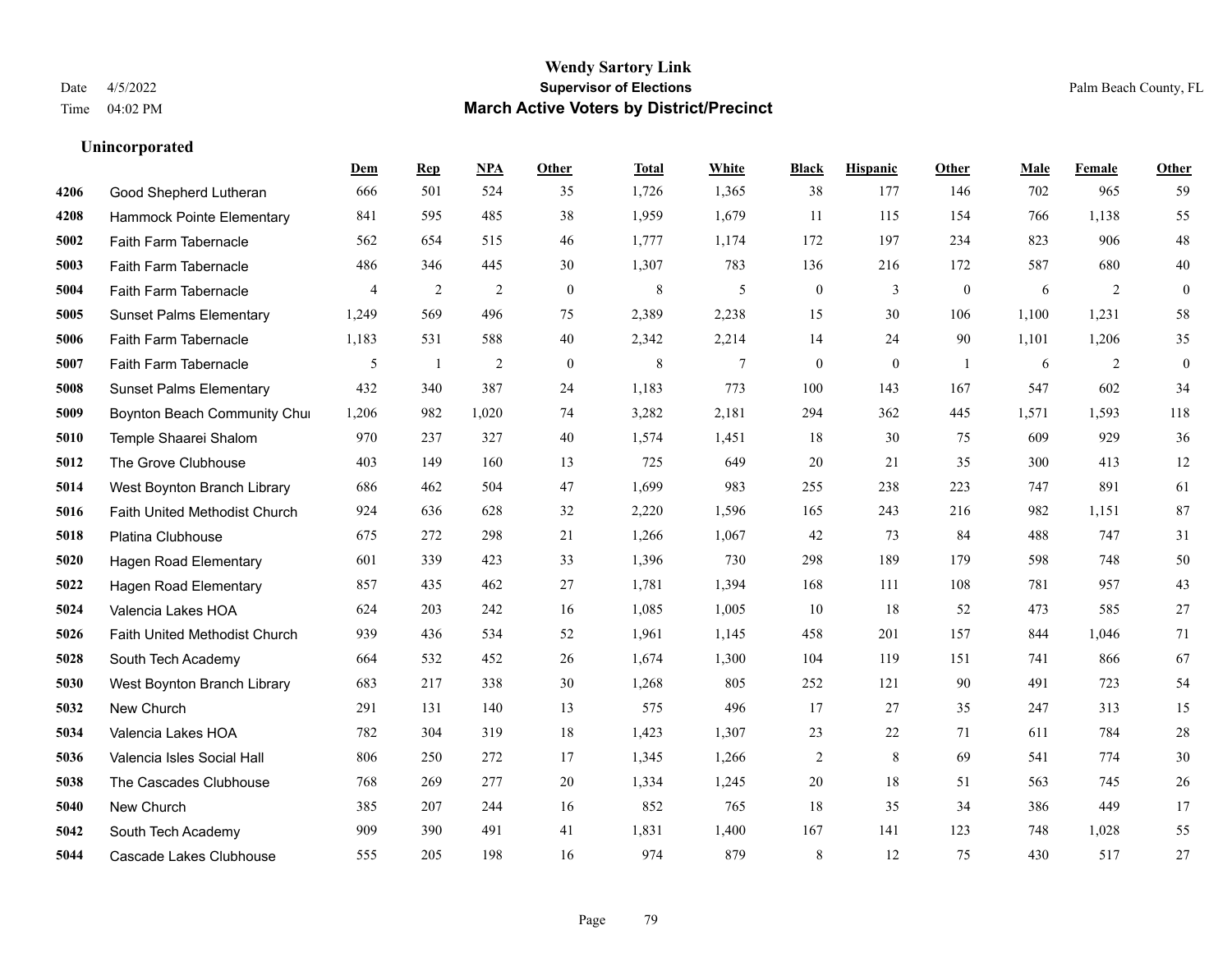**Unincorporated**

#### **Wendy Sartory Link** Date 4/5/2022 **Supervisor of Elections** Palm Beach County, FL Time 04:02 PM **March Active Voters by District/Precinct**

**Dem Rep NPA Other Total White Black Hispanic Other Male Female Other**

# Green Cay Nature Center 1,318 586 670 46 2,620 1,970 282 189 179 1,123 1,431 66 Coral Lakes Clubhouse 572 385 317 21 1,295 897 139 143 116 562 693 40 Coral Lakes Clubhouse 1,117 322 385 26 1,850 1,730 12 11 97 721 1,081 48 Lake Worth Drainage District 650 442 477 34 1,603 1,226 89 129 159 693 849 61 Our Lady Queen of Peace 1,120 1,189 1,032 83 3,424 2,742 98 208 376 1,588 1,702 134 Our Lady Queen of Peace 300 148 154 12 614 543 6 37 28 273 324 17 Hagen Ranch Road Library 1,890 1,160 1,222 103 4,375 3,522 185 330 338 1,842 2,401 132 Valencia Falls Clubhouse 675 190 231 11 1,107 1,042 4 7 54 492 580 35 Hagen Ranch Road Library 514 209 224 16 963 895 4 14 50 435 516 12 Villa Borghese Clubhouse 449 231 164 15 859 783 11 27 38 374 464 21 Huntington Lakes Clubhouse 957 346 365 35 1,703 1,562 13 43 85 628 1,043 32 Abbey Village Clubhouse 793 442 397 37 1,669 1,362 73 130 104 670 941 58 Camelot Village Clubhouse 232 114 106 13 465 277 54 91 43 183 267 15 Delray Villas 457 252 208 18 935 752 48 68 67 390 512 33 Huntington Pointe Clubhouse 752 184 243 19 1,198 1,130 7 13 48 449 719 30 Coco Wood Clubhouse 387 168 177 12 744 518 99 77 50 330 384 30 Palm Greens Clubhouse 670 307 335 30 1,342 1,110 39 101 92 519 777 46 Bethel Evangelical Baptist 718 392 426 37 1,573 1,188 116 161 108 637 898 38 Bethel Evangelical Baptist 80 55 49 3 187 129 14 24 20 62 123 2 Bethel Evangelical Baptist 643 378 409 26 1,456 994 171 162 129 666 748 42 High Point Section II 442 314 264 27 1,047 831 40 105 71 412 607 28 Gleneagles CC-Strathearn Sat 968 490 475 37 1,970 1,684 38 120 128 825 1,097 48 Gleneagles CC-Clunie Satellite 792 348 359 24 1,523 1,306 70 71 76 658 832 33 Kings Point Clubhouse 382 198 179 18 777 627 32 70 48 299 449 29 Monaco Clubhouse 905 541 480 41 1,967 1,539 93 184 151 794 1,099 74 Lakes of Delray Clubhouse 392 237 161 16 806 707 15 45 39 314 480 12

 Kings Point Flanders 896 426 407 34 1,763 1,399 78 174 112 708 998 57 Lakes of Delray Clubhouse 881 334 374 41 1,630 1,338 66 117 109 634 949 47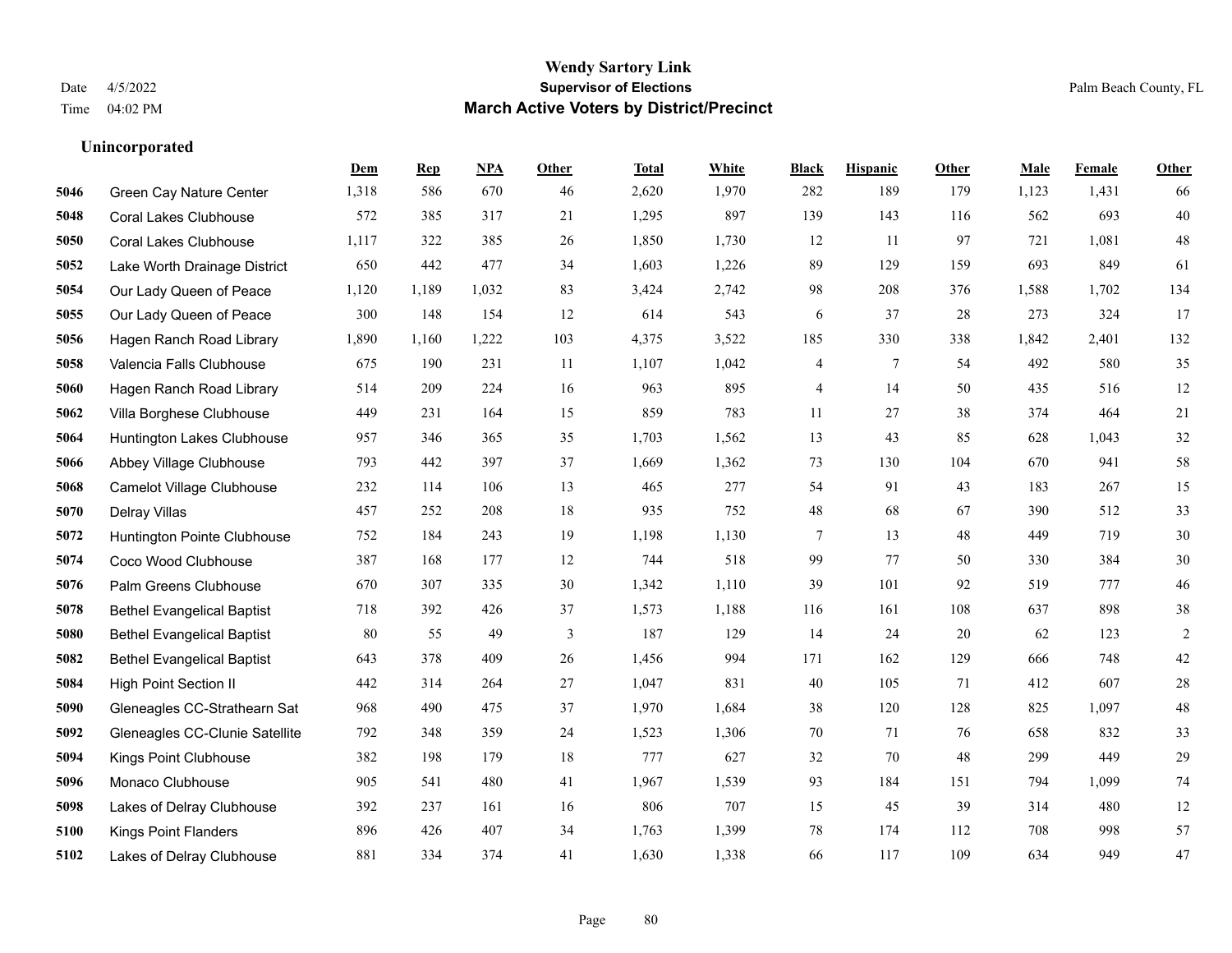**Unincorporated**

#### **Wendy Sartory Link** Date 4/5/2022 **Supervisor of Elections** Palm Beach County, FL Time 04:02 PM **March Active Voters by District/Precinct**

# **Dem Rep NPA Other Total White Black Hispanic Other Male Female Other** Kings Point Flanders 881 406 372 41 1,700 1,336 72 168 124 655 978 67 Las Verdes Clubhouse 970 624 718 55 2,367 1,656 208 301 202 1,073 1,217 77 West Boca Branch Library 1,490 1,581 1,514 114 4,699 3,861 112 280 446 2,216 2,347 136 South County Civic Center 525 510 425 29 1,489 1,361 4 22 102 699 749 41 Morikami Park Elementary 42 62 53 3 160 151 0 2 7 73 87 0 Morikami Park Elementary 534 603 520 38 1,695 1,473 20 48 154 784 871 40 Morikami Park Elementary 16 38 22 3 79 63 0 6 10 31 41 7 South County Civic Center 245 192 203 10 650 534 7 29 80 295 327 28 The Polo Club of Boca Raton 636 512 447 25 1,620 1,481 16 26 97 700 873 47 The Polo Club of Boca Raton 313 186 191 18 708 646 1 8 53 283 400 25 South County Civic Center 166 116 106 7 395 328 8 34 25 170 214 11 The Polo Club of Boca Raton 39 31 28 2 100 94 1 2 3 46 53 1 Delray Beach First Baptist 267 179 201 10 657 424 32 131 70 286 343 28 Delray Beach First Baptist 162 110 121 1 394 327 8 32 27 156 224 14 Boca Delray Clubhouse 252 116 122 12 502 455 8 15 24 208 283 11 Sunrise Park Elementary 751 511 574 39 1,875 1,241 103 282 249 850 965 60 Coconut Cove Waterpark - Meet 649 549 537 32 1,767 1,298 32 167 270 804 884 79 Eagles Landing Middle 919 598 658 48 2,223 1,516 143 331 233 994 1,161 68 Coconut Cove Waterpark - Meet 528 472 461 32 1,493 1,060 72 236 125 716 726 51 West Boca Branch Library 853 509 693 52 2,107 1,355 127 409 216 888 1,156 63 Whispering Pines Elementary 886 574 624 43 2,127 1,412 124 315 276 930 1,122 75 Olympic Heights High 1,020 785 930 52 2,787 1,802 146 539 300 1,272 1,402 113 Whispering Pines Elementary 296 243 250 24 813 580 27 110 96 328 447 38 Whisper Walk Section B 892 456 422 31 1,801 1,411 52 219 119 683 1,071 47 Century Village West 897 528 406 46 1,877 1,444 78 188 167 696 1,109 72 Century Village West 748 383 359 29 1,519 1,215 51 131 122 581 867 71 Century Village West 671 295 296 19 1,281 995 48 147 91 451 790 40 West Boca Raton High 925 791 860 45 2,621 1,948 82 244 347 1,241 1,278 102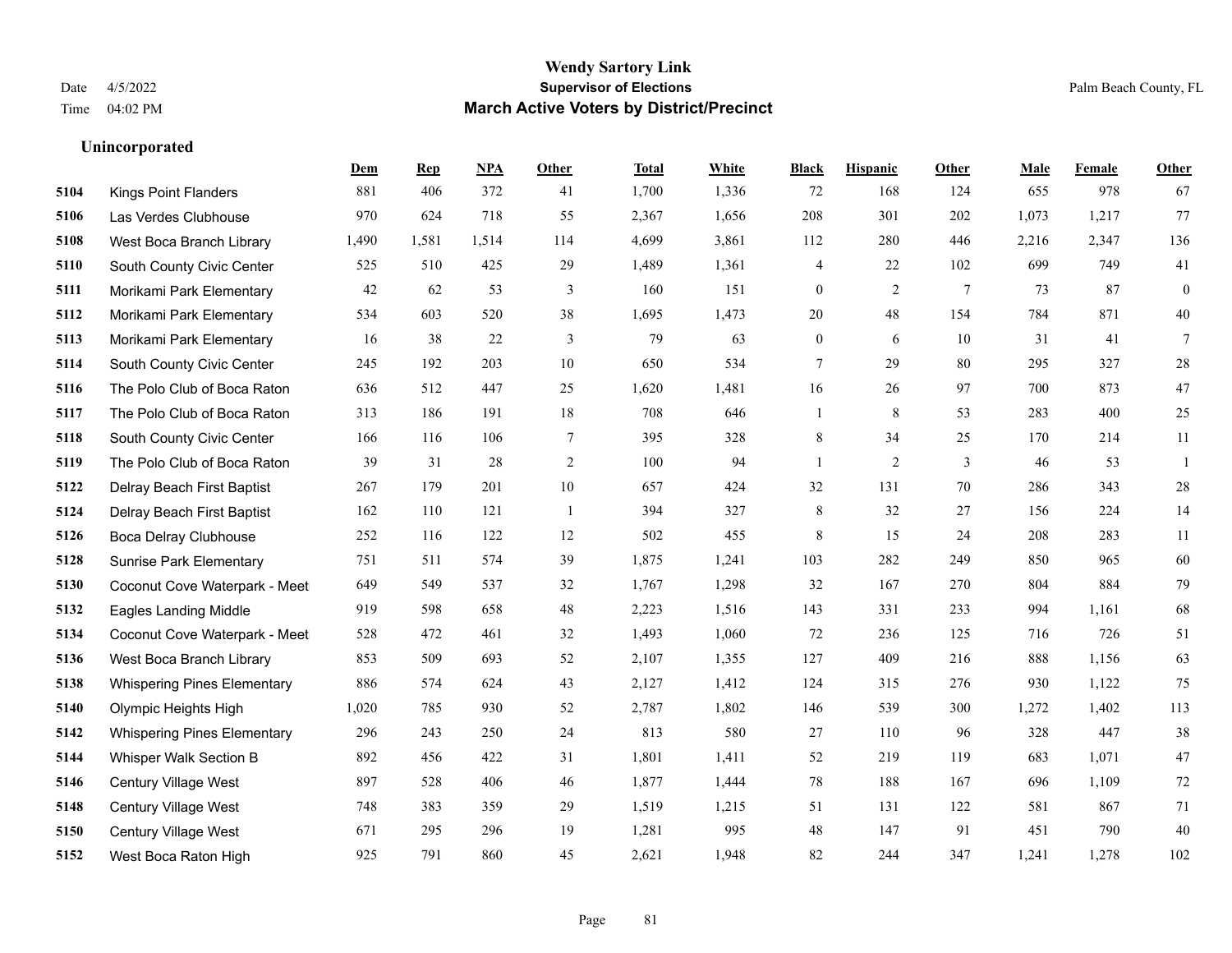|      |                                     | Dem   | <b>Rep</b>     | NPA     | <b>Other</b> | <b>Total</b> | <b>White</b> | <b>Black</b>     | <b>Hispanic</b> | Other        | <b>Male</b> | <b>Female</b> | <b>Other</b>     |
|------|-------------------------------------|-------|----------------|---------|--------------|--------------|--------------|------------------|-----------------|--------------|-------------|---------------|------------------|
| 5154 | Daggerwing Nature Center            | 885   | 773            | 737     | 51           | 2,446        | 1,687        | 79               | 333             | 347          | 1,099       | 1,232         | 115              |
| 5156 | Southwinds Golf Course              | 727   | 499            | 601     | 30           | 1,857        | 1,264        | 83               | 270             | 240          | 786         | 991           | 80               |
| 5158 | <b>Boca West Country Club</b>       | 768   | 468            | 524     | 49           | 1,809        | 1,632        | 9                | 69              | 99           | 754         | 1,008         | $47\,$           |
| 5160 | Boca West Country Club              | 831   | 471            | 434     | 34           | 1,770        | 1,667        | 3                | 27              | 73           | 686         | 1,038         | 46               |
| 5162 | Glades Presbyterian Church          | 762   | 745            | 656     | 42           | 2,205        | 1,612        | 70               | 315             | 208          | 1,040       | 1,087         | $78\,$           |
| 5164 | Sandpiper Shores Elementary         | 1,011 | 655            | 689     | 43           | 2,398        | 1,834        | 73               | 260             | 231          | 1,083       | 1,240         | $75\,$           |
| 5166 | <b>Glades Road Branch Library</b>   | 846   | 782            | 834     | 52           | 2,514        | 1,770        | 123              | 368             | 253          | 1,101       | 1,317         | 96               |
| 5168 | <b>Glades Road Branch Library</b>   | 969   | 606            | 623     | 40           | 2,238        | 1,668        | 65               | 288             | 217          | 855         | 1,326         | 57               |
| 5170 | Olympic Heights High                | 1,139 | 653            | 758     | 49           | 2,599        | 1,908        | 87               | 359             | 245          | 1,022       | 1,483         | 94               |
| 5172 | Del Prado Elementary                | 224   | 320            | 204     | $18\,$       | 766          | 689          | 8                | 11              | 58           | 360         | 386           | $20\,$           |
| 5174 | <b>Waters Edge Elementary</b>       | 835   | 746            | 812     | 50           | 2,443        | 1,670        | 124              | 341             | 308          | 1,129       | 1,203         | 111              |
| 5176 | Loggers Run Middle                  | 464   | 347            | 381     | 18           | 1,210        | 839          | 47               | 200             | 124          | 511         | 636           | 63               |
| 5178 | Loggers Run Middle                  | 695   | 546            | 641     | 41           | 1,923        | 1,059        | 185              | 416             | 263          | 858         | 972           | 93               |
| 5180 | Boca Glades Baptist Church          | 664   | 377            | 651     | 42           | 1,734        | 973          | 131              | 400             | 230          | 795         | 862           | 77               |
| 5182 | Boca Glades Baptist Church          | 576   | 291            | 523     | 39           | 1,429        | 744          | 126              | 357             | 202          | 639         | 727           | 63               |
| 5184 | <b>Coral Sunset Elementary</b>      | 901   | 574            | 740     | 42           | 2,257        | 1,239        | 246              | 450             | 322          | 1,041       | 1,110         | 106              |
| 5186 | <b>Coral Sunset Elementary</b>      | 987   | 429            | 891     | 37           | 2,344        | 968          | 362              | 679             | 335          | 999         | 1,223         | 122              |
| 5188 | Pines Of Boca Barwood               | 971   | 642            | 804     | 56           | 2,473        | 1,452        | 146              | 545             | 330          | 1,054       | 1,322         | 97               |
| 5190 | Lakes at Boca Rio Clubhouse         | 407   | 284            | 348     | $20\,$       | 1,059        | 693          | 69               | 179             | 118          | 486         | 532           | 41               |
| 5192 | Hammock Pointe Elementary           | 1,050 | 672            | 941     | 49           | 2,712        | 1,546        | 211              | 583             | 372          | 1,172       | 1,421         | 119              |
| 5194 | Lakes Of Boca Barwood               | 397   | 258            | 385     | 20           | 1,060        | 635          | 49               | 235             | 141          | 448         | 557           | 55               |
| 6002 | <b>Canal Point Community Center</b> | 82    | 102            | 61      | $\sqrt{2}$   | 247          | 102          | 42               | $88\,$          | 15           | 111         | 126           | $10\,$           |
| 6008 | Pahokee High                        | 529   | 24             | 111     | 4            | 668          | 10           | 614              | 4               | 40           | 203         | 432           | 33               |
| 6010 | <b>Canal Point Community Center</b> | 23    | $\tau$         | $\,8\,$ | $\mathbf{0}$ | 38           | 13           | 18               | 4               | 3            | 19          | 19            | $\overline{0}$   |
| 6012 | Belle Glade Library/Civic Ctr       | 180   | 31             | 62      | $\mathbf{1}$ | 274          | 31           | 149              | 81              | 13           | 109         | 154           | 11               |
| 6014 | Belle Glade Library/Civic Ctr       |       | $\overline{c}$ | 1       | $\mathbf{0}$ | 4            | $\mathbf{0}$ | $\boldsymbol{0}$ | 4               | $\mathbf{0}$ | -1          | 3             | $\boldsymbol{0}$ |
| 6016 | South Bay Commission Chambe         | 35    | 55             | 32      | 3            | 125          | 83           | 8                | 23              | 11           | 67          | 53            | 5                |
| 6020 | <b>Glades Central High</b>          | 431   | 78             | 140     | 6            | 655          | 81           | 382              | 156             | 36           | 302         | 322           | 31               |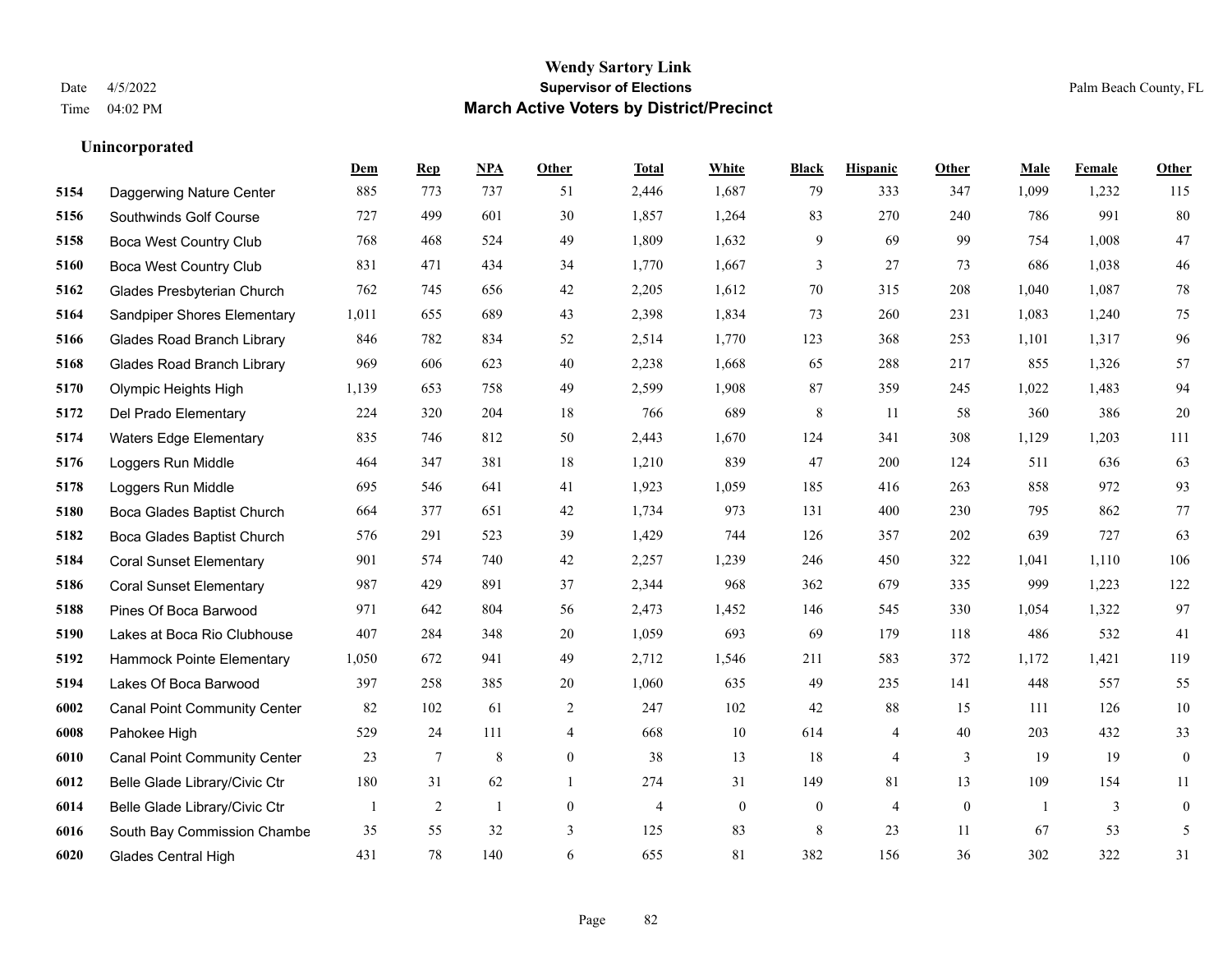|      |                                 | Dem            | <b>Rep</b>       | NPA              | <b>Other</b>   | <b>Total</b>   | <b>White</b>   | <b>Black</b>     | <b>Hispanic</b>  | <b>Other</b>   | <b>Male</b>    | <b>Female</b>  | <b>Other</b>     |
|------|---------------------------------|----------------|------------------|------------------|----------------|----------------|----------------|------------------|------------------|----------------|----------------|----------------|------------------|
| 6026 | Lewis Evans Resource Center     |                | $\mathbf{0}$     | 2                | $\theta$       | 3              | $\overline{0}$ | $\mathbf{0}$     | 3                | $\theta$       |                | 2              | $\Omega$         |
| 6030 | Belle Glade Library/Civic Ctr   | 7              | 3                | 13               | 2              | 25             | 9              | $\mathbf{0}$     | 16               | $\theta$       | 8              | 15             | $\overline{2}$   |
| 6034 | Gove Elementary                 | $\Omega$       | $\overline{4}$   | $\theta$         | $\Omega$       | $\overline{4}$ | 4              | $\theta$         | $\theta$         | $\Omega$       | $\mathcal{E}$  | $\overline{1}$ | $\Omega$         |
| 6038 | South Bay Commission Chambe     | $\mathbf{0}$   | $\mathbf{0}$     | $\mathbf{0}$     | $\overline{0}$ | $\mathbf{0}$   | $\overline{0}$ | $\mathbf{0}$     | $\mathbf{0}$     | $\mathbf{0}$   | $\theta$       | $\mathbf{0}$   | $\Omega$         |
| 6040 | Osceola Creek Middle            | 95             | 128              | 105              | 2              | 330            | 244            | 15               | 38               | 33             | 151            | 164            | 15               |
| 6042 | Osceola Creek Middle            | 978            | 1,252            | 1,046            | 71             | 3,347          | 2,146          | 441              | 491              | 269            | 1,614          | 1,631          | 102              |
| 6044 | <b>Frontier Elementary</b>      | 898            | 1,006            | 797              | 57             | 2,758          | 1,748          | 420              | 361              | 229            | 1,291          | 1,387          | 80               |
| 6045 | Acreage Branch Library          | 195            | 269              | 181              | 13             | 658            | 423            | 80               | 86               | 69             | 317            | 313            | $28\,$           |
| 6046 | Pierce Hammock Elementary       | 799            | 976              | 780              | 54             | 2,609          | 1,665          | 363              | 338              | 243            | 1,255          | 1,255          | 99               |
| 6048 | Pierce Hammock Elementary       | $\mathbf{0}$   | $\mathbf{0}$     | $\mathbf{0}$     | $\Omega$       | $\mathbf{0}$   | $\mathbf{0}$   | $\mathbf{0}$     | $\mathbf{0}$     | $\theta$       | $\overline{0}$ | $\mathbf{0}$   | $\mathbf{0}$     |
| 6050 | Acreage Branch Library          | 856            | 886              | 722              | 66             | 2,530          | 1,547          | 370              | 350              | 263            | 1,184          | 1,258          | 88               |
| 6051 | Cornerstone Fellowship          | 607            | 736              | 567              | 56             | 1,966          | 1,246          | 213              | 296              | 211            | 912            | 983            | 71               |
| 6052 | Seminole Ridge High             | 609            | 662              | 575              | 36             | 1,882          | 1,155          | 228              | 327              | 172            | 888            | 923            | 71               |
| 6054 | <b>Acreage Pines Elementary</b> | $\mathbf{0}$   | $\boldsymbol{0}$ | $\boldsymbol{0}$ | $\overline{0}$ | $\mathbf{0}$   | $\mathbf{0}$   | $\boldsymbol{0}$ | $\boldsymbol{0}$ | $\overline{0}$ | $\overline{0}$ | $\mathbf{0}$   | $\mathbf{0}$     |
| 6056 | Pierce Hammock Elementary       | $\overline{0}$ | $\mathbf{0}$     | $\mathbf{0}$     | $\overline{0}$ | $\mathbf{0}$   | $\overline{0}$ | $\mathbf{0}$     | $\mathbf{0}$     | $\theta$       | $\theta$       | $\theta$       | $\mathbf{0}$     |
| 6058 | <b>Acreage Pines Elementary</b> | 737            | 623              | 582              | 41             | 1,983          | 1,075          | 360              | 253              | 295            | 967            | 956            | 60               |
| 6060 | Indian Trail Improvement Dist   | 887            | 973              | 810              | 55             | 2,725          | 1,685          | 346              | 417              | 277            | 1,276          | 1.353          | 96               |
| 6076 | <b>Western Pines Middle</b>     | 635            | 725              | 579              | 38             | 1,977          | 1,440          | 155              | 210              | 172            | 943            | 957            | 77               |
| 6078 | <b>Western Pines Middle</b>     | 660            | 742              | 651              | 44             | 2,097          | 1,386          | 169              | 368              | 174            | 995            | 1,045          | 57               |
| 6080 | <b>Golden Grove Elementary</b>  | 608            | 783              | 639              | 47             | 2,077          | 1,371          | 138              | 366              | 202            | 971            | 1,024          | 82               |
| 6082 | PBSC Loxahatchee Groves Can     | 9              | 6                | 15               | $\overline{2}$ | 32             | 27             | $\mathbf{0}$     | 3                | 2              | 12             | 20             | $\theta$         |
| 6084 | PBSC Loxahatchee Groves Can     | 329            | 512              | 428              | 52             | 1,321          | 839            | 77               | 292              | 113            | 647            | 652            | 22               |
| 6086 | PBSC Loxahatchee Groves Can     | 249            | 412              | 244              | 20             | 925            | 684            | 91               | 82               | 68             | 417            | 481            | 27               |
| 6088 | Seminole Ridge High             | 531            | 694              | 563              | 44             | 1,832          | 1,155          | 222              | 308              | 147            | 862            | 921            | 49               |
| 6090 | Loxahatchee Groves Elementary   | 763            | 897              | 774              | 55             | 2,489          | 1,533          | 278              | 464              | 214            | 1,203          | 1,191          | 95               |
| 6092 | PBSC Loxahatchee Groves Can     | 169            | 222              | 147              | 17             | 555            | 362            | 41               | 108              | 44             | 264            | 272            | 19               |
| 6096 | Palms West Presbyterian         | $\mathbf{0}$   | $\mathbf{0}$     | $\mathbf{0}$     | $\overline{0}$ | $\mathbf{0}$   | $\overline{0}$ | $\mathbf{0}$     | $\mathbf{0}$     | $\theta$       | $\theta$       | $\mathbf{0}$   | $\mathbf{0}$     |
| 6108 | Calypso Bay Waterpark           | $\theta$       | $\Omega$         | $\theta$         | $\Omega$       | $\Omega$       | $\Omega$       | $\theta$         | $\theta$         | $\theta$       | $\Omega$       | $\theta$       | $\boldsymbol{0}$ |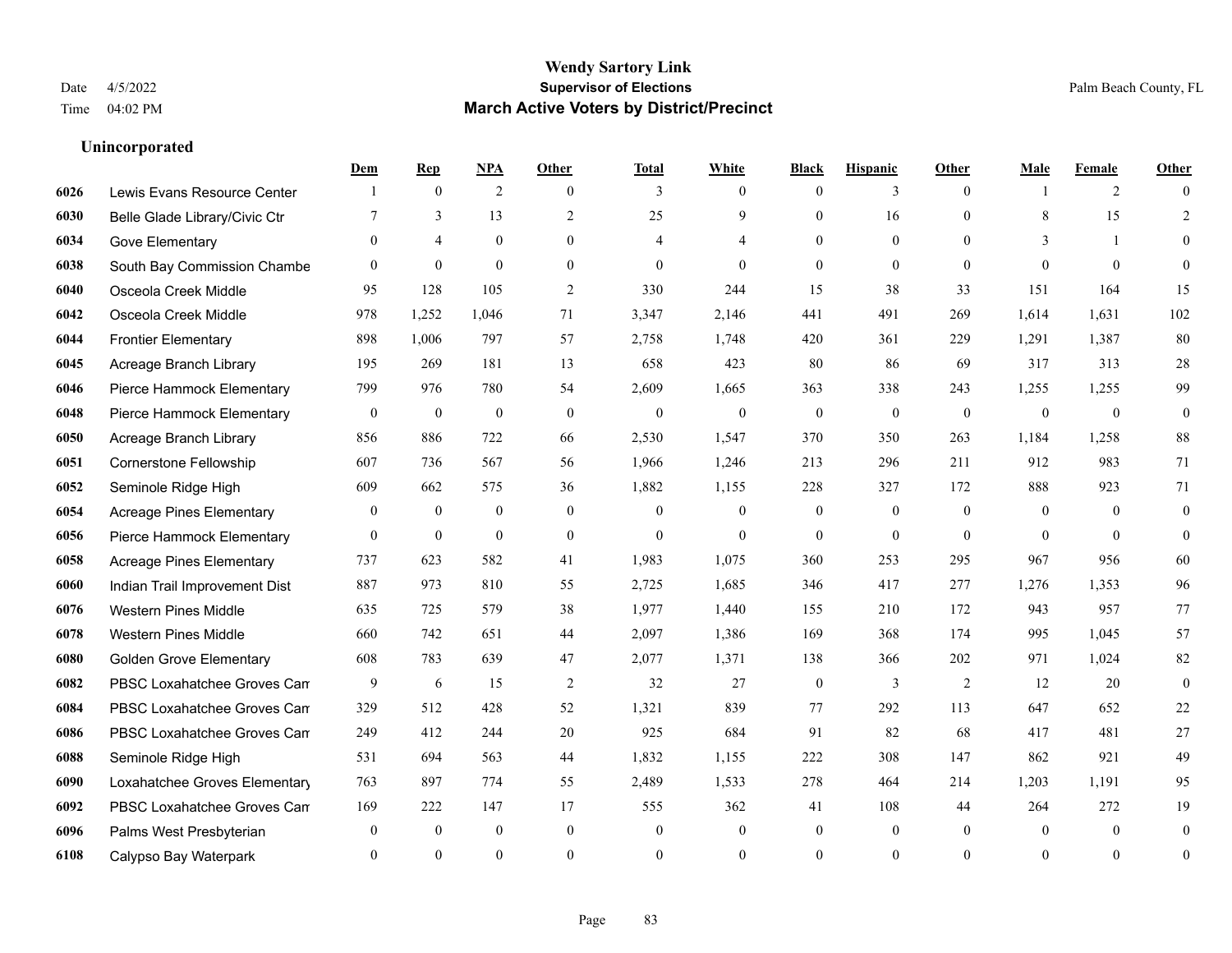|      |                                  | Dem            | <b>Rep</b>       | NPA              | <b>Other</b>   | <b>Total</b>   | <b>White</b>     | <b>Black</b>     | <b>Hispanic</b>  | <b>Other</b>   | <b>Male</b>    | Female         | <b>Other</b>     |
|------|----------------------------------|----------------|------------------|------------------|----------------|----------------|------------------|------------------|------------------|----------------|----------------|----------------|------------------|
| 6130 | Royal Palm Beach High            | 81             | 43               | 92               | 6              | 222            | 103              | 34               | 66               | 19             | 96             | 121            | 5                |
| 6140 | Royal Palm Beach High            | 341            | 486              | 315              | 34             | 1,176          | 847              | 112              | 111              | 106            | 564            | 588            | 24               |
| 6146 | Christ Fellowship Church RPB     |                | $\overline{2}$   | 1                | $\overline{0}$ | $\overline{4}$ | 3                | $\boldsymbol{0}$ | $\mathbf{0}$     | $\overline{1}$ | 3              | $\overline{1}$ | $\overline{0}$   |
| 6174 | Christ Fellowship Church RPB     | 27             | 48               | 33               | $\overline{2}$ | 110            | 83               | 8                | 8                | 11             | 52             | 55             | 3                |
| 6178 | <b>Everglades Elementary</b>     | 553            | 389              | 448              | 29             | 1,419          | 657              | 291              | 254              | 217            | 667            | 688            | 64               |
| 6180 | <b>Everglades Elementary</b>     | 18             | 48               | 18               | $\overline{2}$ | 86             | 65               | 4                | 14               | 3              | 40             | 44             | 2                |
| 6196 | Palm Beach Central High          | $\mathbf{0}$   | $\mathbf{0}$     | $\mathbf{0}$     | $\overline{0}$ | $\theta$       | $\overline{0}$   | $\mathbf{0}$     | $\mathbf{0}$     | $\overline{0}$ | $\theta$       | $\overline{0}$ | $\mathbf{0}$     |
| 6206 | Palm Beach Central High          | 258            | 246              | 191              | 10             | 705            | 386              | 136              | 63               | 120            | 317            | 362            | $26\,$           |
| 6207 | Palm Beach Central High          | 282            | 374              | 242              | 16             | 914            | 598              | 90               | 104              | 122            | 426            | 463            | 25               |
| 6216 | Panther Run Elementary           | 224            | 200              | 174              | 14             | 612            | 345              | 95               | 100              | 72             | 285            | 307            | $20\,$           |
| 6222 | Panther Run Elementary           | $\overline{0}$ | $\mathbf{1}$     | $\mathbf{0}$     | $\theta$       | $\overline{1}$ | $\mathbf{1}$     | $\mathbf{0}$     | $\mathbf{0}$     | $\theta$       | $\overline{1}$ | $\overline{0}$ | $\mathbf{0}$     |
| 6224 | Discovery Key Elementary         | 947            | 1,111            | 691              | 61             | 2,810          | 2,075            | 188              | 335              | 212            | 1,308          | 1,424          | $78\,$           |
| 6228 | Wycliffe Comm Association Bldg   | 781            | 334              | 416              | 25             | 1,556          | 1,455            | 20               | 16               | 65             | 676            | 851            | 29               |
| 6230 | Epiphany Lutheran Church         | 1,244          | 1,300            | 1,264            | 91             | 3,899          | 2,402            | 442              | 635              | 420            | 1,785          | 2,001          | 113              |
| 6232 | Panther Run Elementary           | 660            | 743              | 647              | 49             | 2,099          | 1,337            | 243              | 248              | 271            | 1,013          | 1,025          | 61               |
| 7002 | J F Kennedy Middle               | $\theta$       | $\boldsymbol{0}$ | $\boldsymbol{0}$ | $\overline{0}$ | $\mathbf{0}$   | $\boldsymbol{0}$ | $\mathbf{0}$     | $\mathbf{0}$     | $\theta$       | $\overline{0}$ | $\theta$       | $\mathbf{0}$     |
| 7006 | J F Kennedy Middle               | $\mathbf{0}$   | $\mathbf{0}$     | $\mathbf{0}$     | $\overline{0}$ | $\theta$       | $\overline{0}$   | $\overline{0}$   | $\mathbf{0}$     | $\theta$       | $\overline{0}$ | $\theta$       | $\theta$         |
| 7008 | J F Kennedy Middle               | $\theta$       | $\theta$         | $\mathbf{0}$     | $\theta$       | $\theta$       | $\theta$         | $\overline{0}$   | $\theta$         | $\Omega$       | $\Omega$       | $\theta$       | $\theta$         |
| 7016 | RB Prep Achievement Academy      |                | $\overline{4}$   | $\boldsymbol{0}$ | $\Omega$       | 5              | 3                |                  | 1                | $\Omega$       | $\overline{2}$ |                | 2                |
| 7038 | RB Prep Achievement Academy      | $\overline{0}$ | $\mathbf{0}$     | $\theta$         | $\theta$       | $\theta$       | $\overline{0}$   | $\theta$         | $\theta$         | $\theta$       | $\theta$       | $\theta$       | $\theta$         |
| 7054 | <b>Crossroads Baptist Church</b> | 987            | 74               | 300              | 13             | 1,374          | 108              | 1,054            | 75               | 137            | 597            | 718            | 59               |
| 7076 | <b>Egret Lake Elementary</b>     | $\overline{2}$ | $\sqrt{2}$       | $\overline{1}$   | $\mathbf{0}$   | 5              | 3                | $\mathbf{1}$     | $\boldsymbol{0}$ | -1             | $\overline{4}$ | -1             | $\boldsymbol{0}$ |
| 7082 | Seminole Trails Elementary       | 1,028          | 330              | 499              | 36             | 1,893          | 693              | 721              | 270              | 209            | 821            | 1,000          | 72               |
| 7084 | Sharon Christian Church          | 743            | 285              | 457              | 46             | 1,531          | 635              | 451              | 279              | 166            | 630            | 848            | 53               |
| 7098 | U M Church of Palm Beaches       | 19             | 19               | 19               | -1             | 58             | 43               | $\overline{4}$   | 9                | 2              | 32             | 24             | $\overline{2}$   |
| 7110 | <b>Adult Education Center</b>    | 704            | 232              | 428              | 33             | 1,397          | 446              | 440              | 377              | 134            | 581            | 755            | 61               |
| 7112 | <b>Adult Education Center</b>    | 123            | 28               | 63               | 7              | 221            | 54               | 116              | 27               | 24             | 70             | 141            | 10               |
| 7114 | <b>Adult Education Center</b>    | $\mathbf{0}$   | $\theta$         | $\theta$         | $\theta$       | $\theta$       | $\theta$         | $\theta$         | $\theta$         | $\Omega$       | $\Omega$       | $\theta$       | $\boldsymbol{0}$ |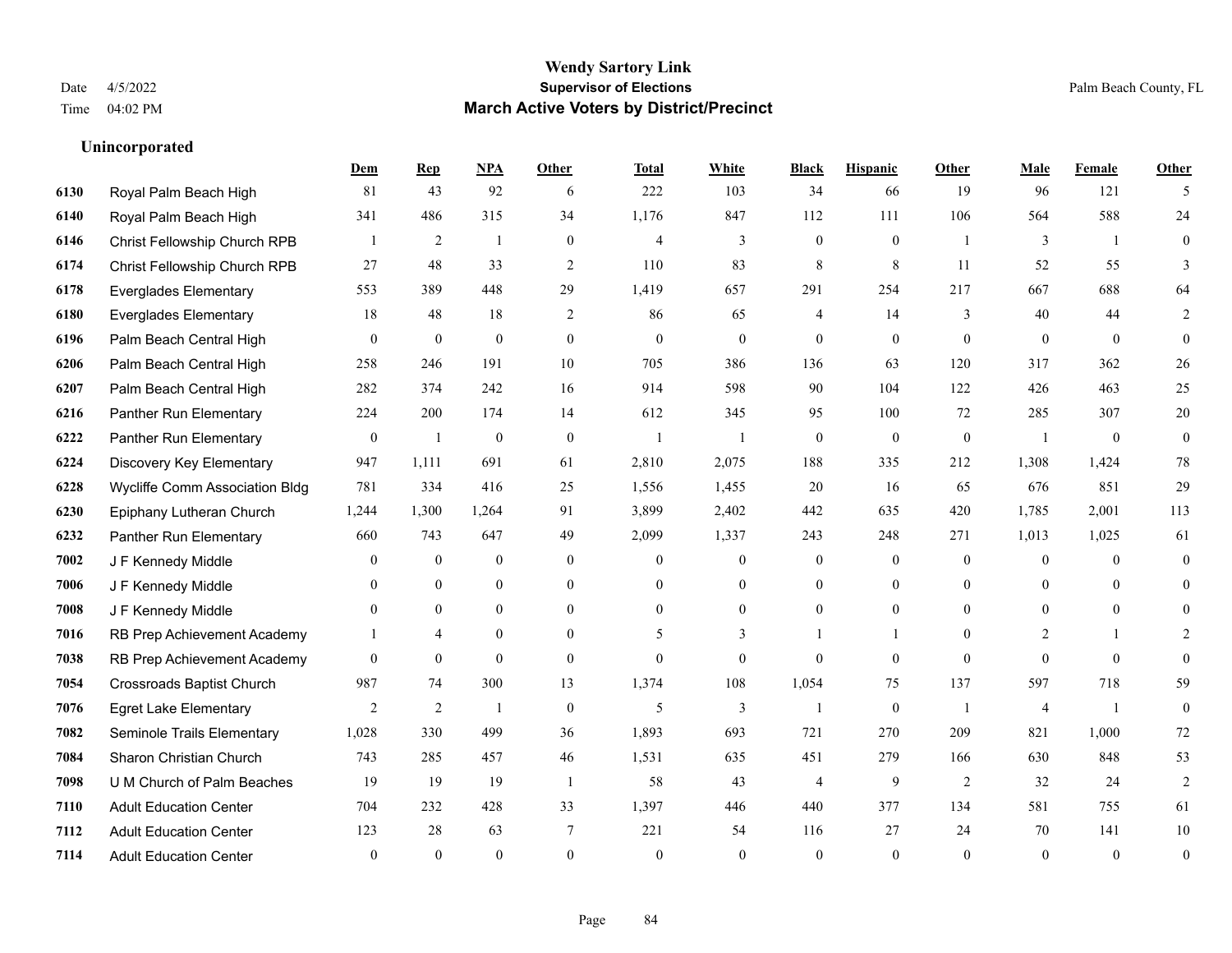# **Dem Rep NPA Other Total White Black Hispanic Other Male Female Other Unincorporated 7116** Adult Education Center 0 0 0 0 0 0 0 0 0 0 0 0 **7118** Adult Education Center 32 31 39 7 109 82 4 18 5 54 48 7 **7134** Adult Education Center 811 175 394 20 1,400 297 668 296 139 629 709 62 **7138** Westgate Community Center 1,550 451 918 35 2,954 686 975 992 301 1,313 1,501 140 **7142** Clayton Hutcheson Hall B 36 8 16 0 60 18 28 9 5 27 33 0 **7144** Clayton Hutcheson Hall B 42 4 22 1 69 4 41 14 10 28 34 7 **7146** Clayton Hutcheson Hall B 234 15 107 2 358 29 220 83 26 127 212 19 **7174** Rolling Green Elementary 1,013 236 522 29 1,800 563 676 401 160 785 940 75 **7175** Rolling Green Elementary 0 0 1 0 1 0 0 1 0 1 0 0 **7192** Lakeview Baptist Church 20 10 10 3 43 33 2 3 5 21 19 3 **8001 Federal Only 0 0 0 0 0 0 0 0 0** 0 **8002** State Only 129 100 111 2 342 263 13 13 53 151 178 13

**Unincorporated** 178,967 122,052 124,962 8,935 434,916 285,387 46,090 63,628 39,811 191,801 228,040 15,075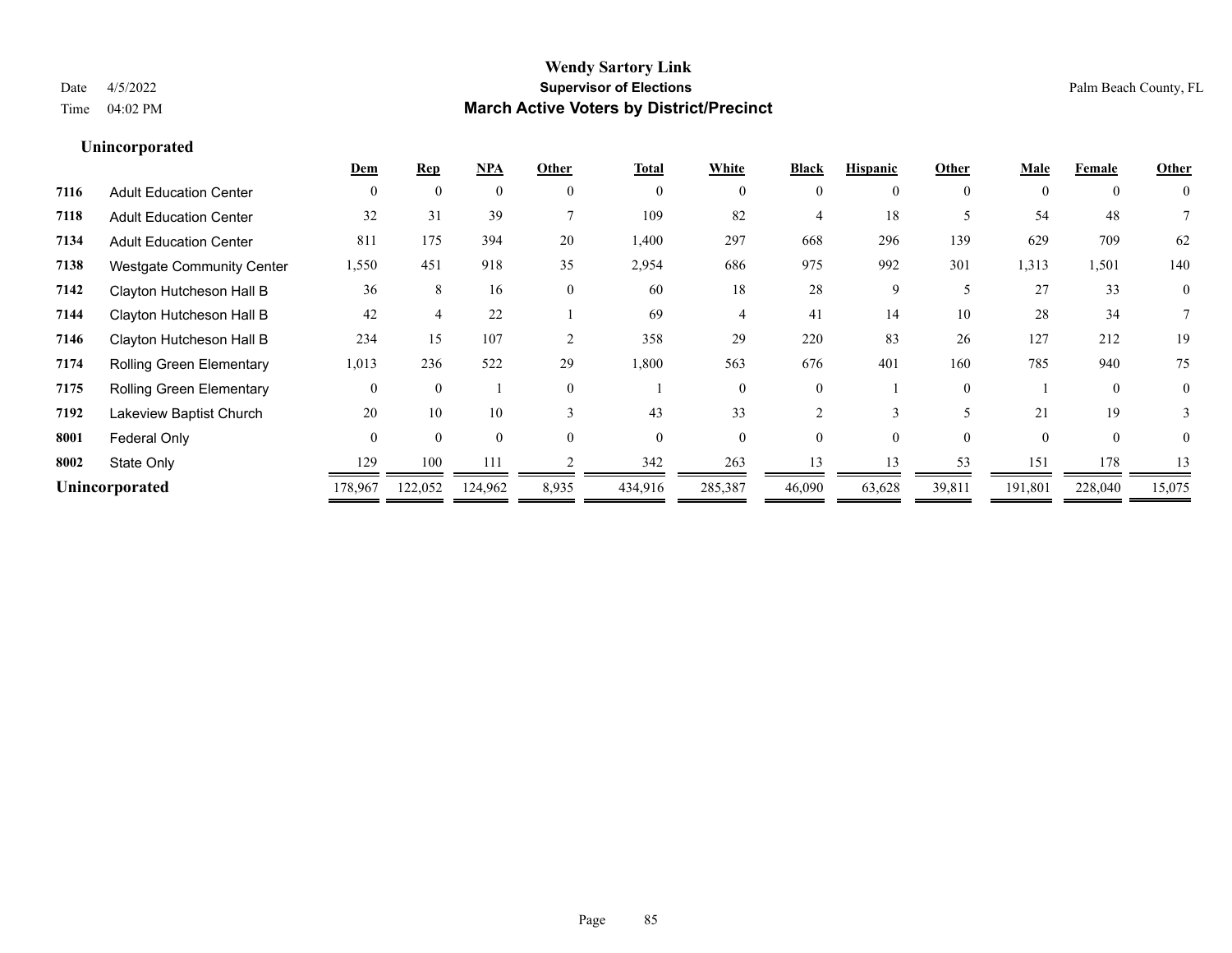| 4/5/2022<br>Date<br>04:02 PM<br>Time |     |            |            |              | <b>Wendy Sartory Link</b><br><b>Supervisor of Elections</b><br><b>March Active Voters by District/Precinct</b> |              |              |                 |              |             |               | Palm Beach County, FL |
|--------------------------------------|-----|------------|------------|--------------|----------------------------------------------------------------------------------------------------------------|--------------|--------------|-----------------|--------------|-------------|---------------|-----------------------|
| <b>Atlantis</b>                      | Dem | <b>Rep</b> | <u>NPA</u> | <u>Other</u> | <b>Total</b>                                                                                                   | <b>White</b> | <b>Black</b> | <b>Hispanic</b> | <b>Other</b> | <b>Male</b> | <b>Female</b> | Other                 |
| 3082<br><b>Atlantis City Hall</b>    | 495 | 886        | 453        | 50           | 1,884                                                                                                          | 1,628        | 39           | 92              | 125          | 866         | 973           | 45                    |
| <b>Atlantis</b>                      | 495 | 886        | 453        | 50           | 1,884                                                                                                          | 1,628        | 39           | 92              | 125          | 866         | 973           | 45                    |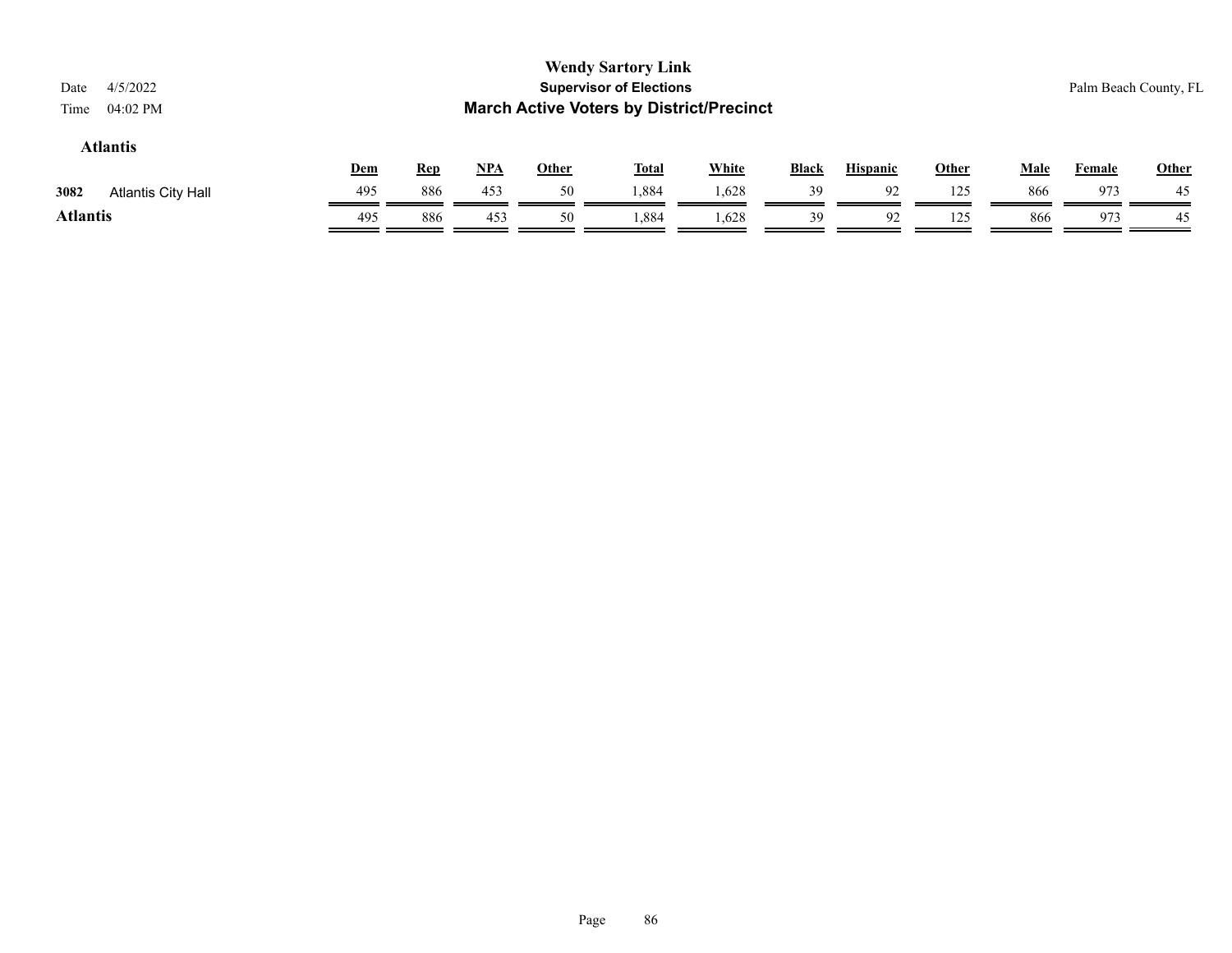# **Boynton Beach**

|      |                                   | Dem | <b>Rep</b> | NPA | <b>Other</b>   | <b>Total</b> | <b>White</b> | <b>Black</b> | <b>Hispanic</b> | <b>Other</b> | <b>Male</b> | <b>Female</b> | <b>Other</b>   |
|------|-----------------------------------|-----|------------|-----|----------------|--------------|--------------|--------------|-----------------|--------------|-------------|---------------|----------------|
| 3136 | <b>Freedom Shores Elementary</b>  | 887 | 402        | 592 | 31             | 1,912        | 828          | 563          | 264             | 257          | 842         | 994           | 76             |
| 3138 | <b>Citrus Cove Elementary</b>     | 862 | 485        | 585 | 33             | 1,965        | 1,134        | 330          | 286             | 215          | 863         | 1,019         | 83             |
| 3140 | Boynton Lakes North Clubhouse     | 417 | 189        | 281 | 16             | 903          | 424          | 228          | 126             | 125          | 401         | 473           | 29             |
| 3142 | Boynton Lakes North Clubhouse     | 355 | 162        | 234 | 18             | 769          | 418          | 138          | 137             | 76           | 309         | 431           | 29             |
| 3146 | <b>Freedom Shores Elementary</b>  | 350 | 137        | 183 | 24             | 694          | 476          | 84           | 74              | 60           | 264         | 410           | $20\,$         |
| 3164 | <b>Citrus Cove Elementary</b>     | 877 | 555        | 658 | 47             | 2,137        | 1,333        | 320          | 246             | 238          | 958         | 1,108         | 71             |
| 3168 | Boynton Beach Fire Station #3     | 874 | 476        | 659 | 37             | 2,046        | 1,178        | 364          | 292             | 212          | 875         | 1,104         | 67             |
| 3172 | Boynton Beach High                | 468 | 145        | 309 | 31             | 953          | 451          | 251          | 147             | 104          | 395         | 513           | 45             |
| 3174 | Boynton Beach Fire Station #3     | 251 | 179        | 170 | 11             | 611          | 423          | 50           | 84              | 54           | 278         | 318           | 15             |
| 3176 | Boynton Beach High                | 203 | 122        | 155 | $10\,$         | 490          | 265          | 85           | 81              | 59           | 213         | 258           | $19\,$         |
| 3182 | Imagine Schools - Chancellor      | 101 | 47         | 83  | $\overline{4}$ | 235          | 117          | 53           | 34              | 31           | 111         | 116           | $\,8\,$        |
| 3185 | Christ Fellowship Church BB       | 318 | 233        | 246 | 32             | 829          | 536          | 93           | 111             | 89           | 383         | 425           | 21             |
| 3186 | Christ Fellowship Church BB       | 186 | 124        | 142 | 14             | 466          | 330          | 46           | 60              | 30           | 209         | 239           | $18\,$         |
| 3187 | Christ Fellowship Church BB       | 679 | 424        | 641 | 64             | 1,808        | 1,032        | 295          | 289             | 192          | 839         | 915           | 54             |
| 3188 | Christ Fellowship Church BB       | 418 | 305        | 356 | 20             | 1,099        | 675          | 227          | 119             | 78           | 543         | 520           | 36             |
| 3190 | Imagine Schools - Chancellor      | 314 | 174        | 223 | 23             | 734          | 401          | 162          | 102             | 69           | 368         | 354           | 12             |
| 3192 | Leisureville #1 Clubhouse         | 552 | 415        | 390 | 45             | 1,402        | 1,048        | 122          | 135             | 97           | 576         | 782           | 44             |
| 3194 | Boynton Beach Fire Station #2     | 733 | 175        | 380 | 18             | 1,306        | 446          | 550          | 169             | 141          | 573         | 678           | 55             |
| 3196 | Leisureville #3 Clubhouse         | 622 | 553        | 436 | 53             | 1,664        | 1,383        | 87           | 105             | 89           | 717         | 895           | 52             |
| 3198 | <b>BB Leisureville Clubhouse</b>  | 514 | 527        | 318 | 37             | 1,396        | 1,137        | 74           | 121             | 64           | 573         | 784           | 39             |
| 3200 | <b>Golfview Harbour Clubhouse</b> | 597 | 409        | 408 | 32             | 1,446        | 979          | 203          | 112             | 152          | 648         | 751           | 47             |
| 3202 | <b>Golfview Harbour Clubhouse</b> | 64  | 72         | 52  | 9              | 197          | 145          | 29           | 11              | 12           | 100         | 91            | 6              |
| 4020 | Christ Fellowship Church BB       | 36  | 25         | 35  | 3              | 99           | 76           | 4            | 10              | 9            | 37          | 60            | $\overline{2}$ |
| 4022 | <b>Congress Middle</b>            | 841 | 227        | 401 | 44             | 1,513        | 531          | 668          | 169             | 145          | 632         | 822           | 59             |
| 4024 | Harvey E Oyer Jr Park             | 474 | 617        | 502 | 56             | 1,649        | 1,304        | 87           | 135             | 123          | 779         | 823           | 47             |
| 4026 | Boynton Beach Senior Center       | 494 | 555        | 500 | 50             | 1,599        | 1,400        | 38           | 61              | 100          | 735         | 814           | 50             |
| 4034 | <b>Crosspointe Elementary</b>     | 363 | 259        | 293 | 25             | 940          | 669          | 110          | 73              | 88           | 396         | 522           | 22             |
| 4036 | <b>Forest Park Elementary</b>     | 288 | 449        | 276 | 25             | 1,038        | 934          | $\,$ 8 $\,$  | 51              | 45           | 433         | 574           | 31             |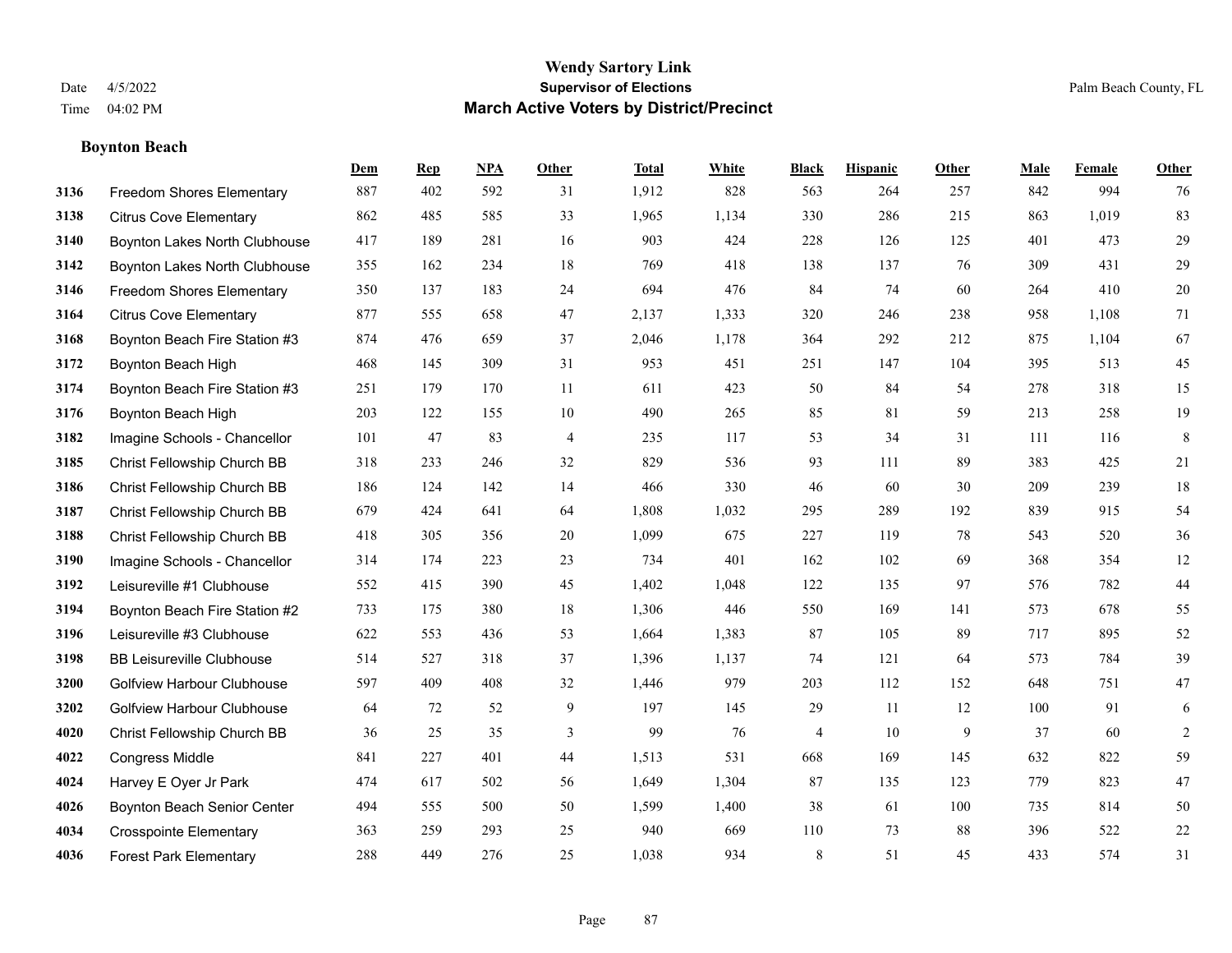**Boynton Beach**

#### **Wendy Sartory Link** Date 4/5/2022 **Supervisor of Elections** Palm Beach County, FL Time 04:02 PM **March Active Voters by District/Precinct**

# **Dem Rep NPA Other Total White Black Hispanic Other Male Female Other** Hunter's Run Courtside Cafe 1,085 372 560 42 2,059 1,899 42 48 70 858 1,162 39 Crosspointe Elementary 110 82 92 3 287 173 57 21 36 141 138 8 Crosspointe Elementary 201 89 159 18 467 178 110 98 81 207 239 21 Lakeview Baptist Church 529 636 452 40 1,657 1,373 77 101 106 763 843 51 Lakeview Baptist Church 47 76 44 4 171 139 7 9 16 80 88 3 Seacrest Presbyterian 0 0 0 0 0 0 0 0 0 0 0 0 Seacrest Presbyterian 0 0 0 0 0 0 0 0 0 0 0 0 Seacrest Presbyterian 0 0 0 0 0 0 0 0 0 0 0 0 Temple Beth Kodesh 1,503 195 599 31 2,328 458 1,317 352 201 1,060 1,166 102 Village Royale on the Green 814 232 355 28 1,429 576 587 152 114 617 756 56 St John Missionary Baptist Chr 1,759 142 498 19 2,418 244 1,796 178 200 1,033 1,295 90 Carolyn Sims Center 1,485 71 384 13 1,953 81 1,637 85 150 809 1,064 80 St John Missionary Baptist Chr 3 3 0 0 6 3 2 0 1 3 3 0 Boynton Beach Senior Center 1,450 434 739 60 2,683 1,082 1,079 268 254 1,259 1,309 115 Forest Park Elementary 834 544 599 58 2,035 1,426 268 179 162 882 1,082 71 Seacrest Presbyterian 1,052 622 816 59 2,549 1,600 457 250 242 1,235 1,224 90 **Boynton Beach** 24,010 11,940 14,805 1,187 51,942 29,305 12,705 5,345 4,587 22,997 27,162 1,783

—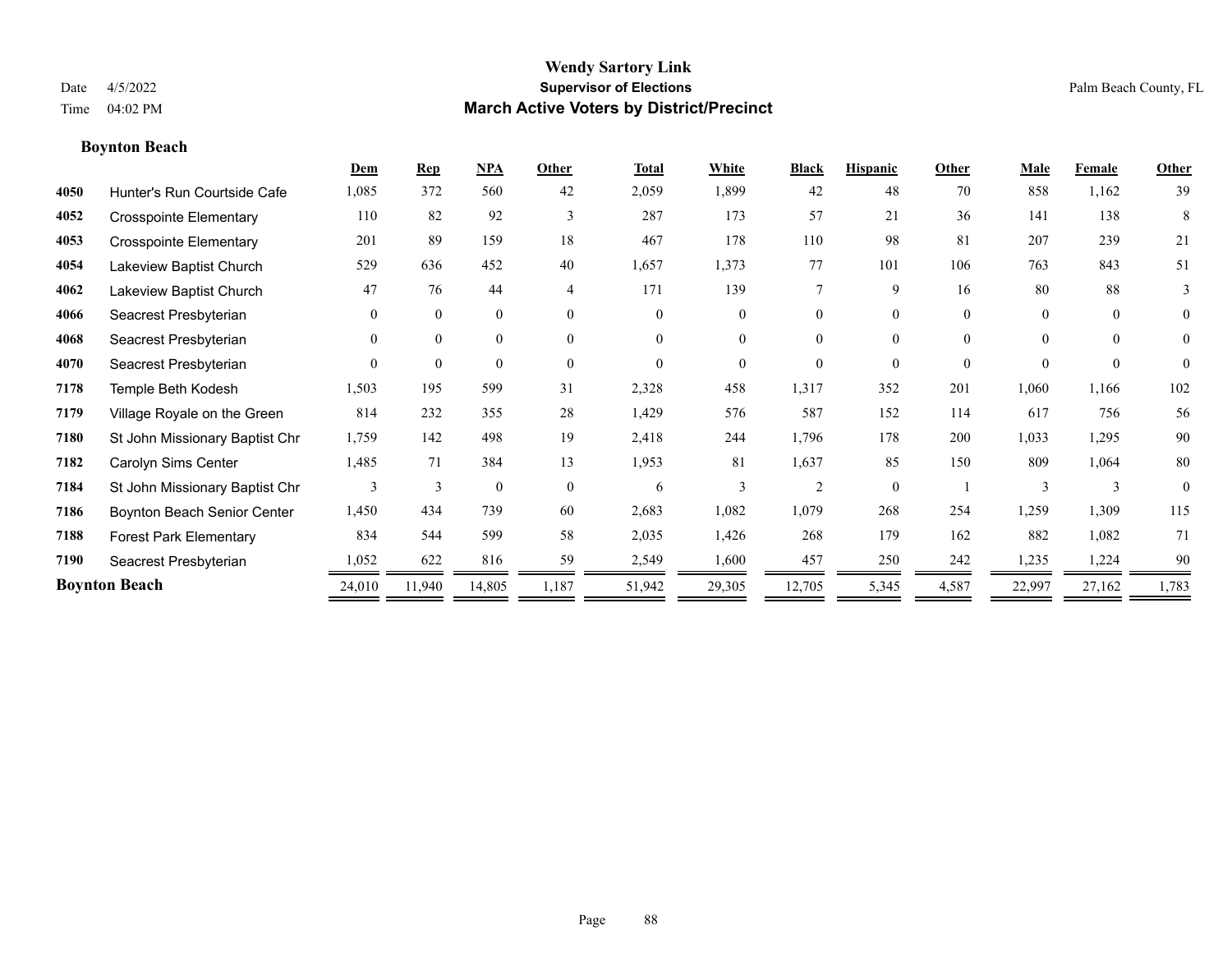# **Belle Glade**

|                    |                               | <u>Dem</u> | <b>Rep</b> | <b>NPA</b>     | Other    | <b>Total</b> | White | <b>Black</b> | <b>Hispanic</b> | Other    | Male  | Female | <b>Other</b>   |
|--------------------|-------------------------------|------------|------------|----------------|----------|--------------|-------|--------------|-----------------|----------|-------|--------|----------------|
| 6022               | Belle Glade Library/Civic Ctr | 1,348      | 113        | 265            | 18       | 1,744        | 93    | 1,390        | 143             | 118      | 717   | 958    | 69             |
| 6024               | Lewis Evans Resource Center   | .685       | 67         | 280            | 13       | 2,045        | 30    | 1,773        | 128             | 114      | 812   | 1.166  | 67             |
| 6028               | Belle Glade Library/Civic Ctr | 743        | 438        | 339            | 13       | .533         | 399   | 392          | 655             | 87       | 717   | 773    | 43             |
| 6029               | Belle Glade Library/Civic Ctr |            | $\theta$   | $\overline{0}$ | $\Omega$ |              |       |              | $\theta$        | $\Omega$ |       |        | $\overline{0}$ |
| 6032               | Gove Elementary               | 665        | 296        | 272            |          | .240         | 305   | 431          | 405             | 99       | 533   | 664    | 43             |
| 6036               | Gove Elementary               | 394        | 161        | 210            | 10       | 775          | 130   | 155          | 445             | 45       | 342   | 402    | 31             |
| <b>Belle Glade</b> |                               | 4,836      | 1,075      | 1,366          | 61       | 7,338        | 957   | 4.142        | 1.776           | 463      | 3,122 | 3,963  | 253            |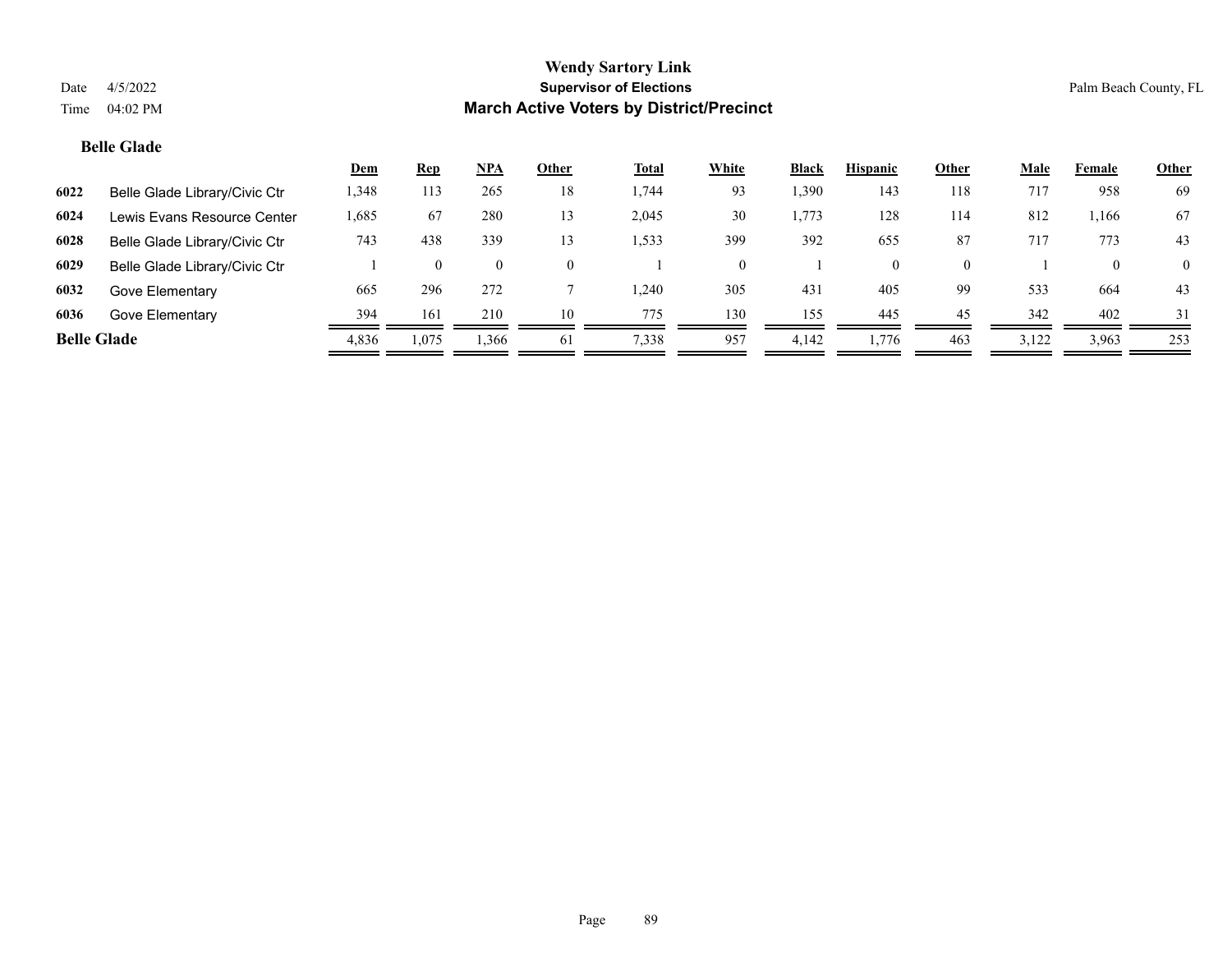#### **Boca Raton**

|      |                               | Dem | <b>Rep</b> | NPA | <b>Other</b> | <b>Total</b> | <b>White</b> | <b>Black</b>   | <b>Hispanic</b> | <b>Other</b> | <b>Male</b> | <b>Female</b> | <b>Other</b> |
|------|-------------------------------|-----|------------|-----|--------------|--------------|--------------|----------------|-----------------|--------------|-------------|---------------|--------------|
| 4134 | Above and Beyond Community (  | 406 | 551        | 432 | 39           | 1,428        | 1,151        | 43             | 131             | 103          | 685         | 698           | 45           |
| 4136 | Above and Beyond Community (  | 649 | 620        | 592 | 49           | 1,910        | 1,420        | 53             | 222             | 215          | 829         | 1,012         | 69           |
| 4138 | Ascension Catholic Church     | 807 | 1,174      | 906 | 68           | 2,955        | 2,311        | 162            | 240             | 242          | 1,419       | 1,444         | 92           |
| 4140 | <b>Broken Sound Club</b>      | 258 | 202        | 193 | 14           | 667          | 497          | $28\,$         | 79              | 63           | 272         | 376           | 19           |
| 4142 | Woodfield Country Club HOA    | 834 | 768        | 745 | 54           | 2,401        | 2,155        | 11             | 66              | 169          | 1,109       | 1,202         | 90           |
| 4144 | Seasons HOA Clubhouse         | 226 | 199        | 174 | 10           | 609          | 500          | 9              | 38              | 62           | 285         | 295           | $29\,$       |
| 4146 | <b>Broken Sound Club</b>      | 537 | 382        | 358 | 16           | 1,293        | 1,185        | 11             | 33              | 64           | 579         | 684           | 30           |
| 4148 | <b>Broken Sound Club</b>      | 533 | 424        | 444 | 38           | 1,439        | 1,141        | 55             | 133             | 110          | 663         | 740           | 36           |
| 4150 | Patch Reef Park Community Cer | 579 | 607        | 655 | 64           | 1,905        | 1,476        | 67             | 164             | 198          | 901         | 955           | 49           |
| 4152 | Boca Delray Lodge #171        | 616 | 650        | 669 | 49           | 1,984        | 1,451        | 78             | 230             | 225          | 898         | 1,009         | 77           |
| 4154 | Ascension Catholic Church     | 407 | 431        | 347 | 33           | 1,218        | 876          | 84             | 115             | 143          | 592         | 583           | 43           |
| 4158 | Spanish River High            | 926 | 754        | 754 | 47           | 2,481        | 1,969        | 49             | 227             | 236          | 1,183       | 1,198         | 100          |
| 4160 | Greater BR Swim & Racquet Ctr | 412 | 412        | 361 | 25           | 1,210        | 985          | 18             | 87              | 120          | 564         | 604           | $42\,$       |
| 4162 | Patch Reef Park Community Cer | 545 | 486        | 450 | $22\,$       | 1,503        | 1,143        | 32             | 116             | 212          | 693         | 730           | 80           |
| 4164 | Safe Schools Institute        | 589 | 622        | 586 | 35           | 1,832        | 1,463        | 30             | 181             | 158          | 847         | 901           | 84           |
| 4166 | FAU Arena Lobby               | 776 | 448        | 603 | 32           | 1,859        | 1,033        | 310            | 269             | 247          | 813         | 939           | 107          |
| 4168 | JC Mitchell Elementary        | 708 | 574        | 633 | 50           | 1,965        | 1,361        | 86             | 247             | 271          | 872         | 987           | 106          |
| 4170 | Spanish River Library         | 882 | 1,051      | 863 | 56           | 2,852        | 2,222        | 101            | 260             | 269          | 1,353       | 1,406         | 93           |
| 4172 | Marine Safety Headquarters    | 669 | 688        | 608 | 60           | 2,025        | 1,766        | 15             | 111             | 133          | 915         | 1,057         | 53           |
| 4174 | Sugar Sand Park Comm Center   | 307 | 267        | 265 | 15           | 854          | 737          | $\mathfrak{S}$ | 51              | 61           | 398         | 418           | $38\,$       |
| 4176 | Sugar Sand Park Comm Center   | 904 | 710        | 720 | 64           | 2,398        | 1,751        | 71             | 315             | 261          | 1,052       | 1,250         | 96           |
| 4178 | Sugar Sand Park Comm Center   | 732 | 639        | 518 | 48           | 1,937        | 1,552        | 41             | 191             | 153          | 799         | 1,079         | 59           |
| 4184 | <b>Boca Raton Middle</b>      | 554 | 604        | 558 | 38           | 1,754        | 1,323        | 61             | 211             | 159          | 835         | 877           | $42\,$       |
| 4186 | The Volen Center              | 540 | 501        | 460 | 27           | 1,528        | 1,060        | 118            | 169             | 181          | 703         | 765           | 60           |
| 4188 | Elks Lodge of Boca Raton      | 868 | 546        | 618 | 61           | 2,093        | 1,233        | 318            | 299             | 243          | 956         | 1.049         | $88\,$       |
| 4190 | St Gregory Episcopal Church   | 729 | 1,068      | 798 | 75           | 2,670        | 2,256        | 25             | 170             | 219          | 1,310       | 1,279         | 81           |
| 4210 | Sugar Sand Park Comm Center   | 640 | 813        | 689 | 42           | 2,184        | 1,708        | 30             | 265             | 181          | 1,011       | 1,104         | 69           |
| 4212 | Center for Spiritual Living   | 626 | 788        | 611 | 41           | 2,066        | 1,722        | 32             | 171             | 141          | 974         | 1,033         | 59           |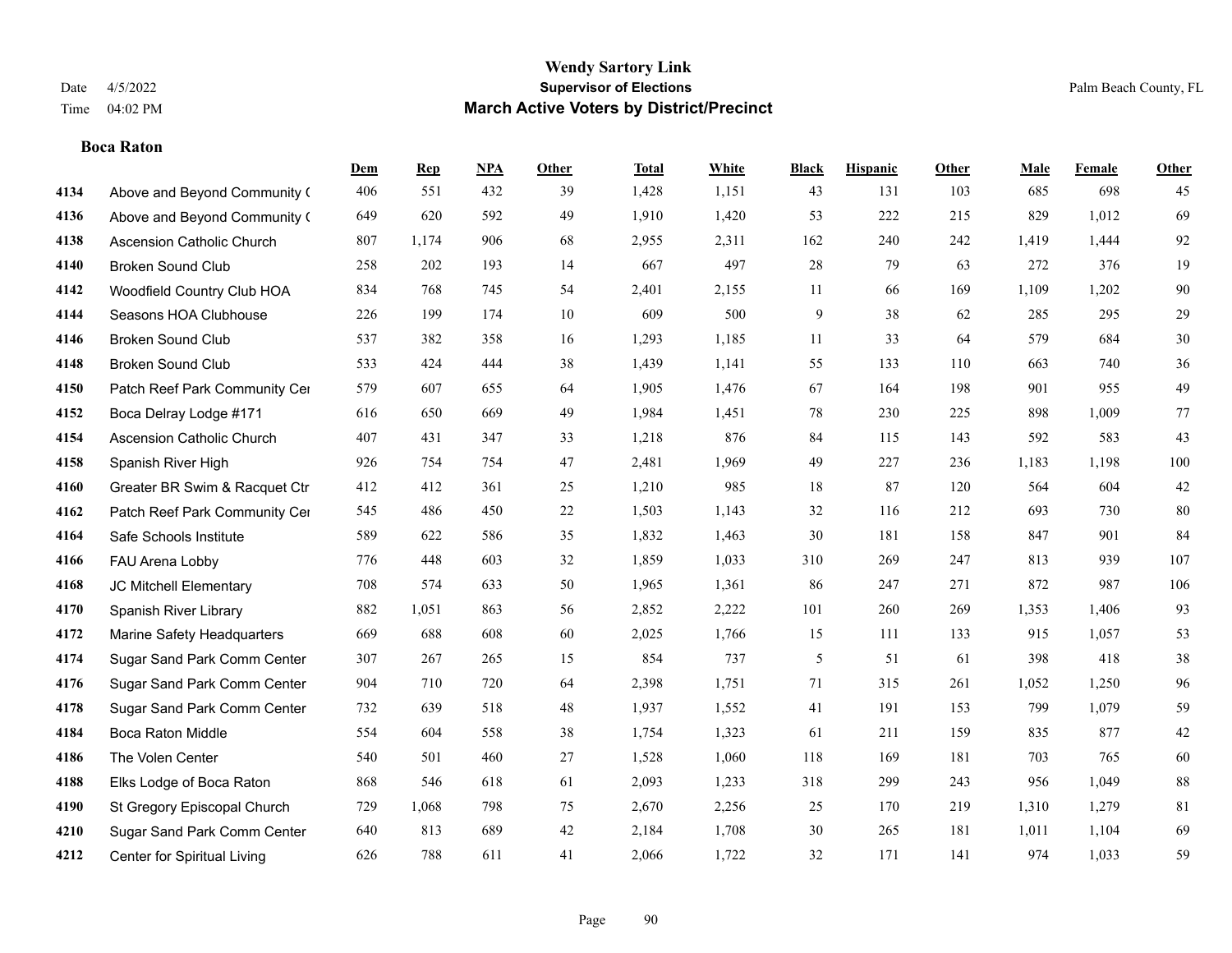#### **Boca Raton**

|                   |                                    | <u>Dem</u> | <b>Rep</b> | $NPA$  | Other | Total  | White  | <b>Black</b> | <b>Hispanic</b> | Other | <u>Male</u> | Female | Other |
|-------------------|------------------------------------|------------|------------|--------|-------|--------|--------|--------------|-----------------|-------|-------------|--------|-------|
| 4214              | Calvary Chapel Boca Raton - 4th    | 618        | 865        | 637    | 63    | 2,183  | 1,742  | 45           | 230             | 166   | 1,007       | 1,101  | 75    |
| 4216              | Calvary Chapel Boca Raton - Kir    | 668        | 1,050      | 687    | 57    | 2,462  | 2,075  | 20           | 180             | 187   | 1,174       | 1,200  | 88    |
| 4218              | <b>Grace Community Church</b>      | 448        | 856        | 547    | 52    | 1,903  | 1,588  | 33           | 136             | 146   | 884         | 939    | 80    |
| 4220              | <b>Boca Raton Community Center</b> | 438        | 398        | 470    | 44    | 1,350  | 867    | 102          | 231             | 150   | 602         | 708    | 40    |
| 4222              | Boca Raton Downtown Library        | 936        | 1,162      | 979    | 87    | 3,164  | 2,671  | 76           | 178             | 239   | 1,425       | 1,632  | 107   |
| 4224              | <b>Grace Community Church</b>      | 507        | 1,134      | 754    | 56    | 2,451  | 2,018  | 56           | 178             | 199   | 1,146       | 1,226  | 79    |
| 4226              | St Gregory Episcopal Church        | 215        | 379        | 294    | 25    | 913    | 817    | 8            | 30              | 58    | 430         | 461    | 22    |
| 4228              | <b>Boca Raton Community Center</b> | 528        | 679        | 532    | 48    | 1,787  | 1,542  | 17           | 101             | 127   | 803         | 938    | 46    |
| 4230              | Boca Raton Downtown Library        | 308        | 450        | 341    | 24    | 1,123  | 977    | 10           | 60              | 76    | 527         | 574    | 22    |
| 5115              | Spanish River High                 | 95         | 124        | 111    | 17    | 347    | 277    |              | 30              | 35    | 172         | 172    | 3     |
| <b>Boca Raton</b> |                                    | 22,020     | 24,076     | 20,962 | 1,645 | 68,703 | 54,021 | 2,315        | 6,145           | 6,222 | 31,680      | 34,625 | 2,398 |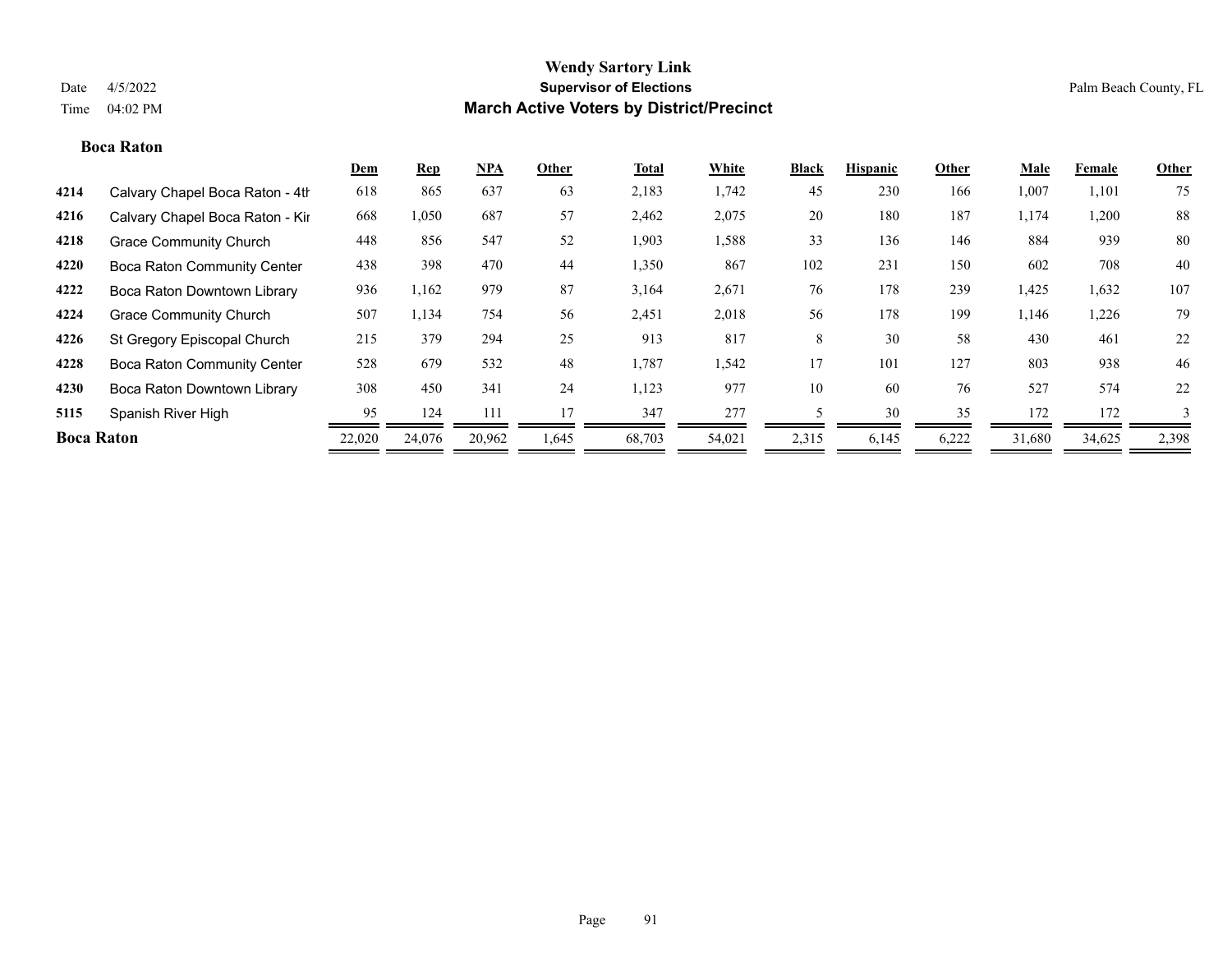| Date<br>Time         | 4/5/2022<br>04:02 PM                 |            |            |     |              | <b>Wendy Sartory Link</b><br><b>Supervisor of Elections</b><br><b>March Active Voters by District/Precinct</b> |              |          |                 |              |             | Palm Beach County, FL |              |
|----------------------|--------------------------------------|------------|------------|-----|--------------|----------------------------------------------------------------------------------------------------------------|--------------|----------|-----------------|--------------|-------------|-----------------------|--------------|
|                      | <b>Briny Breezes</b>                 | <u>Dem</u> | <b>Rep</b> | NPA | <b>Other</b> | <u>Total</u>                                                                                                   | <b>White</b> | Black    | <b>Hispanic</b> | <b>Other</b> | <b>Male</b> | Female                | <b>Other</b> |
| 4038                 | <b>Briny Breezes Community Cente</b> | 88         | 145        | 93  | 4            | 330                                                                                                            | 304          |          | 10              | 16           | 135         | 186                   |              |
| <b>Briny Breezes</b> |                                      | 88         | 145        | 93  |              | 330                                                                                                            | 304          | $\theta$ | 10              | 16           | 135         | 186                   |              |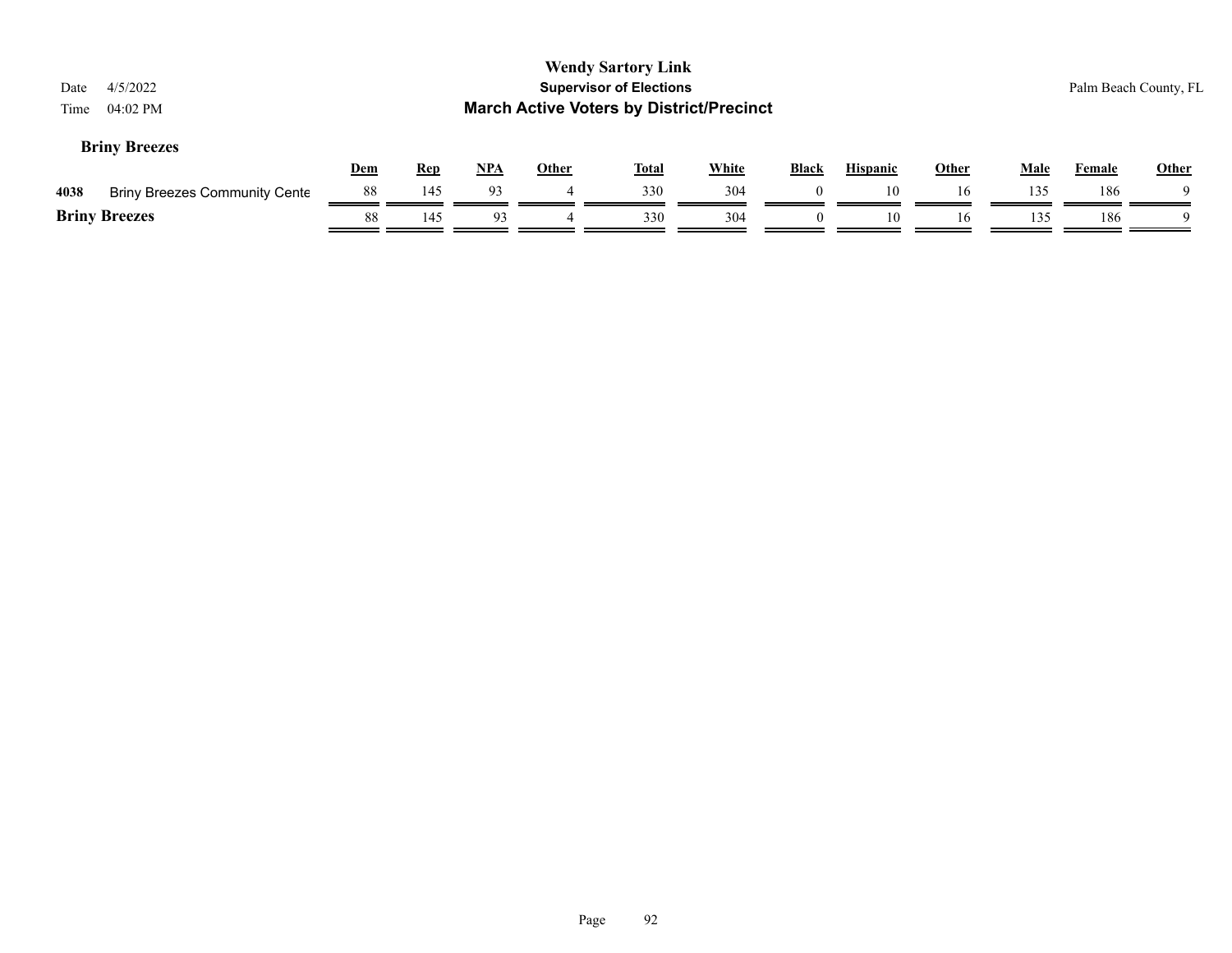|    |            |            |              |    |              |                                                             |                                                 |              |             | Palm Beach County, FL |       |
|----|------------|------------|--------------|----|--------------|-------------------------------------------------------------|-------------------------------------------------|--------------|-------------|-----------------------|-------|
|    |            |            | <b>Other</b> |    | <b>White</b> | Black                                                       | <b>Hispanic</b>                                 | <b>Other</b> | <b>Male</b> | <b>Female</b>         | Other |
| 28 | 28         | 32         |              | 89 | 58           |                                                             | 24                                              |              | 38          | 48                    |       |
| 28 | 28         | 32         |              | 89 | 58           |                                                             | 24                                              |              | 38          | 48                    |       |
|    | <b>Dem</b> | <b>Rep</b> | NPA          |    | <b>Total</b> | <b>Wendy Sartory Link</b><br><b>Supervisor of Elections</b> | <b>March Active Voters by District/Precinct</b> |              |             |                       |       |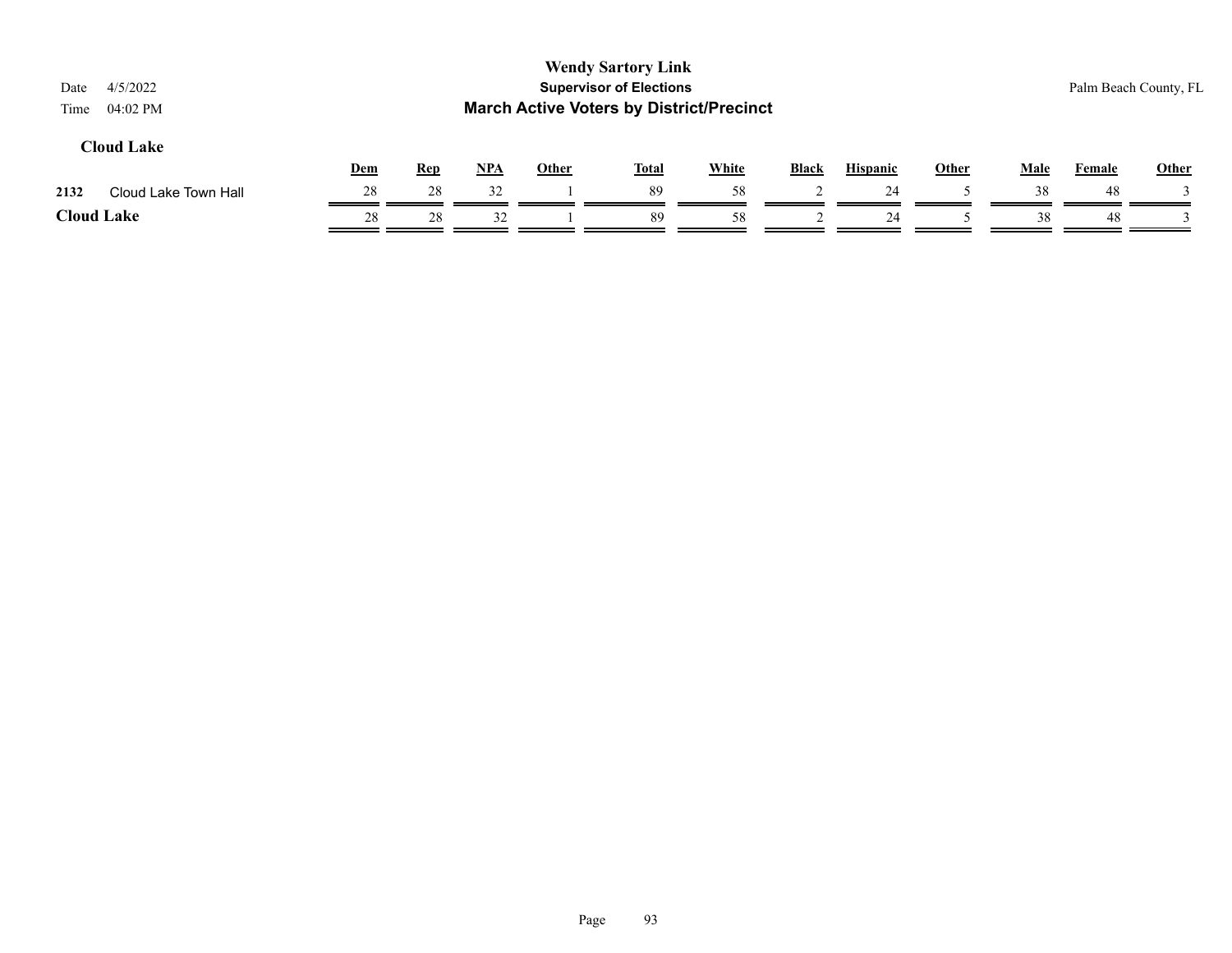# **Delray Beach**

|      |                                   | Dem      | <b>Rep</b>       | NPA          | <b>Other</b> | <b>Total</b>     | <b>White</b>     | <b>Black</b>     | <b>Hispanic</b> | <b>Other</b>   | <b>Male</b>    | Female         | <b>Other</b>     |
|------|-----------------------------------|----------|------------------|--------------|--------------|------------------|------------------|------------------|-----------------|----------------|----------------|----------------|------------------|
| 4058 | Plumosa SOA Elementary            | 53       | 63               | 39           | 6            | 161              | 141              | 6                | 8               | 6              | 81             | 78             | 2                |
| 4074 | Plumosa SOA Elementary            | 420      | 427              | 363          | 22           | 1,232            | 1,054            | 19               | 75              | 84             | 584            | 614            | 34               |
| 4076 | <b>Country Manors Clubhouse</b>   | 451      | 380              | 410          | 22           | 1,263            | 891              | 97               | 141             | 134            | 556            | 670            | 37               |
| 4086 | <b>Banyan Creek Elementary</b>    | 533      | 392              | 391          | 29           | 1,345            | 921              | 185              | 106             | 133            | 625            | 672            | $48\,$           |
| 4088 | West Park Baptist Church          | 847      | 474              | 499          | 47           | 1,867            | 1,583            | 65               | 101             | 118            | 764            | 1.058          | 45               |
| 4090 | Pines of Delray North             | 270      | 175              | 162          | 17           | 624              | 499              | 42               | 46              | 37             | 243            | 354            | 27               |
| 4092 | <b>Atlantic High</b>              | $\bf{0}$ | $\boldsymbol{0}$ | $\mathbf{0}$ | $\mathbf{0}$ | $\boldsymbol{0}$ | $\boldsymbol{0}$ | $\boldsymbol{0}$ | $\bf{0}$        | $\mathbf{0}$   | $\mathbf{0}$   | $\overline{0}$ | $\mathbf{0}$     |
| 4094 | S D Spady Elementary              | 658      | 693              | 550          | 57           | 1,958            | 1,706            | 26               | 91              | 135            | 935            | 957            | 66               |
| 4096 | <b>Carver Middle</b>              | 561      | 49               | 164          | 10           | 784              | 106              | 582              | 32              | 64             | 365            | 370            | 49               |
| 4098 | <b>Bethel Evangelical Baptist</b> | 997      | 759              | 661          | 68           | 2,485            | 1,899            | 184              | 227             | 175            | 1,055          | 1,361          | 69               |
| 4102 | Veterans Park Recreation Ctr      | 414      | 500              | 414          | 32           | 1,360            | 1,241            | 14               | 25              | 80             | 626            | 697            | $37\,$           |
| 4104 | <b>Emmanuel Catholic Church</b>   | 727      | 660              | 642          | 68           | 2,097            | 1,695            | 80               | 161             | 161            | 919            | 1,110          | 68               |
| 4106 | Delray Beach Golf Club            | 394      | 413              | 364          | 35           | 1,206            | 925              | 57               | 113             | 111            | 559            | 612            | 35               |
| 4108 | Pines of Delray East              | 590      | 346              | 377          | $30\,$       | 1,343            | 986              | 92               | 148             | 117            | 539            | 754            | $50\,$           |
| 4110 | 505 Club                          | 373      | 440              | 325          | 30           | 1,168            | 1,059            | 13               | 29              | 67             | 522            | 620            | $26\,$           |
| 4112 | Veterans Park Recreation Ctr      | 566      | 795              | 567          | 47           | 1,975            | 1,817            | 9                | 41              | 108            | 933            | 980            | 62               |
| 4114 | Delray Beach First Baptist        | 809      | 763              | 629          | 57           | 2,258            | 1,917            | 83               | 119             | 139            | 1,052          | 1,163          | 43               |
| 4118 | <b>Orchard View Elementary</b>    | 680      | 417              | 481          | 33           | 1,611            | 1,123            | 151              | 198             | 139            | 660            | 901            | 50               |
| 4120 | <b>Orchard View Elementary</b>    | 447      | 307              | 343          | 44           | 1,141            | 815              | 61               | 159             | 106            | 477            | 621            | 43               |
| 4122 | Delray Beach Swim and Tennis      | 703      | 429              | 487          | 38           | 1,657            | 1,157            | 196              | 150             | 154            | 715            | 883            | 59               |
| 4124 | Delray Beach Swim and Tennis      | 771      | 578              | 666          | 56           | 2,071            | 1,560            | 134              | 188             | 189            | 933            | 1,063          | 75               |
| 4126 | Pine Grove Elementary             | 496      | 840              | 557          | 63           | 1,956            | 1,686            | 26               | 94              | 150            | 900            | 988            | 68               |
| 5086 | <b>Carver Middle</b>              | 42       | 21               | 18           | 5            | 86               | 68               | 7                | 4               | $\overline{7}$ | 37             | 47             | $\overline{c}$   |
| 5088 | <b>Carver Middle</b>              | 175      | 123              | 148          | 17           | 463              | 297              | 52               | 56              | 58             | 205            | 243            | 15               |
| 5120 | Delray Beach First Baptist        | 6        | 1                | $\mathbf{0}$ | -1           | 8                | $\,$ 8 $\,$      | $\overline{0}$   | $\mathbf{0}$    | $\theta$       | $\overline{2}$ | 6              | $\boldsymbol{0}$ |
| 7194 | Delray Beach Community Cente      | 566      | 360              | 418          | 47           | 1,391            | 996              | 194              | 106             | 95             | 713            | 634            | 44               |
| 7196 | <b>Atlantic High</b>              | 1,502    | 243              | 535          | $20\,$       | 2,300            | 598              | 1,361            | 131             | 210            | 1,052          | 1,159          | 89               |
| 7198 | <b>Atlantic High</b>              | 44       | 28               | 24           | 3            | 99               | 81               | 5                | 7               | 6              | 40             | 57             | $\overline{c}$   |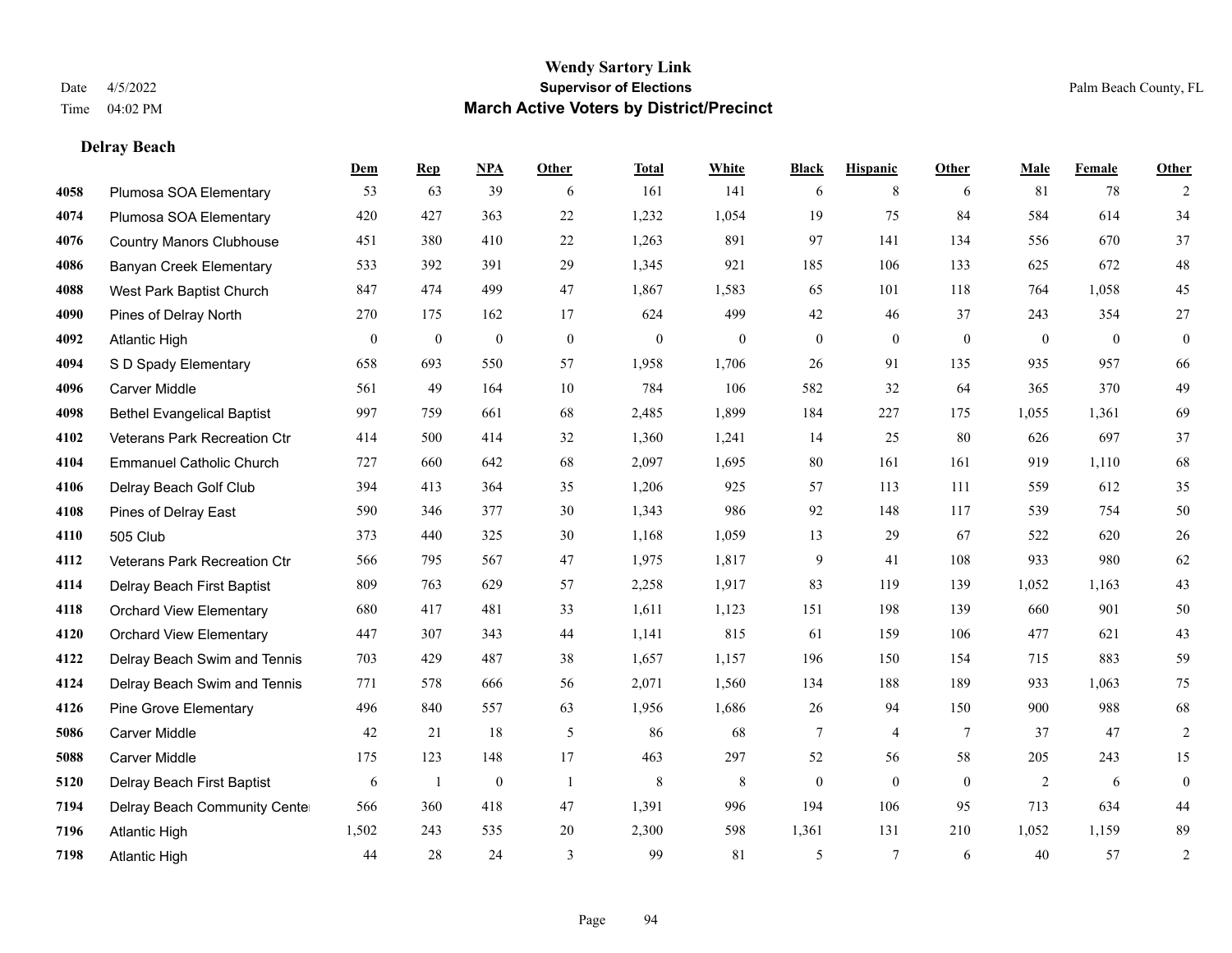# **Delray Beach**

|      |                               | <u>Dem</u> | <b>Rep</b> | <u>NPA</u> | Other  | <b>Total</b> | White  | <b>Black</b> | <b>Hispanic</b> | Other | <u>Male</u> | Female | <b>Other</b> |
|------|-------------------------------|------------|------------|------------|--------|--------------|--------|--------------|-----------------|-------|-------------|--------|--------------|
| 7200 | Pompey Park Recreation Center | 1,318      | 236        | 452        | 26     | 2,032        | 514    | 1,276        | 106             | 136   | 936         | 1,035  | 61           |
| 7202 | 505 Club                      | 631        | 405        | 436        | 40     | 1,512        | 1,079  | 230          | 74              | 129   | 788         | 678    | 46           |
| 7204 | 505 Club                      | 29         | 31         | 38         | 4      | 102          | 80     |              | 8               | 12    | 51          | 48     |              |
| 7206 | 505 Club                      | 53         | 61         | 53         |        | 172          | 150    |              |                 | 16    | 92          | 75     |              |
| 7208 | Atlantic High                 | 750        | 202        | 321        | 23     | 1,296        | 574    | 528          | 84              | 110   | 566         | 694    | 36           |
| 7210 | Village Academy               | 1,760      | 107        | 440        | 17     | 2,324        | 132    | 1,885        | 144             | 163   | 975         | 1,254  | 95           |
| 7212 | Delray Beach Library          | 1,304      | 233        | 473        | 28     | 2,038        | 565    | 1,182        | 119             | 172   | 992         | 978    | 68           |
| 7214 | Delray Beach Community Cente  | 854        | 315        | 502        | 37     | 1,708        | 811    | 540          | 208             | 149   | 819         | 820    | 69           |
|      | <b>Delray Beach</b>           | 20,794     | 12,266     | 12.949     | 084. ا | 47,093       | 30,734 | 9,385        | 3,304           | 3,670 | 21,311      | 24,254 | 1,528        |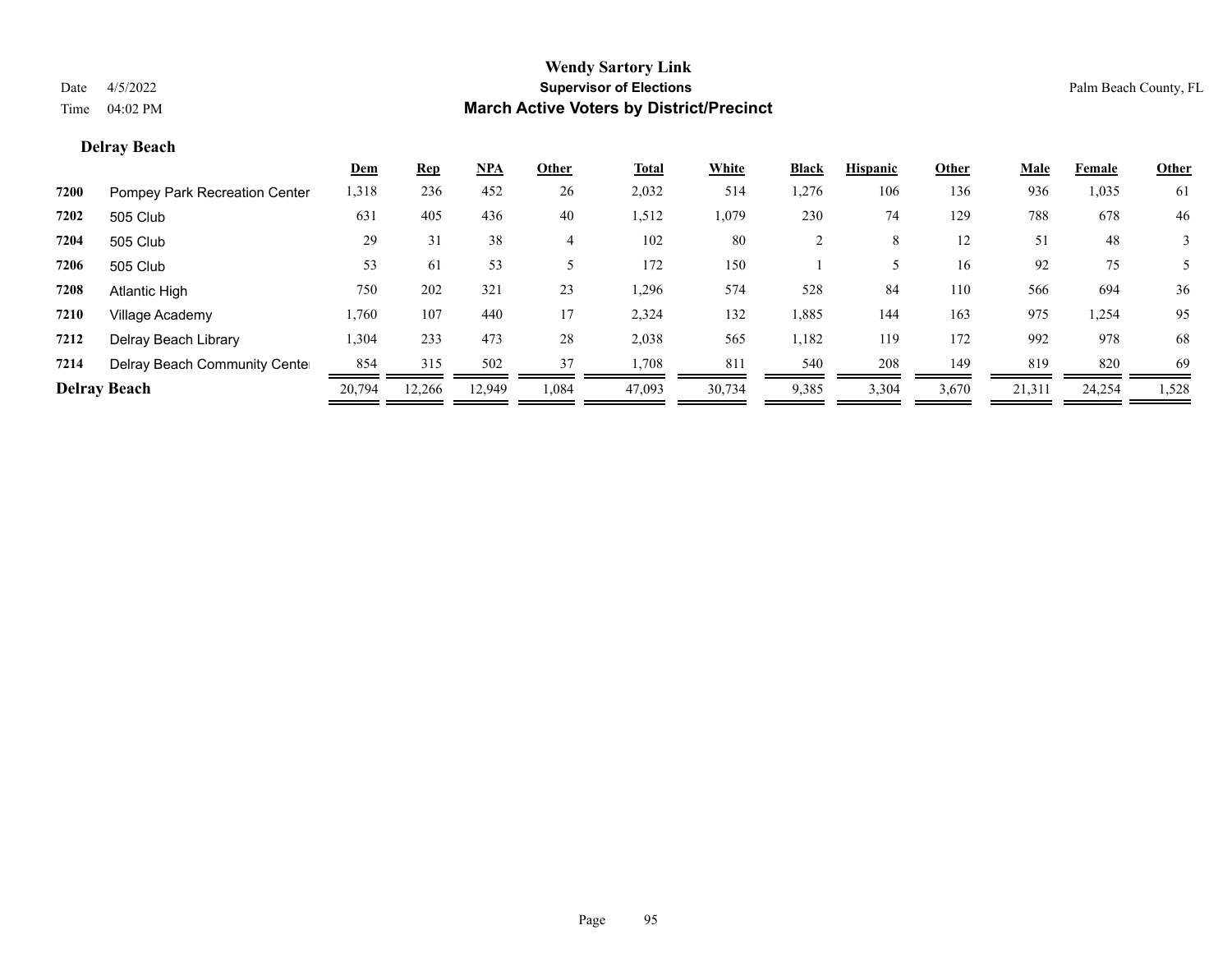#### **Greenacres**

|                   |                                    | Dem            | <b>Rep</b>       | NPA              | Other        | <b>Total</b>     | White        | <b>Black</b>     | <b>Hispanic</b> | Other          | Male     | Female       | Other    |
|-------------------|------------------------------------|----------------|------------------|------------------|--------------|------------------|--------------|------------------|-----------------|----------------|----------|--------------|----------|
| 2084              | Cholee Lake Elementary             | 289            | 115              | 164              | 16           | 584              | 161          | 220              | 135             | 68             | 263      | 306          | 15       |
| 2086              | <b>Cholee Lake Elementary</b>      | 1,220          | 552              | 926              | 56           | 2,754            | 846          | 613              | 909             | 386            | 1,202    | 1,443        | 109      |
| 2150              | River Bridge Activities Center     | 1,092          | 522              | 718              | 55           | 2,387            | 1,151        | 494              | 499             | 243            | 981      | 1,317        | 89       |
| 2152              | Pine Ridge North II                | 1,099          | 526              | 832              | 56           | 2,513            | 1,034        | 393              | 840             | 246            | 1,010    | 1,400        | 103      |
| 2168              | First Baptist Church GA            | $\overline{0}$ | $\boldsymbol{0}$ | $\boldsymbol{0}$ | $\mathbf{0}$ | $\boldsymbol{0}$ | $\mathbf{0}$ | $\boldsymbol{0}$ | $\overline{0}$  | $\overline{0}$ | $\theta$ | $\mathbf{0}$ | $\theta$ |
| 2170              | <b>Liberty Park Elementary</b>     | 1,148          | 545              | 682              | 53           | 2,428            | 1,054        | 462              | 656             | 256            | 961      | 1,360        | 107      |
| 2174              | First Baptist Church GA            | 455            | 187              | 279              | 13           | 934              | 403          | 194              | 212             | 125            | 414      | 479          | 41       |
| 2182              | <b>Greenacres Community Center</b> | 627            | 291              | 547              | 29           | 1,494            | 523          | 140              | 689             | 142            | 597      | 810          | 87       |
| 2184              | American Polish Club               | 1,071          | 389              | 810              | 41           | 2,311            | 696          | 350              | 1,008           | 257            | 963      | 1,217        | 131      |
| 2194              | <b>LC Swain Middle</b>             | 1,089          | 368              | 750              | 42           | 2,249            | 766          | 484              | 767             | 232            | 953      | 1,191        | 105      |
| 2196              | Pine Ridge South IV Clubhouse      | 875            | 495              | 525              | 44           | 1,939            | 1,152        | 256              | 409             | 122            | 755      | 1,108        | 76       |
| 2202              | <b>LC Swain Middle</b>             | $\theta$       | 8                |                  | $\theta$     | 9                | 6            | $\mathbf{0}$     | 3               | $\theta$       | 4        | 5            | $\theta$ |
| 2206              | Heritage Elementary                | 468            | 195              | 339              | 16           | 1,018            | 319          | 231              | 340             | 128            | 435      | 532          | 51       |
| 2212              | American Polish Club               | $\theta$       | $\mathbf{0}$     | $\mathbf{0}$     | $\theta$     | $\theta$         | $\theta$     | $\theta$         | $\theta$        | $\theta$       | $\theta$ | $\theta$     | $\theta$ |
| 2218              | <b>Tradewinds Middle</b>           | 1,265          | 313              | 666              | 39           | 2,283            | 561          | 912              | 362             | 448            | 1,007    | 1,152        | 124      |
| 3088              | <b>Tradewinds Middle</b>           | 180            | 51               | 124              | 8            | 363              | 99           | 127              | 77              | 60             | 166      | 187          | 10       |
| <b>Greenacres</b> |                                    | 10,878         | 4,557            | 7,363            | 468          | 23,266           | 8,771        | 4,876            | 6,906           | 2,713          | 9,711    | 12,507       | 1,048    |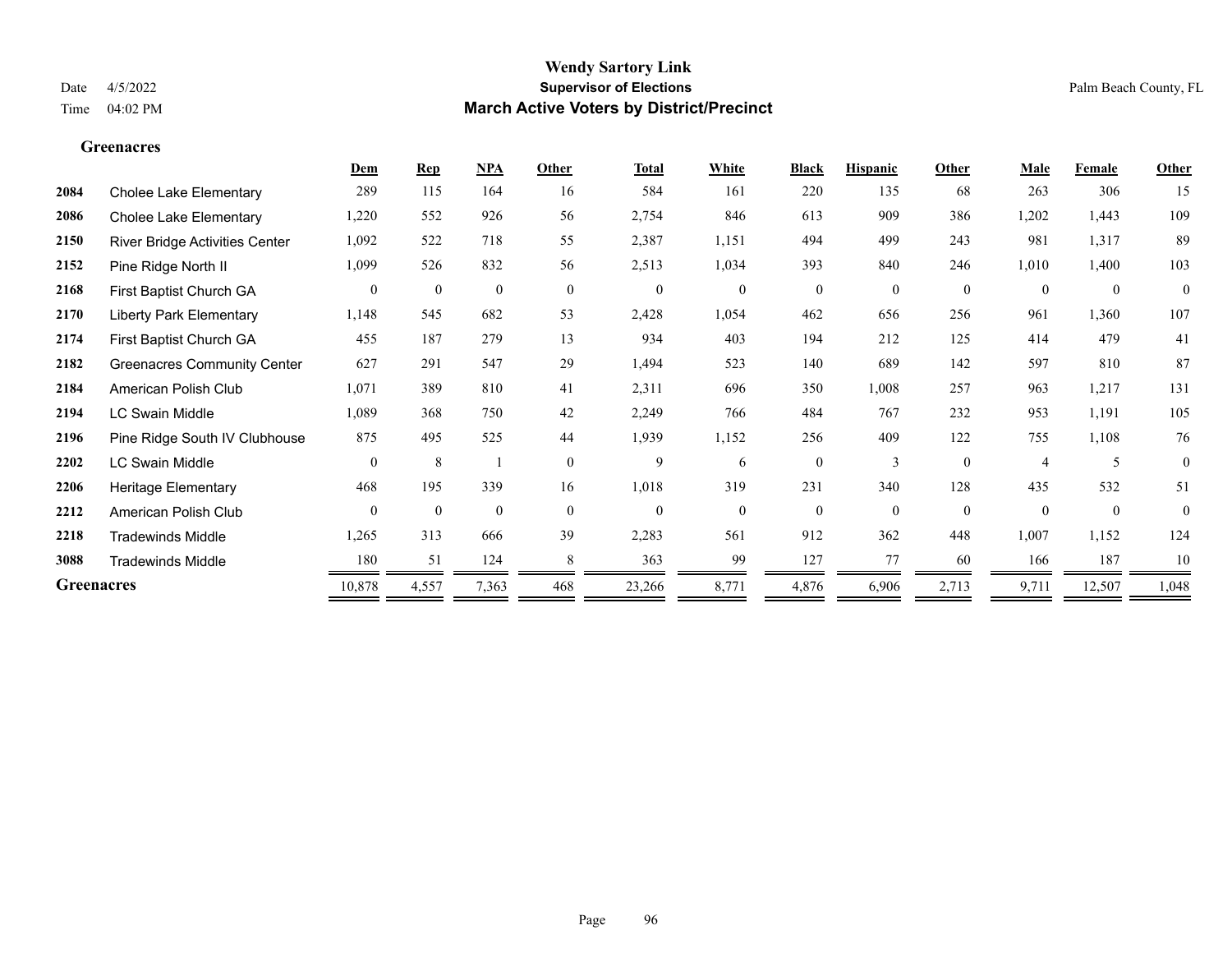| 4/5/2022<br>Date<br>04:02 PM<br>Time |     |            |     |              | <b>Wendy Sartory Link</b><br><b>Supervisor of Elections</b><br><b>March Active Voters by District/Precinct</b> |              |       |                 |              |             | Palm Beach County, FL |       |
|--------------------------------------|-----|------------|-----|--------------|----------------------------------------------------------------------------------------------------------------|--------------|-------|-----------------|--------------|-------------|-----------------------|-------|
| <b>Glen Ridge</b>                    | Dem | <b>Rep</b> | NPA | <b>Other</b> | <b>Total</b>                                                                                                   | <b>White</b> | Black | <b>Hispanic</b> | <b>Other</b> | <u>Male</u> | Female                | Other |
| 2130<br>Cloud Lake Town Hall         | 42  | 62         | 59  |              | 171                                                                                                            | 122          |       | 33              | 14           | 87          | 78                    |       |
| <b>Glen Ridge</b>                    | 42  | 62         | 59  |              | 171                                                                                                            | 122          |       | 33              | 14           | 87          | 78                    |       |
|                                      |     |            |     |              |                                                                                                                |              |       |                 |              |             |                       |       |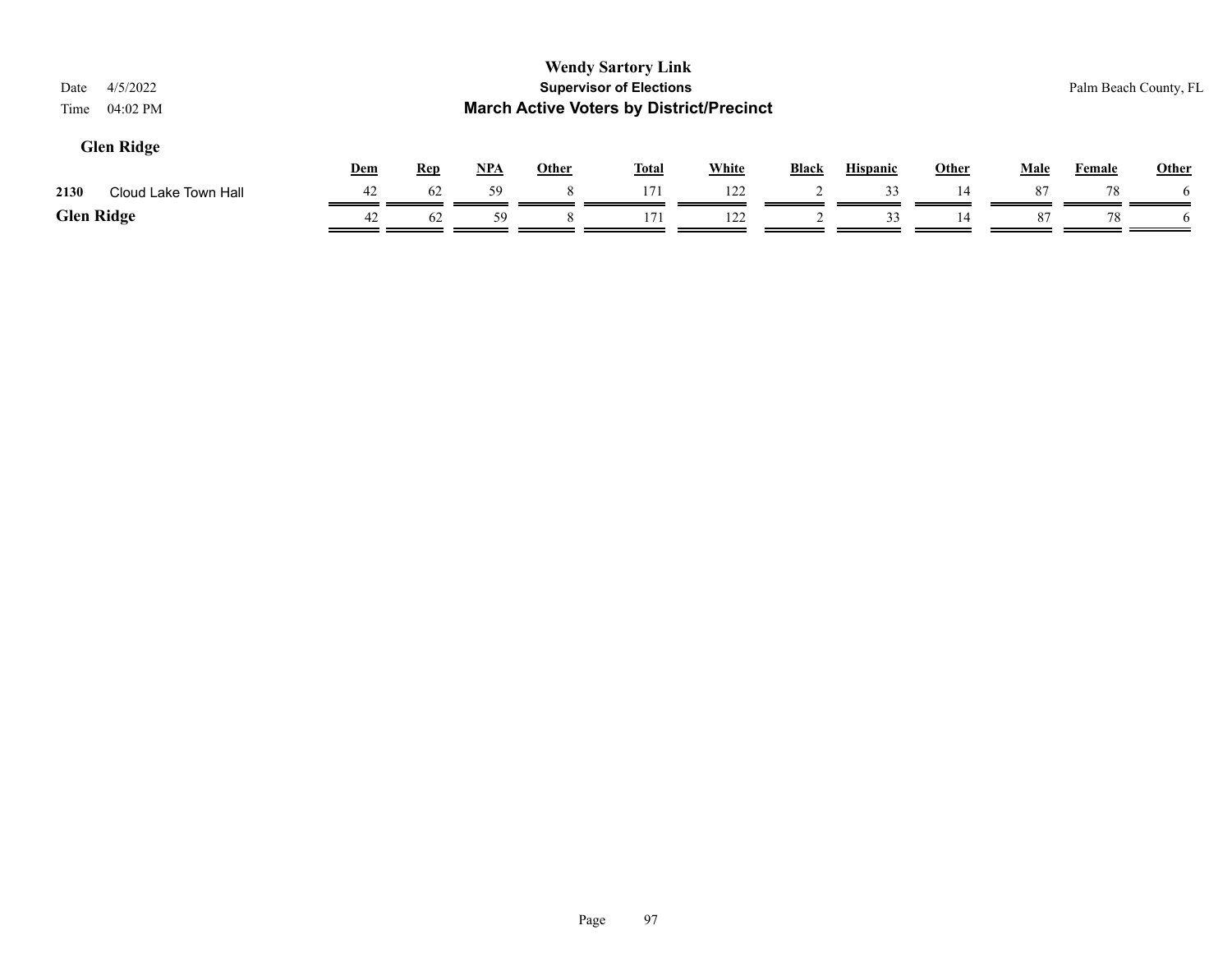| 4/5/2022<br>Date<br>$04:02$ PM<br>Time |     |            |     |              | <b>Wendy Sartory Link</b><br><b>Supervisor of Elections</b><br><b>March Active Voters by District/Precinct</b> |              |                |                 |              |             | Palm Beach County, FL |              |
|----------------------------------------|-----|------------|-----|--------------|----------------------------------------------------------------------------------------------------------------|--------------|----------------|-----------------|--------------|-------------|-----------------------|--------------|
| <b>Gulfstream</b>                      | Dem | <b>Rep</b> | NPA | <b>Other</b> | <b>Total</b>                                                                                                   | <b>White</b> | <b>Black</b>   | <b>Hispanic</b> | <b>Other</b> | <b>Male</b> | Female                | <b>Other</b> |
| 4072<br><b>Gulf Stream Town Hall</b>   | 183 | 451        | 217 | 23           | 874                                                                                                            | 812          | $\overline{4}$ | 22              | 36           | 428         | 426                   | 20           |
| Gulfstream                             | 183 | 451        | 217 | 23           | 874                                                                                                            | 812          | 4              | 22              | 36           | 428         | 426                   | 20           |
|                                        |     |            |     |              |                                                                                                                |              |                |                 |              |             |                       |              |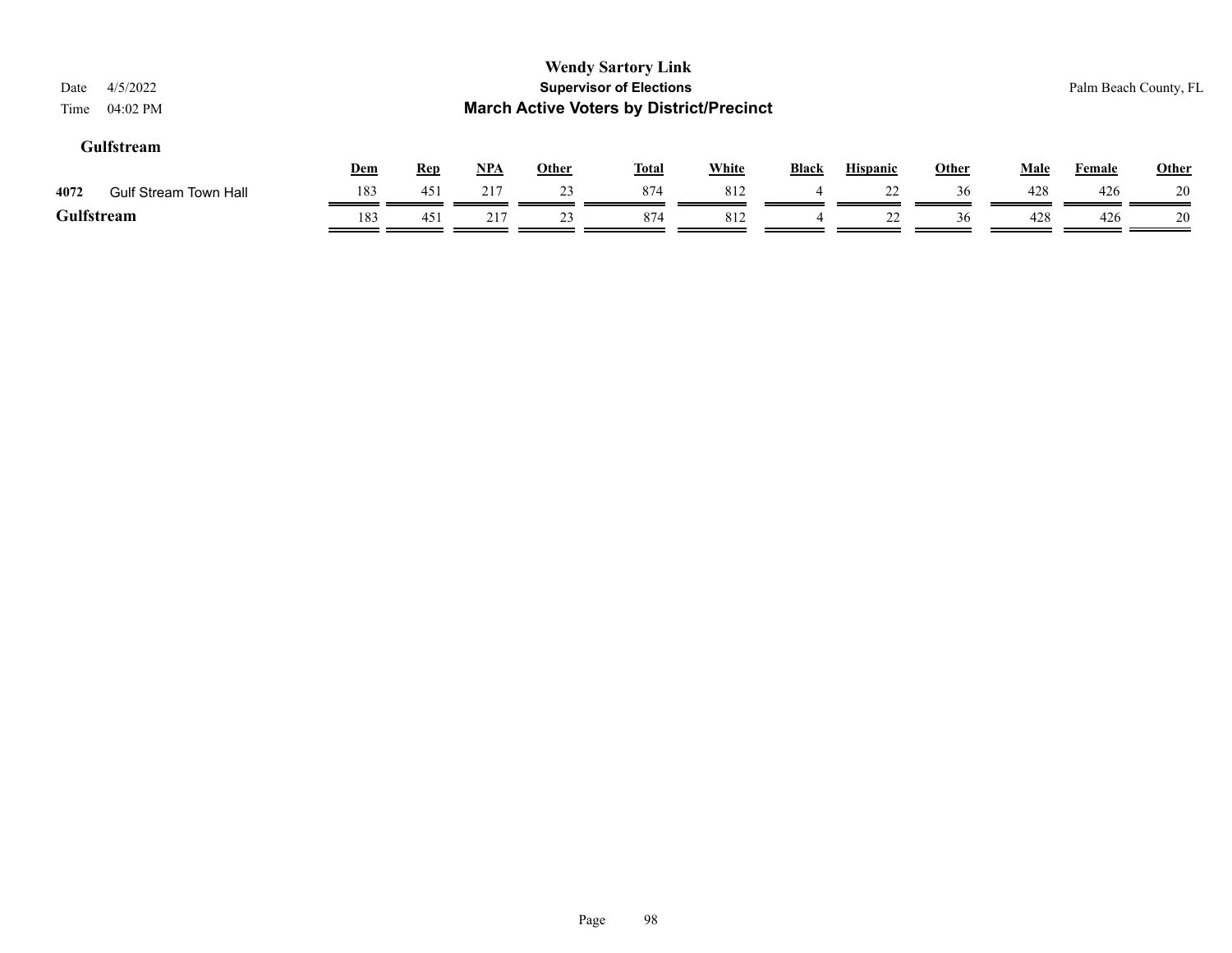| Date<br>Time | 4/5/2022<br>04:02 PM    |            |            |       |              | <b>Wendy Sartory Link</b><br><b>Supervisor of Elections</b><br><b>March Active Voters by District/Precinct</b> |              |                |                 |              |             |               | Palm Beach County, FL |
|--------------|-------------------------|------------|------------|-------|--------------|----------------------------------------------------------------------------------------------------------------|--------------|----------------|-----------------|--------------|-------------|---------------|-----------------------|
|              | <b>Highland Beach</b>   |            |            |       |              |                                                                                                                |              |                |                 |              |             |               |                       |
|              |                         | <u>Dem</u> | <b>Rep</b> | NPA   | <b>Other</b> | <b>Total</b>                                                                                                   | <b>White</b> | <b>Black</b>   | <b>Hispanic</b> | <b>Other</b> | <b>Male</b> | <b>Female</b> | <b>Other</b>          |
| 4128         | St Lucy Catholic Church | 620        | 928        | 644   | 43           | 2,235                                                                                                          | 1,998        | 13             | 79              | 145          | 1,018       | 1,150         | 67                    |
| 4129         | St Lucy Catholic Church | 28         | 60         | 31    |              | 120                                                                                                            | 105          | $\overline{0}$ | 4               | 11           | 56          | 62            |                       |
| 4156         | St Lucy Catholic Church | 526        | 568        | 416   | 37           | 1,547                                                                                                          | 1,365        | 8              | 65              | 109          | 710         | 799           | 38                    |
|              | <b>Highland Beach</b>   | 1.174      | 1,556      | 1,091 | 81           | 3,902                                                                                                          | 3,468        | 21             | 148             | 265          | 1,784       | 2,011         | 107                   |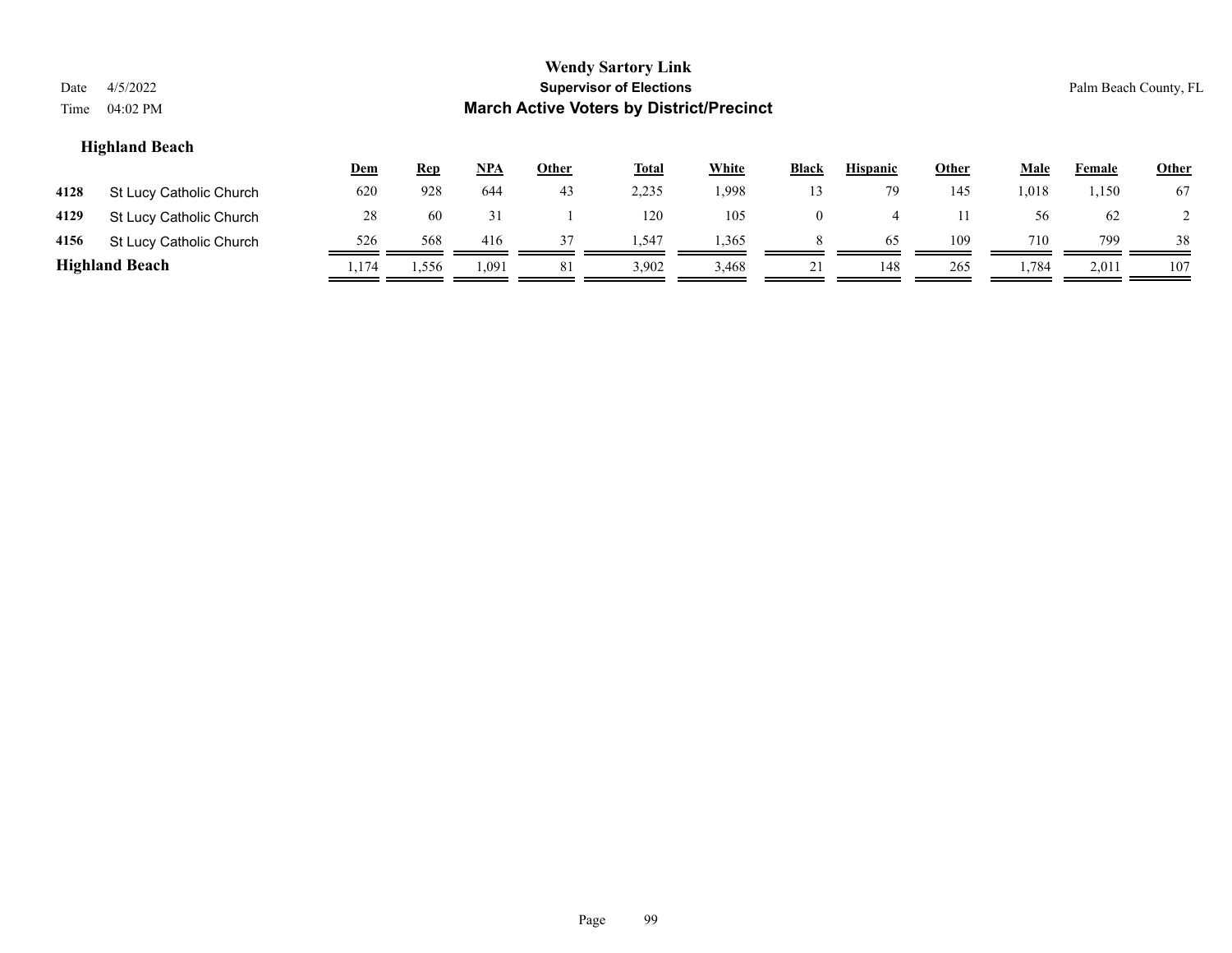| Date<br>Time | 4/5/2022<br>04:02 PM       |            |            |            |                | <b>Wendy Sartory Link</b><br><b>Supervisor of Elections</b><br><b>March Active Voters by District/Precinct</b> |              |              |                 |              |             |        | Palm Beach County, FL |
|--------------|----------------------------|------------|------------|------------|----------------|----------------------------------------------------------------------------------------------------------------|--------------|--------------|-----------------|--------------|-------------|--------|-----------------------|
|              | Haverhill                  | <u>Dem</u> | <u>Rep</u> | <u>NPA</u> | <b>Other</b>   | <b>Total</b>                                                                                                   | <b>White</b> | <b>Black</b> | <b>Hispanic</b> | <b>Other</b> | <b>Male</b> | Female | Other                 |
| 2046         | <b>Haverhill Town Hall</b> | 395        | 218        | 242        | 10             | 865                                                                                                            | 331          | 238          | 203             | 93           | 387         | 439    | 39                    |
| 7136         | <b>Haverhill Town Hall</b> | 41         | 39         | 35         | $\overline{c}$ | 117                                                                                                            | 46           | 34           | 26              | 11           | 47          | 64     | 6                     |
| 7140         | <b>Haverhill Town Hall</b> | 170        | 77         | 104        |                | 358                                                                                                            | 109          | 126          | 84              | 39           | 166         | 170    | 22                    |
| Haverhill    |                            | 606        | 334        | 381        | 19             | 1,340                                                                                                          | 486          | 398          | 313             | 143          | 600         | 673    | 67                    |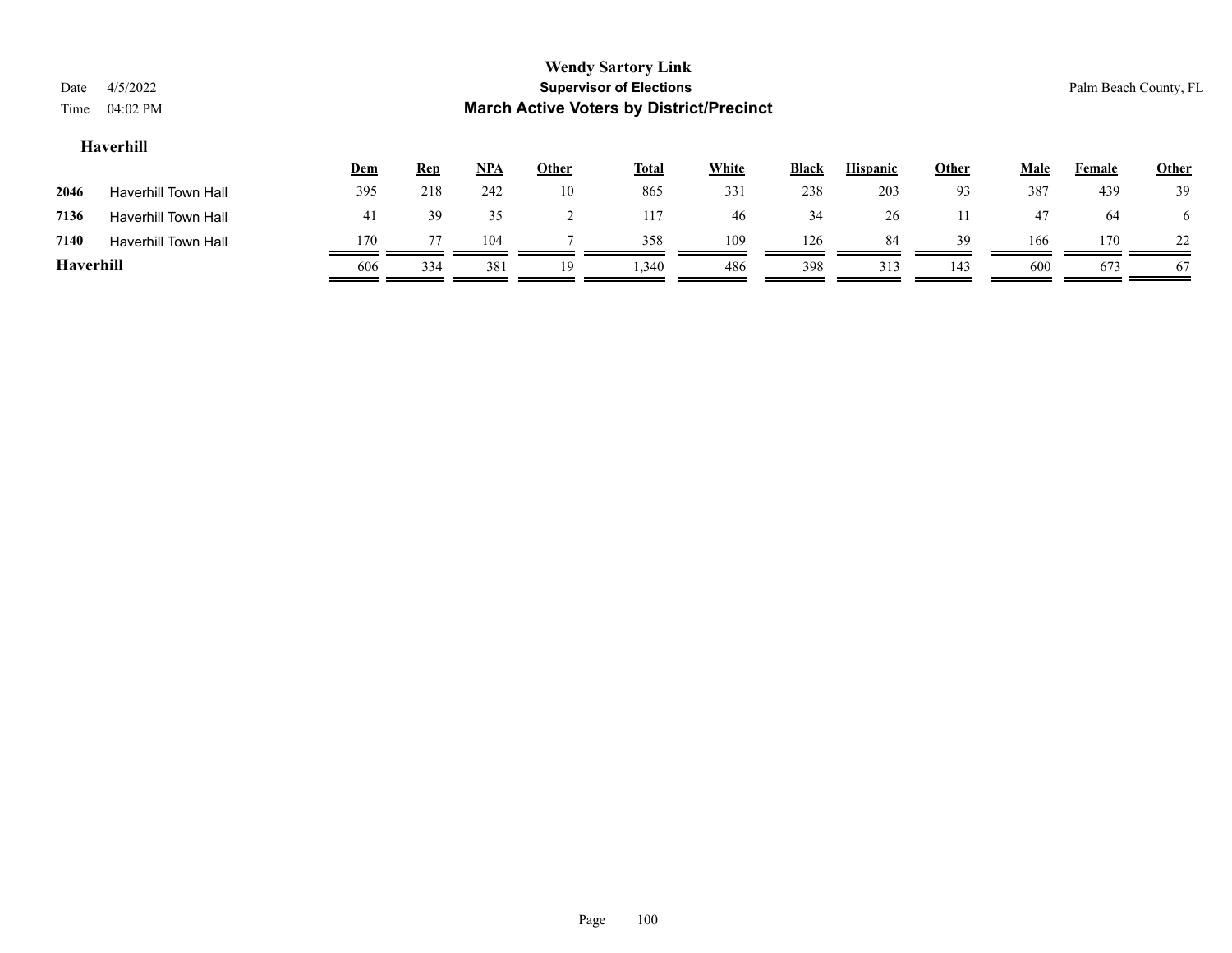| Date<br>Time    | 4/5/2022<br>04:02 PM |     |            |            |              | <b>Wendy Sartory Link</b><br><b>Supervisor of Elections</b><br><b>March Active Voters by District/Precinct</b> |              |              |                 |       |             | Palm Beach County, FL |       |
|-----------------|----------------------|-----|------------|------------|--------------|----------------------------------------------------------------------------------------------------------------|--------------|--------------|-----------------|-------|-------------|-----------------------|-------|
|                 | <b>Hypoluxo</b>      | Dem | <b>Rep</b> | <u>NPA</u> | <b>Other</b> | <b>Total</b>                                                                                                   | <b>White</b> | <b>Black</b> | <b>Hispanic</b> | Other | <b>Male</b> | <b>Female</b>         | Other |
| 4008            | Hypoluxo Town Hall   | 525 | 599        | 521        | 69           | 1,714                                                                                                          | 1,429        | 43           | 121             | 121   | 790         | 877                   | 47    |
| 7176            | Hypoluxo Town Hall   | 188 | 87         | 116        | 8            | 399                                                                                                            | 221          | 80           | 68              | 30    | 172         | 215                   | 12    |
| <b>Hypoluxo</b> |                      | 713 | 686        | 637        | 77           | 2,113                                                                                                          | 1,650        | 123          | 189             | 151   | 962         | 1,092                 | 59    |
|                 |                      |     |            |            |              |                                                                                                                |              |              |                 |       |             |                       |       |

#### Page 101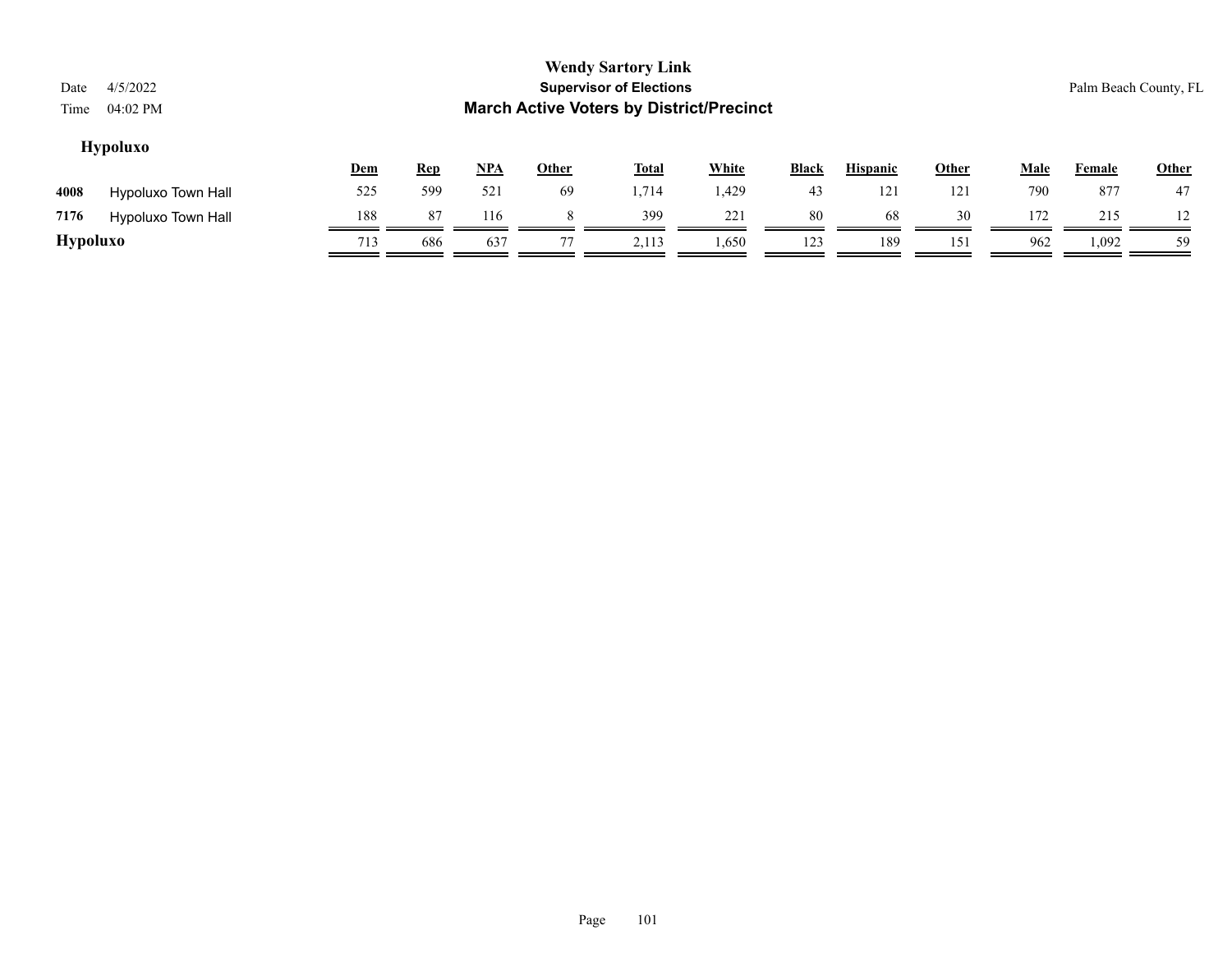#### **Juno Beach**

|                   |                        | <u>Dem</u> | <u>Rep</u> | <u>NPA</u> | <u>Other</u> | <u>Total</u> | <b>White</b> | <b>Black</b> | <b>Hispanic</b> | <b>Other</b> | Male  | Female | <b>Other</b> |
|-------------------|------------------------|------------|------------|------------|--------------|--------------|--------------|--------------|-----------------|--------------|-------|--------|--------------|
| 1152              | Juno Beach Town Center | -41        |            |            |              | 170          | 160          |              |                 |              | 79    | 87     |              |
| 1208              | Juno Beach Town Center | 444        | 879        | 497        | 44           | .864         | .698         |              | 56              | 103          | 862   | 958    | 44           |
| 1212              | Juno Beach Town Center | 46         | 67         | 54         |              | 175          | 141          |              | 10              | 19           | 90    | 79     | 6            |
| 1214              | Juno Beach Town Center | 262        | 436        | 213        | 29           | 940          | 879          |              | 13.             | 43           | 385   | 533    | 22           |
| <b>Juno Beach</b> |                        | 793        | 1,453      | 815        | 88           | 3,149        | 2,878        |              | 82              | 172          | 1,416 | 1,657  | 76           |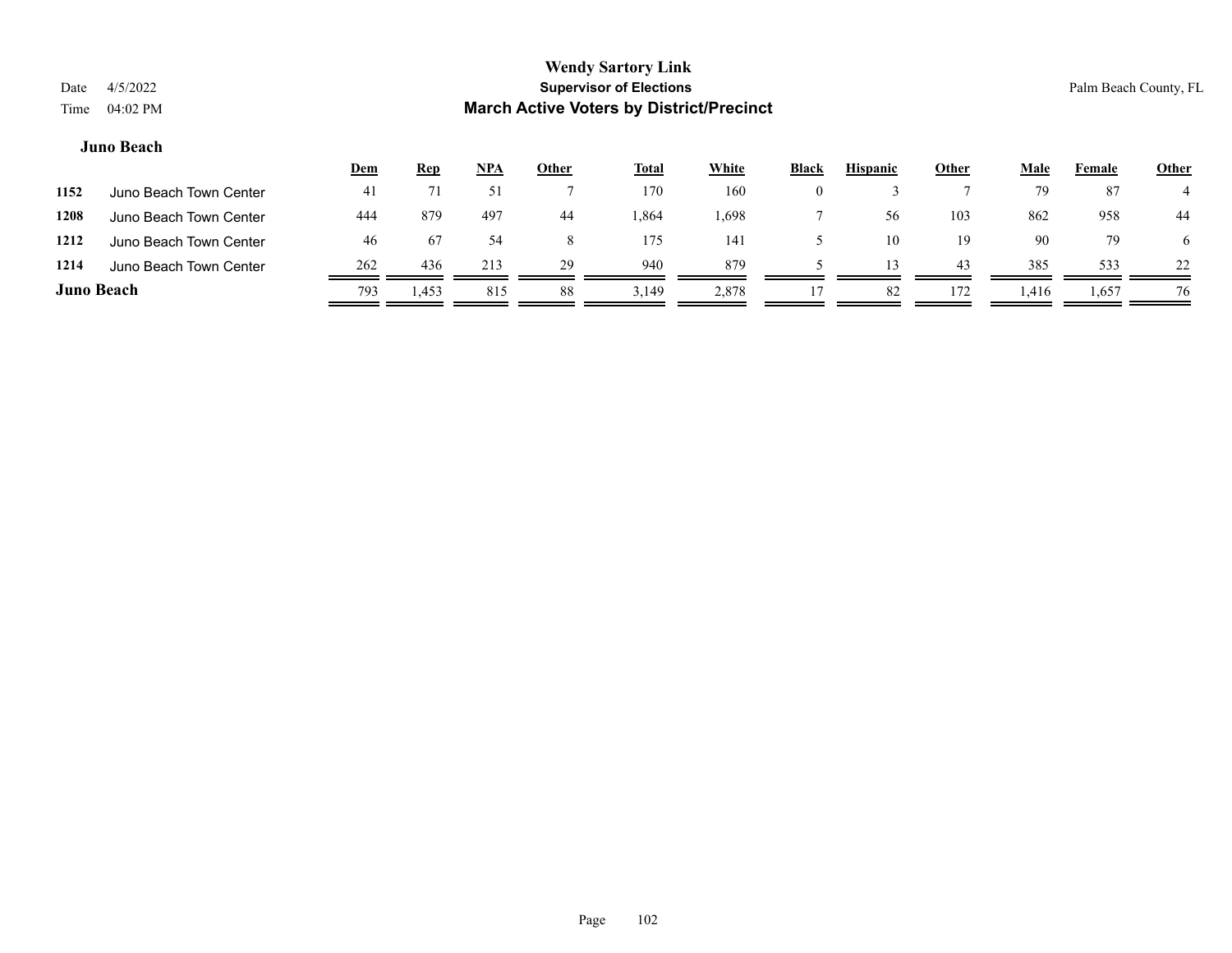| 4/5/2022<br>Date<br>04:02 PM<br>Time    |            |            |            |              | <b>Wendy Sartory Link</b><br><b>Supervisor of Elections</b><br><b>March Active Voters by District/Precinct</b> |              |              |                 |              |             |               | Palm Beach County, FL |
|-----------------------------------------|------------|------------|------------|--------------|----------------------------------------------------------------------------------------------------------------|--------------|--------------|-----------------|--------------|-------------|---------------|-----------------------|
| <b>Jupiter Inlet Colony</b>             | <u>Dem</u> | <u>Rep</u> | <u>NPA</u> | <b>Other</b> | <u>Total</u>                                                                                                   | <b>White</b> | <b>Black</b> | <b>Hispanic</b> | <b>Other</b> | <b>Male</b> | <b>Female</b> | <b>Other</b>          |
| 1128<br>Jupiter Inlet Colony Admin Bldg | 70         | 225        | 85         | 14           | 394                                                                                                            | 365          |              |                 | 24           | 180         | 208           |                       |
| <b>Jupiter Inlet Colony</b>             | 70         | 225        | 85         | 14           | 394                                                                                                            | 365          | $\theta$     |                 | 24           | 180         | 208           |                       |
|                                         |            |            |            |              |                                                                                                                |              |              |                 |              |             |               |                       |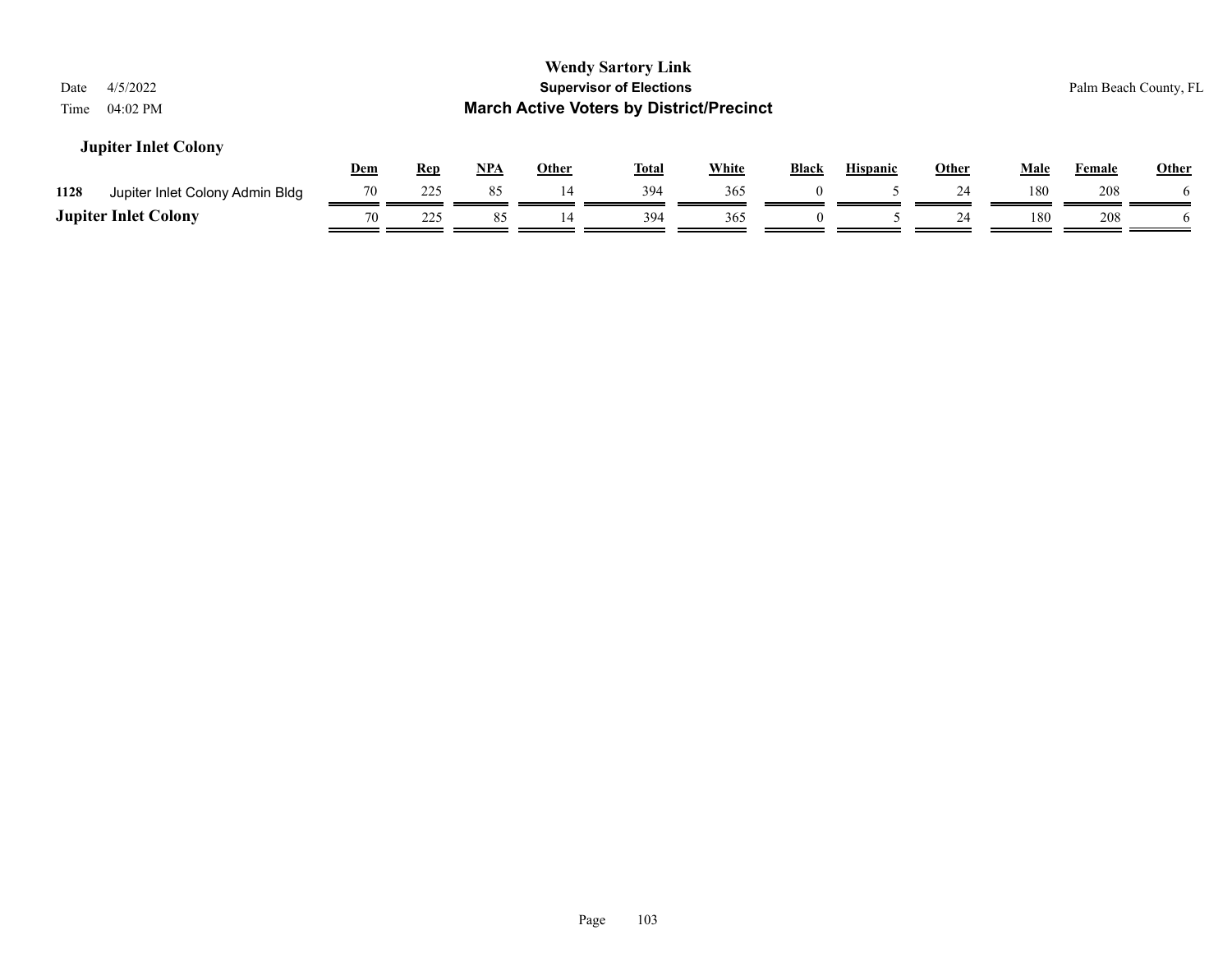**Jupiter**

# **Wendy Sartory Link** Date 4/5/2022 **Supervisor of Elections** Palm Beach County, FL Time 04:02 PM **March Active Voters by District/Precinct**

|      |                                | Dem          | <b>Rep</b>       | NPA              | Other        | <b>Total</b>     | White        | <b>Black</b>     | <b>Hispanic</b>  | Other          | Male         | Female       | <b>Other</b>     |
|------|--------------------------------|--------------|------------------|------------------|--------------|------------------|--------------|------------------|------------------|----------------|--------------|--------------|------------------|
| 1034 | West Jupiter Recreation Center | 263          | 772              | 364              | 49           | 1,448            | 1,262        | 15               | 35               | 136            | 697          | 722          | 29               |
| 1040 | West Jupiter Recreation Center | 262          | 459              | 351              | 31           | 1,103            | 891          | 18               | 56               | 138            | 544          | 518          | 41               |
| 1042 | West Jupiter Recreation Center | $\mathbf{0}$ | $\boldsymbol{0}$ | $\boldsymbol{0}$ | $\mathbf{0}$ | $\mathbf{0}$     | $\mathbf{0}$ | $\boldsymbol{0}$ | $\overline{0}$   | $\theta$       | $\mathbf{0}$ | $\theta$     | $\boldsymbol{0}$ |
| 1048 | St Peter Catholic Church       | 377          | 468              | 288              | 28           | 1,161            | 1,043        | 4                | 39               | 75             | 437          | 698          | 26               |
| 1050 | <b>Lighthouse Elementary</b>   | 482          | 659              | 423              | 44           | 1,608            | 1,372        | 16               | 66               | 154            | 752          | 802          | 54               |
| 1052 | Beacon Cove Intermediate Scho  | 1,004        | 1,152            | 928              | 69           | 3,153            | 2,494        | 81               | 248              | 330            | 1,475        | 1,578        | 100              |
| 1054 | Limestone Creek Elementary     | 688          | 1,070            | 671              | 55           | 2,484            | 2,191        | $27\,$           | 106              | 160            | 1,164        | 1,251        | 69               |
| 1056 | West Jupiter Recreation Center | 521          | 577              | 545              | 44           | 1,687            | 1,349        | 75               | 137              | 126            | 740          | 892          | 55               |
| 1058 | St Peter Catholic Church       | 751          | 900              | 761              | 72           | 2,484            | 2,061        | 38               | 198              | 187            | 1,089        | 1,327        | 68               |
| 1066 | Jupiter Community Center       | $\mathbf{0}$ | $\boldsymbol{0}$ | $\boldsymbol{0}$ | $\mathbf{0}$ | $\boldsymbol{0}$ | $\mathbf{0}$ | $\boldsymbol{0}$ | $\mathbf{0}$     | $\mathbf{0}$   | $\mathbf{0}$ | $\mathbf{0}$ | $\boldsymbol{0}$ |
| 1068 | Jupiter Community Center       | 564          | 762              | 605              | 50           | 1,981            | 1,640        | 25               | 194              | 122            | 926          | 994          | 61               |
| 1072 | Jerry Thomas Elementary        | 716          | 1,081            | 691              | 69           | 2,557            | 2,208        | 31               | 174              | 144            | 1,223        | 1,264        | 70               |
| 1074 | Independence Middle            | 755          | 1,123            | 869              | 91           | 2,838            | 2,377        | 21               | 192              | 248            | 1,261        | 1,487        | $90\,$           |
| 1075 | Martinique Clubhouse           | 241          | 380              | 241              | 18           | 880              | 760          | 12               | 51               | 57             | 397          | 453          | $30\,$           |
| 1076 | The Island Clubhouse           | 594          | 778              | 594              | 76           | 2,042            | 1,686        | 50               | 147              | 159            | 1,001        | 979          | 62               |
| 1098 | Riverside Improvement          | 245          | 459              | 273              | 19           | 996              | 895          | 6                | 43               | 52             | 463          | 504          | 29               |
| 1100 | Jupiter Elementary             | 402          | 451              | 369              | 33           | 1,255            | 955          | 17               | 201              | 82             | 616          | 593          | 46               |
| 1102 | Jupiter High                   | 692          | 925              | 669              | 63           | 2,349            | 1,884        | 58               | 203              | 204            | 1,042        | 1,233        | 74               |
| 1104 | Jupiter Branch Library         | 462          | 571              | 472              | 29           | 1,534            | 1,251        | 36               | 141              | 106            | 670          | 823          | 41               |
| 1106 | Jupiter Middle                 | 324          | 487              | 402              | 39           | 1,252            | 1,061        | 16               | 74               | 101            | 589          | 621          | $42\,$           |
| 1108 | Newhaven Clubhouse             | 554          | 724              | 541              | 54           | 1,873            | 1,612        | $27\,$           | 102              | 132            | 840          | 973          | $60\,$           |
| 1124 | Riverside Improvement          | $\mathbf{0}$ | $\overline{c}$   | -1               | $\mathbf{0}$ | 3                | 3            | $\boldsymbol{0}$ | $\boldsymbol{0}$ | $\overline{0}$ | 2            | -1           | $\boldsymbol{0}$ |
| 1126 | PBC Fire Rescue #18            | 410          | 926              | 495              | 49           | 1,880            | 1,765        | $\tau$           | 39               | 69             | 859          | 994          | 27               |
| 1136 | 1st UM Church of Jup-Teq       | 559          | 1,008            | 643              | 59           | 2,269            | 2,101        | 11               | 52               | 105            | 986          | 1,222        | 61               |
| 1140 | Club at Admirals Cove          | 281          | 550              | 319              | 29           | 1,179            | 1,084        | 6                | $22\,$           | 67             | 565          | 595          | 19               |
| 1142 | 1st UM Church of Jup-Teq       | 279          | 606              | 365              | 36           | 1,286            | 1,190        | 5                | 25               | 66             | 605          | 648          | 33               |
| 1144 | 1st UM Church of Jup-Teq       | 514          | 826              | 509              | 36           | 1,885            | 1,747        | 5                | 26               | 107            | 869          | 962          | 54               |
| 1148 | <b>Oceanview Methodist</b>     | 380          | 557              | 397              | 47           | 1,381            | 1,265        | 5                | 32               | 79             | 601          | 741          | 39               |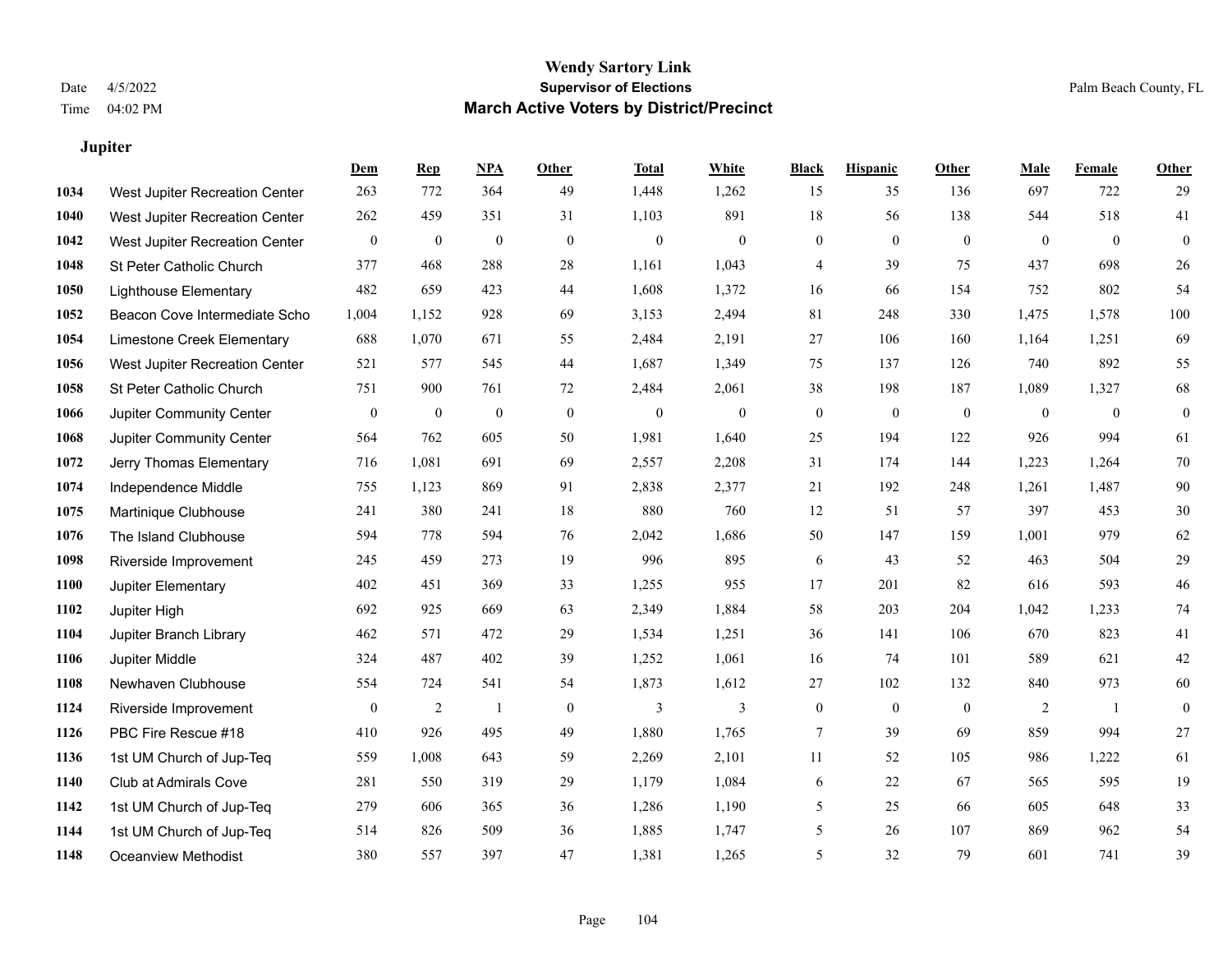|                         | <b>Wendy Sartory Link</b>                       |                       |
|-------------------------|-------------------------------------------------|-----------------------|
| 4/5/2022<br>Date        | <b>Supervisor of Elections</b>                  | Palm Beach County, FL |
| Time $04:02 \text{ PM}$ | <b>March Active Voters by District/Precinct</b> |                       |
| <b>Jupiter</b>          |                                                 |                       |

|         |                       | Dem    | <b>Rep</b> | <u>NPA</u> | Other | <b>Total</b> | White  | <b>Black</b> | <b>Hispanic</b> | Other | Male   | Female | <b>Other</b> |
|---------|-----------------------|--------|------------|------------|-------|--------------|--------|--------------|-----------------|-------|--------|--------|--------------|
| 1150    | Oceanview Methodist   |        |            |            |       |              |        |              |                 |       |        |        |              |
| 1164    | Club at Admirals Cove | 29     | 157        | 70         |       | 261          | 233    |              |                 | 1 Q   | 130    | 124    |              |
| Jupiter |                       | 12,349 | 18,430     | 12,856     | 1,194 | 44,829       | 38,380 | 616          | 2,608           | 3,225 | 20,543 | 22,999 | 1,287        |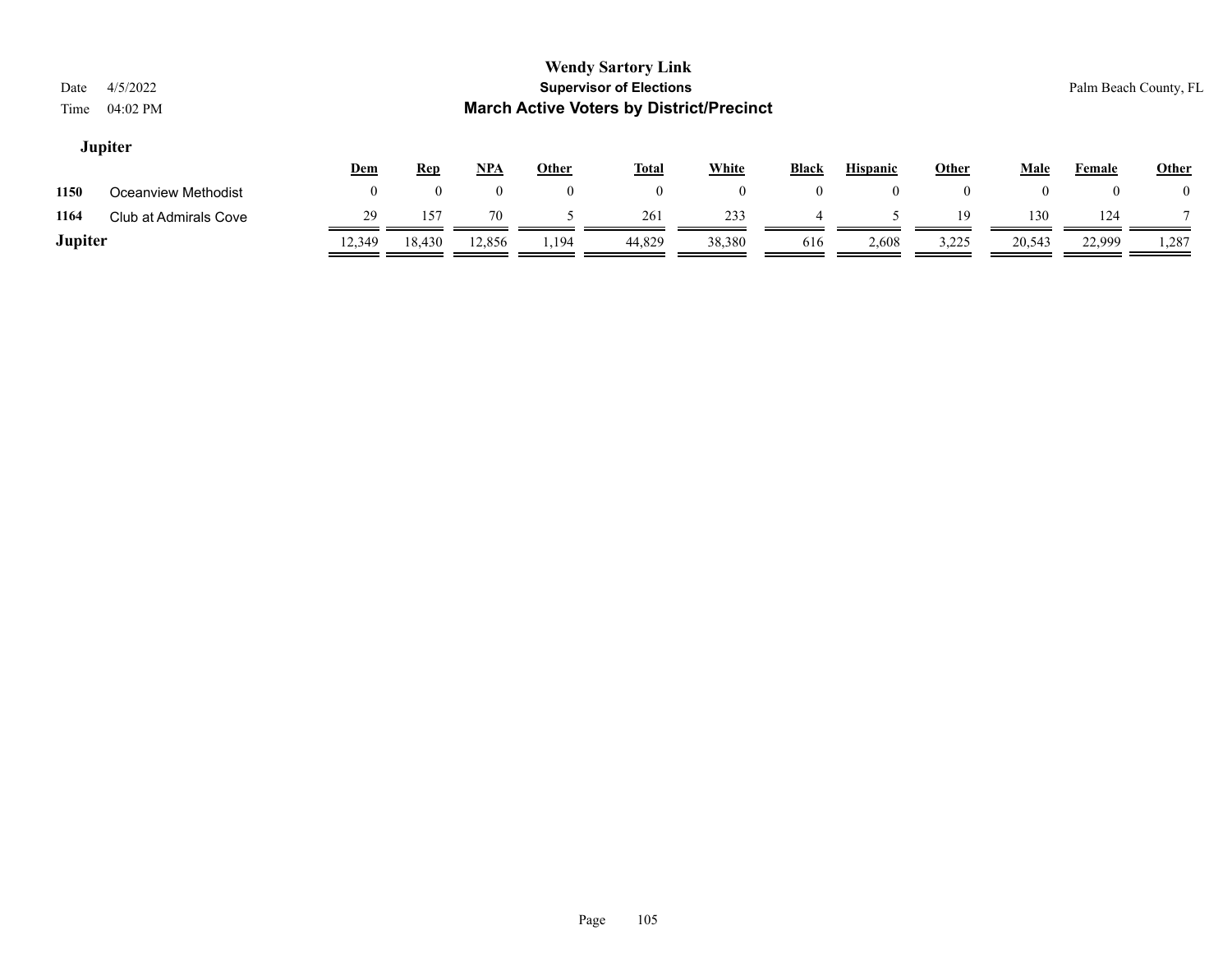#### **Lantana**

|         |                           | <u>Dem</u> | <b>Rep</b> | NPA   | <u>Other</u> | <u>Total</u> | White | <b>Black</b> | <b>Hispanic</b> | Other    | Male  | Female | <b>Other</b>   |
|---------|---------------------------|------------|------------|-------|--------------|--------------|-------|--------------|-----------------|----------|-------|--------|----------------|
| 3075    | Lantana Recreation Center | 13         |            |       |              | 32           | 32    |              |                 | $\theta$ | 10    | 22     | $\overline{0}$ |
| 4002    | Lantana Recreation Center | 460        | 527        | 380   | 50           | 1,417        | 1,182 | 32           | 107             | 96       | 686   | 694    | 37             |
| 7168    | <b>Maddock Park</b>       | 1,493      | 660        | 934   | 59           | 3,146        | 1,543 | 800          | 526             | 277      | 1,437 | 1,593  | 116            |
| 7170    | Lantana Town Hall         | 685        | 333        | 544   | 37           | .599         | 853   | 345          | 235             | 166      | 763   | 758    | 78             |
| 7172    | Lantana Recreation Center | 301        | 277        | 246   | 19           | 843          | 665   | 51           | 63              | 64       | 402   | 413    | 28             |
| Lantana |                           | 2,952      | .806       | 2,112 | 167          | 7,037        | 4,275 | .228         | 931             | 603      | 3,298 | 3,480  | 259            |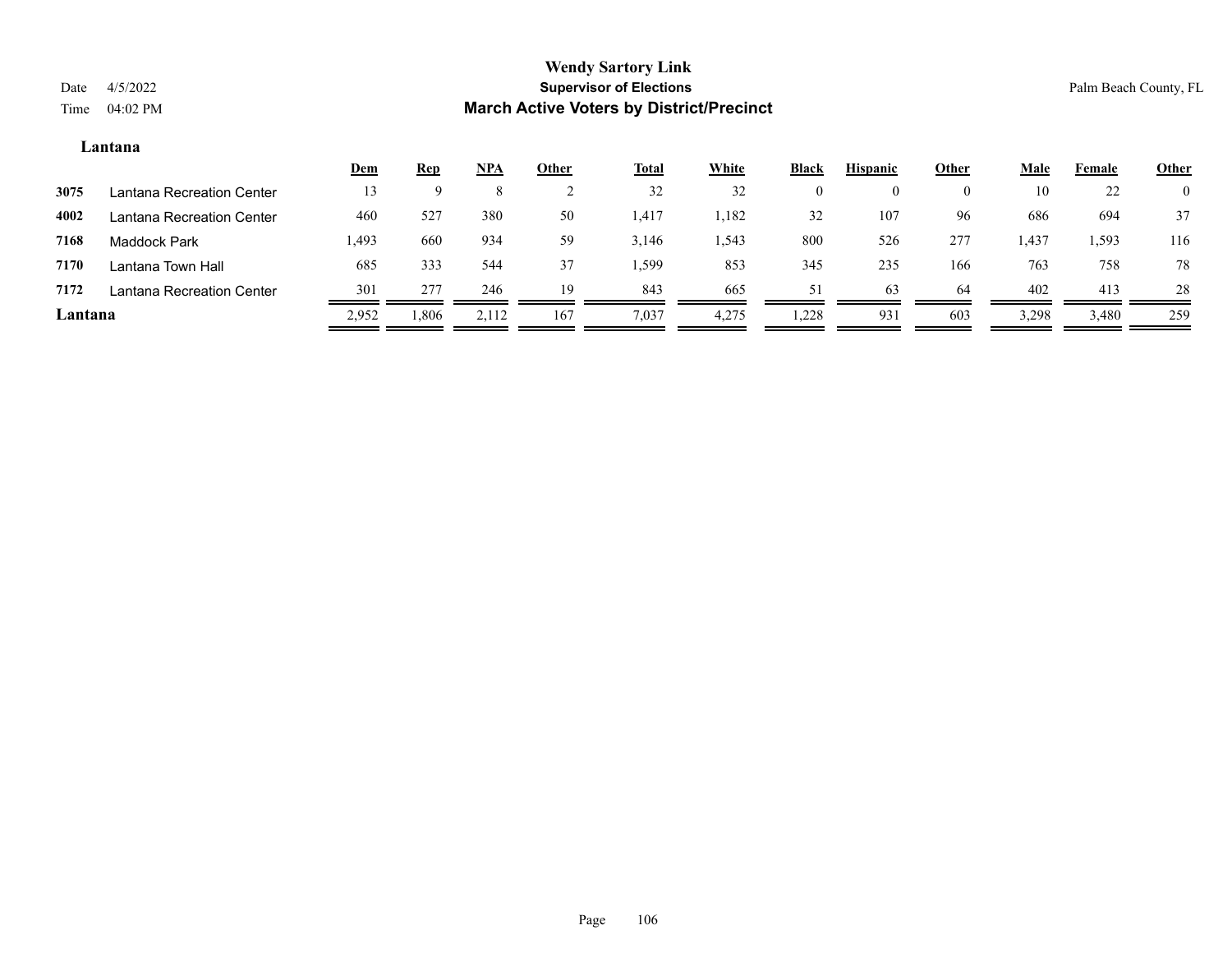| Date<br>Time | 4/5/2022<br>$04:02$ PM       |            |            |       |                | <b>Wendy Sartory Link</b><br><b>Supervisor of Elections</b><br><b>March Active Voters by District/Precinct</b> |          |              |                 |              |                |          | Palm Beach County, FL |
|--------------|------------------------------|------------|------------|-------|----------------|----------------------------------------------------------------------------------------------------------------|----------|--------------|-----------------|--------------|----------------|----------|-----------------------|
|              | <b>Lake Clarke Shores</b>    | <b>Dem</b> | <b>Rep</b> | $NPA$ | Other          | <u>Total</u>                                                                                                   | White    | <b>Black</b> | <b>Hispanic</b> | <b>Other</b> | Male           | Female   | <b>Other</b>          |
| 2127         | Lake Clarke Shores Town Hall |            | 0          |       | $\overline{0}$ |                                                                                                                | $\theta$ | $\theta$     |                 | $\Omega$     | $\overline{2}$ | $\left($ |                       |
| 3014         | Lake Clarke Shores Town Hall | 972        | 1,080      | 666   | 46             | 2.764                                                                                                          | 2,023    | 82           | 487             | 172          | 1,261          | 1,421    | -82                   |
|              | <b>Lake Clarke Shores</b>    | 973        | 080,       | 667   | 46             | 2,766                                                                                                          | 2,023    | 82           | 489             | 172          | 1,263          | 1,421    | 82                    |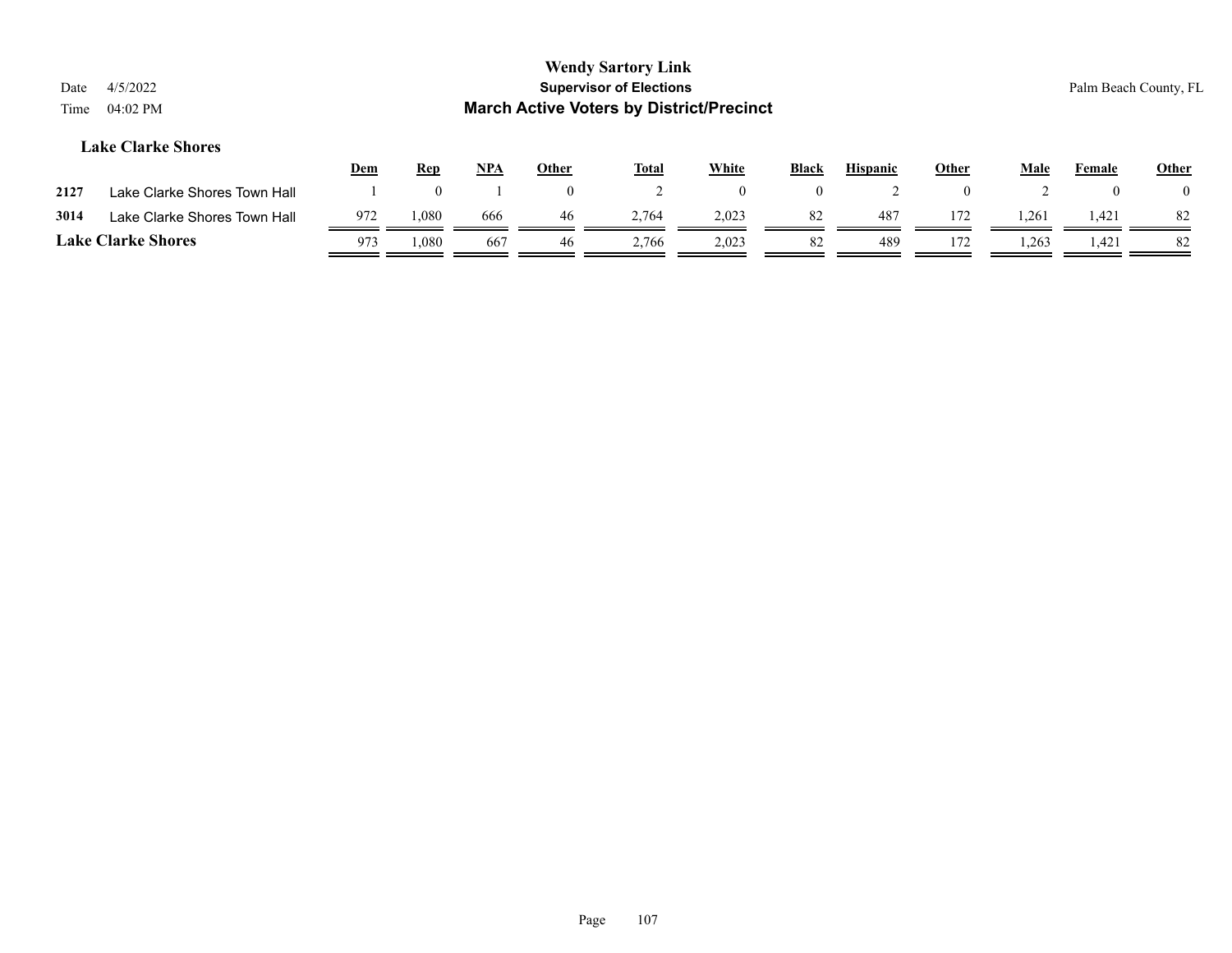| Date<br>Time | 4/5/2022<br>04:02 PM      |            |            |            |              | <b>Wendy Sartory Link</b><br><b>Supervisor of Elections</b><br><b>March Active Voters by District/Precinct</b> |              |              |                 |       |      |        | Palm Beach County, FL |
|--------------|---------------------------|------------|------------|------------|--------------|----------------------------------------------------------------------------------------------------------------|--------------|--------------|-----------------|-------|------|--------|-----------------------|
|              | <b>Loxahatchee Groves</b> | <u>Dem</u> | <b>Rep</b> | <u>NPA</u> | <b>Other</b> | <u>Total</u>                                                                                                   | <b>White</b> | <b>Black</b> | <b>Hispanic</b> | Other | Male | Female | <b>Other</b>          |
| 6094         | Palms West Presbyterian   | 653        | 951        | 675        | 41           | 2,320                                                                                                          | 1,841        | 78           | 212             | 189   | .095 | 1,149  | 76                    |
|              | <b>Loxahatchee Groves</b> | 653        | 951        | 675        | 41           | 2,320                                                                                                          | 1,841        | 78           | 212             | 189   | .095 | 1,149  | 76                    |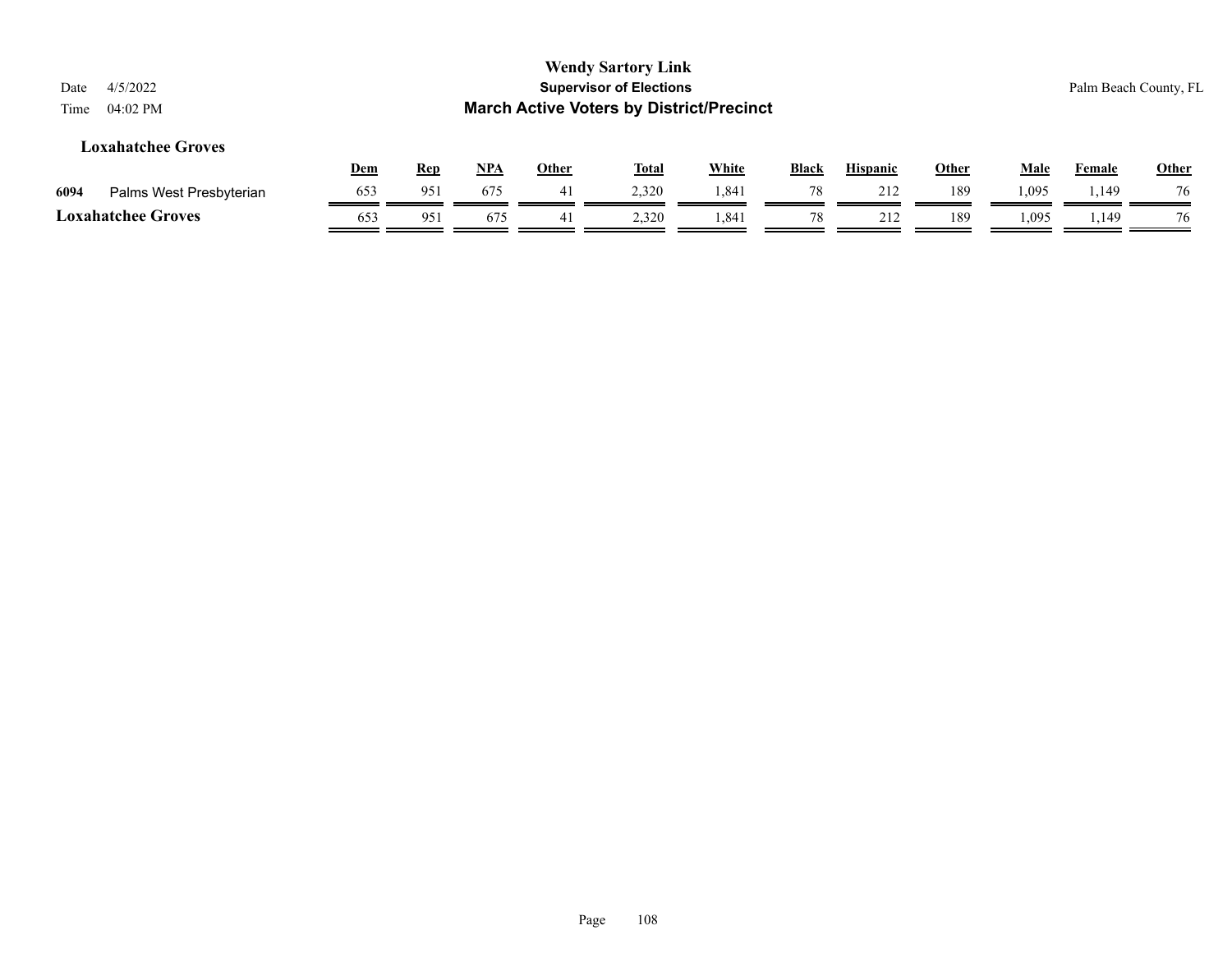#### **Lake Park**

|                  |                         | <u>Dem</u> | <b>Rep</b> | NPA   | Other    | <u>Total</u> | <b>White</b> | <b>Black</b> | <b>Hispanic</b> | Other    | Male  | Female | <b>Other</b>   |
|------------------|-------------------------|------------|------------|-------|----------|--------------|--------------|--------------|-----------------|----------|-------|--------|----------------|
| 1376             | Lake Park Town Hall     |            |            |       |          |              | $\theta$     |              |                 | $\theta$ |       |        | $\overline{0}$ |
| 1378             | PBC Fire Rescue #68     | 1,013      | 428        | 534   | 36       | 2,011        | 834          | 837          | 112             | 228      | 937   | 988    | 86             |
| 1382             | Lake Park Town Hall     | 275        | 355        | 260   | 30       | 920          | 768          | 32           | 55              | 65       | 422   | 476    | 22             |
| 7010             | St John Lutheran Church | 277        |            | 93    | $\sigma$ | 389          | 26           | 315          | 25              | 23       | 124   | 249    | 16             |
| 7012             | St John Lutheran Church | 1,059      | 200        | 439   | 16       | 1.714        | 487          | 999          | 68              | 160      | 789   | 864    | 61             |
| <b>Lake Park</b> |                         | 2,624      | 996        | 1,326 | 88       | 5,034        | 2,115        | 2,183        | 260             | 476      | 2,272 | 2,577  | 185            |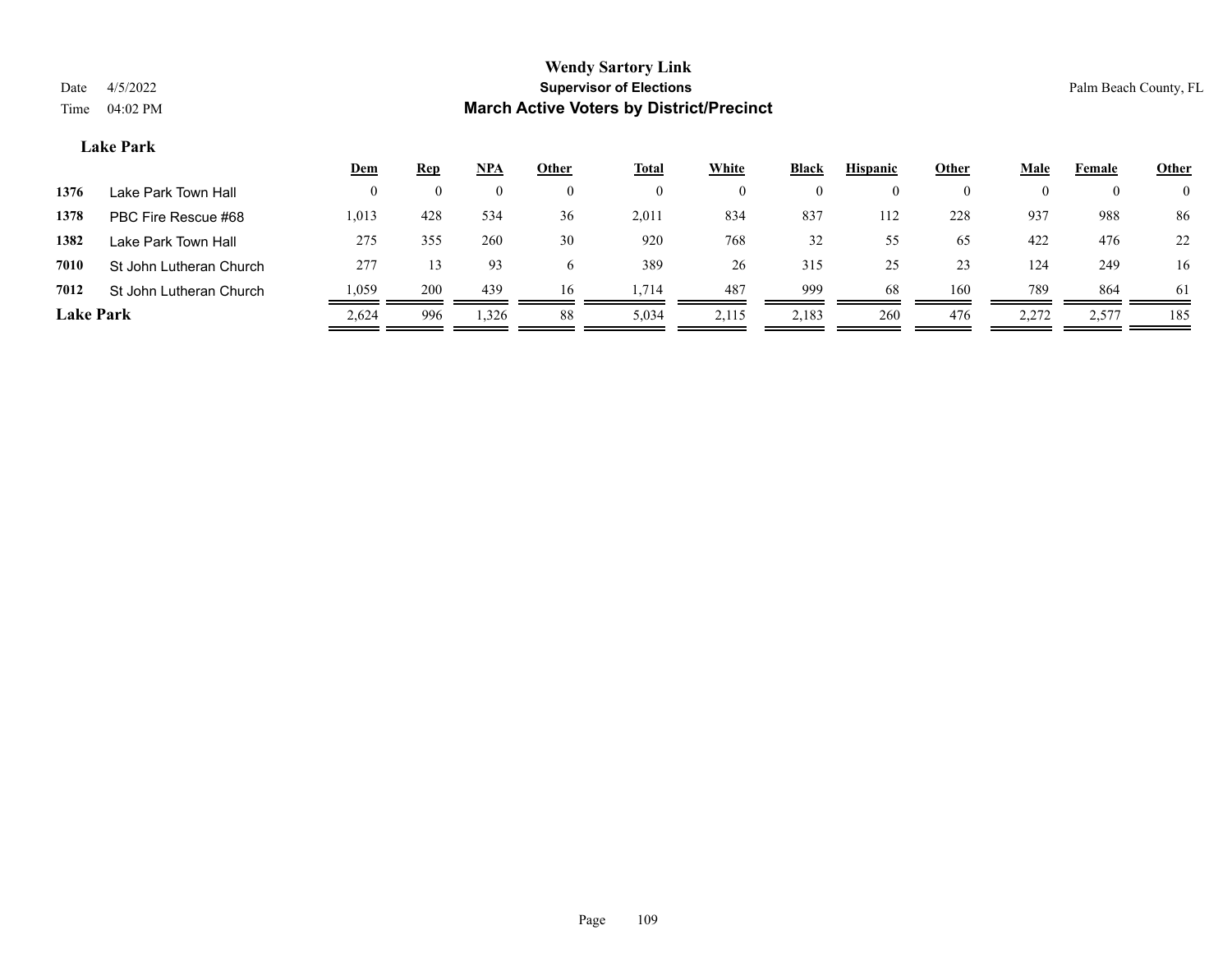#### **Lake Worth Beach**

|      |                                  | Dem      | <b>Rep</b> | NPA   | Other          | <b>Total</b>   | White          | <b>Black</b> | <b>Hispanic</b> | Other    | <b>Male</b> | <b>Female</b> | Other        |
|------|----------------------------------|----------|------------|-------|----------------|----------------|----------------|--------------|-----------------|----------|-------------|---------------|--------------|
| 3034 | <b>Sunlight Community Church</b> | 158      | 100        | 85    | 6              | 349            | 188            | 40           | 99              | 22       | 156         | 183           | 10           |
| 3036 | <b>Sunlight Community Church</b> | 391      | 219        | 286   | 14             | 910            | 378            | 183          | 259             | 90       | 405         | 477           | 28           |
| 3038 | <b>Sunlight Community Church</b> | 719      | 306        | 556   | 31             | 1,612          | 657            | 254          | 527             | 174      | 761         | 776           | 75           |
| 3040 | 1st Congregational Church        | 692      | 295        | 414   | 40             | 1,441          | 1,062          | 73           | 193             | 113      | 717         | 674           | 50           |
| 3042 | 1st Congregational Church        | 702      | 451        | 404   | 49             | 1,606          | 1,339          | 26           | 139             | 102      | 738         | 813           | 55           |
| 3052 | Our Savior Lutheran Church       | 404      | 109        | 249   | 12             | 774            | 213            | 209          | 280             | 72       | 372         | 365           | 37           |
| 3058 | Our Savior Lutheran Church       | $\theta$ |            | 3     | $\theta$       | $\overline{4}$ | $\mathfrak{Z}$ |              | $\mathbf{0}$    | $\theta$ | 2           | 2             | $\mathbf{0}$ |
| 3060 | Our Savior Lutheran Church       | 263      | 55         | 153   | $\overline{7}$ | 478            | 121            | 166          | 154             | 37       | 192         | 267           | 19           |
| 3062 | Our Savior Lutheran Church       | 1,020    | 319        | 607   | 51             | 1,997          | 794            | 439          | 580             | 184      | 929         | 974           | 94           |
| 3064 | 1st Congregational Church        | 481      | 222        | 373   | 29             | 1,105          | 773            | 99           | 150             | 83       | 526         | 541           | 38           |
| 3066 | Our Savior Lutheran Church       | 381      | 141        | 287   | 22             | 831            | 567            | 84           | 98              | 82       | 409         | 390           | 32           |
| 3068 | St Andrews Episcopal             | 543      | 288        | 399   | 44             | 1,274          | 1,025          | 56           | 112             | 81       | 615         | 616           | 43           |
| 3076 | Our Savior Lutheran Church       | 49       | 28         | 47    | $\theta$       | 124            | 77             | 19           | 18              | 10       | 65          | 53            | 6            |
| 3078 | Lakeside UM Church               | 658      | 379        | 453   | 40             | 1,530          | 952            | 172          | 271             | 135      | 677         | 811           | 42           |
| 7160 | South Grade Elementary           | 931      | 228        | 479   | 24             | 1,662          | 508            | 639          | 336             | 179      | 809         | 775           | 78           |
| 7162 | <b>Osborne Community Center</b>  | 848      | 125        | 379   | 29             | 1,381          | 249            | 700          | 295             | 137      | 622         | 700           | 59           |
| 7164 | <b>Osborne Community Center</b>  | 314      | 188        | 205   | 27             | 734            | 566            | 56           | 56              | 56       | 345         | 367           | 22           |
|      | <b>Lake Worth Beach</b>          | 8,554    | 3,454      | 5,379 | 425            | 17,812         | 9,472          | 3,216        | 3,567           | 1,557    | 8,340       | 8,784         | 688          |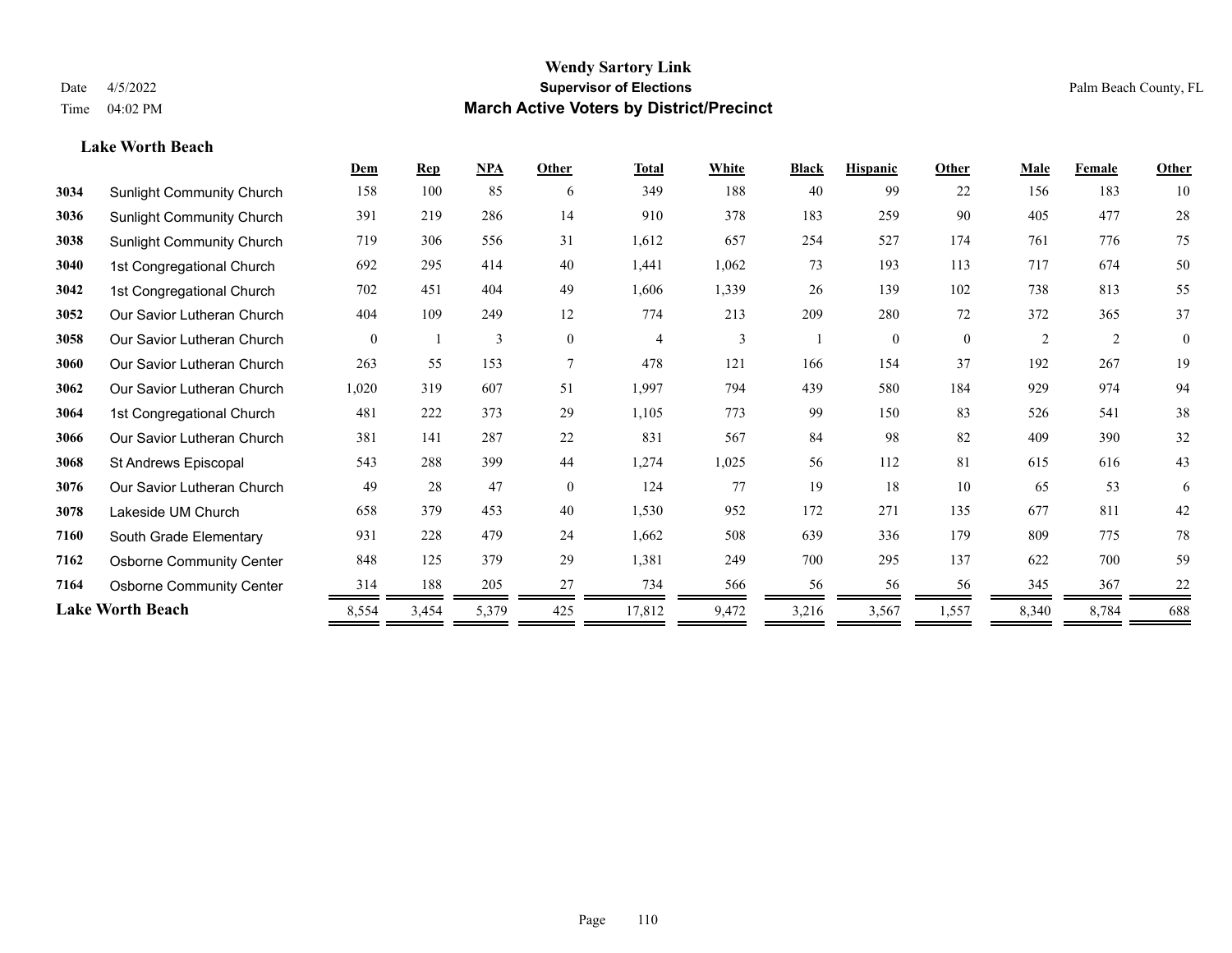| Date<br>Time | 4/5/2022<br>04:02 PM |     |            |       |       | <b>Wendy Sartory Link</b><br><b>Supervisor of Elections</b><br><b>March Active Voters by District/Precinct</b> |              |              |                 |       |             |               | Palm Beach County, FL |
|--------------|----------------------|-----|------------|-------|-------|----------------------------------------------------------------------------------------------------------------|--------------|--------------|-----------------|-------|-------------|---------------|-----------------------|
|              | <b>Manalapan</b>     | Dem | <b>Rep</b> | $NPA$ | Other | <b>Total</b>                                                                                                   | <b>White</b> | <b>Black</b> | <b>Hispanic</b> | Other | <b>Male</b> | <b>Female</b> | <b>Other</b>          |
| 4006         | Manalapan Town Hall  | 79  | 209        | 92    | 11    | 391                                                                                                            | 355          |              |                 | 24    | 196         | 184           |                       |
|              | <b>Manalapan</b>     | 79  | 209        | 92    |       | 391                                                                                                            | 355          | $\mathbf{p}$ | O               | 24    | 196         | 184           |                       |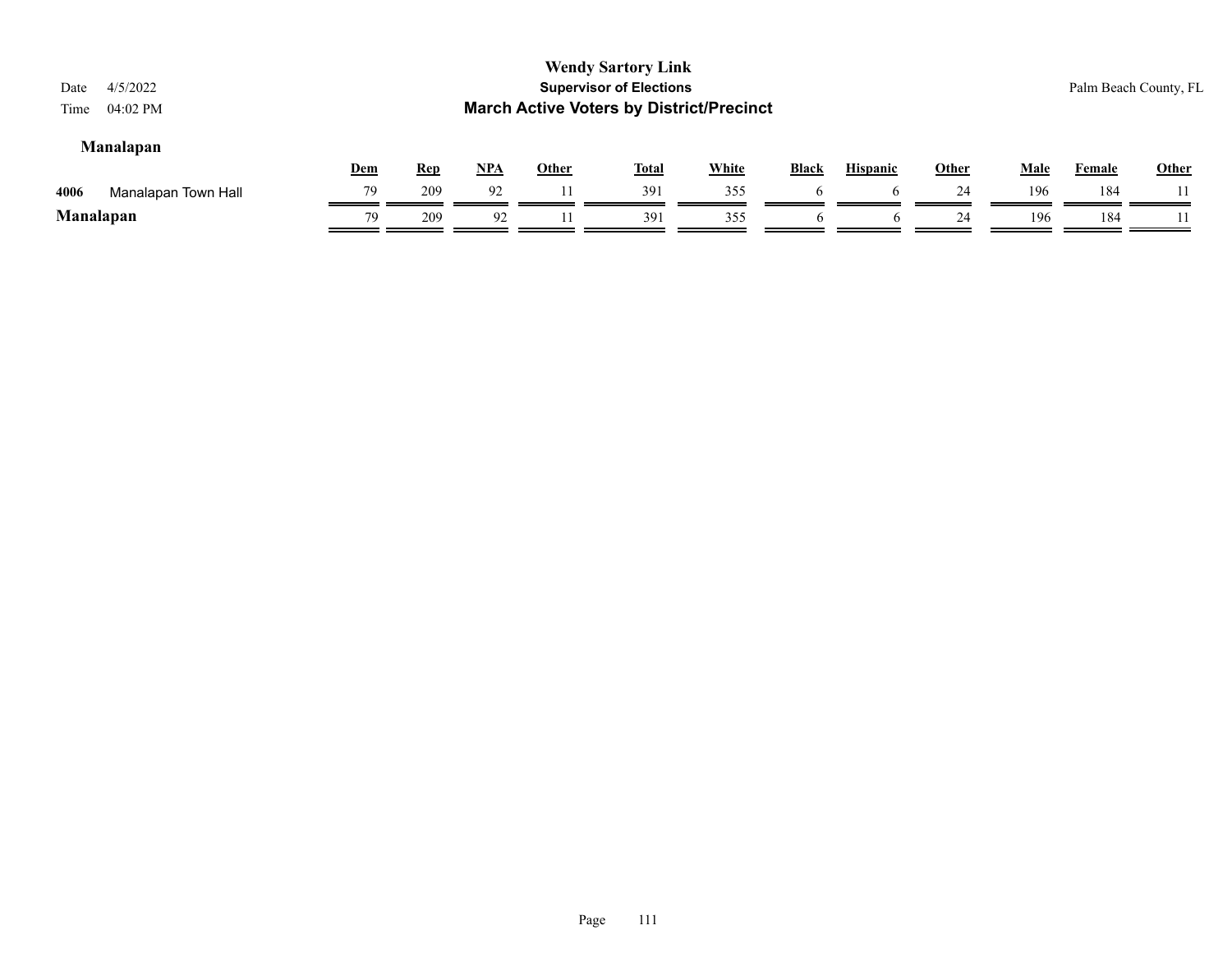| 4/5/2022<br>Date<br>$04:02$ PM<br>Time |            |            |            |              | <b>Wendy Sartory Link</b><br><b>Supervisor of Elections</b><br><b>March Active Voters by District/Precinct</b> |              |              |                 |              |             |               | Palm Beach County, FL |
|----------------------------------------|------------|------------|------------|--------------|----------------------------------------------------------------------------------------------------------------|--------------|--------------|-----------------|--------------|-------------|---------------|-----------------------|
| <b>Mangonia Park</b>                   | <u>Dem</u> | <b>Rep</b> | <u>NPA</u> | <b>Other</b> | <b>Total</b>                                                                                                   | <b>White</b> | <b>Black</b> | <b>Hispanic</b> | <b>Other</b> | <u>Male</u> | <b>Female</b> | <b>Other</b>          |
| 7062<br>Mangonia Park Town Hall        | 716        | 39         | 187        |              | 953                                                                                                            | 76           | 770          | 41              | -66          | 393         | 533           |                       |
| <b>Mangonia Park</b>                   | 716        | 39         | 187        |              | 953                                                                                                            | 76           | 770          | 41              | 66           | 393         | 533           |                       |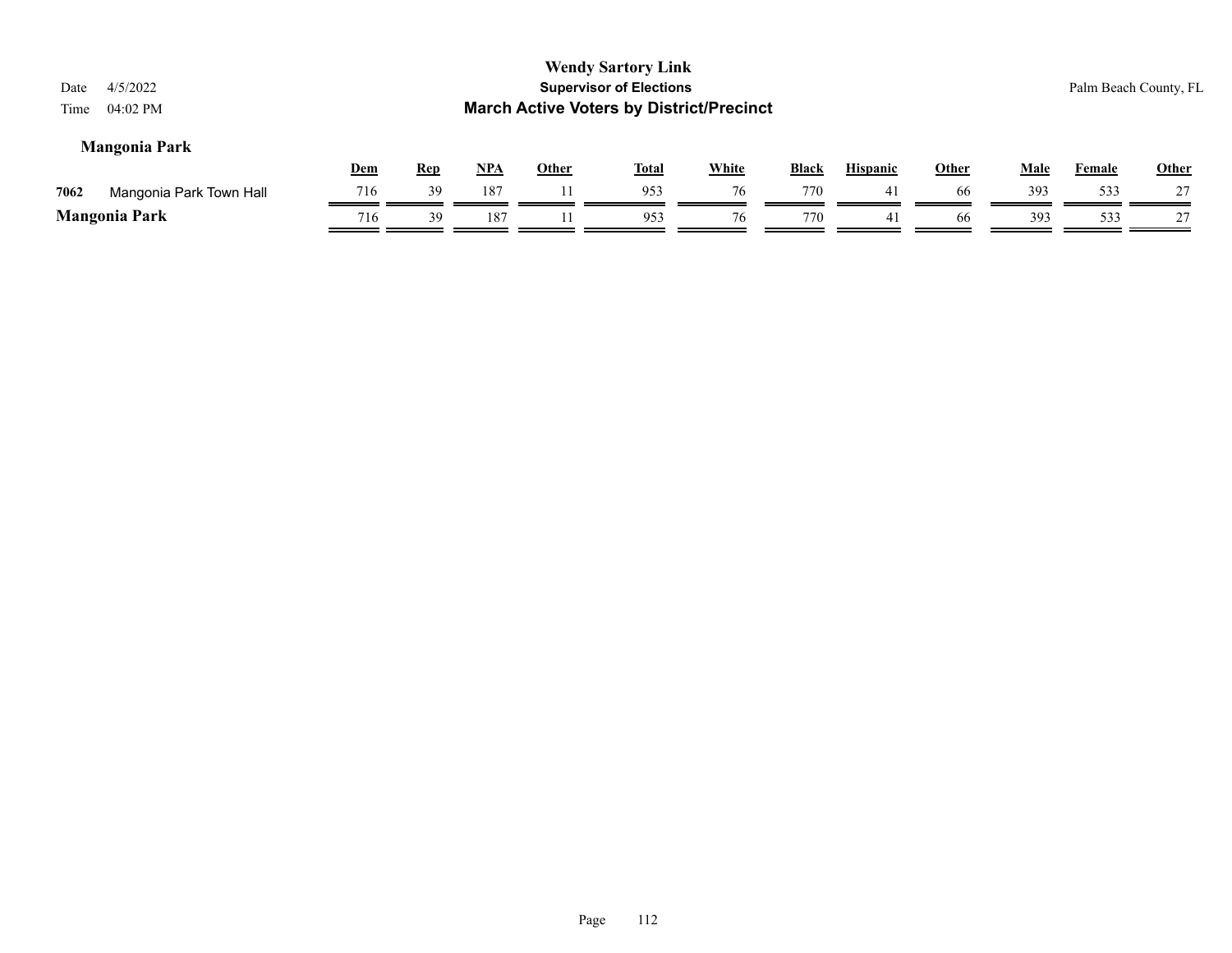**North Palm Beach**

#### **Wendy Sartory Link** Date 4/5/2022 **Supervisor of Elections** Palm Beach County, FL Time 04:02 PM **March Active Voters by District/Precinct**

|      |                              | Dem   | <b>Rep</b> | NPA   | Other          | <b>Total</b> | White | <b>Black</b>   | <b>Hispanic</b> | Other          | Male  | Female | <b>Other</b> |
|------|------------------------------|-------|------------|-------|----------------|--------------|-------|----------------|-----------------|----------------|-------|--------|--------------|
| 1314 | <b>NPB Community Center</b>  | 45    | 114        | 60    | 10             | 229          | 202   | 3              | 8               | 16             | 95    | 123    | 11           |
| 1316 | <b>NPB Community Center</b>  | 180   | 202        | 143   | 22             | 547          | 399   | 42             | 68              | 38             | 229   | 301    | 17           |
| 1320 | <b>NPB Community Center</b>  | 35    | 117        | 39    | $\overline{2}$ | 193          | 169   | 3              | 9               | 12             | 103   | 87     | 3            |
| 1322 | <b>NPB Community Center</b>  | 3     |            | 9     | $\theta$       | 19           | 19    | 0              | $\theta$        | $\overline{0}$ | 8     | 10     |              |
| 1328 | Osborne Park Activities Bldg | 596   | 841        | 561   | 52             | 2,050        | 1,750 | 32             | 129             | 139            | 998   | 997    | 55           |
| 1332 | 1st Unitarian Church NPB     | 326   | 411        | 275   | 33             | 1,045        | 850   | 53             | 67              | 75             | 513   | 507    | 25           |
| 1334 | 1st Unitarian Church NPB     | 2     | 3          | 5     |                | 11           | 11    | $\overline{0}$ | $\theta$        | $\theta$       | 4     | $\tau$ | $\mathbf{0}$ |
| 1342 | <b>NPB Country Club</b>      | 298   | 452        | 281   | 30             | 1,061        | 962   | 18             | 33              | 48             | 460   | 577    | 24           |
| 1344 | Old Port Cove                | 293   | 543        | 336   | 33             | 1,205        | 1,107 | 5              | 28              | 65             | 546   | 640    | 19           |
| 1346 | Anchorage Activities Bldg    | 548   | 933        | 445   | 44             | 1,970        | 1,804 | 13             | 64              | 89             | 922   | 997    | 51           |
| 1348 | <b>NPB Council Chambers</b>  | 34    | 126        | 31    | 9              | 200          | 188   | $\Omega$       | $\mathbf{7}$    | .5             | 101   | 93     | 6            |
| 1350 | <b>Faith Lutheran Church</b> | 366   | 623        | 381   | 26             | 1,396        | 1,233 | 9.             | 81              | 73             | 664   | 692    | 40           |
| 1380 | <b>NPB Council Chambers</b>  | 185   | 270        | 163   | 15             | 633          | 560   | 8              | 30              | 35             | 276   | 338    | 19           |
|      | North Palm Beach             | 2,911 | 4,642      | 2,729 | 277            | 10,559       | 9,254 | 186            | 524             | 595            | 4,919 | 5,369  | 271          |
|      |                              |       |            |       |                |              |       |                |                 |                |       |        |              |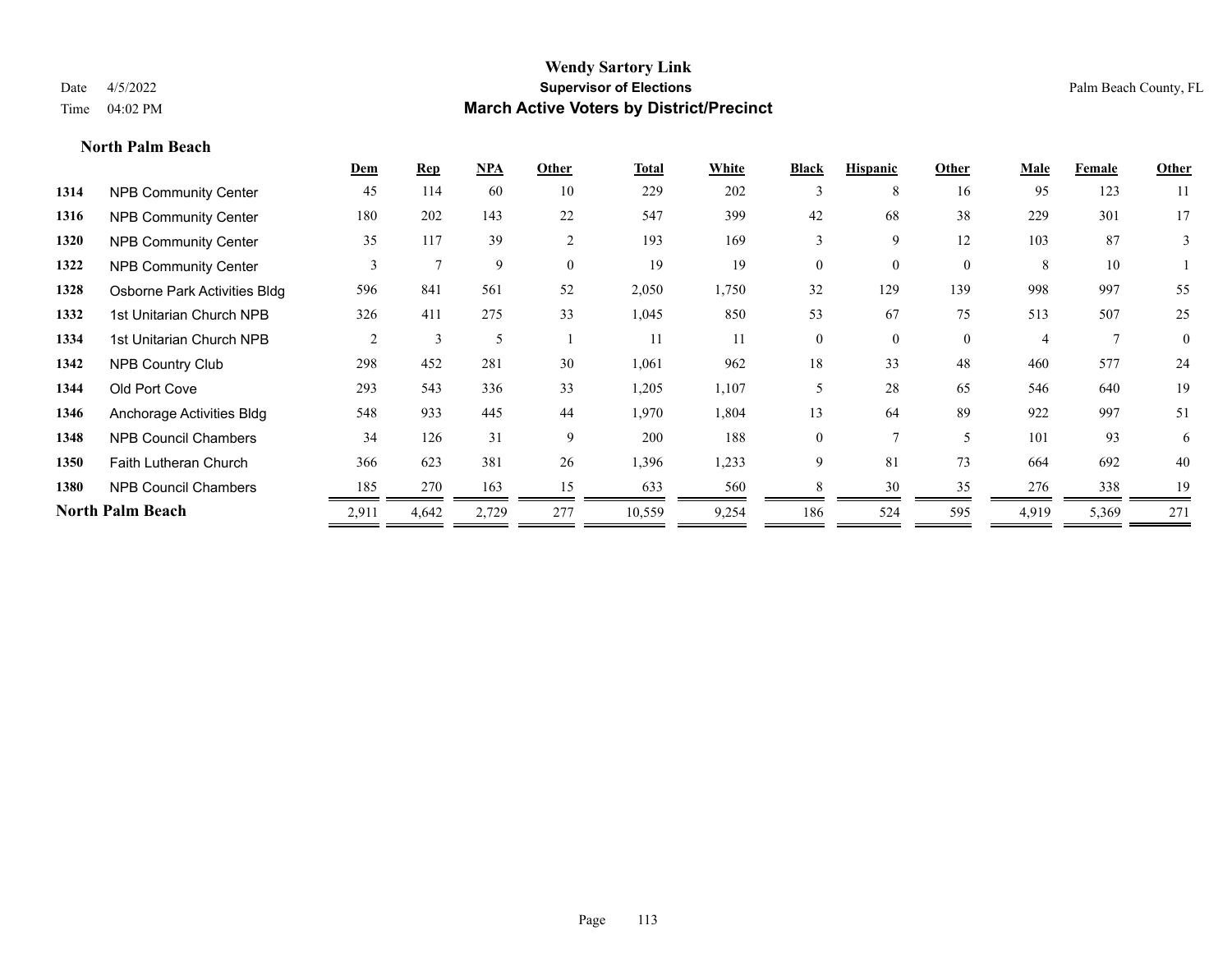| 4/5/2022<br>Date<br>04:02 PM<br>Time |            |            |            |              | <b>Wendy Sartory Link</b><br><b>Supervisor of Elections</b><br><b>March Active Voters by District/Precinct</b> |              |       |                 |       |             |               | Palm Beach County, FL |
|--------------------------------------|------------|------------|------------|--------------|----------------------------------------------------------------------------------------------------------------|--------------|-------|-----------------|-------|-------------|---------------|-----------------------|
| Ocean Ridge                          | <b>Dem</b> | <u>Rep</u> | <u>NPA</u> | <b>Other</b> | <u>Total</u>                                                                                                   | <b>White</b> | Black | <b>Hispanic</b> | Other | <u>Male</u> | <b>Female</b> | <b>Other</b>          |
| 4028<br>Ocean Ridge Town Hall        | 412        | 735        | 440        | 44           | 1,631                                                                                                          | 1,483        |       | 50              | -94   | 768         | 822           | 41                    |
| Ocean Ridge                          | 412        | 735        | 440        | 44           | 1,631                                                                                                          | 1,483        |       | 50              | 94    | 768         | 822           | 41                    |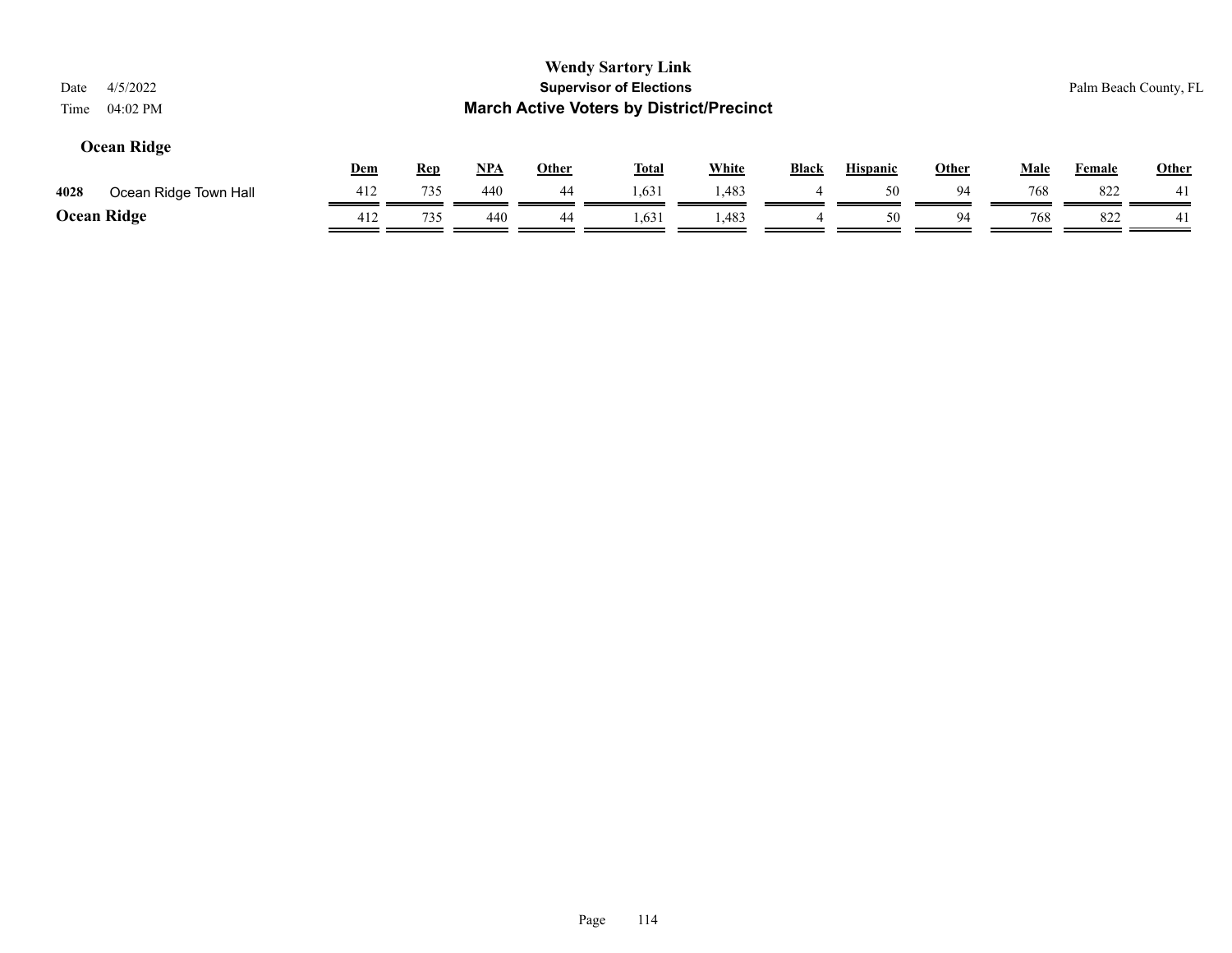| Date<br>Time | 4/5/2022<br>04:02 PM             |            |            |            |              | <b>Wendy Sartory Link</b><br><b>Supervisor of Elections</b><br><b>March Active Voters by District/Precinct</b> |              |       |                 |              |      |        | Palm Beach County, FL |
|--------------|----------------------------------|------------|------------|------------|--------------|----------------------------------------------------------------------------------------------------------------|--------------|-------|-----------------|--------------|------|--------|-----------------------|
|              | Pahokee                          | <b>Dem</b> | <b>Rep</b> | <u>NPA</u> | <b>Other</b> | <u>Total</u>                                                                                                   | <b>White</b> | Black | <b>Hispanic</b> | <b>Other</b> | Male | Female | <b>Other</b>          |
| 6004         | Pahokee Recreation Center        | 970        | 181        | 235        |              | 1,391                                                                                                          | 181          | 904   | 224             | 82           | 580  | 757    | 54                    |
| 6006         | <b>Pahokee Recreation Center</b> | 995        | 171        | 284        | 14           | 1.464                                                                                                          | 127          | 857   | 384             | 96           | 647  | 739    | 78                    |
| Pahokee      |                                  | .965       | 352        | 519        | 19           | 2,855                                                                                                          | 308          | 1,761 | 608             | 178          | .227 | 1,496  | 132                   |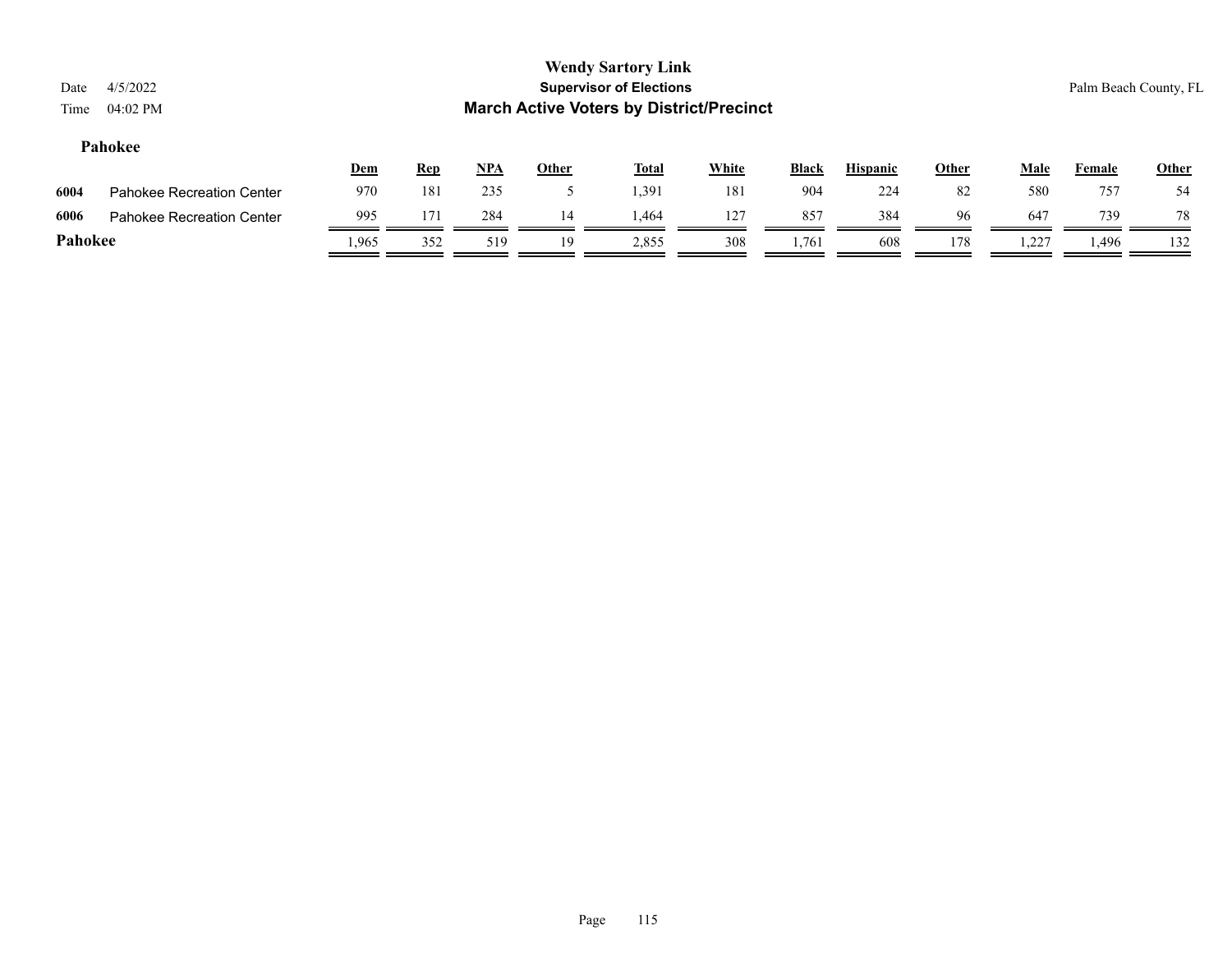#### **Palm Beach**

|                   |                               | <b>Dem</b> | <b>Rep</b> | <u>NPA</u> | Other | <b>Total</b> | White | <b>Black</b> | <b>Hispanic</b> | Other | <b>Male</b> | Female | <b>Other</b> |
|-------------------|-------------------------------|------------|------------|------------|-------|--------------|-------|--------------|-----------------|-------|-------------|--------|--------------|
| 1390              | St Edwards Church             | 444        | 1,182      | 553        | 62    | 2,241        | 2,059 |              | 54              | 124   | 1,043       | 1,128  | 70           |
| 1392              | St Edwards Church             | 345        | 618        | 440        | 46    | 1,449        | .,307 | 8            | 31              | 103   | 640         | 773    | 36           |
| 1394              | Morton & Barbara Mandel Cente | 247        | 623        | 300        | 37    | 1,207        | 1,099 | <sub>0</sub> | 25              | 77    | 550         | 625    | 32           |
| 7154              | Morton & Barbara Mandel Cente | 154        | 375        | 163        | 16    | 708          | 638   | 8            |                 | 49    | 322         | 366    | 20           |
| 7156              | PB Fire Station #3            | 42         | 101        | 61         |       | 205          | 177   | $\mathbf{0}$ |                 | 21    | 92          | 101    | 12           |
| 7158              | PB Fire Station #3            | 537        | 499        | 423        | 51    | 1,510        | 1,357 | 19           | 30              | 104   | 665         | 809    | 36           |
| 7166              | PB Fire Station #3            | 321        | 404        | 302        | 29    | 1,056        | 93    |              | 35              | 87    | 458         | 569    | 29           |
| <b>Palm Beach</b> |                               | 2,090      | 3,802      | 2,242      | 242   | 8,376        | 7,568 | 48           | 195             | 565   | 3,770       | 4,371  | 235          |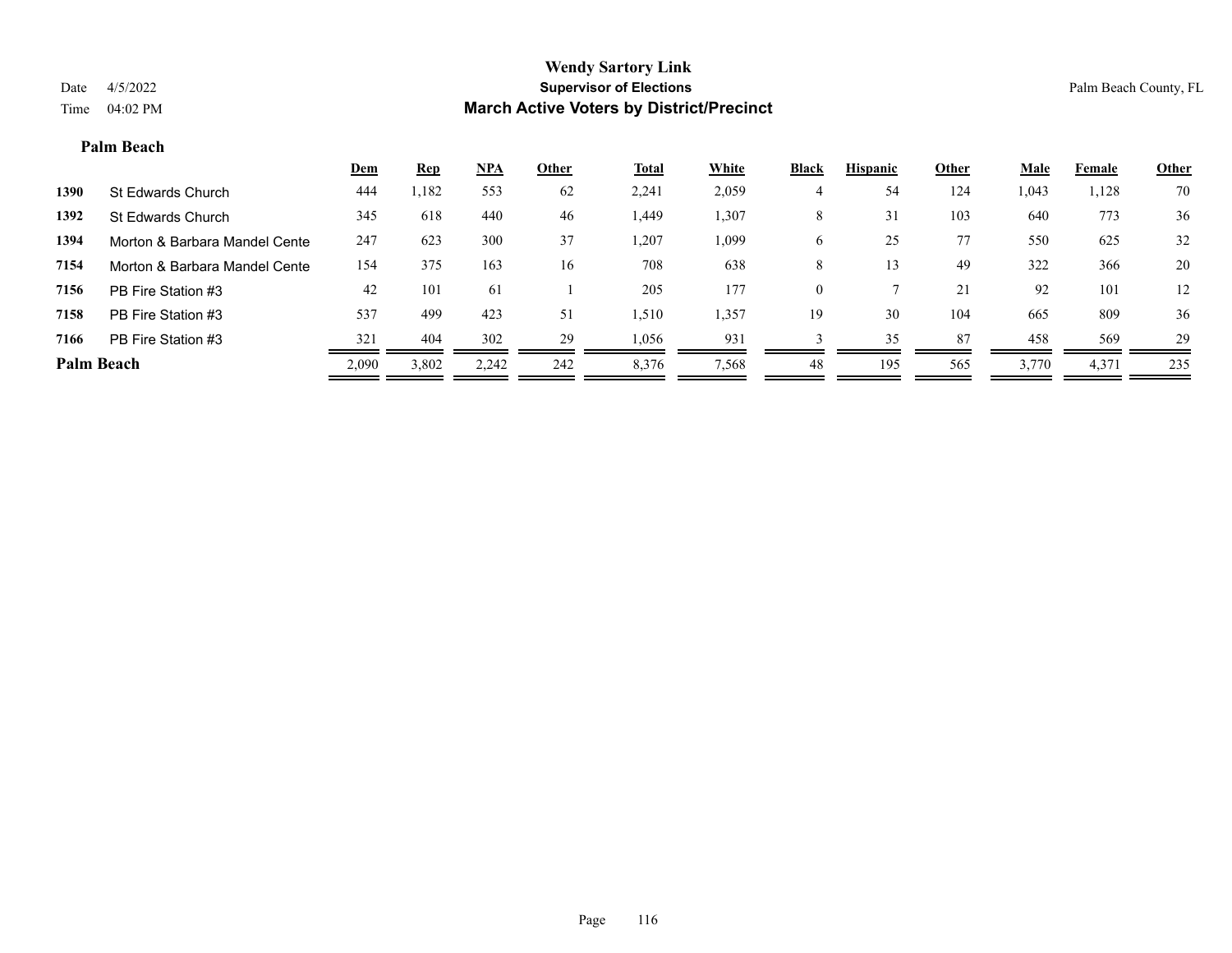#### **Palm Beach Gardens**

|      |                                  | Dem              | <b>Rep</b>       | NPA              | <b>Other</b>   | <b>Total</b>     | <b>White</b>     | <b>Black</b>     | <b>Hispanic</b>  | <b>Other</b>   | <b>Male</b>  | <b>Female</b> | <b>Other</b>   |
|------|----------------------------------|------------------|------------------|------------------|----------------|------------------|------------------|------------------|------------------|----------------|--------------|---------------|----------------|
| 1174 | Mirasol Sales and Info Center    | $\theta$         | $\mathbf{0}$     | $\mathbf{0}$     | $\theta$       | $\theta$         | $\overline{0}$   | $\Omega$         | $\mathbf{0}$     | $\theta$       | $\theta$     | $\theta$      | $\Omega$       |
| 1176 | Mirasol Sales and Info Center    | $\Omega$         | $\theta$         | $\theta$         | $\Omega$       | $\Omega$         | $\overline{0}$   | $\Omega$         | $\theta$         | $\Omega$       | $\theta$     | $\Omega$      | $\theta$       |
| 1178 | Mirasol Sales and Info Center    | $\theta$         | $\mathbf{0}$     | $\mathbf{0}$     | $\theta$       | $\Omega$         | $\Omega$         | $\theta$         | $\theta$         | $\Omega$       | $\theta$     | $\Omega$      | $\Omega$       |
| 1180 | Mirasol Sales and Info Center    | $\theta$         | $\theta$         | $\theta$         | $\theta$       | $\mathbf{0}$     | $\Omega$         | $\overline{0}$   | $\theta$         | $\theta$       | $\theta$     | $\theta$      | $\Omega$       |
| 1186 | Mirasol Sales and Info Center    | 548              | 521              | 453              | 42             | 1,564            | 1,213            | 55               | 139              | 157            | 734          | 786           | 44             |
| 1188 | <b>Westwood Gardens HOA</b>      | 359              | 400              | 349              | 34             | 1,142            | 882              | 38               | 125              | 97             | 469          | 653           | $20\,$         |
| 1189 | Westwood Gardens HOA             | 23               | 55               | 26               | 2              | 106              | 92               | $\overline{7}$   | $\overline{2}$   | 5              | 53           | 50            | 3              |
| 1190 | Gardens Presbyterian             | 1,332            | 2,175            | 1,478            | 139            | 5,124            | 4,214            | 132              | 346              | 432            | 2,290        | 2,698         | 136            |
| 1192 | Evergrene Clubhouse              | 383              | 687              | 470              | 44             | 1,584            | 1,346            | 27               | 80               | 131            | 763          | 769           | 52             |
| 1194 | Frenchmans Creek Real Estate     | 647              | 940              | 638              | 47             | 2,272            | 2,076            | 16               | 41               | 139            | 1,033        | 1,187         | 52             |
| 1196 | Gardens Presbyterian             | $\Omega$         | $\theta$         | $\theta$         | $\theta$       | $\theta$         | $\overline{0}$   | $\overline{0}$   | $\theta$         | $\theta$       | $\theta$     | $\theta$      | $\theta$       |
| 1222 | Sandhill Crane Golf Club         | 35               | 71               | 37               | 5              | 148              | 108              | 13               | 12               | 15             | 73           | 73            | $\overline{2}$ |
| 1228 | Carleton Oaks Clubhouse          | 143              | 198              | 126              | 6              | 473              | 341              | 26               | 49               | 57             | 229          | 231           | 13             |
| 1230 | Christ Fellowship Church PBG     | $\boldsymbol{0}$ | $\boldsymbol{0}$ | $\boldsymbol{0}$ | $\mathbf{0}$   | $\boldsymbol{0}$ | $\boldsymbol{0}$ | $\boldsymbol{0}$ | $\boldsymbol{0}$ | $\mathbf{0}$   | $\mathbf{0}$ | $\mathbf{0}$  | $\mathbf{0}$   |
| 1232 | Mirasol Sales and Info Center    | $\theta$         | $\mathbf{0}$     | $\mathbf{0}$     | $\theta$       | $\theta$         | $\overline{0}$   | $\overline{0}$   | $\mathbf{0}$     | $\theta$       | $\theta$     | $\theta$      | $\mathbf{0}$   |
| 1234 | Christ Fellowship Church PBG     | $\mathbf{0}$     | $\theta$         | $\theta$         | $\theta$       | $\theta$         | $\theta$         | $\Omega$         | $\theta$         | $\Omega$       | $\theta$     | $\Omega$      | $\theta$       |
| 1236 | Mirasol Sales and Info Center    | $\theta$         | $\mathbf{0}$     | $\mathbf{0}$     | $\theta$       | $\theta$         | $\Omega$         | $\overline{0}$   | $\mathbf{0}$     | $\theta$       | $\theta$     | $\theta$      | $\theta$       |
| 1238 | Mirasol Sales and Info Center    | 608              | 777              | 524              | 61             | 1,970            | 1,788            | 19               | 22               | 141            | 937          | 976           | 57             |
| 1240 | <b>Timber Trace Elementary</b>   | 770              | 1,086            | 632              | 59             | 2,547            | 2,197            | 56               | 151              | 143            | 1,152        | 1,324         | 71             |
| 1242 | Christ Fellowship Church PBG     | 869              | 1,066            | 633              | 64             | 2,632            | 2,387            | 37               | 62               | 146            | 1,087        | 1,481         | 64             |
| 1244 | Christ Fellowship Church PBG     | 456              | 657              | 461              | 53             | 1,627            | 1,413            | 30               | 78               | 106            | 688          | 886           | 53             |
| 1246 | Watson B Duncan Middle           | 817              | 922              | 715              | 69             | 2,523            | 2,003            | 71               | 201              | 248            | 1,113        | 1,339         | 71             |
| 1247 | Watson B Duncan Middle           | 33               | 190              | 65               | 9              | 297              | 275              | $\boldsymbol{0}$ | -1               | 21             | 138          | 146           | 13             |
| 1248 | <b>PBG Community Center</b>      | 501              | 595              | 403              | 39             | 1,538            | 1,288            | 29               | 124              | 97             | 653          | 857           | $28\,$         |
| 1250 | Palm Beach Gardens High          | 13               | 37               | 16               | $\overline{1}$ | 67               | 59               | $\overline{0}$   | $\overline{4}$   | $\overline{4}$ | 34           | 29            | $\overline{4}$ |
| 1252 | <b>Ballen Isles Country Club</b> | 876              | 783              | 680              | 52             | 2,391            | 2,195            | 23               | 23               | 150            | 1,070        | 1,261         | 60             |
| 1254 | Northlake Nazarene Church        | 151              | 182              | 130              | $\overline{7}$ | 470              | 397              | 9                | 29               | 35             | 233          | 220           | 17             |
| 1260 | PBG City Hall Council Room       | 438              | 553              | 314              | 27             | 1,332            | 1,104            | 28               | 115              | 85             | 599          | 691           | 42             |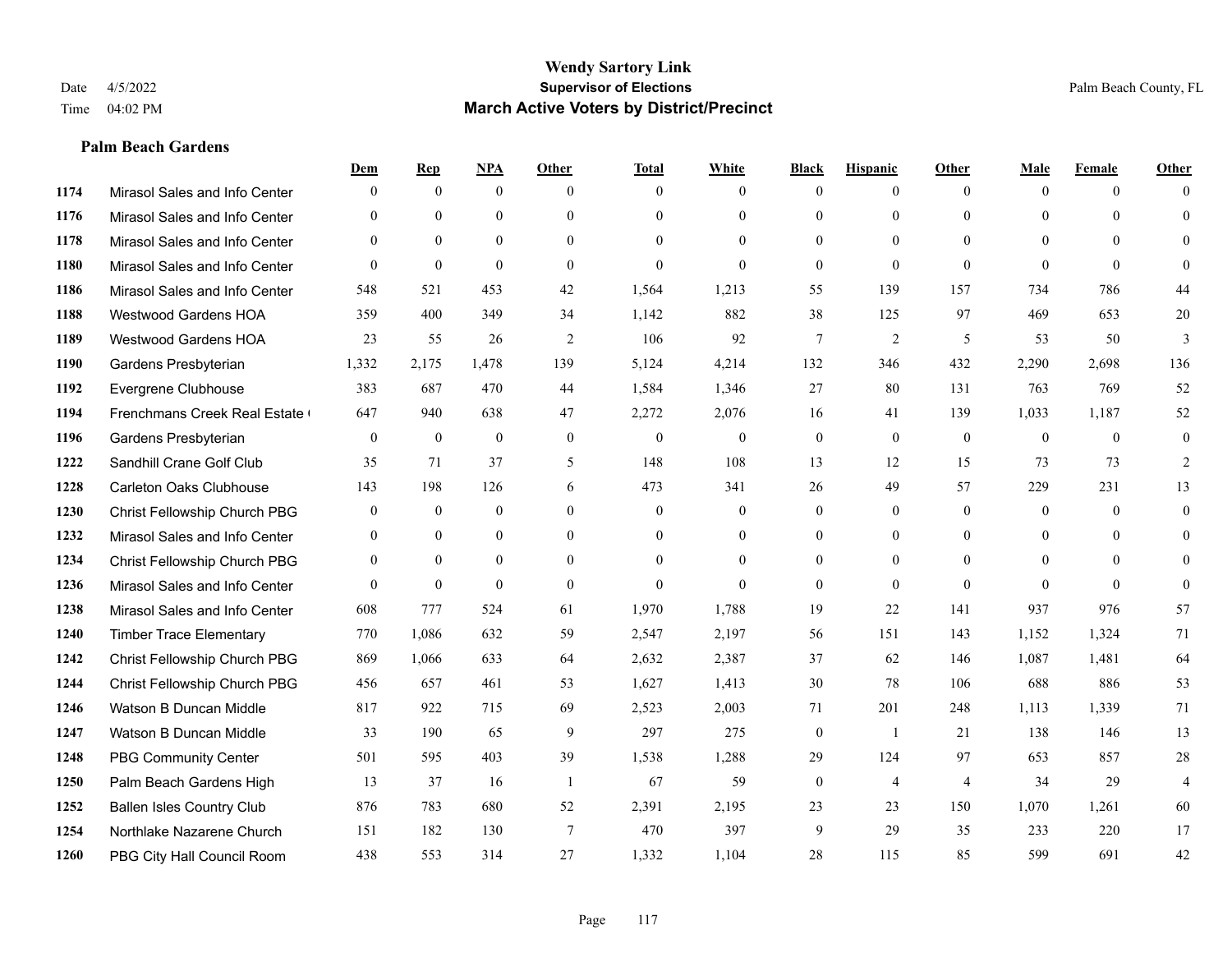#### **Palm Beach Gardens**

|      |                               | Dem      | <b>Rep</b>     | NPA            | <b>Other</b>   | <b>Total</b> | White          | <b>Black</b>   | <b>Hispanic</b> | Other          | Male     | Female   | Other          |
|------|-------------------------------|----------|----------------|----------------|----------------|--------------|----------------|----------------|-----------------|----------------|----------|----------|----------------|
| 1262 | PBG Moose Lodge 2010          |          | $\overline{2}$ | $\theta$       | $\Omega$       | 3            | 3              | $\theta$       | $\theta$        | $\Omega$       | $\Omega$ | 3        | $\Omega$       |
| 1264 | PBG City Hall Council Room    |          | $\mathbf{0}$   | $\theta$       | $\theta$       | $\theta$     | $\Omega$       | $\Omega$       | $\theta$        | $\Omega$       | $\theta$ | $\Omega$ | $\theta$       |
| 1266 | PBG City Hall Council Room    | 162      | 113            | 137            | 13             | 425          | 260            | 66             | 70              | 29             | 182      | 234      | 9              |
| 1268 | <b>PBG Community Center</b>   | 103      | 73             | 107            | 10             | 293          | 181            | 49             | 33              | 30             | 112      | 166      | 15             |
| 1270 | <b>PBG Community Center</b>   | 3        | $\mathbf{0}$   | $\mathfrak{2}$ | $\theta$       | 5            | $\overline{2}$ | 2              | $\overline{1}$  | $\theta$       | 2        | 2        |                |
| 1272 | Palm Beach Gardens Elementar  | 717      | 675            | 553            | 56             | 2,001        | 1,589          | 108            | 129             | 175            | 924      | 1.013    | 64             |
| 1274 | Palm Beach Gardens High       | 578      | 544            | 438            | 37             | 1,597        | 1,208          | 91             | 141             | 157            | 754      | 782      | 61             |
| 1280 | Pew Leadership Center         | 136      | 149            | 112            | 13             | 410          | 348            | 12             | 24              | 26             | 169      | 238      | 3              |
| 1284 | <b>Eissey Campus Theater</b>  | 789      | 810            | 784            | 67             | 2,450        | 1,949          | 88             | 208             | 205            | 1,048    | 1,332    | 70             |
| 1288 | PBG Moose Lodge 2010          | 13       | 24             | 7              | $\overline{1}$ | 45           | 41             | $\mathbf{1}$   | $\mathbf{0}$    | 3              | 22       | 21       | 2              |
| 1290 | PBG Moose Lodge 2010          | 693      | 846            | 568            | 70             | 2,177        | 1,831          | 52             | 137             | 157            | 879      | 1,239    | 59             |
| 1291 | PBG Moose Lodge 2010          | 26       | 38             | 28             | 2              | 94           | 89             | 3              |                 |                | 30       | 64       | $\overline{0}$ |
| 1292 | PBG Moose Lodge 2010          | 15       | 48             | 16             | 2              | 81           | 75             |                | $\overline{1}$  | $\overline{4}$ | 38       | 40       | 3              |
| 1296 | Dwight D Eisenhower Elementar | 218      | 259            | 203            | 20             | 700          | 546            | 15             | 91              | 48             | 278      | 397      | 25             |
| 1306 | <b>Eissey Campus Theater</b>  | 14       | 31             | 34             | $\overline{4}$ | 83           | 67             | 2              | $\mathbf{1}$    | 13             | 39       | 43       | 1              |
| 1310 | <b>Eissey Campus Theater</b>  |          | $\overline{c}$ | 1              | $\theta$       | 4            | 4              | $\overline{0}$ | $\mathbf{0}$    | $\theta$       | 3        | -1       | $\Omega$       |
| 1318 | PBG Moose Lodge 2010          | $\Omega$ | $\mathbf{0}$   | $\theta$       | $\theta$       | $\mathbf{0}$ | $\theta$       | $\Omega$       | $\theta$        | $\Omega$       | $\Omega$ | $\Omega$ | $\Omega$       |
| 1324 | Allamanda Elementary          | 448      | 446            | 391            | 48             | 1,333        | 1,050          | 40             | 143             | 100            | 564      | 726      | 43             |
| 1326 | Allamanda Elementary          | 186      | 219            | 165            | 17             | 587          | 499            | $\tau$         | 30              | 51             | 256      | 319      | 12             |
| 1340 | <b>Eissey Campus Theater</b>  | 7        | 6              | $\sqrt{2}$     | $\theta$       | 15           | 14             | $\overline{0}$ | $\mathbf{1}$    | $\theta$       | 7        | 8        | $\mathbf{0}$   |
| 1352 | Northlake Nazarene Church     | 652      | 872            | 610            | 50             | 2,184        | 1,576          | 149            | 184             | 275            | 984      | 1,125    | 75             |
| 1360 | Garden Lodge 366 F&AM         | 347      | 338            | 239            | 20             | 944          | 735            | 62             | 72              | 75             | 408      | 508      | $28\,$         |
| 1372 | Garden Lodge 366 F&AM         | 94       | 31             | 44             | 8              | 177          | 81             | 56             | 20              | 20             | 74       | 95       | 8              |
| 6062 | Sandhill Crane Golf Club      | 229      | 422            | 275            | 23             | 949          | 668            | 77             | 71              | 133            | 460      | 458      | 31             |
| 6064 | Sandhill Crane Golf Club      | 34       | 61             | 32             | 3              | 130          | 104            | 8              | 12              | 6              | 64       | 62       |                |
|      | <b>Palm Beach Gardens</b>     | 14,468   | 17,904         | 12,898         | 1,224          | 46,494       | 38,298         | 1,505          | 2,974           | 3,717          | 20,645   | 24,533   | 1,316          |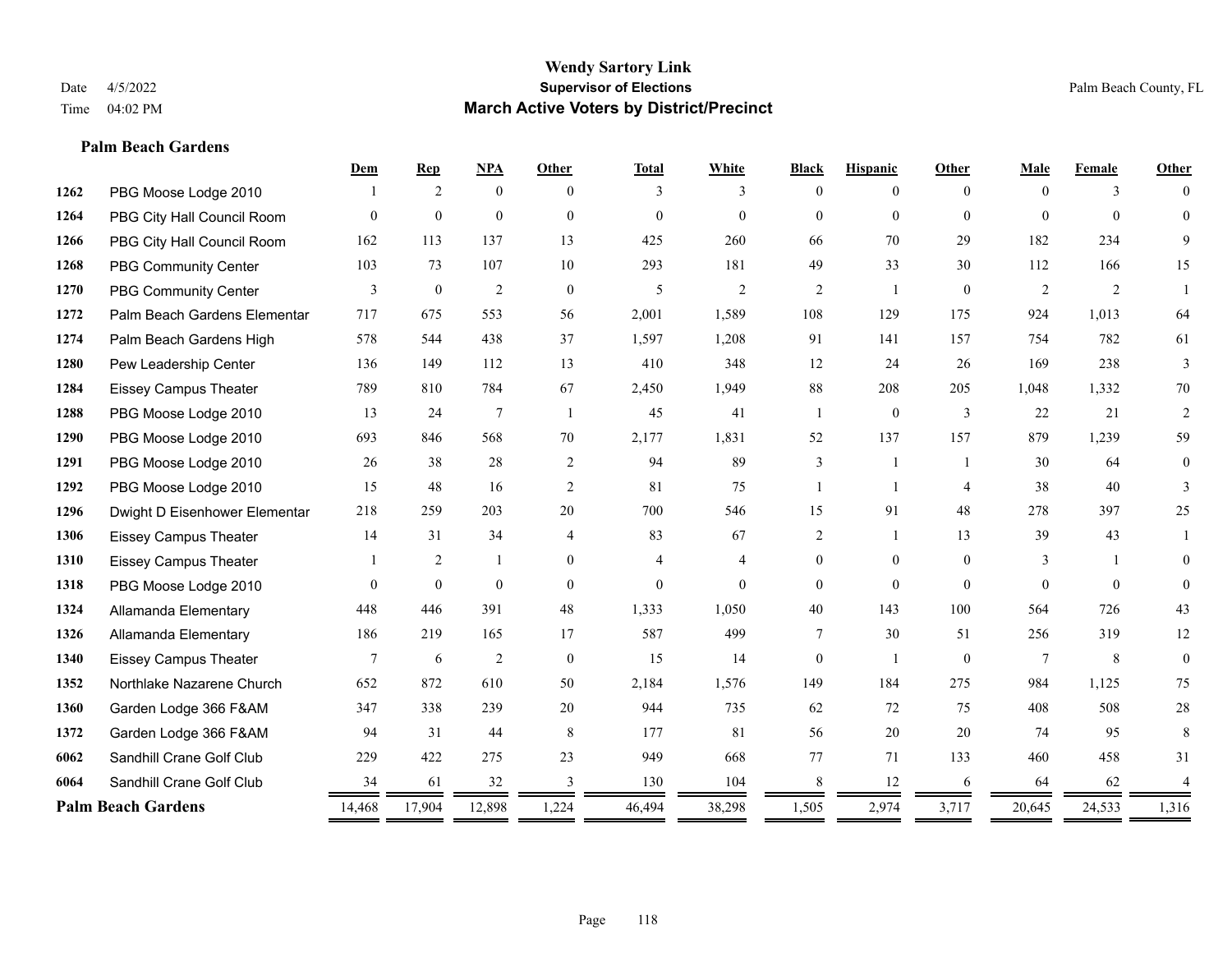| 4/5/2022<br>04:02 PM        |                                                      |            |            |       |              |              |                                                                      |                                                 |                 |              | Palm Beach County, FL |              |
|-----------------------------|------------------------------------------------------|------------|------------|-------|--------------|--------------|----------------------------------------------------------------------|-------------------------------------------------|-----------------|--------------|-----------------------|--------------|
|                             |                                                      |            |            |       |              |              | <b>Black</b>                                                         |                                                 |                 |              |                       | <b>Other</b> |
| Palm Beach Shores Town Hall | 271                                                  | 459        | 319        | 24    | 1.073        | 978          | 14                                                                   | 18                                              | 63              | 505          | 543                   | 25           |
|                             | 271                                                  | 459        | 319        | 24    | 1.073        | 978          | 14                                                                   | 18                                              | 63              | 505          | 543                   | 25           |
|                             | <b>Palm Beach Shores</b><br><b>Palm Beach Shores</b> | <u>Dem</u> | <b>Rep</b> | $NPA$ | <b>Other</b> | <u>Total</u> | <b>Wendy Sartory Link</b><br><b>Supervisor of Elections</b><br>White | <b>March Active Voters by District/Precinct</b> | <b>Hispanic</b> | <b>Other</b> | Male                  | Female       |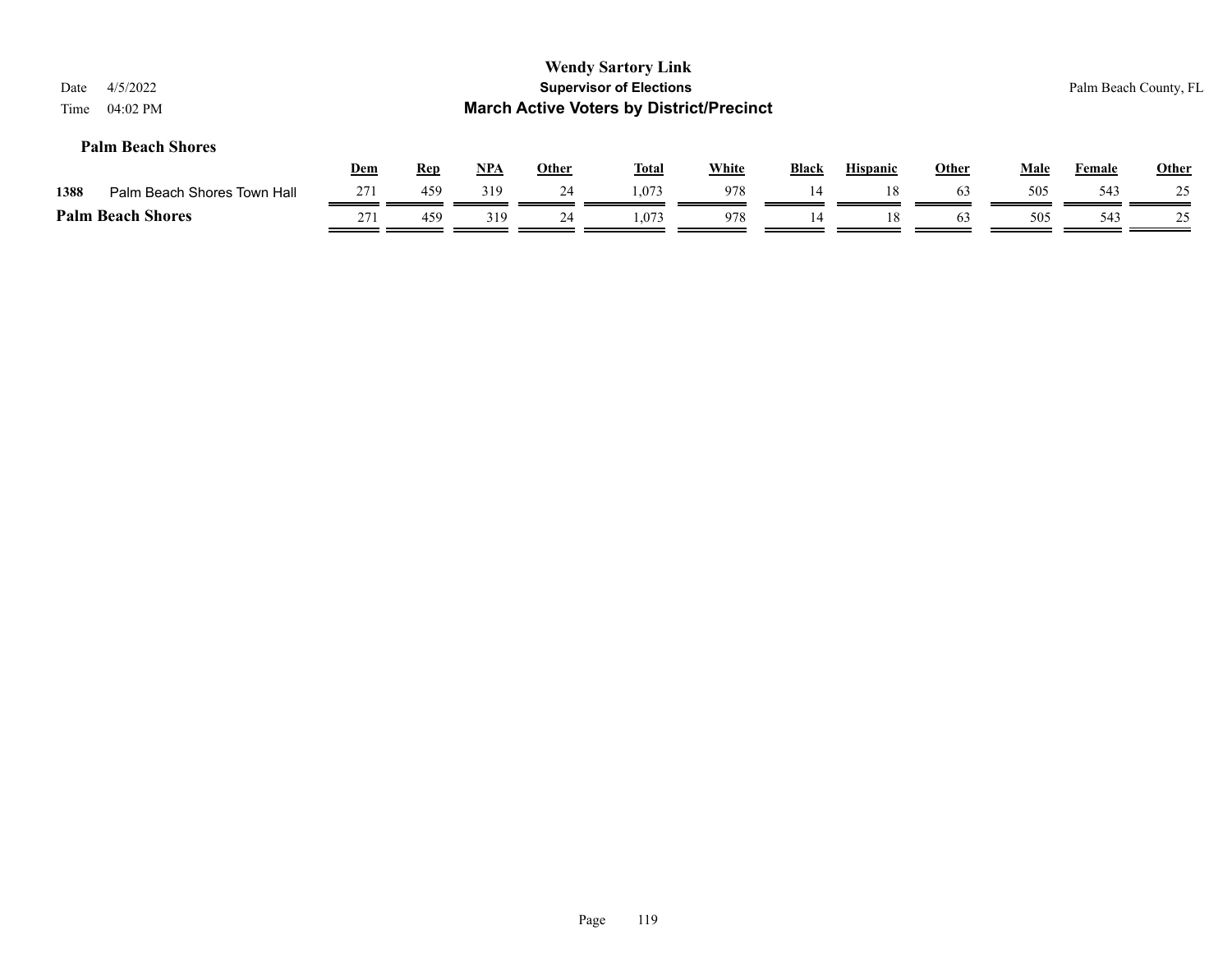**Palm Springs**

#### **Wendy Sartory Link** Date 4/5/2022 **Supervisor of Elections** Palm Beach County, FL Time 04:02 PM **March Active Voters by District/Precinct**

# **Dem Rep NPA Other Total White Black Hispanic Other Male Female Other 2112** Palm Springs Middle  $\begin{array}{cccccccc} 7 & 6 & 7 & 0 & 20 & 15 & 3 & 0 & 2 & 9 & 11 & 0 \end{array}$  Palm Springs Middle 0 0 0 0 0 0 0 0 0 0 0 0 Palm Springs Middle 52 22 45 1 120 32 10 53 25 45 65 10 Palm Springs Middle 1 0 0 0 1 0 1 0 0 1 0 0 Palm Springs Middle 4 3 10 0 17 9 3 4 1 9 8 0 Palm Springs Middle 0 0 0 0 0 0 0 0 0 0 0 0 Palm Springs Middle 819 337 568 46 1,770 525 328 753 164 727 972 71 Faith Presbyterian 1,006 593 696 37 2,332 942 286 905 199 961 1,272 99 Faith Presbyterian 361 214 304 24 903 345 125 356 77 426 442 35 Palm Springs Middle 1 11 11 9 3 34 13 0 17 4 14 19 1 Palm Springs Village Hall 977 621 797 35 2,430 973 173 1,078 206 1,074 1,246 110 Palm Springs Library 708 400 585 21 1,714 633 192 700 189 756 855 103 **3026** Palm Springs Village Hall  $\begin{pmatrix} 0 & 0 & 0 & 0 \\ 0 & 0 & 0 & 0 \\ 0 & 0 & 0 & 0 \end{pmatrix}$  Palm Springs Village Hall 2 1 0 0 3 0 0 3 0 1 2 0 Palm Springs Village Hall 0 0 0 0 0 0 0 0 0 0 0 0 Holy Redeemer Church 220 67 192 7 486 133 103 211 39 213 257 16 Holy Redeemer Church 588 223 481 25 1,317 397 260 531 129 584 671 62 Holy Redeemer Church 6 6 6 2 0 14 8 5 1 0 8 6 0 Holy Redeemer Church 0 0 0 0 0 0 0 0 0 0 0 0 Holy Redeemer Church 142 25 95 9 271 69 110 58 34 100 158 13 **Palm Springs** 2,529 4,904 2,529 3,791 208 11,432 4,094 1,599 4,670 1,069 4,928 5,984 520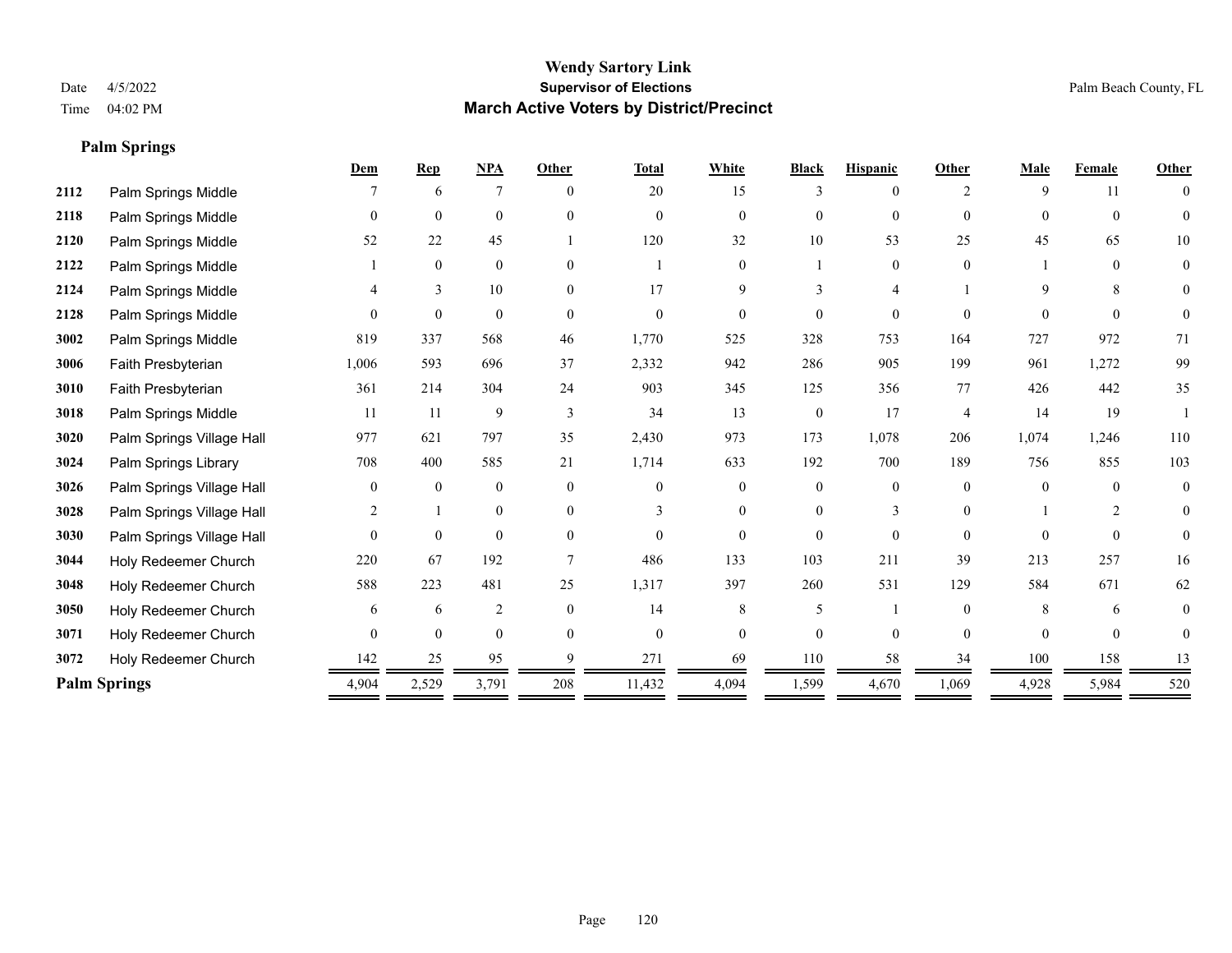#### **Riviera Beach**

|      |                                | Dem              | <b>Rep</b>       | <b>NPA</b>   | Other          | <b>Total</b> | White            | <b>Black</b>   | <b>Hispanic</b> | Other          | Male           | Female         | Other          |
|------|--------------------------------|------------------|------------------|--------------|----------------|--------------|------------------|----------------|-----------------|----------------|----------------|----------------|----------------|
| 1356 | Casa Rio Clubhouse             | 804              | 426              | 524          | 40             | 1,794        | 900              | 406            | 244             | 244            | 773            | 960            | 61             |
| 1358 | RB Prep Achievement Academy    | 15               | 5                | 3            | $\overline{0}$ | 23           | 10               | 8              |                 | $\overline{4}$ | 14             | 6              | 3              |
| 1364 | RB Prep Achievement Academy    | 449              | 126              | 290          | 17             | 882          | 235              | 355            | 175             | 117            | 371            | 484            | 27             |
| 1368 | RB Prep Achievement Academy    | $\overline{0}$   | $\mathbf{0}$     | $\mathbf{0}$ | $\mathbf{0}$   | $\mathbf{0}$ | $\overline{0}$   | $\mathbf{0}$   | $\overline{0}$  | $\mathbf{0}$   | $\overline{0}$ | $\overline{0}$ | $\overline{0}$ |
| 1384 | Phil Foster Park Marine Center | 294              | 576              | 294          | 32             | 1,196        | 1,065            | 22             | 40              | 69             | 587            | 583            | 26             |
| 1386 | Phil Foster Park Marine Center | 599              | 1,143            | 740          | 84             | 2,566        | 2,209            | 63             | 85              | 209            | 1,194          | 1,308          | 64             |
| 7004 | J F Kennedy Middle             | $\mathbf{0}$     | $\mathbf{0}$     | $\mathbf{0}$ | $\overline{0}$ | $\Omega$     | $\overline{0}$   | $\overline{0}$ | $\overline{0}$  | $\Omega$       | $\overline{0}$ | $\Omega$       | 0              |
| 7014 | RB Prep Achievement Academy    | $\mathbf{0}$     | $\theta$         | $\mathbf{0}$ | $\overline{0}$ | $\Omega$     | $\overline{0}$   | 0              | $\overline{0}$  | $\Omega$       | $\theta$       | $\Omega$       | $\theta$       |
| 7018 | RB Prep Achievement Academy    | $\mathbf{0}$     | $\overline{0}$   | $\mathbf{0}$ | $\theta$       | $\Omega$     | $\overline{0}$   | $\Omega$       | $\overline{0}$  | $\Omega$       | $\theta$       | $\Omega$       | $\Omega$       |
| 7020 | RB Prep Achievement Academy    | $\theta$         | $\theta$         | $\theta$     | $\theta$       | $\Omega$     | $\theta$         | $\Omega$       | $\Omega$        | $\theta$       | $\theta$       | $\theta$       | $\theta$       |
| 7022 | J F Kennedy Middle             | 876              | 186              | 374          | 28             | 1,464        | 293              | 808            | 151             | 212            | 651            | 768            | 45             |
| 7024 | Hurst Chapel AME Church        | 1,577            | 91               | 379          | 20             | 2,067        | 157              | 1,668          | 94              | 148            | 859            | 1,139          | 69             |
| 7025 | Hurst Chapel AME Church        | 277              | 37               | 118          | 3              | 435          | 59               | 274            | 46              | 56             | 164            | 255            | 16             |
| 7026 | Lindsey Davis Senior Comm Ctr  | 2,246            | 84               | 464          | 20             | 2,814        | 70               | 2,494          | 43              | 207            | 1,157          | 1,565          | 92             |
| 7028 | <b>Wells Recreation Center</b> | 1,881            | 159              | 493          | 22             | 2,555        | 258              | 1,993          | 107             | 197            | 1,115          | 1,352          | $88\,$         |
| 7030 | Riviera Beach Marina Event Ctr | 190              | 329              | 173          | 22             | 714          | 569              | 47             | 47              | 51             | 367            | 325            | $22\,$         |
| 7034 | Suncoast High                  | 1,300            | 212              | 509          | 27             | 2,048        | 351              | 1,251          | 150             | 296            | 850            | 1,120          | 78             |
| 7036 | RB Prep Achievement Academy    | $\boldsymbol{0}$ | $\boldsymbol{0}$ | 6            | $\mathbf{0}$   | 6            | $\boldsymbol{0}$ | $\mathbf{0}$   | $\mathbf{0}$    | 6              | $\overline{4}$ |                |                |
| 7040 | Mary McLeod Bethune Elementa   | 1,225            | 53               | 266          | 17             | 1,561        | 35               | 1,375          | 51              | 100            | 627            | 890            | 44             |
| 7041 | Mary McLeod Bethune Elementa   | 392              | 33               | 126          | 9              | 560          | 41               | 432            | 31              | -56            | 217            | 321            | $22\,$         |
| 7042 | Dan Calloway Complex           | 1,713            | 76               | 411          | 21             | 2,221        | 49               | 1,948          | 49              | 175            | 920            | 1,230          | 71             |
| 7044 | <b>Wells Recreation Center</b> | 1,383            | 93               | 391          | 16             | 1,883        | 193              | 1,475          | 70              | 145            | 785            | 1,023          | 75             |
| 7046 | Riviera Beach Marina Event Ctr | 37               | 34               | 21           | 5              | 97           | 79               | 9              | 2               | 7              | 55             | 41             |                |
|      | Riviera Beach                  | 15,258           | 3,663            | 5,582        | 383            | 24,886       | 6,573            | 14,628         | 1,386           | 2,299          | 10,710         | 13,371         | 805            |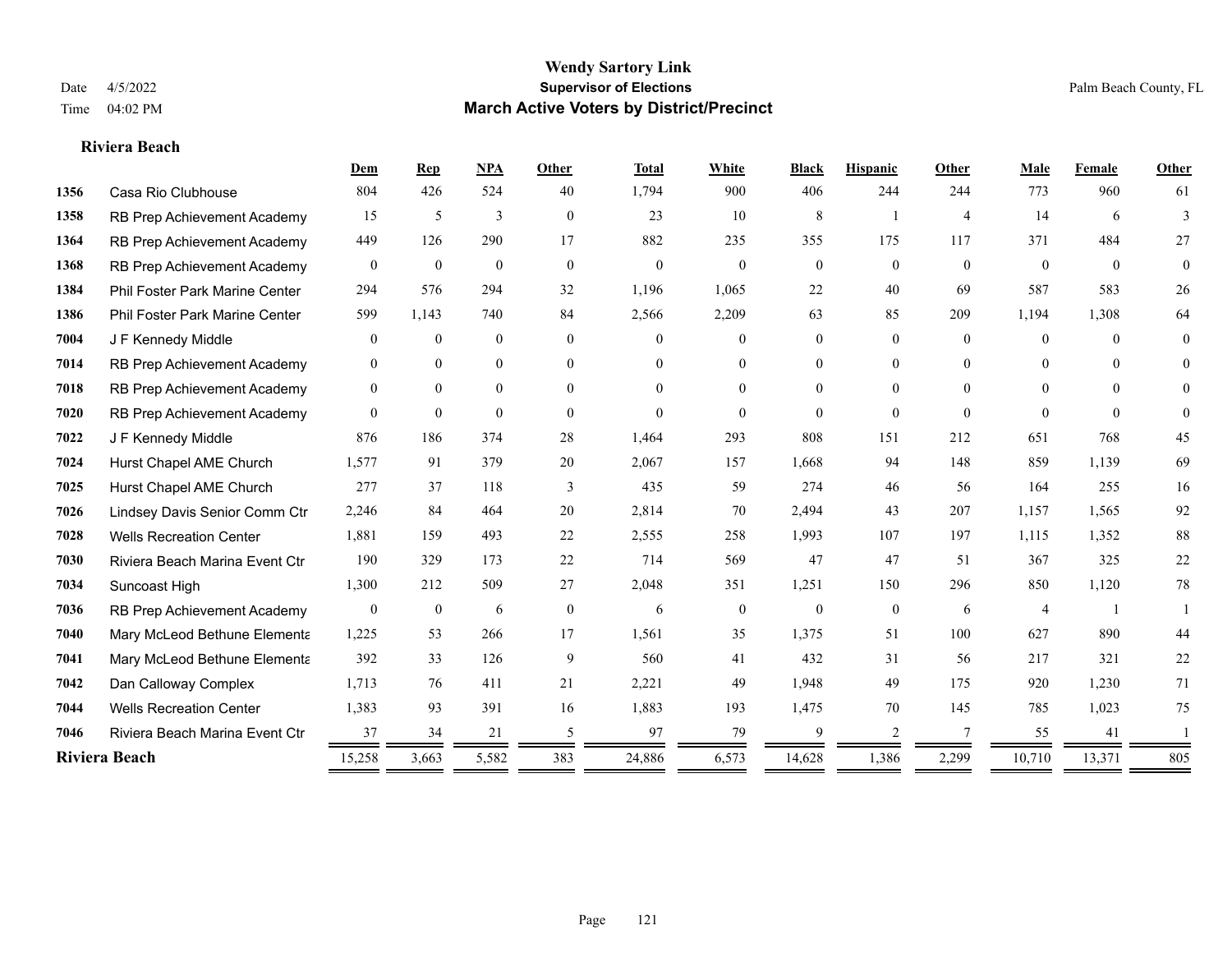**Royal Palm Beach**

#### **Wendy Sartory Link** Date 4/5/2022 **Supervisor of Elections** Palm Beach County, FL Time 04:02 PM **March Active Voters by District/Precinct**

# **Dem Rep NPA Other Total White Black Hispanic Other Male Female Other** HL Johnson Elementary 661 546 509 44 1,760 966 321 283 190 793 925 42 Madison Green Country Club 1,225 712 773 51 2,761 1,169 791 414 387 1,268 1,391 102 RPB Recreation Center 657 474 454 28 1,613 950 262 261 140 674 888 51 Crestwood Middle 182 155 131 9 477 225 77 88 87 221 233 23 RPB Recreation Center 212 125 213 11 561 233 101 151 76 229 311 21 Crestwood Middle 461 427 357 31 1,276 692 235 210 139 589 648 39 Royal Palm Beach High 1,041 711 720 45 2,517 1,362 472 453 230 1,178 1,247 92 HL Johnson Elementary 699 416 506 57 1,678 847 327 289 215 743 891 44 RPB Branch Library 1,060 557 722 60 2,399 1,133 568 445 253 1,043 1,271 85 Royal Palm Beach High 416 324 282 20 1,042 502 206 157 177 493 524 25 RPB Cultural Center 1,159 678 767 52 2,656 1,400 495 511 250 1,131 1,436 89 RPB Cultural Center 586 329 408 25 1,348 646 286 296 120 569 735 44 Calypso Bay Waterpark 670 301 497 30 1,498 537 411 360 190 651 793 54 Royal Palm Beach High 33 24 26 3 86 46 26 9 5 39 47 0 Royal Palm Beach High 387 191 268 17 863 413 164 196 90 397 439 27 Christ Fellowship Church RPB 947 471 706 31 2,155 841 514 504 296 960 1,107 88 Calypso Bay Waterpark 1 0 0 0 1 0 1 0 0 0 1 0 Royal Palm Beach High 0 0 0 0 0 0 0 0 0 0 0 0 Christ Fellowship Church RPB 0 0 0 0 0 0 0 0 0 0 0 0 Christ Fellowship Church RPB 0 0 0 0 0 0 0 0 0 0 0 0 Christ Fellowship Church RPB 0 0 1 0 1 1 0 0 0 0 1 0 Christ Fellowship Church RPB 0 5 1 0 6 6 0 0 0 2 4 0 Christ Fellowship Church RPB 1,280 597 877 72 2,826 982 885 638 321 1,222 1,496 108 Christ Fellowship Church RPB 26 21 24 2 73 30 13 23 7 32 37 4 **Royal Palm Beach** 11,703 7,064 8,242 588 27,597 12,981 6,155 5,288 3,173 12,234 14,425 938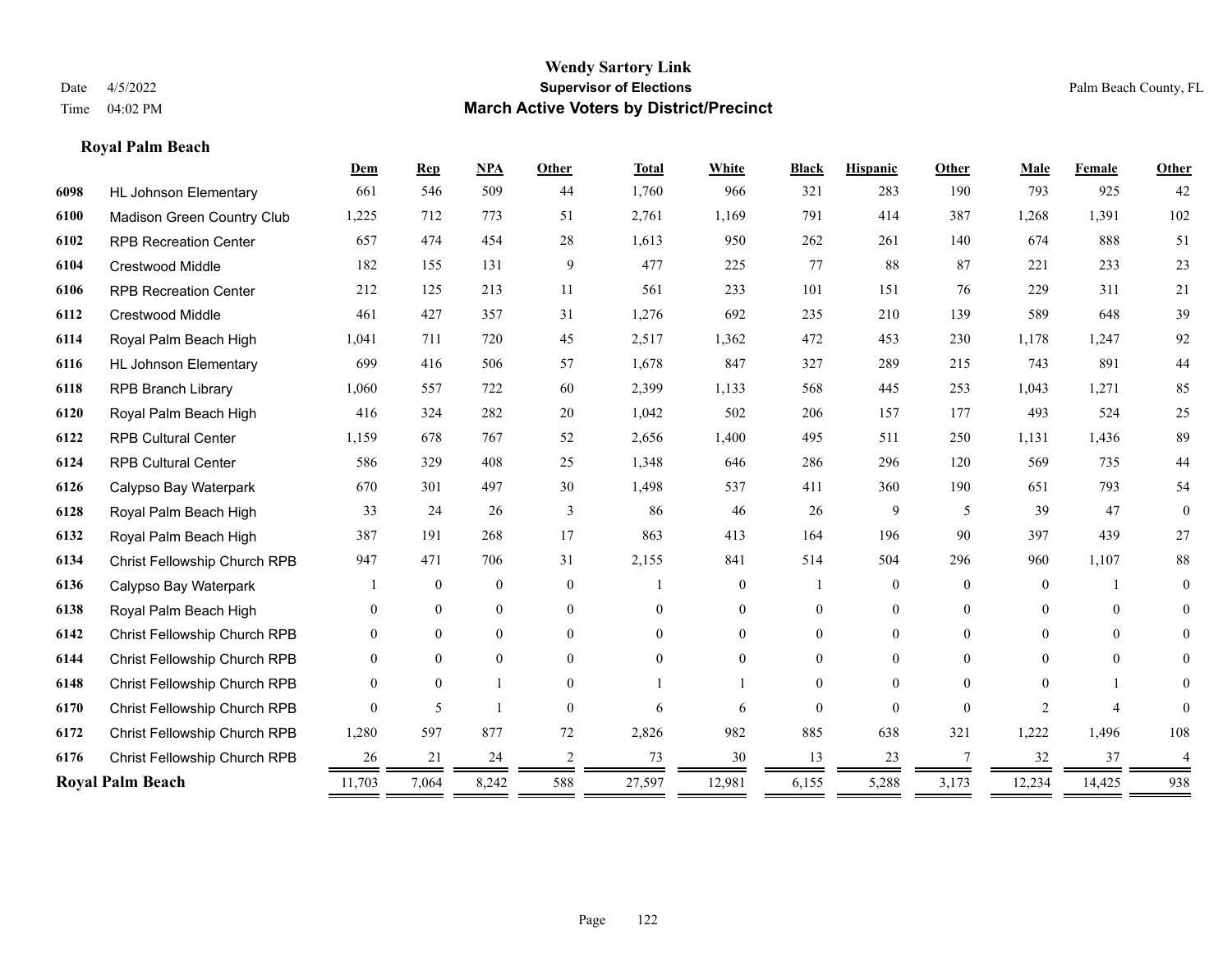| 4/5/2022<br>Date<br>04:02 PM<br>Time |            |            |            |              | <b>Wendy Sartory Link</b><br><b>Supervisor of Elections</b><br><b>March Active Voters by District/Precinct</b> |              |       |                 |              |             | Palm Beach County, FL |              |
|--------------------------------------|------------|------------|------------|--------------|----------------------------------------------------------------------------------------------------------------|--------------|-------|-----------------|--------------|-------------|-----------------------|--------------|
| <b>South Bay</b>                     | <b>Dem</b> | <b>Rep</b> | <u>NPA</u> | <b>Other</b> | <u>Total</u>                                                                                                   | <b>White</b> | Black | <b>Hispanic</b> | <b>Other</b> | <b>Male</b> | Female                | <b>Other</b> |
| 6018<br>South Bay Commission Chambe  | 1,186      | 88         | 232        | 12           | 1,518                                                                                                          | 62           | 1,169 | 210             |              | 637         | 842                   | 39           |
| <b>South Bay</b>                     | 1,186      | 88         | 232        | 12           | 1,518                                                                                                          | 62           | 1,169 | 210             |              | 637         | 842                   | 39           |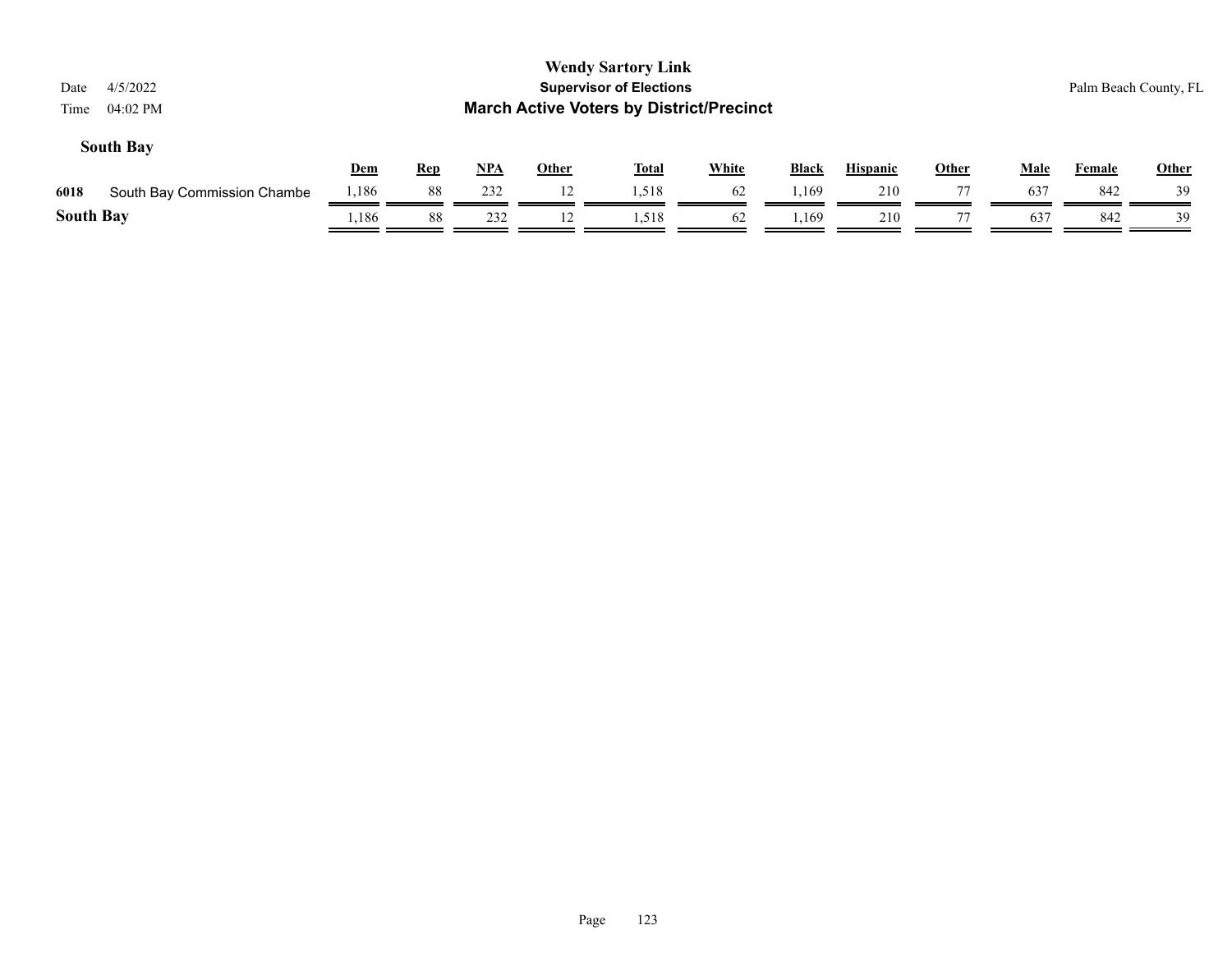| Date<br>Time | 4/5/2022<br>04:02 PM       |     |            |            |              | <b>Wendy Sartory Link</b><br><b>Supervisor of Elections</b><br><b>March Active Voters by District/Precinct</b> |       |              |                 |              |             |        | Palm Beach County, FL |
|--------------|----------------------------|-----|------------|------------|--------------|----------------------------------------------------------------------------------------------------------------|-------|--------------|-----------------|--------------|-------------|--------|-----------------------|
|              | <b>South Palm Beach</b>    | Dem | <u>Rep</u> | <u>NPA</u> | <b>Other</b> | <b>Total</b>                                                                                                   | White | <b>Black</b> | <b>Hispanic</b> | <b>Other</b> | <b>Male</b> | Female | <b>Other</b>          |
| 4004         | South Palm Beach Town Hall | 392 | 519        | 397        | 33           | 1.341                                                                                                          | 1.147 | 21           | -81             | 92           | 586         | 708    | 47                    |
|              | <b>South Palm Beach</b>    | 392 | 519        | 397        | 33           | 1,341                                                                                                          | 1,147 | 21           | 81              | 92           | 586         | 708    | 47                    |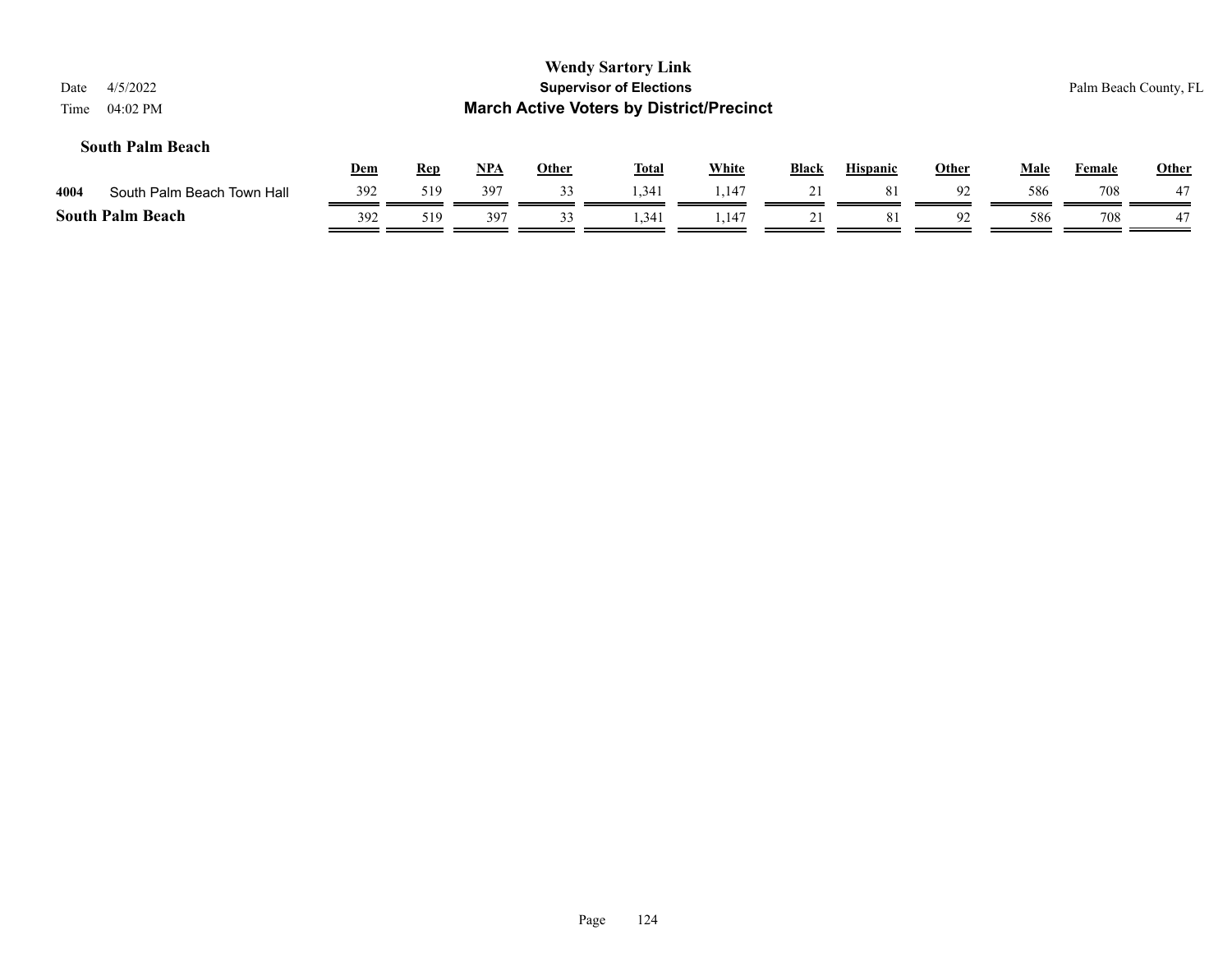#### **Tequesta**

|                 |                                  | <u>Dem</u> | <u>Rep</u> | <u>NPA</u> | Other | <b>Total</b> | White | <b>Black</b> | <b>Hispanic</b> | Other    | Male  | Female       | <b>Other</b> |
|-----------------|----------------------------------|------------|------------|------------|-------|--------------|-------|--------------|-----------------|----------|-------|--------------|--------------|
| 1078            | First Baptist Church Teq         | 337        | 892        | 386        | 24    | 1,639        | 1,533 |              | 41              | 61       | 792   | 812          | 35           |
| 1088            | First Baptist Church Teq         | 10         | 45         | 20         |       | 75           | 66    | $\Omega$     |                 | 6        | 38    | 36           |              |
| 1094            | First Baptist Church Teq         | 568        | 876        | 545        | 44    | 2,033        | 1,833 | 9            | 76              | 115      | 924   | 1,063        | 46           |
| 1112            | <b>Tequesta Council Chambers</b> | 23         | 82         | 43         |       | 157          | 137   | <sub>0</sub> |                 |          | 73    | 81           |              |
| 1116            | <b>Tequesta Council Chambers</b> |            |            |            |       |              | 0     | $\Omega$     |                 | $\theta$ |       | $\mathbf{0}$ | $\Omega$     |
| 1118            | <b>Tequesta Council Chambers</b> | 157        | 252        | 185        | 21    | 615          | 521   | 13           | 42              | 39       | 238   | 362          | 15           |
| 1120            | <b>Tequesta Council Chambers</b> | 74         | 235        | 112        | 15    | 436          | 403   |              |                 | 22       | 208   | 219          | $\mathbf Q$  |
| <b>Tequesta</b> |                                  | 1,169      | 2,382      | 1,291      | 113   | 4,955        | 4,493 | 32           | 182             | 248      | 2,273 | 2,573        | 109          |
|                 |                                  |            |            |            |       |              |       |              |                 |          |       |              |              |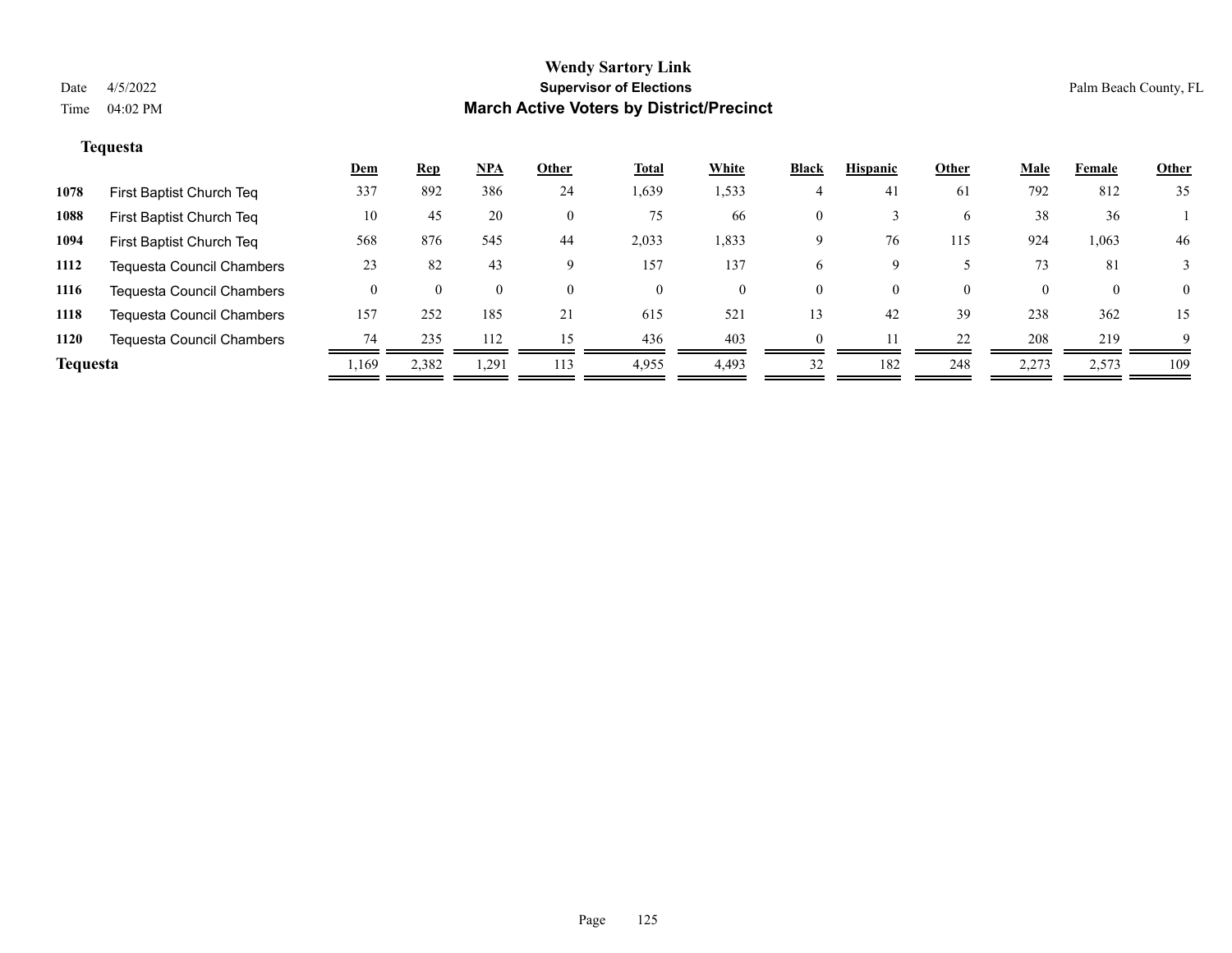| 4/5/2022<br>Date<br>04:02 PM<br>Time |            |            |       |       | <b>Wendy Sartory Link</b><br><b>Supervisor of Elections</b><br><b>March Active Voters by District/Precinct</b> |              |              |                 |              |      |               | Palm Beach County, FL |
|--------------------------------------|------------|------------|-------|-------|----------------------------------------------------------------------------------------------------------------|--------------|--------------|-----------------|--------------|------|---------------|-----------------------|
| <b>Village Of Golf</b>               | <u>Dem</u> | <b>Rep</b> | $NPA$ | Other | <u>Total</u>                                                                                                   | <b>White</b> | <b>Black</b> | <b>Hispanic</b> | <u>Other</u> | Male | <b>Female</b> | Other                 |
| 4030<br>Village of Golf Admin Bldg   | 37         | 176        | 56    |       | 273                                                                                                            | 267          |              |                 |              | 130  | 141           |                       |
| <b>Village Of Golf</b>               | 37         | 176        | 56    |       | 273                                                                                                            | 267          |              |                 |              | 130  | 141           |                       |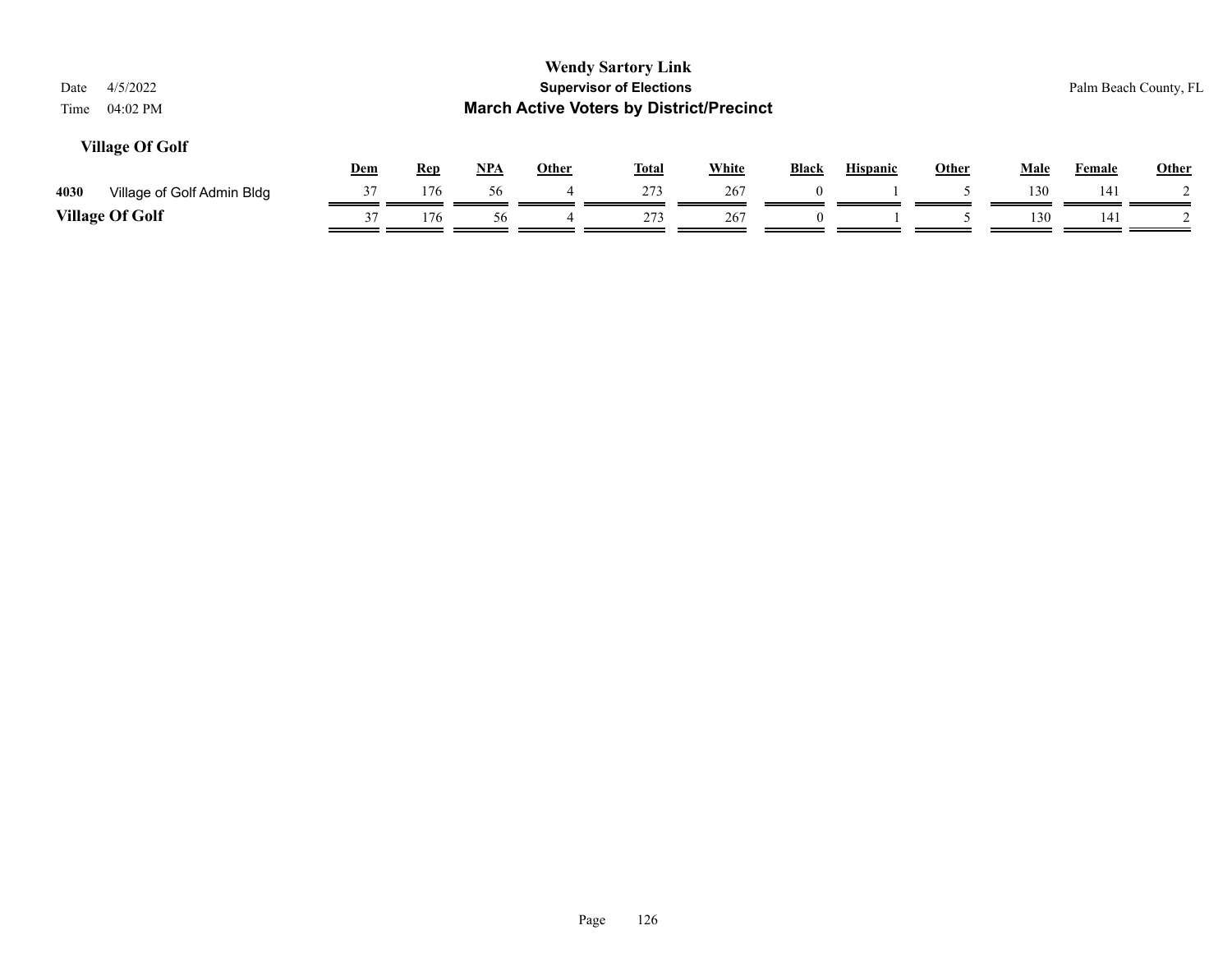**Wellington**

#### **Wendy Sartory Link** Date 4/5/2022 **Supervisor of Elections** Palm Beach County, FL Time 04:02 PM **March Active Voters by District/Precinct**

**Dem Rep NPA Other Total White Black Hispanic Other Male Female Other**

# Village Walk HOA Clubhouse 543 543 431 46 1,563 1,207 62 148 146 659 857 47

| 6150 | <b>Binks Forest Elementary</b>      | 24               | 41           | 38       | $\mathfrak{2}$   | 105              | 79             | $\overline{4}$ | 10           | 12               | 44           | 58           | 3              |
|------|-------------------------------------|------------------|--------------|----------|------------------|------------------|----------------|----------------|--------------|------------------|--------------|--------------|----------------|
| 6152 | <b>Binks Forest Elementary</b>      | 411              | 566          | 382      | 36               | 1,395            | 1,056          | 48             | 137          | 154              | 654          | 696          | 45             |
| 6154 | Wellington Landings Middle          | 455              | 506          | 402      | 30               | 1,393            | 996            | 87             | 193          | 117              | 626          | 726          | 41             |
| 6156 | <b>Binks Forest Elementary</b>      | 623              | 725          | 583      | 42               | 1,973            | 1,374          | 124            | 300          | 175              | 901          | 1,015        | 57             |
| 6158 | <b>Wellington Elementary</b>        | 775              | 937          | 566      | 38               | 2,316            | 1,696          | 134            | 322          | 164              | 1,066        | 1,178        | $72\,$         |
| 6160 | Wellington Landings Middle          | 650              | 596          | 561      | 44               | 1,851            | 1,212          | 164            | 333          | 142              | 867          | 930          | 54             |
| 6162 | First Baptist Church Wel            | 742              | 700          | 573      | 43               | 2,058            | 1,296          | 215            | 360          | 187              | 921          | 1,072        | 65             |
| 6164 | First Baptist Church Wel            | 841              | 810          | 603      | 58               | 2,312            | 1,539          | 199            | 378          | 196              | 1,036        | 1,209        | 67             |
| 6166 | <b>Wellington Community Center</b>  | 845              | 863          | 766      | 46               | 2,520            | 1,733          | 160            | 415          | 212              | 1,168        | 1,274        | 78             |
| 6168 | First Baptist Church Wel            | 125              | 174          | 147      | 9                | 455              | 347            | 27             | 42           | 39               | 208          | 235          | 12             |
| 6182 | New Horizons Elementary             | 292              | 452          | 325      | 14               | 1,083            | 791            | 45             | 116          | 131              | 464          | 588          | 31             |
| 6184 | Wellington High                     | 650              | 595          | 532      | 36               | 1,813            | 1,114          | 250            | 287          | 162              | 799          | 960          | 54             |
| 6186 | <b>Elbridge Gale Elementary</b>     | 786              | 570          | 653      | 41               | 2,050            | 1,126          | 296            | 430          | 198              | 902          | 1,079        | 69             |
| 6188 | Wellington Village Park             | 217              | 432          | 311      | 27               | 987              | 842            | 15             | 46           | 84               | 396          | 542          | 49             |
| 6190 | Wellington Village Hall             | 806              | 445          | 661      | 47               | 1,959            | 876            | 361            | 516          | 206              | 814          | 1,072        | 73             |
| 6192 | St Peters Methodist Church          | 964              | 792          | 788      | 69               | 2,613            | 1,548          | 287            | 549          | 229              | 1,183        | 1,347        | 83             |
| 6194 | <b>Equestrian Trails Elementary</b> | 503              | 287          | 354      | 18               | 1,162            | 524            | 296            | 148          | 194              | 517          | 592          | 53             |
| 6198 | Wellington Branch Library           | 510              | 360          | 363      | 38               | 1,271            | 704            | 191            | 267          | 109              | 548          | 687          | 36             |
| 6200 | <b>Emerald Cove Middle</b>          | 531              | 569          | 529      | 53               | 1,682            | 1,057          | 176            | 265          | 184              | 736          | 893          | 53             |
| 6202 | <b>Emerald Cove Middle</b>          | 108              | 87           | 91       | 8                | 294              | 172            | 52             | 51           | 19               | 135          | 152          | 7              |
| 6204 | <b>Emerald Cove Middle</b>          | 35               | 18           | 37       | 3                | 93               | 46             | 25             | 14           | $\,8\,$          | 25           | 64           | $\overline{4}$ |
| 6208 | Buena Vida Clubhouse                | 320              | 199          | 183      | 14               | 716              | 624            | 23             | 26           | 43               | 320          | 380          | 16             |
| 6210 | Villa Olympia Clubhouse             | 1,551            | 1,067        | 1,327    | 101              | 4,046            | 1,821          | 700            | 686          | 839              | 1,908        | 1,951        | 187            |
| 6212 | Wellington Village Park             | 146              | 216          | 183      | 16               | 561              | 382            | 17             | 94           | 68               | 253          | 280          | $28\,$         |
| 6214 | Wellington Village Park             | 794              | 767          | 720      | 48               | 2,329            | 1,469          | 255            | 285          | 320              | 1,070        | 1,181        | 78             |
| 6218 | Wellington Village Park             | $\boldsymbol{0}$ | $\mathbf{0}$ | $\bf{0}$ | $\boldsymbol{0}$ | $\boldsymbol{0}$ | $\overline{0}$ | $\mathbf{0}$   | $\mathbf{0}$ | $\boldsymbol{0}$ | $\mathbf{0}$ | $\mathbf{0}$ | $\mathbf{0}$   |
| 6220 | Wellington Village Park             | 57               | 38           | 43       | 6                | 144              | 76             | 16             | 34           | 18               | 63           | 78           | 3              |
|      |                                     |                  |              |          |                  |                  |                |                |              |                  |              |              |                |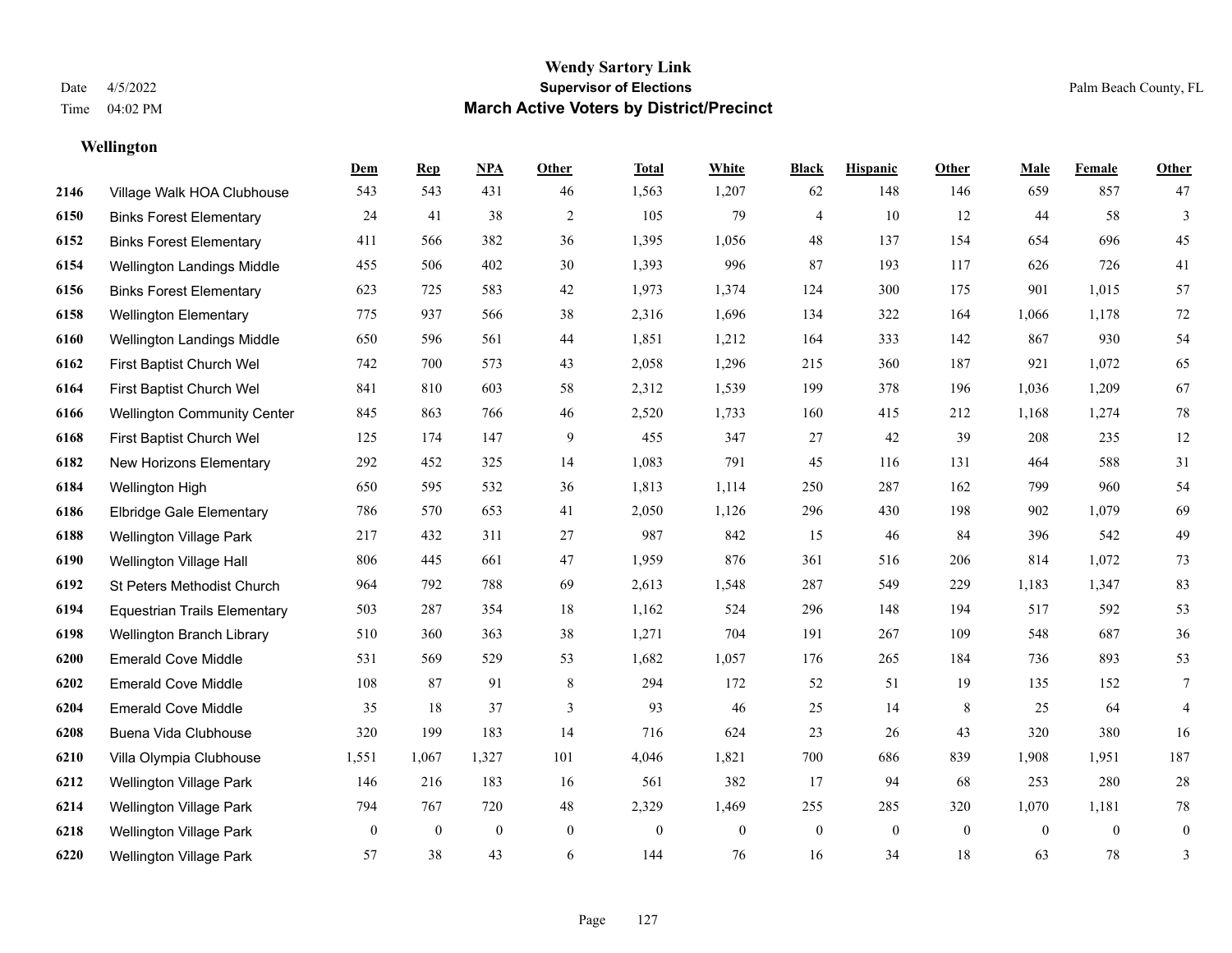| 4/5/2022<br>Date<br>$04:02$ PM<br>Time |        |            |        |              | <b>Wendy Sartory Link</b><br><b>Supervisor of Elections</b><br><b>March Active Voters by District/Precinct</b> |              |       |                 |       |             |               | Palm Beach County, FL |
|----------------------------------------|--------|------------|--------|--------------|----------------------------------------------------------------------------------------------------------------|--------------|-------|-----------------|-------|-------------|---------------|-----------------------|
| Wellington                             | Dem    | <u>Rep</u> | NPA    | <b>Other</b> | <u>Total</u>                                                                                                   | <b>White</b> | Black | <b>Hispanic</b> | Other | <b>Male</b> | <b>Female</b> | Other                 |
| 6226<br>The Isles at Wellington        | 735    | 744        | 626    | 46           | 2,151                                                                                                          | 1,387        | 219   | 239             | 306   | .009        | 1,053         | 89                    |
| Wellington                             | 15,039 | 14,099     | 12,778 | 979          | 42,895                                                                                                         | 27,094       | 4,448 | 6,691           | 4,662 | 19.292      | 22,149        | 1,454                 |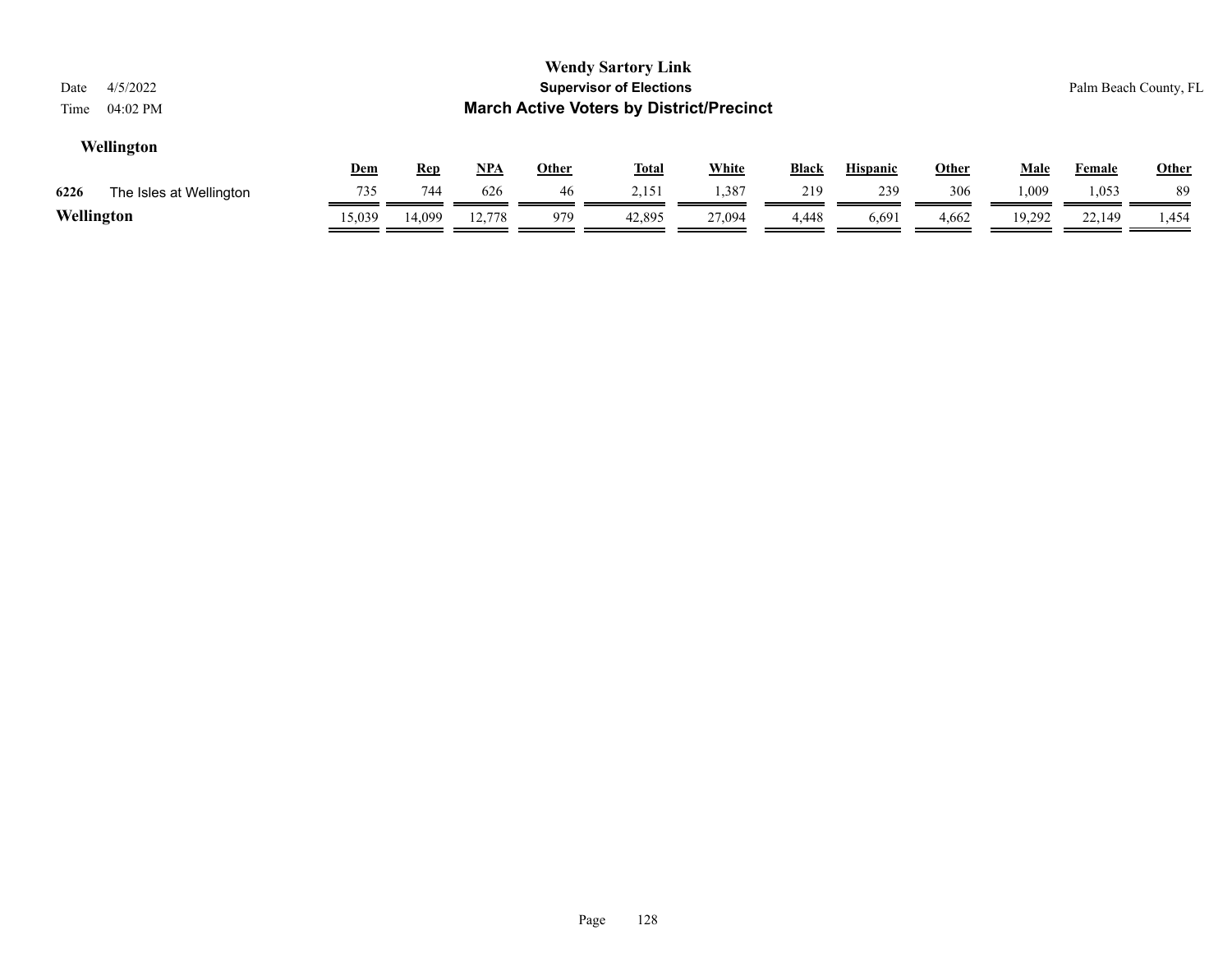| Date<br>Time                                                                                                                                                            | 4/5/2022<br>04:02 PM |          |          |          |    | <b>Wendy Sartory Link</b><br><b>Supervisor of Elections</b><br><b>March Active Voters by District/Precinct</b> |     |          |     |     |     |       | Palm Beach County, FL |
|-------------------------------------------------------------------------------------------------------------------------------------------------------------------------|----------------------|----------|----------|----------|----|----------------------------------------------------------------------------------------------------------------|-----|----------|-----|-----|-----|-------|-----------------------|
| Westlake<br><b>White</b><br><u>NPA</u><br><b>Hispanic</b><br>Other<br><b>Other</b><br><b>Total</b><br><b>Black</b><br><u>Male</u><br>Dem<br><b>Rep</b><br><b>Female</b> |                      |          |          |          |    |                                                                                                                |     |          |     |     |     | Other |                       |
| 6072                                                                                                                                                                    | Seminole Ridge High  | 652      | 637      | 639      | 58 | 1,986                                                                                                          | 889 | 392      | 532 | 173 | 922 | 1,040 | 24                    |
| 6073                                                                                                                                                                    | Seminole Ridge High  | $\theta$ | $\theta$ | $\theta$ |    | $\Omega$                                                                                                       |     | $\Omega$ |     |     |     |       | $\theta$              |
| Westlake                                                                                                                                                                |                      | 652      | 637      | 639      | 58 | 1.986                                                                                                          | 889 | 392      | 532 | 173 | 922 | 1,040 | 24                    |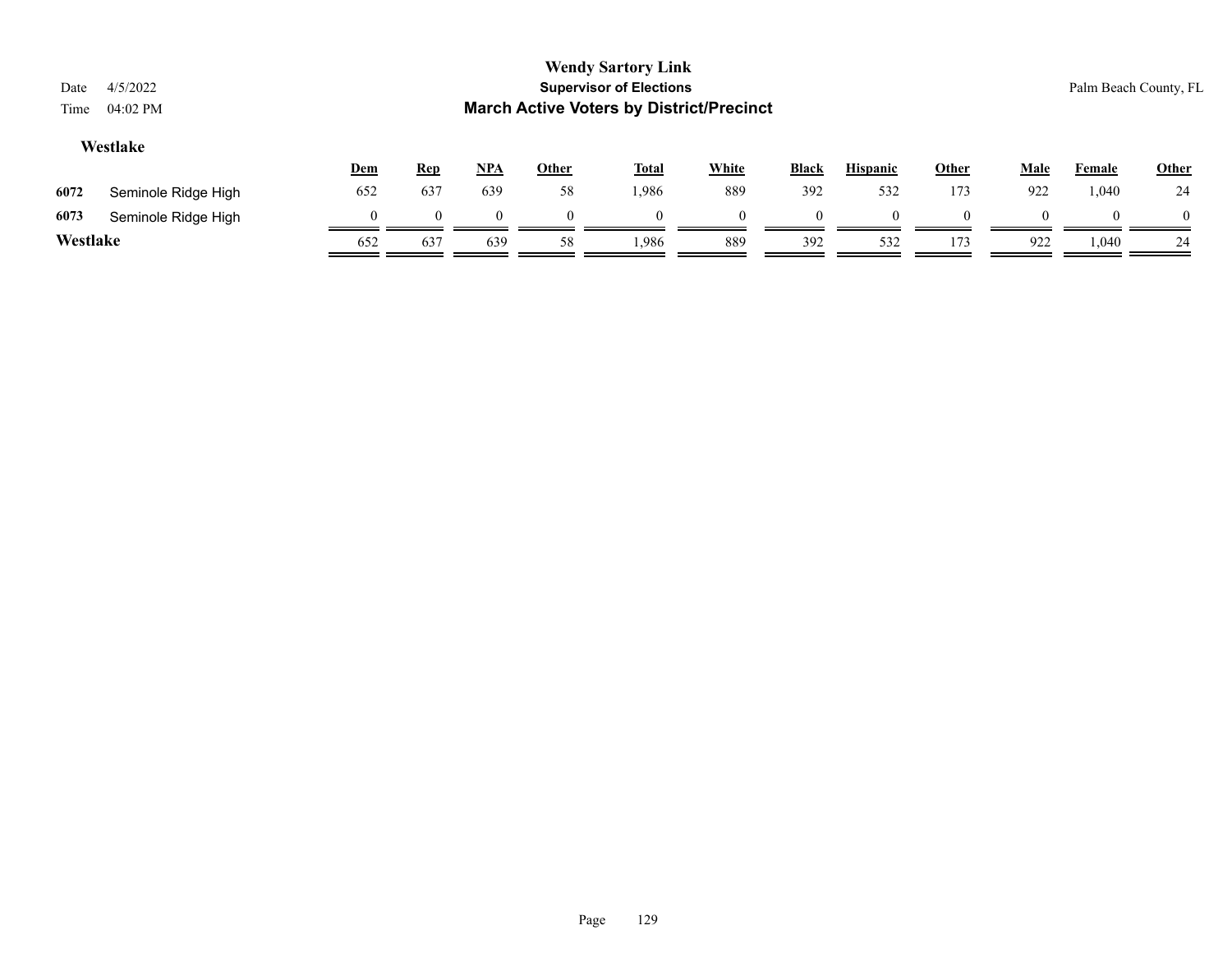#### **West Palm Beach**

|      |                                     | Dem              | <b>Rep</b>       | NPA              | <b>Other</b>   | <b>Total</b>     | <b>White</b>     | <b>Black</b>     | <b>Hispanic</b>  | <b>Other</b> | <b>Male</b>      | Female         | <b>Other</b>     |
|------|-------------------------------------|------------------|------------------|------------------|----------------|------------------|------------------|------------------|------------------|--------------|------------------|----------------|------------------|
| 2002 | Jeaga Middle                        | 179              | 91               | 110              | 8              | 388              | 150              | 129              | 37               | 72           | 174              | 202            | 12               |
| 2004 | <b>Grassy Waters Elementary</b>     | 1,029            | 321              | 613              | 49             | 2,012            | 587              | 737              | 399              | 289          | 854              | 1,087          | 71               |
| 2006 | Jeaga Middle                        | 159              | 73               | 98               | 12             | 342              | 144              | 113              | 62               | 23           | 135              | 196            | 11               |
| 2008 | Jeaga Middle                        | $\mathbf{0}$     | $\boldsymbol{0}$ | $\mathbf{0}$     | $\mathbf{0}$   | $\boldsymbol{0}$ | $\mathbf{0}$     | $\boldsymbol{0}$ | $\mathbf{0}$     | $\mathbf{0}$ | $\overline{0}$   | $\mathbf{0}$   | $\boldsymbol{0}$ |
| 2014 | Club Baywinds                       | 822              | 551              | 363              | 35             | 1,771            | 1,337            | 159              | 165              | 110          | 721              | 1.010          | 40               |
| 2016 | Andros Isle POA Clubhouse           | 843              | 558              | 556              | 38             | 1,995            | 1,073            | 398              | 300              | 224          | 849              | 1,077          | 69               |
| 2018 | <b>Riverwalk Clubhouse</b>          | 746              | 714              | 591              | 50             | 2,101            | 1,641            | 98               | 178              | 184          | 914              | 1,126          | 61               |
| 2032 | <b>Riverwalk Clubhouse</b>          | 61               | 30               | 32               | $\overline{4}$ | 127              | 56               | 38               | 24               | 9            | 52               | 73             | $\overline{2}$   |
| 2034 | <b>Riverwalk Clubhouse</b>          | 100              | 53               | 61               | 8              | 222              | 86               | 63               | 50               | 23           | 97               | 123            | $\overline{2}$   |
| 2042 | <b>Riverwalk Clubhouse</b>          | $\mathbf{0}$     | $\mathbf{0}$     | $\mathbf{0}$     | $\overline{0}$ | $\mathbf{0}$     | $\overline{0}$   | $\overline{0}$   | $\overline{0}$   | $\theta$     | $\theta$         | $\theta$       | $\overline{0}$   |
| 2062 | <b>Belvedere Elementary</b>         | 32               | 25               | 34               | 2              | 93               | 67               | 5                | $\tau$           | 14           | 49               | 44             | $\Omega$         |
| 2064 | <b>Belvedere Elementary</b>         |                  | $\overline{0}$   | $\mathbf{0}$     | $\overline{0}$ | $\mathbf{1}$     | 1                | $\overline{0}$   | $\overline{0}$   | $\mathbf{0}$ | $\mathbf{1}$     | $\overline{0}$ | $\Omega$         |
| 2066 | <b>Howard Park Community Center</b> | 141              | 88               | 101              | 5              | 335              | 174              | 52               | 73               | 36           | 154              | 172            | 9                |
| 2068 | <b>Conniston Middle</b>             | 423              | 261              | 336              | 16             | 1,036            | 404              | 96               | 460              | 76           | 462              | 534            | $40\,$           |
| 2070 | <b>Belvedere Elementary</b>         | 555              | 379              | 389              | 27             | 1,350            | 1,069            | 29               | 147              | 105          | 644              | 663            | 43               |
| 2072 | <b>Belvedere Elementary</b>         | 610              | 376              | 501              | 28             | 1,515            | 585              | 157              | 614              | 159          | 657              | 765            | 93               |
| 2074 | <b>Belvedere Elementary</b>         | $\boldsymbol{0}$ | $\boldsymbol{0}$ | $\boldsymbol{0}$ | $\mathbf{0}$   | $\mathbf{0}$     | $\boldsymbol{0}$ | $\boldsymbol{0}$ | $\boldsymbol{0}$ | $\mathbf{0}$ | $\boldsymbol{0}$ | $\overline{0}$ | $\boldsymbol{0}$ |
| 2076 | <b>Belvedere Elementary</b>         | 146              | 123              | 127              | 9              | 405              | 329              | 17               | 30               | 29           | 198              | 197            | $10\,$           |
| 2078 | St Catherine Church                 | 430              | 531              | 361              | 27             | 1,349            | 1,123            | 40               | 84               | 102          | 604              | 694            | 51               |
| 2134 | STEM Bldg at Cox Science Cent       | 519              | 316              | 427              | 31             | 1,293            | 489              | 61               | 628              | 115          | 590              | 648            | 55               |
| 2136 | Palmwood Lodge #303                 | 665              | 458              | 563              | 41             | 1,727            | 749              | 81               | 734              | 163          | 790              | 862            | 75               |
| 2138 | Palmwood Lodge #303                 | 331              | 158              | 269              | 19             | 777              | 306              | 83               | 302              | 86           | 368              | 379            | $30\,$           |
| 2140 | South Olive Community Center        | 569              | 424              | 403              | 36             | 1,432            | 1,089            | 33               | 204              | 106          | 667              | 718            | 47               |
| 2142 | Lakeside Presbyterian Church        | 280              | 360              | 198              | 19             | 857              | 745              | 3                | 53               | 56           | 399              | 432            | 26               |
| 2144 | Lakeside Presbyterian Church        | 341              | 400              | 274              | 35             | 1,050            | 873              | 18               | 78               | 81           | 486              | 535            | 29               |
| 6066 | Ibis POA Admin Building             | 1,036            | 1,100            | 761              | 83             | 2,980            | 2,627            | 85               | 69               | 199          | 1,395            | 1,515          | $70\,$           |
| 6068 | Ibis POA Admin Building             | $\mathbf{0}$     | $\boldsymbol{0}$ | $\boldsymbol{0}$ | $\mathbf{0}$   | $\mathbf{0}$     | $\mathbf{0}$     | $\boldsymbol{0}$ | $\overline{0}$   | $\mathbf{0}$ | $\mathbf{0}$     | $\overline{0}$ | $\overline{0}$   |
| 6070 | Ironhorse Country Club              | 157              | 257              | 122              | 11             | 547              | 439              | 36               | 21               | 51           | 246              | 292            | 9                |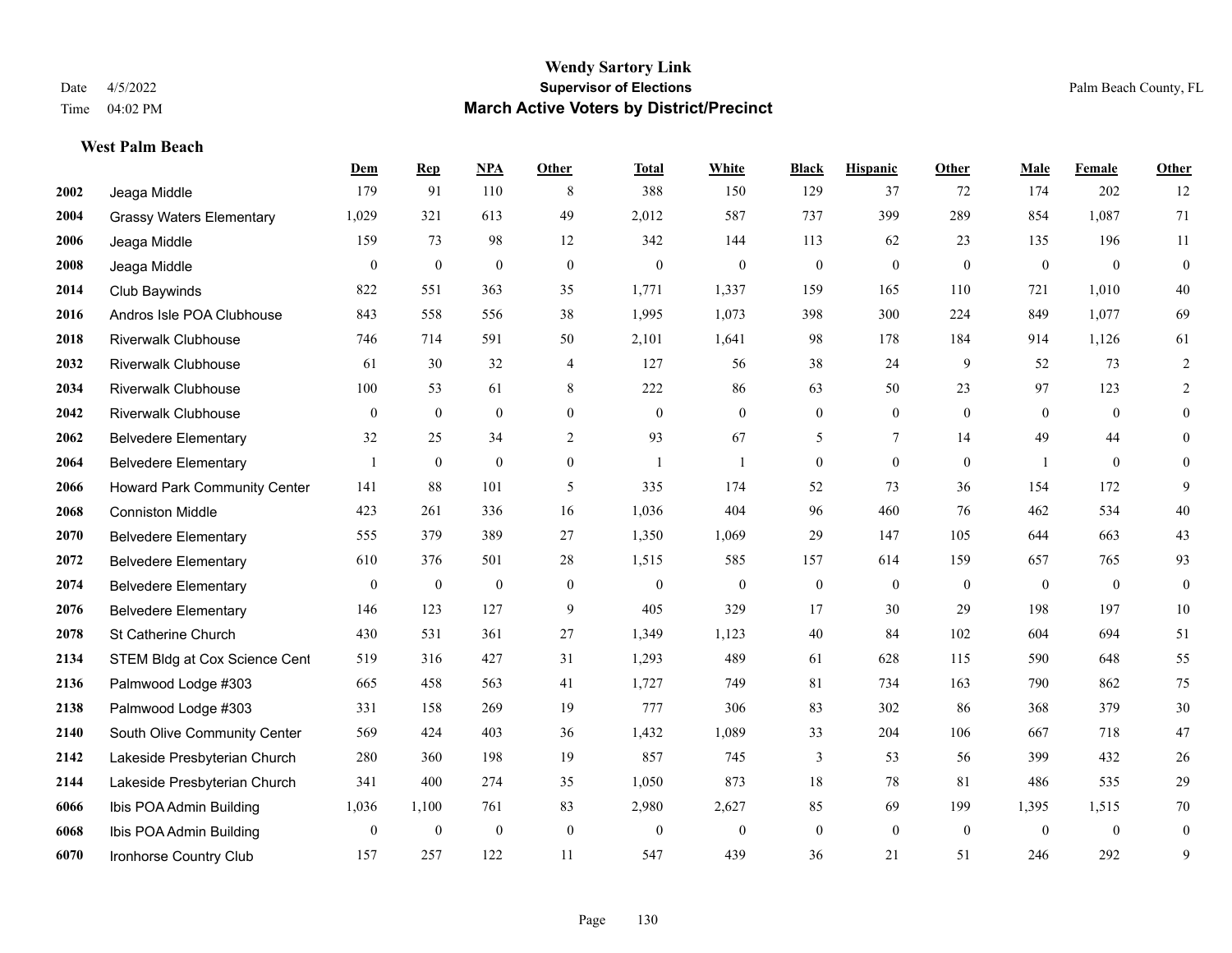#### **West Palm Beach**

|      |                                  | Dem          | <b>Rep</b>       | NPA            | <b>Other</b>   | <b>Total</b> | <b>White</b>   | <b>Black</b>     | <b>Hispanic</b> | <b>Other</b>   | <b>Male</b>  | <b>Female</b>  | <b>Other</b>     |
|------|----------------------------------|--------------|------------------|----------------|----------------|--------------|----------------|------------------|-----------------|----------------|--------------|----------------|------------------|
| 7032 | <b>Crossroads Baptist Church</b> | $\mathbf{0}$ | $\mathbf{0}$     | $\overline{0}$ | $\theta$       | $\theta$     | $\overline{0}$ | $\mathbf{0}$     | $\mathbf{0}$    | $\theta$       | $\theta$     | $\overline{0}$ | $\theta$         |
| 7048 | <b>Crossroads Baptist Church</b> | 285          | 11               | 98             | $\overline{7}$ | 401          | 14             | 337              | 25              | 25             | 130          | 258            | 13               |
| 7050 | <b>Crossroads Baptist Church</b> | 1            | 2                | 1              | $\theta$       | 4            | 3              | $\mathbf{0}$     | $\mathbf{0}$    | $\overline{1}$ | $\mathbf{1}$ | 3              | $\mathbf{0}$     |
| 7052 | <b>Crossroads Baptist Church</b> | $\mathbf{0}$ | $\mathbf{0}$     | $\mathbf{0}$   | $\overline{0}$ | $\theta$     | $\overline{0}$ | $\mathbf{0}$     | $\mathbf{0}$    | $\mathbf{0}$   | $\theta$     | $\theta$       | $\theta$         |
| 7056 | <b>Crossroads Baptist Church</b> | $\theta$     | $\boldsymbol{0}$ | $\theta$       | $\Omega$       | $\theta$     | $\overline{0}$ | $\mathbf{0}$     | $\Omega$        | $\theta$       | $\theta$     | $\Omega$       | $\mathbf{0}$     |
| 7058 | Palm Beach Lakes High            | 1,429        | 354              | 631            | 47             | 2,461        | 818            | 1,122            | 304             | 217            | 1,001        | 1,367          | 93               |
| 7060 | <b>Ephesus Adventist Academy</b> | 1,159        | 58               | 238            | 18             | 1,473        | 108            | 1,202            | 51              | 112            | 604          | 816            | 53               |
| 7064 | Grace Episcopal Church           | 1,313        | 164              | 456            | 36             | 1,969        | 339            | 1,276            | 142             | 212            | 843          | 1,038          | 88               |
| 7066 | Northboro Elementary             | 1,050        | 203              | 462            | 32             | 1,747        | 470            | 914              | 181             | 182            | 795          | 876            | 76               |
| 7068 | Pleasant City Community Center   | 963          | 247              | 506            | 39             | 1,755        | 789            | 636              | 172             | 158            | 875          | 797            | 83               |
| 7070 | Northboro Elementary             | 455          | 407              | 383            | 33             | 1,278        | 1,011          | 66               | 88              | 113            | 584          | 656            | 38               |
| 7072 | <b>Egret Lake Elementary</b>     | 493          | 114              | 228            | 10             | 845          | 217            | 387              | 133             | 108            | 376          | 443            | 26               |
| 7074 | <b>Egret Lake Elementary</b>     | 205          | 40               | 99             | 12             | 356          | 54             | 208              | 45              | 49             | 156          | 190            | 10               |
| 7078 | <b>Egret Lake Elementary</b>     | 341          | 104              | 164            | 16             | 625          | 424            | 110              | 49              | 42             | 245          | 364            | 16               |
| 7080 | <b>Egret Lake Elementary</b>     | 20           | 3                | $\overline{1}$ | $\overline{0}$ | 24           | 24             | $\boldsymbol{0}$ | $\overline{0}$  | $\theta$       | 7            | 17             | $\boldsymbol{0}$ |
| 7086 | <b>Bear Lakes Middle</b>         | 37           | 22               | 16             | $\overline{1}$ | 76           | 28             | 19               | 14              | 15             | 29           | 43             | 4                |
| 7088 | Whitehall Clubhouse #3           | 673          | 479              | 477            | 52             | 1,681        | 1,047          | 256              | 210             | 168            | 773          | 858            | 50               |
| 7090 | <b>Bear Lakes Middle</b>         | 1,314        | 465              | 829            | 58             | 2,666        | 1,054          | 931              | 379             | 302            | 1,169        | 1,385          | 112              |
| 7092 | Palm Beach Lakes High            | 114          | 36               | 73             | 4              | 227          | 82             | 67               | 22              | 56             | 104          | 110            | 13               |
| 7094 | Salvation Army Activity Hall     | 608          | 78               | 289            | 14             | 989          | 159            | 525              | 131             | 174            | 424          | 518            | 47               |
| 7096 | Salvation Army Activity Hall     | 832          | 309              | 527            | 34             | 1,702        | 696            | 548              | 276             | 182            | 678          | 948            | 76               |
| 7100 | U M Church of Palm Beaches       | 967          | 434              | 717            | 65             | 2,183        | 1,041          | 686              | 249             | 207            | 979          | 1,136          | 68               |
| 7102 | First Christian Church           | 751          | 189              | 330            | 23             | 1,293        | 430            | 640              | 105             | 118            | 491          | 759            | 43               |
| 7104 | WPB City Fire Station #5         | 735          | 418              | 459            | 34             | 1,646        | 1,017          | 287              | 196             | 146            | 716          | 882            | 48               |
| 7106 | Roosevelt Elementary             | 2,049        | 177              | 598            | 37             | 2,861        | 283            | 2,095            | 265             | 218            | 1.156        | 1,591          | 114              |
| 7108 | <b>Chamber of Commerce</b>       | 411          | 406              | 368            | 54             | 1,239        | 935            | 56               | 112             | 136            | 578          | 626            | 35               |
| 7120 | U M Church of Palm Beaches       | 290          | 114              | 182            | 13             | 599          | 215            | 219              | 111             | 54             | 258          | 311            | 30               |
| 7122 | U M Church of Palm Beaches       | $\mathbf{0}$ | $\theta$         | $\theta$       | $\theta$       | $\theta$     | $\Omega$       | $\theta$         | $\theta$        | $\theta$       | $\theta$     | $\mathbf{0}$   | $\boldsymbol{0}$ |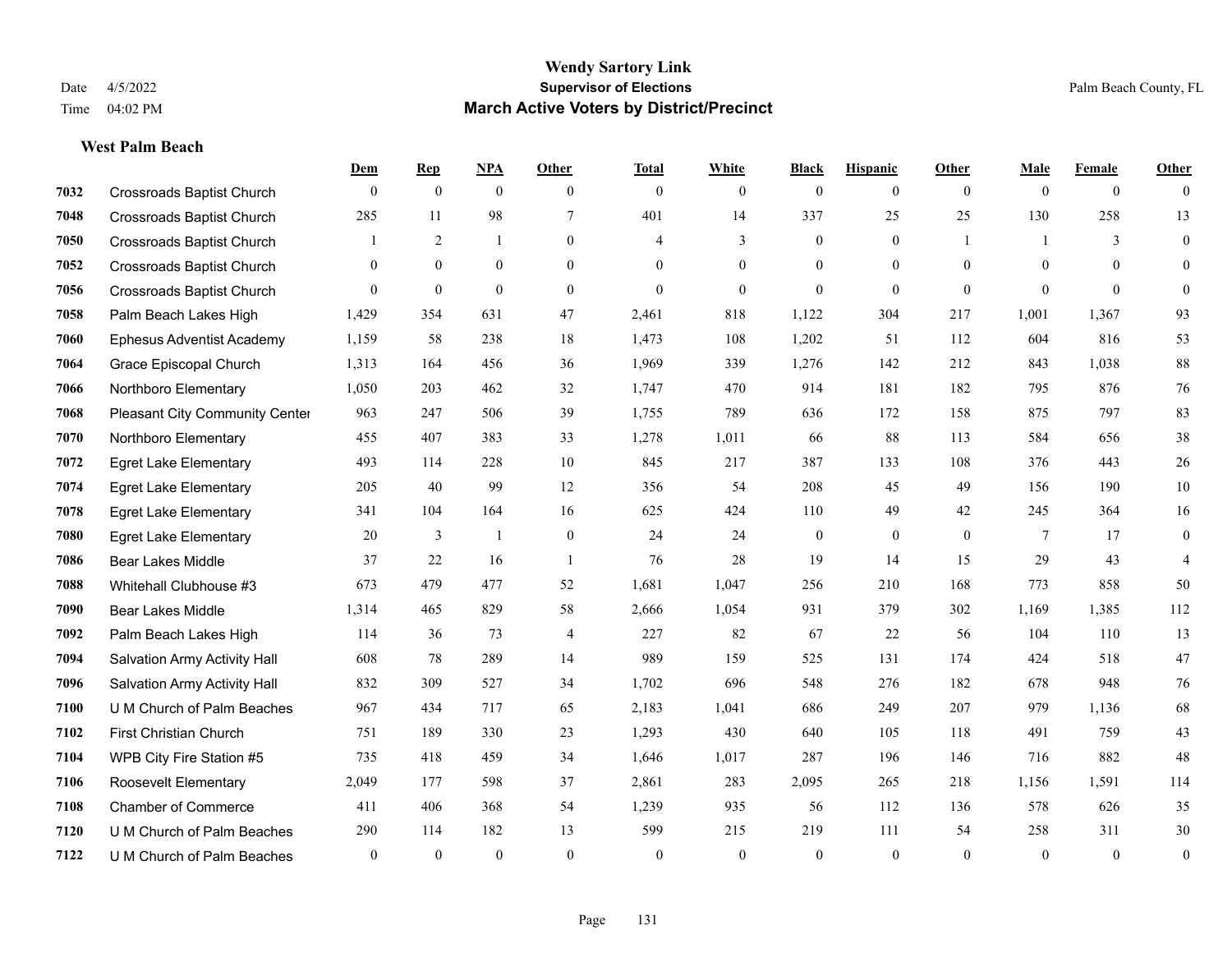#### **West Palm Beach**

|      |                                      | Dem    | <b>Rep</b> | <b>NPA</b> | Other | Total  | White  | <b>Black</b> | <b>Hispanic</b> | Other | Male   | Female | Other |
|------|--------------------------------------|--------|------------|------------|-------|--------|--------|--------------|-----------------|-------|--------|--------|-------|
| 7124 | <b>First Christian Church</b>        | 1,202  | 140        | 348        | 17    | 1,707  | 193    | 1,239        | 115             | 160   | 752    | 895    | 60    |
| 7126 | <b>First Christian Church</b>        | 1,511  | 511        | 809        | 73    | 2,904  | 1,132  | 1,063        | 416             | 293   | 1,222  | 1,571  | 111   |
| 7128 | Westward Elementary                  | 1,938  | 131        | 517        | 26    | 2,612  | 169    | 2,117        | 119             | 207   | 1,040  | 1,479  | 93    |
| 7130 | Alexander W Dreyfoos SOA High        | 817    | 827        | 822        | 75    | 2,541  | 1,945  | 119          | 206             | 271   | 1,293  | 1,177  | 71    |
| 7132 | <b>WPB City Hall Flagler Gallery</b> | 647    | 721        | 609        | 67    | 2,044  | 1,626  | 87           | 146             | 185   | 1,032  | 945    | 67    |
| 7148 | <b>Howard Park Community Center</b>  | 100    | 42         | 58         | 10    | 210    | 116    | 39           | 30              | 25    | 107    | 93     | 10    |
| 7149 | <b>Howard Park Community Center</b>  | 63     | 13         | 50         | 2     | 128    | 20     | 52           | 34              | 22    | 58     | 58     | 12    |
| 7150 | <b>Howard Park Community Center</b>  | 342    | 283        | 305        | 37    | 967    | 770    | 44           | 82              | 71    | 491    | 452    | 24    |
| 7152 | WPB City Hall Flagler Gallery        | 484    | 451        | 282        | 43    | 1,260  | 1,010  | 43           | 117             | 90    | 489    | 727    | 44    |
|      | <b>West Palm Beach</b>               | 33,774 | 15,600     | 19,222     | 1,582 | 70,178 | 34,382 | 19,921       | 9,244           | 6,631 | 30,962 | 36,733 | 2,483 |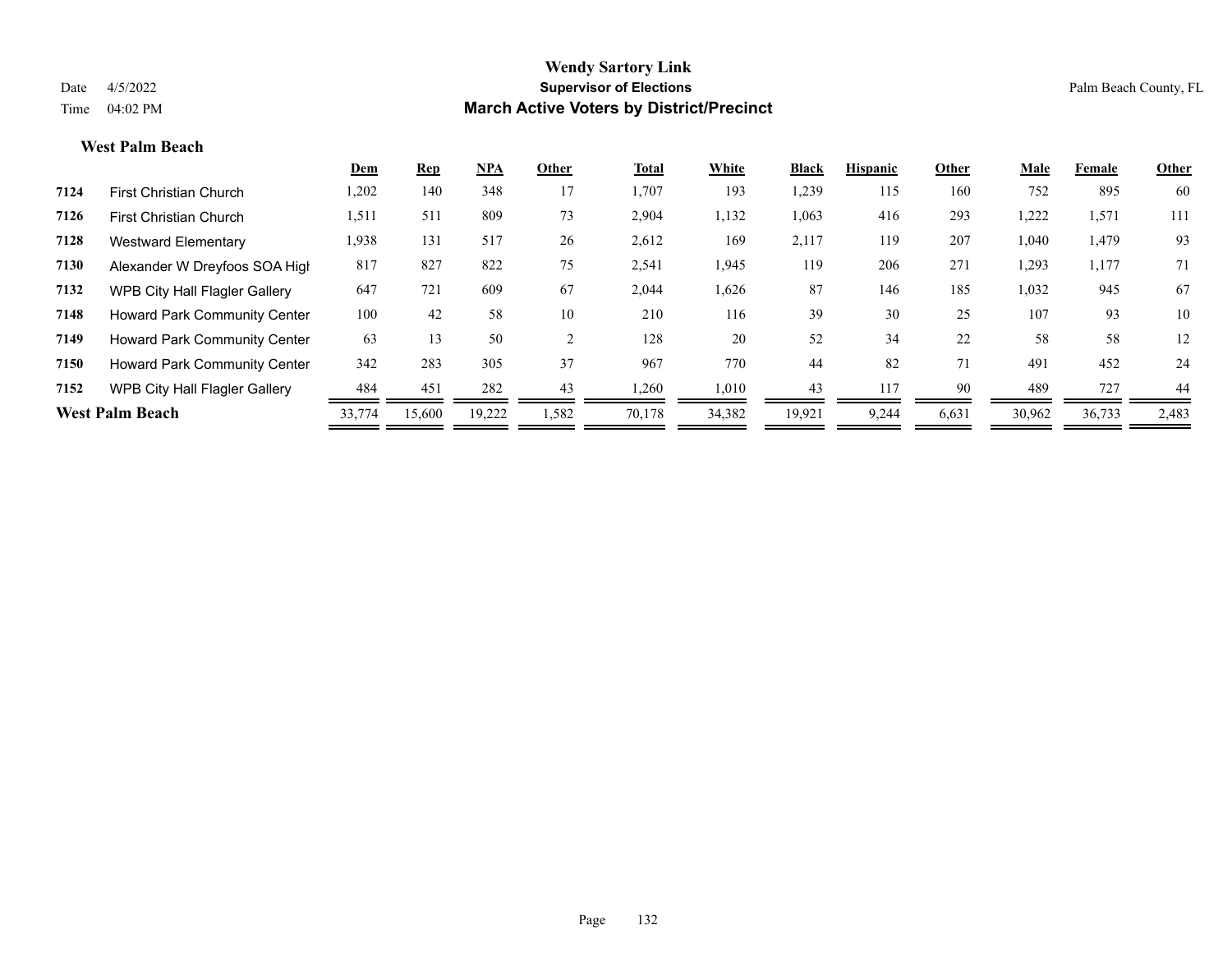|      |                                     | Dem          | <b>Rep</b>       | NPA              | <b>Other</b>     | <b>Total</b> | <b>White</b>   | <b>Black</b>     | <b>Hispanic</b>  | <b>Other</b>   | <b>Male</b> | <b>Female</b>  | <b>Other</b> |
|------|-------------------------------------|--------------|------------------|------------------|------------------|--------------|----------------|------------------|------------------|----------------|-------------|----------------|--------------|
| 1002 | <b>Canal Point Community Center</b> | $\mathbf{0}$ | $\boldsymbol{0}$ | $\boldsymbol{0}$ | $\theta$         | $\mathbf{0}$ | $\overline{0}$ | $\overline{0}$   | $\overline{0}$   | $\overline{0}$ | $\theta$    | $\overline{0}$ | $\Omega$     |
| 3084 | Lakes of Sherbrooke                 | 680          | 635              | 588              | 53               | 1,956        | 1,330          | 183              | 282              | 161            | 854         | 1,031          | 71           |
| 3090 | <b>Woodlands Middle</b>             | 1,480        | 839              | 675              | 53               | 3,047        | 2,463          | 184              | 114              | 286            | 1,376       | 1,585          | 86           |
| 3092 | Lacuna HOA Clubhouse                | 1,215        | 783              | 793              | 74               | 2,865        | 1,976          | 281              | 332              | 276            | 1,310       | 1,464          | 91           |
| 3120 | Valencia Shores Social Club         | 1,218        | 603              | 582              | 51               | 2,454        | 2,164          | 70               | 80               | 140            | 1,127       | 1,270          | 57           |
| 3122 | Boynton Beach Community Chur        | 884          | 423              | 352              | 34               | 1,693        | 1,508          | $40\,$           | 55               | 90             | 706         | 951            | 36           |
| 5002 | Faith Farm Tabernacle               | 562          | 654              | 515              | 46               | 1,777        | 1,174          | 172              | 197              | 234            | 823         | 906            | 48           |
| 5003 | Faith Farm Tabernacle               | 486          | 346              | 445              | 30               | 1,307        | 783            | 136              | 216              | 172            | 587         | 680            | 40           |
| 5004 | Faith Farm Tabernacle               | 4            | $\overline{c}$   | $\sqrt{2}$       | $\mathbf{0}$     | 8            | 5              | $\boldsymbol{0}$ | 3                | $\mathbf{0}$   | 6           | 2              | $\mathbf{0}$ |
| 5005 | <b>Sunset Palms Elementary</b>      | 1,249        | 569              | 496              | 75               | 2,389        | 2,238          | 15               | 30               | 106            | 1,100       | 1,231          | 58           |
| 5006 | Faith Farm Tabernacle               | 1,183        | 531              | 588              | 40               | 2,342        | 2,214          | 14               | 24               | 90             | 1,101       | 1,206          | 35           |
| 5007 | Faith Farm Tabernacle               | 5            | -1               | $\overline{2}$   | $\boldsymbol{0}$ | 8            | $\tau$         | $\boldsymbol{0}$ | $\boldsymbol{0}$ | -1             | 6           | 2              | $\mathbf{0}$ |
| 5008 | <b>Sunset Palms Elementary</b>      | 432          | 340              | 387              | 24               | 1,183        | 773            | 100              | 143              | 167            | 547         | 602            | 34           |
| 5009 | Boynton Beach Community Chur        | 1,206        | 982              | 1,020            | 74               | 3,282        | 2,181          | 294              | 362              | 445            | 1,571       | 1,593          | 118          |
| 5054 | Our Lady Queen of Peace             | 1,120        | 1,189            | 1,032            | 83               | 3,424        | 2,742          | 98               | 208              | 376            | 1,588       | 1,702          | 134          |
| 5055 | Our Lady Queen of Peace             | 300          | 148              | 154              | 12               | 614          | 543            | 6                | 37               | 28             | 273         | 324            | 17           |
| 5108 | West Boca Branch Library            | 1,490        | 1,581            | 1,514            | 114              | 4,699        | 3,861          | 112              | 280              | 446            | 2,216       | 2,347          | 136          |
| 5128 | <b>Sunrise Park Elementary</b>      | 751          | 511              | 574              | 39               | 1,875        | 1,241          | 103              | 282              | 249            | 850         | 965            | 60           |
| 5130 | Coconut Cove Waterpark - Meet       | 649          | 549              | 537              | 32               | 1,767        | 1,298          | 32               | 167              | 270            | 804         | 884            | 79           |
| 5132 | Eagles Landing Middle               | 919          | 598              | 658              | 48               | 2,223        | 1,516          | 143              | 331              | 233            | 994         | 1,161          | 68           |
| 5134 | Coconut Cove Waterpark - Meet       | 528          | 472              | 461              | 32               | 1,493        | 1,060          | 72               | 236              | 125            | 716         | 726            | 51           |
| 5136 | West Boca Branch Library            | 853          | 509              | 693              | 52               | 2,107        | 1,355          | 127              | 409              | 216            | 888         | 1,156          | 63           |
| 5138 | <b>Whispering Pines Elementary</b>  | 886          | 574              | 624              | 43               | 2,127        | 1,412          | 124              | 315              | 276            | 930         | 1,122          | 75           |
| 5140 | Olympic Heights High                | 1,020        | 785              | 930              | 52               | 2,787        | 1,802          | 146              | 539              | 300            | 1,272       | 1,402          | 113          |
| 5142 | <b>Whispering Pines Elementary</b>  | 296          | 243              | 250              | 24               | 813          | 580            | 27               | 110              | 96             | 328         | 447            | 38           |
| 5144 | Whisper Walk Section B              | 892          | 456              | 422              | 31               | 1,801        | 1,411          | 52               | 219              | 119            | 683         | 1,071          | 47           |
| 5146 | <b>Century Village West</b>         | 897          | 528              | 406              | 46               | 1,877        | 1,444          | 78               | 188              | 167            | 696         | 1,109          | $72\,$       |
| 5148 | <b>Century Village West</b>         | 748          | 383              | 359              | 29               | 1,519        | 1,215          | 51               | 131              | 122            | 581         | 867            | 71           |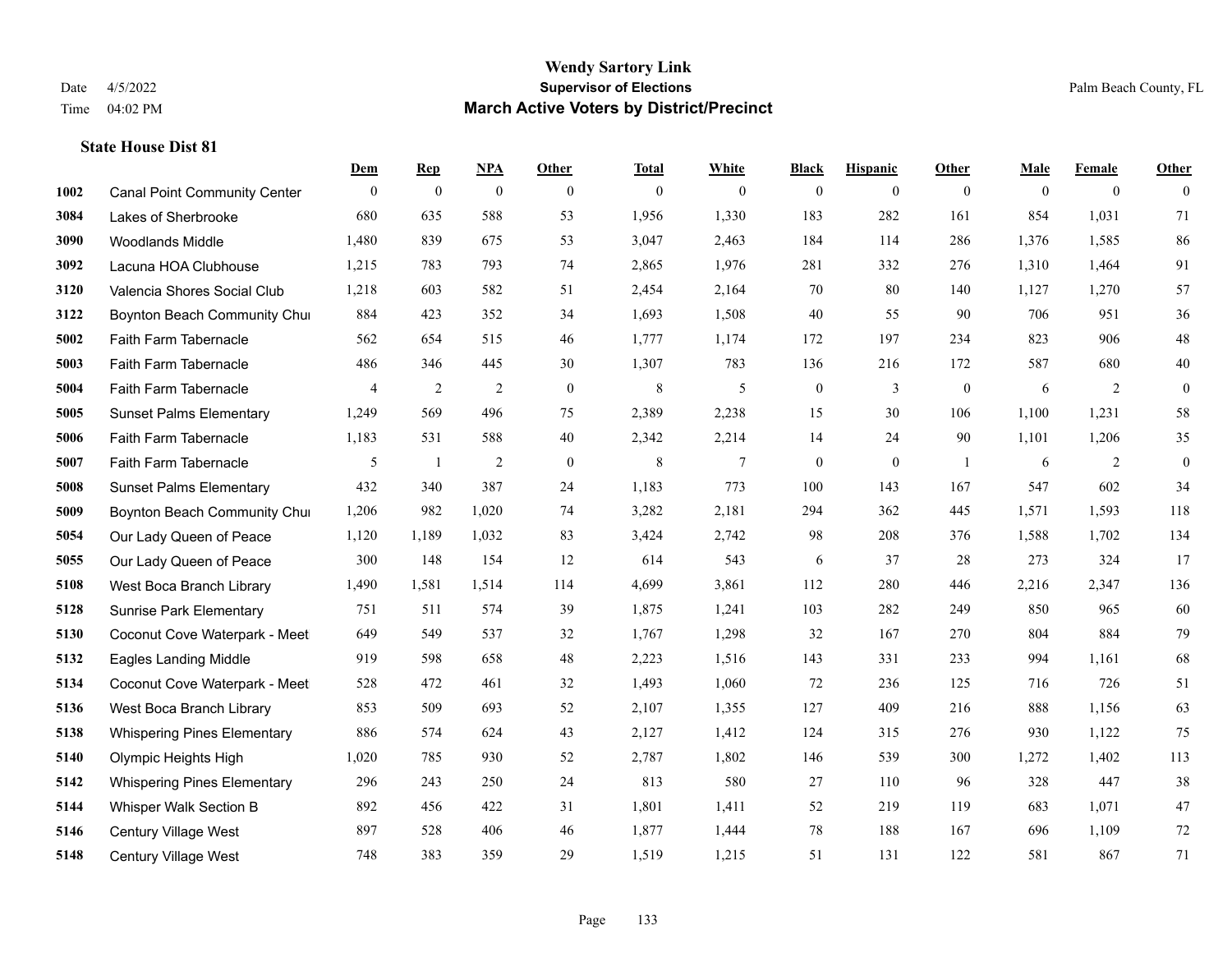**State House Dist 81**

#### **Wendy Sartory Link** Date 4/5/2022 **Supervisor of Elections** Palm Beach County, FL Time 04:02 PM **March Active Voters by District/Precinct**

# **Dem Rep NPA Other Total White Black Hispanic Other Male Female Other** Century Village West 671 295 296 19 1,281 995 48 147 91 451 790 40 West Boca Raton High 925 791 860 45 2,621 1,948 82 244 347 1,241 1,278 102 Daggerwing Nature Center 885 773 737 51 2,446 1,687 79 333 347 1,099 1,232 115 Southwinds Golf Course 727 499 601 30 1,857 1,264 83 270 240 786 991 80 Glades Presbyterian Church 762 745 656 42 2,205 1,612 70 315 208 1,040 1,087 78 Sandpiper Shores Elementary 1,011 655 689 43 2,398 1,834 73 260 231 1,083 1,240 75 Glades Road Branch Library 846 782 834 52 2,514 1,770 123 368 253 1,101 1,317 96 Glades Road Branch Library 969 606 623 40 2,238 1,668 65 288 217 855 1,326 57 Olympic Heights High 1,139 653 758 49 2,599 1,908 87 359 245 1,022 1,483 94 Waters Edge Elementary 835 746 812 50 2,443 1,670 124 341 308 1,129 1,203 111 Loggers Run Middle 464 347 381 18 1,210 839 47 200 124 511 636 63 Loggers Run Middle 695 546 641 41 1,923 1,059 185 416 263 858 972 93 Boca Glades Baptist Church 664 377 651 42 1,734 973 131 400 230 795 862 77 Boca Glades Baptist Church 576 291 523 39 1,429 744 126 357 202 639 727 63 Coral Sunset Elementary 901 574 740 42 2,257 1,239 246 450 322 1,041 1,110 106 Coral Sunset Elementary 987 429 891 37 2,344 968 362 679 335 999 1,223 122 Pines Of Boca Barwood 971 642 804 56 2,473 1,452 146 545 330 1,054 1,322 97 Lakes at Boca Rio Clubhouse 407 284 348 20 1,059 693 69 179 118 486 532 41 Hammock Pointe Elementary 1,050 672 941 49 2,712 1,546 211 583 372 1,172 1,421 119 Lakes Of Boca Barwood 397 258 385 20 1,060 635 49 235 141 448 557 55 Canal Point Community Center 82 102 61 2 247 102 42 88 15 111 126 10 Pahokee Recreation Center 970 181 235 5 1,391 181 904 224 82 580 757 54 Pahokee Recreation Center 995 171 284 14 1,464 127 857 384 96 647 739 78 Pahokee High 529 24 111 4 668 10 614 4 40 203 432 33 Canal Point Community Center 23 7 8 0 38 13 18 4 3 19 19 0 Belle Glade Library/Civic Ctr 180 31 62 1 274 31 149 81 13 109 154 11 Belle Glade Library/Civic Ctr  $\begin{array}{cccccccc} 1 & 2 & 1 & 0 & 4 & 0 & 0 & 4 & 0 & 1 & 3 & 0 \end{array}$

South Bay Commission Chambe 35 55 32 3 125 83 8 23 11 67 53 5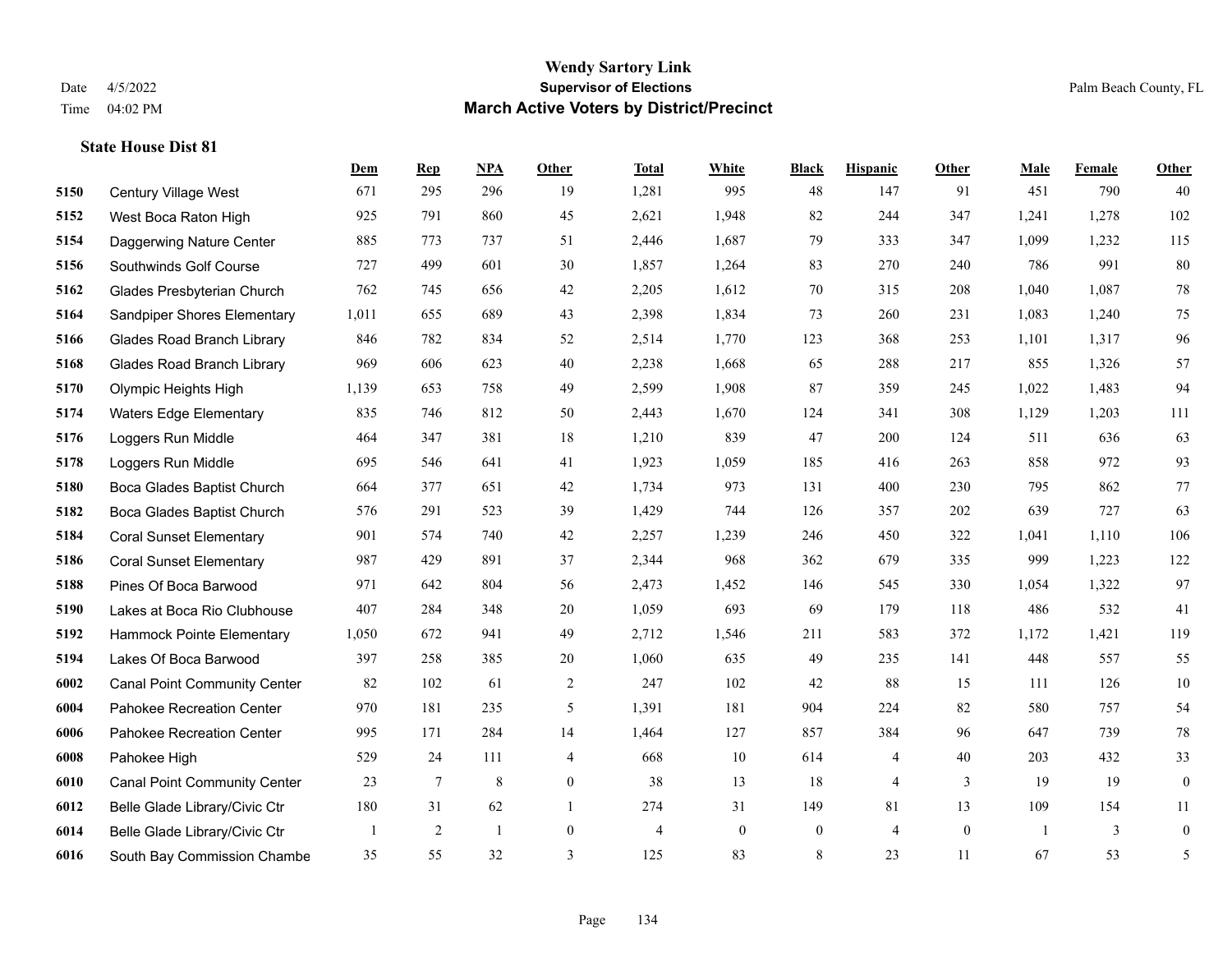|      |                               | Dem      | $\mathbf{Rep}$ | NPA            | Other    | <b>Total</b> | White    | <b>Black</b> | <b>Hispanic</b> | Other    | <b>Male</b> | Female         | Other    |
|------|-------------------------------|----------|----------------|----------------|----------|--------------|----------|--------------|-----------------|----------|-------------|----------------|----------|
| 6018 | South Bay Commission Chambe   | 1,186    | 88             | 232            | 12       | 1,518        | 62       | 1,169        | 210             | 77       | 637         | 842            | 39       |
| 6020 | <b>Glades Central High</b>    | 431      | 78             | 140            | 6        | 655          | 81       | 382          | 156             | 36       | 302         | 322            | 31       |
| 6022 | Belle Glade Library/Civic Ctr | 1,348    | 113            | 265            | 18       | 1,744        | 93       | 1,390        | 143             | 118      | 717         | 958            | 69       |
| 6024 | Lewis Evans Resource Center   | 1,685    | 67             | 280            | 13       | 2,045        | 30       | 1,773        | 128             | 114      | 812         | 1,166          | 67       |
| 6026 | Lewis Evans Resource Center   |          | $\theta$       | $\overline{2}$ | $\Omega$ | 3            | $\Omega$ | $\Omega$     | 3               | $\Omega$ |             | $\overline{2}$ | $\Omega$ |
| 6028 | Belle Glade Library/Civic Ctr | 743      | 438            | 339            | 13       | 1,533        | 399      | 392          | 655             | 87       | 717         | 773            | 43       |
| 6029 | Belle Glade Library/Civic Ctr |          | $\Omega$       | $\mathbf{0}$   | $\theta$ |              | $\Omega$ |              | 0               | $\theta$ |             | $\theta$       | $\Omega$ |
| 6030 | Belle Glade Library/Civic Ctr |          | 3              | 13             | 2        | 25           | 9        | 0            | 16              | $\Omega$ | 8           | 15             | 2        |
| 6032 | Gove Elementary               | 665      | 296            | 272            |          | 1,240        | 305      | 431          | 405             | 99       | 533         | 664            | 43       |
| 6034 | Gove Elementary               | $\Omega$ | $\overline{4}$ | $\theta$       | $\Omega$ | 4            | 4        | 0            | $\Omega$        | $\Omega$ |             |                | $\theta$ |
| 6036 | Gove Elementary               | 394      | 161            | 210            | 10       | 775          | 130      | 155          | 445             | 45       | 342         | 402            | 31       |
| 6038 | South Bay Commission Chambe   | $\theta$ | $\theta$       | $\theta$       | $\Omega$ | $\Omega$     | $\Omega$ | $\theta$     | $\theta$        | $\Omega$ | $\Omega$    | $\theta$       | $\theta$ |
| 6224 | Discovery Key Elementary      | 947      | 1,111          | 691            | 61       | 2,810        | 2,075    | 188          | 335             | 212      | 1,308       | 1,424          | 78       |
| 6230 | Epiphany Lutheran Church      | 1,244    | 1,300          | 1,264          | 91       | 3,899        | 2,402    | 442          | 635             | 420      | 1,785       | 2,001          | 113      |
| 6232 | Panther Run Elementary        | 660      | 743            | 647            | 49       | 2,099        | 1,337    | 243          | 248             | 271      | 1,013       | 1,025          | 61       |
|      | <b>State House Dist 81</b>    | 49,962   | 31,174         | 33,379         | 2,287    | 116,802      | 74,274   | 14,224       | 16,450          | 11,854   | 51,659      | 60,993         | 4,150    |
|      |                               |          |                |                |          |              |          |              |                 |          |             |                |          |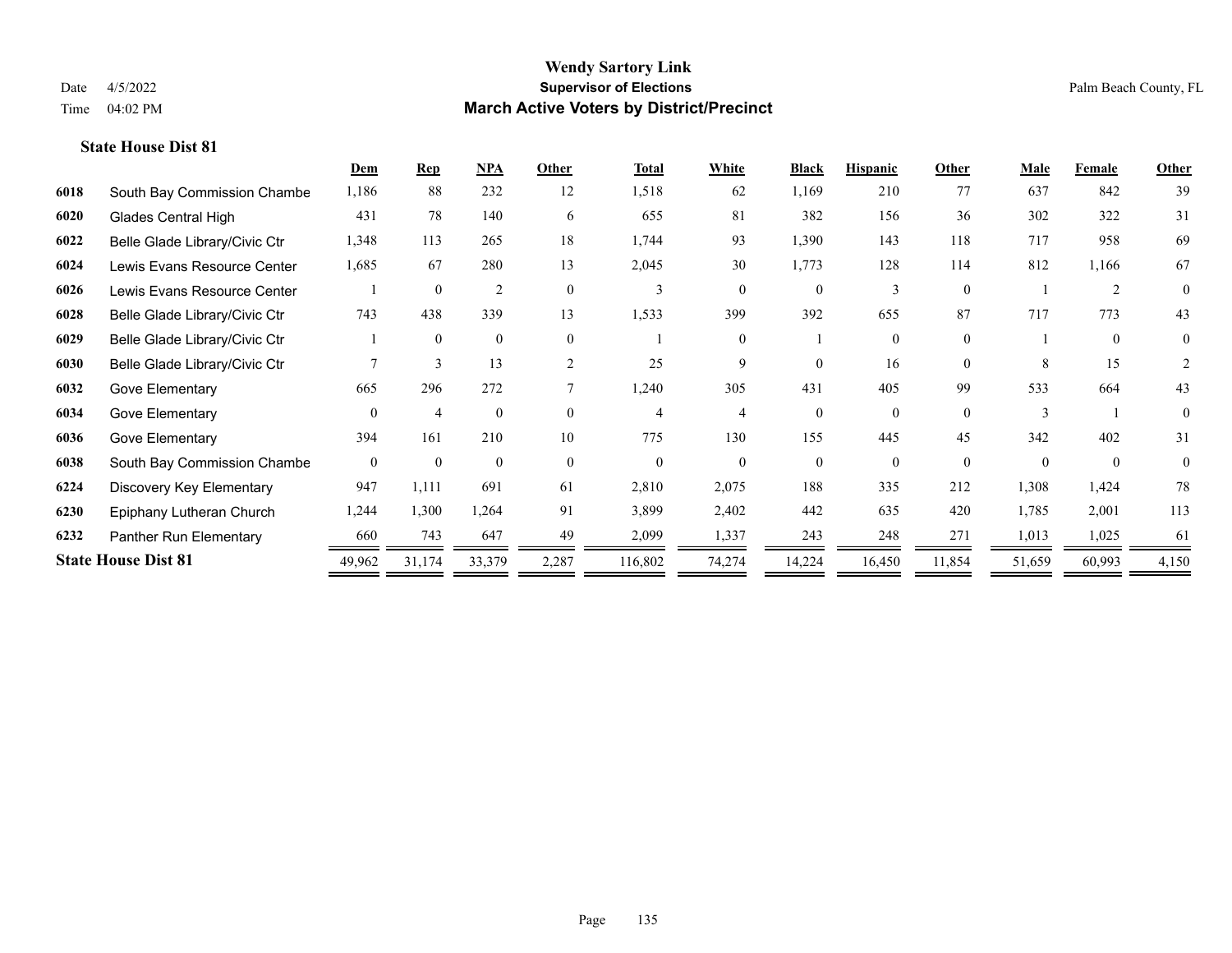|      |                                 | Dem            | <b>Rep</b>       | NPA              | <b>Other</b>   | <b>Total</b>     | <b>White</b> | <b>Black</b>     | <b>Hispanic</b> | <b>Other</b>   | <b>Male</b>  | <b>Female</b> | <b>Other</b>     |
|------|---------------------------------|----------------|------------------|------------------|----------------|------------------|--------------|------------------|-----------------|----------------|--------------|---------------|------------------|
| 1040 | West Jupiter Recreation Center  | 262            | 459              | 351              | 31             | 1,103            | 891          | 18               | 56              | 138            | 544          | 518           | 41               |
| 1042 | West Jupiter Recreation Center  | $\mathbf{0}$   | $\mathbf{0}$     | $\mathbf{0}$     | $\theta$       | $\mathbf{0}$     | $\mathbf{0}$ | $\mathbf{0}$     | $\mathbf{0}$    | $\theta$       | $\mathbf{0}$ | $\theta$      | $\mathbf{0}$     |
| 1044 | Limestone Creek Elementary      | 410            | 127              | 193              | 19             | 749              | 225          | 343              | 94              | 87             | 355          | 366           | $28\,$           |
| 1046 | West Jupiter Recreation Center  | 265            | 152              | 152              | 12             | 581              | 273          | 166              | 112             | 30             | 259          | 303           | 19               |
| 1048 | St Peter Catholic Church        | 377            | 468              | 288              | 28             | 1,161            | 1,043        | 4                | 39              | 75             | 437          | 698           | $26\,$           |
| 1050 | <b>Lighthouse Elementary</b>    | 482            | 659              | 423              | 44             | 1,608            | 1,372        | 16               | 66              | 154            | 752          | 802           | 54               |
| 1054 | Limestone Creek Elementary      | 688            | 1,070            | 671              | 55             | 2,484            | 2,191        | 27               | 106             | 160            | 1,164        | 1,251         | 69               |
| 1056 | West Jupiter Recreation Center  | 521            | 577              | 545              | 44             | 1,687            | 1,349        | 75               | 137             | 126            | 740          | 892           | 55               |
| 1058 | St Peter Catholic Church        | 751            | 900              | 761              | 72             | 2,484            | 2,061        | 38               | 198             | 187            | 1,089        | 1,327         | 68               |
| 1060 | West Jupiter Recreation Center  | 71             | 105              | 76               | $\overline{4}$ | 256              | 210          | $\boldsymbol{0}$ | 25              | 21             | 101          | 138           | 17               |
| 1062 | <b>Harvest Community Church</b> | 604            | 1,137            | 566              | 47             | 2,354            | 2,154        | 12               | 54              | 134            | 1,141        | 1,137         | 76               |
| 1064 | Jupiter Community Center        | 75             | 122              | 67               | $\overline{4}$ | 268              | 244          | $\mathbf{0}$     | 6               | 18             | 130          | 131           | $7\phantom{.0}$  |
| 1066 | Jupiter Community Center        | $\overline{0}$ | $\boldsymbol{0}$ | $\boldsymbol{0}$ | $\mathbf{0}$   | $\boldsymbol{0}$ | $\mathbf{0}$ | $\boldsymbol{0}$ | $\mathbf{0}$    | $\overline{0}$ | $\mathbf{0}$ | $\mathbf{0}$  | $\boldsymbol{0}$ |
| 1068 | Jupiter Community Center        | 564            | 762              | 605              | 50             | 1,981            | 1,640        | 25               | 194             | 122            | 926          | 994           | 61               |
| 1070 | Jupiter Community Center        | 54             | 74               | 92               | 5              | 225              | 179          | $\mathbf{1}$     | 40              | 5              | 119          | 99            | $\tau$           |
| 1072 | Jerry Thomas Elementary         | 716            | 1,081            | 691              | 69             | 2,557            | 2,208        | 31               | 174             | 144            | 1,223        | 1,264         | 70               |
| 1074 | Independence Middle             | 755            | 1,123            | 869              | 91             | 2,838            | 2,377        | 21               | 192             | 248            | 1,261        | 1,487         | 90               |
| 1075 | Martinique Clubhouse            | 241            | 380              | 241              | 18             | 880              | 760          | 12               | 51              | 57             | 397          | 453           | $30\,$           |
| 1076 | The Island Clubhouse            | 594            | 778              | 594              | 76             | 2,042            | 1,686        | 50               | 147             | 159            | 1,001        | 979           | 62               |
| 1078 | First Baptist Church Teq        | 337            | 892              | 386              | 24             | 1,639            | 1,533        | 4                | 41              | 61             | 792          | 812           | 35               |
| 1080 | First Baptist Church Teq        | 95             | 148              | 85               | $\overline{4}$ | 332              | 304          | $\mathbf{0}$     | 9               | 19             | 167          | 155           | 10               |
| 1082 | First Baptist Church Teq        | 72             | 147              | 86               | $\,$ 8 $\,$    | 313              | 286          | $\mathbf{1}$     | 14              | 12             | 144          | 159           | $10\,$           |
| 1084 | First Baptist Church Teq        | 12             | 54               | 9                | $\overline{0}$ | 75               | 72           | $\mathbf{1}$     | $\overline{0}$  | 2              | 37           | 37            | 1                |
| 1088 | First Baptist Church Teq        | 10             | 45               | 20               | $\mathbf{0}$   | 75               | 66           | $\boldsymbol{0}$ | $\overline{3}$  | 6              | 38           | 36            | $\mathbf{1}$     |
| 1094 | First Baptist Church Teq        | 568            | 876              | 545              | 44             | 2,033            | 1,833        | 9                | 76              | 115            | 924          | 1.063         | 46               |
| 1096 | First Baptist Church Teq        | 44             | 69               | 38               | $\mathbf{0}$   | 151              | 123          | $\tau$           | 13              | 8              | 75           | 73            | 3                |
| 1098 | Riverside Improvement           | 245            | 459              | 273              | 19             | 996              | 895          | 6                | 43              | 52             | 463          | 504           | 29               |
| 1100 | Jupiter Elementary              | 402            | 451              | 369              | 33             | 1,255            | 955          | 17               | 201             | 82             | 616          | 593           | 46               |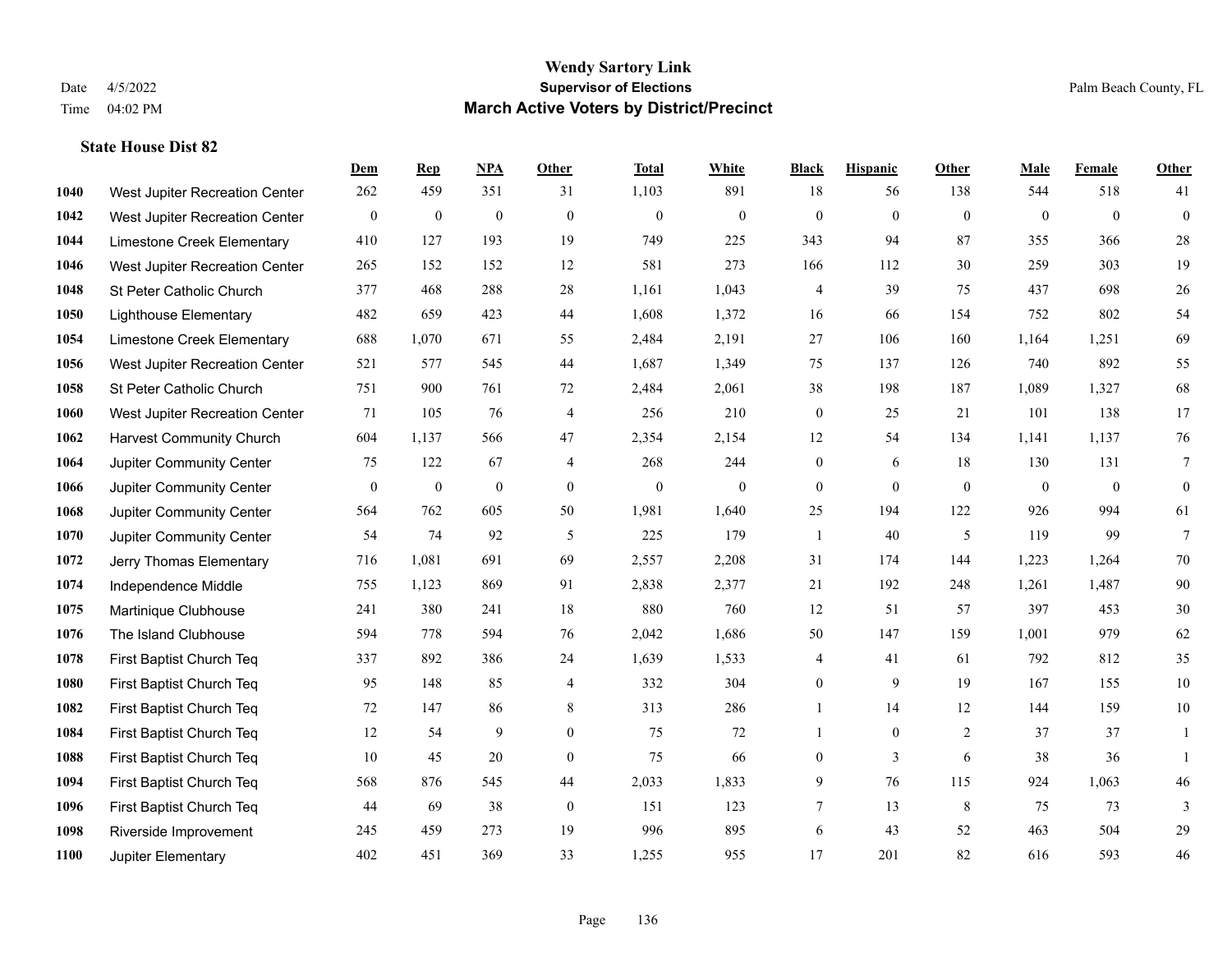**State House Dist 82**

#### **Wendy Sartory Link** Date 4/5/2022 **Supervisor of Elections** Palm Beach County, FL Time 04:02 PM **March Active Voters by District/Precinct**

**Dem Rep NPA Other Total White Black Hispanic Other Male Female Other**

# Jupiter High 692 925 669 63 2,349 1,884 58 203 204 1,042 1,233 74 Jupiter Branch Library 462 571 472 29 1,534 1,251 36 141 106 670 823 41 Jupiter Middle 324 487 402 39 1,252 1,061 16 74 101 589 621 42 Newhaven Clubhouse 554 724 541 54 1,873 1,612 27 102 132 840 973 60 Tequesta Council Chambers 104 120 92 4 320 281 4 19 16 143 168 9 Tequesta Council Chambers 23 82 43 9 157 137 6 9 5 73 81 3 Tequesta Council Chambers 110 312 137 12 571 546 0 5 20 258 304 9 Tequesta Council Chambers 0 0 0 0 0 0 0 0 0 0 0 0 Tequesta Council Chambers 157 252 185 21 615 521 13 42 39 238 362 15 Tequesta Council Chambers 74 235 112 15 436 403 0 11 22 208 219 9 Tequesta Council Chambers 35 82 42 3 162 153 0 1 8 79 80 3 Riverside Improvement 0 0 2 1 0 3 3 0 0 0 2 1 0 PBC Fire Rescue #18 410 926 495 49 1,880 1,765 7 39 69 859 994 27 Jupiter Inlet Colony Admin Bldg 70 225 85 14 394 365 0 5 24 180 208 6 PBC Fire Rescue #18 **1** 1 2 1 0 4 4 0 0 0 2 1 1 PBC Fire Rescue #18 0 3 1 0 4 4 0 0 0 2 2 0 PBC Fire Rescue #18 0 0 0 0 0 0 0 0 0 0 0 0 1st UM Church of Jup-Teq 559 1,008 643 59 2,269 2,101 11 52 105 986 1,222 61 Grace Immanuel Bible Church 222 834 379 32 1,467 1,398 0 14 55 625 812 30 Club at Admirals Cove 281 550 319 29 1,179 1,084 6 22 67 565 595 19 1st UM Church of Jup-Teq 279 606 365 36 1,286 1,190 5 25 66 605 648 33 1st UM Church of Jup-Teq 514 826 509 36 1,885 1,747 5 26 107 869 962 54 Newhaven Clubhouse 14 34 7 1 56 49 0 2 5 29 26 1 Oceanview Methodist 380 557 397 47 1,381 1,265 5 32 79 601 741 39 Holy Spirit Lutheran 132 298 131 19 580 519 4 28 29 275 286 19 Holy Spirit Lutheran 0 0 0 0 0 0 0 0 0 0 0 0

 Holy Spirit Lutheran **0** 1 1 0 2 1 0 1 0 1 1 0 Holy Spirit Lutheran **1** 0 1 0 2 2 0 0 0 1 1 0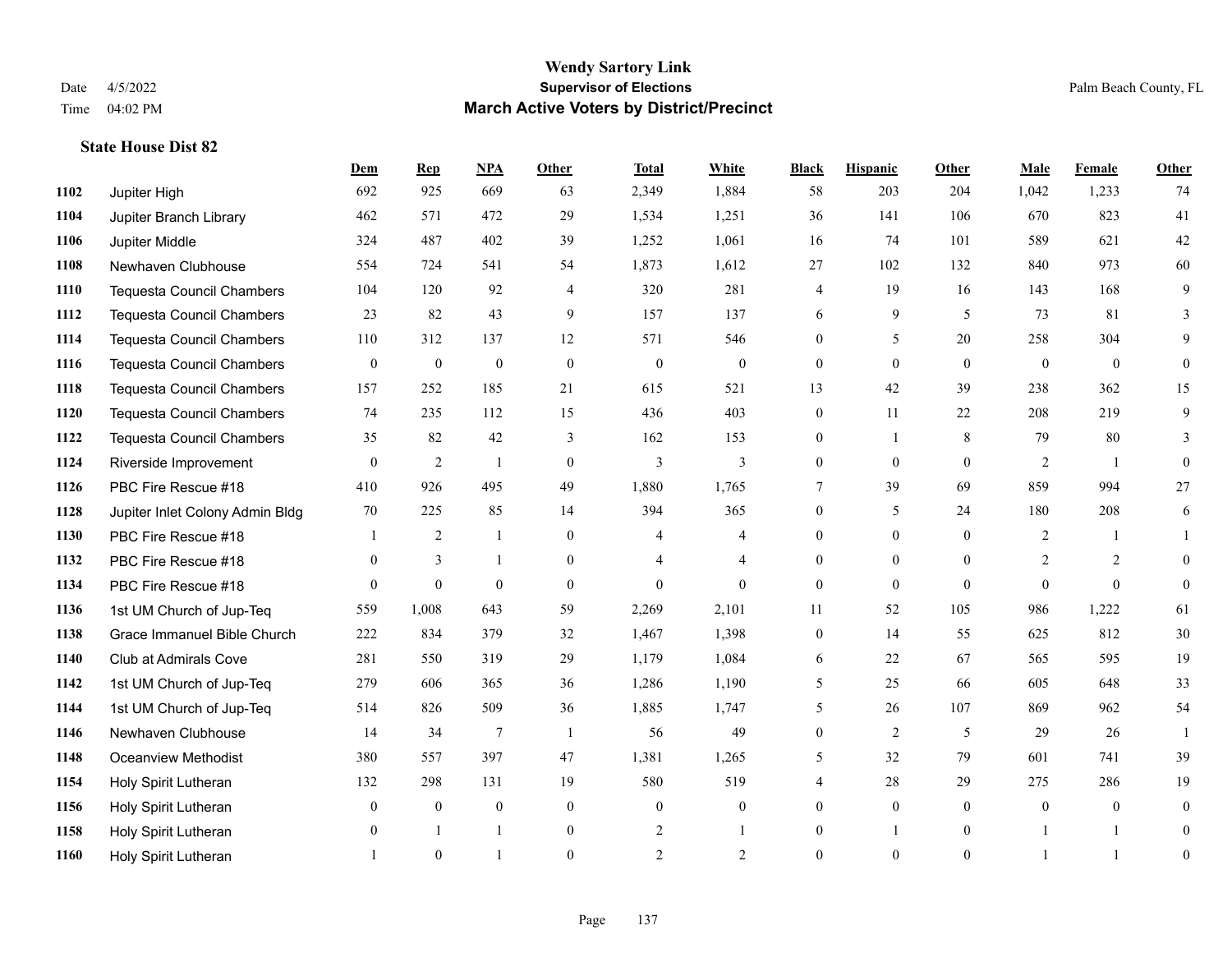|                            |                       | Dem    | Rep          | <b>NPA</b> | Other | <b>Total</b> | White  | <b>Black</b> | <b>Hispanic</b> | Other | Male   | Female | <b>Other</b>   |
|----------------------------|-----------------------|--------|--------------|------------|-------|--------------|--------|--------------|-----------------|-------|--------|--------|----------------|
| 1162                       | Holy Spirit Lutheran  |        |              |            |       | 13           |        | $\theta$     | $\theta$        |       |        |        | $\overline{0}$ |
| 1164                       | Club at Admirals Cove | 29     | $15^{7}$     | 70         |       | 261          | 233    |              |                 | 19    | 130    | 124    |                |
| 1166                       | Holy Spirit Lutheran  |        |              |            |       | 41           | 35     | 0            |                 |       | 18     | 23     | $\overline{0}$ |
| 1168                       | Holy Spirit Lutheran  |        | $\mathbf{U}$ | 0          |       | $\theta$     |        | $\Omega$     | $\Omega$        |       |        |        | $\Omega$       |
| <b>State House Dist 82</b> |                       | 14,650 | 22.960       | 15,114     | .379  | 54,103       | 46,557 | 1,091        | 2,951           | 3,504 | 24,791 | 27,789 | 1,523          |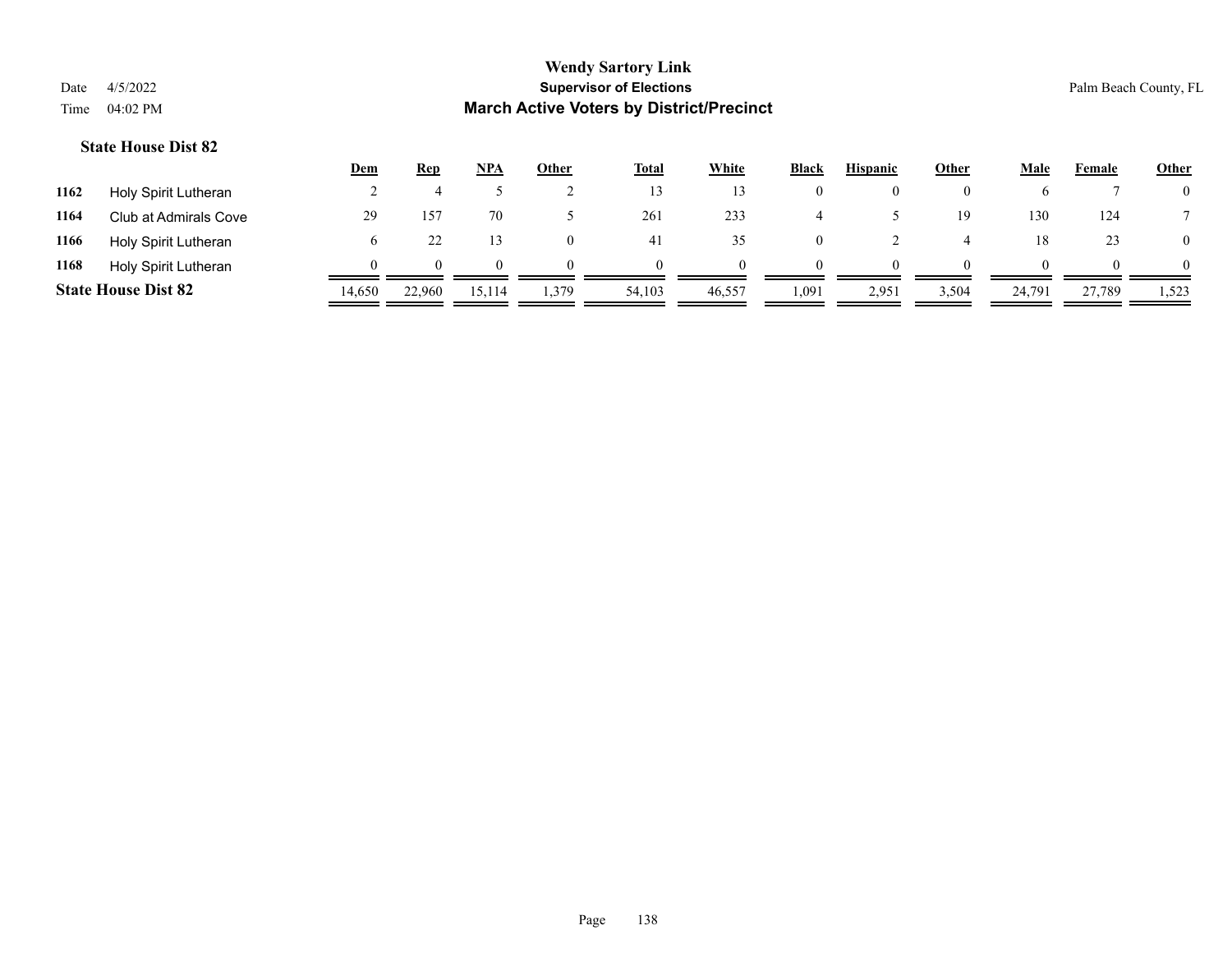|      |                                | Dem            | <b>Rep</b>       | NPA              | <b>Other</b> | <b>Total</b>   | <b>White</b>     | <b>Black</b>     | <b>Hispanic</b>  | <b>Other</b> | <b>Male</b>  | <b>Female</b>  | <b>Other</b> |
|------|--------------------------------|----------------|------------------|------------------|--------------|----------------|------------------|------------------|------------------|--------------|--------------|----------------|--------------|
| 1004 | Pierce Hammock Elementary      | 2              | 5                | $\overline{4}$   | $\theta$     | 11             | 11               | $\mathbf{0}$     | $\mathbf{0}$     | $\theta$     | 4            | 7              | $\Omega$     |
| 1006 | Journey Church of Jupiter      | $\theta$       | $\theta$         | $\mathbf{0}$     | $\Omega$     | $\theta$       | $\overline{0}$   | $\theta$         | $\mathbf{0}$     | $\Omega$     | $\theta$     | $\Omega$       | $\Omega$     |
| 1008 | Journey Church of Jupiter      | $\Omega$       | $\theta$         | $\theta$         | $\Omega$     | $\Omega$       | $\Omega$         | $\Omega$         | $\theta$         | $\Omega$     | $\Omega$     | $\Omega$       |              |
| 1010 | Journey Church of Jupiter      | $\theta$       | $\mathbf{0}$     | $\mathbf{0}$     | $\mathbf{0}$ | $\theta$       | $\overline{0}$   | $\overline{0}$   | $\mathbf{0}$     | $\Omega$     | $\mathbf{0}$ | $\theta$       |              |
| 1012 | Caloosa POA Meeting Room       | $\Omega$       | $\theta$         | $\mathbf{0}$     | $\Omega$     | $\Omega$       | $\theta$         | $\Omega$         | $\mathbf{0}$     | $\Omega$     | $\theta$     | $\Omega$       | $\Omega$     |
| 1014 | Caloosa POA Meeting Room       | $\mathbf{0}$   | -1               | $\mathbf{0}$     | $\Omega$     |                |                  | $\Omega$         | $\mathbf{0}$     | $\Omega$     | $\theta$     | 0              |              |
| 1016 | Journey Church of Jupiter      | $\Omega$       | $\theta$         | $\theta$         | $\theta$     | $\Omega$       | $\theta$         | $\theta$         | $\theta$         | $\theta$     | $\Omega$     | $\Omega$       | $\Omega$     |
| 1018 | Calvary Church of Jupiter      | 441            | 835              | 467              | 50           | 1,793          | 1,584            | 20               | 96               | 93           | 845          | 895            | 53           |
| 1019 | Calvary Church of Jupiter      | 190            | 367              | 225              | 8            | 790            | 705              | $\mathbf{0}$     | 47               | 38           | 377          | 396            | 17           |
| 1020 | Caloosa POA Meeting Room       | $\mathbf{0}$   | $\mathbf{0}$     | $\mathbf{0}$     | $\theta$     | $\mathbf{0}$   | $\boldsymbol{0}$ | $\mathbf{0}$     | $\mathbf{0}$     | $\mathbf{0}$ | $\mathbf{0}$ | $\mathbf{0}$   | $\mathbf{0}$ |
| 1022 | Journey Church of Jupiter      | 689            | 1,266            | 782              | 66           | 2,803          | 2,388            | 34               | 199              | 182          | 1,350        | 1,377          | 76           |
| 1024 | Calvary Church of Jupiter      | 9              | $\tau$           | $\boldsymbol{7}$ | $\mathbf{1}$ | 24             | 24               | $\boldsymbol{0}$ | $\boldsymbol{0}$ | $\mathbf{0}$ | 12           | 12             | $\mathbf{0}$ |
| 1026 | Calvary Church of Jupiter      | 328            | 621              | 356              | 27           | 1,332          | 1,181            | 12               | 75               | 64           | 639          | 663            | $30\,$       |
| 1028 | Jupiter Farms Elementary       | 530            | 1,022            | 589              | 63           | 2,204          | 1,933            | 15               | 134              | 122          | 1,074        | 1,071          | 59           |
| 1030 | Calvary Church of Jupiter      | 16             | 38               | 24               | 4            | 82             | 75               | $\boldsymbol{0}$ | $\overline{4}$   | 3            | 41           | 38             | 3            |
| 1032 | Jupiter Farms Park Community I | 302            | 577              | 373              | 30           | 1,282          | 1,080            | 12               | 107              | 83           | 626          | 617            | 39           |
| 1034 | West Jupiter Recreation Center | 263            | 772              | 364              | 49           | 1,448          | 1,262            | 15               | 35               | 136          | 697          | 722            | 29           |
| 1036 | Calvary Church of Jupiter      | $\mathbf{0}$   | $\boldsymbol{0}$ | $\mathbf{0}$     | $\theta$     | $\mathbf{0}$   | $\mathbf{0}$     | $\mathbf{0}$     | $\mathbf{0}$     | $\theta$     | $\theta$     | $\overline{0}$ | $\theta$     |
| 1038 | William T Dwyer High           | 798            | 1,301            | 774              | 60           | 2,933          | 2,474            | 60               | 169              | 230          | 1,407        | 1,422          | 104          |
| 1052 | Beacon Cove Intermediate Scho  | 1,004          | 1,152            | 928              | 69           | 3,153          | 2,494            | 81               | 248              | 330          | 1,475        | 1,578          | 100          |
| 1150 | <b>Oceanview Methodist</b>     | $\overline{0}$ | $\boldsymbol{0}$ | $\mathbf{0}$     | $\theta$     | $\mathbf{0}$   | $\mathbf{0}$     | $\overline{0}$   | $\mathbf{0}$     | $\theta$     | $\theta$     | $\theta$       | $\mathbf{0}$ |
| 1152 | Juno Beach Town Center         | 41             | 71               | 51               | 7            | 170            | 160              | $\overline{0}$   | 3                | 7            | 79           | 87             |              |
| 1170 | Caloosa POA Meeting Room       | $\theta$       | $\mathbf{0}$     | $\mathbf{0}$     | $\mathbf{0}$ | $\mathbf{0}$   | $\mathbf{0}$     | $\mathbf{0}$     | $\theta$         | $\theta$     | $\theta$     | $\theta$       | $\theta$     |
| 1172 | Caloosa POA Meeting Room       | 124            | 285              | 129              | 10           | 548            | 466              | 15               | 22               | 45           | 253          | 277            | 18           |
| 1173 | Caloosa POA Meeting Room       | 65             | 126              | 61               | 3            | 255            | 217              | 5                | 14               | 19           | 120          | 126            | 9            |
| 1174 | Mirasol Sales and Info Center  | $\Omega$       | $\mathbf{0}$     | $\mathbf{0}$     | $\theta$     | $\overline{0}$ | $\overline{0}$   | $\overline{0}$   | $\overline{0}$   | $\Omega$     | $\theta$     | $\theta$       | $\Omega$     |
| 1176 | Mirasol Sales and Info Center  |                | $\theta$         | $\theta$         | $\theta$     | $\theta$       | $\overline{0}$   | $\overline{0}$   | $\theta$         | $\Omega$     |              | $\theta$       |              |
| 1178 | Mirasol Sales and Info Center  | $\Omega$       | $\Omega$         | $\Omega$         | $\Omega$     | $\Omega$       | $\Omega$         | $\Omega$         | $\Omega$         | $\Omega$     |              | $\Omega$       | $\theta$     |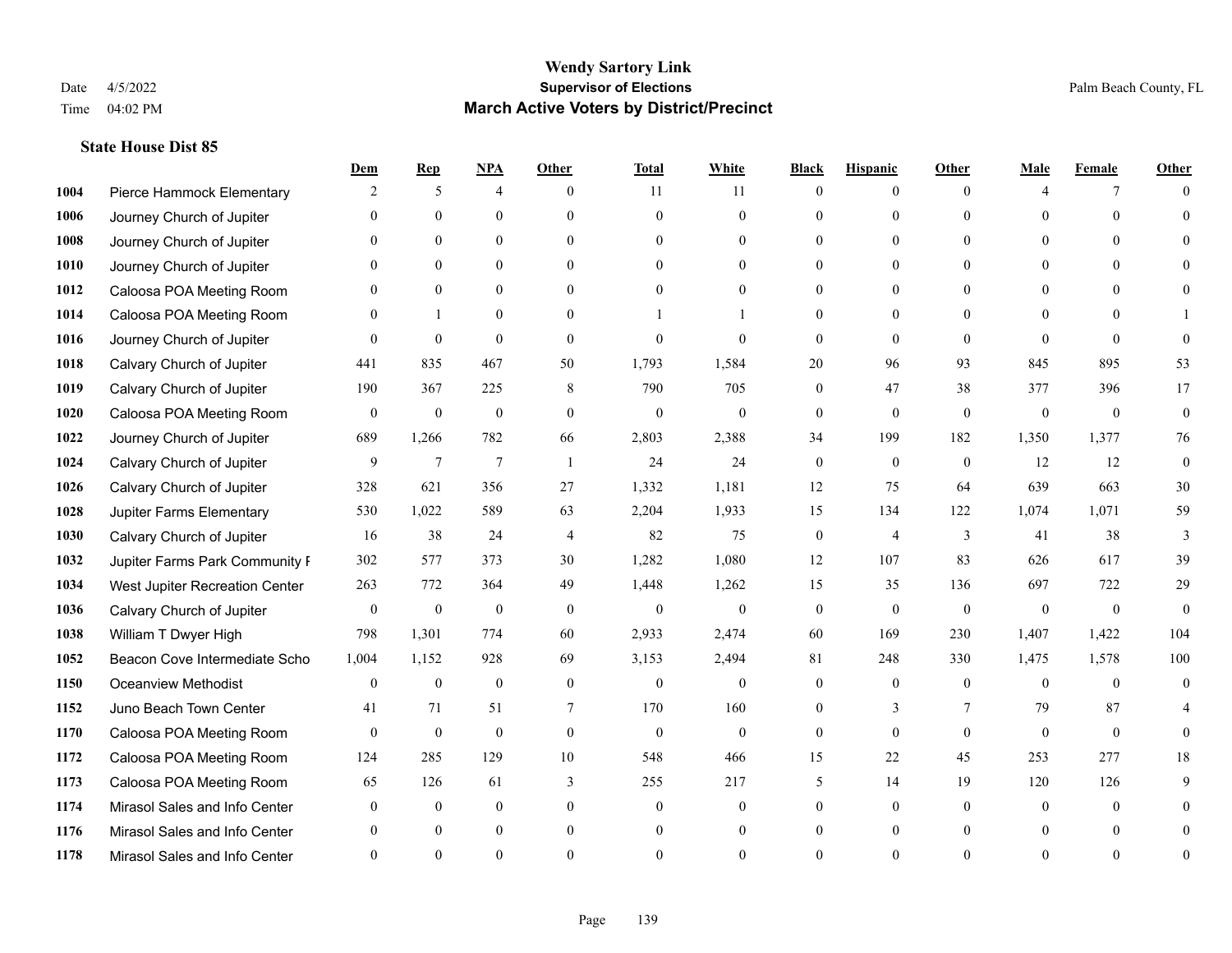|      |                                | Dem          | <b>Rep</b>       | $NPA$        | <b>Other</b> | <b>Total</b>   | <b>White</b>   | <b>Black</b>     | <b>Hispanic</b> | Other          | <b>Male</b>  | <b>Female</b>  | <b>Other</b>   |
|------|--------------------------------|--------------|------------------|--------------|--------------|----------------|----------------|------------------|-----------------|----------------|--------------|----------------|----------------|
| 1180 | Mirasol Sales and Info Center  | $\mathbf{0}$ | $\boldsymbol{0}$ | $\mathbf{0}$ | $\theta$     | $\overline{0}$ | $\overline{0}$ | $\theta$         | $\overline{0}$  | $\theta$       | $\theta$     | $\overline{0}$ | $\theta$       |
| 1182 | William T Dwyer High           | 161          | 257              | 142          | 6            | 566            | 481            | 16               | 29              | 40             | 269          | 283            | 14             |
| 1184 | Eastpointe Country Club        | 514          | 681              | 415          | 39           | 1,649          | 1,538          | 11               | 30              | 70             | 740          | 877            | 32             |
| 1186 | Mirasol Sales and Info Center  | 548          | 521              | 453          | 42           | 1,564          | 1,213          | 55               | 139             | 157            | 734          | 786            | $44\,$         |
| 1188 | Westwood Gardens HOA           | 359          | 400              | 349          | 34           | 1,142          | 882            | 38               | 125             | 97             | 469          | 653            | $20\,$         |
| 1189 | <b>Westwood Gardens HOA</b>    | 23           | 55               | 26           | 2            | 106            | 92             | $\tau$           | $\overline{2}$  | 5              | 53           | 50             | 3              |
| 1190 | Gardens Presbyterian           | 1,332        | 2,175            | 1,478        | 139          | 5,124          | 4,214          | 132              | 346             | 432            | 2,290        | 2,698          | 136            |
| 1192 | Evergrene Clubhouse            | 383          | 687              | 470          | 44           | 1,584          | 1,346          | 27               | 80              | 131            | 763          | 769            | 52             |
| 1194 | Frenchmans Creek Real Estate   | 647          | 940              | 638          | 47           | 2,272          | 2,076          | 16               | 41              | 139            | 1,033        | 1,187          | 52             |
| 1196 | Gardens Presbyterian           | $\mathbf{0}$ | $\mathbf{0}$     | $\mathbf{0}$ | $\mathbf{0}$ | $\mathbf{0}$   | $\overline{0}$ | $\mathbf{0}$     | $\mathbf{0}$    | $\Omega$       | $\theta$     | $\theta$       | $\mathbf{0}$   |
| 1198 | 1st Baptist Church PBG         | 543          | 482              | 423          | 34           | 1,482          | 1,032          | 134              | 168             | 148            | 711          | 726            | 45             |
| 1200 | Dwight D Eisenhower Elementar  | $\mathbf{0}$ | $\mathbf{0}$     | $\mathbf{0}$ | $\mathbf{0}$ | $\overline{0}$ | $\overline{0}$ | $\boldsymbol{0}$ | $\mathbf{0}$    | $\mathbf{0}$   | $\mathbf{0}$ | $\theta$       | $\mathbf{0}$   |
| 1202 | <b>Cross Community Church</b>  | 500          | 1,075            | 570          | 41           | 2,186          | 1,949          | 16               | 94              | 127            | 1,048        | 1,068          | 70             |
| 1204 | Holy Spirit Lutheran           | 8            | 21               | 14           | 3            | 46             | 40             | $\boldsymbol{0}$ | $\overline{c}$  | $\overline{4}$ | 21           | 21             | $\overline{4}$ |
| 1206 | Holy Spirit Lutheran           | 8            | 85               | 25           | 3            | 121            | 117            | 0                | 3               | $\overline{1}$ | 57           | 63             |                |
| 1208 | Juno Beach Town Center         | 444          | 879              | 497          | 44           | 1,864          | 1,698          | 7                | 56              | 103            | 862          | 958            | 44             |
| 1210 | Holy Spirit Lutheran           | 203          | 281              | 164          | $\tau$       | 655            | 584            | $\overline{2}$   | 25              | 44             | 319          | 314            | 22             |
| 1212 | Juno Beach Town Center         | 46           | 67               | 54           | 8            | 175            | 141            | 5                | 10              | 19             | 90           | 79             | 6              |
| 1214 | Juno Beach Town Center         | 262          | 436              | 213          | 29           | 940            | 879            | 5                | 13              | 43             | 385          | 533            | $22\,$         |
| 1216 | <b>Oceanview Methodist</b>     | 141          | 332              | 178          | 21           | 672            | 577            | 10               | 37              | 48             | 324          | 333            | 15             |
| 1218 | Osceola Creek Middle           |              |                  | $\theta$     | $\theta$     | $\overline{2}$ | $\overline{2}$ | $\overline{0}$   | $\theta$        | $\Omega$       | 2            | $\Omega$       | $\theta$       |
| 1220 | Pierce Hammock Elementary      | $\mathbf{0}$ | $\boldsymbol{0}$ | $\mathbf{0}$ | $\mathbf{0}$ | $\mathbf{0}$   | $\overline{0}$ | $\overline{0}$   | $\mathbf{0}$    | $\mathbf{0}$   | $\mathbf{0}$ | $\overline{0}$ | $\theta$       |
| 1222 | Sandhill Crane Golf Club       | 35           | 71               | 37           | 5            | 148            | 108            | 13               | 12              | 15             | 73           | 73             | $\overline{2}$ |
| 1224 | Pierce Hammock Elementary      | $\theta$     | $\mathbf{0}$     | $\mathbf{0}$ | $\theta$     | $\theta$       | $\overline{0}$ | $\mathbf{0}$     | $\mathbf{0}$    | $\theta$       | $\theta$     | $\mathbf{0}$   | $\theta$       |
| 1228 | <b>Carleton Oaks Clubhouse</b> | 143          | 198              | 126          | 6            | 473            | 341            | 26               | 49              | 57             | 229          | 231            | 13             |
| 1230 | Christ Fellowship Church PBG   | $\theta$     | $\mathbf{0}$     | $\mathbf{0}$ | $\theta$     | $\overline{0}$ | $\overline{0}$ | $\overline{0}$   | $\overline{0}$  | $\theta$       | $\theta$     | $\theta$       | $\mathbf{0}$   |
| 1232 | Mirasol Sales and Info Center  | $\Omega$     | $\Omega$         | $\theta$     | $\theta$     | $\theta$       | $\overline{0}$ | $\overline{0}$   | $\overline{0}$  | $\Omega$       | $\Omega$     | $\theta$       | $\mathbf{0}$   |
| 1234 | Christ Fellowship Church PBG   | $\Omega$     | $\Omega$         | $\theta$     | $\Omega$     | $\Omega$       | $\theta$       | $\theta$         | $\theta$        | $\Omega$       | $\Omega$     | $\Omega$       | $\mathbf{0}$   |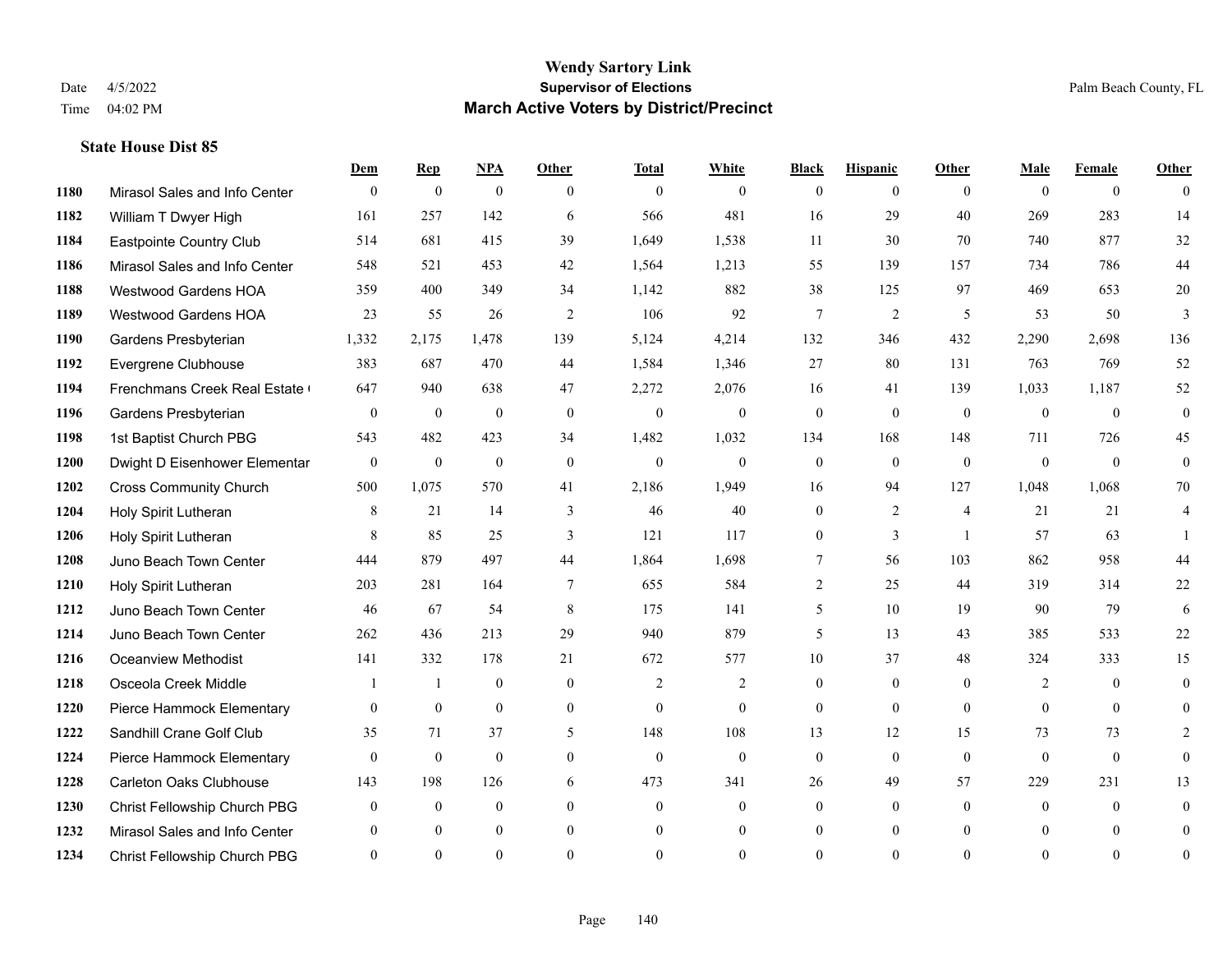|      |                                  | Dem          | <b>Rep</b>       | $NPA$          | <b>Other</b>   | <b>Total</b> | <b>White</b>   | <b>Black</b>     | <b>Hispanic</b> | <b>Other</b>   | <b>Male</b> | <b>Female</b>  | Other          |
|------|----------------------------------|--------------|------------------|----------------|----------------|--------------|----------------|------------------|-----------------|----------------|-------------|----------------|----------------|
| 1236 | Mirasol Sales and Info Center    | $\mathbf{0}$ | $\mathbf{0}$     | $\mathbf{0}$   | $\theta$       | $\mathbf{0}$ | $\mathbf{0}$   | $\Omega$         | $\overline{0}$  | $\theta$       | $\theta$    | $\overline{0}$ | $\Omega$       |
| 1238 | Mirasol Sales and Info Center    | 608          | 777              | 524            | 61             | 1,970        | 1,788          | 19               | 22              | 141            | 937         | 976            | 57             |
| 1240 | <b>Timber Trace Elementary</b>   | 770          | 1,086            | 632            | 59             | 2,547        | 2,197          | 56               | 151             | 143            | 1,152       | 1,324          | 71             |
| 1242 | Christ Fellowship Church PBG     | 869          | 1,066            | 633            | 64             | 2,632        | 2,387          | 37               | 62              | 146            | 1,087       | 1,481          | 64             |
| 1244 | Christ Fellowship Church PBG     | 456          | 657              | 461            | 53             | 1,627        | 1,413          | 30               | 78              | 106            | 688         | 886            | 53             |
| 1246 | Watson B Duncan Middle           | 817          | 922              | 715            | 69             | 2,523        | 2,003          | 71               | 201             | 248            | 1,113       | 1,339          | 71             |
| 1247 | Watson B Duncan Middle           | 33           | 190              | 65             | 9              | 297          | 275            | $\boldsymbol{0}$ | -1              | 21             | 138         | 146            | 13             |
| 1248 | <b>PBG Community Center</b>      | 501          | 595              | 403            | 39             | 1,538        | 1,288          | 29               | 124             | 97             | 653         | 857            | $28\,$         |
| 1250 | Palm Beach Gardens High          | 13           | 37               | 16             | -1             | 67           | 59             | $\overline{0}$   | 4               | $\overline{4}$ | 34          | 29             | 4              |
| 1252 | <b>Ballen Isles Country Club</b> | 876          | 783              | 680            | 52             | 2,391        | 2,195          | 23               | 23              | 150            | 1,070       | 1,261          | 60             |
| 1254 | Northlake Nazarene Church        | 151          | 182              | 130            | $\tau$         | 470          | 397            | 9                | 29              | 35             | 233         | 220            | 17             |
| 1256 | North County Senior Center       |              | $\sqrt{2}$       | 3              | 3              | 9            | 8              |                  | $\overline{0}$  | $\mathbf{0}$   | 5           | $\overline{4}$ | $\overline{0}$ |
| 1258 | North County Senior Center       | 308          | 225              | 255            | 25             | 813          | 447            | 98               | 120             | 148            | 376         | 412            | 25             |
| 1260 | PBG City Hall Council Room       | 438          | 553              | 314            | 27             | 1,332        | 1,104          | 28               | 115             | 85             | 599         | 691            | $42\,$         |
| 1262 | PBG Moose Lodge 2010             |              | $\overline{c}$   | $\mathbf{0}$   | $\overline{0}$ | 3            | 3              | $\overline{0}$   | $\overline{0}$  | $\theta$       | $\theta$    | 3              | $\overline{0}$ |
| 1264 | PBG City Hall Council Room       | $\Omega$     | $\mathbf{0}$     | $\mathbf{0}$   | $\theta$       | $\mathbf{0}$ | $\overline{0}$ | $\overline{0}$   | $\mathbf{0}$    | $\theta$       | $\theta$    | $\theta$       | $\overline{0}$ |
| 1266 | PBG City Hall Council Room       | 162          | 113              | 137            | 13             | 425          | 260            | 66               | 70              | 29             | 182         | 234            | 9              |
| 1268 | <b>PBG Community Center</b>      | 103          | 73               | 107            | 10             | 293          | 181            | 49               | 33              | 30             | 112         | 166            | 15             |
| 1270 | <b>PBG Community Center</b>      | 3            | $\boldsymbol{0}$ | $\overline{2}$ | $\mathbf{0}$   | 5            | $\mathbf{2}$   | $\overline{c}$   | $\mathbf{1}$    | $\theta$       | 2           | 2              | $\overline{1}$ |
| 1272 | Palm Beach Gardens Elementar     | 717          | 675              | 553            | 56             | 2,001        | 1,589          | 108              | 129             | 175            | 924         | 1,013          | 64             |
| 1274 | Palm Beach Gardens High          | 578          | 544              | 438            | 37             | 1,597        | 1,208          | 91               | 141             | 157            | 754         | 782            | 61             |
| 1276 | Palm Beach Gardens High          | 125          | 90               | 81             | 5              | 301          | 191            | 50               | 39              | 21             | 138         | 153            | $10\,$         |
| 1278 | Garden Lodge 366 F&AM            | 351          | 187              | 265            | 19             | 822          | 401            | 181              | 143             | 97             | 359         | 428            | 35             |
| 1280 | Pew Leadership Center            | 136          | 149              | 112            | 13             | 410          | 348            | 12               | 24              | 26             | 169         | 238            | 3              |
| 1282 | Pew Leadership Center            | 80           | 48               | 57             | 5              | 190          | 137            | 13               | 18              | 22             | 95          | 81             | 14             |
| 1284 | <b>Eissey Campus Theater</b>     | 789          | 810              | 784            | 67             | 2,450        | 1,949          | $88\,$           | 208             | 205            | 1,048       | 1,332          | $70\,$         |
| 1286 | PBG Moose Lodge 2010             | 49           | 49               | 40             | 3              | 141          | 113            | 4                | 12              | 12             | 70          | 62             | 9              |
| 1288 | PBG Moose Lodge 2010             | 13           | 24               | 7              |                | 45           | 41             |                  | $\Omega$        | 3              | 22          | 21             | $\overline{2}$ |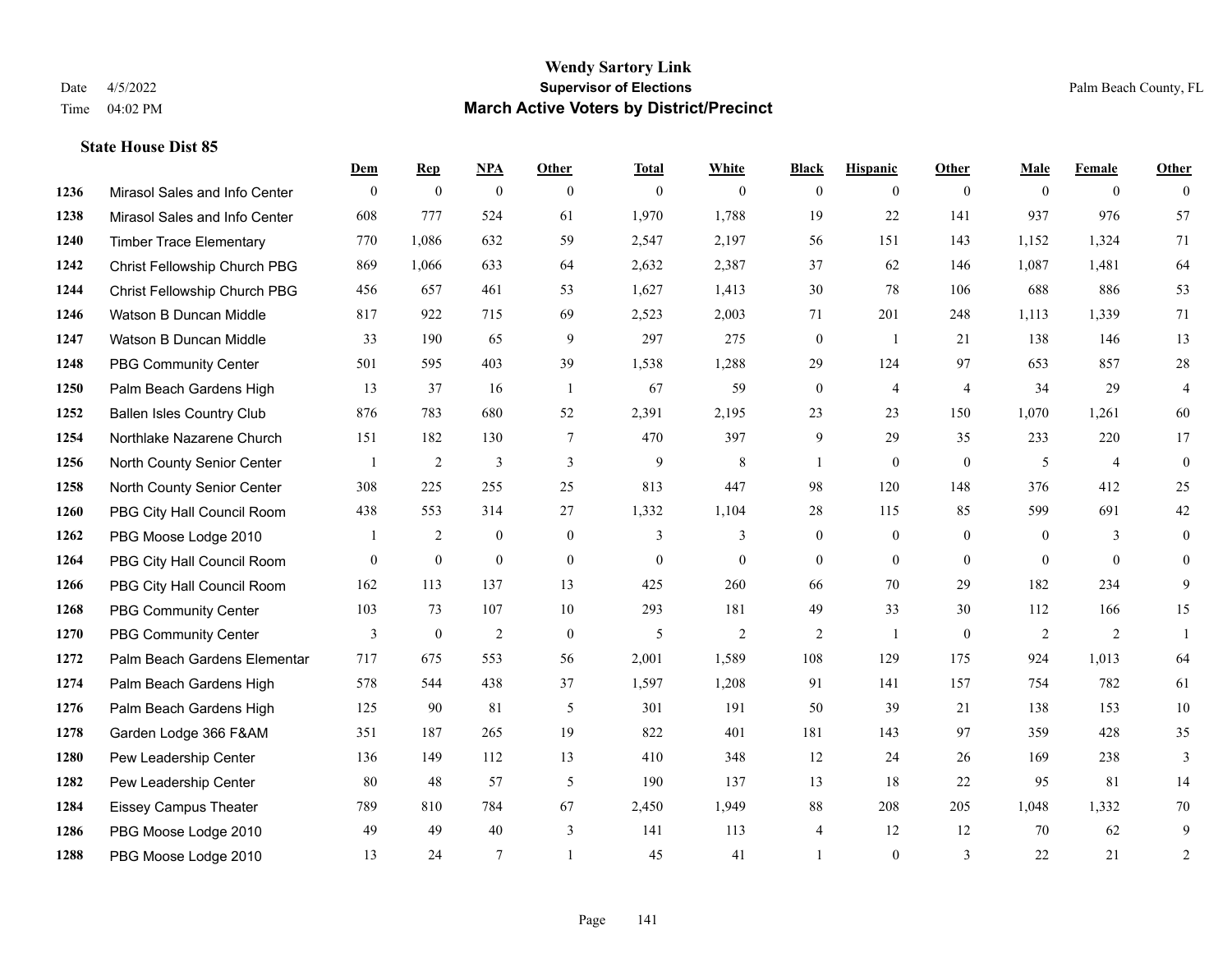|      |                                    | Dem            | <b>Rep</b>       | NPA              | <b>Other</b>     | <b>Total</b>     | <b>White</b>   | <b>Black</b>     | <b>Hispanic</b>  | Other          | <b>Male</b>    | <b>Female</b>  | <b>Other</b>     |
|------|------------------------------------|----------------|------------------|------------------|------------------|------------------|----------------|------------------|------------------|----------------|----------------|----------------|------------------|
| 1290 | PBG Moose Lodge 2010               | 693            | 846              | 568              | 70               | 2,177            | 1,831          | 52               | 137              | 157            | 879            | 1,239          | 59               |
| 1291 | PBG Moose Lodge 2010               | 26             | 38               | 28               | $\overline{2}$   | 94               | 89             | 3                | 1                | $\overline{1}$ | 30             | 64             | $\mathbf{0}$     |
| 1292 | PBG Moose Lodge 2010               | 15             | 48               | 16               | 2                | 81               | 75             | 1                | $\mathbf{1}$     | $\overline{4}$ | 38             | 40             | 3                |
| 1294 | Dwight D Eisenhower Elementar      | 26             | 82               | 24               | $7\phantom{.0}$  | 139              | 120            | 5                | 4                | 10             | 70             | 68             |                  |
| 1296 | Dwight D Eisenhower Elementar      | 218            | 259              | 203              | 20               | 700              | 546            | 15               | 91               | 48             | 278            | 397            | 25               |
| 1298 | PBG Moose Lodge 2010               | 37             | 33               | 19               | $\overline{1}$   | 90               | $80\,$         | 1                | 4                | 5              | 36             | 53             |                  |
| 1300 | <b>Cross Community Church</b>      |                | 3                | $\mathbf{1}$     | $\boldsymbol{0}$ | 5                | $\overline{4}$ | $\overline{0}$   | $\overline{0}$   | $\overline{1}$ | 2              | 3              | $\overline{0}$   |
| 1302 | Dwight D Eisenhower Elementar      | 39             | 52               | 35               | 3                | 129              | 109            | $\mathbf{1}$     | $\tau$           | 12             | 62             | 62             | 5                |
| 1304 | <b>NPB Community Center</b>        | 206            | 258              | 188              | 27               | 679              | 589            | 12               | 40               | 38             | 352            | 304            | 23               |
| 1305 | <b>NPB Community Center</b>        | $\mathbf{0}$   | $\mathbf{0}$     | $\boldsymbol{0}$ | $\mathbf{1}$     | -1               | $\mathbf{1}$   | 0                | $\overline{0}$   | $\mathbf{0}$   | -1             | $\overline{0}$ | $\mathbf{0}$     |
| 1306 | <b>Eissey Campus Theater</b>       | 14             | 31               | 34               | $\overline{4}$   | 83               | 67             | 2                | $\mathbf{1}$     | 13             | 39             | 43             |                  |
| 1308 | <b>Gardens Mall Community Room</b> | 37             | 67               | 37               | 3                | 144              | 129            | 3                | $\overline{2}$   | 10             | 73             | 67             |                  |
| 1310 | <b>Eissey Campus Theater</b>       |                | $\overline{c}$   | 1                | $\theta$         | $\overline{4}$   | $\overline{4}$ | $\overline{0}$   | $\overline{0}$   | $\mathbf{0}$   | 3              | $\mathbf{1}$   | 0                |
| 1312 | <b>Gardens Mall Community Room</b> | 6              | 21               | 12               | $\mathbf{0}$     | 39               | 36             | $\overline{0}$   | $\overline{c}$   | $\overline{1}$ | 21             | 18             | $\theta$         |
| 1314 | <b>NPB Community Center</b>        | 45             | 114              | 60               | 10               | 229              | 202            | 3                | 8                | 16             | 95             | 123            | 11               |
| 1316 | <b>NPB Community Center</b>        | 180            | 202              | 143              | 22               | 547              | 399            | 42               | 68               | 38             | 229            | 301            | 17               |
| 1318 | PBG Moose Lodge 2010               | $\mathbf{0}$   | $\boldsymbol{0}$ | $\mathbf{0}$     | $\mathbf{0}$     | $\boldsymbol{0}$ | $\mathbf{0}$   | $\overline{0}$   | $\mathbf{0}$     | $\mathbf{0}$   | $\mathbf{0}$   | $\mathbf{0}$   | $\overline{0}$   |
| 1320 | <b>NPB Community Center</b>        | 35             | 117              | 39               | 2                | 193              | 169            | 3                | 9                | 12             | 103            | 87             | 3                |
| 1322 | <b>NPB Community Center</b>        | $\overline{3}$ | $\overline{7}$   | $\mathbf{9}$     | $\mathbf{0}$     | 19               | 19             | $\boldsymbol{0}$ | $\boldsymbol{0}$ | $\mathbf{0}$   | 8              | $10\,$         |                  |
| 1324 | Allamanda Elementary               | 448            | 446              | 391              | 48               | 1,333            | 1,050          | 40               | 143              | 100            | 564            | 726            | 43               |
| 1326 | Allamanda Elementary               | 186            | 219              | 165              | 17               | 587              | 499            | $\tau$           | 30               | 51             | 256            | 319            | 12               |
| 1328 | Osborne Park Activities Bldg       | 596            | 841              | 561              | 52               | 2,050            | 1,750          | 32               | 129              | 139            | 998            | 997            | 55               |
| 1330 | 1st Unitarian Church NPB           | 34             | 41               | 45               | 3                | 123              | 100            | 9                | 6                | 8              | 66             | 54             | 3                |
| 1332 | 1st Unitarian Church NPB           | 326            | 411              | 275              | 33               | 1,045            | 850            | 53               | 67               | 75             | 513            | 507            | 25               |
| 1334 | 1st Unitarian Church NPB           | 2              | 3                | 5                | $\overline{1}$   | 11               | 11             | $\overline{0}$   | $\overline{0}$   | $\Omega$       | $\overline{4}$ | $\tau$         | $\theta$         |
| 1336 | <b>Gardens Mall Community Room</b> | 35             | 91               | 40               | $\overline{4}$   | 170              | 152            | 0                | 4                | 14             | 87             | 76             | 7                |
| 1338 | <b>Eissey Campus Theater</b>       | 95             | 408              | 110              | 19               | 632              | 607            |                  | $\overline{2}$   | 22             | 278            | 343            | 11               |
| 1340 | <b>Eissey Campus Theater</b>       | 7              | 6                | $\overline{2}$   | $\Omega$         | 15               | 14             | $\overline{0}$   |                  | $\theta$       | $\tau$         | 8              | $\boldsymbol{0}$ |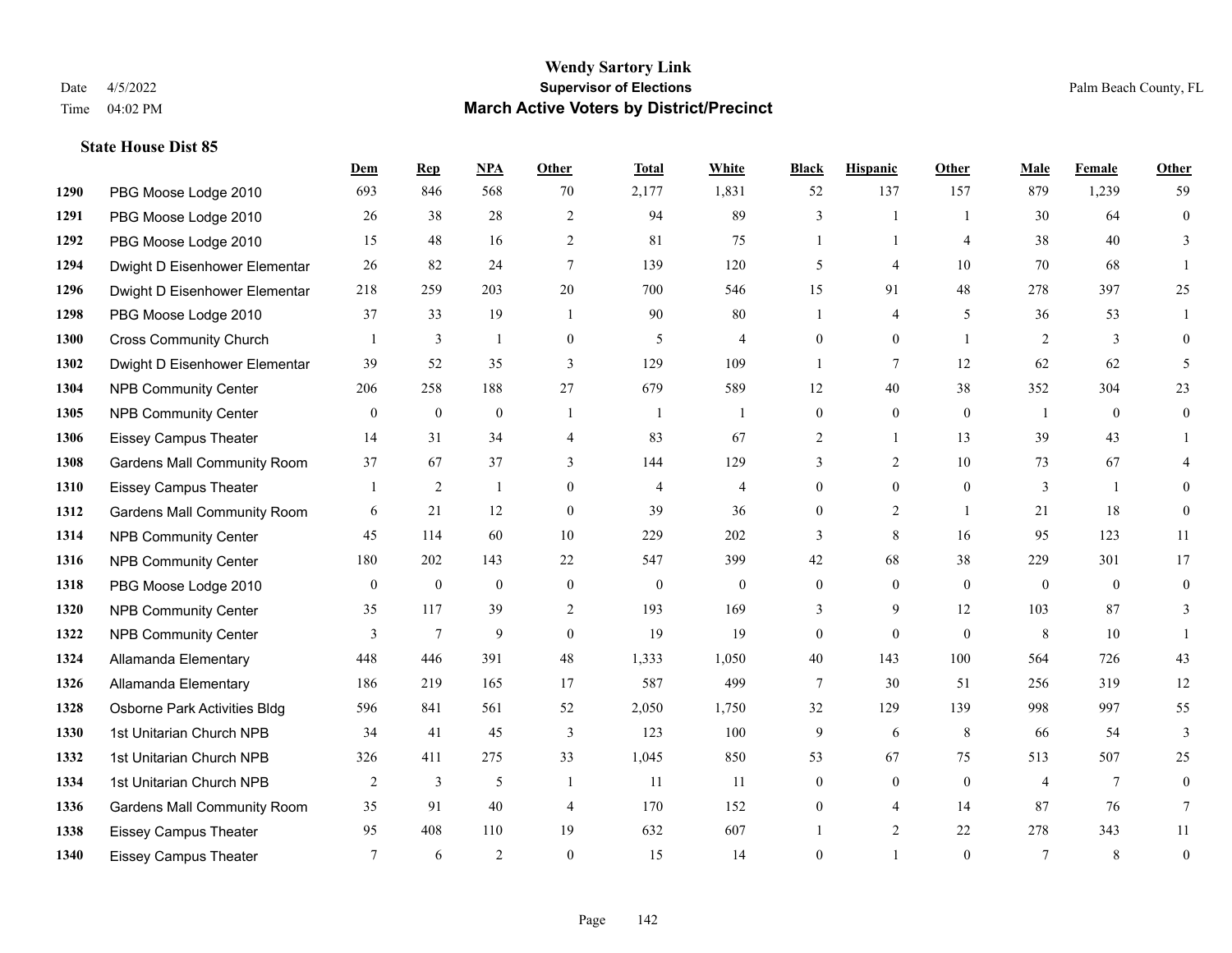|      |                                 | Dem              | <b>Rep</b>       | NPA              | Other           | <b>Total</b>     | <b>White</b>     | <b>Black</b>     | <b>Hispanic</b> | Other          | <b>Male</b>  | <b>Female</b>    | <b>Other</b>     |
|------|---------------------------------|------------------|------------------|------------------|-----------------|------------------|------------------|------------------|-----------------|----------------|--------------|------------------|------------------|
| 1342 | <b>NPB Country Club</b>         | 298              | 452              | 281              | 30              | 1,061            | 962              | 18               | 33              | 48             | 460          | 577              | 24               |
| 1344 | Old Port Cove                   | 293              | 543              | 336              | 33              | 1,205            | 1,107            | 5                | 28              | 65             | 546          | 640              | 19               |
| 1346 | Anchorage Activities Bldg       | 548              | 933              | 445              | 44              | 1,970            | 1,804            | 13               | 64              | 89             | 922          | 997              | 51               |
| 1348 | <b>NPB Council Chambers</b>     | 34               | 126              | 31               | 9               | 200              | 188              | $\boldsymbol{0}$ | $7\phantom{.0}$ | 5              | 101          | 93               | 6                |
| 1350 | Faith Lutheran Church           | 366              | 623              | 381              | 26              | 1,396            | 1,233            | 9                | 81              | 73             | 664          | 692              | 40               |
| 1352 | Northlake Nazarene Church       | 652              | 872              | 610              | 50              | 2,184            | 1,576            | 149              | 184             | 275            | 984          | 1,125            | 75               |
| 1354 | <b>Grove Park Elementary</b>    | 97               | 166              | 76               | $\mathfrak{Z}$  | 342              | 287              | 11               | 20              | 24             | 159          | 173              | $10\,$           |
| 1360 | Garden Lodge 366 F&AM           | 347              | 338              | 239              | 20              | 944              | 735              | 62               | 72              | 75             | 408          | 508              | $28\,$           |
| 1362 | <b>Grove Park Elementary</b>    | 206              | 125              | 195              | $7\phantom{.0}$ | 533              | 268              | 47               | 162             | 56             | 239          | 277              | 17               |
| 1372 | Garden Lodge 366 F&AM           | 94               | 31               | 44               | 8               | 177              | 81               | 56               | 20              | 20             | 74           | 95               | 8                |
| 1374 | Pew Leadership Center           | 187              | 83               | 146              | 9               | 425              | 217              | 115              | 50              | 43             | 171          | 240              | 14               |
| 1380 | <b>NPB Council Chambers</b>     | 185              | 270              | 163              | 15              | 633              | 560              | 8                | 30              | 35             | 276          | 338              | 19               |
| 2002 | Jeaga Middle                    | 179              | 91               | 110              | 8               | 388              | 150              | 129              | 37              | 72             | 174          | 202              | 12               |
| 2004 | <b>Grassy Waters Elementary</b> | 1,029            | 321              | 613              | 49              | 2,012            | 587              | 737              | 399             | 289            | 854          | 1,087            | 71               |
| 2006 | Jeaga Middle                    | 159              | 73               | 98               | 12              | 342              | 144              | 113              | 62              | 23             | 135          | 196              | 11               |
| 2008 | Jeaga Middle                    | $\mathbf{0}$     | $\boldsymbol{0}$ | $\mathbf{0}$     | $\mathbf{0}$    | $\boldsymbol{0}$ | $\boldsymbol{0}$ | $\boldsymbol{0}$ | $\mathbf{0}$    | $\overline{0}$ | $\mathbf{0}$ | $\overline{0}$   | $\mathbf{0}$     |
| 2010 | <b>Cypress Lakes HOA</b>        | 612              | 338              | 290              | 29              | 1,269            | 846              | 222              | 106             | 95             | 485          | 748              | 36               |
| 2012 | Century Village Clubhouse       | 63               | 30               | 26               | $\overline{1}$  | 120              | 71               | 16               | 20              | 13             | 56           | 59               | 5                |
| 6040 | Osceola Creek Middle            | 95               | 128              | 105              | $\sqrt{2}$      | 330              | 244              | 15               | 38              | 33             | 151          | 164              | 15               |
| 6042 | Osceola Creek Middle            | 978              | 1,252            | 1,046            | 71              | 3,347            | 2,146            | 441              | 491             | 269            | 1,614        | 1,631            | 102              |
| 6044 | <b>Frontier Elementary</b>      | 898              | 1,006            | 797              | 57              | 2,758            | 1,748            | 420              | 361             | 229            | 1,291        | 1,387            | 80               |
| 6045 | Acreage Branch Library          | 195              | 269              | 181              | 13              | 658              | 423              | 80               | 86              | 69             | 317          | 313              | $28\,$           |
| 6046 | Pierce Hammock Elementary       | 799              | 976              | 780              | 54              | 2,609            | 1,665            | 363              | 338             | 243            | 1,255        | 1,255            | 99               |
| 6048 | Pierce Hammock Elementary       | $\boldsymbol{0}$ | $\boldsymbol{0}$ | $\boldsymbol{0}$ | $\mathbf{0}$    | $\boldsymbol{0}$ | $\mathbf{0}$     | $\boldsymbol{0}$ | $\mathbf{0}$    | $\mathbf{0}$   | $\mathbf{0}$ | $\boldsymbol{0}$ | $\boldsymbol{0}$ |
| 6050 | Acreage Branch Library          | 856              | 886              | 722              | 66              | 2,530            | 1,547            | 370              | 350             | 263            | 1,184        | 1,258            | $88\,$           |
| 6051 | <b>Cornerstone Fellowship</b>   | 607              | 736              | 567              | 56              | 1,966            | 1,246            | 213              | 296             | 211            | 912          | 983              | 71               |
| 6052 | Seminole Ridge High             | 609              | 662              | 575              | 36              | 1,882            | 1,155            | 228              | 327             | 172            | 888          | 923              | 71               |
| 6054 | <b>Acreage Pines Elementary</b> | $\mathbf{0}$     | $\mathbf{0}$     | $\mathbf{0}$     | $\theta$        | $\mathbf{0}$     | $\overline{0}$   | $\overline{0}$   | $\overline{0}$  | $\overline{0}$ | $\theta$     | $\mathbf{0}$     | $\boldsymbol{0}$ |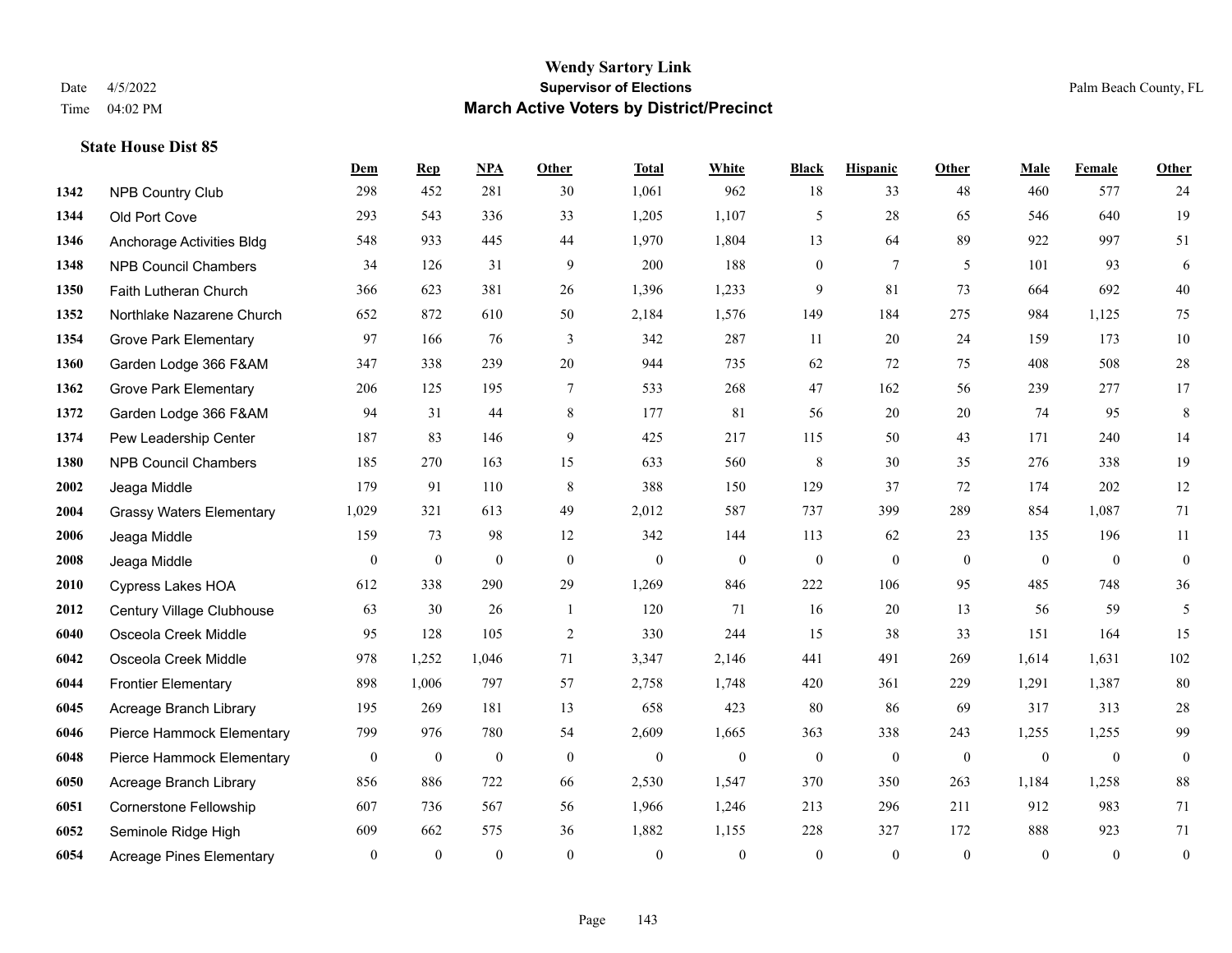|      |                                  | Dem            | <b>Rep</b>       | NPA              | <b>Other</b>   | <b>Total</b>     | <b>White</b>     | <b>Black</b>     | <b>Hispanic</b>  | <b>Other</b>   | <b>Male</b>    | <b>Female</b>  | <b>Other</b>     |
|------|----------------------------------|----------------|------------------|------------------|----------------|------------------|------------------|------------------|------------------|----------------|----------------|----------------|------------------|
| 6056 | Pierce Hammock Elementary        | $\mathbf{0}$   | $\boldsymbol{0}$ | $\boldsymbol{0}$ | $\theta$       | $\theta$         | $\overline{0}$   | $\mathbf{0}$     | $\mathbf{0}$     | $\theta$       | $\theta$       | $\overline{0}$ | $\Omega$         |
| 6058 | <b>Acreage Pines Elementary</b>  | 737            | 623              | 582              | 41             | 1,983            | 1,075            | 360              | 253              | 295            | 967            | 956            | 60               |
| 6060 | Indian Trail Improvement Dist    | 887            | 973              | 810              | 55             | 2,725            | 1,685            | 346              | 417              | 277            | 1,276          | 1,353          | 96               |
| 6062 | Sandhill Crane Golf Club         | 229            | 422              | 275              | 23             | 949              | 668              | 77               | 71               | 133            | 460            | 458            | 31               |
| 6064 | Sandhill Crane Golf Club         | 34             | 61               | 32               | 3              | 130              | 104              | 8                | 12               | 6              | 64             | 62             | $\overline{4}$   |
| 6066 | Ibis POA Admin Building          | 1,036          | 1,100            | 761              | 83             | 2,980            | 2,627            | 85               | 69               | 199            | 1,395          | 1,515          | $70\,$           |
| 6068 | Ibis POA Admin Building          | $\mathbf{0}$   | $\boldsymbol{0}$ | $\mathbf{0}$     | $\mathbf{0}$   | $\theta$         | $\boldsymbol{0}$ | $\boldsymbol{0}$ | $\mathbf{0}$     | $\overline{0}$ | $\mathbf{0}$   | $\mathbf{0}$   | $\boldsymbol{0}$ |
| 6070 | Ironhorse Country Club           | 157            | 257              | 122              | 11             | 547              | 439              | 36               | 21               | 51             | 246            | 292            | 9                |
| 6072 | Seminole Ridge High              | 652            | 637              | 639              | 58             | 1,986            | 889              | 392              | 532              | 173            | 922            | 1,040          | 24               |
| 6073 | Seminole Ridge High              | $\bf{0}$       | $\boldsymbol{0}$ | $\boldsymbol{0}$ | $\mathbf{0}$   | $\boldsymbol{0}$ | $\boldsymbol{0}$ | $\boldsymbol{0}$ | $\boldsymbol{0}$ | $\mathbf{0}$   | $\mathbf{0}$   | $\overline{0}$ | $\boldsymbol{0}$ |
| 6076 | <b>Western Pines Middle</b>      | 635            | 725              | 579              | 38             | 1,977            | 1,440            | 155              | 210              | 172            | 943            | 957            | 77               |
| 6078 | <b>Western Pines Middle</b>      | 660            | 742              | 651              | 44             | 2,097            | 1,386            | 169              | 368              | 174            | 995            | 1.045          | 57               |
| 6080 | <b>Golden Grove Elementary</b>   | 608            | 783              | 639              | 47             | 2,077            | 1,371            | 138              | 366              | 202            | 971            | 1,024          | 82               |
| 6082 | PBSC Loxahatchee Groves Can      | 9              | 6                | 15               | $\overline{2}$ | 32               | 27               | $\boldsymbol{0}$ | 3                | 2              | 12             | 20             | $\mathbf{0}$     |
| 6084 | PBSC Loxahatchee Groves Can      | 329            | 512              | 428              | 52             | 1,321            | 839              | 77               | 292              | 113            | 647            | 652            | $22\,$           |
| 6086 | PBSC Loxahatchee Groves Can      | 249            | 412              | 244              | 20             | 925              | 684              | 91               | 82               | 68             | 417            | 481            | $27\,$           |
| 6088 | Seminole Ridge High              | 531            | 694              | 563              | 44             | 1,832            | 1,155            | 222              | 308              | 147            | 862            | 921            | 49               |
| 6090 | Loxahatchee Groves Elementary    | 763            | 897              | 774              | 55             | 2,489            | 1,533            | 278              | 464              | 214            | 1,203          | 1,191          | 95               |
| 6092 | PBSC Loxahatchee Groves Can      | 169            | 222              | 147              | 17             | 555              | 362              | 41               | 108              | 44             | 264            | 272            | 19               |
| 7002 | J F Kennedy Middle               | $\mathbf{0}$   | $\mathbf{0}$     | $\mathbf{0}$     | $\mathbf{0}$   | $\mathbf{0}$     | $\boldsymbol{0}$ | $\mathbf{0}$     | $\mathbf{0}$     | $\theta$       | $\overline{0}$ | $\theta$       | $\boldsymbol{0}$ |
| 7006 | J F Kennedy Middle               | $\Omega$       | $\theta$         | $\theta$         | $\theta$       | $\Omega$         | $\overline{0}$   | $\mathbf{0}$     | $\theta$         | $\theta$       | $\theta$       | $\Omega$       | $\theta$         |
| 7008 | J F Kennedy Middle               | $\mathbf{0}$   | $\boldsymbol{0}$ | $\boldsymbol{0}$ | $\overline{0}$ | $\theta$         | $\boldsymbol{0}$ | $\boldsymbol{0}$ | $\boldsymbol{0}$ | $\overline{0}$ | $\mathbf{0}$   | $\theta$       | $\mathbf{0}$     |
| 7032 | <b>Crossroads Baptist Church</b> | $\theta$       | $\mathbf{0}$     | $\mathbf{0}$     | $\overline{0}$ | $\theta$         | $\overline{0}$   | $\mathbf{0}$     | $\mathbf{0}$     | $\theta$       | $\theta$       | $\theta$       | $\mathbf{0}$     |
| 7074 | <b>Egret Lake Elementary</b>     | 205            | 40               | 99               | 12             | 356              | 54               | 208              | 45               | 49             | 156            | 190            | 10               |
| 7076 | <b>Egret Lake Elementary</b>     | $\overline{2}$ | $\overline{2}$   | $\mathbf{1}$     | $\theta$       | 5                | 3                | $\mathbf{1}$     | $\theta$         | $\overline{1}$ | $\overline{4}$ | -1             | $\mathbf{0}$     |
| 7078 | <b>Egret Lake Elementary</b>     | 341            | 104              | 164              | 16             | 625              | 424              | 110              | 49               | 42             | 245            | 364            | 16               |
| 7082 | Seminole Trails Elementary       | 1,028          | 330              | 499              | 36             | 1,893            | 693              | 721              | 270              | 209            | 821            | 1.000          | 72               |
| 7084 | <b>Sharon Christian Church</b>   | 743            | 285              | 457              | 46             | 1,531            | 635              | 451              | 279              | 166            | 630            | 848            | 53               |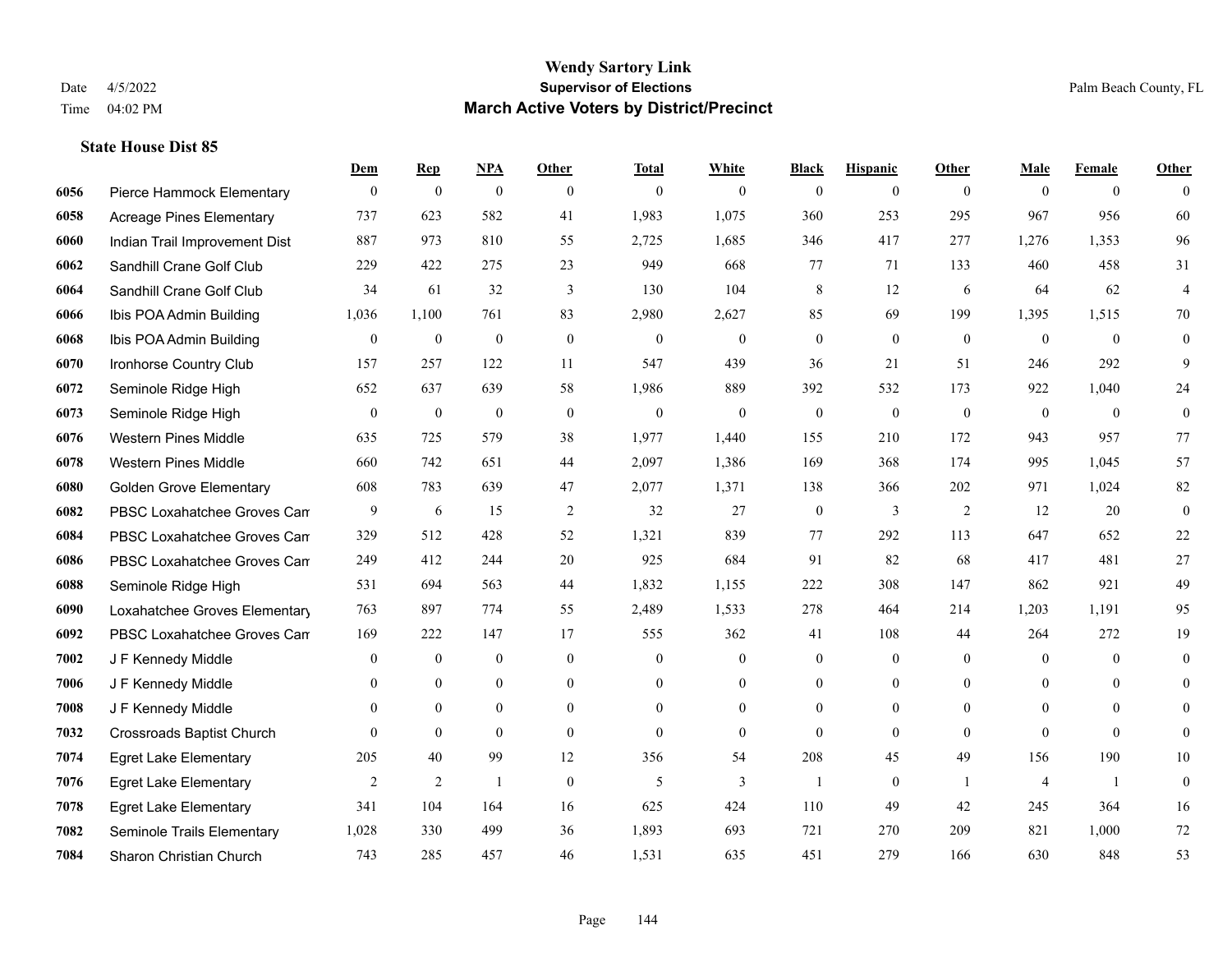|      |                            | Dem    | Rep    | NP <sub>A</sub> | Other | <b>Total</b> | White   | <b>Black</b> | <b>Hispanic</b> | Other | Male   | Female | Other |
|------|----------------------------|--------|--------|-----------------|-------|--------------|---------|--------------|-----------------|-------|--------|--------|-------|
| 7086 | Bear Lakes Middle          |        |        | 16              |       |              |         | 1 Q          |                 |       |        |        |       |
|      | <b>State House Dist 85</b> | 43.789 | 53.754 | 39,185          | 3,462 | 140,190      | 105,962 | 9.965        | 12.814          | . 449 | 64,372 | 1.694  | 4,124 |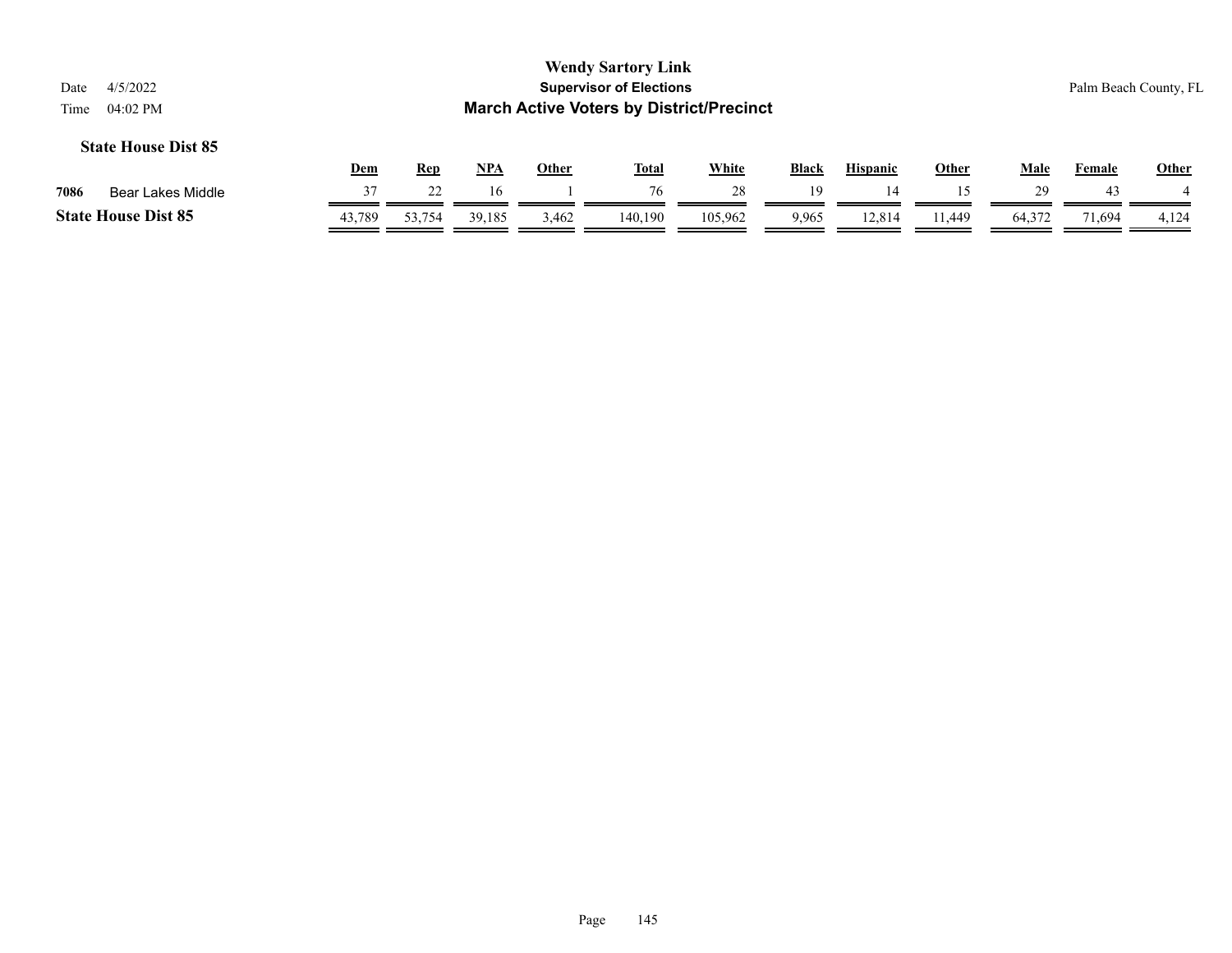#### **Wendy Sartory Link** Date 4/5/2022 **Supervisor of Elections** Palm Beach County, FL Time 04:02 PM **March Active Voters by District/Precinct**

# **Dem Rep NPA Other Total White Black Hispanic Other Male Female Other** Club Baywinds 822 551 363 35 1,771 1,337 159 165 110 721 1,010 40 Andros Isle POA Clubhouse 843 558 556 38 1,995 1,073 398 300 224 849 1,077 69 Riverwalk Clubhouse 746 714 591 50 2,101 1,641 98 178 184 914 1,126 61 Jeaga Middle 209 101 147 10 467 229 125 82 31 202 256 9 Jeaga Middle 165 62 120 12 359 118 123 69 49 144 204 11 Century Village Clubhouse 798 411 345 43 1,597 1,020 224 214 139 637 908 52 Century Village Clubhouse 798 442 316 42 1,598 1,106 168 176 148 630 919 49 Century Village Clubhouse 631 348 318 28 1,325 805 213 206 101 518 747 60 Century Village Clubhouse 341 194 162 11 708 484 72 90 62 261 425 22 Benoist Farms Elementary 565 149 322 25 1,061 259 451 247 104 414 602 45 Riverwalk Clubhouse 61 30 32 4 127 56 38 24 9 52 73 2 Riverwalk Clubhouse 100 53 61 8 222 86 63 50 23 97 123 2 Turning Points Academy 756 436 387 34 1,613 954 291 261 107 601 969 43 Turning Points Academy 828 177 376 21 1,402 497 632 157 116 500 862 40 Wynnebrook Elementary 796 278 425 19 1,518 418 581 359 160 662 788 68 Wynnebrook Elementary 550 265 404 18 1,237 503 141 501 92 525 663 49 Riverwalk Clubhouse 0 0 0 0 0 0 0 0 0 0 0 0 St Christophers Episcopal Chr 1,102 287 582 36 2,007 566 828 409 204 893 1,029 85 Haverhill Town Hall 395 218 242 10 865 331 238 203 93 387 439 39 Elks Lodge #1352 2 3 0 0 5 3 1 0 1 3 1 1 Elks Lodge #1352 47 37 52 3 139 73 25 24 17 67 67 5 Elks Lodge #1352 561 138 269 18 986 173 483 146 184 454 495 37 Elks Lodge #1352 1,274 334 734 29 2,371 458 1,007 606 300 1,055 1,207 109 Everglades Elementary 156 171 127 9 463 263 68 73 59 212 230 21 Everglades Elementary 68 84 49 0 201 144 7 27 23 101 94 6 Pine Jog Environmental Center 179 293 172 12 656 445 27 126 58 312 329 15 Pine Jog Environmental Center 7 21 17 0 45 30 0 13 2 21 23 1 Cholee Lake Elementary 289 115 164 16 584 161 220 135 68 263 306 15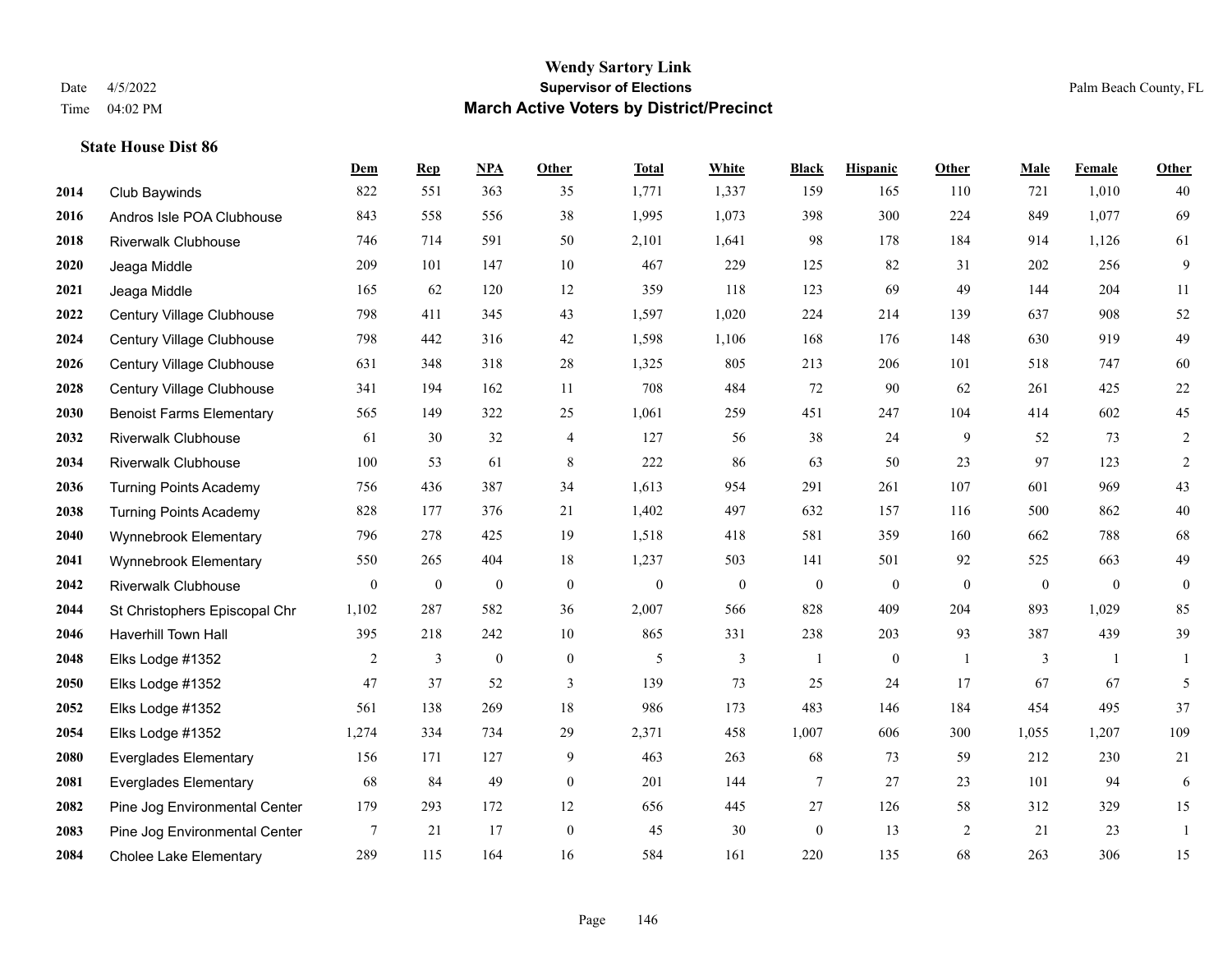|      |                               | Dem          | <b>Rep</b>       | NPA              | <b>Other</b> | <b>Total</b>     | <b>White</b>     | <b>Black</b>     | <b>Hispanic</b>  | <b>Other</b>   | <b>Male</b>    | <b>Female</b>  | <b>Other</b>   |
|------|-------------------------------|--------------|------------------|------------------|--------------|------------------|------------------|------------------|------------------|----------------|----------------|----------------|----------------|
| 2085 | Pine Jog Environmental Center | 2            | $\mathbf{1}$     | $\boldsymbol{0}$ | $\theta$     | 3                | 3                | $\mathbf{0}$     | $\overline{0}$   | $\overline{0}$ | $\overline{1}$ | 2              | $\theta$       |
| 2087 | Pine Jog Environmental Center |              | $\mathbf{0}$     | $\mathbf{0}$     | $\theta$     | $\mathbf{1}$     | 1                | $\mathbf{0}$     | $\overline{0}$   | $\theta$       |                | $\theta$       | $\overline{0}$ |
| 2088 | Melaleuca Elementary          | 853          | 553              | 684              | 46           | 2,136            | 1,063            | 364              | 513              | 196            | 977            | 1,082          | 77             |
| 2094 | Pine Jog Environmental Center | 360          | 78               | 205              | 11           | 654              | 108              | 258              | 171              | 117            | 271            | 356            | $27\,$         |
| 2146 | Village Walk HOA Clubhouse    | 543          | 543              | 431              | 46           | 1,563            | 1,207            | 62               | 148              | 146            | 659            | 857            | $47\,$         |
| 6094 | Palms West Presbyterian       | 653          | 951              | 675              | 41           | 2,320            | 1,841            | 78               | 212              | 189            | 1,095          | 1,149          | 76             |
| 6096 | Palms West Presbyterian       | $\bf{0}$     | $\boldsymbol{0}$ | $\boldsymbol{0}$ | $\mathbf{0}$ | $\boldsymbol{0}$ | $\boldsymbol{0}$ | $\boldsymbol{0}$ | $\boldsymbol{0}$ | $\mathbf{0}$   | $\mathbf{0}$   | $\overline{0}$ | $\mathbf{0}$   |
| 6098 | <b>HL Johnson Elementary</b>  | 661          | 546              | 509              | 44           | 1,760            | 966              | 321              | 283              | 190            | 793            | 925            | $42\,$         |
| 6100 | Madison Green Country Club    | 1,225        | 712              | 773              | 51           | 2,761            | 1,169            | 791              | 414              | 387            | 1,268          | 1,391          | 102            |
| 6102 | <b>RPB Recreation Center</b>  | 657          | 474              | 454              | 28           | 1,613            | 950              | 262              | 261              | 140            | 674            | 888            | 51             |
| 6104 | Crestwood Middle              | 182          | 155              | 131              | 9            | 477              | 225              | 77               | 88               | 87             | 221            | 233            | 23             |
| 6106 | <b>RPB Recreation Center</b>  | 212          | 125              | 213              | 11           | 561              | 233              | 101              | 151              | 76             | 229            | 311            | 21             |
| 6108 | Calypso Bay Waterpark         | $\mathbf{0}$ | $\boldsymbol{0}$ | $\boldsymbol{0}$ | $\mathbf{0}$ | $\overline{0}$   | $\overline{0}$   | $\mathbf{0}$     | $\overline{0}$   | $\theta$       | $\overline{0}$ | $\overline{0}$ | $\mathbf{0}$   |
| 6112 | Crestwood Middle              | 461          | 427              | 357              | 31           | 1,276            | 692              | 235              | 210              | 139            | 589            | 648            | 39             |
| 6114 | Royal Palm Beach High         | 1,041        | 711              | 720              | 45           | 2,517            | 1,362            | 472              | 453              | 230            | 1,178          | 1,247          | 92             |
| 6116 | <b>HL Johnson Elementary</b>  | 699          | 416              | 506              | 57           | 1,678            | 847              | 327              | 289              | 215            | 743            | 891            | 44             |
| 6118 | <b>RPB Branch Library</b>     | 1,060        | 557              | 722              | 60           | 2,399            | 1,133            | 568              | 445              | 253            | 1,043          | 1,271          | 85             |
| 6120 | Royal Palm Beach High         | 416          | 324              | 282              | 20           | 1,042            | 502              | 206              | 157              | 177            | 493            | 524            | $25\,$         |
| 6122 | <b>RPB Cultural Center</b>    | 1,159        | 678              | 767              | 52           | 2,656            | 1,400            | 495              | 511              | 250            | 1,131          | 1,436          | 89             |
| 6124 | <b>RPB Cultural Center</b>    | 586          | 329              | 408              | 25           | 1,348            | 646              | 286              | 296              | 120            | 569            | 735            | 44             |
| 6126 | Calypso Bay Waterpark         | 670          | 301              | 497              | 30           | 1,498            | 537              | 411              | 360              | 190            | 651            | 793            | 54             |
| 6128 | Royal Palm Beach High         | 33           | 24               | 26               | 3            | 86               | 46               | 26               | 9                | 5              | 39             | 47             | $\overline{0}$ |
| 6130 | Royal Palm Beach High         | 81           | 43               | 92               | 6            | 222              | 103              | 34               | 66               | 19             | 96             | 121            | 5              |
| 6132 | Royal Palm Beach High         | 387          | 191              | 268              | 17           | 863              | 413              | 164              | 196              | 90             | 397            | 439            | 27             |
| 6134 | Christ Fellowship Church RPB  | 947          | 471              | 706              | 31           | 2,155            | 841              | 514              | 504              | 296            | 960            | 1,107          | $88\,$         |
| 6136 | Calypso Bay Waterpark         |              | $\boldsymbol{0}$ | $\boldsymbol{0}$ | $\mathbf{0}$ | 1                | $\overline{0}$   |                  | $\overline{0}$   | $\theta$       | $\overline{0}$ |                | $\mathbf{0}$   |
| 6138 | Royal Palm Beach High         | $\mathbf{0}$ | $\mathbf{0}$     | $\mathbf{0}$     | $\mathbf{0}$ | $\theta$         | $\overline{0}$   | $\boldsymbol{0}$ | $\overline{0}$   | $\mathbf{0}$   | $\Omega$       | $\mathbf{0}$   | $\mathbf{0}$   |
| 6140 | Royal Palm Beach High         | 341          | 486              | 315              | 34           | 1,176            | 847              | 112              | 111              | 106            | 564            | 588            | 24             |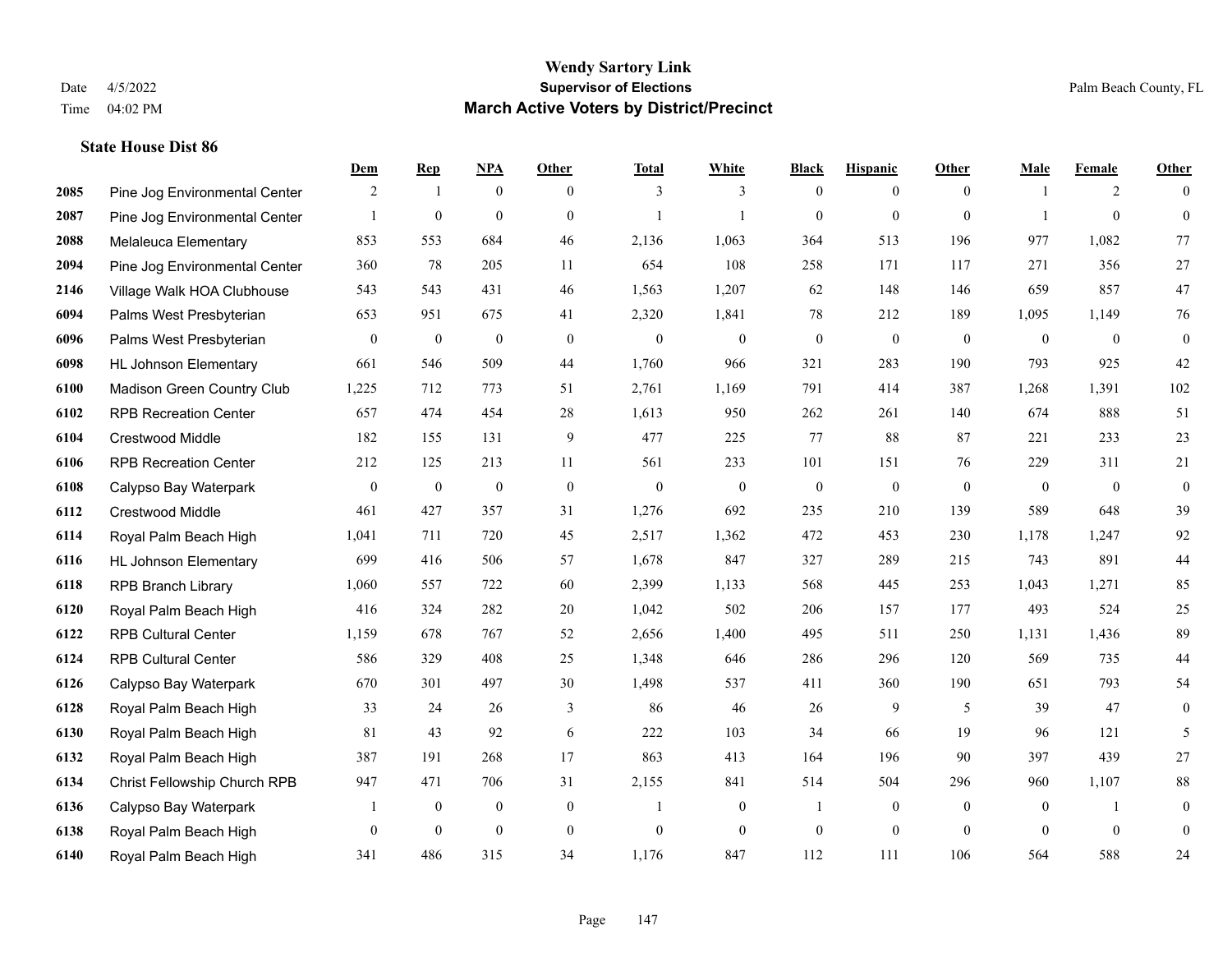|      |                                     | Dem              | <b>Rep</b>     | NPA            | <b>Other</b>     | <b>Total</b> | <b>White</b> | <b>Black</b>     | <b>Hispanic</b> | <b>Other</b>   | <b>Male</b>  | <b>Female</b>  | <b>Other</b>     |
|------|-------------------------------------|------------------|----------------|----------------|------------------|--------------|--------------|------------------|-----------------|----------------|--------------|----------------|------------------|
| 6142 | Christ Fellowship Church RPB        | $\overline{0}$   | $\overline{0}$ | $\mathbf{0}$   | $\mathbf{0}$     | $\theta$     | $\mathbf{0}$ | $\mathbf{0}$     | $\mathbf{0}$    | $\overline{0}$ | $\theta$     | $\overline{0}$ | $\Omega$         |
| 6144 | Christ Fellowship Church RPB        | $\overline{0}$   | $\mathbf{0}$   | $\mathbf{0}$   | $\mathbf{0}$     | $\Omega$     | $\mathbf{0}$ | $\mathbf{0}$     | $\mathbf{0}$    | $\Omega$       | $\theta$     | $\theta$       | $\overline{0}$   |
| 6146 | Christ Fellowship Church RPB        | $\mathbf{1}$     | 2              | $\mathbf{1}$   | $\theta$         | $\Delta$     | 3            | $\theta$         | $\theta$        |                | 3            | $\mathbf{1}$   | $\Omega$         |
| 6148 | Christ Fellowship Church RPB        | $\overline{0}$   | $\mathbf{0}$   | $\mathbf{1}$   | $\boldsymbol{0}$ |              | 1            | $\mathbf{0}$     | $\mathbf{0}$    | $\overline{0}$ | $\mathbf{0}$ | $\mathbf{1}$   | $\theta$         |
| 6150 | <b>Binks Forest Elementary</b>      | 24               | 41             | 38             | $\overline{c}$   | 105          | 79           | $\overline{4}$   | 10              | 12             | 44           | 58             | 3                |
| 6152 | <b>Binks Forest Elementary</b>      | 411              | 566            | 382            | 36               | 1,395        | 1,056        | 48               | 137             | 154            | 654          | 696            | 45               |
| 6154 | Wellington Landings Middle          | 455              | 506            | 402            | 30               | 1,393        | 996          | 87               | 193             | 117            | 626          | 726            | 41               |
| 6156 | <b>Binks Forest Elementary</b>      | 623              | 725            | 583            | 42               | 1,973        | 1,374        | 124              | 300             | 175            | 901          | 1,015          | 57               |
| 6158 | <b>Wellington Elementary</b>        | 775              | 937            | 566            | 38               | 2,316        | 1,696        | 134              | 322             | 164            | 1,066        | 1,178          | 72               |
| 6160 | Wellington Landings Middle          | 650              | 596            | 561            | 44               | 1,851        | 1,212        | 164              | 333             | 142            | 867          | 930            | 54               |
| 6162 | First Baptist Church Wel            | 742              | 700            | 573            | 43               | 2,058        | 1,296        | 215              | 360             | 187            | 921          | 1,072          | 65               |
| 6164 | First Baptist Church Wel            | 841              | 810            | 603            | 58               | 2,312        | 1,539        | 199              | 378             | 196            | 1,036        | 1,209          | 67               |
| 6166 | <b>Wellington Community Center</b>  | 845              | 863            | 766            | 46               | 2,520        | 1,733        | 160              | 415             | 212            | 1,168        | 1,274          | 78               |
| 6168 | First Baptist Church Wel            | 125              | 174            | 147            | 9                | 455          | 347          | 27               | 42              | 39             | 208          | 235            | $12\,$           |
| 6170 | Christ Fellowship Church RPB        | $\boldsymbol{0}$ | 5              | $\overline{1}$ | $\boldsymbol{0}$ | 6            | 6            | $\boldsymbol{0}$ | $\mathbf{0}$    | $\mathbf{0}$   | 2            | 4              | $\overline{0}$   |
| 6172 | Christ Fellowship Church RPB        | 1,280            | 597            | 877            | 72               | 2,826        | 982          | 885              | 638             | 321            | 1,222        | 1,496          | 108              |
| 6174 | Christ Fellowship Church RPB        | 27               | 48             | 33             | $\sqrt{2}$       | 110          | 83           | $\,$ 8 $\,$      | 8               | 11             | 52           | 55             | 3                |
| 6176 | Christ Fellowship Church RPB        | 26               | 21             | 24             | 2                | 73           | 30           | 13               | 23              | 7              | 32           | 37             | 4                |
| 6178 | <b>Everglades Elementary</b>        | 553              | 389            | 448            | 29               | 1,419        | 657          | 291              | 254             | 217            | 667          | 688            | 64               |
| 6180 | <b>Everglades Elementary</b>        | 18               | 48             | 18             | $\sqrt{2}$       | 86           | 65           | 4                | 14              | 3              | 40           | 44             | $\mathfrak{2}$   |
| 6182 | New Horizons Elementary             | 292              | 452            | 325            | 14               | 1,083        | 791          | 45               | 116             | 131            | 464          | 588            | 31               |
| 6184 | Wellington High                     | 650              | 595            | 532            | 36               | 1,813        | 1,114        | 250              | 287             | 162            | 799          | 960            | 54               |
| 6186 | <b>Elbridge Gale Elementary</b>     | 786              | 570            | 653            | 41               | 2,050        | 1,126        | 296              | 430             | 198            | 902          | 1,079          | 69               |
| 6188 | <b>Wellington Village Park</b>      | 217              | 432            | 311            | 27               | 987          | 842          | 15               | 46              | 84             | 396          | 542            | 49               |
| 6190 | Wellington Village Hall             | 806              | 445            | 661            | 47               | 1,959        | 876          | 361              | 516             | 206            | 814          | 1,072          | 73               |
| 6192 | St Peters Methodist Church          | 964              | 792            | 788            | 69               | 2,613        | 1,548        | 287              | 549             | 229            | 1,183        | 1,347          | 83               |
| 6194 | <b>Equestrian Trails Elementary</b> | 503              | 287            | 354            | 18               | 1,162        | 524          | 296              | 148             | 194            | 517          | 592            | 53               |
| 6196 | Palm Beach Central High             | $\overline{0}$   | $\mathbf{0}$   | $\mathbf{0}$   | $\theta$         | $\theta$     | $\mathbf{0}$ | $\theta$         | $\theta$        | $\theta$       | $\theta$     | $\mathbf{0}$   | $\boldsymbol{0}$ |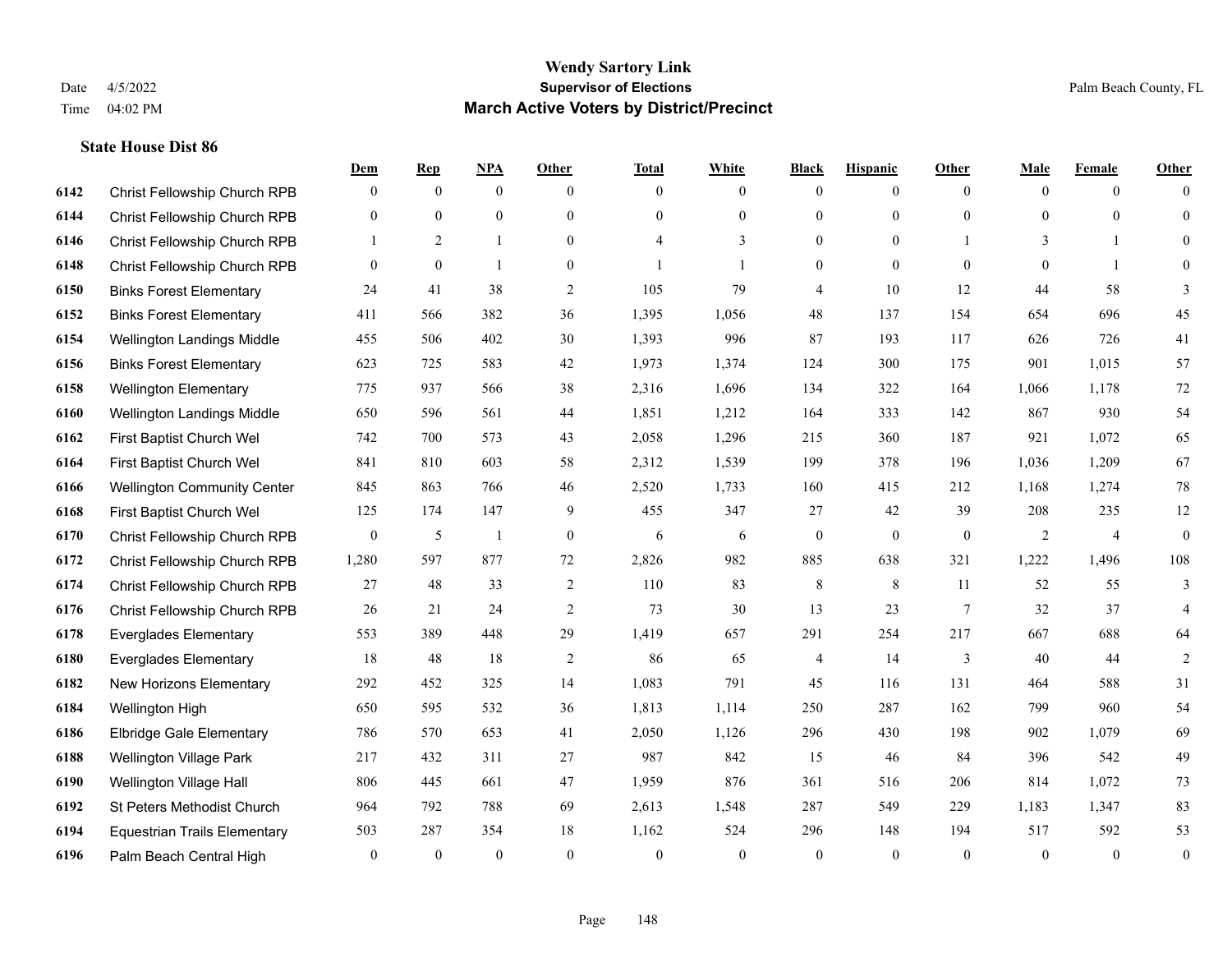#### **Wendy Sartory Link** Date 4/5/2022 **Supervisor of Elections** Palm Beach County, FL Time 04:02 PM **March Active Voters by District/Precinct**

# **Dem Rep NPA Other Total White Black Hispanic Other Male Female Other** Wellington Branch Library 510 360 363 38 1,271 704 191 267 109 548 687 36 Emerald Cove Middle 531 569 529 53 1,682 1,057 176 265 184 736 893 53 Emerald Cove Middle 108 87 91 8 294 172 52 51 19 135 152 7 Emerald Cove Middle 35 18 37 3 93 46 25 14 8 25 64 4 Palm Beach Central High 258 246 191 10 705 386 136 63 120 317 362 26 Palm Beach Central High 282 374 242 16 914 598 90 104 122 426 463 25 Buena Vida Clubhouse 320 199 183 14 716 624 23 26 43 320 380 16 Villa Olympia Clubhouse 1,551 1,067 1,327 101 4,046 1,821 700 686 839 1,908 1,951 187 Wellington Village Park 146 216 183 16 561 382 17 94 68 253 280 28 Wellington Village Park 794 767 720 48 2,329 1,469 255 285 320 1,070 1,181 78 Panther Run Elementary 224 200 174 14 612 345 95 100 72 285 307 20 Wellington Village Park 0 0 0 0 0 0 0 0 0 0 0 0 Wellington Village Park 57 38 43 6 144 76 16 34 18 63 78 3 Panther Run Elementary 0 1 0 0 1 1 0 0 0 1 0 0 The Isles at Wellington 735 744 626 46 2,151 1,387 219 239 306 1,009 1,053 89 Wycliffe Comm Association Bldg 781 334 416 25 1,556 1,455 20 16 65 676 851 29 Salvation Army Activity Hall 832 309 527 34 1,702 696 548 276 182 678 948 76 U M Church of Palm Beaches 19 19 19 1 58 43 4 9 2 32 24 2 U M Church of Palm Beaches 967 434 717 65 2,183 1,041 686 249 207 979 1,136 68 Adult Education Center 704 232 428 33 1,397 446 440 377 134 581 755 61 Adult Education Center 123 28 63 7 221 54 116 27 24 70 141 10 Adult Education Center 0 0 0 0 0 0 0 0 0 0 0 0 Adult Education Center 0 0 0 0 0 0 0 0 0 0 0 0 Adult Education Center 32 31 39 7 109 82 4 18 5 54 48 7 U M Church of Palm Beaches 290 114 182 13 599 215 219 111 54 258 311 30 U M Church of Palm Beaches 0 0 0 0 0 0 0 0 0 0 0 0 Adult Education Center 811 175 394 20 1,400 297 668 296 139 629 709 62 Haverhill Town Hall 41 39 35 2 117 46 34 26 11 47 64 6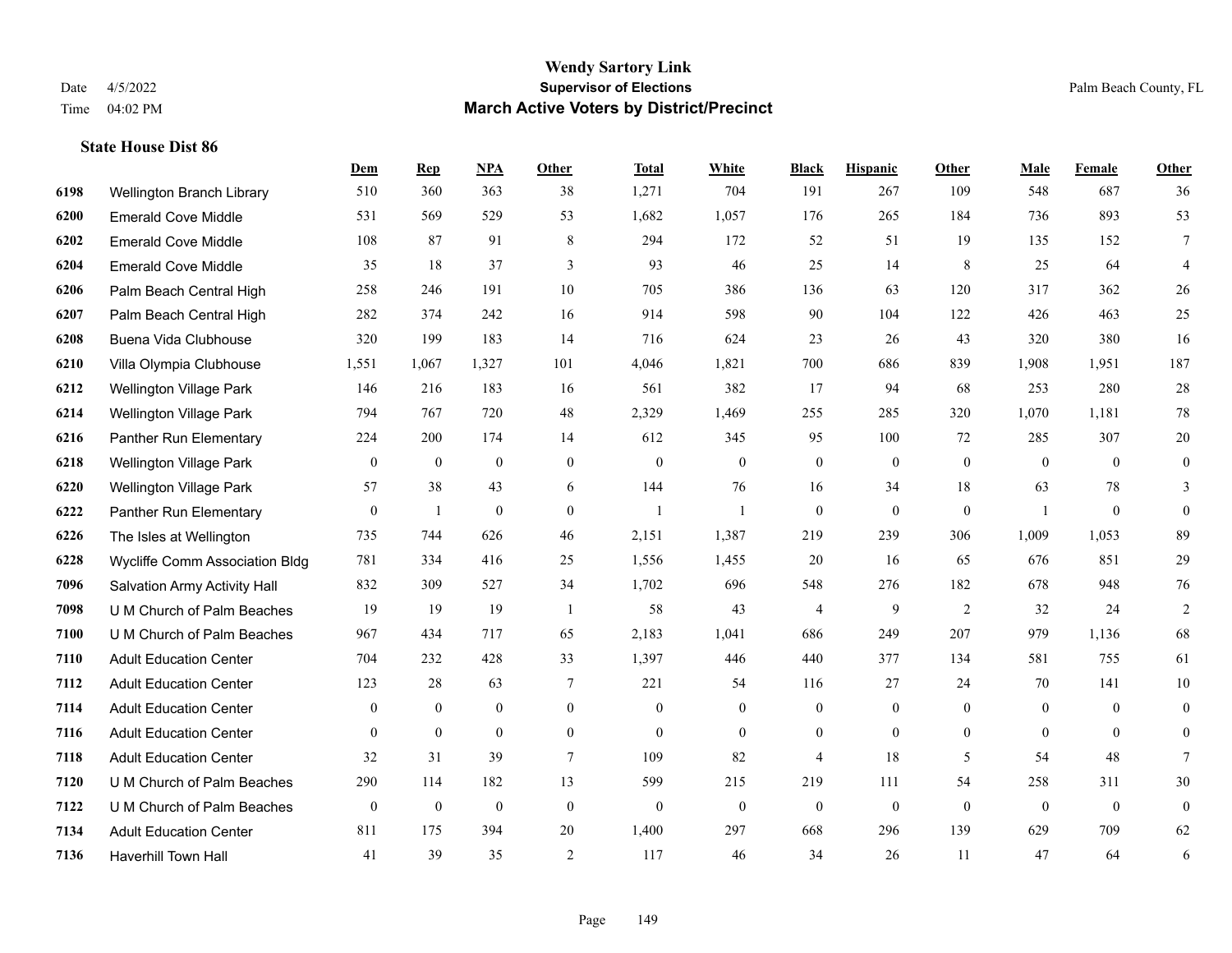|      |                            | <u>Dem</u> | Rep    | <b>NPA</b> | <u>Other</u> | <b>Total</b> | <u>White</u> | <b>Black</b> | <b>Hispanic</b> | <u>Other</u> | Male   | Female | <b>Other</b> |
|------|----------------------------|------------|--------|------------|--------------|--------------|--------------|--------------|-----------------|--------------|--------|--------|--------------|
| 7140 | <b>Haverhill Town Hall</b> | 170        |        | 104        |              | 358          | 109          | 126          | 84              | 39           | 166    | 170    | 22           |
| 7142 | Clayton Hutcheson Hall B   | 36         |        | 16         | $\theta$     | -60          | 18           | 28           |                 |              |        | 33     |              |
| 7144 | Clayton Hutcheson Hall B   | 42         |        |            |              | -69          |              |              | 14              | 10           | 28     | 34     |              |
|      | <b>State House Dist 86</b> | 48,333     | 32,857 | 34,393     | 2,524        | 118,107      | 63,918       | 21,688       | 19,948          | 12,553       | 52,042 | 61,988 | 4,077        |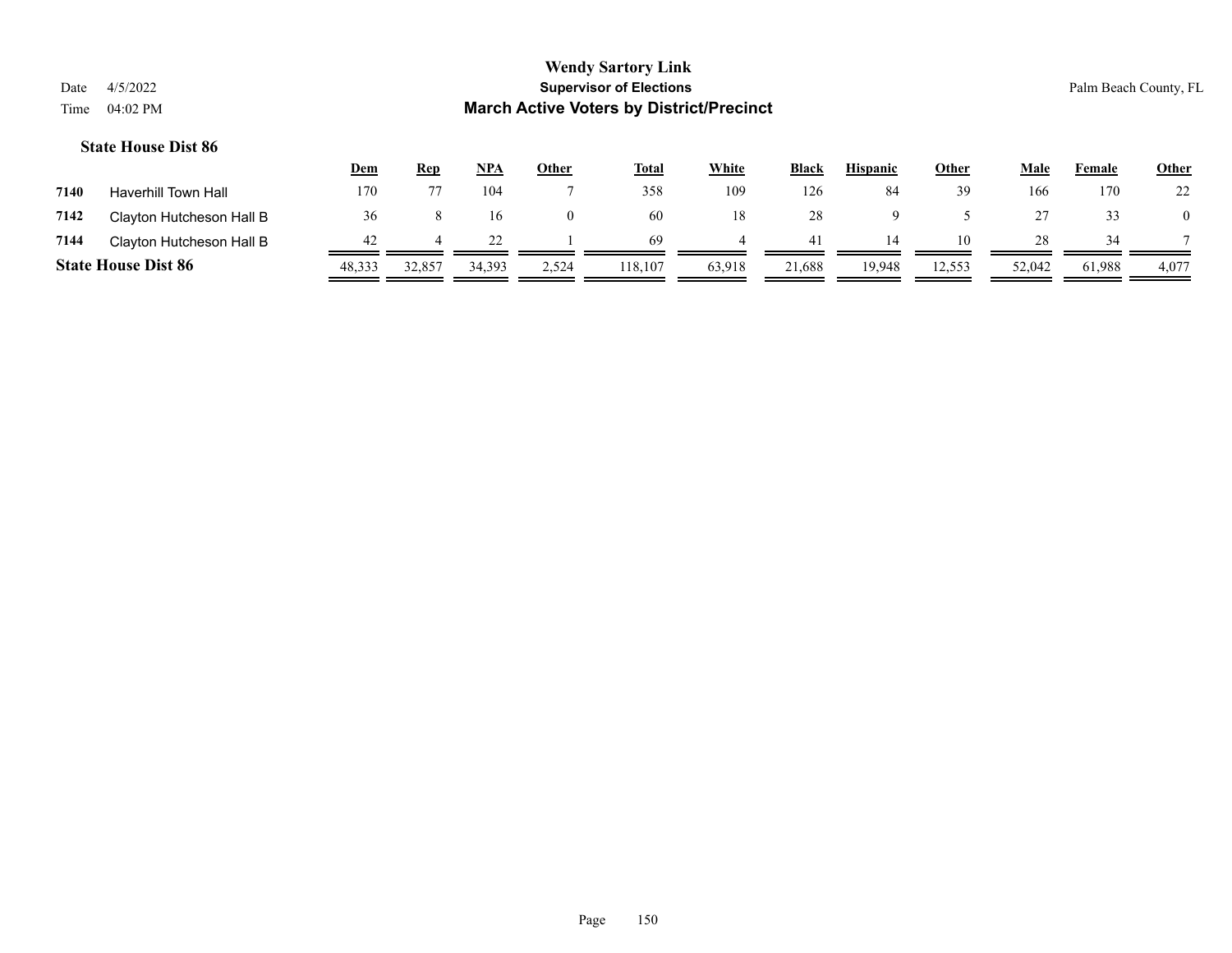|      |                               | Dem            | <b>Rep</b>   | NPA            | <b>Other</b>   | <b>Total</b>   | <b>White</b>     | <b>Black</b>     | <b>Hispanic</b>  | <b>Other</b>   | <b>Male</b>    | Female       | <b>Other</b>     |
|------|-------------------------------|----------------|--------------|----------------|----------------|----------------|------------------|------------------|------------------|----------------|----------------|--------------|------------------|
| 2056 | Clayton Hutcheson Hall B      | 717            | 326          | 562            | 19             | 1,624          | 501              | 289              | 669              | 165            | 714            | 824          | 86               |
| 2058 | Clayton Hutcheson Hall B      | $\overline{2}$ | $\mathbf{1}$ | $\overline{1}$ | $\mathbf{0}$   | $\overline{4}$ | $\overline{4}$   | $\mathbf{0}$     | $\mathbf{0}$     | $\theta$       | 2              | 2            | $\mathbf{0}$     |
| 2060 | <b>West Gate Elementary</b>   | 379            | 225          | 345            | 15             | 964            | 313              | 68               | 494              | 89             | 464            | 452          | $48\,$           |
| 2062 | <b>Belvedere Elementary</b>   | 32             | 25           | 34             | $\overline{2}$ | 93             | 67               | 5                | 7                | 14             | 49             | 44           | $\boldsymbol{0}$ |
| 2064 | <b>Belvedere Elementary</b>   |                | $\mathbf{0}$ | $\theta$       | $\Omega$       | $\mathbf{1}$   | $\mathbf{1}$     | $\mathbf{0}$     | $\theta$         | $\Omega$       |                | $\theta$     | $\overline{0}$   |
| 2066 | Howard Park Community Center  | 141            | 88           | 101            | 5              | 335            | 174              | 52               | 73               | 36             | 154            | 172          | 9                |
| 2068 | <b>Conniston Middle</b>       | 423            | 261          | 336            | 16             | 1,036          | 404              | 96               | 460              | 76             | 462            | 534          | 40               |
| 2072 | <b>Belvedere Elementary</b>   | 610            | 376          | 501            | 28             | 1,515          | 585              | 157              | 614              | 159            | 657            | 765          | 93               |
| 2086 | <b>Cholee Lake Elementary</b> | 1,220          | 552          | 926            | 56             | 2,754          | 846              | 613              | 909              | 386            | 1,202          | 1,443        | 109              |
| 2090 | Pine Jog Environmental Center | $\mathbf{0}$   | 2            | $\mathbf{0}$   | $\overline{0}$ | 2              | $\mathbf{1}$     | $\boldsymbol{0}$ | $\boldsymbol{0}$ | $\overline{1}$ | $\overline{0}$ | $\mathbf{1}$ | 1                |
| 2092 | Pine Jog Environmental Center | $\overline{0}$ | $\mathbf{1}$ | $\mathbf{0}$   | $\mathbf{1}$   | $\overline{2}$ | $\mathfrak{2}$   | $\mathbf{0}$     | $\theta$         | $\theta$       | 2              | $\theta$     | $\mathbf{0}$     |
| 2096 | 1st Church of the Nazarene    | 254            | 69           | 194            | 5              | 522            | 112              | 22               | 344              | 44             | 238            | 256          | $28\,$           |
| 2097 | 1st Church of the Nazarene    | 225            | 141          | 175            | 10             | 551            | 210              | 44               | 220              | 77             | 248            | 273          | $30\,$           |
| 2098 | Iglesia Cristo Mi Redentor    | 434            | 220          | 345            | 23             | 1,022          | 324              | 162              | 445              | 91             | 430            | 528          | 64               |
| 2100 | Iglesia Cristo Mi Redentor    | 777            | 367          | 577            | 34             | 1,755          | 435              | 380              | 767              | 173            | 725            | 943          | 87               |
| 2102 | Union Congregational Church   | 1,192          | 358          | 662            | 42             | 2,254          | 492              | 663              | 864              | 235            | 912            | 1,232        | 110              |
| 2104 | Lake Lytal Park               | 501            | 225          | 346            | 22             | 1,094          | 296              | 228              | 460              | 110            | 451            | 587          | 56               |
| 2106 | Main Library                  | 604            | 274          | 424            | 36             | 1,338          | 515              | 238              | 459              | 126            | 579            | 709          | 50               |
| 2108 | <b>Berkshire Elementary</b>   | 723            | 344          | 674            | 36             | 1,777          | 458              | 202              | 925              | 192            | 782            | 904          | 91               |
| 2110 | <b>Berkshire Elementary</b>   | 169            | 86           | 144            | 7              | 406            | 130              | 50               | 173              | 53             | 167            | 217          | $22\,$           |
| 2112 | Palm Springs Middle           | 7              | 6            | $\overline{7}$ | $\overline{0}$ | 20             | 15               | 3                | $\mathbf{0}$     | 2              | 9              | 11           | $\mathbf{0}$     |
| 2114 | Main Library                  | 367            | 282          | 325            | 15             | 989            | 355              | 66               | 484              | 84             | 450            | 493          | 46               |
| 2115 | The Ark Church                | 74             | 52           | 60             | 5              | 191            | 89               | 12               | 71               | 19             | 86             | 94           | 11               |
| 2116 | The Ark Church                | 791            | 560          | 720            | 36             | 2,107          | 906              | 150              | 882              | 169            | 905            | 1,125        | 77               |
| 2117 | The Ark Church                | 2              | $\mathbf{1}$ | $\mathbf{1}$   | $\Omega$       | $\overline{4}$ | $\mathbf{1}$     | $\overline{c}$   | $\mathbf{0}$     | $\overline{1}$ | $\overline{2}$ | $\mathbf{1}$ | $\mathbf{1}$     |
| 2118 | Palm Springs Middle           | $\mathbf{0}$   | $\mathbf{0}$ | $\mathbf{0}$   | $\overline{0}$ | $\theta$       | $\boldsymbol{0}$ | $\boldsymbol{0}$ | $\mathbf{0}$     | $\theta$       | $\theta$       | $\theta$     | $\boldsymbol{0}$ |
| 2120 | Palm Springs Middle           | 52             | 22           | 45             | $\mathbf{1}$   | 120            | 32               | 10               | 53               | 25             | 45             | 65           | $10\,$           |
| 2122 | Palm Springs Middle           |                | $\theta$     | $\theta$       | $\Omega$       |                | $\Omega$         |                  | $\theta$         | $\theta$       |                | $\theta$     | $\boldsymbol{0}$ |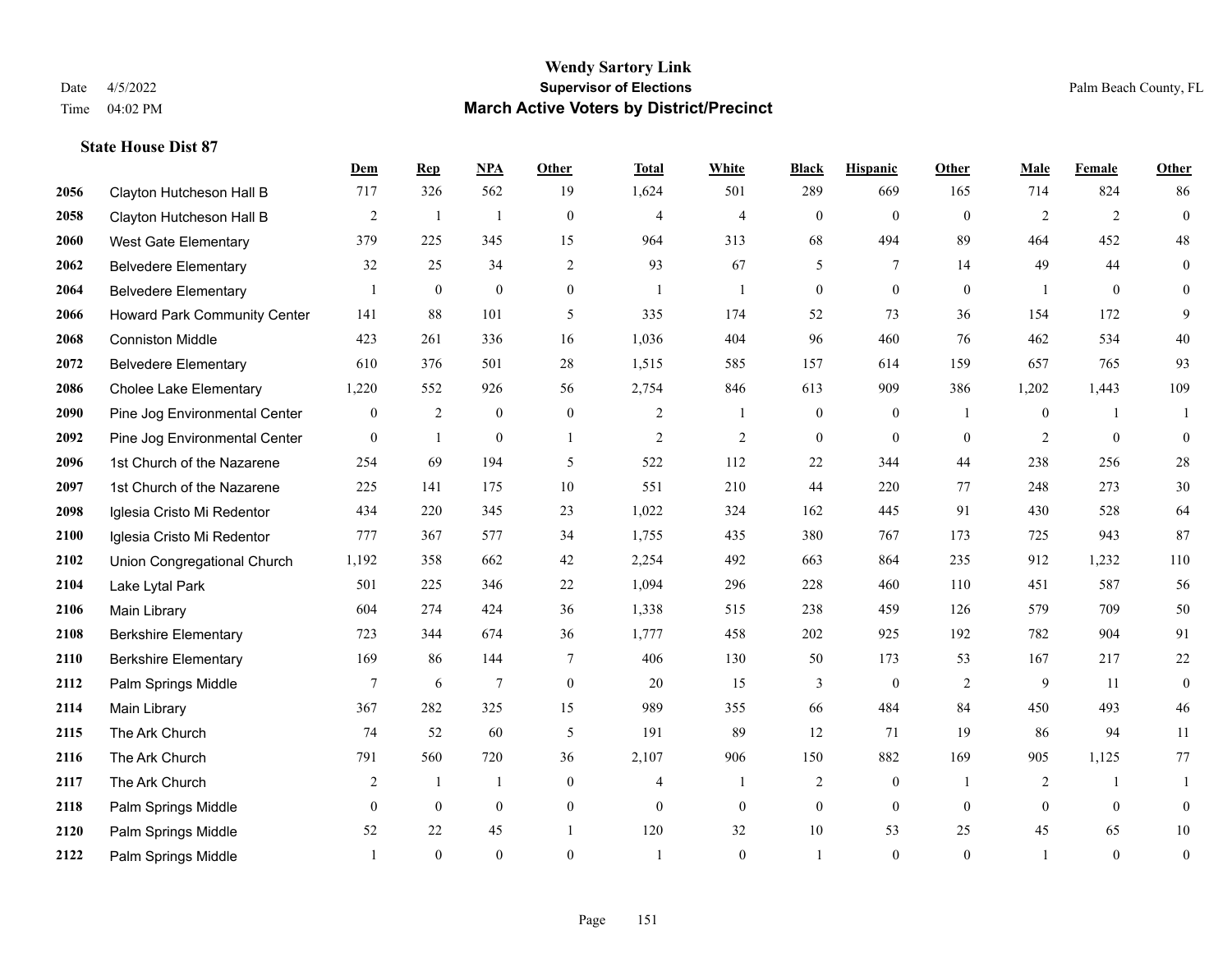#### **Wendy Sartory Link** Date 4/5/2022 **Supervisor of Elections** Palm Beach County, FL Time 04:02 PM **March Active Voters by District/Precinct**

# **Dem Rep NPA Other Total White Black Hispanic Other Male Female Other**

| 2124 | Palm Springs Middle                | 4                | 3                | 10               | $\theta$         | 17               | 9                | 3                | 4                |              | 9              | 8              | $\theta$         |
|------|------------------------------------|------------------|------------------|------------------|------------------|------------------|------------------|------------------|------------------|--------------|----------------|----------------|------------------|
| 2125 | St Marys Orthodox Church           | 342              | 349              | 257              | 8                | 956              | 511              | 42               | 337              | 66           | 432            | 487            | 37               |
| 2126 | St Marys Orthodox Church           | 270              | 249              | 233              | 9                | 761              | 427              | 32               | 242              | 60           | 363            | 379            | 19               |
| 2127 | Lake Clarke Shores Town Hall       |                  | $\boldsymbol{0}$ | $\mathbf{1}$     | $\boldsymbol{0}$ | $\overline{2}$   | $\boldsymbol{0}$ | $\boldsymbol{0}$ | $\overline{2}$   | $\mathbf{0}$ | $\overline{2}$ | $\overline{0}$ | $\boldsymbol{0}$ |
| 2128 | Palm Springs Middle                | $\theta$         | $\mathbf{0}$     | $\mathbf{0}$     | $\theta$         | $\theta$         | $\overline{0}$   | $\mathbf{0}$     | $\mathbf{0}$     | $\theta$     | $\theta$       | $\theta$       | $\boldsymbol{0}$ |
| 2130 | Cloud Lake Town Hall               | 42               | 62               | 59               | $\,$ 8 $\,$      | 171              | 122              | $\overline{c}$   | 33               | 14           | 87             | 78             | 6                |
| 2132 | Cloud Lake Town Hall               | 28               | 28               | 32               | $\mathbf{1}$     | 89               | 58               | 2                | 24               | 5            | 38             | 48             | 3                |
| 2134 | STEM Bldg at Cox Science Cent      | 519              | 316              | 427              | 31               | 1,293            | 489              | 61               | 628              | 115          | 590            | 648            | 55               |
| 2136 | Palmwood Lodge #303                | 665              | 458              | 563              | 41               | 1,727            | 749              | 81               | 734              | 163          | 790            | 862            | 75               |
| 2138 | Palmwood Lodge #303                | 331              | 158              | 269              | 19               | 777              | 306              | 83               | 302              | 86           | 368            | 379            | 30               |
| 2154 | <b>Forest Hill Elementary</b>      | 1,139            | 447              | 804              | 38               | 2,428            | 738              | 406              | 1,039            | 245          | 1,052          | 1,251          | 125              |
| 2158 | Community Of Hope                  | 1,093            | 424              | 876              | 28               | 2,421            | 598              | 449              | 1,066            | 308          | 1,072          | 1,240          | 109              |
| 2182 | <b>Greenacres Community Center</b> | 627              | 291              | 547              | 29               | 1,494            | 523              | 140              | 689              | 142          | 597            | 810            | 87               |
| 2184 | American Polish Club               | 1,071            | 389              | 810              | 41               | 2,311            | 696              | 350              | 1,008            | 257          | 963            | 1,217          | 131              |
| 2186 | American Polish Club               | 317              | 139              | 241              | 6                | 703              | 208              | 109              | 317              | 69           | 310            | 362            | 31               |
| 2194 | <b>LC Swain Middle</b>             | 1,089            | 368              | 750              | 42               | 2,249            | 766              | 484              | 767              | 232          | 953            | 1,191          | 105              |
| 2202 | <b>LC Swain Middle</b>             | $\mathbf{0}$     | $\,$ 8 $\,$      | $\mathbf{1}$     | $\theta$         | 9                | 6                | $\mathbf{0}$     | $\overline{3}$   | $\mathbf{0}$ | $\overline{4}$ | 5              | $\boldsymbol{0}$ |
| 2204 | <b>Heritage Elementary</b>         | 555              | 220              | 486              | 26               | 1,287            | 414              | 142              | 618              | 113          | 563            | 654            | 70               |
| 2206 | <b>Heritage Elementary</b>         | 468              | 195              | 339              | 16               | 1,018            | 319              | 231              | 340              | 128          | 435            | 532            | 51               |
| 2208 | American Finnish Club              | 6                | 8                | $\mathbf{1}$     | $\overline{1}$   | 16               | 15               | $\mathbf{0}$     | $\mathbf{0}$     | -1           | $\tau$         | 8              | 1                |
| 2210 | American Polish Club               | 231              | 94               | 138              | $\overline{4}$   | 467              | 175              | 109              | 135              | 48           | 191            | 260            | 16               |
| 2212 | American Polish Club               | $\overline{0}$   | $\boldsymbol{0}$ | $\boldsymbol{0}$ | $\mathbf{0}$     | $\boldsymbol{0}$ | $\boldsymbol{0}$ | $\boldsymbol{0}$ | $\mathbf{0}$     | $\mathbf{0}$ | $\mathbf{0}$   | $\mathbf{0}$   | $\boldsymbol{0}$ |
| 3002 | Palm Springs Middle                | 819              | 337              | 568              | 46               | 1,770            | 525              | 328              | 753              | 164          | 727            | 972            | 71               |
| 3004 | <b>Community Of Hope</b>           | 62               | 42               | 63               | 3                | 170              | 66               | 9                | 70               | 25           | 84             | 75             | 11               |
| 3006 | Faith Presbyterian                 | 1,006            | 593              | 696              | 37               | 2,332            | 942              | 286              | 905              | 199          | 961            | 1,272          | 99               |
| 3008 | Palm Springs Middle                | $\boldsymbol{0}$ | $\boldsymbol{0}$ | $\boldsymbol{0}$ | $\mathbf{0}$     | $\boldsymbol{0}$ | $\boldsymbol{0}$ | $\boldsymbol{0}$ | $\boldsymbol{0}$ | $\mathbf{0}$ | $\mathbf{0}$   | $\mathbf{0}$   | $\boldsymbol{0}$ |
| 3010 | Faith Presbyterian                 | 361              | 214              | 304              | 24               | 903              | 345              | 125              | 356              | 77           | 426            | 442            | 35               |
| 3012 | <b>Emmanuel Baptist Church</b>     | 638              | 576              | 440              | 22               | 1,676            | 1,005            | 45               | 530              | 96           | 704            | 912            | 60               |
|      |                                    |                  |                  |                  |                  |                  |                  |                  |                  |              |                |                |                  |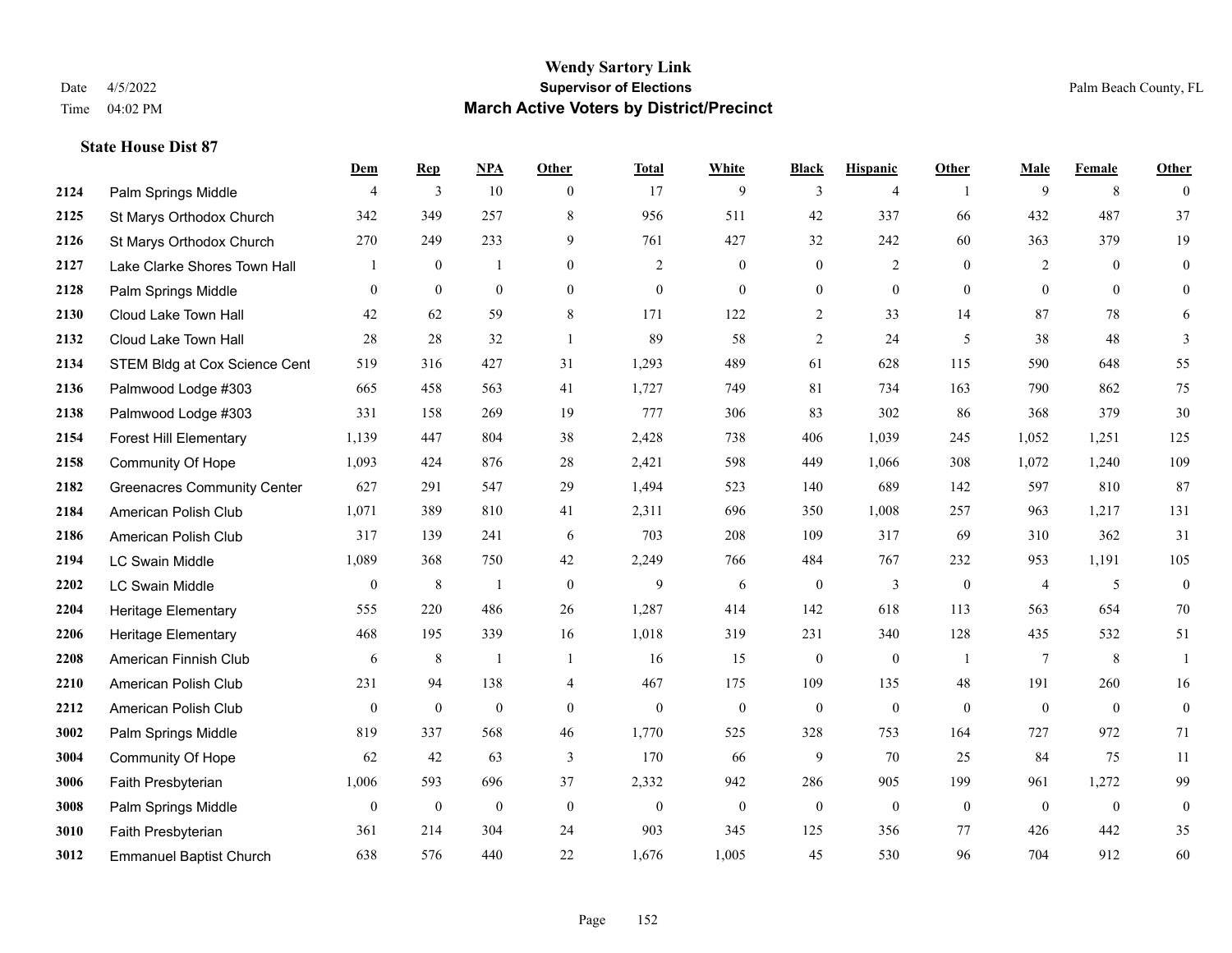|      |                                     | Dem              | <b>Rep</b>       | NPA              | <b>Other</b>     | <b>Total</b>     | White            | <b>Black</b>     | <b>Hispanic</b>  | <b>Other</b>   | <b>Male</b>      | <b>Female</b>  | <b>Other</b>     |
|------|-------------------------------------|------------------|------------------|------------------|------------------|------------------|------------------|------------------|------------------|----------------|------------------|----------------|------------------|
| 3014 | Lake Clarke Shores Town Hall        | 972              | 1,080            | 666              | 46               | 2,764            | 2,023            | 82               | 487              | 172            | 1,261            | 1,421          | 82               |
| 3016 | <b>Community Of Hope</b>            | 41               | 38               | 60               | 2                | 141              | 39               | 10               | 77               | 15             | 53               | 78             | $10\,$           |
| 3018 | Palm Springs Middle                 | 11               | 11               | 9                | 3                | 34               | 13               | $\boldsymbol{0}$ | 17               | $\overline{4}$ | 14               | 19             | $\mathbf{1}$     |
| 3020 | Palm Springs Village Hall           | 977              | 621              | 797              | 35               | 2,430            | 973              | 173              | 1,078            | 206            | 1,074            | 1,246          | 110              |
| 3022 | Oasis De Amor Baptist Church        | 496              | 225              | 414              | 18               | 1,153            | 369              | 139              | 498              | 147            | 547              | 538            | 68               |
| 3024 | Palm Springs Library                | 708              | 400              | 585              | 21               | 1,714            | 633              | 192              | 700              | 189            | 756              | 855            | 103              |
| 3026 | Palm Springs Village Hall           | $\mathbf{0}$     | $\boldsymbol{0}$ | $\boldsymbol{0}$ | $\mathbf{0}$     | $\boldsymbol{0}$ | $\mathbf{0}$     | $\boldsymbol{0}$ | $\boldsymbol{0}$ | $\overline{0}$ | $\mathbf{0}$     | $\overline{0}$ | $\boldsymbol{0}$ |
| 3028 | Palm Springs Village Hall           | 2                | $\mathbf{1}$     | $\overline{0}$   | $\Omega$         | 3                | $\overline{0}$   | $\mathbf{0}$     | 3                | $\theta$       |                  | 2              | $\mathbf{0}$     |
| 3030 | Palm Springs Village Hall           | $\overline{0}$   | $\mathbf{0}$     | $\mathbf{0}$     | $\mathbf{0}$     | $\mathbf{0}$     | $\mathbf{0}$     | $\mathbf{0}$     | $\mathbf{0}$     | $\theta$       | $\theta$         | $\theta$       | $\theta$         |
| 3032 | Special Olympics of PBC             | 666              | 323              | 528              | 35               | 1,552            | 556              | 267              | 596              | 133            | 714              | 760            | 78               |
| 3034 | <b>Sunlight Community Church</b>    | 158              | 100              | 85               | 6                | 349              | 188              | 40               | 99               | 22             | 156              | 183            | $10\,$           |
| 3036 | <b>Sunlight Community Church</b>    | 391              | 219              | 286              | 14               | 910              | 378              | 183              | 259              | 90             | 405              | 477            | $28\,$           |
| 3038 | <b>Sunlight Community Church</b>    | 719              | 306              | 556              | 31               | 1,612            | 657              | 254              | 527              | 174            | 761              | 776            | 75               |
| 3044 | Holy Redeemer Church                | 220              | 67               | 192              | $\overline{7}$   | 486              | 133              | 103              | 211              | 39             | 213              | 257            | 16               |
| 3048 | Holy Redeemer Church                | 588              | 223              | 481              | 25               | 1,317            | 397              | 260              | 531              | 129            | 584              | 671            | 62               |
| 3050 | Holy Redeemer Church                | 6                | 6                | $\overline{2}$   | $\mathbf{0}$     | 14               | 8                | 5                | 1                | $\overline{0}$ | 8                | 6              | $\boldsymbol{0}$ |
| 3052 | Our Savior Lutheran Church          | 404              | 109              | 249              | 12               | 774              | 213              | 209              | 280              | 72             | 372              | 365            | 37               |
| 3058 | Our Savior Lutheran Church          | $\mathbf{0}$     | 1                | 3                | $\overline{0}$   | $\overline{4}$   | 3                | 1                | $\mathbf{0}$     | $\theta$       | 2                | 2              | $\mathbf{0}$     |
| 3060 | Our Savior Lutheran Church          | 263              | 55               | 153              | $\tau$           | 478              | 121              | 166              | 154              | 37             | 192              | 267            | 19               |
| 3062 | Our Savior Lutheran Church          | 1,020            | 319              | 607              | 51               | 1,997            | 794              | 439              | 580              | 184            | 929              | 974            | 94               |
| 3070 | Mid County Senior Center            | 720              | 273              | 598              | 37               | 1,628            | 517              | 384              | 530              | 197            | 745              | 810            | 73               |
| 3071 | Holy Redeemer Church                | $\boldsymbol{0}$ | $\boldsymbol{0}$ | $\boldsymbol{0}$ | $\boldsymbol{0}$ | $\boldsymbol{0}$ | $\boldsymbol{0}$ | $\boldsymbol{0}$ | $\boldsymbol{0}$ | $\mathbf{0}$   | $\boldsymbol{0}$ | $\mathbf{0}$   | $\boldsymbol{0}$ |
| 3072 | Holy Redeemer Church                | 142              | 25               | 95               | 9                | 271              | 69               | 110              | 58               | 34             | 100              | 158            | 13               |
| 3080 | American Finnish Club               | 843              | 224              | 565              | 38               | 1,670            | 398              | 516              | 572              | 184            | 733              | 840            | 97               |
| 7138 | <b>Westgate Community Center</b>    | 1,550            | 451              | 918              | 35               | 2,954            | 686              | 975              | 992              | 301            | 1,313            | 1,501          | 140              |
| 7146 | Clayton Hutcheson Hall B            | 234              | 15               | 107              | $\overline{2}$   | 358              | 29               | 220              | 83               | 26             | 127              | 212            | 19               |
| 7148 | Howard Park Community Center        | 100              | 42               | 58               | 10               | 210              | 116              | 39               | 30               | 25             | 107              | 93             | 10               |
| 7149 | <b>Howard Park Community Center</b> | 63               | 13               | 50               | $\overline{2}$   | 128              | 20               | 52               | 34               | 22             | 58               | 58             | 12               |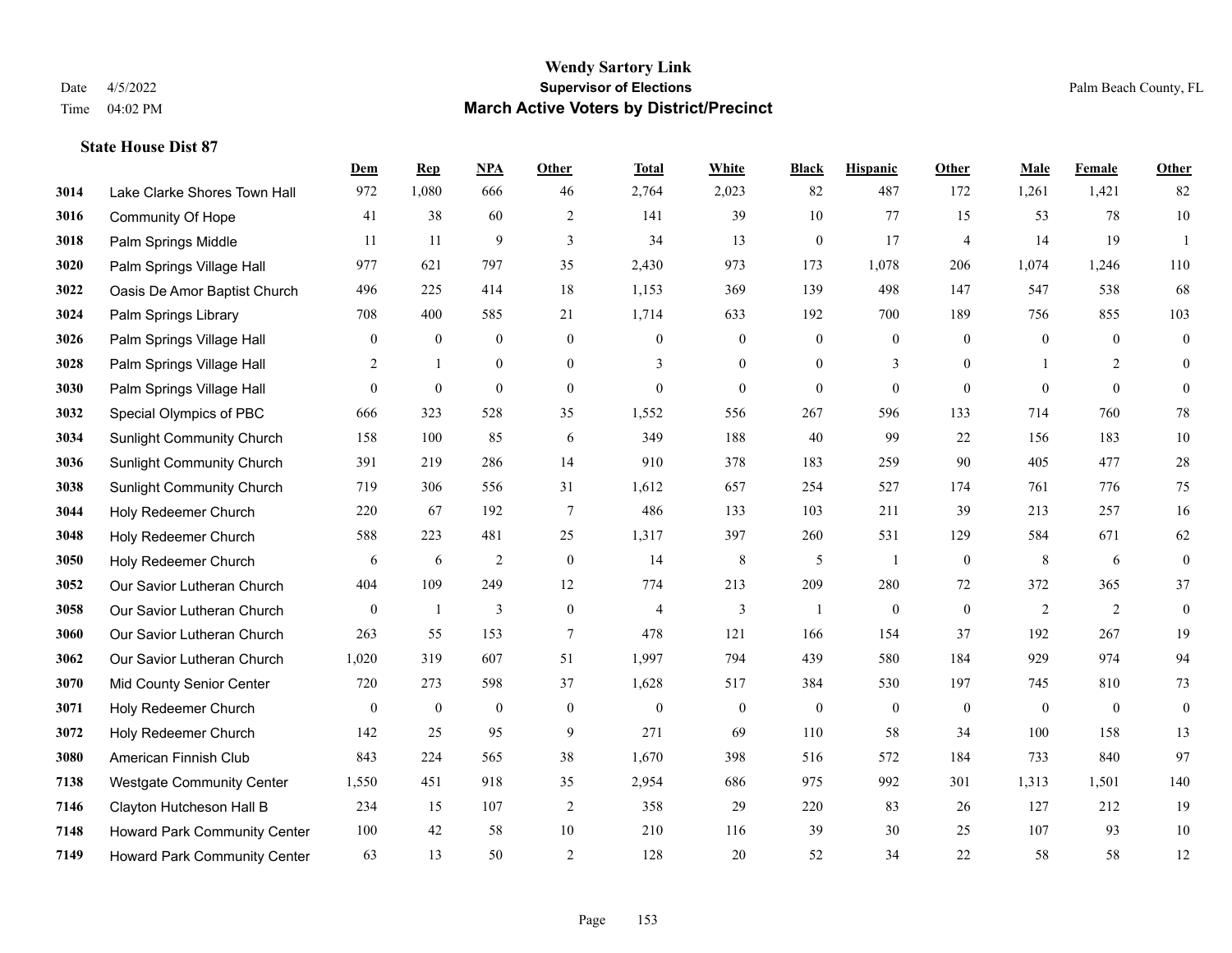| Date | 4/5/2022                   |              |            |          |              | <b>Wendy Sartory Link</b><br><b>Supervisor of Elections</b> |              |              |                 |              |          |               | Palm Beach County, FL |
|------|----------------------------|--------------|------------|----------|--------------|-------------------------------------------------------------|--------------|--------------|-----------------|--------------|----------|---------------|-----------------------|
| Time | 04:02 PM                   |              |            |          |              | <b>March Active Voters by District/Precinct</b>             |              |              |                 |              |          |               |                       |
|      | <b>State House Dist 87</b> |              |            |          |              |                                                             |              |              |                 |              |          |               |                       |
|      |                            | <u>Dem</u>   | <b>Rep</b> | $NPA$    | <u>Other</u> | <u>Total</u>                                                | <b>White</b> | <b>Black</b> | <b>Hispanic</b> | <b>Other</b> | Male     | <b>Female</b> | <b>Other</b>          |
| 8001 | Federal Only               | $\mathbf{0}$ | $\theta$   | $\theta$ | $\Omega$     | $\left($                                                    | $\mathbf{0}$ | $\theta$     | $\theta$        |              | $\theta$ |               |                       |
| 8002 | State Only                 | 129          | 100        | 111      |              | 342                                                         | 263          | 13           | 13              |              | 151      | 178           |                       |

**State House Dist 87** 32,805 16,079 24,595 1,342 74,821 26,876 11,864 28,685 7,396 32,841 38,514 3466

 $\equiv$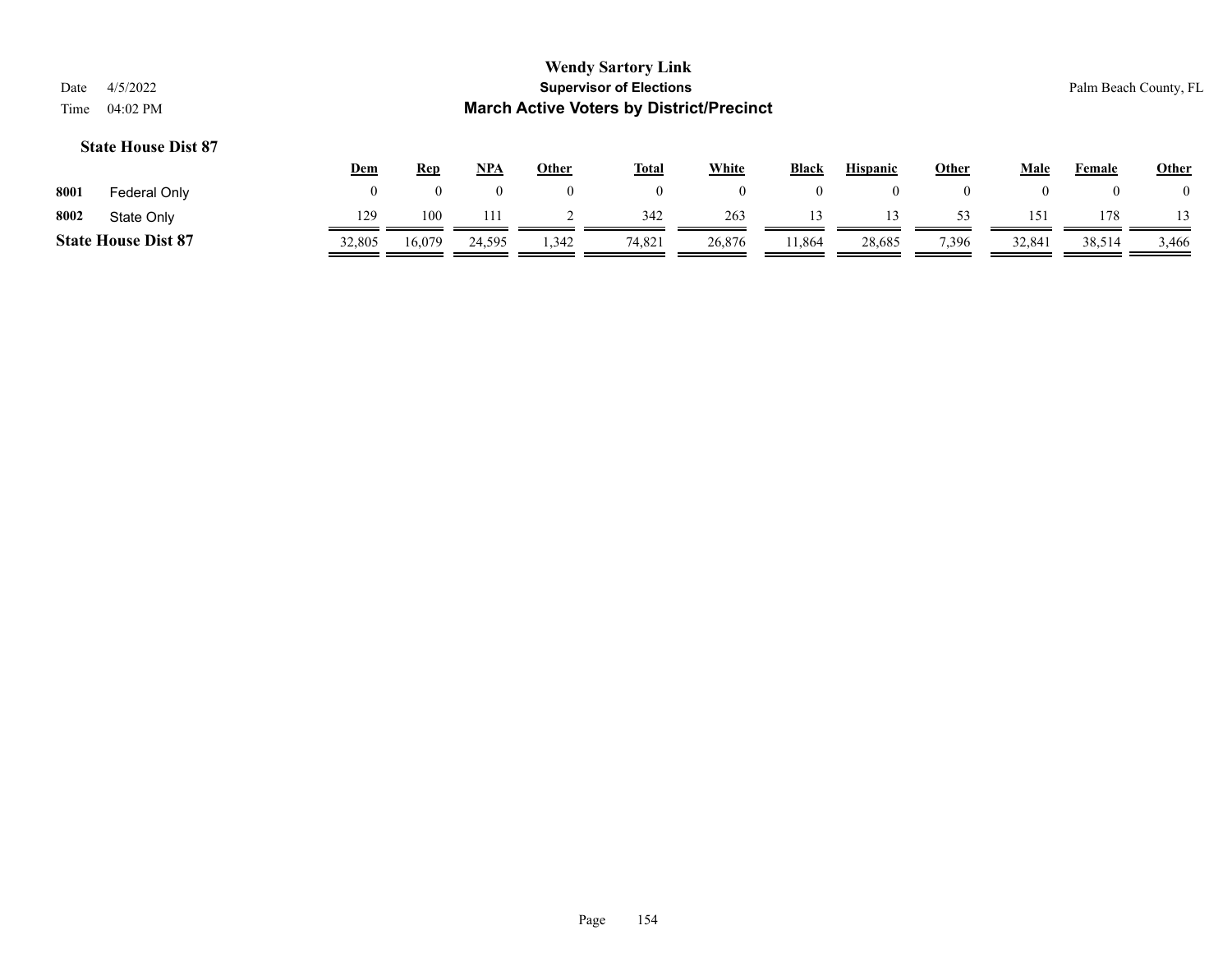|      |                                   | Dem              | <b>Rep</b>       | NPA              | <b>Other</b>   | <b>Total</b> | <b>White</b>   | <b>Black</b>     | <b>Hispanic</b> | Other          | <b>Male</b>  | Female         | <b>Other</b>     |
|------|-----------------------------------|------------------|------------------|------------------|----------------|--------------|----------------|------------------|-----------------|----------------|--------------|----------------|------------------|
| 1356 | Casa Rio Clubhouse                | 804              | 426              | 524              | 40             | 1,794        | 900            | 406              | 244             | 244            | 773          | 960            | 61               |
| 1358 | RB Prep Achievement Academy       | 15               | 5                | $\overline{3}$   | $\mathbf{0}$   | 23           | 10             | $\,$ 8 $\,$      | $\mathbf{1}$    | $\overline{4}$ | 14           | 6              | $\overline{3}$   |
| 1364 | RB Prep Achievement Academy       | 449              | 126              | 290              | 17             | 882          | 235            | 355              | 175             | 117            | 371          | 484            | 27               |
| 1366 | Palm Lake Estates - The Pines     | 62               | 79               | 58               | 4              | 203          | 166            | 17               | 6               | 14             | 94           | 104            | 5                |
| 1368 | RB Prep Achievement Academy       | $\overline{0}$   | $\mathbf{0}$     | $\theta$         | $\Omega$       | $\mathbf{0}$ | $\overline{0}$ | $\mathbf{0}$     | $\mathbf{0}$    | $\theta$       | $\theta$     | $\theta$       | $\mathbf{0}$     |
| 1370 | Palm Lake Estates - The Pines     | 125              | 130              | 88               | 6              | 349          | 282            | 20               | 29              | 18             | 147          | 191            | 11               |
| 1376 | Lake Park Town Hall               | $\boldsymbol{0}$ | $\boldsymbol{0}$ | $\mathbf{0}$     | $\overline{0}$ | $\mathbf{0}$ | $\mathbf{0}$   | $\boldsymbol{0}$ | $\mathbf{0}$    | $\mathbf{0}$   | $\mathbf{0}$ | $\mathbf{0}$   | $\boldsymbol{0}$ |
| 1378 | PBC Fire Rescue #68               | 1,013            | 428              | 534              | 36             | 2,011        | 834            | 837              | 112             | 228            | 937          | 988            | 86               |
| 1382 | Lake Park Town Hall               | 275              | 355              | 260              | 30             | 920          | 768            | 32               | 55              | 65             | 422          | 476            | $22\,$           |
| 2070 | <b>Belvedere Elementary</b>       | 555              | 379              | 389              | 27             | 1,350        | 1,069          | 29               | 147             | 105            | 644          | 663            | 43               |
| 2074 | <b>Belvedere Elementary</b>       | $\mathbf{0}$     | $\boldsymbol{0}$ | $\boldsymbol{0}$ | $\overline{0}$ | $\mathbf{0}$ | $\mathbf{0}$   | $\boldsymbol{0}$ | $\mathbf{0}$    | $\theta$       | $\mathbf{0}$ | $\overline{0}$ | $\mathbf{0}$     |
| 2076 | <b>Belvedere Elementary</b>       | 146              | 123              | 127              | 9              | 405          | 329            | 17               | 30              | 29             | 198          | 197            | 10               |
| 2140 | South Olive Community Center      | 569              | 424              | 403              | 36             | 1,432        | 1,089          | 33               | 204             | 106            | 667          | 718            | 47               |
| 3040 | 1st Congregational Church         | 692              | 295              | 414              | 40             | 1,441        | 1,062          | 73               | 193             | 113            | 717          | 674            | 50               |
| 3064 | 1st Congregational Church         | 481              | 222              | 373              | 29             | 1,105        | 773            | 99               | 150             | 83             | 526          | 541            | 38               |
| 3066 | Our Savior Lutheran Church        | 381              | 141              | 287              | 22             | 831          | 567            | 84               | 98              | 82             | 409          | 390            | $32\,$           |
| 3194 | Boynton Beach Fire Station #2     | 733              | 175              | 380              | 18             | 1,306        | 446            | 550              | 169             | 141            | 573          | 678            | 55               |
| 3202 | <b>Golfview Harbour Clubhouse</b> | 64               | 72               | 52               | 9              | 197          | 145            | 29               | 11              | 12             | 100          | 91             | 6                |
| 4052 | <b>Crosspointe Elementary</b>     | 110              | 82               | 92               | 3              | 287          | 173            | 57               | 21              | 36             | 141          | 138            | 8                |
| 4053 | <b>Crosspointe Elementary</b>     | 201              | 89               | 159              | 18             | 467          | 178            | 110              | 98              | 81             | 207          | 239            | 21               |
| 4092 | <b>Atlantic High</b>              | $\theta$         | $\overline{0}$   | $\mathbf{0}$     | $\Omega$       | $\theta$     | $\mathbf{0}$   | $\mathbf{0}$     | $\mathbf{0}$    | $\theta$       | $\theta$     | $\theta$       | $\mathbf{0}$     |
| 4096 | <b>Carver Middle</b>              | 561              | 49               | 164              | 10             | 784          | 106            | 582              | 32              | 64             | 365          | 370            | 49               |
| 7004 | J F Kennedy Middle                | $\mathbf{0}$     | $\mathbf{0}$     | $\mathbf{0}$     | $\overline{0}$ | $\mathbf{0}$ | $\overline{0}$ | $\mathbf{0}$     | $\mathbf{0}$    | $\theta$       | $\mathbf{0}$ | $\overline{0}$ | $\mathbf{0}$     |
| 7010 | St John Lutheran Church           | 277              | 13               | 93               | 6              | 389          | 26             | 315              | 25              | 23             | 124          | 249            | 16               |
| 7012 | St John Lutheran Church           | 1,059            | 200              | 439              | 16             | 1,714        | 487            | 999              | 68              | 160            | 789          | 864            | 61               |
| 7014 | RB Prep Achievement Academy       | $\mathbf{0}$     | $\boldsymbol{0}$ | $\mathbf{0}$     | $\overline{0}$ | $\mathbf{0}$ | $\overline{0}$ | $\boldsymbol{0}$ | $\mathbf{0}$    | $\theta$       | $\theta$     | $\mathbf{0}$   | $\boldsymbol{0}$ |
| 7016 | RB Prep Achievement Academy       |                  | $\overline{4}$   | $\mathbf{0}$     | $\overline{0}$ | 5            | 3              | -1               | -1              | $\theta$       | 2            | -1             | 2                |
| 7018 | RB Prep Achievement Academy       | $\overline{0}$   | $\Omega$         | $\Omega$         | $\Omega$       | $\Omega$     | $\Omega$       | $\theta$         | $\Omega$        | $\Omega$       | $\Omega$     | $\theta$       | $\mathbf{0}$     |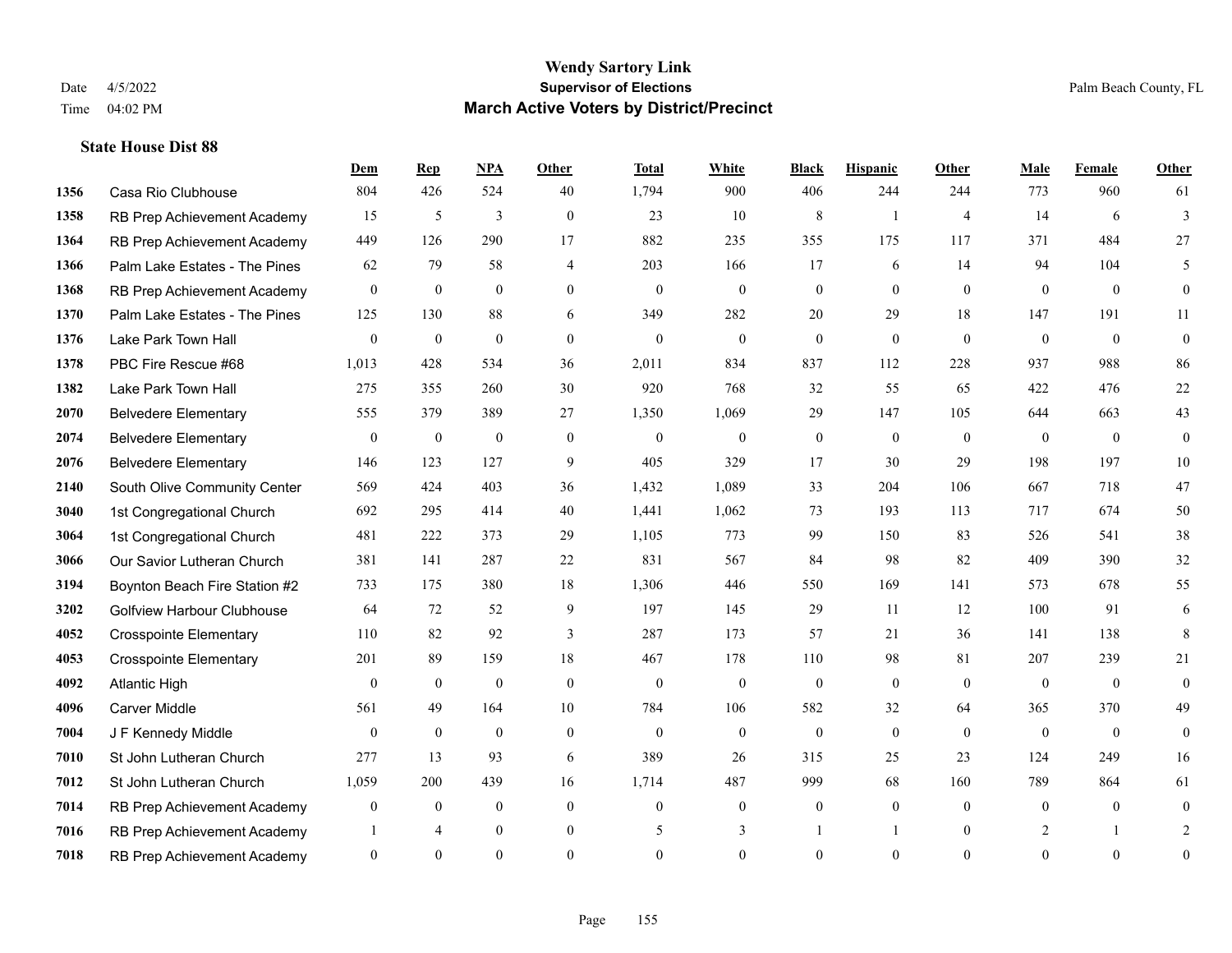|      |                                  | Dem              | <b>Rep</b>       | NPA              | <b>Other</b>   | <b>Total</b>   | <b>White</b>     | <b>Black</b>     | <b>Hispanic</b>  | <b>Other</b>   | <b>Male</b>    | <b>Female</b>  | <b>Other</b> |
|------|----------------------------------|------------------|------------------|------------------|----------------|----------------|------------------|------------------|------------------|----------------|----------------|----------------|--------------|
| 7020 | RB Prep Achievement Academy      | $\overline{0}$   | $\boldsymbol{0}$ | $\boldsymbol{0}$ | $\theta$       | $\theta$       | $\overline{0}$   | $\mathbf{0}$     | $\mathbf{0}$     | $\theta$       | $\mathbf{0}$   | $\overline{0}$ | $\theta$     |
| 7022 | J F Kennedy Middle               | 876              | 186              | 374              | 28             | 1,464          | 293              | 808              | 151              | 212            | 651            | 768            | 45           |
| 7024 | Hurst Chapel AME Church          | 1,577            | 91               | 379              | 20             | 2,067          | 157              | 1,668            | 94               | 148            | 859            | 1.139          | 69           |
| 7025 | Hurst Chapel AME Church          | 277              | 37               | 118              | 3              | 435            | 59               | 274              | 46               | 56             | 164            | 255            | 16           |
| 7026 | Lindsey Davis Senior Comm Ctr    | 2,246            | 84               | 464              | 20             | 2,814          | 70               | 2,494            | 43               | 207            | 1,157          | 1,565          | 92           |
| 7028 | <b>Wells Recreation Center</b>   | 1,881            | 159              | 493              | 22             | 2,555          | 258              | 1,993            | 107              | 197            | 1,115          | 1,352          | 88           |
| 7030 | Riviera Beach Marina Event Ctr   | 190              | 329              | 173              | 22             | 714            | 569              | 47               | 47               | 51             | 367            | 325            | $22\,$       |
| 7034 | Suncoast High                    | 1,300            | 212              | 509              | 27             | 2,048          | 351              | 1,251            | 150              | 296            | 850            | 1,120          | $78\,$       |
| 7036 | RB Prep Achievement Academy      | $\boldsymbol{0}$ | $\boldsymbol{0}$ | 6                | $\mathbf{0}$   | 6              | $\boldsymbol{0}$ | $\boldsymbol{0}$ | $\boldsymbol{0}$ | 6              | 4              | 1              | -1           |
| 7038 | RB Prep Achievement Academy      | $\mathbf{0}$     | $\mathbf{0}$     | $\mathbf{0}$     | $\overline{0}$ | $\theta$       | $\mathbf{0}$     | $\mathbf{0}$     | $\mathbf{0}$     | $\theta$       | $\theta$       | $\theta$       | $\mathbf{0}$ |
| 7040 | Mary McLeod Bethune Elementa     | 1,225            | 53               | 266              | 17             | 1,561          | 35               | 1,375            | 51               | 100            | 627            | 890            | $44\,$       |
| 7041 | Mary McLeod Bethune Elementa     | 392              | 33               | 126              | 9              | 560            | 41               | 432              | 31               | 56             | 217            | 321            | $22\,$       |
| 7042 | Dan Calloway Complex             | 1,713            | 76               | 411              | 21             | 2,221          | 49               | 1,948            | 49               | 175            | 920            | 1,230          | 71           |
| 7044 | <b>Wells Recreation Center</b>   | 1,383            | 93               | 391              | 16             | 1,883          | 193              | 1,475            | 70               | 145            | 785            | 1,023          | 75           |
| 7046 | Riviera Beach Marina Event Ctr   | 37               | 34               | 21               | 5              | 97             | 79               | 9                | 2                | 7              | 55             | 41             | 1            |
| 7048 | <b>Crossroads Baptist Church</b> | 285              | 11               | 98               | 7              | 401            | 14               | 337              | 25               | 25             | 130            | 258            | 13           |
| 7050 | <b>Crossroads Baptist Church</b> |                  | 2                | -1               | $\overline{0}$ | $\overline{4}$ | 3                | $\boldsymbol{0}$ | $\mathbf{0}$     | $\overline{1}$ | -1             | 3              | $\mathbf{0}$ |
| 7052 | <b>Crossroads Baptist Church</b> | $\overline{0}$   | $\mathbf{0}$     | $\mathbf{0}$     | $\overline{0}$ | $\mathbf{0}$   | $\boldsymbol{0}$ | $\mathbf{0}$     | $\mathbf{0}$     | $\overline{0}$ | $\overline{0}$ | $\overline{0}$ | $\mathbf{0}$ |
| 7054 | <b>Crossroads Baptist Church</b> | 987              | 74               | 300              | 13             | 1,374          | 108              | 1,054            | 75               | 137            | 597            | 718            | 59           |
| 7056 | <b>Crossroads Baptist Church</b> | $\overline{0}$   | $\mathbf{0}$     | $\mathbf{0}$     | $\mathbf{0}$   | $\theta$       | $\mathbf{0}$     | $\mathbf{0}$     | $\theta$         | $\theta$       | $\mathbf{0}$   | $\theta$       | $\mathbf{0}$ |
| 7058 | Palm Beach Lakes High            | 1,429            | 354              | 631              | 47             | 2,461          | 818              | 1,122            | 304              | 217            | 1,001          | 1,367          | 93           |
| 7060 | Ephesus Adventist Academy        | 1,159            | 58               | 238              | 18             | 1,473          | 108              | 1,202            | 51               | 112            | 604            | 816            | 53           |
| 7062 | Mangonia Park Town Hall          | 716              | 39               | 187              | 11             | 953            | 76               | 770              | 41               | 66             | 393            | 533            | $27\,$       |
| 7064 | Grace Episcopal Church           | 1,313            | 164              | 456              | 36             | 1,969          | 339              | 1,276            | 142              | 212            | 843            | 1,038          | $88\,$       |
| 7066 | Northboro Elementary             | 1,050            | 203              | 462              | 32             | 1,747          | 470              | 914              | 181              | 182            | 795            | 876            | $76\,$       |
| 7068 | Pleasant City Community Center   | 963              | 247              | 506              | 39             | 1,755          | 789              | 636              | 172              | 158            | 875            | 797            | 83           |
| 7070 | Northboro Elementary             | 455              | 407              | 383              | 33             | 1,278          | 1,011            | 66               | 88               | 113            | 584            | 656            | 38           |
| 7072 | <b>Egret Lake Elementary</b>     | 493              | 114              | 228              | 10             | 845            | 217              | 387              | 133              | 108            | 376            | 443            | 26           |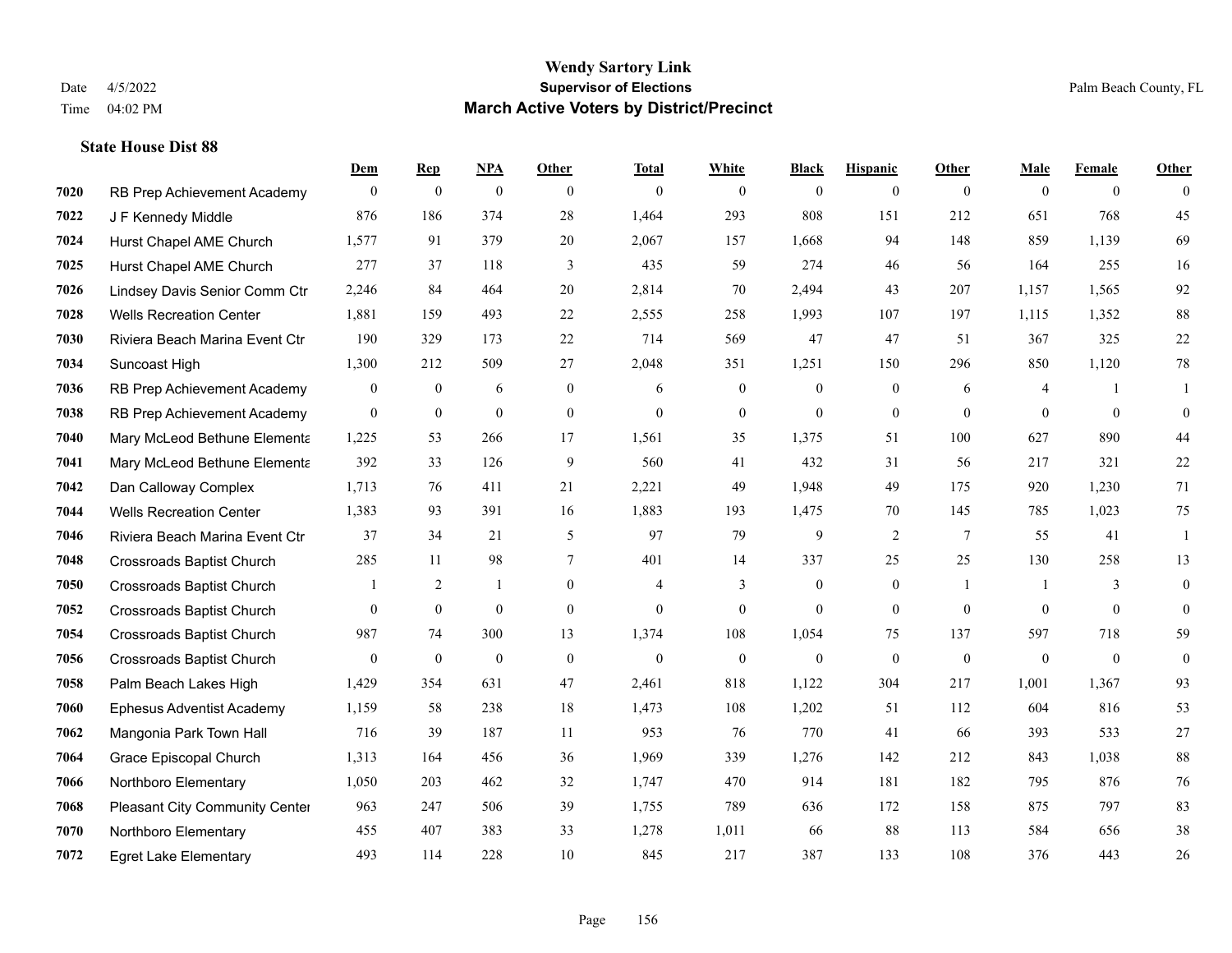|      |                                     | Dem   | <b>Rep</b> | NPA              | <b>Other</b>   | <b>Total</b> | <b>White</b> | <b>Black</b> | <b>Hispanic</b> | <b>Other</b>   | <b>Male</b> | Female | <b>Other</b> |
|------|-------------------------------------|-------|------------|------------------|----------------|--------------|--------------|--------------|-----------------|----------------|-------------|--------|--------------|
| 7080 | <b>Egret Lake Elementary</b>        | 20    | 3          | $\overline{1}$   | $\mathbf{0}$   | 24           | 24           | $\mathbf{0}$ | $\overline{0}$  | $\overline{0}$ | 7           | 17     | $\theta$     |
| 7088 | Whitehall Clubhouse #3              | 673   | 479        | 477              | 52             | 1,681        | 1,047        | 256          | 210             | 168            | 773         | 858    | 50           |
| 7090 | <b>Bear Lakes Middle</b>            | 1,314 | 465        | 829              | 58             | 2,666        | 1,054        | 931          | 379             | 302            | 1,169       | 1,385  | 112          |
| 7092 | Palm Beach Lakes High               | 114   | 36         | 73               | $\overline{4}$ | 227          | 82           | 67           | 22              | 56             | 104         | 110    | 13           |
| 7094 | <b>Salvation Army Activity Hall</b> | 608   | 78         | 289              | 14             | 989          | 159          | 525          | 131             | 174            | 424         | 518    | 47           |
| 7102 | First Christian Church              | 751   | 189        | 330              | 23             | 1,293        | 430          | 640          | 105             | 118            | 491         | 759    | $43\,$       |
| 7104 | WPB City Fire Station #5            | 735   | 418        | 459              | 34             | 1,646        | 1,017        | 287          | 196             | 146            | 716         | 882    | 48           |
| 7106 | <b>Roosevelt Elementary</b>         | 2,049 | 177        | 598              | 37             | 2,861        | 283          | 2,095        | 265             | 218            | 1,156       | 1,591  | 114          |
| 7108 | <b>Chamber of Commerce</b>          | 411   | 406        | 368              | 54             | 1,239        | 935          | 56           | 112             | 136            | 578         | 626    | 35           |
| 7124 | First Christian Church              | 1,202 | 140        | 348              | 17             | 1,707        | 193          | 1,239        | 115             | 160            | 752         | 895    | 60           |
| 7126 | First Christian Church              | 1,511 | 511        | 809              | 73             | 2,904        | 1,132        | 1,063        | 416             | 293            | 1,222       | 1,571  | 111          |
| 7128 | <b>Westward Elementary</b>          | 1,938 | 131        | 517              | 26             | 2,612        | 169          | 2,117        | 119             | 207            | 1,040       | 1,479  | 93           |
| 7130 | Alexander W Dreyfoos SOA High       | 817   | 827        | 822              | 75             | 2,541        | 1,945        | 119          | 206             | 271            | 1,293       | 1,177  | 71           |
| 7132 | WPB City Hall Flagler Gallery       | 647   | 721        | 609              | 67             | 2,044        | 1,626        | 87           | 146             | 185            | 1,032       | 945    | 67           |
| 7150 | Howard Park Community Center        | 342   | 283        | 305              | 37             | 967          | 770          | 44           | 82              | 71             | 491         | 452    | $24\,$       |
| 7160 | South Grade Elementary              | 931   | 228        | 479              | 24             | 1,662        | 508          | 639          | 336             | 179            | 809         | 775    | $78\,$       |
| 7162 | <b>Osborne Community Center</b>     | 848   | 125        | 379              | 29             | 1,381        | 249          | 700          | 295             | 137            | 622         | 700    | 59           |
| 7168 | Maddock Park                        | 1,493 | 660        | 934              | 59             | 3,146        | 1,543        | 800          | 526             | 277            | 1,437       | 1,593  | 116          |
| 7174 | <b>Rolling Green Elementary</b>     | 1,013 | 236        | 522              | 29             | 1,800        | 563          | 676          | 401             | 160            | 785         | 940    | 75           |
| 7178 | Temple Beth Kodesh                  | 1,503 | 195        | 599              | 31             | 2,328        | 458          | 1,317        | 352             | 201            | 1,060       | 1,166  | 102          |
| 7179 | Village Royale on the Green         | 814   | 232        | 355              | 28             | 1,429        | 576          | 587          | 152             | 114            | 617         | 756    | 56           |
| 7180 | St John Missionary Baptist Chr      | 1,759 | 142        | 498              | 19             | 2,418        | 244          | 1,796        | 178             | 200            | 1,033       | 1,295  | 90           |
| 7182 | Carolyn Sims Center                 | 1,485 | 71         | 384              | 13             | 1,953        | 81           | 1,637        | 85              | 150            | 809         | 1,064  | $80\,$       |
| 7184 | St John Missionary Baptist Chr      | 3     | 3          | $\boldsymbol{0}$ | $\mathbf{0}$   | 6            | 3            | 2            | $\mathbf{0}$    | -1             | 3           | 3      | $\mathbf{0}$ |
| 7186 | Boynton Beach Senior Center         | 1,450 | 434        | 739              | 60             | 2,683        | 1,082        | 1,079        | 268             | 254            | 1.259       | 1,309  | 115          |
| 7196 | <b>Atlantic High</b>                | 1,502 | 243        | 535              | 20             | 2,300        | 598          | 1,361        | 131             | 210            | 1,052       | 1,159  | 89           |
| 7200 | Pompey Park Recreation Center       | 1,318 | 236        | 452              | 26             | 2,032        | 514          | 1,276        | 106             | 136            | 936         | 1,035  | 61           |
| 7210 | Village Academy                     | 1,760 | 107        | 440              | 17             | 2,324        | 132          | 1,885        | 144             | 163            | 975         | 1,254  | 95           |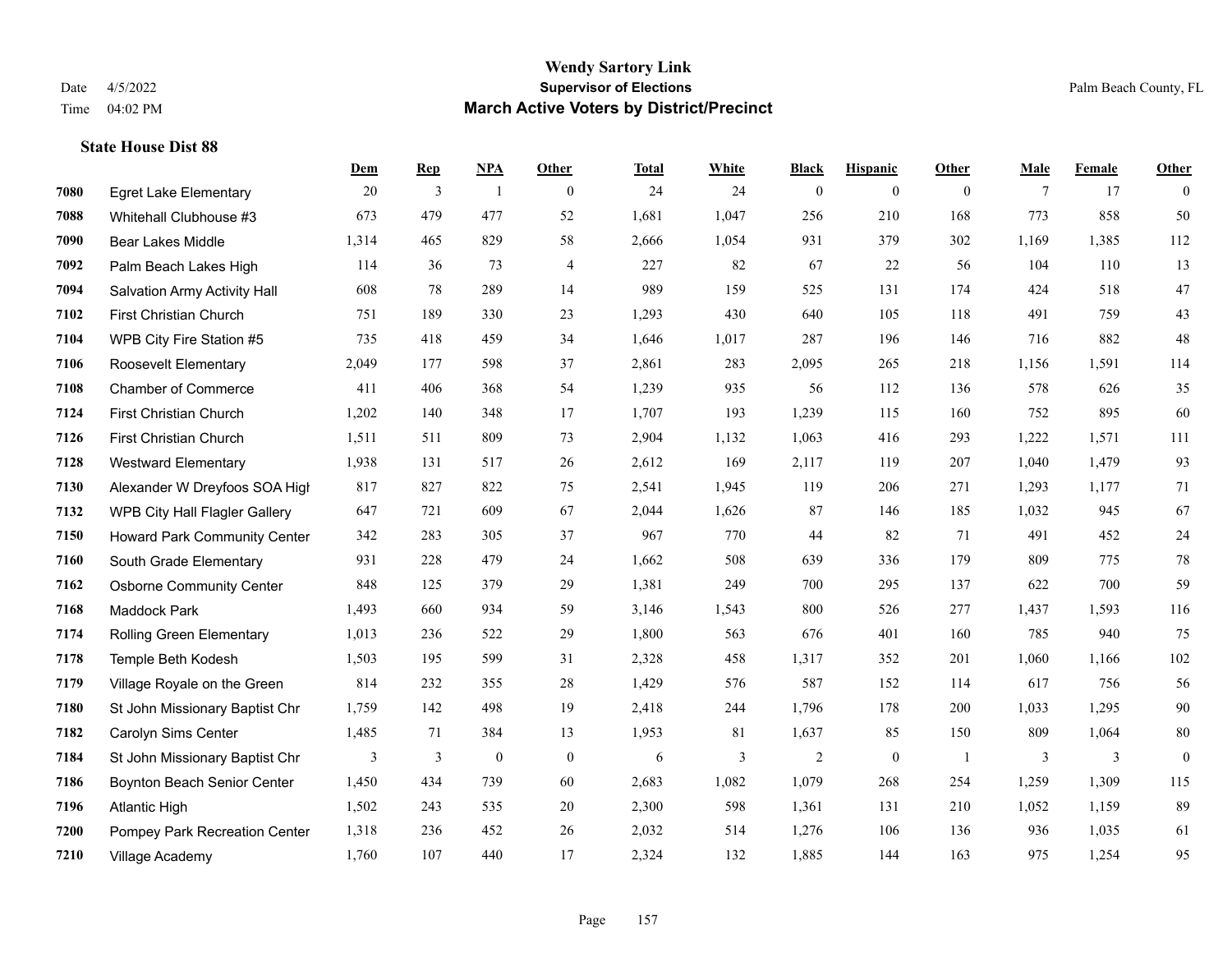| Date<br>Time | 4/5/2022<br>04:02 PM       |            |            |     |              | <b>Wendy Sartory Link</b><br><b>Supervisor of Elections</b><br><b>March Active Voters by District/Precinct</b> |              |              |                 |              |             |               | Palm Beach County, FL |
|--------------|----------------------------|------------|------------|-----|--------------|----------------------------------------------------------------------------------------------------------------|--------------|--------------|-----------------|--------------|-------------|---------------|-----------------------|
|              | <b>State House Dist 88</b> | <u>Dem</u> | <u>Rep</u> | NPA | <b>Other</b> | <b>Total</b>                                                                                                   | <b>White</b> | <b>Black</b> | <b>Hispanic</b> | <b>Other</b> | <b>Male</b> | <b>Female</b> | <b>Other</b>          |
| 7212         | Delray Beach Library       | 1,304      | 233        | 473 | 28           | 2.038                                                                                                          | 565          | 1.182        | 119             | 172          | 992         | 978           | 68                    |

**State House Dist 88** 60,836 14,886 25,973 1,786 103,481 33,737 50,654 9,519 9,571 45,827 53,849 3,805

 $\overline{\phantom{a}}$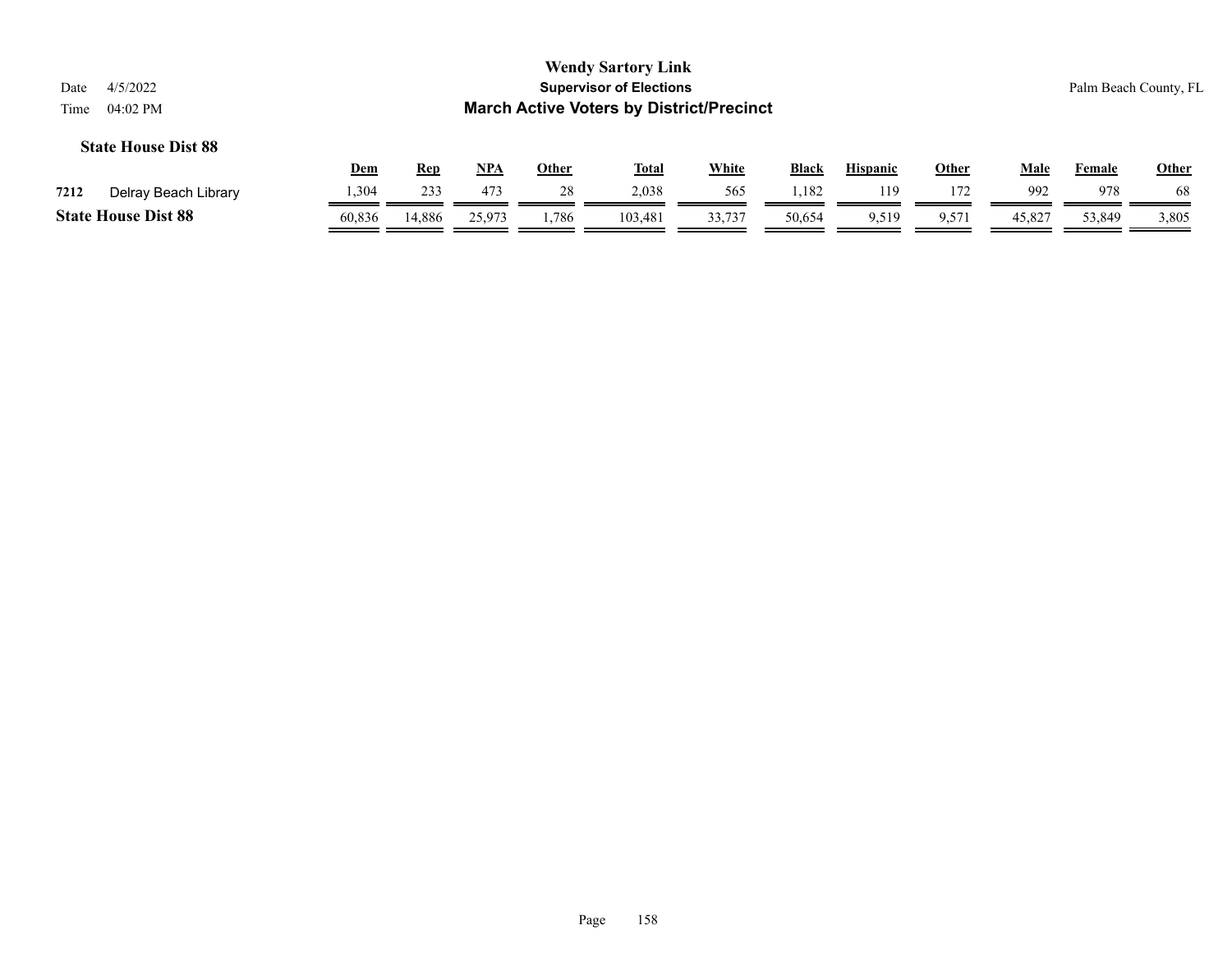|      |                                      | Dem            | <b>Rep</b>       | NPA              | <b>Other</b>   | <b>Total</b>     | White            | <b>Black</b>     | <b>Hispanic</b> | <b>Other</b>   | <b>Male</b>    | Female         | <b>Other</b>     |
|------|--------------------------------------|----------------|------------------|------------------|----------------|------------------|------------------|------------------|-----------------|----------------|----------------|----------------|------------------|
| 1384 | Phil Foster Park Marine Center       | 294            | 576              | 294              | 32             | 1,196            | 1,065            | 22               | 40              | 69             | 587            | 583            | 26               |
| 1386 | Phil Foster Park Marine Center       | 599            | 1.143            | 740              | 84             | 2,566            | 2,209            | 63               | 85              | 209            | 1,194          | 1,308          | 64               |
| 1388 | Palm Beach Shores Town Hall          | 271            | 459              | 319              | 24             | 1,073            | 978              | 14               | 18              | 63             | 505            | 543            | 25               |
| 1389 | Palm Beach Shores Town Hall          | $\bf{0}$       | $\boldsymbol{0}$ | $\boldsymbol{0}$ | $\mathbf{0}$   | $\boldsymbol{0}$ | $\boldsymbol{0}$ | $\boldsymbol{0}$ | $\mathbf{0}$    | $\mathbf{0}$   | $\mathbf{0}$   | $\mathbf{0}$   | $\boldsymbol{0}$ |
| 1390 | St Edwards Church                    | 444            | 1,182            | 553              | 62             | 2,241            | 2,059            | 4                | 54              | 124            | 1,043          | 1,128          | 70               |
| 1392 | St Edwards Church                    | 345            | 618              | 440              | 46             | 1,449            | 1,307            | 8                | 31              | 103            | 640            | 773            | 36               |
| 1394 | Morton & Barbara Mandel Cente        | 247            | 623              | 300              | 37             | 1,207            | 1,099            | 6                | 25              | 77             | 550            | 625            | $32\,$           |
| 2078 | St Catherine Church                  | 430            | 531              | 361              | 27             | 1,349            | 1,123            | 40               | 84              | 102            | 604            | 694            | 51               |
| 2142 | Lakeside Presbyterian Church         | 280            | 360              | 198              | 19             | 857              | 745              | 3                | 53              | 56             | 399            | 432            | $26\,$           |
| 2144 | Lakeside Presbyterian Church         | 341            | 400              | 274              | 35             | 1,050            | 873              | 18               | 78              | 81             | 486            | 535            | 29               |
| 3042 | 1st Congregational Church            | 702            | 451              | 404              | 49             | 1,606            | 1,339            | 26               | 139             | 102            | 738            | 813            | 55               |
| 3068 | St Andrews Episcopal                 | 543            | 288              | 399              | 44             | 1,274            | 1,025            | 56               | 112             | 81             | 615            | 616            | 43               |
| 4002 | Lantana Recreation Center            | 460            | 527              | 380              | 50             | 1,417            | 1,182            | 32               | 107             | 96             | 686            | 694            | 37               |
| 4004 | South Palm Beach Town Hall           | 392            | 519              | 397              | 33             | 1,341            | 1,147            | 21               | 81              | 92             | 586            | 708            | 47               |
| 4006 | Manalapan Town Hall                  | 79             | 209              | 92               | 11             | 391              | 355              | 6                | 6               | 24             | 196            | 184            | 11               |
| 4008 | Hypoluxo Town Hall                   | 525            | 599              | 521              | 69             | 1,714            | 1,429            | 43               | 121             | 121            | 790            | 877            | 47               |
| 4024 | Harvey E Oyer Jr Park                | 474            | 617              | 502              | 56             | 1,649            | 1,304            | 87               | 135             | 123            | 779            | 823            | 47               |
| 4026 | Boynton Beach Senior Center          | 494            | 555              | 500              | 50             | 1,599            | 1,400            | 38               | 61              | 100            | 735            | 814            | 50               |
| 4028 | Ocean Ridge Town Hall                | 412            | 735              | 440              | 44             | 1,631            | 1,483            | 4                | 50              | 94             | 768            | 822            | 41               |
| 4036 | <b>Forest Park Elementary</b>        | 288            | 449              | 276              | 25             | 1,038            | 934              | 8                | 51              | 45             | 433            | 574            | 31               |
| 4038 | <b>Briny Breezes Community Cente</b> | 88             | 145              | 93               | 4              | 330              | 304              | $\mathbf{0}$     | 10              | 16             | 135            | 186            | 9                |
| 4040 | <b>Briny Breezes Community Cente</b> | $\bf{0}$       | $\boldsymbol{0}$ | $\mathbf{0}$     | $\overline{0}$ | $\Omega$         | $\mathbf{0}$     | $\overline{0}$   | $\mathbf{0}$    | $\theta$       | $\mathbf{0}$   | $\theta$       | $\mathbf{0}$     |
| 4042 | <b>Briny Breezes Community Cente</b> | $\mathbf{0}$   | $\bf{0}$         | $\boldsymbol{0}$ | $\overline{0}$ | $\theta$         | $\overline{0}$   | $\boldsymbol{0}$ | $\mathbf{0}$    | $\overline{0}$ | $\overline{0}$ | $\overline{0}$ | $\boldsymbol{0}$ |
| 4044 | <b>Briny Breezes Community Cente</b> | 45             | 39               | 34               | $\overline{1}$ | 119              | 105              | 1                | 9               | $\overline{4}$ | 63             | 53             | 3                |
| 4054 | Lakeview Baptist Church              | 529            | 636              | 452              | 40             | 1,657            | 1,373            | 77               | 101             | 106            | 763            | 843            | 51               |
| 4056 | Lakeview Baptist Church              | $\overline{0}$ | $\boldsymbol{0}$ | $\mathbf{0}$     | $\overline{0}$ | $\theta$         | $\boldsymbol{0}$ | $\boldsymbol{0}$ | $\mathbf{0}$    | $\theta$       | $\overline{0}$ | $\overline{0}$ | $\boldsymbol{0}$ |
| 4058 | Plumosa SOA Elementary               | 53             | 63               | 39               | 6              | 161              | 141              | 6                | 8               | 6              | 81             | 78             | 2                |
| 4060 | Lakeview Baptist Church              | 2              | 3                | 5                | $\theta$       | 10               | 5                | $\overline{0}$   | $\overline{2}$  | 3              | 5              | 5              | $\boldsymbol{0}$ |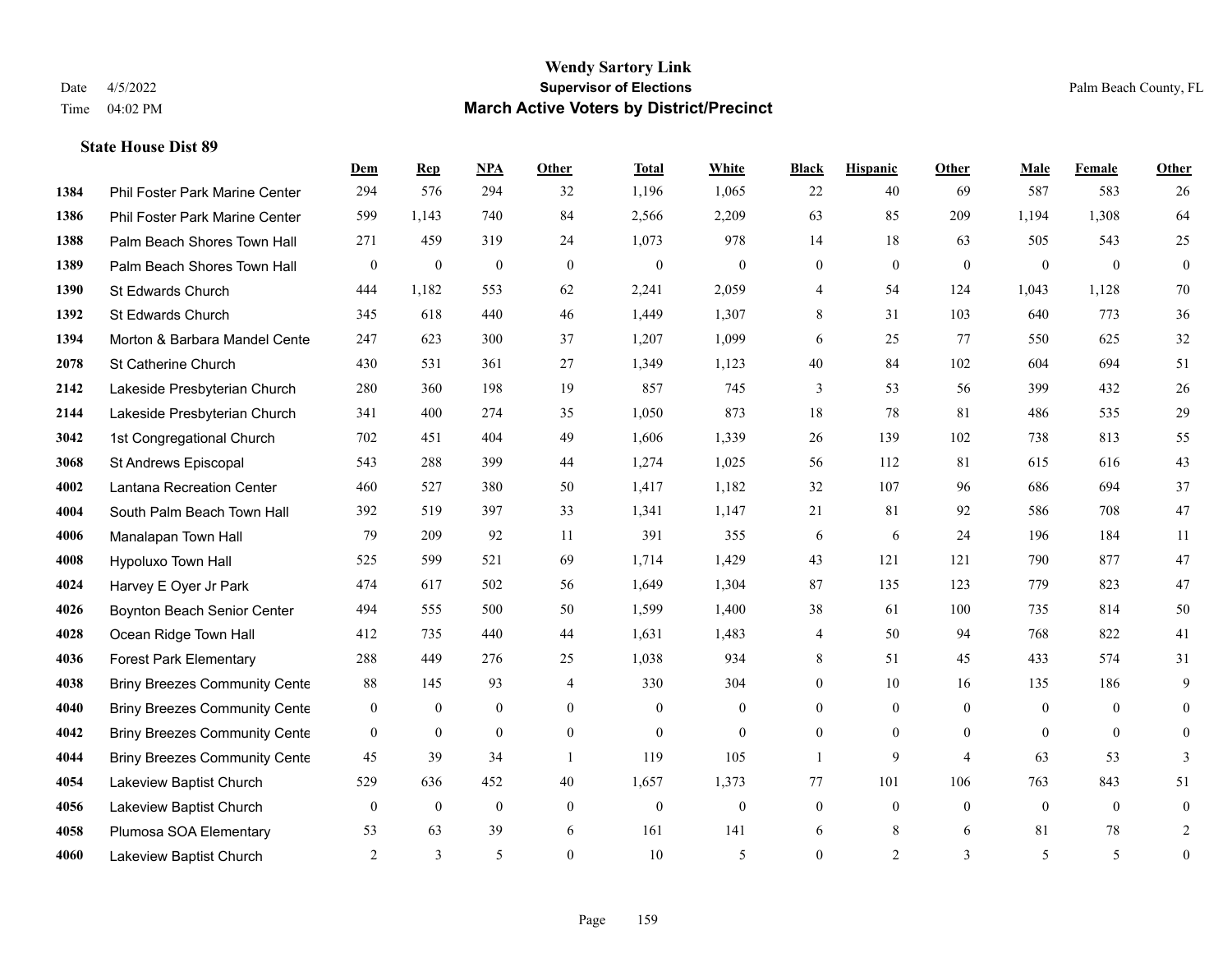#### **Wendy Sartory Link** Date 4/5/2022 **Supervisor of Elections** Palm Beach County, FL Time 04:02 PM **March Active Voters by District/Precinct**

**Dem Rep NPA Other Total White Black Hispanic Other Male Female Other**

# Lakeview Baptist Church 47 76 44 4 171 139 7 9 16 80 88 3 Seacrest Presbyterian **48** 43 48 2 141 127 1 8 5 76 64 1 Seacrest Presbyterian 0 0 0 0 0 0 0 0 0 0 0 0 Seacrest Presbyterian 0 0 0 0 0 0 0 0 0 0 0 0 Seacrest Presbyterian 0 0 0 0 0 0 0 0 0 0 0 0 Gulf Stream Town Hall 183 451 217 23 874 812 4 22 36 428 426 20 Plumosa SOA Elementary 420 427 363 22 1,232 1,054 19 75 84 584 614 34 S D Spady Elementary 658 693 550 57 1,958 1,706 26 91 135 935 957 66 Bethel Evangelical Baptist 997 759 661 68 2,485 1,899 184 227 175 1,055 1,361 69 Carver Middle 117 150 105 8 380 297 32 24 27 184 182 14 Veterans Park Recreation Ctr 414 500 414 32 1,360 1,241 14 25 80 626 697 37 Emmanuel Catholic Church 727 660 642 68 2,097 1,695 80 161 161 919 1,110 68 Delray Beach Golf Club 394 413 364 35 1,206 925 57 113 111 559 612 35 Pines of Delray East 590 346 377 30 1,343 986 92 148 117 539 754 50 505 Club 373 440 325 30 1,168 1,059 13 29 67 522 620 26 Veterans Park Recreation Ctr 566 795 567 47 1,975 1,817 9 41 108 933 980 62 Delray Beach First Baptist 809 763 629 57 2,258 1,917 83 119 139 1,052 1,163 43 Orchard View Elementary 27 35 30 0 92 75 2 6 9 47 42 3 Orchard View Elementary 680 417 481 33 1,611 1,123 151 198 139 660 901 50 Orchard View Elementary 447 307 343 44 1,141 815 61 159 106 477 621 43 Delray Beach Swim and Tennis 703 429 487 38 1,657 1,157 196 150 154 715 883 59 Delray Beach Swim and Tennis 771 578 666 56 2,071 1,560 134 188 189 933 1,063 75 Pine Grove Elementary 496 840 557 63 1,956 1,686 26 94 150 900 988 68 St Lucy Catholic Church 620 928 644 43 2,235 1,998 13 79 145 1,018 1,150 67 St Lucy Catholic Church 28 60 31 1 120 105 0 4 11 56 62 2 Omni Middle 613 608 563 38 1,822 1,496 35 133 158 847 925 50 Calusa Elementary 389 402 328 29 1,148 948 17 95 88 484 626 38

Above and Beyond Community Church 406 551 432 39 1,428 1,151 43 131 103 685 698 45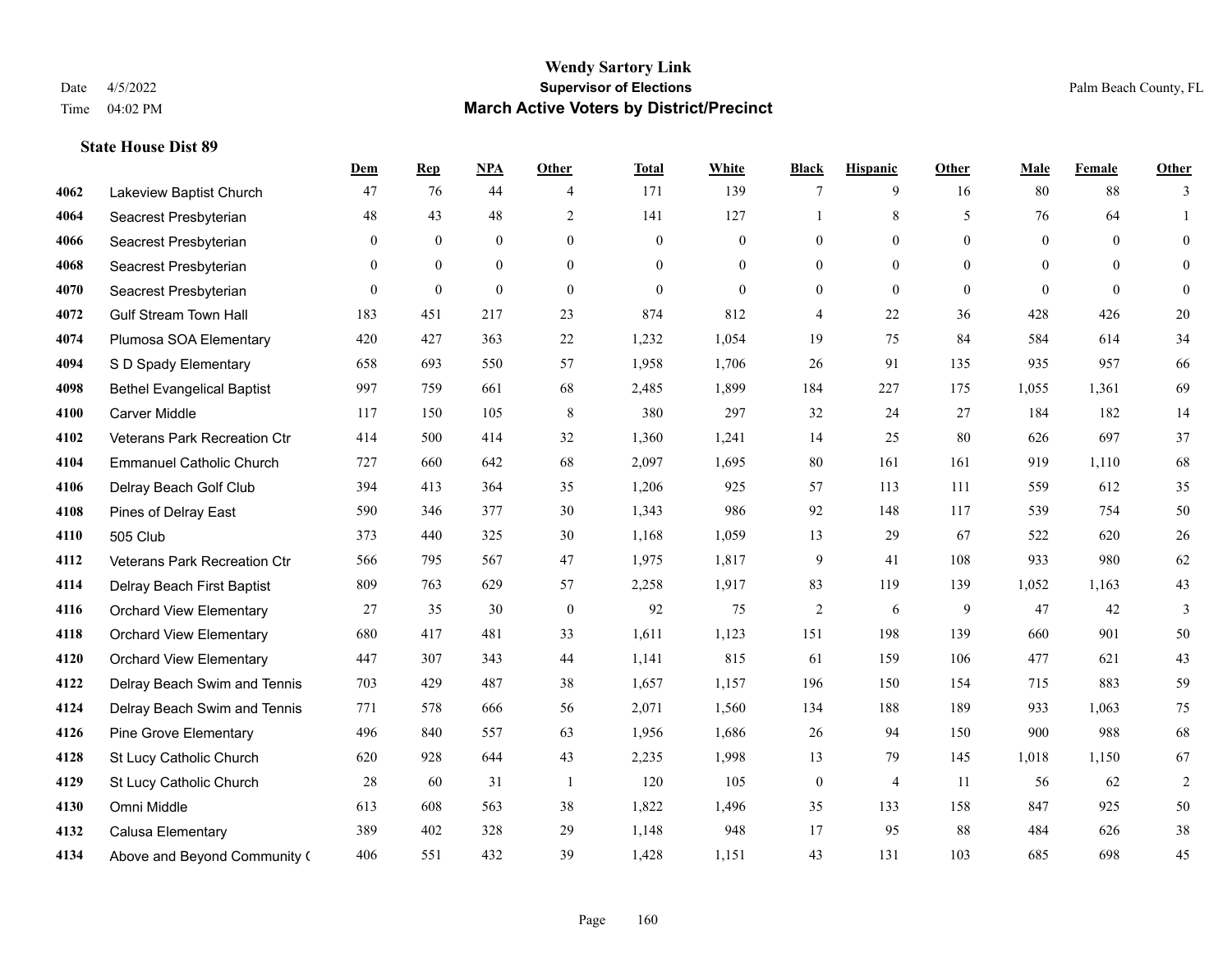|      |                                    | Dem | <b>Rep</b> | NPA | <b>Other</b> | <b>Total</b> | <b>White</b> | <b>Black</b>     | <b>Hispanic</b> | Other | <b>Male</b> | <b>Female</b> | <b>Other</b> |
|------|------------------------------------|-----|------------|-----|--------------|--------------|--------------|------------------|-----------------|-------|-------------|---------------|--------------|
| 4136 | Above and Beyond Community (       | 649 | 620        | 592 | 49           | 1,910        | 1,420        | 53               | 222             | 215   | 829         | 1,012         | 69           |
| 4138 | Ascension Catholic Church          | 807 | 1,174      | 906 | 68           | 2,955        | 2,311        | 162              | 240             | 242   | 1,419       | 1,444         | 92           |
| 4150 | Patch Reef Park Community Cer      | 579 | 607        | 655 | 64           | 1,905        | 1,476        | 67               | 164             | 198   | 901         | 955           | 49           |
| 4152 | Boca Delray Lodge #171             | 616 | 650        | 669 | 49           | 1,984        | 1,451        | 78               | 230             | 225   | 898         | 1,009         | 77           |
| 4154 | <b>Ascension Catholic Church</b>   | 407 | 431        | 347 | 33           | 1,218        | 876          | 84               | 115             | 143   | 592         | 583           | 43           |
| 4156 | St Lucy Catholic Church            | 526 | 568        | 416 | 37           | 1,547        | 1,365        | $\,$ 8 $\,$      | 65              | 109   | 710         | 799           | 38           |
| 4166 | FAU Arena Lobby                    | 776 | 448        | 603 | 32           | 1,859        | 1,033        | 310              | 269             | 247   | 813         | 939           | 107          |
| 4168 | JC Mitchell Elementary             | 708 | 574        | 633 | 50           | 1,965        | 1,361        | 86               | 247             | 271   | 872         | 987           | 106          |
| 4170 | Spanish River Library              | 882 | 1,051      | 863 | 56           | 2,852        | 2,222        | 101              | 260             | 269   | 1,353       | 1,406         | 93           |
| 4172 | Marine Safety Headquarters         | 669 | 688        | 608 | 60           | 2,025        | 1,766        | 15               | 111             | 133   | 915         | 1,057         | 53           |
| 4184 | <b>Boca Raton Middle</b>           | 554 | 604        | 558 | 38           | 1,754        | 1,323        | 61               | 211             | 159   | 835         | 877           | $42\,$       |
| 4186 | The Volen Center                   | 540 | 501        | 460 | 27           | 1,528        | 1,060        | 118              | 169             | 181   | 703         | 765           | 60           |
| 4188 | Elks Lodge of Boca Raton           | 868 | 546        | 618 | 61           | 2,093        | 1,233        | 318              | 299             | 243   | 956         | 1,049         | 88           |
| 4190 | St Gregory Episcopal Church        | 729 | 1,068      | 798 | 75           | 2,670        | 2,256        | 25               | 170             | 219   | 1,310       | 1,279         | 81           |
| 4212 | Center for Spiritual Living        | 626 | 788        | 611 | 41           | 2,066        | 1,722        | 32               | 171             | 141   | 974         | 1,033         | 59           |
| 4214 | Calvary Chapel Boca Raton - 4th    | 618 | 865        | 637 | 63           | 2,183        | 1,742        | 45               | 230             | 166   | 1,007       | 1,101         | 75           |
| 4216 | Calvary Chapel Boca Raton - Kir    | 668 | 1,050      | 687 | 57           | 2,462        | 2,075        | 20               | 180             | 187   | 1,174       | 1,200         | $88\,$       |
| 4218 | <b>Grace Community Church</b>      | 448 | 856        | 547 | 52           | 1,903        | 1,588        | 33               | 136             | 146   | 884         | 939           | 80           |
| 4220 | <b>Boca Raton Community Center</b> | 438 | 398        | 470 | 44           | 1,350        | 867          | 102              | 231             | 150   | 602         | 708           | 40           |
| 4222 | Boca Raton Downtown Library        | 936 | 1,162      | 979 | 87           | 3,164        | 2,671        | 76               | 178             | 239   | 1,425       | 1,632         | 107          |
| 4224 | <b>Grace Community Church</b>      | 507 | 1,134      | 754 | 56           | 2,451        | 2,018        | 56               | 178             | 199   | 1,146       | 1,226         | 79           |
| 4226 | St Gregory Episcopal Church        | 215 | 379        | 294 | 25           | 913          | 817          | $\,$ 8 $\,$      | 30              | 58    | 430         | 461           | $22\,$       |
| 4228 | Boca Raton Community Center        | 528 | 679        | 532 | 48           | 1,787        | 1,542        | 17               | 101             | 127   | 803         | 938           | 46           |
| 4230 | Boca Raton Downtown Library        | 308 | 450        | 341 | 24           | 1,123        | 977          | 10               | 60              | 76    | 527         | 574           | $22\,$       |
| 7152 | WPB City Hall Flagler Gallery      | 484 | 451        | 282 | 43           | 1,260        | 1,010        | 43               | 117             | 90    | 489         | 727           | 44           |
| 7154 | Morton & Barbara Mandel Cente      | 154 | 375        | 163 | 16           | 708          | 638          | $8\,$            | 13              | 49    | 322         | 366           | $20\,$       |
| 7156 | PB Fire Station #3                 | 42  | 101        | 61  | -1           | 205          | 177          | $\boldsymbol{0}$ | $\tau$          | 21    | 92          | 101           | 12           |
| 7158 | PB Fire Station #3                 | 537 | 499        | 423 | 51           | 1,510        | 1,357        | 19               | 30              | 104   | 665         | 809           | 36           |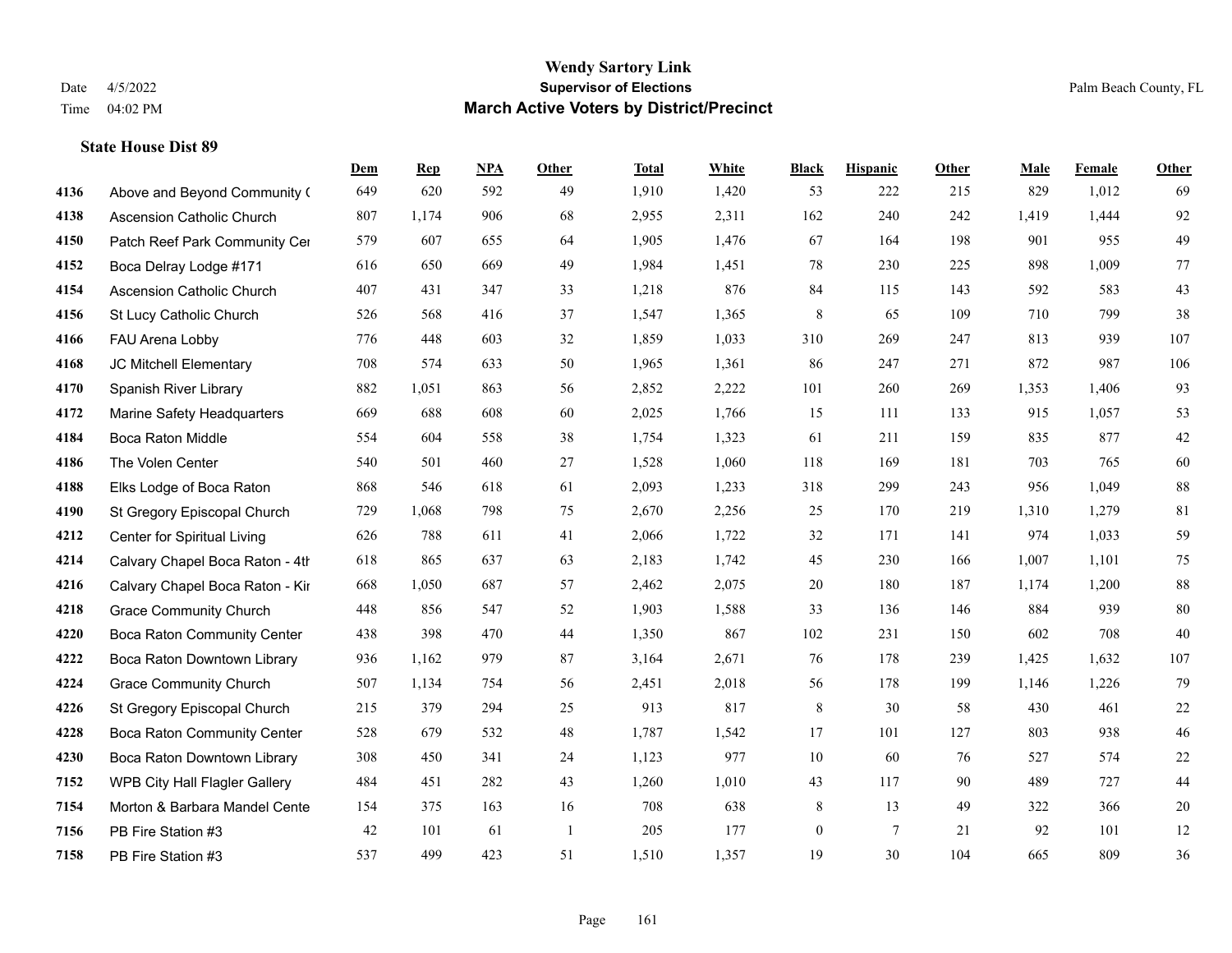|      |                                 | Dem    | <b>Rep</b> | $NPA$  | Other                    | <b>Total</b> | White   | <b>Black</b> | <b>Hispanic</b> | Other                    | <b>Male</b> | <b>Female</b> | <b>Other</b> |
|------|---------------------------------|--------|------------|--------|--------------------------|--------------|---------|--------------|-----------------|--------------------------|-------------|---------------|--------------|
| 7164 | <b>Osborne Community Center</b> | 314    | 188        | 205    | 27                       | 734          | 566     | 56           | 56              | 56                       | 345         | 367           | 22           |
| 7166 | PB Fire Station #3              | 321    | 404        | 302    | 29                       | 1,056        | 931     | 3            | 35              | 87                       | 458         | 569           | 29           |
| 7170 | Lantana Town Hall               | 685    | 333        | 544    | 37                       | 1,599        | 853     | 345          | 235             | 166                      | 763         | 758           | 78           |
| 7172 | Lantana Recreation Center       | 301    | 277        | 246    | 19                       | 843          | 665     | 51           | 63              | 64                       | 402         | 413           | 28           |
| 7176 | Hypoluxo Town Hall              | 188    | 87         | 116    | 8                        | 399          | 221     | 80           | 68              | 30                       | 172         | 215           | 12           |
| 7188 | <b>Forest Park Elementary</b>   | 834    | 544        | 599    | 58                       | 2,035        | 1,426   | 268          | 179             | 162                      | 882         | 1,082         | 71           |
| 7190 | Seacrest Presbyterian           | 1,052  | 622        | 816    | 59                       | 2,549        | 1,600   | 457          | 250             | 242                      | 1,235       | 1,224         | 90           |
| 7192 | Lakeview Baptist Church         | 20     | 10         | 10     | 3                        | 43           | 33      | 2            | 3               | $\overline{\phantom{0}}$ | 21          | 19            | 3            |
| 7194 | Delray Beach Community Cente    | 566    | 360        | 418    | 47                       | 1,391        | 996     | 194          | 106             | 95                       | 713         | 634           | 44           |
| 7198 | Atlantic High                   | 44     | 28         | 24     | $\mathcal{E}$            | 99           | 81      | 5            | $\mathcal{I}$   | 6                        | 40          | 57            | 2            |
| 7202 | 505 Club                        | 631    | 405        | 436    | 40                       | 1,512        | 1,079   | 230          | 74              | 129                      | 788         | 678           | 46           |
| 7204 | 505 Club                        | 29     | 31         | 38     | $\overline{4}$           | 102          | 80      | 2            | 8               | 12                       | 51          | 48            | 3            |
| 7206 | 505 Club                        | 53     | 61         | 53     | $\overline{\phantom{0}}$ | 172          | 150     |              | 5               | 16                       | 92          | 75            | 5            |
| 7208 | Atlantic High                   | 750    | 202        | 321    | 23                       | 1,296        | 574     | 528          | 84              | 110                      | 566         | 694           | 36           |
| 7214 | Delray Beach Community Cente    | 854    | 315        | 502    | 37                       | 1,708        | 811     | 540          | 208             | 149                      | 819         | 820           | 69           |
|      | <b>State House Dist 89</b>      | 42,321 | 45,982     | 38,018 | 3,421                    | 129,742      | 103,192 | 6,599        | 9,605           | 10,346                   | 59,688      | 65,927        | 4,127        |
|      |                                 |        |            |        |                          |              |         |              |                 |                          |             |               |              |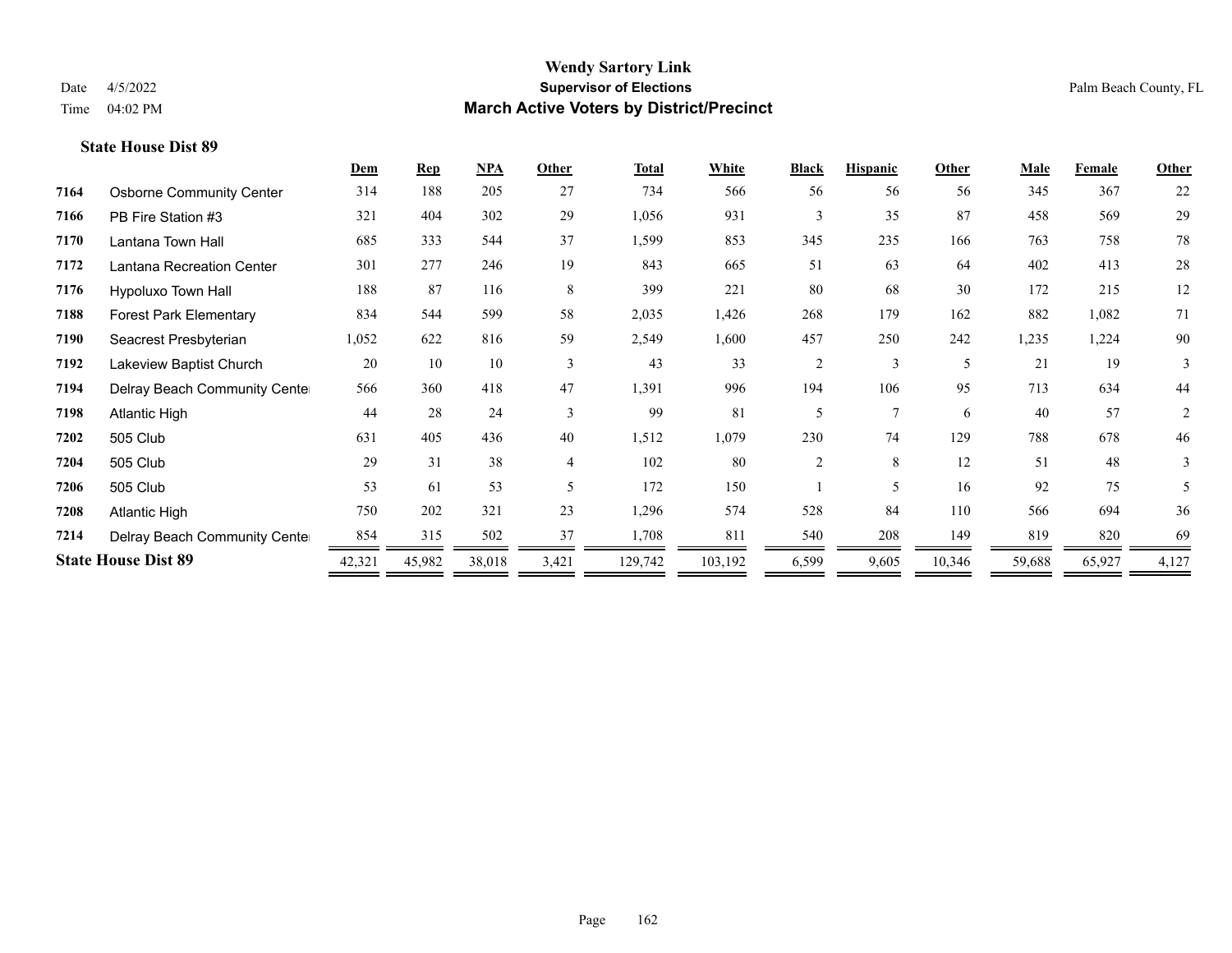#### **Wendy Sartory Link** Date 4/5/2022 **Supervisor of Elections** Palm Beach County, FL Time 04:02 PM **March Active Voters by District/Precinct**

# **Dem Rep NPA Other Total White Black Hispanic Other Male Female Other** Liberty Park Elementary 0 0 0 0 0 0 0 0 0 0 0 0 River Bridge Activities Center 1,092 522 718 55 2,387 1,151 494 499 243 981 1,317 89 Pine Ridge North II 1,099 526 832 56 2,513 1,034 393 840 246 1,010 1,400 103 Cresthaven Emory Aud 635 409 302 16 1,362 740 103 430 89 506 806 50 Cresthaven Barkley Aud 501 354 305 20 1,180 596 87 399 98 500 628 52 Cresthaven Ashley Aud 330 209 234 16 789 386 45 299 59 316 441 32 Covered Bridge Clubhouse 1,112 743 695 40 2,590 1,785 139 493 173 1,010 1,503 77 Poinciana Clubhouse 891 539 507 39 1,976 1,302 105 413 156 780 1,132 64 First Baptist Church GA 0 0 0 0 0 0 0 0 0 0 0 0 Liberty Park Elementary 1,148 545 682 53 2,428 1,054 462 656 256 961 1,360 107 First Baptist Church GA 17 3 10 0 30 13 4 9 4 11 18 1 First Baptist Church GA 455 187 279 13 934 403 194 212 125 414 479 41 St Lukes United Methodist Chr 467 520 432 34 1,453 1,141 38 195 79 691 722 40 Lucerne Pointe Clubhouse 1,019 547 662 45 2,273 1,429 223 438 183 935 1,263 75 Fountains Of Palm Beach 936 472 608 62 2,078 1,386 155 360 177 900 1,116 62 Pine Ridge South IV Clubhouse 875 495 525 44 1,939 1,152 256 409 122 755 1,108 76 American Finnish Club 14 9 8 0 31 17 3 1 10 12 16 3 Indian Pines Elementary 1,183 261 596 39 2,079 460 930 447 242 936 1,045 98 Indian Pines Elementary 1,775 287 837 42 2,941 499 1,504 571 367 1,326 1,466 149 Tradewinds Middle 1,265 313 666 39 2,283 561 912 362 448 1,007 1,152 124 Coastal Chapel 473 360 353 31 1,217 752 105 267 93 579 596 42 Lantana Recreation Center 13 9 8 2 32 32 0 0 0 10 22 0 Our Savior Lutheran Church 49 28 47 0 124 77 19 18 10 65 53 6 Lakeside UM Church 658 379 453 40 1,530 952 172 271 135 677 811 42 Atlantis City Hall 495 886 453 50 1,884 1,628 39 92 125 866 973 45 Woodlands Middle 792 605 706 50 2,153 1,447 146 378 182 1,015 1,067 71

 Tradewinds Middle 180 51 124 8 363 99 127 77 60 166 187 10 Coral Reef Elementary 333 251 287 29 900 514 87 207 92 417 458 25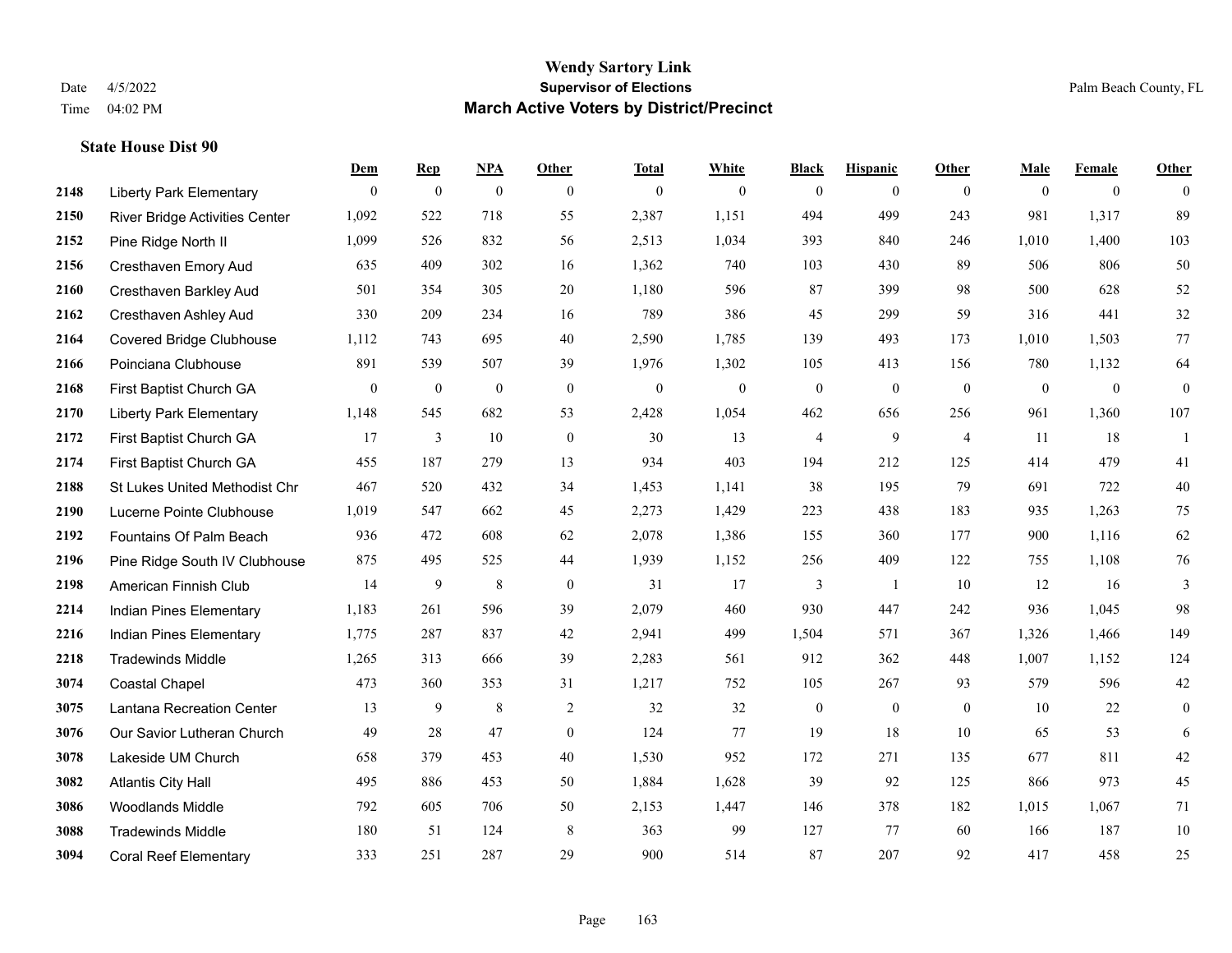|      |                                   | Dem   | <b>Rep</b> | NPA | <b>Other</b>     | <b>Total</b> | White | <b>Black</b> | <b>Hispanic</b> | Other | <b>Male</b> | Female | <b>Other</b>   |
|------|-----------------------------------|-------|------------|-----|------------------|--------------|-------|--------------|-----------------|-------|-------------|--------|----------------|
| 3096 | <b>Coral Reef Elementary</b>      | 805   | 585        | 640 | 62               | 2,092        | 1,340 | 257          | 263             | 232   | 966         | 1,049  | 77             |
| 3098 | <b>Manatee Elementary</b>         | 665   | 589        | 530 | 51               | 1,835        | 1,251 | 180          | 218             | 186   | 836         | 941    | 58             |
| 3100 | Journeys End                      | 426   | 339        | 383 | 20               | 1,168        | 778   | 96           | 141             | 153   | 551         | 587    | $30\,$         |
| 3102 | <b>Diamond View Elementary</b>    | 1,189 | 449        | 807 | 50               | 2,495        | 1,026 | 644          | 528             | 297   | 1,105       | 1,283  | 107            |
| 3104 | American German Club              | 399   | 348        | 379 | 35               | 1,161        | 805   | 92           | 138             | 126   | 537         | 582    | $42\,$         |
| 3106 | American German Club              | 304   | 102        | 212 | 19               | 637          | 219   | 188          | 99              | 131   | 280         | 331    | 26             |
| 3108 | Santaluces High                   | 1,264 | 550        | 919 | 65               | 2,798        | 1,135 | 714          | 555             | 394   | 1,242       | 1,467  | 89             |
| 3110 | Lantana Road Branch Library       | 823   | 343        | 493 | 44               | 1,703        | 802   | 459          | 280             | 162   | 740         | 889    | $74\,$         |
| 3112 | <b>Starlight Cove Elementary</b>  | 836   | 292        | 624 | 35               | 1,787        | 690   | 318          | 629             | 150   | 766         | 928    | 93             |
| 3114 | Santaluces High                   | 377   | 260        | 297 | 13               | 947          | 550   | 123          | 190             | 84    | 460         | 459    | $28\,$         |
| 3116 | Advent Lantana                    | 1,043 | 537        | 744 | 57               | 2,381        | 1,485 | 345          | 364             | 187   | 981         | 1,319  | 81             |
| 3118 | Advent Lantana                    | 197   | 220        | 182 | 17               | 616          | 503   | 21           | 47              | 45    | 298         | 305    | 13             |
| 3124 | West Boynton Park and Rec         | 782   | 576        | 660 | 43               | 2,061        | 1,303 | 221          | 290             | 247   | 938         | 1,053  | $70\,$         |
| 3126 | Temple Shaarei Shalom             | 622   | 497        | 462 | 26               | 1,607        | 1,100 | 157          | 195             | 155   | 738         | 822    | 47             |
| 3128 | West Boynton Park and Rec         | 940   | 600        | 730 | 48               | 2,318        | 1,433 | 291          | 334             | 260   | 1,058       | 1,179  | 81             |
| 3130 | <b>Winston Trails Swim Center</b> | 1,098 | 902        | 876 | 62               | 2,938        | 2,087 | 204          | 373             | 274   | 1,379       | 1,451  | 108            |
| 3132 | Park Vista High                   | 863   | 654        | 725 | 45               | 2,287        | 1,441 | 237          | 364             | 245   | 1,041       | 1,172  | 74             |
| 3133 | Christa McAuliffe Middle          | 164   | 124        | 130 | 9                | 427          | 261   | 48           | 57              | 61    | 203         | 213    | 11             |
| 3134 | <b>Hidden Oaks Elementary</b>     | 1,060 | 315        | 606 | 39               | 2,020        | 578   | 803          | 368             | 271   | 865         | 1,074  | 81             |
| 3136 | <b>Freedom Shores Elementary</b>  | 887   | 402        | 592 | 31               | 1,912        | 828   | 563          | 264             | 257   | 842         | 994    | 76             |
| 3138 | <b>Citrus Cove Elementary</b>     | 862   | 485        | 585 | 33               | 1,965        | 1,134 | 330          | 286             | 215   | 863         | 1.019  | 83             |
| 3140 | Boynton Lakes North Clubhouse     | 417   | 189        | 281 | 16               | 903          | 424   | 228          | 126             | 125   | 401         | 473    | $29\,$         |
| 3142 | Boynton Lakes North Clubhouse     | 355   | 162        | 234 | 18               | 769          | 418   | 138          | 137             | 76    | 309         | 431    | 29             |
| 3144 | Freedom Shores Elementary         | 10    | $\,8\,$    | 9   | $\boldsymbol{0}$ | 27           | 21    | 1            | 3               | 2     | 11          | 14     | $\overline{c}$ |
| 3146 | <b>Freedom Shores Elementary</b>  | 350   | 137        | 183 | 24               | 694          | 476   | 84           | 74              | 60    | 264         | 410    | $20\,$         |
| 3148 | Imagine Schools - Chancellor      | 62    | 57         | 54  | 5                | 178          | 117   | 12           | 28              | 21    | 89          | 85     | $\overline{4}$ |
| 3150 | Christa McAuliffe Middle          | 550   | 253        | 228 | 24               | 1,055        | 962   | 16           | 27              | 50    | 425         | 600    | $30\,$         |
| 3152 | Park Vista High                   | 639   | 402        | 396 | 32               | 1,469        | 1,259 | 55           | 63              | 92    | 648         | 773    | $48\,$         |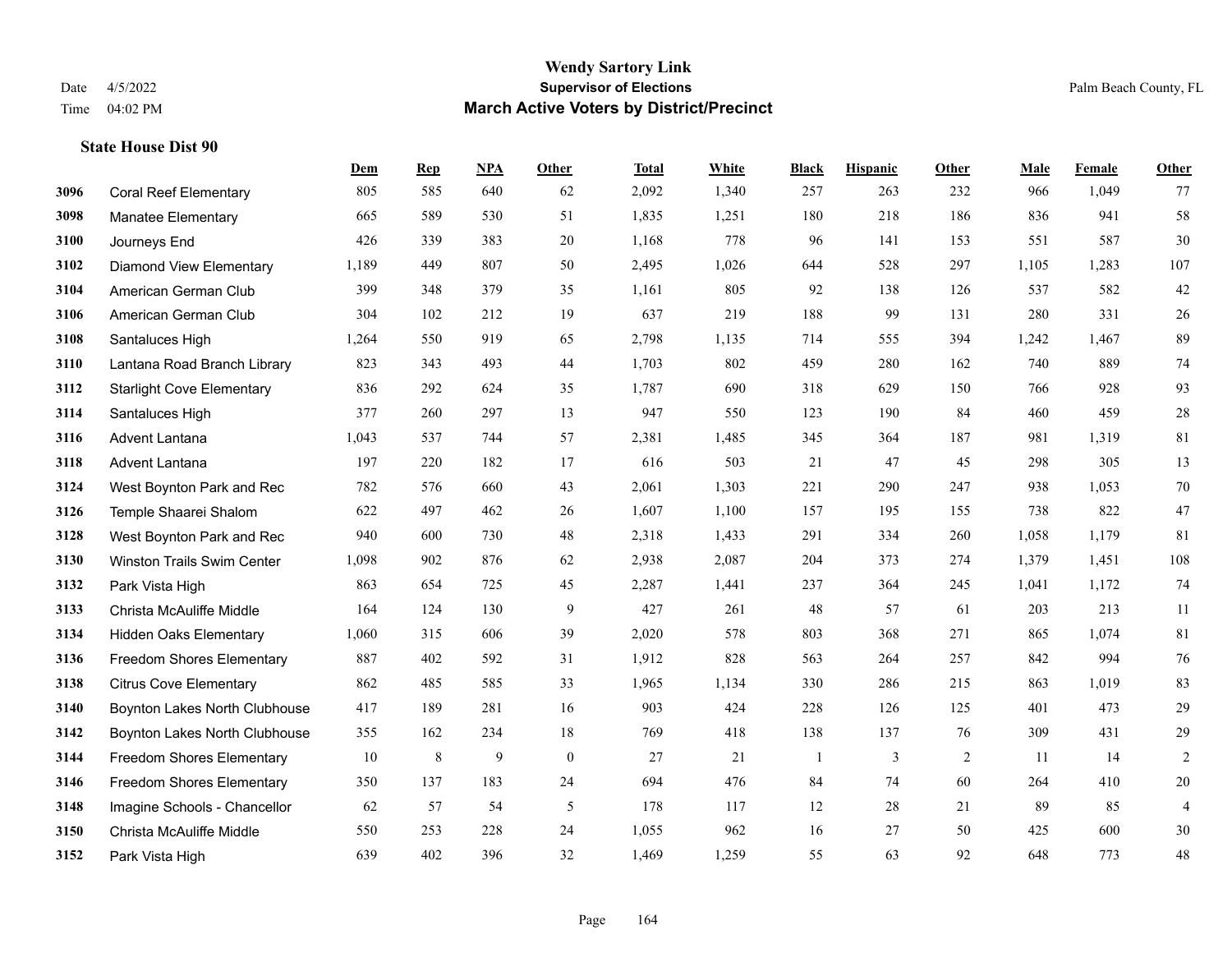|      |                                 | Dem            | <b>Rep</b>       | NPA              | <b>Other</b>     | <b>Total</b>     | White            | <b>Black</b>     | <b>Hispanic</b>  | <b>Other</b> | <b>Male</b>  | Female       | <b>Other</b>     |
|------|---------------------------------|----------------|------------------|------------------|------------------|------------------|------------------|------------------|------------------|--------------|--------------|--------------|------------------|
| 3154 | Ponte Vecchio Clubhouse         | 784            | 327              | 286              | 25               | 1,422            | 1,273            | 20               | 39               | 90           | 638          | 746          | 38               |
| 3156 | Aberdeen East Clubhouse         | 1,008          | 499              | 557              | 38               | 2,102            | 1,582            | 148              | 189              | 183          | 874          | 1,165        | 63               |
| 3158 | <b>Crystal Lakes Elementary</b> | 1,000          | 765              | 805              | 60               | 2,630            | 1,837            | 208              | 291              | 294          | 1,193        | 1,329        | 108              |
| 3160 | Christa McAuliffe Middle        | 425            | 329              | 339              | 20               | 1,113            | 752              | 136              | 125              | 100          | 500          | 572          | 41               |
| 3162 | Hidden Oaks Elementary          | 539            | 263              | 308              | 19               | 1,129            | 666              | 208              | 134              | 121          | 502          | 591          | $36\,$           |
| 3164 | <b>Citrus Cove Elementary</b>   | 877            | 555              | 658              | 47               | 2,137            | 1,333            | 320              | 246              | 238          | 958          | 1,108        | 71               |
| 3166 | Jamaica Bay Clubhouse           | 354            | 381              | 270              | 24               | 1,029            | 906              | 21               | 38               | 64           | 450          | 545          | 34               |
| 3168 | Boynton Beach Fire Station #3   | 874            | 476              | 659              | 37               | 2,046            | 1,178            | 364              | 292              | 212          | 875          | 1,104        | 67               |
| 3170 | Boynton Beach High              | 1,126          | 615              | 894              | 73               | 2,708            | 1,593            | 320              | 545              | 250          | 1,177        | 1,430        | 101              |
| 3172 | Boynton Beach High              | 468            | 145              | 309              | 31               | 953              | 451              | 251              | 147              | 104          | 395          | 513          | 45               |
| 3174 | Boynton Beach Fire Station #3   | 251            | 179              | 170              | 11               | 611              | 423              | 50               | 84               | 54           | 278          | 318          | 15               |
| 3176 | Boynton Beach High              | 203            | 122              | 155              | 10               | 490              | 265              | 85               | 81               | 59           | 213          | 258          | 19               |
| 3180 | Imagine Schools - Chancellor    | $\mathbf{0}$   | $\boldsymbol{0}$ | $\boldsymbol{0}$ | $\boldsymbol{0}$ | $\boldsymbol{0}$ | $\boldsymbol{0}$ | $\boldsymbol{0}$ | $\boldsymbol{0}$ | $\mathbf{0}$ | $\mathbf{0}$ | $\mathbf{0}$ | $\boldsymbol{0}$ |
| 3182 | Imagine Schools - Chancellor    | 101            | 47               | 83               | $\overline{4}$   | 235              | 117              | 53               | 34               | 31           | 111          | 116          | 8                |
| 3185 | Christ Fellowship Church BB     | 318            | 233              | 246              | 32               | 829              | 536              | 93               | 111              | 89           | 383          | 425          | 21               |
| 3186 | Christ Fellowship Church BB     | 186            | 124              | 142              | 14               | 466              | 330              | 46               | 60               | 30           | 209          | 239          | 18               |
| 3187 | Christ Fellowship Church BB     | 679            | 424              | 641              | 64               | 1,808            | 1,032            | 295              | 289              | 192          | 839          | 915          | 54               |
| 3188 | Christ Fellowship Church BB     | 418            | 305              | 356              | 20               | 1,099            | 675              | 227              | 119              | 78           | 543          | 520          | 36               |
| 3190 | Imagine Schools - Chancellor    | 314            | 174              | 223              | 23               | 734              | 401              | 162              | 102              | 69           | 368          | 354          | 12               |
| 4010 | <b>Bent Tree Villas East</b>    | 780            | 737              | 603              | 59               | 2,179            | 1,579            | 210              | 220              | 170          | 957          | 1,175        | 47               |
| 4016 | Christ Fellowship Church BB     | 541            | 283              | 304              | 26               | 1,154            | 690              | 191              | 170              | 103          | 532          | 591          | 31               |
| 4020 | Christ Fellowship Church BB     | 36             | 25               | 35               | 3                | 99               | 76               | 4                | 10               | 9            | 37           | 60           | $\sqrt{2}$       |
| 5010 | Temple Shaarei Shalom           | 970            | 237              | 327              | 40               | 1,574            | 1,451            | 18               | 30               | 75           | 609          | 929          | 36               |
| 5012 | The Grove Clubhouse             | 403            | 149              | 160              | 13               | 725              | 649              | 20               | 21               | 35           | 300          | 413          | 12               |
| 5014 | West Boynton Branch Library     | 686            | 462              | 504              | 47               | 1,699            | 983              | 255              | 238              | 223          | 747          | 891          | 61               |
| 5016 | Faith United Methodist Church   | 924            | 636              | 628              | 32               | 2,220            | 1,596            | 165              | 243              | 216          | 982          | 1,151        | 87               |
| 5018 | Platina Clubhouse               | 675            | 272              | 298              | 21               | 1,266            | 1,067            | 42               | 73               | 84           | 488          | 747          | 31               |
| 7175 | <b>Rolling Green Elementary</b> | $\overline{0}$ | $\mathbf{0}$     | $\overline{1}$   | $\Omega$         |                  | $\overline{0}$   | $\boldsymbol{0}$ | $\mathbf{1}$     | $\theta$     |              | $\mathbf{0}$ | $\boldsymbol{0}$ |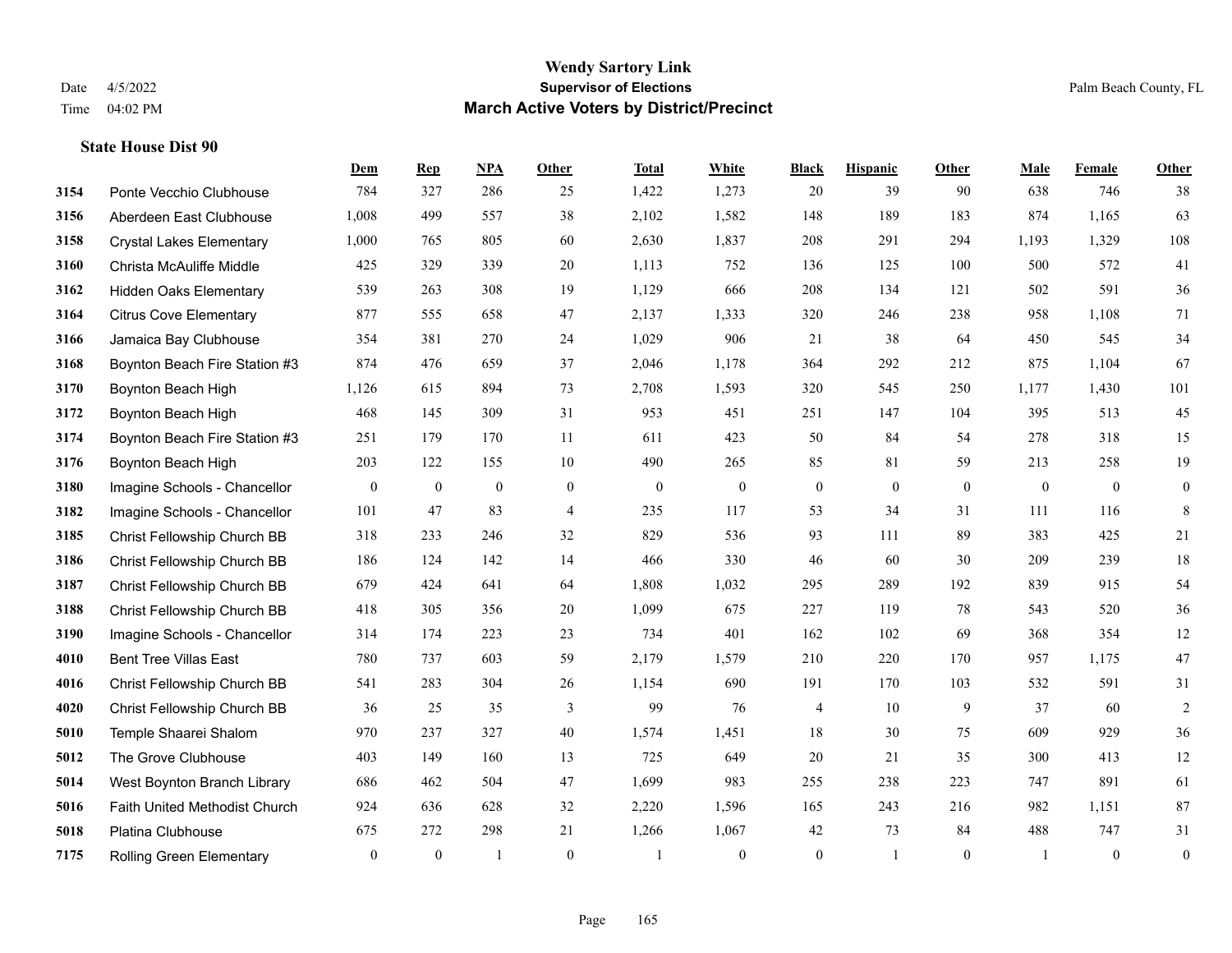| 4/5/2022<br>Date           |                                                                     |            |            |              | <b>Wendy Sartory Link</b><br><b>Supervisor of Elections</b> |        |        |                 |              |             |        | Palm Beach County, FL |  |
|----------------------------|---------------------------------------------------------------------|------------|------------|--------------|-------------------------------------------------------------|--------|--------|-----------------|--------------|-------------|--------|-----------------------|--|
| <b>State House Dist 90</b> | <b>March Active Voters by District/Precinct</b><br>04:02 PM<br>Time |            |            |              |                                                             |        |        |                 |              |             |        |                       |  |
|                            | <u>Dem</u>                                                          | <b>Rep</b> | <u>NPA</u> | <u>Other</u> | <u>Total</u>                                                | White  | Black  | <b>Hispanic</b> | <b>Other</b> | <b>Male</b> | Female | <b>Other</b>          |  |
| <b>State House Dist 90</b> | 50,736                                                              | 28,651     | 34,251     | 2,539        | 116,177                                                     | 68,477 | 17,479 | 18,716          | 11,505       | 50,841      | 61,247 | 4,089                 |  |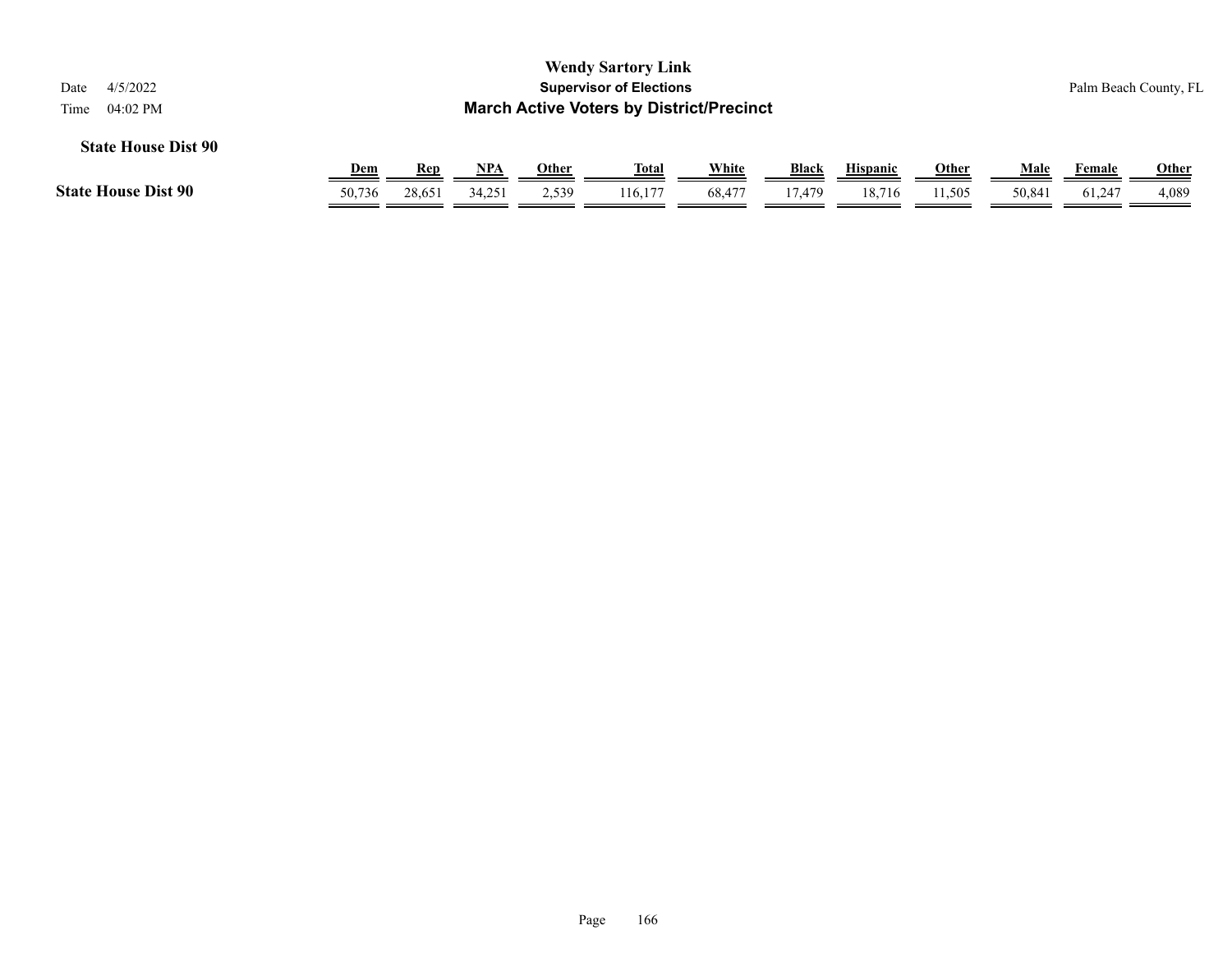#### **Wendy Sartory Link** Date 4/5/2022 **Supervisor of Elections** Palm Beach County, FL Time 04:02 PM **March Active Voters by District/Precinct**

# **Dem Rep NPA Other Total White Black Hispanic Other Male Female Other** Leisureville #1 Clubhouse 552 415 390 45 1,402 1,048 122 135 97 576 782 44 Leisureville #3 Clubhouse 622 553 436 53 1,664 1,383 87 105 89 717 895 52 BB Leisureville Clubhouse 514 527 318 37 1,396 1,137 74 121 64 573 784 39 Golfview Harbour Clubhouse 597 409 408 32 1,446 979 203 112 152 648 751 47 Greentree Villas 656 562 468 36 1,722 1,401 75 131 115 694 982 46 New Church 405 493 320 31 1,249 1,008 64 92 85 540 679 30 Quail Ridge Business Center 120 369 129 12 630 610 1 1 18 287 331 12 Congress Middle 841 227 401 44 1,513 531 668 169 145 632 822 59 Village of Golf Admin Bldg 37 176 56 4 273 267 0 1 5 130 141 2 Crosspointe Elementary 363 259 293 25 940 669 110 73 88 396 522 22 Delray Dunes 89 346 102 7 544 508 1 5 30 244 289 11 Banyan Creek Elementary 123 155 85 7 370 295 17 29 29 191 171 8 Hunter's Run Courtside Cafe 1,085 372 560 42 2,059 1,899 42 48 70 858 1,162 39 Country Manors Clubhouse 451 380 410 22 1,263 891 97 141 134 556 670 37 Banyan Creek Elementary 4 6 1 0 11 10 0 0 1 7 3 1 Banyan Creek Elementary 0 0 0 0 0 0 0 0 0 0 0 0 **4082 Banyan Creek Elementary 0 3 0 0 3 3 3 0 0 0 2 1 0**  Banyan Creek Elementary 42 25 27 2 96 72 6 10 8 45 47 4 Banyan Creek Elementary 533 392 391 29 1,345 921 185 106 133 625 672 48 West Park Baptist Church 847 474 499 47 1,867 1,583 65 101 118 764 1,058 45 Pines of Delray North 270 175 162 17 624 499 42 46 37 243 354 27 Broken Sound Club 258 202 193 14 667 497 28 79 63 272 376 19 Woodfield Country Club HOA 834 768 745 54 2,401 2,155 11 66 169 1,109 1,202 90 Seasons HOA Clubhouse 226 199 174 10 609 500 9 38 62 285 295 29 Broken Sound Club 537 382 358 16 1,293 1,185 11 33 64 579 684 30 Broken Sound Club 533 424 444 38 1,439 1,141 55 133 110 663 740 36 Spanish River High 926 754 754 47 2,481 1,969 49 227 236 1,183 1,198 100 Greater BR Swim & Racquet Ctr 412 412 361 25 1,210 985 18 87 120 564 604 42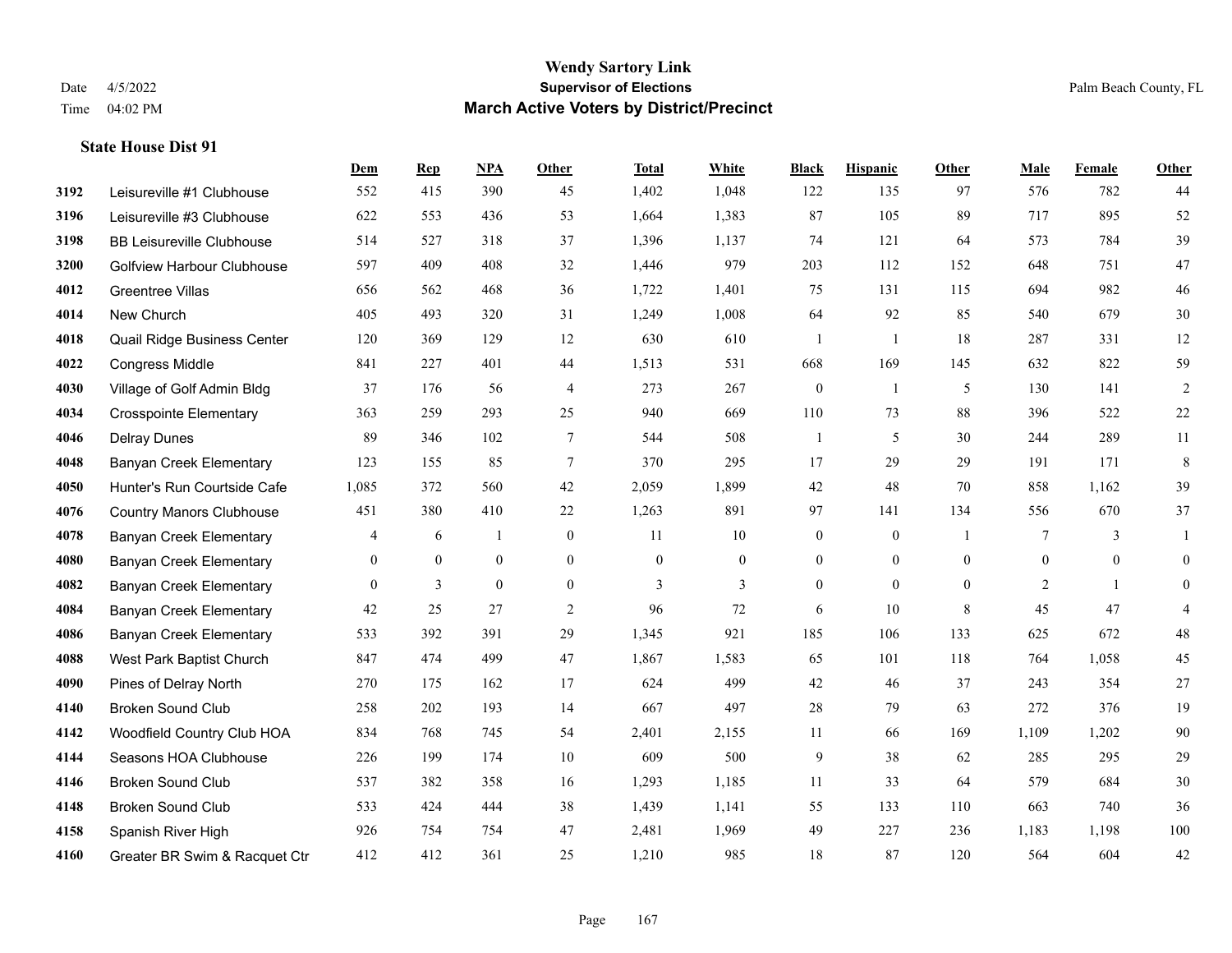|      |                               | Dem | <b>Rep</b> | NPA | <b>Other</b> | <b>Total</b> | White | <b>Black</b>   | <b>Hispanic</b> | <b>Other</b> | <b>Male</b> | <b>Female</b> | <b>Other</b> |
|------|-------------------------------|-----|------------|-----|--------------|--------------|-------|----------------|-----------------|--------------|-------------|---------------|--------------|
| 4162 | Patch Reef Park Community Cer | 545 | 486        | 450 | 22           | 1,503        | 1,143 | 32             | 116             | 212          | 693         | 730           | 80           |
| 4164 | Safe Schools Institute        | 589 | 622        | 586 | 35           | 1,832        | 1,463 | 30             | 181             | 158          | 847         | 901           | 84           |
| 4174 | Sugar Sand Park Comm Center   | 307 | 267        | 265 | 15           | 854          | 737   | 5              | 51              | 61           | 398         | 418           | $38\,$       |
| 4176 | Sugar Sand Park Comm Center   | 904 | 710        | 720 | 64           | 2,398        | 1,751 | 71             | 315             | 261          | 1,052       | 1,250         | 96           |
| 4178 | Sugar Sand Park Comm Center   | 732 | 639        | 518 | 48           | 1,937        | 1,552 | 41             | 191             | 153          | 799         | 1.079         | 59           |
| 4180 | Del Prado Elementary          | 549 | 593        | 564 | 38           | 1,744        | 1,241 | 51             | 245             | 207          | 799         | 850           | 95           |
| 4182 | Greater BR Swim & Racquet Ctr | 846 | 593        | 745 | 54           | 2,238        | 1,525 | 73             | 400             | 240          | 943         | 1,203         | 92           |
| 4192 | Verde K-8 School              | 537 | 968        | 718 | 42           | 2,265        | 1,835 | 44             | 121             | 265          | 1,064       | 1,086         | 115          |
| 4194 | Del Prado Elementary          | 553 | 348        | 310 | 30           | 1,241        | 1,047 | 26             | 67              | 101          | 524         | 685           | $32\,$       |
| 4196 | Good Shepherd Lutheran        | 691 | 435        | 446 | 27           | 1,599        | 1,367 | 30             | 83              | 119          | 670         | 887           | $42\,$       |
| 4198 | Verde K-8 School              | 617 | 472        | 533 | 34           | 1,656        | 1,044 | 113            | 313             | 186          | 697         | 892           | 67           |
| 4200 | Verde K-8 School              | 396 | 329        | 285 | 24           | 1,034        | 782   | 9              | 155             | 88           | 412         | 599           | $23\,$       |
| 4202 | Greater BR Swim & Racquet Ctr | 790 | 597        | 654 | 34           | 2,075        | 1,596 | 32             | 258             | 189          | 840         | 1,159         | 76           |
| 4204 | Sugar Sand Park Comm Center   | 731 | 456        | 592 | $40\,$       | 1,819        | 1,158 | 135            | 311             | 215          | 816         | 935           | 68           |
| 4206 | Good Shepherd Lutheran        | 666 | 501        | 524 | 35           | 1,726        | 1,365 | 38             | 177             | 146          | 702         | 965           | 59           |
| 4208 | Hammock Pointe Elementary     | 841 | 595        | 485 | 38           | 1,959        | 1,679 | 11             | 115             | 154          | 766         | 1,138         | 55           |
| 4210 | Sugar Sand Park Comm Center   | 640 | 813        | 689 | $42\,$       | 2,184        | 1,708 | 30             | 265             | 181          | 1,011       | 1,104         | 69           |
| 5020 | <b>Hagen Road Elementary</b>  | 601 | 339        | 423 | 33           | 1,396        | 730   | 298            | 189             | 179          | 598         | 748           | $50\,$       |
| 5022 | <b>Hagen Road Elementary</b>  | 857 | 435        | 462 | 27           | 1,781        | 1,394 | 168            | 111             | 108          | 781         | 957           | 43           |
| 5024 | Valencia Lakes HOA            | 624 | 203        | 242 | 16           | 1,085        | 1,005 | 10             | 18              | 52           | 473         | 585           | $27\,$       |
| 5026 | Faith United Methodist Church | 939 | 436        | 534 | 52           | 1,961        | 1,145 | 458            | 201             | 157          | 844         | 1,046         | 71           |
| 5028 | South Tech Academy            | 664 | 532        | 452 | 26           | 1,674        | 1,300 | 104            | 119             | 151          | 741         | 866           | 67           |
| 5030 | West Boynton Branch Library   | 683 | 217        | 338 | 30           | 1,268        | 805   | 252            | 121             | 90           | 491         | 723           | 54           |
| 5032 | New Church                    | 291 | 131        | 140 | 13           | 575          | 496   | 17             | 27              | 35           | 247         | 313           | 15           |
| 5034 | Valencia Lakes HOA            | 782 | 304        | 319 | 18           | 1,423        | 1,307 | 23             | 22              | 71           | 611         | 784           | $28\,$       |
| 5036 | Valencia Isles Social Hall    | 806 | 250        | 272 | 17           | 1,345        | 1,266 | $\overline{c}$ | 8               | 69           | 541         | 774           | $30\,$       |
| 5038 | The Cascades Clubhouse        | 768 | 269        | 277 | 20           | 1,334        | 1,245 | $20\,$         | 18              | 51           | 563         | 745           | $26\,$       |
| 5040 | New Church                    | 385 | 207        | 244 | 16           | 852          | 765   | 18             | 35              | 34           | 386         | 449           | 17           |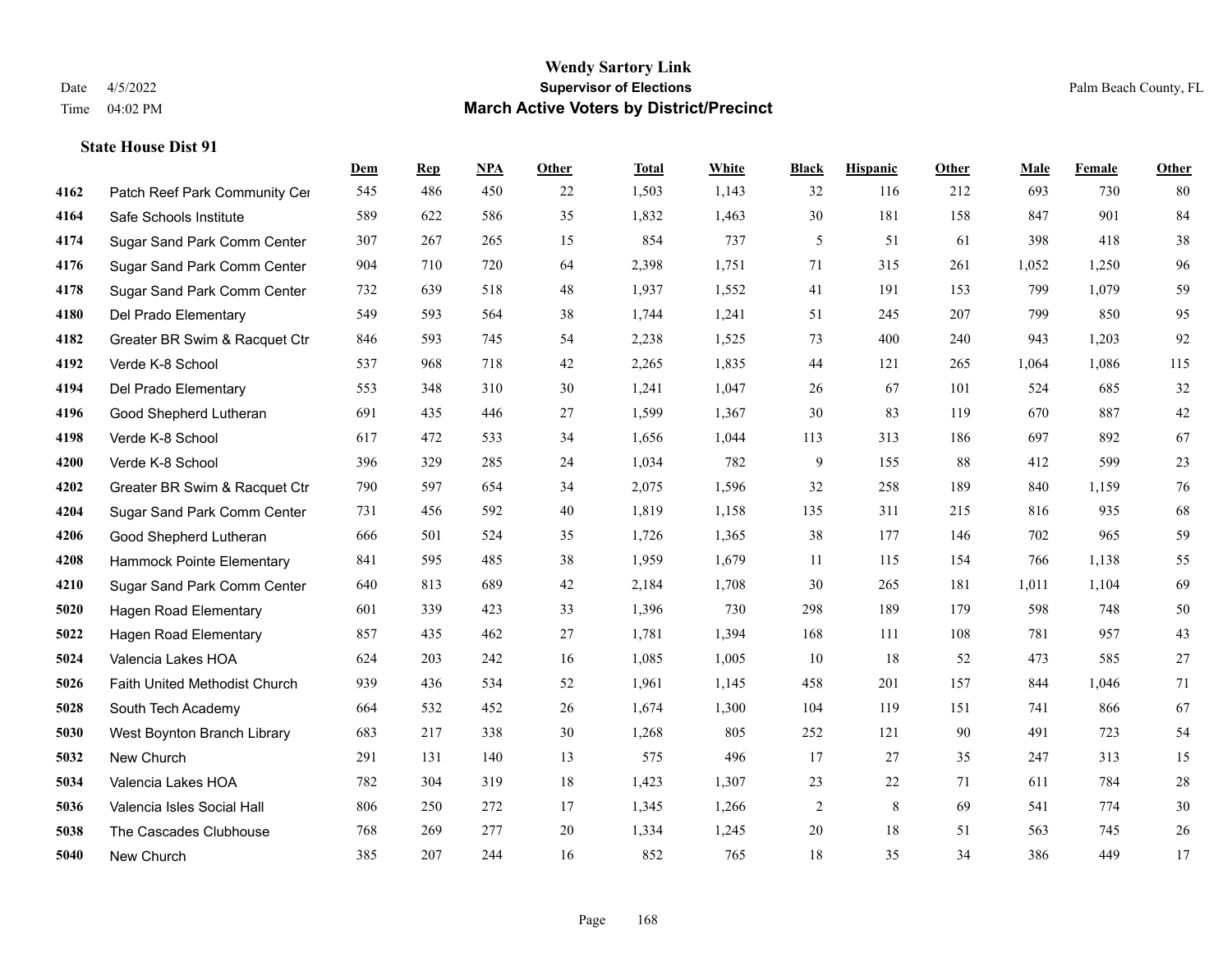#### **Wendy Sartory Link** Date 4/5/2022 **Supervisor of Elections** Palm Beach County, FL Time 04:02 PM **March Active Voters by District/Precinct**

# **Dem Rep NPA Other Total White Black Hispanic Other Male Female Other** South Tech Academy 909 390 491 41 1,831 1,400 167 141 123 748 1,028 55 Cascade Lakes Clubhouse 555 205 198 16 974 879 8 12 75 430 517 27 Green Cay Nature Center 1,318 586 670 46 2,620 1,970 282 189 179 1,123 1,431 66 Coral Lakes Clubhouse 572 385 317 21 1,295 897 139 143 116 562 693 40 Coral Lakes Clubhouse 1,117 322 385 26 1,850 1,730 12 11 97 721 1,081 48 Lake Worth Drainage District 650 442 477 34 1,603 1,226 89 129 159 693 849 61 Hagen Ranch Road Library 1,890 1,160 1,222 103 4,375 3,522 185 330 338 1,842 2,401 132 Valencia Falls Clubhouse 675 190 231 11 1,107 1,042 4 7 54 492 580 35 Hagen Ranch Road Library 514 209 224 16 963 895 4 14 50 435 516 12 Villa Borghese Clubhouse 449 231 164 15 859 783 11 27 38 374 464 21 Huntington Lakes Clubhouse 957 346 365 35 1,703 1,562 13 43 85 628 1,043 32 Abbey Village Clubhouse 793 442 397 37 1,669 1,362 73 130 104 670 941 58 Camelot Village Clubhouse 232 114 106 13 465 277 54 91 43 183 267 15 Delray Villas 457 252 208 18 935 752 48 68 67 390 512 33 Huntington Pointe Clubhouse 752 184 243 19 1,198 1,130 7 13 48 449 719 30 Coco Wood Clubhouse 387 168 177 12 744 518 99 77 50 330 384 30 Palm Greens Clubhouse 670 307 335 30 1,342 1,110 39 101 92 519 777 46 Bethel Evangelical Baptist 718 392 426 37 1,573 1,188 116 161 108 637 898 38 Bethel Evangelical Baptist 80 55 49 3 187 129 14 24 20 62 123 2 Bethel Evangelical Baptist 643 378 409 26 1,456 994 171 162 129 666 748 42 High Point Section II 442 314 264 27 1,047 831 40 105 71 412 607 28 Carver Middle 42 21 18 5 86 68 7 4 7 37 47 2 Carver Middle 175 123 148 17 463 297 52 56 58 205 243 15 Gleneagles CC-Strathearn Sat 968 490 475 37 1,970 1,684 38 120 128 825 1,097 48 Gleneagles CC-Clunie Satellite 792 348 359 24 1,523 1,306 70 71 76 658 832 33 Kings Point Clubhouse 382 198 179 18 777 627 32 70 48 299 449 29 Monaco Clubhouse 905 541 480 41 1,967 1,539 93 184 151 794 1,099 74 Lakes of Delray Clubhouse 392 237 161 16 806 707 15 45 39 314 480 12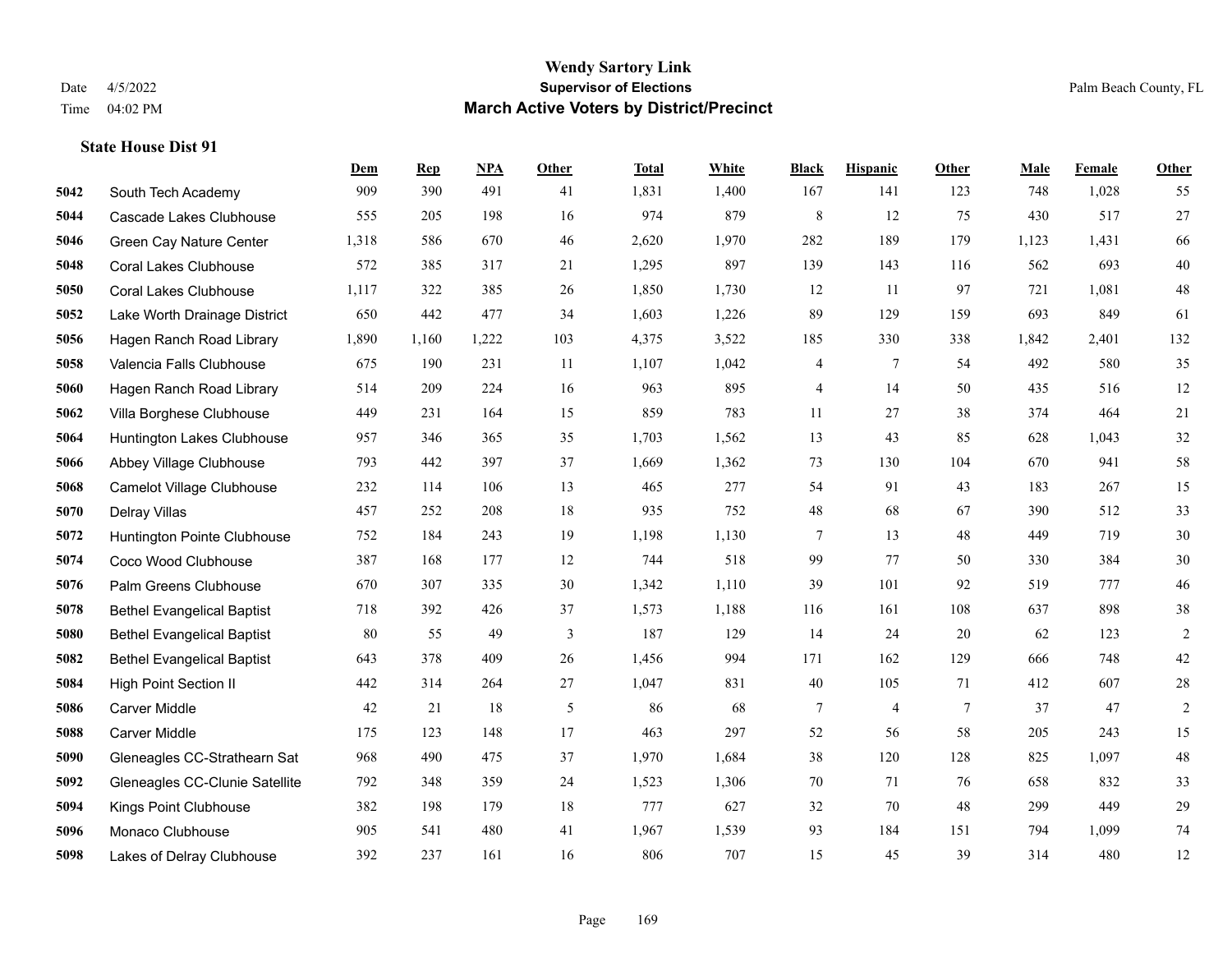#### **Wendy Sartory Link** Date 4/5/2022 **Supervisor of Elections** Palm Beach County, FL Time 04:02 PM **March Active Voters by District/Precinct**

# **Dem Rep NPA Other Total White Black Hispanic Other Male Female Other** Kings Point Flanders 896 426 407 34 1,763 1,399 78 174 112 708 998 57 Lakes of Delray Clubhouse 881 334 374 41 1,630 1,338 66 117 109 634 949 47 Kings Point Flanders 881 406 372 41 1,700 1,336 72 168 124 655 978 67 Las Verdes Clubhouse 970 624 718 55 2,367 1,656 208 301 202 1,073 1,217 77 South County Civic Center 525 510 425 29 1,489 1,361 4 22 102 699 749 41 Morikami Park Elementary 42 62 53 3 160 151 0 2 7 73 87 0 Morikami Park Elementary 534 603 520 38 1,695 1,473 20 48 154 784 871 40 Morikami Park Elementary 16 38 22 3 79 63 0 6 10 31 41 7 South County Civic Center 245 192 203 10 650 534 7 29 80 295 327 28 Spanish River High 95 124 111 17 347 277 5 30 35 172 172 3 The Polo Club of Boca Raton 636 512 447 25 1,620 1,481 16 26 97 700 873 47 The Polo Club of Boca Raton 313 186 191 18 708 646 1 8 53 283 400 25 South County Civic Center 166 116 106 7 395 328 8 34 25 170 214 11 The Polo Club of Boca Raton 39 31 28 2 100 94 1 2 3 46 53 1 Delray Beach First Baptist 6 1 0 1 8 8 0 0 0 2 6 0 Delray Beach First Baptist 267 179 201 10 657 424 32 131 70 286 343 28 Delray Beach First Baptist 162 110 121 1 394 327 8 32 27 156 224 14 Boca Delray Clubhouse 252 116 122 12 502 455 8 15 24 208 283 11 Boca West Country Club 768 468 524 49 1,809 1,632 9 69 99 754 1,008 47 Boca West Country Club 831 471 434 34 1,770 1,667 3 27 73 686 1,038 46 Del Prado Elementary 224 320 204 18 766 689 8 11 58 360 386 20 **State House Dist 91** 57,396 37,065 36,033 2,778 133,272 106,361 6,617 10,102 10,192 56,965 72,129 4,178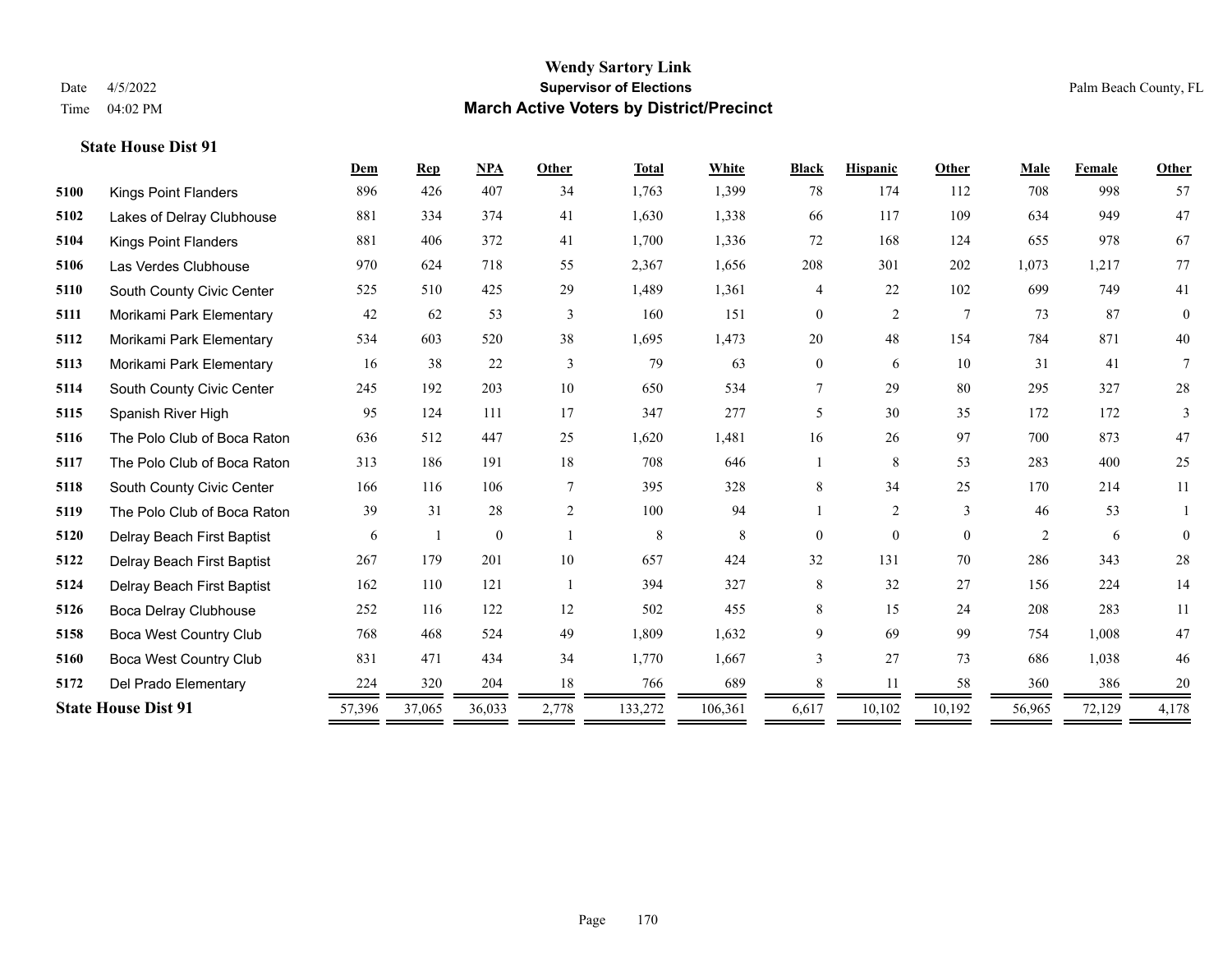|      |                                | Dem            | <b>Rep</b>       | NPA              | <b>Other</b>   | <b>Total</b>     | <b>White</b>   | <b>Black</b>     | <b>Hispanic</b> | <b>Other</b>   | <b>Male</b>  | <b>Female</b> | <b>Other</b> |
|------|--------------------------------|----------------|------------------|------------------|----------------|------------------|----------------|------------------|-----------------|----------------|--------------|---------------|--------------|
| 1006 | Journey Church of Jupiter      | $\Omega$       | $\mathbf{0}$     | $\boldsymbol{0}$ | $\Omega$       | $\Omega$         | $\overline{0}$ | $\mathbf{0}$     | $\mathbf{0}$    | $\theta$       | $\mathbf{0}$ | $\theta$      | $\Omega$     |
| 1008 | Journey Church of Jupiter      | $\Omega$       | $\theta$         | $\mathbf{0}$     | $\theta$       | $\Omega$         | $\overline{0}$ | $\theta$         | $\mathbf{0}$    | $\Omega$       | $\theta$     | $\Omega$      | $\theta$     |
| 1010 | Journey Church of Jupiter      | $\Omega$       | $\theta$         | $\theta$         | $\Omega$       | $\Omega$         | $\Omega$       | $\Omega$         | $\theta$        | $\Omega$       | $\Omega$     | $\Omega$      | $\Omega$     |
| 1012 | Caloosa POA Meeting Room       | $\mathbf{0}$   | $\mathbf{0}$     | $\mathbf{0}$     | $\mathbf{0}$   | $\theta$         | $\overline{0}$ | $\overline{0}$   | $\mathbf{0}$    | $\Omega$       | $\mathbf{0}$ | $\theta$      | $\Omega$     |
| 1014 | Caloosa POA Meeting Room       | $\theta$       | 1                | $\mathbf{0}$     | $\theta$       |                  |                | $\mathbf{0}$     | $\mathbf{0}$    | $\theta$       | $\theta$     | $\theta$      |              |
| 1016 | Journey Church of Jupiter      | $\Omega$       | $\mathbf{0}$     | $\mathbf{0}$     | $\theta$       | $\theta$         | $\mathbf{0}$   | $\theta$         | $\theta$        | $\Omega$       | $\theta$     | $\theta$      | $\theta$     |
| 1018 | Calvary Church of Jupiter      | 441            | 835              | 467              | 50             | 1,793            | 1,584          | 20               | 96              | 93             | 845          | 895           | 53           |
| 1019 | Calvary Church of Jupiter      | 190            | 367              | 225              | 8              | 790              | 705            | $\mathbf{0}$     | 47              | 38             | 377          | 396           | 17           |
| 1020 | Caloosa POA Meeting Room       | $\mathbf{0}$   | $\boldsymbol{0}$ | $\boldsymbol{0}$ | $\mathbf{0}$   | $\boldsymbol{0}$ | $\mathbf{0}$   | $\boldsymbol{0}$ | $\mathbf{0}$    | $\overline{0}$ | $\mathbf{0}$ | $\mathbf{0}$  | $\mathbf{0}$ |
| 1022 | Journey Church of Jupiter      | 689            | 1,266            | 782              | 66             | 2,803            | 2,388          | 34               | 199             | 182            | 1,350        | 1,377         | 76           |
| 1024 | Calvary Church of Jupiter      | 9              | 7                | 7                | $\overline{1}$ | 24               | 24             | $\boldsymbol{0}$ | $\mathbf{0}$    | $\overline{0}$ | 12           | 12            | $\mathbf{0}$ |
| 1026 | Calvary Church of Jupiter      | 328            | 621              | 356              | 27             | 1,332            | 1,181          | 12               | 75              | 64             | 639          | 663           | $30\,$       |
| 1028 | Jupiter Farms Elementary       | 530            | 1,022            | 589              | 63             | 2,204            | 1,933          | 15               | 134             | 122            | 1,074        | 1,071         | 59           |
| 1030 | Calvary Church of Jupiter      | 16             | 38               | 24               | $\overline{4}$ | 82               | 75             | $\boldsymbol{0}$ | $\overline{4}$  | 3              | 41           | 38            | 3            |
| 1032 | Jupiter Farms Park Community F | 302            | 577              | 373              | 30             | 1,282            | 1,080          | 12               | 107             | 83             | 626          | 617           | 39           |
| 1034 | West Jupiter Recreation Center | 263            | 772              | 364              | 49             | 1,448            | 1,262          | 15               | 35              | 136            | 697          | 722           | 29           |
| 1036 | Calvary Church of Jupiter      | $\overline{0}$ | $\boldsymbol{0}$ | $\mathbf{0}$     | $\mathbf{0}$   | $\mathbf{0}$     | $\mathbf{0}$   | $\boldsymbol{0}$ | $\mathbf{0}$    | $\theta$       | $\mathbf{0}$ | $\mathbf{0}$  | $\theta$     |
| 1038 | William T Dwyer High           | 798            | 1,301            | 774              | 60             | 2,933            | 2,474          | 60               | 169             | 230            | 1,407        | 1,422         | 104          |
| 1040 | West Jupiter Recreation Center | 262            | 459              | 351              | 31             | 1,103            | 891            | 18               | 56              | 138            | 544          | 518           | 41           |
| 1042 | West Jupiter Recreation Center | $\mathbf{0}$   | $\boldsymbol{0}$ | $\mathbf{0}$     | $\mathbf{0}$   | $\theta$         | $\mathbf{0}$   | $\mathbf{0}$     | $\theta$        | $\theta$       | $\theta$     | $\theta$      | $\mathbf{0}$ |
| 1044 | Limestone Creek Elementary     | 410            | 127              | 193              | 19             | 749              | 225            | 343              | 94              | 87             | 355          | 366           | $28\,$       |
| 1046 | West Jupiter Recreation Center | 265            | 152              | 152              | 12             | 581              | 273            | 166              | 112             | 30             | 259          | 303           | 19           |
| 1048 | St Peter Catholic Church       | 377            | 468              | 288              | 28             | 1,161            | 1,043          | 4                | 39              | 75             | 437          | 698           | $26\,$       |
| 1050 | <b>Lighthouse Elementary</b>   | 482            | 659              | 423              | 44             | 1,608            | 1,372          | 16               | 66              | 154            | 752          | 802           | 54           |
| 1052 | Beacon Cove Intermediate Scho  | 1,004          | 1,152            | 928              | 69             | 3,153            | 2,494          | $81\,$           | 248             | 330            | 1,475        | 1,578         | 100          |
| 1054 | Limestone Creek Elementary     | 688            | 1,070            | 671              | 55             | 2,484            | 2,191          | 27               | 106             | 160            | 1,164        | 1,251         | 69           |
| 1056 | West Jupiter Recreation Center | 521            | 577              | 545              | 44             | 1,687            | 1,349          | 75               | 137             | 126            | 740          | 892           | 55           |
| 1058 | St Peter Catholic Church       | 751            | 900              | 761              | 72             | 2,484            | 2,061          | 38               | 198             | 187            | 1,089        | 1,327         | 68           |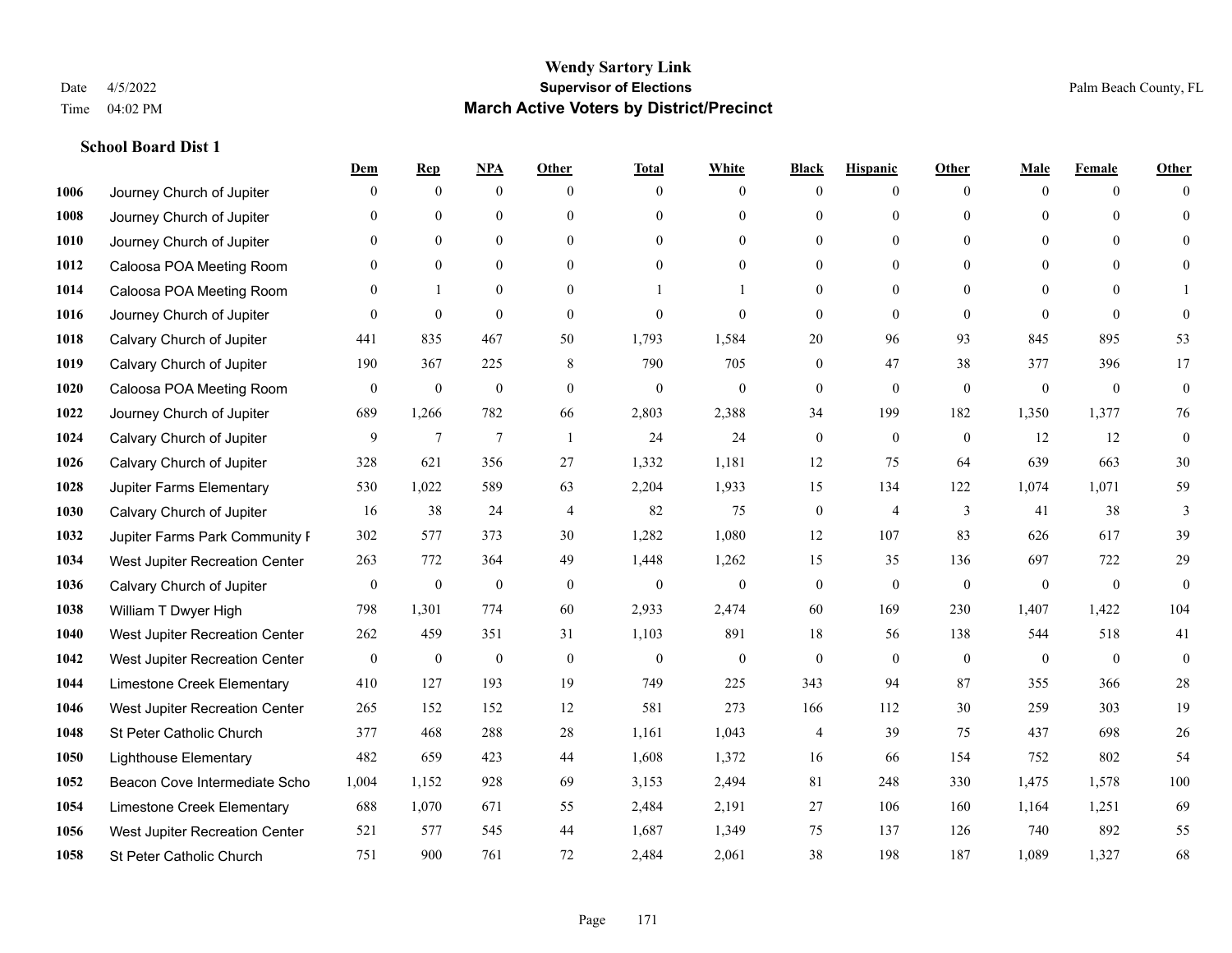|      |                                  | Dem          | <b>Rep</b>       | NPA          | <b>Other</b>   | <b>Total</b>     | <b>White</b>     | <b>Black</b>     | <b>Hispanic</b>  | <b>Other</b>    | <b>Male</b>  | Female       | <b>Other</b>     |
|------|----------------------------------|--------------|------------------|--------------|----------------|------------------|------------------|------------------|------------------|-----------------|--------------|--------------|------------------|
| 1060 | West Jupiter Recreation Center   | 71           | 105              | 76           | $\overline{4}$ | 256              | 210              | $\boldsymbol{0}$ | 25               | 21              | 101          | 138          | 17               |
| 1062 | <b>Harvest Community Church</b>  | 604          | 1.137            | 566          | 47             | 2,354            | 2,154            | 12               | 54               | 134             | 1,141        | 1,137        | 76               |
| 1064 | Jupiter Community Center         | 75           | 122              | 67           | 4              | 268              | 244              | $\overline{0}$   | 6                | 18              | 130          | 131          | $\tau$           |
| 1066 | Jupiter Community Center         | $\mathbf{0}$ | $\boldsymbol{0}$ | $\mathbf{0}$ | $\mathbf{0}$   | $\boldsymbol{0}$ | $\boldsymbol{0}$ | $\boldsymbol{0}$ | $\mathbf{0}$     | $\overline{0}$  | $\mathbf{0}$ | $\mathbf{0}$ | $\boldsymbol{0}$ |
| 1068 | Jupiter Community Center         | 564          | 762              | 605          | 50             | 1,981            | 1,640            | 25               | 194              | 122             | 926          | 994          | 61               |
| 1070 | Jupiter Community Center         | 54           | 74               | 92           | 5              | 225              | 179              | $\mathbf{1}$     | 40               | 5               | 119          | 99           | $7\phantom{.0}$  |
| 1072 | Jerry Thomas Elementary          | 716          | 1,081            | 691          | 69             | 2,557            | 2,208            | 31               | 174              | 144             | 1,223        | 1,264        | 70               |
| 1074 | Independence Middle              | 755          | 1,123            | 869          | 91             | 2,838            | 2,377            | 21               | 192              | 248             | 1,261        | 1,487        | 90               |
| 1075 | Martinique Clubhouse             | 241          | 380              | 241          | 18             | 880              | 760              | 12               | 51               | 57              | 397          | 453          | $30\,$           |
| 1076 | The Island Clubhouse             | 594          | 778              | 594          | 76             | 2,042            | 1,686            | 50               | 147              | 159             | 1,001        | 979          | 62               |
| 1078 | First Baptist Church Teq         | 337          | 892              | 386          | 24             | 1,639            | 1,533            | 4                | 41               | 61              | 792          | 812          | 35               |
| 1080 | First Baptist Church Teq         | 95           | 148              | 85           | 4              | 332              | 304              | $\boldsymbol{0}$ | 9                | 19              | 167          | 155          | $10\,$           |
| 1082 | First Baptist Church Teq         | 72           | 147              | 86           | 8              | 313              | 286              | $\mathbf{1}$     | 14               | 12              | 144          | 159          | $10\,$           |
| 1084 | First Baptist Church Teq         | 12           | 54               | 9            | $\mathbf{0}$   | 75               | 72               | 1                | $\boldsymbol{0}$ | 2               | 37           | 37           | 1                |
| 1088 | First Baptist Church Teq         | 10           | 45               | 20           | $\mathbf{0}$   | 75               | 66               | $\boldsymbol{0}$ | 3                | 6               | 38           | 36           | -1               |
| 1094 | First Baptist Church Teq         | 568          | 876              | 545          | 44             | 2,033            | 1,833            | 9                | 76               | 115             | 924          | 1,063        | 46               |
| 1096 | First Baptist Church Teq         | 44           | 69               | 38           | $\mathbf{0}$   | 151              | 123              | 7                | 13               | $8\phantom{.0}$ | 75           | 73           | 3                |
| 1098 | Riverside Improvement            | 245          | 459              | 273          | 19             | 996              | 895              | 6                | 43               | 52              | 463          | 504          | 29               |
| 1100 | Jupiter Elementary               | 402          | 451              | 369          | 33             | 1,255            | 955              | 17               | 201              | 82              | 616          | 593          | $46\,$           |
| 1102 | Jupiter High                     | 692          | 925              | 669          | 63             | 2,349            | 1,884            | 58               | 203              | 204             | 1,042        | 1,233        | $74\,$           |
| 1104 | Jupiter Branch Library           | 462          | 571              | 472          | 29             | 1,534            | 1,251            | 36               | 141              | 106             | 670          | 823          | 41               |
| 1106 | Jupiter Middle                   | 324          | 487              | 402          | 39             | 1,252            | 1,061            | 16               | 74               | 101             | 589          | 621          | $42\,$           |
| 1108 | Newhaven Clubhouse               | 554          | 724              | 541          | 54             | 1,873            | 1,612            | $27\,$           | 102              | 132             | 840          | 973          | $60\,$           |
| 1110 | <b>Tequesta Council Chambers</b> | 104          | 120              | 92           | $\overline{4}$ | 320              | 281              | 4                | 19               | 16              | 143          | 168          | 9                |
| 1112 | <b>Tequesta Council Chambers</b> | 23           | 82               | 43           | 9              | 157              | 137              | 6                | 9                | 5               | 73           | 81           | 3                |
| 1114 | <b>Tequesta Council Chambers</b> | 110          | 312              | 137          | 12             | 571              | 546              | $\mathbf{0}$     | 5                | 20              | 258          | 304          | 9                |
| 1116 | <b>Tequesta Council Chambers</b> | $\mathbf{0}$ | $\boldsymbol{0}$ | $\mathbf{0}$ | $\mathbf{0}$   | $\mathbf{0}$     | $\boldsymbol{0}$ | $\boldsymbol{0}$ | $\mathbf{0}$     | $\overline{0}$  | $\mathbf{0}$ | $\mathbf{0}$ | $\boldsymbol{0}$ |
| 1118 | <b>Tequesta Council Chambers</b> | 157          | 252              | 185          | 21             | 615              | 521              | 13               | 42               | 39              | 238          | 362          | 15               |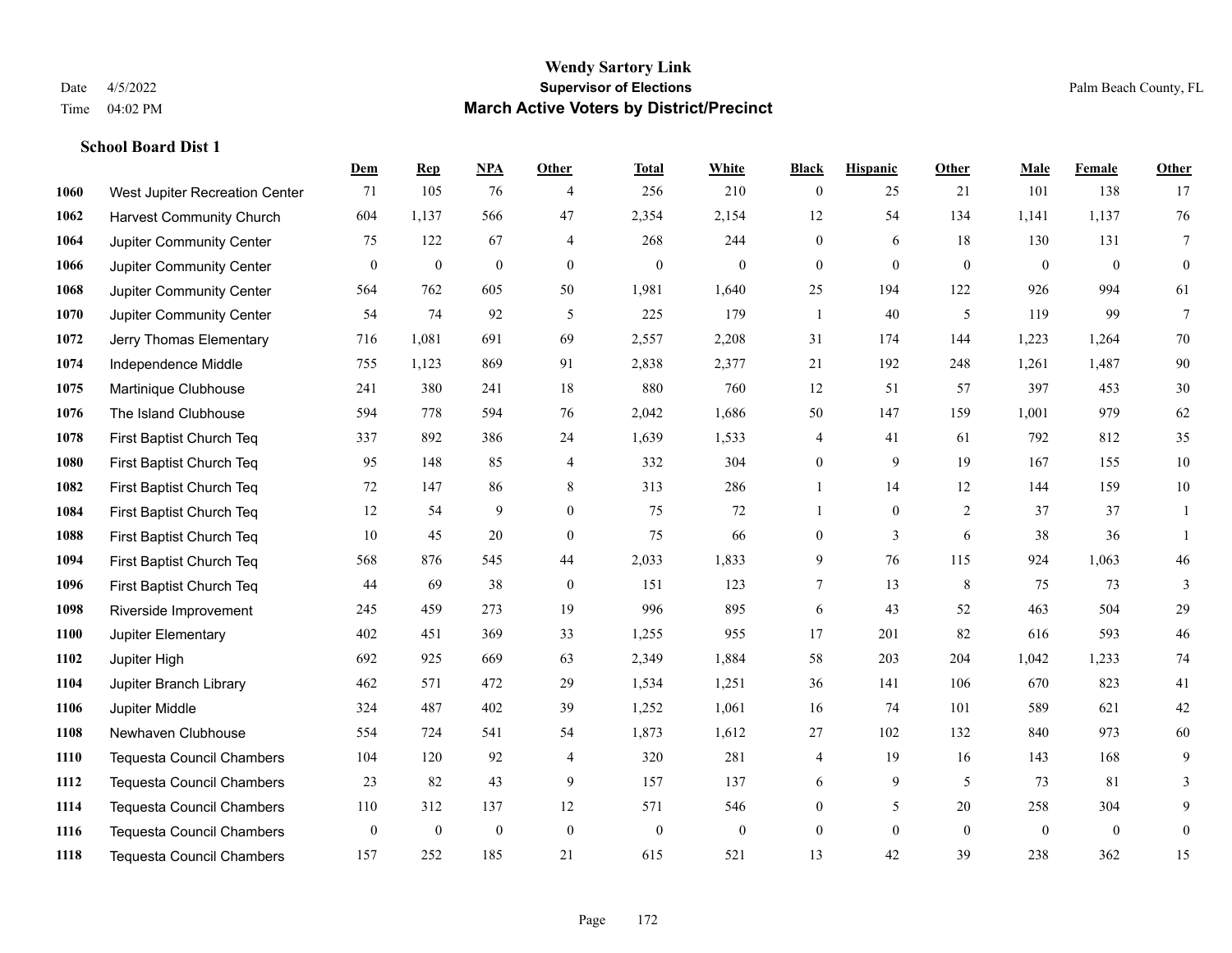|      |                                  | Dem          | <b>Rep</b>       | NPA          | <b>Other</b>   | <b>Total</b>   | <b>White</b>     | <b>Black</b>             | <b>Hispanic</b> | <b>Other</b>   | <b>Male</b>    | <b>Female</b>  | <b>Other</b>   |
|------|----------------------------------|--------------|------------------|--------------|----------------|----------------|------------------|--------------------------|-----------------|----------------|----------------|----------------|----------------|
| 1120 | <b>Tequesta Council Chambers</b> | 74           | 235              | 112          | 15             | 436            | 403              | $\boldsymbol{0}$         | 11              | 22             | 208            | 219            | 9              |
| 1122 | <b>Tequesta Council Chambers</b> | 35           | 82               | 42           | 3              | 162            | 153              | $\overline{0}$           | 1               | 8              | 79             | 80             | 3              |
| 1124 | Riverside Improvement            | $\theta$     | $\overline{2}$   | $\mathbf{1}$ | $\theta$       | 3              | 3                | $\theta$                 | $\theta$        | $\Omega$       | 2              | $\overline{1}$ | $\theta$       |
| 1126 | PBC Fire Rescue #18              | 410          | 926              | 495          | 49             | 1,880          | 1,765            | $\tau$                   | 39              | 69             | 859            | 994            | 27             |
| 1128 | Jupiter Inlet Colony Admin Bldg  | 70           | 225              | 85           | 14             | 394            | 365              | $\theta$                 | 5               | 24             | 180            | 208            | 6              |
| 1130 | PBC Fire Rescue #18              |              | 2                | -1           | $\overline{0}$ | 4              | 4                | $\overline{0}$           | $\mathbf{0}$    | $\theta$       | 2              | 1              | 1              |
| 1132 | PBC Fire Rescue #18              | $\theta$     | 3                | $\mathbf{1}$ | $\overline{0}$ | 4              | 4                | $\overline{0}$           | $\mathbf{0}$    | $\theta$       | 2              | 2              | $\Omega$       |
| 1134 | PBC Fire Rescue #18              | $\theta$     | $\mathbf{0}$     | $\theta$     | $\theta$       | $\Omega$       | $\theta$         | $\mathbf{0}$             | $\theta$        | $\Omega$       | $\Omega$       | $\Omega$       | $\theta$       |
| 1136 | 1st UM Church of Jup-Teq         | 559          | 1,008            | 643          | 59             | 2,269          | 2,101            | 11                       | 52              | 105            | 986            | 1,222          | 61             |
| 1138 | Grace Immanuel Bible Church      | 222          | 834              | 379          | 32             | 1,467          | 1,398            | $\mathbf{0}$             | 14              | 55             | 625            | 812            | 30             |
| 1140 | Club at Admirals Cove            | 281          | 550              | 319          | 29             | 1,179          | 1,084            | 6                        | 22              | 67             | 565            | 595            | 19             |
| 1142 | 1st UM Church of Jup-Teq         | 279          | 606              | 365          | 36             | 1,286          | 1,190            | 5                        | 25              | 66             | 605            | 648            | 33             |
| 1144 | 1st UM Church of Jup-Teq         | 514          | 826              | 509          | 36             | 1,885          | 1,747            | 5                        | 26              | 107            | 869            | 962            | 54             |
| 1146 | Newhaven Clubhouse               | 14           | 34               | 7            | $\overline{1}$ | 56             | 49               | $\mathbf{0}$             | 2               | 5              | 29             | 26             | $\mathbf{1}$   |
| 1148 | Oceanview Methodist              | 380          | 557              | 397          | 47             | 1,381          | 1,265            | 5                        | 32              | 79             | 601            | 741            | 39             |
| 1150 | <b>Oceanview Methodist</b>       | $\theta$     | $\mathbf{0}$     | $\mathbf{0}$ | $\theta$       | $\theta$       | $\mathbf{0}$     | $\theta$                 | $\theta$        | $\Omega$       | $\theta$       | $\theta$       | $\overline{0}$ |
| 1152 | Juno Beach Town Center           | 41           | 71               | 51           | $\overline{7}$ | 170            | 160              | $\boldsymbol{0}$         | $\overline{3}$  | $\tau$         | 79             | 87             | $\overline{4}$ |
| 1154 | Holy Spirit Lutheran             | 132          | 298              | 131          | 19             | 580            | 519              | 4                        | 28              | 29             | 275            | 286            | 19             |
| 1156 | Holy Spirit Lutheran             | $\theta$     | $\boldsymbol{0}$ | $\mathbf{0}$ | $\theta$       | $\theta$       | $\overline{0}$   | $\theta$                 | $\mathbf{0}$    | $\theta$       | $\overline{0}$ | $\theta$       | $\mathbf{0}$   |
| 1158 | Holy Spirit Lutheran             | $\mathbf{0}$ | $\mathbf{1}$     | $\mathbf{1}$ | $\overline{0}$ | $\overline{2}$ |                  | $\overline{0}$           | 1               | $\theta$       |                |                | $\Omega$       |
| 1160 | Holy Spirit Lutheran             |              | $\theta$         | 1            | $\Omega$       | $\overline{2}$ | $\overline{2}$   | $\theta$                 | $\theta$        | $\theta$       |                | $\mathbf{1}$   | $\Omega$       |
| 1162 | Holy Spirit Lutheran             | 2            | $\overline{4}$   | 5            | $\overline{2}$ | 13             | 13               | $\theta$                 | $\theta$        | $\theta$       | 6              | $\tau$         | $\Omega$       |
| 1164 | Club at Admirals Cove            | 29           | 157              | 70           | 5              | 261            | 233              | 4                        | 5               | 19             | 130            | 124            | 7              |
| 1166 | Holy Spirit Lutheran             | 6            | 22               | 13           | $\Omega$       | 41             | 35               | $\overline{0}$           | $\overline{2}$  | $\overline{4}$ | 18             | 23             | $\Omega$       |
| 1168 | Holy Spirit Lutheran             | $\mathbf{0}$ | $\mathbf{0}$     | $\mathbf{0}$ | $\theta$       | $\mathbf{0}$   | $\boldsymbol{0}$ | $\overline{0}$           | $\mathbf{0}$    | $\theta$       | $\mathbf{0}$   | $\mathbf{0}$   | $\Omega$       |
| 1170 | Caloosa POA Meeting Room         | $\mathbf{0}$ | $\mathbf{0}$     | $\mathbf{0}$ | $\overline{0}$ | $\Omega$       | $\overline{0}$   | $\mathbf{0}$             | $\theta$        | $\theta$       | $\theta$       | $\theta$       | $\mathbf{0}$   |
| 1172 | Caloosa POA Meeting Room         | 124          | 285              | 129          | 10             | 548            | 466              | 15                       | 22              | 45             | 253            | 277            | 18             |
| 1173 | Caloosa POA Meeting Room         | 65           | 126              | 61           | 3              | 255            | 217              | $\overline{\phantom{0}}$ | 14              | 19             | 120            | 126            | 9              |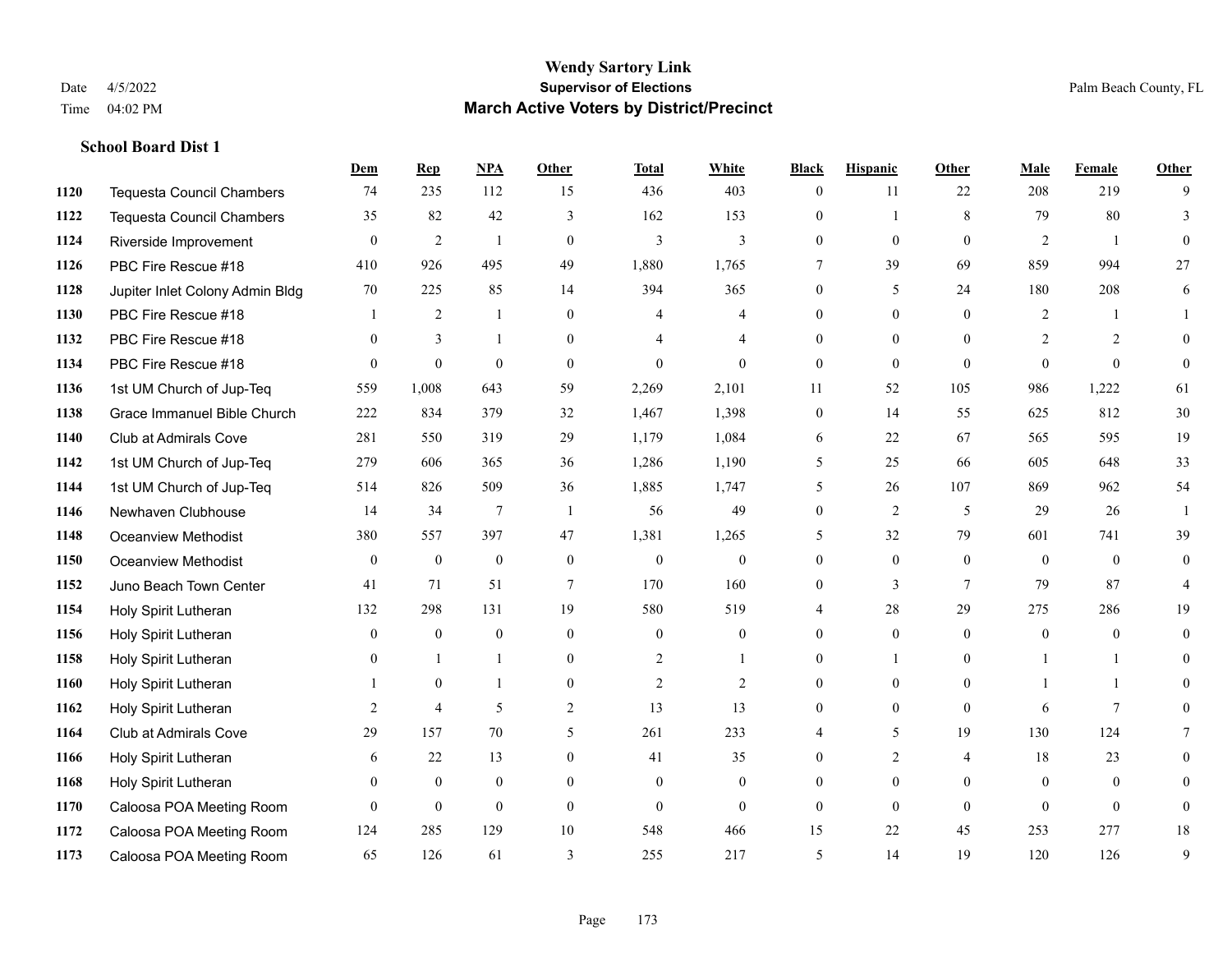|      |                                | Dem          | <b>Rep</b>       | NPA          | <b>Other</b> | <b>Total</b> | <b>White</b>   | <b>Black</b>   | <b>Hispanic</b> | <b>Other</b>   | <b>Male</b>  | <b>Female</b> | <b>Other</b>     |
|------|--------------------------------|--------------|------------------|--------------|--------------|--------------|----------------|----------------|-----------------|----------------|--------------|---------------|------------------|
| 1174 | Mirasol Sales and Info Center  | $\Omega$     | $\mathbf{0}$     | $\mathbf{0}$ | $\Omega$     | $\Omega$     | $\overline{0}$ | $\mathbf{0}$   | $\overline{0}$  | $\theta$       | $\theta$     | $\theta$      | $\Omega$         |
| 1176 | Mirasol Sales and Info Center  | $\Omega$     | $\theta$         | $\theta$     | $\Omega$     | $\Omega$     | $\overline{0}$ | $\theta$       | $\theta$        | $\Omega$       | $\theta$     | $\Omega$      | $\theta$         |
| 1178 | Mirasol Sales and Info Center  | $\theta$     | $\overline{0}$   | $\mathbf{0}$ | $\theta$     | $\theta$     | $\overline{0}$ | $\theta$       | $\theta$        | $\Omega$       | $\Omega$     | $\Omega$      | $\Omega$         |
| 1180 | Mirasol Sales and Info Center  | $\theta$     | $\mathbf{0}$     | $\theta$     | $\theta$     | $\theta$     | $\mathbf{0}$   | $\mathbf{0}$   | $\theta$        | $\theta$       | $\theta$     | $\theta$      | $\Omega$         |
| 1182 | William T Dwyer High           | 161          | 257              | 142          | 6            | 566          | 481            | 16             | 29              | 40             | 269          | 283           | 14               |
| 1184 | Eastpointe Country Club        | 514          | 681              | 415          | 39           | 1,649        | 1,538          | 11             | 30              | 70             | 740          | 877           | $32\,$           |
| 1186 | Mirasol Sales and Info Center  | 548          | 521              | 453          | 42           | 1,564        | 1,213          | 55             | 139             | 157            | 734          | 786           | 44               |
| 1188 | <b>Westwood Gardens HOA</b>    | 359          | 400              | 349          | 34           | 1,142        | 882            | 38             | 125             | 97             | 469          | 653           | $20\,$           |
| 1189 | <b>Westwood Gardens HOA</b>    | 23           | 55               | 26           | 2            | 106          | 92             | $\tau$         | $\overline{2}$  | 5              | 53           | 50            | $\overline{3}$   |
| 1190 | Gardens Presbyterian           | 1,332        | 2,175            | 1,478        | 139          | 5,124        | 4,214          | 132            | 346             | 432            | 2,290        | 2,698         | 136              |
| 1192 | Evergrene Clubhouse            | 383          | 687              | 470          | 44           | 1,584        | 1,346          | 27             | 80              | 131            | 763          | 769           | 52               |
| 1194 | Frenchmans Creek Real Estate   | 647          | 940              | 638          | 47           | 2,272        | 2,076          | 16             | 41              | 139            | 1,033        | 1,187         | 52               |
| 1196 | Gardens Presbyterian           | $\mathbf{0}$ | $\boldsymbol{0}$ | $\mathbf{0}$ | $\mathbf{0}$ | $\mathbf{0}$ | $\mathbf{0}$   | $\mathbf{0}$   | $\mathbf{0}$    | $\mathbf{0}$   | $\mathbf{0}$ | $\mathbf{0}$  | $\boldsymbol{0}$ |
| 1198 | 1st Baptist Church PBG         | 543          | 482              | 423          | 34           | 1,482        | 1,032          | 134            | 168             | 148            | 711          | 726           | 45               |
| 1200 | Dwight D Eisenhower Elementar  | $\mathbf{0}$ | $\mathbf{0}$     | $\mathbf{0}$ | $\theta$     | $\mathbf{0}$ | $\mathbf{0}$   | $\mathbf{0}$   | $\theta$        | $\theta$       | $\theta$     | $\theta$      | $\mathbf{0}$     |
| 1202 | <b>Cross Community Church</b>  | 500          | 1,075            | 570          | 41           | 2,186        | 1,949          | 16             | 94              | 127            | 1,048        | 1,068         | 70               |
| 1204 | Holy Spirit Lutheran           | 8            | 21               | 14           | 3            | 46           | 40             | $\mathbf{0}$   | 2               | $\overline{4}$ | 21           | 21            | 4                |
| 1206 | Holy Spirit Lutheran           | 8            | 85               | 25           | 3            | 121          | 117            | $\overline{0}$ | 3               | $\overline{1}$ | 57           | 63            |                  |
| 1208 | Juno Beach Town Center         | 444          | 879              | 497          | 44           | 1,864        | 1,698          | 7              | 56              | 103            | 862          | 958           | 44               |
| 1210 | Holy Spirit Lutheran           | 203          | 281              | 164          | $\tau$       | 655          | 584            | 2              | 25              | 44             | 319          | 314           | 22               |
| 1212 | Juno Beach Town Center         | 46           | 67               | 54           | 8            | 175          | 141            | 5              | 10              | 19             | 90           | 79            | 6                |
| 1214 | Juno Beach Town Center         | 262          | 436              | 213          | 29           | 940          | 879            | 5              | 13              | 43             | 385          | 533           | $22\,$           |
| 1216 | <b>Oceanview Methodist</b>     | 141          | 332              | 178          | 21           | 672          | 577            | 10             | 37              | 48             | 324          | 333           | 15               |
| 1220 | Pierce Hammock Elementary      | $\mathbf{0}$ | $\mathbf{0}$     | $\mathbf{0}$ | $\mathbf{0}$ | $\mathbf{0}$ | $\mathbf{0}$   | $\mathbf{0}$   | $\mathbf{0}$    | $\theta$       | $\theta$     | $\mathbf{0}$  | $\mathbf{0}$     |
| 1222 | Sandhill Crane Golf Club       | 35           | 71               | 37           | 5            | 148          | 108            | 13             | 12              | 15             | 73           | 73            | 2                |
| 1224 | Pierce Hammock Elementary      | $\mathbf{0}$ | $\mathbf{0}$     | $\mathbf{0}$ | $\theta$     | $\mathbf{0}$ | $\mathbf{0}$   | $\mathbf{0}$   | $\mathbf{0}$    | $\theta$       | $\theta$     | $\theta$      | $\mathbf{0}$     |
| 1228 | <b>Carleton Oaks Clubhouse</b> | 143          | 198              | 126          | 6            | 473          | 341            | 26             | 49              | 57             | 229          | 231           | 13               |
| 1230 | Christ Fellowship Church PBG   | $\theta$     | $\theta$         | $\theta$     | $\Omega$     | $\theta$     | $\theta$       | $\theta$       | $\theta$        | $\Omega$       | $\theta$     | $\theta$      | $\boldsymbol{0}$ |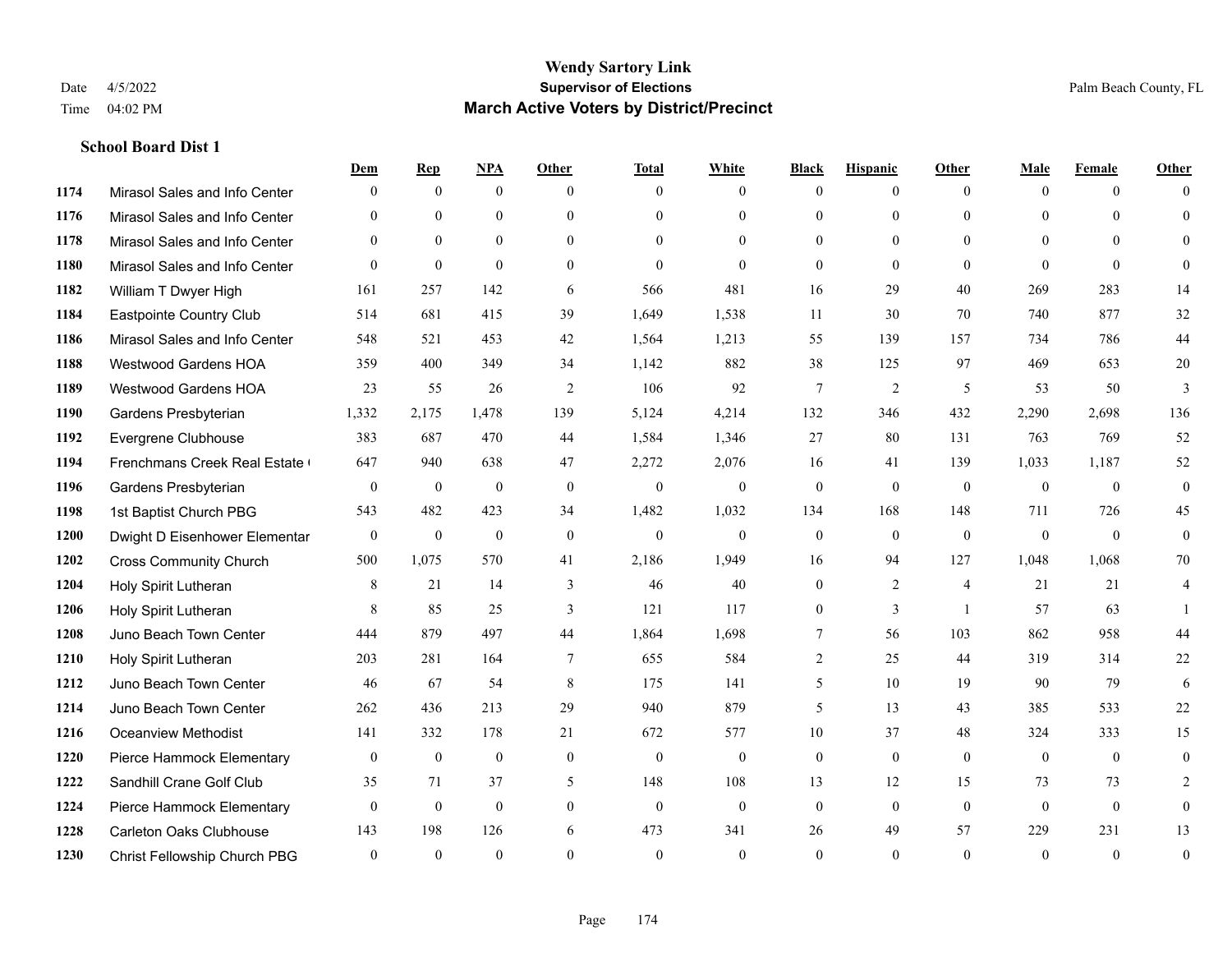|      |                                  | Dem          | <b>Rep</b>       | NPA              | <b>Other</b>   | <b>Total</b> | <b>White</b>   | <b>Black</b>     | <b>Hispanic</b>  | <b>Other</b>   | <b>Male</b>    | <b>Female</b>  | <b>Other</b>     |
|------|----------------------------------|--------------|------------------|------------------|----------------|--------------|----------------|------------------|------------------|----------------|----------------|----------------|------------------|
| 1232 | Mirasol Sales and Info Center    | $\mathbf{0}$ | $\mathbf{0}$     | $\mathbf{0}$     | $\theta$       | $\Omega$     | $\overline{0}$ | $\mathbf{0}$     | $\mathbf{0}$     | $\theta$       | $\mathbf{0}$   | $\overline{0}$ | $\Omega$         |
| 1234 | Christ Fellowship Church PBG     | $\theta$     | $\mathbf{0}$     | $\mathbf{0}$     | $\theta$       | $\Omega$     | $\overline{0}$ | $\theta$         | $\mathbf{0}$     | $\Omega$       | $\theta$       | $\Omega$       | $\mathbf{0}$     |
| 1236 | Mirasol Sales and Info Center    | $\Omega$     | $\mathbf{0}$     | $\theta$         | $\Omega$       | $\theta$     | $\Omega$       | $\Omega$         | $\theta$         | $\Omega$       | $\Omega$       | $\Omega$       | $\Omega$         |
| 1238 | Mirasol Sales and Info Center    | 608          | 777              | 524              | 61             | 1,970        | 1,788          | 19               | 22               | 141            | 937            | 976            | 57               |
| 1240 | <b>Timber Trace Elementary</b>   | 770          | 1,086            | 632              | 59             | 2,547        | 2,197          | 56               | 151              | 143            | 1,152          | 1,324          | 71               |
| 1242 | Christ Fellowship Church PBG     | 869          | 1,066            | 633              | 64             | 2,632        | 2,387          | 37               | 62               | 146            | 1,087          | 1,481          | 64               |
| 1244 | Christ Fellowship Church PBG     | 456          | 657              | 461              | 53             | 1,627        | 1,413          | $30\,$           | 78               | 106            | 688            | 886            | 53               |
| 1246 | Watson B Duncan Middle           | 817          | 922              | 715              | 69             | 2,523        | 2,003          | 71               | 201              | 248            | 1,113          | 1,339          | 71               |
| 1247 | Watson B Duncan Middle           | 33           | 190              | 65               | 9              | 297          | 275            | $\boldsymbol{0}$ | -1               | 21             | 138            | 146            | 13               |
| 1248 | <b>PBG Community Center</b>      | 501          | 595              | 403              | 39             | 1,538        | 1,288          | 29               | 124              | 97             | 653            | 857            | $28\,$           |
| 1250 | Palm Beach Gardens High          | 13           | 37               | 16               | -1             | 67           | 59             | $\boldsymbol{0}$ | 4                | $\overline{4}$ | 34             | 29             | $\overline{4}$   |
| 1252 | <b>Ballen Isles Country Club</b> | 876          | 783              | 680              | 52             | 2,391        | 2,195          | 23               | 23               | 150            | 1,070          | 1,261          | 60               |
| 1254 | Northlake Nazarene Church        | 151          | 182              | 130              | $\overline{7}$ | 470          | 397            | 9                | 29               | 35             | 233            | 220            | 17               |
| 1256 | North County Senior Center       |              | $\overline{c}$   | 3                | $\mathfrak{Z}$ | $\mathbf{9}$ | $8\,$          | $\mathbf{1}$     | $\boldsymbol{0}$ | $\mathbf{0}$   | 5              | $\overline{4}$ | $\boldsymbol{0}$ |
| 1258 | North County Senior Center       | 308          | 225              | 255              | 25             | 813          | 447            | 98               | 120              | 148            | 376            | 412            | 25               |
| 1260 | PBG City Hall Council Room       | 438          | 553              | 314              | 27             | 1,332        | 1,104          | 28               | 115              | 85             | 599            | 691            | $42\,$           |
| 1262 | PBG Moose Lodge 2010             |              | $\overline{2}$   | $\mathbf{0}$     | $\mathbf{0}$   | 3            | 3              | $\mathbf{0}$     | $\mathbf{0}$     | $\overline{0}$ | $\mathbf{0}$   | 3              | $\mathbf{0}$     |
| 1264 | PBG City Hall Council Room       | $\theta$     | $\boldsymbol{0}$ | $\boldsymbol{0}$ | $\mathbf{0}$   | $\mathbf{0}$ | $\overline{0}$ | $\mathbf{0}$     | $\overline{0}$   | $\overline{0}$ | $\overline{0}$ | $\theta$       | $\mathbf{0}$     |
| 1266 | PBG City Hall Council Room       | 162          | 113              | 137              | 13             | 425          | 260            | 66               | 70               | 29             | 182            | 234            | 9                |
| 1268 | <b>PBG Community Center</b>      | 103          | 73               | 107              | 10             | 293          | 181            | 49               | 33               | 30             | 112            | 166            | 15               |
| 1270 | <b>PBG Community Center</b>      | 3            | $\mathbf{0}$     | 2                | $\theta$       | 5            | $\overline{2}$ | 2                | $\mathbf{1}$     | $\Omega$       | 2              | 2              | $\mathbf{1}$     |
| 1272 | Palm Beach Gardens Elementar     | 717          | 675              | 553              | 56             | 2,001        | 1,589          | 108              | 129              | 175            | 924            | 1,013          | 64               |
| 1274 | Palm Beach Gardens High          | 578          | 544              | 438              | 37             | 1,597        | 1,208          | 91               | 141              | 157            | 754            | 782            | 61               |
| 1276 | Palm Beach Gardens High          | 125          | 90               | 81               | 5              | 301          | 191            | 50               | 39               | 21             | 138            | 153            | 10               |
| 1278 | Garden Lodge 366 F&AM            | 351          | 187              | 265              | 19             | 822          | 401            | 181              | 143              | 97             | 359            | 428            | 35               |
| 1280 | Pew Leadership Center            | 136          | 149              | 112              | 13             | 410          | 348            | 12               | 24               | 26             | 169            | 238            | 3                |
| 1282 | Pew Leadership Center            | 80           | 48               | 57               | 5              | 190          | 137            | 13               | 18               | 22             | 95             | 81             | 14               |
| 1284 | <b>Eissey Campus Theater</b>     | 789          | 810              | 784              | 67             | 2,450        | 1,949          | 88               | 208              | 205            | 1,048          | 1,332          | 70               |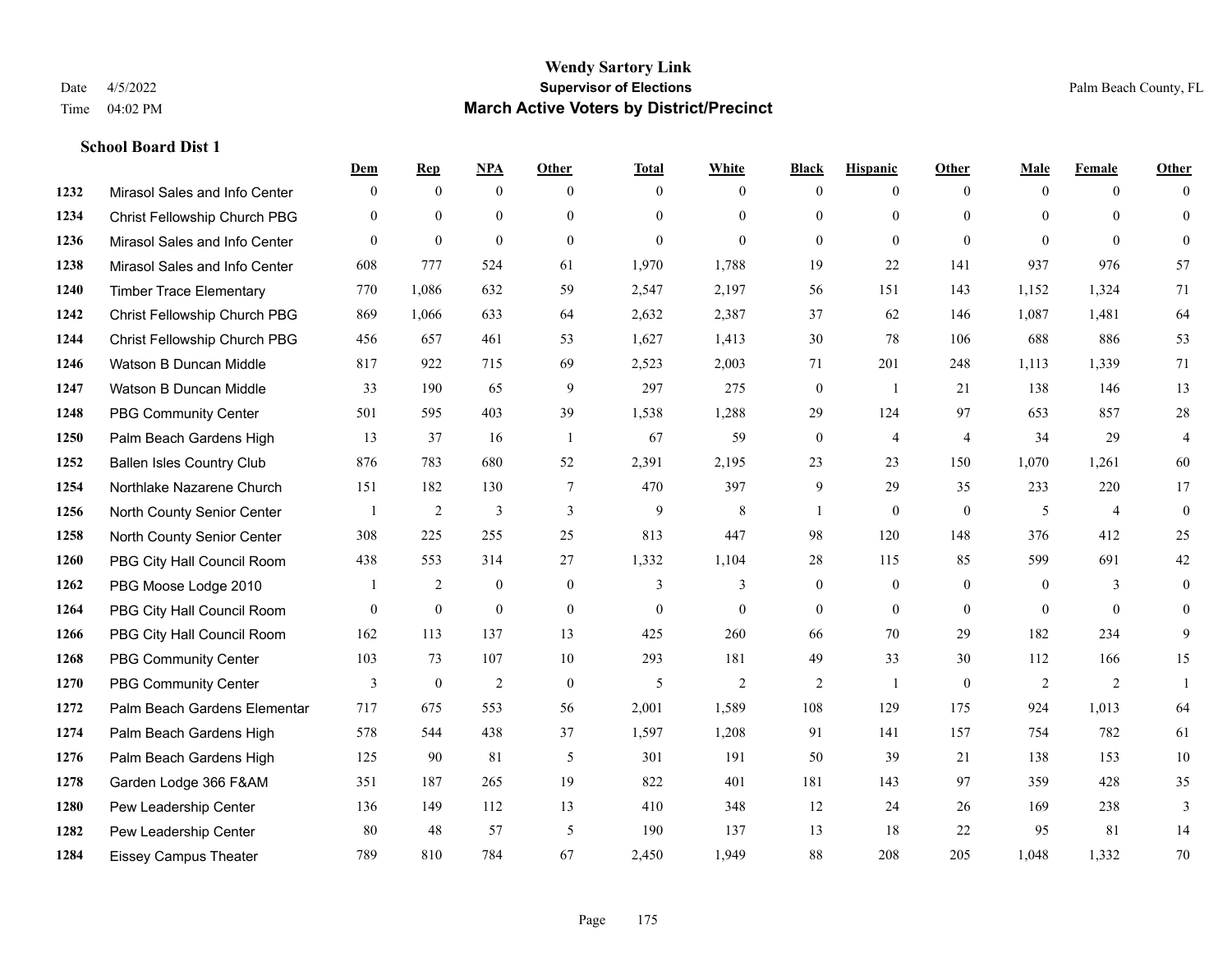|      |                                    | Dem          | <b>Rep</b>       | NPA            | <b>Other</b>     | <b>Total</b>   | <b>White</b>   | <b>Black</b>   | <b>Hispanic</b> | Other          | <b>Male</b>    | <b>Female</b>  | <b>Other</b>   |
|------|------------------------------------|--------------|------------------|----------------|------------------|----------------|----------------|----------------|-----------------|----------------|----------------|----------------|----------------|
| 1286 | PBG Moose Lodge 2010               | 49           | 49               | 40             | 3                | 141            | 113            | 4              | 12              | 12             | 70             | 62             | 9              |
| 1288 | PBG Moose Lodge 2010               | 13           | 24               | $\overline{7}$ | $\overline{1}$   | 45             | 41             | 1              | $\overline{0}$  | $\overline{3}$ | 22             | 21             | 2              |
| 1290 | PBG Moose Lodge 2010               | 693          | 846              | 568            | 70               | 2,177          | 1,831          | 52             | 137             | 157            | 879            | 1,239          | 59             |
| 1291 | PBG Moose Lodge 2010               | 26           | 38               | 28             | $\overline{2}$   | 94             | 89             | 3              | 1               | $\overline{1}$ | 30             | 64             | $\mathbf{0}$   |
| 1292 | PBG Moose Lodge 2010               | 15           | 48               | 16             | 2                | 81             | 75             |                | $\mathbf{1}$    | $\overline{4}$ | 38             | 40             | 3              |
| 1294 | Dwight D Eisenhower Elementar      | 26           | 82               | 24             | $\tau$           | 139            | 120            | 5              | $\overline{4}$  | 10             | 70             | 68             |                |
| 1296 | Dwight D Eisenhower Elementar      | 218          | 259              | 203            | 20               | 700            | 546            | 15             | 91              | 48             | 278            | 397            | 25             |
| 1298 | PBG Moose Lodge 2010               | 37           | 33               | 19             | $\overline{1}$   | 90             | 80             | $\mathbf{1}$   | 4               | 5              | 36             | 53             |                |
| 1300 | <b>Cross Community Church</b>      |              | 3                | $\mathbf{1}$   | $\boldsymbol{0}$ | 5              | 4              | $\overline{0}$ | $\overline{0}$  | $\overline{1}$ | $\overline{2}$ | 3              | $\theta$       |
| 1302 | Dwight D Eisenhower Elementar      | 39           | 52               | 35             | 3                | 129            | 109            | $\mathbf{1}$   | $\tau$          | 12             | 62             | 62             | 5              |
| 1304 | NPB Community Center               | 206          | 258              | 188            | 27               | 679            | 589            | 12             | 40              | 38             | 352            | 304            | 23             |
| 1305 | <b>NPB Community Center</b>        | $\mathbf{0}$ | $\mathbf{0}$     | $\mathbf{0}$   | $\overline{1}$   | -1             | $\overline{1}$ | $\overline{0}$ | $\mathbf{0}$    | $\theta$       | -1             | $\theta$       | $\mathbf{0}$   |
| 1306 | <b>Eissey Campus Theater</b>       | 14           | 31               | 34             | $\overline{4}$   | 83             | 67             | 2              | $\mathbf{1}$    | 13             | 39             | 43             |                |
| 1308 | Gardens Mall Community Room        | 37           | 67               | 37             | 3                | 144            | 129            | 3              | $\overline{c}$  | 10             | 73             | 67             |                |
| 1310 | <b>Eissey Campus Theater</b>       |              | $\overline{2}$   | 1              | $\theta$         | $\overline{4}$ | $\overline{4}$ | $\overline{0}$ | $\overline{0}$  | $\theta$       | 3              | $\overline{1}$ | 0              |
| 1312 | <b>Gardens Mall Community Room</b> | 6            | 21               | 12             | $\theta$         | 39             | 36             | $\Omega$       | $\overline{2}$  | $\overline{1}$ | 21             | 18             | $\theta$       |
| 1314 | <b>NPB Community Center</b>        | 45           | 114              | 60             | $10\,$           | 229            | 202            | 3              | 8               | 16             | 95             | 123            | 11             |
| 1316 | <b>NPB Community Center</b>        | 180          | 202              | 143            | 22               | 547            | 399            | 42             | 68              | 38             | 229            | 301            | 17             |
| 1318 | PBG Moose Lodge 2010               | $\mathbf{0}$ | $\boldsymbol{0}$ | $\mathbf{0}$   | $\mathbf{0}$     | $\theta$       | $\overline{0}$ | $\overline{0}$ | $\mathbf{0}$    | $\theta$       | $\mathbf{0}$   | $\theta$       | $\theta$       |
| 1320 | NPB Community Center               | 35           | 117              | 39             | $\mathbf{2}$     | 193            | 169            | 3              | 9               | 12             | 103            | 87             | 3              |
| 1322 | <b>NPB Community Center</b>        | 3            | $7\phantom{.0}$  | 9              | $\theta$         | 19             | 19             | $\overline{0}$ | $\mathbf{0}$    | $\theta$       | 8              | 10             |                |
| 1324 | Allamanda Elementary               | 448          | 446              | 391            | 48               | 1,333          | 1,050          | 40             | 143             | 100            | 564            | 726            | 43             |
| 1326 | Allamanda Elementary               | 186          | 219              | 165            | 17               | 587            | 499            | 7              | 30              | 51             | 256            | 319            | 12             |
| 1328 | Osborne Park Activities Bldg       | 596          | 841              | 561            | 52               | 2,050          | 1,750          | 32             | 129             | 139            | 998            | 997            | 55             |
| 1330 | 1st Unitarian Church NPB           | 34           | 41               | 45             | $\overline{3}$   | 123            | 100            | 9              | 6               | 8              | 66             | 54             | $\overline{3}$ |
| 1332 | 1st Unitarian Church NPB           | 326          | 411              | 275            | 33               | 1,045          | 850            | 53             | 67              | 75             | 513            | 507            | 25             |
| 1334 | 1st Unitarian Church NPB           | 2            | 3                | 5              | $\overline{1}$   | 11             | -11            | $\overline{0}$ | $\mathbf{0}$    | $\mathbf{0}$   | $\overline{4}$ | $\tau$         | $\mathbf{0}$   |
| 1336 | <b>Gardens Mall Community Room</b> | 35           | 91               | 40             | $\overline{4}$   | 170            | 152            | $\theta$       | 4               | 14             | 87             | 76             | 7              |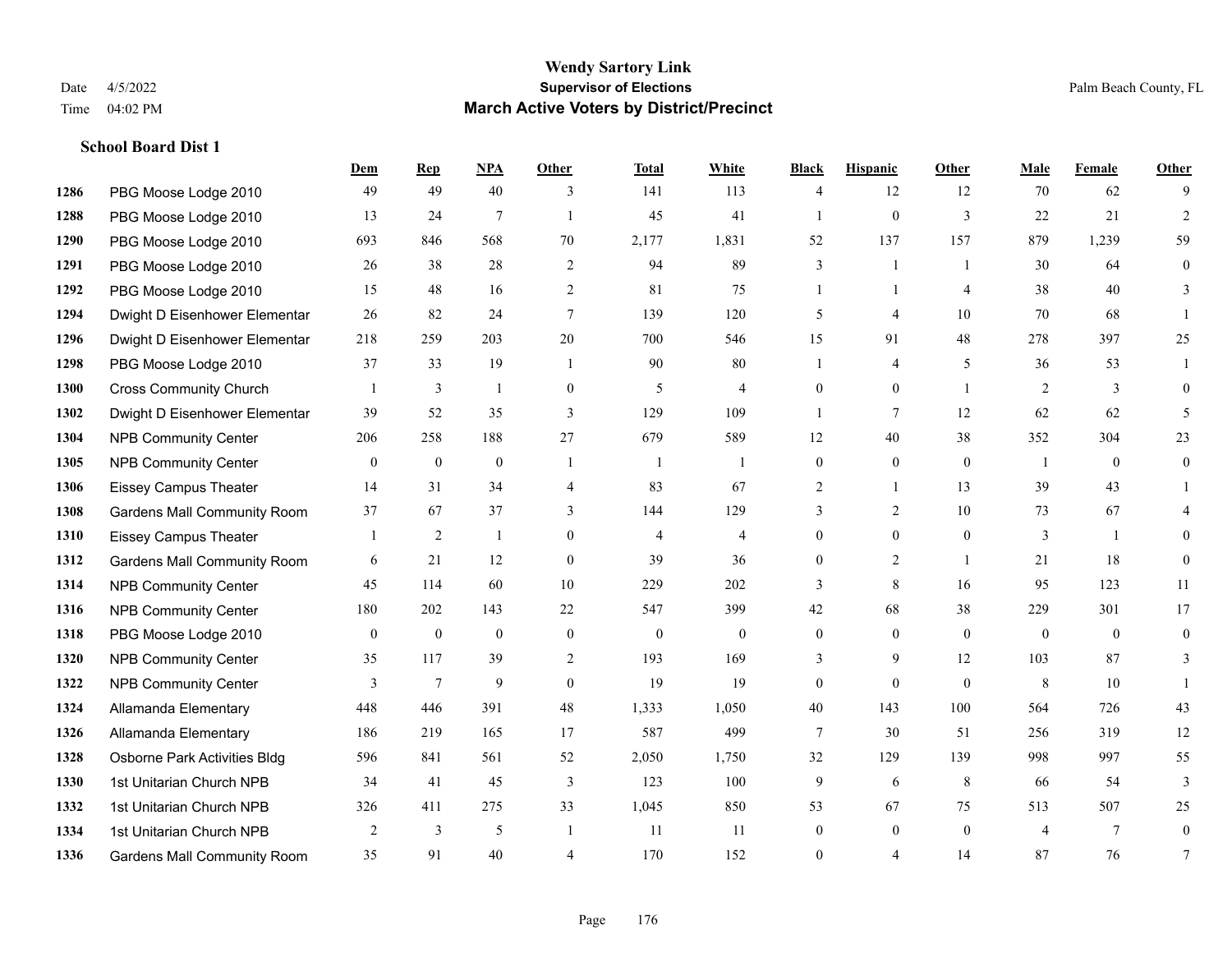|      |                                  | Dem              | <b>Rep</b>       | NPA              | Other            | <b>Total</b>     | <b>White</b>     | <b>Black</b>     | <b>Hispanic</b> | Other          | <b>Male</b>    | <b>Female</b>  | <b>Other</b>     |
|------|----------------------------------|------------------|------------------|------------------|------------------|------------------|------------------|------------------|-----------------|----------------|----------------|----------------|------------------|
| 1338 | <b>Eissey Campus Theater</b>     | 95               | 408              | 110              | 19               | 632              | 607              | 1                | 2               | 22             | 278            | 343            | 11               |
| 1340 | <b>Eissey Campus Theater</b>     | 7                | 6                | $\mathfrak{2}$   | $\mathbf{0}$     | 15               | 14               | $\boldsymbol{0}$ | $\mathbf{1}$    | $\overline{0}$ | $\overline{7}$ | $\,8\,$        | $\mathbf{0}$     |
| 1342 | NPB Country Club                 | 298              | 452              | 281              | 30               | 1,061            | 962              | 18               | 33              | 48             | 460            | 577            | 24               |
| 1344 | Old Port Cove                    | 293              | 543              | 336              | 33               | 1,205            | 1,107            | 5                | 28              | 65             | 546            | 640            | 19               |
| 1346 | Anchorage Activities Bldg        | 548              | 933              | 445              | 44               | 1,970            | 1,804            | 13               | 64              | 89             | 922            | 997            | 51               |
| 1348 | <b>NPB Council Chambers</b>      | 34               | 126              | 31               | 9                | 200              | 188              | 0                | $\tau$          | 5              | 101            | 93             | 6                |
| 1350 | Faith Lutheran Church            | 366              | 623              | 381              | 26               | 1,396            | 1,233            | 9                | 81              | 73             | 664            | 692            | 40               |
| 1352 | Northlake Nazarene Church        | 652              | 872              | 610              | 50               | 2,184            | 1,576            | 149              | 184             | 275            | 984            | 1,125          | 75               |
| 1354 | <b>Grove Park Elementary</b>     | 97               | 166              | 76               | 3                | 342              | 287              | 11               | 20              | 24             | 159            | 173            | $10\,$           |
| 1356 | Casa Rio Clubhouse               | 804              | 426              | 524              | 40               | 1,794            | 900              | 406              | 244             | 244            | 773            | 960            | 61               |
| 1358 | RB Prep Achievement Academy      | 15               | 5                | 3                | $\theta$         | 23               | 10               | 8                | $\overline{1}$  | $\overline{4}$ | 14             | 6              | $\mathfrak{Z}$   |
| 1360 | Garden Lodge 366 F&AM            | 347              | 338              | 239              | 20               | 944              | 735              | 62               | 72              | 75             | 408            | 508            | $28\,$           |
| 1362 | <b>Grove Park Elementary</b>     | 206              | 125              | 195              | $\tau$           | 533              | 268              | 47               | 162             | 56             | 239            | 277            | 17               |
| 1364 | RB Prep Achievement Academy      | 449              | 126              | 290              | 17               | 882              | 235              | 355              | 175             | 117            | 371            | 484            | $27\,$           |
| 1366 | Palm Lake Estates - The Pines    | 62               | 79               | 58               | $\overline{4}$   | 203              | 166              | 17               | 6               | 14             | 94             | 104            | 5                |
| 1368 | RB Prep Achievement Academy      | $\overline{0}$   | $\mathbf{0}$     | $\mathbf{0}$     | $\mathbf{0}$     | $\mathbf{0}$     | $\mathbf{0}$     | $\mathbf{0}$     | $\mathbf{0}$    | $\theta$       | $\theta$       | $\mathbf{0}$   | $\mathbf{0}$     |
| 1370 | Palm Lake Estates - The Pines    | 125              | 130              | 88               | 6                | 349              | 282              | $20\,$           | 29              | 18             | 147            | 191            | 11               |
| 1384 | Phil Foster Park Marine Center   | 294              | 576              | 294              | 32               | 1,196            | 1,065            | 22               | 40              | 69             | 587            | 583            | $26\,$           |
| 1386 | Phil Foster Park Marine Center   | 599              | 1,143            | 740              | 84               | 2,566            | 2,209            | 63               | 85              | 209            | 1,194          | 1,308          | 64               |
| 1388 | Palm Beach Shores Town Hall      | 271              | 459              | 319              | 24               | 1,073            | 978              | 14               | 18              | 63             | 505            | 543            | 25               |
| 1389 | Palm Beach Shores Town Hall      | $\mathbf{0}$     | $\mathbf{0}$     | $\mathbf{0}$     | $\theta$         | $\mathbf{0}$     | $\overline{0}$   | $\mathbf{0}$     | $\mathbf{0}$    | $\theta$       | $\theta$       | $\overline{0}$ | $\theta$         |
| 2002 | Jeaga Middle                     | 179              | 91               | 110              | 8                | 388              | 150              | 129              | 37              | 72             | 174            | 202            | 12               |
| 6062 | Sandhill Crane Golf Club         | 229              | 422              | 275              | 23               | 949              | 668              | 77               | 71              | 133            | 460            | 458            | 31               |
| 6064 | Sandhill Crane Golf Club         | 34               | 61               | 32               | 3                | 130              | 104              | 8                | 12              | 6              | 64             | 62             | $\overline{4}$   |
| 6066 | Ibis POA Admin Building          | 1,036            | 1,100            | 761              | 83               | 2,980            | 2,627            | 85               | 69              | 199            | 1,395          | 1,515          | 70               |
| 6068 | Ibis POA Admin Building          | $\boldsymbol{0}$ | $\boldsymbol{0}$ | $\boldsymbol{0}$ | $\boldsymbol{0}$ | $\boldsymbol{0}$ | $\boldsymbol{0}$ | $\mathbf{0}$     | $\mathbf{0}$    | $\mathbf{0}$   | $\mathbf{0}$   | $\mathbf{0}$   | $\mathbf{0}$     |
| 6070 | Ironhorse Country Club           | 157              | 257              | 122              | 11               | 547              | 439              | 36               | 21              | 51             | 246            | 292            | 9                |
| 7032 | <b>Crossroads Baptist Church</b> | $\overline{0}$   | $\mathbf{0}$     | $\mathbf{0}$     | $\theta$         | $\mathbf{0}$     | $\theta$         | $\overline{0}$   | $\Omega$        | $\overline{0}$ | $\theta$       | $\mathbf{0}$   | $\boldsymbol{0}$ |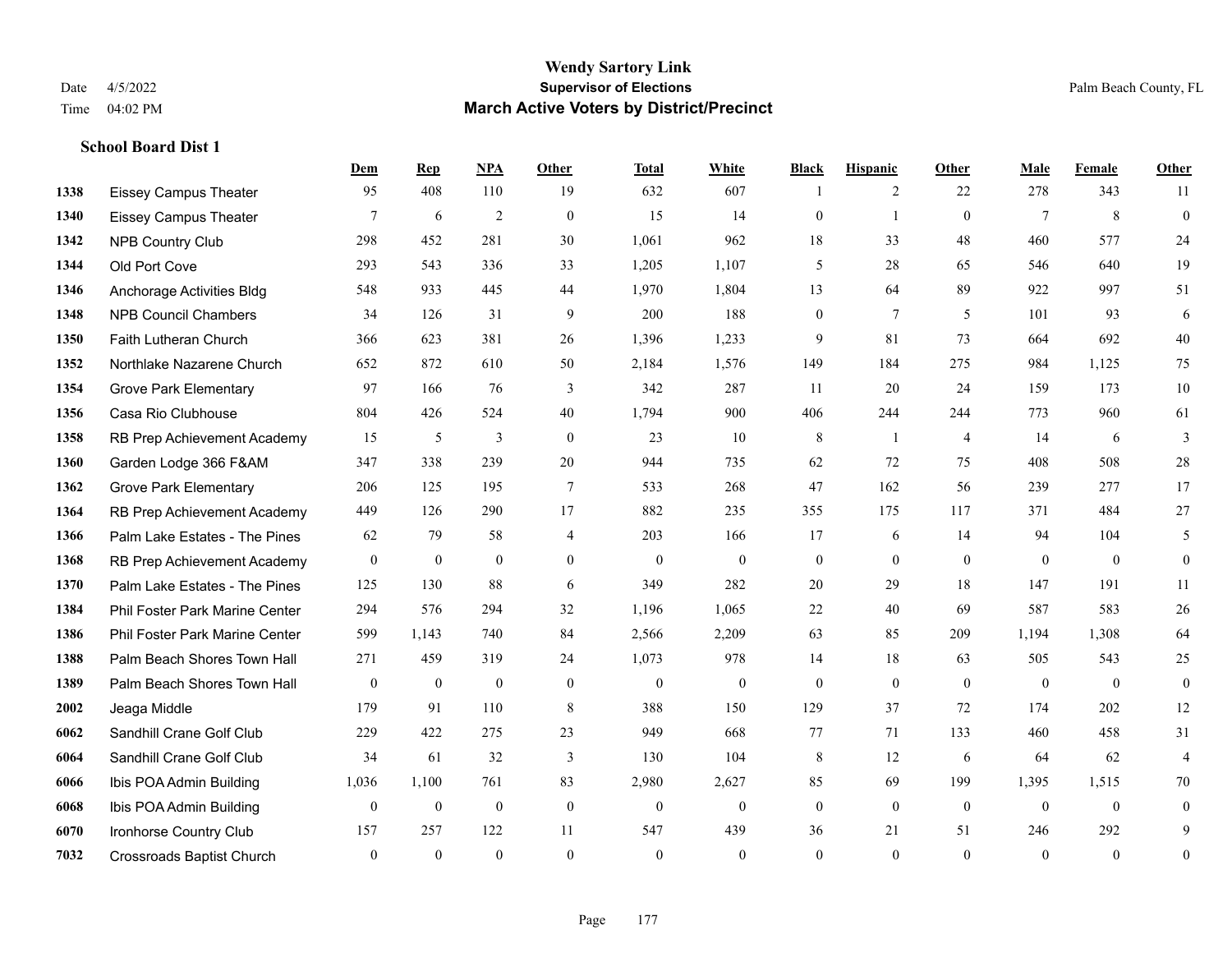|      |                              | <u>Dem</u> | <b>Rep</b> | <u>NPA</u> | Other | <u>Total</u> | White    | <b>Black</b> | <b>Hispanic</b> | Other    | <b>Male</b> | Female | <b>Other</b>   |
|------|------------------------------|------------|------------|------------|-------|--------------|----------|--------------|-----------------|----------|-------------|--------|----------------|
| 7050 | Crossroads Baptist Church    |            |            |            |       |              |          |              |                 |          |             |        | $\overline{0}$ |
| 7052 | Crossroads Baptist Church    |            |            |            |       |              | $\theta$ |              |                 | $\theta$ |             |        | $\overline{0}$ |
| 7072 | <b>Egret Lake Elementary</b> | 493        | 114        | 228        | 10    | 845          | 217      | 387          | 133             | 108      | 376         | 443    | 26             |
| 7074 | Egret Lake Elementary        | 205        | 40         | 99         | 12    | 356          | 54       | 208          | 45              | 49       | 156         | 190    | 10             |
| 7076 | <b>Egret Lake Elementary</b> |            |            |            |       |              |          |              |                 |          |             |        | $\Omega$       |
|      | <b>School Board Dist 1</b>   | 45,805     | 64,740     | 43,480     | 4,008 | 158.033      | 131,665  | 5,381        | 9,507           | 11.480   | 72,352      | 81,257 | 4,424          |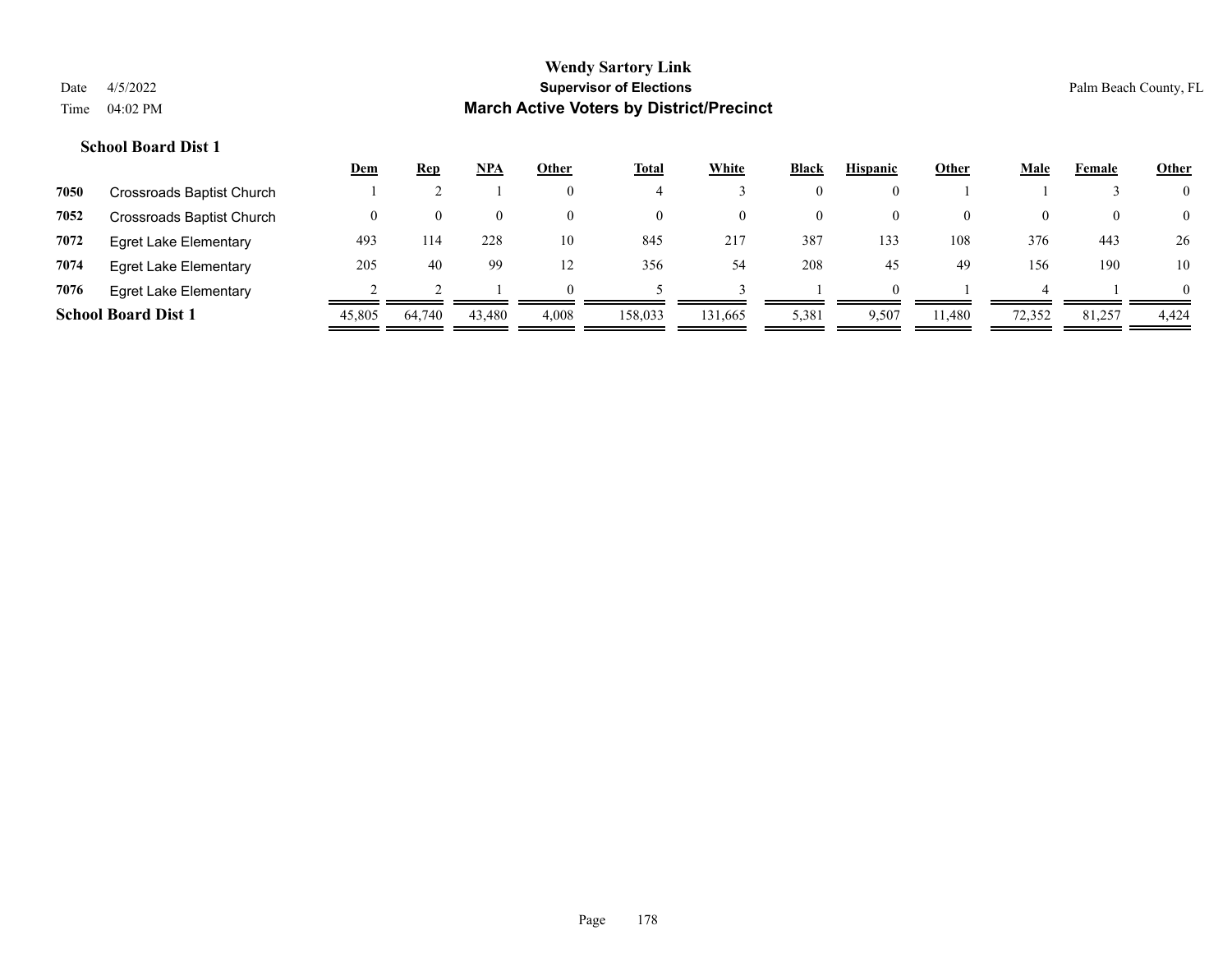|      |                                 | Dem            | <b>Rep</b>       | NPA              | <b>Other</b>   | <b>Total</b>     | <b>White</b>     | <b>Black</b>     | <b>Hispanic</b>  | <b>Other</b>   | <b>Male</b>  | Female         | Other            |
|------|---------------------------------|----------------|------------------|------------------|----------------|------------------|------------------|------------------|------------------|----------------|--------------|----------------|------------------|
| 2004 | <b>Grassy Waters Elementary</b> | 1,029          | 321              | 613              | 49             | 2,012            | 587              | 737              | 399              | 289            | 854          | 1,087          | 71               |
| 2006 | Jeaga Middle                    | 159            | 73               | 98               | 12             | 342              | 144              | 113              | 62               | 23             | 135          | 196            | 11               |
| 2008 | Jeaga Middle                    | $\mathbf{0}$   | $\boldsymbol{0}$ | $\boldsymbol{0}$ | $\overline{0}$ | $\boldsymbol{0}$ | $\mathbf{0}$     | $\boldsymbol{0}$ | $\boldsymbol{0}$ | $\overline{0}$ | $\mathbf{0}$ | $\overline{0}$ | $\boldsymbol{0}$ |
| 2010 | <b>Cypress Lakes HOA</b>        | 612            | 338              | 290              | 29             | 1,269            | 846              | 222              | 106              | 95             | 485          | 748            | $36\,$           |
| 2012 | Century Village Clubhouse       | 63             | 30               | 26               | $\overline{1}$ | 120              | 71               | 16               | 20               | 13             | 56           | 59             | 5                |
| 2014 | Club Baywinds                   | 822            | 551              | 363              | 35             | 1,771            | 1,337            | 159              | 165              | 110            | 721          | 1,010          | $40\,$           |
| 2016 | Andros Isle POA Clubhouse       | 843            | 558              | 556              | 38             | 1,995            | 1,073            | 398              | 300              | 224            | 849          | 1,077          | 69               |
| 2018 | <b>Riverwalk Clubhouse</b>      | 746            | 714              | 591              | 50             | 2,101            | 1,641            | 98               | 178              | 184            | 914          | 1,126          | 61               |
| 2020 | Jeaga Middle                    | 209            | 101              | 147              | 10             | 467              | 229              | 125              | 82               | 31             | 202          | 256            | $\mathbf{9}$     |
| 2021 | Jeaga Middle                    | 165            | 62               | 120              | 12             | 359              | 118              | 123              | 69               | 49             | 144          | 204            | 11               |
| 2022 | Century Village Clubhouse       | 798            | 411              | 345              | 43             | 1,597            | 1,020            | 224              | 214              | 139            | 637          | 908            | $52\,$           |
| 2024 | Century Village Clubhouse       | 798            | 442              | 316              | 42             | 1,598            | 1,106            | 168              | 176              | 148            | 630          | 919            | 49               |
| 2026 | Century Village Clubhouse       | 631            | 348              | 318              | 28             | 1,325            | 805              | 213              | 206              | 101            | 518          | 747            | 60               |
| 2028 | Century Village Clubhouse       | 341            | 194              | 162              | $11\,$         | 708              | 484              | 72               | 90               | 62             | 261          | 425            | $22\,$           |
| 2030 | <b>Benoist Farms Elementary</b> | 565            | 149              | 322              | 25             | 1,061            | 259              | 451              | 247              | 104            | 414          | 602            | 45               |
| 2032 | <b>Riverwalk Clubhouse</b>      | 61             | 30               | 32               | $\overline{4}$ | 127              | 56               | 38               | 24               | 9              | 52           | 73             | $\overline{c}$   |
| 2034 | <b>Riverwalk Clubhouse</b>      | 100            | 53               | 61               | $\,$ 8 $\,$    | 222              | 86               | 63               | 50               | 23             | 97           | 123            | $\sqrt{2}$       |
| 2036 | <b>Turning Points Academy</b>   | 756            | 436              | 387              | 34             | 1,613            | 954              | 291              | 261              | 107            | 601          | 969            | 43               |
| 2038 | <b>Turning Points Academy</b>   | 828            | 177              | 376              | 21             | 1,402            | 497              | 632              | 157              | 116            | 500          | 862            | $40\,$           |
| 2040 | Wynnebrook Elementary           | 796            | 278              | 425              | 19             | 1,518            | 418              | 581              | 359              | 160            | 662          | 788            | 68               |
| 2041 | Wynnebrook Elementary           | 550            | 265              | 404              | 18             | 1,237            | 503              | 141              | 501              | 92             | 525          | 663            | 49               |
| 2042 | <b>Riverwalk Clubhouse</b>      | $\mathbf{0}$   | $\boldsymbol{0}$ | $\boldsymbol{0}$ | $\mathbf{0}$   | $\boldsymbol{0}$ | $\boldsymbol{0}$ | $\boldsymbol{0}$ | $\boldsymbol{0}$ | $\mathbf{0}$   | $\mathbf{0}$ | $\mathbf{0}$   | $\boldsymbol{0}$ |
| 2044 | St Christophers Episcopal Chr   | 1,102          | 287              | 582              | 36             | 2,007            | 566              | 828              | 409              | 204            | 893          | 1,029          | 85               |
| 2046 | <b>Haverhill Town Hall</b>      | 395            | 218              | 242              | 10             | 865              | 331              | 238              | 203              | 93             | 387          | 439            | 39               |
| 2048 | Elks Lodge #1352                | $\overline{2}$ | 3                | $\mathbf{0}$     | $\mathbf{0}$   | 5                | 3                | $\mathbf{1}$     | $\mathbf{0}$     | $\overline{1}$ | 3            | $\overline{1}$ | 1                |
| 2050 | Elks Lodge #1352                | 47             | 37               | 52               | 3              | 139              | 73               | 25               | 24               | 17             | 67           | 67             | 5                |
| 2052 | Elks Lodge #1352                | 561            | 138              | 269              | 18             | 986              | 173              | 483              | 146              | 184            | 454          | 495            | 37               |
| 2054 | Elks Lodge #1352                | 1,274          | 334              | 734              | 29             | 2,371            | 458              | 1,007            | 606              | 300            | 1,055        | 1,207          | 109              |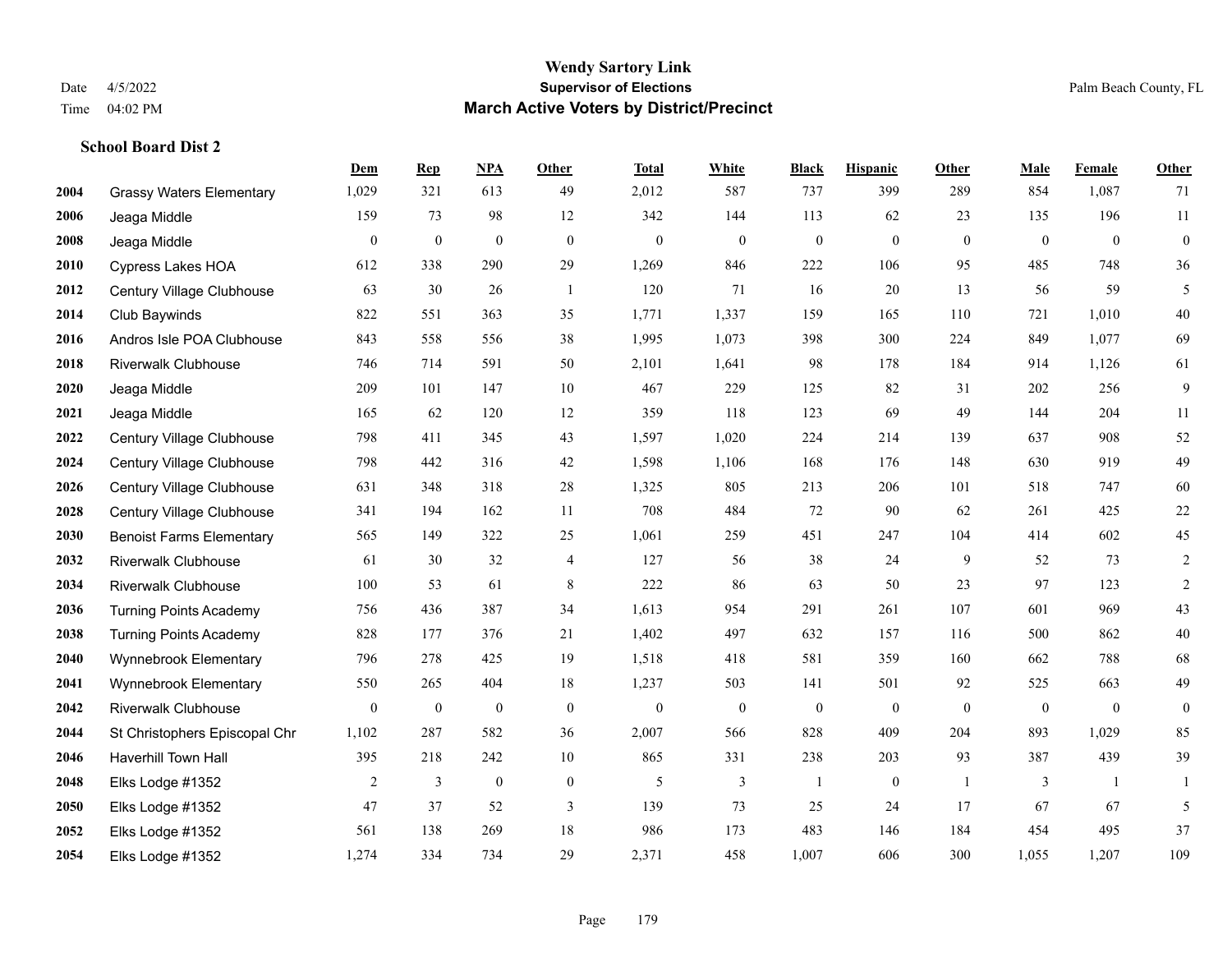|      |                               | Dem          | <b>Rep</b>       | NPA              | <b>Other</b>   | <b>Total</b>   | <b>White</b>     | <b>Black</b>     | <b>Hispanic</b>  | <b>Other</b>   | <b>Male</b>      | Female         | <b>Other</b>     |
|------|-------------------------------|--------------|------------------|------------------|----------------|----------------|------------------|------------------|------------------|----------------|------------------|----------------|------------------|
| 2056 | Clayton Hutcheson Hall B      | 717          | 326              | 562              | 19             | 1,624          | 501              | 289              | 669              | 165            | 714              | 824            | 86               |
| 2058 | Clayton Hutcheson Hall B      | 2            | $\overline{1}$   | $\mathbf{1}$     | $\Omega$       | $\overline{4}$ | $\overline{4}$   | $\mathbf{0}$     | $\mathbf{0}$     | $\Omega$       | 2                | 2              | $\mathbf{0}$     |
| 2064 | <b>Belvedere Elementary</b>   | 1            | $\boldsymbol{0}$ | $\boldsymbol{0}$ | $\overline{0}$ | $\mathbf{1}$   | $\mathbf{1}$     | $\mathbf{0}$     | $\mathbf{0}$     | $\theta$       | 1                | $\theta$       | $\mathbf{0}$     |
| 2068 | <b>Conniston Middle</b>       | 423          | 261              | 336              | 16             | 1,036          | 404              | 96               | 460              | 76             | 462              | 534            | 40               |
| 2072 | <b>Belvedere Elementary</b>   | 610          | 376              | 501              | 28             | 1,515          | 585              | 157              | 614              | 159            | 657              | 765            | 93               |
| 2074 | <b>Belvedere Elementary</b>   | $\mathbf{0}$ | $\boldsymbol{0}$ | $\boldsymbol{0}$ | $\overline{0}$ | $\mathbf{0}$   | $\boldsymbol{0}$ | $\boldsymbol{0}$ | $\boldsymbol{0}$ | $\overline{0}$ | $\mathbf{0}$     | $\overline{0}$ | $\mathbf{0}$     |
| 2080 | <b>Everglades Elementary</b>  | 156          | 171              | 127              | 9              | 463            | 263              | 68               | 73               | 59             | 212              | 230            | 21               |
| 2081 | <b>Everglades Elementary</b>  | 68           | 84               | 49               | $\Omega$       | 201            | 144              | 7                | 27               | 23             | 101              | 94             | 6                |
| 2082 | Pine Jog Environmental Center | 179          | 293              | 172              | 12             | 656            | 445              | 27               | 126              | 58             | 312              | 329            | 15               |
| 2083 | Pine Jog Environmental Center | $\tau$       | 21               | 17               | $\theta$       | 45             | 30               | $\mathbf{0}$     | 13               | 2              | 21               | 23             | $\mathbf{1}$     |
| 2084 | <b>Cholee Lake Elementary</b> | 289          | 115              | 164              | 16             | 584            | 161              | 220              | 135              | 68             | 263              | 306            | 15               |
| 2085 | Pine Jog Environmental Center | 2            | $\mathbf{1}$     | $\mathbf{0}$     | $\overline{0}$ | 3              | $\overline{3}$   | $\mathbf{0}$     | $\mathbf{0}$     | $\theta$       | $\overline{1}$   | 2              | $\mathbf{0}$     |
| 2086 | <b>Cholee Lake Elementary</b> | 1,220        | 552              | 926              | 56             | 2,754          | 846              | 613              | 909              | 386            | 1,202            | 1,443          | 109              |
| 2087 | Pine Jog Environmental Center |              | $\boldsymbol{0}$ | $\boldsymbol{0}$ | $\mathbf{0}$   |                | $\mathbf{1}$     | $\boldsymbol{0}$ | $\mathbf{0}$     | $\mathbf{0}$   |                  | $\mathbf{0}$   | $\mathbf{0}$     |
| 2088 | Melaleuca Elementary          | 853          | 553              | 684              | 46             | 2,136          | 1,063            | 364              | 513              | 196            | 977              | 1,082          | 77               |
| 2090 | Pine Jog Environmental Center | $\mathbf{0}$ | 2                | $\boldsymbol{0}$ | $\overline{0}$ | 2              | -1               | $\boldsymbol{0}$ | $\boldsymbol{0}$ | -1             | $\boldsymbol{0}$ | -1             | 1                |
| 2092 | Pine Jog Environmental Center | $\theta$     | 1                | $\mathbf{0}$     | $\overline{1}$ | $\overline{2}$ | 2                | $\mathbf{0}$     | $\theta$         | $\theta$       | 2                | $\theta$       | $\mathbf{0}$     |
| 2094 | Pine Jog Environmental Center | 360          | 78               | 205              | 11             | 654            | 108              | 258              | 171              | 117            | 271              | 356            | $27\,$           |
| 2096 | 1st Church of the Nazarene    | 254          | 69               | 194              | 5              | 522            | 112              | 22               | 344              | 44             | 238              | 256            | $28\,$           |
| 2097 | 1st Church of the Nazarene    | 225          | 141              | 175              | 10             | 551            | 210              | 44               | 220              | 77             | 248              | 273            | $30\,$           |
| 2098 | Iglesia Cristo Mi Redentor    | 434          | 220              | 345              | 23             | 1,022          | 324              | 162              | 445              | 91             | 430              | 528            | 64               |
| 2100 | Iglesia Cristo Mi Redentor    | 777          | 367              | 577              | 34             | 1,755          | 435              | 380              | 767              | 173            | 725              | 943            | 87               |
| 2102 | Union Congregational Church   | 1,192        | 358              | 662              | 42             | 2,254          | 492              | 663              | 864              | 235            | 912              | 1,232          | 110              |
| 2104 | Lake Lytal Park               | 501          | 225              | 346              | $22\,$         | 1,094          | 296              | 228              | 460              | 110            | 451              | 587            | 56               |
| 2106 | Main Library                  | 604          | 274              | 424              | 36             | 1,338          | 515              | 238              | 459              | 126            | 579              | 709            | 50               |
| 2108 | <b>Berkshire Elementary</b>   | 723          | 344              | 674              | 36             | 1,777          | 458              | 202              | 925              | 192            | 782              | 904            | 91               |
| 2110 | <b>Berkshire Elementary</b>   | 169          | 86               | 144              | 7              | 406            | 130              | 50               | 173              | 53             | 167              | 217            | 22               |
| 2112 | Palm Springs Middle           | 7            | 6                | $7\phantom{.0}$  | $\overline{0}$ | 20             | 15               | 3                | $\mathbf{0}$     | $\overline{2}$ | 9                | 11             | $\boldsymbol{0}$ |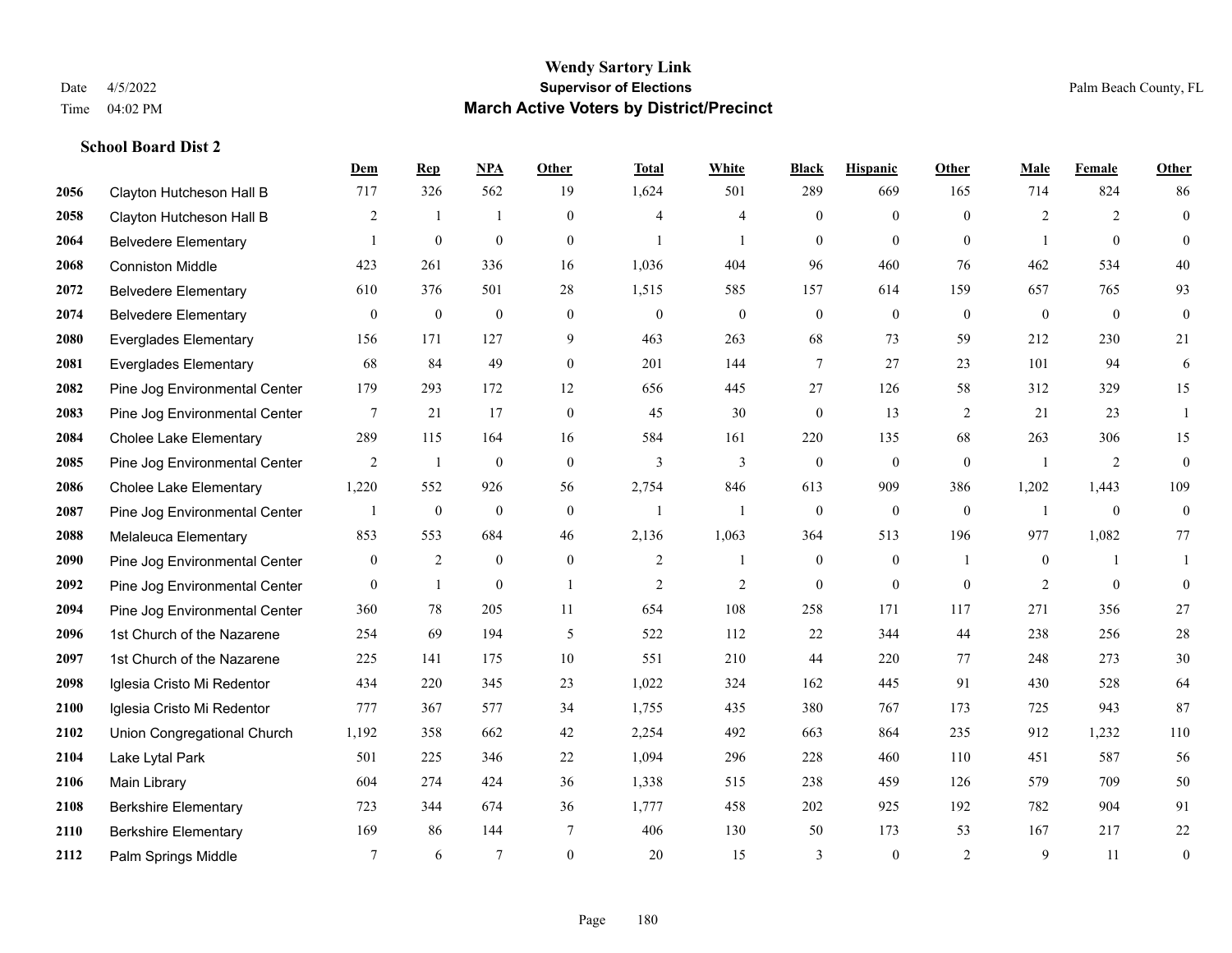**School Board Dist 2**

### **Wendy Sartory Link** Date 4/5/2022 **Supervisor of Elections** Palm Beach County, FL Time 04:02 PM **March Active Voters by District/Precinct**

# **Dem Rep NPA Other Total White Black Hispanic Other Male Female Other** Main Library 367 282 325 15 989 355 66 484 84 450 493 46 The Ark Church 74 52 60 5 191 89 12 71 19 86 94 11 The Ark Church 791 560 720 36 2,107 906 150 882 169 905 1,125 77 The Ark Church 2 1 1 0 4 1 2 0 1 2 1 1 Palm Springs Middle 0 0 0 0 0 0 0 0 0 0 0 0 Palm Springs Middle 52 22 45 1 120 32 10 53 25 45 65 10 Palm Springs Middle 1 0 0 0 1 0 1 0 0 1 0 0 Palm Springs Middle 4 3 10 0 17 9 3 4 1 9 8 0 St Marys Orthodox Church 342 349 257 8 956 511 42 337 66 432 487 37 St Marys Orthodox Church 270 249 233 9 761 427 32 242 60 363 379 19 Lake Clarke Shores Town Hall  $\begin{array}{ccccccccc} 1 & 0 & 1 & 0 & 2 & 0 & 0 & 2 & 0 & 2 & 0 & 0 \end{array}$  Palm Springs Middle 0 0 0 0 0 0 0 0 0 0 0 0 Cloud Lake Town Hall 42 62 59 8 171 122 2 33 14 87 78 6 Cloud Lake Town Hall 28 28 32 1 89 58 2 24 5 38 48 3 2134 STEM Bldg at Cox Science Cent 519 316 427 31 1,293 489 61 628 115 590 648 55 Palmwood Lodge #303 665 458 563 41 1,727 749 81 734 163 790 862 75 Liberty Park Elementary 0 0 0 0 0 0 0 0 0 0 0 0 River Bridge Activities Center 1,092 522 718 55 2,387 1,151 494 499 243 981 1,317 89 Pine Ridge North II 1,099 526 832 56 2,513 1,034 393 840 246 1,010 1,400 103 Forest Hill Elementary 1,139 447 804 38 2,428 738 406 1,039 245 1,052 1,251 125 Cresthaven Emory Aud 635 409 302 16 1,362 740 103 430 89 506 806 50 Community Of Hope 1,093 424 876 28 2,421 598 449 1,066 308 1,072 1,240 109 Cresthaven Barkley Aud 501 354 305 20 1,180 596 87 399 98 500 628 52 Cresthaven Ashley Aud 330 209 234 16 789 386 45 299 59 316 441 32 Covered Bridge Clubhouse 1,112 743 695 40 2,590 1,785 139 493 173 1,010 1,503 77 Poinciana Clubhouse 891 539 507 39 1,976 1,302 105 413 156 780 1,132 64 First Baptist Church GA 0 0 0 0 0 0 0 0 0 0 0 0 Liberty Park Elementary 1,148 545 682 53 2,428 1,054 462 656 256 961 1,360 107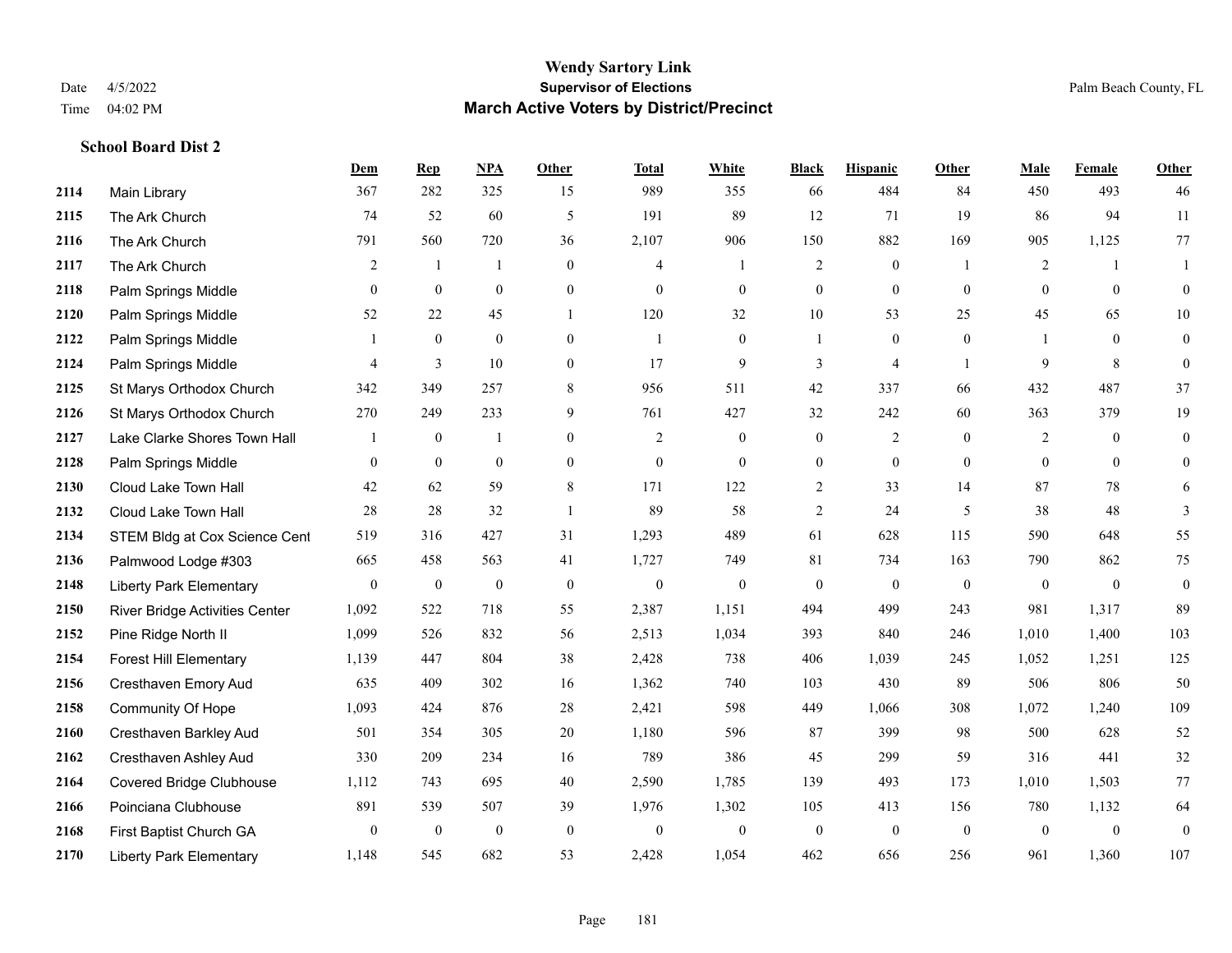|      |                                    | Dem            | <b>Rep</b>       | NPA              | <b>Other</b>     | <b>Total</b>     | <b>White</b>   | <b>Black</b>     | <b>Hispanic</b>  | <b>Other</b>   | <b>Male</b>  | Female         | <b>Other</b>     |
|------|------------------------------------|----------------|------------------|------------------|------------------|------------------|----------------|------------------|------------------|----------------|--------------|----------------|------------------|
| 2172 | First Baptist Church GA            | 17             | 3                | 10               | $\overline{0}$   | 30               | 13             | $\overline{4}$   | 9                | $\overline{4}$ | 11           | 18             | $\mathbf{1}$     |
| 2174 | First Baptist Church GA            | 455            | 187              | 279              | 13               | 934              | 403            | 194              | 212              | 125            | 414          | 479            | 41               |
| 2182 | <b>Greenacres Community Center</b> | 627            | 291              | 547              | 29               | 1,494            | 523            | 140              | 689              | 142            | 597          | 810            | 87               |
| 2184 | American Polish Club               | 1,071          | 389              | 810              | 41               | 2,311            | 696            | 350              | 1,008            | 257            | 963          | 1,217          | 131              |
| 2186 | American Polish Club               | 317            | 139              | 241              | 6                | 703              | 208            | 109              | 317              | 69             | 310          | 362            | 31               |
| 3002 | Palm Springs Middle                | 819            | 337              | 568              | 46               | 1,770            | 525            | 328              | 753              | 164            | 727          | 972            | 71               |
| 3004 | <b>Community Of Hope</b>           | 62             | 42               | 63               | 3                | 170              | 66             | 9                | 70               | 25             | 84           | 75             | 11               |
| 3006 | Faith Presbyterian                 | 1,006          | 593              | 696              | 37               | 2,332            | 942            | 286              | 905              | 199            | 961          | 1,272          | 99               |
| 3008 | Palm Springs Middle                | $\overline{0}$ | $\boldsymbol{0}$ | $\boldsymbol{0}$ | $\boldsymbol{0}$ | $\boldsymbol{0}$ | $\mathbf{0}$   | $\boldsymbol{0}$ | $\boldsymbol{0}$ | $\mathbf{0}$   | $\mathbf{0}$ | $\bf{0}$       | $\boldsymbol{0}$ |
| 3010 | Faith Presbyterian                 | 361            | 214              | 304              | 24               | 903              | 345            | 125              | 356              | 77             | 426          | 442            | 35               |
| 3012 | <b>Emmanuel Baptist Church</b>     | 638            | 576              | 440              | 22               | 1,676            | 1,005          | 45               | 530              | 96             | 704          | 912            | 60               |
| 3014 | Lake Clarke Shores Town Hall       | 972            | 1,080            | 666              | 46               | 2,764            | 2,023          | 82               | 487              | 172            | 1,261        | 1,421          | $82\,$           |
| 3016 | <b>Community Of Hope</b>           | 41             | 38               | 60               | 2                | 141              | 39             | 10               | 77               | 15             | 53           | 78             | $10\,$           |
| 3018 | Palm Springs Middle                | 11             | 11               | 9                | $\mathfrak{Z}$   | 34               | 13             | $\boldsymbol{0}$ | 17               | $\overline{4}$ | 14           | 19             | 1                |
| 3020 | Palm Springs Village Hall          | 977            | 621              | 797              | 35               | 2,430            | 973            | 173              | 1,078            | 206            | 1,074        | 1,246          | 110              |
| 3022 | Oasis De Amor Baptist Church       | 496            | 225              | 414              | 18               | 1,153            | 369            | 139              | 498              | 147            | 547          | 538            | 68               |
| 3024 | Palm Springs Library               | 708            | 400              | 585              | 21               | 1,714            | 633            | 192              | 700              | 189            | 756          | 855            | 103              |
| 3044 | Holy Redeemer Church               | 220            | 67               | 192              | $\tau$           | 486              | 133            | 103              | 211              | 39             | 213          | 257            | 16               |
| 3048 | Holy Redeemer Church               | 588            | 223              | 481              | 25               | 1,317            | 397            | 260              | 531              | 129            | 584          | 671            | 62               |
| 6140 | Royal Palm Beach High              | 341            | 486              | 315              | 34               | 1,176            | 847            | 112              | 111              | 106            | 564          | 588            | $24\,$           |
| 6144 | Christ Fellowship Church RPB       | $\overline{0}$ | $\mathbf{0}$     | $\mathbf{0}$     | $\overline{0}$   | $\theta$         | $\overline{0}$ | $\boldsymbol{0}$ | $\mathbf{0}$     | $\overline{0}$ | $\theta$     | $\overline{0}$ | $\mathbf{0}$     |
| 6146 | Christ Fellowship Church RPB       |                | 2                | $\mathbf{1}$     | $\overline{0}$   | $\overline{4}$   | 3              | $\mathbf{0}$     | $\mathbf{0}$     |                | 3            | $\mathbf{1}$   | $\mathbf{0}$     |
| 6148 | Christ Fellowship Church RPB       | $\overline{0}$ | $\bf{0}$         | -1               | $\overline{0}$   |                  | $\mathbf{1}$   | $\mathbf{0}$     | $\mathbf{0}$     | $\overline{0}$ | $\mathbf{0}$ | $\mathbf{1}$   | 0                |
| 6174 | Christ Fellowship Church RPB       | 27             | 48               | 33               | $\overline{2}$   | 110              | 83             | 8                | $\,$ 8 $\,$      | 11             | 52           | 55             | 3                |
| 6178 | <b>Everglades Elementary</b>       | 553            | 389              | 448              | 29               | 1,419            | 657            | 291              | 254              | 217            | 667          | 688            | 64               |
| 6180 | <b>Everglades Elementary</b>       | 18             | 48               | 18               | 2                | 86               | 65             | $\overline{4}$   | 14               | 3              | 40           | 44             | $\overline{c}$   |
| 6204 | <b>Emerald Cove Middle</b>         | 35             | 18               | 37               | 3                | 93               | 46             | 25               | 14               | 8              | 25           | 64             | $\overline{4}$   |
| 6206 | Palm Beach Central High            | 258            | 246              | 191              | 10               | 705              | 386            | 136              | 63               | 120            | 317          | 362            | 26               |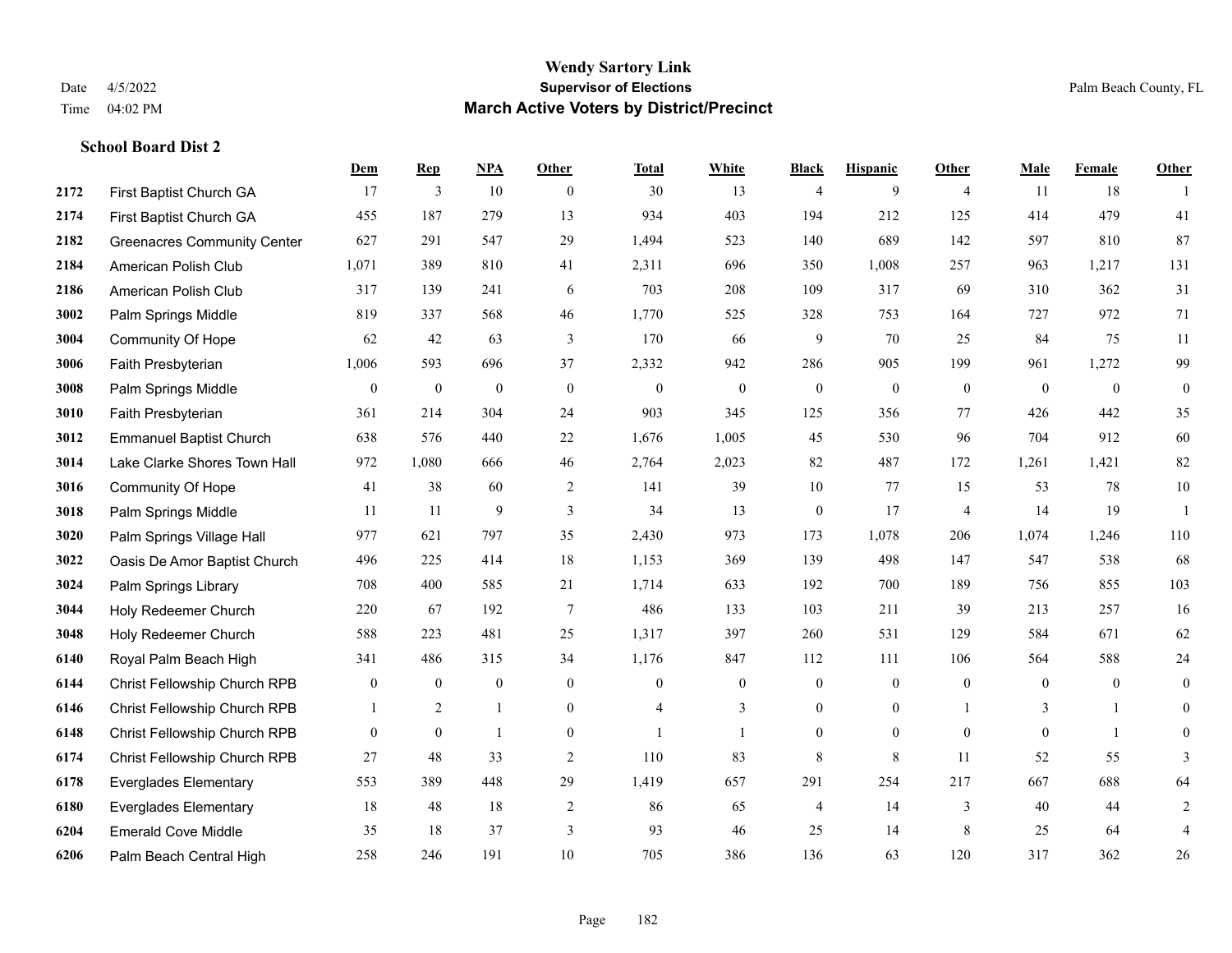|      |                            | <u>Dem</u> | <u>Rep</u>     | <u>NPA</u>     | Other          | <u>Total</u> | White          | <b>Black</b> | <b>Hispanic</b> | Other    | <u>Male</u> | Female         | <b>Other</b>   |
|------|----------------------------|------------|----------------|----------------|----------------|--------------|----------------|--------------|-----------------|----------|-------------|----------------|----------------|
| 6207 | Palm Beach Central High    | 282        | 374            | 242            | 16             | 914          | 598            | 90           | 104             | 122      | 426         | 463            | 25             |
| 7140 | <b>Haverhill Town Hall</b> | 170        | 77             | 104            |                | 358          | 109            | 126          | 84              | 39       | 166         | 170            | 22             |
| 7142 | Clayton Hutcheson Hall B   | 36         | 8              | 16             | $\overline{0}$ | 60           | 18             | 28           | Q               |          | 27          | 33             | $\mathbf{0}$   |
| 7144 | Clayton Hutcheson Hall B   | 42         |                | 22             |                | 69           |                | 41           | 14              | 10       | 28          | 34             |                |
| 7146 | Clayton Hutcheson Hall B   | 234        | 15             | 107            |                | 358          | 29             | 220          | 83              | 26       | 127         | 212            | 19             |
| 8001 | Federal Only               | $\theta$   | $\overline{0}$ | $\overline{0}$ | $\theta$       | $\theta$     | $\overline{0}$ | $\mathbf{0}$ | $\theta$        | $\theta$ | $\Omega$    | $\overline{0}$ | $\overline{0}$ |
| 8002 | State Only                 | 129        | 100            | 111            |                | 342          | 263            | 13           | 13              | 53       | 151         | 178            | 13             |
|      | <b>School Board Dist 2</b> | 47,737     | 25,824         | 32.619         | 2,016          | 108.196      | 46,934         | 18,328       | 32,268          | 10,666   | 46,136      | 57,634         | 4,426          |
|      |                            |            |                |                |                |              |                |              |                 |          |             |                |                |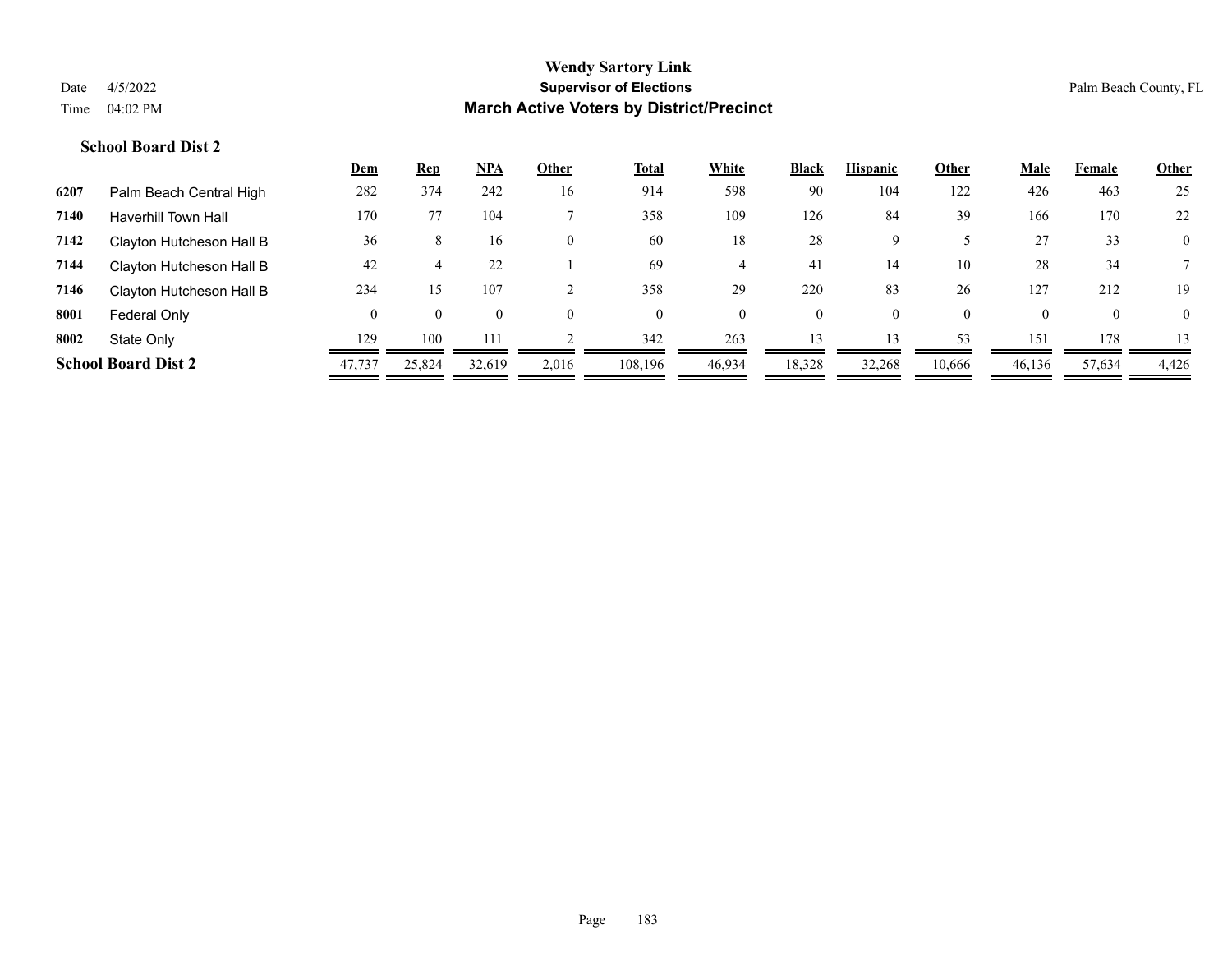|      |                                      | Dem              | <b>Rep</b>       | NPA              | <b>Other</b>   | <b>Total</b> | White            | <b>Black</b>     | <b>Hispanic</b> | <b>Other</b>   | <b>Male</b>    | <b>Female</b> | <b>Other</b>     |
|------|--------------------------------------|------------------|------------------|------------------|----------------|--------------|------------------|------------------|-----------------|----------------|----------------|---------------|------------------|
| 2188 | <b>St Lukes United Methodist Chr</b> | 467              | 520              | 432              | 34             | 1,453        | 1,141            | 38               | 195             | 79             | 691            | 722           | 40               |
| 2190 | Lucerne Pointe Clubhouse             | 1,019            | 547              | 662              | 45             | 2,273        | 1,429            | 223              | 438             | 183            | 935            | 1,263         | 75               |
| 2192 | Fountains Of Palm Beach              | 936              | 472              | 608              | 62             | 2,078        | 1,386            | 155              | 360             | 177            | 900            | 1,116         | 62               |
| 2194 | <b>LC Swain Middle</b>               | 1,089            | 368              | 750              | 42             | 2,249        | 766              | 484              | 767             | 232            | 953            | 1,191         | 105              |
| 2196 | Pine Ridge South IV Clubhouse        | 875              | 495              | 525              | 44             | 1,939        | 1,152            | 256              | 409             | 122            | 755            | 1,108         | 76               |
| 2198 | American Finnish Club                | 14               | 9                | $\,$ 8 $\,$      | $\overline{0}$ | 31           | 17               | 3                | -1              | 10             | 12             | 16            | 3                |
| 2202 | LC Swain Middle                      | $\overline{0}$   | 8                | 1                | $\mathbf{0}$   | 9            | 6                | $\boldsymbol{0}$ | 3               | $\mathbf{0}$   | $\overline{4}$ | 5             | $\boldsymbol{0}$ |
| 2204 | <b>Heritage Elementary</b>           | 555              | 220              | 486              | 26             | 1,287        | 414              | 142              | 618             | 113            | 563            | 654           | 70               |
| 2206 | <b>Heritage Elementary</b>           | 468              | 195              | 339              | 16             | 1,018        | 319              | 231              | 340             | 128            | 435            | 532           | 51               |
| 2208 | American Finnish Club                | 6                | $\,8\,$          | $\overline{1}$   | -1             | 16           | 15               | $\boldsymbol{0}$ | $\mathbf{0}$    | $\overline{1}$ | $\tau$         | 8             | 1                |
| 2210 | American Polish Club                 | 231              | 94               | 138              | $\overline{4}$ | 467          | 175              | 109              | 135             | 48             | 191            | 260           | 16               |
| 2212 | American Polish Club                 | $\boldsymbol{0}$ | $\boldsymbol{0}$ | $\boldsymbol{0}$ | $\overline{0}$ | $\mathbf{0}$ | $\boldsymbol{0}$ | $\boldsymbol{0}$ | $\mathbf{0}$    | $\mathbf{0}$   | $\overline{0}$ | $\mathbf{0}$  | $\mathbf{0}$     |
| 2214 | Indian Pines Elementary              | 1,183            | 261              | 596              | 39             | 2,079        | 460              | 930              | 447             | 242            | 936            | 1,045         | 98               |
| 2216 | Indian Pines Elementary              | 1,775            | 287              | 837              | 42             | 2,941        | 499              | 1,504            | 571             | 367            | 1,326          | 1,466         | 149              |
| 2218 | <b>Tradewinds Middle</b>             | 1,265            | 313              | 666              | 39             | 2,283        | 561              | 912              | 362             | 448            | 1,007          | 1,152         | 124              |
| 3086 | <b>Woodlands Middle</b>              | 792              | 605              | 706              | 50             | 2,153        | 1,447            | 146              | 378             | 182            | 1,015          | 1,067         | 71               |
| 3088 | <b>Tradewinds Middle</b>             | 180              | 51               | 124              | $\,8\,$        | 363          | 99               | 127              | 77              | 60             | 166            | 187           | $10\,$           |
| 3090 | <b>Woodlands Middle</b>              | 1,480            | 839              | 675              | 53             | 3,047        | 2,463            | 184              | 114             | 286            | 1,376          | 1,585         | 86               |
| 3092 | Lacuna HOA Clubhouse                 | 1,215            | 783              | 793              | 74             | 2,865        | 1,976            | 281              | 332             | 276            | 1,310          | 1,464         | 91               |
| 3094 | <b>Coral Reef Elementary</b>         | 333              | 251              | 287              | 29             | 900          | 514              | 87               | 207             | 92             | 417            | 458           | 25               |
| 3096 | <b>Coral Reef Elementary</b>         | 805              | 585              | 640              | 62             | 2,092        | 1,340            | 257              | 263             | 232            | 966            | 1,049         | 77               |
| 3098 | Manatee Elementary                   | 665              | 589              | 530              | 51             | 1,835        | 1,251            | 180              | 218             | 186            | 836            | 941           | 58               |
| 3100 | Journeys End                         | 426              | 339              | 383              | 20             | 1,168        | 778              | 96               | 141             | 153            | 551            | 587           | 30               |
| 3102 | <b>Diamond View Elementary</b>       | 1,189            | 449              | 807              | 50             | 2,495        | 1,026            | 644              | 528             | 297            | 1,105          | 1,283         | 107              |
| 3104 | American German Club                 | 399              | 348              | 379              | 35             | 1,161        | 805              | 92               | 138             | 126            | 537            | 582           | 42               |
| 3106 | American German Club                 | 304              | 102              | 212              | 19             | 637          | 219              | 188              | 99              | 131            | 280            | 331           | $26\,$           |
| 3108 | Santaluces High                      | 1,264            | 550              | 919              | 65             | 2,798        | 1,135            | 714              | 555             | 394            | 1,242          | 1,467         | 89               |
| 3120 | Valencia Shores Social Club          | 1,218            | 603              | 582              | 51             | 2,454        | 2,164            | 70               | 80              | 140            | 1,127          | 1,270         | 57               |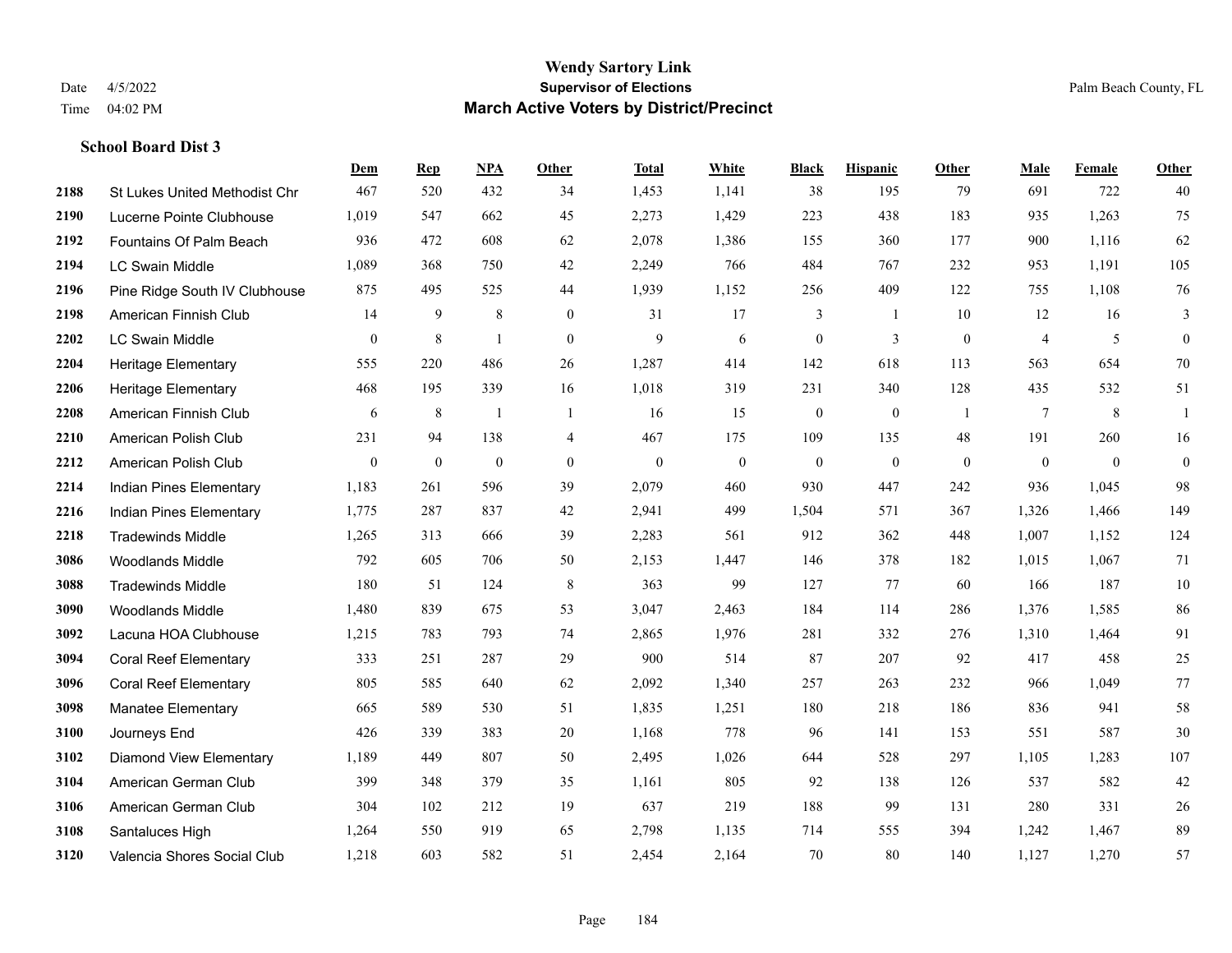|      |                                   | Dem            | <b>Rep</b>     | NPA            | <b>Other</b>     | <b>Total</b> | White          | <b>Black</b>     | <b>Hispanic</b>  | <b>Other</b> | <b>Male</b> | Female | <b>Other</b>     |
|------|-----------------------------------|----------------|----------------|----------------|------------------|--------------|----------------|------------------|------------------|--------------|-------------|--------|------------------|
| 3122 | Boynton Beach Community Chur      | 884            | 423            | 352            | 34               | 1,693        | 1,508          | 40               | 55               | 90           | 706         | 951    | 36               |
| 3124 | West Boynton Park and Rec         | 782            | 576            | 660            | 43               | 2,061        | 1,303          | 221              | 290              | 247          | 938         | 1.053  | 70               |
| 3126 | Temple Shaarei Shalom             | 622            | 497            | 462            | 26               | 1,607        | 1,100          | 157              | 195              | 155          | 738         | 822    | 47               |
| 3128 | West Boynton Park and Rec         | 940            | 600            | 730            | 48               | 2,318        | 1,433          | 291              | 334              | 260          | 1,058       | 1,179  | 81               |
| 3130 | <b>Winston Trails Swim Center</b> | 1,098          | 902            | 876            | 62               | 2,938        | 2,087          | 204              | 373              | 274          | 1.379       | 1,451  | 108              |
| 3132 | Park Vista High                   | 863            | 654            | 725            | 45               | 2,287        | 1,441          | 237              | 364              | 245          | 1,041       | 1,172  | 74               |
| 3133 | Christa McAuliffe Middle          | 164            | 124            | 130            | 9                | 427          | 261            | 48               | 57               | 61           | 203         | 213    | 11               |
| 3150 | Christa McAuliffe Middle          | 550            | 253            | 228            | 24               | 1,055        | 962            | 16               | 27               | 50           | 425         | 600    | 30               |
| 3152 | Park Vista High                   | 639            | 402            | 396            | 32               | 1,469        | 1,259          | 55               | 63               | 92           | 648         | 773    | $48\,$           |
| 3154 | Ponte Vecchio Clubhouse           | 784            | 327            | 286            | 25               | 1,422        | 1,273          | 20               | 39               | 90           | 638         | 746    | 38               |
| 3156 | Aberdeen East Clubhouse           | 1,008          | 499            | 557            | 38               | 2,102        | 1,582          | 148              | 189              | 183          | 874         | 1,165  | 63               |
| 3158 | <b>Crystal Lakes Elementary</b>   | 1,000          | 765            | 805            | 60               | 2,630        | 1,837          | 208              | 291              | 294          | 1,193       | 1,329  | 108              |
| 3160 | Christa McAuliffe Middle          | 425            | 329            | 339            | 20               | 1,113        | 752            | 136              | 125              | 100          | 500         | 572    | 41               |
| 4140 | <b>Broken Sound Club</b>          | 258            | 202            | 193            | 14               | 667          | 497            | 28               | 79               | 63           | 272         | 376    | 19               |
| 5002 | Faith Farm Tabernacle             | 562            | 654            | 515            | 46               | 1,777        | 1,174          | 172              | 197              | 234          | 823         | 906    | $48\,$           |
| 5003 | Faith Farm Tabernacle             | 486            | 346            | 445            | 30               | 1,307        | 783            | 136              | 216              | 172          | 587         | 680    | 40               |
| 5004 | Faith Farm Tabernacle             | $\overline{4}$ | $\overline{2}$ | $\overline{2}$ | $\boldsymbol{0}$ | $\,8\,$      | 5              | $\boldsymbol{0}$ | 3                | $\mathbf{0}$ | 6           | 2      | $\boldsymbol{0}$ |
| 5005 | <b>Sunset Palms Elementary</b>    | 1,249          | 569            | 496            | 75               | 2,389        | 2,238          | 15               | 30               | 106          | 1,100       | 1,231  | 58               |
| 5006 | Faith Farm Tabernacle             | 1,183          | 531            | 588            | 40               | 2,342        | 2,214          | 14               | 24               | 90           | 1,101       | 1,206  | 35               |
| 5007 | Faith Farm Tabernacle             | 5              | $\mathbf{1}$   | $\overline{2}$ | $\mathbf{0}$     | $\,8\,$      | $\overline{7}$ | $\boldsymbol{0}$ | $\boldsymbol{0}$ | -1           | 6           | 2      | $\boldsymbol{0}$ |
| 5008 | <b>Sunset Palms Elementary</b>    | 432            | 340            | 387            | 24               | 1,183        | 773            | 100              | 143              | 167          | 547         | 602    | 34               |
| 5009 | Boynton Beach Community Chur      | 1,206          | 982            | 1,020          | 74               | 3,282        | 2,181          | 294              | 362              | 445          | 1,571       | 1,593  | 118              |
| 5010 | Temple Shaarei Shalom             | 970            | 237            | 327            | 40               | 1,574        | 1,451          | 18               | 30               | 75           | 609         | 929    | 36               |
| 5012 | The Grove Clubhouse               | 403            | 149            | 160            | 13               | 725          | 649            | 20               | 21               | 35           | 300         | 413    | 12               |
| 5014 | West Boynton Branch Library       | 686            | 462            | 504            | 47               | 1,699        | 983            | 255              | 238              | 223          | 747         | 891    | 61               |
| 5016 | Faith United Methodist Church     | 924            | 636            | 628            | 32               | 2,220        | 1,596          | 165              | 243              | 216          | 982         | 1,151  | 87               |
| 5018 | <b>Platina Clubhouse</b>          | 675            | 272            | 298            | 21               | 1,266        | 1,067          | 42               | 73               | 84           | 488         | 747    | 31               |
| 5020 | <b>Hagen Road Elementary</b>      | 601            | 339            | 423            | 33               | 1,396        | 730            | 298              | 189              | 179          | 598         | 748    | 50               |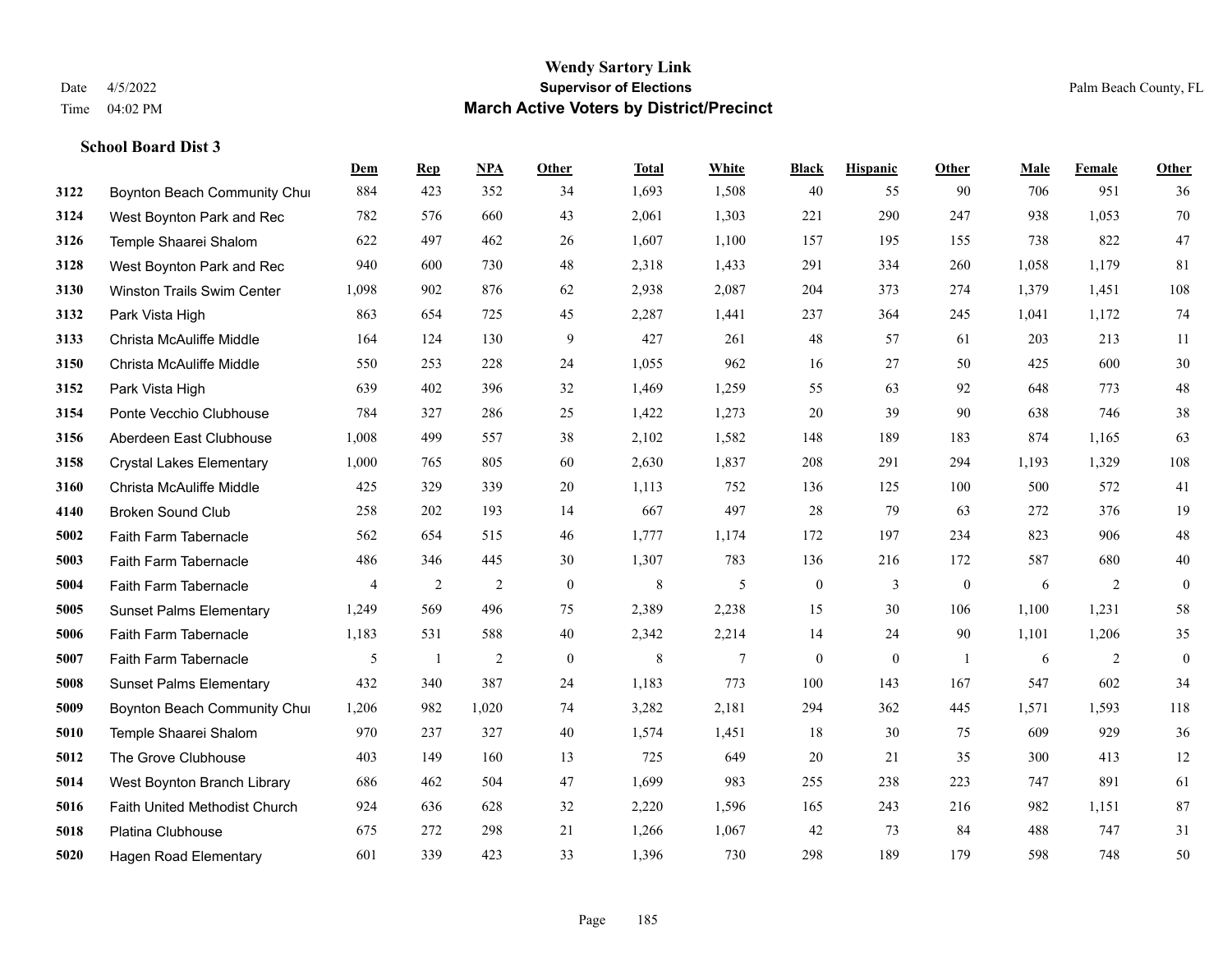|      |                               | Dem   | <b>Rep</b> | NPA   | <b>Other</b> | <b>Total</b> | White | <b>Black</b>   | <b>Hispanic</b> | Other | <b>Male</b> | Female | <b>Other</b> |
|------|-------------------------------|-------|------------|-------|--------------|--------------|-------|----------------|-----------------|-------|-------------|--------|--------------|
| 5022 | <b>Hagen Road Elementary</b>  | 857   | 435        | 462   | 27           | 1,781        | 1,394 | 168            | 111             | 108   | 781         | 957    | 43           |
| 5024 | Valencia Lakes HOA            | 624   | 203        | 242   | 16           | 1,085        | 1,005 | 10             | 18              | 52    | 473         | 585    | 27           |
| 5026 | Faith United Methodist Church | 939   | 436        | 534   | 52           | 1,961        | 1,145 | 458            | 201             | 157   | 844         | 1,046  | 71           |
| 5028 | South Tech Academy            | 664   | 532        | 452   | 26           | 1,674        | 1,300 | 104            | 119             | 151   | 741         | 866    | 67           |
| 5030 | West Boynton Branch Library   | 683   | 217        | 338   | 30           | 1,268        | 805   | 252            | 121             | 90    | 491         | 723    | 54           |
| 5032 | New Church                    | 291   | 131        | 140   | 13           | 575          | 496   | 17             | 27              | 35    | 247         | 313    | 15           |
| 5034 | Valencia Lakes HOA            | 782   | 304        | 319   | 18           | 1,423        | 1,307 | 23             | 22              | 71    | 611         | 784    | 28           |
| 5036 | Valencia Isles Social Hall    | 806   | 250        | 272   | 17           | 1,345        | 1,266 | $\overline{c}$ | 8               | 69    | 541         | 774    | 30           |
| 5038 | The Cascades Clubhouse        | 768   | 269        | 277   | 20           | 1,334        | 1,245 | 20             | 18              | 51    | 563         | 745    | 26           |
| 5040 | New Church                    | 385   | 207        | 244   | 16           | 852          | 765   | 18             | 35              | 34    | 386         | 449    | 17           |
| 5042 | South Tech Academy            | 909   | 390        | 491   | 41           | 1,831        | 1,400 | 167            | 141             | 123   | 748         | 1,028  | 55           |
| 5044 | Cascade Lakes Clubhouse       | 555   | 205        | 198   | 16           | 974          | 879   | 8              | 12              | 75    | 430         | 517    | 27           |
| 5046 | Green Cay Nature Center       | 1,318 | 586        | 670   | 46           | 2,620        | 1,970 | 282            | 189             | 179   | 1,123       | 1,431  | 66           |
| 5048 | <b>Coral Lakes Clubhouse</b>  | 572   | 385        | 317   | 21           | 1,295        | 897   | 139            | 143             | 116   | 562         | 693    | $40\,$       |
| 5050 | <b>Coral Lakes Clubhouse</b>  | 1,117 | 322        | 385   | 26           | 1,850        | 1,730 | 12             | 11              | 97    | 721         | 1,081  | $48\,$       |
| 5052 | Lake Worth Drainage District  | 650   | 442        | 477   | 34           | 1,603        | 1,226 | 89             | 129             | 159   | 693         | 849    | 61           |
| 5054 | Our Lady Queen of Peace       | 1,120 | 1,189      | 1,032 | 83           | 3,424        | 2,742 | 98             | 208             | 376   | 1,588       | 1,702  | 134          |
| 5055 | Our Lady Queen of Peace       | 300   | 148        | 154   | 12           | 614          | 543   | 6              | 37              | 28    | 273         | 324    | 17           |
| 5056 | Hagen Ranch Road Library      | 1,890 | 1,160      | 1,222 | 103          | 4,375        | 3,522 | 185            | 330             | 338   | 1,842       | 2,401  | 132          |
| 5058 | Valencia Falls Clubhouse      | 675   | 190        | 231   | 11           | 1,107        | 1,042 | 4              | 7               | 54    | 492         | 580    | 35           |
| 5060 | Hagen Ranch Road Library      | 514   | 209        | 224   | 16           | 963          | 895   | 4              | 14              | 50    | 435         | 516    | 12           |
| 5062 | Villa Borghese Clubhouse      | 449   | 231        | 164   | 15           | 859          | 783   | 11             | 27              | 38    | 374         | 464    | 21           |
| 5064 | Huntington Lakes Clubhouse    | 957   | 346        | 365   | 35           | 1,703        | 1,562 | 13             | 43              | 85    | 628         | 1,043  | 32           |
| 5066 | Abbey Village Clubhouse       | 793   | 442        | 397   | 37           | 1,669        | 1,362 | 73             | 130             | 104   | 670         | 941    | 58           |
| 5068 | Camelot Village Clubhouse     | 232   | 114        | 106   | 13           | 465          | 277   | 54             | 91              | 43    | 183         | 267    | 15           |
| 5070 | Delray Villas                 | 457   | 252        | 208   | 18           | 935          | 752   | 48             | 68              | 67    | 390         | 512    | 33           |
| 5072 | Huntington Pointe Clubhouse   | 752   | 184        | 243   | 19           | 1,198        | 1,130 | 7              | 13              | 48    | 449         | 719    | 30           |
| 5074 | Coco Wood Clubhouse           | 387   | 168        | 177   | 12           | 744          | 518   | 99             | 77              | 50    | 330         | 384    | 30           |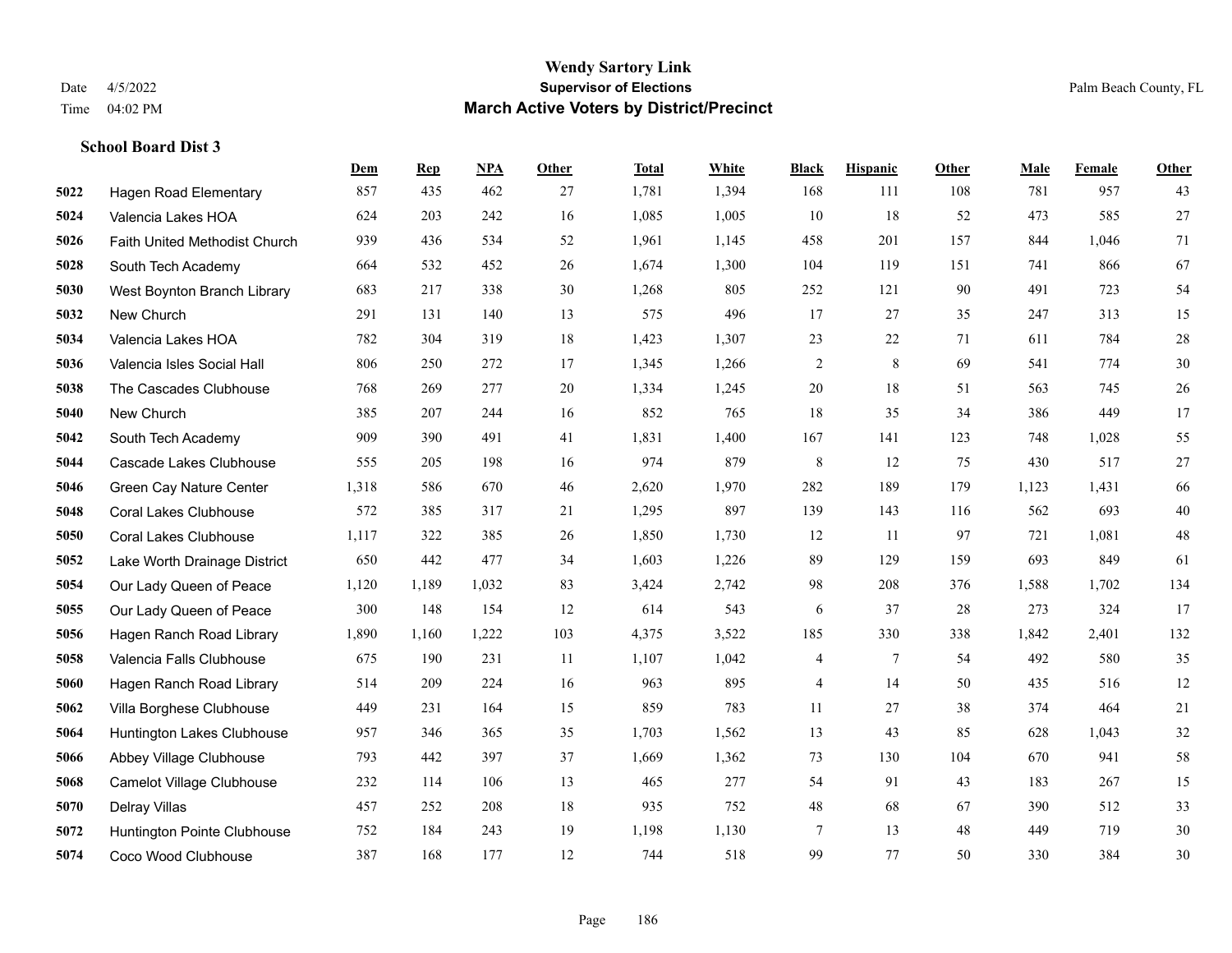**School Board Dist 3**

#### **Wendy Sartory Link** Date 4/5/2022 **Supervisor of Elections** Palm Beach County, FL Time 04:02 PM **March Active Voters by District/Precinct**

Palm Greens Clubhouse 670 307 335 30 1,342 1,110 39 101 92 519 777 46

**Dem Rep NPA Other Total White Black Hispanic Other Male Female Other**

# Bethel Evangelical Baptist 718 392 426 37 1,573 1,188 116 161 108 637 898 38 Bethel Evangelical Baptist 80 55 49 3 187 129 14 24 20 62 123 2 Bethel Evangelical Baptist 643 378 409 26 1,456 994 171 162 129 666 748 42 High Point Section II 442 314 264 27 1,047 831 40 105 71 412 607 28 Carver Middle 42 21 18 5 86 68 7 4 7 37 47 2 Carver Middle 175 123 148 17 463 297 52 56 58 205 243 15 Gleneagles CC-Strathearn Sat 968 490 475 37 1,970 1,684 38 120 128 825 1,097 48 Gleneagles CC-Clunie Satellite 792 348 359 24 1,523 1,306 70 71 76 658 832 33 Kings Point Clubhouse 382 198 179 18 777 627 32 70 48 299 449 29 Monaco Clubhouse 905 541 480 41 1,967 1,539 93 184 151 794 1,099 74 Lakes of Delray Clubhouse 392 237 161 16 806 707 15 45 39 314 480 12 Kings Point Flanders 896 426 407 34 1,763 1,399 78 174 112 708 998 57 Lakes of Delray Clubhouse 881 334 374 41 1,630 1,338 66 117 109 634 949 47 Kings Point Flanders 881 406 372 41 1,700 1,336 72 168 124 655 978 67 Las Verdes Clubhouse 970 624 718 55 2,367 1,656 208 301 202 1,073 1,217 77 West Boca Branch Library 1,490 1,581 1,514 114 4,699 3,861 112 280 446 2,216 2,347 136 South County Civic Center 525 510 425 29 1,489 1,361 4 22 102 699 749 41 Morikami Park Elementary 42 62 53 3 160 151 0 2 7 73 87 0 Morikami Park Elementary 534 603 520 38 1,695 1,473 20 48 154 784 871 40 Morikami Park Elementary 16 38 22 3 79 63 0 6 10 31 41 7 South County Civic Center 245 192 203 10 650 534 7 29 80 295 327 28 Spanish River High 95 124 111 17 347 277 5 30 35 172 172 3 The Polo Club of Boca Raton 636 512 447 25 1,620 1,481 16 26 97 700 873 47

 The Polo Club of Boca Raton 313 186 191 18 708 646 1 8 53 283 400 25 South County Civic Center 166 116 106 7 395 328 8 34 25 170 214 11 The Polo Club of Boca Raton 39 31 28 2 100 94 1 2 3 46 53 1 Delray Beach First Baptist 6 1 0 1 8 8 0 0 0 2 6 0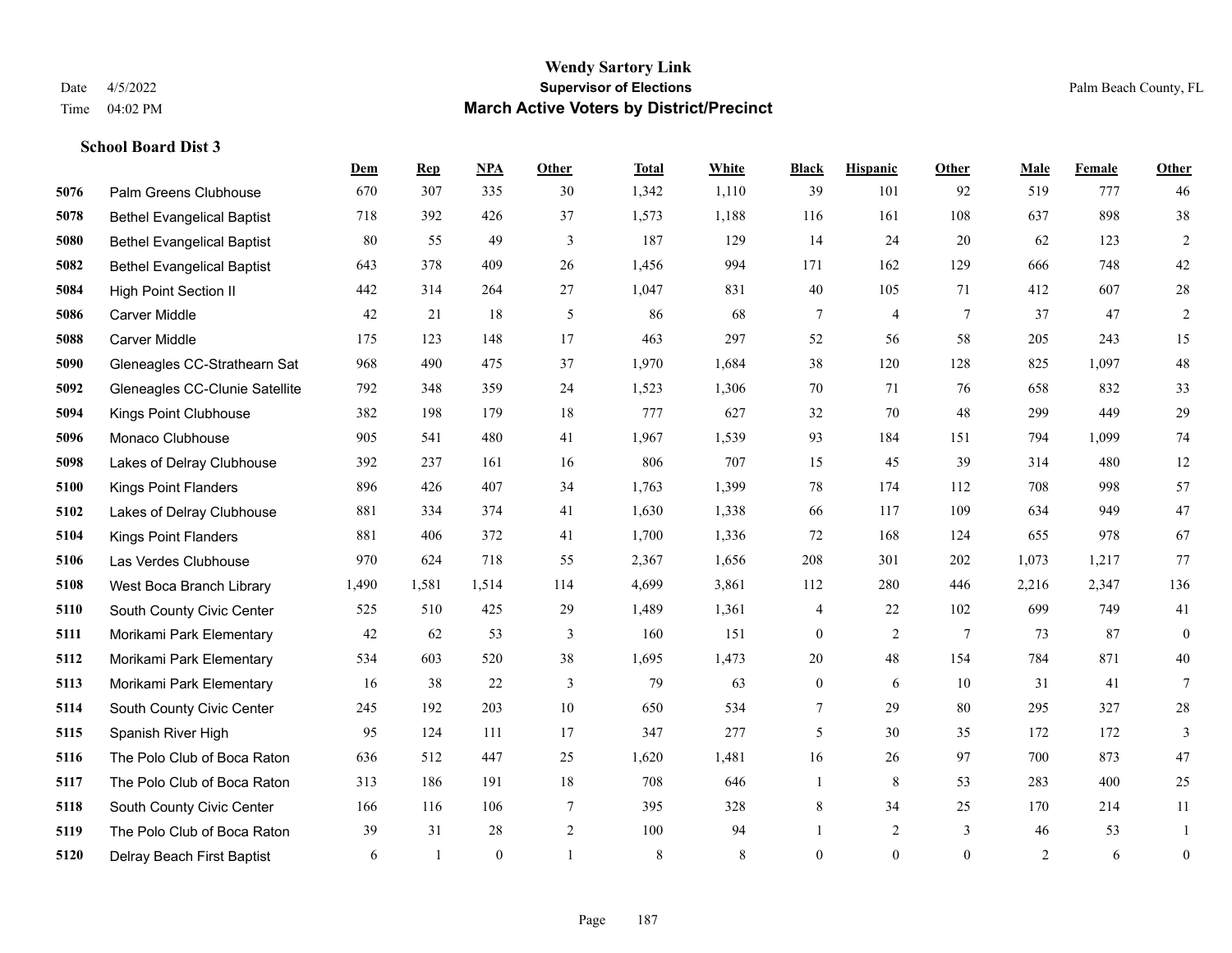|      |                            | <u>Dem</u> | Rep    | NPA    | <b>Other</b> | <b>Total</b> | <u>White</u> | <b>Black</b> | <b>Hispanic</b> | <b>Other</b> | Male   | Female | <b>Other</b> |
|------|----------------------------|------------|--------|--------|--------------|--------------|--------------|--------------|-----------------|--------------|--------|--------|--------------|
| 5122 | Delray Beach First Baptist | 267        | 179    | 201    | 10           | 657          | 424          | 32           | 131             | 70           | 286    | 343    | 28           |
| 5124 | Delray Beach First Baptist | 162        | 110    | 121    |              | 394          | 327          | 8            |                 | 27           | 156    | 224    | 14           |
| 5126 | Boca Delray Clubhouse      | 252        | 116    |        |              | 502          | 455          |              |                 | 24           | 208    | 283    |              |
|      | <b>School Board Dist 3</b> | 74.627     | 41,466 | 45,199 | 3,451        | 164,743      | 118,353      | 5.095        | 16,904          | 14,391       | 71.949 | 87.538 | 5,256        |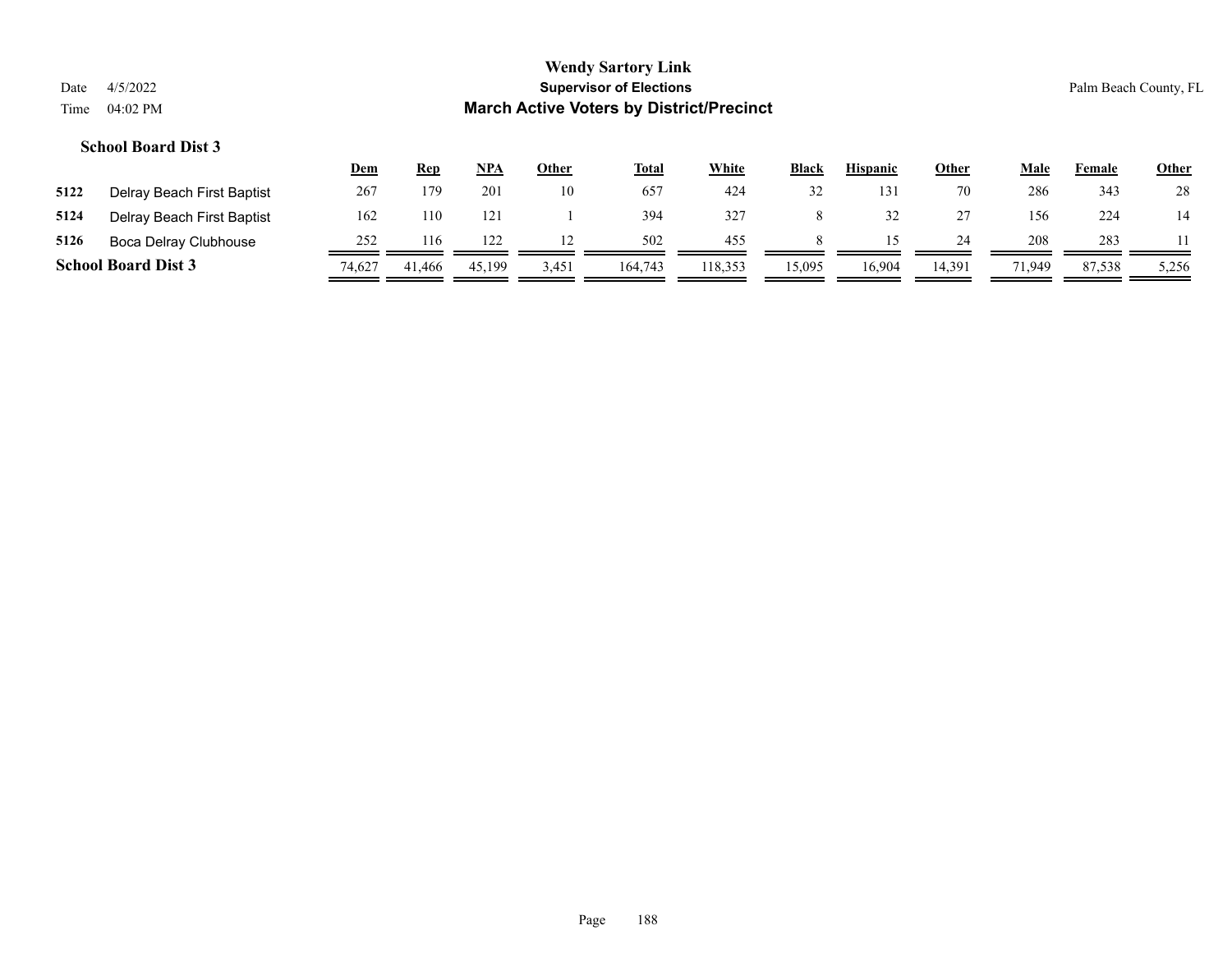|      |                                  | Dem            | <b>Rep</b>   | NPA            | <b>Other</b>   | <b>Total</b> | White          | <b>Black</b>     | <b>Hispanic</b>  | Other          | <b>Male</b>  | Female         | <b>Other</b>     |
|------|----------------------------------|----------------|--------------|----------------|----------------|--------------|----------------|------------------|------------------|----------------|--------------|----------------|------------------|
| 1390 | St Edwards Church                | 444            | 1,182        | 553            | 62             | 2,241        | 2,059          | 4                | 54               | 124            | 1,043        | 1,128          | 70               |
| 1392 | St Edwards Church                | 345            | 618          | 440            | 46             | 1,449        | 1,307          | $\,8\,$          | 31               | 103            | 640          | 773            | 36               |
| 1394 | Morton & Barbara Mandel Cente    | 247            | 623          | 300            | 37             | 1,207        | 1,099          | 6                | 25               | 77             | 550          | 625            | $32\,$           |
| 2070 | <b>Belvedere Elementary</b>      | 555            | 379          | 389            | 27             | 1,350        | 1,069          | 29               | 147              | 105            | 644          | 663            | 43               |
| 2076 | <b>Belvedere Elementary</b>      | 146            | 123          | 127            | 9              | 405          | 329            | 17               | 30               | 29             | 198          | 197            | $10\,$           |
| 2078 | St Catherine Church              | 430            | 531          | 361            | 27             | 1,349        | 1,123          | 40               | 84               | 102            | 604          | 694            | 51               |
| 2138 | Palmwood Lodge #303              | 331            | 158          | 269            | 19             | 777          | 306            | 83               | 302              | 86             | 368          | 379            | $30\,$           |
| 2140 | South Olive Community Center     | 569            | 424          | 403            | 36             | 1,432        | 1,089          | 33               | 204              | 106            | 667          | 718            | $47\,$           |
| 2142 | Lakeside Presbyterian Church     | 280            | 360          | 198            | 19             | 857          | 745            | 3                | 53               | 56             | 399          | 432            | $26\,$           |
| 2144 | Lakeside Presbyterian Church     | 341            | 400          | 274            | 35             | 1,050        | 873            | 18               | 78               | 81             | 486          | 535            | 29               |
| 3026 | Palm Springs Village Hall        | $\overline{0}$ | $\mathbf{0}$ | $\mathbf{0}$   | $\mathbf{0}$   | $\mathbf{0}$ | $\mathbf{0}$   | $\boldsymbol{0}$ | $\mathbf{0}$     | $\theta$       | $\mathbf{0}$ | $\overline{0}$ | $\mathbf{0}$     |
| 3028 | Palm Springs Village Hall        | 2              | $\mathbf{1}$ | $\overline{0}$ | $\overline{0}$ | 3            | $\mathbf{0}$   | $\boldsymbol{0}$ | 3                | $\overline{0}$ |              | 2              | $\boldsymbol{0}$ |
| 3030 | Palm Springs Village Hall        | $\overline{0}$ | $\mathbf{0}$ | $\mathbf{0}$   | $\Omega$       | $\theta$     | $\overline{0}$ | $\mathbf{0}$     | $\mathbf{0}$     | $\theta$       | $\Omega$     | $\theta$       | $\mathbf{0}$     |
| 3032 | Special Olympics of PBC          | 666            | 323          | 528            | 35             | 1,552        | 556            | 267              | 596              | 133            | 714          | 760            | $78\,$           |
| 3034 | <b>Sunlight Community Church</b> | 158            | 100          | 85             | 6              | 349          | 188            | 40               | 99               | 22             | 156          | 183            | $10\,$           |
| 3040 | 1st Congregational Church        | 692            | 295          | 414            | 40             | 1,441        | 1,062          | 73               | 193              | 113            | 717          | 674            | 50               |
| 3042 | 1st Congregational Church        | 702            | 451          | 404            | 49             | 1,606        | 1,339          | 26               | 139              | 102            | 738          | 813            | 55               |
| 3050 | Holy Redeemer Church             | 6              | 6            | $\overline{2}$ | $\mathbf{0}$   | 14           | $\,$ 8 $\,$    | 5                | $\mathbf{1}$     | $\theta$       | 8            | 6              | $\boldsymbol{0}$ |
| 3052 | Our Savior Lutheran Church       | 404            | 109          | 249            | 12             | 774          | 213            | 209              | 280              | 72             | 372          | 365            | 37               |
| 3064 | 1st Congregational Church        | 481            | 222          | 373            | 29             | 1,105        | 773            | 99               | 150              | 83             | 526          | 541            | $38\,$           |
| 3068 | St Andrews Episcopal             | 543            | 288          | 399            | 44             | 1,274        | 1,025          | 56               | 112              | 81             | 615          | 616            | 43               |
| 3070 | Mid County Senior Center         | 720            | 273          | 598            | 37             | 1,628        | 517            | 384              | 530              | 197            | 745          | 810            | 73               |
| 3071 | Holy Redeemer Church             | $\mathbf{0}$   | $\bf{0}$     | $\mathbf{0}$   | $\mathbf{0}$   | $\mathbf{0}$ | $\mathbf{0}$   | $\boldsymbol{0}$ | $\mathbf{0}$     | $\theta$       | $\mathbf{0}$ | $\mathbf{0}$   | $\boldsymbol{0}$ |
| 3072 | Holy Redeemer Church             | 142            | 25           | 95             | 9              | 271          | 69             | 110              | 58               | 34             | 100          | 158            | 13               |
| 3074 | <b>Coastal Chapel</b>            | 473            | 360          | 353            | 31             | 1,217        | 752            | 105              | 267              | 93             | 579          | 596            | $42\,$           |
| 3075 | Lantana Recreation Center        | 13             | 9            | $\,8\,$        | $\sqrt{2}$     | 32           | 32             | $\boldsymbol{0}$ | $\boldsymbol{0}$ | $\mathbf{0}$   | 10           | 22             | $\boldsymbol{0}$ |
| 3076 | Our Savior Lutheran Church       | 49             | 28           | 47             | $\overline{0}$ | 124          | 77             | 19               | 18               | 10             | 65           | 53             | 6                |
| 3078 | Lakeside UM Church               | 658            | 379          | 453            | 40             | 1,530        | 952            | 172              | 271              | 135            | 677          | 811            | 42               |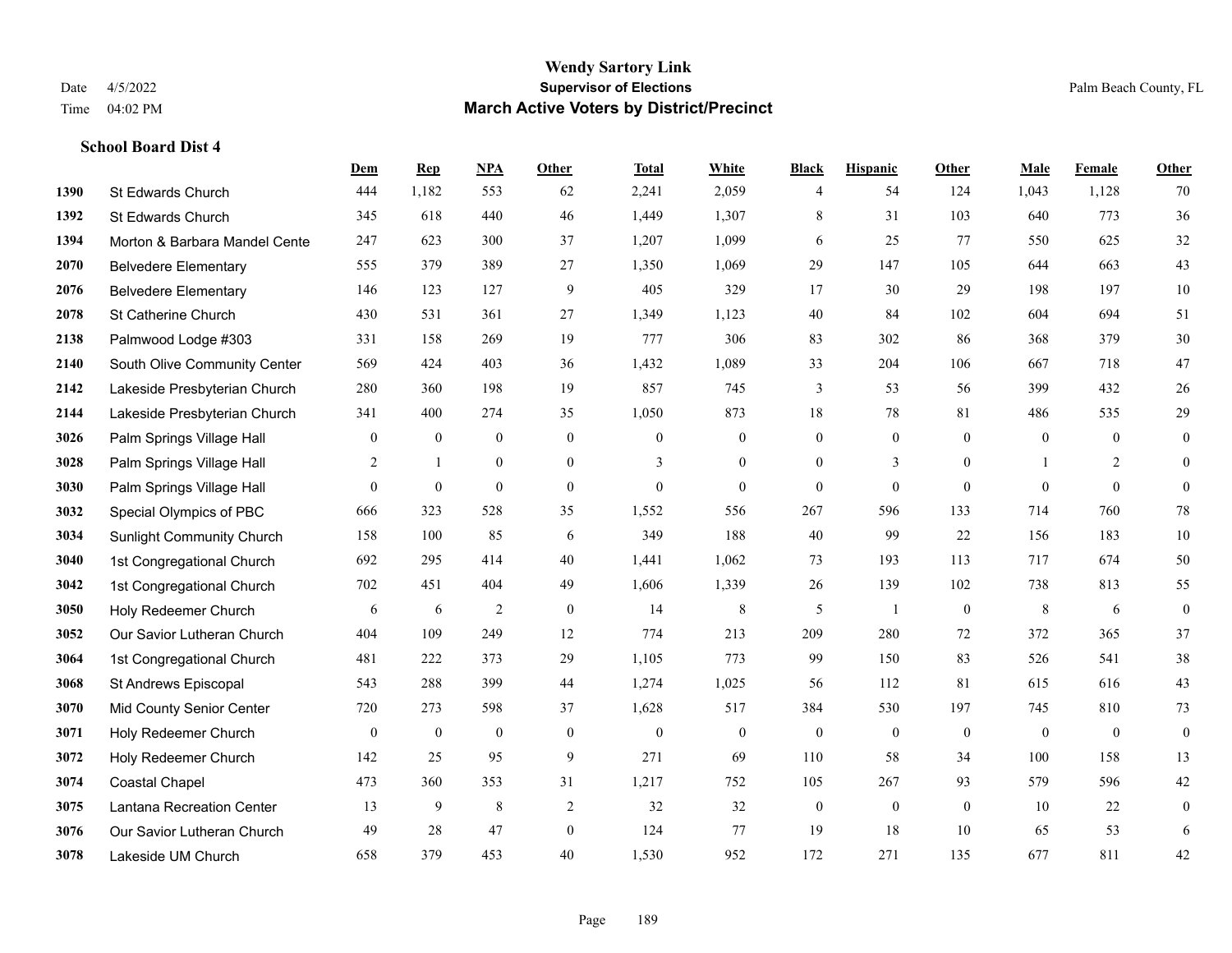|      |                                  | Dem          | <b>Rep</b>       | NPA              | <b>Other</b>   | <b>Total</b> | <b>White</b> | <b>Black</b>     | <b>Hispanic</b>  | Other        | <b>Male</b>      | Female       | <b>Other</b>     |
|------|----------------------------------|--------------|------------------|------------------|----------------|--------------|--------------|------------------|------------------|--------------|------------------|--------------|------------------|
| 3080 | American Finnish Club            | 843          | 224              | 565              | 38             | 1,670        | 398          | 516              | 572              | 184          | 733              | 840          | 97               |
| 3082 | <b>Atlantis City Hall</b>        | 495          | 886              | 453              | 50             | 1,884        | 1,628        | 39               | 92               | 125          | 866              | 973          | 45               |
| 3110 | Lantana Road Branch Library      | 823          | 343              | 493              | 44             | 1,703        | 802          | 459              | 280              | 162          | 740              | 889          | 74               |
| 3112 | <b>Starlight Cove Elementary</b> | 836          | 292              | 624              | 35             | 1,787        | 690          | 318              | 629              | 150          | 766              | 928          | 93               |
| 3114 | Santaluces High                  | 377          | 260              | 297              | 13             | 947          | 550          | 123              | 190              | 84           | 460              | 459          | $28\,$           |
| 3116 | Advent Lantana                   | 1,043        | 537              | 744              | 57             | 2,381        | 1,485        | 345              | 364              | 187          | 981              | 1,319        | 81               |
| 3118 | Advent Lantana                   | 197          | 220              | 182              | 17             | 616          | 503          | 21               | 47               | 45           | 298              | 305          | 13               |
| 3134 | <b>Hidden Oaks Elementary</b>    | 1,060        | 315              | 606              | 39             | 2,020        | 578          | 803              | 368              | 271          | 865              | 1,074        | 81               |
| 3136 | <b>Freedom Shores Elementary</b> | 887          | 402              | 592              | 31             | 1,912        | 828          | 563              | 264              | 257          | 842              | 994          | 76               |
| 3138 | <b>Citrus Cove Elementary</b>    | 862          | 485              | 585              | 33             | 1,965        | 1,134        | 330              | 286              | 215          | 863              | 1,019        | 83               |
| 3140 | Boynton Lakes North Clubhouse    | 417          | 189              | 281              | 16             | 903          | 424          | 228              | 126              | 125          | 401              | 473          | 29               |
| 3142 | Boynton Lakes North Clubhouse    | 355          | 162              | 234              | 18             | 769          | 418          | 138              | 137              | 76           | 309              | 431          | 29               |
| 3144 | <b>Freedom Shores Elementary</b> | 10           | $\,8\,$          | 9                | $\mathbf{0}$   | 27           | 21           | 1                | 3                | 2            | 11               | 14           | $\overline{c}$   |
| 3146 | <b>Freedom Shores Elementary</b> | 350          | 137              | 183              | 24             | 694          | 476          | 84               | 74               | 60           | 264              | 410          | $20\,$           |
| 3148 | Imagine Schools - Chancellor     | 62           | 57               | 54               | 5              | 178          | 117          | 12               | 28               | 21           | 89               | 85           | $\overline{4}$   |
| 3162 | <b>Hidden Oaks Elementary</b>    | 539          | 263              | 308              | 19             | 1,129        | 666          | 208              | 134              | 121          | 502              | 591          | 36               |
| 3164 | <b>Citrus Cove Elementary</b>    | 877          | 555              | 658              | 47             | 2,137        | 1,333        | 320              | 246              | 238          | 958              | 1,108        | 71               |
| 3166 | Jamaica Bay Clubhouse            | 354          | 381              | 270              | 24             | 1,029        | 906          | 21               | 38               | 64           | 450              | 545          | 34               |
| 3168 | Boynton Beach Fire Station #3    | 874          | 476              | 659              | 37             | 2,046        | 1,178        | 364              | 292              | 212          | 875              | 1,104        | 67               |
| 3170 | Boynton Beach High               | 1,126        | 615              | 894              | 73             | 2,708        | 1,593        | 320              | 545              | 250          | 1,177            | 1,430        | 101              |
| 3172 | Boynton Beach High               | 468          | 145              | 309              | 31             | 953          | 451          | 251              | 147              | 104          | 395              | 513          | 45               |
| 3174 | Boynton Beach Fire Station #3    | 251          | 179              | 170              | 11             | 611          | 423          | 50               | 84               | 54           | 278              | 318          | 15               |
| 3176 | Boynton Beach High               | 203          | 122              | 155              | 10             | 490          | 265          | 85               | 81               | 59           | 213              | 258          | 19               |
| 3180 | Imagine Schools - Chancellor     | $\mathbf{0}$ | $\boldsymbol{0}$ | $\boldsymbol{0}$ | $\mathbf{0}$   | $\mathbf{0}$ | $\mathbf{0}$ | $\boldsymbol{0}$ | $\boldsymbol{0}$ | $\mathbf{0}$ | $\boldsymbol{0}$ | $\mathbf{0}$ | $\boldsymbol{0}$ |
| 3182 | Imagine Schools - Chancellor     | 101          | 47               | 83               | $\overline{4}$ | 235          | 117          | 53               | 34               | 31           | 111              | 116          | 8                |
| 3185 | Christ Fellowship Church BB      | 318          | 233              | 246              | 32             | 829          | 536          | 93               | 111              | 89           | 383              | 425          | 21               |
| 3186 | Christ Fellowship Church BB      | 186          | 124              | 142              | 14             | 466          | 330          | 46               | 60               | 30           | 209              | 239          | 18               |
| 3187 | Christ Fellowship Church BB      | 679          | 424              | 641              | 64             | 1,808        | 1,032        | 295              | 289              | 192          | 839              | 915          | 54               |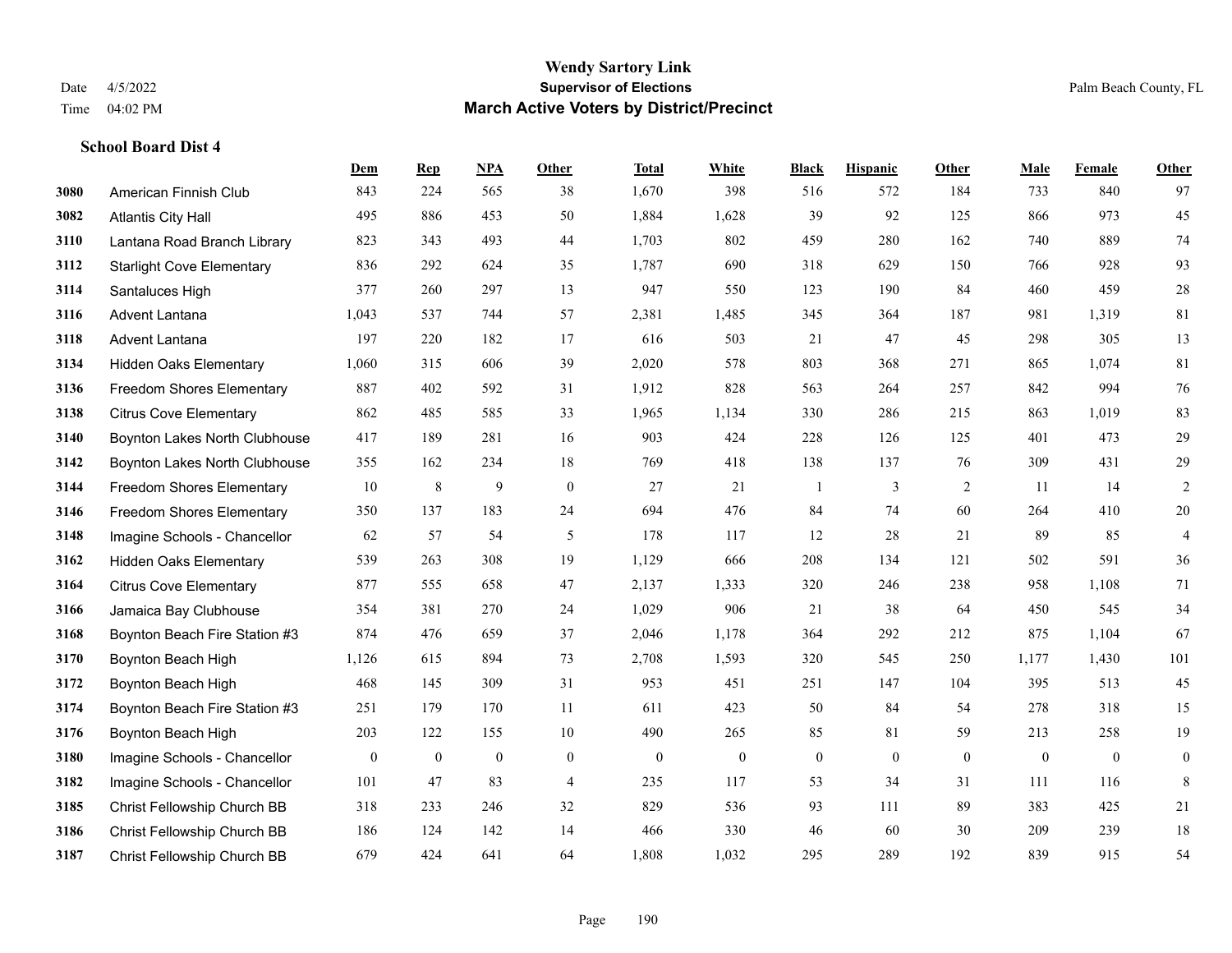|      |                                      | Dem              | <b>Rep</b>   | NPA              | <b>Other</b>   | <b>Total</b> | <b>White</b>     | <b>Black</b>     | <b>Hispanic</b> | <b>Other</b>   | <b>Male</b>    | Female         | <b>Other</b>     |
|------|--------------------------------------|------------------|--------------|------------------|----------------|--------------|------------------|------------------|-----------------|----------------|----------------|----------------|------------------|
| 3188 | Christ Fellowship Church BB          | 418              | 305          | 356              | 20             | 1,099        | 675              | 227              | 119             | 78             | 543            | 520            | 36               |
| 3190 | Imagine Schools - Chancellor         | 314              | 174          | 223              | 23             | 734          | 401              | 162              | 102             | 69             | 368            | 354            | 12               |
| 3192 | Leisureville #1 Clubhouse            | 552              | 415          | 390              | 45             | 1,402        | 1,048            | 122              | 135             | 97             | 576            | 782            | 44               |
| 3194 | Boynton Beach Fire Station #2        | 733              | 175          | 380              | 18             | 1,306        | 446              | 550              | 169             | 141            | 573            | 678            | 55               |
| 3196 | Leisureville #3 Clubhouse            | 622              | 553          | 436              | 53             | 1,664        | 1,383            | 87               | 105             | 89             | 717            | 895            | 52               |
| 3198 | <b>BB Leisureville Clubhouse</b>     | 514              | 527          | 318              | 37             | 1,396        | 1,137            | 74               | 121             | 64             | 573            | 784            | 39               |
| 3200 | <b>Golfview Harbour Clubhouse</b>    | 597              | 409          | 408              | 32             | 1,446        | 979              | 203              | 112             | 152            | 648            | 751            | 47               |
| 3202 | <b>Golfview Harbour Clubhouse</b>    | 64               | 72           | 52               | 9              | 197          | 145              | 29               | 11              | 12             | 100            | 91             | 6                |
| 4002 | Lantana Recreation Center            | 460              | 527          | 380              | 50             | 1,417        | 1,182            | 32               | 107             | 96             | 686            | 694            | 37               |
| 4004 | South Palm Beach Town Hall           | 392              | 519          | 397              | 33             | 1,341        | 1,147            | 21               | 81              | 92             | 586            | 708            | $47\,$           |
| 4006 | Manalapan Town Hall                  | 79               | 209          | 92               | 11             | 391          | 355              | 6                | 6               | 24             | 196            | 184            | 11               |
| 4008 | Hypoluxo Town Hall                   | 525              | 599          | 521              | 69             | 1,714        | 1,429            | 43               | 121             | 121            | 790            | 877            | 47               |
| 4010 | <b>Bent Tree Villas East</b>         | 780              | 737          | 603              | 59             | 2,179        | 1,579            | 210              | 220             | 170            | 957            | 1,175          | 47               |
| 4012 | <b>Greentree Villas</b>              | 656              | 562          | 468              | 36             | 1,722        | 1,401            | 75               | 131             | 115            | 694            | 982            | $46\,$           |
| 4014 | New Church                           | 405              | 493          | 320              | 31             | 1,249        | 1,008            | 64               | 92              | 85             | 540            | 679            | $30\,$           |
| 4016 | Christ Fellowship Church BB          | 541              | 283          | 304              | 26             | 1,154        | 690              | 191              | 170             | 103            | 532            | 591            | 31               |
| 4018 | Quail Ridge Business Center          | 120              | 369          | 129              | 12             | 630          | 610              | 1                | 1               | 18             | 287            | 331            | 12               |
| 4020 | Christ Fellowship Church BB          | 36               | 25           | 35               | 3              | 99           | 76               | 4                | 10              | 9              | 37             | 60             | $\sqrt{2}$       |
| 4022 | <b>Congress Middle</b>               | 841              | 227          | 401              | 44             | 1,513        | 531              | 668              | 169             | 145            | 632            | 822            | 59               |
| 4024 | Harvey E Oyer Jr Park                | 474              | 617          | 502              | 56             | 1,649        | 1,304            | 87               | 135             | 123            | 779            | 823            | $47\,$           |
| 4026 | <b>Boynton Beach Senior Center</b>   | 494              | 555          | 500              | 50             | 1,599        | 1,400            | 38               | 61              | 100            | 735            | 814            | 50               |
| 4028 | Ocean Ridge Town Hall                | 412              | 735          | 440              | 44             | 1,631        | 1,483            | 4                | 50              | 94             | 768            | 822            | 41               |
| 4030 | Village of Golf Admin Bldg           | 37               | 176          | 56               | $\overline{4}$ | 273          | 267              | $\mathbf{0}$     | $\mathbf{1}$    | 5              | 130            | 141            | $\overline{2}$   |
| 4034 | <b>Crosspointe Elementary</b>        | 363              | 259          | 293              | 25             | 940          | 669              | 110              | 73              | 88             | 396            | 522            | $22\,$           |
| 4036 | <b>Forest Park Elementary</b>        | 288              | 449          | 276              | 25             | 1,038        | 934              | 8                | 51              | 45             | 433            | 574            | 31               |
| 4038 | <b>Briny Breezes Community Cente</b> | 88               | 145          | 93               | 4              | 330          | 304              | $\boldsymbol{0}$ | 10              | 16             | 135            | 186            | 9                |
| 4040 | <b>Briny Breezes Community Cente</b> | $\boldsymbol{0}$ | $\mathbf{0}$ | $\boldsymbol{0}$ | $\overline{0}$ | $\mathbf{0}$ | $\boldsymbol{0}$ | $\boldsymbol{0}$ | $\mathbf{0}$    | $\overline{0}$ | $\overline{0}$ | $\overline{0}$ | $\boldsymbol{0}$ |
| 4042 | <b>Briny Breezes Community Cente</b> | $\overline{0}$   | $\theta$     | $\mathbf{0}$     | $\Omega$       | $\mathbf{0}$ | $\overline{0}$   | $\mathbf{0}$     | $\theta$        | $\theta$       | $\theta$       | $\mathbf{0}$   | $\boldsymbol{0}$ |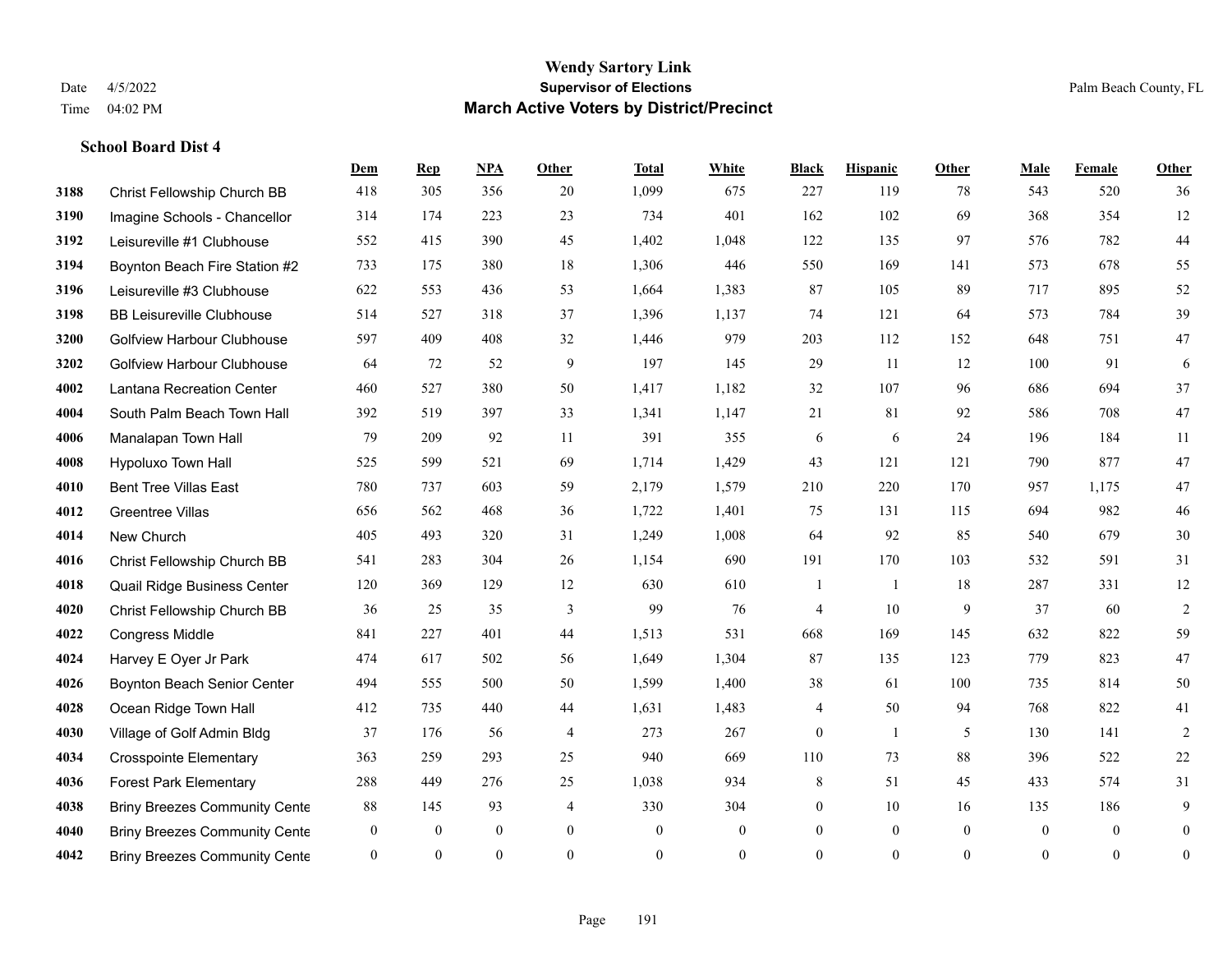|      |                                      | Dem            | <b>Rep</b>       | <u>NPA</u>       | Other            | Total    | <b>White</b>     | <b>Black</b>     | <b>Hispanic</b>  | <b>Other</b>   | <b>Male</b>    | <b>Female</b>  | <b>Other</b>     |
|------|--------------------------------------|----------------|------------------|------------------|------------------|----------|------------------|------------------|------------------|----------------|----------------|----------------|------------------|
| 4044 | <b>Briny Breezes Community Cente</b> | 45             | 39               | 34               | $\mathbf{1}$     | 119      | 105              | -1               | 9                | $\overline{4}$ | 63             | 53             | 3                |
| 4046 | <b>Delray Dunes</b>                  | 89             | 346              | 102              | $\overline{7}$   | 544      | 508              | $\mathbf{1}$     | 5                | 30             | 244            | 289            | 11               |
| 4048 | Banyan Creek Elementary              | 123            | 155              | 85               | $\tau$           | 370      | 295              | 17               | 29               | 29             | 191            | 171            | 8                |
| 4050 | Hunter's Run Courtside Cafe          | 1,085          | 372              | 560              | 42               | 2,059    | 1,899            | 42               | 48               | 70             | 858            | 1,162          | 39               |
| 4052 | <b>Crosspointe Elementary</b>        | 110            | 82               | 92               | 3                | 287      | 173              | 57               | 21               | 36             | 141            | 138            | 8                |
| 4053 | <b>Crosspointe Elementary</b>        | 201            | 89               | 159              | 18               | 467      | 178              | 110              | 98               | 81             | 207            | 239            | 21               |
| 4054 | Lakeview Baptist Church              | 529            | 636              | 452              | 40               | 1,657    | 1,373            | 77               | 101              | 106            | 763            | 843            | 51               |
| 4056 | Lakeview Baptist Church              | $\overline{0}$ | $\mathbf{0}$     | $\mathbf{0}$     | $\Omega$         | $\theta$ | $\overline{0}$   | $\mathbf{0}$     | $\mathbf{0}$     | $\theta$       | $\theta$       | $\theta$       | $\mathbf{0}$     |
| 4058 | Plumosa SOA Elementary               | 53             | 63               | 39               | 6                | 161      | 141              | 6                | 8                | 6              | 81             | 78             | $\overline{2}$   |
| 4060 | Lakeview Baptist Church              | 2              | 3                | 5                | $\overline{0}$   | 10       | 5                | $\overline{0}$   | $\overline{2}$   | 3              | 5              | 5              | $\overline{0}$   |
| 4062 | Lakeview Baptist Church              | 47             | 76               | 44               | 4                | 171      | 139              | $7\phantom{.0}$  | 9                | 16             | 80             | 88             | 3                |
| 4064 | Seacrest Presbyterian                | 48             | 43               | 48               | 2                | 141      | 127              | 1                | 8                | 5              | 76             | 64             |                  |
| 4066 | Seacrest Presbyterian                | $\theta$       | $\mathbf{0}$     | $\mathbf{0}$     | $\theta$         | $\theta$ | $\overline{0}$   | $\Omega$         | $\theta$         | $\Omega$       | $\theta$       | $\theta$       | $\Omega$         |
| 4068 | Seacrest Presbyterian                | $\overline{0}$ | $\overline{0}$   | $\boldsymbol{0}$ | $\boldsymbol{0}$ | $\theta$ | $\boldsymbol{0}$ | $\boldsymbol{0}$ | $\boldsymbol{0}$ | $\mathbf{0}$   | $\mathbf{0}$   | $\mathbf{0}$   | $\Omega$         |
| 4070 | Seacrest Presbyterian                | $\overline{0}$ | $\mathbf{0}$     | $\mathbf{0}$     | $\theta$         | $\theta$ | $\overline{0}$   | $\mathbf{0}$     | $\overline{0}$   | $\theta$       | $\theta$       | $\theta$       | $\theta$         |
| 4072 | <b>Gulf Stream Town Hall</b>         | 183            | 451              | 217              | 23               | 874      | 812              | 4                | 22               | 36             | 428            | 426            | 20               |
| 4074 | Plumosa SOA Elementary               | 420            | 427              | 363              | 22               | 1,232    | 1,054            | 19               | 75               | 84             | 584            | 614            | 34               |
| 4076 | <b>Country Manors Clubhouse</b>      | 451            | 380              | 410              | 22               | 1,263    | 891              | 97               | 141              | 134            | 556            | 670            | 37               |
| 4078 | <b>Banyan Creek Elementary</b>       | 4              | 6                | -1               | $\boldsymbol{0}$ | 11       | $10\,$           | $\boldsymbol{0}$ | $\boldsymbol{0}$ |                | 7              | 3              | 1                |
| 4080 | Banyan Creek Elementary              | 0              | $\mathbf{0}$     | $\boldsymbol{0}$ | $\overline{0}$   | $\theta$ | $\overline{0}$   | $\mathbf{0}$     | $\mathbf{0}$     | $\theta$       | $\overline{0}$ | $\theta$       | $\overline{0}$   |
| 4082 | <b>Banyan Creek Elementary</b>       | $\theta$       | 3                | $\theta$         | $\overline{0}$   | 3        | $\overline{3}$   | $\mathbf{0}$     | $\theta$         | $\Omega$       | 2              | $\overline{1}$ | $\Omega$         |
| 4084 | <b>Banyan Creek Elementary</b>       | 42             | 25               | 27               | 2                | 96       | 72               | 6                | 10               | 8              | 45             | 47             |                  |
| 4086 | Banyan Creek Elementary              | 533            | 392              | 391              | 29               | 1,345    | 921              | 185              | 106              | 133            | 625            | 672            | $48\,$           |
| 4088 | West Park Baptist Church             | 847            | 474              | 499              | 47               | 1,867    | 1,583            | 65               | 101              | 118            | 764            | 1,058          | 45               |
| 4090 | Pines of Delray North                | 270            | 175              | 162              | 17               | 624      | 499              | 42               | 46               | 37             | 243            | 354            | 27               |
| 4092 | <b>Atlantic High</b>                 | $\overline{0}$ | $\boldsymbol{0}$ | $\boldsymbol{0}$ | $\mathbf{0}$     | $\theta$ | $\boldsymbol{0}$ | $\boldsymbol{0}$ | $\mathbf{0}$     | $\mathbf{0}$   | $\mathbf{0}$   | $\mathbf{0}$   | $\boldsymbol{0}$ |
| 4096 | Carver Middle                        | 561            | 49               | 164              | 10               | 784      | 106              | 582              | 32               | 64             | 365            | 370            | 49               |
| 4098 | <b>Bethel Evangelical Baptist</b>    | 997            | 759              | 661              | 68               | 2,485    | 1,899            | 184              | 227              | 175            | 1,055          | 1,361          | 69               |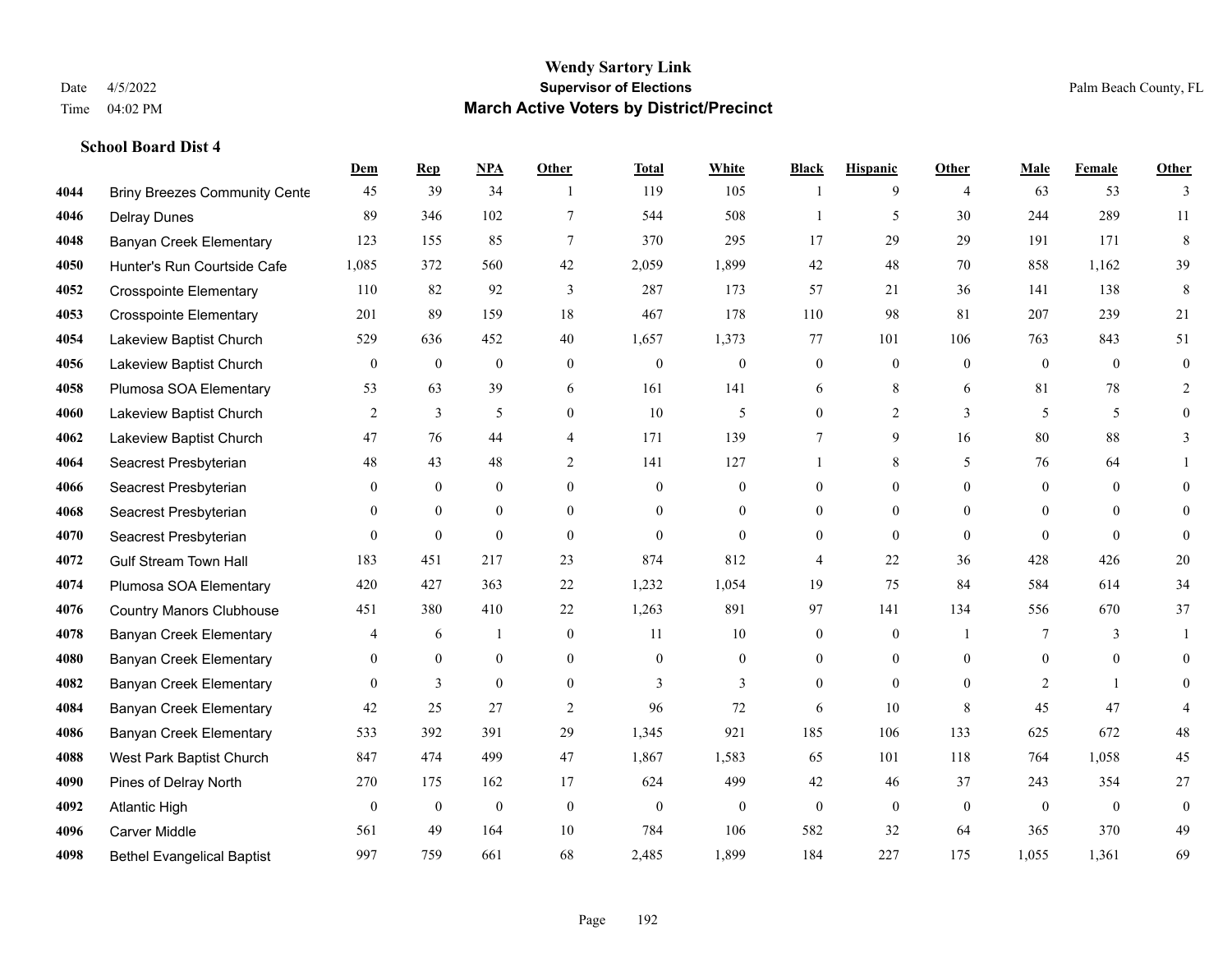|      |                                      | <b>Dem</b> | <b>Rep</b> | NPA | Other            | <b>Total</b> | <b>White</b> | <b>Black</b>     | <b>Hispanic</b> | <b>Other</b> | <b>Male</b> | Female | <b>Other</b> |
|------|--------------------------------------|------------|------------|-----|------------------|--------------|--------------|------------------|-----------------|--------------|-------------|--------|--------------|
| 4100 | <b>Carver Middle</b>                 | 117        | 150        | 105 | 8                | 380          | 297          | 32               | 24              | 27           | 184         | 182    | 14           |
| 4102 | Veterans Park Recreation Ctr         | 414        | 500        | 414 | 32               | 1,360        | 1,241        | 14               | 25              | 80           | 626         | 697    | 37           |
| 4104 | <b>Emmanuel Catholic Church</b>      | 727        | 660        | 642 | 68               | 2,097        | 1,695        | 80               | 161             | 161          | 919         | 1.110  | 68           |
| 4106 | Delray Beach Golf Club               | 394        | 413        | 364 | 35               | 1,206        | 925          | 57               | 113             | 111          | 559         | 612    | 35           |
| 4108 | Pines of Delray East                 | 590        | 346        | 377 | 30               | 1,343        | 986          | 92               | 148             | 117          | 539         | 754    | 50           |
| 4110 | 505 Club                             | 373        | 440        | 325 | 30               | 1,168        | 1,059        | 13               | 29              | 67           | 522         | 620    | 26           |
| 4112 | Veterans Park Recreation Ctr         | 566        | 795        | 567 | 47               | 1,975        | 1,817        | 9                | 41              | 108          | 933         | 980    | 62           |
| 4114 | Delray Beach First Baptist           | 809        | 763        | 629 | 57               | 2,258        | 1,917        | 83               | 119             | 139          | 1,052       | 1.163  | 43           |
| 4116 | <b>Orchard View Elementary</b>       | 27         | 35         | 30  | $\boldsymbol{0}$ | 92           | 75           | $\overline{c}$   | 6               | 9            | 47          | 42     | 3            |
| 4118 | <b>Orchard View Elementary</b>       | 680        | 417        | 481 | 33               | 1,611        | 1,123        | 151              | 198             | 139          | 660         | 901    | 50           |
| 4120 | <b>Orchard View Elementary</b>       | 447        | 307        | 343 | 44               | 1,141        | 815          | 61               | 159             | 106          | 477         | 621    | 43           |
| 4122 | Delray Beach Swim and Tennis         | 703        | 429        | 487 | 38               | 1,657        | 1,157        | 196              | 150             | 154          | 715         | 883    | 59           |
| 4124 | Delray Beach Swim and Tennis         | 771        | 578        | 666 | 56               | 2,071        | 1,560        | 134              | 188             | 189          | 933         | 1,063  | 75           |
| 4126 | <b>Pine Grove Elementary</b>         | 496        | 840        | 557 | 63               | 1,956        | 1,686        | 26               | 94              | 150          | 900         | 988    | 68           |
| 4128 | St Lucy Catholic Church              | 620        | 928        | 644 | 43               | 2,235        | 1,998        | 13               | 79              | 145          | 1,018       | 1.150  | 67           |
| 4129 | St Lucy Catholic Church              | 28         | 60         | 31  | -1               | 120          | 105          | $\boldsymbol{0}$ | $\overline{4}$  | 11           | 56          | 62     | $\sqrt{2}$   |
| 4130 | Omni Middle                          | 613        | 608        | 563 | 38               | 1,822        | 1,496        | 35               | 133             | 158          | 847         | 925    | 50           |
| 4132 | Calusa Elementary                    | 389        | 402        | 328 | 29               | 1,148        | 948          | 17               | 95              | 88           | 484         | 626    | 38           |
| 4156 | St Lucy Catholic Church              | 526        | 568        | 416 | 37               | 1,547        | 1,365        | $\,$ 8 $\,$      | 65              | 109          | 710         | 799    | 38           |
| 7130 | Alexander W Dreyfoos SOA High        | 817        | 827        | 822 | 75               | 2,541        | 1,945        | 119              | 206             | 271          | 1,293       | 1,177  | 71           |
| 7132 | <b>WPB City Hall Flagler Gallery</b> | 647        | 721        | 609 | 67               | 2,044        | 1,626        | 87               | 146             | 185          | 1,032       | 945    | 67           |
| 7150 | <b>Howard Park Community Center</b>  | 342        | 283        | 305 | 37               | 967          | 770          | 44               | 82              | 71           | 491         | 452    | 24           |
| 7152 | WPB City Hall Flagler Gallery        | 484        | 451        | 282 | 43               | 1,260        | 1,010        | 43               | 117             | 90           | 489         | 727    | 44           |
| 7154 | Morton & Barbara Mandel Cente        | 154        | 375        | 163 | 16               | 708          | 638          | $\,$ $\,$        | 13              | 49           | 322         | 366    | $20\,$       |
| 7156 | PB Fire Station #3                   | 42         | 101        | 61  | $\mathbf{1}$     | 205          | 177          | $\boldsymbol{0}$ | 7               | 21           | 92          | 101    | 12           |
| 7158 | PB Fire Station #3                   | 537        | 499        | 423 | 51               | 1,510        | 1,357        | 19               | 30              | 104          | 665         | 809    | 36           |
| 7164 | <b>Osborne Community Center</b>      | 314        | 188        | 205 | 27               | 734          | 566          | 56               | 56              | 56           | 345         | 367    | $22\,$       |
| 7166 | PB Fire Station #3                   | 321        | 404        | 302 | 29               | 1,056        | 931          | 3                | 35              | 87           | 458         | 569    | 29           |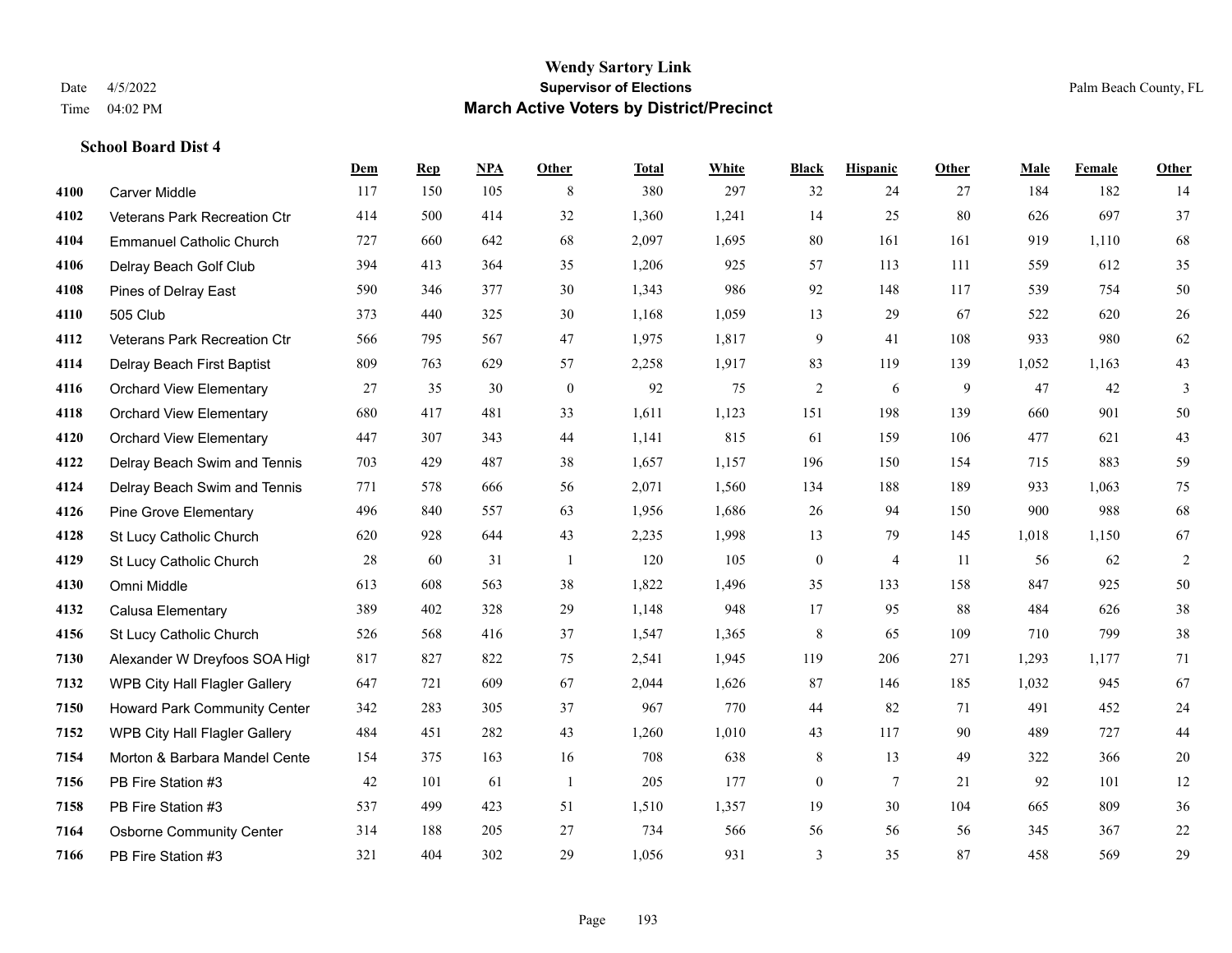|      |            | <b>Wendy Sartory Link</b>                       |
|------|------------|-------------------------------------------------|
| Date | 4/5/2022   | <b>Supervisor of Elections</b>                  |
| Time | $04:02$ PM | <b>March Active Voters by District/Precinct</b> |

Palm Beach County, FL

|      |                            | <u>Dem</u> | <b>Rep</b> | NPA    | <u>Other</u> | <b>Total</b> | <b>White</b> | <b>Black</b> | <b>Hispanic</b> | <b>Other</b> | <u>Male</u> | Female | <b>Other</b> |
|------|----------------------------|------------|------------|--------|--------------|--------------|--------------|--------------|-----------------|--------------|-------------|--------|--------------|
| 7172 | Lantana Recreation Center  | 301        | 277        | 246    | 19           | 843          | 665          | 51           | 63              | 64           | 402         | 413    | 28           |
| 7198 | Atlantic High              | 44         | 28         | 24     |              | 99           | 81           |              |                 | b.           | 40          | 57     |              |
| 7204 | 505 Club                   | 29         |            | 38     |              | 102          | 80           |              |                 | 12           | 51          | 48     |              |
| 7206 | 505 Club                   | 53         | 61         |        |              | 172          | 150          |              |                 | 16           | 92          | 75.    |              |
|      | <b>School Board Dist 4</b> | 54,810     | 44,394     | 42,149 | 3,692        | 145,045      | 104,081      | 13,872       | 15,313          | 11,779       | 65,247      | 75,159 | 4,639        |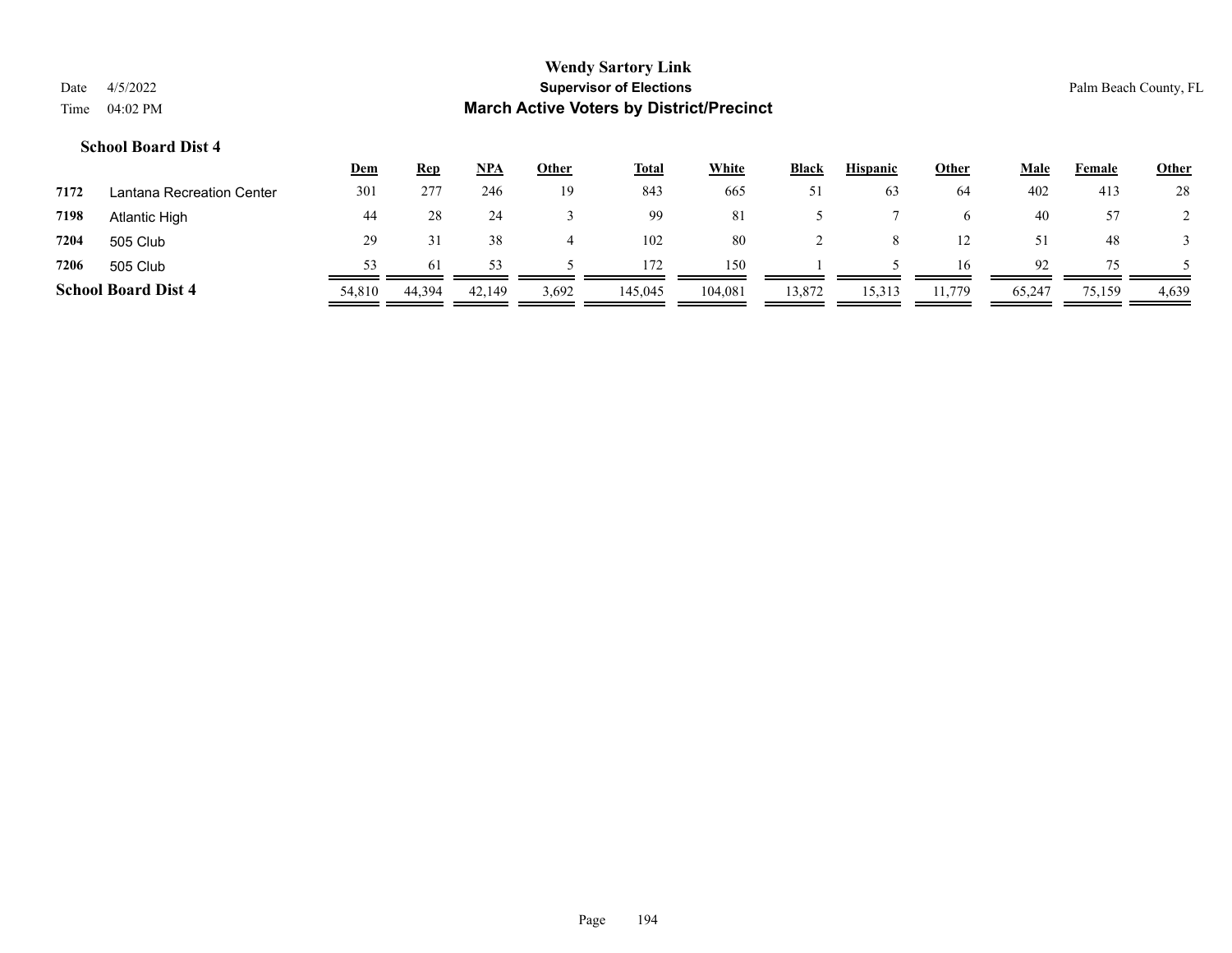|      |                                  | Dem | <b>Rep</b> | NPA | <b>Other</b> | <b>Total</b> | <b>White</b> | <b>Black</b> | <b>Hispanic</b> | <b>Other</b> | <b>Male</b> | <b>Female</b> | Other  |
|------|----------------------------------|-----|------------|-----|--------------|--------------|--------------|--------------|-----------------|--------------|-------------|---------------|--------|
| 4134 | Above and Beyond Community (     | 406 | 551        | 432 | 39           | 1,428        | 1,151        | 43           | 131             | 103          | 685         | 698           | 45     |
| 4136 | Above and Beyond Community (     | 649 | 620        | 592 | 49           | 1,910        | 1,420        | 53           | 222             | 215          | 829         | 1,012         | 69     |
| 4138 | <b>Ascension Catholic Church</b> | 807 | 1,174      | 906 | 68           | 2,955        | 2,311        | 162          | 240             | 242          | 1,419       | 1,444         | 92     |
| 4142 | Woodfield Country Club HOA       | 834 | 768        | 745 | 54           | 2,401        | 2,155        | 11           | 66              | 169          | 1,109       | 1,202         | 90     |
| 4144 | Seasons HOA Clubhouse            | 226 | 199        | 174 | 10           | 609          | 500          | 9            | 38              | 62           | 285         | 295           | 29     |
| 4146 | <b>Broken Sound Club</b>         | 537 | 382        | 358 | 16           | 1,293        | 1,185        | 11           | 33              | 64           | 579         | 684           | $30\,$ |
| 4148 | <b>Broken Sound Club</b>         | 533 | 424        | 444 | 38           | 1,439        | 1,141        | 55           | 133             | 110          | 663         | 740           | 36     |
| 4150 | Patch Reef Park Community Cer    | 579 | 607        | 655 | 64           | 1,905        | 1,476        | 67           | 164             | 198          | 901         | 955           | 49     |
| 4152 | Boca Delray Lodge #171           | 616 | 650        | 669 | 49           | 1,984        | 1,451        | 78           | 230             | 225          | 898         | 1,009         | 77     |
| 4154 | <b>Ascension Catholic Church</b> | 407 | 431        | 347 | 33           | 1,218        | 876          | 84           | 115             | 143          | 592         | 583           | 43     |
| 4158 | Spanish River High               | 926 | 754        | 754 | 47           | 2,481        | 1,969        | 49           | 227             | 236          | 1,183       | 1,198         | 100    |
| 4160 | Greater BR Swim & Racquet Ctr    | 412 | 412        | 361 | 25           | 1,210        | 985          | 18           | 87              | 120          | 564         | 604           | $42\,$ |
| 4162 | Patch Reef Park Community Cer    | 545 | 486        | 450 | 22           | 1,503        | 1,143        | 32           | 116             | 212          | 693         | 730           | 80     |
| 4164 | Safe Schools Institute           | 589 | 622        | 586 | 35           | 1,832        | 1,463        | 30           | 181             | 158          | 847         | 901           | 84     |
| 4166 | FAU Arena Lobby                  | 776 | 448        | 603 | 32           | 1,859        | 1,033        | 310          | 269             | 247          | 813         | 939           | 107    |
| 4168 | JC Mitchell Elementary           | 708 | 574        | 633 | 50           | 1,965        | 1,361        | 86           | 247             | 271          | 872         | 987           | 106    |
| 4170 | Spanish River Library            | 882 | 1,051      | 863 | 56           | 2,852        | 2,222        | 101          | 260             | 269          | 1,353       | 1,406         | 93     |
| 4172 | Marine Safety Headquarters       | 669 | 688        | 608 | 60           | 2,025        | 1,766        | 15           | 111             | 133          | 915         | 1,057         | 53     |
| 4174 | Sugar Sand Park Comm Center      | 307 | 267        | 265 | 15           | 854          | 737          | 5            | 51              | 61           | 398         | 418           | 38     |
| 4176 | Sugar Sand Park Comm Center      | 904 | 710        | 720 | 64           | 2,398        | 1,751        | 71           | 315             | 261          | 1,052       | 1,250         | 96     |
| 4178 | Sugar Sand Park Comm Center      | 732 | 639        | 518 | 48           | 1,937        | 1,552        | 41           | 191             | 153          | 799         | 1,079         | 59     |
| 4180 | Del Prado Elementary             | 549 | 593        | 564 | 38           | 1,744        | 1,241        | 51           | 245             | 207          | 799         | 850           | 95     |
| 4182 | Greater BR Swim & Racquet Ctr    | 846 | 593        | 745 | 54           | 2,238        | 1,525        | 73           | 400             | 240          | 943         | 1,203         | 92     |
| 4184 | <b>Boca Raton Middle</b>         | 554 | 604        | 558 | 38           | 1,754        | 1,323        | 61           | 211             | 159          | 835         | 877           | $42\,$ |
| 4186 | The Volen Center                 | 540 | 501        | 460 | 27           | 1,528        | 1,060        | 118          | 169             | 181          | 703         | 765           | 60     |
| 4188 | Elks Lodge of Boca Raton         | 868 | 546        | 618 | 61           | 2,093        | 1,233        | 318          | 299             | 243          | 956         | 1,049         | $88\,$ |
| 4190 | St Gregory Episcopal Church      | 729 | 1,068      | 798 | 75           | 2,670        | 2,256        | 25           | 170             | 219          | 1,310       | 1,279         | 81     |
| 4192 | Verde K-8 School                 | 537 | 968        | 718 | 42           | 2,265        | 1,835        | 44           | 121             | 265          | 1,064       | 1,086         | 115    |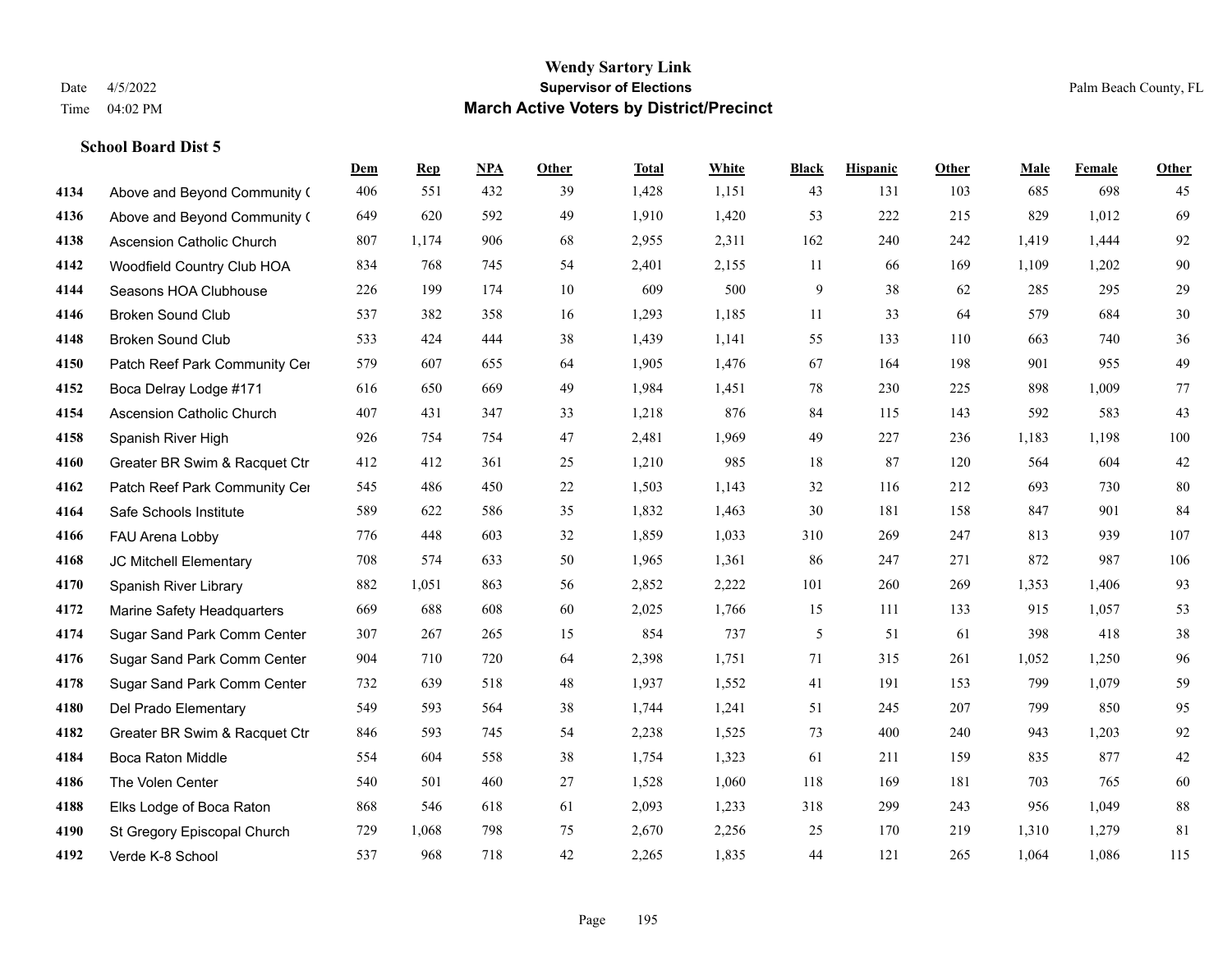|      |                                    | Dem   | <b>Rep</b> | NPA | <b>Other</b> | <b>Total</b> | White | <b>Black</b> | <b>Hispanic</b> | <b>Other</b> | <b>Male</b> | <b>Female</b> | <b>Other</b> |
|------|------------------------------------|-------|------------|-----|--------------|--------------|-------|--------------|-----------------|--------------|-------------|---------------|--------------|
| 4194 | Del Prado Elementary               | 553   | 348        | 310 | 30           | 1,241        | 1,047 | 26           | 67              | 101          | 524         | 685           | 32           |
| 4196 | Good Shepherd Lutheran             | 691   | 435        | 446 | 27           | 1,599        | 1,367 | 30           | 83              | 119          | 670         | 887           | 42           |
| 4198 | Verde K-8 School                   | 617   | 472        | 533 | 34           | 1,656        | 1,044 | 113          | 313             | 186          | 697         | 892           | 67           |
| 4200 | Verde K-8 School                   | 396   | 329        | 285 | 24           | 1,034        | 782   | 9            | 155             | 88           | 412         | 599           | $23\,$       |
| 4202 | Greater BR Swim & Racquet Ctr      | 790   | 597        | 654 | 34           | 2,075        | 1,596 | 32           | 258             | 189          | 840         | 1.159         | 76           |
| 4204 | Sugar Sand Park Comm Center        | 731   | 456        | 592 | 40           | 1,819        | 1,158 | 135          | 311             | 215          | 816         | 935           | 68           |
| 4206 | Good Shepherd Lutheran             | 666   | 501        | 524 | 35           | 1,726        | 1,365 | 38           | 177             | 146          | 702         | 965           | 59           |
| 4208 | Hammock Pointe Elementary          | 841   | 595        | 485 | 38           | 1,959        | 1,679 | 11           | 115             | 154          | 766         | 1,138         | 55           |
| 4210 | Sugar Sand Park Comm Center        | 640   | 813        | 689 | 42           | 2,184        | 1,708 | 30           | 265             | 181          | 1,011       | 1,104         | 69           |
| 4212 | Center for Spiritual Living        | 626   | 788        | 611 | 41           | 2,066        | 1,722 | 32           | 171             | 141          | 974         | 1,033         | 59           |
| 4214 | Calvary Chapel Boca Raton - 4th    | 618   | 865        | 637 | 63           | 2,183        | 1,742 | 45           | 230             | 166          | 1,007       | 1,101         | 75           |
| 4216 | Calvary Chapel Boca Raton - Kir    | 668   | 1,050      | 687 | 57           | 2,462        | 2,075 | 20           | 180             | 187          | 1,174       | 1,200         | $88\,$       |
| 4218 | <b>Grace Community Church</b>      | 448   | 856        | 547 | 52           | 1,903        | 1,588 | 33           | 136             | 146          | 884         | 939           | 80           |
| 4220 | Boca Raton Community Center        | 438   | 398        | 470 | 44           | 1,350        | 867   | 102          | 231             | 150          | 602         | 708           | 40           |
| 4222 | Boca Raton Downtown Library        | 936   | 1,162      | 979 | 87           | 3,164        | 2,671 | 76           | 178             | 239          | 1,425       | 1,632         | 107          |
| 4224 | <b>Grace Community Church</b>      | 507   | 1,134      | 754 | 56           | 2,451        | 2,018 | 56           | 178             | 199          | 1,146       | 1,226         | 79           |
| 4226 | St Gregory Episcopal Church        | 215   | 379        | 294 | 25           | 913          | 817   | $8\,$        | 30              | 58           | 430         | 461           | $22\,$       |
| 4228 | Boca Raton Community Center        | 528   | 679        | 532 | 48           | 1,787        | 1,542 | 17           | 101             | 127          | 803         | 938           | 46           |
| 4230 | Boca Raton Downtown Library        | 308   | 450        | 341 | 24           | 1,123        | 977   | $10\,$       | 60              | 76           | 527         | 574           | $22\,$       |
| 5128 | <b>Sunrise Park Elementary</b>     | 751   | 511        | 574 | 39           | 1,875        | 1,241 | 103          | 282             | 249          | 850         | 965           | 60           |
| 5130 | Coconut Cove Waterpark - Meet      | 649   | 549        | 537 | 32           | 1,767        | 1,298 | 32           | 167             | 270          | 804         | 884           | 79           |
| 5132 | <b>Eagles Landing Middle</b>       | 919   | 598        | 658 | 48           | 2,223        | 1,516 | 143          | 331             | 233          | 994         | 1,161         | 68           |
| 5134 | Coconut Cove Waterpark - Meet      | 528   | 472        | 461 | 32           | 1,493        | 1,060 | 72           | 236             | 125          | 716         | 726           | 51           |
| 5136 | West Boca Branch Library           | 853   | 509        | 693 | 52           | 2,107        | 1,355 | 127          | 409             | 216          | 888         | 1,156         | 63           |
| 5138 | <b>Whispering Pines Elementary</b> | 886   | 574        | 624 | 43           | 2,127        | 1,412 | 124          | 315             | 276          | 930         | 1,122         | 75           |
| 5140 | Olympic Heights High               | 1,020 | 785        | 930 | 52           | 2,787        | 1,802 | 146          | 539             | 300          | 1,272       | 1,402         | 113          |
| 5142 | <b>Whispering Pines Elementary</b> | 296   | 243        | 250 | 24           | 813          | 580   | 27           | 110             | 96           | 328         | 447           | 38           |
| 5144 | <b>Whisper Walk Section B</b>      | 892   | 456        | 422 | 31           | 1,801        | 1,411 | 52           | 219             | 119          | 683         | 1,071         | 47           |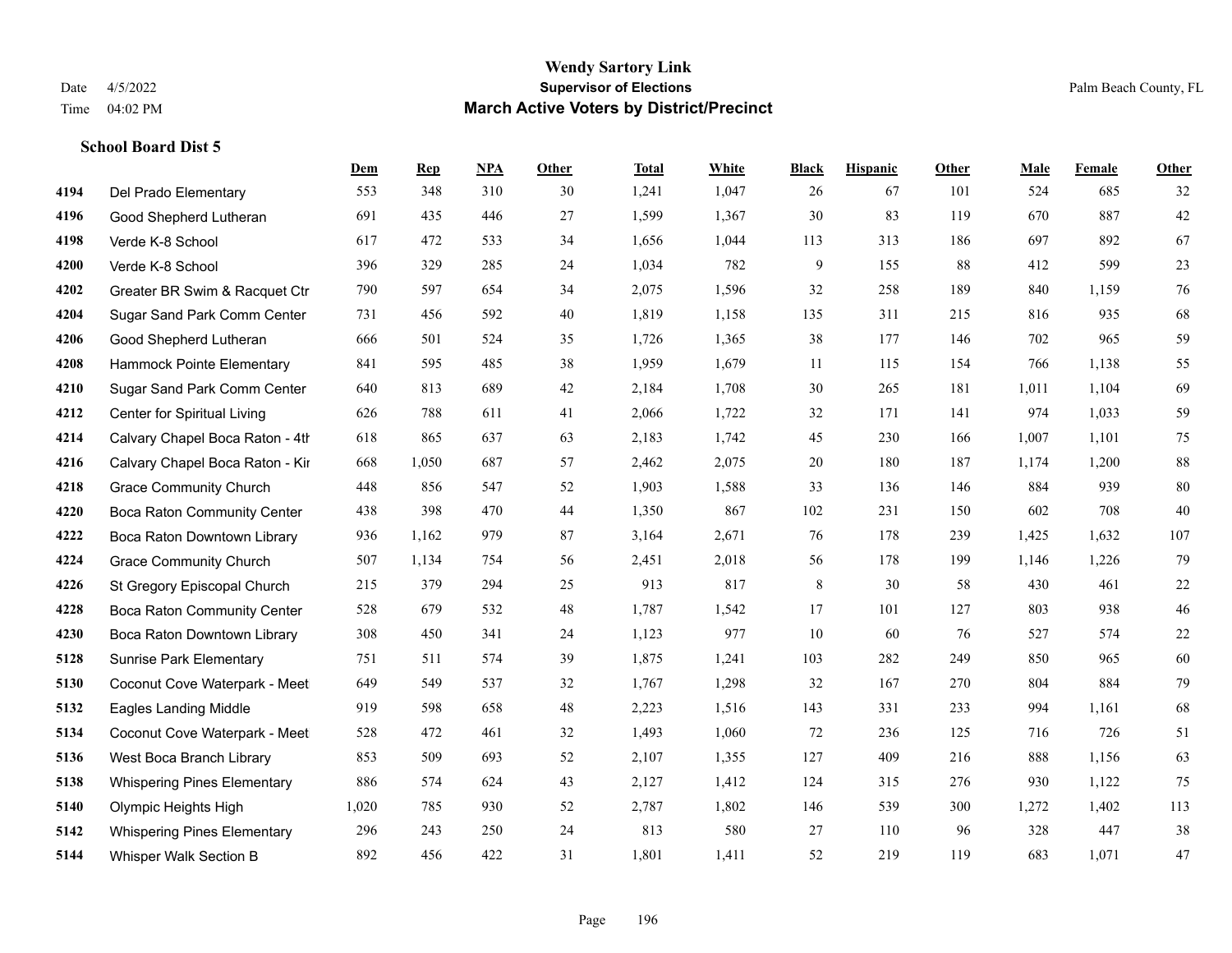|      |                                   | Dem          | <b>Rep</b>  | NPA    | Other      | <b>Total</b>   | White   | <b>Black</b> | <b>Hispanic</b>    | Other  | Male   | Female | Other  |
|------|-----------------------------------|--------------|-------------|--------|------------|----------------|---------|--------------|--------------------|--------|--------|--------|--------|
| 5146 | <b>Century Village West</b>       | 897          | 528         | 406    | 46         | 1,877          | 1,444   | 78           | 188                | 167    | 696    | 1,109  | 72     |
| 5148 | Century Village West              | 748          | 383         | 359    | 29         | 1,519          | 1,215   | 51           | 131                | 122    | 581    | 867    | 71     |
| 5150 | Century Village West              | 671          | 295         | 296    | 19         | 1,281          | 995     | 48           | 147                | 91     | 451    | 790    | 40     |
| 5152 | West Boca Raton High              | 925          | 791         | 860    | 45         | 2,621          | 1,948   | 82           | 244                | 347    | 1,241  | 1,278  | 102    |
| 5154 | Daggerwing Nature Center          | 885          | 773         | 737    | 51         | 2,446          | 1,687   | 79           | 333                | 347    | 1,099  | 1,232  | 115    |
| 5156 | Southwinds Golf Course            | 727          | 499         | 601    | 30         | 1,857          | 1,264   | 83           | 270                | 240    | 786    | 991    | $80\,$ |
| 5158 | <b>Boca West Country Club</b>     | 768          | 468         | 524    | 49         | 1,809          | 1,632   | 9            | 69                 | 99     | 754    | 1,008  | 47     |
| 5160 | <b>Boca West Country Club</b>     | 831          | 471         | 434    | 34         | 1,770          | 1,667   | 3            | 27                 | 73     | 686    | 1,038  | $46\,$ |
| 5162 | Glades Presbyterian Church        | 762          | 745         | 656    | 42         | 2,205          | 1,612   | 70           | 315                | 208    | 1,040  | 1,087  | 78     |
| 5164 | Sandpiper Shores Elementary       | 1,011        | 655         | 689    | 43         | 2,398          | 1,834   | 73           | 260                | 231    | 1,083  | 1,240  | 75     |
| 5166 | <b>Glades Road Branch Library</b> | 846          | 782         | 834    | 52         | 2,514          | 1,770   | 123          | 368                | 253    | 1,101  | 1,317  | 96     |
| 5168 | <b>Glades Road Branch Library</b> | 969          | 606         | 623    | 40         | 2,238          | 1,668   | 65           | 288                | 217    | 855    | 1,326  | 57     |
| 5170 | Olympic Heights High              | 1,139        | 653         | 758    | 49         | 2,599          | 1,908   | 87           | 359                | 245    | 1,022  | 1,483  | 94     |
| 5172 | Del Prado Elementary              | 224          | 320         | 204    | 18         | 766            | 689     | 8            | -11                | 58     | 360    | 386    | $20\,$ |
| 5174 | <b>Waters Edge Elementary</b>     | 835          | 746         | 812    | 50         | 2,443          | 1,670   | 124          | 341                | 308    | 1,129  | 1,203  | 111    |
| 5176 | Loggers Run Middle                | 464          | 347         | 381    | 18         | 1,210          | 839     | 47           | 200                | 124    | 511    | 636    | 63     |
| 5178 | Loggers Run Middle                | 695          | 546         | 641    | 41         | 1,923          | 1,059   | 185          | 416                | 263    | 858    | 972    | 93     |
| 5180 | Boca Glades Baptist Church        | 664          | 377         | 651    | 42         | 1,734          | 973     | 131          | 400                | 230    | 795    | 862    | 77     |
| 5182 | Boca Glades Baptist Church        | 576          | 291         | 523    | 39         | 1,429          | 744     | 126          | 357                | 202    | 639    | 727    | 63     |
| 5184 | <b>Coral Sunset Elementary</b>    | 901          | 574         | 740    | 42         | 2,257          | 1,239   | 246          | 450                | 322    | 1,041  | 1,110  | 106    |
| 5186 | <b>Coral Sunset Elementary</b>    | 987          | 429         | 891    | 37         | 2,344          | 968     | 362          | 679                | 335    | 999    | 1,223  | 122    |
| 5188 | Pines Of Boca Barwood             | 971          | 642         | 804    | 56         | 2,473          | 1,452   | 146          | 545                | 330    | 1,054  | 1,322  | 97     |
| 5190 | Lakes at Boca Rio Clubhouse       | 407          | 284         | 348    | 20         | 1,059          | 693     | 69           | 179                | 118    | 486    | 532    | 41     |
| 5192 | Hammock Pointe Elementary         | 1,050        | 672         | 941    | 49         | 2,712          | 1,546   | 211          | 583                | 372    | 1,172  | 1,421  | 119    |
| 5194 | Lakes Of Boca Barwood             | 397          | 258         | 385    | 20         | 1,060          | 635     | 49           | 235                | 141    | 448    | 557    | 55     |
|      | <b>School Board Dist 5</b>        | 55,028<br>== | 47,469<br>= | 46,761 | 3,324<br>= | 152,582<br>$=$ | 112,712 | 6,225<br>=   | 18,284<br>$\equiv$ | 15,361 | 67,821 | 79,127 | 5,634  |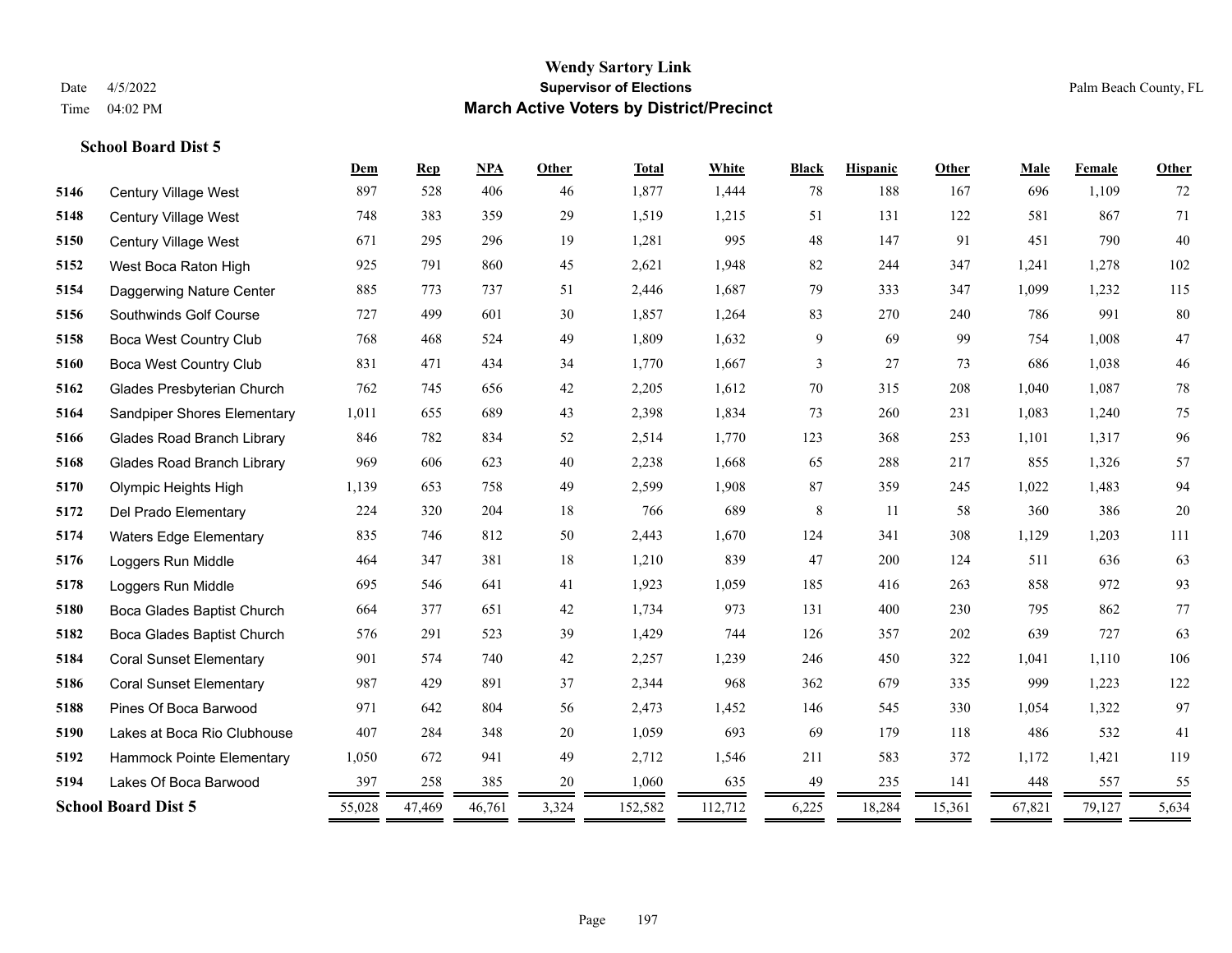|      |                                     | Dem            | <b>Rep</b>       | NPA              | <b>Other</b>     | <b>Total</b>     | <b>White</b>     | <b>Black</b>     | <b>Hispanic</b> | <b>Other</b>   | <b>Male</b>    | <b>Female</b>    | <b>Other</b>     |
|------|-------------------------------------|----------------|------------------|------------------|------------------|------------------|------------------|------------------|-----------------|----------------|----------------|------------------|------------------|
| 1002 | <b>Canal Point Community Center</b> | $\mathbf{0}$   | $\mathbf{0}$     | $\mathbf{0}$     | $\theta$         | $\mathbf{0}$     | $\overline{0}$   | $\mathbf{0}$     | $\overline{0}$  | $\theta$       | $\theta$       | $\overline{0}$   | $\Omega$         |
| 1004 | Pierce Hammock Elementary           | 2              | 5                | $\overline{4}$   | $\Omega$         | 11               | 11               | $\mathbf{0}$     | $\mathbf{0}$    | $\theta$       | $\overline{4}$ | $7\phantom{.0}$  | $\mathbf{0}$     |
| 1218 | Osceola Creek Middle                | 1              | $\mathbf{1}$     | $\theta$         | $\Omega$         | $\overline{2}$   | $\overline{2}$   | $\theta$         | $\theta$        | $\Omega$       | 2              | $\theta$         | $\Omega$         |
| 2146 | Village Walk HOA Clubhouse          | 543            | 543              | 431              | 46               | 1,563            | 1,207            | 62               | 148             | 146            | 659            | 857              | 47               |
| 3084 | Lakes of Sherbrooke                 | 680            | 635              | 588              | 53               | 1,956            | 1,330            | 183              | 282             | 161            | 854            | 1.031            | 71               |
| 6002 | <b>Canal Point Community Center</b> | 82             | 102              | 61               | $\overline{2}$   | 247              | 102              | 42               | 88              | 15             | 111            | 126              | 10               |
| 6004 | Pahokee Recreation Center           | 970            | 181              | 235              | 5                | 1,391            | 181              | 904              | 224             | 82             | 580            | 757              | 54               |
| 6006 | Pahokee Recreation Center           | 995            | 171              | 284              | 14               | 1,464            | 127              | 857              | 384             | 96             | 647            | 739              | 78               |
| 6008 | Pahokee High                        | 529            | 24               | 111              | $\overline{4}$   | 668              | 10               | 614              | $\overline{4}$  | 40             | 203            | 432              | 33               |
| 6010 | <b>Canal Point Community Center</b> | 23             | $\tau$           | 8                | $\overline{0}$   | 38               | 13               | 18               | $\overline{4}$  | 3              | 19             | 19               | $\boldsymbol{0}$ |
| 6012 | Belle Glade Library/Civic Ctr       | 180            | 31               | 62               | -1               | 274              | 31               | 149              | 81              | 13             | 109            | 154              | 11               |
| 6014 | Belle Glade Library/Civic Ctr       |                | $\overline{2}$   | 1                | $\overline{0}$   | $\overline{4}$   | $\overline{0}$   | $\mathbf{0}$     | $\overline{4}$  | $\mathbf{0}$   |                | 3                | $\mathbf{0}$     |
| 6016 | South Bay Commission Chambe         | 35             | 55               | 32               | 3                | 125              | 83               | 8                | 23              | 11             | 67             | 53               | 5                |
| 6018 | South Bay Commission Chambe         | 1,186          | 88               | 232              | 12               | 1,518            | 62               | 1,169            | 210             | 77             | 637            | 842              | 39               |
| 6020 | Glades Central High                 | 431            | 78               | 140              | 6                | 655              | 81               | 382              | 156             | 36             | 302            | 322              | 31               |
| 6022 | Belle Glade Library/Civic Ctr       | 1,348          | 113              | 265              | 18               | 1,744            | 93               | 1,390            | 143             | 118            | 717            | 958              | 69               |
| 6024 | Lewis Evans Resource Center         | 1,685          | 67               | 280              | 13               | 2,045            | 30               | 1,773            | 128             | 114            | 812            | 1,166            | 67               |
| 6026 | Lewis Evans Resource Center         |                | $\bf{0}$         | $\overline{2}$   | $\mathbf{0}$     | 3                | $\boldsymbol{0}$ | $\mathbf{0}$     | 3               | $\overline{0}$ |                | 2                | $\boldsymbol{0}$ |
| 6028 | Belle Glade Library/Civic Ctr       | 743            | 438              | 339              | 13               | 1,533            | 399              | 392              | 655             | 87             | 717            | 773              | 43               |
| 6029 | Belle Glade Library/Civic Ctr       |                | $\mathbf{0}$     | $\mathbf{0}$     | $\mathbf{0}$     | $\mathbf{1}$     | $\overline{0}$   | $\mathbf{1}$     | $\mathbf{0}$    | $\theta$       | 1              | $\theta$         | $\mathbf{0}$     |
| 6030 | Belle Glade Library/Civic Ctr       | 7              | 3                | 13               | 2                | 25               | 9                | $\theta$         | 16              | $\Omega$       | 8              | 15               | $\overline{2}$   |
| 6032 | Gove Elementary                     | 665            | 296              | 272              | 7                | 1,240            | 305              | 431              | 405             | 99             | 533            | 664              | 43               |
| 6034 | Gove Elementary                     | $\overline{0}$ | $\overline{4}$   | $\mathbf{0}$     | $\mathbf{0}$     | $\overline{4}$   | $\overline{4}$   | $\mathbf{0}$     | $\mathbf{0}$    | $\theta$       | 3              | -1               | $\mathbf{0}$     |
| 6036 | Gove Elementary                     | 394            | 161              | 210              | 10               | 775              | 130              | 155              | 445             | 45             | 342            | 402              | 31               |
| 6038 | South Bay Commission Chambe         | $\mathbf{0}$   | $\boldsymbol{0}$ | $\boldsymbol{0}$ | $\boldsymbol{0}$ | $\boldsymbol{0}$ | $\boldsymbol{0}$ | $\boldsymbol{0}$ | $\mathbf{0}$    | $\mathbf{0}$   | $\overline{0}$ | $\boldsymbol{0}$ | $\boldsymbol{0}$ |
| 6040 | Osceola Creek Middle                | 95             | 128              | 105              | $\overline{2}$   | 330              | 244              | 15               | 38              | 33             | 151            | 164              | 15               |
| 6042 | Osceola Creek Middle                | 978            | 1,252            | 1,046            | 71               | 3,347            | 2,146            | 441              | 491             | 269            | 1,614          | 1,631            | 102              |
| 6044 | <b>Frontier Elementary</b>          | 898            | 1,006            | 797              | 57               | 2,758            | 1,748            | 420              | 361             | 229            | 1,291          | 1,387            | 80               |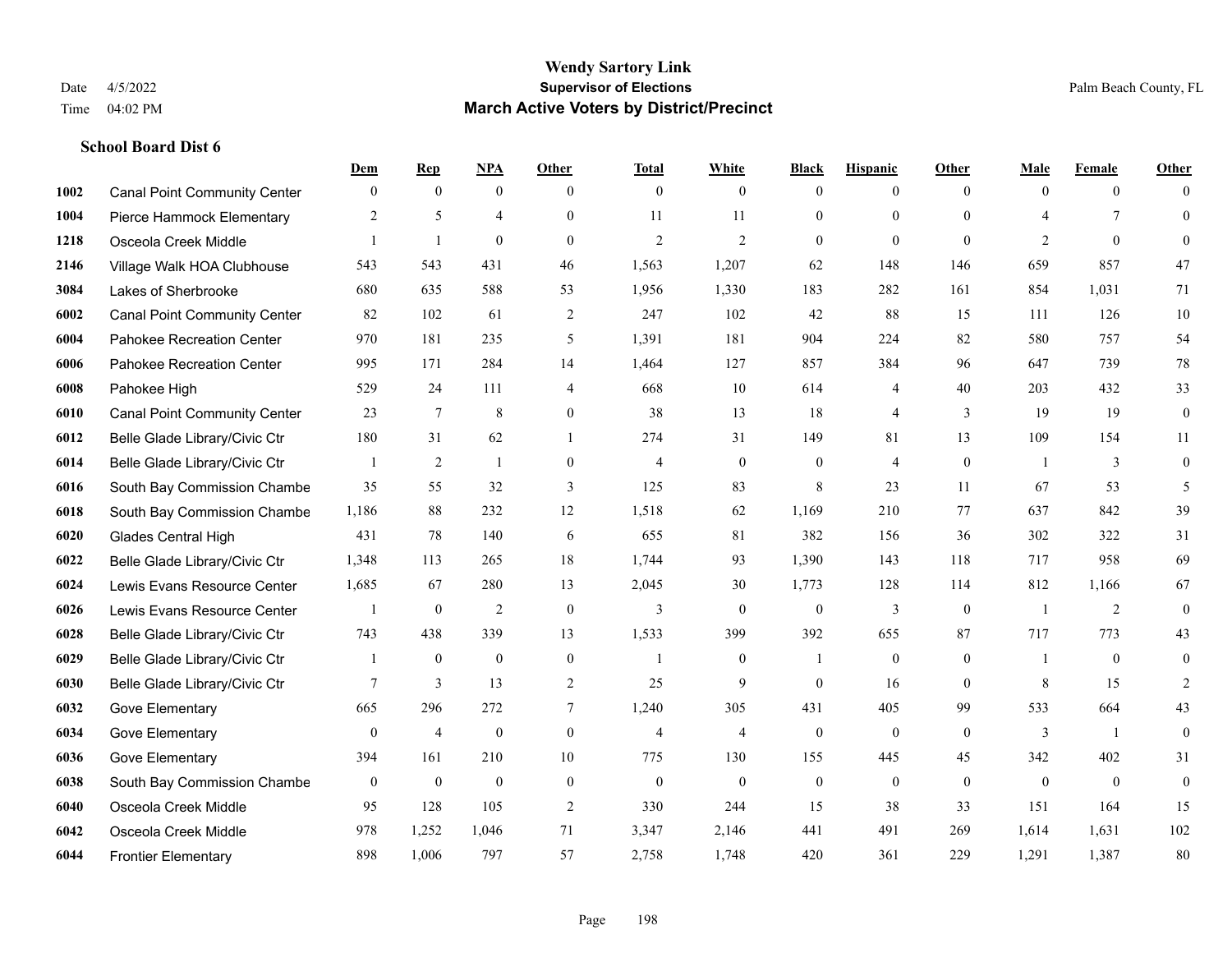|      |                                 | Dem            | <b>Rep</b>       | NPA              | <b>Other</b>   | <b>Total</b> | <b>White</b>     | <b>Black</b>     | <b>Hispanic</b>  | Other          | <b>Male</b>    | <b>Female</b> | <b>Other</b>     |
|------|---------------------------------|----------------|------------------|------------------|----------------|--------------|------------------|------------------|------------------|----------------|----------------|---------------|------------------|
| 6045 | Acreage Branch Library          | 195            | 269              | 181              | 13             | 658          | 423              | 80               | 86               | 69             | 317            | 313           | 28               |
| 6046 | Pierce Hammock Elementary       | 799            | 976              | 780              | 54             | 2,609        | 1,665            | 363              | 338              | 243            | 1,255          | 1,255         | 99               |
| 6048 | Pierce Hammock Elementary       | $\bf{0}$       | $\boldsymbol{0}$ | $\boldsymbol{0}$ | $\mathbf{0}$   | $\mathbf{0}$ | $\boldsymbol{0}$ | $\boldsymbol{0}$ | $\boldsymbol{0}$ | $\mathbf{0}$   | $\mathbf{0}$   | $\mathbf{0}$  | $\mathbf{0}$     |
| 6050 | Acreage Branch Library          | 856            | 886              | 722              | 66             | 2,530        | 1,547            | 370              | 350              | 263            | 1,184          | 1,258         | 88               |
| 6051 | <b>Cornerstone Fellowship</b>   | 607            | 736              | 567              | 56             | 1,966        | 1,246            | 213              | 296              | 211            | 912            | 983           | 71               |
| 6052 | Seminole Ridge High             | 609            | 662              | 575              | 36             | 1,882        | 1,155            | 228              | 327              | 172            | 888            | 923           | 71               |
| 6054 | <b>Acreage Pines Elementary</b> | $\overline{0}$ | $\bf{0}$         | $\boldsymbol{0}$ | $\overline{0}$ | $\mathbf{0}$ | $\boldsymbol{0}$ | $\boldsymbol{0}$ | $\mathbf{0}$     | $\overline{0}$ | $\overline{0}$ | $\theta$      | $\boldsymbol{0}$ |
| 6056 | Pierce Hammock Elementary       | $\theta$       | $\mathbf{0}$     | $\overline{0}$   | $\theta$       | $\theta$     | $\Omega$         | $\mathbf{0}$     | $\theta$         | $\Omega$       | $\Omega$       | $\theta$      | $\theta$         |
| 6058 | <b>Acreage Pines Elementary</b> | 737            | 623              | 582              | 41             | 1,983        | 1,075            | 360              | 253              | 295            | 967            | 956           | 60               |
| 6060 | Indian Trail Improvement Dist   | 887            | 973              | 810              | 55             | 2,725        | 1,685            | 346              | 417              | 277            | 1,276          | 1,353         | 96               |
| 6072 | Seminole Ridge High             | 652            | 637              | 639              | 58             | 1,986        | 889              | 392              | 532              | 173            | 922            | 1,040         | $24\,$           |
| 6073 | Seminole Ridge High             | $\mathbf{0}$   | $\boldsymbol{0}$ | $\mathbf{0}$     | $\mathbf{0}$   | $\mathbf{0}$ | $\overline{0}$   | $\mathbf{0}$     | $\mathbf{0}$     | $\theta$       | $\theta$       | $\theta$      | $\mathbf{0}$     |
| 6076 | <b>Western Pines Middle</b>     | 635            | 725              | 579              | 38             | 1,977        | 1,440            | 155              | 210              | 172            | 943            | 957           | 77               |
| 6078 | <b>Western Pines Middle</b>     | 660            | 742              | 651              | 44             | 2,097        | 1,386            | 169              | 368              | 174            | 995            | 1,045         | 57               |
| 6080 | <b>Golden Grove Elementary</b>  | 608            | 783              | 639              | 47             | 2,077        | 1,371            | 138              | 366              | 202            | 971            | 1.024         | 82               |
| 6082 | PBSC Loxahatchee Groves Can     | 9              | 6                | 15               | 2              | 32           | 27               | $\boldsymbol{0}$ | 3                | 2              | 12             | 20            | $\boldsymbol{0}$ |
| 6084 | PBSC Loxahatchee Groves Can     | 329            | 512              | 428              | 52             | 1,321        | 839              | 77               | 292              | 113            | 647            | 652           | 22               |
| 6086 | PBSC Loxahatchee Groves Can     | 249            | 412              | 244              | 20             | 925          | 684              | 91               | 82               | 68             | 417            | 481           | 27               |
| 6088 | Seminole Ridge High             | 531            | 694              | 563              | 44             | 1,832        | 1,155            | 222              | 308              | 147            | 862            | 921           | 49               |
| 6090 | Loxahatchee Groves Elementary   | 763            | 897              | 774              | 55             | 2,489        | 1,533            | 278              | 464              | 214            | 1,203          | 1,191         | 95               |
| 6092 | PBSC Loxahatchee Groves Can     | 169            | 222              | 147              | 17             | 555          | 362              | 41               | 108              | 44             | 264            | 272           | 19               |
| 6094 | Palms West Presbyterian         | 653            | 951              | 675              | 41             | 2,320        | 1,841            | $78\,$           | 212              | 189            | 1,095          | 1,149         | 76               |
| 6096 | Palms West Presbyterian         | $\mathbf{0}$   | $\boldsymbol{0}$ | $\boldsymbol{0}$ | $\overline{0}$ | $\mathbf{0}$ | $\overline{0}$   | $\boldsymbol{0}$ | $\mathbf{0}$     | $\theta$       | $\overline{0}$ | $\mathbf{0}$  | $\boldsymbol{0}$ |
| 6098 | <b>HL Johnson Elementary</b>    | 661            | 546              | 509              | 44             | 1,760        | 966              | 321              | 283              | 190            | 793            | 925           | 42               |
| 6100 | Madison Green Country Club      | 1,225          | 712              | 773              | 51             | 2,761        | 1,169            | 791              | 414              | 387            | 1,268          | 1,391         | 102              |
| 6102 | <b>RPB Recreation Center</b>    | 657            | 474              | 454              | 28             | 1,613        | 950              | 262              | 261              | 140            | 674            | 888           | 51               |
| 6104 | <b>Crestwood Middle</b>         | 182            | 155              | 131              | 9              | 477          | 225              | 77               | 88               | 87             | 221            | 233           | 23               |
| 6106 | <b>RPB Recreation Center</b>    | 212            | 125              | 213              | 11             | 561          | 233              | 101              | 151              | 76             | 229            | 311           | 21               |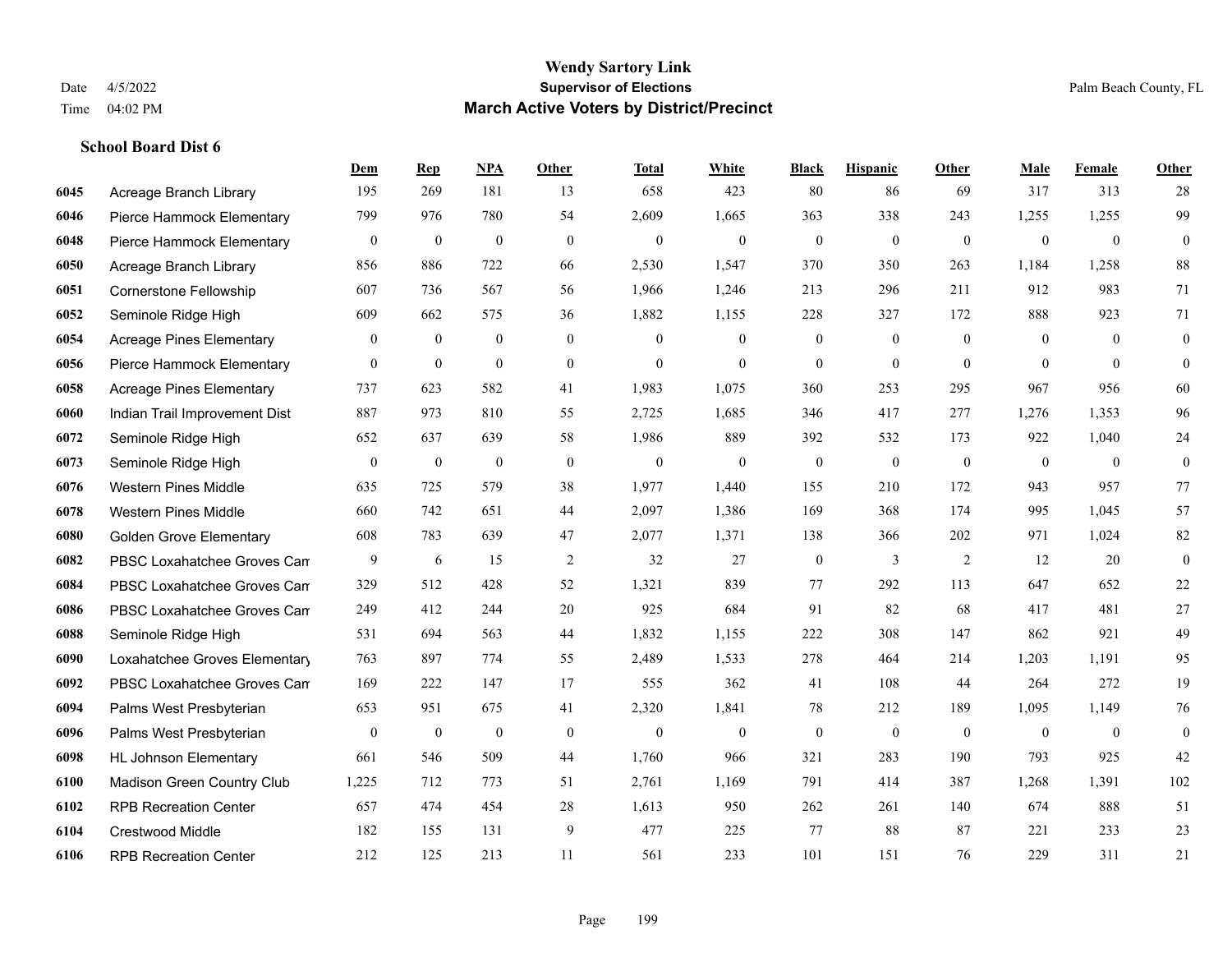**School Board Dist 6**

#### **Wendy Sartory Link** Date 4/5/2022 **Supervisor of Elections** Palm Beach County, FL Time 04:02 PM **March Active Voters by District/Precinct**

# **Dem Rep NPA Other Total White Black Hispanic Other Male Female Other** Calypso Bay Waterpark 0 0 0 0 0 0 0 0 0 0 0 0 Crestwood Middle 461 427 357 31 1,276 692 235 210 139 589 648 39 Royal Palm Beach High 1,041 711 720 45 2,517 1,362 472 453 230 1,178 1,247 92 HL Johnson Elementary 699 416 506 57 1,678 847 327 289 215 743 891 44 RPB Branch Library 1,060 557 722 60 2,399 1,133 568 445 253 1,043 1,271 85 Royal Palm Beach High 416 324 282 20 1,042 502 206 157 177 493 524 25 RPB Cultural Center 1,159 678 767 52 2,656 1,400 495 511 250 1,131 1,436 89 RPB Cultural Center 586 329 408 25 1,348 646 286 296 120 569 735 44 Calypso Bay Waterpark 670 301 497 30 1,498 537 411 360 190 651 793 54 Royal Palm Beach High 33 24 26 3 86 46 26 9 5 39 47 0 Royal Palm Beach High 81 43 92 6 222 103 34 66 19 96 121 5 Royal Palm Beach High 387 191 268 17 863 413 164 196 90 397 439 27 Christ Fellowship Church RPB 947 471 706 31 2,155 841 514 504 296 960 1,107 88 Calypso Bay Waterpark 1 0 0 0 1 0 1 0 0 0 1 0 Royal Palm Beach High 0 0 0 0 0 0 0 0 0 0 0 0 Christ Fellowship Church RPB 0 0 0 0 0 0 0 0 0 0 0 0 Binks Forest Elementary 24 41 38 2 105 79 4 10 12 44 58 3 Binks Forest Elementary 411 566 382 36 1,395 1,056 48 137 154 654 696 45 Wellington Landings Middle 455 506 402 30 1,393 996 87 193 117 626 726 41 Binks Forest Elementary 623 725 583 42 1,973 1,374 124 300 175 901 1,015 57 Wellington Elementary 775 937 566 38 2,316 1,696 134 322 164 1,066 1,178 72 Wellington Landings Middle 650 596 561 44 1,851 1,212 164 333 142 867 930 54 First Baptist Church Wel 742 700 573 43 2,058 1,296 215 360 187 921 1,072 65 First Baptist Church Wel 841 810 603 58 2,312 1,539 199 378 196 1,036 1,209 67 Wellington Community Center 845 863 766 46 2,520 1,733 160 415 212 1,168 1,274 78 First Baptist Church Wel 125 174 147 9 455 347 27 42 39 208 235 12 Christ Fellowship Church RPB 0 5 1 0 6 6 0 0 0 2 4 0 Christ Fellowship Church RPB 1,280 597 877 72 2,826 982 885 638 321 1,222 1,496 108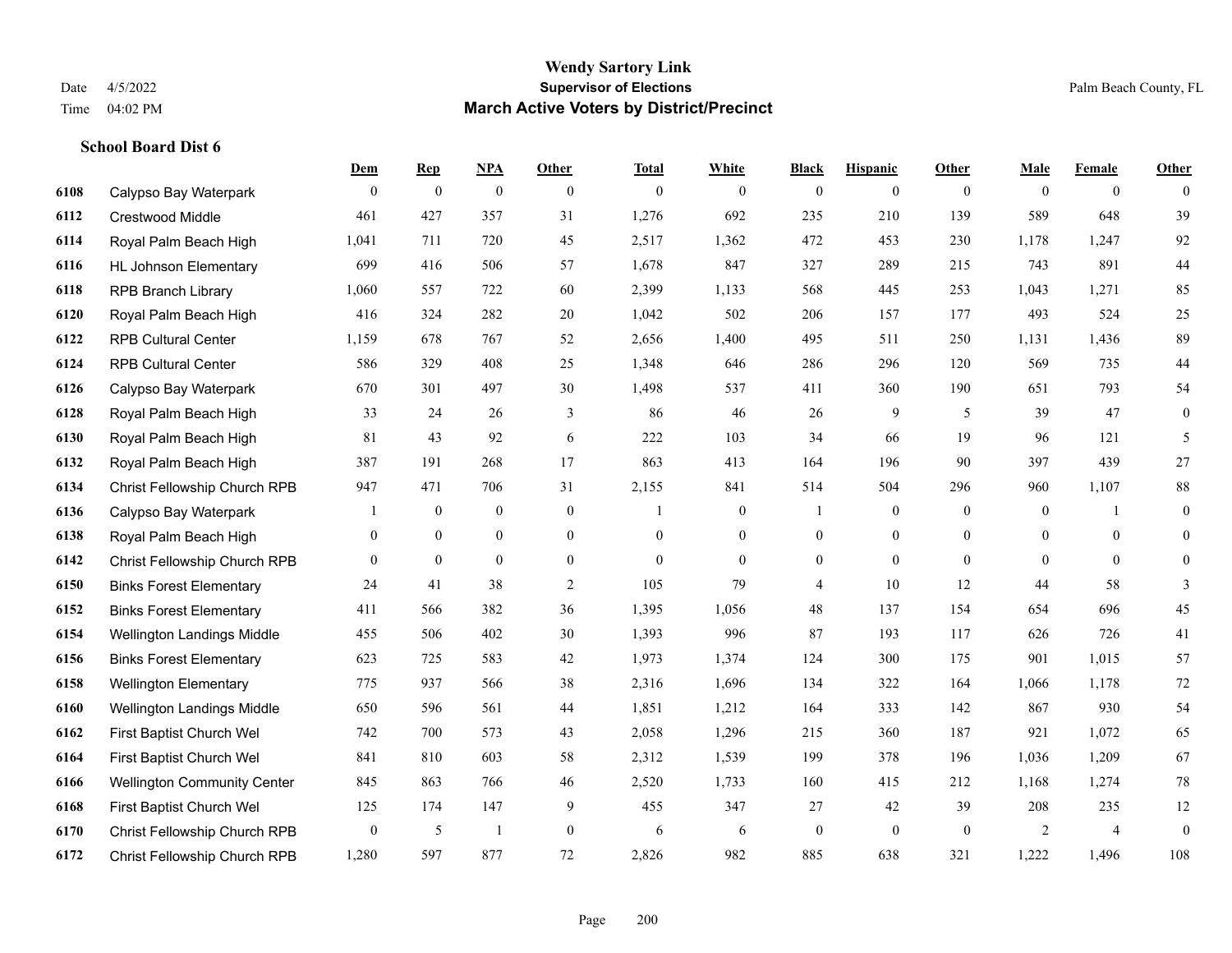|      |                                     | Dem              | <b>Rep</b>       | <b>NPA</b>       | <b>Other</b>   | <b>Total</b> | White        | <b>Black</b>     | <b>Hispanic</b> | Other    | Male         | Female   | <b>Other</b>   |
|------|-------------------------------------|------------------|------------------|------------------|----------------|--------------|--------------|------------------|-----------------|----------|--------------|----------|----------------|
| 6176 | <b>Christ Fellowship Church RPB</b> | 26               | 21               | 24               | 2              | 73           | 30           | 13               | 23              | 7        | 32           | 37       | 4              |
| 6182 | New Horizons Elementary             | 292              | 452              | 325              | 14             | 1,083        | 791          | 45               | 116             | 131      | 464          | 588      | 31             |
| 6184 | Wellington High                     | 650              | 595              | 532              | 36             | 1,813        | 1,114        | 250              | 287             | 162      | 799          | 960      | 54             |
| 6186 | <b>Elbridge Gale Elementary</b>     | 786              | 570              | 653              | 41             | 2,050        | 1,126        | 296              | 430             | 198      | 902          | 1,079    | 69             |
| 6188 | <b>Wellington Village Park</b>      | 217              | 432              | 311              | 27             | 987          | 842          | 15               | 46              | 84       | 396          | 542      | 49             |
| 6190 | Wellington Village Hall             | 806              | 445              | 661              | 47             | 1,959        | 876          | 361              | 516             | 206      | 814          | 1,072    | 73             |
| 6192 | <b>St Peters Methodist Church</b>   | 964              | 792              | 788              | 69             | 2,613        | 1,548        | 287              | 549             | 229      | 1,183        | 1,347    | 83             |
| 6194 | <b>Equestrian Trails Elementary</b> | 503              | 287              | 354              | 18             | 1,162        | 524          | 296              | 148             | 194      | 517          | 592      | 53             |
| 6196 | Palm Beach Central High             | $\boldsymbol{0}$ | $\boldsymbol{0}$ | $\boldsymbol{0}$ | $\mathbf{0}$   | $\mathbf{0}$ | $\mathbf{0}$ | $\boldsymbol{0}$ | $\overline{0}$  | $\theta$ | $\theta$     | $\theta$ | $\overline{0}$ |
| 6198 | Wellington Branch Library           | 510              | 360              | 363              | 38             | 1,271        | 704          | 191              | 267             | 109      | 548          | 687      | 36             |
| 6200 | <b>Emerald Cove Middle</b>          | 531              | 569              | 529              | 53             | 1,682        | 1,057        | 176              | 265             | 184      | 736          | 893      | 53             |
| 6202 | <b>Emerald Cove Middle</b>          | 108              | 87               | 91               | 8              | 294          | 172          | 52               | 51              | 19       | 135          | 152      | 7              |
| 6208 | Buena Vida Clubhouse                | 320              | 199              | 183              | 14             | 716          | 624          | 23               | 26              | 43       | 320          | 380      | 16             |
| 6210 | Villa Olympia Clubhouse             | 1,551            | 1,067            | 1,327            | 101            | 4,046        | 1,821        | 700              | 686             | 839      | 1,908        | 1,951    | 187            |
| 6212 | <b>Wellington Village Park</b>      | 146              | 216              | 183              | 16             | 561          | 382          | 17               | 94              | 68       | 253          | 280      | $28\,$         |
| 6214 | <b>Wellington Village Park</b>      | 794              | 767              | 720              | 48             | 2,329        | 1,469        | 255              | 285             | 320      | 1,070        | 1,181    | 78             |
| 6216 | Panther Run Elementary              | 224              | 200              | 174              | 14             | 612          | 345          | 95               | 100             | 72       | 285          | 307      | 20             |
| 6218 | <b>Wellington Village Park</b>      | $\overline{0}$   | $\mathbf{0}$     | $\mathbf{0}$     | $\overline{0}$ | $\mathbf{0}$ | $\mathbf{0}$ | $\boldsymbol{0}$ | $\overline{0}$  | $\theta$ | $\theta$     | $\theta$ | $\overline{0}$ |
| 6220 | Wellington Village Park             | 57               | 38               | 43               | 6              | 144          | 76           | 16               | 34              | 18       | 63           | 78       | 3              |
| 6222 | Panther Run Elementary              | $\mathbf{0}$     | $\mathbf{1}$     | $\mathbf{0}$     | $\theta$       | $\mathbf{1}$ |              | $\overline{0}$   | $\overline{0}$  | $\theta$ | $\mathbf{1}$ | $\theta$ | $\overline{0}$ |
| 6224 | Discovery Key Elementary            | 947              | 1,111            | 691              | 61             | 2,810        | 2,075        | 188              | 335             | 212      | 1,308        | 1,424    | $78\,$         |
| 6226 | The Isles at Wellington             | 735              | 744              | 626              | 46             | 2,151        | 1,387        | 219              | 239             | 306      | 1,009        | 1,053    | 89             |
| 6228 | Wycliffe Comm Association Bldg      | 781              | 334              | 416              | 25             | 1,556        | 1,455        | 20               | 16              | 65       | 676          | 851      | 29             |
| 6230 | Epiphany Lutheran Church            | 1,244            | 1,300            | 1,264            | 91             | 3,899        | 2,402        | 442              | 635             | 420      | 1,785        | 2,001    | 113            |
| 6232 | Panther Run Elementary              | 660              | 743              | 647              | 49             | 2,099        | 1,337        | 243              | 248             | 271      | 1,013        | 1,025    | 61             |
|      | <b>School Board Dist 6</b>          | 52,522<br>═      | 41,431<br>=      | 38,924           | 2,842<br>=     | 135,719      | 75,210       | 24,545<br>=      | 22,522          | 13,442   | 61,521       | 69,679   | 4,519          |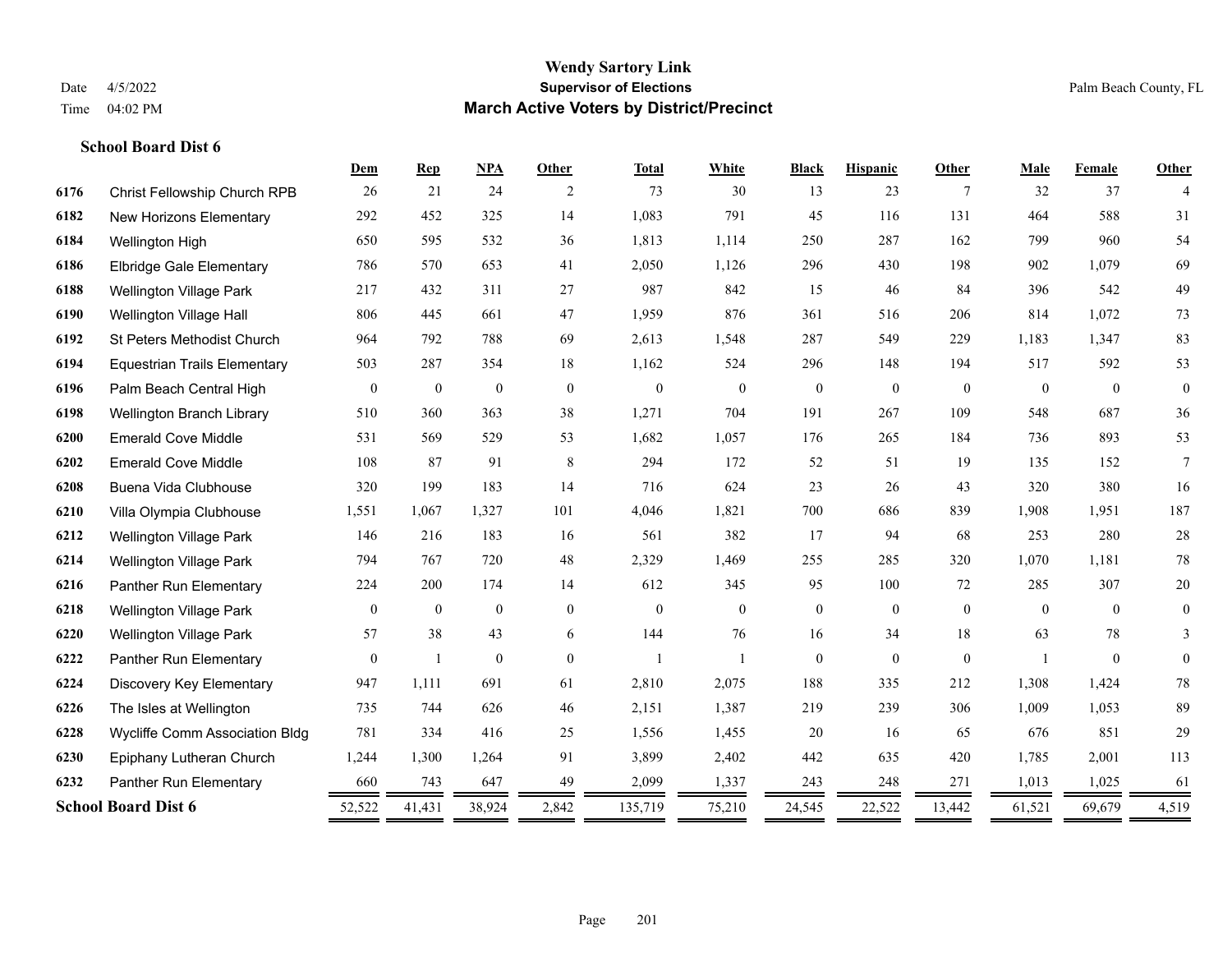|      |                                  | Dem              | <b>Rep</b>       | NPA              | <b>Other</b> | <b>Total</b> | <b>White</b>     | <b>Black</b>             | <b>Hispanic</b>  | <b>Other</b> | <b>Male</b>    | <b>Female</b> | Other            |
|------|----------------------------------|------------------|------------------|------------------|--------------|--------------|------------------|--------------------------|------------------|--------------|----------------|---------------|------------------|
| 1372 | Garden Lodge 366 F&AM            | 94               | 31               | 44               | 8            | 177          | 81               | 56                       | 20               | 20           | 74             | 95            | 8                |
| 1374 | Pew Leadership Center            | 187              | 83               | 146              | 9            | 425          | 217              | 115                      | 50               | 43           | 171            | 240           | 14               |
| 1376 | Lake Park Town Hall              | $\theta$         | $\mathbf{0}$     | $\mathbf{0}$     | $\theta$     | $\mathbf{0}$ | $\mathbf{0}$     | $\overline{0}$           | $\mathbf{0}$     | $\theta$     | $\theta$       | $\theta$      | $\Omega$         |
| 1378 | PBC Fire Rescue #68              | 1,013            | 428              | 534              | 36           | 2,011        | 834              | 837                      | 112              | 228          | 937            | 988           | 86               |
| 1380 | <b>NPB Council Chambers</b>      | 185              | 270              | 163              | 15           | 633          | 560              | 8                        | 30               | 35           | 276            | 338           | 19               |
| 1382 | Lake Park Town Hall              | 275              | 355              | 260              | 30           | 920          | 768              | 32                       | 55               | 65           | 422            | 476           | 22               |
| 2060 | West Gate Elementary             | 379              | 225              | 345              | 15           | 964          | 313              | 68                       | 494              | 89           | 464            | 452           | 48               |
| 2062 | <b>Belvedere Elementary</b>      | 32               | 25               | 34               | 2            | 93           | 67               | 5                        | 7                | 14           | 49             | 44            | $\overline{0}$   |
| 2066 | Howard Park Community Center     | 141              | 88               | 101              | 5            | 335          | 174              | 52                       | 73               | 36           | 154            | 172           | 9                |
| 3036 | <b>Sunlight Community Church</b> | 391              | 219              | 286              | 14           | 910          | 378              | 183                      | 259              | 90           | 405            | 477           | 28               |
| 3038 | <b>Sunlight Community Church</b> | 719              | 306              | 556              | 31           | 1,612        | 657              | 254                      | 527              | 174          | 761            | 776           | 75               |
| 3058 | Our Savior Lutheran Church       | $\mathbf{0}$     | $\mathbf{1}$     | 3                | $\mathbf{0}$ | 4            | 3                | $\overline{\phantom{a}}$ | $\boldsymbol{0}$ | $\mathbf{0}$ | 2              | 2             | $\overline{0}$   |
| 3060 | Our Savior Lutheran Church       | 263              | 55               | 153              | $\tau$       | 478          | 121              | 166                      | 154              | 37           | 192            | 267           | 19               |
| 3062 | Our Savior Lutheran Church       | 1,020            | 319              | 607              | 51           | 1,997        | 794              | 439                      | 580              | 184          | 929            | 974           | 94               |
| 3066 | Our Savior Lutheran Church       | 381              | 141              | 287              | 22           | 831          | 567              | 84                       | 98               | 82           | 409            | 390           | 32               |
| 4094 | S D Spady Elementary             | 658              | 693              | 550              | 57           | 1,958        | 1,706            | 26                       | 91               | 135          | 935            | 957           | 66               |
| 7002 | J F Kennedy Middle               | $\mathbf{0}$     | $\boldsymbol{0}$ | $\boldsymbol{0}$ | $\mathbf{0}$ | $\theta$     | $\mathbf{0}$     | $\overline{0}$           | $\mathbf{0}$     | $\mathbf{0}$ | $\mathbf{0}$   | $\mathbf{0}$  | $\overline{0}$   |
| 7004 | J F Kennedy Middle               | $\theta$         | $\overline{0}$   | $\boldsymbol{0}$ | $\mathbf{0}$ | $\Omega$     | $\mathbf{0}$     | $\overline{0}$           | $\overline{0}$   | $\theta$     | $\overline{0}$ | $\theta$      | $\overline{0}$   |
| 7006 | J F Kennedy Middle               | $\overline{0}$   | $\mathbf{0}$     | $\mathbf{0}$     | $\theta$     | $\theta$     | $\overline{0}$   | $\overline{0}$           | $\overline{0}$   | $\theta$     | $\mathbf{0}$   | $\Omega$      | $\mathbf{0}$     |
| 7008 | J F Kennedy Middle               | $\Omega$         | $\theta$         | $\theta$         | $\theta$     | $\theta$     | $\mathbf{0}$     | $\Omega$                 | $\Omega$         | $\theta$     | $\theta$       | $\theta$      | $\overline{0}$   |
| 7010 | St John Lutheran Church          | 277              | 13               | 93               | 6            | 389          | 26               | 315                      | 25               | 23           | 124            | 249           | 16               |
| 7012 | St John Lutheran Church          | 1,059            | 200              | 439              | 16           | 1,714        | 487              | 999                      | 68               | 160          | 789            | 864           | 61               |
| 7014 | RB Prep Achievement Academy      | $\boldsymbol{0}$ | $\boldsymbol{0}$ | $\mathbf{0}$     | $\mathbf{0}$ | $\theta$     | $\boldsymbol{0}$ | $\boldsymbol{0}$         | $\overline{0}$   | $\theta$     | $\mathbf{0}$   | $\theta$      | $\boldsymbol{0}$ |
| 7016 | RB Prep Achievement Academy      |                  | $\overline{4}$   | $\mathbf{0}$     | $\theta$     | 5            | 3                |                          | $\mathbf{1}$     | $\theta$     | 2              | $\mathbf{1}$  | 2                |
| 7018 | RB Prep Achievement Academy      | $\boldsymbol{0}$ | $\boldsymbol{0}$ | $\mathbf{0}$     | $\mathbf{0}$ | $\Omega$     | $\boldsymbol{0}$ | $\overline{0}$           | $\mathbf{0}$     | $\theta$     | $\mathbf{0}$   | $\Omega$      | $\Omega$         |
| 7020 | RB Prep Achievement Academy      | $\mathbf{0}$     | $\mathbf{0}$     | $\mathbf{0}$     | $\theta$     | $\theta$     | $\mathbf{0}$     | $\Omega$                 | $\overline{0}$   | $\theta$     | $\theta$       | $\theta$      | $\mathbf{0}$     |
| 7022 | J F Kennedy Middle               | 876              | 186              | 374              | 28           | 1,464        | 293              | 808                      | 151              | 212          | 651            | 768           | 45               |
| 7024 | Hurst Chapel AME Church          | 1,577            | 91               | 379              | 20           | 2,067        | 157              | 1,668                    | 94               | 148          | 859            | 1,139         | 69               |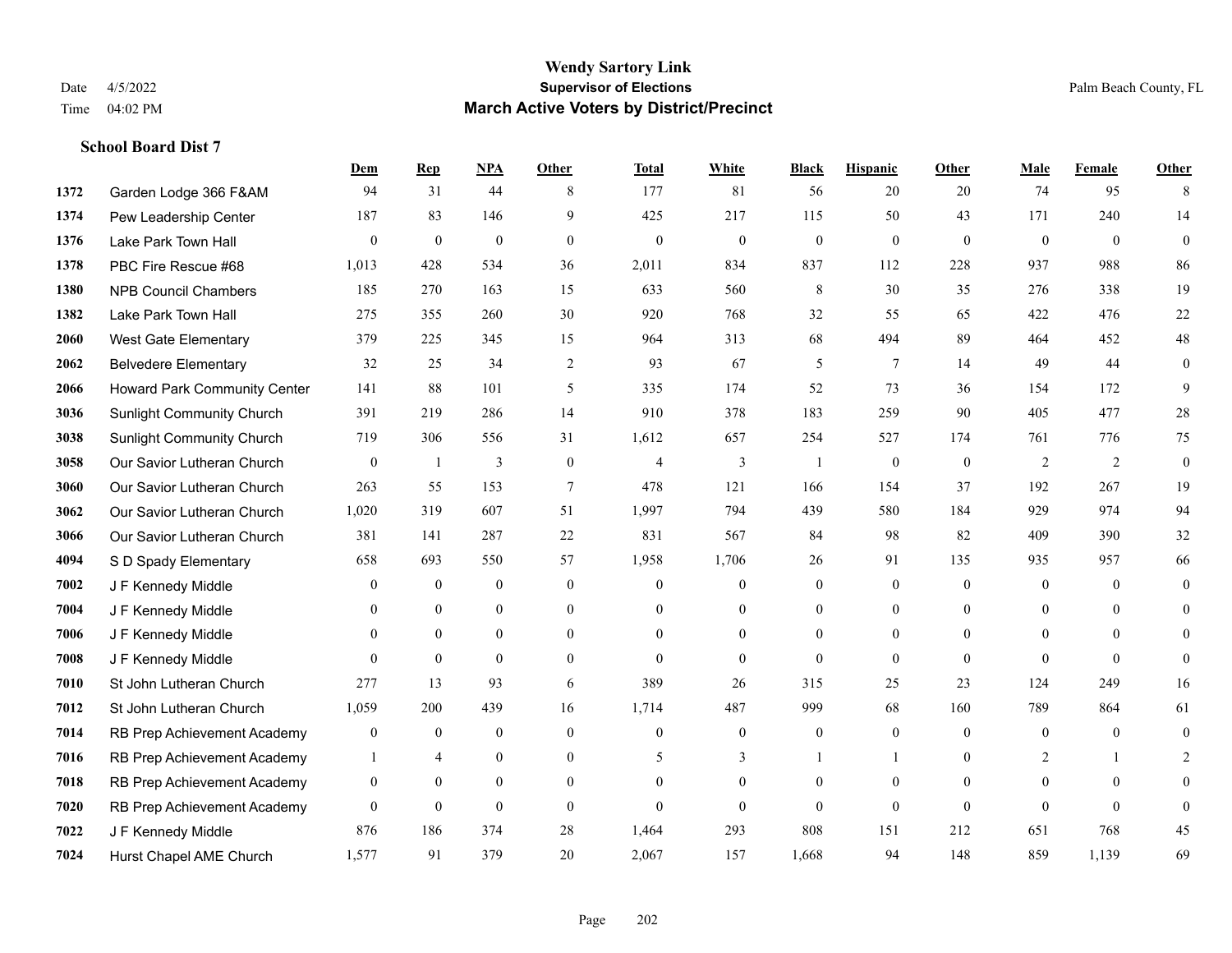|      |                                  | Dem          | <b>Rep</b>       | NPA            | <b>Other</b>   | <b>Total</b> | <b>White</b>     | <b>Black</b>     | <b>Hispanic</b> | Other           | <b>Male</b>  | Female         | <b>Other</b>     |
|------|----------------------------------|--------------|------------------|----------------|----------------|--------------|------------------|------------------|-----------------|-----------------|--------------|----------------|------------------|
| 7025 | Hurst Chapel AME Church          | 277          | 37               | 118            | 3              | 435          | 59               | 274              | 46              | 56              | 164          | 255            | 16               |
| 7026 | Lindsey Davis Senior Comm Ctr    | 2,246        | 84               | 464            | 20             | 2,814        | 70               | 2,494            | 43              | 207             | 1,157        | 1,565          | 92               |
| 7028 | <b>Wells Recreation Center</b>   | 1,881        | 159              | 493            | 22             | 2,555        | 258              | 1,993            | 107             | 197             | 1,115        | 1,352          | $88\,$           |
| 7030 | Riviera Beach Marina Event Ctr   | 190          | 329              | 173            | 22             | 714          | 569              | 47               | 47              | 51              | 367          | 325            | $22\,$           |
| 7034 | Suncoast High                    | 1,300        | 212              | 509            | 27             | 2,048        | 351              | 1.251            | 150             | 296             | 850          | 1,120          | $78\,$           |
| 7036 | RB Prep Achievement Academy      | $\mathbf{0}$ | $\bf{0}$         | 6              | $\overline{0}$ | 6            | $\boldsymbol{0}$ | $\mathbf{0}$     | $\mathbf{0}$    | 6               | 4            | -1             | 1                |
| 7038 | RB Prep Achievement Academy      | $\mathbf{0}$ | $\mathbf{0}$     | $\mathbf{0}$   | $\overline{0}$ | $\theta$     | $\mathbf{0}$     | $\mathbf{0}$     | $\mathbf{0}$    | $\theta$        | $\theta$     | $\mathbf{0}$   | $\boldsymbol{0}$ |
| 7040 | Mary McLeod Bethune Elementa     | 1,225        | 53               | 266            | 17             | 1,561        | 35               | 1.375            | 51              | 100             | 627          | 890            | 44               |
| 7041 | Mary McLeod Bethune Elementa     | 392          | 33               | 126            | 9              | 560          | 41               | 432              | 31              | 56              | 217          | 321            | $22\,$           |
| 7042 | Dan Calloway Complex             | 1,713        | 76               | 411            | 21             | 2,221        | 49               | 1,948            | 49              | 175             | 920          | 1,230          | 71               |
| 7044 | <b>Wells Recreation Center</b>   | 1,383        | 93               | 391            | 16             | 1,883        | 193              | 1,475            | 70              | 145             | 785          | 1,023          | 75               |
| 7046 | Riviera Beach Marina Event Ctr   | 37           | 34               | 21             | 5              | 97           | 79               | 9                | $\overline{2}$  | $7\phantom{.0}$ | 55           | 41             | 1                |
| 7048 | <b>Crossroads Baptist Church</b> | 285          | 11               | 98             | $\tau$         | 401          | 14               | 337              | 25              | 25              | 130          | 258            | 13               |
| 7054 | <b>Crossroads Baptist Church</b> | 987          | 74               | 300            | 13             | 1,374        | 108              | 1,054            | 75              | 137             | 597          | 718            | 59               |
| 7056 | <b>Crossroads Baptist Church</b> | $\mathbf{0}$ | $\boldsymbol{0}$ | $\mathbf{0}$   | $\theta$       | $\theta$     | $\boldsymbol{0}$ | $\boldsymbol{0}$ | $\mathbf{0}$    | $\overline{0}$  | $\mathbf{0}$ | $\overline{0}$ | $\boldsymbol{0}$ |
| 7058 | Palm Beach Lakes High            | 1,429        | 354              | 631            | 47             | 2,461        | 818              | 1,122            | 304             | 217             | 1,001        | 1,367          | 93               |
| 7060 | <b>Ephesus Adventist Academy</b> | 1,159        | 58               | 238            | 18             | 1,473        | 108              | 1,202            | 51              | 112             | 604          | 816            | 53               |
| 7062 | Mangonia Park Town Hall          | 716          | 39               | 187            | 11             | 953          | 76               | 770              | 41              | 66              | 393          | 533            | 27               |
| 7064 | Grace Episcopal Church           | 1,313        | 164              | 456            | 36             | 1,969        | 339              | 1,276            | 142             | 212             | 843          | 1,038          | 88               |
| 7066 | Northboro Elementary             | 1,050        | 203              | 462            | 32             | 1,747        | 470              | 914              | 181             | 182             | 795          | 876            | 76               |
| 7068 | Pleasant City Community Center   | 963          | 247              | 506            | 39             | 1,755        | 789              | 636              | 172             | 158             | 875          | 797            | 83               |
| 7070 | Northboro Elementary             | 455          | 407              | 383            | 33             | 1,278        | 1,011            | 66               | 88              | 113             | 584          | 656            | 38               |
| 7078 | <b>Egret Lake Elementary</b>     | 341          | 104              | 164            | 16             | 625          | 424              | 110              | 49              | 42              | 245          | 364            | 16               |
| 7080 | <b>Egret Lake Elementary</b>     | 20           | 3                | $\overline{1}$ | $\overline{0}$ | 24           | 24               | $\mathbf{0}$     | $\mathbf{0}$    | $\theta$        | 7            | 17             | $\mathbf{0}$     |
| 7082 | Seminole Trails Elementary       | 1,028        | 330              | 499            | 36             | 1,893        | 693              | 721              | 270             | 209             | 821          | 1.000          | 72               |
| 7084 | Sharon Christian Church          | 743          | 285              | 457            | 46             | 1,531        | 635              | 451              | 279             | 166             | 630          | 848            | 53               |
| 7086 | <b>Bear Lakes Middle</b>         | 37           | 22               | 16             | -1             | 76           | 28               | 19               | 14              | 15              | 29           | 43             | $\overline{4}$   |
| 7088 | Whitehall Clubhouse #3           | 673          | 479              | 477            | 52             | 1,681        | 1,047            | 256              | 210             | 168             | 773          | 858            | 50               |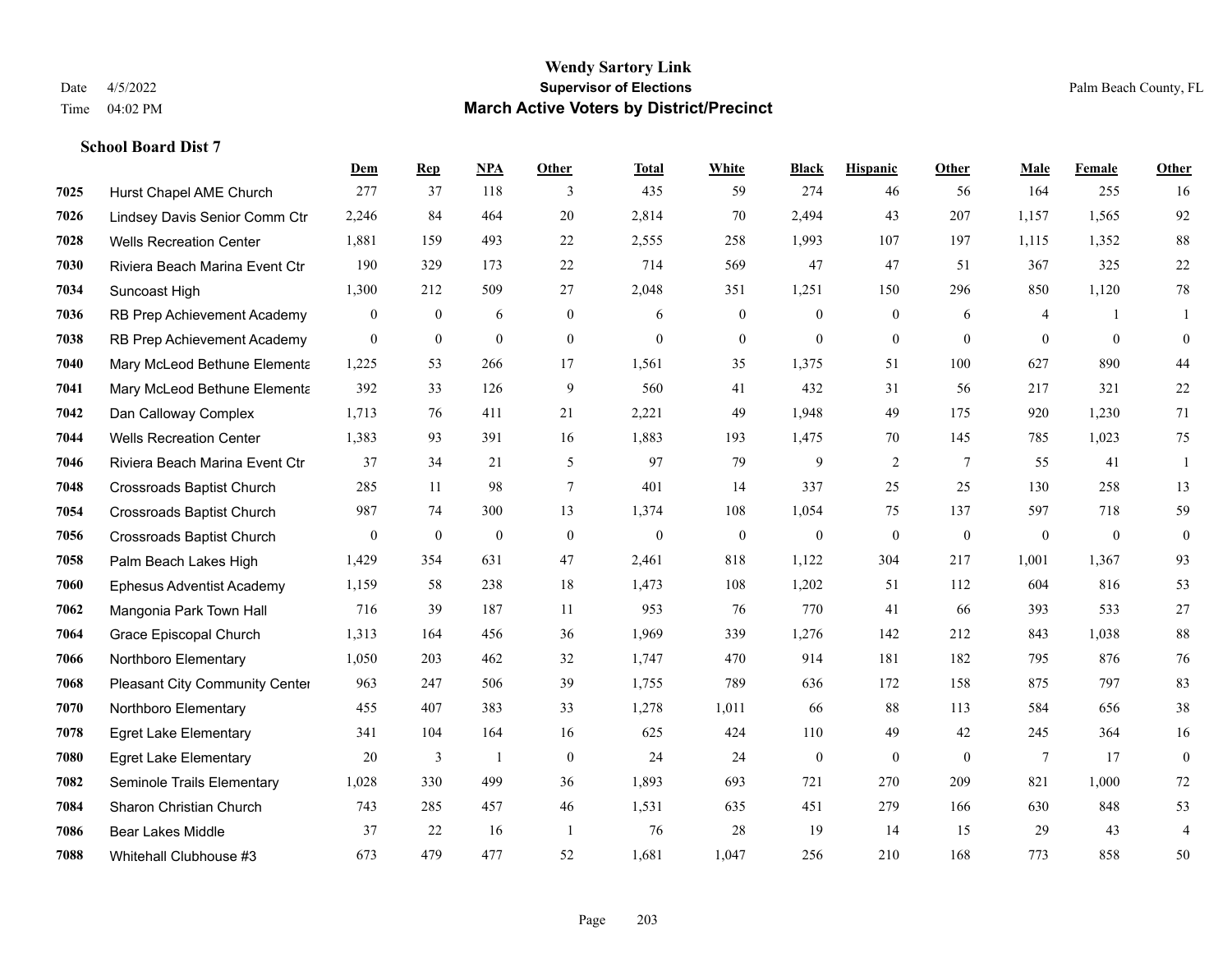|      |                                  | Dem              | <b>Rep</b>       | NPA              | <b>Other</b>     | <b>Total</b>     | White            | <b>Black</b>     | <b>Hispanic</b>  | Other            | <b>Male</b>  | Female       | <b>Other</b>     |
|------|----------------------------------|------------------|------------------|------------------|------------------|------------------|------------------|------------------|------------------|------------------|--------------|--------------|------------------|
| 7090 | Bear Lakes Middle                | 1,314            | 465              | 829              | 58               | 2,666            | 1,054            | 931              | 379              | 302              | 1,169        | 1,385        | 112              |
| 7092 | Palm Beach Lakes High            | 114              | 36               | 73               | $\overline{4}$   | 227              | 82               | 67               | 22               | 56               | 104          | 110          | 13               |
| 7094 | Salvation Army Activity Hall     | 608              | 78               | 289              | 14               | 989              | 159              | 525              | 131              | 174              | 424          | 518          | 47               |
| 7096 | Salvation Army Activity Hall     | 832              | 309              | 527              | 34               | 1,702            | 696              | 548              | 276              | 182              | 678          | 948          | 76               |
| 7098 | U M Church of Palm Beaches       | 19               | 19               | 19               | $\overline{1}$   | 58               | 43               | $\overline{4}$   | 9                | 2                | 32           | 24           | $\overline{2}$   |
| 7100 | U M Church of Palm Beaches       | 967              | 434              | 717              | 65               | 2,183            | 1,041            | 686              | 249              | 207              | 979          | 1,136        | 68               |
| 7102 | First Christian Church           | 751              | 189              | 330              | 23               | 1,293            | 430              | 640              | 105              | 118              | 491          | 759          | 43               |
| 7104 | WPB City Fire Station #5         | 735              | 418              | 459              | 34               | 1,646            | 1,017            | 287              | 196              | 146              | 716          | 882          | 48               |
| 7106 | <b>Roosevelt Elementary</b>      | 2,049            | 177              | 598              | 37               | 2,861            | 283              | 2,095            | 265              | 218              | 1,156        | 1,591        | 114              |
| 7108 | <b>Chamber of Commerce</b>       | 411              | 406              | 368              | 54               | 1,239            | 935              | 56               | 112              | 136              | 578          | 626          | 35               |
| 7110 | <b>Adult Education Center</b>    | 704              | 232              | 428              | 33               | 1,397            | 446              | 440              | 377              | 134              | 581          | 755          | 61               |
| 7112 | <b>Adult Education Center</b>    | 123              | 28               | 63               | 7                | 221              | 54               | 116              | 27               | 24               | 70           | 141          | 10               |
| 7114 | <b>Adult Education Center</b>    | $\mathbf{0}$     | $\mathbf{0}$     | $\overline{0}$   | $\overline{0}$   | $\theta$         | $\overline{0}$   | $\mathbf{0}$     | $\mathbf{0}$     | $\theta$         | $\theta$     | $\theta$     | $\boldsymbol{0}$ |
| 7116 | <b>Adult Education Center</b>    | $\mathbf{0}$     | $\overline{0}$   | $\overline{0}$   | $\boldsymbol{0}$ | $\boldsymbol{0}$ | $\boldsymbol{0}$ | $\boldsymbol{0}$ | $\boldsymbol{0}$ | $\boldsymbol{0}$ | $\mathbf{0}$ | $\mathbf{0}$ | $\overline{0}$   |
| 7118 | <b>Adult Education Center</b>    | 32               | 31               | 39               | 7                | 109              | 82               | 4                | 18               | 5                | 54           | 48           | $\tau$           |
| 7120 | U M Church of Palm Beaches       | 290              | 114              | 182              | 13               | 599              | 215              | 219              | 111              | 54               | 258          | 311          | 30               |
| 7122 | U M Church of Palm Beaches       | $\boldsymbol{0}$ | $\boldsymbol{0}$ | $\boldsymbol{0}$ | $\boldsymbol{0}$ | $\boldsymbol{0}$ | $\boldsymbol{0}$ | $\boldsymbol{0}$ | $\mathbf{0}$     | $\mathbf{0}$     | $\mathbf{0}$ | $\mathbf{0}$ | $\boldsymbol{0}$ |
| 7124 | First Christian Church           | 1,202            | 140              | 348              | 17               | 1,707            | 193              | 1,239            | 115              | 160              | 752          | 895          | 60               |
| 7126 | <b>First Christian Church</b>    | 1,511            | 511              | 809              | 73               | 2,904            | 1,132            | 1,063            | 416              | 293              | 1,222        | 1,571        | 111              |
| 7128 | <b>Westward Elementary</b>       | 1,938            | 131              | 517              | 26               | 2,612            | 169              | 2,117            | 119              | 207              | 1,040        | 1,479        | 93               |
| 7134 | <b>Adult Education Center</b>    | 811              | 175              | 394              | 20               | 1,400            | 297              | 668              | 296              | 139              | 629          | 709          | 62               |
| 7136 | <b>Haverhill Town Hall</b>       | 41               | 39               | 35               | 2                | 117              | 46               | 34               | 26               | 11               | 47           | 64           | 6                |
| 7138 | <b>Westgate Community Center</b> | 1,550            | 451              | 918              | 35               | 2,954            | 686              | 975              | 992              | 301              | 1,313        | 1,501        | 140              |
| 7148 | Howard Park Community Center     | 100              | 42               | 58               | 10               | 210              | 116              | 39               | 30               | 25               | 107          | 93           | 10               |
| 7149 | Howard Park Community Center     | 63               | 13               | 50               | $\overline{2}$   | 128              | 20               | 52               | 34               | 22               | 58           | 58           | 12               |
| 7160 | South Grade Elementary           | 931              | 228              | 479              | 24               | 1,662            | 508              | 639              | 336              | 179              | 809          | 775          | $78\,$           |
| 7162 | <b>Osborne Community Center</b>  | 848              | 125              | 379              | 29               | 1,381            | 249              | 700              | 295              | 137              | 622          | 700          | 59               |
| 7168 | <b>Maddock Park</b>              | 1,493            | 660              | 934              | 59               | 3,146            | 1,543            | 800              | 526              | 277              | 1,437        | 1,593        | 116              |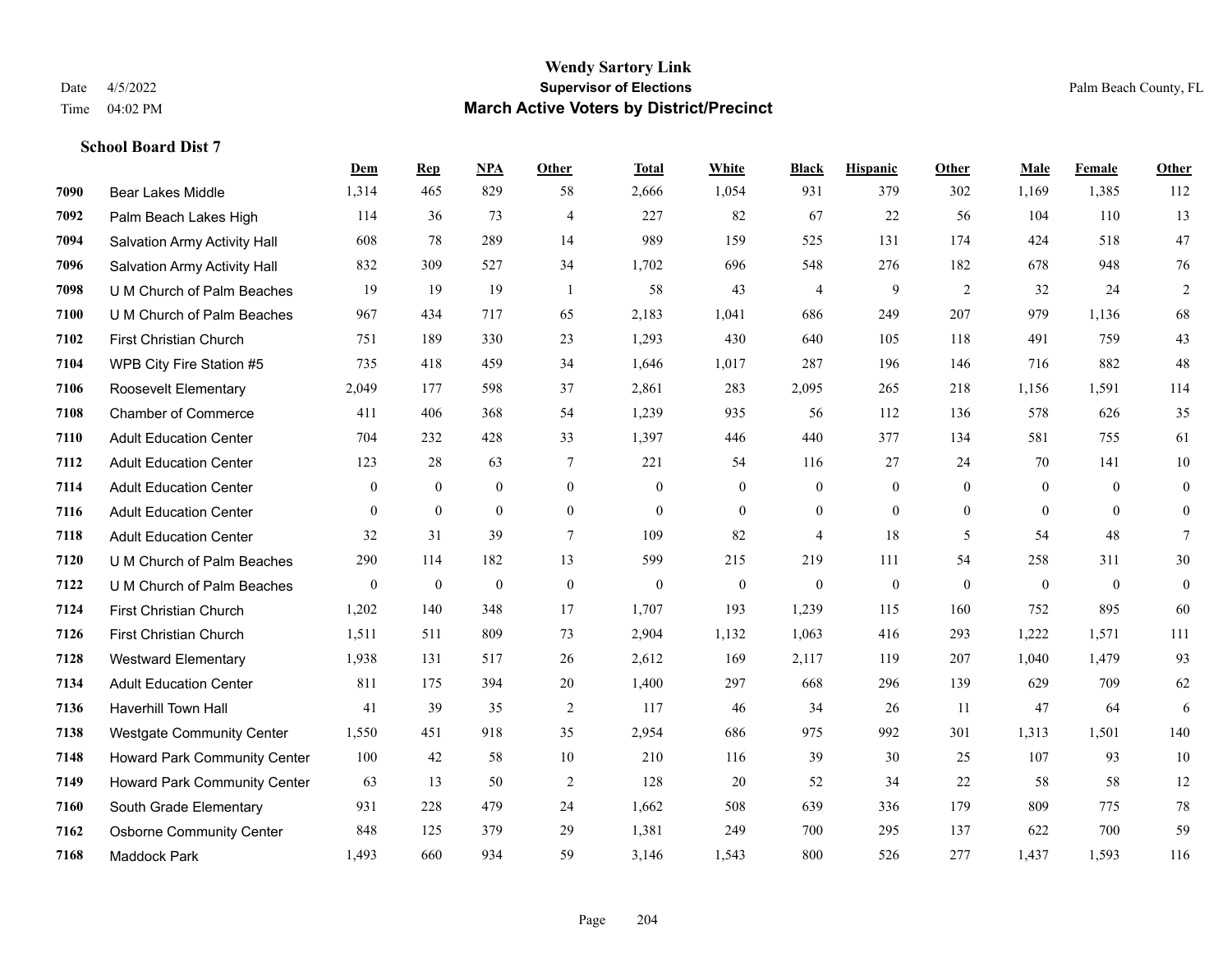|      |                                 | Dem            | <b>Rep</b>     | <b>NPA</b>   | Other          | <b>Total</b> | White          | <b>Black</b>   | <b>Hispanic</b> | Other          | Male   | Female         | Other          |
|------|---------------------------------|----------------|----------------|--------------|----------------|--------------|----------------|----------------|-----------------|----------------|--------|----------------|----------------|
| 7170 | Lantana Town Hall               | 685            | 333            | 544          | 37             | 1,599        | 853            | 345            | 235             | 166            | 763    | 758            | 78             |
| 7174 | <b>Rolling Green Elementary</b> | 1,013          | 236            | 522          | 29             | 1,800        | 563            | 676            | 401             | 160            | 785    | 940            | 75             |
| 7175 | <b>Rolling Green Elementary</b> | $\overline{0}$ | $\overline{0}$ |              | $\overline{0}$ |              | $\overline{0}$ | $\overline{0}$ |                 | $\overline{0}$ |        | $\overline{0}$ | $\overline{0}$ |
| 7176 | Hypoluxo Town Hall              | 188            | 87             | 116          | 8              | 399          | 221            | 80             | 68              | 30             | 172    | 215            | 12             |
| 7178 | Temple Beth Kodesh              | 1,503          | 195            | 599          | 31             | 2,328        | 458            | 1,317          | 352             | 201            | 1,060  | 1,166          | 102            |
| 7179 | Village Royale on the Green     | 814            | 232            | 355          | 28             | 1,429        | 576            | 587            | 152             | 114            | 617    | 756            | 56             |
| 7180 | St John Missionary Baptist Chr  | 1,759          | 142            | 498          | 19             | 2,418        | 244            | 1,796          | 178             | 200            | 1,033  | 1,295          | 90             |
| 7182 | Carolyn Sims Center             | 1,485          | 71             | 384          | 13             | 1,953        | 81             | 1,637          | 85              | 150            | 809    | 1,064          | 80             |
| 7184 | St John Missionary Baptist Chr  | 3              | $\overline{3}$ | $\mathbf{0}$ | $\overline{0}$ | 6            | 3              | $\overline{c}$ | $\overline{0}$  |                | 3      | 3              | $\theta$       |
| 7186 | Boynton Beach Senior Center     | 1,450          | 434            | 739          | 60             | 2,683        | 1,082          | 1,079          | 268             | 254            | 1,259  | 1,309          | 115            |
| 7188 | <b>Forest Park Elementary</b>   | 834            | 544            | 599          | 58             | 2,035        | 1,426          | 268            | 179             | 162            | 882    | 1,082          | 71             |
| 7190 | Seacrest Presbyterian           | 1,052          | 622            | 816          | 59             | 2,549        | 1,600          | 457            | 250             | 242            | 1,235  | 1,224          | $90\,$         |
| 7192 | Lakeview Baptist Church         | 20             | 10             | 10           | 3              | 43           | 33             | $\overline{c}$ | 3               | 5              | 21     | 19             | 3              |
| 7194 | Delray Beach Community Cente    | 566            | 360            | 418          | 47             | 1,391        | 996            | 194            | 106             | 95             | 713    | 634            | 44             |
| 7196 | <b>Atlantic High</b>            | 1,502          | 243            | 535          | 20             | 2,300        | 598            | 1,361          | 131             | 210            | 1,052  | 1,159          | 89             |
| 7200 | Pompey Park Recreation Center   | 1,318          | 236            | 452          | 26             | 2,032        | 514            | 1,276          | 106             | 136            | 936    | 1,035          | 61             |
| 7202 | 505 Club                        | 631            | 405            | 436          | 40             | 1,512        | 1,079          | 230            | 74              | 129            | 788    | 678            | 46             |
| 7208 | <b>Atlantic High</b>            | 750            | 202            | 321          | 23             | 1,296        | 574            | 528            | 84              | 110            | 566    | 694            | 36             |
| 7210 | Village Academy                 | 1,760          | 107            | 440          | 17             | 2,324        | 132            | 1,885          | 144             | 163            | 975    | 1,254          | 95             |
| 7212 | Delray Beach Library            | 1,304          | 233            | 473          | 28             | 2,038        | 565            | 1,182          | 119             | 172            | 992    | 978            | 68             |
| 7214 | Delray Beach Community Cente    | 854            | 315            | 502          | 37             | 1,708        | 811            | 540            | 208             | 149            | 819    | 820            | 69             |
|      | <b>School Board Dist 7</b>      | 70,299         | 18,084         | 31,809       | 2,185          | 122,377      | 40,399         | 56,735         | 13,992          | 11,251         | 54,000 | 63,736         | 4,641          |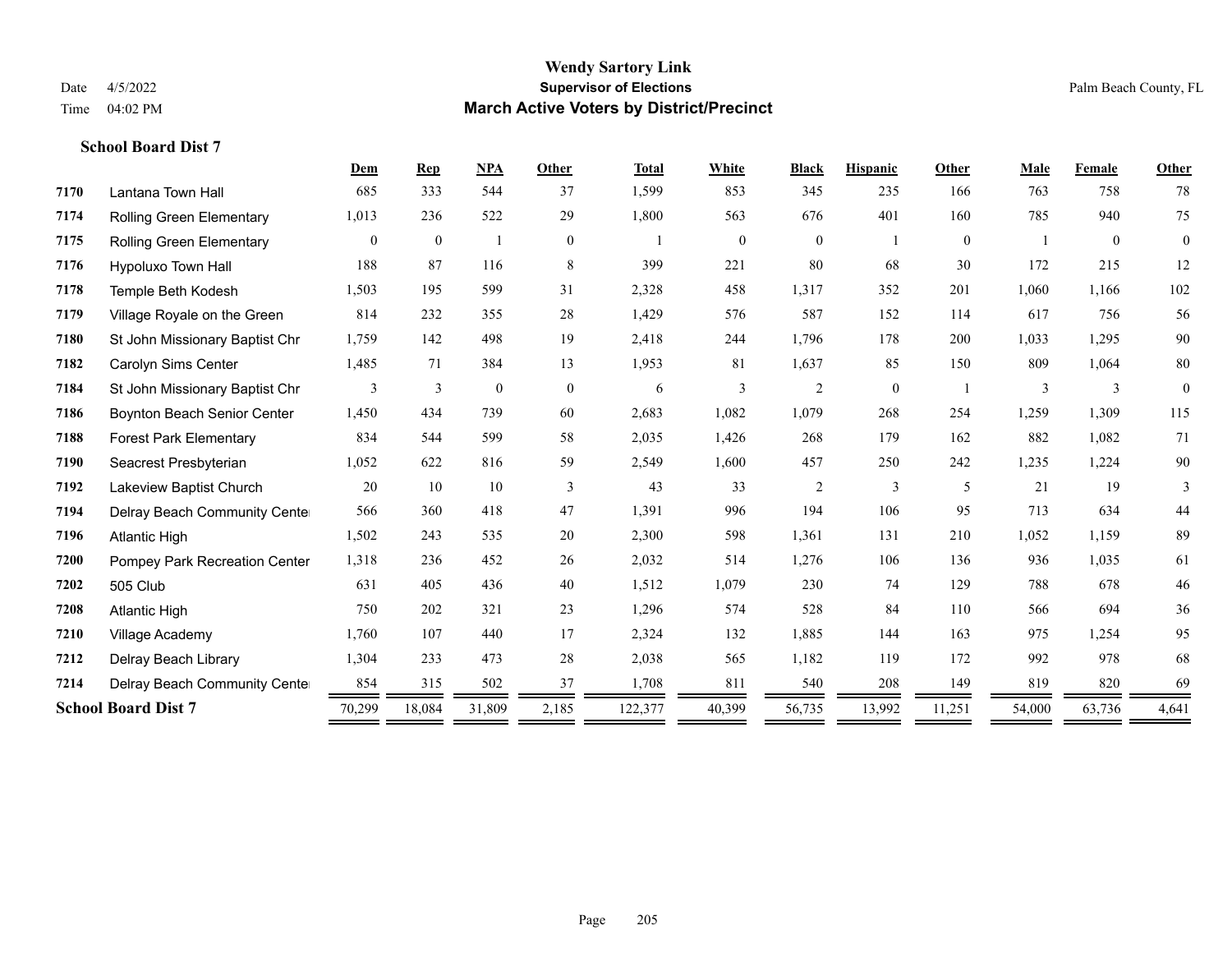|      |                                     | Dem              | <b>Rep</b>       | NPA              | <b>Other</b>   | <b>Total</b>   | <b>White</b>     | <b>Black</b>     | <b>Hispanic</b> | <b>Other</b> | <b>Male</b>    | <b>Female</b>  | <b>Other</b>     |
|------|-------------------------------------|------------------|------------------|------------------|----------------|----------------|------------------|------------------|-----------------|--------------|----------------|----------------|------------------|
| 1002 | <b>Canal Point Community Center</b> | $\mathbf{0}$     | $\mathbf{0}$     | $\boldsymbol{0}$ | $\Omega$       | $\mathbf{0}$   | $\overline{0}$   | $\theta$         | $\mathbf{0}$    | $\Omega$     | $\theta$       | $\theta$       | $\Omega$         |
| 1004 | Pierce Hammock Elementary           | 2                | 5                | $\overline{4}$   | $\theta$       | 11             | 11               | $\theta$         | $\mathbf{0}$    | $\Omega$     |                | 7              | $\Omega$         |
| 1006 | Journey Church of Jupiter           | $\Omega$         | $\theta$         | $\theta$         | $\Omega$       | $\Omega$       | $\Omega$         | $\Omega$         | $\theta$        | $\Omega$     | $\Omega$       | $\Omega$       |                  |
| 1008 | Journey Church of Jupiter           | $\theta$         | $\mathbf{0}$     | $\mathbf{0}$     | $\mathbf{0}$   | $\theta$       | $\mathbf{0}$     | $\overline{0}$   | $\mathbf{0}$    | $\Omega$     | $\mathbf{0}$   | $\theta$       |                  |
| 1010 | Journey Church of Jupiter           | 0                | $\theta$         | $\mathbf{0}$     | $\Omega$       | $\Omega$       | $\overline{0}$   | $\theta$         | $\theta$        | $\Omega$     | $\theta$       | $\Omega$       | $\Omega$         |
| 1012 | Caloosa POA Meeting Room            |                  | $\mathbf{0}$     | $\mathbf{0}$     | $\Omega$       | $\theta$       | $\mathbf{0}$     | $\theta$         | $\mathbf{0}$    | $\Omega$     | $\theta$       | $\Omega$       |                  |
| 1014 | Caloosa POA Meeting Room            | $\Omega$         | $\mathbf{1}$     | $\mathbf{0}$     | $\theta$       |                |                  | $\overline{0}$   | $\mathbf{0}$    | $\theta$     | $\theta$       | $\theta$       |                  |
| 1016 | Journey Church of Jupiter           | $\Omega$         | $\mathbf{0}$     | $\theta$         | $\Omega$       | $\theta$       | $\theta$         | $\theta$         | $\theta$        | $\Omega$     | $\Omega$       | $\Omega$       | $\Omega$         |
| 1018 | Calvary Church of Jupiter           | 441              | 835              | 467              | 50             | 1,793          | 1,584            | 20               | 96              | 93           | 845            | 895            | 53               |
| 1019 | Calvary Church of Jupiter           | 190              | 367              | 225              | 8              | 790            | 705              | $\mathbf{0}$     | 47              | 38           | 377            | 396            | 17               |
| 1020 | Caloosa POA Meeting Room            | $\mathbf{0}$     | $\boldsymbol{0}$ | $\boldsymbol{0}$ | $\theta$       | $\mathbf{0}$   | $\mathbf{0}$     | $\mathbf{0}$     | $\mathbf{0}$    | $\theta$     | $\mathbf{0}$   | $\overline{0}$ | $\mathbf{0}$     |
| 1022 | Journey Church of Jupiter           | 689              | 1,266            | 782              | 66             | 2,803          | 2,388            | 34               | 199             | 182          | 1,350          | 1,377          | 76               |
| 1024 | Calvary Church of Jupiter           | 9                | $\overline{7}$   | $\overline{7}$   | $\overline{1}$ | 24             | 24               | $\mathbf{0}$     | $\mathbf{0}$    | $\theta$     | 12             | 12             | $\mathbf{0}$     |
| 1026 | Calvary Church of Jupiter           | 328              | 621              | 356              | 27             | 1,332          | 1,181            | 12               | 75              | 64           | 639            | 663            | $30\,$           |
| 1028 | Jupiter Farms Elementary            | 530              | 1,022            | 589              | 63             | 2,204          | 1,933            | 15               | 134             | 122          | 1,074          | 1,071          | 59               |
| 1030 | Calvary Church of Jupiter           | 16               | 38               | 24               | $\overline{4}$ | 82             | 75               | $\mathbf{0}$     | $\overline{4}$  | 3            | 41             | 38             | 3                |
| 1032 | Jupiter Farms Park Community I      | 302              | 577              | 373              | 30             | 1,282          | 1,080            | 12               | 107             | 83           | 626            | 617            | 39               |
| 1170 | Caloosa POA Meeting Room            | $\boldsymbol{0}$ | $\boldsymbol{0}$ | $\boldsymbol{0}$ | $\mathbf{0}$   | $\mathbf{0}$   | $\boldsymbol{0}$ | $\boldsymbol{0}$ | $\mathbf{0}$    | $\theta$     | $\mathbf{0}$   | $\theta$       | $\mathbf{0}$     |
| 1172 | Caloosa POA Meeting Room            | 124              | 285              | 129              | 10             | 548            | 466              | 15               | 22              | 45           | 253            | 277            | 18               |
| 1218 | Osceola Creek Middle                |                  | $\mathbf{1}$     | $\mathbf{0}$     | $\theta$       | $\overline{2}$ | $\overline{c}$   | $\mathbf{0}$     | $\mathbf{0}$    | $\theta$     | $\overline{2}$ | $\theta$       | $\theta$         |
| 1220 | Pierce Hammock Elementary           | $\theta$         | $\mathbf{0}$     | $\theta$         | $\Omega$       | $\theta$       | $\theta$         | $\theta$         | $\theta$        | $\Omega$     | $\Omega$       | $\Omega$       | $\theta$         |
| 6002 | <b>Canal Point Community Center</b> | 82               | 102              | 61               | $\overline{2}$ | 247            | 102              | 42               | 88              | 15           | 111            | 126            | $10\,$           |
| 6004 | Pahokee Recreation Center           | 970              | 181              | 235              | 5              | 1,391          | 181              | 904              | 224             | 82           | 580            | 757            | 54               |
| 6006 | Pahokee Recreation Center           | 995              | 171              | 284              | 14             | 1,464          | 127              | 857              | 384             | 96           | 647            | 739            | 78               |
| 6008 | Pahokee High                        | 529              | 24               | 111              | $\overline{4}$ | 668            | $10\,$           | 614              | 4               | 40           | 203            | 432            | 33               |
| 6010 | <b>Canal Point Community Center</b> | 23               | 7                | $\,$ 8 $\,$      | $\mathbf{0}$   | 38             | 13               | 18               | $\overline{4}$  | 3            | 19             | 19             | $\boldsymbol{0}$ |
| 6012 | Belle Glade Library/Civic Ctr       | 180              | 31               | 62               |                | 274            | 31               | 149              | 81              | 13           | 109            | 154            | 11               |
| 6029 | Belle Glade Library/Civic Ctr       |                  | $\Omega$         | $\Omega$         | $\Omega$       |                | $\theta$         |                  | $\Omega$        | $\Omega$     |                | $\Omega$       | $\theta$         |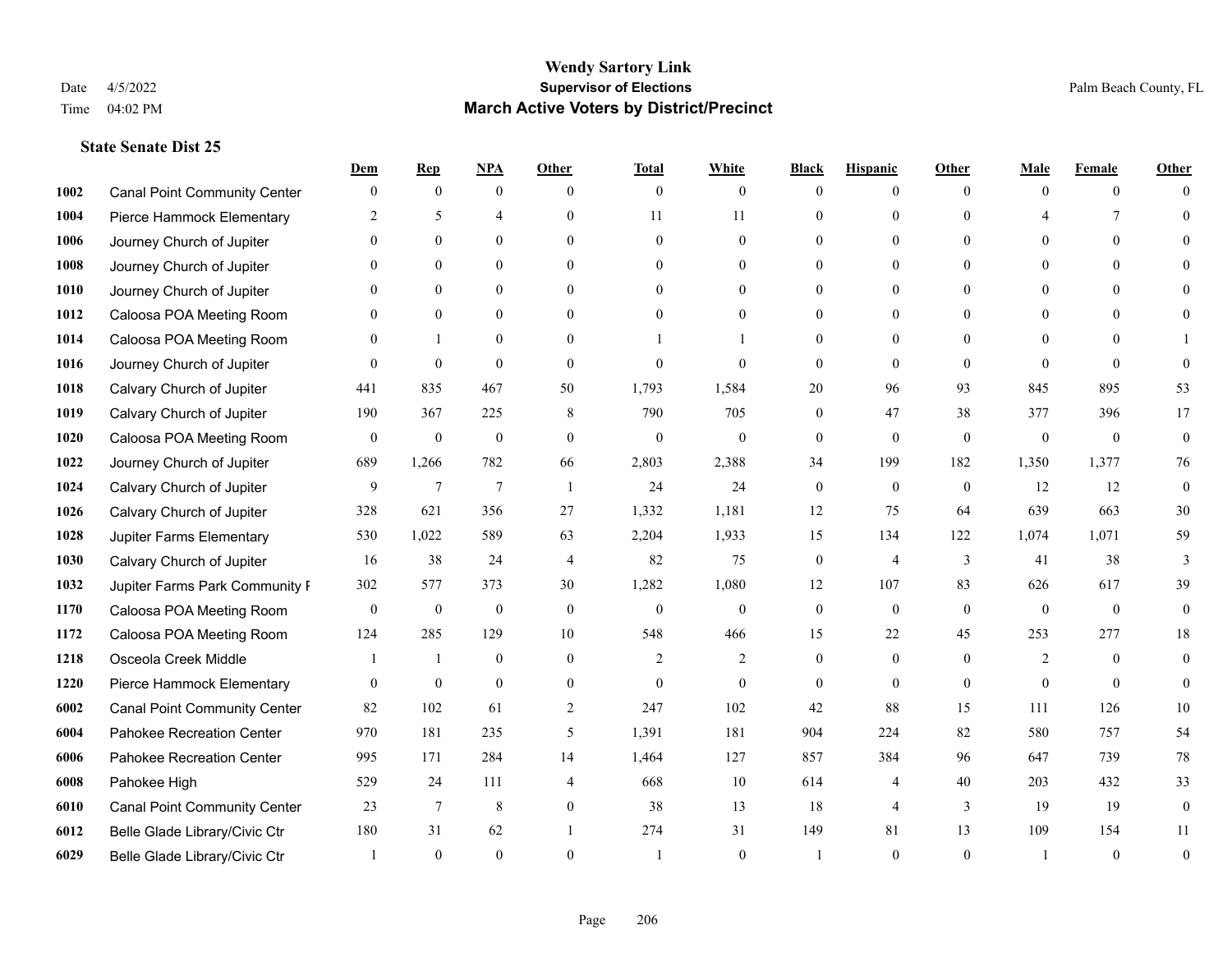|                               | Dem                         | <b>Rep</b>   | <u>NPA</u>   | Other          | <b>Total</b> | White    | <b>Black</b> | <b>Hispanic</b> | Other    | Male     | Female         | Other        |
|-------------------------------|-----------------------------|--------------|--------------|----------------|--------------|----------|--------------|-----------------|----------|----------|----------------|--------------|
| Osceola Creek Middle          | 95                          | 128          | 105          | $\overline{2}$ | 330          | 244      | 15           | 38              | 33       | 151      | 164            | 15           |
| Osceola Creek Middle          | 978                         | 1,252        | 1,046        | 71             | 3,347        | 2,146    | 441          | 491             | 269      | 1,614    | 1,631          | 102          |
| <b>Frontier Elementary</b>    | 898                         | 1,006        | 797          | 57             | 2,758        | 1,748    | 420          | 361             | 229      | 1,291    | 1,387          | 80           |
| Acreage Branch Library        | 195                         | 269          | 181          | 13             | 658          | 423      | 80           | 86              | 69       | 317      | 313            | 28           |
| Pierce Hammock Elementary     | 799                         | 976          | 780          | 54             | 2,609        | 1,665    | 363          | 338             | 243      | 1,255    | 1,255          | 99           |
| Seminole Ridge High           | $\theta$                    | $\mathbf{0}$ | $\mathbf{0}$ | $\theta$       | $\theta$     | $\Omega$ | $\mathbf{0}$ | $\theta$        | $\theta$ | $\Omega$ | $\overline{0}$ | $\mathbf{0}$ |
| PBSC Loxahatchee Groves Can   | 9                           | 6            | 15           | $\overline{c}$ | 32           | 27       | $\theta$     |                 | 2        | 12       | 20             | $\mathbf{0}$ |
| PBSC Loxahatchee Groves Can   | 329                         | 512          | 428          | 52             | 1,321        | 839      | 77           | 292             | 113      | 647      | 652            | 22           |
| PBSC Loxahatchee Groves Can   | 249                         | 412          | 244          | 20             | 925          | 684      | 91           | 82              | 68       | 417      | 481            | 27           |
| Seminole Ridge High           | 531                         | 694          | 563          | 44             | 1,832        | 1,155    | 222          | 308             | 147      | 862      | 921            | 49           |
| Loxahatchee Groves Elementary | 763                         | 897          | 774          | 55             | 2,489        | 1,533    | 278          | 464             | 214      | 1,203    | 1,191          | 95           |
| PBSC Loxahatchee Groves Can   | 169                         | 222          | 147          | 17             | 555          | 362      | 41           | 108             | 44       | 264      | 272            | 19           |
|                               | 10,427                      | 11,915       | 8,797        | 672            | 31,811       | 20,740   | 4,721        | 4,040           | 2,310    | 14,926   | 15,867         | 1,018        |
|                               | <b>State Senate Dist 25</b> |              |              |                |              |          |              |                 |          |          |                |              |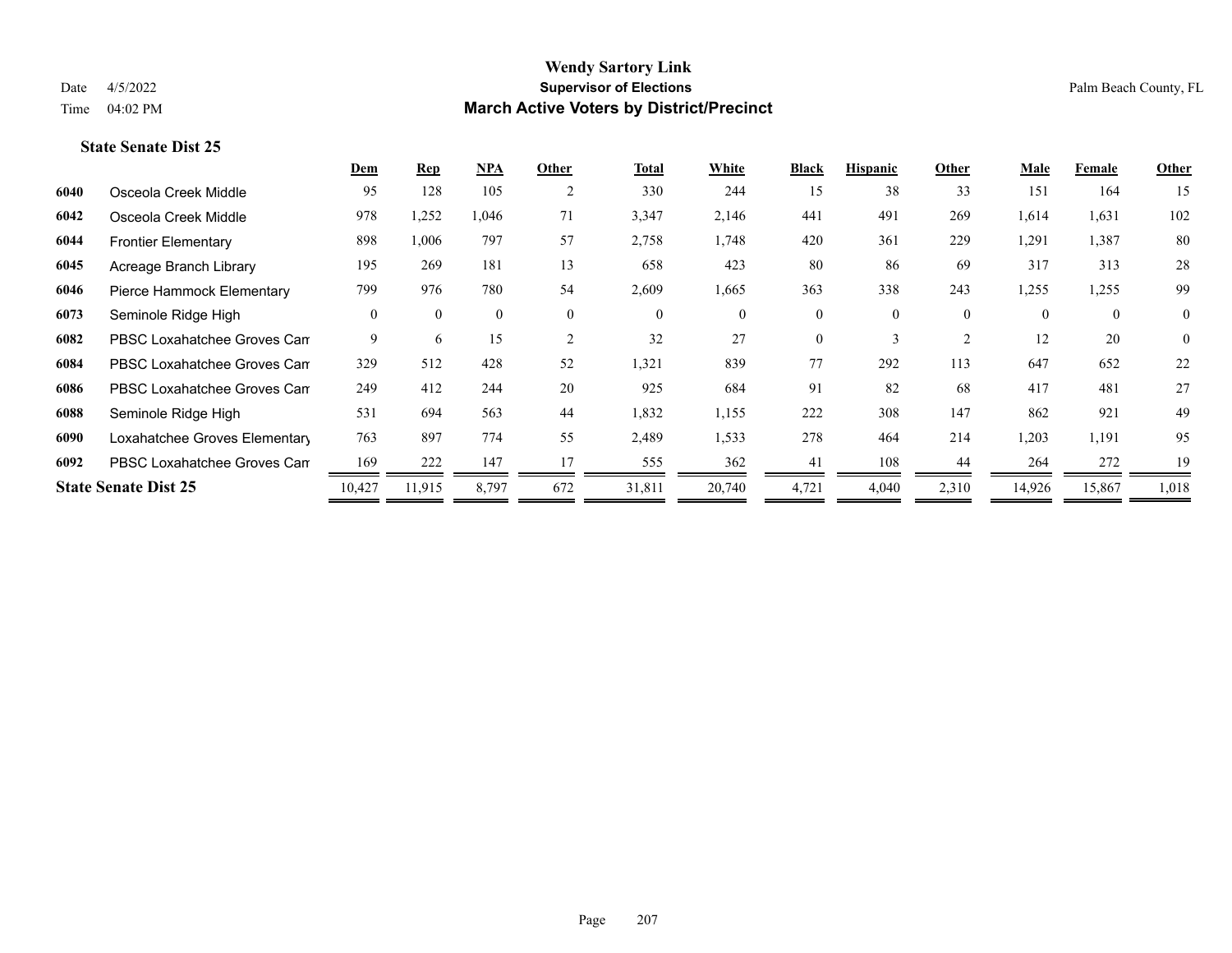|      |                                  | Dem   | <b>Rep</b> | NPA | <b>Other</b>   | <b>Total</b> | <b>White</b> | <b>Black</b>     | <b>Hispanic</b> | <b>Other</b> | <b>Male</b> | <b>Female</b> | <b>Other</b> |
|------|----------------------------------|-------|------------|-----|----------------|--------------|--------------|------------------|-----------------|--------------|-------------|---------------|--------------|
| 2146 | Village Walk HOA Clubhouse       | 543   | 543        | 431 | 46             | 1,563        | 1,207        | 62               | 148             | 146          | 659         | 857           | 47           |
| 3084 | Lakes of Sherbrooke              | 680   | 635        | 588 | 53             | 1,956        | 1,330        | 183              | 282             | 161          | 854         | 1,031         | 71           |
| 3090 | <b>Woodlands Middle</b>          | 1,480 | 839        | 675 | 53             | 3,047        | 2,463        | 184              | 114             | 286          | 1,376       | 1,585         | 86           |
| 3092 | Lacuna HOA Clubhouse             | 1,215 | 783        | 793 | 74             | 2,865        | 1,976        | 281              | 332             | 276          | 1,310       | 1,464         | 91           |
| 3120 | Valencia Shores Social Club      | 1,218 | 603        | 582 | 51             | 2,454        | 2,164        | 70               | 80              | 140          | 1,127       | 1,270         | 57           |
| 3122 | Boynton Beach Community Chur     | 884   | 423        | 352 | 34             | 1,693        | 1,508        | 40               | 55              | 90           | 706         | 951           | 36           |
| 4128 | St Lucy Catholic Church          | 620   | 928        | 644 | 43             | 2,235        | 1,998        | 13               | 79              | 145          | 1,018       | 1,150         | 67           |
| 4129 | St Lucy Catholic Church          | 28    | 60         | 31  | $\overline{1}$ | 120          | 105          | $\boldsymbol{0}$ | $\overline{4}$  | 11           | 56          | 62            | $\sqrt{2}$   |
| 4130 | Omni Middle                      | 613   | 608        | 563 | 38             | 1,822        | 1,496        | 35               | 133             | 158          | 847         | 925           | 50           |
| 4132 | Calusa Elementary                | 389   | 402        | 328 | 29             | 1,148        | 948          | 17               | 95              | 88           | 484         | 626           | 38           |
| 4134 | Above and Beyond Community (     | 406   | 551        | 432 | 39             | 1,428        | 1,151        | 43               | 131             | 103          | 685         | 698           | 45           |
| 4136 | Above and Beyond Community (     | 649   | 620        | 592 | 49             | 1,910        | 1,420        | 53               | 222             | 215          | 829         | 1,012         | 69           |
| 4138 | Ascension Catholic Church        | 807   | 1,174      | 906 | 68             | 2,955        | 2,311        | 162              | 240             | 242          | 1,419       | 1,444         | 92           |
| 4140 | <b>Broken Sound Club</b>         | 258   | 202        | 193 | 14             | 667          | 497          | 28               | 79              | 63           | 272         | 376           | 19           |
| 4142 | Woodfield Country Club HOA       | 834   | 768        | 745 | 54             | 2,401        | 2,155        | 11               | 66              | 169          | 1,109       | 1,202         | $90\,$       |
| 4144 | Seasons HOA Clubhouse            | 226   | 199        | 174 | 10             | 609          | 500          | 9                | 38              | 62           | 285         | 295           | 29           |
| 4146 | <b>Broken Sound Club</b>         | 537   | 382        | 358 | 16             | 1,293        | 1,185        | 11               | 33              | 64           | 579         | 684           | 30           |
| 4148 | <b>Broken Sound Club</b>         | 533   | 424        | 444 | 38             | 1,439        | 1,141        | 55               | 133             | 110          | 663         | 740           | $36\,$       |
| 4150 | Patch Reef Park Community Cer    | 579   | 607        | 655 | 64             | 1,905        | 1,476        | 67               | 164             | 198          | 901         | 955           | 49           |
| 4152 | Boca Delray Lodge #171           | 616   | 650        | 669 | 49             | 1,984        | 1,451        | 78               | 230             | 225          | 898         | 1.009         | 77           |
| 4154 | <b>Ascension Catholic Church</b> | 407   | 431        | 347 | 33             | 1,218        | 876          | 84               | 115             | 143          | 592         | 583           | 43           |
| 4156 | St Lucy Catholic Church          | 526   | 568        | 416 | 37             | 1,547        | 1,365        | 8                | 65              | 109          | 710         | 799           | 38           |
| 4158 | Spanish River High               | 926   | 754        | 754 | 47             | 2,481        | 1,969        | 49               | 227             | 236          | 1,183       | 1,198         | 100          |
| 4160 | Greater BR Swim & Racquet Ctr    | 412   | 412        | 361 | 25             | 1,210        | 985          | 18               | 87              | 120          | 564         | 604           | $42\,$       |
| 4162 | Patch Reef Park Community Cer    | 545   | 486        | 450 | 22             | 1,503        | 1,143        | 32               | 116             | 212          | 693         | 730           | 80           |
| 4164 | Safe Schools Institute           | 589   | 622        | 586 | 35             | 1,832        | 1,463        | 30               | 181             | 158          | 847         | 901           | 84           |
| 4166 | FAU Arena Lobby                  | 776   | 448        | 603 | 32             | 1,859        | 1,033        | 310              | 269             | 247          | 813         | 939           | 107          |
| 4168 | JC Mitchell Elementary           | 708   | 574        | 633 | 50             | 1,965        | 1,361        | 86               | 247             | 271          | 872         | 987           | 106          |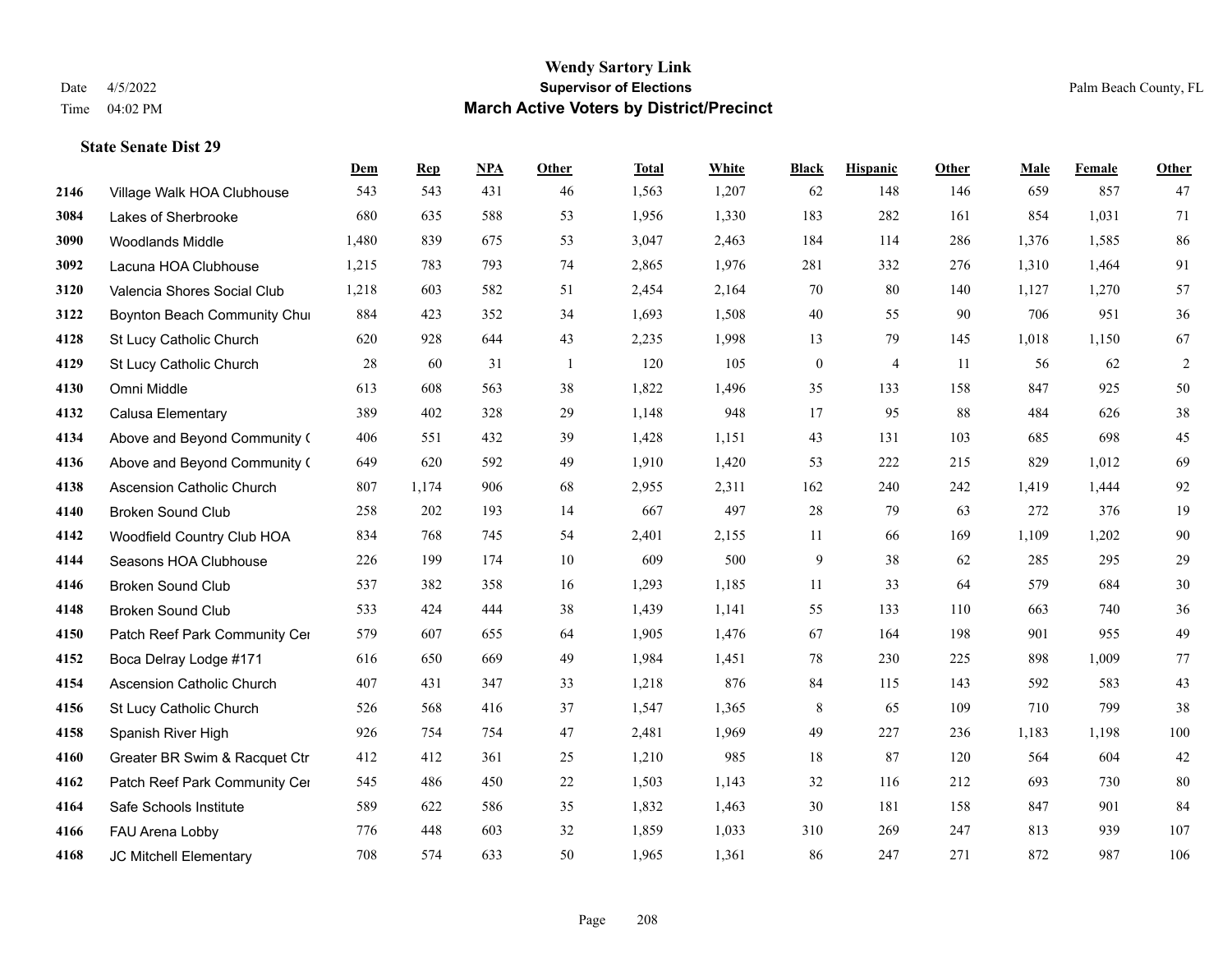|      |                                    | Dem | <b>Rep</b> | NPA | <b>Other</b> | <b>Total</b> | <b>White</b> | <b>Black</b> | <b>Hispanic</b> | <b>Other</b> | <b>Male</b> | <b>Female</b> | Other  |
|------|------------------------------------|-----|------------|-----|--------------|--------------|--------------|--------------|-----------------|--------------|-------------|---------------|--------|
| 4170 | Spanish River Library              | 882 | 1,051      | 863 | 56           | 2,852        | 2,222        | 101          | 260             | 269          | 1,353       | 1,406         | 93     |
| 4172 | Marine Safety Headquarters         | 669 | 688        | 608 | 60           | 2,025        | 1,766        | 15           | 111             | 133          | 915         | 1,057         | 53     |
| 4174 | Sugar Sand Park Comm Center        | 307 | 267        | 265 | 15           | 854          | 737          | 5            | 51              | 61           | 398         | 418           | $38\,$ |
| 4176 | Sugar Sand Park Comm Center        | 904 | 710        | 720 | 64           | 2,398        | 1,751        | 71           | 315             | 261          | 1,052       | 1,250         | 96     |
| 4178 | Sugar Sand Park Comm Center        | 732 | 639        | 518 | 48           | 1,937        | 1,552        | 41           | 191             | 153          | 799         | 1,079         | 59     |
| 4180 | Del Prado Elementary               | 549 | 593        | 564 | 38           | 1,744        | 1,241        | 51           | 245             | 207          | 799         | 850           | 95     |
| 4182 | Greater BR Swim & Racquet Ctr      | 846 | 593        | 745 | 54           | 2,238        | 1,525        | 73           | 400             | 240          | 943         | 1,203         | 92     |
| 4184 | <b>Boca Raton Middle</b>           | 554 | 604        | 558 | 38           | 1,754        | 1,323        | 61           | 211             | 159          | 835         | 877           | $42\,$ |
| 4186 | The Volen Center                   | 540 | 501        | 460 | 27           | 1,528        | 1,060        | 118          | 169             | 181          | 703         | 765           | 60     |
| 4188 | Elks Lodge of Boca Raton           | 868 | 546        | 618 | 61           | 2,093        | 1,233        | 318          | 299             | 243          | 956         | 1,049         | $88\,$ |
| 4190 | St Gregory Episcopal Church        | 729 | 1,068      | 798 | 75           | 2,670        | 2,256        | 25           | 170             | 219          | 1,310       | 1,279         | 81     |
| 4192 | Verde K-8 School                   | 537 | 968        | 718 | 42           | 2,265        | 1,835        | $44\,$       | 121             | 265          | 1,064       | 1,086         | 115    |
| 4194 | Del Prado Elementary               | 553 | 348        | 310 | 30           | 1,241        | 1,047        | 26           | 67              | 101          | 524         | 685           | 32     |
| 4196 | Good Shepherd Lutheran             | 691 | 435        | 446 | $27\,$       | 1,599        | 1,367        | $30\,$       | 83              | 119          | 670         | 887           | $42\,$ |
| 4198 | Verde K-8 School                   | 617 | 472        | 533 | 34           | 1,656        | 1,044        | 113          | 313             | 186          | 697         | 892           | 67     |
| 4200 | Verde K-8 School                   | 396 | 329        | 285 | 24           | 1,034        | 782          | 9            | 155             | 88           | 412         | 599           | 23     |
| 4202 | Greater BR Swim & Racquet Ctr      | 790 | 597        | 654 | 34           | 2,075        | 1,596        | 32           | 258             | 189          | 840         | 1,159         | 76     |
| 4204 | Sugar Sand Park Comm Center        | 731 | 456        | 592 | 40           | 1,819        | 1,158        | 135          | 311             | 215          | 816         | 935           | 68     |
| 4206 | Good Shepherd Lutheran             | 666 | 501        | 524 | 35           | 1,726        | 1,365        | $38\,$       | 177             | 146          | 702         | 965           | 59     |
| 4208 | Hammock Pointe Elementary          | 841 | 595        | 485 | 38           | 1,959        | 1,679        | 11           | 115             | 154          | 766         | 1,138         | 55     |
| 4210 | Sugar Sand Park Comm Center        | 640 | 813        | 689 | 42           | 2,184        | 1,708        | 30           | 265             | 181          | 1,011       | 1,104         | 69     |
| 4212 | Center for Spiritual Living        | 626 | 788        | 611 | 41           | 2,066        | 1,722        | 32           | 171             | 141          | 974         | 1,033         | 59     |
| 4214 | Calvary Chapel Boca Raton - 4th    | 618 | 865        | 637 | 63           | 2,183        | 1,742        | 45           | 230             | 166          | 1,007       | 1,101         | $75\,$ |
| 4216 | Calvary Chapel Boca Raton - Kir    | 668 | 1,050      | 687 | 57           | 2,462        | 2,075        | $20\,$       | 180             | 187          | 1,174       | 1,200         | $88\,$ |
| 4218 | <b>Grace Community Church</b>      | 448 | 856        | 547 | 52           | 1,903        | 1,588        | 33           | 136             | 146          | 884         | 939           | 80     |
| 4220 | <b>Boca Raton Community Center</b> | 438 | 398        | 470 | 44           | 1,350        | 867          | 102          | 231             | 150          | 602         | 708           | $40\,$ |
| 4222 | Boca Raton Downtown Library        | 936 | 1,162      | 979 | 87           | 3,164        | 2,671        | 76           | 178             | 239          | 1,425       | 1,632         | 107    |
| 4224 | <b>Grace Community Church</b>      | 507 | 1,134      | 754 | 56           | 2,451        | 2,018        | 56           | 178             | 199          | 1,146       | 1,226         | 79     |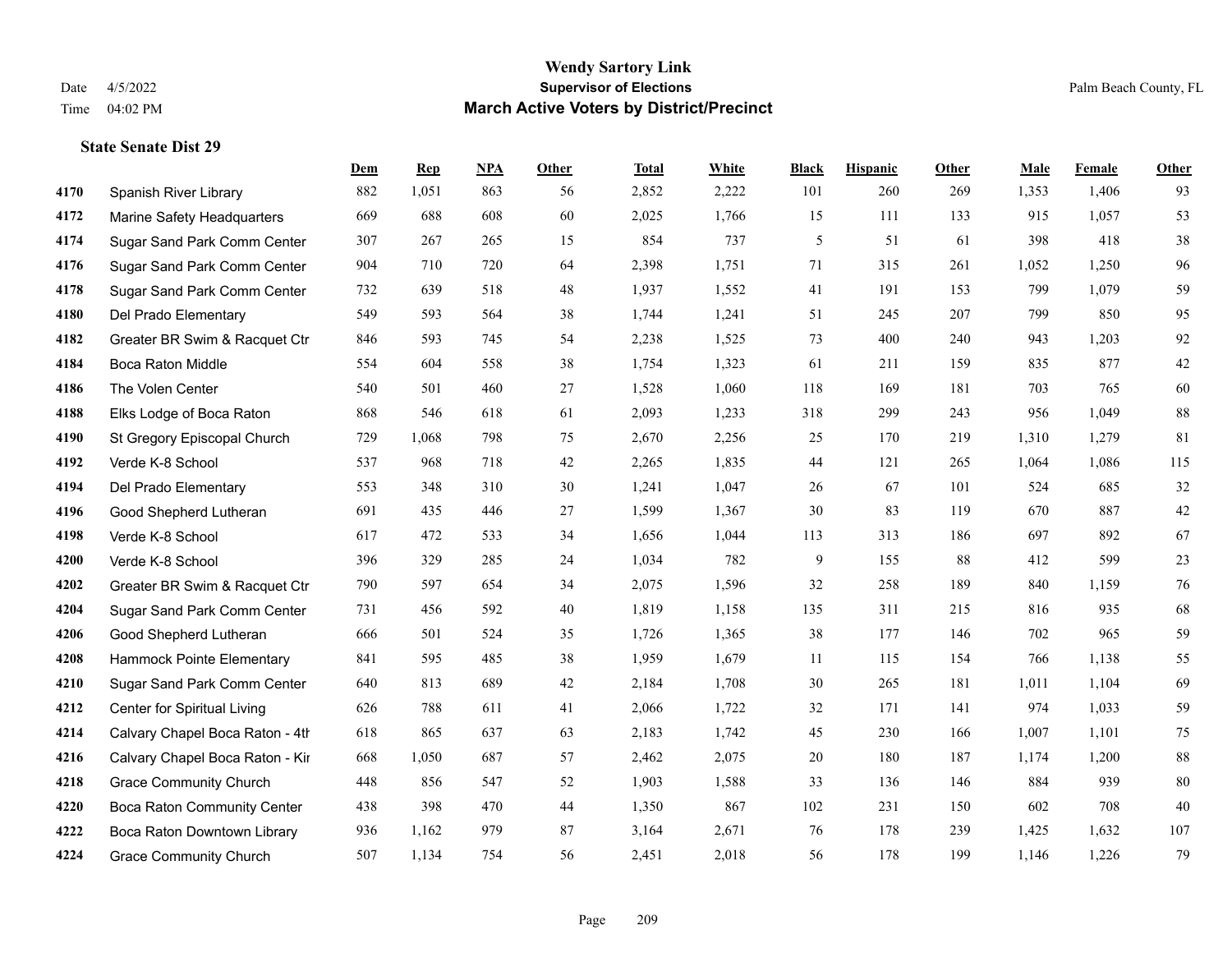|      |                                    | Dem            | <b>Rep</b>   | NPA            | <b>Other</b> | <b>Total</b> | <b>White</b> | <b>Black</b>     | <b>Hispanic</b>  | <b>Other</b>    | <b>Male</b> | Female | Other            |
|------|------------------------------------|----------------|--------------|----------------|--------------|--------------|--------------|------------------|------------------|-----------------|-------------|--------|------------------|
| 4226 | St Gregory Episcopal Church        | 215            | 379          | 294            | 25           | 913          | 817          | $\,$ 8 $\,$      | 30               | 58              | 430         | 461    | 22               |
| 4228 | <b>Boca Raton Community Center</b> | 528            | 679          | 532            | 48           | 1,787        | 1,542        | 17               | 101              | 127             | 803         | 938    | 46               |
| 4230 | Boca Raton Downtown Library        | 308            | 450          | 341            | 24           | 1,123        | 977          | 10               | 60               | 76              | 527         | 574    | $22\,$           |
| 5003 | Faith Farm Tabernacle              | 486            | 346          | 445            | 30           | 1,307        | 783          | 136              | 216              | 172             | 587         | 680    | $40\,$           |
| 5004 | Faith Farm Tabernacle              | $\overline{4}$ | 2            | 2              | $\theta$     | 8            | 5            | $\mathbf{0}$     | 3                | $\theta$        | 6           | 2      | $\mathbf{0}$     |
| 5007 | Faith Farm Tabernacle              | 5              | $\mathbf{1}$ | $\overline{2}$ | $\mathbf{0}$ | $\,$ 8 $\,$  | 7            | $\boldsymbol{0}$ | $\boldsymbol{0}$ | -1              | 6           | 2      | $\mathbf{0}$     |
| 5054 | Our Lady Queen of Peace            | 1,120          | 1,189        | 1,032          | 83           | 3,424        | 2,742        | 98               | 208              | 376             | 1,588       | 1,702  | 134              |
| 5090 | Gleneagles CC-Strathearn Sat       | 968            | 490          | 475            | 37           | 1,970        | 1,684        | 38               | 120              | 128             | 825         | 1,097  | $48\,$           |
| 5092 | Gleneagles CC-Clunie Satellite     | 792            | 348          | 359            | 24           | 1,523        | 1,306        | 70               | 71               | 76              | 658         | 832    | 33               |
| 5094 | Kings Point Clubhouse              | 382            | 198          | 179            | 18           | 777          | 627          | 32               | 70               | 48              | 299         | 449    | 29               |
| 5096 | Monaco Clubhouse                   | 905            | 541          | 480            | 41           | 1,967        | 1,539        | 93               | 184              | 151             | 794         | 1,099  | $74\,$           |
| 5098 | Lakes of Delray Clubhouse          | 392            | 237          | 161            | 16           | 806          | 707          | 15               | 45               | 39              | 314         | 480    | 12               |
| 5100 | <b>Kings Point Flanders</b>        | 896            | 426          | 407            | 34           | 1,763        | 1,399        | 78               | 174              | 112             | 708         | 998    | 57               |
| 5102 | Lakes of Delray Clubhouse          | 881            | 334          | 374            | 41           | 1,630        | 1,338        | 66               | 117              | 109             | 634         | 949    | 47               |
| 5104 | <b>Kings Point Flanders</b>        | 881            | 406          | 372            | 41           | 1,700        | 1,336        | 72               | 168              | 124             | 655         | 978    | 67               |
| 5106 | Las Verdes Clubhouse               | 970            | 624          | 718            | 55           | 2,367        | 1,656        | 208              | 301              | 202             | 1,073       | 1,217  | 77               |
| 5108 | West Boca Branch Library           | 1,490          | 1,581        | 1,514          | 114          | 4,699        | 3,861        | 112              | 280              | 446             | 2,216       | 2,347  | 136              |
| 5110 | South County Civic Center          | 525            | 510          | 425            | 29           | 1,489        | 1,361        | 4                | 22               | 102             | 699         | 749    | 41               |
| 5111 | Morikami Park Elementary           | 42             | 62           | 53             | 3            | 160          | 151          | $\boldsymbol{0}$ | $\overline{2}$   | $7\phantom{.0}$ | 73          | 87     | $\mathbf{0}$     |
| 5112 | Morikami Park Elementary           | 534            | 603          | 520            | 38           | 1,695        | 1,473        | $20\,$           | 48               | 154             | 784         | 871    | $40\,$           |
| 5113 | Morikami Park Elementary           | 16             | 38           | 22             | 3            | 79           | 63           | $\boldsymbol{0}$ | 6                | 10              | 31          | 41     | $7\phantom{.0}$  |
| 5114 | South County Civic Center          | 245            | 192          | 203            | $10\,$       | 650          | 534          | $\tau$           | 29               | 80              | 295         | 327    | $28\,$           |
| 5115 | Spanish River High                 | 95             | 124          | 111            | 17           | 347          | 277          | 5                | 30               | 35              | 172         | 172    | 3                |
| 5116 | The Polo Club of Boca Raton        | 636            | 512          | 447            | 25           | 1,620        | 1,481        | 16               | 26               | 97              | 700         | 873    | 47               |
| 5117 | The Polo Club of Boca Raton        | 313            | 186          | 191            | 18           | 708          | 646          | $\mathbf{1}$     | $\,$ 8 $\,$      | 53              | 283         | 400    | 25               |
| 5118 | South County Civic Center          | 166            | 116          | 106            | 7            | 395          | 328          | 8                | 34               | 25              | 170         | 214    | 11               |
| 5119 | The Polo Club of Boca Raton        | 39             | 31           | 28             | $\sqrt{2}$   | 100          | 94           | 1                | $\overline{c}$   | 3               | 46          | 53     | 1                |
| 5120 | Delray Beach First Baptist         | 6              | $\mathbf{1}$ | $\mathbf{0}$   |              | 8            | 8            | $\mathbf{0}$     | $\theta$         | $\mathbf{0}$    | 2           | 6      | $\boldsymbol{0}$ |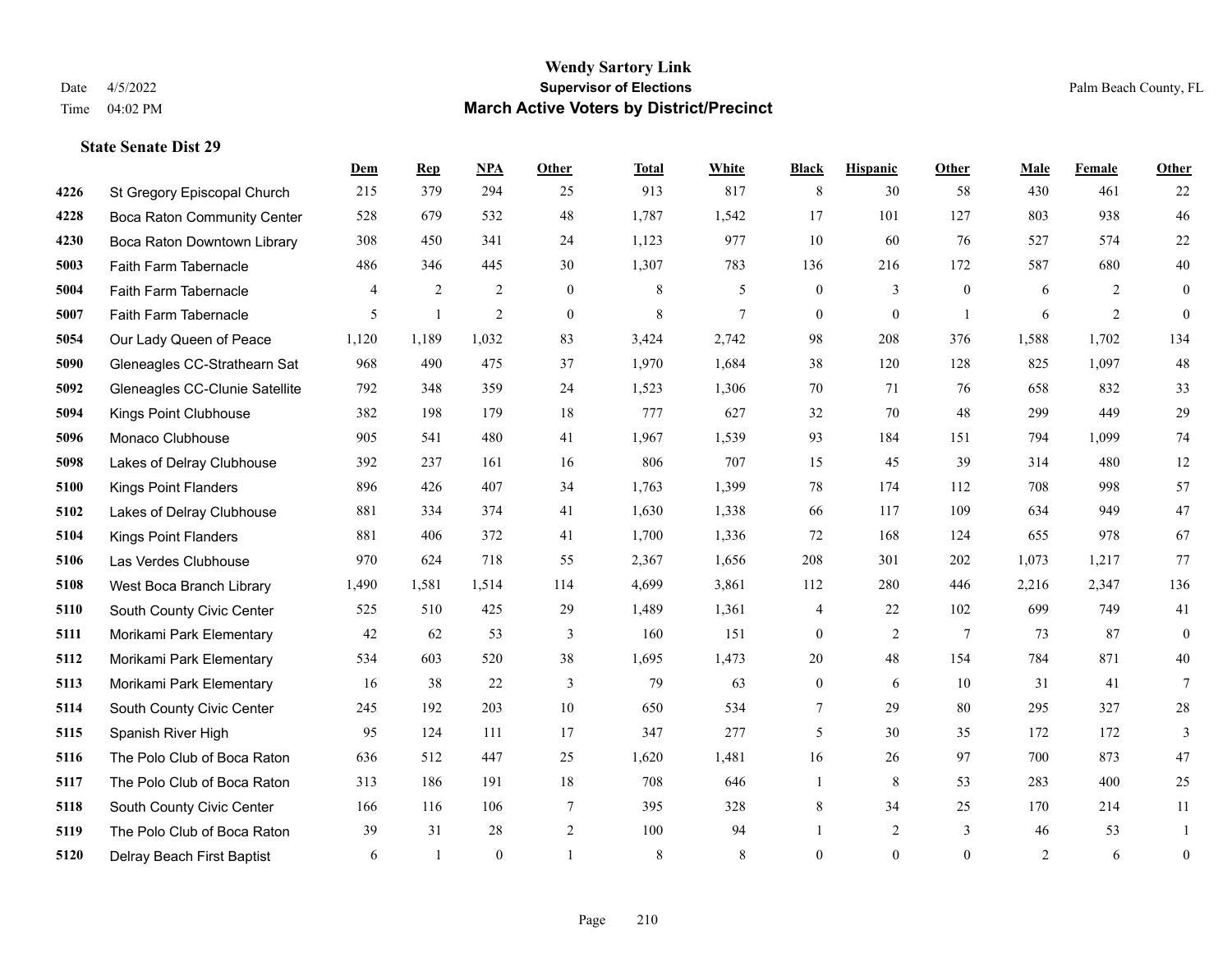|      |                                    | Dem   | <b>Rep</b> | NPA | <b>Other</b> | <b>Total</b> | <b>White</b> | <b>Black</b> | <b>Hispanic</b> | <b>Other</b> | <b>Male</b> | Female | <b>Other</b> |
|------|------------------------------------|-------|------------|-----|--------------|--------------|--------------|--------------|-----------------|--------------|-------------|--------|--------------|
| 5122 | Delray Beach First Baptist         | 267   | 179        | 201 | 10           | 657          | 424          | 32           | 131             | 70           | 286         | 343    | 28           |
| 5124 | Delray Beach First Baptist         | 162   | 110        | 121 | -1           | 394          | 327          | $\,8\,$      | 32              | 27           | 156         | 224    | 14           |
| 5126 | Boca Delray Clubhouse              | 252   | 116        | 122 | 12           | 502          | 455          | 8            | 15              | 24           | 208         | 283    | 11           |
| 5128 | <b>Sunrise Park Elementary</b>     | 751   | 511        | 574 | 39           | 1,875        | 1,241        | 103          | 282             | 249          | 850         | 965    | 60           |
| 5130 | Coconut Cove Waterpark - Meet      | 649   | 549        | 537 | 32           | 1,767        | 1,298        | 32           | 167             | 270          | 804         | 884    | 79           |
| 5132 | <b>Eagles Landing Middle</b>       | 919   | 598        | 658 | 48           | 2,223        | 1,516        | 143          | 331             | 233          | 994         | 1,161  | 68           |
| 5134 | Coconut Cove Waterpark - Meet      | 528   | 472        | 461 | 32           | 1,493        | 1,060        | $72\,$       | 236             | 125          | 716         | 726    | 51           |
| 5136 | West Boca Branch Library           | 853   | 509        | 693 | 52           | 2,107        | 1,355        | 127          | 409             | 216          | 888         | 1,156  | 63           |
| 5138 | <b>Whispering Pines Elementary</b> | 886   | 574        | 624 | 43           | 2,127        | 1,412        | 124          | 315             | 276          | 930         | 1,122  | 75           |
| 5140 | Olympic Heights High               | 1,020 | 785        | 930 | 52           | 2,787        | 1,802        | 146          | 539             | 300          | 1,272       | 1,402  | 113          |
| 5142 | <b>Whispering Pines Elementary</b> | 296   | 243        | 250 | 24           | 813          | 580          | 27           | 110             | 96           | 328         | 447    | 38           |
| 5144 | Whisper Walk Section B             | 892   | 456        | 422 | 31           | 1,801        | 1,411        | 52           | 219             | 119          | 683         | 1,071  | $47\,$       |
| 5146 | Century Village West               | 897   | 528        | 406 | 46           | 1,877        | 1,444        | 78           | 188             | 167          | 696         | 1,109  | $72\,$       |
| 5148 | Century Village West               | 748   | 383        | 359 | 29           | 1,519        | 1,215        | 51           | 131             | 122          | 581         | 867    | 71           |
| 5150 | Century Village West               | 671   | 295        | 296 | 19           | 1,281        | 995          | 48           | 147             | 91           | 451         | 790    | $40\,$       |
| 5152 | West Boca Raton High               | 925   | 791        | 860 | 45           | 2,621        | 1,948        | 82           | 244             | 347          | 1,241       | 1,278  | 102          |
| 5154 | Daggerwing Nature Center           | 885   | 773        | 737 | 51           | 2,446        | 1,687        | 79           | 333             | 347          | 1,099       | 1,232  | 115          |
| 5156 | Southwinds Golf Course             | 727   | 499        | 601 | 30           | 1,857        | 1,264        | 83           | 270             | 240          | 786         | 991    | 80           |
| 5158 | <b>Boca West Country Club</b>      | 768   | 468        | 524 | 49           | 1,809        | 1,632        | $\mathbf{9}$ | 69              | 99           | 754         | 1,008  | $47\,$       |
| 5160 | <b>Boca West Country Club</b>      | 831   | 471        | 434 | 34           | 1,770        | 1,667        | 3            | 27              | 73           | 686         | 1,038  | $46\,$       |
| 5162 | Glades Presbyterian Church         | 762   | 745        | 656 | 42           | 2,205        | 1,612        | 70           | 315             | 208          | 1,040       | 1,087  | $78\,$       |
| 5164 | Sandpiper Shores Elementary        | 1,011 | 655        | 689 | 43           | 2,398        | 1,834        | 73           | 260             | 231          | 1,083       | 1,240  | $75\,$       |
| 5166 | <b>Glades Road Branch Library</b>  | 846   | 782        | 834 | 52           | 2,514        | 1,770        | 123          | 368             | 253          | 1,101       | 1,317  | 96           |
| 5168 | <b>Glades Road Branch Library</b>  | 969   | 606        | 623 | $40\,$       | 2,238        | 1,668        | 65           | 288             | 217          | 855         | 1,326  | 57           |
| 5170 | Olympic Heights High               | 1,139 | 653        | 758 | 49           | 2,599        | 1,908        | 87           | 359             | 245          | 1,022       | 1,483  | 94           |
| 5172 | Del Prado Elementary               | 224   | 320        | 204 | 18           | 766          | 689          | $\,8\,$      | 11              | 58           | 360         | 386    | $20\,$       |
| 5174 | <b>Waters Edge Elementary</b>      | 835   | 746        | 812 | 50           | 2,443        | 1,670        | 124          | 341             | 308          | 1,129       | 1,203  | 111          |
| 5176 | Loggers Run Middle                 | 464   | 347        | 381 | 18           | 1,210        | 839          | 47           | 200             | 124          | 511         | 636    | 63           |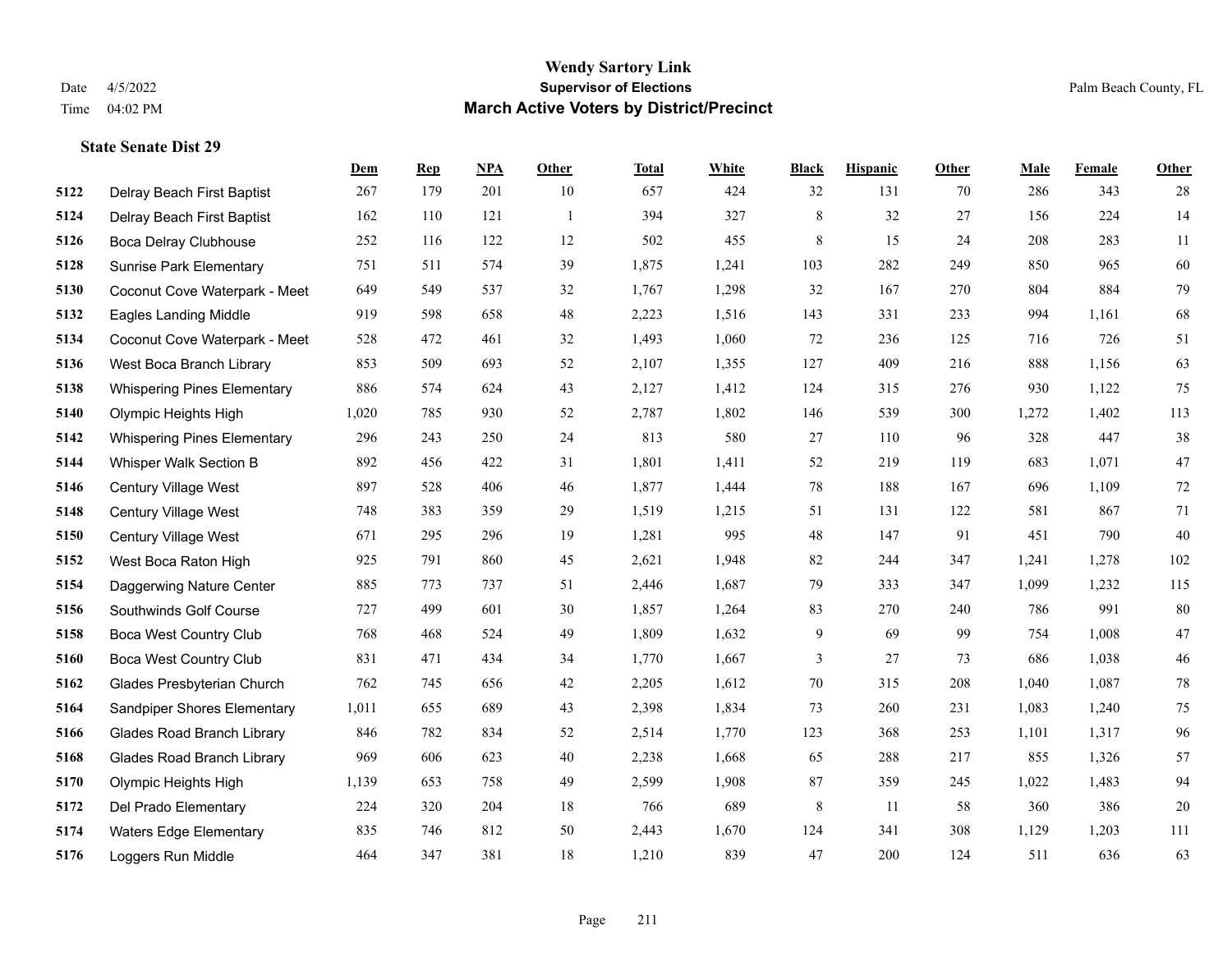|      |                                | Dem              | <b>Rep</b>       | <b>NPA</b>       | <b>Other</b>     | <b>Total</b>     | White            | <b>Black</b>     | <b>Hispanic</b>  | Other          | Male           | Female         | Other            |
|------|--------------------------------|------------------|------------------|------------------|------------------|------------------|------------------|------------------|------------------|----------------|----------------|----------------|------------------|
| 5178 | Loggers Run Middle             | 695              | 546              | 641              | 41               | 1,923            | 1,059            | 185              | 416              | 263            | 858            | 972            | 93               |
| 5180 | Boca Glades Baptist Church     | 664              | 377              | 651              | 42               | 1,734            | 973              | 131              | 400              | 230            | 795            | 862            | 77               |
| 5182 | Boca Glades Baptist Church     | 576              | 291              | 523              | 39               | 1,429            | 744              | 126              | 357              | 202            | 639            | 727            | 63               |
| 5184 | <b>Coral Sunset Elementary</b> | 901              | 574              | 740              | 42               | 2,257            | 1,239            | 246              | 450              | 322            | 1,041          | 1.110          | 106              |
| 5186 | <b>Coral Sunset Elementary</b> | 987              | 429              | 891              | 37               | 2,344            | 968              | 362              | 679              | 335            | 999            | 1,223          | 122              |
| 5188 | Pines Of Boca Barwood          | 971              | 642              | 804              | 56               | 2,473            | 1,452            | 146              | 545              | 330            | 1,054          | 1,322          | 97               |
| 5190 | Lakes at Boca Rio Clubhouse    | 407              | 284              | 348              | 20               | 1,059            | 693              | 69               | 179              | 118            | 486            | 532            | 41               |
| 5192 | Hammock Pointe Elementary      | 1,050            | 672              | 941              | 49               | 2,712            | 1,546            | 211              | 583              | 372            | 1,172          | 1,421          | 119              |
| 5194 | Lakes Of Boca Barwood          | 397              | 258              | 385              | 20               | 1,060            | 635              | 49               | 235              | 141            | 448            | 557            | 55               |
| 6014 | Belle Glade Library/Civic Ctr  | $\mathbf{1}$     | 2                | 1                | $\overline{0}$   | $\overline{4}$   | $\boldsymbol{0}$ | $\boldsymbol{0}$ | $\overline{4}$   | $\mathbf{0}$   | $\overline{1}$ | 3              | $\boldsymbol{0}$ |
| 6016 | South Bay Commission Chambe    | 35               | 55               | 32               | 3                | 125              | 83               | $\,$ 8 $\,$      | 23               | 11             | 67             | 53             | 5                |
| 6018 | South Bay Commission Chambe    | 1,186            | 88               | 232              | 12               | 1,518            | 62               | 1.169            | 210              | 77             | 637            | 842            | 39               |
| 6020 | Glades Central High            | 431              | 78               | 140              | 6                | 655              | 81               | 382              | 156              | 36             | 302            | 322            | 31               |
| 6022 | Belle Glade Library/Civic Ctr  | 1,348            | 113              | 265              | 18               | 1,744            | 93               | 1,390            | 143              | 118            | 717            | 958            | 69               |
| 6024 | Lewis Evans Resource Center    | 1,685            | 67               | 280              | 13               | 2,045            | 30               | 1.773            | 128              | 114            | 812            | 1,166          | 67               |
| 6026 | Lewis Evans Resource Center    | 1                | $\boldsymbol{0}$ | $\overline{2}$   | $\mathbf{0}$     | 3                | $\overline{0}$   | $\mathbf{0}$     | 3                | $\theta$       | $\overline{1}$ | 2              | $\boldsymbol{0}$ |
| 6028 | Belle Glade Library/Civic Ctr  | 743              | 438              | 339              | 13               | 1,533            | 399              | 392              | 655              | 87             | 717            | 773            | 43               |
| 6030 | Belle Glade Library/Civic Ctr  | 7                | 3                | 13               | $\overline{2}$   | 25               | 9                | $\mathbf{0}$     | 16               | $\overline{0}$ | 8              | 15             | 2                |
| 6032 | Gove Elementary                | 665              | 296              | 272              | $\tau$           | 1,240            | 305              | 431              | 405              | 99             | 533            | 664            | 43               |
| 6034 | Gove Elementary                | $\mathbf{0}$     | $\overline{4}$   | $\overline{0}$   | $\overline{0}$   | $\overline{4}$   | $\overline{4}$   | $\mathbf{0}$     | $\mathbf{0}$     | $\theta$       | 3              | $\overline{1}$ | $\mathbf{0}$     |
| 6036 | Gove Elementary                | 394              | 161              | 210              | 10               | 775              | 130              | 155              | 445              | 45             | 342            | 402            | 31               |
| 6038 | South Bay Commission Chambe    | $\boldsymbol{0}$ | $\boldsymbol{0}$ | $\boldsymbol{0}$ | $\boldsymbol{0}$ | $\boldsymbol{0}$ | $\boldsymbol{0}$ | $\boldsymbol{0}$ | $\boldsymbol{0}$ | $\mathbf{0}$   | $\mathbf{0}$   | $\mathbf{0}$   | $\boldsymbol{0}$ |
| 6150 | <b>Binks Forest Elementary</b> | 24               | 41               | 38               | 2                | 105              | 79               | 4                | 10               | 12             | 44             | 58             | 3                |
| 6152 | <b>Binks Forest Elementary</b> | 411              | 566              | 382              | 36               | 1,395            | 1,056            | 48               | 137              | 154            | 654            | 696            | 45               |
| 6154 | Wellington Landings Middle     | 455              | 506              | 402              | 30               | 1,393            | 996              | 87               | 193              | 117            | 626            | 726            | 41               |
| 6156 | <b>Binks Forest Elementary</b> | 623              | 725              | 583              | 42               | 1,973            | 1,374            | 124              | 300              | 175            | 901            | 1,015          | 57               |
| 6158 | <b>Wellington Elementary</b>   | 775              | 937              | 566              | 38               | 2,316            | 1,696            | 134              | 322              | 164            | 1,066          | 1,178          | 72               |
| 6160 | Wellington Landings Middle     | 650              | 596              | 561              | 44               | 1,851            | 1,212            | 164              | 333              | 142            | 867            | 930            | 54               |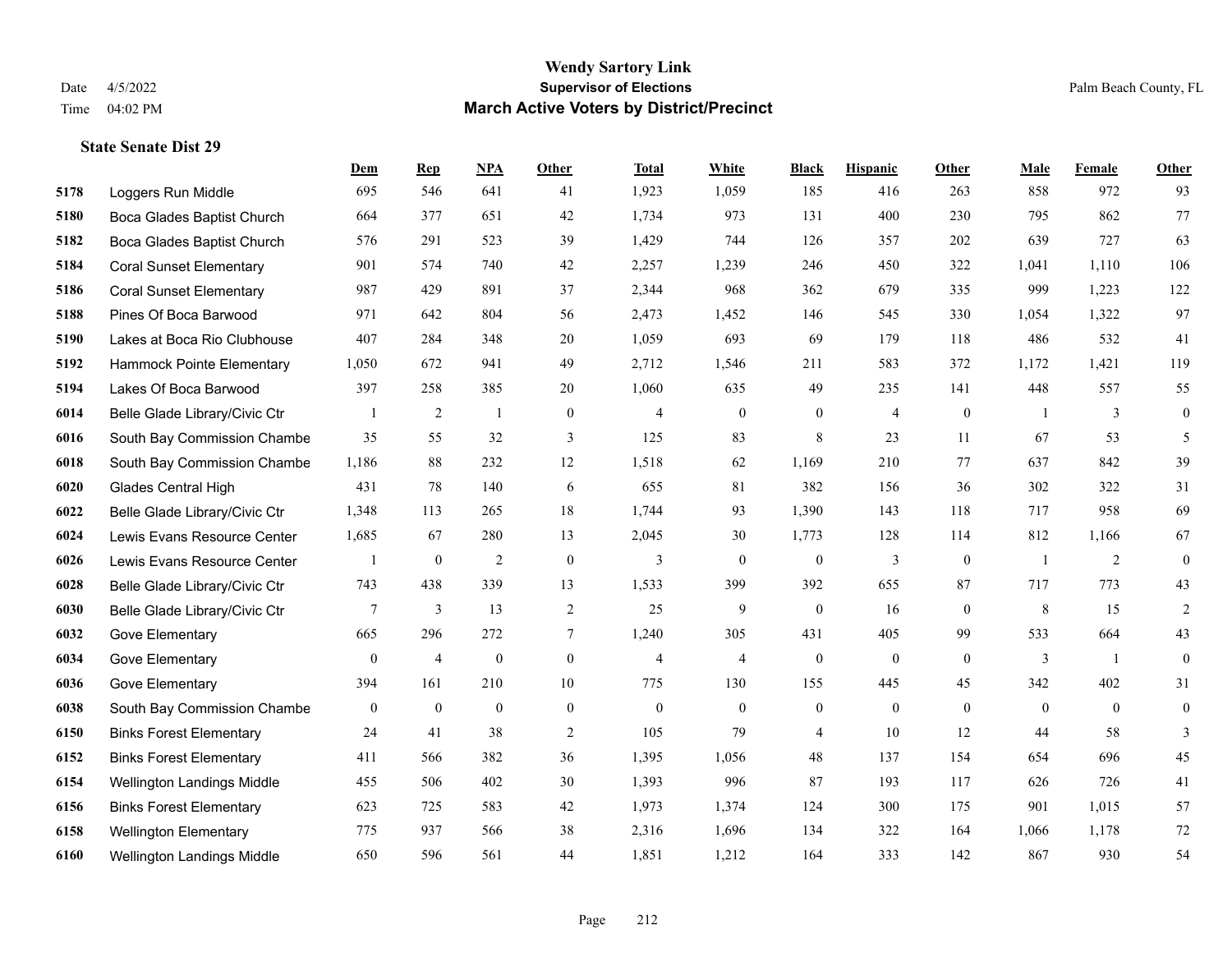|      |                                     | Dem              | <b>Rep</b>       | NPA              | <b>Other</b>     | <b>Total</b>     | <b>White</b>     | <b>Black</b>     | <b>Hispanic</b>  | <b>Other</b>   | <b>Male</b>  | Female         | <b>Other</b>     |
|------|-------------------------------------|------------------|------------------|------------------|------------------|------------------|------------------|------------------|------------------|----------------|--------------|----------------|------------------|
| 6162 | First Baptist Church Wel            | 742              | 700              | 573              | 43               | 2,058            | 1,296            | 215              | 360              | 187            | 921          | 1,072          | 65               |
| 6164 | First Baptist Church Wel            | 841              | 810              | 603              | 58               | 2,312            | 1,539            | 199              | 378              | 196            | 1,036        | 1,209          | 67               |
| 6166 | <b>Wellington Community Center</b>  | 845              | 863              | 766              | 46               | 2,520            | 1,733            | 160              | 415              | 212            | 1,168        | 1,274          | $78\,$           |
| 6168 | First Baptist Church Wel            | 125              | 174              | 147              | 9                | 455              | 347              | 27               | 42               | 39             | 208          | 235            | 12               |
| 6182 | New Horizons Elementary             | 292              | 452              | 325              | 14               | 1,083            | 791              | 45               | 116              | 131            | 464          | 588            | 31               |
| 6184 | Wellington High                     | 650              | 595              | 532              | 36               | 1,813            | 1,114            | 250              | 287              | 162            | 799          | 960            | 54               |
| 6186 | <b>Elbridge Gale Elementary</b>     | 786              | 570              | 653              | 41               | 2,050            | 1,126            | 296              | 430              | 198            | 902          | 1,079          | 69               |
| 6188 | <b>Wellington Village Park</b>      | 217              | 432              | 311              | 27               | 987              | 842              | 15               | 46               | 84             | 396          | 542            | 49               |
| 6190 | Wellington Village Hall             | 806              | 445              | 661              | 47               | 1,959            | 876              | 361              | 516              | 206            | 814          | 1,072          | 73               |
| 6192 | St Peters Methodist Church          | 964              | 792              | 788              | 69               | 2,613            | 1,548            | 287              | 549              | 229            | 1,183        | 1,347          | 83               |
| 6194 | <b>Equestrian Trails Elementary</b> | 503              | 287              | 354              | 18               | 1,162            | 524              | 296              | 148              | 194            | 517          | 592            | 53               |
| 6196 | Palm Beach Central High             | $\boldsymbol{0}$ | $\boldsymbol{0}$ | $\boldsymbol{0}$ | $\boldsymbol{0}$ | $\boldsymbol{0}$ | $\boldsymbol{0}$ | $\boldsymbol{0}$ | $\boldsymbol{0}$ | $\overline{0}$ | $\mathbf{0}$ | $\overline{0}$ | $\boldsymbol{0}$ |
| 6198 | Wellington Branch Library           | 510              | 360              | 363              | 38               | 1,271            | 704              | 191              | 267              | 109            | 548          | 687            | 36               |
| 6200 | <b>Emerald Cove Middle</b>          | 531              | 569              | 529              | 53               | 1,682            | 1,057            | 176              | 265              | 184            | 736          | 893            | 53               |
| 6202 | <b>Emerald Cove Middle</b>          | 108              | 87               | 91               | 8                | 294              | 172              | 52               | 51               | 19             | 135          | 152            | $\overline{7}$   |
| 6208 | Buena Vida Clubhouse                | 320              | 199              | 183              | 14               | 716              | 624              | 23               | 26               | 43             | 320          | 380            | 16               |
| 6210 | Villa Olympia Clubhouse             | 1,551            | 1,067            | 1,327            | 101              | 4,046            | 1,821            | 700              | 686              | 839            | 1,908        | 1,951          | 187              |
| 6212 | <b>Wellington Village Park</b>      | 146              | 216              | 183              | 16               | 561              | 382              | 17               | 94               | 68             | 253          | 280            | $28\,$           |
| 6214 | Wellington Village Park             | 794              | 767              | 720              | 48               | 2,329            | 1,469            | 255              | 285              | 320            | 1,070        | 1,181          | $78\,$           |
| 6216 | Panther Run Elementary              | 224              | 200              | 174              | 14               | 612              | 345              | 95               | 100              | 72             | 285          | 307            | $20\,$           |
| 6218 | <b>Wellington Village Park</b>      | $\mathbf{0}$     | $\mathbf{0}$     | $\mathbf{0}$     | $\overline{0}$   | $\theta$         | $\mathbf{0}$     | $\boldsymbol{0}$ | $\mathbf{0}$     | $\theta$       | $\mathbf{0}$ | $\theta$       | $\mathbf{0}$     |
| 6220 | Wellington Village Park             | 57               | 38               | 43               | 6                | 144              | 76               | 16               | 34               | 18             | 63           | 78             | 3                |
| 6222 | Panther Run Elementary              | $\mathbf{0}$     | $\mathbf{1}$     | $\mathbf{0}$     | $\theta$         | $\overline{1}$   | $\mathbf{1}$     | $\mathbf{0}$     | $\mathbf{0}$     | $\theta$       | $\mathbf{1}$ | $\mathbf{0}$   | $\mathbf{0}$     |
| 6224 | Discovery Key Elementary            | 947              | 1,111            | 691              | 61               | 2,810            | 2,075            | 188              | 335              | 212            | 1,308        | 1,424          | $78\,$           |
| 6226 | The Isles at Wellington             | 735              | 744              | 626              | 46               | 2,151            | 1,387            | 219              | 239              | 306            | 1,009        | 1,053          | 89               |
| 6228 | Wycliffe Comm Association Bldg      | 781              | 334              | 416              | 25               | 1,556            | 1,455            | $20\,$           | 16               | 65             | 676          | 851            | 29               |
| 6230 | Epiphany Lutheran Church            | 1,244            | 1,300            | 1,264            | 91               | 3,899            | 2,402            | 442              | 635              | 420            | 1,785        | 2,001          | 113              |
| 6232 | Panther Run Elementary              | 660              | 743              | 647              | 49               | 2,099            | 1,337            | 243              | 248              | 271            | 1,013        | 1,025          | 61               |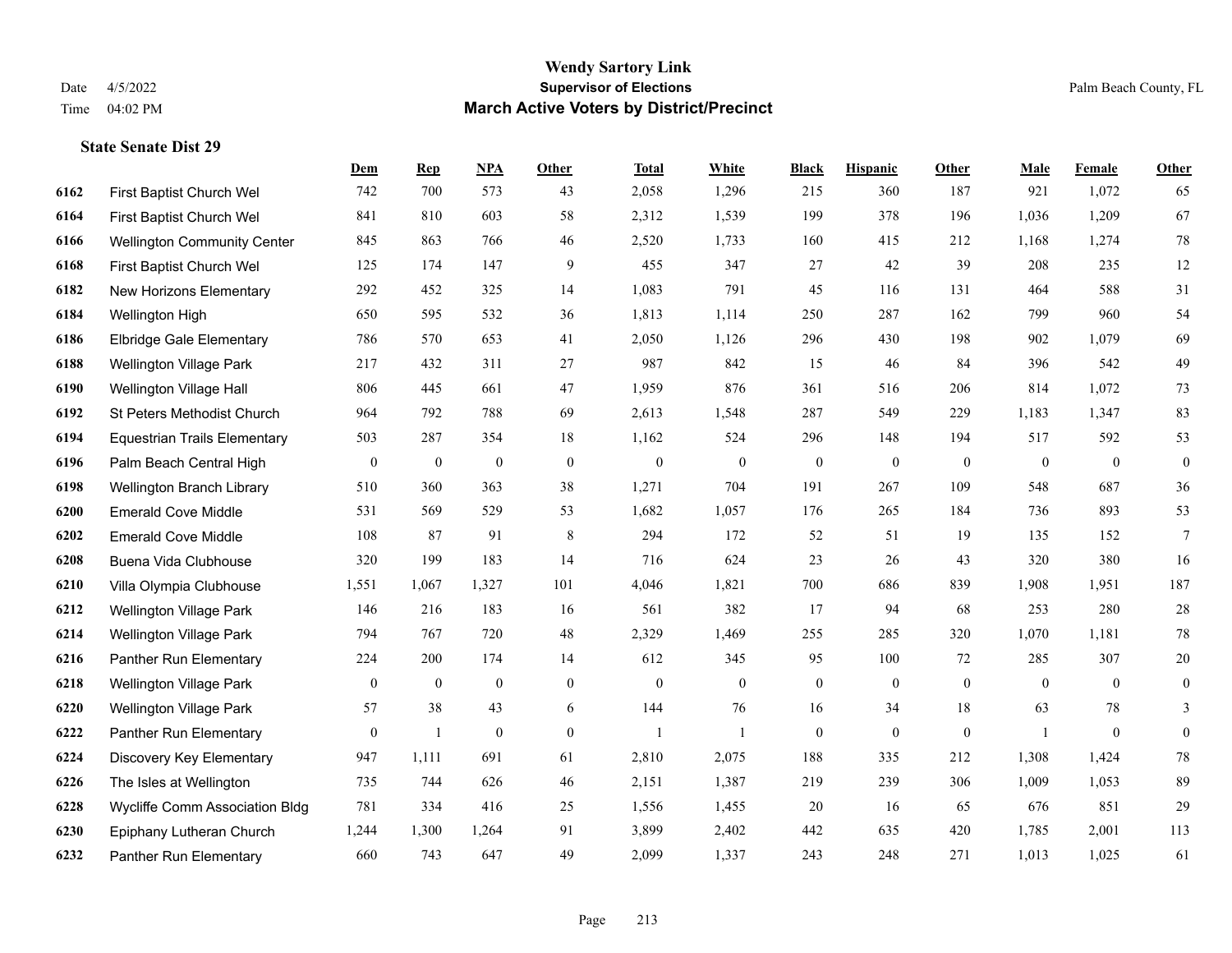| <b>Wendy Sartory Link</b><br><b>Supervisor of Elections</b><br>4/5/2022<br>Date<br><b>March Active Voters by District/Precinct</b><br>04:02 PM<br>Time      |         |        |        |       |         |         |        |        |        |         |         | Palm Beach County, FL |
|-------------------------------------------------------------------------------------------------------------------------------------------------------------|---------|--------|--------|-------|---------|---------|--------|--------|--------|---------|---------|-----------------------|
| <b>State Senate Dist 29</b><br>White<br>NPA<br><b>Black</b><br><b>Other</b><br>Male<br><u>Dem</u><br>Other<br><u>Total</u><br><b>Hispanic</b><br><b>Rep</b> |         |        |        |       |         |         |        |        |        |         | Female  | <b>Other</b>          |
| <b>State Senate Dist 29</b>                                                                                                                                 | 101,765 | 82,098 | 78.715 | 5,761 | 268,339 | 191,033 | 19,323 | 32,143 | 25,840 | 119.324 | 139.735 | 9,280                 |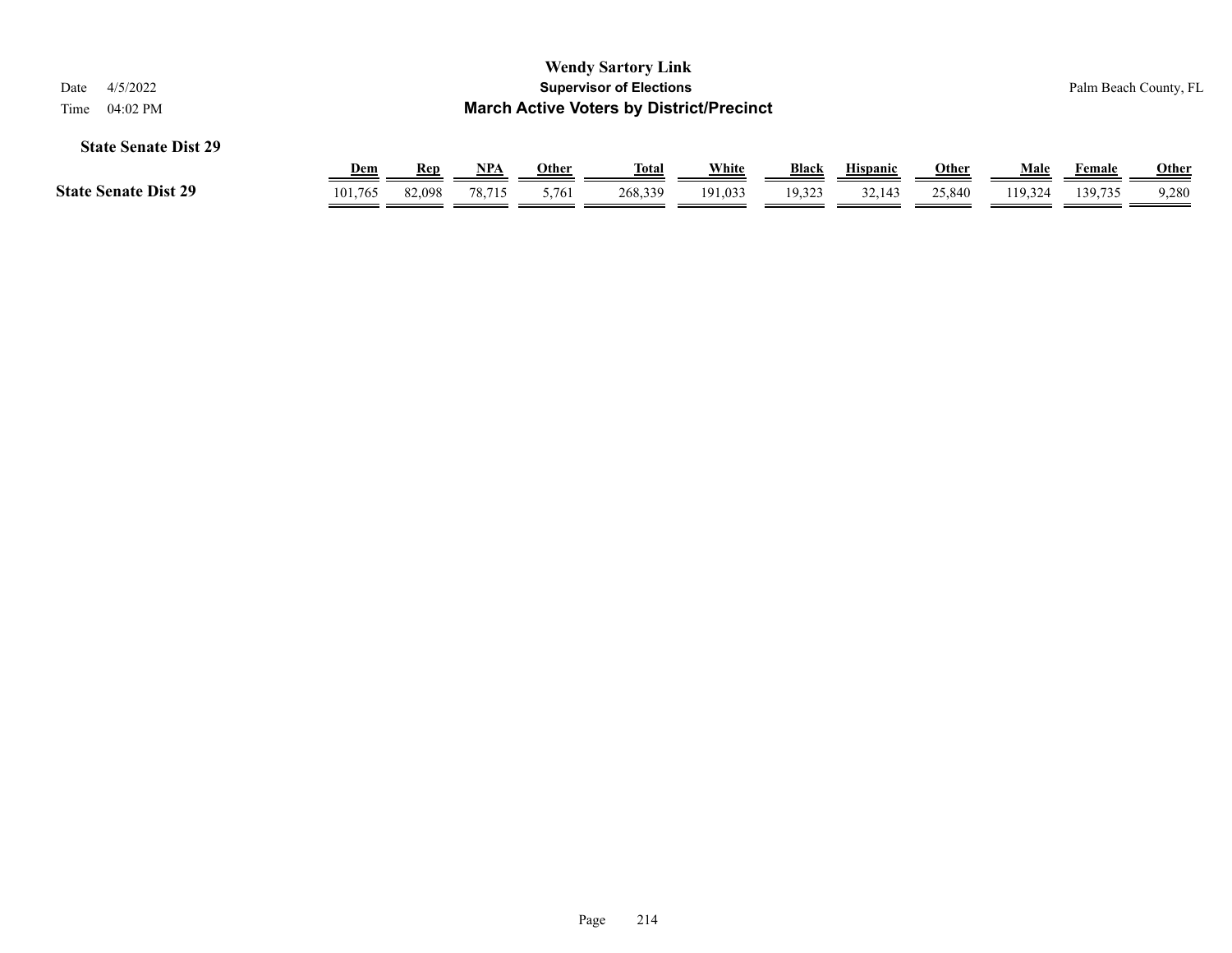|      |                                 | Dem              | <b>Rep</b>       | NPA          | <b>Other</b>   | <b>Total</b> | <b>White</b>   | <b>Black</b>     | <b>Hispanic</b> | Other          | <b>Male</b>    | Female         | <b>Other</b>   |
|------|---------------------------------|------------------|------------------|--------------|----------------|--------------|----------------|------------------|-----------------|----------------|----------------|----------------|----------------|
| 1034 | West Jupiter Recreation Center  | 263              | 772              | 364          | 49             | 1,448        | 1,262          | 15               | 35              | 136            | 697            | 722            | 29             |
| 1036 | Calvary Church of Jupiter       | $\boldsymbol{0}$ | $\boldsymbol{0}$ | $\mathbf{0}$ | $\mathbf{0}$   | $\mathbf{0}$ | $\overline{0}$ | $\mathbf{0}$     | $\mathbf{0}$    | $\overline{0}$ | $\mathbf{0}$   | $\overline{0}$ | $\overline{0}$ |
| 1038 | William T Dwyer High            | 798              | 1,301            | 774          | 60             | 2,933        | 2,474          | 60               | 169             | 230            | 1,407          | 1,422          | 104            |
| 1040 | West Jupiter Recreation Center  | 262              | 459              | 351          | 31             | 1,103        | 891            | 18               | 56              | 138            | 544            | 518            | 41             |
| 1042 | West Jupiter Recreation Center  | $\mathbf{0}$     | $\boldsymbol{0}$ | $\mathbf{0}$ | $\mathbf{0}$   | $\mathbf{0}$ | $\overline{0}$ | $\overline{0}$   | $\mathbf{0}$    | $\theta$       | $\theta$       | $\theta$       | $\mathbf{0}$   |
| 1044 | Limestone Creek Elementary      | 410              | 127              | 193          | 19             | 749          | 225            | 343              | 94              | 87             | 355            | 366            | $28\,$         |
| 1046 | West Jupiter Recreation Center  | 265              | 152              | 152          | 12             | 581          | 273            | 166              | 112             | 30             | 259            | 303            | 19             |
| 1048 | St Peter Catholic Church        | 377              | 468              | 288          | 28             | 1,161        | 1,043          | 4                | 39              | 75             | 437            | 698            | $26\,$         |
| 1050 | <b>Lighthouse Elementary</b>    | 482              | 659              | 423          | 44             | 1,608        | 1,372          | 16               | 66              | 154            | 752            | 802            | 54             |
| 1052 | Beacon Cove Intermediate Scho   | 1,004            | 1,152            | 928          | 69             | 3,153        | 2,494          | 81               | 248             | 330            | 1,475          | 1,578          | 100            |
| 1054 | Limestone Creek Elementary      | 688              | 1,070            | 671          | 55             | 2,484        | 2,191          | 27               | 106             | 160            | 1,164          | 1,251          | 69             |
| 1056 | West Jupiter Recreation Center  | 521              | 577              | 545          | 44             | 1,687        | 1,349          | 75               | 137             | 126            | 740            | 892            | 55             |
| 1058 | St Peter Catholic Church        | 751              | 900              | 761          | 72             | 2,484        | 2,061          | 38               | 198             | 187            | 1,089          | 1,327          | 68             |
| 1060 | West Jupiter Recreation Center  | 71               | 105              | 76           | $\overline{4}$ | 256          | 210            | $\boldsymbol{0}$ | 25              | 21             | 101            | 138            | 17             |
| 1062 | <b>Harvest Community Church</b> | 604              | 1,137            | 566          | 47             | 2,354        | 2,154          | 12               | 54              | 134            | 1,141          | 1,137          | 76             |
| 1064 | Jupiter Community Center        | 75               | 122              | 67           | $\overline{4}$ | 268          | 244            | $\overline{0}$   | 6               | 18             | 130            | 131            | $\tau$         |
| 1066 | Jupiter Community Center        | $\mathbf{0}$     | $\boldsymbol{0}$ | $\mathbf{0}$ | $\mathbf{0}$   | $\mathbf{0}$ | $\overline{0}$ | $\overline{0}$   | $\Omega$        | $\mathbf{0}$   | $\overline{0}$ | $\overline{0}$ | $\overline{0}$ |
| 1068 | Jupiter Community Center        | 564              | 762              | 605          | 50             | 1,981        | 1,640          | 25               | 194             | 122            | 926            | 994            | 61             |
| 1070 | Jupiter Community Center        | 54               | 74               | 92           | 5              | 225          | 179            | -1               | 40              | 5              | 119            | 99             | $\tau$         |
| 1072 | Jerry Thomas Elementary         | 716              | 1.081            | 691          | 69             | 2,557        | 2,208          | 31               | 174             | 144            | 1,223          | 1,264          | 70             |
| 1074 | Independence Middle             | 755              | 1,123            | 869          | 91             | 2,838        | 2,377          | 21               | 192             | 248            | 1,261          | 1,487          | 90             |
| 1075 | Martinique Clubhouse            | 241              | 380              | 241          | $18\,$         | 880          | 760            | 12               | 51              | 57             | 397            | 453            | $30\,$         |
| 1076 | The Island Clubhouse            | 594              | 778              | 594          | 76             | 2,042        | 1,686          | 50               | 147             | 159            | 1,001          | 979            | 62             |
| 1078 | First Baptist Church Teq        | 337              | 892              | 386          | 24             | 1,639        | 1,533          | 4                | 41              | 61             | 792            | 812            | 35             |
| 1080 | First Baptist Church Teq        | 95               | 148              | 85           | $\overline{4}$ | 332          | 304            | $\overline{0}$   | 9               | 19             | 167            | 155            | $10\,$         |
| 1082 | First Baptist Church Teq        | 72               | 147              | 86           | 8              | 313          | 286            | 1                | 14              | 12             | 144            | 159            | $10\,$         |
| 1084 | First Baptist Church Teq        | 12               | 54               | 9            | $\mathbf{0}$   | 75           | 72             |                  | $\overline{0}$  | 2              | 37             | 37             | -1             |
| 1088 | First Baptist Church Teq        | 10               | 45               | 20           | $\theta$       | 75           | 66             | $\mathbf{0}$     | $\overline{3}$  | 6              | 38             | 36             | $\mathbf{1}$   |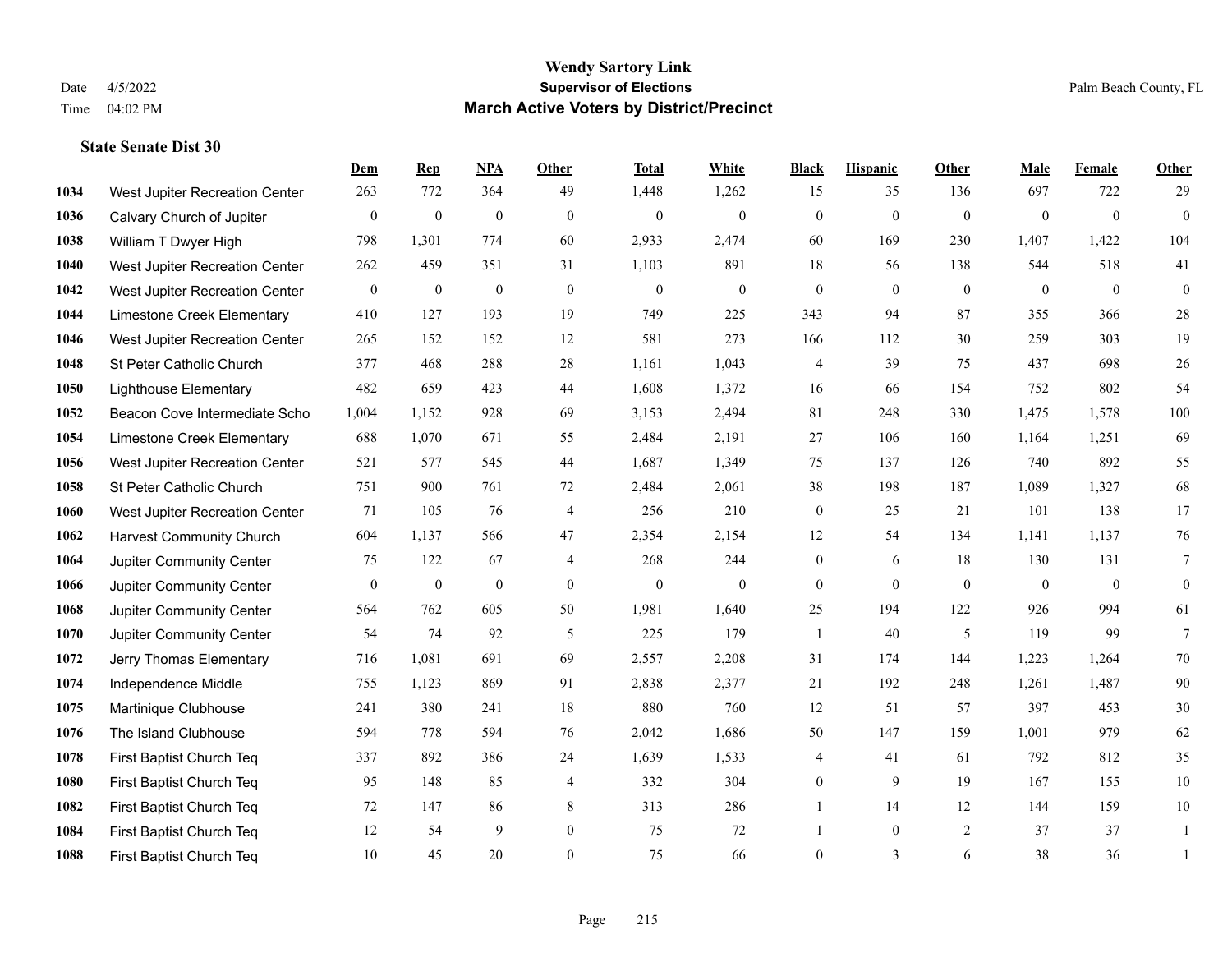|      |                                  | Dem          | <b>Rep</b>       | NPA          | <b>Other</b>   | <b>Total</b>   | White          | <b>Black</b>     | <b>Hispanic</b> | <b>Other</b> | <b>Male</b>    | <b>Female</b>  | <b>Other</b>     |
|------|----------------------------------|--------------|------------------|--------------|----------------|----------------|----------------|------------------|-----------------|--------------|----------------|----------------|------------------|
| 1094 | First Baptist Church Teq         | 568          | 876              | 545          | 44             | 2,033          | 1,833          | 9                | 76              | 115          | 924            | 1,063          | 46               |
| 1096 | First Baptist Church Teq         | 44           | 69               | 38           | $\Omega$       | 151            | 123            | $7\phantom{.0}$  | 13              | 8            | 75             | 73             | 3                |
| 1098 | Riverside Improvement            | 245          | 459              | 273          | 19             | 996            | 895            | 6                | 43              | 52           | 463            | 504            | 29               |
| 1100 | Jupiter Elementary               | 402          | 451              | 369          | 33             | 1,255          | 955            | 17               | 201             | 82           | 616            | 593            | 46               |
| 1102 | Jupiter High                     | 692          | 925              | 669          | 63             | 2,349          | 1,884          | 58               | 203             | 204          | 1,042          | 1.233          | 74               |
| 1104 | Jupiter Branch Library           | 462          | 571              | 472          | 29             | 1,534          | 1,251          | 36               | 141             | 106          | 670            | 823            | 41               |
| 1106 | Jupiter Middle                   | 324          | 487              | 402          | 39             | 1,252          | 1,061          | 16               | 74              | 101          | 589            | 621            | 42               |
| 1108 | Newhaven Clubhouse               | 554          | 724              | 541          | 54             | 1,873          | 1,612          | 27               | 102             | 132          | 840            | 973            | 60               |
| 1110 | <b>Tequesta Council Chambers</b> | 104          | 120              | 92           | $\overline{4}$ | 320            | 281            | 4                | 19              | 16           | 143            | 168            | 9                |
| 1112 | Tequesta Council Chambers        | 23           | 82               | 43           | 9              | 157            | 137            | 6                | 9               | 5            | 73             | 81             | 3                |
| 1114 | <b>Tequesta Council Chambers</b> | 110          | 312              | 137          | 12             | 571            | 546            | $\mathbf{0}$     | 5               | 20           | 258            | 304            | 9                |
| 1116 | <b>Tequesta Council Chambers</b> | $\mathbf{0}$ | $\boldsymbol{0}$ | $\mathbf{0}$ | $\mathbf{0}$   | $\mathbf{0}$   | $\overline{0}$ | $\boldsymbol{0}$ | $\mathbf{0}$    | $\theta$     | $\overline{0}$ | $\overline{0}$ | $\mathbf{0}$     |
| 1118 | <b>Tequesta Council Chambers</b> | 157          | 252              | 185          | 21             | 615            | 521            | 13               | 42              | 39           | 238            | 362            | 15               |
| 1120 | Tequesta Council Chambers        | 74           | 235              | 112          | 15             | 436            | 403            | $\boldsymbol{0}$ | 11              | 22           | 208            | 219            | 9                |
| 1122 | <b>Tequesta Council Chambers</b> | 35           | 82               | 42           | 3              | 162            | 153            | $\mathbf{0}$     | $\mathbf{1}$    | 8            | 79             | 80             | 3                |
| 1124 | Riverside Improvement            | $\mathbf{0}$ | 2                | $\mathbf{1}$ | $\mathbf{0}$   | 3              | 3              | $\overline{0}$   | $\mathbf{0}$    | $\theta$     | 2              | $\overline{1}$ | $\mathbf{0}$     |
| 1126 | PBC Fire Rescue #18              | 410          | 926              | 495          | 49             | 1,880          | 1,765          | $\tau$           | 39              | 69           | 859            | 994            | 27               |
| 1128 | Jupiter Inlet Colony Admin Bldg  | 70           | 225              | 85           | 14             | 394            | 365            | $\overline{0}$   | 5               | 24           | 180            | 208            | 6                |
| 1130 | PBC Fire Rescue #18              |              | $\overline{2}$   | $\mathbf{1}$ | $\overline{0}$ | $\overline{4}$ | 4              | $\overline{0}$   | $\overline{0}$  | $\theta$     | 2              | $\overline{1}$ | $\mathbf{1}$     |
| 1132 | PBC Fire Rescue #18              | $\mathbf{0}$ | 3                | $\mathbf{1}$ | $\overline{0}$ | $\overline{4}$ | 4              | $\boldsymbol{0}$ | $\overline{0}$  | $\mathbf{0}$ | 2              | 2              | $\boldsymbol{0}$ |
| 1134 | PBC Fire Rescue #18              | $\theta$     | $\mathbf{0}$     | $\theta$     | $\Omega$       | $\theta$       | $\Omega$       | $\mathbf{0}$     | $\theta$        | $\theta$     | $\theta$       | $\theta$       | $\mathbf{0}$     |
| 1136 | 1st UM Church of Jup-Teq         | 559          | 1,008            | 643          | 59             | 2,269          | 2,101          | 11               | 52              | 105          | 986            | 1,222          | 61               |
| 1138 | Grace Immanuel Bible Church      | 222          | 834              | 379          | 32             | 1,467          | 1,398          | $\boldsymbol{0}$ | 14              | 55           | 625            | 812            | 30               |
| 1140 | <b>Club at Admirals Cove</b>     | 281          | 550              | 319          | 29             | 1,179          | 1,084          | 6                | 22              | 67           | 565            | 595            | 19               |
| 1142 | 1st UM Church of Jup-Teq         | 279          | 606              | 365          | 36             | 1,286          | 1,190          | 5                | 25              | 66           | 605            | 648            | 33               |
| 1144 | 1st UM Church of Jup-Teq         | 514          | 826              | 509          | 36             | 1,885          | 1,747          | 5                | 26              | 107          | 869            | 962            | 54               |
| 1146 | Newhaven Clubhouse               | 14           | 34               | $\tau$       | $\overline{1}$ | 56             | 49             | $\boldsymbol{0}$ | $\overline{c}$  | 5            | 29             | 26             |                  |
| 1148 | Oceanview Methodist              | 380          | 557              | 397          | 47             | 1,381          | 1,265          | 5                | 32              | 79           | 601            | 741            | 39               |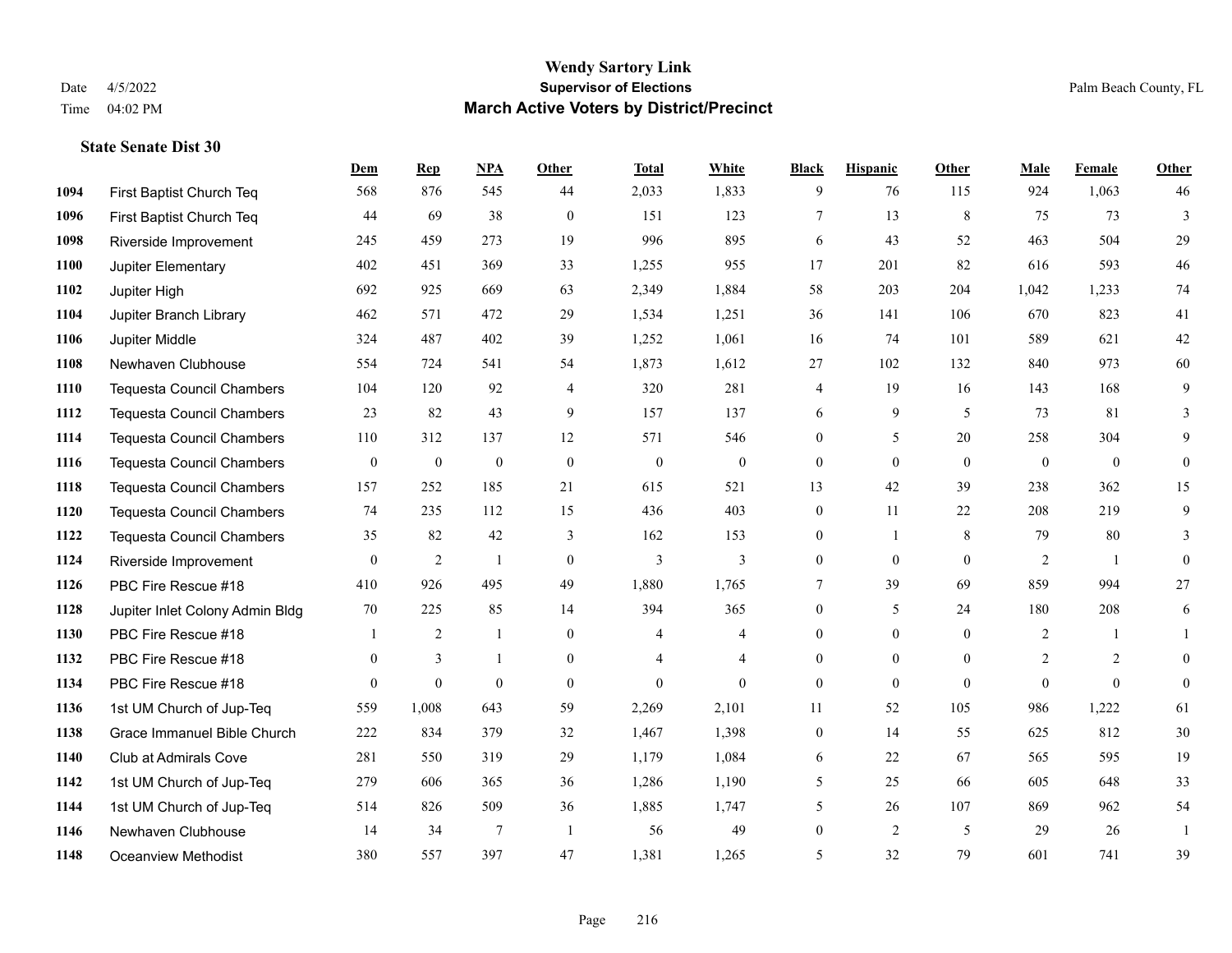#### **Wendy Sartory Link** Date 4/5/2022 **Supervisor of Elections** Palm Beach County, FL Time 04:02 PM **March Active Voters by District/Precinct**

# **Dem Rep NPA Other Total White Black Hispanic Other Male Female Other** Oceanview Methodist 0 0 0 0 0 0 0 0 0 0 0 0 Juno Beach Town Center 41 71 51 7 170 160 0 3 7 79 87 4 Holy Spirit Lutheran 132 298 131 19 580 519 4 28 29 275 286 19 Holy Spirit Lutheran 0 0 0 0 0 0 0 0 0 0 0 0 Holy Spirit Lutheran **0** 1 1 0 2 1 0 1 0 1 1 0 Holy Spirit Lutheran **1** 0 1 0 2 2 0 0 0 1 1 0 Holy Spirit Lutheran **2** 4 5 2 13 13 0 0 0 6 7 0 Club at Admirals Cove 29 157 70 5 261 233 4 5 19 130 124 7 Holy Spirit Lutheran **6** 22 13 0 41 35 0 2 4 18 23 0 Holy Spirit Lutheran 0 0 0 0 0 0 0 0 0 0 0 0 Caloosa POA Meeting Room 65 126 61 3 255 217 5 14 19 120 126 9 Mirasol Sales and Info Center 0 0 0 0 0 0 0 0 0 0 0 0 Mirasol Sales and Info Center 0 0 0 0 0 0 0 0 0 0 0 0 Mirasol Sales and Info Center 0 0 0 0 0 0 0 0 0 0 0 0 Mirasol Sales and Info Center 0 0 0 0 0 0 0 0 0 0 0 0 William T Dwyer High 161 257 142 6 566 481 16 29 40 269 283 14 Eastpointe Country Club 514 681 415 39 1,649 1,538 11 30 70 740 877 32 Mirasol Sales and Info Center 548 521 453 42 1,564 1,213 55 139 157 734 786 44 Westwood Gardens HOA 359 400 349 34 1,142 882 38 125 97 469 653 20 Westwood Gardens HOA 23 55 26 2 106 92 7 2 5 53 50 3 Gardens Presbyterian 1,332 2,175 1,478 139 5,124 4,214 132 346 432 2,290 2,698 136 Evergrene Clubhouse 383 687 470 44 1,584 1,346 27 80 131 763 769 52 1194 Frenchmans Creek Real Estate 647 940 638 47 2,272 2,076 16 41 139 1,033 1,187 52 Gardens Presbyterian 0 0 0 0 0 0 0 0 0 0 0 0 1st Baptist Church PBG 543 482 423 34 1,482 1,032 134 168 148 711 726 45 Dwight D Eisenhower Elementary 0 0 0 0 0 0 0 0 0 0 0 0 Cross Community Church 500 1,075 570 41 2,186 1,949 16 94 127 1,048 1,068 70 Holy Spirit Lutheran 8 21 14 3 46 40 0 2 4 21 21 4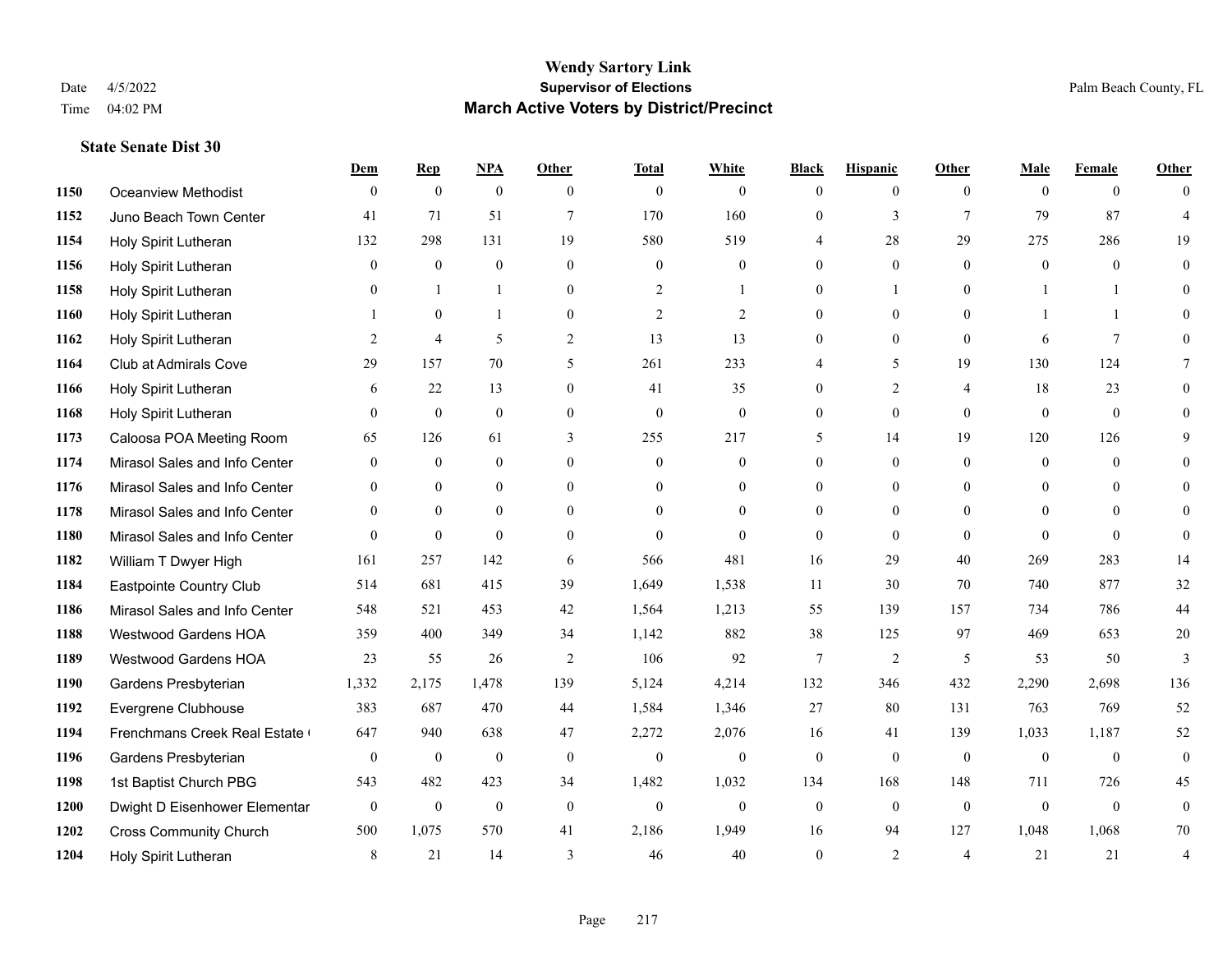#### **Wendy Sartory Link** Date 4/5/2022 **Supervisor of Elections** Palm Beach County, FL Time 04:02 PM **March Active Voters by District/Precinct**

# **Dem Rep NPA Other Total White Black Hispanic Other Male Female Other** Holy Spirit Lutheran 8 85 25 3 121 117 0 3 1 57 63 1 Juno Beach Town Center 444 879 497 44 1,864 1,698 7 56 103 862 958 44 Holy Spirit Lutheran 203 281 164 7 655 584 2 25 44 319 314 22 Juno Beach Town Center 46 67 54 8 175 141 5 10 19 90 79 6 Juno Beach Town Center 262 436 213 29 940 879 5 13 43 385 533 22 Oceanview Methodist 141 332 178 21 672 577 10 37 48 324 333 15 Sandhill Crane Golf Club 35 71 37 5 148 108 13 12 15 73 73 2 Pierce Hammock Elementary 0 0 0 0 0 0 0 0 0 0 0 0 Carleton Oaks Clubhouse 143 198 126 6 473 341 26 49 57 229 231 13 Christ Fellowship Church PBG 0 0 0 0 0 0 0 0 0 0 0 0 Mirasol Sales and Info Center 0 0 0 0 0 0 0 0 0 0 0 0 Christ Fellowship Church PBG 0 0 0 0 0 0 0 0 0 0 0 0 Mirasol Sales and Info Center 0 0 0 0 0 0 0 0 0 0 0 0 Mirasol Sales and Info Center 608 777 524 61 1,970 1,788 19 22 141 937 976 57 Timber Trace Elementary 770 1,086 632 59 2,547 2,197 56 151 143 1,152 1,324 71 Christ Fellowship Church PBG 869 1,066 633 64 2,632 2,387 37 62 146 1,087 1,481 64 Christ Fellowship Church PBG 456 657 461 53 1,627 1,413 30 78 106 688 886 53 Watson B Duncan Middle 817 922 715 69 2,523 2,003 71 201 248 1,113 1,339 71 Watson B Duncan Middle 33 190 65 9 297 275 0 1 21 138 146 13 PBG Community Center 501 595 403 39 1,538 1,288 29 124 97 653 857 28 Palm Beach Gardens High 13 37 16 1 67 59 0 4 4 34 29 4 Ballen Isles Country Club 876 783 680 52 2,391 2,195 23 23 150 1,070 1,261 60 Northlake Nazarene Church 151 182 130 7 470 397 9 29 35 233 220 17 North County Senior Center 1 2 3 3 3 9 8 1 0 0 5 4 0 North County Senior Center 308 225 255 25 813 447 98 120 148 376 412 25 PBG City Hall Council Room 438 553 314 27 1,332 1,104 28 115 85 599 691 42 1262 PBG Moose Lodge 2010 1 2 0 0 3 3 0 0 0 0 3 0 PBG City Hall Council Room 0 0 0 0 0 0 0 0 0 0 0 0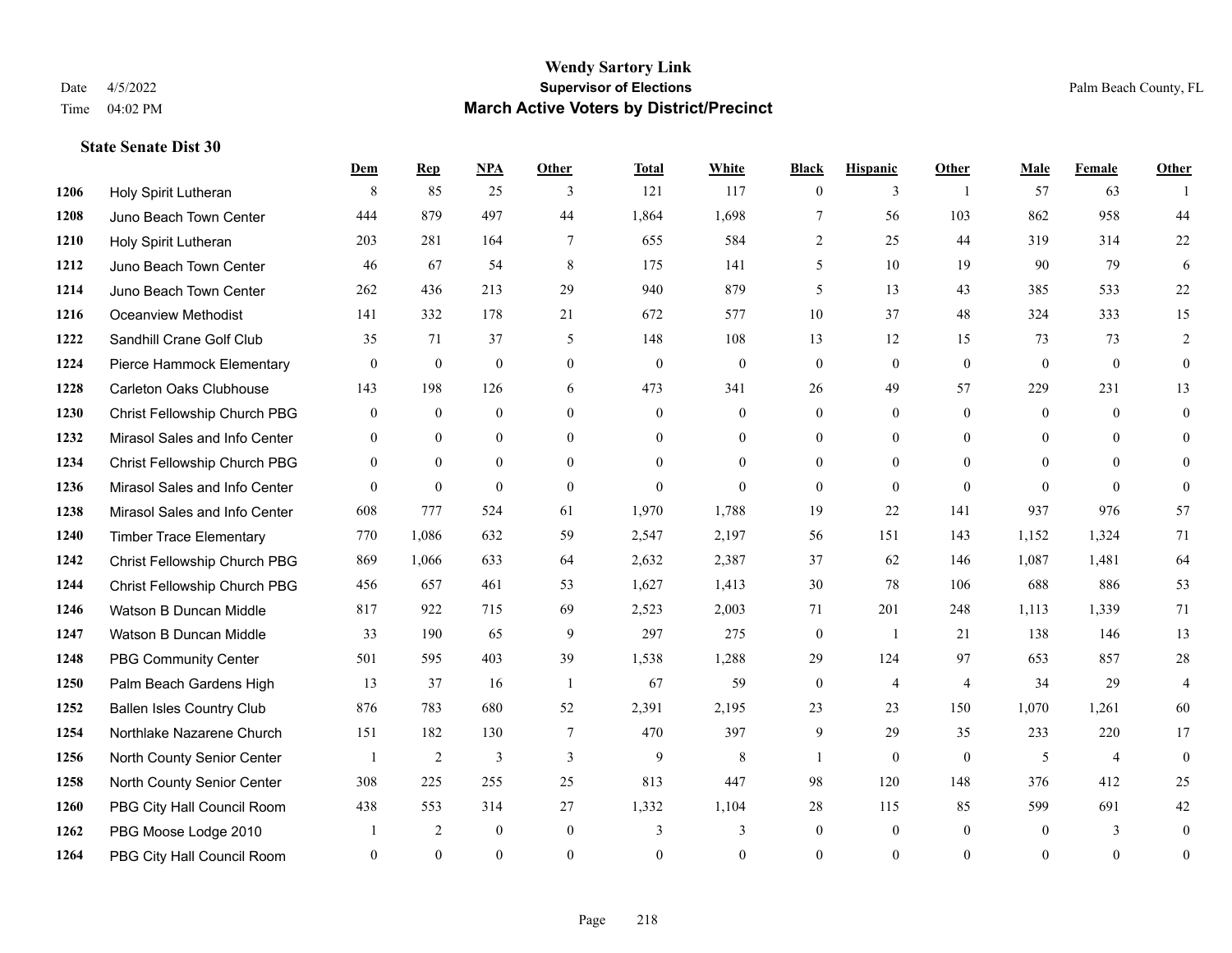|      |                                    | Dem          | <b>Rep</b>       | NPA              | <b>Other</b>   | <b>Total</b>   | <b>White</b>   | <b>Black</b>   | <b>Hispanic</b>  | <b>Other</b>     | <b>Male</b> | <b>Female</b>  | <b>Other</b>     |
|------|------------------------------------|--------------|------------------|------------------|----------------|----------------|----------------|----------------|------------------|------------------|-------------|----------------|------------------|
| 1266 | PBG City Hall Council Room         | 162          | 113              | 137              | 13             | 425            | 260            | 66             | 70               | 29               | 182         | 234            | 9                |
| 1268 | <b>PBG Community Center</b>        | 103          | 73               | 107              | 10             | 293            | 181            | 49             | 33               | 30               | 112         | 166            | 15               |
| 1270 | <b>PBG Community Center</b>        | 3            | $\mathbf{0}$     | $\overline{2}$   | $\theta$       | 5              | 2              | $\overline{2}$ | $\mathbf{1}$     | $\theta$         | 2           | $\overline{2}$ | $\mathbf{1}$     |
| 1272 | Palm Beach Gardens Elementar       | 717          | 675              | 553              | 56             | 2,001          | 1,589          | 108            | 129              | 175              | 924         | 1,013          | 64               |
| 1274 | Palm Beach Gardens High            | 578          | 544              | 438              | 37             | 1,597          | 1,208          | 91             | 141              | 157              | 754         | 782            | 61               |
| 1276 | Palm Beach Gardens High            | 125          | 90               | 81               | 5              | 301            | 191            | 50             | 39               | 21               | 138         | 153            | 10               |
| 1278 | Garden Lodge 366 F&AM              | 351          | 187              | 265              | 19             | 822            | 401            | 181            | 143              | 97               | 359         | 428            | 35               |
| 1280 | Pew Leadership Center              | 136          | 149              | 112              | 13             | 410            | 348            | 12             | 24               | 26               | 169         | 238            | 3                |
| 1282 | Pew Leadership Center              | 80           | 48               | 57               | 5              | 190            | 137            | 13             | 18               | 22               | 95          | 81             | 14               |
| 1284 | <b>Eissey Campus Theater</b>       | 789          | 810              | 784              | 67             | 2,450          | 1,949          | 88             | 208              | 205              | 1,048       | 1,332          | $70\,$           |
| 1286 | PBG Moose Lodge 2010               | 49           | 49               | 40               | 3              | 141            | 113            | 4              | 12               | 12               | 70          | 62             | 9                |
| 1288 | PBG Moose Lodge 2010               | 13           | 24               | 7                | $\overline{1}$ | 45             | 41             | 1              | $\mathbf{0}$     | 3                | 22          | 21             | 2                |
| 1290 | PBG Moose Lodge 2010               | 693          | 846              | 568              | 70             | 2,177          | 1,831          | 52             | 137              | 157              | 879         | 1,239          | 59               |
| 1291 | PBG Moose Lodge 2010               | 26           | 38               | 28               | $\sqrt{2}$     | 94             | 89             | 3              | 1                | $\overline{1}$   | 30          | 64             | $\boldsymbol{0}$ |
| 1292 | PBG Moose Lodge 2010               | 15           | 48               | 16               | 2              | 81             | 75             | 1              | 1                | $\overline{4}$   | 38          | 40             | 3                |
| 1294 | Dwight D Eisenhower Elementar      | 26           | 82               | 24               | $\tau$         | 139            | 120            | 5              | 4                | 10               | 70          | 68             | $\mathbf{1}$     |
| 1296 | Dwight D Eisenhower Elementar      | 218          | 259              | 203              | 20             | 700            | 546            | 15             | 91               | 48               | 278         | 397            | 25               |
| 1298 | PBG Moose Lodge 2010               | 37           | 33               | 19               |                | 90             | 80             |                | 4                | 5                | 36          | 53             |                  |
| 1300 | <b>Cross Community Church</b>      |              | 3                | 1                | $\overline{0}$ | 5              | $\overline{4}$ | $\mathbf{0}$   | $\overline{0}$   | $\overline{1}$   | 2           | 3              | $\theta$         |
| 1302 | Dwight D Eisenhower Elementar      | 39           | 52               | 35               | 3              | 129            | 109            | 1              | $\tau$           | 12               | 62          | 62             | 5                |
| 1304 | <b>NPB Community Center</b>        | 206          | 258              | 188              | 27             | 679            | 589            | 12             | 40               | 38               | 352         | 304            | 23               |
| 1305 | <b>NPB Community Center</b>        | $\mathbf{0}$ | $\boldsymbol{0}$ | $\boldsymbol{0}$ | -1             | $\mathbf{1}$   | 1              | $\overline{0}$ | $\overline{0}$   | $\boldsymbol{0}$ | -1          | $\mathbf{0}$   | $\mathbf{0}$     |
| 1306 | <b>Eissey Campus Theater</b>       | 14           | 31               | 34               | 4              | 83             | 67             | 2              | 1                | 13               | 39          | 43             |                  |
| 1308 | <b>Gardens Mall Community Room</b> | 37           | 67               | 37               | 3              | 144            | 129            | $\overline{3}$ | 2                | 10               | 73          | 67             |                  |
| 1310 | <b>Eissey Campus Theater</b>       |              | $\sqrt{2}$       | $\mathbf{1}$     | $\mathbf{0}$   | $\overline{4}$ | $\overline{4}$ | $\overline{0}$ | $\boldsymbol{0}$ | $\mathbf{0}$     | 3           | $\mathbf{1}$   | $\theta$         |
| 1312 | <b>Gardens Mall Community Room</b> | 6            | 21               | 12               | $\overline{0}$ | 39             | 36             | $\overline{0}$ | 2                | $\overline{1}$   | 21          | 18             | $\overline{0}$   |
| 1314 | <b>NPB Community Center</b>        | 45           | 114              | 60               | 10             | 229            | 202            | 3              | 8                | 16               | 95          | 123            | 11               |
| 1316 | <b>NPB Community Center</b>        | 180          | 202              | 143              | 22             | 547            | 399            | 42             | 68               | 38               | 229         | 301            | 17               |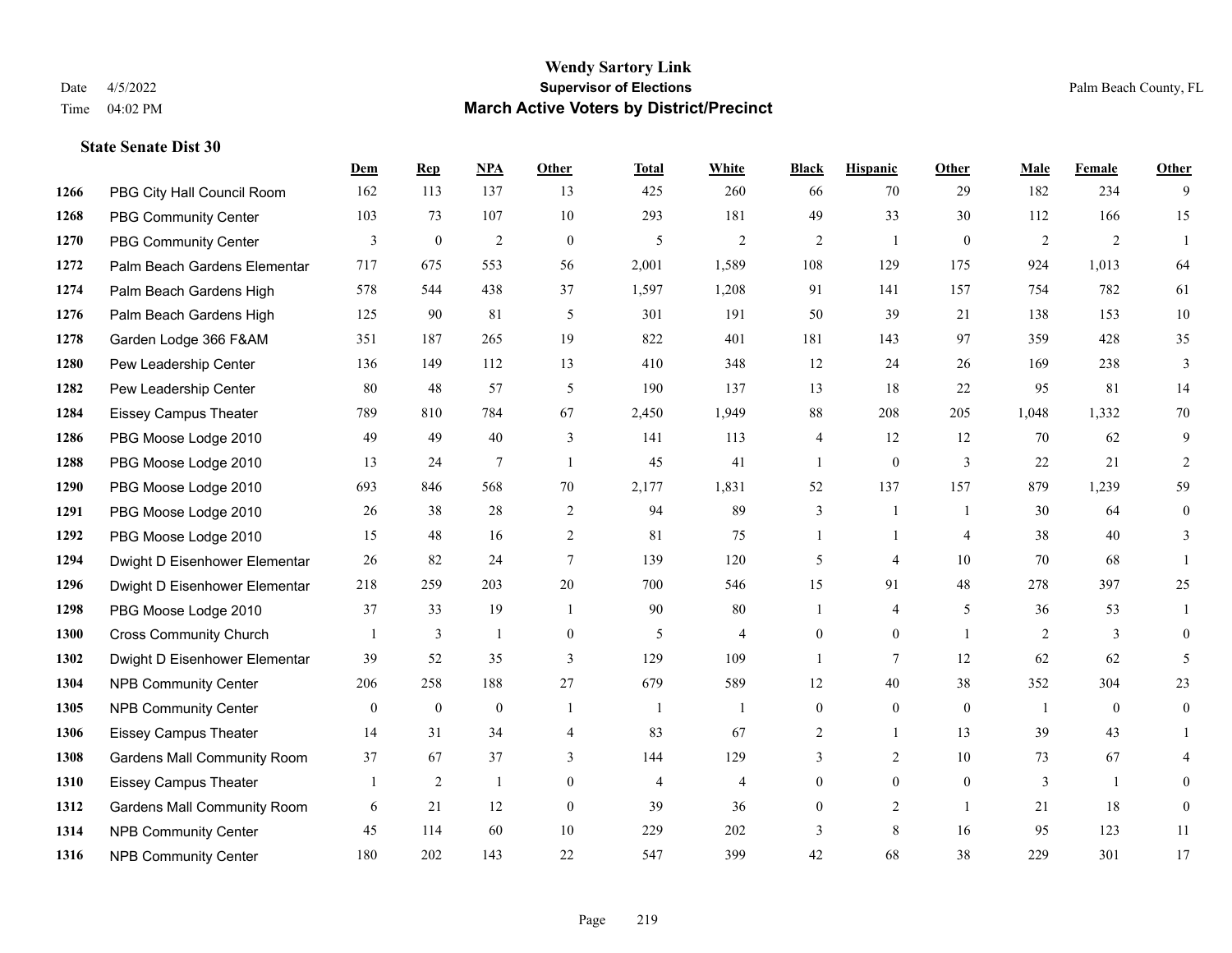#### **Wendy Sartory Link** Date 4/5/2022 **Supervisor of Elections** Palm Beach County, FL Time 04:02 PM **March Active Voters by District/Precinct**

# **Dem Rep NPA Other Total White Black Hispanic Other Male Female Other** PBG Moose Lodge 2010 0 0 0 0 0 0 0 0 0 0 0 0 NPB Community Center 35 117 39 2 193 169 3 9 12 103 87 3 **1322 NPB Community Center** 3 7 9 0 19 19 0 0 0 8 10 1 Allamanda Elementary 448 446 391 48 1,333 1,050 40 143 100 564 726 43 Allamanda Elementary 186 219 165 17 587 499 7 30 51 256 319 12 Osborne Park Activities Bldg 596 841 561 52 2,050 1,750 32 129 139 998 997 55 1st Unitarian Church NPB 34 41 45 3 123 100 9 6 8 66 54 3 1st Unitarian Church NPB 326 411 275 33 1,045 850 53 67 75 513 507 25 1334 1st Unitarian Church NPB 2 3 5 1 11 11 0 0 0 4 7 0 Gardens Mall Community Room 35 91 40 4 170 152 0 4 14 87 76 7 Eissey Campus Theater 95 408 110 19 632 607 1 2 22 278 343 11 Eissey Campus Theater  $\begin{array}{cccccccc} 7 & 6 & 2 & 0 & 15 & 14 & 0 & 1 & 0 & 7 & 8 & 0 \end{array}$  NPB Country Club 298 452 281 30 1,061 962 18 33 48 460 577 24 Old Port Cove 293 543 336 33 1,205 1,107 5 28 65 546 640 19 Anchorage Activities Bldg 548 933 445 44 1,970 1,804 13 64 89 922 997 51 1348 NPB Council Chambers 34 126 31 9 200 188 0 7 5 101 93 6 Faith Lutheran Church 366 623 381 26 1,396 1,233 9 81 73 664 692 40 Northlake Nazarene Church 652 872 610 50 2,184 1,576 149 184 275 984 1,125 75 Grove Park Elementary 97 166 76 3 342 287 11 20 24 159 173 10 Casa Rio Clubhouse 804 426 524 40 1,794 900 406 244 244 773 960 61 RB Prep Achievement Academy 15 5 3 0 23 10 8 1 4 14 6 3 Garden Lodge 366 F&AM 347 338 239 20 944 735 62 72 75 408 508 28 Grove Park Elementary 206 125 195 7 533 268 47 162 56 239 277 17 RB Prep Achievement Academy 449 126 290 17 882 235 355 175 117 371 484 27 Palm Lake Estates - The Pines 62 79 58 4 203 166 17 6 14 94 104 5 RB Prep Achievement Academy 0 0 0 0 0 0 0 0 0 0 0 0 Palm Lake Estates - The Pines 125 130 88 6 349 282 20 29 18 147 191 11 Garden Lodge 366 F&AM 94 31 44 8 177 81 56 20 20 74 95 8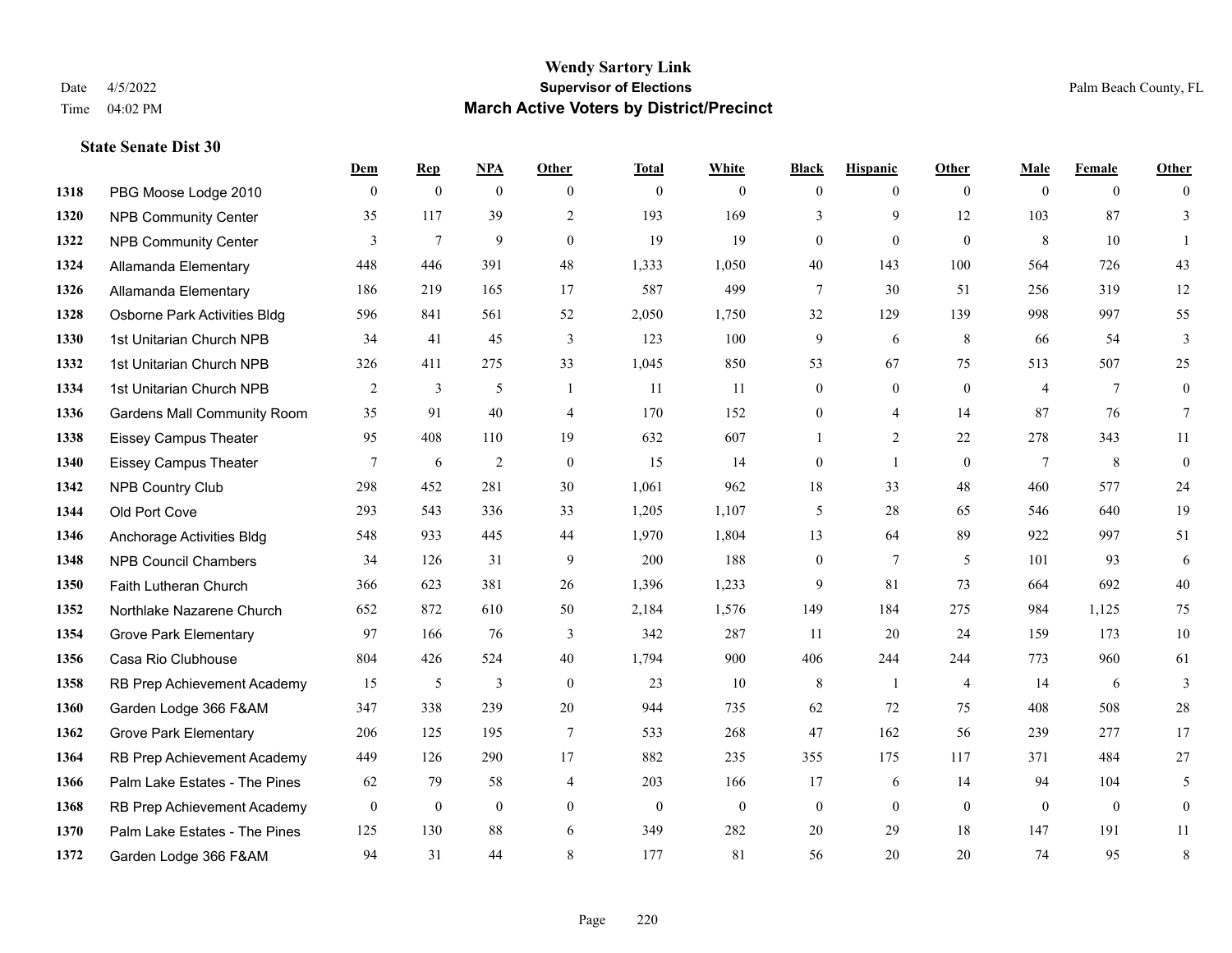|      |                                 | Dem            | <b>Rep</b>       | NPA              | <b>Other</b>   | <b>Total</b>     | <b>White</b>     | <b>Black</b>     | <b>Hispanic</b>  | <b>Other</b> | <b>Male</b>  | Female       | <b>Other</b>     |
|------|---------------------------------|----------------|------------------|------------------|----------------|------------------|------------------|------------------|------------------|--------------|--------------|--------------|------------------|
| 1374 | Pew Leadership Center           | 187            | 83               | 146              | 9              | 425              | 217              | 115              | 50               | 43           | 171          | 240          | 14               |
| 1376 | Lake Park Town Hall             | $\overline{0}$ | $\mathbf{0}$     | $\mathbf{0}$     | $\overline{0}$ | $\mathbf{0}$     | $\mathbf{0}$     | $\mathbf{0}$     | $\mathbf{0}$     | $\theta$     | $\theta$     | $\theta$     | $\mathbf{0}$     |
| 1378 | PBC Fire Rescue #68             | 1,013          | 428              | 534              | 36             | 2,011            | 834              | 837              | 112              | 228          | 937          | 988          | 86               |
| 1380 | <b>NPB Council Chambers</b>     | 185            | 270              | 163              | 15             | 633              | 560              | $\,$ 8 $\,$      | 30               | 35           | 276          | 338          | 19               |
| 1382 | Lake Park Town Hall             | 275            | 355              | 260              | 30             | 920              | 768              | 32               | 55               | 65           | 422          | 476          | $22\,$           |
| 1384 | Phil Foster Park Marine Center  | 294            | 576              | 294              | 32             | 1,196            | 1,065            | 22               | 40               | 69           | 587          | 583          | $26\,$           |
| 1386 | Phil Foster Park Marine Center  | 599            | 1,143            | 740              | 84             | 2,566            | 2,209            | 63               | 85               | 209          | 1,194        | 1,308        | 64               |
| 1388 | Palm Beach Shores Town Hall     | 271            | 459              | 319              | 24             | 1,073            | 978              | 14               | 18               | 63           | 505          | 543          | 25               |
| 1389 | Palm Beach Shores Town Hall     | $\mathbf{0}$   | $\boldsymbol{0}$ | $\boldsymbol{0}$ | $\mathbf{0}$   | $\boldsymbol{0}$ | $\boldsymbol{0}$ | $\boldsymbol{0}$ | $\boldsymbol{0}$ | $\mathbf{0}$ | $\mathbf{0}$ | $\mathbf{0}$ | $\boldsymbol{0}$ |
| 1390 | St Edwards Church               | 444            | 1,182            | 553              | 62             | 2,241            | 2,059            | 4                | 54               | 124          | 1,043        | 1,128        | $70\,$           |
| 1392 | St Edwards Church               | 345            | 618              | 440              | 46             | 1,449            | 1,307            | $\,8\,$          | 31               | 103          | 640          | 773          | 36               |
| 1394 | Morton & Barbara Mandel Cente   | 247            | 623              | 300              | 37             | 1,207            | 1,099            | 6                | 25               | 77           | 550          | 625          | $32\,$           |
| 2002 | Jeaga Middle                    | 179            | 91               | 110              | 8              | 388              | 150              | 129              | 37               | 72           | 174          | 202          | $12\,$           |
| 2004 | <b>Grassy Waters Elementary</b> | 1,029          | 321              | 613              | 49             | 2,012            | 587              | 737              | 399              | 289          | 854          | 1,087        | 71               |
| 2006 | Jeaga Middle                    | 159            | 73               | 98               | 12             | 342              | 144              | 113              | 62               | 23           | 135          | 196          | 11               |
| 2008 | Jeaga Middle                    | $\mathbf{0}$   | $\boldsymbol{0}$ | $\mathbf{0}$     | $\mathbf{0}$   | $\mathbf{0}$     | $\boldsymbol{0}$ | $\boldsymbol{0}$ | $\mathbf{0}$     | $\mathbf{0}$ | $\mathbf{0}$ | $\mathbf{0}$ | $\boldsymbol{0}$ |
| 2010 | Cypress Lakes HOA               | 612            | 338              | 290              | 29             | 1,269            | 846              | 222              | 106              | 95           | 485          | 748          | 36               |
| 2012 | Century Village Clubhouse       | 63             | 30               | 26               | $\overline{1}$ | 120              | 71               | 16               | 20               | 13           | 56           | 59           | 5                |
| 2014 | Club Baywinds                   | 822            | 551              | 363              | 35             | 1,771            | 1,337            | 159              | 165              | 110          | 721          | 1,010        | 40               |
| 2016 | Andros Isle POA Clubhouse       | 843            | 558              | 556              | 38             | 1,995            | 1,073            | 398              | 300              | 224          | 849          | 1,077        | 69               |
| 2018 | <b>Riverwalk Clubhouse</b>      | 746            | 714              | 591              | 50             | 2,101            | 1,641            | 98               | 178              | 184          | 914          | 1,126        | 61               |
| 2020 | Jeaga Middle                    | 209            | 101              | 147              | 10             | 467              | 229              | 125              | 82               | 31           | 202          | 256          | 9                |
| 2021 | Jeaga Middle                    | 165            | 62               | 120              | 12             | 359              | 118              | 123              | 69               | 49           | 144          | 204          | $11\,$           |
| 2022 | Century Village Clubhouse       | 798            | 411              | 345              | 43             | 1,597            | 1,020            | 224              | 214              | 139          | 637          | 908          | 52               |
| 2024 | Century Village Clubhouse       | 798            | 442              | 316              | 42             | 1,598            | 1,106            | 168              | 176              | 148          | 630          | 919          | 49               |
| 2026 | Century Village Clubhouse       | 631            | 348              | 318              | 28             | 1,325            | 805              | 213              | 206              | 101          | 518          | 747          | 60               |
| 2028 | Century Village Clubhouse       | 341            | 194              | 162              | 11             | 708              | 484              | 72               | 90               | 62           | 261          | 425          | $22\,$           |
| 2030 | <b>Benoist Farms Elementary</b> | 565            | 149              | 322              | 25             | 1,061            | 259              | 451              | 247              | 104          | 414          | 602          | 45               |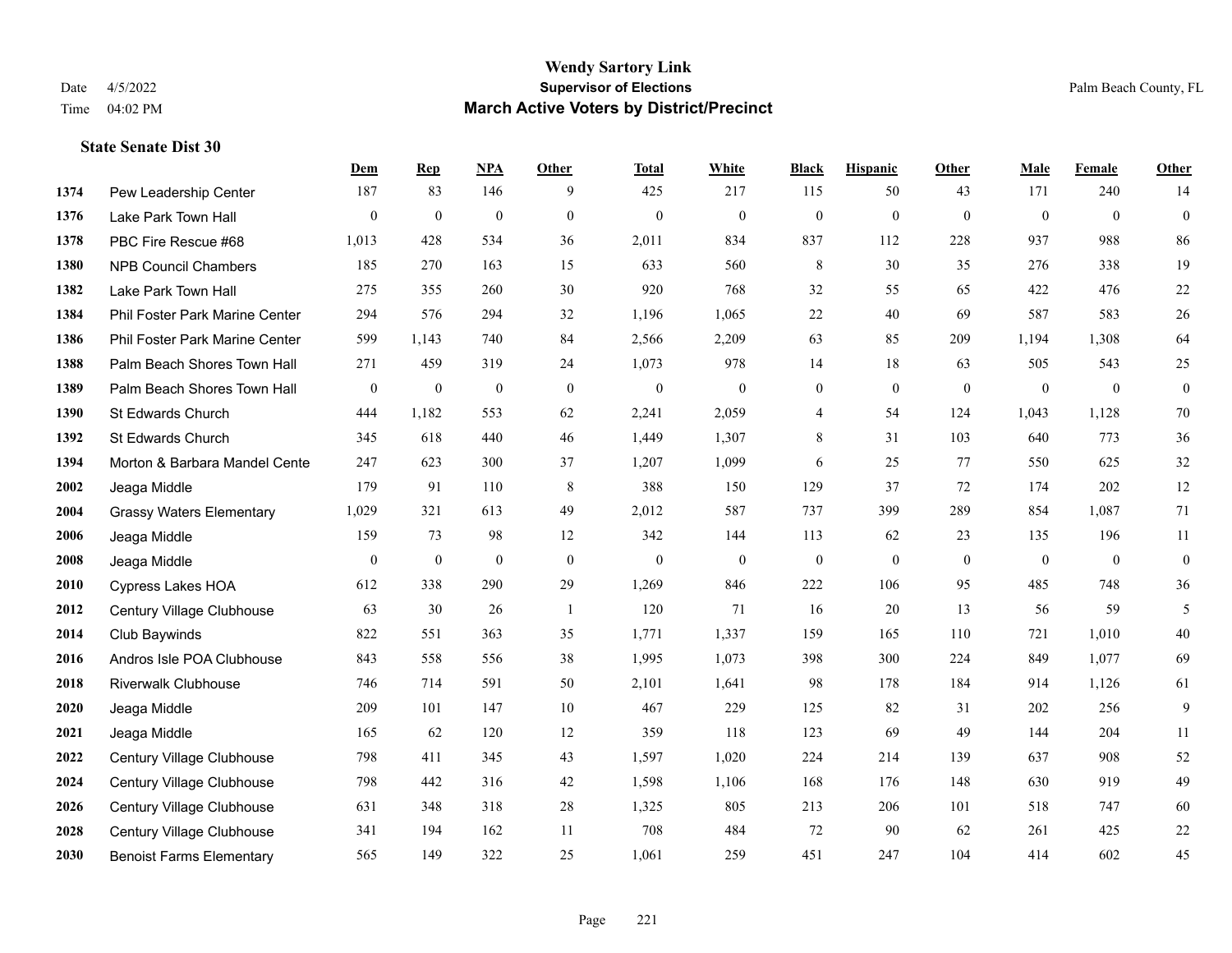|      |                               | Dem              | <b>Rep</b>       | NPA              | <b>Other</b>     | <b>Total</b>     | <b>White</b>     | <b>Black</b>     | <b>Hispanic</b>  | <b>Other</b>   | <b>Male</b>      | <b>Female</b>  | <b>Other</b>     |
|------|-------------------------------|------------------|------------------|------------------|------------------|------------------|------------------|------------------|------------------|----------------|------------------|----------------|------------------|
| 2032 | <b>Riverwalk Clubhouse</b>    | 61               | 30               | 32               | 4                | 127              | 56               | 38               | 24               | 9              | 52               | 73             | 2                |
| 2034 | <b>Riverwalk Clubhouse</b>    | 100              | 53               | 61               | 8                | 222              | 86               | 63               | 50               | 23             | 97               | 123            | $\overline{2}$   |
| 2036 | <b>Turning Points Academy</b> | 756              | 436              | 387              | 34               | 1,613            | 954              | 291              | 261              | 107            | 601              | 969            | 43               |
| 2038 | <b>Turning Points Academy</b> | 828              | 177              | 376              | 21               | 1,402            | 497              | 632              | 157              | 116            | 500              | 862            | $40\,$           |
| 2040 | Wynnebrook Elementary         | 796              | 278              | 425              | 19               | 1,518            | 418              | 581              | 359              | 160            | 662              | 788            | 68               |
| 2041 | Wynnebrook Elementary         | 550              | 265              | 404              | 18               | 1,237            | 503              | 141              | 501              | 92             | 525              | 663            | 49               |
| 2042 | Riverwalk Clubhouse           | $\boldsymbol{0}$ | $\boldsymbol{0}$ | $\boldsymbol{0}$ | $\boldsymbol{0}$ | $\boldsymbol{0}$ | $\boldsymbol{0}$ | $\boldsymbol{0}$ | $\boldsymbol{0}$ | $\mathbf{0}$   | $\boldsymbol{0}$ | $\mathbf{0}$   | $\boldsymbol{0}$ |
| 2044 | St Christophers Episcopal Chr | 1,102            | 287              | 582              | 36               | 2,007            | 566              | 828              | 409              | 204            | 893              | 1,029          | 85               |
| 2046 | <b>Haverhill Town Hall</b>    | 395              | 218              | 242              | 10               | 865              | 331              | 238              | 203              | 93             | 387              | 439            | 39               |
| 2048 | Elks Lodge #1352              | 2                | 3                | $\mathbf{0}$     | $\mathbf{0}$     | 5                | $\overline{3}$   | 1                | $\mathbf{0}$     | $\overline{1}$ | 3                | $\overline{1}$ | 1                |
| 2050 | Elks Lodge #1352              | 47               | 37               | 52               | 3                | 139              | 73               | 25               | 24               | 17             | 67               | 67             | 5                |
| 2052 | Elks Lodge #1352              | 561              | 138              | 269              | 18               | 986              | 173              | 483              | 146              | 184            | 454              | 495            | 37               |
| 2054 | Elks Lodge #1352              | 1,274            | 334              | 734              | 29               | 2,371            | 458              | 1,007            | 606              | 300            | 1,055            | 1,207          | 109              |
| 2056 | Clayton Hutcheson Hall B      | 717              | 326              | 562              | 19               | 1,624            | 501              | 289              | 669              | 165            | 714              | 824            | 86               |
| 2058 | Clayton Hutcheson Hall B      | 2                | 1                | $\overline{1}$   | $\mathbf{0}$     | $\overline{4}$   | $\overline{4}$   | $\boldsymbol{0}$ | $\mathbf{0}$     | $\overline{0}$ | 2                | 2              | $\boldsymbol{0}$ |
| 2060 | <b>West Gate Elementary</b>   | 379              | 225              | 345              | 15               | 964              | 313              | 68               | 494              | 89             | 464              | 452            | $48\,$           |
| 2062 | <b>Belvedere Elementary</b>   | 32               | 25               | 34               | $\overline{2}$   | 93               | 67               | 5                | 7                | 14             | 49               | 44             | $\mathbf{0}$     |
| 2064 | <b>Belvedere Elementary</b>   |                  | $\boldsymbol{0}$ | $\mathbf{0}$     | $\overline{0}$   |                  | $\mathbf{1}$     | $\boldsymbol{0}$ | $\mathbf{0}$     | $\theta$       |                  | $\overline{0}$ | $\mathbf{0}$     |
| 2066 | Howard Park Community Center  | 141              | 88               | 101              | 5                | 335              | 174              | 52               | 73               | 36             | 154              | 172            | 9                |
| 2068 | <b>Conniston Middle</b>       | 423              | 261              | 336              | 16               | 1,036            | 404              | 96               | 460              | 76             | 462              | 534            | 40               |
| 2070 | <b>Belvedere Elementary</b>   | 555              | 379              | 389              | 27               | 1,350            | 1,069            | 29               | 147              | 105            | 644              | 663            | 43               |
| 2072 | <b>Belvedere Elementary</b>   | 610              | 376              | 501              | 28               | 1,515            | 585              | 157              | 614              | 159            | 657              | 765            | 93               |
| 2074 | <b>Belvedere Elementary</b>   | $\overline{0}$   | $\boldsymbol{0}$ | $\boldsymbol{0}$ | $\overline{0}$   | $\mathbf{0}$     | $\boldsymbol{0}$ | $\boldsymbol{0}$ | $\mathbf{0}$     | $\overline{0}$ | $\mathbf{0}$     | $\overline{0}$ | $\boldsymbol{0}$ |
| 2076 | <b>Belvedere Elementary</b>   | 146              | 123              | 127              | 9                | 405              | 329              | 17               | 30               | 29             | 198              | 197            | 10               |
| 2078 | St Catherine Church           | 430              | 531              | 361              | 27               | 1,349            | 1,123            | $40\,$           | 84               | 102            | 604              | 694            | 51               |
| 2080 | <b>Everglades Elementary</b>  | 156              | 171              | 127              | 9                | 463              | 263              | 68               | 73               | 59             | 212              | 230            | 21               |
| 2081 | <b>Everglades Elementary</b>  | 68               | 84               | 49               | $\overline{0}$   | 201              | 144              | 7                | 27               | 23             | 101              | 94             | 6                |
| 2082 | Pine Jog Environmental Center | 179              | 293              | 172              | 12               | 656              | 445              | 27               | 126              | 58             | 312              | 329            | 15               |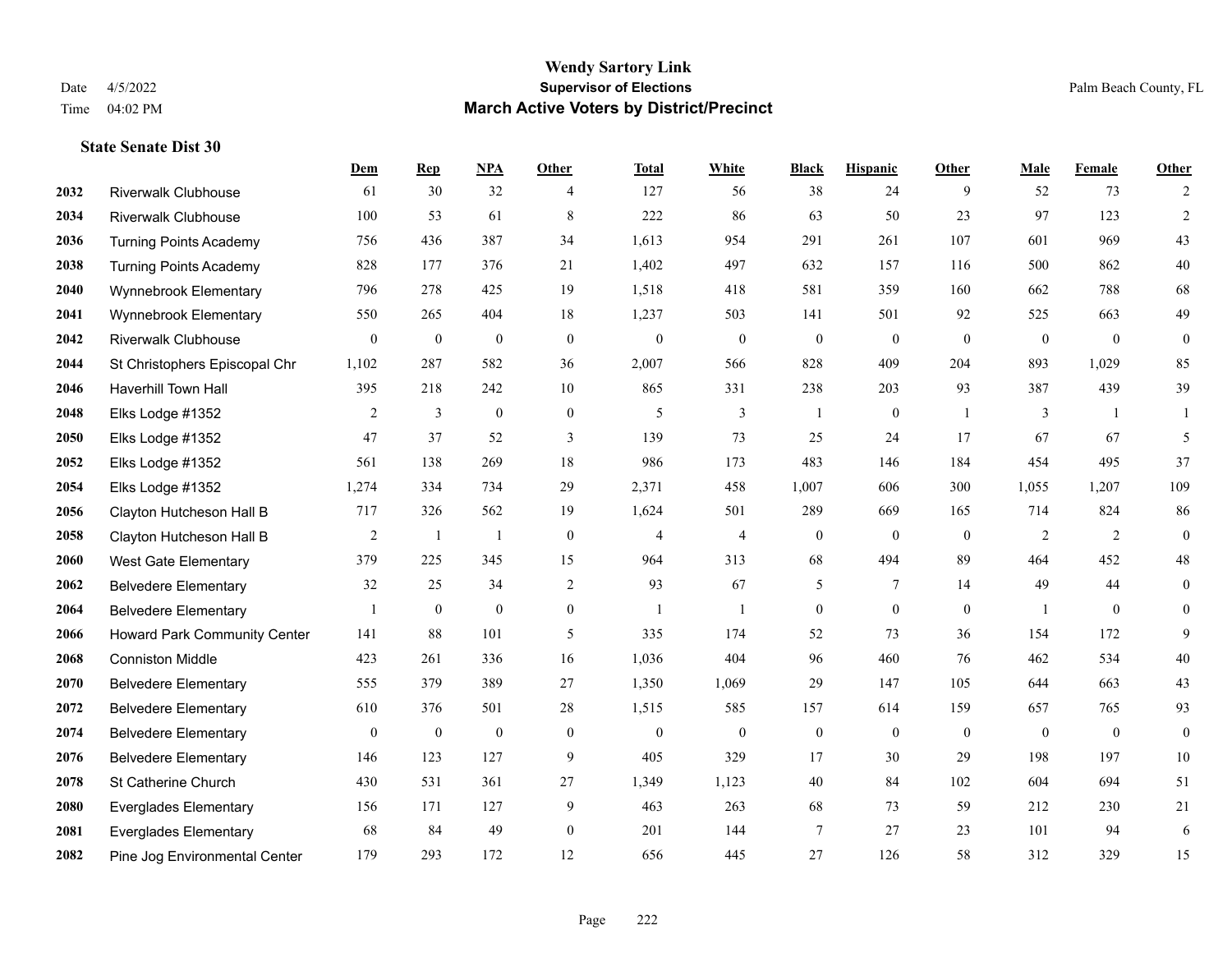|      |                               | Dem              | <b>Rep</b>     | NPA              | <b>Other</b>     | <b>Total</b>   | <b>White</b>   | <b>Black</b>     | <b>Hispanic</b> | <b>Other</b>   | <b>Male</b>  | Female         | <b>Other</b>     |
|------|-------------------------------|------------------|----------------|------------------|------------------|----------------|----------------|------------------|-----------------|----------------|--------------|----------------|------------------|
| 2083 | Pine Jog Environmental Center | 7                | 21             | 17               | $\mathbf{0}$     | 45             | 30             | $\boldsymbol{0}$ | 13              | 2              | 21           | 23             | $\overline{1}$   |
| 2088 | Melaleuca Elementary          | 853              | 553            | 684              | 46               | 2,136          | 1,063          | 364              | 513             | 196            | 977          | 1,082          | 77               |
| 2090 | Pine Jog Environmental Center | $\overline{0}$   | 2              | $\mathbf{0}$     | $\boldsymbol{0}$ | 2              | $\mathbf{1}$   | $\boldsymbol{0}$ | $\mathbf{0}$    | $\overline{1}$ | $\mathbf{0}$ | -1             | 1                |
| 2092 | Pine Jog Environmental Center | $\overline{0}$   | 1              | $\boldsymbol{0}$ | 1                | $\overline{2}$ | $\overline{2}$ | $\boldsymbol{0}$ | $\mathbf{0}$    | $\mathbf{0}$   | 2            | $\mathbf{0}$   | $\boldsymbol{0}$ |
| 2094 | Pine Jog Environmental Center | 360              | 78             | 205              | 11               | 654            | 108            | 258              | 171             | 117            | 271          | 356            | 27               |
| 2097 | 1st Church of the Nazarene    | 225              | 141            | 175              | 10               | 551            | 210            | 44               | 220             | 77             | 248          | 273            | $30\,$           |
| 2098 | Iglesia Cristo Mi Redentor    | 434              | 220            | 345              | 23               | 1,022          | 324            | 162              | 445             | 91             | 430          | 528            | 64               |
| 2100 | Iglesia Cristo Mi Redentor    | 777              | 367            | 577              | 34               | 1,755          | 435            | 380              | 767             | 173            | 725          | 943            | 87               |
| 2102 | Union Congregational Church   | 1,192            | 358            | 662              | 42               | 2,254          | 492            | 663              | 864             | 235            | 912          | 1,232          | 110              |
| 2104 | Lake Lytal Park               | 501              | 225            | 346              | 22               | 1,094          | 296            | 228              | 460             | 110            | 451          | 587            | 56               |
| 2106 | Main Library                  | 604              | 274            | 424              | 36               | 1,338          | 515            | 238              | 459             | 126            | 579          | 709            | 50               |
| 2108 | <b>Berkshire Elementary</b>   | 723              | 344            | 674              | 36               | 1,777          | 458            | 202              | 925             | 192            | 782          | 904            | 91               |
| 2110 | <b>Berkshire Elementary</b>   | 169              | 86             | 144              | $\tau$           | 406            | 130            | 50               | 173             | 53             | 167          | 217            | 22               |
| 2114 | Main Library                  | 367              | 282            | 325              | 15               | 989            | 355            | 66               | 484             | 84             | 450          | 493            | $46\,$           |
| 2115 | The Ark Church                | 74               | 52             | 60               | 5                | 191            | 89             | 12               | 71              | 19             | 86           | 94             | 11               |
| 2117 | The Ark Church                | 2                | $\overline{1}$ | $\mathbf{1}$     | $\boldsymbol{0}$ | $\overline{4}$ | 1              | 2                | $\overline{0}$  | $\overline{1}$ | 2            | $\overline{1}$ | 1                |
| 2125 | St Marys Orthodox Church      | 342              | 349            | 257              | $\,$ 8 $\,$      | 956            | 511            | $42\,$           | 337             | 66             | 432          | 487            | 37               |
| 2130 | Cloud Lake Town Hall          | 42               | 62             | 59               | 8                | 171            | 122            | $\overline{2}$   | 33              | 14             | 87           | 78             | 6                |
| 2132 | Cloud Lake Town Hall          | 28               | 28             | 32               | $\mathbf{1}$     | 89             | 58             | $\overline{c}$   | 24              | 5              | 38           | 48             | $\mathfrak{Z}$   |
| 2134 | STEM Bldg at Cox Science Cent | 519              | 316            | 427              | 31               | 1,293          | 489            | 61               | 628             | 115            | 590          | 648            | 55               |
| 2136 | Palmwood Lodge #303           | 665              | 458            | 563              | 41               | 1,727          | 749            | 81               | 734             | 163            | 790          | 862            | 75               |
| 2138 | Palmwood Lodge #303           | 331              | 158            | 269              | 19               | 777            | 306            | 83               | 302             | 86             | 368          | 379            | $30\,$           |
| 2140 | South Olive Community Center  | 569              | 424            | 403              | 36               | 1,432          | 1,089          | 33               | 204             | 106            | 667          | 718            | 47               |
| 2142 | Lakeside Presbyterian Church  | 280              | 360            | 198              | 19               | 857            | 745            | 3                | 53              | 56             | 399          | 432            | 26               |
| 2144 | Lakeside Presbyterian Church  | 341              | 400            | 274              | 35               | 1,050          | 873            | 18               | 78              | 81             | 486          | 535            | 29               |
| 6048 | Pierce Hammock Elementary     | $\boldsymbol{0}$ | $\mathbf{0}$   | $\boldsymbol{0}$ | $\mathbf{0}$     | $\theta$       | $\mathbf{0}$   | $\boldsymbol{0}$ | $\mathbf{0}$    | $\mathbf{0}$   | $\mathbf{0}$ | $\mathbf{0}$   | $\boldsymbol{0}$ |
| 6050 | Acreage Branch Library        | 856              | 886            | 722              | 66               | 2,530          | 1,547          | 370              | 350             | 263            | 1,184        | 1,258          | 88               |
| 6051 | <b>Cornerstone Fellowship</b> | 607              | 736            | 567              | 56               | 1,966          | 1,246          | 213              | 296             | 211            | 912          | 983            | 71               |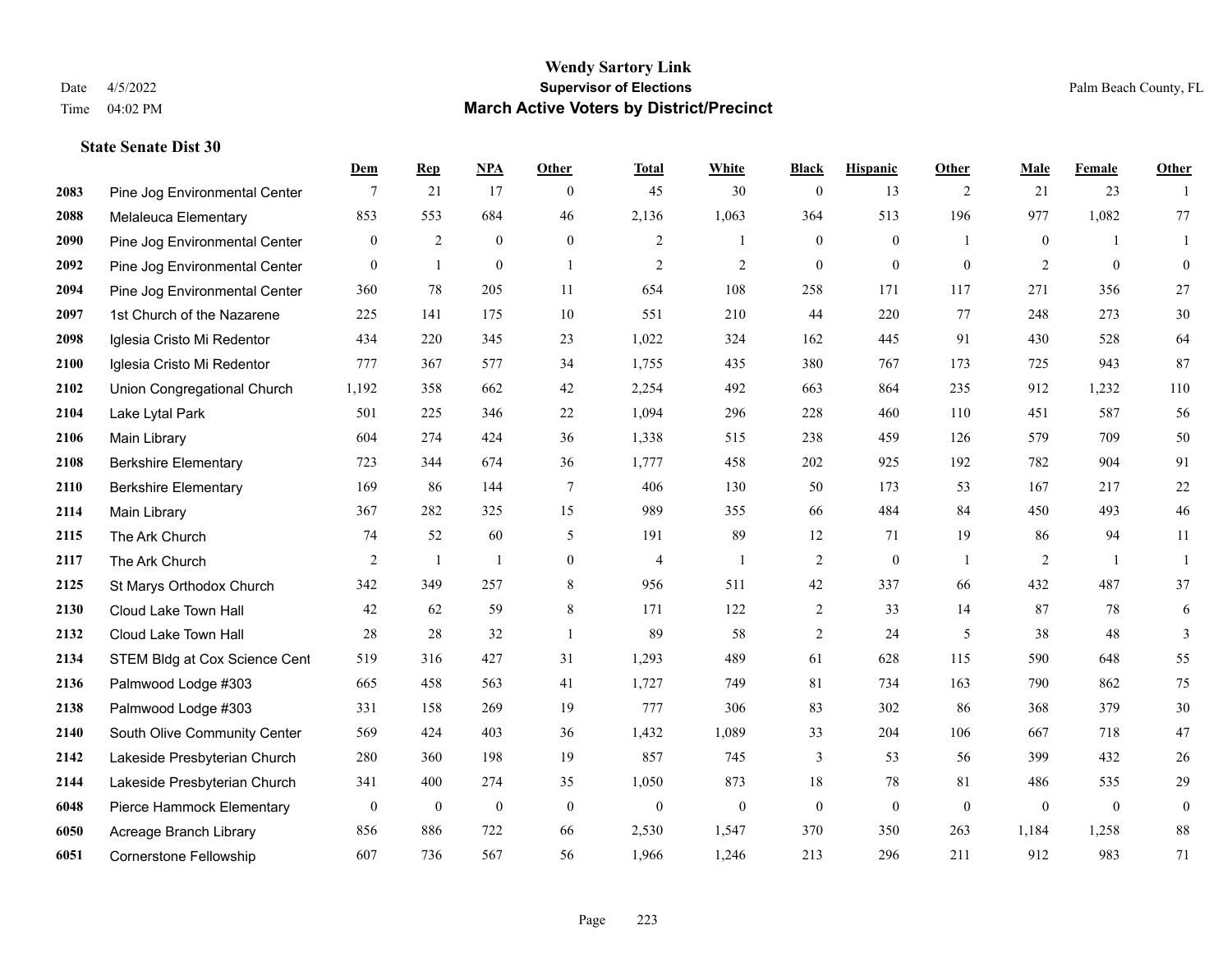|      |                                 | Dem            | <b>Rep</b>       | NPA              | <b>Other</b>     | <b>Total</b>     | White            | <b>Black</b>     | <b>Hispanic</b>  | <b>Other</b> | <b>Male</b>      | Female         | <b>Other</b>     |
|------|---------------------------------|----------------|------------------|------------------|------------------|------------------|------------------|------------------|------------------|--------------|------------------|----------------|------------------|
| 6052 | Seminole Ridge High             | 609            | 662              | 575              | 36               | 1,882            | 1,155            | 228              | 327              | 172          | 888              | 923            | 71               |
| 6054 | Acreage Pines Elementary        | $\mathbf{0}$   | $\mathbf{0}$     | $\mathbf{0}$     | $\overline{0}$   | $\theta$         | $\overline{0}$   | $\mathbf{0}$     | $\mathbf{0}$     | $\theta$     | $\theta$         | $\theta$       | $\boldsymbol{0}$ |
| 6056 | Pierce Hammock Elementary       | $\overline{0}$ | $\mathbf{0}$     | $\mathbf{0}$     | $\theta$         | $\theta$         | $\Omega$         | $\theta$         | $\mathbf{0}$     | $\theta$     | $\theta$         | $\Omega$       | $\theta$         |
| 6058 | <b>Acreage Pines Elementary</b> | 737            | 623              | 582              | 41               | 1,983            | 1,075            | 360              | 253              | 295          | 967              | 956            | 60               |
| 6060 | Indian Trail Improvement Dist   | 887            | 973              | 810              | 55               | 2,725            | 1,685            | 346              | 417              | 277          | 1,276            | 1,353          | 96               |
| 6062 | Sandhill Crane Golf Club        | 229            | 422              | 275              | 23               | 949              | 668              | 77               | 71               | 133          | 460              | 458            | 31               |
| 6064 | Sandhill Crane Golf Club        | 34             | 61               | 32               | 3                | 130              | 104              | $\,$ 8 $\,$      | 12               | 6            | 64               | 62             | $\overline{4}$   |
| 6066 | Ibis POA Admin Building         | 1,036          | 1,100            | 761              | 83               | 2,980            | 2,627            | 85               | 69               | 199          | 1,395            | 1,515          | 70               |
| 6068 | Ibis POA Admin Building         | $\mathbf{0}$   | $\boldsymbol{0}$ | $\boldsymbol{0}$ | $\boldsymbol{0}$ | $\boldsymbol{0}$ | $\boldsymbol{0}$ | $\boldsymbol{0}$ | $\mathbf{0}$     | $\mathbf{0}$ | $\mathbf{0}$     | $\mathbf{0}$   | $\mathbf{0}$     |
| 6070 | Ironhorse Country Club          | 157            | 257              | 122              | 11               | 547              | 439              | 36               | 21               | 51           | 246              | 292            | 9                |
| 6072 | Seminole Ridge High             | 652            | 637              | 639              | 58               | 1,986            | 889              | 392              | 532              | 173          | 922              | 1,040          | $24\,$           |
| 6076 | <b>Western Pines Middle</b>     | 635            | 725              | 579              | 38               | 1,977            | 1,440            | 155              | 210              | 172          | 943              | 957            | $77\,$           |
| 6078 | <b>Western Pines Middle</b>     | 660            | 742              | 651              | 44               | 2,097            | 1,386            | 169              | 368              | 174          | 995              | 1,045          | 57               |
| 6080 | <b>Golden Grove Elementary</b>  | 608            | 783              | 639              | 47               | 2,077            | 1,371            | 138              | 366              | 202          | 971              | 1,024          | 82               |
| 6094 | Palms West Presbyterian         | 653            | 951              | 675              | 41               | 2,320            | 1,841            | 78               | 212              | 189          | 1,095            | 1,149          | 76               |
| 6096 | Palms West Presbyterian         | $\mathbf{0}$   | $\boldsymbol{0}$ | $\boldsymbol{0}$ | $\mathbf{0}$     | $\mathbf{0}$     | $\boldsymbol{0}$ | $\boldsymbol{0}$ | $\boldsymbol{0}$ | $\theta$     | $\mathbf{0}$     | $\overline{0}$ | $\mathbf{0}$     |
| 6098 | <b>HL Johnson Elementary</b>    | 661            | 546              | 509              | 44               | 1,760            | 966              | 321              | 283              | 190          | 793              | 925            | 42               |
| 6100 | Madison Green Country Club      | 1,225          | 712              | 773              | 51               | 2,761            | 1,169            | 791              | 414              | 387          | 1,268            | 1,391          | 102              |
| 6102 | <b>RPB Recreation Center</b>    | 657            | 474              | 454              | 28               | 1,613            | 950              | 262              | 261              | 140          | 674              | 888            | 51               |
| 6104 | <b>Crestwood Middle</b>         | 182            | 155              | 131              | 9                | 477              | 225              | 77               | 88               | 87           | 221              | 233            | 23               |
| 6106 | <b>RPB Recreation Center</b>    | 212            | 125              | 213              | 11               | 561              | 233              | 101              | 151              | 76           | 229              | 311            | 21               |
| 6108 | Calypso Bay Waterpark           | $\mathbf{0}$   | $\boldsymbol{0}$ | $\boldsymbol{0}$ | $\mathbf{0}$     | $\mathbf{0}$     | $\boldsymbol{0}$ | $\boldsymbol{0}$ | $\boldsymbol{0}$ | $\mathbf{0}$ | $\boldsymbol{0}$ | $\mathbf{0}$   | $\boldsymbol{0}$ |
| 6112 | <b>Crestwood Middle</b>         | 461            | 427              | 357              | 31               | 1,276            | 692              | 235              | 210              | 139          | 589              | 648            | 39               |
| 6114 | Royal Palm Beach High           | 1,041          | 711              | 720              | 45               | 2,517            | 1,362            | 472              | 453              | 230          | 1,178            | 1,247          | 92               |
| 6116 | <b>HL Johnson Elementary</b>    | 699            | 416              | 506              | 57               | 1,678            | 847              | 327              | 289              | 215          | 743              | 891            | $44\,$           |
| 6118 | <b>RPB Branch Library</b>       | 1,060          | 557              | 722              | 60               | 2,399            | 1,133            | 568              | 445              | 253          | 1,043            | 1,271          | 85               |
| 6120 | Royal Palm Beach High           | 416            | 324              | 282              | 20               | 1,042            | 502              | 206              | 157              | 177          | 493              | 524            | 25               |
| 6122 | <b>RPB Cultural Center</b>      | 1,159          | 678              | 767              | 52               | 2,656            | 1,400            | 495              | 511              | 250          | 1,131            | 1,436          | 89               |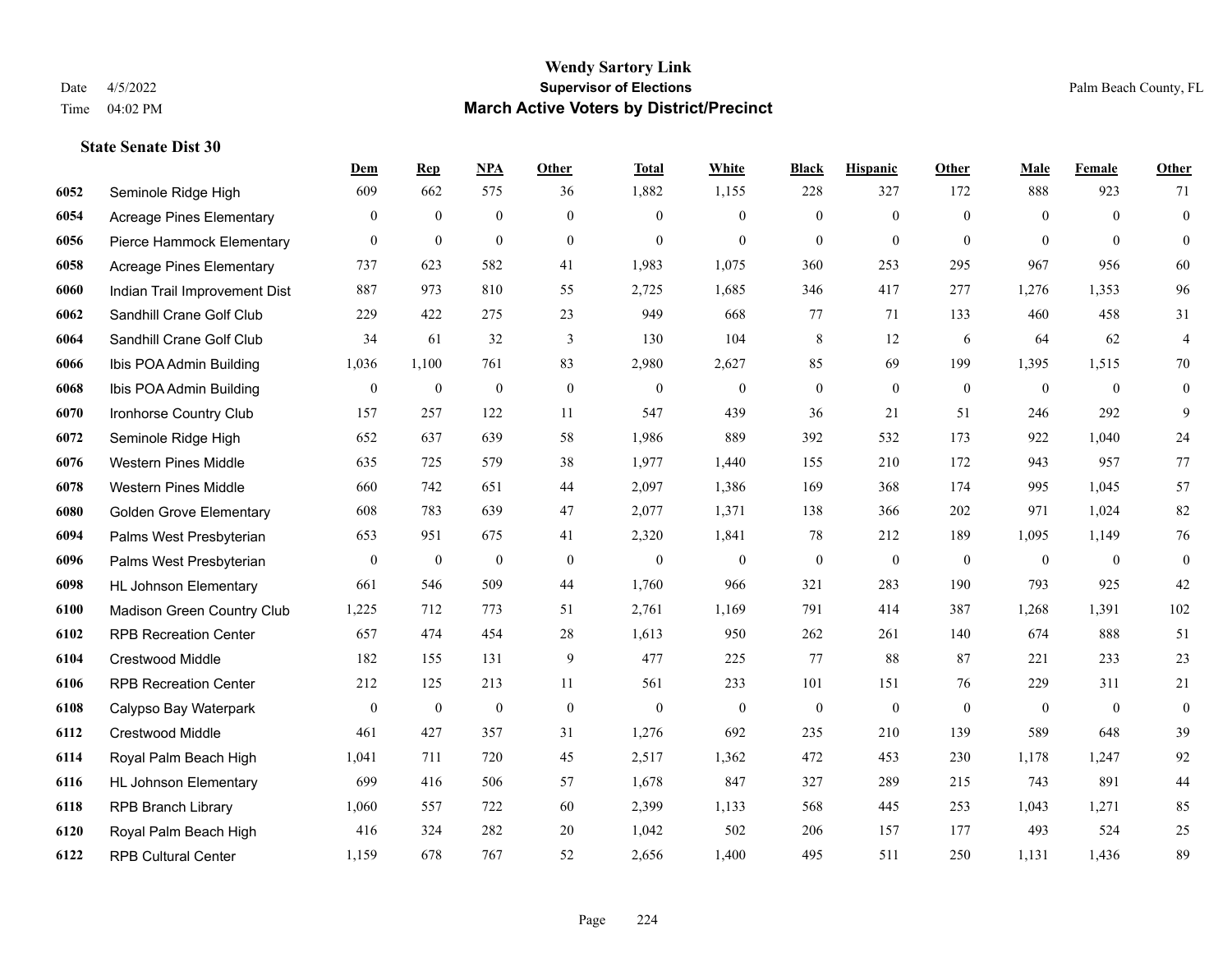#### **Wendy Sartory Link** Date 4/5/2022 **Supervisor of Elections** Palm Beach County, FL Time 04:02 PM **March Active Voters by District/Precinct**

RPB Cultural Center 586 329 408 25 1,348 646 286 296 120 569 735 44

**Dem Rep NPA Other Total White Black Hispanic Other Male Female Other**

# Calypso Bay Waterpark 670 301 497 30 1,498 537 411 360 190 651 793 54 Royal Palm Beach High 33 24 26 3 86 46 26 9 5 39 47 0 Royal Palm Beach High 81 43 92 6 222 103 34 66 19 96 121 5 Royal Palm Beach High 387 191 268 17 863 413 164 196 90 397 439 27 Christ Fellowship Church RPB 947 471 706 31 2,155 841 514 504 296 960 1,107 88

| 6136 | Calypso Bay Waterpark        |                | $\theta$         | 0                | $\Omega$       |          | $\Omega$       |                | $\Omega$       | $\Omega$      |                |          | $\theta$       |
|------|------------------------------|----------------|------------------|------------------|----------------|----------|----------------|----------------|----------------|---------------|----------------|----------|----------------|
| 6138 | Royal Palm Beach High        | $\Omega$       | $\overline{0}$   | 0                | $\Omega$       | $\Omega$ | $\Omega$       | $\Omega$       | $\Omega$       | $\Omega$      | $\Omega$       | $\theta$ | $\Omega$       |
| 6140 | Royal Palm Beach High        | 341            | 486              | 315              | 34             | 1,176    | 847            | 112            | 111            | 106           | 564            | 588      | 24             |
| 6142 | Christ Fellowship Church RPB | $\theta$       | $\overline{0}$   | 0                | $\Omega$       | $\Omega$ | $\Omega$       | $\Omega$       | $\Omega$       | $\theta$      | $\theta$       | $\Omega$ | $\mathbf{0}$   |
| 6144 | Christ Fellowship Church RPB | $\Omega$       | $\Omega$         | 0                | $\theta$       | $\Omega$ | $\Omega$       | 0              | $\Omega$       | $\Omega$      | $\Omega$       | $\theta$ | $\overline{0}$ |
| 6146 | Christ Fellowship Church RPB |                | 2                |                  | $\theta$       | 4        | 3              | 0              | $\overline{0}$ |               | 3              |          | $\overline{0}$ |
| 6148 | Christ Fellowship Church RPB | $\overline{0}$ | $\overline{0}$   |                  | $\theta$       |          |                |                | $\overline{0}$ | $\Omega$      | $\theta$       |          | $\theta$       |
| 6170 | Christ Fellowship Church RPB | $\theta$       | 5                |                  | $\Omega$       | 6        | 6              | $\Omega$       | $\theta$       | $\theta$      | 2              | 4        | $\theta$       |
| 6172 | Christ Fellowship Church RPB | 1,280          | 597              | 877              | 72             | 2,826    | 982            | 885            | 638            | 321           | 1,222          | 1,496    | 108            |
| 6174 | Christ Fellowship Church RPB | 27             | 48               | 33               | $\overline{2}$ | 110      | 83             | 8              | 8              | 11            | 52             | 55       | 3              |
| 6176 | Christ Fellowship Church RPB | 26             | 21               | 24               | 2              | 73       | 30             | 13             | 23             | 7             | 32             | 37       |                |
| 6178 | <b>Everglades Elementary</b> | 553            | 389              | 448              | 29             | 1,419    | 657            | 291            | 254            | 217           | 667            | 688      | 64             |
| 6180 | <b>Everglades Elementary</b> | 18             | 48               | 18               | $\overline{2}$ | 86       | 65             | 4              | 14             | $\mathcal{F}$ | 40             | 44       | 2              |
| 6204 | <b>Emerald Cove Middle</b>   | 35             | 18               | 37               | 3              | 93       | 46             | 25             | 14             | 8             | 25             | 64       |                |
| 6206 | Palm Beach Central High      | 258            | 246              | 191              | 10             | 705      | 386            | 136            | 63             | 120           | 317            | 362      | 26             |
| 6207 | Palm Beach Central High      | 282            | 374              | 242              | 16             | 914      | 598            | 90             | 104            | 122           | 426            | 463      | 25             |
| 7002 | J F Kennedy Middle           | $\theta$       | $\boldsymbol{0}$ | 0                | $\overline{0}$ | $\theta$ | $\overline{0}$ | $\overline{0}$ | $\overline{0}$ | $\theta$      | $\overline{0}$ | $\Omega$ | $\overline{0}$ |
| 7004 | J F Kennedy Middle           | $\theta$       | $\overline{0}$   | $\boldsymbol{0}$ | $\mathbf{0}$   | $\Omega$ | $\overline{0}$ |                | $\overline{0}$ | $\Omega$      | $\theta$       | $\theta$ | $\overline{0}$ |
| 7006 | J F Kennedy Middle           | $\theta$       | $\theta$         | 0                | $\theta$       | $\Omega$ | $\theta$       | 0              | $\theta$       | $\Omega$      | $\Omega$       | $\theta$ | $\overline{0}$ |
| 7008 | J F Kennedy Middle           | $\Omega$       | $\overline{0}$   | 0                | $\theta$       | $\theta$ | $\theta$       | $\Omega$       | $\Omega$       | $\Omega$      | $\Omega$       | $\Omega$ | $\overline{0}$ |
| 7010 | St John Lutheran Church      | 277            | 13               | 93               | 6              | 389      | 26             | 315            | 25             | 23            | 124            | 249      | 16             |
| 7012 | St John Lutheran Church      | 1,059          | 200              | 439              | 16             | 1,714    | 487            | 999            | 68             | 160           | 789            | 864      | 61             |
|      |                              |                |                  |                  |                |          |                |                |                |               |                |          |                |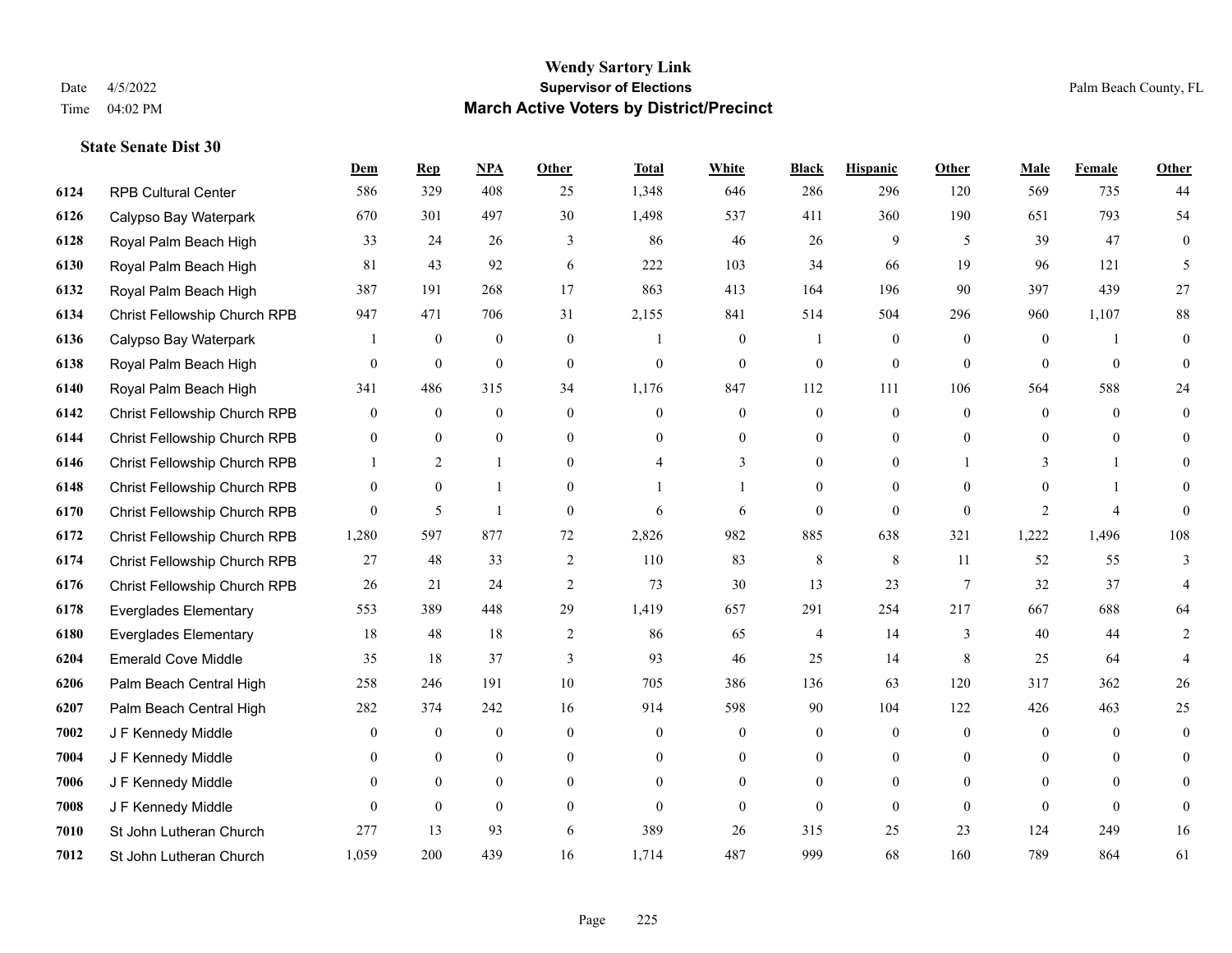|      |                                  | Dem            | <b>Rep</b>       | NPA              | <b>Other</b>   | <b>Total</b>   | <b>White</b>     | <b>Black</b> | <b>Hispanic</b> | <b>Other</b>   | <b>Male</b>    | Female         | <b>Other</b> |
|------|----------------------------------|----------------|------------------|------------------|----------------|----------------|------------------|--------------|-----------------|----------------|----------------|----------------|--------------|
| 7014 | RB Prep Achievement Academy      | $\mathbf{0}$   | $\mathbf{0}$     | $\mathbf{0}$     | $\theta$       | $\theta$       | $\mathbf{0}$     | $\theta$     | $\mathbf{0}$    | $\theta$       | $\theta$       | $\theta$       | $\Omega$     |
| 7016 | RB Prep Achievement Academy      |                | $\overline{4}$   | $\theta$         | $\Omega$       | $\sim$         | 3                |              |                 | $\Omega$       | 2              |                | 2            |
| 7018 | RB Prep Achievement Academy      | $\Omega$       | $\theta$         | $\theta$         | $\Omega$       | $\Omega$       | $\theta$         | $\Omega$     | $\Omega$        | 0              | $\Omega$       | $\Omega$       | $\Omega$     |
| 7020 | RB Prep Achievement Academy      | $\mathbf{0}$   | $\mathbf{0}$     | $\mathbf{0}$     | $\overline{0}$ | $\theta$       | $\mathbf{0}$     | $\theta$     | $\theta$        | $\theta$       | $\theta$       | $\theta$       | $\Omega$     |
| 7022 | J F Kennedy Middle               | 876            | 186              | 374              | 28             | 1,464          | 293              | 808          | 151             | 212            | 651            | 768            | 45           |
| 7024 | Hurst Chapel AME Church          | 1,577          | 91               | 379              | 20             | 2,067          | 157              | 1,668        | 94              | 148            | 859            | 1,139          | 69           |
| 7025 | Hurst Chapel AME Church          | 277            | 37               | 118              | 3              | 435            | 59               | 274          | 46              | 56             | 164            | 255            | 16           |
| 7026 | Lindsey Davis Senior Comm Ctr    | 2,246          | 84               | 464              | 20             | 2,814          | 70               | 2,494        | 43              | 207            | 1,157          | 1,565          | 92           |
| 7028 | <b>Wells Recreation Center</b>   | 1,881          | 159              | 493              | 22             | 2,555          | 258              | 1,993        | 107             | 197            | 1,115          | 1,352          | 88           |
| 7030 | Riviera Beach Marina Event Ctr   | 190            | 329              | 173              | 22             | 714            | 569              | 47           | 47              | 51             | 367            | 325            | $22\,$       |
| 7032 | <b>Crossroads Baptist Church</b> | $\overline{0}$ | $\boldsymbol{0}$ | $\boldsymbol{0}$ | $\mathbf{0}$   | $\mathbf{0}$   | $\boldsymbol{0}$ | $\mathbf{0}$ | $\mathbf{0}$    | $\theta$       | $\overline{0}$ | $\overline{0}$ | $\mathbf{0}$ |
| 7034 | Suncoast High                    | 1,300          | 212              | 509              | 27             | 2,048          | 351              | 1,251        | 150             | 296            | 850            | 1,120          | 78           |
| 7036 | RB Prep Achievement Academy      | $\mathbf{0}$   | $\overline{0}$   | 6                | $\overline{0}$ | 6              | $\mathbf{0}$     | $\mathbf{0}$ | $\mathbf{0}$    | 6              | $\overline{4}$ |                | 1            |
| 7038 | RB Prep Achievement Academy      | $\mathbf{0}$   | $\boldsymbol{0}$ | $\mathbf{0}$     | $\overline{0}$ | $\theta$       | $\boldsymbol{0}$ | $\mathbf{0}$ | $\mathbf{0}$    | $\Omega$       | $\theta$       | $\theta$       | $\theta$     |
| 7040 | Mary McLeod Bethune Elementa     | 1,225          | 53               | 266              | 17             | 1,561          | 35               | 1,375        | 51              | 100            | 627            | 890            | 44           |
| 7041 | Mary McLeod Bethune Elementa     | 392            | 33               | 126              | 9              | 560            | 41               | 432          | 31              | 56             | 217            | 321            | 22           |
| 7042 | Dan Calloway Complex             | 1,713          | 76               | 411              | 21             | 2,221          | 49               | 1,948        | 49              | 175            | 920            | 1.230          | 71           |
| 7044 | <b>Wells Recreation Center</b>   | 1,383          | 93               | 391              | 16             | 1,883          | 193              | 1,475        | 70              | 145            | 785            | 1,023          | 75           |
| 7046 | Riviera Beach Marina Event Ctr   | 37             | 34               | 21               | 5              | 97             | 79               | 9            | 2               | 7              | 55             | 41             | -1           |
| 7048 | <b>Crossroads Baptist Church</b> | 285            | 11               | 98               | $\tau$         | 401            | 14               | 337          | 25              | 25             | 130            | 258            | 13           |
| 7050 | Crossroads Baptist Church        | 1              | 2                | $\mathbf{1}$     | $\Omega$       | $\overline{4}$ | 3                | $\Omega$     | $\theta$        | $\overline{1}$ |                | $\mathcal{E}$  | $\theta$     |
| 7052 | <b>Crossroads Baptist Church</b> | 0              | $\boldsymbol{0}$ | $\mathbf{0}$     | $\overline{0}$ | $\theta$       | $\mathbf{0}$     | $\mathbf{0}$ | $\mathbf{0}$    | $\Omega$       | $\overline{0}$ | $\mathbf{0}$   | $\theta$     |
| 7054 | <b>Crossroads Baptist Church</b> | 987            | 74               | 300              | 13             | 1,374          | 108              | 1,054        | 75              | 137            | 597            | 718            | 59           |
| 7056 | <b>Crossroads Baptist Church</b> | $\mathbf{0}$   | $\mathbf{0}$     | $\mathbf{0}$     | $\theta$       | $\theta$       | $\mathbf{0}$     | $\theta$     | $\theta$        | $\theta$       | $\mathbf{0}$   | $\theta$       | $\theta$     |
| 7058 | Palm Beach Lakes High            | 1,429          | 354              | 631              | 47             | 2,461          | 818              | 1,122        | 304             | 217            | 1,001          | 1,367          | 93           |
| 7060 | <b>Ephesus Adventist Academy</b> | 1,159          | 58               | 238              | 18             | 1,473          | 108              | 1,202        | 51              | 112            | 604            | 816            | 53           |
| 7062 | Mangonia Park Town Hall          | 716            | 39               | 187              | 11             | 953            | 76               | 770          | 41              | 66             | 393            | 533            | 27           |
| 7064 | Grace Episcopal Church           | 1,313          | 164              | 456              | 36             | 1,969          | 339              | 1,276        | 142             | 212            | 843            | 1,038          | 88           |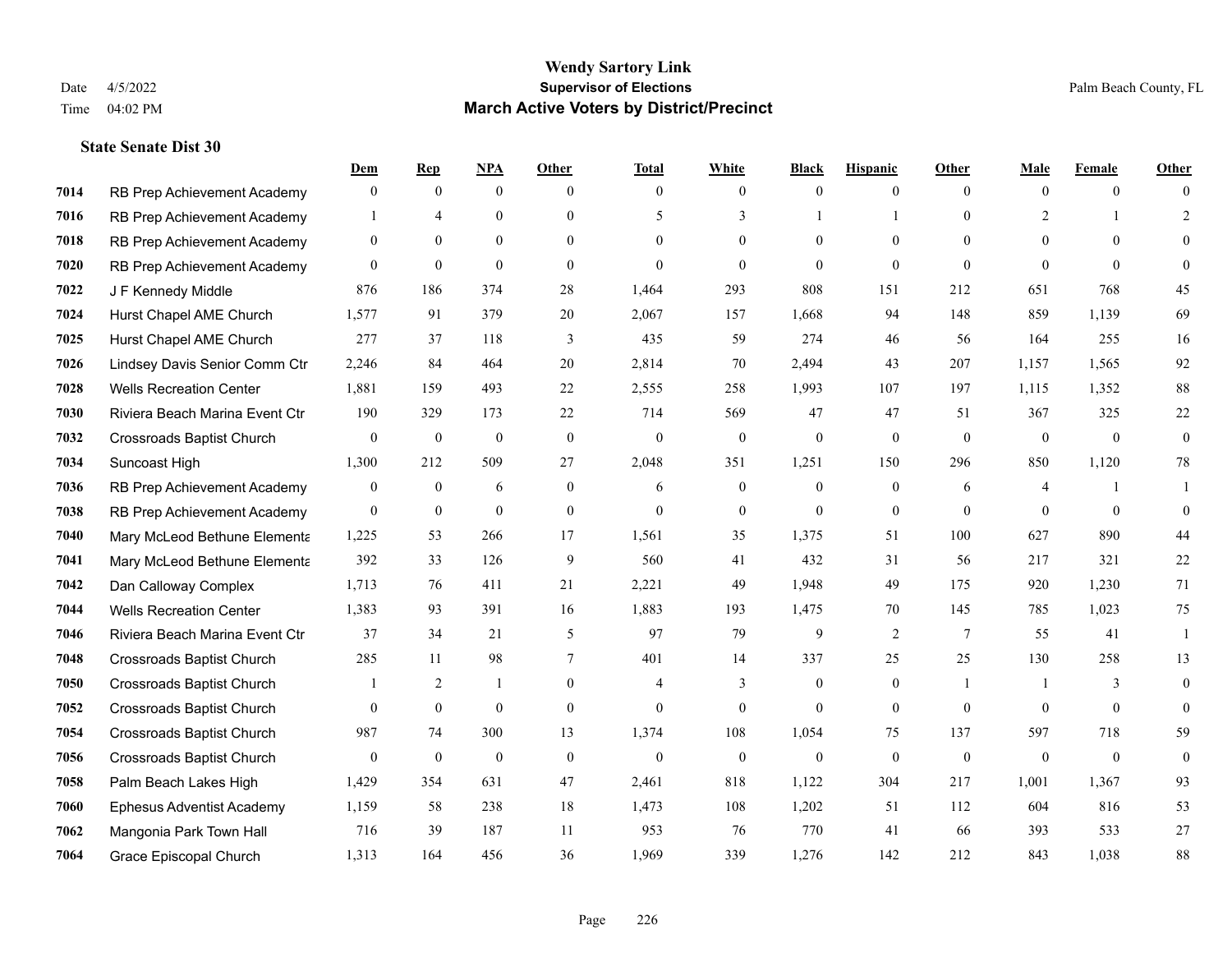|      |                                       | Dem            | <b>Rep</b>   | NPA          | <b>Other</b>   | <b>Total</b> | <b>White</b>   | <b>Black</b>     | <b>Hispanic</b>  | Other          | <b>Male</b>    | Female   | <b>Other</b>     |
|------|---------------------------------------|----------------|--------------|--------------|----------------|--------------|----------------|------------------|------------------|----------------|----------------|----------|------------------|
| 7066 | Northboro Elementary                  | 1,050          | 203          | 462          | 32             | 1,747        | 470            | 914              | 181              | 182            | 795            | 876      | 76               |
| 7068 | <b>Pleasant City Community Center</b> | 963            | 247          | 506          | 39             | 1,755        | 789            | 636              | 172              | 158            | 875            | 797      | 83               |
| 7070 | Northboro Elementary                  | 455            | 407          | 383          | 33             | 1,278        | 1,011          | 66               | 88               | 113            | 584            | 656      | $38\,$           |
| 7072 | <b>Egret Lake Elementary</b>          | 493            | 114          | 228          | 10             | 845          | 217            | 387              | 133              | 108            | 376            | 443      | 26               |
| 7074 | <b>Egret Lake Elementary</b>          | 205            | 40           | 99           | 12             | 356          | 54             | 208              | 45               | 49             | 156            | 190      | $10\,$           |
| 7076 | <b>Egret Lake Elementary</b>          | $\overline{2}$ | $\sqrt{2}$   | $\mathbf{1}$ | $\mathbf{0}$   | 5            | 3              | $\mathbf{1}$     | $\boldsymbol{0}$ | -1             | $\overline{4}$ | -1       | $\boldsymbol{0}$ |
| 7078 | <b>Egret Lake Elementary</b>          | 341            | 104          | 164          | 16             | 625          | 424            | 110              | 49               | 42             | 245            | 364      | 16               |
| 7080 | <b>Egret Lake Elementary</b>          | 20             | 3            | $\mathbf{1}$ | $\theta$       | 24           | 24             | $\overline{0}$   | $\Omega$         | $\Omega$       | $\tau$         | 17       | $\overline{0}$   |
| 7082 | Seminole Trails Elementary            | 1,028          | 330          | 499          | 36             | 1,893        | 693            | 721              | 270              | 209            | 821            | 1,000    | 72               |
| 7084 | Sharon Christian Church               | 743            | 285          | 457          | 46             | 1,531        | 635            | 451              | 279              | 166            | 630            | 848      | 53               |
| 7086 | <b>Bear Lakes Middle</b>              | 37             | 22           | 16           | $\overline{1}$ | 76           | 28             | 19               | 14               | 15             | 29             | 43       | 4                |
| 7088 | Whitehall Clubhouse #3                | 673            | 479          | 477          | 52             | 1,681        | 1,047          | 256              | 210              | 168            | 773            | 858      | 50               |
| 7090 | <b>Bear Lakes Middle</b>              | 1,314          | 465          | 829          | 58             | 2,666        | 1,054          | 931              | 379              | 302            | 1,169          | 1,385    | 112              |
| 7092 | Palm Beach Lakes High                 | 114            | 36           | 73           | $\overline{4}$ | 227          | 82             | 67               | 22               | 56             | 104            | 110      | 13               |
| 7094 | Salvation Army Activity Hall          | 608            | 78           | 289          | 14             | 989          | 159            | 525              | 131              | 174            | 424            | 518      | 47               |
| 7096 | Salvation Army Activity Hall          | 832            | 309          | 527          | 34             | 1,702        | 696            | 548              | 276              | 182            | 678            | 948      | 76               |
| 7098 | U M Church of Palm Beaches            | 19             | 19           | 19           | -1             | 58           | 43             | 4                | 9                | 2              | 32             | 24       | 2                |
| 7100 | U M Church of Palm Beaches            | 967            | 434          | 717          | 65             | 2,183        | 1,041          | 686              | 249              | 207            | 979            | 1,136    | 68               |
| 7102 | First Christian Church                | 751            | 189          | 330          | 23             | 1,293        | 430            | 640              | 105              | 118            | 491            | 759      | 43               |
| 7104 | WPB City Fire Station #5              | 735            | 418          | 459          | 34             | 1,646        | 1,017          | 287              | 196              | 146            | 716            | 882      | 48               |
| 7106 | Roosevelt Elementary                  | 2,049          | 177          | 598          | 37             | 2,861        | 283            | 2,095            | 265              | 218            | 1,156          | 1,591    | 114              |
| 7108 | <b>Chamber of Commerce</b>            | 411            | 406          | 368          | 54             | 1,239        | 935            | 56               | 112              | 136            | 578            | 626      | 35               |
| 7110 | <b>Adult Education Center</b>         | 704            | 232          | 428          | 33             | 1,397        | 446            | 440              | 377              | 134            | 581            | 755      | 61               |
| 7112 | <b>Adult Education Center</b>         | 123            | 28           | 63           | 7              | 221          | 54             | 116              | 27               | 24             | 70             | 141      | 10               |
| 7114 | <b>Adult Education Center</b>         | $\Omega$       | $\theta$     | $\theta$     | $\mathbf{0}$   | $\theta$     | $\overline{0}$ | $\overline{0}$   | $\mathbf{0}$     | $\theta$       | $\theta$       | $\Omega$ | $\overline{0}$   |
| 7116 | <b>Adult Education Center</b>         | $\overline{0}$ | $\mathbf{0}$ | $\mathbf{0}$ | $\overline{0}$ | $\mathbf{0}$ | $\overline{0}$ | $\boldsymbol{0}$ | $\overline{0}$   | $\overline{0}$ | $\mathbf{0}$   | $\theta$ | $\overline{0}$   |
| 7118 | <b>Adult Education Center</b>         | 32             | 31           | 39           | $\overline{7}$ | 109          | 82             | 4                | 18               | 5              | 54             | 48       | 7                |
| 7120 | U M Church of Palm Beaches            | 290            | 114          | 182          | 13             | 599          | 215            | 219              | 111              | 54             | 258            | 311      | 30               |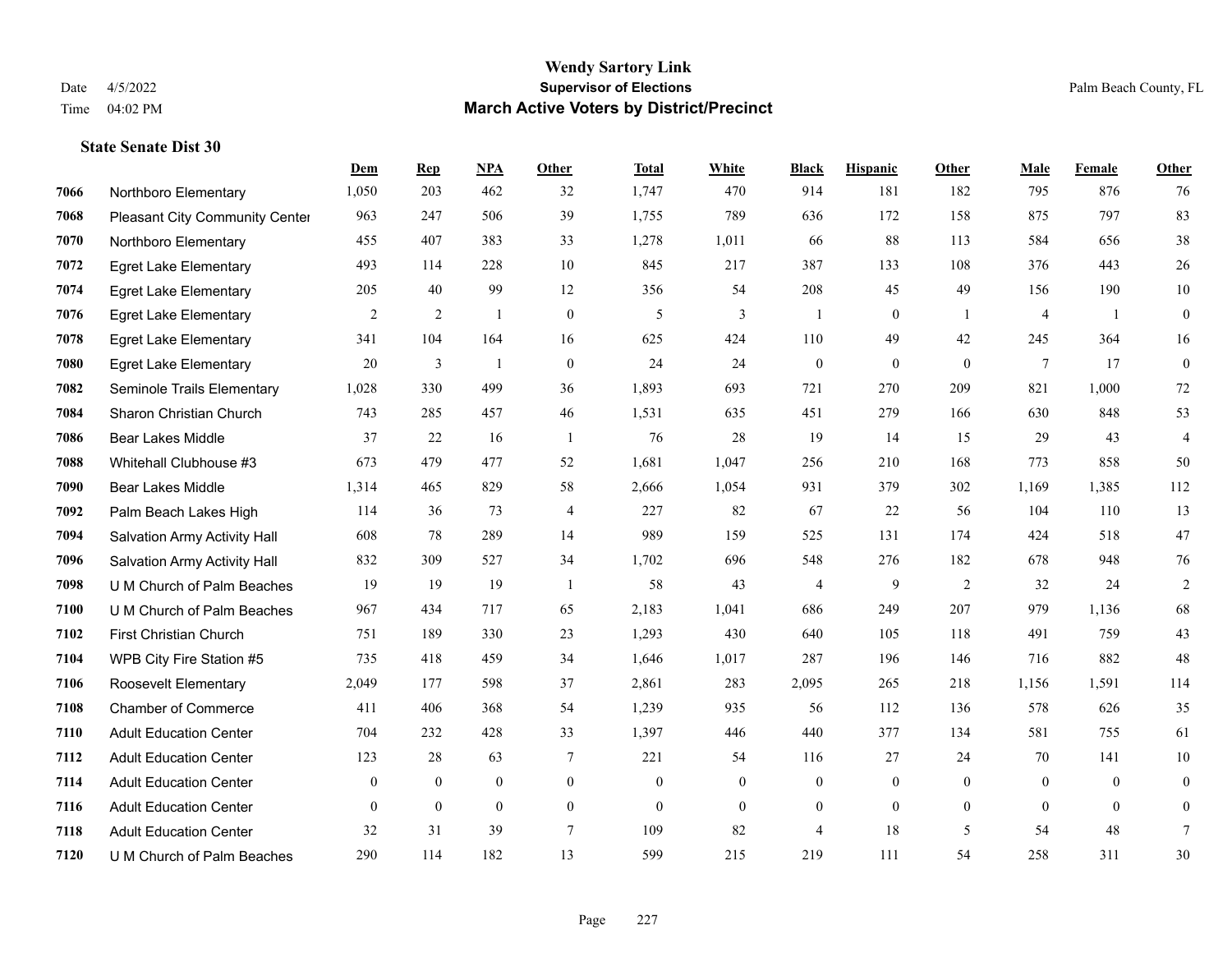#### **Wendy Sartory Link** Date 4/5/2022 **Supervisor of Elections** Palm Beach County, FL Time 04:02 PM **March Active Voters by District/Precinct**

# **Dem Rep NPA Other Total White Black Hispanic Other Male Female Other** U M Church of Palm Beaches 0 0 0 0 0 0 0 0 0 0 0 0 First Christian Church 1,202 140 348 17 1,707 193 1,239 115 160 752 895 60 First Christian Church 1,511 511 809 73 2,904 1,132 1,063 416 293 1,222 1,571 111 Westward Elementary 1,938 131 517 26 2,612 169 2,117 119 207 1,040 1,479 93 Alexander W Dreyfoos SOA High 817 827 822 75 2,541 1,945 119 206 271 1,293 1,177 71 WPB City Hall Flagler Gallery 647 721 609 67 2,044 1,626 87 146 185 1,032 945 67 Adult Education Center 811 175 394 20 1,400 297 668 296 139 629 709 62 Haverhill Town Hall 41 39 35 2 117 46 34 26 11 47 64 6 Westgate Community Center 1,550 451 918 35 2,954 686 975 992 301 1,313 1,501 140 Haverhill Town Hall 170 77 104 7 358 109 126 84 39 166 170 22 Clayton Hutcheson Hall B 36 8 16 0 60 18 28 9 5 27 33 0 Clayton Hutcheson Hall B 42 4 22 1 69 4 41 14 10 28 34 7 Clayton Hutcheson Hall B 234 15 107 2 358 29 220 83 26 127 212 19 Howard Park Community Center 100 42 58 10 210 116 39 30 25 107 93 10 Howard Park Community Center 63 13 50 2 128 20 52 34 22 58 58 12 Howard Park Community Center 342 283 305 37 967 770 44 82 71 491 452 24 WPB City Hall Flagler Gallery 484 451 282 43 1,260 1,010 43 117 90 489 727 44 **7154 Morton & Barbara Mandel Cente** 154 375 163 16 708 638 8 13 49 322 366 20 PB Fire Station #3 42 101 61 1 205 177 0 7 21 92 101 12 PB Fire Station #3 537 499 423 51 1,510 1,357 19 30 104 665 809 36 PB Fire Station #3 321 404 302 29 1,056 931 3 35 87 458 569 29 **8001 Federal Only 0 0 0 0 0 0 0 0 0** 0 State Only 129 100 111 2 342 263 13 13 53 151 178 13 **State Senate Dist 30** 139,419 107,425 97,598 7,923 352,365 214,595 64,518 42,249 31,003 157,287 183,493 11,585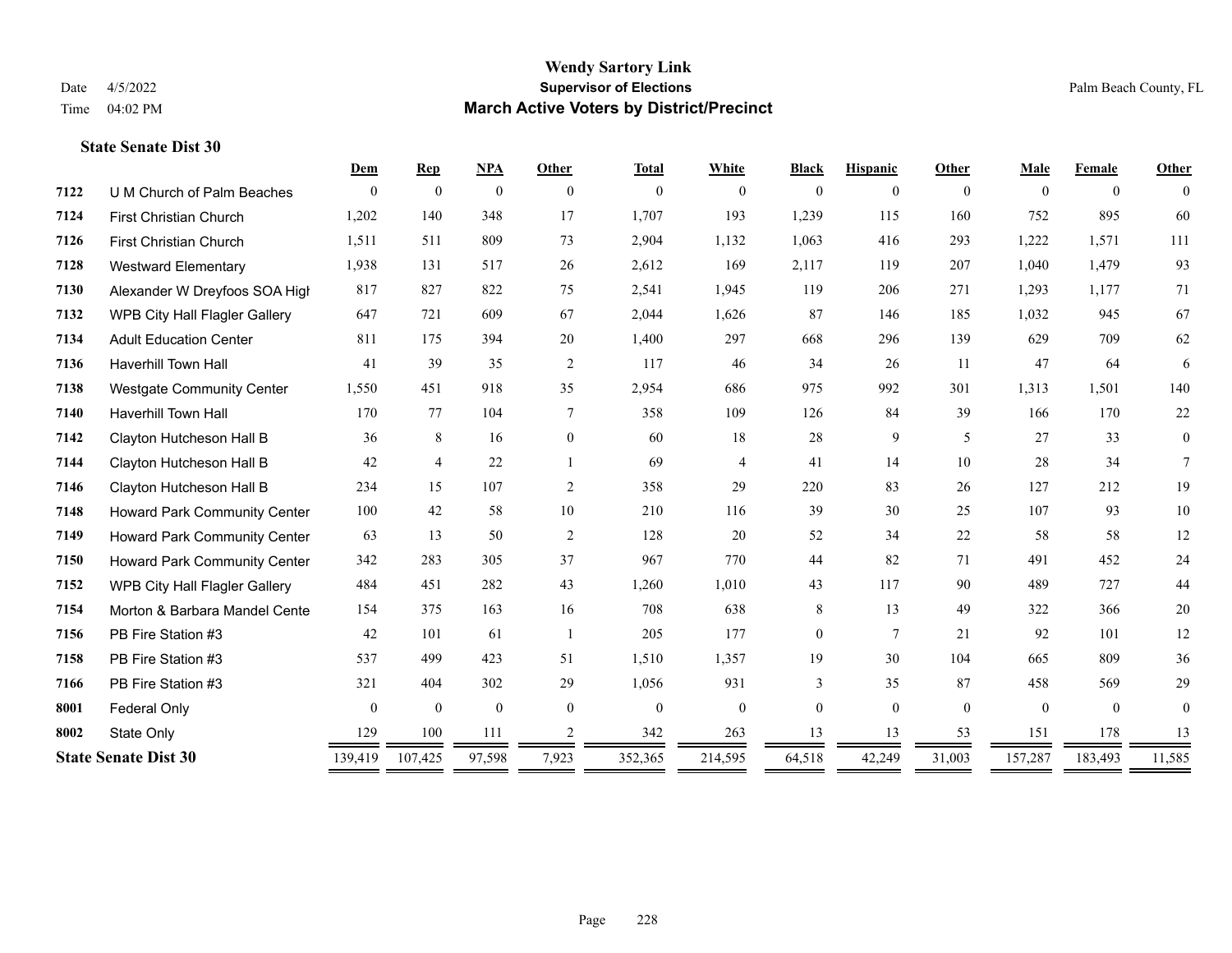|      |                                 | Dem            | <b>Rep</b>     | NPA              | <b>Other</b>     | <b>Total</b>   | <b>White</b>     | <b>Black</b>     | <b>Hispanic</b>  | <b>Other</b>   | <b>Male</b>  | Female         | <b>Other</b> |
|------|---------------------------------|----------------|----------------|------------------|------------------|----------------|------------------|------------------|------------------|----------------|--------------|----------------|--------------|
| 2084 | <b>Cholee Lake Elementary</b>   | 289            | 115            | 164              | 16               | 584            | 161              | 220              | 135              | 68             | 263          | 306            | 15           |
| 2085 | Pine Jog Environmental Center   | $\overline{c}$ | -1             | $\mathbf{0}$     | $\mathbf{0}$     | 3              | 3                | $\mathbf{0}$     | $\mathbf{0}$     | $\theta$       |              | $\overline{2}$ | $\theta$     |
| 2086 | <b>Cholee Lake Elementary</b>   | 1,220          | 552            | 926              | 56               | 2,754          | 846              | 613              | 909              | 386            | 1,202        | 1,443          | 109          |
| 2087 | Pine Jog Environmental Center   | 1              | $\mathbf{0}$   | $\mathbf{0}$     | $\mathbf{0}$     | $\overline{1}$ | -1               | $\boldsymbol{0}$ | $\mathbf{0}$     | $\mathbf{0}$   |              | $\mathbf{0}$   | $\mathbf{0}$ |
| 2096 | 1st Church of the Nazarene      | 254            | 69             | 194              | 5                | 522            | 112              | 22               | 344              | 44             | 238          | 256            | $28\,$       |
| 2112 | Palm Springs Middle             | 7              | 6              | $7\phantom{.0}$  | $\overline{0}$   | 20             | 15               | 3                | $\mathbf{0}$     | 2              | 9            | 11             | $\mathbf{0}$ |
| 2116 | The Ark Church                  | 791            | 560            | 720              | 36               | 2,107          | 906              | 150              | 882              | 169            | 905          | 1,125          | 77           |
| 2118 | Palm Springs Middle             | $\mathbf{0}$   | $\theta$       | $\mathbf{0}$     | $\theta$         | $\theta$       | $\mathbf{0}$     | $\overline{0}$   | $\theta$         | $\Omega$       | $\theta$     | $\theta$       | $\theta$     |
| 2120 | Palm Springs Middle             | 52             | 22             | 45               |                  | 120            | 32               | $10\,$           | 53               | 25             | 45           | 65             | 10           |
| 2122 | Palm Springs Middle             | 1              | $\mathbf{0}$   | $\mathbf{0}$     | $\overline{0}$   | $\overline{1}$ | $\mathbf{0}$     | $\mathbf{1}$     | $\theta$         | $\theta$       |              | $\theta$       | $\mathbf{0}$ |
| 2124 | Palm Springs Middle             | 4              | $\overline{3}$ | 10               | $\overline{0}$   | 17             | 9                | 3                | $\overline{4}$   | $\overline{1}$ | 9            | 8              | $\theta$     |
| 2126 | St Marys Orthodox Church        | 270            | 249            | 233              | 9                | 761            | 427              | 32               | 242              | 60             | 363          | 379            | 19           |
| 2127 | Lake Clarke Shores Town Hall    | 1              | $\mathbf{0}$   | $\mathbf{1}$     | $\theta$         | 2              | $\mathbf{0}$     | $\mathbf{0}$     | 2                | $\theta$       | 2            | $\Omega$       | $\mathbf{0}$ |
| 2128 | Palm Springs Middle             | $\overline{0}$ | $\mathbf{0}$   | $\boldsymbol{0}$ | $\boldsymbol{0}$ | $\mathbf{0}$   | $\boldsymbol{0}$ | $\boldsymbol{0}$ | $\boldsymbol{0}$ | $\mathbf{0}$   | $\mathbf{0}$ | $\mathbf{0}$   | $\mathbf{0}$ |
| 2148 | <b>Liberty Park Elementary</b>  | $\overline{0}$ | $\mathbf{0}$   | $\mathbf{0}$     | $\overline{0}$   | $\theta$       | $\theta$         | $\mathbf{0}$     | $\theta$         | $\Omega$       | $\theta$     | $\theta$       | $\theta$     |
| 2150 | River Bridge Activities Center  | 1,092          | 522            | 718              | 55               | 2,387          | 1,151            | 494              | 499              | 243            | 981          | 1,317          | 89           |
| 2152 | Pine Ridge North II             | 1,099          | 526            | 832              | 56               | 2,513          | 1,034            | 393              | 840              | 246            | 1,010        | 1,400          | 103          |
| 2154 | <b>Forest Hill Elementary</b>   | 1,139          | 447            | 804              | 38               | 2,428          | 738              | 406              | 1,039            | 245            | 1,052        | 1,251          | 125          |
| 2156 | Cresthaven Emory Aud            | 635            | 409            | 302              | 16               | 1,362          | 740              | 103              | 430              | 89             | 506          | 806            | 50           |
| 2158 | Community Of Hope               | 1,093          | 424            | 876              | 28               | 2,421          | 598              | 449              | 1,066            | 308            | 1,072        | 1,240          | 109          |
| 2160 | Cresthaven Barkley Aud          | 501            | 354            | 305              | 20               | 1,180          | 596              | 87               | 399              | 98             | 500          | 628            | 52           |
| 2162 | Cresthaven Ashley Aud           | 330            | 209            | 234              | 16               | 789            | 386              | 45               | 299              | 59             | 316          | 441            | 32           |
| 2164 | <b>Covered Bridge Clubhouse</b> | 1,112          | 743            | 695              | 40               | 2,590          | 1,785            | 139              | 493              | 173            | 1,010        | 1,503          | 77           |
| 2166 | Poinciana Clubhouse             | 891            | 539            | 507              | 39               | 1,976          | 1,302            | 105              | 413              | 156            | 780          | 1,132          | 64           |
| 2168 | First Baptist Church GA         | $\overline{0}$ | $\mathbf{0}$   | $\mathbf{0}$     | $\mathbf{0}$     | $\mathbf{0}$   | $\mathbf{0}$     | $\mathbf{0}$     | $\mathbf{0}$     | $\theta$       | $\theta$     | $\mathbf{0}$   | $\theta$     |
| 2170 | <b>Liberty Park Elementary</b>  | 1,148          | 545            | 682              | 53               | 2,428          | 1,054            | 462              | 656              | 256            | 961          | 1,360          | 107          |
| 2172 | First Baptist Church GA         | 17             | $\mathfrak{Z}$ | 10               | $\boldsymbol{0}$ | 30             | 13               | $\overline{4}$   | 9                | $\overline{4}$ | 11           | 18             | -1           |
| 2174 | First Baptist Church GA         | 455            | 187            | 279              | 13               | 934            | 403              | 194              | 212              | 125            | 414          | 479            | 41           |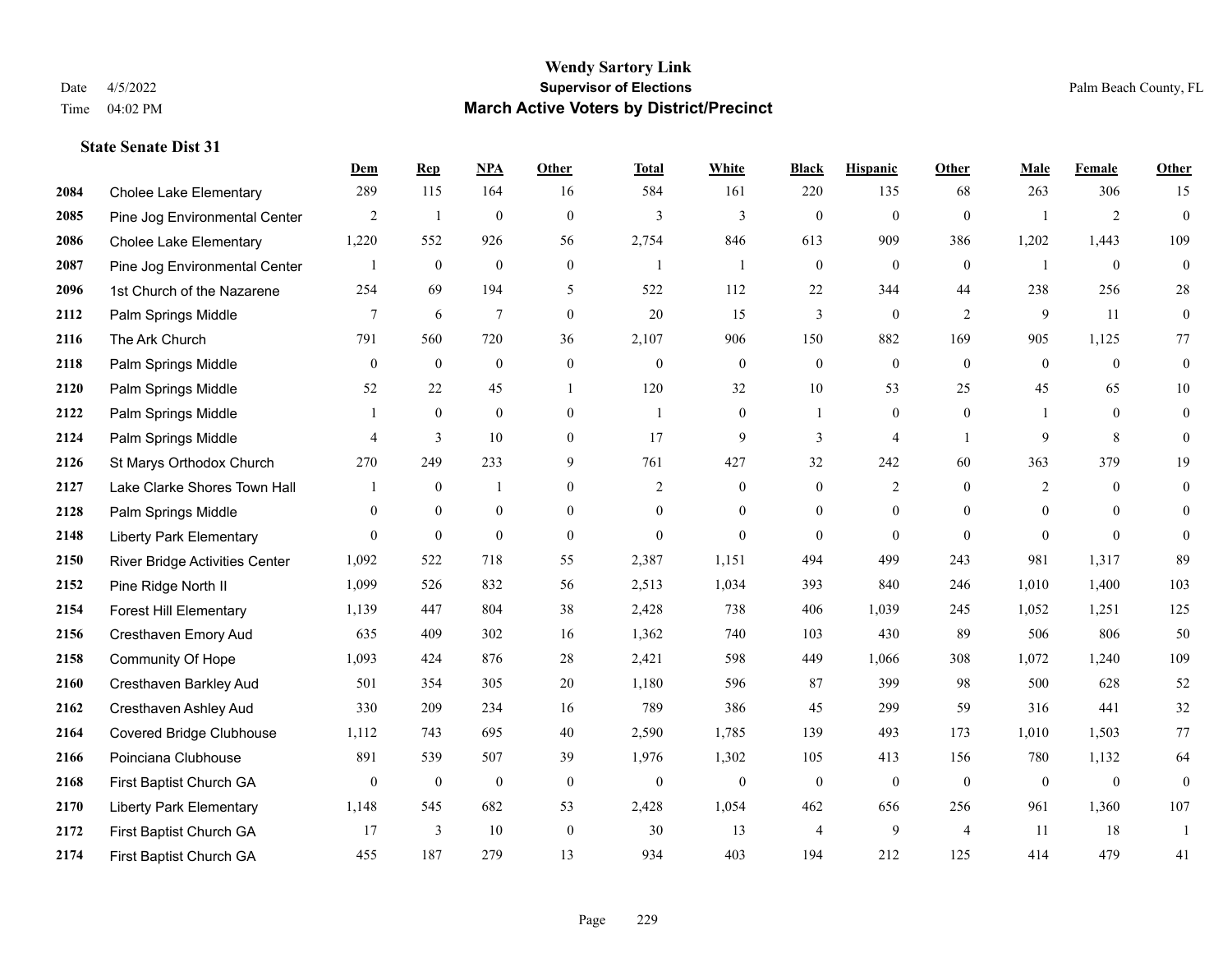|      |                                    | Dem              | <b>Rep</b>       | NPA              | <b>Other</b> | <b>Total</b>     | <b>White</b>     | <b>Black</b>     | <b>Hispanic</b>  | <b>Other</b>     | <b>Male</b>    | <b>Female</b>  | Other                    |
|------|------------------------------------|------------------|------------------|------------------|--------------|------------------|------------------|------------------|------------------|------------------|----------------|----------------|--------------------------|
| 2182 | <b>Greenacres Community Center</b> | 627              | 291              | 547              | 29           | 1,494            | 523              | 140              | 689              | 142              | 597            | 810            | 87                       |
| 2184 | American Polish Club               | 1,071            | 389              | 810              | 41           | 2,311            | 696              | 350              | 1,008            | 257              | 963            | 1,217          | 131                      |
| 2186 | American Polish Club               | 317              | 139              | 241              | 6            | 703              | 208              | 109              | 317              | 69               | 310            | 362            | 31                       |
| 2188 | St Lukes United Methodist Chr      | 467              | 520              | 432              | 34           | 1,453            | 1,141            | 38               | 195              | 79               | 691            | 722            | $40\,$                   |
| 2190 | Lucerne Pointe Clubhouse           | 1,019            | 547              | 662              | 45           | 2,273            | 1,429            | 223              | 438              | 183              | 935            | 1,263          | 75                       |
| 2192 | Fountains Of Palm Beach            | 936              | 472              | 608              | 62           | 2,078            | 1,386            | 155              | 360              | 177              | 900            | 1,116          | 62                       |
| 2194 | LC Swain Middle                    | 1,089            | 368              | 750              | $42\,$       | 2,249            | 766              | 484              | 767              | 232              | 953            | 1,191          | 105                      |
| 2196 | Pine Ridge South IV Clubhouse      | 875              | 495              | 525              | 44           | 1,939            | 1,152            | 256              | 409              | 122              | 755            | 1,108          | $76\,$                   |
| 2198 | American Finnish Club              | 14               | 9                | $\,$ 8 $\,$      | $\mathbf{0}$ | 31               | 17               | 3                | -1               | 10               | 12             | 16             | 3                        |
| 2202 | <b>LC Swain Middle</b>             | $\mathbf{0}$     | $\,$ 8 $\,$      | $\mathbf{1}$     | $\mathbf{0}$ | 9                | 6                | $\boldsymbol{0}$ | 3                | $\mathbf{0}$     | $\overline{4}$ | 5              | $\boldsymbol{0}$         |
| 2204 | <b>Heritage Elementary</b>         | 555              | 220              | 486              | 26           | 1,287            | 414              | 142              | 618              | 113              | 563            | 654            | 70                       |
| 2206 | <b>Heritage Elementary</b>         | 468              | 195              | 339              | 16           | 1,018            | 319              | 231              | 340              | 128              | 435            | 532            | 51                       |
| 2208 | American Finnish Club              | 6                | $\,$ 8 $\,$      |                  | -1           | 16               | 15               | $\boldsymbol{0}$ | $\overline{0}$   | $\overline{1}$   | $\tau$         | 8              | $\overline{1}$           |
| 2210 | American Polish Club               | 231              | 94               | 138              | 4            | 467              | 175              | 109              | 135              | 48               | 191            | 260            | 16                       |
| 2212 | American Polish Club               | $\boldsymbol{0}$ | $\boldsymbol{0}$ | $\theta$         | $\mathbf{0}$ | $\boldsymbol{0}$ | $\boldsymbol{0}$ | $\mathbf{0}$     | $\boldsymbol{0}$ | $\mathbf{0}$     | $\mathbf{0}$   | $\overline{0}$ | $\boldsymbol{0}$         |
| 2214 | Indian Pines Elementary            | 1,183            | 261              | 596              | 39           | 2,079            | 460              | 930              | 447              | 242              | 936            | 1,045          | 98                       |
| 2216 | Indian Pines Elementary            | 1,775            | 287              | 837              | 42           | 2,941            | 499              | 1,504            | 571              | 367              | 1,326          | 1,466          | 149                      |
| 2218 | <b>Tradewinds Middle</b>           | 1,265            | 313              | 666              | 39           | 2,283            | 561              | 912              | 362              | 448              | 1,007          | 1,152          | 124                      |
| 3002 | Palm Springs Middle                | 819              | 337              | 568              | 46           | 1,770            | 525              | 328              | 753              | 164              | 727            | 972            | 71                       |
| 3004 | <b>Community Of Hope</b>           | 62               | 42               | 63               | 3            | 170              | 66               | 9                | 70               | 25               | 84             | 75             | 11                       |
| 3006 | Faith Presbyterian                 | 1,006            | 593              | 696              | 37           | 2,332            | 942              | 286              | 905              | 199              | 961            | 1,272          | 99                       |
| 3008 | Palm Springs Middle                | $\boldsymbol{0}$ | $\boldsymbol{0}$ | $\boldsymbol{0}$ | $\mathbf{0}$ | $\boldsymbol{0}$ | $\boldsymbol{0}$ | $\boldsymbol{0}$ | $\boldsymbol{0}$ | $\boldsymbol{0}$ | $\mathbf{0}$   | $\mathbf{0}$   | $\boldsymbol{0}$         |
| 3010 | Faith Presbyterian                 | 361              | 214              | 304              | 24           | 903              | 345              | 125              | 356              | 77               | 426            | 442            | 35                       |
| 3012 | <b>Emmanuel Baptist Church</b>     | 638              | 576              | 440              | 22           | 1,676            | 1,005            | 45               | 530              | 96               | 704            | 912            | 60                       |
| 3014 | Lake Clarke Shores Town Hall       | 972              | 1,080            | 666              | 46           | 2,764            | 2,023            | 82               | 487              | 172              | 1,261          | 1,421          | 82                       |
| 3016 | <b>Community Of Hope</b>           | 41               | 38               | 60               | 2            | 141              | 39               | 10               | 77               | 15               | 53             | 78             | $10\,$                   |
| 3018 | Palm Springs Middle                | 11               | 11               | 9                | 3            | 34               | 13               | $\boldsymbol{0}$ | 17               | $\overline{4}$   | 14             | 19             | $\overline{\phantom{a}}$ |
| 3020 | Palm Springs Village Hall          | 977              | 621              | 797              | 35           | 2,430            | 973              | 173              | 1,078            | 206              | 1,074          | 1,246          | 110                      |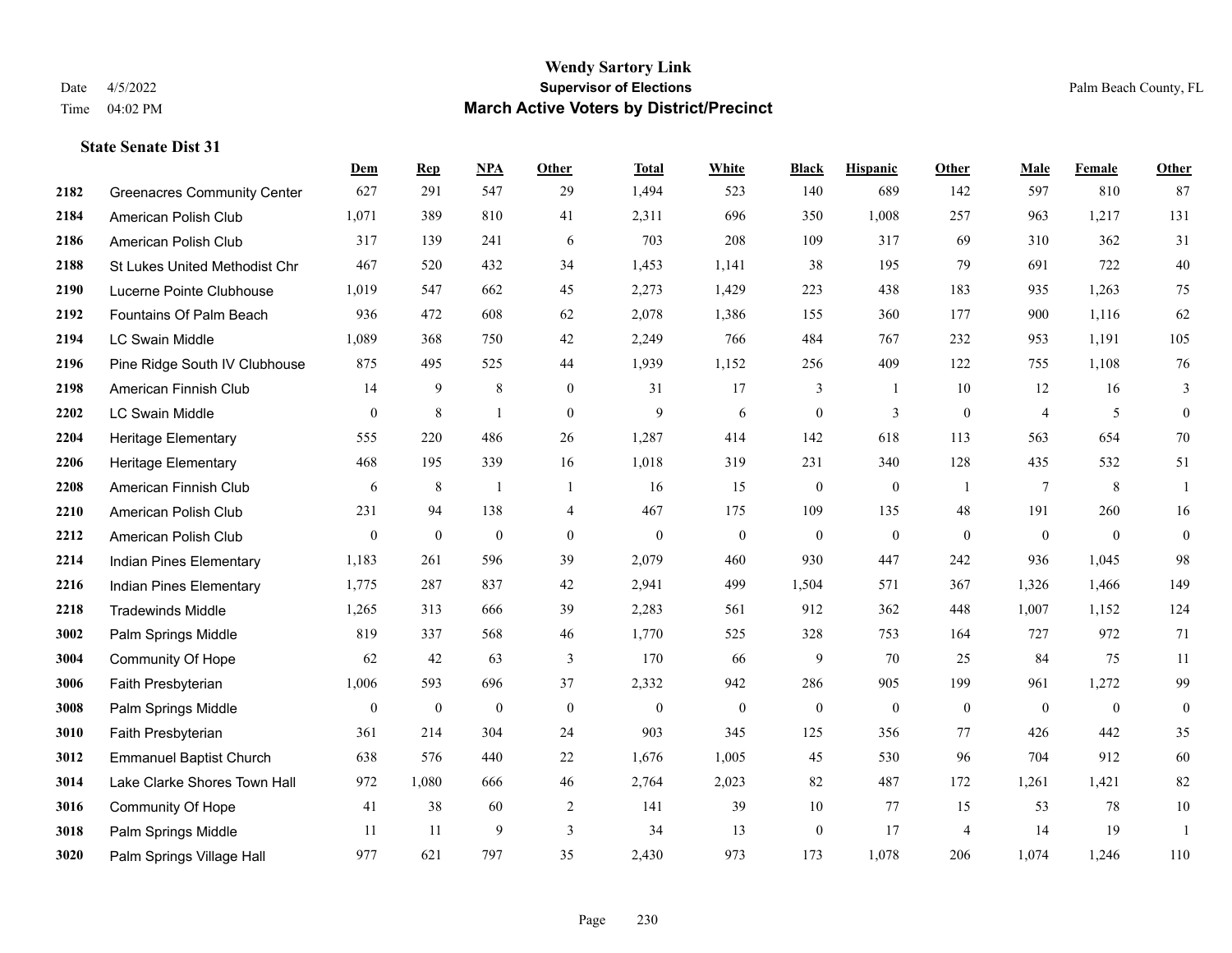|      |                                  | Dem              | <b>Rep</b>       | NPA              | <b>Other</b>     | <b>Total</b>   | <b>White</b>     | <b>Black</b>     | <b>Hispanic</b>  | <b>Other</b>   | <b>Male</b>      | Female         | <b>Other</b>     |
|------|----------------------------------|------------------|------------------|------------------|------------------|----------------|------------------|------------------|------------------|----------------|------------------|----------------|------------------|
| 3022 | Oasis De Amor Baptist Church     | 496              | 225              | 414              | 18               | 1,153          | 369              | 139              | 498              | 147            | 547              | 538            | 68               |
| 3024 | Palm Springs Library             | 708              | 400              | 585              | 21               | 1,714          | 633              | 192              | 700              | 189            | 756              | 855            | 103              |
| 3026 | Palm Springs Village Hall        | $\mathbf{0}$     | $\boldsymbol{0}$ | $\boldsymbol{0}$ | $\overline{0}$   | $\mathbf{0}$   | $\mathbf{0}$     | $\boldsymbol{0}$ | $\boldsymbol{0}$ | $\theta$       | $\overline{0}$   | $\theta$       | $\boldsymbol{0}$ |
| 3028 | Palm Springs Village Hall        | $\overline{c}$   | $\mathbf{1}$     | $\boldsymbol{0}$ | $\overline{0}$   | 3              | $\boldsymbol{0}$ | $\boldsymbol{0}$ | 3                | $\mathbf{0}$   |                  | 2              | $\mathbf{0}$     |
| 3030 | Palm Springs Village Hall        | $\Omega$         | $\mathbf{0}$     | $\mathbf{0}$     | $\overline{0}$   | $\theta$       | $\overline{0}$   | $\mathbf{0}$     | $\mathbf{0}$     | $\theta$       | $\theta$         | $\theta$       | $\mathbf{0}$     |
| 3032 | Special Olympics of PBC          | 666              | 323              | 528              | 35               | 1,552          | 556              | 267              | 596              | 133            | 714              | 760            | $78\,$           |
| 3034 | <b>Sunlight Community Church</b> | 158              | 100              | 85               | 6                | 349            | 188              | 40               | 99               | 22             | 156              | 183            | $10\,$           |
| 3036 | <b>Sunlight Community Church</b> | 391              | 219              | 286              | 14               | 910            | 378              | 183              | 259              | 90             | 405              | 477            | $28\,$           |
| 3038 | <b>Sunlight Community Church</b> | 719              | 306              | 556              | 31               | 1,612          | 657              | 254              | 527              | 174            | 761              | 776            | $75\,$           |
| 3040 | 1st Congregational Church        | 692              | 295              | 414              | 40               | 1,441          | 1,062            | 73               | 193              | 113            | 717              | 674            | 50               |
| 3042 | 1st Congregational Church        | 702              | 451              | 404              | 49               | 1,606          | 1,339            | 26               | 139              | 102            | 738              | 813            | 55               |
| 3044 | Holy Redeemer Church             | 220              | 67               | 192              | $\tau$           | 486            | 133              | 103              | 211              | 39             | 213              | 257            | 16               |
| 3048 | Holy Redeemer Church             | 588              | 223              | 481              | 25               | 1,317          | 397              | 260              | 531              | 129            | 584              | 671            | 62               |
| 3050 | Holy Redeemer Church             | 6                | 6                | $\overline{2}$   | $\boldsymbol{0}$ | 14             | $\,$ 8 $\,$      | $\mathfrak s$    | 1                | $\mathbf{0}$   | $\,8\,$          | 6              | $\boldsymbol{0}$ |
| 3052 | Our Savior Lutheran Church       | 404              | 109              | 249              | 12               | 774            | 213              | 209              | 280              | 72             | 372              | 365            | 37               |
| 3058 | Our Savior Lutheran Church       | $\mathbf{0}$     | -1               | 3                | $\mathbf{0}$     | $\overline{4}$ | 3                | 1                | $\mathbf{0}$     | $\mathbf{0}$   | 2                | $\overline{2}$ | $\boldsymbol{0}$ |
| 3060 | Our Savior Lutheran Church       | 263              | 55               | 153              | $\tau$           | 478            | 121              | 166              | 154              | 37             | 192              | 267            | 19               |
| 3062 | Our Savior Lutheran Church       | 1,020            | 319              | 607              | 51               | 1,997          | 794              | 439              | 580              | 184            | 929              | 974            | 94               |
| 3064 | 1st Congregational Church        | 481              | 222              | 373              | 29               | 1,105          | 773              | 99               | 150              | 83             | 526              | 541            | 38               |
| 3066 | Our Savior Lutheran Church       | 381              | 141              | 287              | 22               | 831            | 567              | 84               | 98               | 82             | 409              | 390            | 32               |
| 3068 | St Andrews Episcopal             | 543              | 288              | 399              | 44               | 1,274          | 1,025            | 56               | 112              | 81             | 615              | 616            | 43               |
| 3070 | Mid County Senior Center         | 720              | 273              | 598              | 37               | 1,628          | 517              | 384              | 530              | 197            | 745              | 810            | 73               |
| 3071 | Holy Redeemer Church             | $\boldsymbol{0}$ | $\boldsymbol{0}$ | $\boldsymbol{0}$ | $\mathbf{0}$     | $\overline{0}$ | $\boldsymbol{0}$ | $\boldsymbol{0}$ | $\boldsymbol{0}$ | $\overline{0}$ | $\boldsymbol{0}$ | $\mathbf{0}$   | $\boldsymbol{0}$ |
| 3072 | Holy Redeemer Church             | 142              | 25               | 95               | 9                | 271            | 69               | 110              | 58               | 34             | 100              | 158            | 13               |
| 3074 | <b>Coastal Chapel</b>            | 473              | 360              | 353              | 31               | 1,217          | 752              | 105              | 267              | 93             | 579              | 596            | 42               |
| 3075 | Lantana Recreation Center        | 13               | 9                | 8                | 2                | 32             | 32               | $\boldsymbol{0}$ | $\boldsymbol{0}$ | $\overline{0}$ | 10               | 22             | $\boldsymbol{0}$ |
| 3076 | Our Savior Lutheran Church       | 49               | 28               | 47               | $\overline{0}$   | 124            | 77               | 19               | 18               | 10             | 65               | 53             | 6                |
| 3078 | Lakeside UM Church               | 658              | 379              | 453              | 40               | 1,530          | 952              | 172              | 271              | 135            | 677              | 811            | $42\,$           |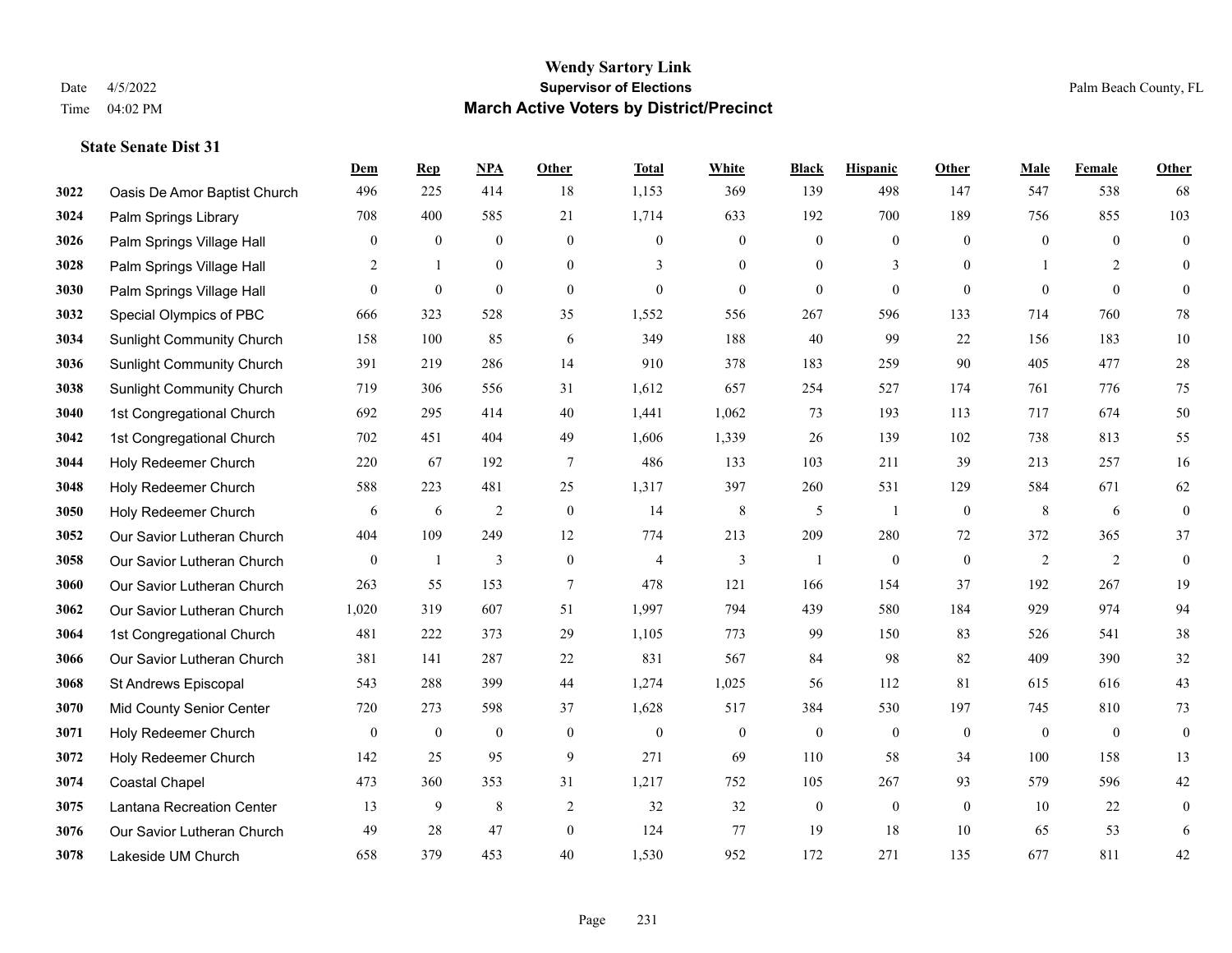#### **Wendy Sartory Link** Date 4/5/2022 **Supervisor of Elections** Palm Beach County, FL Time 04:02 PM **March Active Voters by District/Precinct**

# **Dem Rep NPA Other Total White Black Hispanic Other Male Female Other** American Finnish Club 843 224 565 38 1,670 398 516 572 184 733 840 97 Atlantis City Hall 495 886 453 50 1,884 1,628 39 92 125 866 973 45 Woodlands Middle 792 605 706 50 2,153 1,447 146 378 182 1,015 1,067 71 Tradewinds Middle 180 51 124 8 363 99 127 77 60 166 187 10 Coral Reef Elementary 333 251 287 29 900 514 87 207 92 417 458 25 Coral Reef Elementary 805 585 640 62 2,092 1,340 257 263 232 966 1,049 77 Manatee Elementary 665 589 530 51 1,835 1,251 180 218 186 836 941 58 Journeys End 426 339 383 20 1,168 778 96 141 153 551 587 30 Diamond View Elementary 1,189 449 807 50 2,495 1,026 644 528 297 1,105 1,283 107 American German Club 399 348 379 35 1,161 805 92 138 126 537 582 42 American German Club 304 102 212 19 637 219 188 99 131 280 331 26 Santaluces High 1,264 550 919 65 2,798 1,135 714 555 394 1,242 1,467 89 Lantana Road Branch Library 823 343 493 44 1,703 802 459 280 162 740 889 74 Starlight Cove Elementary 836 292 624 35 1,787 690 318 629 150 766 928 93 Santaluces High 377 260 297 13 947 550 123 190 84 460 459 28 Advent Lantana 1,043 537 744 57 2,381 1,485 345 364 187 981 1,319 81 Advent Lantana 197 220 182 17 616 503 21 47 45 298 305 13 West Boynton Park and Rec 782 576 660 43 2,061 1,303 221 290 247 938 1,053 70 Temple Shaarei Shalom 622 497 462 26 1,607 1,100 157 195 155 738 822 47 West Boynton Park and Rec 940 600 730 48 2,318 1,433 291 334 260 1,058 1,179 81 Winston Trails Swim Center 1,098 902 876 62 2,938 2,087 204 373 274 1,379 1,451 108 Park Vista High 863 654 725 45 2,287 1,441 237 364 245 1,041 1,172 74 Christa McAuliffe Middle 164 124 130 9 427 261 48 57 61 203 213 11 Hidden Oaks Elementary 1,060 315 606 39 2,020 578 803 368 271 865 1,074 81 Freedom Shores Elementary 887 402 592 31 1,912 828 563 264 257 842 994 76 Citrus Cove Elementary 862 485 585 33 1,965 1,134 330 286 215 863 1,019 83 Boynton Lakes North Clubhouse 417 189 281 16 903 424 228 126 125 401 473 29

Boynton Lakes North Clubhouse 355 162 234 18 769 418 138 137 76 309 431 29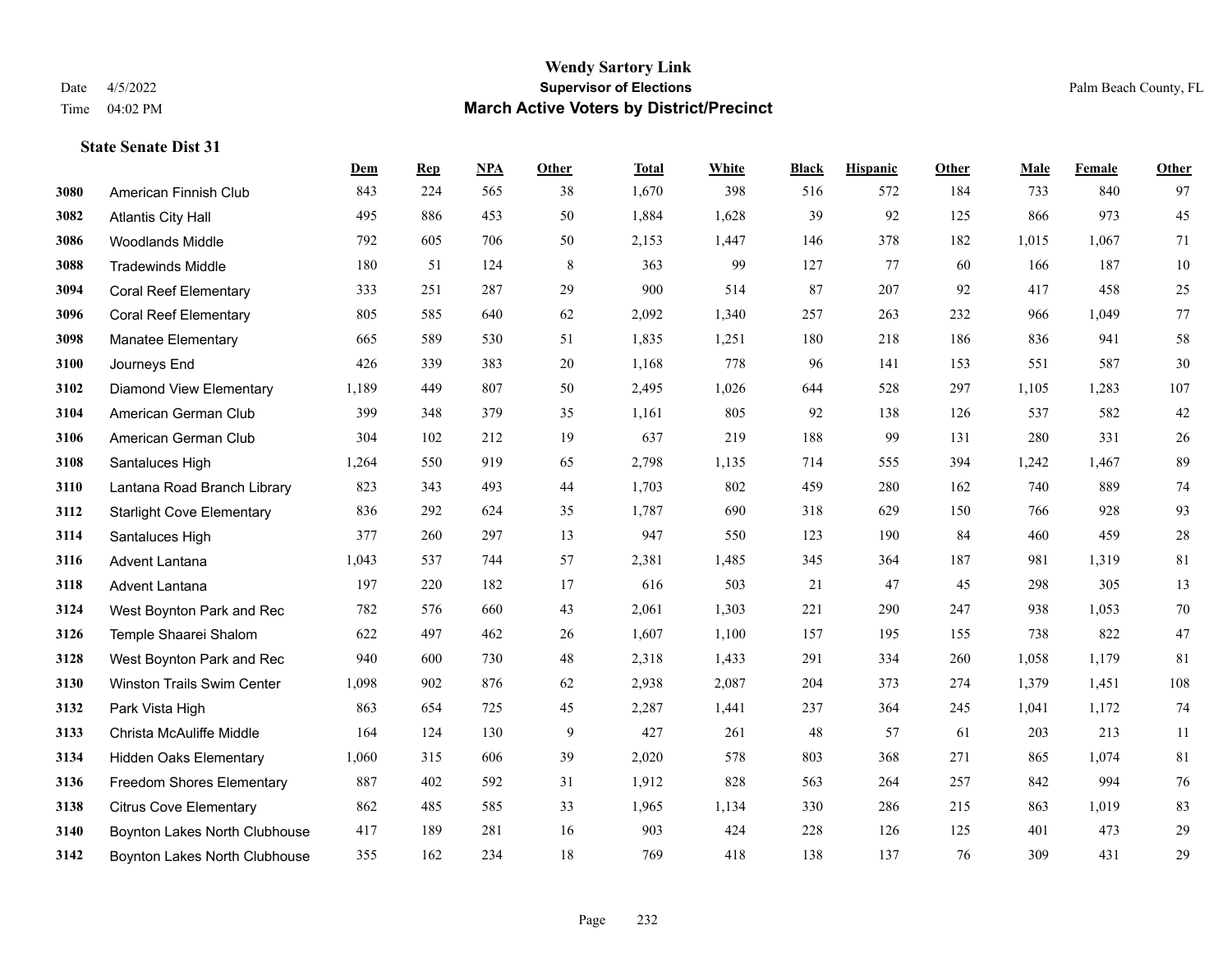|      |                                  | Dem          | <b>Rep</b>   | NPA            | <b>Other</b>   | <b>Total</b> | <b>White</b>   | <b>Black</b>     | <b>Hispanic</b> | <b>Other</b> | <b>Male</b> | Female   | <b>Other</b>     |
|------|----------------------------------|--------------|--------------|----------------|----------------|--------------|----------------|------------------|-----------------|--------------|-------------|----------|------------------|
| 3144 | <b>Freedom Shores Elementary</b> | 10           | $\,8\,$      | 9              | $\theta$       | 27           | 21             | $\mathbf{1}$     | 3               | 2            | 11          | 14       | 2                |
| 3146 | <b>Freedom Shores Elementary</b> | 350          | 137          | 183            | 24             | 694          | 476            | 84               | 74              | 60           | 264         | 410      | $20\,$           |
| 3148 | Imagine Schools - Chancellor     | 62           | 57           | 54             | 5              | 178          | 117            | 12               | 28              | 21           | 89          | 85       | $\overline{4}$   |
| 3150 | Christa McAuliffe Middle         | 550          | 253          | 228            | 24             | 1,055        | 962            | 16               | 27              | 50           | 425         | 600      | $30\,$           |
| 3152 | Park Vista High                  | 639          | 402          | 396            | 32             | 1,469        | 1,259          | 55               | 63              | 92           | 648         | 773      | $48\,$           |
| 3154 | Ponte Vecchio Clubhouse          | 784          | 327          | 286            | 25             | 1,422        | 1,273          | 20               | 39              | 90           | 638         | 746      | 38               |
| 3156 | Aberdeen East Clubhouse          | 1,008        | 499          | 557            | 38             | 2,102        | 1,582          | 148              | 189             | 183          | 874         | 1,165    | 63               |
| 3158 | <b>Crystal Lakes Elementary</b>  | 1,000        | 765          | 805            | 60             | 2,630        | 1,837          | 208              | 291             | 294          | 1,193       | 1,329    | 108              |
| 3160 | Christa McAuliffe Middle         | 425          | 329          | 339            | 20             | 1,113        | 752            | 136              | 125             | 100          | 500         | 572      | 41               |
| 3162 | <b>Hidden Oaks Elementary</b>    | 539          | 263          | 308            | 19             | 1,129        | 666            | 208              | 134             | 121          | 502         | 591      | 36               |
| 3164 | <b>Citrus Cove Elementary</b>    | 877          | 555          | 658            | 47             | 2,137        | 1,333          | 320              | 246             | 238          | 958         | 1,108    | 71               |
| 3166 | Jamaica Bay Clubhouse            | 354          | 381          | 270            | 24             | 1,029        | 906            | 21               | 38              | 64           | 450         | 545      | 34               |
| 3168 | Boynton Beach Fire Station #3    | 874          | 476          | 659            | 37             | 2,046        | 1,178          | 364              | 292             | 212          | 875         | 1,104    | 67               |
| 3170 | Boynton Beach High               | 1,126        | 615          | 894            | 73             | 2,708        | 1,593          | 320              | 545             | 250          | 1,177       | 1,430    | 101              |
| 3172 | Boynton Beach High               | 468          | 145          | 309            | 31             | 953          | 451            | 251              | 147             | 104          | 395         | 513      | 45               |
| 3174 | Boynton Beach Fire Station #3    | 251          | 179          | 170            | 11             | 611          | 423            | 50               | 84              | 54           | 278         | 318      | 15               |
| 3176 | Boynton Beach High               | 203          | 122          | 155            | 10             | 490          | 265            | 85               | 81              | 59           | 213         | 258      | 19               |
| 3180 | Imagine Schools - Chancellor     | $\mathbf{0}$ | $\mathbf{0}$ | $\overline{0}$ | $\overline{0}$ | $\mathbf{0}$ | $\overline{0}$ | $\boldsymbol{0}$ | $\mathbf{0}$    | $\theta$     | $\theta$    | $\theta$ | $\boldsymbol{0}$ |
| 3182 | Imagine Schools - Chancellor     | 101          | 47           | 83             | $\overline{4}$ | 235          | 117            | 53               | 34              | 31           | 111         | 116      | 8                |
| 3185 | Christ Fellowship Church BB      | 318          | 233          | 246            | 32             | 829          | 536            | 93               | 111             | 89           | 383         | 425      | 21               |
| 3186 | Christ Fellowship Church BB      | 186          | 124          | 142            | 14             | 466          | 330            | 46               | 60              | 30           | 209         | 239      | 18               |
| 3187 | Christ Fellowship Church BB      | 679          | 424          | 641            | 64             | 1,808        | 1,032          | 295              | 289             | 192          | 839         | 915      | 54               |
| 3188 | Christ Fellowship Church BB      | 418          | 305          | 356            | 20             | 1,099        | 675            | 227              | 119             | 78           | 543         | 520      | 36               |
| 3190 | Imagine Schools - Chancellor     | 314          | 174          | 223            | 23             | 734          | 401            | 162              | 102             | 69           | 368         | 354      | $12\,$           |
| 3192 | Leisureville #1 Clubhouse        | 552          | 415          | 390            | 45             | 1,402        | 1,048          | 122              | 135             | 97           | 576         | 782      | $44\,$           |
| 3194 | Boynton Beach Fire Station #2    | 733          | 175          | 380            | 18             | 1,306        | 446            | 550              | 169             | 141          | 573         | 678      | 55               |
| 3196 | Leisureville #3 Clubhouse        | 622          | 553          | 436            | 53             | 1,664        | 1,383          | 87               | 105             | 89           | 717         | 895      | $52\,$           |
| 3198 | <b>BB Leisureville Clubhouse</b> | 514          | 527          | 318            | 37             | 1,396        | 1,137          | 74               | 121             | 64           | 573         | 784      | 39               |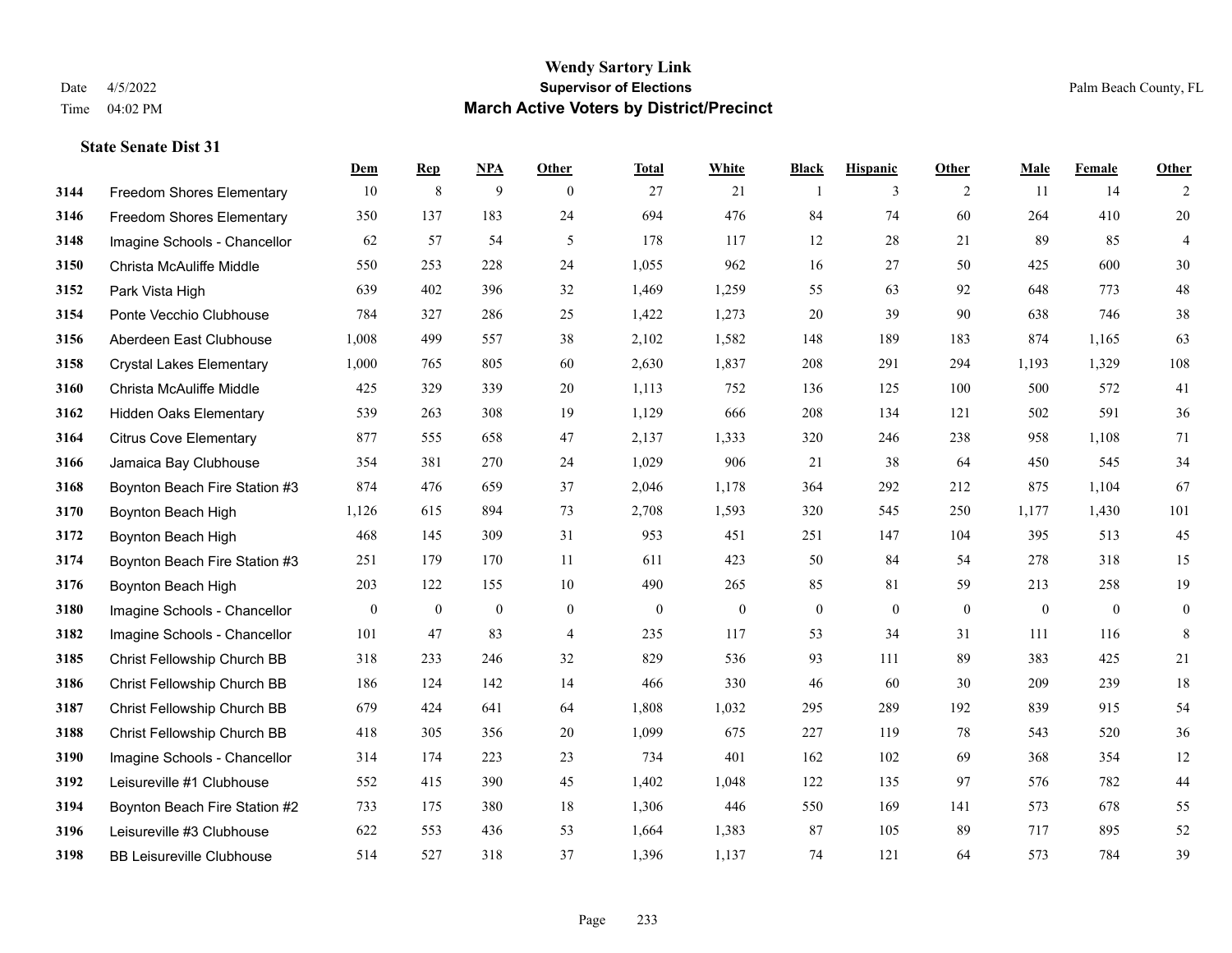#### **Wendy Sartory Link** Date 4/5/2022 **Supervisor of Elections** Palm Beach County, FL Time 04:02 PM **March Active Voters by District/Precinct**

Golfview Harbour Clubhouse 597 409 408 32 1,446 979 203 112 152 648 751 47

**Dem Rep NPA Other Total White Black Hispanic Other Male Female Other**

# Golfview Harbour Clubhouse 64 72 52 9 197 145 29 11 12 100 91 6 Lantana Recreation Center 460 527 380 50 1,417 1,182 32 107 96 686 694 37 South Palm Beach Town Hall 392 519 397 33 1,341 1,147 21 81 92 586 708 47 Manalapan Town Hall 79 209 92 11 391 355 6 6 24 196 184 11 Hypoluxo Town Hall 525 599 521 69 1,714 1,429 43 121 121 790 877 47

| TUVU | <b>TIY PUILLAU TUWITTION</b>         | ر ےر             | J J J          | ⊥ ک ک          | $\cup$         | 1,717          | ⊥, ⊤∠ ノ      | ᠇              | 1/1          | 1/1            | 1,0            | 011      |          |
|------|--------------------------------------|------------------|----------------|----------------|----------------|----------------|--------------|----------------|--------------|----------------|----------------|----------|----------|
| 4010 | <b>Bent Tree Villas East</b>         | 780              | 737            | 603            | 59             | 2,179          | 1,579        | 210            | 220          | 170            | 957            | 1,175    | 47       |
| 4012 | Greentree Villas                     | 656              | 562            | 468            | 36             | 1,722          | 1,401        | 75             | 131          | 115            | 694            | 982      | 46       |
| 4014 | New Church                           | 405              | 493            | 320            | 31             | 1,249          | 1,008        | 64             | 92           | 85             | 540            | 679      | 30       |
| 4016 | Christ Fellowship Church BB          | 541              | 283            | 304            | 26             | 1,154          | 690          | 191            | 170          | 103            | 532            | 591      | 31       |
| 4018 | Quail Ridge Business Center          | 120              | 369            | 129            | 12             | 630            | 610          |                |              | 18             | 287            | 331      | 12       |
| 4020 | Christ Fellowship Church BB          | 36               | 25             | 35             | 3              | 99             | 76           | $\overline{4}$ | 10           | 9              | 37             | 60       |          |
| 4022 | <b>Congress Middle</b>               | 841              | 227            | 401            | 44             | 1,513          | 531          | 668            | 169          | 145            | 632            | 822      | 59       |
| 4024 | Harvey E Oyer Jr Park                | 474              | 617            | 502            | 56             | 1,649          | 1,304        | 87             | 135          | 123            | 779            | 823      | 47       |
| 4026 | Boynton Beach Senior Center          | 494              | 555            | 500            | 50             | 1,599          | 1,400        | 38             | 61           | 100            | 735            | 814      | 50       |
| 4028 | Ocean Ridge Town Hall                | 412              | 735            | 440            | 44             | 1,631          | 1,483        | $\overline{4}$ | 50           | 94             | 768            | 822      | 41       |
| 4030 | Village of Golf Admin Bldg           | 37               | 176            | 56             | $\overline{4}$ | 273            | 267          | $\theta$       |              | 5              | 130            | 141      | 2        |
| 4034 | <b>Crosspointe Elementary</b>        | 363              | 259            | 293            | 25             | 940            | 669          | 110            | 73           | 88             | 396            | 522      | 22       |
| 4036 | <b>Forest Park Elementary</b>        | 288              | 449            | 276            | 25             | 1,038          | 934          | 8              | 51           | 45             | 433            | 574      | 31       |
| 4038 | <b>Briny Breezes Community Cente</b> | 88               | 145            | 93             | $\overline{4}$ | 330            | 304          | $\theta$       | 10           | 16             | 135            | 186      | 9        |
| 4040 | <b>Briny Breezes Community Cente</b> | $\boldsymbol{0}$ | $\overline{0}$ | $\overline{0}$ | $\overline{0}$ | $\overline{0}$ | $\mathbf{0}$ | $\theta$       | $\mathbf{0}$ | $\mathbf{0}$   | $\overline{0}$ | $\Omega$ | $\theta$ |
| 4042 | <b>Briny Breezes Community Cente</b> | $\mathbf{0}$     | $\overline{0}$ | $\overline{0}$ | $\mathbf{0}$   | $\mathbf{0}$   | $\theta$     | $\Omega$       | $\mathbf{0}$ | $\overline{0}$ | $\mathbf{0}$   | 0        | $\theta$ |
| 4044 | <b>Briny Breezes Community Cente</b> | 45               | 39             | 34             |                | 119            | 105          |                | 9            | $\overline{4}$ | 63             | 53       | 3        |
| 4046 | <b>Delray Dunes</b>                  | 89               | 346            | 102            |                | 544            | 508          |                | 5            | 30             | 244            | 289      | 11       |
| 4048 | <b>Banyan Creek Elementary</b>       | 123              | 155            | 85             | 7              | 370            | 295          | 17             | 29           | 29             | 191            | 171      | 8        |
| 4050 | Hunter's Run Courtside Cafe          | 1,085            | 372            | 560            | 42             | 2,059          | 1,899        | 42             | 48           | 70             | 858            | 1,162    | 39       |
| 4052 | <b>Crosspointe Elementary</b>        | 110              | 82             | 92             | $\overline{3}$ | 287            | 173          | 57             | 21           | 36             | 141            | 138      | 8        |
| 4053 | <b>Crosspointe Elementary</b>        | 201              | 89             | 159            | 18             | 467            | 178          | 110            | 98           | 81             | 207            | 239      | 21       |
|      |                                      |                  |                |                |                |                |              |                |              |                |                |          |          |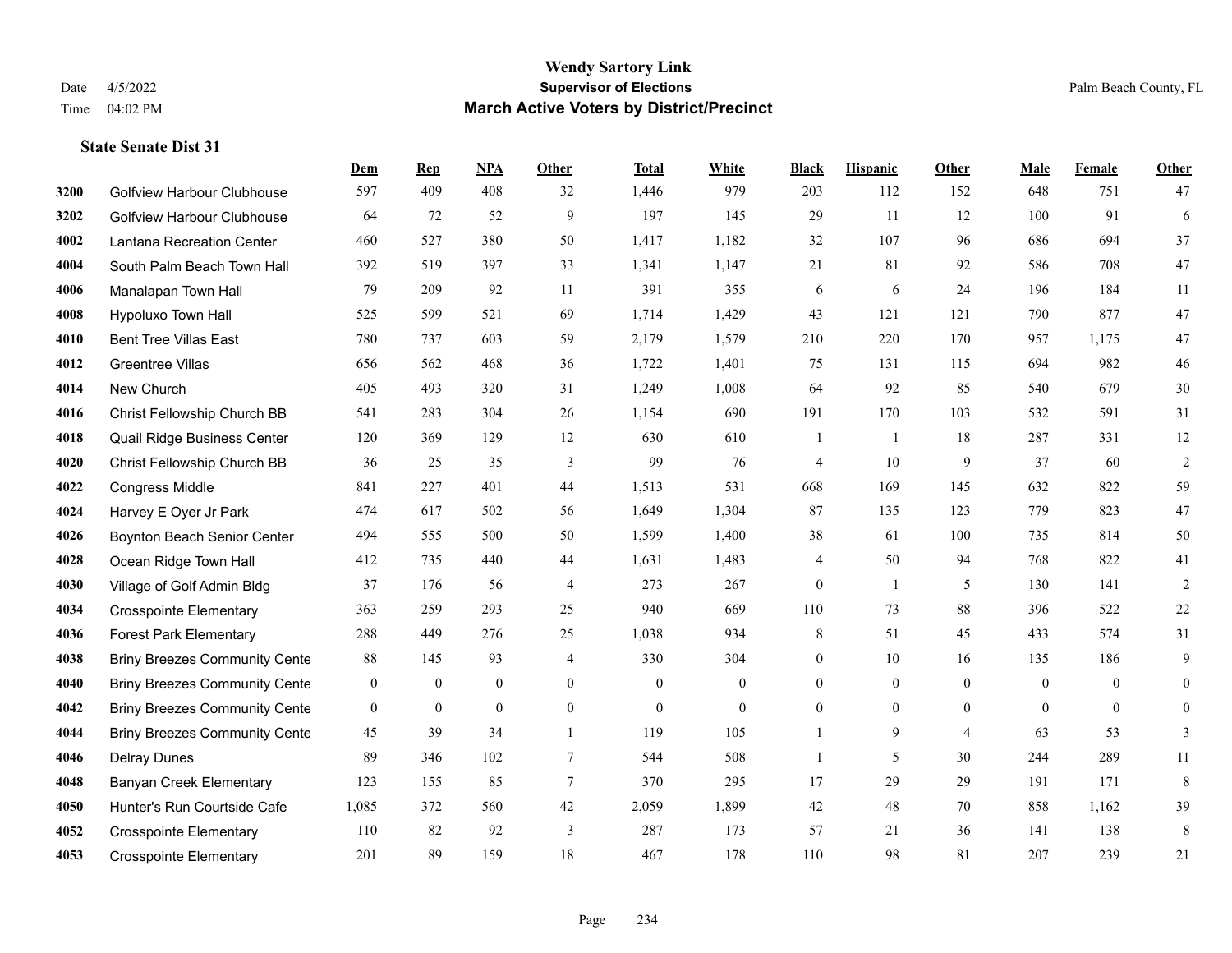|      |                                   | Dem              | <b>Rep</b>       | NPA              | <b>Other</b>   | <b>Total</b>     | <b>White</b>     | <b>Black</b>     | <b>Hispanic</b>  | <b>Other</b>   | <b>Male</b>  | Female         | <b>Other</b>     |
|------|-----------------------------------|------------------|------------------|------------------|----------------|------------------|------------------|------------------|------------------|----------------|--------------|----------------|------------------|
| 4054 | Lakeview Baptist Church           | 529              | 636              | 452              | 40             | 1,657            | 1,373            | 77               | 101              | 106            | 763          | 843            | 51               |
| 4056 | Lakeview Baptist Church           | $\boldsymbol{0}$ | $\boldsymbol{0}$ | $\boldsymbol{0}$ | $\overline{0}$ | $\mathbf{0}$     | $\boldsymbol{0}$ | $\boldsymbol{0}$ | $\boldsymbol{0}$ | $\theta$       | $\mathbf{0}$ | $\mathbf{0}$   | $\boldsymbol{0}$ |
| 4058 | Plumosa SOA Elementary            | 53               | 63               | 39               | 6              | 161              | 141              | 6                | 8                | 6              | 81           | 78             | 2                |
| 4060 | Lakeview Baptist Church           | $\overline{2}$   | 3                | 5                | $\overline{0}$ | 10               | 5                | $\mathbf{0}$     | $\overline{2}$   | 3              | 5            | 5              | $\theta$         |
| 4062 | Lakeview Baptist Church           | 47               | 76               | 44               | 4              | 171              | 139              | $\tau$           | 9                | 16             | 80           | 88             | 3                |
| 4064 | Seacrest Presbyterian             | 48               | 43               | 48               | 2              | 141              | 127              |                  | 8                | 5              | 76           | 64             |                  |
| 4066 | Seacrest Presbyterian             | $\mathbf{0}$     | $\mathbf{0}$     | $\boldsymbol{0}$ | $\overline{0}$ | $\theta$         | $\boldsymbol{0}$ | $\boldsymbol{0}$ | $\mathbf{0}$     | $\overline{0}$ | $\mathbf{0}$ | $\overline{0}$ | $\overline{0}$   |
| 4068 | Seacrest Presbyterian             | $\theta$         | $\theta$         | $\theta$         | $\theta$       | $\theta$         | $\overline{0}$   | $\mathbf{0}$     | $\theta$         | $\theta$       | $\theta$     | $\theta$       | $\theta$         |
| 4070 | Seacrest Presbyterian             | $\theta$         | $\boldsymbol{0}$ | $\theta$         | $\theta$       | $\theta$         | $\theta$         | $\overline{0}$   | $\theta$         | $\theta$       | $\Omega$     | $\Omega$       | $\Omega$         |
| 4072 | <b>Gulf Stream Town Hall</b>      | 183              | 451              | 217              | 23             | 874              | 812              | 4                | 22               | 36             | 428          | 426            | $20\,$           |
| 4074 | Plumosa SOA Elementary            | 420              | 427              | 363              | 22             | 1,232            | 1,054            | 19               | 75               | 84             | 584          | 614            | 34               |
| 4076 | <b>Country Manors Clubhouse</b>   | 451              | 380              | 410              | 22             | 1,263            | 891              | 97               | 141              | 134            | 556          | 670            | 37               |
| 4078 | <b>Banyan Creek Elementary</b>    | $\overline{4}$   | 6                | $\mathbf{1}$     | $\overline{0}$ | 11               | 10               | $\mathbf{0}$     | $\mathbf{0}$     | $\overline{1}$ | 7            | 3              | 1                |
| 4080 | <b>Banyan Creek Elementary</b>    | $\mathbf{0}$     | $\boldsymbol{0}$ | $\boldsymbol{0}$ | $\overline{0}$ | $\boldsymbol{0}$ | $\boldsymbol{0}$ | $\boldsymbol{0}$ | $\boldsymbol{0}$ | $\mathbf{0}$   | $\mathbf{0}$ | $\mathbf{0}$   | $\overline{0}$   |
| 4082 | <b>Banyan Creek Elementary</b>    | $\theta$         | 3                | $\mathbf{0}$     | $\theta$       | $\mathbf{3}$     | 3                | $\mathbf{0}$     | $\mathbf{0}$     | $\theta$       | 2            |                | $\overline{0}$   |
| 4084 | <b>Banyan Creek Elementary</b>    | 42               | 25               | 27               | 2              | 96               | 72               | 6                | 10               | 8              | 45           | 47             |                  |
| 4086 | <b>Banyan Creek Elementary</b>    | 533              | 392              | 391              | 29             | 1,345            | 921              | 185              | 106              | 133            | 625          | 672            | $48\,$           |
| 4088 | West Park Baptist Church          | 847              | 474              | 499              | 47             | 1,867            | 1,583            | 65               | 101              | 118            | 764          | 1,058          | 45               |
| 4090 | Pines of Delray North             | 270              | 175              | 162              | 17             | 624              | 499              | $42\,$           | 46               | 37             | 243          | 354            | $27\,$           |
| 4092 | <b>Atlantic High</b>              | $\mathbf{0}$     | $\boldsymbol{0}$ | $\mathbf{0}$     | $\mathbf{0}$   | $\theta$         | $\mathbf{0}$     | $\mathbf{0}$     | $\mathbf{0}$     | $\mathbf{0}$   | $\mathbf{0}$ | $\overline{0}$ | $\boldsymbol{0}$ |
| 4094 | S D Spady Elementary              | 658              | 693              | 550              | 57             | 1,958            | 1,706            | 26               | 91               | 135            | 935          | 957            | 66               |
| 4096 | Carver Middle                     | 561              | 49               | 164              | 10             | 784              | 106              | 582              | 32               | 64             | 365          | 370            | 49               |
| 4098 | <b>Bethel Evangelical Baptist</b> | 997              | 759              | 661              | 68             | 2,485            | 1,899            | 184              | 227              | 175            | 1,055        | 1,361          | 69               |
| 4100 | Carver Middle                     | 117              | 150              | 105              | 8              | 380              | 297              | 32               | 24               | 27             | 184          | 182            | 14               |
| 4102 | Veterans Park Recreation Ctr      | 414              | 500              | 414              | 32             | 1,360            | 1,241            | 14               | 25               | 80             | 626          | 697            | 37               |
| 4104 | <b>Emmanuel Catholic Church</b>   | 727              | 660              | 642              | 68             | 2,097            | 1,695            | 80               | 161              | 161            | 919          | 1,110          | 68               |
| 4106 | Delray Beach Golf Club            | 394              | 413              | 364              | 35             | 1,206            | 925              | 57               | 113              | 111            | 559          | 612            | 35               |
| 4108 | Pines of Delray East              | 590              | 346              | 377              | 30             | 1,343            | 986              | 92               | 148              | 117            | 539          | 754            | 50               |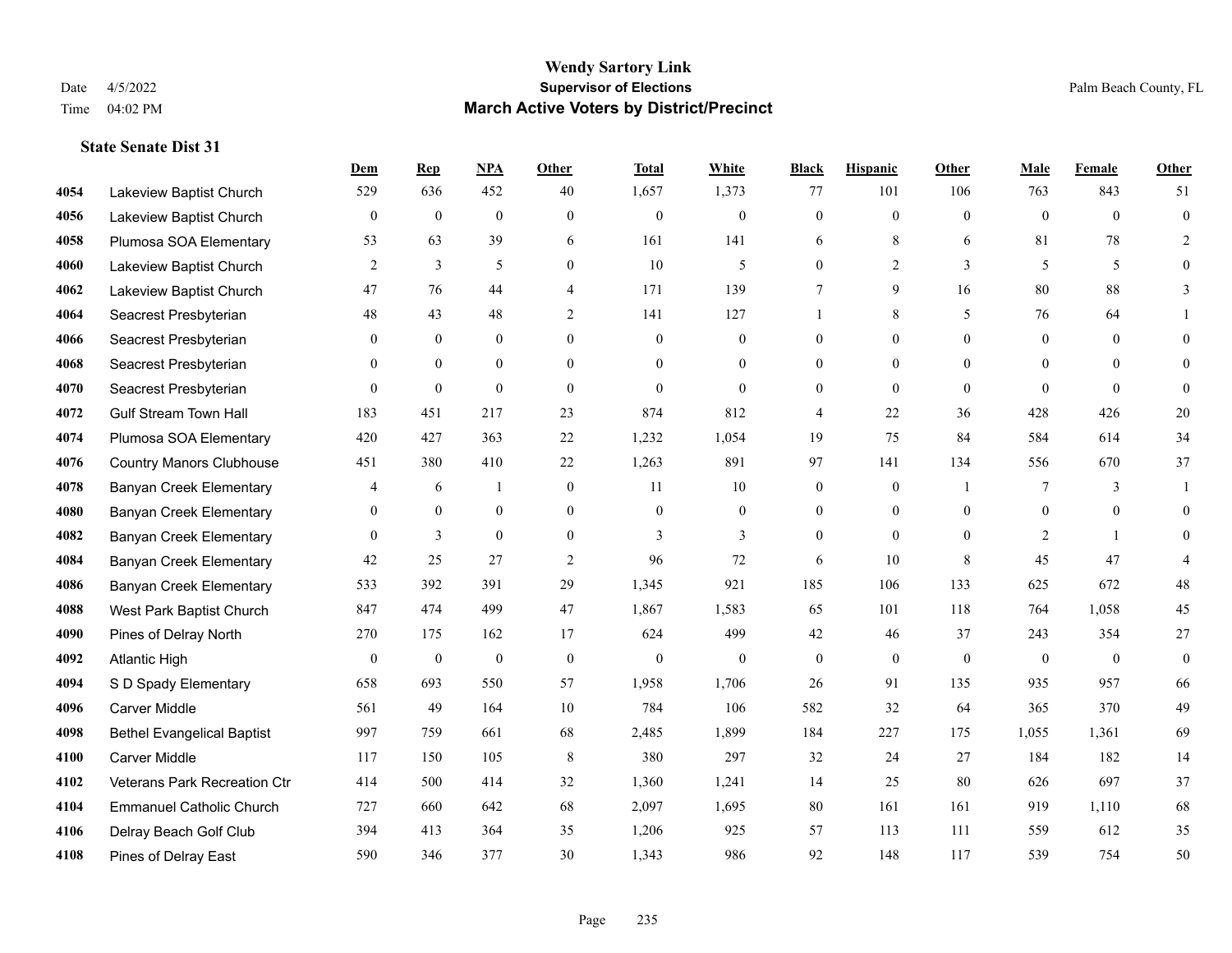|      |                                | Dem   | <b>Rep</b> | NPA   | <b>Other</b> | <b>Total</b> | White | <b>Black</b> | <b>Hispanic</b> | <b>Other</b> | <b>Male</b> | Female | <b>Other</b> |
|------|--------------------------------|-------|------------|-------|--------------|--------------|-------|--------------|-----------------|--------------|-------------|--------|--------------|
| 4110 | 505 Club                       | 373   | 440        | 325   | 30           | 1,168        | 1,059 | 13           | 29              | 67           | 522         | 620    | 26           |
| 4112 | Veterans Park Recreation Ctr   | 566   | 795        | 567   | 47           | 1,975        | 1,817 | 9            | 41              | 108          | 933         | 980    | 62           |
| 4114 | Delray Beach First Baptist     | 809   | 763        | 629   | 57           | 2,258        | 1,917 | 83           | 119             | 139          | 1,052       | 1,163  | 43           |
| 4116 | <b>Orchard View Elementary</b> | 27    | 35         | 30    | $\mathbf{0}$ | 92           | 75    | $\sqrt{2}$   | 6               | 9            | 47          | 42     | 3            |
| 4118 | <b>Orchard View Elementary</b> | 680   | 417        | 481   | 33           | 1,611        | 1,123 | 151          | 198             | 139          | 660         | 901    | 50           |
| 4120 | <b>Orchard View Elementary</b> | 447   | 307        | 343   | 44           | 1,141        | 815   | 61           | 159             | 106          | 477         | 621    | $43\,$       |
| 4122 | Delray Beach Swim and Tennis   | 703   | 429        | 487   | 38           | 1,657        | 1,157 | 196          | 150             | 154          | 715         | 883    | 59           |
| 4124 | Delray Beach Swim and Tennis   | 771   | 578        | 666   | 56           | 2,071        | 1,560 | 134          | 188             | 189          | 933         | 1.063  | 75           |
| 4126 | <b>Pine Grove Elementary</b>   | 496   | 840        | 557   | 63           | 1,956        | 1,686 | 26           | 94              | 150          | 900         | 988    | 68           |
| 5002 | Faith Farm Tabernacle          | 562   | 654        | 515   | 46           | 1,777        | 1,174 | 172          | 197             | 234          | 823         | 906    | $48\,$       |
| 5005 | <b>Sunset Palms Elementary</b> | 1,249 | 569        | 496   | 75           | 2,389        | 2,238 | 15           | 30              | 106          | 1,100       | 1,231  | $58\,$       |
| 5006 | Faith Farm Tabernacle          | 1,183 | 531        | 588   | 40           | 2,342        | 2,214 | 14           | 24              | 90           | 1,101       | 1,206  | 35           |
| 5008 | <b>Sunset Palms Elementary</b> | 432   | 340        | 387   | 24           | 1,183        | 773   | 100          | 143             | 167          | 547         | 602    | 34           |
| 5009 | Boynton Beach Community Chur   | 1,206 | 982        | 1,020 | 74           | 3,282        | 2,181 | 294          | 362             | 445          | 1,571       | 1,593  | 118          |
| 5010 | Temple Shaarei Shalom          | 970   | 237        | 327   | 40           | 1,574        | 1,451 | 18           | 30              | 75           | 609         | 929    | 36           |
| 5012 | The Grove Clubhouse            | 403   | 149        | 160   | 13           | 725          | 649   | 20           | 21              | 35           | 300         | 413    | 12           |
| 5014 | West Boynton Branch Library    | 686   | 462        | 504   | 47           | 1,699        | 983   | 255          | 238             | 223          | 747         | 891    | 61           |
| 5016 | Faith United Methodist Church  | 924   | 636        | 628   | 32           | 2,220        | 1,596 | 165          | 243             | 216          | 982         | 1,151  | 87           |
| 5018 | Platina Clubhouse              | 675   | 272        | 298   | 21           | 1,266        | 1,067 | 42           | 73              | 84           | 488         | 747    | 31           |
| 5020 | Hagen Road Elementary          | 601   | 339        | 423   | 33           | 1,396        | 730   | 298          | 189             | 179          | 598         | 748    | $50\,$       |
| 5022 | Hagen Road Elementary          | 857   | 435        | 462   | 27           | 1,781        | 1,394 | 168          | 111             | 108          | 781         | 957    | 43           |
| 5024 | Valencia Lakes HOA             | 624   | 203        | 242   | 16           | 1,085        | 1,005 | 10           | 18              | 52           | 473         | 585    | $27\,$       |
| 5026 | Faith United Methodist Church  | 939   | 436        | 534   | 52           | 1,961        | 1,145 | 458          | 201             | 157          | 844         | 1,046  | 71           |
| 5028 | South Tech Academy             | 664   | 532        | 452   | 26           | 1,674        | 1,300 | 104          | 119             | 151          | 741         | 866    | 67           |
| 5030 | West Boynton Branch Library    | 683   | 217        | 338   | 30           | 1,268        | 805   | 252          | 121             | 90           | 491         | 723    | 54           |
| 5032 | New Church                     | 291   | 131        | 140   | 13           | 575          | 496   | 17           | 27              | 35           | 247         | 313    | 15           |
| 5034 | Valencia Lakes HOA             | 782   | 304        | 319   | 18           | 1,423        | 1,307 | 23           | 22              | 71           | 611         | 784    | $28\,$       |
| 5036 | Valencia Isles Social Hall     | 806   | 250        | 272   | 17           | 1,345        | 1,266 | 2            | 8               | 69           | 541         | 774    | 30           |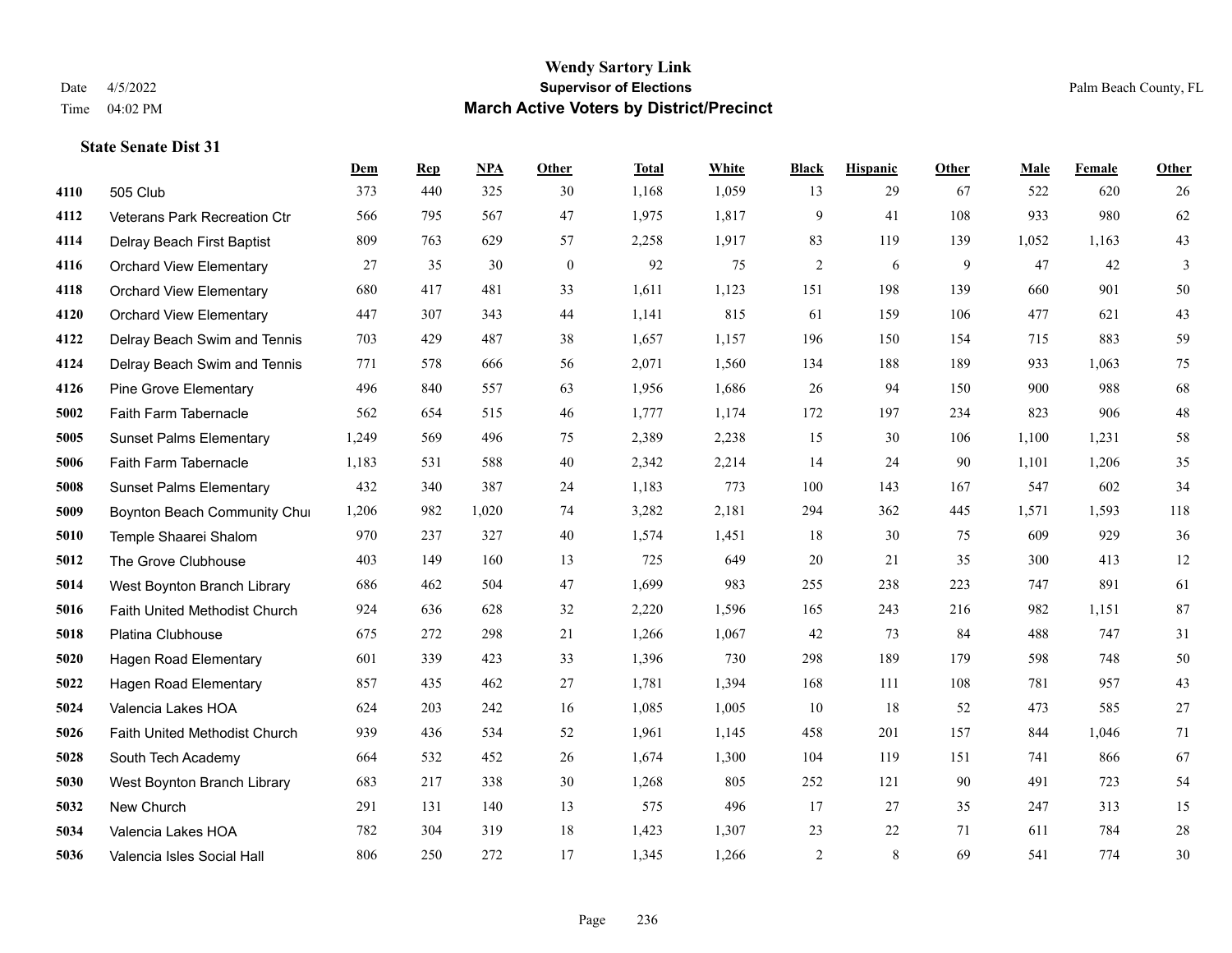|      |                                   | Dem   | <b>Rep</b> | NPA   | <b>Other</b> | <b>Total</b> | White | <b>Black</b> | <b>Hispanic</b> | <b>Other</b>    | <b>Male</b> | Female | <b>Other</b>   |
|------|-----------------------------------|-------|------------|-------|--------------|--------------|-------|--------------|-----------------|-----------------|-------------|--------|----------------|
| 5038 | The Cascades Clubhouse            | 768   | 269        | 277   | 20           | 1,334        | 1,245 | 20           | 18              | 51              | 563         | 745    | 26             |
| 5040 | New Church                        | 385   | 207        | 244   | 16           | 852          | 765   | 18           | 35              | 34              | 386         | 449    | 17             |
| 5042 | South Tech Academy                | 909   | 390        | 491   | 41           | 1,831        | 1,400 | 167          | 141             | 123             | 748         | 1,028  | 55             |
| 5044 | Cascade Lakes Clubhouse           | 555   | 205        | 198   | 16           | 974          | 879   | $\,$ 8 $\,$  | 12              | 75              | 430         | 517    | 27             |
| 5046 | Green Cay Nature Center           | 1,318 | 586        | 670   | 46           | 2,620        | 1,970 | 282          | 189             | 179             | 1,123       | 1,431  | 66             |
| 5048 | <b>Coral Lakes Clubhouse</b>      | 572   | 385        | 317   | 21           | 1,295        | 897   | 139          | 143             | 116             | 562         | 693    | $40\,$         |
| 5050 | <b>Coral Lakes Clubhouse</b>      | 1,117 | 322        | 385   | 26           | 1,850        | 1,730 | 12           | 11              | 97              | 721         | 1,081  | $48\,$         |
| 5052 | Lake Worth Drainage District      | 650   | 442        | 477   | 34           | 1,603        | 1,226 | 89           | 129             | 159             | 693         | 849    | 61             |
| 5055 | Our Lady Queen of Peace           | 300   | 148        | 154   | 12           | 614          | 543   | 6            | 37              | 28              | 273         | 324    | 17             |
| 5056 | Hagen Ranch Road Library          | 1,890 | 1,160      | 1,222 | 103          | 4,375        | 3,522 | 185          | 330             | 338             | 1,842       | 2,401  | 132            |
| 5058 | Valencia Falls Clubhouse          | 675   | 190        | 231   | 11           | 1,107        | 1,042 | 4            | $\tau$          | 54              | 492         | 580    | 35             |
| 5060 | Hagen Ranch Road Library          | 514   | 209        | 224   | 16           | 963          | 895   | 4            | 14              | 50              | 435         | 516    | 12             |
| 5062 | Villa Borghese Clubhouse          | 449   | 231        | 164   | 15           | 859          | 783   | 11           | 27              | 38              | 374         | 464    | 21             |
| 5064 | Huntington Lakes Clubhouse        | 957   | 346        | 365   | 35           | 1,703        | 1,562 | 13           | 43              | 85              | 628         | 1,043  | 32             |
| 5066 | Abbey Village Clubhouse           | 793   | 442        | 397   | 37           | 1,669        | 1,362 | 73           | 130             | 104             | 670         | 941    | 58             |
| 5068 | Camelot Village Clubhouse         | 232   | 114        | 106   | 13           | 465          | 277   | 54           | 91              | 43              | 183         | 267    | 15             |
| 5070 | Delray Villas                     | 457   | 252        | 208   | 18           | 935          | 752   | 48           | 68              | 67              | 390         | 512    | 33             |
| 5072 | Huntington Pointe Clubhouse       | 752   | 184        | 243   | 19           | 1,198        | 1,130 | 7            | 13              | 48              | 449         | 719    | $30\,$         |
| 5074 | Coco Wood Clubhouse               | 387   | 168        | 177   | 12           | 744          | 518   | 99           | 77              | 50              | 330         | 384    | $30\,$         |
| 5076 | Palm Greens Clubhouse             | 670   | 307        | 335   | 30           | 1,342        | 1,110 | 39           | 101             | 92              | 519         | 777    | $46\,$         |
| 5078 | <b>Bethel Evangelical Baptist</b> | 718   | 392        | 426   | 37           | 1,573        | 1,188 | 116          | 161             | 108             | 637         | 898    | 38             |
| 5080 | <b>Bethel Evangelical Baptist</b> | 80    | 55         | 49    | 3            | 187          | 129   | 14           | 24              | 20              | 62          | 123    | $\sqrt{2}$     |
| 5082 | <b>Bethel Evangelical Baptist</b> | 643   | 378        | 409   | 26           | 1,456        | 994   | 171          | 162             | 129             | 666         | 748    | $42\,$         |
| 5084 | <b>High Point Section II</b>      | 442   | 314        | 264   | 27           | 1,047        | 831   | 40           | 105             | 71              | 412         | 607    | $28\,$         |
| 5086 | <b>Carver Middle</b>              | 42    | 21         | 18    | 5            | 86           | 68    | 7            | 4               | $7\phantom{.0}$ | 37          | 47     | $\overline{2}$ |
| 5088 | <b>Carver Middle</b>              | 175   | 123        | 148   | 17           | 463          | 297   | 52           | 56              | 58              | 205         | 243    | 15             |
| 7160 | South Grade Elementary            | 931   | 228        | 479   | 24           | 1,662        | 508   | 639          | 336             | 179             | 809         | 775    | $78\,$         |
| 7162 | <b>Osborne Community Center</b>   | 848   | 125        | 379   | 29           | 1,381        | 249   | 700          | 295             | 137             | 622         | 700    | 59             |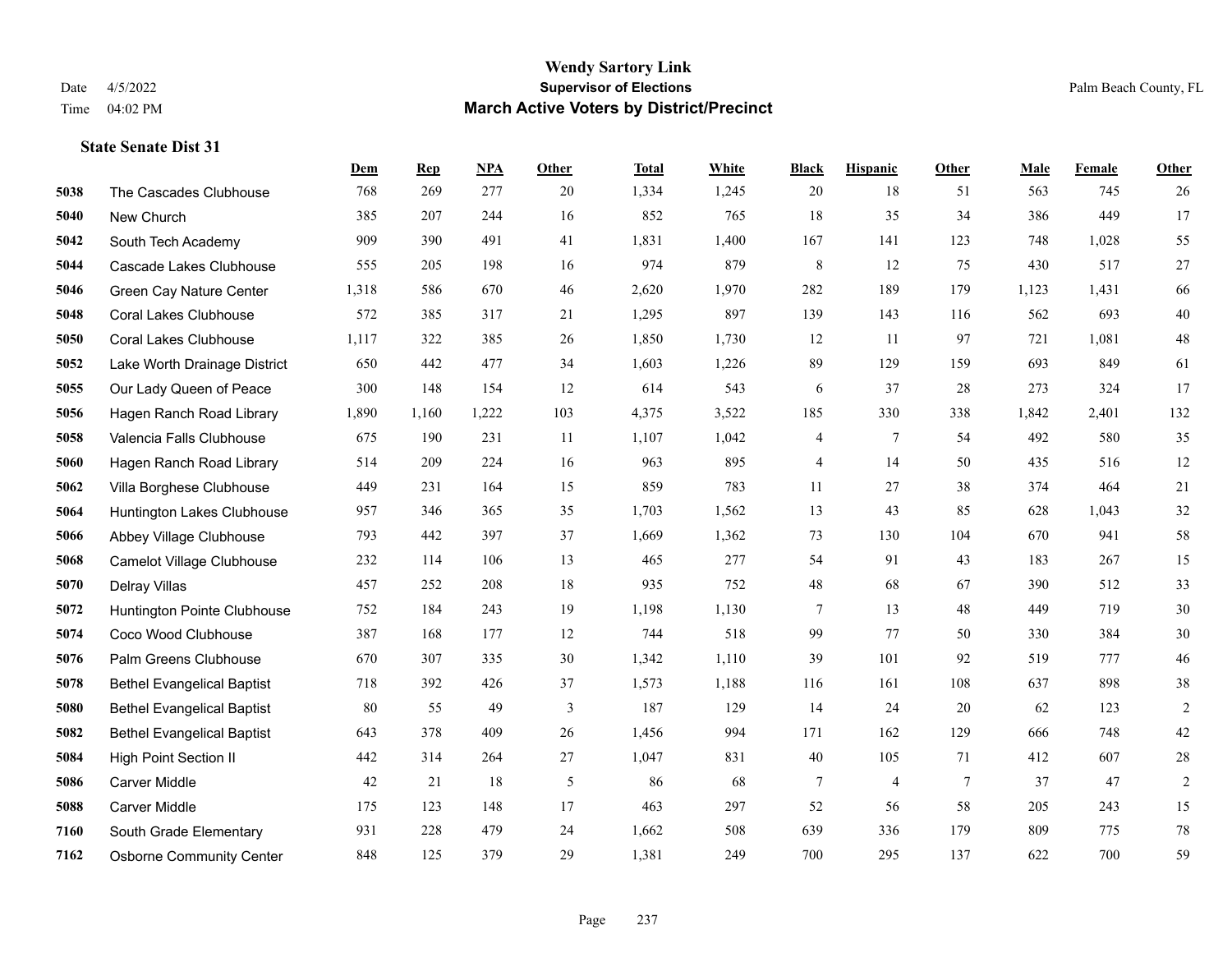|      |                                  | Dem          | <b>Rep</b>       | <b>NPA</b>       | <b>Other</b> | <b>Total</b> | White        | <b>Black</b>     | <b>Hispanic</b> | Other    | Male  | Female         | Other            |
|------|----------------------------------|--------------|------------------|------------------|--------------|--------------|--------------|------------------|-----------------|----------|-------|----------------|------------------|
| 7164 | <b>Osborne Community Center</b>  | 314          | 188              | 205              | 27           | 734          | 566          | 56               | 56              | 56       | 345   | 367            | 22               |
| 7168 | Maddock Park                     | 1,493        | 660              | 934              | 59           | 3,146        | 1,543        | 800              | 526             | 277      | 1,437 | 1,593          | 116              |
| 7170 | Lantana Town Hall                | 685          | 333              | 544              | 37           | 1,599        | 853          | 345              | 235             | 166      | 763   | 758            | 78               |
| 7172 | <b>Lantana Recreation Center</b> | 301          | 277              | 246              | 19           | 843          | 665          | 51               | 63              | 64       | 402   | 413            | $28\,$           |
| 7174 | <b>Rolling Green Elementary</b>  | 1,013        | 236              | 522              | 29           | 1,800        | 563          | 676              | 401             | 160      | 785   | 940            | 75               |
| 7175 | <b>Rolling Green Elementary</b>  | $\mathbf{0}$ | $\boldsymbol{0}$ | -1               | $\mathbf{0}$ | -1           | $\mathbf{0}$ | $\boldsymbol{0}$ | 1               | $\theta$ | -1    | $\overline{0}$ | $\boldsymbol{0}$ |
| 7176 | Hypoluxo Town Hall               | 188          | 87               | 116              | 8            | 399          | 221          | 80               | 68              | 30       | 172   | 215            | 12               |
| 7178 | Temple Beth Kodesh               | 1,503        | 195              | 599              | 31           | 2,328        | 458          | 1,317            | 352             | 201      | 1,060 | 1,166          | 102              |
| 7179 | Village Royale on the Green      | 814          | 232              | 355              | 28           | 1,429        | 576          | 587              | 152             | 114      | 617   | 756            | 56               |
| 7180 | St John Missionary Baptist Chr   | 1,759        | 142              | 498              | 19           | 2,418        | 244          | 1,796            | 178             | 200      | 1,033 | 1,295          | $90\,$           |
| 7182 | Carolyn Sims Center              | 1,485        | 71               | 384              | 13           | 1,953        | 81           | 1,637            | 85              | 150      | 809   | 1,064          | $80\,$           |
| 7184 | St John Missionary Baptist Chr   | 3            | 3                | $\boldsymbol{0}$ | $\mathbf{0}$ | 6            | 3            | $\overline{2}$   | $\mathbf{0}$    | -1       | 3     | 3              | $\boldsymbol{0}$ |
| 7186 | Boynton Beach Senior Center      | 1,450        | 434              | 739              | 60           | 2,683        | 1,082        | 1,079            | 268             | 254      | 1,259 | 1,309          | 115              |
| 7188 | <b>Forest Park Elementary</b>    | 834          | 544              | 599              | 58           | 2,035        | 1,426        | 268              | 179             | 162      | 882   | 1,082          | 71               |
| 7190 | Seacrest Presbyterian            | 1,052        | 622              | 816              | 59           | 2,549        | 1,600        | 457              | 250             | 242      | 1,235 | 1,224          | $90\,$           |
| 7192 | Lakeview Baptist Church          | 20           | 10               | 10               | 3            | 43           | 33           | $\overline{c}$   | 3               | 5        | 21    | 19             | 3                |
| 7194 | Delray Beach Community Cente     | 566          | 360              | 418              | 47           | 1,391        | 996          | 194              | 106             | 95       | 713   | 634            | $44\,$           |
| 7196 | <b>Atlantic High</b>             | 1,502        | 243              | 535              | 20           | 2,300        | 598          | 1,361            | 131             | 210      | 1,052 | 1,159          | 89               |
| 7198 | <b>Atlantic High</b>             | 44           | 28               | 24               | 3            | 99           | 81           | 5                | 7               | 6        | 40    | 57             | $\overline{c}$   |
| 7200 | Pompey Park Recreation Center    | 1,318        | 236              | 452              | 26           | 2,032        | 514          | 1,276            | 106             | 136      | 936   | 1,035          | 61               |
| 7202 | 505 Club                         | 631          | 405              | 436              | 40           | 1,512        | 1,079        | 230              | 74              | 129      | 788   | 678            | $46\,$           |
| 7204 | 505 Club                         | 29           | 31               | 38               | 4            | 102          | $80\,$       | $\overline{c}$   | $8\,$           | 12       | 51    | 48             | 3                |
| 7206 | 505 Club                         | 53           | 61               | 53               | 5            | 172          | 150          | $\mathbf{1}$     | 5               | 16       | 92    | 75             | 5                |
| 7208 | <b>Atlantic High</b>             | 750          | 202              | 321              | 23           | 1,296        | 574          | 528              | 84              | 110      | 566   | 694            | 36               |
| 7210 | Village Academy                  | 1,760        | 107              | 440              | 17           | 2,324        | 132          | 1,885            | 144             | 163      | 975   | 1,254          | 95               |
| 7212 | Delray Beach Library             | 1,304        | 233              | 473              | 28           | 2,038        | 565          | 1,182            | 119             | 172      | 992   | 978            | 68               |
| 7214 | Delray Beach Community Cente     | 854          | 315              | 502              | 37           | 1,708        | 811          | 540              | 208             | 149      | 819   | 820            | 69               |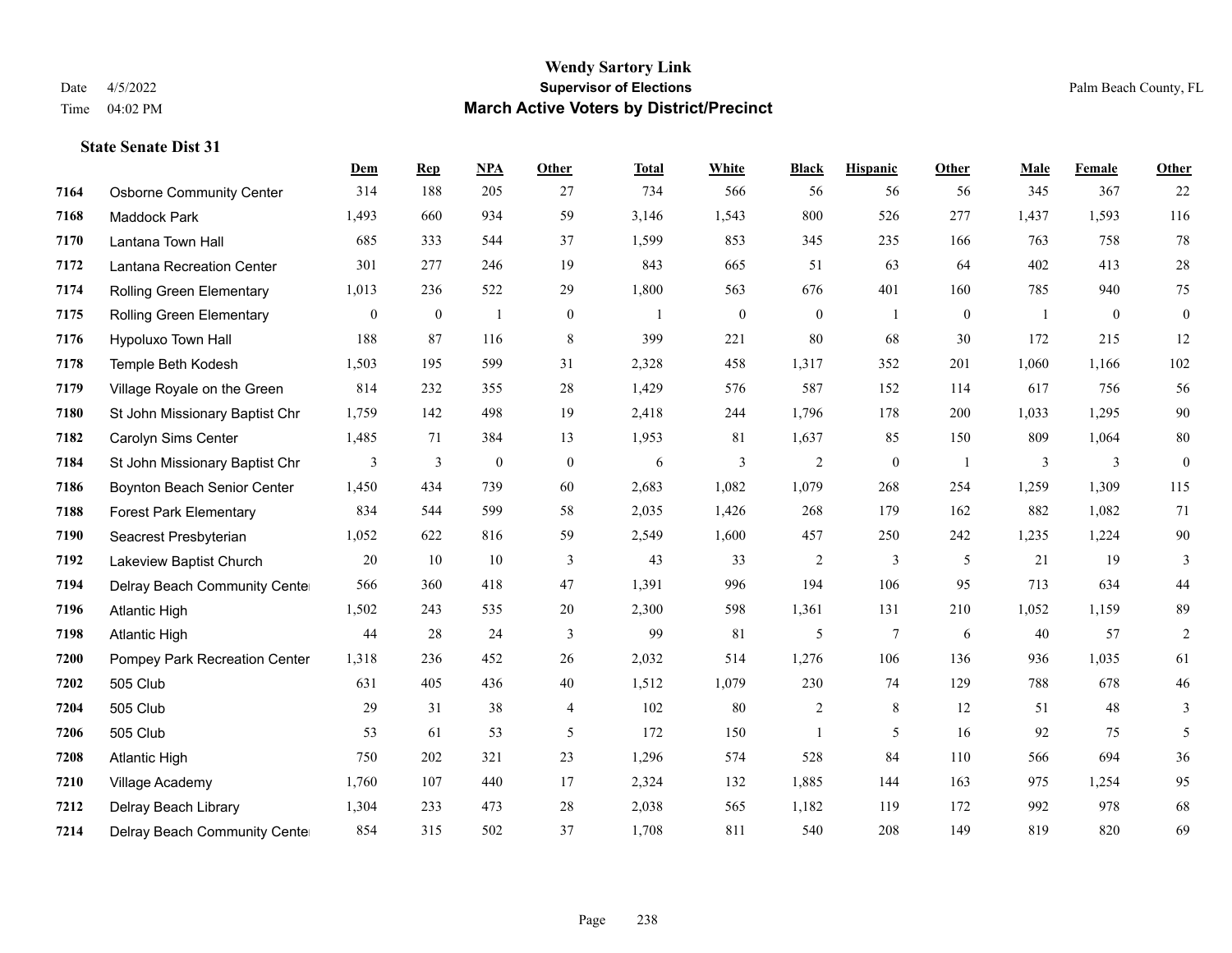| 4/5/2022<br>Date            |                                                                     |                      |                      |                | <b>Wendy Sartory Link</b><br><b>Supervisor of Elections</b> |                  |                 |                           |                        |                 |                   | Palm Beach County, FL  |
|-----------------------------|---------------------------------------------------------------------|----------------------|----------------------|----------------|-------------------------------------------------------------|------------------|-----------------|---------------------------|------------------------|-----------------|-------------------|------------------------|
| <b>State Senate Dist 31</b> | <b>March Active Voters by District/Precinct</b><br>04:02 PM<br>Time |                      |                      |                |                                                             |                  |                 |                           |                        |                 |                   |                        |
| <b>State Senate Dist 31</b> | <b>Dem</b><br>149.217                                               | <b>Rep</b><br>81,970 | <u>NPA</u><br>95,831 | Other<br>7,162 | <u>Total</u><br>334,180                                     | White<br>202,986 | Black<br>51,619 | <b>Hispanic</b><br>50,358 | <u>Other</u><br>29,217 | Male<br>147.489 | Female<br>175,035 | <b>Other</b><br>11.656 |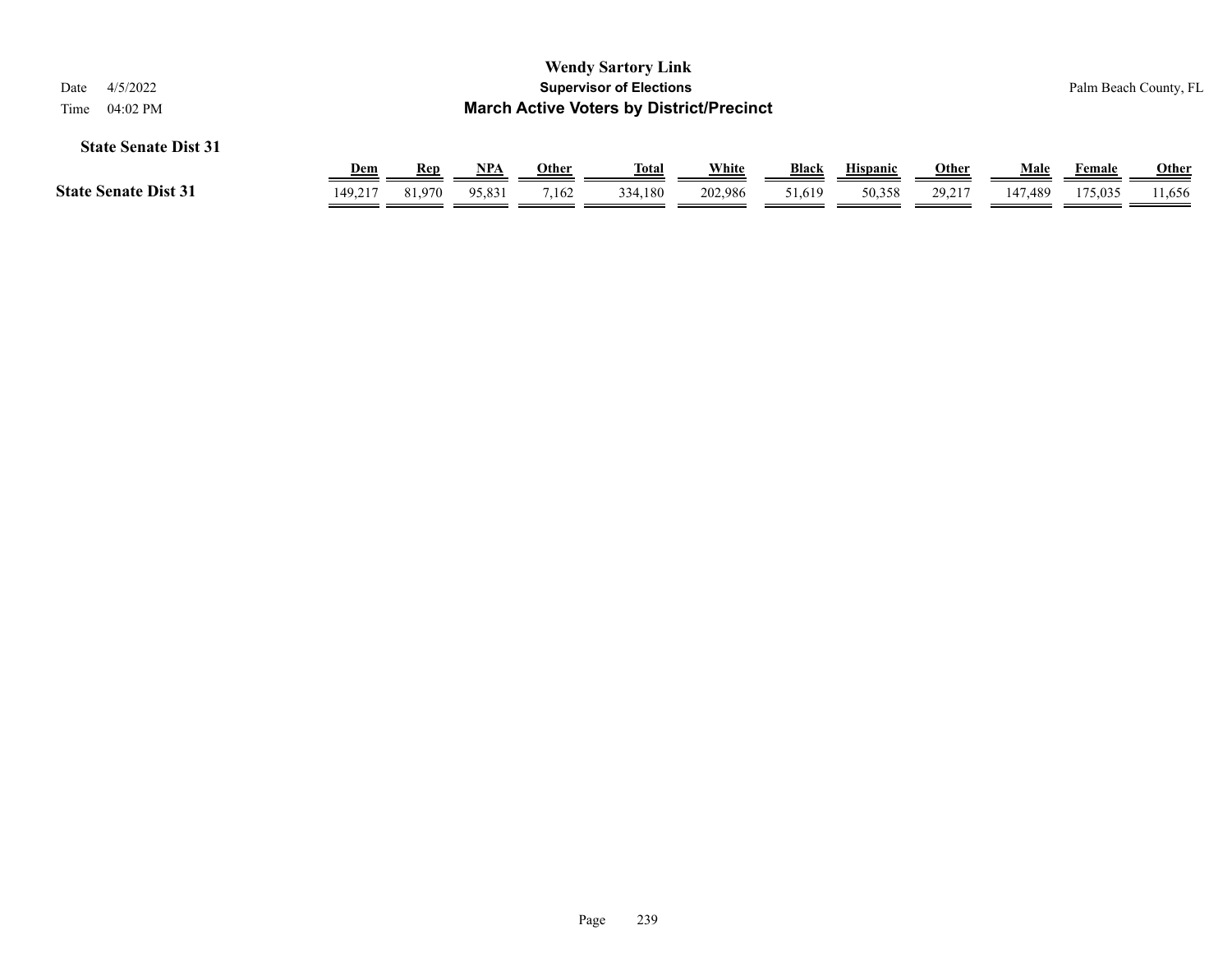**Acme Improvement District**

#### **Wendy Sartory Link** Date 4/5/2022 **Supervisor of Elections** Palm Beach County, FL Time 04:02 PM **March Active Voters by District/Precinct**

# **Dem Rep NPA Other Total White Black Hispanic Other Male Female Other** Binks Forest Elementary 411 566 382 36 1,395 1,056 48 137 154 654 696 45 Wellington Landings Middle 455 506 402 30 1,393 996 87 193 117 626 726 41 Binks Forest Elementary 623 725 583 42 1,973 1,374 124 300 175 901 1,015 57 Wellington Elementary 775 937 566 38 2,316 1,696 134 322 164 1,066 1,178 72 Wellington Landings Middle 650 596 561 44 1,851 1,212 164 333 142 867 930 54 First Baptist Church Wel 742 700 573 43 2,058 1,296 215 360 187 921 1,072 65 First Baptist Church Wel 841 810 603 58 2,312 1,539 199 378 196 1,036 1,209 67 Wellington Community Center 845 863 766 46 2,520 1,733 160 415 212 1,168 1,274 78 First Baptist Church Wel 125 174 147 9 455 347 27 42 39 208 235 12 New Horizons Elementary 292 452 325 14 1,083 791 45 116 131 464 588 31 Wellington High 650 595 532 36 1,813 1,114 250 287 162 799 960 54 Elbridge Gale Elementary 786 570 653 41 2,050 1,126 296 430 198 902 1,079 69 Wellington Village Park 217 432 311 27 987 842 15 46 84 396 542 49 Wellington Village Hall 806 445 661 47 1,959 876 361 516 206 814 1,072 73 St Peters Methodist Church 964 792 788 69 2,613 1,548 287 549 229 1,183 1,347 83 Wellington Branch Library 510 360 363 38 1,271 704 191 267 109 548 687 36 Emerald Cove Middle 531 569 529 53 1,682 1,057 176 265 184 736 893 53 Wellington Village Park 146 216 183 16 561 382 17 94 68 253 280 28 Wellington Village Park 794 767 720 48 2,329 1,469 255 285 320 1,070 1,181 78 The Isles at Wellington 735 744 626 46 2,151 1,387 219 239 306 1,009 1,053 89 **6228** Wycliffe Comm Association Bldg  $\frac{781}{2} \frac{334}{2} \frac{416}{2} \frac{25}{2} \frac{25}{2} \frac{1,556}{2} \frac{1,455}{2} \frac{20}{2} \frac{16}{2} \frac{65}{2} \frac{65}{2} \frac{676}{2} \frac{851}{2} \frac{29}{2} \frac{20}{2} \frac{25}{2} \frac{1,6}{2} \frac{25}{2} \frac{25}{2} \frac{25}{2} \frac{1,65}{2} \$ **Acme Improvement District** 12,679 12,153 10,690 806 36,328 24,000 3,290 5,590 3,448 16,297 18,868 1,163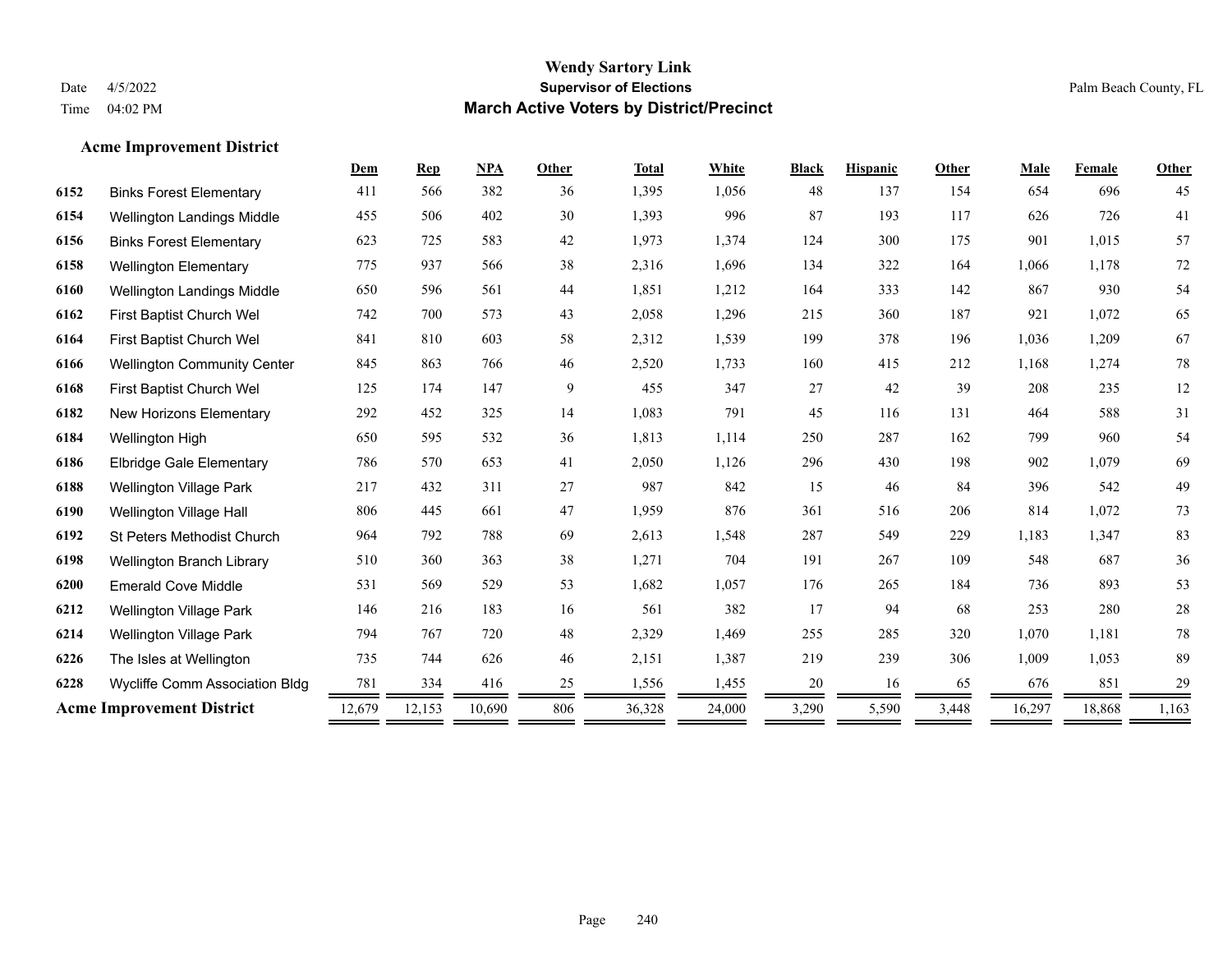#### **Briger Comm Dev Dist**

|      |                              | <u>Dem</u>              | Rep | <b>NPA</b> | Other | <b>Total</b> | White | <b>Black</b> | <b>Hispanic</b> | Other | Male | Female | <b>Other</b> |
|------|------------------------------|-------------------------|-----|------------|-------|--------------|-------|--------------|-----------------|-------|------|--------|--------------|
| 7092 | Palm Beach Lakes High        | 114                     |     |            |       | 227          | 82    | 67           | ∼               |       | 104  | 110    |              |
| 7094 | Salvation Army Activity Hall | 608                     |     | 289        |       | 989          | 159   | 525          | 131             | 174   | 424  | 518    | 47           |
|      | <b>Briger Comm Dev Dist</b>  | 722<br>$1 \overline{2}$ | 114 | 362        |       | ,216         | 241   | 592          | 153             | 230   | 528  | 628    | 60           |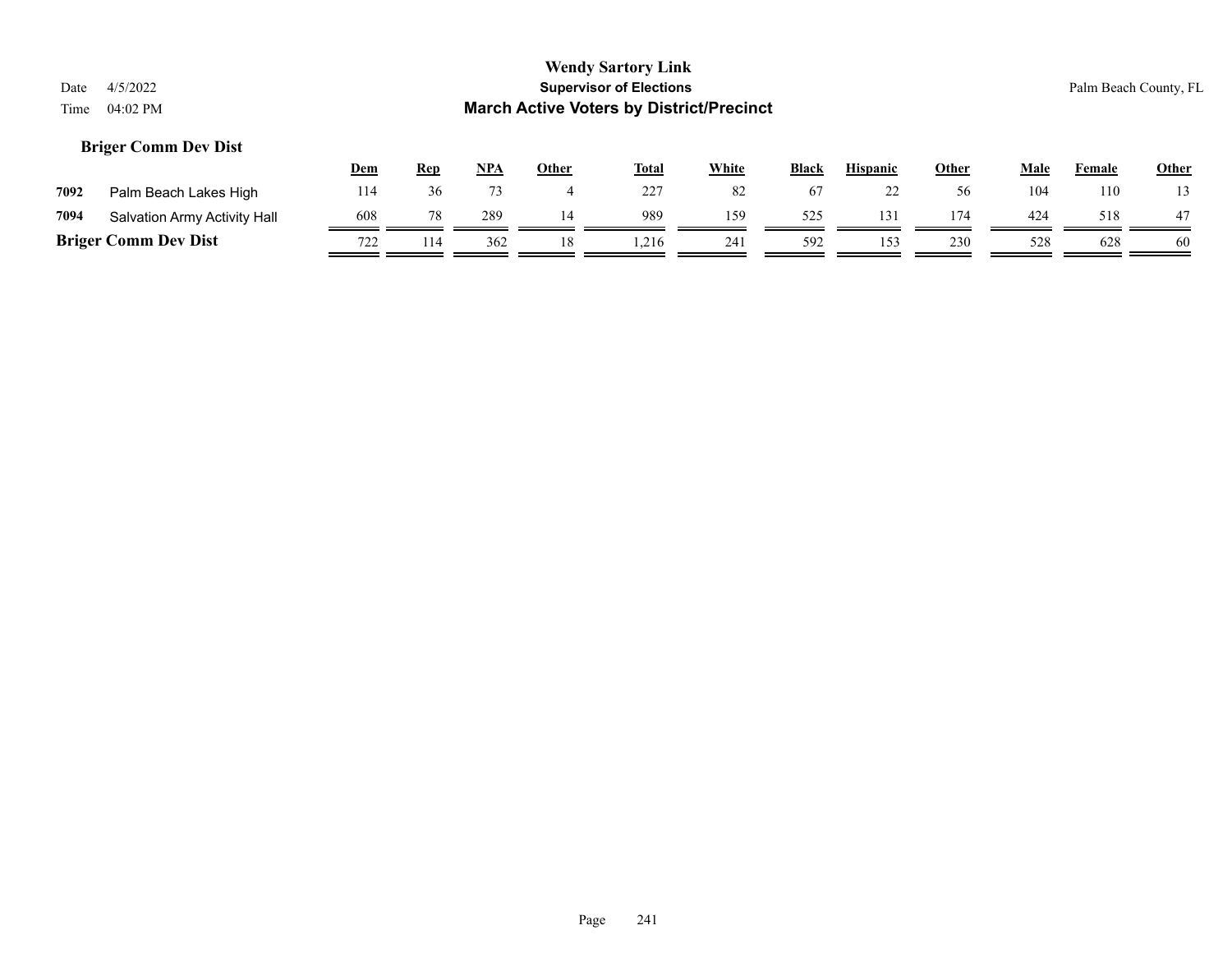#### **Boca Raton Taxing Dist**

|      |                                  | Dem | <b>Rep</b> | <b>NPA</b> | <b>Other</b> | <b>Total</b> | White | <b>Black</b> | <b>Hispanic</b> | Other | Male  | Female | Other  |
|------|----------------------------------|-----|------------|------------|--------------|--------------|-------|--------------|-----------------|-------|-------|--------|--------|
| 4134 | Above and Beyond Community (     | 406 | 551        | 432        | 39           | 1,428        | 1,151 | 43           | 131             | 103   | 685   | 698    | 45     |
| 4136 | Above and Beyond Community (     | 649 | 620        | 592        | 49           | 1,910        | 1,420 | 53           | 222             | 215   | 829   | 1,012  | 69     |
| 4138 | <b>Ascension Catholic Church</b> | 807 | 1,174      | 906        | 68           | 2,955        | 2,311 | 162          | 240             | 242   | 1,419 | 1,444  | 92     |
| 4140 | <b>Broken Sound Club</b>         | 258 | 202        | 193        | 14           | 667          | 497   | 28           | 79              | 63    | 272   | 376    | 19     |
| 4142 | Woodfield Country Club HOA       | 834 | 768        | 745        | 54           | 2,401        | 2,155 | 11           | 66              | 169   | 1,109 | 1,202  | $90\,$ |
| 4144 | Seasons HOA Clubhouse            | 226 | 199        | 174        | $10\,$       | 609          | 500   | 9            | 38              | 62    | 285   | 295    | 29     |
| 4146 | <b>Broken Sound Club</b>         | 537 | 382        | 358        | 16           | 1,293        | 1,185 | 11           | 33              | 64    | 579   | 684    | $30\,$ |
| 4148 | <b>Broken Sound Club</b>         | 533 | 424        | 444        | 38           | 1,439        | 1,141 | 55           | 133             | 110   | 663   | 740    | 36     |
| 4150 | Patch Reef Park Community Cer    | 579 | 607        | 655        | 64           | 1,905        | 1,476 | 67           | 164             | 198   | 901   | 955    | 49     |
| 4152 | Boca Delray Lodge #171           | 616 | 650        | 669        | 49           | 1,984        | 1,451 | 78           | 230             | 225   | 898   | 1,009  | $77\,$ |
| 4154 | <b>Ascension Catholic Church</b> | 407 | 431        | 347        | 33           | 1,218        | 876   | 84           | 115             | 143   | 592   | 583    | 43     |
| 4158 | Spanish River High               | 926 | 754        | 754        | 47           | 2,481        | 1,969 | 49           | 227             | 236   | 1,183 | 1,198  | 100    |
| 4160 | Greater BR Swim & Racquet Ctr    | 412 | 412        | 361        | 25           | 1,210        | 985   | 18           | 87              | 120   | 564   | 604    | $42\,$ |
| 4162 | Patch Reef Park Community Cer    | 545 | 486        | 450        | 22           | 1,503        | 1,143 | 32           | 116             | 212   | 693   | 730    | 80     |
| 4164 | Safe Schools Institute           | 589 | 622        | 586        | 35           | 1,832        | 1,463 | 30           | 181             | 158   | 847   | 901    | 84     |
| 4166 | FAU Arena Lobby                  | 776 | 448        | 603        | 32           | 1,859        | 1,033 | 310          | 269             | 247   | 813   | 939    | 107    |
| 4168 | JC Mitchell Elementary           | 708 | 574        | 633        | 50           | 1,965        | 1,361 | 86           | 247             | 271   | 872   | 987    | 106    |
| 4170 | Spanish River Library            | 882 | 1,051      | 863        | 56           | 2,852        | 2,222 | 101          | 260             | 269   | 1,353 | 1.406  | 93     |
| 4172 | Marine Safety Headquarters       | 669 | 688        | 608        | 60           | 2,025        | 1,766 | 15           | 111             | 133   | 915   | 1,057  | 53     |
| 4174 | Sugar Sand Park Comm Center      | 307 | 267        | 265        | 15           | 854          | 737   | 5            | 51              | 61    | 398   | 418    | $38\,$ |
| 4176 | Sugar Sand Park Comm Center      | 904 | 710        | 720        | 64           | 2,398        | 1,751 | 71           | 315             | 261   | 1,052 | 1,250  | 96     |
| 4178 | Sugar Sand Park Comm Center      | 732 | 639        | 518        | 48           | 1,937        | 1,552 | 41           | 191             | 153   | 799   | 1,079  | 59     |
| 4180 | Del Prado Elementary             | 549 | 593        | 564        | 38           | 1,744        | 1,241 | 51           | 245             | 207   | 799   | 850    | 95     |
| 4182 | Greater BR Swim & Racquet Ctr    | 846 | 593        | 745        | 54           | 2,238        | 1,525 | 73           | 400             | 240   | 943   | 1,203  | 92     |
| 4184 | Boca Raton Middle                | 554 | 604        | 558        | 38           | 1,754        | 1,323 | 61           | 211             | 159   | 835   | 877    | 42     |
| 4186 | The Volen Center                 | 540 | 501        | 460        | 27           | 1,528        | 1,060 | 118          | 169             | 181   | 703   | 765    | 60     |
| 4188 | Elks Lodge of Boca Raton         | 868 | 546        | 618        | 61           | 2,093        | 1,233 | 318          | 299             | 243   | 956   | 1,049  | 88     |
| 4190 | St Gregory Episcopal Church      | 729 | 1,068      | 798        | 75           | 2,670        | 2,256 | 25           | 170             | 219   | 1,310 | 1,279  | 81     |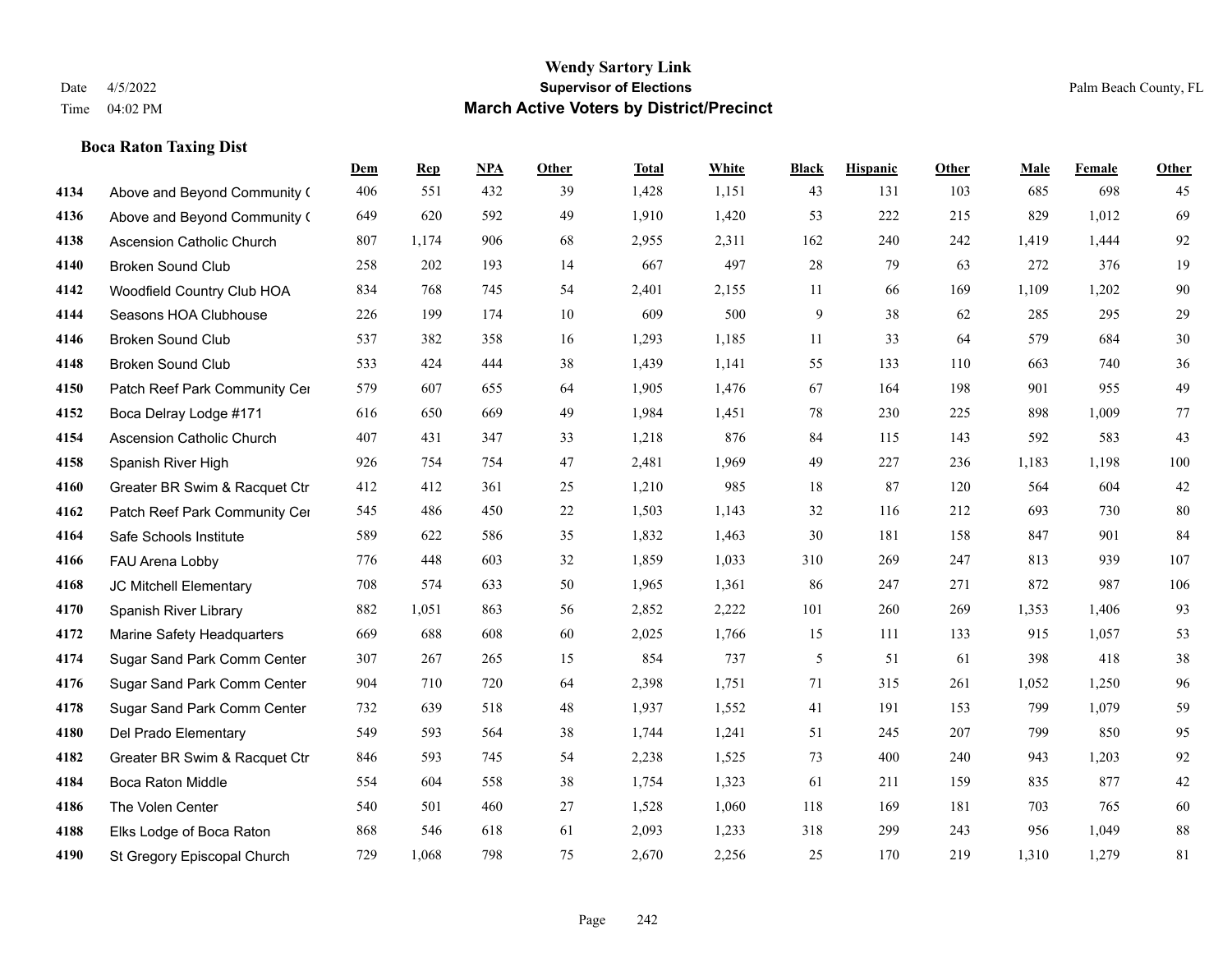### **Boca Raton Taxing Dist**

|      |                                 | Dem    | Rep    | <b>NPA</b> | <b>Other</b> | <b>Total</b> | White  | <b>Black</b> | <b>Hispanic</b> | Other | Male   | Female | Other  |
|------|---------------------------------|--------|--------|------------|--------------|--------------|--------|--------------|-----------------|-------|--------|--------|--------|
| 4192 | Verde K-8 School                | 537    | 968    | 718        | 42           | 2,265        | 1,835  | 44           | 121             | 265   | 1,064  | 1,086  | 115    |
| 4194 | Del Prado Elementary            | 553    | 348    | 310        | 30           | 1,241        | 1,047  | 26           | 67              | 101   | 524    | 685    | 32     |
| 4196 | Good Shepherd Lutheran          | 691    | 435    | 446        | 27           | 1,599        | 1,367  | 30           | 83              | 119   | 670    | 887    | $42\,$ |
| 4198 | Verde K-8 School                | 617    | 472    | 533        | 34           | 1,656        | 1,044  | 113          | 313             | 186   | 697    | 892    | 67     |
| 4200 | Verde K-8 School                | 396    | 329    | 285        | 24           | 1,034        | 782    | 9            | 155             | 88    | 412    | 599    | 23     |
| 4202 | Greater BR Swim & Racquet Ctr   | 790    | 597    | 654        | 34           | 2,075        | 1,596  | 32           | 258             | 189   | 840    | 1,159  | 76     |
| 4204 | Sugar Sand Park Comm Center     | 731    | 456    | 592        | 40           | 1,819        | 1,158  | 135          | 311             | 215   | 816    | 935    | 68     |
| 4206 | Good Shepherd Lutheran          | 666    | 501    | 524        | 35           | 1,726        | 1,365  | 38           | 177             | 146   | 702    | 965    | 59     |
| 4208 | Hammock Pointe Elementary       | 841    | 595    | 485        | 38           | 1,959        | 1,679  | 11           | 115             | 154   | 766    | 1,138  | 55     |
| 4210 | Sugar Sand Park Comm Center     | 640    | 813    | 689        | 42           | 2,184        | 1,708  | 30           | 265             | 181   | 1,011  | 1,104  | 69     |
| 4212 | Center for Spiritual Living     | 626    | 788    | 611        | 41           | 2,066        | 1,722  | 32           | 171             | 141   | 974    | 1,033  | 59     |
| 4214 | Calvary Chapel Boca Raton - 4th | 618    | 865    | 637        | 63           | 2,183        | 1,742  | 45           | 230             | 166   | 1,007  | 1,101  | 75     |
| 4216 | Calvary Chapel Boca Raton - Kir | 668    | 1,050  | 687        | 57           | 2,462        | 2,075  | 20           | 180             | 187   | 1,174  | 1,200  | $88\,$ |
| 4218 | <b>Grace Community Church</b>   | 448    | 856    | 547        | 52           | 1,903        | 1,588  | 33           | 136             | 146   | 884    | 939    | $80\,$ |
| 4220 | Boca Raton Community Center     | 438    | 398    | 470        | 44           | 1,350        | 867    | 102          | 231             | 150   | 602    | 708    | 40     |
| 4222 | Boca Raton Downtown Library     | 936    | 1,162  | 979        | 87           | 3,164        | 2,671  | 76           | 178             | 239   | 1,425  | 1,632  | 107    |
| 4224 | <b>Grace Community Church</b>   | 507    | 1,134  | 754        | 56           | 2,451        | 2,018  | 56           | 178             | 199   | 1,146  | 1,226  | 79     |
| 4226 | St Gregory Episcopal Church     | 215    | 379    | 294        | 25           | 913          | 817    | 8            | 30              | 58    | 430    | 461    | $22\,$ |
| 4228 | Boca Raton Community Center     | 528    | 679    | 532        | 48           | 1,787        | 1,542  | 17           | 101             | 127   | 803    | 938    | $46\,$ |
| 4230 | Boca Raton Downtown Library     | 308    | 450    | 341        | 24           | 1,123        | 977    | 10           | 60              | 76    | 527    | 574    | 22     |
| 5158 | <b>Boca West Country Club</b>   | 768    | 468    | 524        | 49           | 1,809        | 1,632  | 9            | 69              | 99    | 754    | 1,008  | 47     |
| 5160 | <b>Boca West Country Club</b>   | 831    | 471    | 434        | 34           | 1,770        | 1,667  | 3            | 27              | 73    | 686    | 1,038  | 46     |
| 5172 | Del Prado Elementary            | 224    | 320    | 204        | 18           | 766          | 689    | 8            | 11              | 58    | 360    | 386    | $20\,$ |
|      | <b>Boca Raton Taxing Dist</b>   | 30,965 | 31,098 | 27,869     | 2,125        | 92,057       | 72,371 | 2,892        | 8,467           | 8,327 | 41,541 | 47,284 | 3,232  |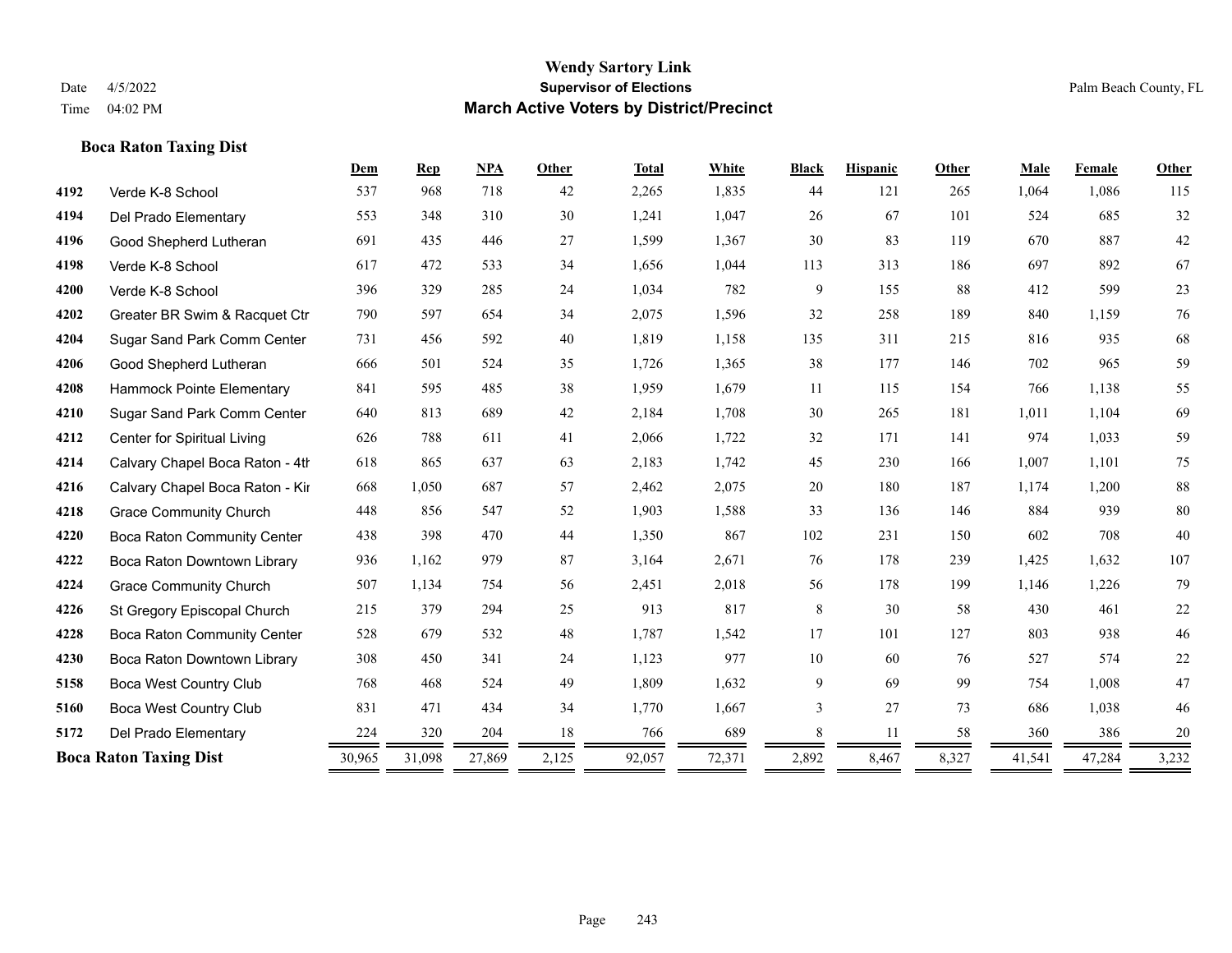#### **Boynton Village Comm Dist**

|      |                                  | Dem | Rep | NPA | Other | <b>Total</b> | White | <b>Black</b> | <b>Hispanic</b> | Other | Male | Female | <b>Other</b> |
|------|----------------------------------|-----|-----|-----|-------|--------------|-------|--------------|-----------------|-------|------|--------|--------------|
| 3185 | Christ Fellowship Church BB      |     | 233 | 246 |       | 829          | 536   | $^{\alpha}$  |                 | 89    | 383  | 425    | $^{\sim}$ 1  |
|      | <b>Boynton Village Comm Dist</b> | 318 | 233 | 246 |       |              | 536   |              |                 | 89    | 383  | 425    |              |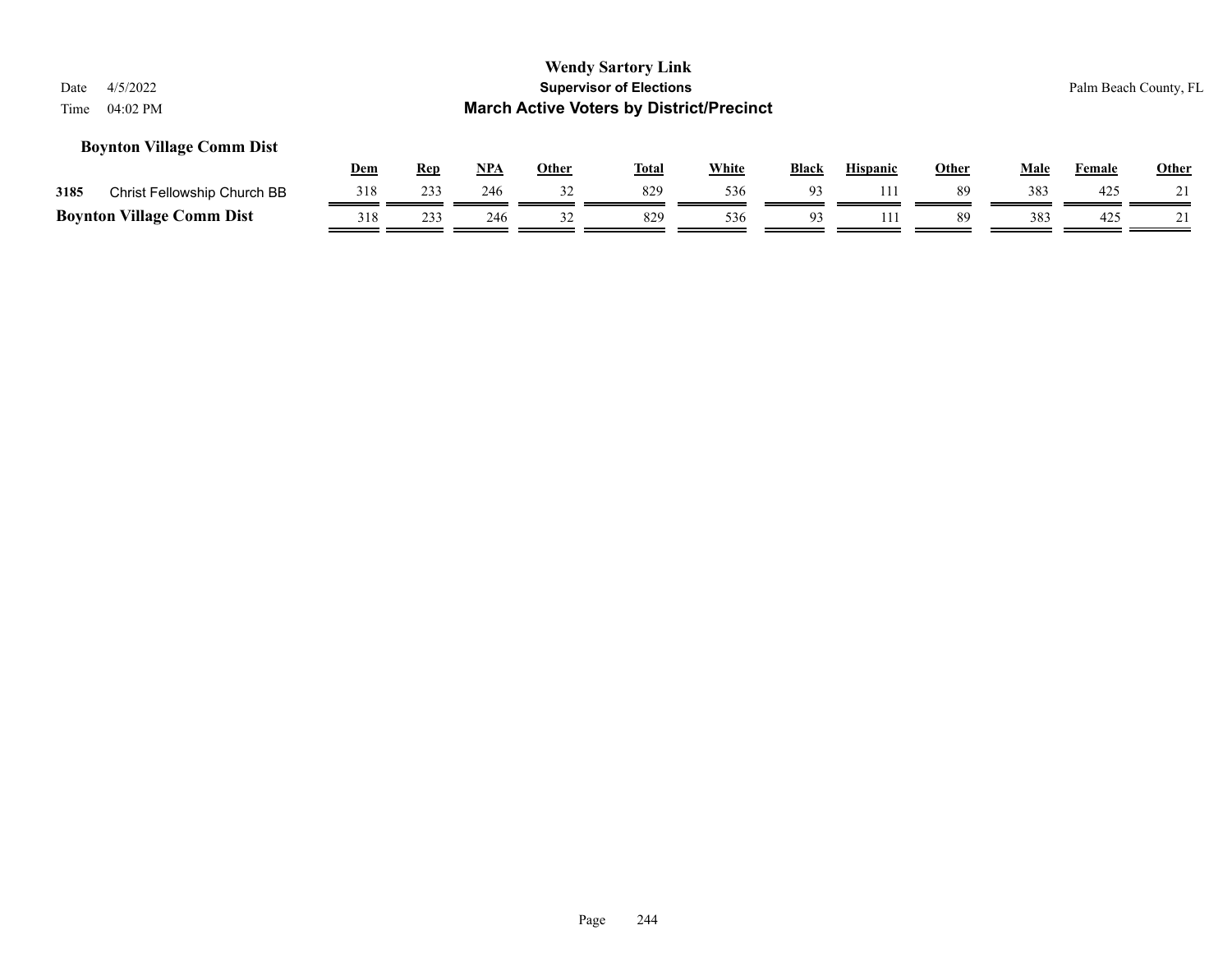#### **Lox Environ Imprv Dist**

|      |                                 | Dem              | <b>Rep</b>       | NPA              | <b>Other</b>   | <b>Total</b>     | <b>White</b>     | <b>Black</b>     | <b>Hispanic</b> | <b>Other</b>   | <b>Male</b>  | Female       | <b>Other</b>   |
|------|---------------------------------|------------------|------------------|------------------|----------------|------------------|------------------|------------------|-----------------|----------------|--------------|--------------|----------------|
| 1030 | Calvary Church of Jupiter       | 16               | 38               | 24               | $\overline{4}$ | 82               | 75               | $\boldsymbol{0}$ | $\overline{4}$  | 3              | 41           | 38           | 3              |
| 1032 | Jupiter Farms Park Community I  | 302              | 577              | 373              | 30             | 1,282            | 1,080            | 12               | 107             | 83             | 626          | 617          | 39             |
| 1034 | West Jupiter Recreation Center  | 263              | 772              | 364              | 49             | 1,448            | 1,262            | 15               | 35              | 136            | 697          | 722          | 29             |
| 1036 | Calvary Church of Jupiter       | $\boldsymbol{0}$ | $\boldsymbol{0}$ | $\boldsymbol{0}$ | $\mathbf{0}$   | $\mathbf{0}$     | $\boldsymbol{0}$ | $\boldsymbol{0}$ | $\mathbf{0}$    | $\mathbf{0}$   | $\mathbf{0}$ | $\mathbf{0}$ | $\overline{0}$ |
| 1038 | William T Dwyer High            | 798              | 1,301            | 774              | 60             | 2,933            | 2,474            | 60               | 169             | 230            | 1,407        | 1,422        | 104            |
| 1040 | West Jupiter Recreation Center  | 262              | 459              | 351              | 31             | 1,103            | 891              | 18               | 56              | 138            | 544          | 518          | 41             |
| 1042 | West Jupiter Recreation Center  | $\mathbf{0}$     | $\boldsymbol{0}$ | $\overline{0}$   | $\mathbf{0}$   | $\theta$         | $\boldsymbol{0}$ | $\boldsymbol{0}$ | $\mathbf{0}$    | $\overline{0}$ | $\mathbf{0}$ | $\mathbf{0}$ | $\mathbf{0}$   |
| 1044 | Limestone Creek Elementary      | 410              | 127              | 193              | 19             | 749              | 225              | 343              | 94              | 87             | 355          | 366          | 28             |
| 1046 | West Jupiter Recreation Center  | 265              | 152              | 152              | 12             | 581              | 273              | 166              | 112             | 30             | 259          | 303          | 19             |
| 1048 | St Peter Catholic Church        | 377              | 468              | 288              | 28             | 1,161            | 1,043            | 4                | 39              | 75             | 437          | 698          | 26             |
| 1050 | <b>Lighthouse Elementary</b>    | 482              | 659              | 423              | 44             | 1,608            | 1,372            | 16               | 66              | 154            | 752          | 802          | 54             |
| 1052 | Beacon Cove Intermediate Scho   | 1,004            | 1,152            | 928              | 69             | 3,153            | 2,494            | 81               | 248             | 330            | 1,475        | 1,578        | 100            |
| 1054 | Limestone Creek Elementary      | 688              | 1,070            | 671              | 55             | 2,484            | 2,191            | 27               | 106             | 160            | 1,164        | 1,251        | 69             |
| 1056 | West Jupiter Recreation Center  | 521              | 577              | 545              | 44             | 1,687            | 1,349            | 75               | 137             | 126            | 740          | 892          | 55             |
| 1058 | St Peter Catholic Church        | 751              | 900              | 761              | 72             | 2,484            | 2,061            | 38               | 198             | 187            | 1,089        | 1,327        | 68             |
| 1060 | West Jupiter Recreation Center  | 71               | 105              | 76               | $\overline{4}$ | 256              | 210              | $\boldsymbol{0}$ | 25              | 21             | 101          | 138          | 17             |
| 1062 | <b>Harvest Community Church</b> | 604              | 1,137            | 566              | 47             | 2,354            | 2,154            | 12               | 54              | 134            | 1,141        | 1,137        | 76             |
| 1064 | Jupiter Community Center        | 75               | 122              | 67               | $\overline{4}$ | 268              | 244              | $\overline{0}$   | 6               | 18             | 130          | 131          | $\tau$         |
| 1066 | Jupiter Community Center        | $\mathbf{0}$     | $\boldsymbol{0}$ | $\boldsymbol{0}$ | $\mathbf{0}$   | $\boldsymbol{0}$ | $\overline{0}$   | $\boldsymbol{0}$ | $\mathbf{0}$    | $\overline{0}$ | $\mathbf{0}$ | $\mathbf{0}$ | $\overline{0}$ |
| 1068 | Jupiter Community Center        | 564              | 762              | 605              | 50             | 1,981            | 1,640            | 25               | 194             | 122            | 926          | 994          | 61             |
| 1070 | <b>Jupiter Community Center</b> | 54               | 74               | 92               | 5              | 225              | 179              | $\mathbf{1}$     | 40              | 5              | 119          | 99           | $\tau$         |
| 1072 | Jerry Thomas Elementary         | 716              | 1,081            | 691              | 69             | 2,557            | 2,208            | 31               | 174             | 144            | 1,223        | 1,264        | $70\,$         |
| 1074 | Independence Middle             | 755              | 1,123            | 869              | 91             | 2,838            | 2,377            | 21               | 192             | 248            | 1,261        | 1,487        | 90             |
| 1075 | Martinique Clubhouse            | 241              | 380              | 241              | 18             | 880              | 760              | 12               | 51              | 57             | 397          | 453          | 30             |
| 1076 | The Island Clubhouse            | 594              | 778              | 594              | 76             | 2,042            | 1,686            | 50               | 147             | 159            | 1.001        | 979          | 62             |
| 1078 | First Baptist Church Teq        | 337              | 892              | 386              | 24             | 1,639            | 1,533            | 4                | 41              | 61             | 792          | 812          | 35             |
| 1080 | First Baptist Church Teq        | 95               | 148              | 85               | $\overline{4}$ | 332              | 304              | $\boldsymbol{0}$ | 9               | 19             | 167          | 155          | 10             |
| 1082 | First Baptist Church Teq        | 72               | 147              | 86               | 8              | 313              | 286              | $\mathbf{1}$     | 14              | 12             | 144          | 159          | $10\,$         |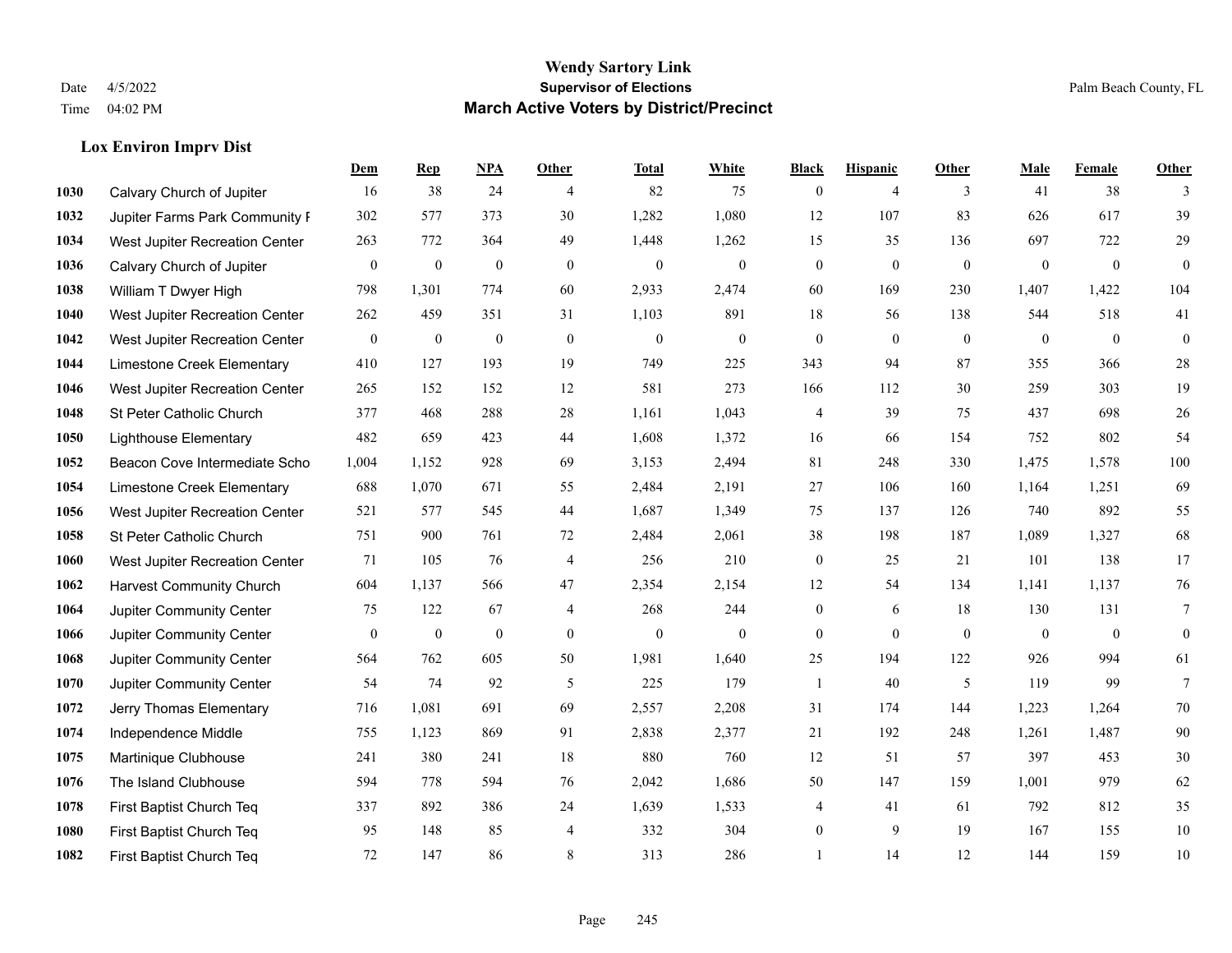#### **Lox Environ Imprv Dist**

|      |                                  | Dem          | <b>Rep</b>       | NPA              | <b>Other</b>   | <b>Total</b>     | <b>White</b>     | <b>Black</b>     | <b>Hispanic</b> | <b>Other</b> | <b>Male</b>    | <b>Female</b>  | <b>Other</b> |
|------|----------------------------------|--------------|------------------|------------------|----------------|------------------|------------------|------------------|-----------------|--------------|----------------|----------------|--------------|
| 1084 | First Baptist Church Teq         | 12           | 54               | 9                | $\theta$       | 75               | 72               | 1                | $\mathbf{0}$    | 2            | 37             | 37             | $\mathbf{1}$ |
| 1088 | First Baptist Church Teq         | 10           | 45               | 20               | $\theta$       | 75               | 66               | $\mathbf{0}$     | 3               | 6            | 38             | 36             | $\mathbf{1}$ |
| 1094 | First Baptist Church Teq         | 568          | 876              | 545              | 44             | 2,033            | 1,833            | 9                | 76              | 115          | 924            | 1,063          | 46           |
| 1096 | First Baptist Church Teq         | 44           | 69               | 38               | $\mathbf{0}$   | 151              | 123              | 7                | 13              | 8            | 75             | 73             | 3            |
| 1098 | Riverside Improvement            | 245          | 459              | 273              | 19             | 996              | 895              | 6                | 43              | 52           | 463            | 504            | 29           |
| 1100 | Jupiter Elementary               | 402          | 451              | 369              | 33             | 1,255            | 955              | 17               | 201             | 82           | 616            | 593            | $46\,$       |
| 1102 | Jupiter High                     | 692          | 925              | 669              | 63             | 2,349            | 1,884            | 58               | 203             | 204          | 1,042          | 1,233          | $74\,$       |
| 1104 | Jupiter Branch Library           | 462          | 571              | 472              | 29             | 1,534            | 1,251            | 36               | 141             | 106          | 670            | 823            | 41           |
| 1106 | Jupiter Middle                   | 324          | 487              | 402              | 39             | 1,252            | 1,061            | 16               | 74              | 101          | 589            | 621            | $42\,$       |
| 1108 | Newhaven Clubhouse               | 554          | 724              | 541              | 54             | 1,873            | 1,612            | 27               | 102             | 132          | 840            | 973            | $60\,$       |
| 1110 | <b>Tequesta Council Chambers</b> | 104          | 120              | 92               | $\overline{4}$ | 320              | 281              | 4                | 19              | 16           | 143            | 168            | 9            |
| 1112 | <b>Tequesta Council Chambers</b> | 23           | 82               | 43               | 9              | 157              | 137              | 6                | 9               | 5            | 73             | 81             | 3            |
| 1114 | <b>Tequesta Council Chambers</b> | 110          | 312              | 137              | 12             | 571              | 546              | $\overline{0}$   | 5               | 20           | 258            | 304            | 9            |
| 1116 | <b>Tequesta Council Chambers</b> | $\mathbf{0}$ | $\boldsymbol{0}$ | $\boldsymbol{0}$ | $\mathbf{0}$   | $\boldsymbol{0}$ | $\boldsymbol{0}$ | $\boldsymbol{0}$ | $\mathbf{0}$    | $\mathbf{0}$ | $\mathbf{0}$   | $\mathbf{0}$   | $\mathbf{0}$ |
| 1118 | <b>Tequesta Council Chambers</b> | 157          | 252              | 185              | 21             | 615              | 521              | 13               | 42              | 39           | 238            | 362            | 15           |
| 1120 | <b>Tequesta Council Chambers</b> | 74           | 235              | 112              | 15             | 436              | 403              | $\mathbf{0}$     | 11              | 22           | 208            | 219            | 9            |
| 1122 | <b>Tequesta Council Chambers</b> | 35           | 82               | 42               | 3              | 162              | 153              | $\mathbf{0}$     | $\mathbf{1}$    | 8            | 79             | 80             | 3            |
| 1124 | Riverside Improvement            | $\mathbf{0}$ | $\sqrt{2}$       | $\mathbf{1}$     | $\overline{0}$ | $\mathfrak{Z}$   | 3                | $\boldsymbol{0}$ | $\mathbf{0}$    | $\theta$     | $\overline{2}$ | $\overline{1}$ | $\mathbf{0}$ |
| 1126 | PBC Fire Rescue #18              | 410          | 926              | 495              | 49             | 1,880            | 1,765            | 7                | 39              | 69           | 859            | 994            | 27           |
| 1128 | Jupiter Inlet Colony Admin Bldg  | 70           | 225              | 85               | 14             | 394              | 365              | $\mathbf{0}$     | 5               | 24           | 180            | 208            | 6            |
| 1130 | PBC Fire Rescue #18              |              | $\overline{2}$   | -1               | $\overline{0}$ | 4                | 4                | $\mathbf{0}$     | $\mathbf{0}$    | $\theta$     | 2              | 1              | $\mathbf{1}$ |
| 1132 | PBC Fire Rescue #18              | $\theta$     | 3                | $\mathbf{1}$     | $\overline{0}$ | $\overline{4}$   | $\overline{4}$   | $\overline{0}$   | $\theta$        | $\theta$     | 2              | 2              | $\theta$     |
| 1134 | PBC Fire Rescue #18              | $\theta$     | $\mathbf{0}$     | $\mathbf{0}$     | $\theta$       | $\theta$         | $\theta$         | $\mathbf{0}$     | $\theta$        | $\Omega$     | $\Omega$       | $\theta$       | $\mathbf{0}$ |
| 1136 | 1st UM Church of Jup-Teq         | 559          | 1,008            | 643              | 59             | 2,269            | 2,101            | 11               | 52              | 105          | 986            | 1,222          | 61           |
| 1138 | Grace Immanuel Bible Church      | 222          | 834              | 379              | 32             | 1,467            | 1,398            | $\mathbf{0}$     | 14              | 55           | 625            | 812            | $30\,$       |
| 1140 | Club at Admirals Cove            | 281          | 550              | 319              | 29             | 1,179            | 1,084            | 6                | 22              | 67           | 565            | 595            | 19           |
| 1142 | 1st UM Church of Jup-Teq         | 279          | 606              | 365              | 36             | 1,286            | 1,190            | 5                | 25              | 66           | 605            | 648            | 33           |
| 1144 | 1st UM Church of Jup-Teq         | 514          | 826              | 509              | 36             | 1,885            | 1,747            | 5                | 26              | 107          | 869            | 962            | 54           |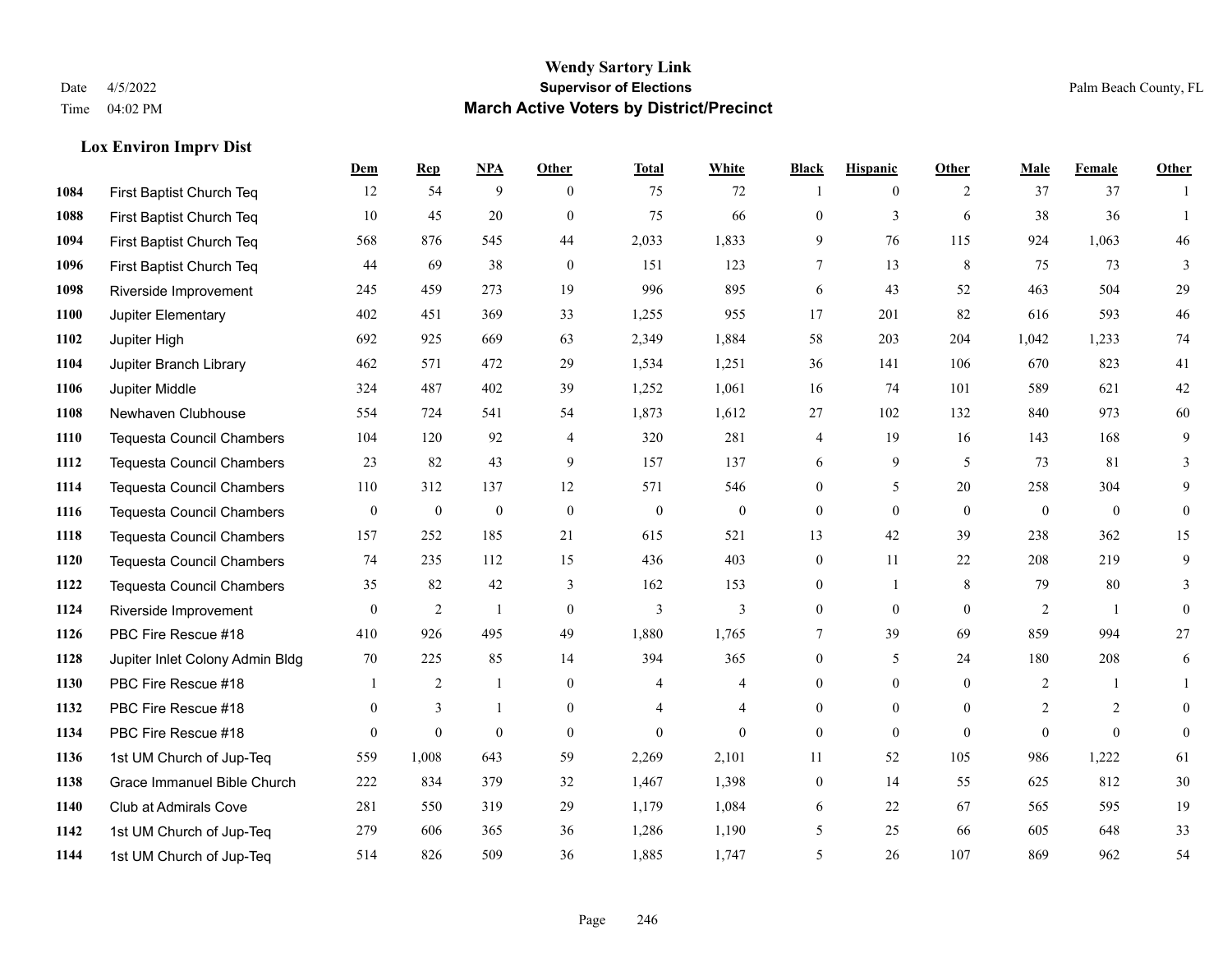#### **Lox Environ Imprv Dist**

|                               |                               | Dem      | <b>Rep</b>   | <b>NPA</b> | Other                    | <b>Total</b> | White  | <b>Black</b> | <b>Hispanic</b> | Other    | Male     | Female   | Other    |
|-------------------------------|-------------------------------|----------|--------------|------------|--------------------------|--------------|--------|--------------|-----------------|----------|----------|----------|----------|
| 1146                          | Newhaven Clubhouse            | 14       | 34           |            |                          | 56           | 49     |              |                 |          | 29       | 26       |          |
| 1148                          | Oceanview Methodist           | 380      | 557          | 397        | 47                       | 1,381        | 1,265  |              | 32              | 79       | 601      | 741      | 39       |
| 1150                          | <b>Oceanview Methodist</b>    | $\Omega$ | $\theta$     | $\Omega$   | $\theta$                 | $\Omega$     |        |              |                 | $\Omega$ | $\Omega$ | $\Omega$ | $\theta$ |
| 1152                          | Juno Beach Town Center        | 41       | 71           | 51         |                          | 170          | 160    |              |                 |          | 79       | 87       |          |
| 1156                          | Holy Spirit Lutheran          | $\Omega$ | $\theta$     | $\Omega$   | $\Omega$                 | $\Omega$     |        |              |                 | $\Omega$ | $\Omega$ | $\Omega$ | $\theta$ |
| 1158                          | Holy Spirit Lutheran          |          |              |            |                          |              |        |              |                 | $\theta$ |          |          |          |
| 1160                          | Holy Spirit Lutheran          |          | $\mathbf{0}$ |            |                          |              |        |              |                 | $\Omega$ |          |          |          |
| 1164                          | <b>Club at Admirals Cove</b>  | 29       | 157          | 70         | $\overline{\phantom{1}}$ | 261          | 233    |              |                 | 19       | 130      | 124      |          |
| 1178                          | Mirasol Sales and Info Center | $\Omega$ | $\Omega$     | $\Omega$   | $\Omega$                 | $\Omega$     |        |              |                 | $\Omega$ |          | $\Omega$ | $\theta$ |
| 1180                          | Mirasol Sales and Info Center | $\Omega$ | $\theta$     | $\Omega$   | $\Omega$                 | $\Omega$     |        |              |                 | $\Omega$ |          | $\Omega$ | $\theta$ |
| 1182                          | William T Dwyer High          | 161      | 257          | 142        | 6                        | 566          | 481    | 16           | 29              | 40       | 269      | 283      | 14       |
| 1204                          | Holy Spirit Lutheran          | 8        | 21           | 14         |                          | 46           | 40     |              |                 | 4        | 21       | 21       |          |
| 1206                          | Holy Spirit Lutheran          | 8        | 85           | 25         |                          | 121          | 117    |              |                 |          | 57       | 63       |          |
| 1208                          | Juno Beach Town Center        | 444      | 879          | 497        | 44                       | 1,864        | 1,698  |              | 56              | 103      | 862      | 958      | 44       |
| <b>Lox Environ Imprv Dist</b> |                               | 17,555   | 27,789       | 18,157     | 1,633                    | 65,134       | 55,871 | 1,278        | 3,577           | 4,408    | 30,026   | 33,262   | 1,846    |
|                               |                               |          |              |            |                          |              |        |              |                 |          |          |          |          |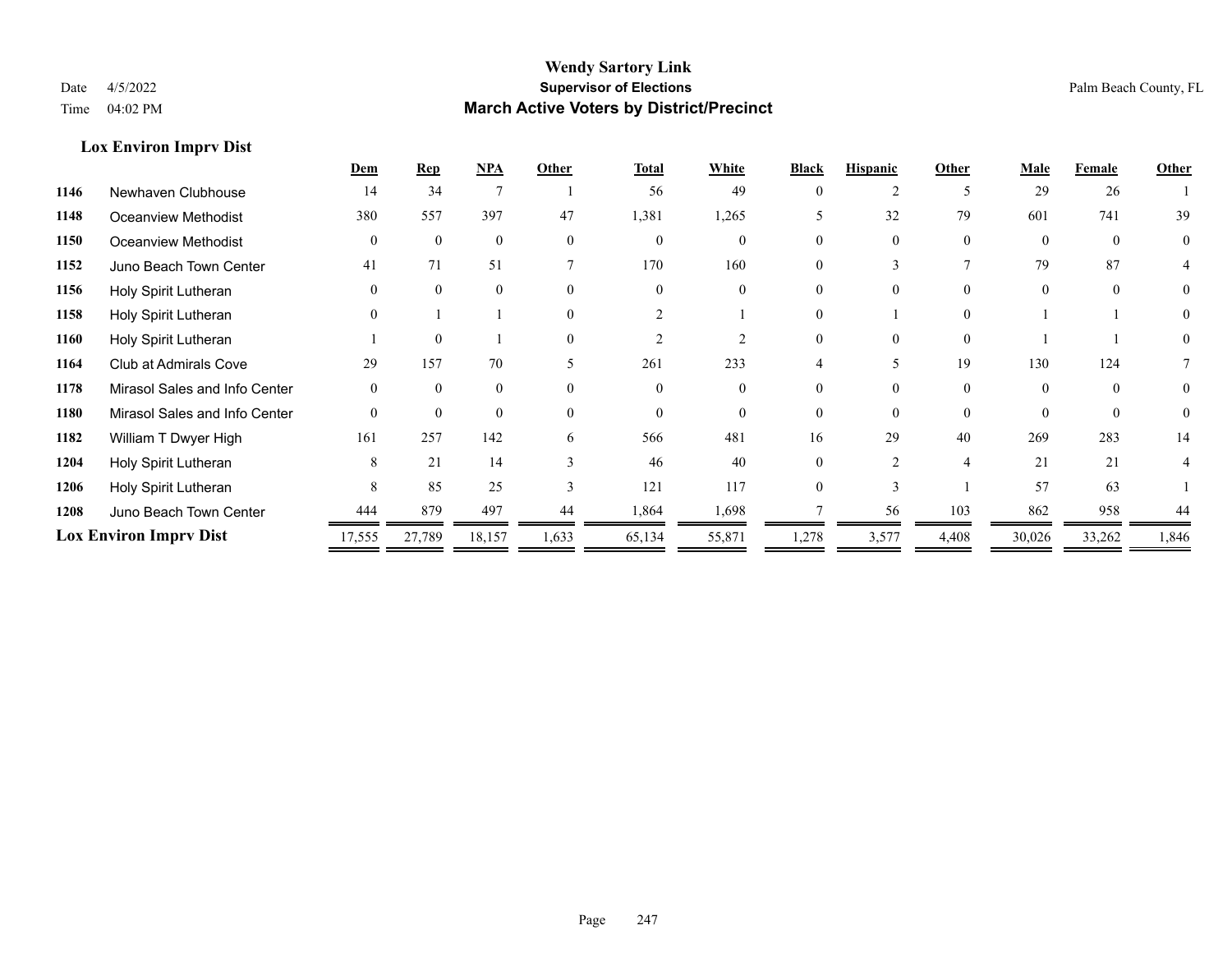#### **Hamal Comm Dev Dist**

|      |                                 | <b>Dem</b> | <u>Rep</u>             | <u>NPA</u> | <u>Other</u> | <b>Total</b> | White | <b>Black</b> | <b>Hispanic</b> | <b>Other</b> | Male  | Female | <u>Other</u> |
|------|---------------------------------|------------|------------------------|------------|--------------|--------------|-------|--------------|-----------------|--------------|-------|--------|--------------|
| 2002 | Jeaga Middle                    | 179        | $\Omega$ <sup>-1</sup> | 110        |              | 388          | 150   | 129          |                 |              | 174   | 202    | ⊥∠           |
| 2004 | <b>Grassy Waters Elementary</b> | 1,029      | 321                    | 613        | 49           | 2,012        | 587   | 737          | 399             | 289          | 854   | 1,087  | 71           |
|      | <b>Hamal Comm Dev Dist</b>      | 1,208      | 412                    | 723        | 57           | 2,400        | 737   | 866          | 436             | 361          | 1,028 | .289   | 83           |
|      |                                 |            |                        |            |              |              |       |              |                 |              |       |        |              |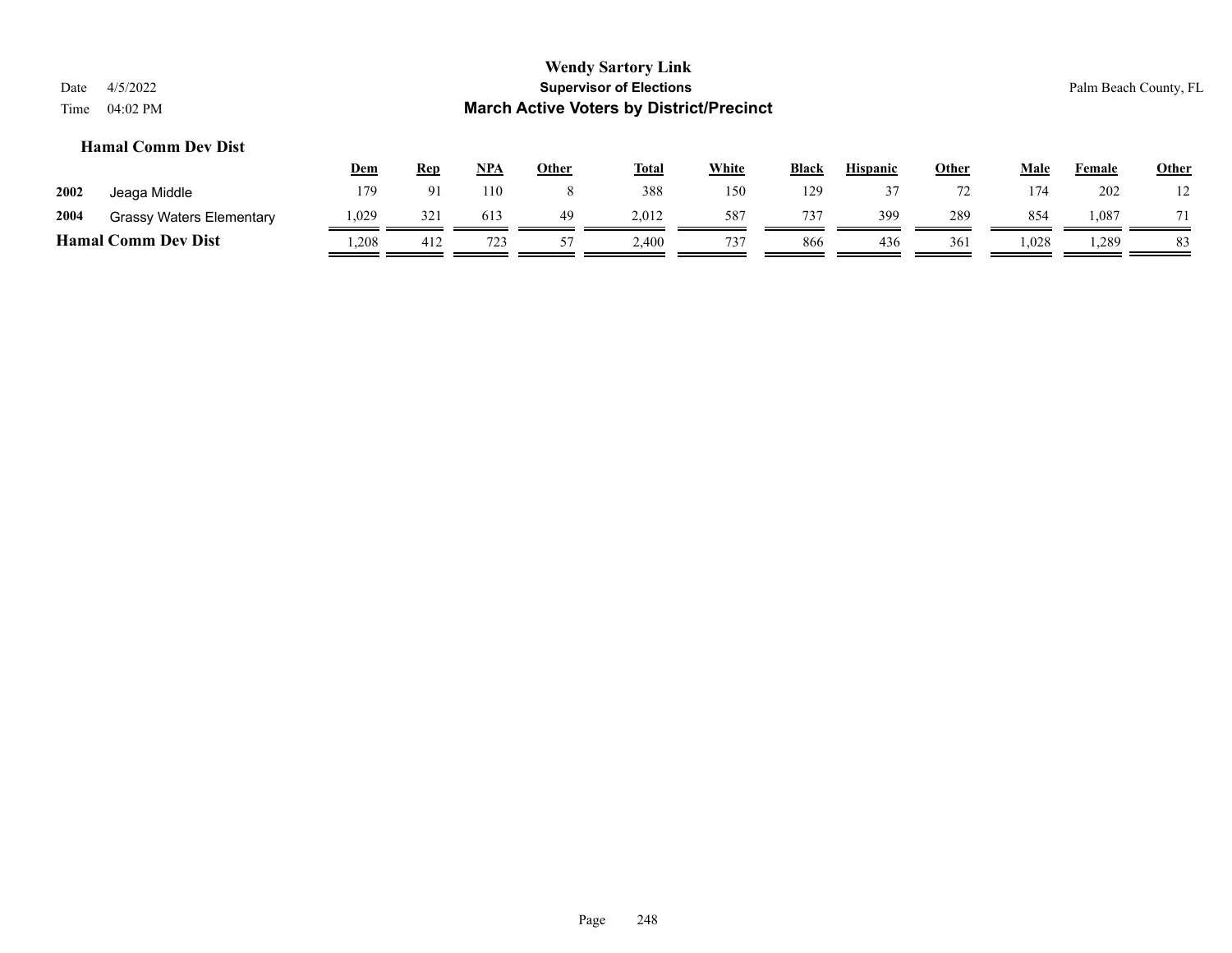#### **Hypo Haverhill Comm Dist**

|                                 | <u>Dem</u> | Rep | NPA             | Other | <b>Total</b>    | White | <b>Black</b> | <b>Hispanic</b> | Other    | Male | ID.<br>Female | Other |
|---------------------------------|------------|-----|-----------------|-------|-----------------|-------|--------------|-----------------|----------|------|---------------|-------|
| 3106<br>American German Club    | 304        | 102 | 212             |       | 63 <sup>2</sup> | 219   | 188          | QQ              | $13^{1}$ | 280  | 331           |       |
| <b>Hypo Haverhill Comm Dist</b> | 304        | 102 | <del>∠</del> ⊥∠ |       | 637             | 219   | 188          | oο              | 131      | 280  |               |       |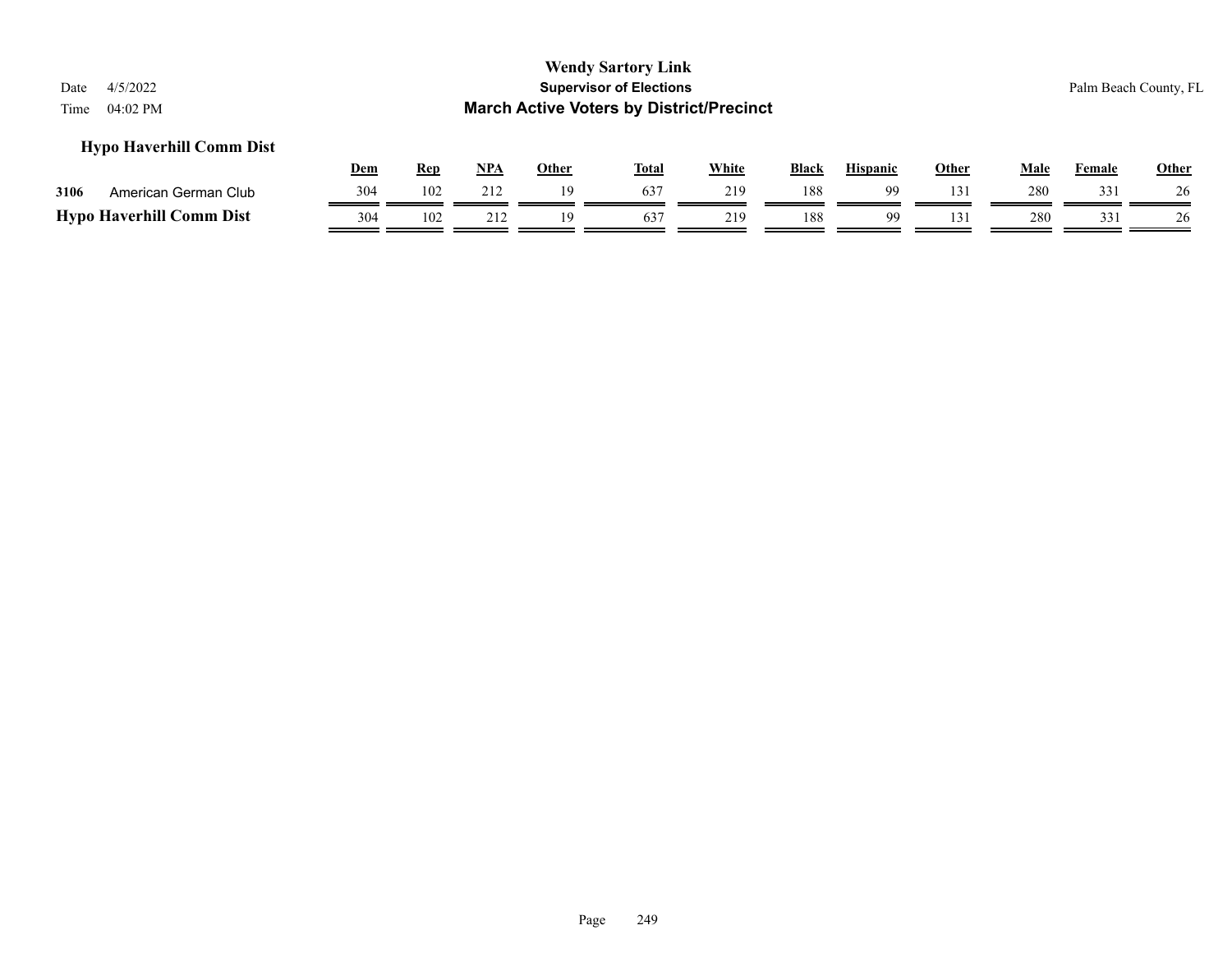#### **Indian Trail Imprv Dist**

|      |                                 | Dem      | <b>Rep</b>       | <b>NPA</b>   | Other    | <b>Total</b> | White    | <b>Black</b> | <b>Hispanic</b> | Other    | Male     | Female         | Other          |
|------|---------------------------------|----------|------------------|--------------|----------|--------------|----------|--------------|-----------------|----------|----------|----------------|----------------|
| 1170 | Caloosa POA Meeting Room        | $\theta$ | $\boldsymbol{0}$ | $\mathbf{0}$ | $\theta$ | $\mathbf{0}$ | $\theta$ | $\mathbf{0}$ | $\theta$        | $\theta$ | $\Omega$ | $\overline{0}$ | $\overline{0}$ |
| 6042 | Osceola Creek Middle            | 978      | 1,252            | 1,046        | 71       | 3,347        | 2,146    | 441          | 491             | 269      | 1,614    | 1,631          | 102            |
| 6044 | <b>Frontier Elementary</b>      | 898      | 1.006            | 797          | 57       | 2,758        | 1,748    | 420          | 361             | 229      | 1,291    | 1.387          | 80             |
| 6045 | Acreage Branch Library          | 195      | 269              | 181          | 13       | 658          | 423      | 80           | 86              | 69       | 317      | 313            | 28             |
| 6046 | Pierce Hammock Elementary       | 799      | 976              | 780          | 54       | 2,609        | 1,665    | 363          | 338             | 243      | 1,255    | 1,255          | 99             |
| 6050 | Acreage Branch Library          | 856      | 886              | 722          | 66       | 2,530        | 1,547    | 370          | 350             | 263      | 1,184    | 1,258          | 88             |
| 6051 | <b>Cornerstone Fellowship</b>   | 607      | 736              | 567          | 56       | 1,966        | 1,246    | 213          | 296             | 211      | 912      | 983            | 71             |
| 6052 | Seminole Ridge High             | 609      | 662              | 575          | 36       | 1,882        | 1,155    | 228          | 327             | 172      | 888      | 923            | 71             |
| 6058 | <b>Acreage Pines Elementary</b> | 737      | 623              | 582          | 41       | 1,983        | 1,075    | 360          | 253             | 295      | 967      | 956            | 60             |
| 6060 | Indian Trail Improvement Dist   | 887      | 973              | 810          | 55       | 2,725        | 1,685    | 346          | 417             | 277      | 1,276    | 1,353          | 96             |
| 6062 | Sandhill Crane Golf Club        | 229      | 422              | 275          | 23       | 949          | 668      | 77           | 71              | 133      | 460      | 458            | 31             |
| 6076 | <b>Western Pines Middle</b>     | 635      | 725              | 579          | 38       | 1,977        | 1,440    | 155          | 210             | 172      | 943      | 957            | 77             |
| 6078 | <b>Western Pines Middle</b>     | 660      | 742              | 651          | 44       | 2,097        | 1,386    | 169          | 368             | 174      | 995      | 1,045          | 57             |
| 6080 | <b>Golden Grove Elementary</b>  | 608      | 783              | 639          | 47       | 2,077        | 1,371    | 138          | 366             | 202      | 971      | 1.024          | 82             |
| 6088 | Seminole Ridge High             | 531      | 694              | 563          | 44       | 1,832        | 1,155    | 222          | 308             | 147      | 862      | 921            | 49             |
| 6090 | Loxahatchee Groves Elementary   | 763      | 897              | 774          | 55       | 2,489        | 1,533    | 278          | 464             | 214      | 1,203    | 1,191          | 95             |
| 6092 | PBSC Loxahatchee Groves Can     | 169      | 222              | 147          | 17       | 555          | 362      | 41           | 108             | 44       | 264      | 272            | 19             |
| 6100 | Madison Green Country Club      | 1,225    | 712              | 773          | 51       | 2,761        | 1,169    | 791          | 414             | 387      | 1,268    | 1,391          | 102            |
| 6104 | <b>Crestwood Middle</b>         | 182      | 155              | 131          | 9        | 477          | 225      | 77           | 88              | 87       | 221      | 233            | 23             |
|      | <b>Indian Trail Imprv Dist</b>  | 11,568   | 12,735           | 10,592       | 777      | 35,672       | 21,999   | 4,769        | 5,316           | 3,588    | 16,891   | 17,551         | 1,230          |
|      |                                 |          |                  |              |          |              |          |              |                 |          |          |                |                |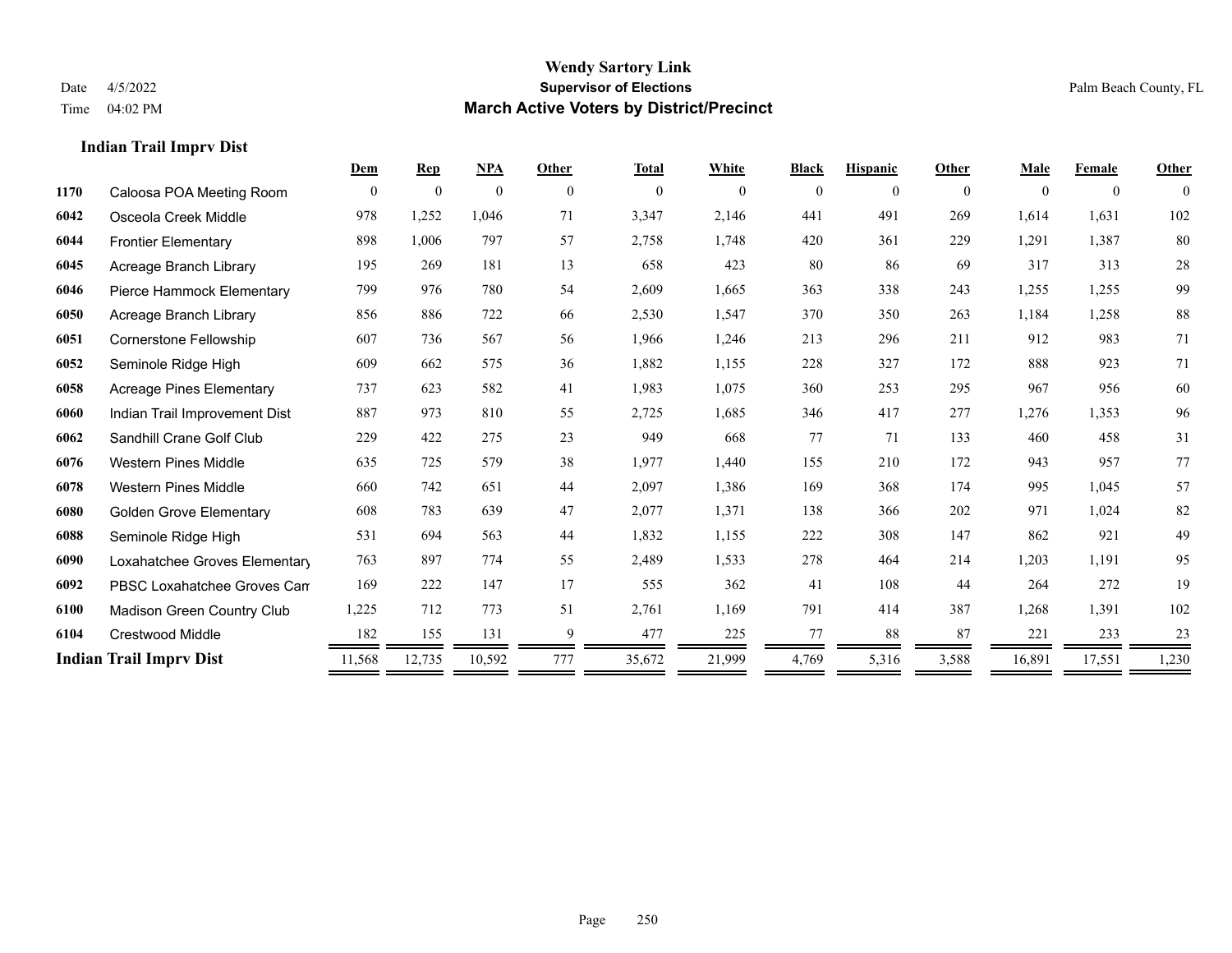#### **Journeys Comm Dev Dist**

|                               | <u>Dem</u> | Rep | NPA | Other | Total | <b>White</b> | Black | Hispanic | Other | Male | Female | <b>Other</b> |
|-------------------------------|------------|-----|-----|-------|-------|--------------|-------|----------|-------|------|--------|--------------|
| 3100<br>Journeys End          | 426        | 339 | 383 | 20    | .168  | 778          | 96    | 14       |       |      | 587    | 30           |
| <b>Journeys Comm Dev Dist</b> | 426        | 339 |     | 20    | ,168  | 778          | 96    | 141      |       |      | 587    |              |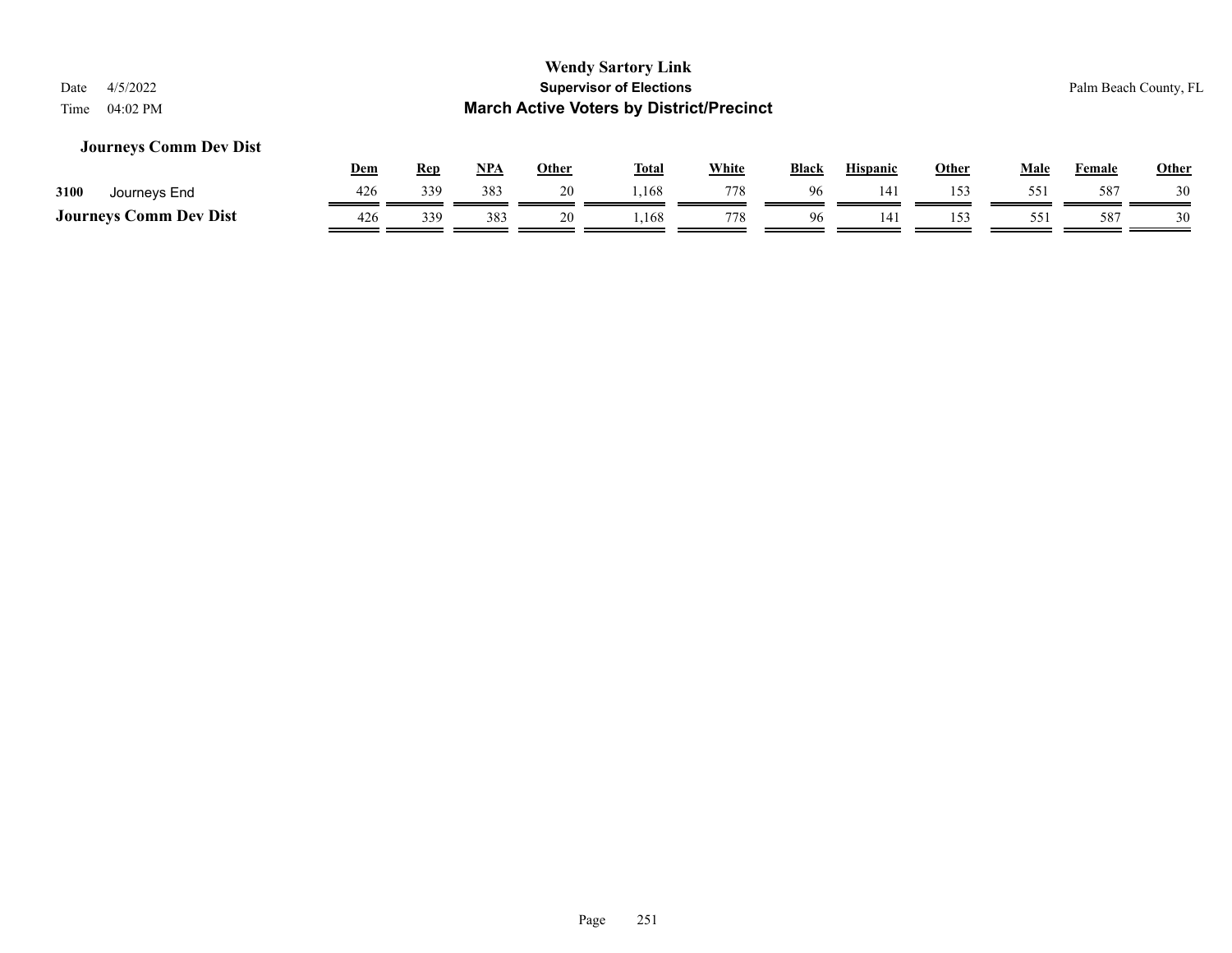#### **Jupiter Inlet Dist**

|      |                                 | Dem              | <b>Rep</b>       | NPA              | <b>Other</b>   | <b>Total</b>     | <b>White</b>     | <b>Black</b>     | <b>Hispanic</b>  | Other          | <b>Male</b>  | <b>Female</b>    | <b>Other</b> |
|------|---------------------------------|------------------|------------------|------------------|----------------|------------------|------------------|------------------|------------------|----------------|--------------|------------------|--------------|
| 1016 | Journey Church of Jupiter       | $\mathbf{0}$     | $\mathbf{0}$     | $\overline{0}$   | $\theta$       | $\mathbf{0}$     | $\theta$         | $\overline{0}$   | $\overline{0}$   | $\theta$       | $\theta$     | $\overline{0}$   | $\theta$     |
| 1018 | Calvary Church of Jupiter       | 441              | 835              | 467              | 50             | 1,793            | 1,584            | 20               | 96               | 93             | 845          | 895              | 53           |
| 1019 | Calvary Church of Jupiter       | 190              | 367              | 225              | 8              | 790              | 705              | $\overline{0}$   | 47               | 38             | 377          | 396              | 17           |
| 1020 | Caloosa POA Meeting Room        | $\boldsymbol{0}$ | $\boldsymbol{0}$ | $\boldsymbol{0}$ | $\mathbf{0}$   | $\boldsymbol{0}$ | $\boldsymbol{0}$ | $\overline{0}$   | $\mathbf{0}$     | $\mathbf{0}$   | $\mathbf{0}$ | $\boldsymbol{0}$ | $\mathbf{0}$ |
| 1022 | Journey Church of Jupiter       | 689              | 1,266            | 782              | 66             | 2,803            | 2,388            | 34               | 199              | 182            | 1,350        | 1,377            | 76           |
| 1024 | Calvary Church of Jupiter       | 9                | $\tau$           | $\tau$           | -1             | 24               | 24               | $\boldsymbol{0}$ | $\boldsymbol{0}$ | $\overline{0}$ | 12           | 12               | $\mathbf{0}$ |
| 1026 | Calvary Church of Jupiter       | 328              | 621              | 356              | 27             | 1,332            | 1,181            | 12               | 75               | 64             | 639          | 663              | $30\,$       |
| 1028 | <b>Jupiter Farms Elementary</b> | 530              | 1,022            | 589              | 63             | 2,204            | 1,933            | 15               | 134              | 122            | 1,074        | 1,071            | 59           |
| 1030 | Calvary Church of Jupiter       | 16               | 38               | 24               | $\overline{4}$ | 82               | 75               | $\boldsymbol{0}$ | $\overline{4}$   | 3              | 41           | 38               | 3            |
| 1032 | Jupiter Farms Park Community I  | 302              | 577              | 373              | 30             | 1,282            | 1,080            | 12               | 107              | 83             | 626          | 617              | 39           |
| 1034 | West Jupiter Recreation Center  | 263              | 772              | 364              | 49             | 1,448            | 1,262            | 15               | 35               | 136            | 697          | 722              | 29           |
| 1036 | Calvary Church of Jupiter       | $\mathbf{0}$     | $\mathbf{0}$     | $\boldsymbol{0}$ | $\theta$       | $\boldsymbol{0}$ | $\overline{0}$   | $\mathbf{0}$     | $\mathbf{0}$     | $\mathbf{0}$   | $\mathbf{0}$ | $\overline{0}$   | $\theta$     |
| 1038 | William T Dwyer High            | 798              | 1,301            | 774              | 60             | 2,933            | 2,474            | 60               | 169              | 230            | 1,407        | 1,422            | 104          |
| 1040 | West Jupiter Recreation Center  | 262              | 459              | 351              | 31             | 1,103            | 891              | 18               | 56               | 138            | 544          | 518              | 41           |
| 1042 | West Jupiter Recreation Center  | $\mathbf{0}$     | $\mathbf{0}$     | $\mathbf{0}$     | $\mathbf{0}$   | $\mathbf{0}$     | $\mathbf{0}$     | $\overline{0}$   | $\mathbf{0}$     | $\theta$       | $\theta$     | $\theta$         | $\mathbf{0}$ |
| 1044 | Limestone Creek Elementary      | 410              | 127              | 193              | 19             | 749              | 225              | 343              | 94               | 87             | 355          | 366              | $28\,$       |
| 1046 | West Jupiter Recreation Center  | 265              | 152              | 152              | 12             | 581              | 273              | 166              | 112              | 30             | 259          | 303              | 19           |
| 1048 | St Peter Catholic Church        | 377              | 468              | 288              | 28             | 1,161            | 1,043            | $\overline{4}$   | 39               | 75             | 437          | 698              | 26           |
| 1050 | <b>Lighthouse Elementary</b>    | 482              | 659              | 423              | 44             | 1,608            | 1,372            | 16               | 66               | 154            | 752          | 802              | 54           |
| 1052 | Beacon Cove Intermediate Scho   | 1,004            | 1,152            | 928              | 69             | 3,153            | 2,494            | 81               | 248              | 330            | 1,475        | 1,578            | $100\,$      |
| 1054 | Limestone Creek Elementary      | 688              | 1,070            | 671              | 55             | 2,484            | 2,191            | 27               | 106              | 160            | 1,164        | 1,251            | 69           |
| 1056 | West Jupiter Recreation Center  | 521              | 577              | 545              | 44             | 1,687            | 1,349            | 75               | 137              | 126            | 740          | 892              | 55           |
| 1058 | St Peter Catholic Church        | 751              | 900              | 761              | 72             | 2,484            | 2,061            | 38               | 198              | 187            | 1,089        | 1,327            | 68           |
| 1060 | West Jupiter Recreation Center  | 71               | 105              | 76               | $\overline{4}$ | 256              | 210              | $\boldsymbol{0}$ | 25               | 21             | 101          | 138              | 17           |
| 1062 | <b>Harvest Community Church</b> | 604              | 1,137            | 566              | 47             | 2,354            | 2,154            | 12               | 54               | 134            | 1,141        | 1,137            | 76           |
| 1064 | Jupiter Community Center        | 75               | 122              | 67               | $\overline{4}$ | 268              | 244              | $\overline{0}$   | 6                | 18             | 130          | 131              | 7            |
| 1066 | Jupiter Community Center        | $\mathbf{0}$     | $\mathbf{0}$     | $\mathbf{0}$     | $\theta$       | $\mathbf{0}$     | $\mathbf{0}$     | $\boldsymbol{0}$ | $\Omega$         | $\mathbf{0}$   | $\theta$     | $\mathbf{0}$     | $\mathbf{0}$ |
| 1068 | Jupiter Community Center        | 564              | 762              | 605              | 50             | 1,981            | 1,640            | 25               | 194              | 122            | 926          | 994              | 61           |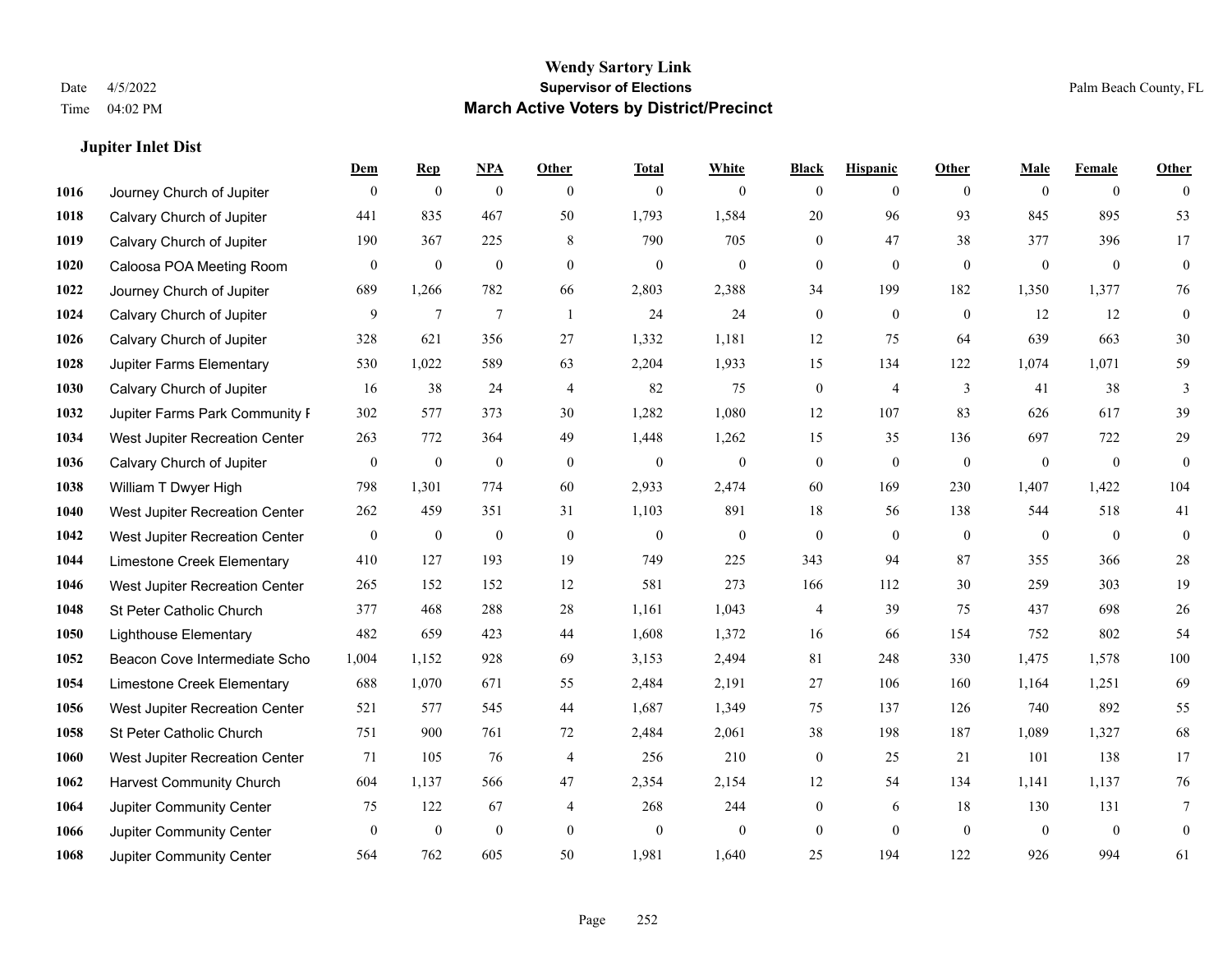**Jupiter Inlet Dist**

#### **Wendy Sartory Link** Date 4/5/2022 **Supervisor of Elections** Palm Beach County, FL Time 04:02 PM **March Active Voters by District/Precinct**

# **Dem Rep NPA Other Total White Black Hispanic Other Male Female Other** Jupiter Community Center 54 74 92 5 225 179 1 40 5 119 99 7 Jerry Thomas Elementary 716 1,081 691 69 2,557 2,208 31 174 144 1,223 1,264 70 Independence Middle 755 1,123 869 91 2,838 2,377 21 192 248 1,261 1,487 90 Martinique Clubhouse 241 380 241 18 880 760 12 51 57 397 453 30 The Island Clubhouse 594 778 594 76 2,042 1,686 50 147 159 1,001 979 62 First Baptist Church Teq 337 892 386 24 1,639 1,533 4 41 61 792 812 35 First Baptist Church Teq 95 148 85 4 332 304 0 9 19 167 155 10 First Baptist Church Teq 72 147 86 8 313 286 1 14 12 144 159 10 First Baptist Church Teq 12 54 9 0 75 72 1 0 2 37 37 1 First Baptist Church Teq 10 45 20 0 75 66 0 3 6 38 36 1 First Baptist Church Teq 568 876 545 44 2,033 1,833 9 76 115 924 1,063 46 First Baptist Church Teq 44 69 38 0 151 123 7 13 8 75 73 3 Riverside Improvement 245 459 273 19 996 895 6 43 52 463 504 29 Jupiter Elementary 402 451 369 33 1,255 955 17 201 82 616 593 46 Jupiter High 692 925 669 63 2,349 1,884 58 203 204 1,042 1,233 74 Jupiter Branch Library 462 571 472 29 1,534 1,251 36 141 106 670 823 41 Jupiter Middle 324 487 402 39 1,252 1,061 16 74 101 589 621 42 Newhaven Clubhouse 554 724 541 54 1,873 1,612 27 102 132 840 973 60 Tequesta Council Chambers 104 120 92 4 320 281 4 19 16 143 168 9 Tequesta Council Chambers 23 82 43 9 157 137 6 9 5 73 81 3 Tequesta Council Chambers 110 312 137 12 571 546 0 5 20 258 304 9 Tequesta Council Chambers 0 0 0 0 0 0 0 0 0 0 0 0 Tequesta Council Chambers 157 252 185 21 615 521 13 42 39 238 362 15 Tequesta Council Chambers 74 235 112 15 436 403 0 11 22 208 219 9 Tequesta Council Chambers 35 82 42 3 162 153 0 1 8 79 80 3 Riverside Improvement 0 0 2 1 0 3 3 0 0 0 2 1 0 PBC Fire Rescue #18 410 926 495 49 1,880 1,765 7 39 69 859 994 27 Jupiter Inlet Colony Admin Bldg 70 225 85 14 394 365 0 5 24 180 208 6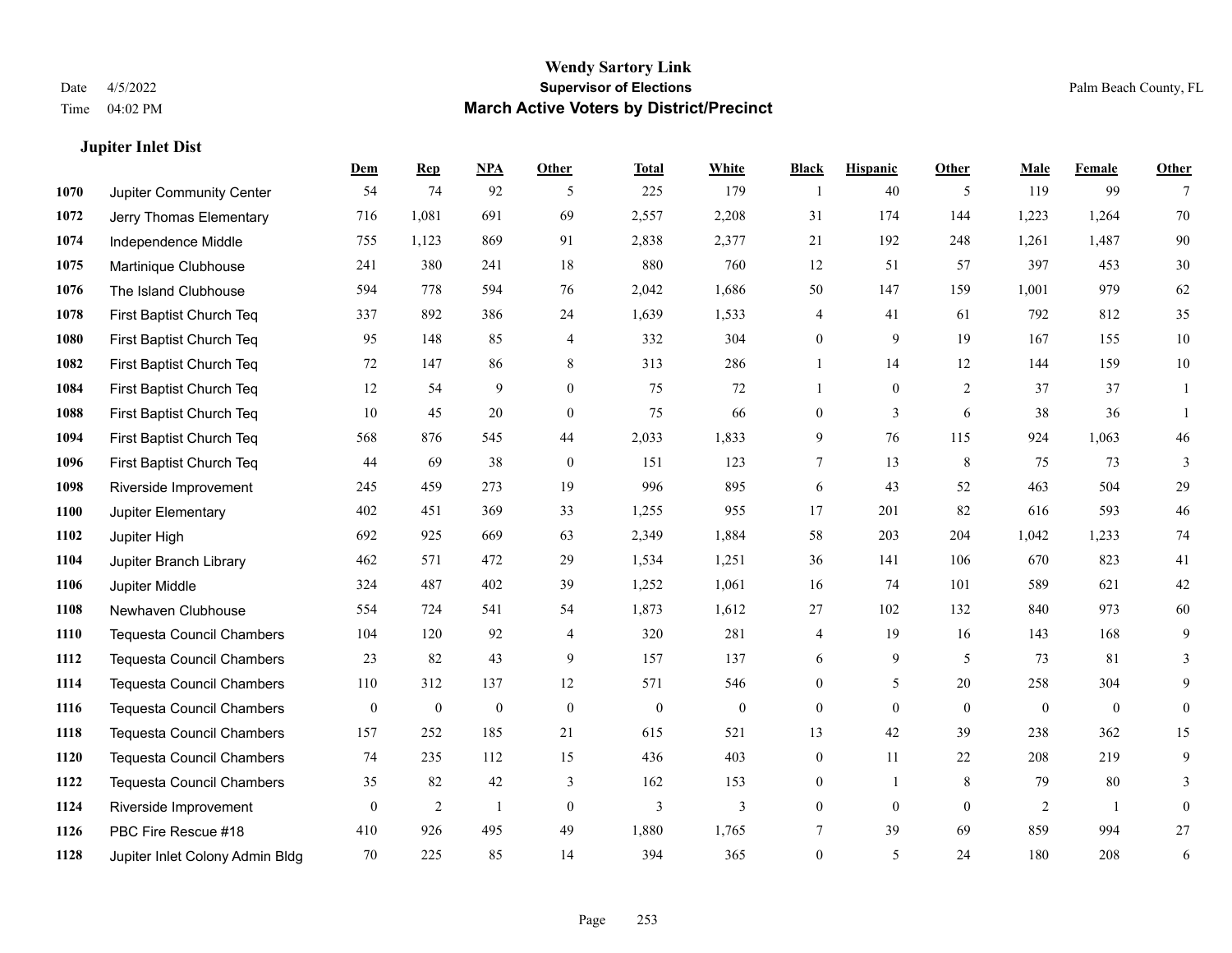#### **Jupiter Inlet Dist**

|      |                               | Dem            | <b>Rep</b>     | NPA             | <b>Other</b> | <b>Total</b>   | <b>White</b>     | <b>Black</b>     | <b>Hispanic</b> | <b>Other</b>   | <b>Male</b>  | Female         | Other          |
|------|-------------------------------|----------------|----------------|-----------------|--------------|----------------|------------------|------------------|-----------------|----------------|--------------|----------------|----------------|
| 1130 | PBC Fire Rescue #18           |                | 2              | 1               | $\theta$     | $\overline{4}$ | $\overline{4}$   | $\mathbf{0}$     | $\overline{0}$  | $\theta$       | 2            | -1             |                |
| 1132 | PBC Fire Rescue #18           | $\theta$       | 3              | -1              | $\Omega$     |                | 4                | $\theta$         | $\mathbf{0}$    | $\Omega$       | 2            | $\overline{2}$ | $\mathbf{0}$   |
| 1134 | PBC Fire Rescue #18           | $\theta$       | $\theta$       | $\theta$        | $\Omega$     | $\theta$       | $\Omega$         | $\Omega$         | $\theta$        | $\Omega$       | $\Omega$     | $\Omega$       | $\theta$       |
| 1136 | 1st UM Church of Jup-Teq      | 559            | 1,008          | 643             | 59           | 2,269          | 2,101            | 11               | 52              | 105            | 986          | 1,222          | 61             |
| 1138 | Grace Immanuel Bible Church   | 222            | 834            | 379             | 32           | 1,467          | 1,398            | $\mathbf{0}$     | 14              | 55             | 625          | 812            | 30             |
| 1140 | <b>Club at Admirals Cove</b>  | 281            | 550            | 319             | 29           | 1,179          | 1,084            | 6                | 22              | 67             | 565          | 595            | 19             |
| 1142 | 1st UM Church of Jup-Teq      | 279            | 606            | 365             | 36           | 1,286          | 1,190            | 5                | 25              | 66             | 605          | 648            | 33             |
| 1144 | 1st UM Church of Jup-Teq      | 514            | 826            | 509             | 36           | 1,885          | 1,747            | 5                | 26              | 107            | 869          | 962            | 54             |
| 1146 | Newhaven Clubhouse            | 14             | 34             | $7\phantom{.0}$ | -1           | 56             | 49               | $\boldsymbol{0}$ | $\overline{2}$  | 5              | 29           | 26             |                |
| 1148 | <b>Oceanview Methodist</b>    | 380            | 557            | 397             | 47           | 1,381          | 1,265            | 5                | 32              | 79             | 601          | 741            | 39             |
| 1150 | <b>Oceanview Methodist</b>    | $\theta$       | $\mathbf{0}$   | $\mathbf{0}$    | $\theta$     | $\mathbf{0}$   | $\overline{0}$   | $\theta$         | $\theta$        | $\Omega$       | $\theta$     | $\theta$       | $\theta$       |
| 1152 | Juno Beach Town Center        | 41             | 71             | 51              | $\tau$       | 170            | 160              | $\overline{0}$   | 3               | $\tau$         | 79           | 87             | $\overline{4}$ |
| 1154 | Holy Spirit Lutheran          | 132            | 298            | 131             | 19           | 580            | 519              | 4                | 28              | 29             | 275          | 286            | 19             |
| 1156 | Holy Spirit Lutheran          | $\mathbf{0}$   | $\mathbf{0}$   | $\mathbf{0}$    | $\mathbf{0}$ | $\mathbf{0}$   | $\boldsymbol{0}$ | $\mathbf{0}$     | $\mathbf{0}$    | $\theta$       | $\mathbf{0}$ | $\overline{0}$ | $\Omega$       |
| 1158 | Holy Spirit Lutheran          | 0              | $\mathbf{1}$   | $\mathbf{1}$    | $\theta$     | $\overline{c}$ | $\mathbf{1}$     | $\overline{0}$   | 1               | $\Omega$       |              | -1             | $\Omega$       |
| 1160 | Holy Spirit Lutheran          |                | $\mathbf{0}$   | $\mathbf{1}$    | $\theta$     | $\overline{c}$ | $\overline{c}$   | $\theta$         | $\mathbf{0}$    | $\Omega$       |              | $\mathbf{1}$   | $\Omega$       |
| 1162 | Holy Spirit Lutheran          | 2              | $\overline{4}$ | 5               | 2            | 13             | 13               | $\overline{0}$   | $\mathbf{0}$    | $\mathbf{0}$   | 6            | $\tau$         | $\Omega$       |
| 1164 | Club at Admirals Cove         | 29             | 157            | 70              | 5            | 261            | 233              | 4                | 5               | 19             | 130          | 124            |                |
| 1166 | Holy Spirit Lutheran          | 6              | 22             | 13              | $\Omega$     | 41             | 35               | $\Omega$         | $\overline{2}$  | $\overline{4}$ | 18           | 23             | $\Omega$       |
| 1168 | Holy Spirit Lutheran          | $\Omega$       | $\theta$       | $\theta$        | $\theta$     | $\theta$       | $\mathbf{0}$     | $\theta$         | $\theta$        | $\Omega$       | $\theta$     | $\theta$       | $\Omega$       |
| 1172 | Caloosa POA Meeting Room      | 124            | 285            | 129             | 10           | 548            | 466              | 15               | 22              | 45             | 253          | 277            | 18             |
| 1173 | Caloosa POA Meeting Room      | 65             | 126            | 61              | 3            | 255            | 217              | 5                | 14              | 19             | 120          | 126            | 9              |
| 1174 | Mirasol Sales and Info Center | $\theta$       | $\mathbf{0}$   | $\mathbf{0}$    | $\theta$     | $\theta$       | $\boldsymbol{0}$ | $\overline{0}$   | $\mathbf{0}$    | $\theta$       | $\theta$     | $\theta$       | $\Omega$       |
| 1176 | Mirasol Sales and Info Center | $\theta$       | $\theta$       | $\theta$        | $\theta$     | $\theta$       | $\Omega$         | $\theta$         | $\theta$        | $\theta$       | $\theta$     | $\Omega$       | $\Omega$       |
| 1178 | Mirasol Sales and Info Center | $\overline{0}$ | $\mathbf{0}$   | $\mathbf{0}$    | $\theta$     | $\Omega$       | $\overline{0}$   | $\overline{0}$   | $\mathbf{0}$    | $\theta$       | $\theta$     | $\Omega$       | $\Omega$       |
| 1180 | Mirasol Sales and Info Center | $\theta$       | $\mathbf{0}$   | $\mathbf{0}$    | $\theta$     | $\theta$       | $\Omega$         | $\theta$         | $\mathbf{0}$    | $\theta$       | $\theta$     | $\theta$       | $\Omega$       |
| 1182 | William T Dwyer High          | 161            | 257            | 142             | 6            | 566            | 481              | 16               | 29              | 40             | 269          | 283            | 14             |
| 1184 | Eastpointe Country Club       | 514            | 681            | 415             | 39           | 1,649          | 1,538            | 11               | 30              | 70             | 740          | 877            | 32             |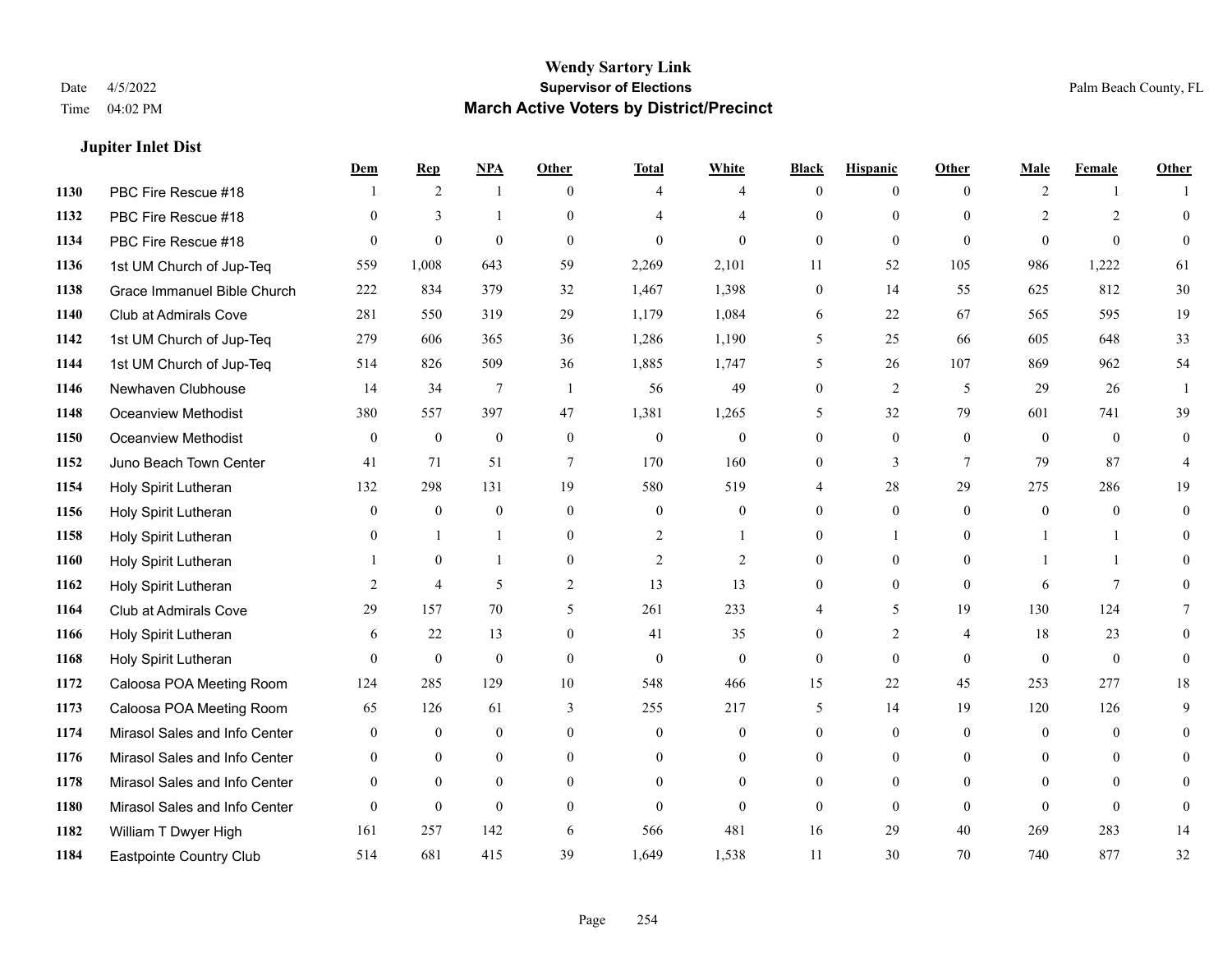#### **Jupiter Inlet Dist**

|      |                               | Dem            | <b>Rep</b>   | NPA          | Other         | <b>Total</b> | White          | <b>Black</b>   | <b>Hispanic</b> | Other          | Male     | <b>Female</b> | <b>Other</b>   |
|------|-------------------------------|----------------|--------------|--------------|---------------|--------------|----------------|----------------|-----------------|----------------|----------|---------------|----------------|
| 1186 | Mirasol Sales and Info Center | 548            | 521          | 453          | 42            | 1,564        | 1,213          | 55             | 139             | 157            | 734      | 786           | 44             |
| 1188 | Westwood Gardens HOA          | 359            | 400          | 349          | 34            | 1,142        | 882            | 38             | 125             | 97             | 469      | 653           | 20             |
| 1189 | <b>Westwood Gardens HOA</b>   | 23             | 55           | 26           | 2             | 106          | 92             | 7              | 2               | 5              | 53       | 50            | 3              |
| 1190 | Gardens Presbyterian          | 1,332          | 2,175        | 1,478        | 139           | 5,124        | 4,214          | 132            | 346             | 432            | 2,290    | 2,698         | 136            |
| 1192 | Evergrene Clubhouse           | 383            | 687          | 470          | 44            | 1,584        | 1,346          | 27             | 80              | 131            | 763      | 769           | 52             |
| 1194 | Frenchmans Creek Real Estate  | 647            | 940          | 638          | 47            | 2,272        | 2,076          | 16             | 41              | 139            | 1,033    | 1,187         | 52             |
| 1196 | Gardens Presbyterian          | $\theta$       | $\theta$     | $\mathbf{0}$ | $\theta$      | $\theta$     | $\theta$       | $\theta$       | $\theta$        | $\theta$       | $\theta$ | $\theta$      | $\theta$       |
| 1198 | 1st Baptist Church PBG        | 543            | 482          | 423          | 34            | 1,482        | 1,032          | 134            | 168             | 148            | 711      | 726           | 45             |
| 1200 | Dwight D Eisenhower Elementar | $\overline{0}$ | $\mathbf{0}$ | $\mathbf{0}$ | $\mathbf{0}$  | $\mathbf{0}$ | $\overline{0}$ | $\theta$       | $\theta$        | $\theta$       | $\Omega$ | $\theta$      | $\overline{0}$ |
| 1202 | <b>Cross Community Church</b> | 500            | 1,075        | 570          | 41            | 2,186        | 1,949          | 16             | 94              | 127            | 1,048    | 1,068         | 70             |
| 1204 | Holy Spirit Lutheran          | 8              | 21           | 14           | $\mathcal{E}$ | 46           | 40             | 0              | $\overline{2}$  | $\overline{4}$ | 21       | 21            | 4              |
| 1206 | Holy Spirit Lutheran          | 8              | 85           | 25           | $\mathbf{3}$  | 121          | 117            | 0              | 3               |                | 57       | 63            |                |
| 1208 | Juno Beach Town Center        | 444            | 879          | 497          | 44            | 1,864        | 1,698          |                | 56              | 103            | 862      | 958           | 44             |
| 1210 | Holy Spirit Lutheran          | 203            | 281          | 164          |               | 655          | 584            | $\overline{2}$ | 25              | 44             | 319      | 314           | 22             |
| 1212 | Juno Beach Town Center        | 46             | 67           | 54           | 8             | 175          | 141            | 5              | 10              | 19             | 90       | 79            | 6              |
| 1214 | Juno Beach Town Center        | 262            | 436          | 213          | 29            | 940          | 879            | 5              | 13              | 43             | 385      | 533           | 22             |
| 1216 | Oceanview Methodist           | 141            | 332          | 178          | 21            | 672          | 577            | 10             | 37              | 48             | 324      | 333           | 15             |
|      | <b>Jupiter Inlet Dist</b>     | 25,572         | 40,774       | 26,353       | 2,369         | 95,068       | 81,459         | 1,841          | 5,304           | 6,464          | 43,954   | 48,468        | 2,646          |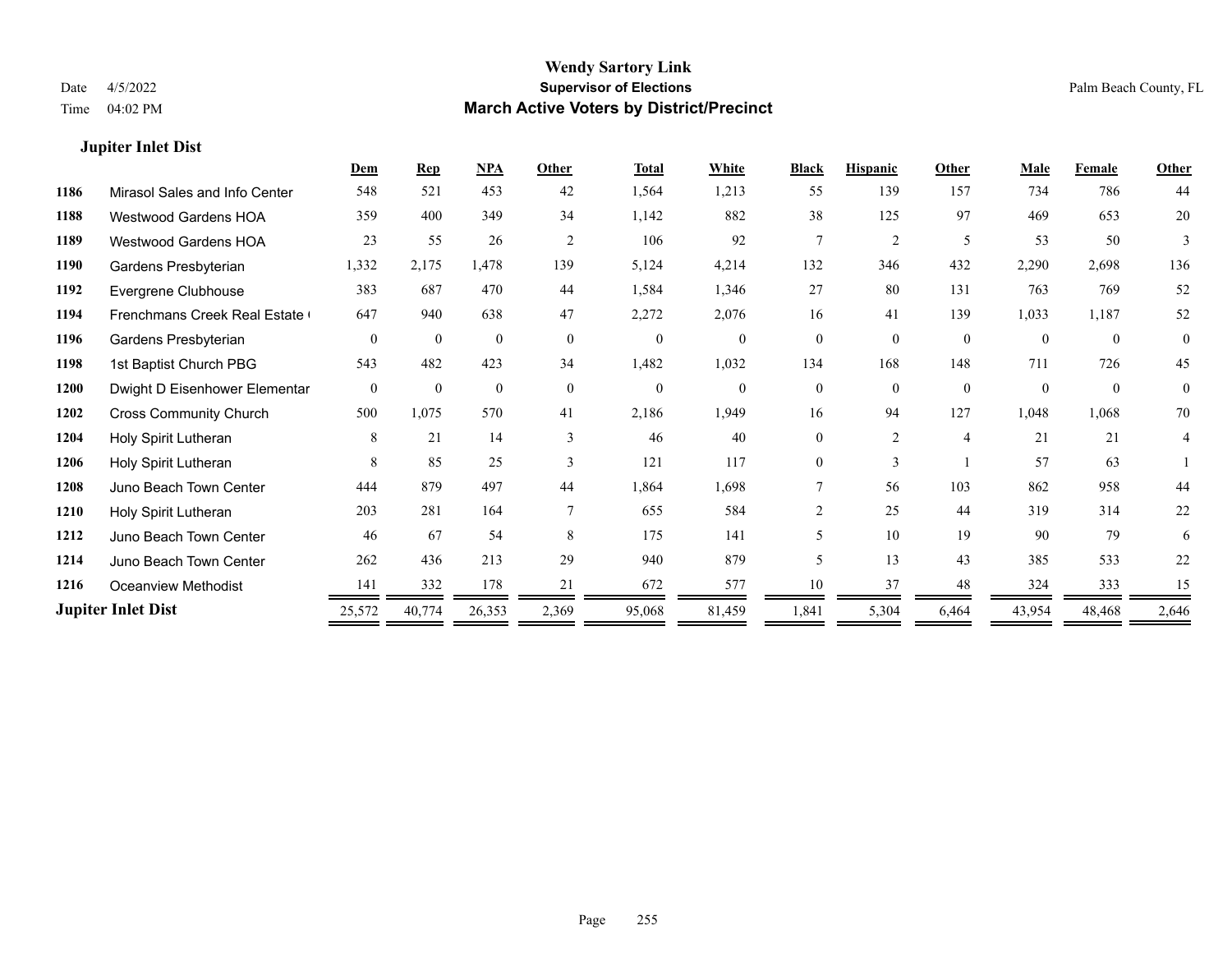|      |                                     | Dem              | <b>Rep</b>       | NPA              | <b>Other</b>   | <b>Total</b>     | <b>White</b>     | <b>Black</b>     | <b>Hispanic</b>  | <b>Other</b> | <b>Male</b>              | <b>Female</b>  | <b>Other</b>   |
|------|-------------------------------------|------------------|------------------|------------------|----------------|------------------|------------------|------------------|------------------|--------------|--------------------------|----------------|----------------|
| 1002 | <b>Canal Point Community Center</b> | $\mathbf{0}$     | $\mathbf{0}$     | $\boldsymbol{0}$ | $\theta$       | $\theta$         | $\overline{0}$   | $\mathbf{0}$     | $\boldsymbol{0}$ | $\theta$     | $\theta$                 | $\overline{0}$ | $\Omega$       |
| 1004 | Pierce Hammock Elementary           | 2                | 5                | $\overline{4}$   | $\Omega$       | 11               | 11               | $\mathbf{0}$     | $\mathbf{0}$     | $\theta$     | $\boldsymbol{\varDelta}$ | 7              | $\theta$       |
| 1006 | Journey Church of Jupiter           | $\Omega$         | $\theta$         | $\theta$         | $\Omega$       | $\Omega$         | $\Omega$         | $\theta$         | $\theta$         | $\Omega$     | $\Omega$                 | $\Omega$       | $\Omega$       |
| 1008 | Journey Church of Jupiter           | $\mathbf{0}$     | $\mathbf{0}$     | $\mathbf{0}$     | $\overline{0}$ | $\theta$         | $\boldsymbol{0}$ | $\boldsymbol{0}$ | $\mathbf{0}$     | $\mathbf{0}$ | $\mathbf{0}$             | $\mathbf{0}$   | $\theta$       |
| 1010 | Journey Church of Jupiter           | $\Omega$         | $\mathbf{0}$     | $\mathbf{0}$     | $\theta$       | $\theta$         | $\overline{0}$   | $\mathbf{0}$     | $\overline{0}$   | $\theta$     | $\theta$                 | $\theta$       | $\theta$       |
| 1012 | Caloosa POA Meeting Room            | $\mathbf{0}$     | $\mathbf{0}$     | $\mathbf{0}$     | $\theta$       | $\theta$         | $\overline{0}$   | $\mathbf{0}$     | $\mathbf{0}$     | $\Omega$     | $\mathbf{0}$             | $\theta$       | $\mathbf{0}$   |
| 1014 | Caloosa POA Meeting Room            | $\Omega$         | $\mathbf{1}$     | $\theta$         | $\theta$       |                  | 1                | $\mathbf{0}$     | $\mathbf{0}$     | $\Omega$     | $\theta$                 | $\Omega$       |                |
| 1016 | Journey Church of Jupiter           | $\Omega$         | $\mathbf{0}$     | $\mathbf{0}$     | $\theta$       | $\theta$         | $\mathbf{0}$     | $\mathbf{0}$     | $\mathbf{0}$     | $\theta$     | $\theta$                 | $\theta$       | $\theta$       |
| 1018 | Calvary Church of Jupiter           | 441              | 835              | 467              | 50             | 1,793            | 1,584            | 20               | 96               | 93           | 845                      | 895            | 53             |
| 1019 | Calvary Church of Jupiter           | 190              | 367              | 225              | 8              | 790              | 705              | $\mathbf{0}$     | 47               | 38           | 377                      | 396            | 17             |
| 1020 | Caloosa POA Meeting Room            | $\mathbf{0}$     | $\mathbf{0}$     | $\mathbf{0}$     | $\theta$       | $\Omega$         | $\mathbf{0}$     | $\mathbf{0}$     | $\theta$         | $\theta$     | $\theta$                 | $\theta$       | $\overline{0}$ |
| 1022 | Journey Church of Jupiter           | 689              | 1,266            | 782              | 66             | 2,803            | 2,388            | 34               | 199              | 182          | 1,350                    | 1,377          | 76             |
| 1024 | Calvary Church of Jupiter           | 9                | $\tau$           | 7                | -1             | 24               | 24               | $\boldsymbol{0}$ | $\mathbf{0}$     | $\mathbf{0}$ | 12                       | 12             | $\mathbf{0}$   |
| 1026 | Calvary Church of Jupiter           | 328              | 621              | 356              | 27             | 1,332            | 1,181            | 12               | 75               | 64           | 639                      | 663            | 30             |
| 1028 | Jupiter Farms Elementary            | 530              | 1,022            | 589              | 63             | 2,204            | 1,933            | 15               | 134              | 122          | 1,074                    | 1,071          | 59             |
| 1030 | Calvary Church of Jupiter           | 16               | 38               | 24               | $\overline{4}$ | 82               | 75               | $\boldsymbol{0}$ | $\overline{4}$   | 3            | 41                       | 38             | 3              |
| 1032 | Jupiter Farms Park Community I      | 302              | 577              | 373              | 30             | 1,282            | 1,080            | 12               | 107              | 83           | 626                      | 617            | 39             |
| 1034 | West Jupiter Recreation Center      | 263              | 772              | 364              | 49             | 1,448            | 1,262            | 15               | 35               | 136          | 697                      | 722            | 29             |
| 1036 | Calvary Church of Jupiter           | $\boldsymbol{0}$ | $\boldsymbol{0}$ | $\mathbf{0}$     | $\theta$       | $\mathbf{0}$     | $\mathbf{0}$     | $\boldsymbol{0}$ | $\mathbf{0}$     | $\theta$     | $\mathbf{0}$             | $\mathbf{0}$   | $\mathbf{0}$   |
| 1038 | William T Dwyer High                | 798              | 1,301            | 774              | 60             | 2,933            | 2,474            | 60               | 169              | 230          | 1,407                    | 1,422          | 104            |
| 1040 | West Jupiter Recreation Center      | 262              | 459              | 351              | 31             | 1,103            | 891              | 18               | 56               | 138          | 544                      | 518            | 41             |
| 1042 | West Jupiter Recreation Center      | $\boldsymbol{0}$ | $\boldsymbol{0}$ | $\boldsymbol{0}$ | $\mathbf{0}$   | $\boldsymbol{0}$ | $\boldsymbol{0}$ | $\boldsymbol{0}$ | $\mathbf{0}$     | $\mathbf{0}$ | $\mathbf{0}$             | $\mathbf{0}$   | $\mathbf{0}$   |
| 1044 | Limestone Creek Elementary          | 410              | 127              | 193              | 19             | 749              | 225              | 343              | 94               | 87           | 355                      | 366            | 28             |
| 1046 | West Jupiter Recreation Center      | 265              | 152              | 152              | 12             | 581              | 273              | 166              | 112              | 30           | 259                      | 303            | 19             |
| 1048 | St Peter Catholic Church            | 377              | 468              | 288              | 28             | 1,161            | 1,043            | 4                | 39               | 75           | 437                      | 698            | $26\,$         |
| 1050 | <b>Lighthouse Elementary</b>        | 482              | 659              | 423              | 44             | 1,608            | 1,372            | 16               | 66               | 154          | 752                      | 802            | 54             |
| 1052 | Beacon Cove Intermediate Scho       | 1,004            | 1,152            | 928              | 69             | 3,153            | 2,494            | 81               | 248              | 330          | 1,475                    | 1,578          | 100            |
| 1054 | Limestone Creek Elementary          | 688              | 1,070            | 671              | 55             | 2,484            | 2,191            | 27               | 106              | 160          | 1.164                    | 1,251          | 69             |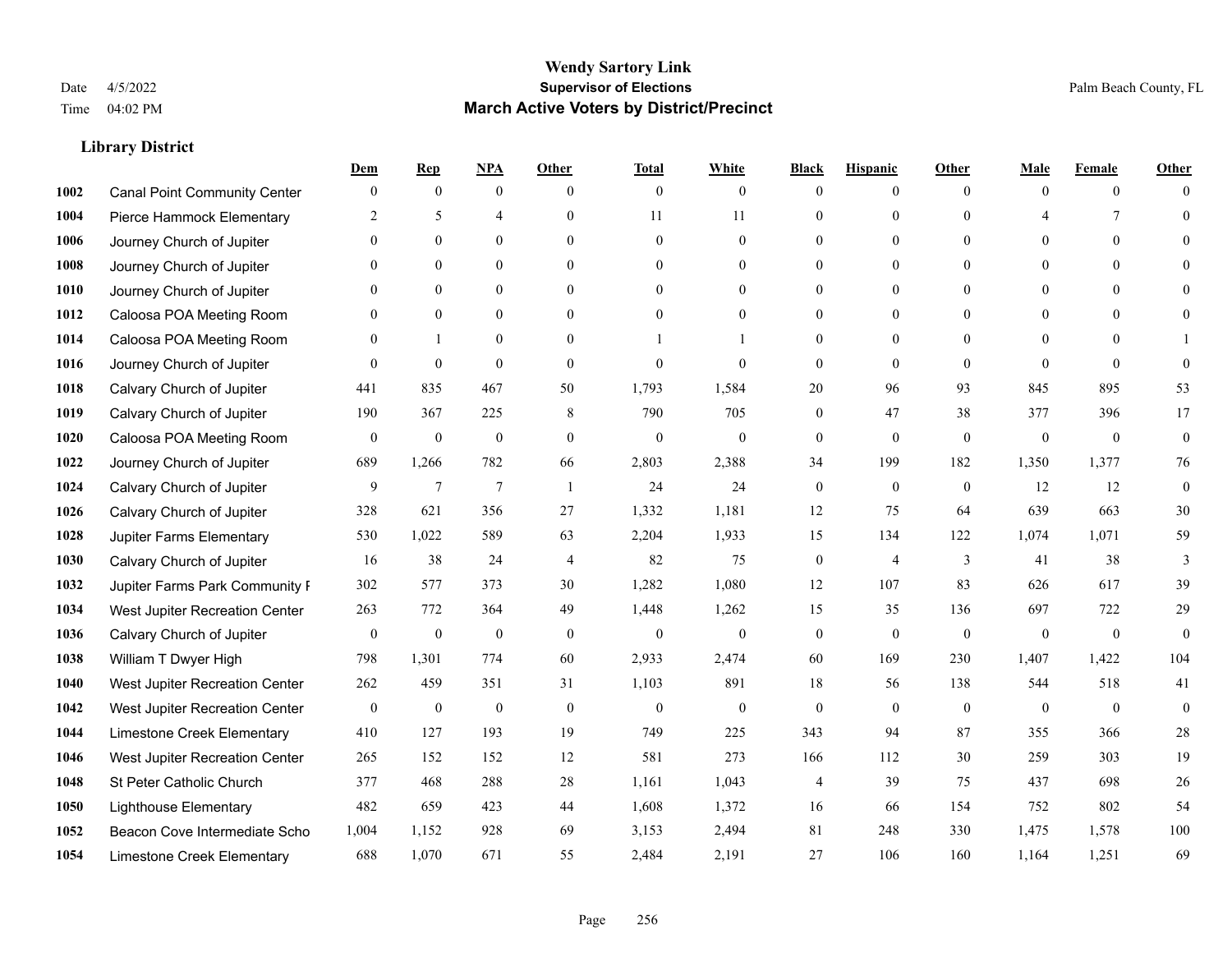|      |                                  | Dem          | <b>Rep</b>       | NPA              | <b>Other</b>   | <b>Total</b>     | <b>White</b>     | <b>Black</b>     | <b>Hispanic</b> | Other          | <b>Male</b>    | <b>Female</b> | <b>Other</b>    |
|------|----------------------------------|--------------|------------------|------------------|----------------|------------------|------------------|------------------|-----------------|----------------|----------------|---------------|-----------------|
| 1056 | West Jupiter Recreation Center   | 521          | 577              | 545              | 44             | 1,687            | 1,349            | 75               | 137             | 126            | 740            | 892           | 55              |
| 1058 | St Peter Catholic Church         | 751          | 900              | 761              | 72             | 2,484            | 2,061            | 38               | 198             | 187            | 1,089          | 1,327         | 68              |
| 1060 | West Jupiter Recreation Center   | 71           | 105              | 76               | $\overline{4}$ | 256              | 210              | $\mathbf{0}$     | 25              | 21             | 101            | 138           | 17              |
| 1062 | <b>Harvest Community Church</b>  | 604          | 1,137            | 566              | 47             | 2,354            | 2,154            | 12               | 54              | 134            | 1,141          | 1,137         | $76\,$          |
| 1064 | Jupiter Community Center         | 75           | 122              | 67               | $\overline{4}$ | 268              | 244              | 0                | 6               | 18             | 130            | 131           | 7               |
| 1066 | Jupiter Community Center         | $\mathbf{0}$ | $\boldsymbol{0}$ | $\boldsymbol{0}$ | $\mathbf{0}$   | $\boldsymbol{0}$ | $\boldsymbol{0}$ | $\mathbf{0}$     | $\mathbf{0}$    | $\overline{0}$ | $\overline{0}$ | $\mathbf{0}$  | $\mathbf{0}$    |
| 1068 | Jupiter Community Center         | 564          | 762              | 605              | 50             | 1,981            | 1,640            | 25               | 194             | 122            | 926            | 994           | 61              |
| 1070 | Jupiter Community Center         | 54           | 74               | 92               | 5              | 225              | 179              | 1                | 40              | 5              | 119            | 99            | $7\phantom{.0}$ |
| 1072 | Jerry Thomas Elementary          | 716          | 1,081            | 691              | 69             | 2,557            | 2,208            | 31               | 174             | 144            | 1,223          | 1,264         | $70\,$          |
| 1074 | Independence Middle              | 755          | 1,123            | 869              | 91             | 2,838            | 2,377            | 21               | 192             | 248            | 1,261          | 1,487         | $90\,$          |
| 1075 | Martinique Clubhouse             | 241          | 380              | 241              | 18             | 880              | 760              | 12               | 51              | 57             | 397            | 453           | $30\,$          |
| 1076 | The Island Clubhouse             | 594          | 778              | 594              | 76             | 2,042            | 1,686            | 50               | 147             | 159            | 1,001          | 979           | 62              |
| 1078 | First Baptist Church Teq         | 337          | 892              | 386              | 24             | 1,639            | 1,533            | 4                | 41              | 61             | 792            | 812           | 35              |
| 1080 | First Baptist Church Teq         | 95           | 148              | 85               | $\overline{4}$ | 332              | 304              | $\boldsymbol{0}$ | 9               | 19             | 167            | 155           | $10\,$          |
| 1082 | First Baptist Church Teq         | 72           | 147              | 86               | 8              | 313              | 286              | $\mathbf{1}$     | 14              | 12             | 144            | 159           | $10\,$          |
| 1084 | First Baptist Church Teq         | 12           | 54               | 9                | $\mathbf{0}$   | 75               | 72               | $\mathbf{1}$     | $\mathbf{0}$    | $\overline{2}$ | 37             | 37            | 1               |
| 1088 | First Baptist Church Teq         | 10           | 45               | 20               | $\mathbf{0}$   | 75               | 66               | $\overline{0}$   | $\overline{3}$  | 6              | 38             | 36            | $\mathbf{1}$    |
| 1094 | First Baptist Church Teq         | 568          | 876              | 545              | 44             | 2,033            | 1,833            | 9                | 76              | 115            | 924            | 1,063         | $46\,$          |
| 1096 | First Baptist Church Teq         | 44           | 69               | 38               | $\mathbf{0}$   | 151              | 123              | 7                | 13              | 8              | 75             | 73            | 3               |
| 1098 | Riverside Improvement            | 245          | 459              | 273              | 19             | 996              | 895              | 6                | 43              | 52             | 463            | 504           | 29              |
| 1100 | Jupiter Elementary               | 402          | 451              | 369              | 33             | 1,255            | 955              | 17               | 201             | 82             | 616            | 593           | $46\,$          |
| 1102 | Jupiter High                     | 692          | 925              | 669              | 63             | 2,349            | 1,884            | 58               | 203             | 204            | 1,042          | 1,233         | 74              |
| 1104 | Jupiter Branch Library           | 462          | 571              | 472              | 29             | 1,534            | 1,251            | 36               | 141             | 106            | 670            | 823           | 41              |
| 1106 | Jupiter Middle                   | 324          | 487              | 402              | 39             | 1,252            | 1,061            | 16               | 74              | 101            | 589            | 621           | $42\,$          |
| 1108 | Newhaven Clubhouse               | 554          | 724              | 541              | 54             | 1,873            | 1,612            | $27\,$           | 102             | 132            | 840            | 973           | 60              |
| 1110 | <b>Tequesta Council Chambers</b> | 104          | 120              | 92               | $\overline{4}$ | 320              | 281              | 4                | 19              | 16             | 143            | 168           | 9               |
| 1112 | <b>Tequesta Council Chambers</b> | 23           | 82               | 43               | 9              | 157              | 137              | 6                | 9               | 5              | 73             | 81            | 3               |
| 1114 | Tequesta Council Chambers        | 110          | 312              | 137              | 12             | 571              | 546              | $\overline{0}$   | 5               | 20             | 258            | 304           | 9               |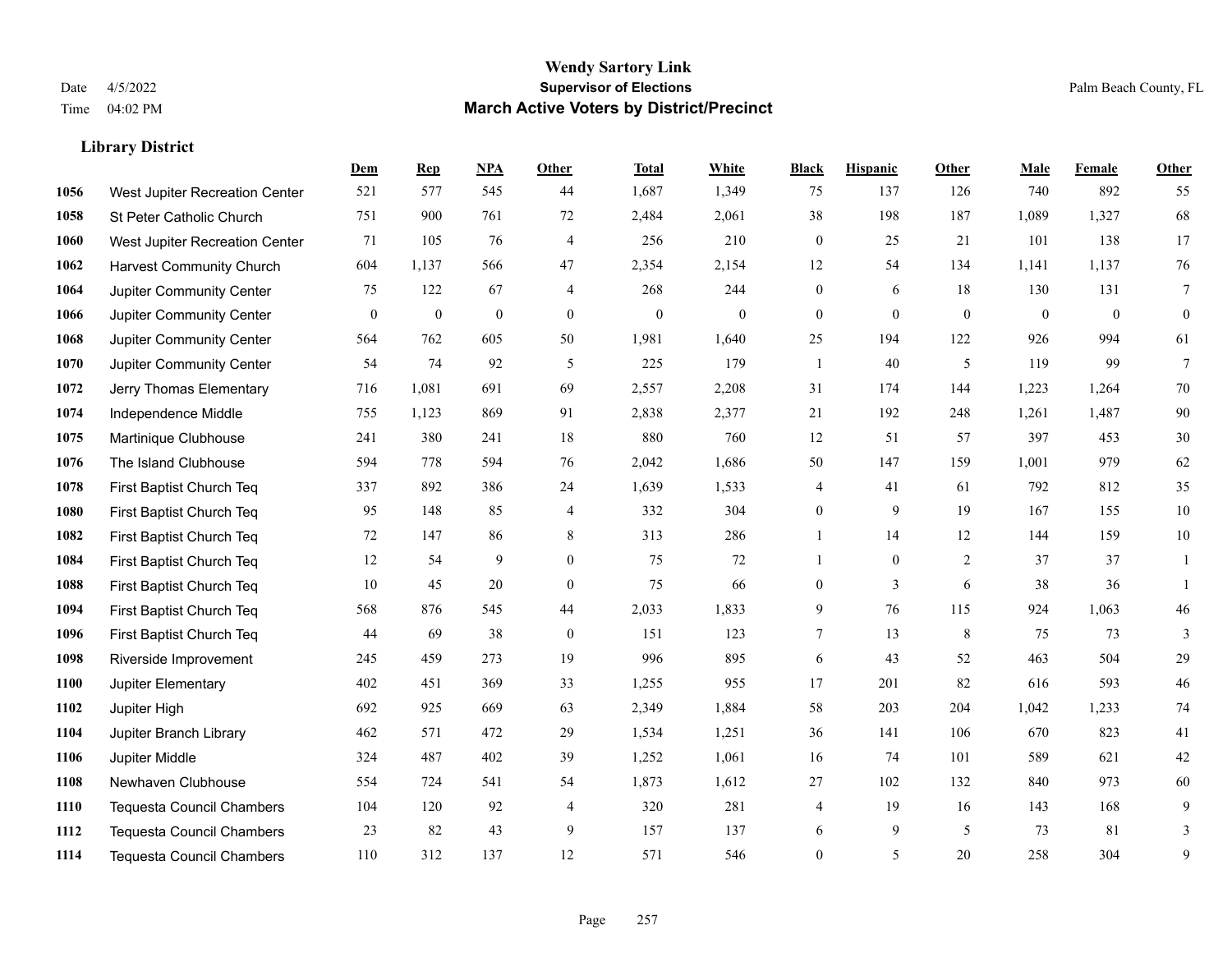|      |                                  | Dem          | <b>Rep</b>       | $NPA$            | <b>Other</b>   | <b>Total</b>     | <b>White</b>   | <b>Black</b>     | <b>Hispanic</b> | <b>Other</b>   | <b>Male</b>    | <b>Female</b>  | Other          |
|------|----------------------------------|--------------|------------------|------------------|----------------|------------------|----------------|------------------|-----------------|----------------|----------------|----------------|----------------|
| 1116 | <b>Tequesta Council Chambers</b> | $\mathbf{0}$ | $\boldsymbol{0}$ | $\boldsymbol{0}$ | $\theta$       | $\overline{0}$   | $\overline{0}$ | $\overline{0}$   | $\overline{0}$  | $\theta$       | $\theta$       | $\overline{0}$ | $\theta$       |
| 1118 | <b>Tequesta Council Chambers</b> | 157          | 252              | 185              | 21             | 615              | 521            | 13               | 42              | 39             | 238            | 362            | 15             |
| 1120 | <b>Tequesta Council Chambers</b> | 74           | 235              | 112              | 15             | 436              | 403            | $\overline{0}$   | 11              | 22             | 208            | 219            | 9              |
| 1122 | Tequesta Council Chambers        | 35           | 82               | 42               | 3              | 162              | 153            | $\overline{0}$   | 1               | 8              | 79             | 80             | 3              |
| 1124 | Riverside Improvement            | $\theta$     | $\overline{2}$   | 1                | $\theta$       | 3                | 3              | $\overline{0}$   | $\theta$        | $\theta$       | 2              |                | $\Omega$       |
| 1126 | PBC Fire Rescue #18              | 410          | 926              | 495              | 49             | 1,880            | 1,765          | 7                | 39              | 69             | 859            | 994            | 27             |
| 1128 | Jupiter Inlet Colony Admin Bldg  | 70           | 225              | 85               | 14             | 394              | 365            | $\overline{0}$   | 5               | 24             | 180            | 208            | 6              |
| 1130 | PBC Fire Rescue #18              |              | $\overline{2}$   | $\mathbf{1}$     | $\theta$       | 4                | 4              | $\Omega$         | $\theta$        | $\Omega$       | 2              |                |                |
| 1132 | PBC Fire Rescue #18              | $\theta$     | 3                | $\mathbf{1}$     | $\mathbf{0}$   |                  | $\overline{4}$ | $\overline{0}$   | $\overline{0}$  | $\Omega$       | $\overline{2}$ | 2              | $\Omega$       |
| 1134 | PBC Fire Rescue #18              | $\Omega$     | $\theta$         | $\theta$         | $\theta$       | $\Omega$         | $\theta$       | $\mathbf{0}$     | $\mathbf{0}$    | $\theta$       | $\Omega$       | $\theta$       | $\theta$       |
| 1136 | 1st UM Church of Jup-Teq         | 559          | 1,008            | 643              | 59             | 2,269            | 2,101          | 11               | 52              | 105            | 986            | 1,222          | 61             |
| 1138 | Grace Immanuel Bible Church      | 222          | 834              | 379              | 32             | 1,467            | 1,398          | $\boldsymbol{0}$ | 14              | 55             | 625            | 812            | $30\,$         |
| 1140 | Club at Admirals Cove            | 281          | 550              | 319              | 29             | 1,179            | 1,084          | 6                | 22              | 67             | 565            | 595            | 19             |
| 1142 | 1st UM Church of Jup-Teq         | 279          | 606              | 365              | 36             | 1,286            | 1,190          | 5                | 25              | 66             | 605            | 648            | 33             |
| 1144 | 1st UM Church of Jup-Teq         | 514          | 826              | 509              | 36             | 1,885            | 1,747          | 5                | 26              | 107            | 869            | 962            | 54             |
| 1146 | Newhaven Clubhouse               | 14           | 34               | $7\phantom{.0}$  | $\overline{1}$ | 56               | 49             | $\overline{0}$   | $\overline{2}$  | 5              | 29             | 26             |                |
| 1148 | <b>Oceanview Methodist</b>       | 380          | 557              | 397              | 47             | 1,381            | 1,265          | 5                | 32              | 79             | 601            | 741            | 39             |
| 1150 | <b>Oceanview Methodist</b>       | $\mathbf{0}$ | $\boldsymbol{0}$ | $\boldsymbol{0}$ | $\mathbf{0}$   | $\boldsymbol{0}$ | $\overline{0}$ | $\overline{0}$   | $\overline{0}$  | $\theta$       | $\theta$       | $\theta$       | $\overline{0}$ |
| 1152 | Juno Beach Town Center           | 41           | 71               | 51               | $\overline{7}$ | 170              | 160            | 0                | 3               | 7              | 79             | 87             |                |
| 1154 | Holy Spirit Lutheran             | 132          | 298              | 131              | 19             | 580              | 519            | 4                | 28              | 29             | 275            | 286            | 19             |
| 1156 | Holy Spirit Lutheran             | $\Omega$     | $\mathbf{0}$     | $\mathbf{0}$     | $\Omega$       | $\theta$         | $\theta$       | $\Omega$         | $\Omega$        | $\Omega$       | $\theta$       | $\Omega$       | $\Omega$       |
| 1158 | Holy Spirit Lutheran             |              |                  | 1                | $\mathbf{0}$   | $\overline{2}$   | 1              | 0                | 1               | $\Omega$       |                |                | 0              |
| 1160 | Holy Spirit Lutheran             |              | $\mathbf{0}$     | -1               | $\overline{0}$ | $\overline{2}$   | $\overline{2}$ | 0                | $\overline{0}$  | $\Omega$       |                |                |                |
| 1162 | Holy Spirit Lutheran             | 2            | $\overline{4}$   | 5                | 2              | 13               | 13             | $\theta$         | $\overline{0}$  | $\theta$       | 6              | $\overline{7}$ |                |
| 1164 | Club at Admirals Cove            | 29           | 157              | 70               | 5              | 261              | 233            |                  | 5               | 19             | 130            | 124            |                |
| 1166 | Holy Spirit Lutheran             | 6            | 22               | 13               | $\overline{0}$ | 41               | 35             | 0                | $\overline{2}$  | $\overline{4}$ | 18             | 23             | 0              |
| 1168 | Holy Spirit Lutheran             |              | $\mathbf{0}$     | $\theta$         | $\theta$       | $\mathbf{0}$     | $\overline{0}$ | 0                | $\overline{0}$  | $\Omega$       | $\theta$       | $\mathbf{0}$   | 0              |
| 1170 | Caloosa POA Meeting Room         |              | $\Omega$         | $\theta$         | $\Omega$       | $\Omega$         | $\theta$       | $\Omega$         | $\Omega$        | $\Omega$       | $\Omega$       | $\Omega$       | $\overline{0}$ |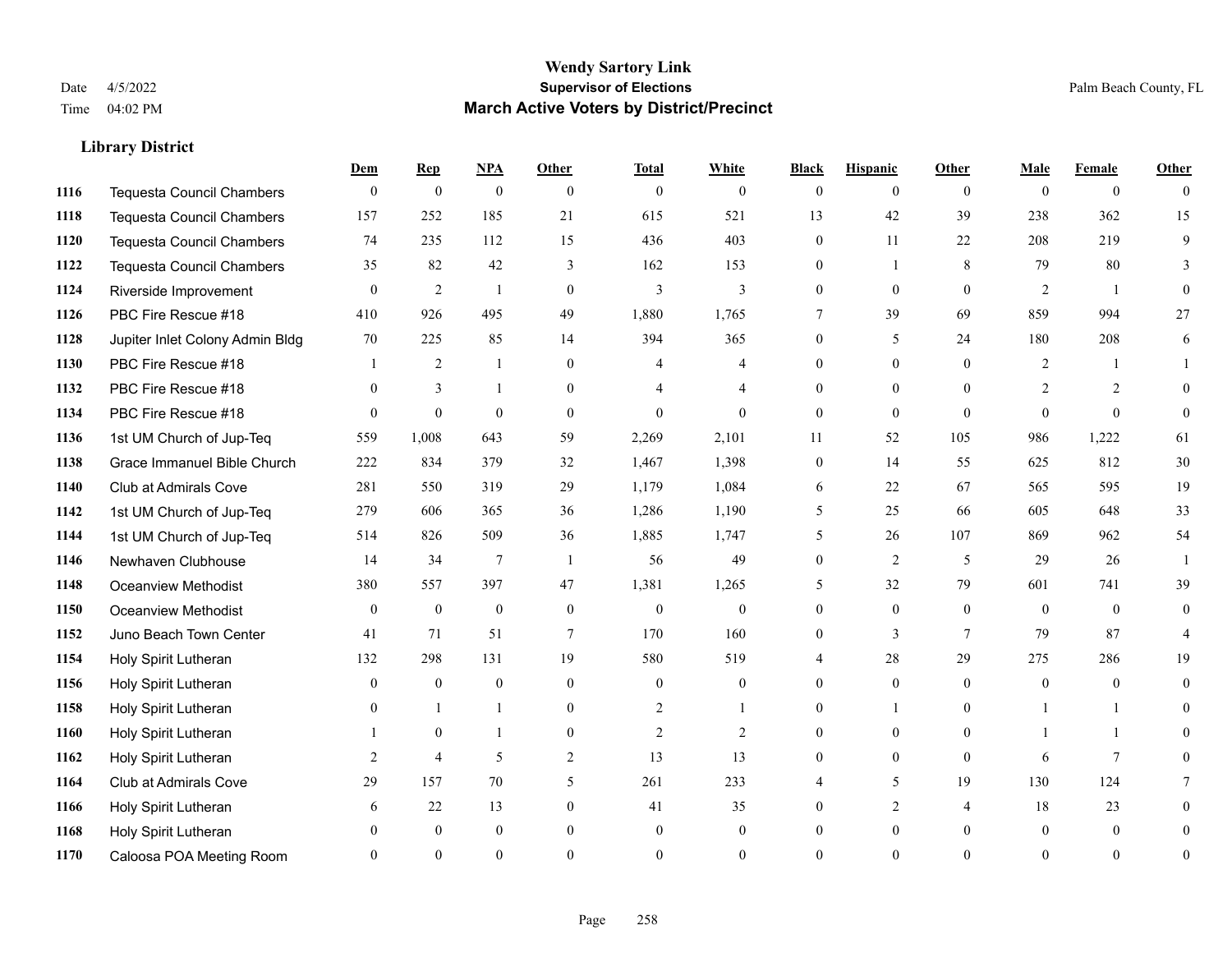|      |                               | Dem          | <b>Rep</b>   | NPA          | Other          | <b>Total</b>   | <b>White</b>     | <b>Black</b>   | <b>Hispanic</b> | Other          | <b>Male</b>    | <b>Female</b>  | <b>Other</b>   |
|------|-------------------------------|--------------|--------------|--------------|----------------|----------------|------------------|----------------|-----------------|----------------|----------------|----------------|----------------|
| 1172 | Caloosa POA Meeting Room      | 124          | 285          | 129          | 10             | 548            | 466              | 15             | 22              | 45             | 253            | 277            | 18             |
| 1173 | Caloosa POA Meeting Room      | 65           | 126          | 61           | 3              | 255            | 217              | 5              | 14              | 19             | 120            | 126            | 9              |
| 1174 | Mirasol Sales and Info Center | $\theta$     | $\theta$     | $\theta$     | $\Omega$       | $\theta$       | $\Omega$         | $\Omega$       | $\theta$        | $\Omega$       | $\theta$       | $\Omega$       | $\Omega$       |
| 1176 | Mirasol Sales and Info Center | $\mathbf{0}$ | $\mathbf{0}$ | $\mathbf{0}$ | $\mathbf{0}$   | $\mathbf{0}$   | $\overline{0}$   | $\overline{0}$ | $\overline{0}$  | $\mathbf{0}$   | $\overline{0}$ | $\overline{0}$ | $\theta$       |
| 1178 | Mirasol Sales and Info Center | $\theta$     | $\theta$     | $\theta$     | $\theta$       | $\Omega$       | $\Omega$         | $\overline{0}$ | $\Omega$        | $\Omega$       | $\theta$       | $\Omega$       | $\theta$       |
| 1180 | Mirasol Sales and Info Center | $\theta$     | $\mathbf{0}$ | $\theta$     | $\theta$       | $\mathbf{0}$   | $\Omega$         | $\theta$       | $\mathbf{0}$    | $\theta$       | $\Omega$       | $\theta$       | $\theta$       |
| 1182 | William T Dwyer High          | 161          | 257          | 142          | 6              | 566            | 481              | 16             | 29              | 40             | 269            | 283            | 14             |
| 1184 | Eastpointe Country Club       | 514          | 681          | 415          | 39             | 1,649          | 1,538            | 11             | 30              | 70             | 740            | 877            | 32             |
| 1186 | Mirasol Sales and Info Center | 548          | 521          | 453          | 42             | 1,564          | 1,213            | 55             | 139             | 157            | 734            | 786            | 44             |
| 1188 | <b>Westwood Gardens HOA</b>   | 359          | 400          | 349          | 34             | 1,142          | 882              | 38             | 125             | 97             | 469            | 653            | 20             |
| 1189 | Westwood Gardens HOA          | 23           | 55           | 26           | 2              | 106            | 92               | 7              | $\overline{2}$  | 5              | 53             | 50             | 3              |
| 1190 | Gardens Presbyterian          | 1,332        | 2,175        | 1,478        | 139            | 5,124          | 4,214            | 132            | 346             | 432            | 2,290          | 2,698          | 136            |
| 1192 | Evergrene Clubhouse           | 383          | 687          | 470          | 44             | 1,584          | 1,346            | 27             | 80              | 131            | 763            | 769            | 52             |
| 1194 | Frenchmans Creek Real Estate  | 647          | 940          | 638          | 47             | 2,272          | 2,076            | 16             | 41              | 139            | 1,033          | 1,187          | 52             |
| 1196 | Gardens Presbyterian          | $\mathbf{0}$ | $\mathbf{0}$ | $\mathbf{0}$ | $\mathbf{0}$   | $\mathbf{0}$   | $\boldsymbol{0}$ | $\mathbf{0}$   | $\overline{0}$  | $\mathbf{0}$   | $\mathbf{0}$   | $\mathbf{0}$   | $\overline{0}$ |
| 1198 | 1st Baptist Church PBG        | 543          | 482          | 423          | 34             | 1,482          | 1,032            | 134            | 168             | 148            | 711            | 726            | 45             |
| 1200 | Dwight D Eisenhower Elementar | $\mathbf{0}$ | $\mathbf{0}$ | $\mathbf{0}$ | $\mathbf{0}$   | $\overline{0}$ | $\theta$         | $\mathbf{0}$   | $\theta$        | $\theta$       | $\theta$       | $\theta$       | $\theta$       |
| 1202 | <b>Cross Community Church</b> | 500          | 1,075        | 570          | 41             | 2,186          | 1,949            | 16             | 94              | 127            | 1,048          | 1,068          | 70             |
| 1204 | Holy Spirit Lutheran          | 8            | 21           | 14           | 3              | 46             | 40               | $\overline{0}$ | 2               | $\overline{4}$ | 21             | 21             | 4              |
| 1206 | Holy Spirit Lutheran          | 8            | 85           | 25           | 3              | 121            | 117              | $\overline{0}$ | 3               | $\overline{1}$ | 57             | 63             |                |
| 1208 | Juno Beach Town Center        | 444          | 879          | 497          | 44             | 1,864          | 1,698            | 7              | 56              | 103            | 862            | 958            | 44             |
| 1210 | Holy Spirit Lutheran          | 203          | 281          | 164          | $\overline{7}$ | 655            | 584              | $\overline{c}$ | 25              | 44             | 319            | 314            | 22             |
| 1212 | Juno Beach Town Center        | 46           | 67           | 54           | 8              | 175            | 141              | 5              | 10              | 19             | 90             | 79             | 6              |
| 1214 | Juno Beach Town Center        | 262          | 436          | 213          | 29             | 940            | 879              | 5              | 13              | 43             | 385            | 533            | $22\,$         |
| 1216 | Oceanview Methodist           | 141          | 332          | 178          | 21             | 672            | 577              | $10\,$         | 37              | 48             | 324            | 333            | 15             |
| 1218 | Osceola Creek Middle          |              |              | $\mathbf{0}$ | $\mathbf{0}$   | $\overline{2}$ | $\overline{2}$   | $\overline{0}$ | $\overline{0}$  | $\theta$       | 2              | $\theta$       | $\mathbf{0}$   |
| 1220 | Pierce Hammock Elementary     | $\theta$     | $\theta$     | $\theta$     | $\mathbf{0}$   | $\mathbf{0}$   | $\Omega$         | $\overline{0}$ | $\overline{0}$  | $\theta$       | $\Omega$       | $\theta$       | $\theta$       |
| 1222 | Sandhill Crane Golf Club      | 35           | 71           | 37           | 5              | 148            | 108              | 13             | 12              | 15             | 73             | 73             | $\overline{c}$ |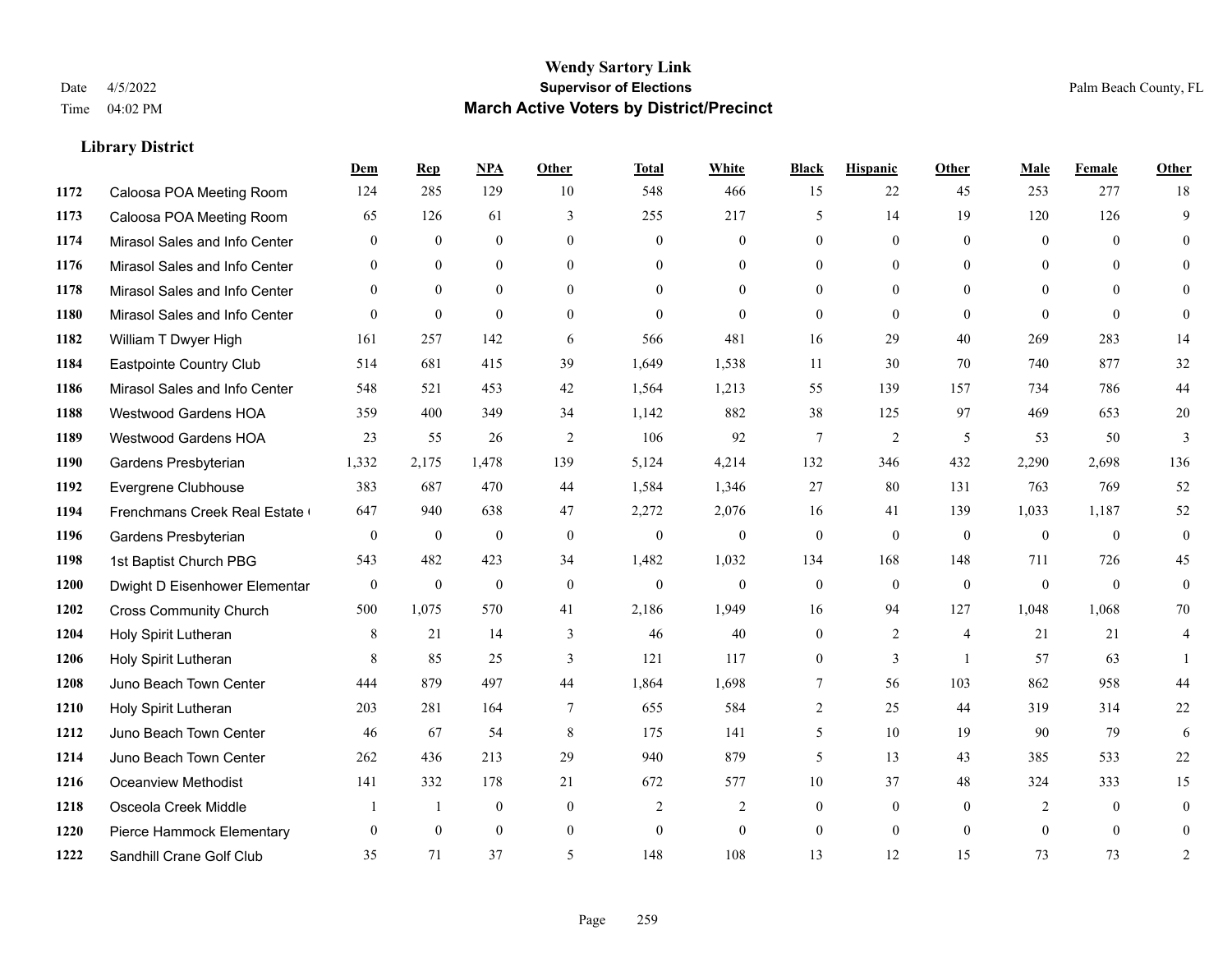|      |                                  | Dem            | <b>Rep</b>       | NPA              | <b>Other</b>   | <b>Total</b> | <b>White</b>   | <b>Black</b>     | <b>Hispanic</b>  | <b>Other</b>   | <b>Male</b>  | <b>Female</b>  | <b>Other</b>   |
|------|----------------------------------|----------------|------------------|------------------|----------------|--------------|----------------|------------------|------------------|----------------|--------------|----------------|----------------|
| 1224 | Pierce Hammock Elementary        | $\mathbf{0}$   | $\theta$         | $\boldsymbol{0}$ | $\theta$       | $\mathbf{0}$ | $\overline{0}$ | $\mathbf{0}$     | $\mathbf{0}$     | $\theta$       | $\theta$     | $\overline{0}$ | $\Omega$       |
| 1228 | <b>Carleton Oaks Clubhouse</b>   | 143            | 198              | 126              | 6              | 473          | 341            | 26               | 49               | 57             | 229          | 231            | 13             |
| 1230 | Christ Fellowship Church PBG     | $\theta$       | $\mathbf{0}$     | $\theta$         | $\theta$       | $\theta$     | $\Omega$       | $\theta$         | $\theta$         | $\Omega$       | $\theta$     | $\Omega$       | $\theta$       |
| 1232 | Mirasol Sales and Info Center    | $\mathbf{0}$   | $\boldsymbol{0}$ | $\mathbf{0}$     | $\overline{0}$ | $\mathbf{0}$ | $\overline{0}$ | $\boldsymbol{0}$ | $\boldsymbol{0}$ | $\mathbf{0}$   | $\mathbf{0}$ | $\mathbf{0}$   | $\theta$       |
| 1234 | Christ Fellowship Church PBG     | $\overline{0}$ | $\mathbf{0}$     | $\overline{0}$   | $\theta$       | $\Omega$     | $\overline{0}$ | $\mathbf{0}$     | $\mathbf{0}$     | $\theta$       | $\theta$     | $\theta$       | $\overline{0}$ |
| 1236 | Mirasol Sales and Info Center    | $\theta$       | $\mathbf{0}$     | $\mathbf{0}$     | $\theta$       | $\mathbf{0}$ | $\theta$       | $\mathbf{0}$     | $\mathbf{0}$     | $\theta$       | $\theta$     | $\theta$       | $\theta$       |
| 1238 | Mirasol Sales and Info Center    | 608            | 777              | 524              | 61             | 1,970        | 1,788          | 19               | 22               | 141            | 937          | 976            | 57             |
| 1240 | <b>Timber Trace Elementary</b>   | 770            | 1,086            | 632              | 59             | 2,547        | 2,197          | 56               | 151              | 143            | 1,152        | 1,324          | 71             |
| 1242 | Christ Fellowship Church PBG     | 869            | 1,066            | 633              | 64             | 2,632        | 2,387          | 37               | 62               | 146            | 1,087        | 1,481          | 64             |
| 1244 | Christ Fellowship Church PBG     | 456            | 657              | 461              | 53             | 1,627        | 1,413          | 30               | 78               | 106            | 688          | 886            | 53             |
| 1246 | Watson B Duncan Middle           | 817            | 922              | 715              | 69             | 2,523        | 2,003          | 71               | 201              | 248            | 1.113        | 1,339          | 71             |
| 1247 | Watson B Duncan Middle           | 33             | 190              | 65               | 9              | 297          | 275            | $\boldsymbol{0}$ | $\mathbf{1}$     | 21             | 138          | 146            | 13             |
| 1248 | <b>PBG Community Center</b>      | 501            | 595              | 403              | 39             | 1,538        | 1,288          | 29               | 124              | 97             | 653          | 857            | $28\,$         |
| 1250 | Palm Beach Gardens High          | 13             | 37               | 16               | -1             | 67           | 59             | $\boldsymbol{0}$ | 4                | $\overline{4}$ | 34           | 29             | $\overline{4}$ |
| 1252 | <b>Ballen Isles Country Club</b> | 876            | 783              | 680              | 52             | 2,391        | 2,195          | 23               | 23               | 150            | 1,070        | 1,261          | 60             |
| 1254 | Northlake Nazarene Church        | 151            | 182              | 130              | $\tau$         | 470          | 397            | 9                | 29               | 35             | 233          | 220            | 17             |
| 1256 | North County Senior Center       |                | 2                | 3                | 3              | 9            | $\,8\,$        | 1                | $\mathbf{0}$     | $\mathbf{0}$   | 5            | $\overline{4}$ | $\mathbf{0}$   |
| 1258 | North County Senior Center       | 308            | 225              | 255              | 25             | 813          | 447            | 98               | 120              | 148            | 376          | 412            | 25             |
| 1260 | PBG City Hall Council Room       | 438            | 553              | 314              | 27             | 1,332        | 1,104          | 28               | 115              | 85             | 599          | 691            | 42             |
| 1262 | PBG Moose Lodge 2010             |                | $\overline{2}$   | $\mathbf{0}$     | $\theta$       | 3            | 3              | $\mathbf{0}$     | $\mathbf{0}$     | $\theta$       | $\theta$     | 3              | $\theta$       |
| 1264 | PBG City Hall Council Room       | $\theta$       | $\boldsymbol{0}$ | $\mathbf{0}$     | $\theta$       | $\theta$     | $\overline{0}$ | $\mathbf{0}$     | $\mathbf{0}$     | $\theta$       | $\theta$     | $\theta$       | $\theta$       |
| 1266 | PBG City Hall Council Room       | 162            | 113              | 137              | 13             | 425          | 260            | 66               | 70               | 29             | 182          | 234            | 9              |
| 1268 | <b>PBG Community Center</b>      | 103            | 73               | 107              | 10             | 293          | 181            | 49               | 33               | 30             | 112          | 166            | 15             |
| 1270 | <b>PBG Community Center</b>      | 3              | $\mathbf{0}$     | $\overline{2}$   | $\theta$       | 5            | $\overline{2}$ | $\overline{2}$   | $\mathbf{1}$     | $\theta$       | 2            | 2              | $\overline{1}$ |
| 1272 | Palm Beach Gardens Elementar     | 717            | 675              | 553              | 56             | 2,001        | 1,589          | 108              | 129              | 175            | 924          | 1,013          | 64             |
| 1274 | Palm Beach Gardens High          | 578            | 544              | 438              | 37             | 1,597        | 1,208          | 91               | 141              | 157            | 754          | 782            | 61             |
| 1276 | Palm Beach Gardens High          | 125            | 90               | 81               | 5              | 301          | 191            | 50               | 39               | 21             | 138          | 153            | 10             |
| 1278 | Garden Lodge 366 F&AM            | 351            | 187              | 265              | 19             | 822          | 401            | 181              | 143              | 97             | 359          | 428            | 35             |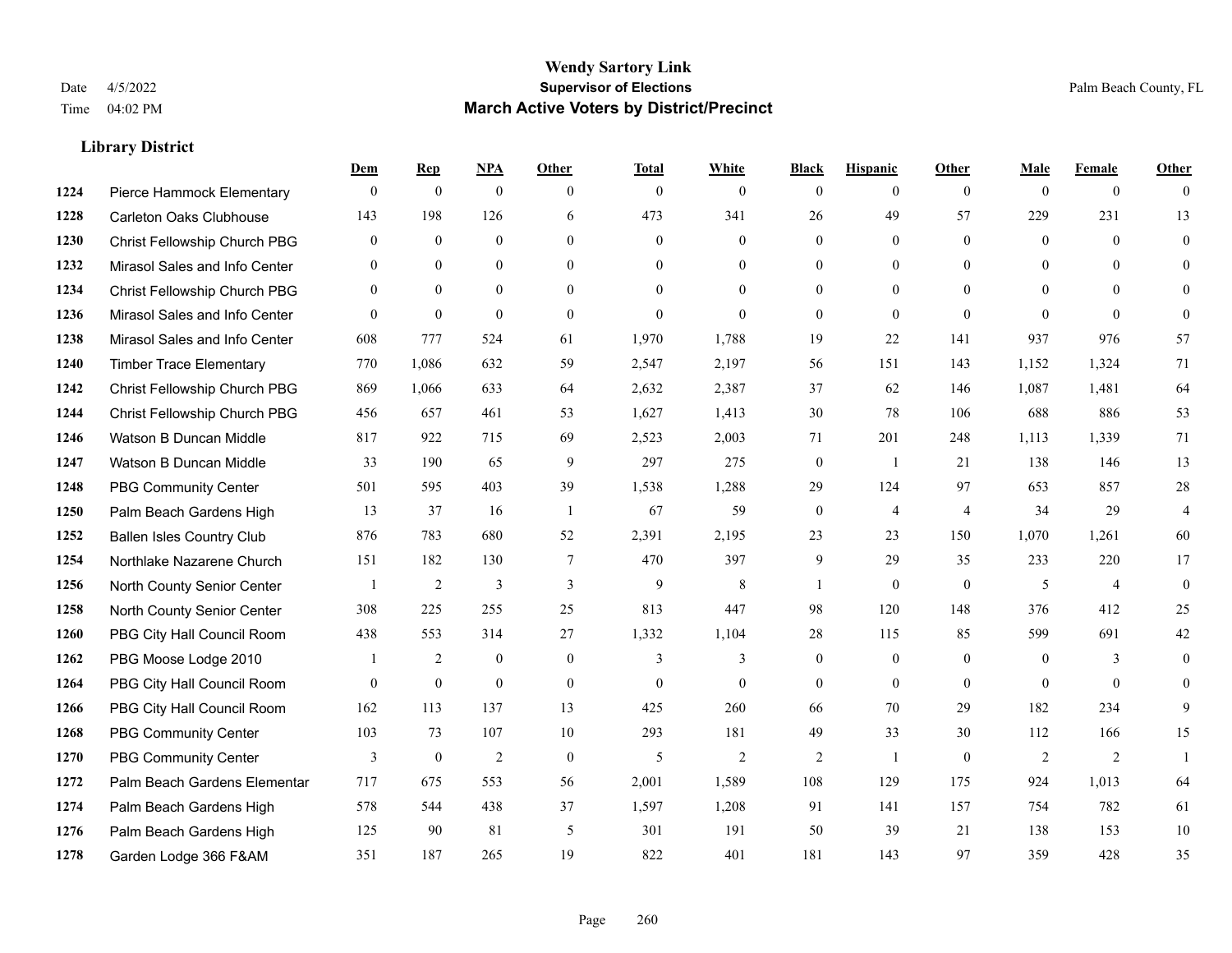**Library District**

#### **Wendy Sartory Link** Date 4/5/2022 **Supervisor of Elections** Palm Beach County, FL Time 04:02 PM **March Active Voters by District/Precinct**

# **Dem Rep NPA Other Total White Black Hispanic Other Male Female Other**

| 1280 | Pew Leadership Center              | 136              | 149          | 112              | 13             | 410              | 348            | 12             | 24               | 26           | 169            | 238            | 3              |
|------|------------------------------------|------------------|--------------|------------------|----------------|------------------|----------------|----------------|------------------|--------------|----------------|----------------|----------------|
| 1282 | Pew Leadership Center              | 80               | 48           | 57               | 5              | 190              | 137            | 13             | 18               | 22           | 95             | 81             | 14             |
| 1284 | <b>Eissey Campus Theater</b>       | 789              | 810          | 784              | 67             | 2,450            | 1,949          | 88             | 208              | 205          | 1,048          | 1,332          | 70             |
| 1286 | PBG Moose Lodge 2010               | 49               | 49           | 40               | 3              | 141              | 113            | $\overline{4}$ | 12               | 12           | 70             | 62             | 9              |
| 1288 | PBG Moose Lodge 2010               | 13               | 24           | 7                | $\mathbf{1}$   | 45               | 41             |                | $\boldsymbol{0}$ | 3            | 22             | 21             |                |
| 1290 | PBG Moose Lodge 2010               | 693              | 846          | 568              | 70             | 2,177            | 1,831          | 52             | 137              | 157          | 879            | 1,239          | 59             |
| 1291 | PBG Moose Lodge 2010               | 26               | 38           | 28               | 2              | 94               | 89             | 3              | 1                | $\mathbf{1}$ | 30             | 64             | $\theta$       |
| 1292 | PBG Moose Lodge 2010               | 15               | 48           | 16               | $\overline{2}$ | 81               | 75             |                |                  | 4            | 38             | 40             | 3              |
| 1294 | Dwight D Eisenhower Elementar      | 26               | 82           | 24               | $\tau$         | 139              | 120            | 5              | 4                | 10           | 70             | 68             | $\overline{1}$ |
| 1296 | Dwight D Eisenhower Elementar      | 218              | 259          | 203              | 20             | 700              | 546            | 15             | 91               | 48           | 278            | 397            | 25             |
| 1298 | PBG Moose Lodge 2010               | 37               | 33           | 19               | $\mathbf{1}$   | 90               | 80             |                | 4                | 5            | 36             | 53             |                |
| 1300 | <b>Cross Community Church</b>      | $\overline{1}$   | 3            | $\mathbf{1}$     | $\mathbf{0}$   | 5                | 4              | $\theta$       | $\theta$         | $\mathbf{1}$ | 2              | 3              | $\theta$       |
| 1302 | Dwight D Eisenhower Elementar      | 39               | 52           | 35               | 3              | 129              | 109            |                | 7                | 12           | 62             | 62             | 5              |
| 1304 | <b>NPB Community Center</b>        | 206              | 258          | 188              | 27             | 679              | 589            | 12             | 40               | 38           | 352            | 304            | 23             |
| 1305 | <b>NPB Community Center</b>        | $\boldsymbol{0}$ | $\mathbf{0}$ | $\mathbf{0}$     | 1              | $\overline{1}$   | -1             | $\mathbf{0}$   | $\mathbf{0}$     | $\mathbf{0}$ | $\overline{1}$ | $\overline{0}$ | $\overline{0}$ |
| 1306 | <b>Eissey Campus Theater</b>       | 14               | 31           | 34               | $\overline{4}$ | 83               | 67             | $\overline{c}$ |                  | 13           | 39             | 43             |                |
| 1308 | <b>Gardens Mall Community Room</b> | 37               | 67           | 37               | 3              | 144              | 129            | 3              | $\overline{2}$   | 10           | 73             | 67             |                |
| 1310 | <b>Eissey Campus Theater</b>       | $\overline{1}$   | 2            | $\overline{1}$   | $\mathbf{0}$   | $\overline{4}$   | $\overline{4}$ | $\Omega$       | $\overline{0}$   | $\mathbf{0}$ | 3              | -1             | $\Omega$       |
| 1312 | <b>Gardens Mall Community Room</b> | 6                | 21           | 12               | $\Omega$       | 39               | 36             | $\Omega$       | $\overline{2}$   | 1            | 21             | 18             | $\theta$       |
| 1318 | PBG Moose Lodge 2010               | $\mathbf{0}$     | $\mathbf{0}$ | $\boldsymbol{0}$ | $\mathbf{0}$   | $\boldsymbol{0}$ | $\overline{0}$ | $\Omega$       | $\mathbf{0}$     | $\mathbf{0}$ | $\mathbf{0}$   | $\overline{0}$ | $\overline{0}$ |
| 1324 | Allamanda Elementary               | 448              | 446          | 391              | 48             | 1,333            | 1,050          | 40             | 143              | 100          | 564            | 726            | 43             |
| 1326 | Allamanda Elementary               | 186              | 219          | 165              | 17             | 587              | 499            | 7              | 30               | 51           | 256            | 319            | 12             |
| 1330 | 1st Unitarian Church NPB           | 34               | 41           | 45               | 3              | 123              | 100            | 9              | 6                | 8            | 66             | 54             | 3              |
| 1336 | <b>Gardens Mall Community Room</b> | 35               | 91           | 40               | $\overline{4}$ | 170              | 152            | $\Omega$       | 4                | 14           | 87             | 76             | $\tau$         |
| 1338 | <b>Eissey Campus Theater</b>       | 95               | 408          | 110              | 19             | 632              | 607            |                | $\overline{2}$   | 22           | 278            | 343            | 11             |
| 1340 | <b>Eissey Campus Theater</b>       | $7\phantom{.0}$  | 6            | $\overline{2}$   | $\mathbf{0}$   | 15               | 14             | $\theta$       | -1               | $\mathbf{0}$ | 7              | 8              | $\overline{0}$ |
| 1352 | Northlake Nazarene Church          | 652              | 872          | 610              | 50             | 2,184            | 1,576          | 149            | 184              | 275          | 984            | 1,125          | 75             |
| 1354 | <b>Grove Park Elementary</b>       | 97               | 166          | 76               | 3              | 342              | 287            | 11             | 20               | 24           | 159            | 173            | $10\,$         |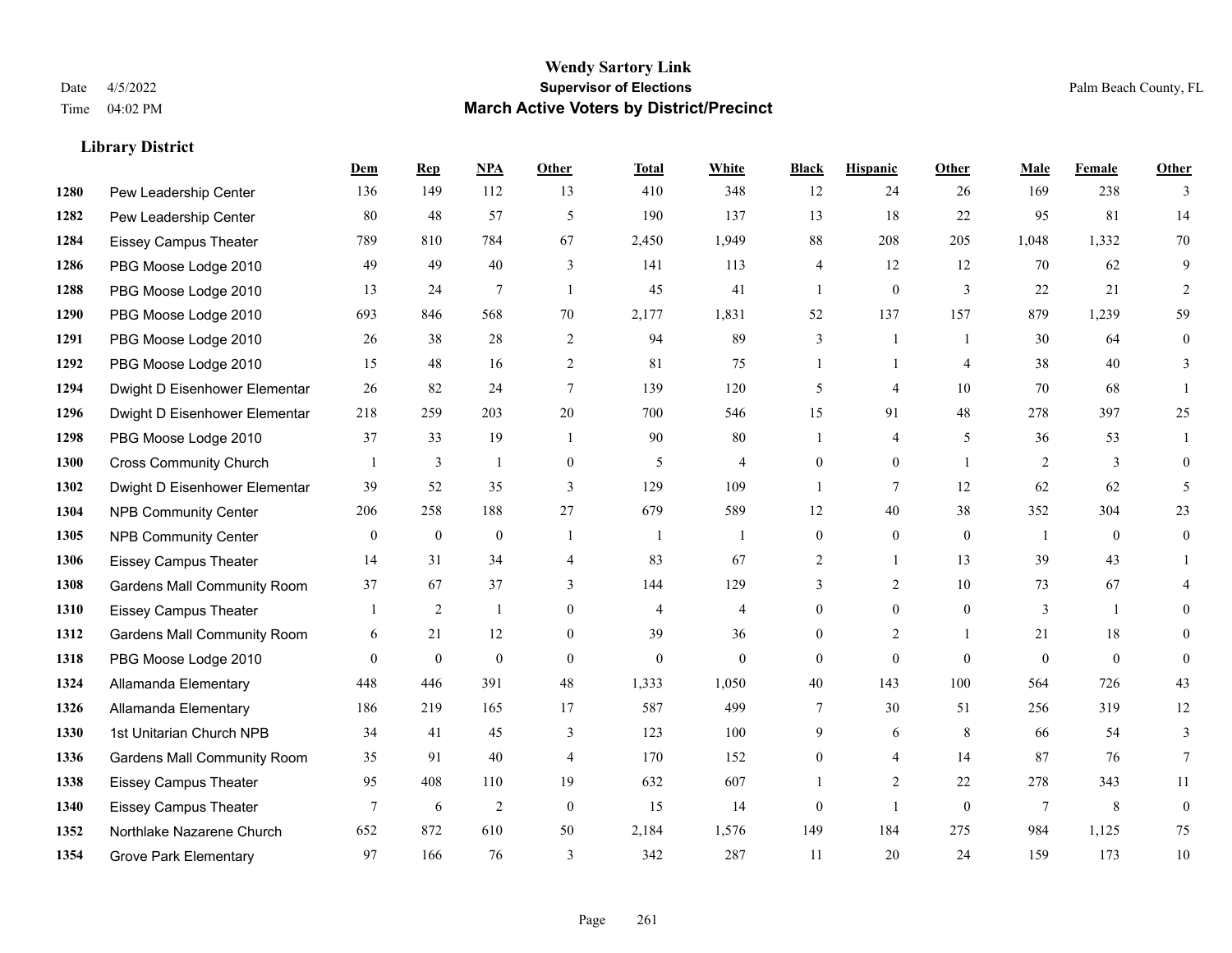|      |                                 | Dem            | <b>Rep</b>       | NPA              | <b>Other</b>     | <b>Total</b> | <b>White</b>   | <b>Black</b> | <b>Hispanic</b>  | <b>Other</b>   | <b>Male</b> | <b>Female</b> | <b>Other</b>     |
|------|---------------------------------|----------------|------------------|------------------|------------------|--------------|----------------|--------------|------------------|----------------|-------------|---------------|------------------|
| 1360 | Garden Lodge 366 F&AM           | 347            | 338              | 239              | 20               | 944          | 735            | 62           | 72               | 75             | 408         | 508           | 28               |
| 1362 | <b>Grove Park Elementary</b>    | 206            | 125              | 195              | $\tau$           | 533          | 268            | 47           | 162              | 56             | 239         | 277           | 17               |
| 1366 | Palm Lake Estates - The Pines   | 62             | 79               | 58               | 4                | 203          | 166            | 17           | 6                | 14             | 94          | 104           | $\mathfrak{H}$   |
| 1370 | Palm Lake Estates - The Pines   | 125            | 130              | 88               | 6                | 349          | 282            | $20\,$       | 29               | 18             | 147         | 191           | 11               |
| 1372 | Garden Lodge 366 F&AM           | 94             | 31               | 44               | 8                | 177          | 81             | 56           | 20               | 20             | 74          | 95            | $8\,$            |
| 1374 | Pew Leadership Center           | 187            | 83               | 146              | 9                | 425          | 217            | 115          | 50               | 43             | 171         | 240           | 14               |
| 1388 | Palm Beach Shores Town Hall     | 271            | 459              | 319              | 24               | 1,073        | 978            | 14           | 18               | 63             | 505         | 543           | 25               |
| 1389 | Palm Beach Shores Town Hall     | $\overline{0}$ | $\boldsymbol{0}$ | $\mathbf{0}$     | $\theta$         | $\mathbf{0}$ | $\overline{0}$ | $\mathbf{0}$ | $\theta$         | $\theta$       | $\theta$    | $\theta$      | $\boldsymbol{0}$ |
| 2010 | <b>Cypress Lakes HOA</b>        | 612            | 338              | 290              | 29               | 1,269        | 846            | 222          | 106              | 95             | 485         | 748           | 36               |
| 2012 | Century Village Clubhouse       | 63             | 30               | 26               | -1               | 120          | 71             | 16           | 20               | 13             | 56          | 59            | $\mathfrak{H}$   |
| 2020 | Jeaga Middle                    | 209            | 101              | 147              | 10               | 467          | 229            | 125          | 82               | 31             | 202         | 256           | 9                |
| 2021 | Jeaga Middle                    | 165            | 62               | 120              | 12               | 359          | 118            | 123          | 69               | 49             | 144         | 204           | 11               |
| 2022 | Century Village Clubhouse       | 798            | 411              | 345              | 43               | 1,597        | 1,020          | 224          | 214              | 139            | 637         | 908           | $52\,$           |
| 2024 | Century Village Clubhouse       | 798            | 442              | 316              | $42\,$           | 1,598        | 1,106          | 168          | 176              | 148            | 630         | 919           | 49               |
| 2026 | Century Village Clubhouse       | 631            | 348              | 318              | 28               | 1,325        | 805            | 213          | 206              | 101            | 518         | 747           | 60               |
| 2028 | Century Village Clubhouse       | 341            | 194              | 162              | 11               | 708          | 484            | 72           | 90               | 62             | 261         | 425           | $22\,$           |
| 2030 | <b>Benoist Farms Elementary</b> | 565            | 149              | 322              | 25               | 1,061        | 259            | 451          | 247              | 104            | 414         | 602           | $45\,$           |
| 2036 | <b>Turning Points Academy</b>   | 756            | 436              | 387              | 34               | 1,613        | 954            | 291          | 261              | 107            | 601         | 969           | 43               |
| 2038 | <b>Turning Points Academy</b>   | 828            | 177              | 376              | 21               | 1,402        | 497            | 632          | 157              | 116            | 500         | 862           | $40\,$           |
| 2040 | Wynnebrook Elementary           | 796            | 278              | 425              | 19               | 1,518        | 418            | 581          | 359              | 160            | 662         | 788           | 68               |
| 2041 | Wynnebrook Elementary           | 550            | 265              | 404              | 18               | 1,237        | 503            | 141          | 501              | 92             | 525         | 663           | 49               |
| 2044 | St Christophers Episcopal Chr   | 1,102          | 287              | 582              | 36               | 2,007        | 566            | 828          | 409              | 204            | 893         | 1,029         | 85               |
| 2046 | Haverhill Town Hall             | 395            | 218              | 242              | 10               | 865          | 331            | 238          | 203              | 93             | 387         | 439           | 39               |
| 2048 | Elks Lodge #1352                | 2              | 3                | $\boldsymbol{0}$ | $\boldsymbol{0}$ | 5            | 3              | -1           | $\boldsymbol{0}$ | $\overline{1}$ | 3           | -1            | 1                |
| 2050 | Elks Lodge #1352                | 47             | 37               | 52               | 3                | 139          | 73             | 25           | 24               | 17             | 67          | 67            | 5                |
| 2052 | Elks Lodge #1352                | 561            | 138              | 269              | 18               | 986          | 173            | 483          | 146              | 184            | 454         | 495           | 37               |
| 2054 | Elks Lodge #1352                | 1,274          | 334              | 734              | 29               | 2,371        | 458            | 1,007        | 606              | 300            | 1,055       | 1,207         | 109              |
| 2056 | Clayton Hutcheson Hall B        | 717            | 326              | 562              | 19               | 1,624        | 501            | 289          | 669              | 165            | 714         | 824           | 86               |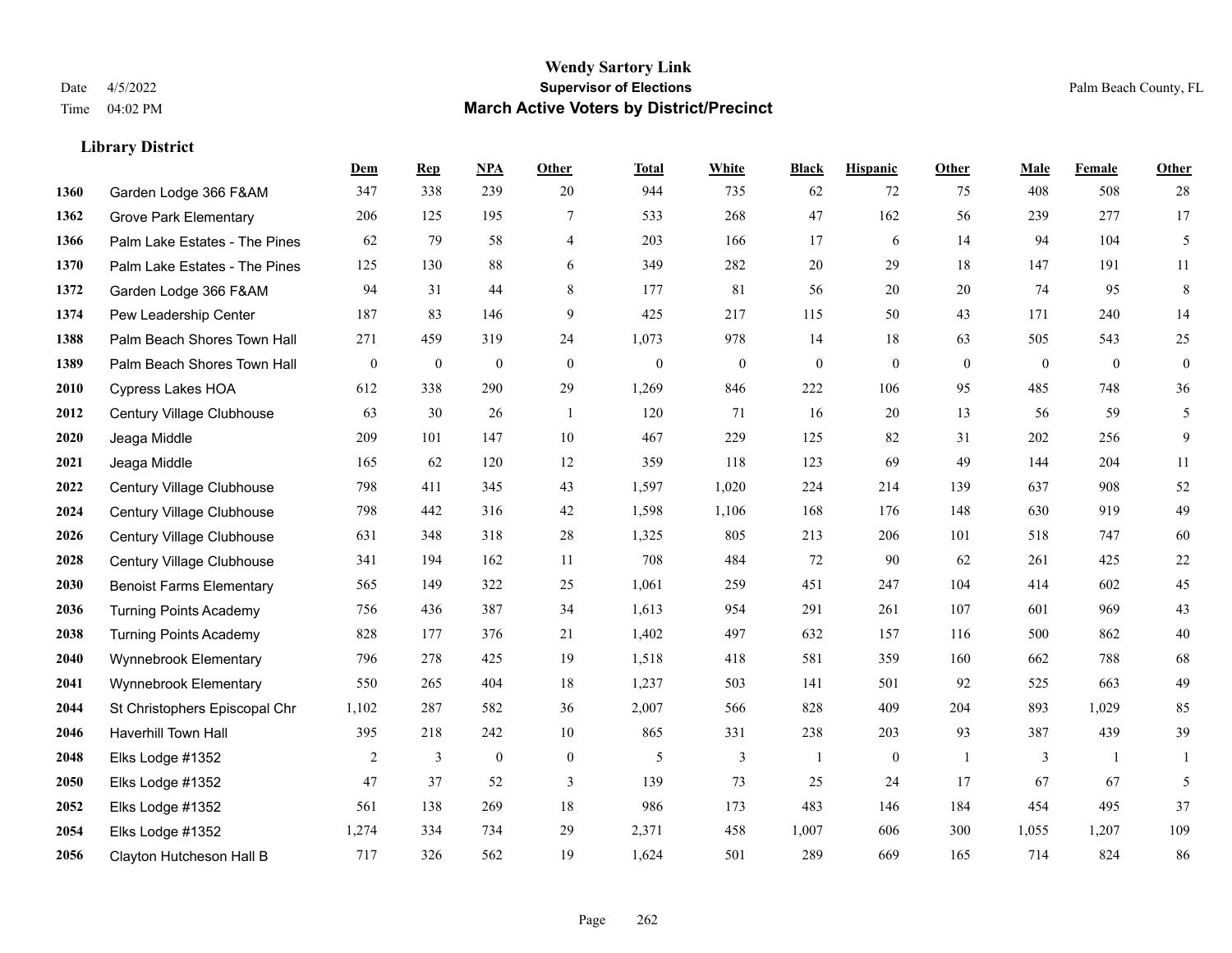|      |                               | Dem            | <b>Rep</b>     | NPA            | <b>Other</b>   | <b>Total</b>   | <b>White</b>   | <b>Black</b>     | <b>Hispanic</b> | <b>Other</b>   | <b>Male</b>    | <b>Female</b> | <b>Other</b>     |
|------|-------------------------------|----------------|----------------|----------------|----------------|----------------|----------------|------------------|-----------------|----------------|----------------|---------------|------------------|
| 2058 | Clayton Hutcheson Hall B      | 2              | $\mathbf{1}$   | $\overline{1}$ | $\theta$       | $\overline{4}$ | $\overline{4}$ | $\mathbf{0}$     | $\mathbf{0}$    | $\theta$       | 2              | 2             | $\theta$         |
| 2060 | <b>West Gate Elementary</b>   | 379            | 225            | 345            | 15             | 964            | 313            | 68               | 494             | 89             | 464            | 452           | $48\,$           |
| 2080 | <b>Everglades Elementary</b>  | 156            | 171            | 127            | 9              | 463            | 263            | 68               | 73              | 59             | 212            | 230           | 21               |
| 2081 | <b>Everglades Elementary</b>  | 68             | 84             | 49             | $\mathbf{0}$   | 201            | 144            | 7                | 27              | 23             | 101            | 94            | 6                |
| 2082 | Pine Jog Environmental Center | 179            | 293            | 172            | 12             | 656            | 445            | 27               | 126             | 58             | 312            | 329           | 15               |
| 2083 | Pine Jog Environmental Center | 7              | 21             | 17             | $\overline{0}$ | 45             | 30             | $\mathbf{0}$     | 13              | 2              | 21             | 23            | -1               |
| 2084 | <b>Cholee Lake Elementary</b> | 289            | 115            | 164            | 16             | 584            | 161            | 220              | 135             | 68             | 263            | 306           | 15               |
| 2085 | Pine Jog Environmental Center | $\overline{2}$ | 1              | $\mathbf{0}$   | $\theta$       | 3              | 3              | $\mathbf{0}$     | $\mathbf{0}$    | $\theta$       | $\mathbf{1}$   | 2             | $\boldsymbol{0}$ |
| 2086 | <b>Cholee Lake Elementary</b> | 1,220          | 552            | 926            | 56             | 2,754          | 846            | 613              | 909             | 386            | 1,202          | 1,443         | 109              |
| 2087 | Pine Jog Environmental Center |                | $\mathbf{0}$   | $\mathbf{0}$   | $\mathbf{0}$   | $\overline{1}$ | $\mathbf{1}$   | $\mathbf{0}$     | $\mathbf{0}$    | $\mathbf{0}$   | $\mathbf{1}$   | $\mathbf{0}$  | $\boldsymbol{0}$ |
| 2088 | Melaleuca Elementary          | 853            | 553            | 684            | 46             | 2,136          | 1,063          | 364              | 513             | 196            | 977            | 1,082         | 77               |
| 2090 | Pine Jog Environmental Center | $\mathbf{0}$   | $\sqrt{2}$     | $\mathbf{0}$   | $\mathbf{0}$   | $\overline{c}$ | 1              | $\boldsymbol{0}$ | $\mathbf{0}$    | $\overline{1}$ | $\mathbf{0}$   |               | 1                |
| 2092 | Pine Jog Environmental Center | $\mathbf{0}$   | 1              | $\mathbf{0}$   | $\overline{1}$ | $\overline{2}$ | $\overline{2}$ | $\mathbf{0}$     | $\mathbf{0}$    | $\theta$       | $\overline{2}$ | $\theta$      | $\mathbf{0}$     |
| 2094 | Pine Jog Environmental Center | 360            | 78             | 205            | 11             | 654            | 108            | 258              | 171             | 117            | 271            | 356           | $27\,$           |
| 2096 | 1st Church of the Nazarene    | 254            | 69             | 194            | 5              | 522            | 112            | 22               | 344             | 44             | 238            | 256           | $28\,$           |
| 2097 | 1st Church of the Nazarene    | 225            | 141            | 175            | 10             | 551            | 210            | 44               | 220             | 77             | 248            | 273           | $30\,$           |
| 2098 | Iglesia Cristo Mi Redentor    | 434            | 220            | 345            | 23             | 1,022          | 324            | 162              | 445             | 91             | 430            | 528           | 64               |
| 2100 | Iglesia Cristo Mi Redentor    | 777            | 367            | 577            | 34             | 1,755          | 435            | 380              | 767             | 173            | 725            | 943           | 87               |
| 2102 | Union Congregational Church   | 1,192          | 358            | 662            | 42             | 2,254          | 492            | 663              | 864             | 235            | 912            | 1,232         | 110              |
| 2104 | Lake Lytal Park               | 501            | 225            | 346            | 22             | 1,094          | 296            | 228              | 460             | 110            | 451            | 587           | 56               |
| 2106 | <b>Main Library</b>           | 604            | 274            | 424            | 36             | 1,338          | 515            | 238              | 459             | 126            | 579            | 709           | 50               |
| 2108 | <b>Berkshire Elementary</b>   | 723            | 344            | 674            | 36             | 1,777          | 458            | 202              | 925             | 192            | 782            | 904           | 91               |
| 2110 | <b>Berkshire Elementary</b>   | 169            | 86             | 144            | $\overline{7}$ | 406            | 130            | 50               | 173             | 53             | 167            | 217           | $22\,$           |
| 2114 | <b>Main Library</b>           | 367            | 282            | 325            | 15             | 989            | 355            | 66               | 484             | 84             | 450            | 493           | $46\,$           |
| 2115 | The Ark Church                | 74             | 52             | 60             | 5              | 191            | 89             | 12               | 71              | 19             | 86             | 94            | $11\,$           |
| 2116 | The Ark Church                | 791            | 560            | 720            | 36             | 2,107          | 906            | 150              | 882             | 169            | 905            | 1,125         | 77               |
| 2117 | The Ark Church                | 2              | $\overline{1}$ | $\overline{1}$ | $\mathbf{0}$   | $\overline{4}$ | $\mathbf{1}$   | 2                | $\mathbf{0}$    | $\overline{1}$ | $\overline{2}$ | -1            | 1                |
| 2125 | St Marys Orthodox Church      | 342            | 349            | 257            | 8              | 956            | 511            | 42               | 337             | 66             | 432            | 487           | 37               |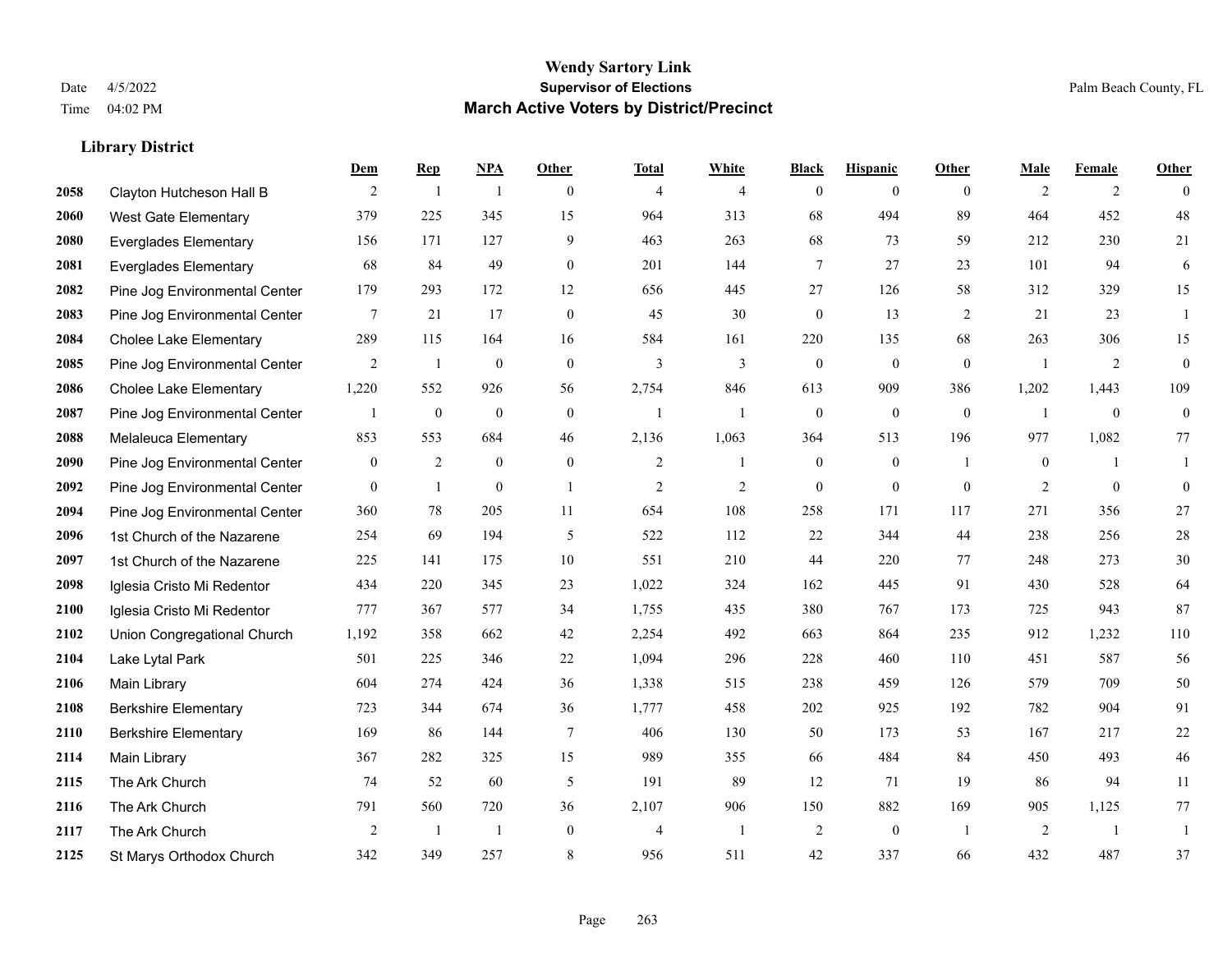|      |                                       | Dem              | <b>Rep</b>       | NPA              | <b>Other</b>     | <b>Total</b>     | <b>White</b>     | <b>Black</b>     | <b>Hispanic</b>  | <b>Other</b>   | <b>Male</b>  | Female       | <b>Other</b>     |
|------|---------------------------------------|------------------|------------------|------------------|------------------|------------------|------------------|------------------|------------------|----------------|--------------|--------------|------------------|
| 2126 | St Marys Orthodox Church              | 270              | 249              | 233              | 9                | 761              | 427              | 32               | 242              | 60             | 363          | 379          | 19               |
| 2127 | Lake Clarke Shores Town Hall          |                  | $\mathbf{0}$     | $\overline{1}$   | $\overline{0}$   | $\overline{2}$   | $\mathbf{0}$     | $\mathbf{0}$     | $\overline{2}$   | $\theta$       | 2            | $\theta$     | $\mathbf{0}$     |
| 2130 | Cloud Lake Town Hall                  | 42               | 62               | 59               | 8                | 171              | 122              | 2                | 33               | 14             | 87           | 78           | 6                |
| 2132 | Cloud Lake Town Hall                  | 28               | 28               | 32               | $\mathbf{1}$     | 89               | 58               | $\overline{c}$   | 24               | 5              | 38           | 48           | 3                |
| 2146 | Village Walk HOA Clubhouse            | 543              | 543              | 431              | 46               | 1,563            | 1,207            | 62               | 148              | 146            | 659          | 857          | 47               |
| 2148 | <b>Liberty Park Elementary</b>        | $\boldsymbol{0}$ | $\bf{0}$         | $\boldsymbol{0}$ | $\boldsymbol{0}$ | $\boldsymbol{0}$ | $\boldsymbol{0}$ | $\boldsymbol{0}$ | $\boldsymbol{0}$ | $\mathbf{0}$   | $\mathbf{0}$ | $\mathbf{0}$ | $\boldsymbol{0}$ |
| 2150 | <b>River Bridge Activities Center</b> | 1,092            | 522              | 718              | 55               | 2,387            | 1,151            | 494              | 499              | 243            | 981          | 1,317        | 89               |
| 2152 | Pine Ridge North II                   | 1,099            | 526              | 832              | 56               | 2,513            | 1,034            | 393              | 840              | 246            | 1,010        | 1,400        | 103              |
| 2154 | <b>Forest Hill Elementary</b>         | 1,139            | 447              | 804              | 38               | 2,428            | 738              | 406              | 1,039            | 245            | 1,052        | 1,251        | 125              |
| 2156 | Cresthaven Emory Aud                  | 635              | 409              | 302              | 16               | 1,362            | 740              | 103              | 430              | 89             | 506          | 806          | 50               |
| 2158 | Community Of Hope                     | 1,093            | 424              | 876              | 28               | 2,421            | 598              | 449              | 1,066            | 308            | 1,072        | 1,240        | 109              |
| 2160 | Cresthaven Barkley Aud                | 501              | 354              | 305              | 20               | 1,180            | 596              | 87               | 399              | 98             | 500          | 628          | 52               |
| 2162 | Cresthaven Ashley Aud                 | 330              | 209              | 234              | 16               | 789              | 386              | 45               | 299              | 59             | 316          | 441          | $32\,$           |
| 2164 | Covered Bridge Clubhouse              | 1,112            | 743              | 695              | 40               | 2,590            | 1,785            | 139              | 493              | 173            | 1,010        | 1,503        | $77\,$           |
| 2166 | Poinciana Clubhouse                   | 891              | 539              | 507              | 39               | 1,976            | 1,302            | 105              | 413              | 156            | 780          | 1,132        | 64               |
| 2168 | First Baptist Church GA               | $\mathbf{0}$     | $\boldsymbol{0}$ | $\boldsymbol{0}$ | $\mathbf{0}$     | $\mathbf{0}$     | $\boldsymbol{0}$ | $\boldsymbol{0}$ | $\mathbf{0}$     | $\mathbf{0}$   | $\mathbf{0}$ | $\mathbf{0}$ | $\mathbf{0}$     |
| 2170 | <b>Liberty Park Elementary</b>        | 1,148            | 545              | 682              | 53               | 2,428            | 1,054            | 462              | 656              | 256            | 961          | 1,360        | 107              |
| 2172 | First Baptist Church GA               | 17               | 3                | 10               | $\mathbf{0}$     | 30               | 13               | $\overline{4}$   | 9                | $\overline{4}$ | 11           | 18           | $\mathbf{1}$     |
| 2174 | First Baptist Church GA               | 455              | 187              | 279              | 13               | 934              | 403              | 194              | 212              | 125            | 414          | 479          | 41               |
| 2182 | <b>Greenacres Community Center</b>    | 627              | 291              | 547              | 29               | 1,494            | 523              | 140              | 689              | 142            | 597          | 810          | 87               |
| 2184 | American Polish Club                  | 1,071            | 389              | 810              | 41               | 2,311            | 696              | 350              | 1,008            | 257            | 963          | 1,217        | 131              |
| 2186 | American Polish Club                  | 317              | 139              | 241              | 6                | 703              | 208              | 109              | 317              | 69             | 310          | 362          | 31               |
| 2188 | St Lukes United Methodist Chr         | 467              | 520              | 432              | 34               | 1,453            | 1,141            | 38               | 195              | 79             | 691          | 722          | $40\,$           |
| 2190 | Lucerne Pointe Clubhouse              | 1,019            | 547              | 662              | 45               | 2,273            | 1,429            | 223              | 438              | 183            | 935          | 1,263        | 75               |
| 2192 | Fountains Of Palm Beach               | 936              | 472              | 608              | 62               | 2,078            | 1,386            | 155              | 360              | 177            | 900          | 1,116        | 62               |
| 2194 | <b>LC Swain Middle</b>                | 1,089            | 368              | 750              | 42               | 2,249            | 766              | 484              | 767              | 232            | 953          | 1,191        | 105              |
| 2196 | Pine Ridge South IV Clubhouse         | 875              | 495              | 525              | 44               | 1,939            | 1,152            | 256              | 409              | 122            | 755          | 1,108        | 76               |
| 2198 | American Finnish Club                 | 14               | 9                | 8                | $\theta$         | 31               | 17               | 3                | 1                | 10             | 12           | 16           | 3                |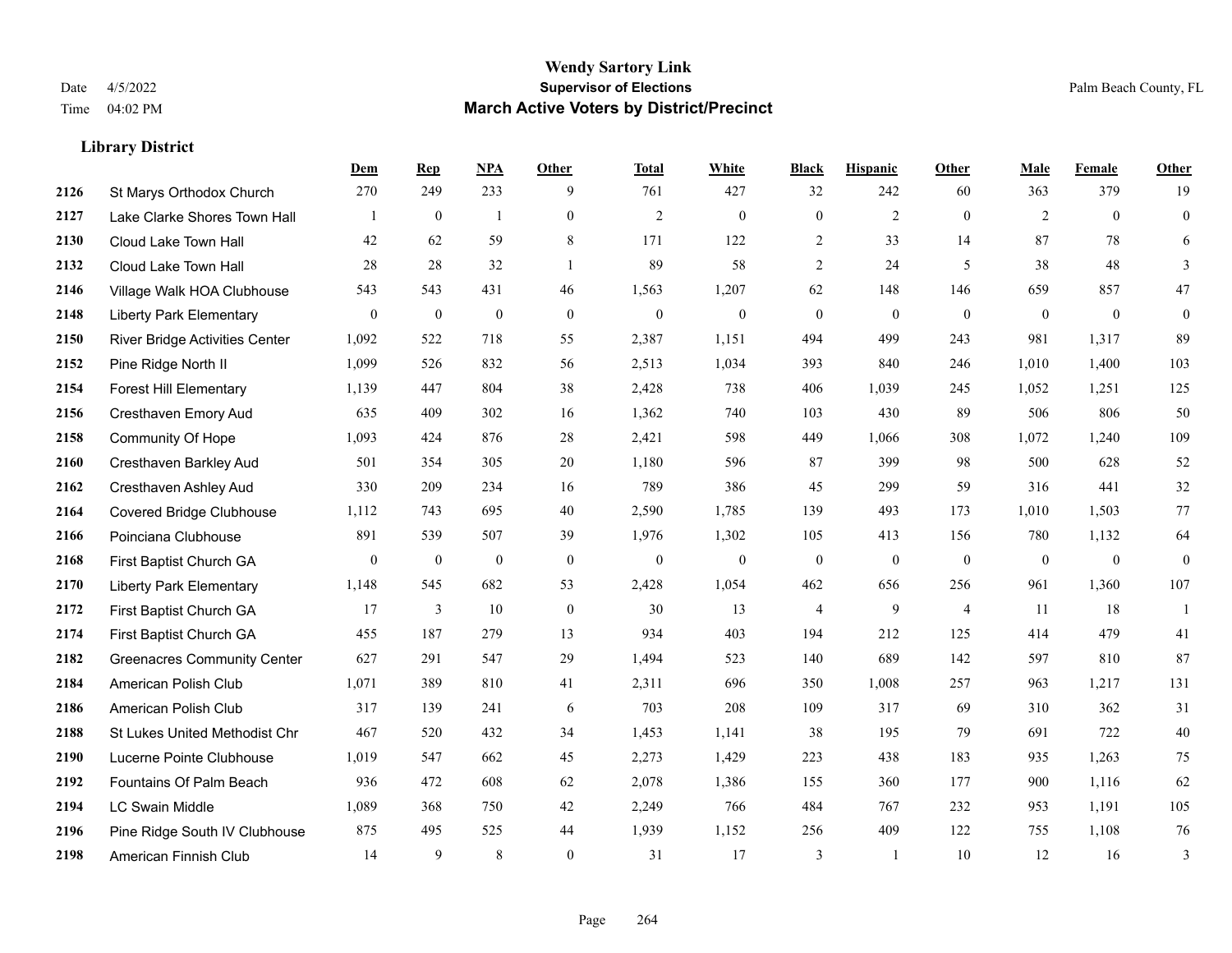|      |                                | Dem          | <b>Rep</b>       | NPA              | <b>Other</b>   | <b>Total</b>     | <b>White</b>     | <b>Black</b>     | <b>Hispanic</b> | <b>Other</b>   | <b>Male</b>    | <b>Female</b> | <b>Other</b>     |
|------|--------------------------------|--------------|------------------|------------------|----------------|------------------|------------------|------------------|-----------------|----------------|----------------|---------------|------------------|
| 2202 | <b>LC Swain Middle</b>         | $\mathbf{0}$ | $\,$ 8 $\,$      | $\overline{1}$   | $\theta$       | 9                | 6                | $\mathbf{0}$     | 3               | $\overline{0}$ | $\overline{4}$ | 5             | $\theta$         |
| 2204 | <b>Heritage Elementary</b>     | 555          | 220              | 486              | 26             | 1,287            | 414              | 142              | 618             | 113            | 563            | 654           | 70               |
| 2206 | <b>Heritage Elementary</b>     | 468          | 195              | 339              | 16             | 1,018            | 319              | 231              | 340             | 128            | 435            | 532           | 51               |
| 2208 | American Finnish Club          | 6            | $\,$ 8 $\,$      | 1                | $\mathbf{1}$   | 16               | 15               | $\boldsymbol{0}$ | $\mathbf{0}$    | -1             | $\tau$         | 8             | 1                |
| 2210 | American Polish Club           | 231          | 94               | 138              | $\overline{4}$ | 467              | 175              | 109              | 135             | 48             | 191            | 260           | 16               |
| 2212 | American Polish Club           | $\mathbf{0}$ | $\boldsymbol{0}$ | $\boldsymbol{0}$ | $\mathbf{0}$   | $\boldsymbol{0}$ | $\boldsymbol{0}$ | $\boldsymbol{0}$ | $\bf{0}$        | $\overline{0}$ | $\mathbf{0}$   | $\mathbf{0}$  | $\boldsymbol{0}$ |
| 2214 | Indian Pines Elementary        | 1,183        | 261              | 596              | 39             | 2,079            | 460              | 930              | 447             | 242            | 936            | 1,045         | 98               |
| 2216 | Indian Pines Elementary        | 1,775        | 287              | 837              | 42             | 2,941            | 499              | 1,504            | 571             | 367            | 1,326          | 1,466         | 149              |
| 2218 | <b>Tradewinds Middle</b>       | 1,265        | 313              | 666              | 39             | 2,283            | 561              | 912              | 362             | 448            | 1,007          | 1,152         | 124              |
| 3004 | Community Of Hope              | 62           | 42               | 63               | 3              | 170              | 66               | 9                | 70              | 25             | 84             | 75            | 11               |
| 3008 | Palm Springs Middle            | $\mathbf{0}$ | $\boldsymbol{0}$ | $\mathbf{0}$     | $\mathbf{0}$   | $\boldsymbol{0}$ | $\mathbf{0}$     | $\boldsymbol{0}$ | $\mathbf{0}$    | $\overline{0}$ | $\mathbf{0}$   | $\mathbf{0}$  | $\boldsymbol{0}$ |
| 3012 | <b>Emmanuel Baptist Church</b> | 638          | 576              | 440              | 22             | 1,676            | 1,005            | 45               | 530             | 96             | 704            | 912           | 60               |
| 3014 | Lake Clarke Shores Town Hall   | 972          | 1,080            | 666              | 46             | 2,764            | 2,023            | 82               | 487             | 172            | 1,261          | 1,421         | $82\,$           |
| 3016 | <b>Community Of Hope</b>       | 41           | 38               | 60               | 2              | 141              | 39               | 10               | 77              | 15             | 53             | 78            | $10\,$           |
| 3022 | Oasis De Amor Baptist Church   | 496          | 225              | 414              | 18             | 1,153            | 369              | 139              | 498             | 147            | 547            | 538           | 68               |
| 3032 | Special Olympics of PBC        | 666          | 323              | 528              | 35             | 1,552            | 556              | 267              | 596             | 133            | 714            | 760           | $78\,$           |
| 3070 | Mid County Senior Center       | 720          | 273              | 598              | 37             | 1,628            | 517              | 384              | 530             | 197            | 745            | 810           | 73               |
| 3074 | Coastal Chapel                 | 473          | 360              | 353              | 31             | 1,217            | 752              | 105              | 267             | 93             | 579            | 596           | $42\,$           |
| 3080 | American Finnish Club          | 843          | 224              | 565              | 38             | 1,670            | 398              | 516              | 572             | 184            | 733            | 840           | 97               |
| 3082 | <b>Atlantis City Hall</b>      | 495          | 886              | 453              | 50             | 1,884            | 1,628            | 39               | 92              | 125            | 866            | 973           | 45               |
| 3084 | Lakes of Sherbrooke            | 680          | 635              | 588              | 53             | 1,956            | 1,330            | 183              | 282             | 161            | 854            | 1,031         | 71               |
| 3086 | <b>Woodlands Middle</b>        | 792          | 605              | 706              | 50             | 2,153            | 1,447            | 146              | 378             | 182            | 1,015          | 1,067         | 71               |
| 3088 | <b>Tradewinds Middle</b>       | 180          | 51               | 124              | $\,8\,$        | 363              | 99               | 127              | 77              | 60             | 166            | 187           | $10\,$           |
| 3090 | <b>Woodlands Middle</b>        | 1,480        | 839              | 675              | 53             | 3,047            | 2,463            | 184              | 114             | 286            | 1,376          | 1,585         | 86               |
| 3092 | Lacuna HOA Clubhouse           | 1,215        | 783              | 793              | 74             | 2,865            | 1,976            | 281              | 332             | 276            | 1,310          | 1,464         | 91               |
| 3094 | <b>Coral Reef Elementary</b>   | 333          | 251              | 287              | 29             | 900              | 514              | 87               | 207             | 92             | 417            | 458           | $25\,$           |
| 3096 | <b>Coral Reef Elementary</b>   | 805          | 585              | 640              | 62             | 2,092            | 1,340            | 257              | 263             | 232            | 966            | 1,049         | 77               |
| 3098 | <b>Manatee Elementary</b>      | 665          | 589              | 530              | 51             | 1,835            | 1,251            | 180              | 218             | 186            | 836            | 941           | 58               |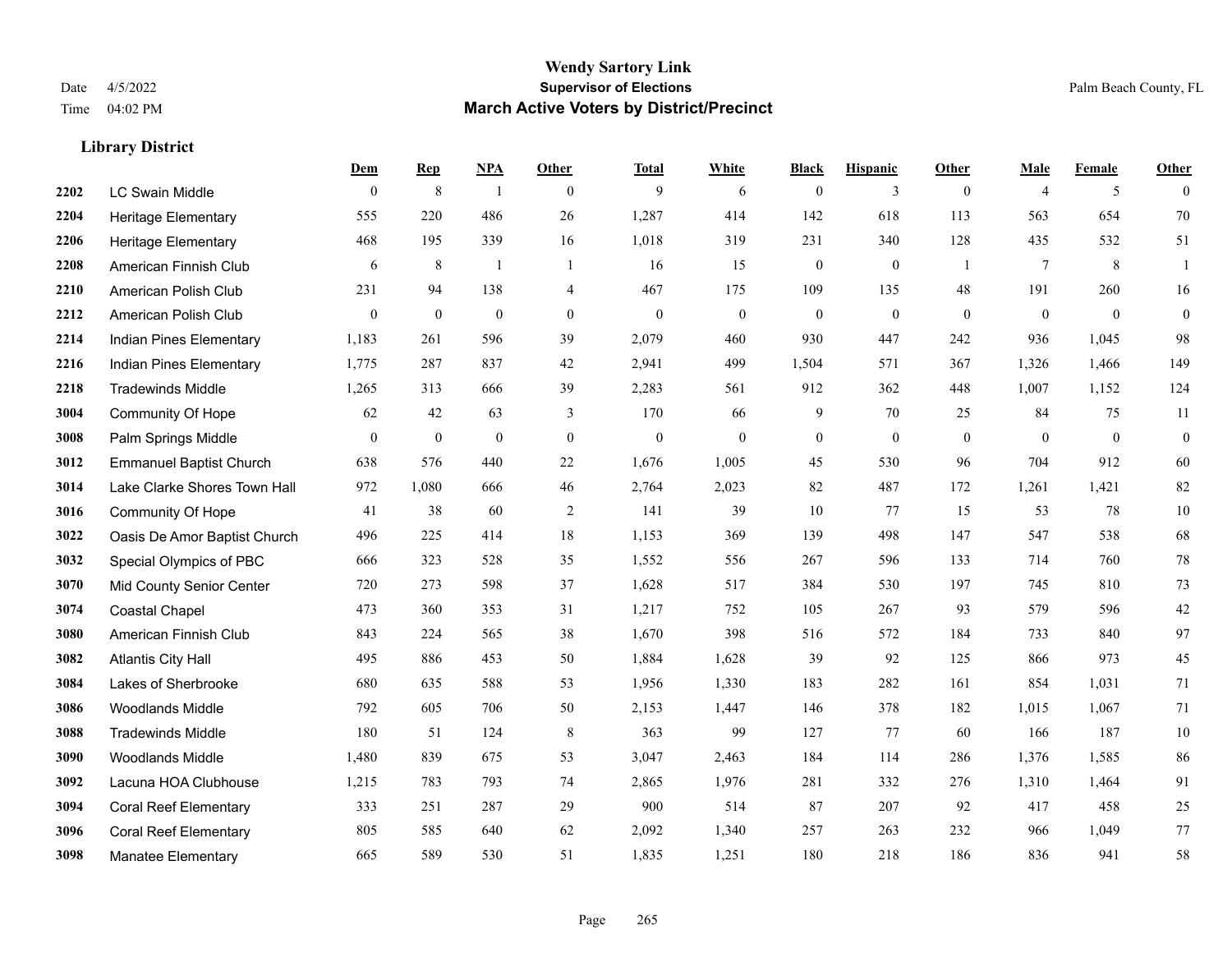**Library District**

#### **Wendy Sartory Link** Date 4/5/2022 **Supervisor of Elections** Palm Beach County, FL Time 04:02 PM **March Active Voters by District/Precinct**

**Dem Rep NPA Other Total White Black Hispanic Other Male Female Other**

# Journeys End 426 339 383 20 1,168 778 96 141 153 551 587 30 Diamond View Elementary 1,189 449 807 50 2,495 1,026 644 528 297 1,105 1,283 107 American German Club 399 348 379 35 1,161 805 92 138 126 537 582 42 American German Club 304 102 212 19 637 219 188 99 131 280 331 26 Santaluces High 1,264 550 919 65 2,798 1,135 714 555 394 1,242 1,467 89 Lantana Road Branch Library 823 343 493 44 1,703 802 459 280 162 740 889 74 Starlight Cove Elementary 836 292 624 35 1,787 690 318 629 150 766 928 93 Santaluces High 377 260 297 13 947 550 123 190 84 460 459 28 Advent Lantana 1,043 537 744 57 2,381 1,485 345 364 187 981 1,319 81 Advent Lantana 197 220 182 17 616 503 21 47 45 298 305 13 Valencia Shores Social Club 1,218 603 582 51 2,454 2,164 70 80 140 1,127 1,270 57 **3122 Boynton Beach Community Chu**rch 884 423 352 34 1,693 1,508 40 55 90 706 951 36 West Boynton Park and Rec 782 576 660 43 2,061 1,303 221 290 247 938 1,053 70 Temple Shaarei Shalom 622 497 462 26 1,607 1,100 157 195 155 738 822 47 West Boynton Park and Rec 940 600 730 48 2,318 1,433 291 334 260 1,058 1,179 81 Winston Trails Swim Center 1,098 902 876 62 2,938 2,087 204 373 274 1,379 1,451 108 Park Vista High 863 654 725 45 2,287 1,441 237 364 245 1,041 1,172 74 Christa McAuliffe Middle 164 124 130 9 427 261 48 57 61 203 213 11 Hidden Oaks Elementary 1,060 315 606 39 2,020 578 803 368 271 865 1,074 81 Freedom Shores Elementary 10 8 9 0 27 21 1 3 2 11 14 2 Imagine Schools - Chancellor 62 57 54 5 178 117 12 28 21 89 85 4 Christa McAuliffe Middle 550 253 228 24 1,055 962 16 27 50 425 600 30 Park Vista High 639 402 396 32 1,469 1,259 55 63 92 648 773 48 Ponte Vecchio Clubhouse 784 327 286 25 1,422 1,273 20 39 90 638 746 38 Aberdeen East Clubhouse 1,008 499 557 38 2,102 1,582 148 189 183 874 1,165 63 Crystal Lakes Elementary 1,000 765 805 60 2,630 1,837 208 291 294 1,193 1,329 108 Christa McAuliffe Middle 425 329 339 20 1,113 752 136 125 100 500 572 41

Hidden Oaks Elementary 539 263 308 19 1,129 666 208 134 121 502 591 36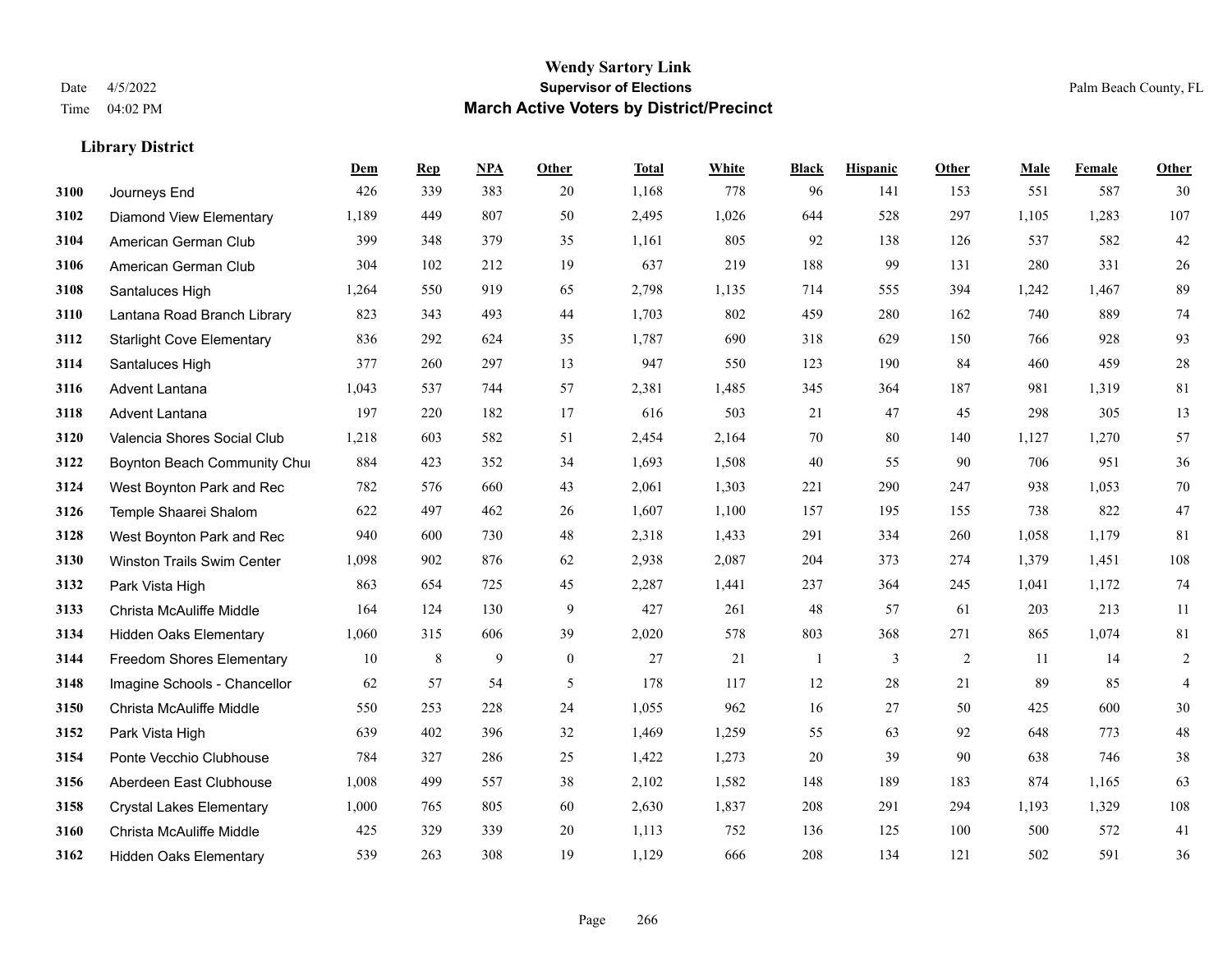|      |                                      | Dem            | <b>Rep</b>       | NPA              | <b>Other</b>   | <b>Total</b>     | <b>White</b>   | <b>Black</b>     | <b>Hispanic</b> | <b>Other</b>   | <b>Male</b>    | <b>Female</b>  | <b>Other</b>   |
|------|--------------------------------------|----------------|------------------|------------------|----------------|------------------|----------------|------------------|-----------------|----------------|----------------|----------------|----------------|
| 3166 | Jamaica Bay Clubhouse                | 354            | 381              | 270              | 24             | 1,029            | 906            | 21               | 38              | 64             | 450            | 545            | 34             |
| 3170 | Boynton Beach High                   | 1,126          | 615              | 894              | 73             | 2,708            | 1,593          | 320              | 545             | 250            | 1,177          | 1,430          | 101            |
| 3180 | Imagine Schools - Chancellor         | $\mathbf{0}$   | $\boldsymbol{0}$ | $\boldsymbol{0}$ | $\mathbf{0}$   | $\boldsymbol{0}$ | $\mathbf{0}$   | $\boldsymbol{0}$ | $\mathbf{0}$    | $\theta$       | $\overline{0}$ | $\mathbf{0}$   | $\overline{0}$ |
| 4004 | South Palm Beach Town Hall           | 392            | 519              | 397              | 33             | 1,341            | 1,147          | 21               | 81              | 92             | 586            | 708            | 47             |
| 4006 | Manalapan Town Hall                  | 79             | 209              | 92               | 11             | 391              | 355            | 6                | 6               | 24             | 196            | 184            | 11             |
| 4008 | Hypoluxo Town Hall                   | 525            | 599              | 521              | 69             | 1,714            | 1,429          | 43               | 121             | 121            | 790            | 877            | 47             |
| 4010 | <b>Bent Tree Villas East</b>         | 780            | 737              | 603              | 59             | 2,179            | 1,579          | 210              | 220             | 170            | 957            | 1,175          | $47\,$         |
| 4012 | Greentree Villas                     | 656            | 562              | 468              | 36             | 1,722            | 1,401          | 75               | 131             | 115            | 694            | 982            | $46\,$         |
| 4014 | New Church                           | 405            | 493              | 320              | 31             | 1,249            | 1,008          | 64               | 92              | 85             | 540            | 679            | $30\,$         |
| 4016 | Christ Fellowship Church BB          | 541            | 283              | 304              | $26\,$         | 1,154            | 690            | 191              | 170             | 103            | 532            | 591            | 31             |
| 4018 | Quail Ridge Business Center          | 120            | 369              | 129              | 12             | 630              | 610            | -1               | -1              | 18             | 287            | 331            | 12             |
| 4028 | Ocean Ridge Town Hall                | 412            | 735              | 440              | 44             | 1,631            | 1,483          | 4                | 50              | 94             | 768            | 822            | 41             |
| 4030 | Village of Golf Admin Bldg           | 37             | 176              | 56               | $\overline{4}$ | 273              | 267            | $\overline{0}$   | 1               | 5              | 130            | 141            | $\overline{2}$ |
| 4038 | <b>Briny Breezes Community Cente</b> | $88\,$         | 145              | 93               | $\overline{4}$ | 330              | 304            | $\overline{0}$   | 10              | 16             | 135            | 186            | 9              |
| 4040 | <b>Briny Breezes Community Cente</b> | $\overline{0}$ | $\overline{0}$   | $\mathbf{0}$     | $\Omega$       | $\theta$         | $\overline{0}$ | 0                | $\overline{0}$  | $\Omega$       | $\Omega$       | $\Omega$       | 0              |
| 4042 | <b>Briny Breezes Community Cente</b> | $\mathbf{0}$   | $\boldsymbol{0}$ | $\mathbf{0}$     | $\mathbf{0}$   | $\boldsymbol{0}$ | $\overline{0}$ | 0                | $\overline{0}$  | $\theta$       | $\theta$       | $\overline{0}$ | 0              |
| 4044 | <b>Briny Breezes Community Cente</b> | 45             | 39               | 34               | $\mathbf{1}$   | 119              | 105            |                  | 9               | $\overline{4}$ | 63             | 53             | 3              |
| 4046 | <b>Delray Dunes</b>                  | 89             | 346              | 102              | $\tau$         | 544              | 508            | 1                | 5               | 30             | 244            | 289            | 11             |
| 4048 | <b>Banyan Creek Elementary</b>       | 123            | 155              | 85               | 7              | 370              | 295            | 17               | 29              | 29             | 191            | 171            | 8              |
| 4056 | Lakeview Baptist Church              | $\mathbf{0}$   | $\mathbf{0}$     | $\mathbf{0}$     | $\mathbf{0}$   | $\theta$         | $\overline{0}$ | $\mathbf{0}$     | $\overline{0}$  | $\mathbf{0}$   | $\overline{0}$ | $\mathbf{0}$   | 0              |
| 4060 | Lakeview Baptist Church              | 2              | 3                | 5                | $\overline{0}$ | 10               | 5              | $\mathbf{0}$     | $\overline{2}$  | 3              | 5              | 5              | 0              |
| 4064 | Seacrest Presbyterian                | 48             | 43               | 48               | 2              | 141              | 127            |                  | 8               | .5             | 76             | 64             |                |
| 4078 | <b>Banyan Creek Elementary</b>       | 4              | 6                | $\mathbf{1}$     | $\theta$       | 11               | 10             | $\theta$         | $\overline{0}$  |                | $\tau$         | 3              |                |
| 4080 | <b>Banyan Creek Elementary</b>       | $\overline{0}$ | $\mathbf{0}$     | $\boldsymbol{0}$ | $\mathbf{0}$   | $\boldsymbol{0}$ | 0              | 0                | $\overline{0}$  | $\mathbf{0}$   | $\overline{0}$ | $\bf{0}$       | 0              |
| 4082 | <b>Banyan Creek Elementary</b>       | $\theta$       | 3                | $\mathbf{0}$     | $\mathbf{0}$   | 3                | $\overline{3}$ | $\overline{0}$   | $\overline{0}$  | $\theta$       | 2              |                | 0              |
| 4084 | <b>Banyan Creek Elementary</b>       | 42             | 25               | 27               | $\overline{2}$ | 96               | 72             | 6                | 10              | 8              | 45             | 47             | 4              |
| 4100 | <b>Carver Middle</b>                 | 117            | 150              | 105              | 8              | 380              | 297            | 32               | 24              | 27             | 184            | 182            | 14             |
| 4116 | <b>Orchard View Elementary</b>       | 27             | 35               | 30               | $\Omega$       | 92               | 75             | $\overline{c}$   | 6               | 9              | 47             | 42             | 3              |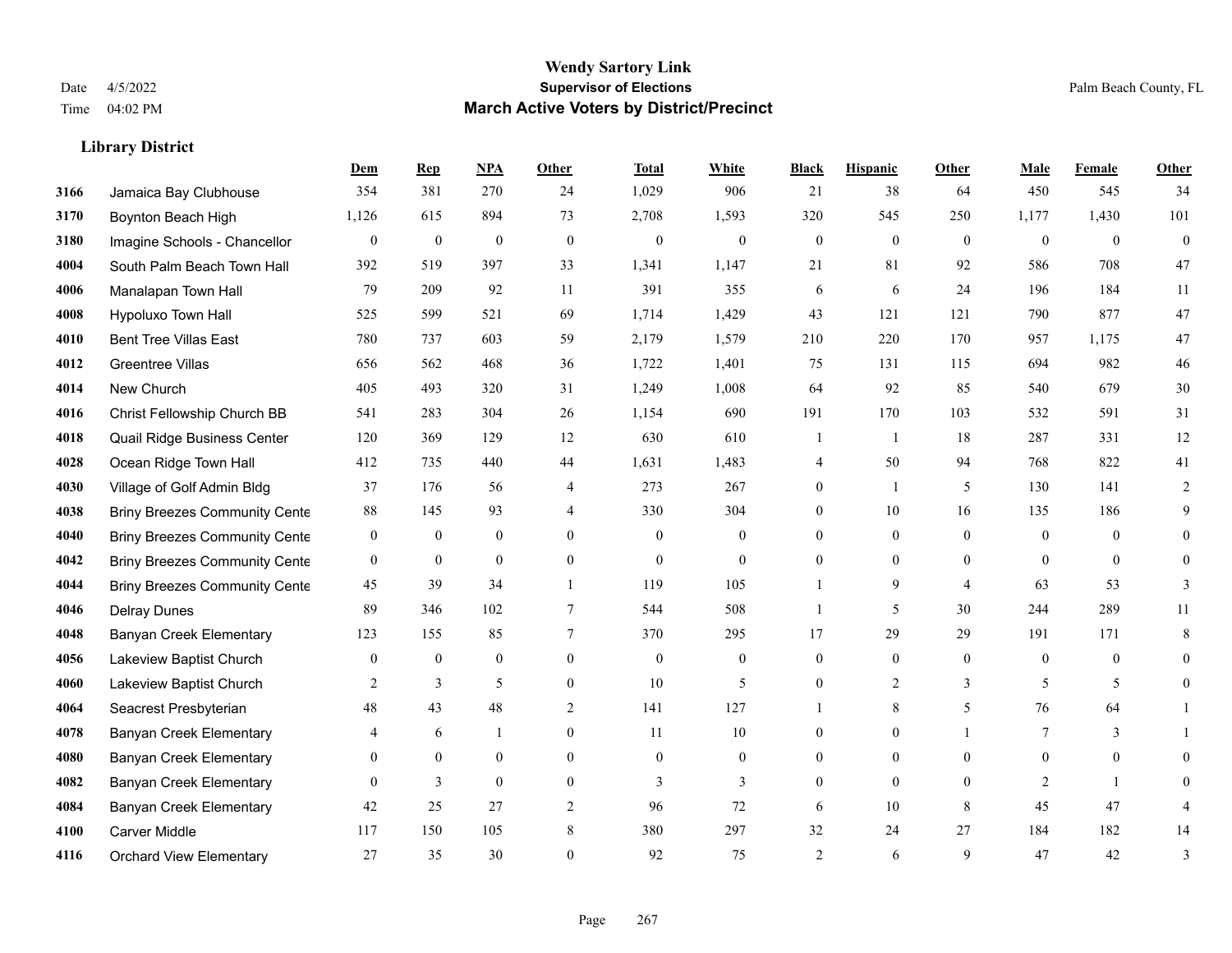|      |                                | Dem   | <b>Rep</b>   | NPA            | <b>Other</b> | <b>Total</b> | <b>White</b> | <b>Black</b>     | <b>Hispanic</b> | <b>Other</b>   | <b>Male</b> | <b>Female</b> | <b>Other</b>     |
|------|--------------------------------|-------|--------------|----------------|--------------|--------------|--------------|------------------|-----------------|----------------|-------------|---------------|------------------|
| 4130 | Omni Middle                    | 613   | 608          | 563            | 38           | 1,822        | 1,496        | 35               | 133             | 158            | 847         | 925           | 50               |
| 4132 | Calusa Elementary              | 389   | 402          | 328            | 29           | 1,148        | 948          | 17               | 95              | 88             | 484         | 626           | 38               |
| 4180 | Del Prado Elementary           | 549   | 593          | 564            | 38           | 1,744        | 1,241        | 51               | 245             | 207            | 799         | 850           | 95               |
| 4182 | Greater BR Swim & Racquet Ctr  | 846   | 593          | 745            | 54           | 2,238        | 1,525        | 73               | 400             | 240            | 943         | 1,203         | 92               |
| 4192 | Verde K-8 School               | 537   | 968          | 718            | 42           | 2,265        | 1,835        | 44               | 121             | 265            | 1,064       | 1,086         | 115              |
| 4194 | Del Prado Elementary           | 553   | 348          | 310            | 30           | 1,241        | 1,047        | 26               | 67              | 101            | 524         | 685           | $32\,$           |
| 4196 | Good Shepherd Lutheran         | 691   | 435          | 446            | 27           | 1,599        | 1,367        | 30               | 83              | 119            | 670         | 887           | $42\,$           |
| 4198 | Verde K-8 School               | 617   | 472          | 533            | 34           | 1,656        | 1,044        | 113              | 313             | 186            | 697         | 892           | 67               |
| 4200 | Verde K-8 School               | 396   | 329          | 285            | 24           | 1,034        | 782          | 9                | 155             | 88             | 412         | 599           | $23\,$           |
| 4202 | Greater BR Swim & Racquet Ctr  | 790   | 597          | 654            | 34           | 2,075        | 1,596        | 32               | 258             | 189            | 840         | 1,159         | 76               |
| 4204 | Sugar Sand Park Comm Center    | 731   | 456          | 592            | 40           | 1,819        | 1,158        | 135              | 311             | 215            | 816         | 935           | 68               |
| 4206 | Good Shepherd Lutheran         | 666   | 501          | 524            | 35           | 1,726        | 1,365        | 38               | 177             | 146            | 702         | 965           | 59               |
| 4208 | Hammock Pointe Elementary      | 841   | 595          | 485            | 38           | 1,959        | 1,679        | 11               | 115             | 154            | 766         | 1,138         | 55               |
| 5002 | Faith Farm Tabernacle          | 562   | 654          | 515            | 46           | 1,777        | 1,174        | 172              | 197             | 234            | 823         | 906           | $48\,$           |
| 5003 | Faith Farm Tabernacle          | 486   | 346          | 445            | 30           | 1,307        | 783          | 136              | 216             | 172            | 587         | 680           | $40\,$           |
| 5004 | Faith Farm Tabernacle          | 4     | 2            | $\overline{c}$ | $\mathbf{0}$ | $\,8\,$      | 5            | $\bf{0}$         | 3               | $\overline{0}$ | 6           | 2             | $\mathbf{0}$     |
| 5005 | <b>Sunset Palms Elementary</b> | 1,249 | 569          | 496            | 75           | 2,389        | 2,238        | 15               | 30              | 106            | 1,100       | 1,231         | 58               |
| 5006 | Faith Farm Tabernacle          | 1,183 | 531          | 588            | 40           | 2,342        | 2,214        | 14               | 24              | 90             | 1,101       | 1,206         | 35               |
| 5007 | Faith Farm Tabernacle          | 5     | $\mathbf{1}$ | $\overline{c}$ | $\mathbf{0}$ | $\,8\,$      | 7            | $\boldsymbol{0}$ | $\mathbf{0}$    | $\overline{1}$ | 6           | 2             | $\boldsymbol{0}$ |
| 5008 | <b>Sunset Palms Elementary</b> | 432   | 340          | 387            | 24           | 1,183        | 773          | 100              | 143             | 167            | 547         | 602           | 34               |
| 5009 | Boynton Beach Community Chur   | 1,206 | 982          | 1,020          | 74           | 3,282        | 2,181        | 294              | 362             | 445            | 1,571       | 1,593         | 118              |
| 5010 | Temple Shaarei Shalom          | 970   | 237          | 327            | 40           | 1,574        | 1,451        | 18               | 30              | 75             | 609         | 929           | 36               |
| 5012 | The Grove Clubhouse            | 403   | 149          | 160            | 13           | 725          | 649          | 20               | 21              | 35             | 300         | 413           | 12               |
| 5014 | West Boynton Branch Library    | 686   | 462          | 504            | 47           | 1,699        | 983          | 255              | 238             | 223            | 747         | 891           | 61               |
| 5016 | Faith United Methodist Church  | 924   | 636          | 628            | 32           | 2,220        | 1,596        | 165              | 243             | 216            | 982         | 1.151         | 87               |
| 5018 | Platina Clubhouse              | 675   | 272          | 298            | 21           | 1,266        | 1,067        | 42               | 73              | 84             | 488         | 747           | 31               |
| 5020 | <b>Hagen Road Elementary</b>   | 601   | 339          | 423            | 33           | 1,396        | 730          | 298              | 189             | 179            | 598         | 748           | 50               |
| 5022 | <b>Hagen Road Elementary</b>   | 857   | 435          | 462            | 27           | 1,781        | 1,394        | 168              | 111             | 108            | 781         | 957           | 43               |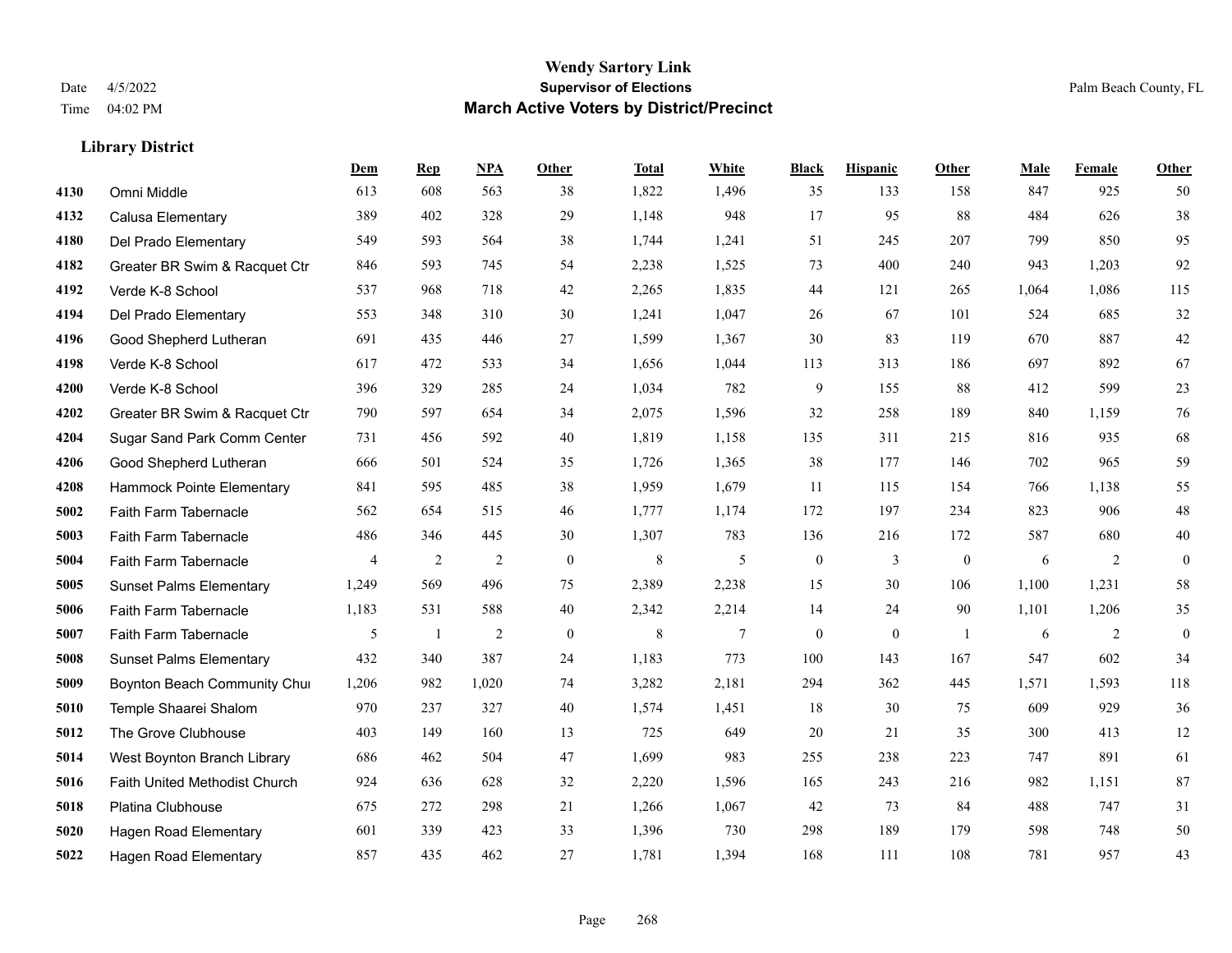|      |                               | Dem   | <b>Rep</b> | NPA   | <b>Other</b> | <b>Total</b> | White | <b>Black</b>   | <b>Hispanic</b> | <b>Other</b> | <b>Male</b> | Female | Other  |
|------|-------------------------------|-------|------------|-------|--------------|--------------|-------|----------------|-----------------|--------------|-------------|--------|--------|
| 5024 | Valencia Lakes HOA            | 624   | 203        | 242   | 16           | 1,085        | 1,005 | 10             | 18              | 52           | 473         | 585    | 27     |
| 5026 | Faith United Methodist Church | 939   | 436        | 534   | 52           | 1,961        | 1,145 | 458            | 201             | 157          | 844         | 1,046  | 71     |
| 5028 | South Tech Academy            | 664   | 532        | 452   | 26           | 1,674        | 1,300 | 104            | 119             | 151          | 741         | 866    | 67     |
| 5030 | West Boynton Branch Library   | 683   | 217        | 338   | 30           | 1,268        | 805   | 252            | 121             | 90           | 491         | 723    | 54     |
| 5032 | New Church                    | 291   | 131        | 140   | 13           | 575          | 496   | 17             | 27              | 35           | 247         | 313    | 15     |
| 5034 | Valencia Lakes HOA            | 782   | 304        | 319   | 18           | 1,423        | 1,307 | 23             | $22\,$          | 71           | 611         | 784    | $28\,$ |
| 5036 | Valencia Isles Social Hall    | 806   | 250        | 272   | 17           | 1,345        | 1,266 | $\overline{c}$ | 8               | 69           | 541         | 774    | 30     |
| 5038 | The Cascades Clubhouse        | 768   | 269        | 277   | 20           | 1,334        | 1,245 | 20             | 18              | 51           | 563         | 745    | 26     |
| 5040 | New Church                    | 385   | 207        | 244   | 16           | 852          | 765   | 18             | 35              | 34           | 386         | 449    | 17     |
| 5042 | South Tech Academy            | 909   | 390        | 491   | 41           | 1,831        | 1,400 | 167            | 141             | 123          | 748         | 1,028  | 55     |
| 5044 | Cascade Lakes Clubhouse       | 555   | 205        | 198   | 16           | 974          | 879   | $\,8\,$        | 12              | 75           | 430         | 517    | 27     |
| 5046 | Green Cay Nature Center       | 1,318 | 586        | 670   | 46           | 2,620        | 1,970 | 282            | 189             | 179          | 1,123       | 1,431  | 66     |
| 5048 | <b>Coral Lakes Clubhouse</b>  | 572   | 385        | 317   | 21           | 1,295        | 897   | 139            | 143             | 116          | 562         | 693    | $40\,$ |
| 5050 | <b>Coral Lakes Clubhouse</b>  | 1,117 | 322        | 385   | 26           | 1,850        | 1,730 | 12             | 11              | 97           | 721         | 1,081  | $48\,$ |
| 5052 | Lake Worth Drainage District  | 650   | 442        | 477   | 34           | 1,603        | 1,226 | 89             | 129             | 159          | 693         | 849    | 61     |
| 5054 | Our Lady Queen of Peace       | 1,120 | 1,189      | 1,032 | 83           | 3,424        | 2,742 | 98             | 208             | 376          | 1,588       | 1,702  | 134    |
| 5055 | Our Lady Queen of Peace       | 300   | 148        | 154   | 12           | 614          | 543   | 6              | 37              | 28           | 273         | 324    | 17     |
| 5056 | Hagen Ranch Road Library      | 1,890 | 1,160      | 1,222 | 103          | 4,375        | 3,522 | 185            | 330             | 338          | 1,842       | 2,401  | 132    |
| 5058 | Valencia Falls Clubhouse      | 675   | 190        | 231   | 11           | 1,107        | 1,042 | 4              | 7               | 54           | 492         | 580    | 35     |
| 5060 | Hagen Ranch Road Library      | 514   | 209        | 224   | 16           | 963          | 895   | $\overline{4}$ | 14              | 50           | 435         | 516    | 12     |
| 5062 | Villa Borghese Clubhouse      | 449   | 231        | 164   | 15           | 859          | 783   | 11             | 27              | 38           | 374         | 464    | 21     |
| 5064 | Huntington Lakes Clubhouse    | 957   | 346        | 365   | 35           | 1,703        | 1,562 | 13             | 43              | 85           | 628         | 1,043  | 32     |
| 5066 | Abbey Village Clubhouse       | 793   | 442        | 397   | 37           | 1,669        | 1,362 | 73             | 130             | 104          | 670         | 941    | 58     |
| 5068 | Camelot Village Clubhouse     | 232   | 114        | 106   | 13           | 465          | 277   | 54             | 91              | 43           | 183         | 267    | 15     |
| 5070 | Delray Villas                 | 457   | 252        | 208   | 18           | 935          | 752   | 48             | 68              | 67           | 390         | 512    | 33     |
| 5072 | Huntington Pointe Clubhouse   | 752   | 184        | 243   | 19           | 1,198        | 1,130 | 7              | 13              | 48           | 449         | 719    | 30     |
| 5074 | Coco Wood Clubhouse           | 387   | 168        | 177   | 12           | 744          | 518   | 99             | 77              | 50           | 330         | 384    | 30     |
| 5076 | Palm Greens Clubhouse         | 670   | 307        | 335   | 30           | 1,342        | 1,110 | 39             | 101             | 92           | 519         | 777    | 46     |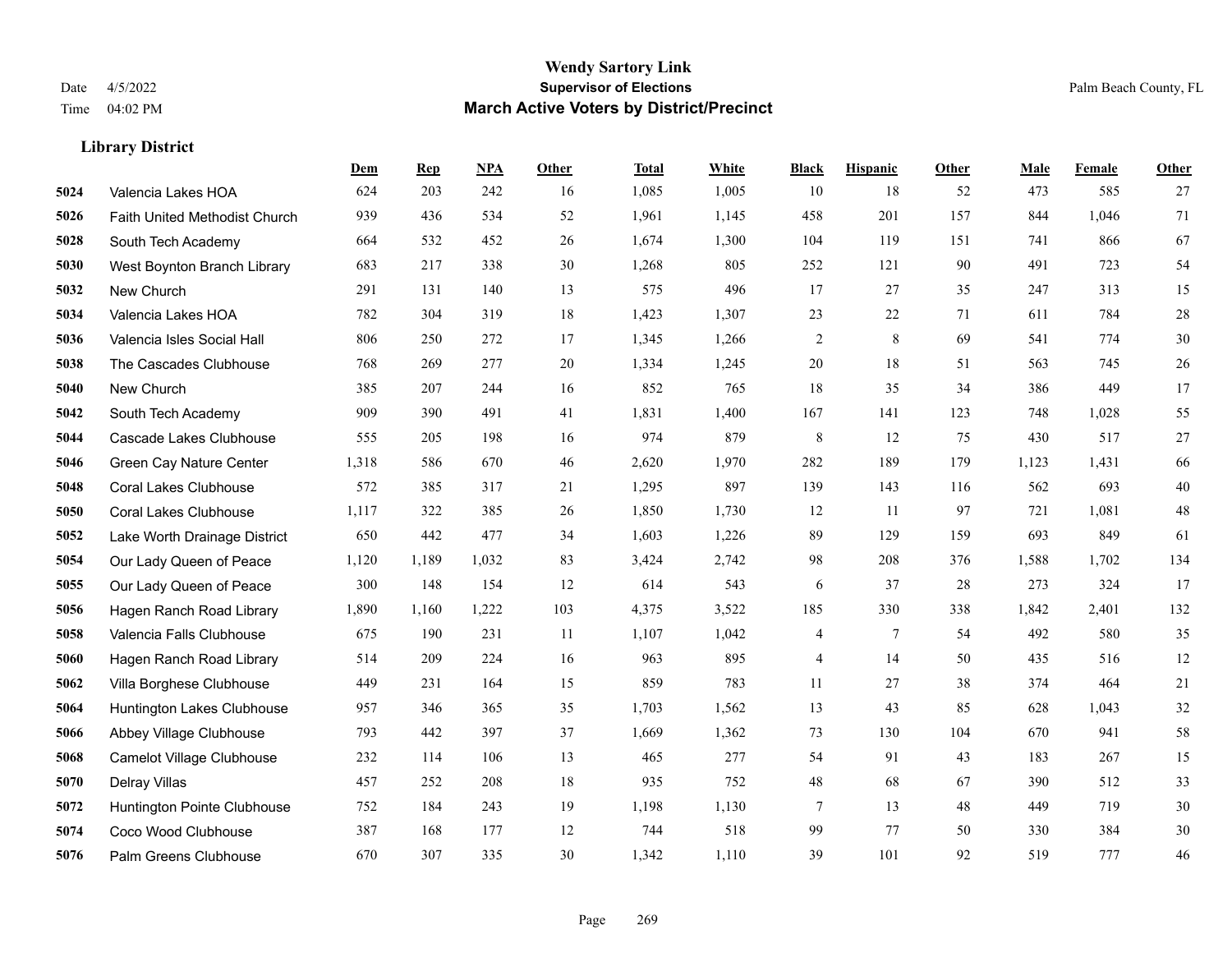|      |                                   | Dem   | <b>Rep</b> | NPA   | <b>Other</b>   | <b>Total</b> | White | <b>Black</b>     | <b>Hispanic</b> | <b>Other</b>    | <b>Male</b> | <b>Female</b> | <b>Other</b>     |
|------|-----------------------------------|-------|------------|-------|----------------|--------------|-------|------------------|-----------------|-----------------|-------------|---------------|------------------|
| 5078 | <b>Bethel Evangelical Baptist</b> | 718   | 392        | 426   | 37             | 1,573        | 1,188 | 116              | 161             | 108             | 637         | 898           | 38               |
| 5080 | <b>Bethel Evangelical Baptist</b> | 80    | 55         | 49    | 3              | 187          | 129   | 14               | 24              | 20              | 62          | 123           | $\overline{2}$   |
| 5082 | <b>Bethel Evangelical Baptist</b> | 643   | 378        | 409   | 26             | 1,456        | 994   | 171              | 162             | 129             | 666         | 748           | $42\,$           |
| 5084 | <b>High Point Section II</b>      | 442   | 314        | 264   | 27             | 1,047        | 831   | 40               | 105             | 71              | 412         | 607           | $28\,$           |
| 5090 | Gleneagles CC-Strathearn Sat      | 968   | 490        | 475   | 37             | 1,970        | 1,684 | 38               | 120             | 128             | 825         | 1.097         | $48\,$           |
| 5092 | Gleneagles CC-Clunie Satellite    | 792   | 348        | 359   | 24             | 1,523        | 1,306 | 70               | 71              | 76              | 658         | 832           | 33               |
| 5094 | Kings Point Clubhouse             | 382   | 198        | 179   | 18             | 777          | 627   | 32               | 70              | 48              | 299         | 449           | $29\,$           |
| 5096 | Monaco Clubhouse                  | 905   | 541        | 480   | 41             | 1,967        | 1,539 | 93               | 184             | 151             | 794         | 1,099         | $74\,$           |
| 5098 | Lakes of Delray Clubhouse         | 392   | 237        | 161   | 16             | 806          | 707   | 15               | 45              | 39              | 314         | 480           | $12\,$           |
| 5100 | <b>Kings Point Flanders</b>       | 896   | 426        | 407   | 34             | 1,763        | 1,399 | 78               | 174             | 112             | 708         | 998           | 57               |
| 5102 | Lakes of Delray Clubhouse         | 881   | 334        | 374   | 41             | 1,630        | 1,338 | 66               | 117             | 109             | 634         | 949           | 47               |
| 5104 | <b>Kings Point Flanders</b>       | 881   | 406        | 372   | 41             | 1,700        | 1,336 | 72               | 168             | 124             | 655         | 978           | 67               |
| 5106 | Las Verdes Clubhouse              | 970   | 624        | 718   | 55             | 2,367        | 1,656 | 208              | 301             | 202             | 1,073       | 1,217         | 77               |
| 5108 | West Boca Branch Library          | 1,490 | 1,581      | 1,514 | 114            | 4,699        | 3,861 | 112              | 280             | 446             | 2,216       | 2,347         | 136              |
| 5110 | South County Civic Center         | 525   | 510        | 425   | 29             | 1,489        | 1,361 | 4                | 22              | 102             | 699         | 749           | 41               |
| 5111 | Morikami Park Elementary          | 42    | 62         | 53    | 3              | 160          | 151   | $\boldsymbol{0}$ | 2               | $7\phantom{.0}$ | 73          | 87            | $\boldsymbol{0}$ |
| 5112 | Morikami Park Elementary          | 534   | 603        | 520   | 38             | 1,695        | 1,473 | 20               | 48              | 154             | 784         | 871           | 40               |
| 5113 | Morikami Park Elementary          | 16    | 38         | 22    | 3              | 79           | 63    | $\mathbf{0}$     | 6               | 10              | 31          | 41            | $7\phantom{.0}$  |
| 5114 | South County Civic Center         | 245   | 192        | 203   | 10             | 650          | 534   | 7                | 29              | 80              | 295         | 327           | $28\,$           |
| 5116 | The Polo Club of Boca Raton       | 636   | 512        | 447   | 25             | 1,620        | 1,481 | 16               | 26              | 97              | 700         | 873           | 47               |
| 5117 | The Polo Club of Boca Raton       | 313   | 186        | 191   | 18             | 708          | 646   | $\mathbf{1}$     | 8               | 53              | 283         | 400           | 25               |
| 5118 | South County Civic Center         | 166   | 116        | 106   | $\tau$         | 395          | 328   | 8                | 34              | 25              | 170         | 214           | 11               |
| 5119 | The Polo Club of Boca Raton       | 39    | 31         | 28    | 2              | 100          | 94    | $\mathbf{1}$     | $\overline{2}$  | 3               | 46          | 53            | $\mathbf{1}$     |
| 5122 | Delray Beach First Baptist        | 267   | 179        | 201   | $10\,$         | 657          | 424   | 32               | 131             | 70              | 286         | 343           | $28\,$           |
| 5124 | Delray Beach First Baptist        | 162   | 110        | 121   | $\overline{1}$ | 394          | 327   | $\,$ 8 $\,$      | 32              | 27              | 156         | 224           | 14               |
| 5126 | <b>Boca Delray Clubhouse</b>      | 252   | 116        | 122   | 12             | 502          | 455   | $\,8\,$          | 15              | 24              | 208         | 283           | 11               |
| 5128 | <b>Sunrise Park Elementary</b>    | 751   | 511        | 574   | 39             | 1,875        | 1,241 | 103              | 282             | 249             | 850         | 965           | 60               |
| 5130 | Coconut Cove Waterpark - Meet     | 649   | 549        | 537   | 32             | 1,767        | 1,298 | 32               | 167             | 270             | 804         | 884           | 79               |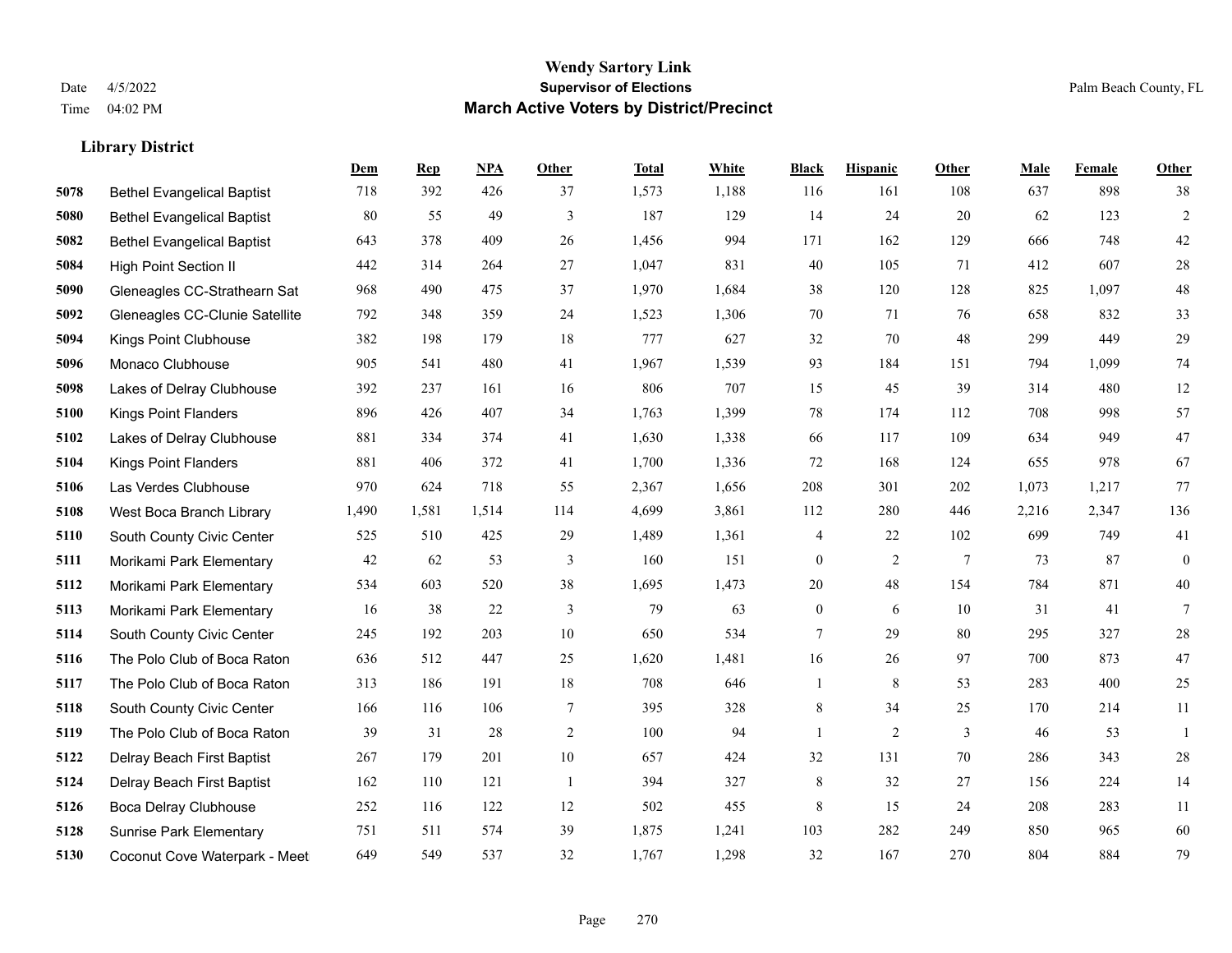|      |                                    | Dem   | <b>Rep</b> | NPA | <b>Other</b> | <b>Total</b> | <b>White</b> | <b>Black</b> | <b>Hispanic</b> | <b>Other</b> | <b>Male</b> | <b>Female</b> | <b>Other</b> |
|------|------------------------------------|-------|------------|-----|--------------|--------------|--------------|--------------|-----------------|--------------|-------------|---------------|--------------|
| 5132 | <b>Eagles Landing Middle</b>       | 919   | 598        | 658 | 48           | 2,223        | 1,516        | 143          | 331             | 233          | 994         | 1,161         | 68           |
| 5134 | Coconut Cove Waterpark - Meet      | 528   | 472        | 461 | 32           | 1,493        | 1,060        | 72           | 236             | 125          | 716         | 726           | 51           |
| 5136 | West Boca Branch Library           | 853   | 509        | 693 | 52           | 2,107        | 1,355        | 127          | 409             | 216          | 888         | 1,156         | 63           |
| 5138 | <b>Whispering Pines Elementary</b> | 886   | 574        | 624 | 43           | 2,127        | 1,412        | 124          | 315             | 276          | 930         | 1,122         | 75           |
| 5140 | Olympic Heights High               | 1,020 | 785        | 930 | 52           | 2,787        | 1,802        | 146          | 539             | 300          | 1,272       | 1,402         | 113          |
| 5142 | <b>Whispering Pines Elementary</b> | 296   | 243        | 250 | 24           | 813          | 580          | 27           | 110             | 96           | 328         | 447           | $38\,$       |
| 5144 | Whisper Walk Section B             | 892   | 456        | 422 | 31           | 1,801        | 1,411        | 52           | 219             | 119          | 683         | 1,071         | 47           |
| 5146 | <b>Century Village West</b>        | 897   | 528        | 406 | 46           | 1,877        | 1,444        | 78           | 188             | 167          | 696         | 1,109         | $72\,$       |
| 5148 | Century Village West               | 748   | 383        | 359 | 29           | 1,519        | 1,215        | 51           | 131             | 122          | 581         | 867           | 71           |
| 5150 | Century Village West               | 671   | 295        | 296 | 19           | 1,281        | 995          | 48           | 147             | 91           | 451         | 790           | $40\,$       |
| 5152 | West Boca Raton High               | 925   | 791        | 860 | 45           | 2,621        | 1,948        | 82           | 244             | 347          | 1,241       | 1,278         | 102          |
| 5154 | Daggerwing Nature Center           | 885   | 773        | 737 | 51           | 2,446        | 1,687        | 79           | 333             | 347          | 1,099       | 1,232         | 115          |
| 5156 | Southwinds Golf Course             | 727   | 499        | 601 | 30           | 1,857        | 1,264        | 83           | 270             | 240          | 786         | 991           | 80           |
| 5158 | <b>Boca West Country Club</b>      | 768   | 468        | 524 | 49           | 1,809        | 1,632        | 9            | 69              | 99           | 754         | 1,008         | $47\,$       |
| 5160 | <b>Boca West Country Club</b>      | 831   | 471        | 434 | 34           | 1,770        | 1,667        | 3            | 27              | 73           | 686         | 1,038         | $46\,$       |
| 5162 | Glades Presbyterian Church         | 762   | 745        | 656 | 42           | 2,205        | 1,612        | 70           | 315             | 208          | 1,040       | 1,087         | $78\,$       |
| 5164 | Sandpiper Shores Elementary        | 1,011 | 655        | 689 | 43           | 2,398        | 1,834        | 73           | 260             | 231          | 1,083       | 1,240         | $75\,$       |
| 5166 | <b>Glades Road Branch Library</b>  | 846   | 782        | 834 | 52           | 2,514        | 1,770        | 123          | 368             | 253          | 1,101       | 1,317         | 96           |
| 5168 | <b>Glades Road Branch Library</b>  | 969   | 606        | 623 | 40           | 2,238        | 1,668        | 65           | 288             | 217          | 855         | 1,326         | 57           |
| 5170 | Olympic Heights High               | 1,139 | 653        | 758 | 49           | 2,599        | 1,908        | 87           | 359             | 245          | 1,022       | 1,483         | 94           |
| 5172 | Del Prado Elementary               | 224   | 320        | 204 | 18           | 766          | 689          | 8            | 11              | 58           | 360         | 386           | $20\,$       |
| 5174 | <b>Waters Edge Elementary</b>      | 835   | 746        | 812 | 50           | 2,443        | 1,670        | 124          | 341             | 308          | 1,129       | 1,203         | 111          |
| 5176 | Loggers Run Middle                 | 464   | 347        | 381 | 18           | 1,210        | 839          | 47           | 200             | 124          | 511         | 636           | 63           |
| 5178 | Loggers Run Middle                 | 695   | 546        | 641 | 41           | 1,923        | 1,059        | 185          | 416             | 263          | 858         | 972           | 93           |
| 5180 | Boca Glades Baptist Church         | 664   | 377        | 651 | 42           | 1,734        | 973          | 131          | 400             | 230          | 795         | 862           | 77           |
| 5182 | Boca Glades Baptist Church         | 576   | 291        | 523 | 39           | 1,429        | 744          | 126          | 357             | 202          | 639         | 727           | 63           |
| 5184 | <b>Coral Sunset Elementary</b>     | 901   | 574        | 740 | 42           | 2,257        | 1,239        | 246          | 450             | 322          | 1,041       | 1,110         | 106          |
| 5186 | <b>Coral Sunset Elementary</b>     | 987   | 429        | 891 | 37           | 2,344        | 968          | 362          | 679             | 335          | 999         | 1,223         | 122          |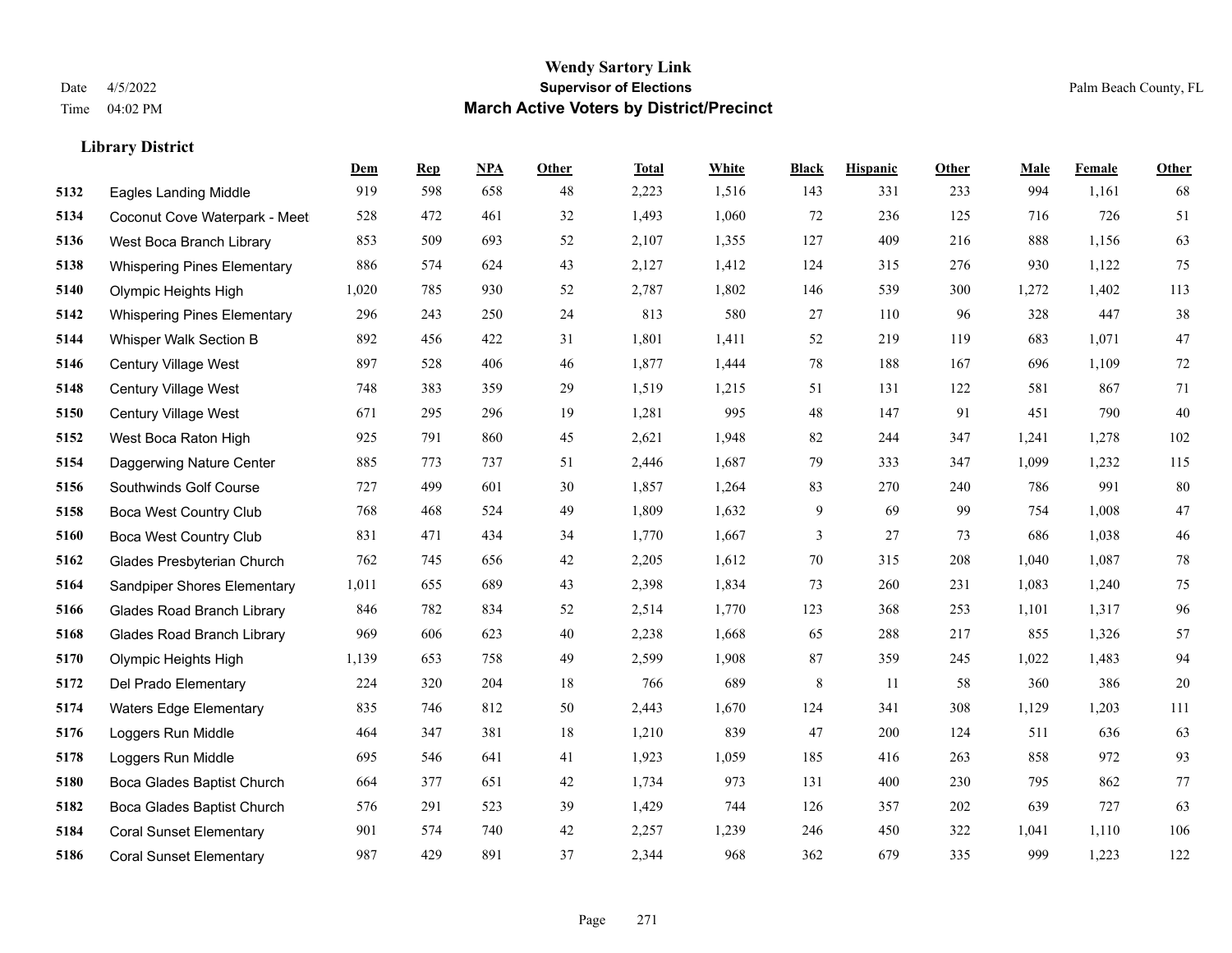|      |                                     | Dem          | <b>Rep</b>       | NPA              | <b>Other</b>   | <b>Total</b>   | <b>White</b>             | <b>Black</b>     | <b>Hispanic</b>  | Other        | <b>Male</b>    | <b>Female</b>  | Other            |
|------|-------------------------------------|--------------|------------------|------------------|----------------|----------------|--------------------------|------------------|------------------|--------------|----------------|----------------|------------------|
| 5188 | Pines Of Boca Barwood               | 971          | 642              | 804              | 56             | 2,473          | 1,452                    | 146              | 545              | 330          | 1,054          | 1,322          | 97               |
| 5190 | Lakes at Boca Rio Clubhouse         | 407          | 284              | 348              | 20             | 1,059          | 693                      | 69               | 179              | 118          | 486            | 532            | 41               |
| 5192 | Hammock Pointe Elementary           | 1,050        | 672              | 941              | 49             | 2,712          | 1,546                    | 211              | 583              | 372          | 1,172          | 1,421          | 119              |
| 5194 | Lakes Of Boca Barwood               | 397          | 258              | 385              | $20\,$         | 1,060          | 635                      | 49               | 235              | 141          | 448            | 557            | 55               |
| 6002 | <b>Canal Point Community Center</b> | 82           | 102              | 61               | 2              | 247            | 102                      | 42               | 88               | 15           | 111            | 126            | $10\,$           |
| 6004 | Pahokee Recreation Center           | 970          | 181              | 235              | 5              | 1,391          | 181                      | 904              | 224              | 82           | 580            | 757            | 54               |
| 6006 | Pahokee Recreation Center           | 995          | 171              | 284              | 14             | 1,464          | 127                      | 857              | 384              | 96           | 647            | 739            | 78               |
| 6008 | Pahokee High                        | 529          | 24               | 111              | $\overline{4}$ | 668            | 10                       | 614              | 4                | 40           | 203            | 432            | 33               |
| 6010 | <b>Canal Point Community Center</b> | 23           | $\tau$           | $\,$ 8 $\,$      | $\mathbf{0}$   | 38             | 13                       | 18               | 4                | 3            | 19             | 19             | $\boldsymbol{0}$ |
| 6012 | Belle Glade Library/Civic Ctr       | 180          | 31               | 62               | $\mathbf{1}$   | 274            | 31                       | 149              | 81               | 13           | 109            | 154            | 11               |
| 6014 | Belle Glade Library/Civic Ctr       |              | 2                | $\mathbf{1}$     | $\mathbf{0}$   | $\overline{4}$ | $\overline{0}$           | $\boldsymbol{0}$ | 4                | $\mathbf{0}$ | $\overline{1}$ | 3              | $\overline{0}$   |
| 6016 | South Bay Commission Chambe         | 35           | 55               | 32               | 3              | 125            | 83                       | 8                | 23               | 11           | 67             | 53             | 5                |
| 6018 | South Bay Commission Chambe         | 1,186        | 88               | 232              | 12             | 1,518          | 62                       | 1.169            | 210              | 77           | 637            | 842            | 39               |
| 6020 | Glades Central High                 | 431          | 78               | 140              | 6              | 655            | 81                       | 382              | 156              | 36           | 302            | 322            | 31               |
| 6022 | Belle Glade Library/Civic Ctr       | 1,348        | 113              | 265              | 18             | 1,744          | 93                       | 1,390            | 143              | 118          | 717            | 958            | 69               |
| 6024 | Lewis Evans Resource Center         | 1,685        | 67               | 280              | 13             | 2,045          | 30                       | 1,773            | 128              | 114          | 812            | 1,166          | 67               |
| 6026 | Lewis Evans Resource Center         |              | $\mathbf{0}$     | $\overline{2}$   | $\mathbf{0}$   | $\overline{3}$ | $\theta$                 | $\mathbf{0}$     | 3                | $\mathbf{0}$ | $\overline{1}$ | 2              | $\overline{0}$   |
| 6028 | Belle Glade Library/Civic Ctr       | 743          | 438              | 339              | 13             | 1,533          | 399                      | 392              | 655              | 87           | 717            | 773            | 43               |
| 6029 | Belle Glade Library/Civic Ctr       |              | $\boldsymbol{0}$ | $\theta$         | $\mathbf{0}$   | $\mathbf{1}$   | $\mathbf{0}$             | $\mathbf{1}$     | $\overline{0}$   | $\mathbf{0}$ | -1             | $\overline{0}$ | $\mathbf{0}$     |
| 6030 | Belle Glade Library/Civic Ctr       | 7            | 3                | 13               | $\overline{2}$ | 25             | 9                        | $\overline{0}$   | 16               | $\theta$     | 8              | 15             | 2                |
| 6032 | Gove Elementary                     | 665          | 296              | 272              | $\tau$         | 1,240          | 305                      | 431              | 405              | 99           | 533            | 664            | 43               |
| 6034 | Gove Elementary                     | $\mathbf{0}$ | $\overline{4}$   | $\boldsymbol{0}$ | $\mathbf{0}$   | $\overline{4}$ | $\overline{\mathcal{L}}$ | $\boldsymbol{0}$ | $\boldsymbol{0}$ | $\mathbf{0}$ | 3              | -1             | $\overline{0}$   |
| 6036 | Gove Elementary                     | 394          | 161              | 210              | 10             | 775            | 130                      | 155              | 445              | 45           | 342            | 402            | 31               |
| 6038 | South Bay Commission Chambe         | $\mathbf{0}$ | $\mathbf{0}$     | $\mathbf{0}$     | $\theta$       | $\mathbf{0}$   | $\mathbf{0}$             | $\mathbf{0}$     | $\overline{0}$   | $\theta$     | $\theta$       | $\theta$       | $\mathbf{0}$     |
| 6040 | Osceola Creek Middle                | 95           | 128              | 105              | $\overline{2}$ | 330            | 244                      | 15               | 38               | 33           | 151            | 164            | 15               |
| 6042 | Osceola Creek Middle                | 978          | 1,252            | 1,046            | 71             | 3,347          | 2,146                    | 441              | 491              | 269          | 1,614          | 1,631          | 102              |
| 6044 | <b>Frontier Elementary</b>          | 898          | 1,006            | 797              | 57             | 2,758          | 1,748                    | 420              | 361              | 229          | 1,291          | 1,387          | 80               |
| 6045 | Acreage Branch Library              | 195          | 269              | 181              | 13             | 658            | 423                      | 80               | 86               | 69           | 317            | 313            | 28               |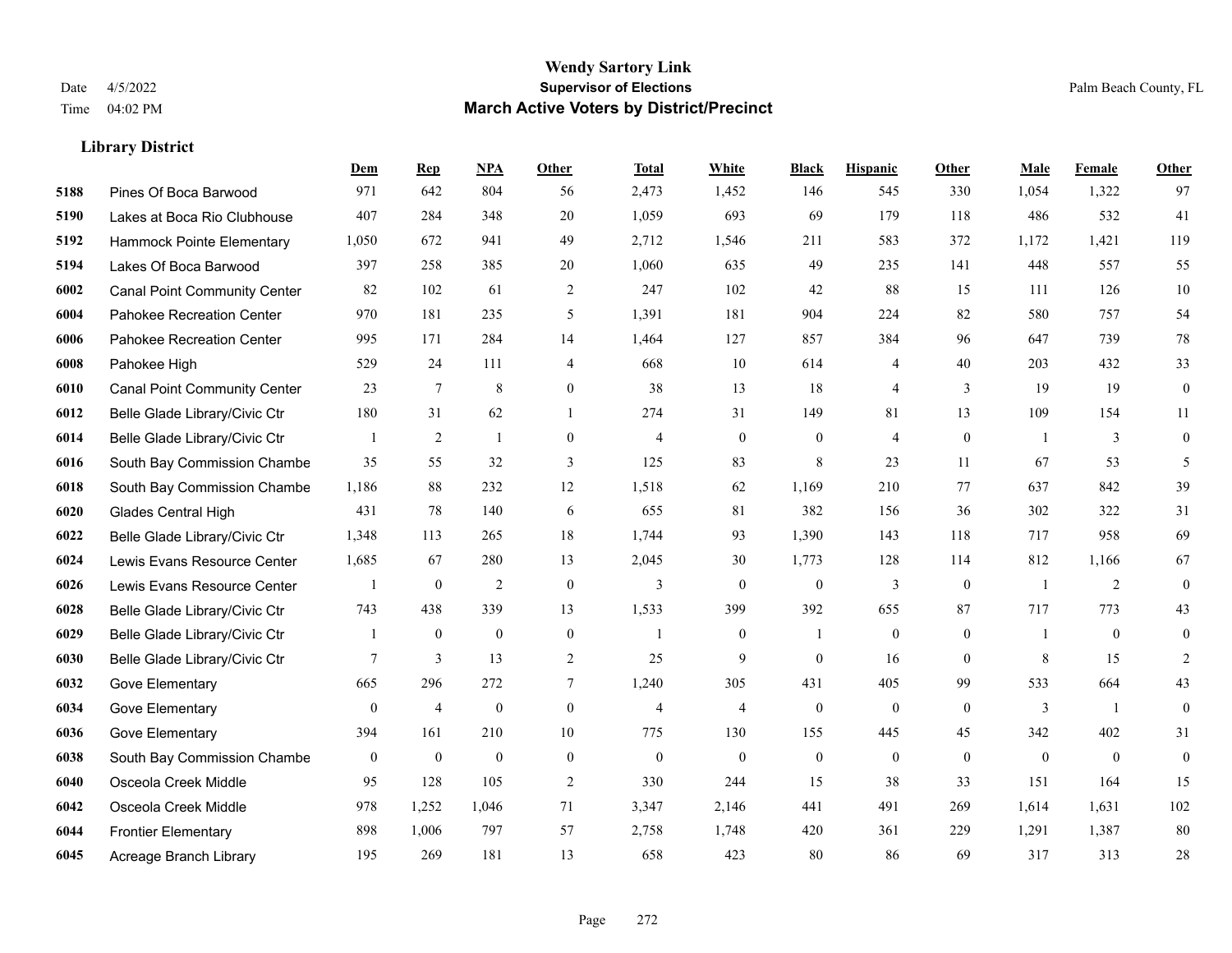|      |                                 | <b>Dem</b>       | <b>Rep</b>       | NPA              | <b>Other</b> | <b>Total</b>   | <b>White</b>     | <b>Black</b>     | <b>Hispanic</b> | Other          | <b>Male</b>    | Female         | <b>Other</b>     |
|------|---------------------------------|------------------|------------------|------------------|--------------|----------------|------------------|------------------|-----------------|----------------|----------------|----------------|------------------|
| 6046 | Pierce Hammock Elementary       | 799              | 976              | 780              | 54           | 2,609          | 1,665            | 363              | 338             | 243            | 1,255          | 1,255          | 99               |
| 6048 | Pierce Hammock Elementary       | $\boldsymbol{0}$ | $\mathbf{0}$     | $\mathbf{0}$     | $\mathbf{0}$ | $\mathbf{0}$   | $\mathbf{0}$     | $\mathbf{0}$     | $\mathbf{0}$    | $\theta$       | $\overline{0}$ | $\mathbf{0}$   | $\overline{0}$   |
| 6050 | Acreage Branch Library          | 856              | 886              | 722              | 66           | 2,530          | 1,547            | 370              | 350             | 263            | 1,184          | 1,258          | 88               |
| 6051 | Cornerstone Fellowship          | 607              | 736              | 567              | 56           | 1,966          | 1,246            | 213              | 296             | 211            | 912            | 983            | 71               |
| 6052 | Seminole Ridge High             | 609              | 662              | 575              | 36           | 1,882          | 1,155            | 228              | 327             | 172            | 888            | 923            | 71               |
| 6054 | <b>Acreage Pines Elementary</b> | 0                | $\boldsymbol{0}$ | $\boldsymbol{0}$ | $\mathbf{0}$ | $\overline{0}$ | $\boldsymbol{0}$ | $\mathbf{0}$     | $\mathbf{0}$    | $\overline{0}$ | $\overline{0}$ | $\overline{0}$ | $\mathbf{0}$     |
| 6056 | Pierce Hammock Elementary       | $\overline{0}$   | $\mathbf{0}$     | $\mathbf{0}$     | $\mathbf{0}$ | $\mathbf{0}$   | $\overline{0}$   | $\mathbf{0}$     | $\overline{0}$  | $\theta$       | $\theta$       | $\theta$       | $\mathbf{0}$     |
| 6058 | <b>Acreage Pines Elementary</b> | 737              | 623              | 582              | 41           | 1,983          | 1,075            | 360              | 253             | 295            | 967            | 956            | 60               |
| 6060 | Indian Trail Improvement Dist   | 887              | 973              | 810              | 55           | 2,725          | 1,685            | 346              | 417             | 277            | 1,276          | 1,353          | 96               |
| 6062 | Sandhill Crane Golf Club        | 229              | 422              | 275              | 23           | 949            | 668              | 77               | 71              | 133            | 460            | 458            | 31               |
| 6064 | Sandhill Crane Golf Club        | 34               | 61               | 32               | 3            | 130            | 104              | $\,$ 8 $\,$      | 12              | 6              | 64             | 62             | $\overline{4}$   |
| 6072 | Seminole Ridge High             | 652              | 637              | 639              | 58           | 1,986          | 889              | 392              | 532             | 173            | 922            | 1,040          | 24               |
| 6073 | Seminole Ridge High             | $\overline{0}$   | $\mathbf{0}$     | $\boldsymbol{0}$ | $\mathbf{0}$ | $\mathbf{0}$   | $\mathbf{0}$     | $\boldsymbol{0}$ | $\mathbf{0}$    | $\theta$       | $\mathbf{0}$   | $\mathbf{0}$   | $\overline{0}$   |
| 6076 | Western Pines Middle            | 635              | 725              | 579              | 38           | 1,977          | 1,440            | 155              | 210             | 172            | 943            | 957            | 77               |
| 6078 | <b>Western Pines Middle</b>     | 660              | 742              | 651              | 44           | 2,097          | 1,386            | 169              | 368             | 174            | 995            | 1,045          | 57               |
| 6080 | <b>Golden Grove Elementary</b>  | 608              | 783              | 639              | 47           | 2,077          | 1,371            | 138              | 366             | 202            | 971            | 1,024          | 82               |
| 6082 | PBSC Loxahatchee Groves Can     | 9                | 6                | 15               | $\sqrt{2}$   | 32             | 27               | $\boldsymbol{0}$ | 3               | $\overline{2}$ | 12             | 20             | $\boldsymbol{0}$ |
| 6084 | PBSC Loxahatchee Groves Can     | 329              | 512              | 428              | 52           | 1,321          | 839              | 77               | 292             | 113            | 647            | 652            | 22               |
| 6086 | PBSC Loxahatchee Groves Can     | 249              | 412              | 244              | 20           | 925            | 684              | 91               | 82              | 68             | 417            | 481            | 27               |
| 6088 | Seminole Ridge High             | 531              | 694              | 563              | 44           | 1,832          | 1,155            | 222              | 308             | 147            | 862            | 921            | 49               |
| 6090 | Loxahatchee Groves Elementary   | 763              | 897              | 774              | 55           | 2,489          | 1,533            | 278              | 464             | 214            | 1,203          | 1.191          | 95               |
| 6092 | PBSC Loxahatchee Groves Can     | 169              | 222              | 147              | 17           | 555            | 362              | 41               | 108             | 44             | 264            | 272            | 19               |
| 6094 | Palms West Presbyterian         | 653              | 951              | 675              | 41           | 2,320          | 1,841            | $78\,$           | 212             | 189            | 1,095          | 1,149          | 76               |
| 6096 | Palms West Presbyterian         | $\boldsymbol{0}$ | $\mathbf{0}$     | $\boldsymbol{0}$ | $\mathbf{0}$ | $\theta$       | $\mathbf{0}$     | $\boldsymbol{0}$ | $\mathbf{0}$    | $\theta$       | $\overline{0}$ | $\overline{0}$ | $\mathbf{0}$     |
| 6098 | <b>HL Johnson Elementary</b>    | 661              | 546              | 509              | 44           | 1.760          | 966              | 321              | 283             | 190            | 793            | 925            | 42               |
| 6100 | Madison Green Country Club      | 1,225            | 712              | 773              | 51           | 2,761          | 1,169            | 791              | 414             | 387            | 1,268          | 1,391          | 102              |
| 6102 | <b>RPB Recreation Center</b>    | 657              | 474              | 454              | 28           | 1,613          | 950              | 262              | 261             | 140            | 674            | 888            | 51               |
| 6104 | <b>Crestwood Middle</b>         | 182              | 155              | 131              | 9            | 477            | 225              | 77               | 88              | 87             | 221            | 233            | 23               |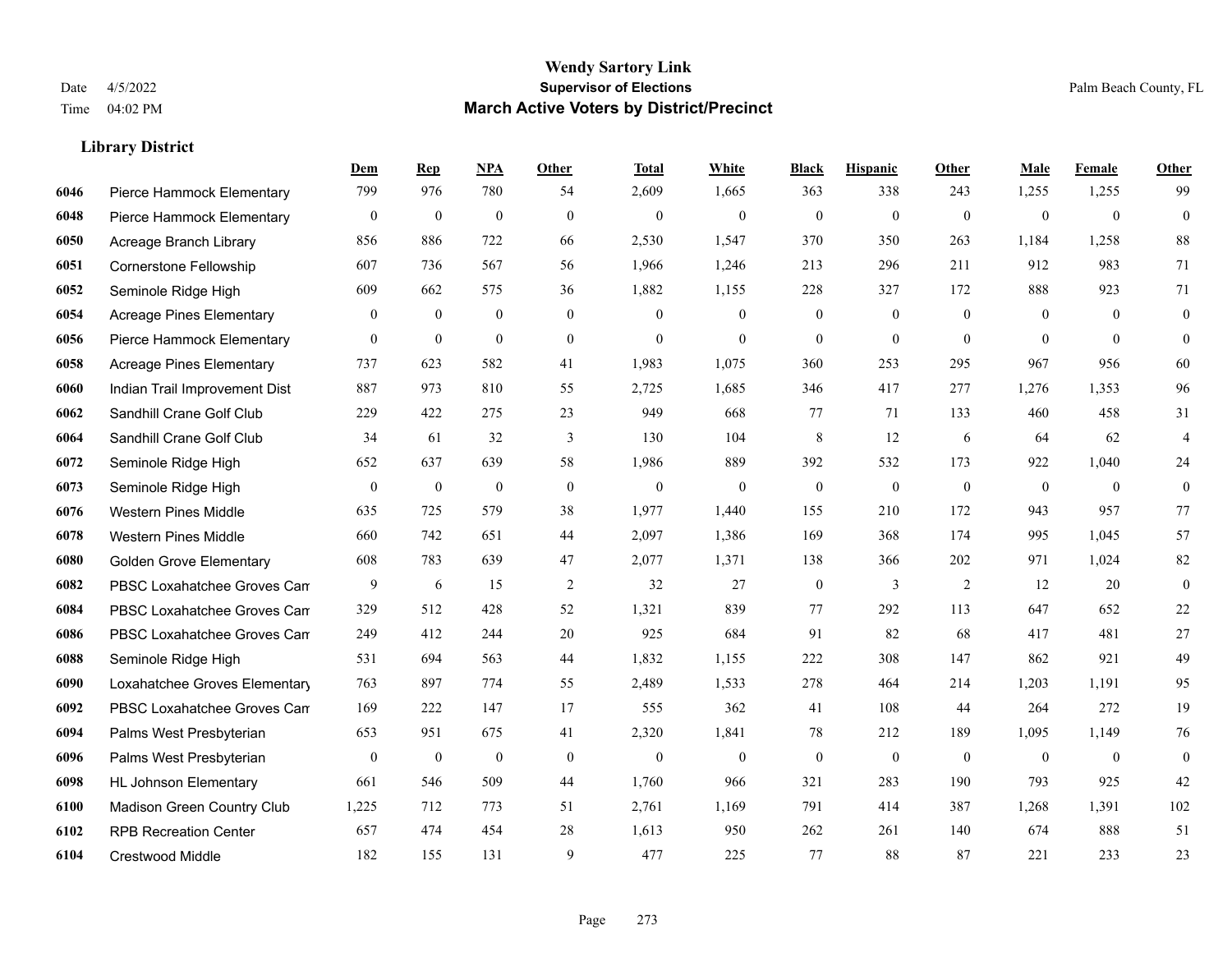|      |                                | Dem              | <b>Rep</b>       | NPA          | <b>Other</b>   | <b>Total</b>   | <b>White</b>     | <b>Black</b>     | <b>Hispanic</b>  | <b>Other</b> | <b>Male</b>    | <b>Female</b>  | <b>Other</b>     |
|------|--------------------------------|------------------|------------------|--------------|----------------|----------------|------------------|------------------|------------------|--------------|----------------|----------------|------------------|
| 6106 | <b>RPB Recreation Center</b>   | 212              | 125              | 213          | 11             | 561            | 233              | 101              | 151              | 76           | 229            | 311            | 21               |
| 6108 | Calypso Bay Waterpark          | $\overline{0}$   | $\mathbf{0}$     | $\mathbf{0}$ | $\mathbf{0}$   | $\theta$       | $\overline{0}$   | $\mathbf{0}$     | $\mathbf{0}$     | $\theta$     | $\theta$       | $\theta$       | $\mathbf{0}$     |
| 6112 | Crestwood Middle               | 461              | 427              | 357          | 31             | 1,276          | 692              | 235              | 210              | 139          | 589            | 648            | 39               |
| 6114 | Royal Palm Beach High          | 1,041            | 711              | 720          | 45             | 2,517          | 1,362            | 472              | 453              | 230          | 1,178          | 1,247          | 92               |
| 6116 | <b>HL Johnson Elementary</b>   | 699              | 416              | 506          | 57             | 1,678          | 847              | 327              | 289              | 215          | 743            | 891            | $44\,$           |
| 6118 | <b>RPB Branch Library</b>      | 1,060            | 557              | 722          | 60             | 2,399          | 1,133            | 568              | 445              | 253          | 1,043          | 1,271          | 85               |
| 6120 | Royal Palm Beach High          | 416              | 324              | 282          | 20             | 1,042          | 502              | 206              | 157              | 177          | 493            | 524            | 25               |
| 6122 | <b>RPB Cultural Center</b>     | 1,159            | 678              | 767          | 52             | 2,656          | 1,400            | 495              | 511              | 250          | 1,131          | 1,436          | 89               |
| 6124 | <b>RPB Cultural Center</b>     | 586              | 329              | 408          | 25             | 1,348          | 646              | 286              | 296              | 120          | 569            | 735            | $44\,$           |
| 6126 | Calypso Bay Waterpark          | 670              | 301              | 497          | 30             | 1,498          | 537              | 411              | 360              | 190          | 651            | 793            | 54               |
| 6128 | Royal Palm Beach High          | 33               | 24               | 26           | 3              | 86             | 46               | 26               | 9                | 5            | 39             | 47             | $\mathbf{0}$     |
| 6130 | Royal Palm Beach High          | 81               | 43               | 92           | 6              | 222            | 103              | 34               | 66               | 19           | 96             | 121            | 5                |
| 6132 | Royal Palm Beach High          | 387              | 191              | 268          | 17             | 863            | 413              | 164              | 196              | 90           | 397            | 439            | 27               |
| 6134 | Christ Fellowship Church RPB   | 947              | 471              | 706          | 31             | 2,155          | 841              | 514              | 504              | 296          | 960            | 1,107          | $88\,$           |
| 6136 | Calypso Bay Waterpark          |                  | $\boldsymbol{0}$ | $\mathbf{0}$ | $\overline{0}$ |                | $\boldsymbol{0}$ | 1                | $\mathbf{0}$     | $\theta$     | $\overline{0}$ |                | $\boldsymbol{0}$ |
| 6138 | Royal Palm Beach High          | $\mathbf{0}$     | $\mathbf{0}$     | $\mathbf{0}$ | $\overline{0}$ | $\mathbf{0}$   | $\overline{0}$   | $\boldsymbol{0}$ | $\mathbf{0}$     | $\theta$     | $\Omega$       | $\theta$       | $\mathbf{0}$     |
| 6140 | Royal Palm Beach High          | 341              | 486              | 315          | 34             | 1,176          | 847              | 112              | 111              | 106          | 564            | 588            | $24\,$           |
| 6142 | Christ Fellowship Church RPB   | $\overline{0}$   | $\overline{0}$   | $\mathbf{0}$ | $\overline{0}$ | $\theta$       | $\overline{0}$   | $\boldsymbol{0}$ | $\mathbf{0}$     | $\theta$     | $\mathbf{0}$   | $\theta$       | $\mathbf{0}$     |
| 6144 | Christ Fellowship Church RPB   | $\boldsymbol{0}$ | $\mathbf{0}$     | $\mathbf{0}$ | $\overline{0}$ | $\theta$       | $\overline{0}$   | $\mathbf{0}$     | $\mathbf{0}$     | $\theta$     | $\mathbf{0}$   | $\mathbf{0}$   | $\mathbf{0}$     |
| 6146 | Christ Fellowship Church RPB   | 1                | $\overline{2}$   | $\mathbf{1}$ | $\overline{0}$ | $\overline{4}$ | 3                | $\boldsymbol{0}$ | $\boldsymbol{0}$ |              | 3              | 1              | $\mathbf{0}$     |
| 6148 | Christ Fellowship Church RPB   | $\theta$         | $\mathbf{0}$     | $\mathbf{1}$ | $\Omega$       |                | $\mathbf{1}$     | $\boldsymbol{0}$ | $\mathbf{0}$     | $\theta$     | $\theta$       | $\overline{1}$ | $\theta$         |
| 6150 | <b>Binks Forest Elementary</b> | 24               | 41               | 38           | 2              | 105            | 79               | $\overline{4}$   | 10               | 12           | 44             | 58             | 3                |
| 6152 | <b>Binks Forest Elementary</b> | 411              | 566              | 382          | 36             | 1,395          | 1,056            | 48               | 137              | 154          | 654            | 696            | 45               |
| 6154 | Wellington Landings Middle     | 455              | 506              | 402          | 30             | 1,393          | 996              | 87               | 193              | 117          | 626            | 726            | 41               |
| 6156 | <b>Binks Forest Elementary</b> | 623              | 725              | 583          | 42             | 1,973          | 1,374            | 124              | 300              | 175          | 901            | 1.015          | 57               |
| 6158 | <b>Wellington Elementary</b>   | 775              | 937              | 566          | 38             | 2,316          | 1,696            | 134              | 322              | 164          | 1,066          | 1,178          | $72\,$           |
| 6160 | Wellington Landings Middle     | 650              | 596              | 561          | 44             | 1,851          | 1,212            | 164              | 333              | 142          | 867            | 930            | 54               |
| 6162 | First Baptist Church Wel       | 742              | 700              | 573          | 43             | 2,058          | 1,296            | 215              | 360              | 187          | 921            | 1,072          | 65               |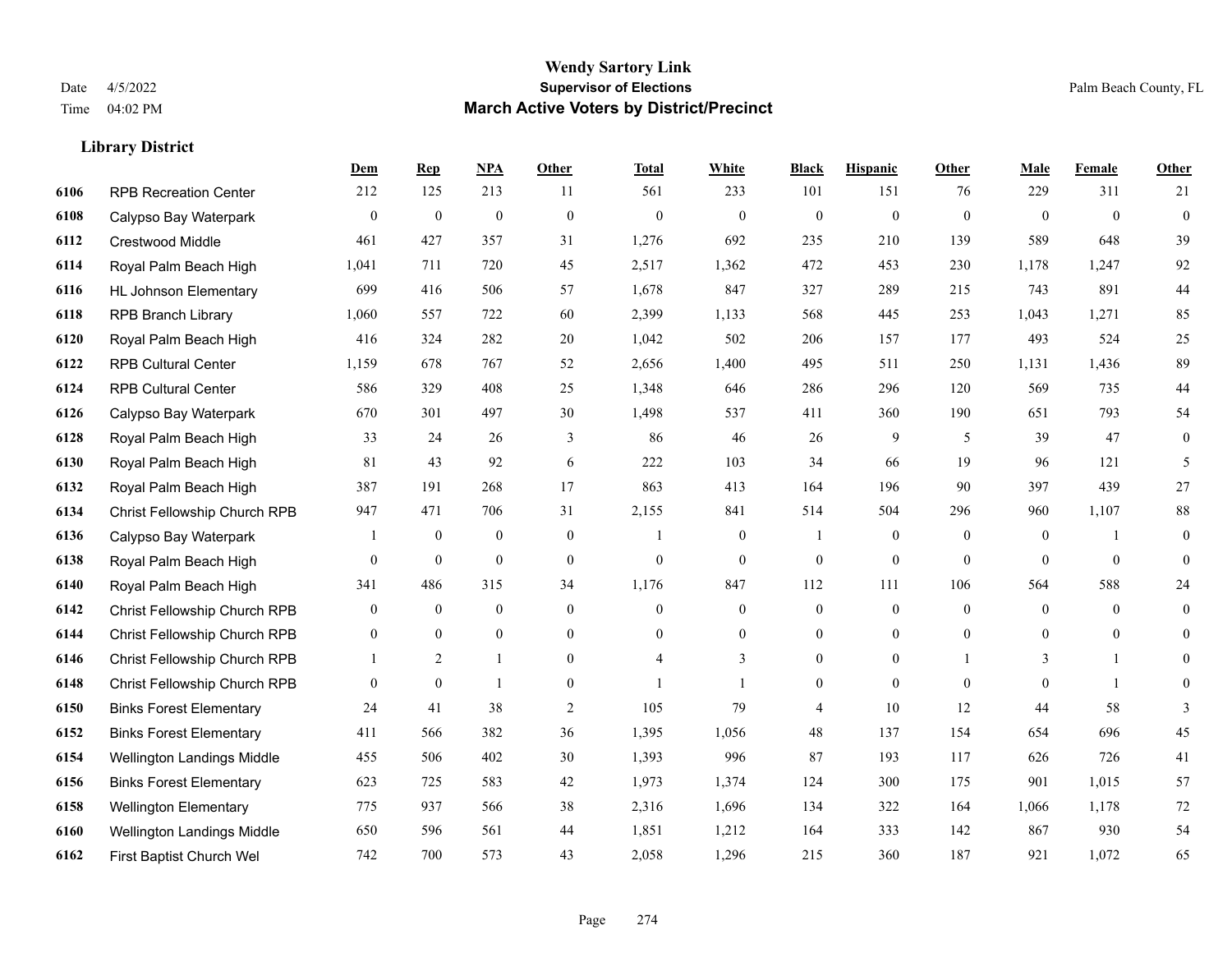|      |                                     | Dem              | <b>Rep</b>       | NPA              | <b>Other</b>   | <b>Total</b> | White            | <b>Black</b>     | <b>Hispanic</b> | Other           | <b>Male</b>    | <b>Female</b>  | <b>Other</b>     |
|------|-------------------------------------|------------------|------------------|------------------|----------------|--------------|------------------|------------------|-----------------|-----------------|----------------|----------------|------------------|
| 6164 | First Baptist Church Wel            | 841              | 810              | 603              | 58             | 2,312        | 1,539            | 199              | 378             | 196             | 1,036          | 1,209          | 67               |
| 6166 | <b>Wellington Community Center</b>  | 845              | 863              | 766              | 46             | 2,520        | 1,733            | 160              | 415             | 212             | 1,168          | 1,274          | $78\,$           |
| 6168 | First Baptist Church Wel            | 125              | 174              | 147              | 9              | 455          | 347              | 27               | 42              | 39              | 208            | 235            | $12\,$           |
| 6170 | Christ Fellowship Church RPB        | $\boldsymbol{0}$ | 5                | $\overline{1}$   | $\mathbf{0}$   | 6            | 6                | $\boldsymbol{0}$ | $\mathbf{0}$    | $\mathbf{0}$    | $\overline{c}$ | $\overline{4}$ | $\boldsymbol{0}$ |
| 6172 | <b>Christ Fellowship Church RPB</b> | 1,280            | 597              | 877              | 72             | 2,826        | 982              | 885              | 638             | 321             | 1,222          | 1,496          | 108              |
| 6174 | Christ Fellowship Church RPB        | 27               | 48               | 33               | $\overline{c}$ | 110          | 83               | $\,$ 8 $\,$      | $\,$ 8 $\,$     | 11              | 52             | 55             | 3                |
| 6176 | Christ Fellowship Church RPB        | 26               | 21               | 24               | $\overline{c}$ | 73           | 30               | 13               | 23              | $7\phantom{.0}$ | 32             | 37             | 4                |
| 6178 | <b>Everglades Elementary</b>        | 553              | 389              | 448              | 29             | 1,419        | 657              | 291              | 254             | 217             | 667            | 688            | 64               |
| 6180 | <b>Everglades Elementary</b>        | 18               | 48               | 18               | $\mathbf{2}$   | 86           | 65               | 4                | 14              | 3               | 40             | 44             | 2                |
| 6182 | New Horizons Elementary             | 292              | 452              | 325              | 14             | 1,083        | 791              | 45               | 116             | 131             | 464            | 588            | 31               |
| 6184 | Wellington High                     | 650              | 595              | 532              | 36             | 1,813        | 1,114            | 250              | 287             | 162             | 799            | 960            | 54               |
| 6186 | Elbridge Gale Elementary            | 786              | 570              | 653              | 41             | 2,050        | 1,126            | 296              | 430             | 198             | 902            | 1.079          | 69               |
| 6188 | Wellington Village Park             | 217              | 432              | 311              | 27             | 987          | 842              | 15               | 46              | 84              | 396            | 542            | 49               |
| 6190 | Wellington Village Hall             | 806              | 445              | 661              | 47             | 1,959        | 876              | 361              | 516             | 206             | 814            | 1,072          | 73               |
| 6192 | St Peters Methodist Church          | 964              | 792              | 788              | 69             | 2,613        | 1,548            | 287              | 549             | 229             | 1,183          | 1,347          | 83               |
| 6194 | <b>Equestrian Trails Elementary</b> | 503              | 287              | 354              | 18             | 1,162        | 524              | 296              | 148             | 194             | 517            | 592            | 53               |
| 6196 | Palm Beach Central High             | $\mathbf{0}$     | $\boldsymbol{0}$ | $\boldsymbol{0}$ | $\mathbf{0}$   | $\mathbf{0}$ | $\boldsymbol{0}$ | $\boldsymbol{0}$ | $\mathbf{0}$    | $\mathbf{0}$    | $\mathbf{0}$   | $\mathbf{0}$   | $\boldsymbol{0}$ |
| 6198 | <b>Wellington Branch Library</b>    | 510              | 360              | 363              | 38             | 1,271        | 704              | 191              | 267             | 109             | 548            | 687            | 36               |
| 6200 | <b>Emerald Cove Middle</b>          | 531              | 569              | 529              | 53             | 1,682        | 1,057            | 176              | 265             | 184             | 736            | 893            | 53               |
| 6202 | <b>Emerald Cove Middle</b>          | 108              | 87               | 91               | 8              | 294          | 172              | 52               | 51              | 19              | 135            | 152            | $\tau$           |
| 6204 | <b>Emerald Cove Middle</b>          | 35               | 18               | 37               | 3              | 93           | 46               | 25               | 14              | 8               | 25             | 64             | $\overline{4}$   |
| 6206 | Palm Beach Central High             | 258              | 246              | 191              | $10\,$         | 705          | 386              | 136              | 63              | 120             | 317            | 362            | $26\,$           |
| 6207 | Palm Beach Central High             | 282              | 374              | 242              | 16             | 914          | 598              | 90               | 104             | 122             | 426            | 463            | 25               |
| 6208 | Buena Vida Clubhouse                | 320              | 199              | 183              | 14             | 716          | 624              | 23               | 26              | 43              | 320            | 380            | 16               |
| 6210 | Villa Olympia Clubhouse             | 1,551            | 1,067            | 1,327            | 101            | 4,046        | 1,821            | 700              | 686             | 839             | 1,908          | 1.951          | 187              |
| 6212 | Wellington Village Park             | 146              | 216              | 183              | 16             | 561          | 382              | 17               | 94              | 68              | 253            | 280            | $28\,$           |
| 6214 | <b>Wellington Village Park</b>      | 794              | 767              | 720              | 48             | 2,329        | 1,469            | 255              | 285             | 320             | 1,070          | 1,181          | $78\,$           |
| 6216 | Panther Run Elementary              | 224              | 200              | 174              | 14             | 612          | 345              | 95               | 100             | 72              | 285            | 307            | 20               |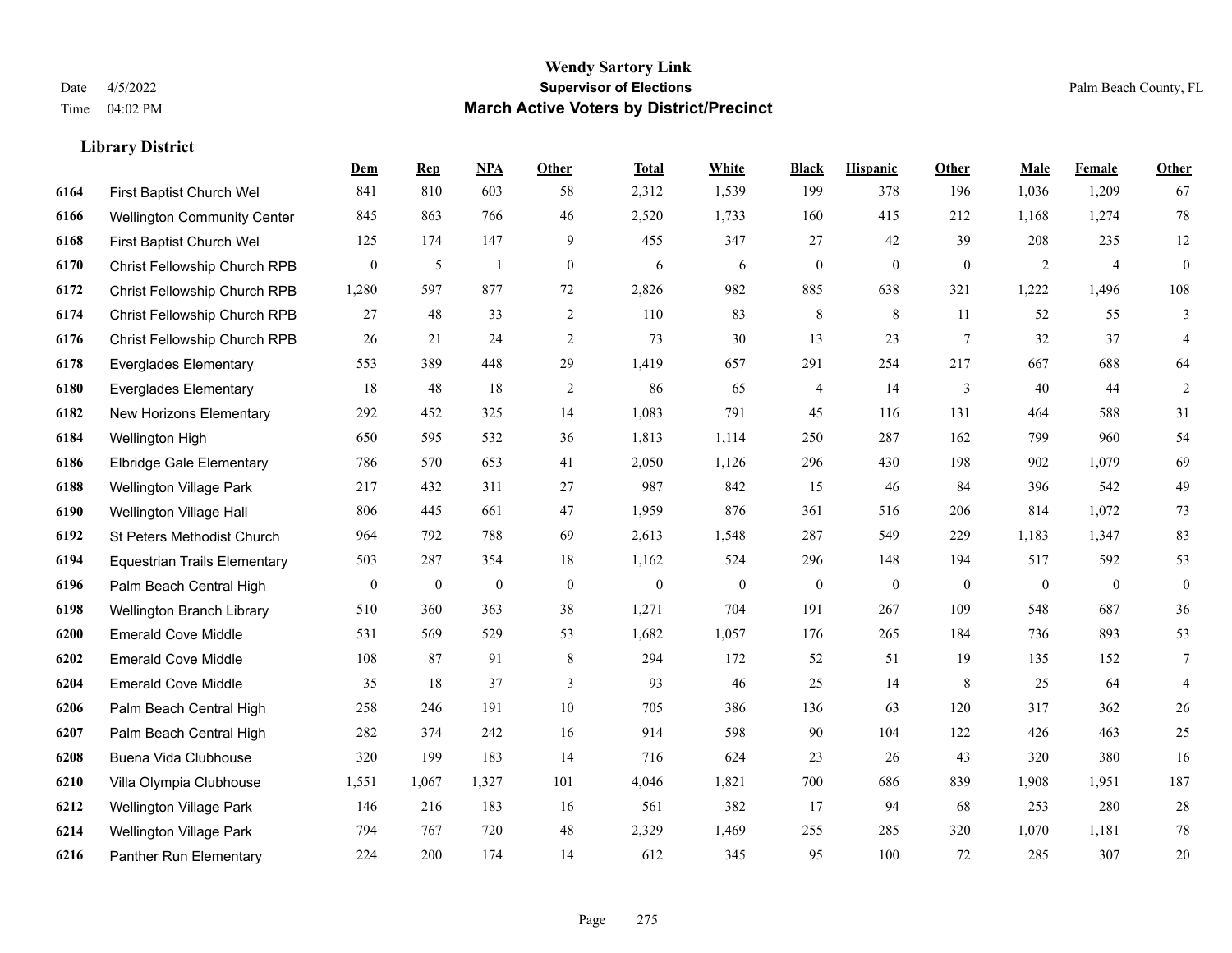|      |                                       | Dem            | <b>Rep</b>       | NPA              | <b>Other</b>   | <b>Total</b>             | <b>White</b>     | <b>Black</b>     | <b>Hispanic</b>  | <b>Other</b>   | <b>Male</b>    | <b>Female</b>  | <b>Other</b>    |
|------|---------------------------------------|----------------|------------------|------------------|----------------|--------------------------|------------------|------------------|------------------|----------------|----------------|----------------|-----------------|
| 6218 | Wellington Village Park               | $\mathbf{0}$   | $\mathbf{0}$     | $\boldsymbol{0}$ | $\theta$       | $\mathbf{0}$             | $\overline{0}$   | $\overline{0}$   | $\overline{0}$   | $\theta$       | $\theta$       | $\overline{0}$ | $\Omega$        |
| 6220 | <b>Wellington Village Park</b>        | 57             | 38               | 43               | 6              | 144                      | 76               | 16               | 34               | 18             | 63             | 78             | $\overline{3}$  |
| 6222 | Panther Run Elementary                | $\Omega$       | $\mathbf{1}$     | $\theta$         | $\Omega$       | $\mathbf{1}$             | $\mathbf{1}$     | $\Omega$         | $\overline{0}$   | $\theta$       | $\mathbf{1}$   | $\theta$       | $\Omega$        |
| 6224 | Discovery Key Elementary              | 947            | 1,111            | 691              | 61             | 2,810                    | 2,075            | 188              | 335              | 212            | 1,308          | 1,424          | $78\,$          |
| 6226 | The Isles at Wellington               | 735            | 744              | 626              | 46             | 2,151                    | 1,387            | 219              | 239              | 306            | 1,009          | 1,053          | 89              |
| 6228 | <b>Wycliffe Comm Association Bldg</b> | 781            | 334              | 416              | 25             | 1,556                    | 1,455            | 20               | 16               | 65             | 676            | 851            | 29              |
| 6230 | Epiphany Lutheran Church              | 1,244          | 1,300            | 1,264            | 91             | 3,899                    | 2,402            | 442              | 635              | 420            | 1,785          | 2,001          | 113             |
| 6232 | Panther Run Elementary                | 660            | 743              | 647              | 49             | 2,099                    | 1,337            | 243              | 248              | 271            | 1,013          | 1,025          | 61              |
| 7002 | J F Kennedy Middle                    | $\overline{0}$ | $\boldsymbol{0}$ | $\boldsymbol{0}$ | $\mathbf{0}$   | $\overline{0}$           | $\overline{0}$   | $\boldsymbol{0}$ | $\boldsymbol{0}$ | $\mathbf{0}$   | $\overline{0}$ | $\theta$       | $\overline{0}$  |
| 7006 | J F Kennedy Middle                    | $\overline{0}$ | $\mathbf{0}$     | $\mathbf{0}$     | $\mathbf{0}$   | $\Omega$                 | $\boldsymbol{0}$ | $\overline{0}$   | $\overline{0}$   | $\theta$       | $\overline{0}$ | $\theta$       | $\overline{0}$  |
| 7008 | J F Kennedy Middle                    | $\theta$       | $\theta$         | $\theta$         | $\theta$       | $\theta$                 | $\Omega$         | $\Omega$         | $\Omega$         | $\Omega$       | $\theta$       | $\Omega$       | $\Omega$        |
| 7016 | RB Prep Achievement Academy           |                | $\overline{4}$   | $\mathbf{0}$     | $\mathbf{0}$   | $\overline{\phantom{0}}$ | 3                |                  | 1                | $\theta$       | $\overline{2}$ | $\mathbf{1}$   | 2               |
| 7038 | RB Prep Achievement Academy           | $\overline{0}$ | $\mathbf{0}$     | $\mathbf{0}$     | $\theta$       | $\mathbf{0}$             | $\mathbf{0}$     | $\Omega$         | $\overline{0}$   | $\theta$       | $\theta$       | $\theta$       | $\overline{0}$  |
| 7054 | <b>Crossroads Baptist Church</b>      | 987            | 74               | 300              | 13             | 1,374                    | 108              | 1,054            | 75               | 137            | 597            | 718            | 59              |
| 7076 | <b>Egret Lake Elementary</b>          | $\overline{2}$ | $\overline{2}$   | $\mathbf{1}$     | $\theta$       | 5                        | $\overline{3}$   | $\mathbf{1}$     | $\overline{0}$   | $\overline{1}$ | $\overline{4}$ | $\overline{1}$ | $\mathbf{0}$    |
| 7082 | Seminole Trails Elementary            | 1,028          | 330              | 499              | 36             | 1,893                    | 693              | 721              | 270              | 209            | 821            | 1,000          | $72\,$          |
| 7084 | Sharon Christian Church               | 743            | 285              | 457              | 46             | 1,531                    | 635              | 451              | 279              | 166            | 630            | 848            | 53              |
| 7098 | U M Church of Palm Beaches            | 19             | 19               | 19               | $\overline{1}$ | 58                       | 43               | 4                | 9                | 2              | 32             | 24             | $\overline{2}$  |
| 7110 | <b>Adult Education Center</b>         | 704            | 232              | 428              | 33             | 1,397                    | 446              | 440              | 377              | 134            | 581            | 755            | 61              |
| 7112 | <b>Adult Education Center</b>         | 123            | 28               | 63               | 7              | 221                      | 54               | 116              | 27               | 24             | 70             | 141            | $10\,$          |
| 7114 | <b>Adult Education Center</b>         | $\overline{0}$ | $\mathbf{0}$     | $\mathbf{0}$     | $\theta$       | $\theta$                 | $\overline{0}$   | $\mathbf{0}$     | $\overline{0}$   | $\theta$       | $\theta$       | $\theta$       | $\overline{0}$  |
| 7116 | <b>Adult Education Center</b>         | $\mathbf{0}$   | $\mathbf{0}$     | $\mathbf{0}$     | $\mathbf{0}$   | $\theta$                 | $\overline{0}$   | $\overline{0}$   | $\overline{0}$   | $\theta$       | $\theta$       | $\theta$       | $\Omega$        |
| 7118 | <b>Adult Education Center</b>         | 32             | 31               | 39               | $\tau$         | 109                      | 82               | 4                | 18               | 5              | 54             | 48             | $7\phantom{.0}$ |
| 7134 | <b>Adult Education Center</b>         | 811            | 175              | 394              | 20             | 1,400                    | 297              | 668              | 296              | 139            | 629            | 709            | 62              |
| 7136 | Haverhill Town Hall                   | 41             | 39               | 35               | 2              | 117                      | 46               | 34               | 26               | 11             | 47             | 64             | 6               |
| 7138 | <b>Westgate Community Center</b>      | 1,550          | 451              | 918              | 35             | 2,954                    | 686              | 975              | 992              | 301            | 1,313          | 1,501          | 140             |
| 7140 | <b>Haverhill Town Hall</b>            | 170            | 77               | 104              | 7              | 358                      | 109              | 126              | 84               | 39             | 166            | 170            | $22\,$          |
| 7142 | Clayton Hutcheson Hall B              | 36             | 8                | 16               | $\Omega$       | 60                       | 18               | 28               | 9                | 5              | 27             | 33             | $\mathbf{0}$    |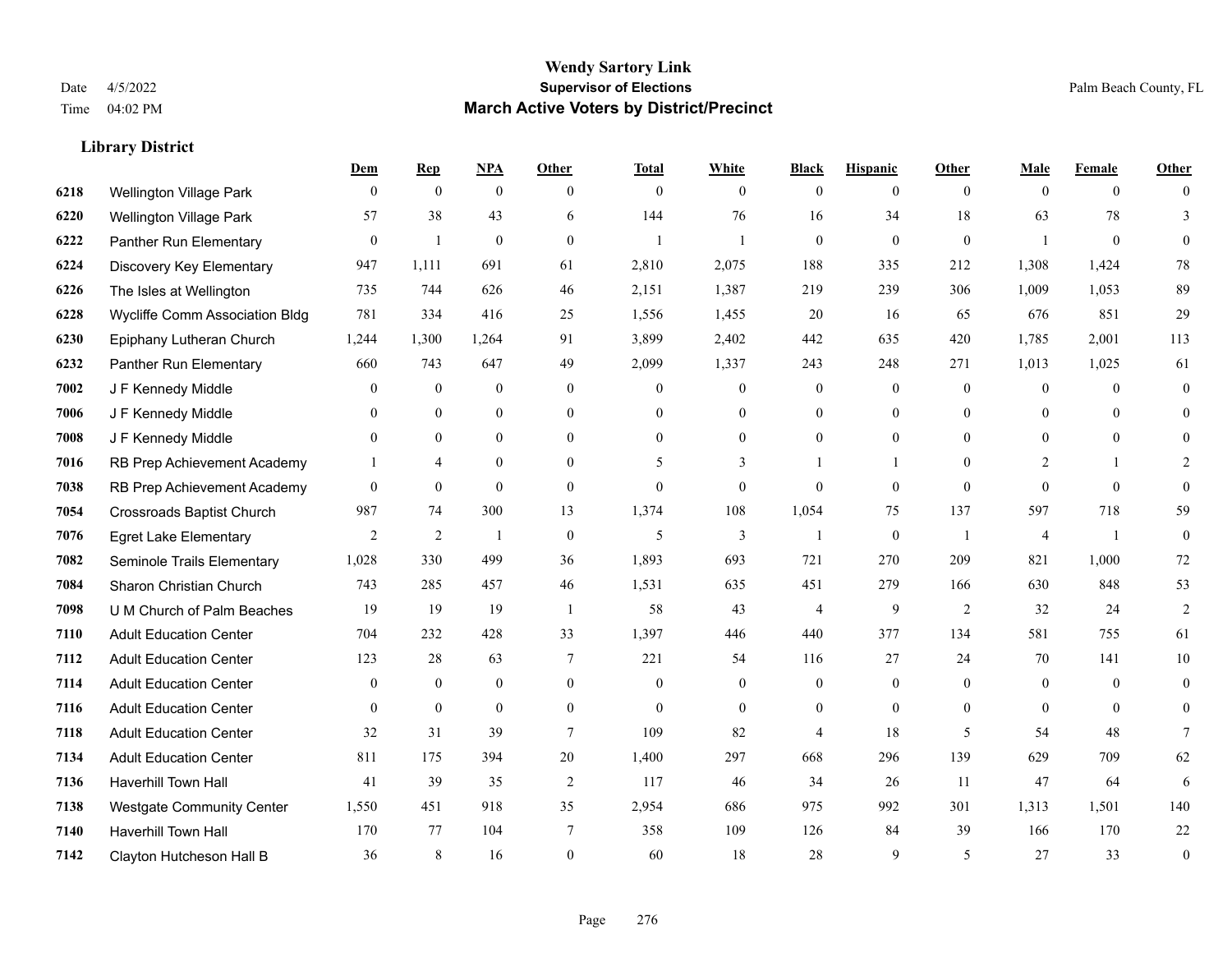|      |                                 | <u>Dem</u> | <b>Rep</b> | NPA     | Other    | <b>Total</b> | White    | <b>Black</b> | <b>Hispanic</b> | Other    | <u>Male</u> | Female       | <b>Other</b> |
|------|---------------------------------|------------|------------|---------|----------|--------------|----------|--------------|-----------------|----------|-------------|--------------|--------------|
| 7144 | Clayton Hutcheson Hall B        | 42         |            | 22      |          | 69           |          | 41           | 14              | 10       | 28          | 34           |              |
| 7146 | Clayton Hutcheson Hall B        | 234        | 15         | 107     |          | 358          | 29       | 220          | 83              | 26       | 127         | 212          | 19           |
| 7174 | <b>Rolling Green Elementary</b> | 1,013      | 236        | 522     | 29       | .800         | 563      | 676          | 401             | 160      | 785         | 940          | 75           |
| 7175 | <b>Rolling Green Elementary</b> | 0          |            |         | $\Omega$ |              | $\theta$ | $\mathbf{0}$ |                 | $\Omega$ |             | $\mathbf{0}$ | $\Omega$     |
| 7176 | Hypoluxo Town Hall              | 188        | 87         | 116     | 8        | 399          | 221      | 80           | 68              | 30       | 172         | 215          | 12           |
| 7192 | Lakeview Baptist Church         | 20         | 10         | 10      |          | 43           | 33       |              |                 |          | 21          | 19           |              |
| 8002 | State Only                      | 129        | 100        | 111     |          | 342          | 263      | 13           | 12              | 53       | 151         | 178          | 13           |
|      | <b>Library District</b>         | 258,864    | 196,588    | 188,347 | 14,115   | 657,914      | 433,205  | 71,972       | 93,008          | 59,729   | 291,234     | 344,450      | 22,230       |
|      |                                 |            |            |         |          |              |          |              |                 |          |             |              |              |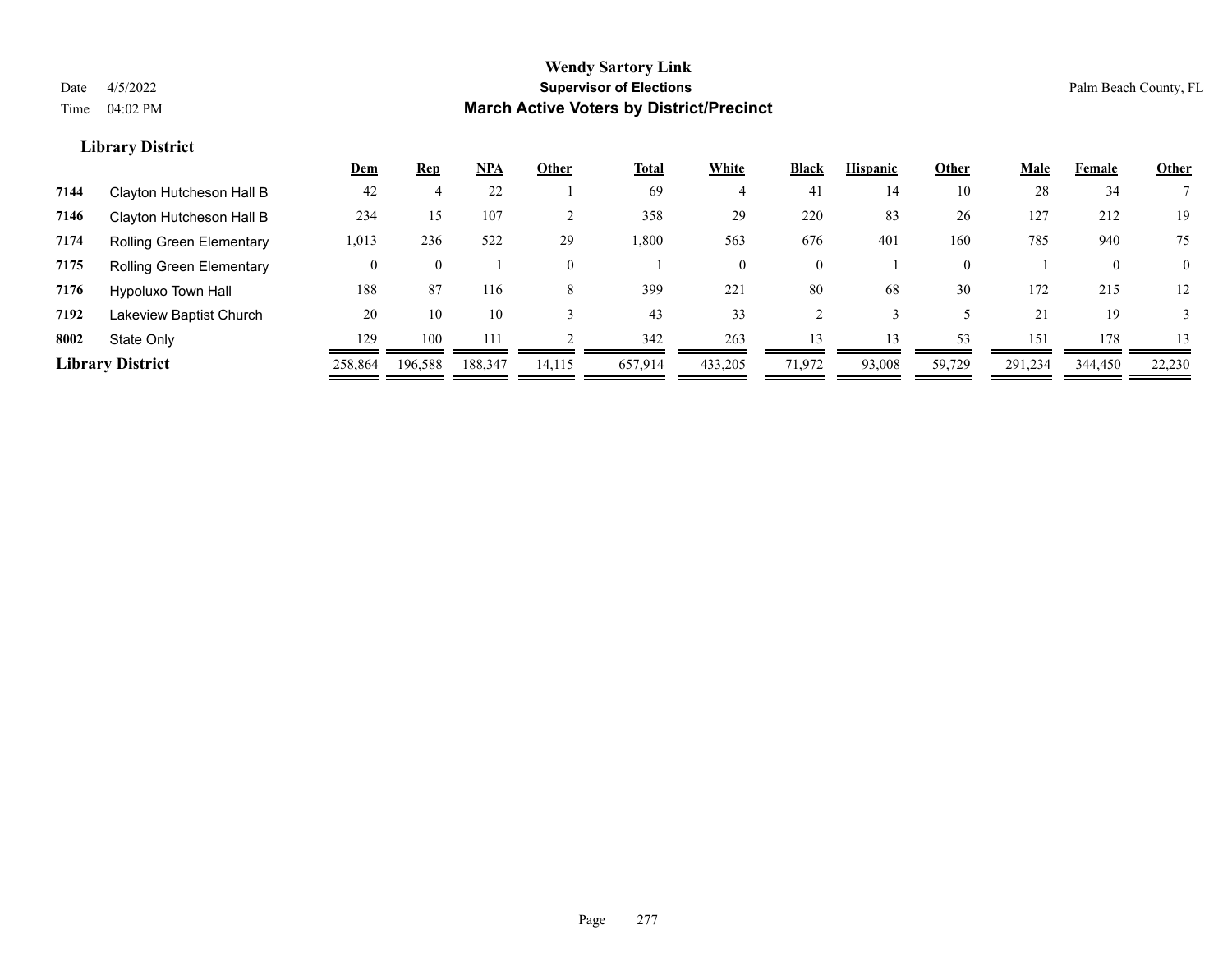#### **Monterey Comm Dev Dist**

|      |                               | Dem | Rep | NPA | Other | <b>Total</b> | White | <b>Black</b> | <b>Hispanic</b> | Other | Male | Female | <b>Other</b> |
|------|-------------------------------|-----|-----|-----|-------|--------------|-------|--------------|-----------------|-------|------|--------|--------------|
| 4053 | Crosspointe Elementary        | 201 | 89  | 159 | l8    | 467          |       | 110          | 98              |       | 207  | 239    |              |
|      | <b>Monterey Comm Dev Dist</b> | 201 | 89  | 159 |       | 467          |       | 110          | 98              |       | 207  | 239    |              |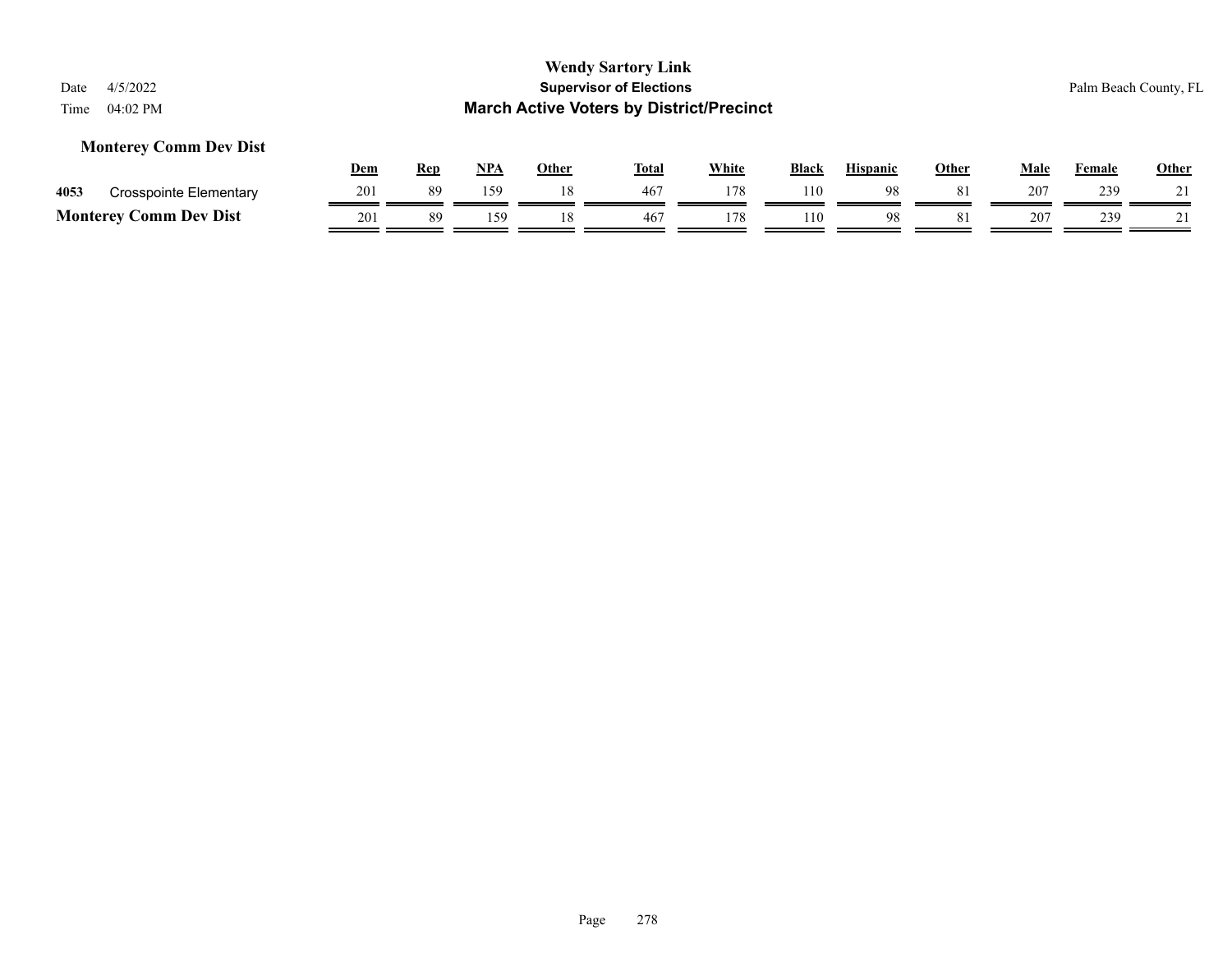| Date<br>Time | 4/5/2022<br>04:02 PM          |     |            |            |              | <b>Wendy Sartory Link</b><br><b>Supervisor of Elections</b><br><b>March Active Voters by District/Precinct</b> |              |              |                 |              |      |        | Palm Beach County, FL |
|--------------|-------------------------------|-----|------------|------------|--------------|----------------------------------------------------------------------------------------------------------------|--------------|--------------|-----------------|--------------|------|--------|-----------------------|
|              | <b>Marsh Harbour Comm Dev</b> | Dem | <b>Rep</b> | <u>NPA</u> | <b>Other</b> | <b>Total</b>                                                                                                   | <b>White</b> | <b>Black</b> | <b>Hispanic</b> | <b>Other</b> | Male | Female | <b>Other</b>          |
| 7041         | Mary McLeod Bethune Elementa  | 392 | 33         | 126        | 9            | 560                                                                                                            | 41           | 432          | 31              | 56           | 217  | 321    |                       |
|              | <b>Marsh Harbour Comm Dev</b> | 392 | 33         | 126        | Q            | 560                                                                                                            | 41           | 432          | 31              | 56           | 217  | 321    | າາ                    |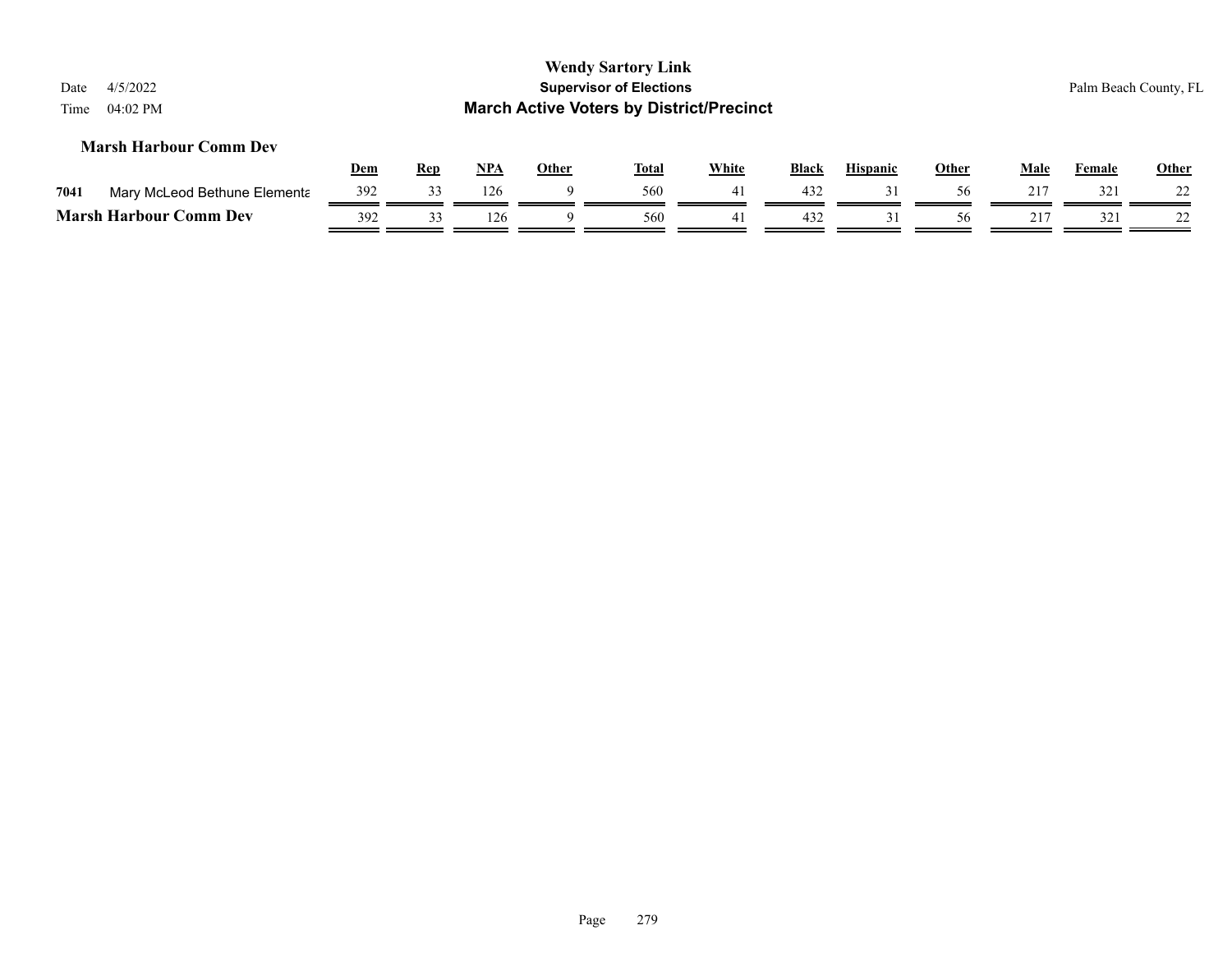|      |                                     | Dem          | <b>Rep</b>       | NPA              | <b>Other</b>   | <b>Total</b>     | <b>White</b>     | <b>Black</b>     | <b>Hispanic</b>  | <b>Other</b> | <b>Male</b>    | <b>Female</b>  | Other           |
|------|-------------------------------------|--------------|------------------|------------------|----------------|------------------|------------------|------------------|------------------|--------------|----------------|----------------|-----------------|
| 1002 | <b>Canal Point Community Center</b> | $\mathbf{0}$ | $\mathbf{0}$     | $\boldsymbol{0}$ | $\Omega$       | $\Omega$         | $\overline{0}$   | $\mathbf{0}$     | $\boldsymbol{0}$ | $\theta$     | $\theta$       | $\overline{0}$ | $\Omega$        |
| 1006 | Journey Church of Jupiter           | $\theta$     | $\theta$         | $\mathbf{0}$     | $\theta$       | $\Omega$         | $\overline{0}$   | $\theta$         | $\mathbf{0}$     | $\Omega$     | $\theta$       | $\theta$       | $\theta$        |
| 1010 | Journey Church of Jupiter           | 0            | $\theta$         | $\theta$         | $\Omega$       | $\Omega$         | $\Omega$         | $\Omega$         | $\theta$         | $\Omega$     | $\Omega$       | $\Omega$       | $\Omega$        |
| 1012 | Caloosa POA Meeting Room            | 0            | $\mathbf{0}$     | $\mathbf{0}$     | $\overline{0}$ | $\theta$         | $\overline{0}$   | $\overline{0}$   | $\mathbf{0}$     | $\theta$     | $\mathbf{0}$   | $\mathbf{0}$   | $\Omega$        |
| 1014 | Caloosa POA Meeting Room            | 0            |                  | $\mathbf{0}$     | $\theta$       |                  |                  | $\overline{0}$   | $\mathbf{0}$     | $\theta$     | $\theta$       | $\Omega$       |                 |
| 1016 | Journey Church of Jupiter           | 0            | $\mathbf{0}$     | $\mathbf{0}$     | $\theta$       | $\Omega$         | $\mathbf{0}$     | $\overline{0}$   | $\mathbf{0}$     | $\Omega$     | $\theta$       | $\theta$       | $\Omega$        |
| 1020 | Caloosa POA Meeting Room            | $\theta$     | $\mathbf{0}$     | $\mathbf{0}$     | $\overline{0}$ | $\theta$         | $\mathbf{0}$     | $\boldsymbol{0}$ | $\boldsymbol{0}$ | $\mathbf{0}$ | $\theta$       | $\mathbf{0}$   | $\mathbf{0}$    |
| 1024 | Calvary Church of Jupiter           | 9            | 7                | $\overline{7}$   |                | 24               | 24               | $\overline{0}$   | $\mathbf{0}$     | $\theta$     | 12             | 12             | $\Omega$        |
| 1030 | Calvary Church of Jupiter           | 16           | 38               | 24               | $\overline{4}$ | 82               | 75               | $\overline{0}$   | $\overline{4}$   | 3            | 41             | 38             | 3               |
| 1034 | West Jupiter Recreation Center      | 263          | 772              | 364              | 49             | 1,448            | 1,262            | 15               | 35               | 136          | 697            | 722            | 29              |
| 1036 | Calvary Church of Jupiter           | $\mathbf{0}$ | $\boldsymbol{0}$ | $\boldsymbol{0}$ | $\overline{0}$ | $\theta$         | $\boldsymbol{0}$ | $\boldsymbol{0}$ | $\mathbf{0}$     | $\theta$     | $\overline{0}$ | $\overline{0}$ | $\mathbf{0}$    |
| 1040 | West Jupiter Recreation Center      | 262          | 459              | 351              | 31             | 1,103            | 891              | 18               | 56               | 138          | 544            | 518            | 41              |
| 1044 | Limestone Creek Elementary          | 410          | 127              | 193              | 19             | 749              | 225              | 343              | 94               | 87           | 355            | 366            | 28              |
| 1046 | West Jupiter Recreation Center      | 265          | 152              | 152              | 12             | 581              | 273              | 166              | 112              | 30           | 259            | 303            | 19              |
| 1048 | St Peter Catholic Church            | 377          | 468              | 288              | 28             | 1,161            | 1,043            | 4                | 39               | 75           | 437            | 698            | 26              |
| 1054 | Limestone Creek Elementary          | 688          | 1,070            | 671              | 55             | 2,484            | 2,191            | 27               | 106              | 160          | 1,164          | 1,251          | 69              |
| 1056 | West Jupiter Recreation Center      | 521          | 577              | 545              | 44             | 1,687            | 1,349            | 75               | 137              | 126          | 740            | 892            | 55              |
| 1058 | St Peter Catholic Church            | 751          | 900              | 761              | 72             | 2,484            | 2,061            | 38               | 198              | 187          | 1,089          | 1,327          | 68              |
| 1060 | West Jupiter Recreation Center      | 71           | 105              | 76               | $\overline{4}$ | 256              | 210              | $\boldsymbol{0}$ | 25               | 21           | 101            | 138            | 17              |
| 1062 | <b>Harvest Community Church</b>     | 604          | 1,137            | 566              | 47             | 2,354            | 2,154            | 12               | 54               | 134          | 1,141          | 1,137          | 76              |
| 1064 | Jupiter Community Center            | 75           | 122              | 67               | $\overline{4}$ | 268              | 244              | $\overline{0}$   | 6                | 18           | 130            | 131            | $7\phantom{.0}$ |
| 1066 | Jupiter Community Center            | $\mathbf{0}$ | $\boldsymbol{0}$ | $\boldsymbol{0}$ | $\mathbf{0}$   | $\boldsymbol{0}$ | $\boldsymbol{0}$ | $\boldsymbol{0}$ | $\mathbf{0}$     | $\mathbf{0}$ | $\mathbf{0}$   | $\mathbf{0}$   | $\mathbf{0}$    |
| 1068 | Jupiter Community Center            | 564          | 762              | 605              | 50             | 1,981            | 1,640            | 25               | 194              | 122          | 926            | 994            | 61              |
| 1070 | Jupiter Community Center            | 54           | 74               | 92               | 5              | 225              | 179              | 1                | 40               | 5            | 119            | 99             | $7\phantom{.0}$ |
| 1072 | Jerry Thomas Elementary             | 716          | 1,081            | 691              | 69             | 2,557            | 2,208            | 31               | 174              | 144          | 1,223          | 1,264          | 70              |
| 1074 | Independence Middle                 | 755          | 1,123            | 869              | 91             | 2,838            | 2,377            | 21               | 192              | 248          | 1,261          | 1,487          | 90              |
| 1075 | Martinique Clubhouse                | 241          | 380              | 241              | 18             | 880              | 760              | 12               | 51               | 57           | 397            | 453            | 30              |
| 1076 | The Island Clubhouse                | 594          | 778              | 594              | 76             | 2,042            | 1,686            | 50               | 147              | 159          | 1,001          | 979            | 62              |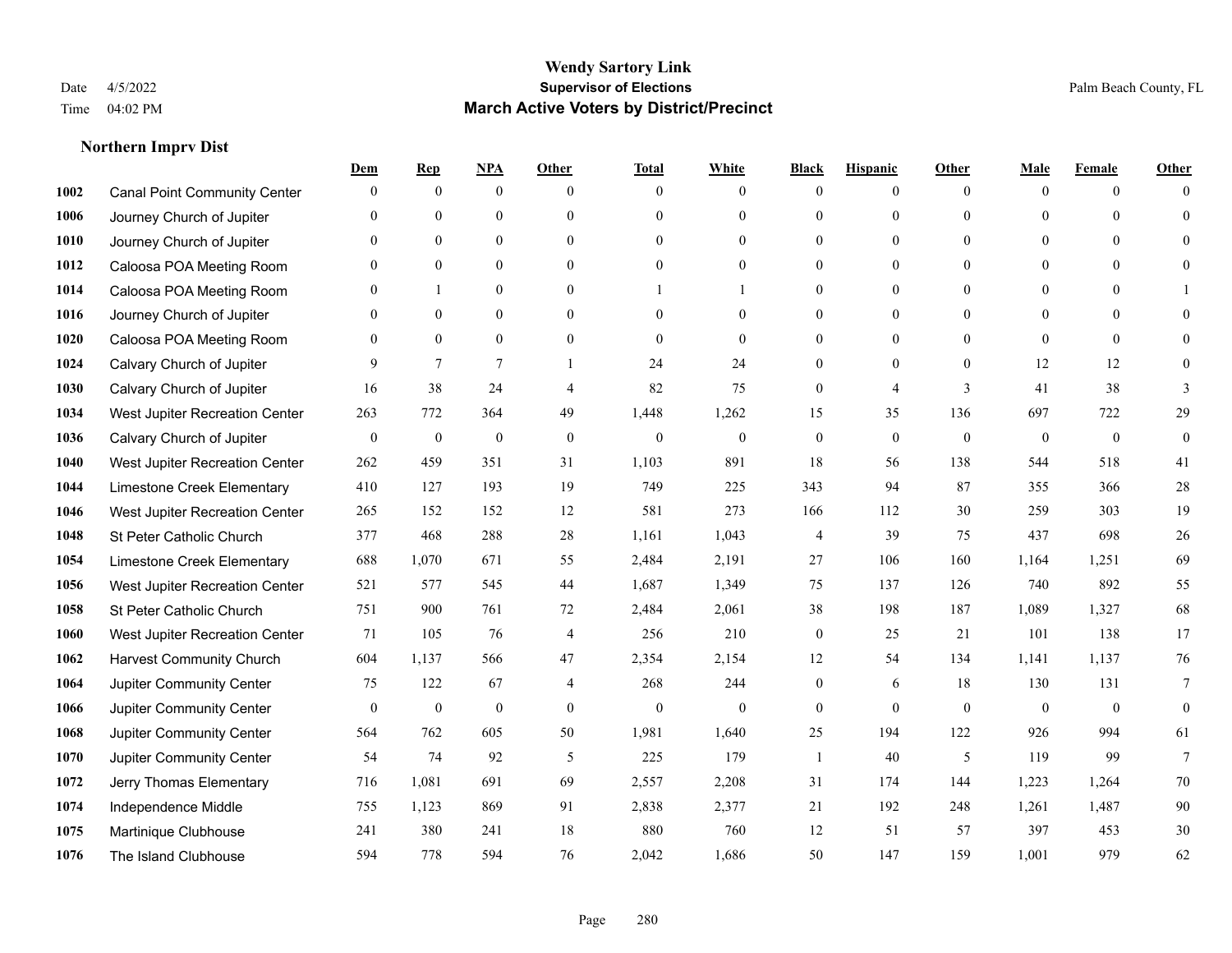**Northern Imprv Dist**

#### **Wendy Sartory Link** Date 4/5/2022 **Supervisor of Elections** Palm Beach County, FL Time 04:02 PM **March Active Voters by District/Precinct**

# **Dem Rep NPA Other Total White Black Hispanic Other Male Female Other** First Baptist Church Teq 337 892 386 24 1,639 1,533 4 41 61 792 812 35 First Baptist Church Teq 95 148 85 4 332 304 0 9 19 167 155 10 First Baptist Church Teq 72 147 86 8 313 286 1 14 12 144 159 10 First Baptist Church Teq **12** 54 9 0 75 72 1 0 2 37 37 1 First Baptist Church Teq 10 45 20 0 75 66 0 3 6 38 36 1 Jupiter High 692 925 669 63 2,349 1,884 58 203 204 1,042 1,233 74 Jupiter Branch Library 462 571 472 29 1,534 1,251 36 141 106 670 823 41 Jupiter Middle 324 487 402 39 1,252 1,061 16 74 101 589 621 42 Newhaven Clubhouse 554 724 541 54 1,873 1,612 27 102 132 840 973 60 Tequesta Council Chambers 157 252 185 21 615 521 13 42 39 238 362 15 Riverside Improvement 0 0 2 1 0 3 3 0 0 0 2 1 0 **1152 Juno Beach Town Center 41** 71 51 7 170 160 0 3 7 79 87 4 Holy Spirit Lutheran **2** 4 5 2 13 13 0 0 0 6 7 0 Club at Admirals Cove 29 157 70 5 261 233 4 5 19 130 124 7 1166 Holy Spirit Lutheran 6 22 13 0 41 35 0 2 4 18 23 0 Holy Spirit Lutheran 0 0 0 0 0 0 0 0 0 0 0 0 Caloosa POA Meeting Room 124 285 129 10 548 466 15 22 45 253 277 18 Caloosa POA Meeting Room 65 126 61 3 255 217 5 14 19 120 126 9 Mirasol Sales and Info Center 0 0 0 0 0 0 0 0 0 0 0 0 Mirasol Sales and Info Center 0 0 0 0 0 0 0 0 0 0 0 0 Eastpointe Country Club 514 681 415 39 1,649 1,538 11 30 70 740 877 32 Mirasol Sales and Info Center 548 521 453 42 1,564 1,213 55 139 157 734 786 44 Westwood Gardens HOA 359 400 349 34 1,142 882 38 125 97 469 653 20 Westwood Gardens HOA 23 55 26 2 106 92 7 2 5 53 50 3 Gardens Presbyterian 1,332 2,175 1,478 139 5,124 4,214 132 346 432 2,290 2,698 136 Evergrene Clubhouse 383 687 470 44 1,584 1,346 27 80 131 763 769 52 Frenchmans Creek Real Estate 647 940 638 47 2,272 2,076 16 41 139 1,033 1,187 52 Dwight D Eisenhower Elementary 0 0 0 0 0 0 0 0 0 0 0 0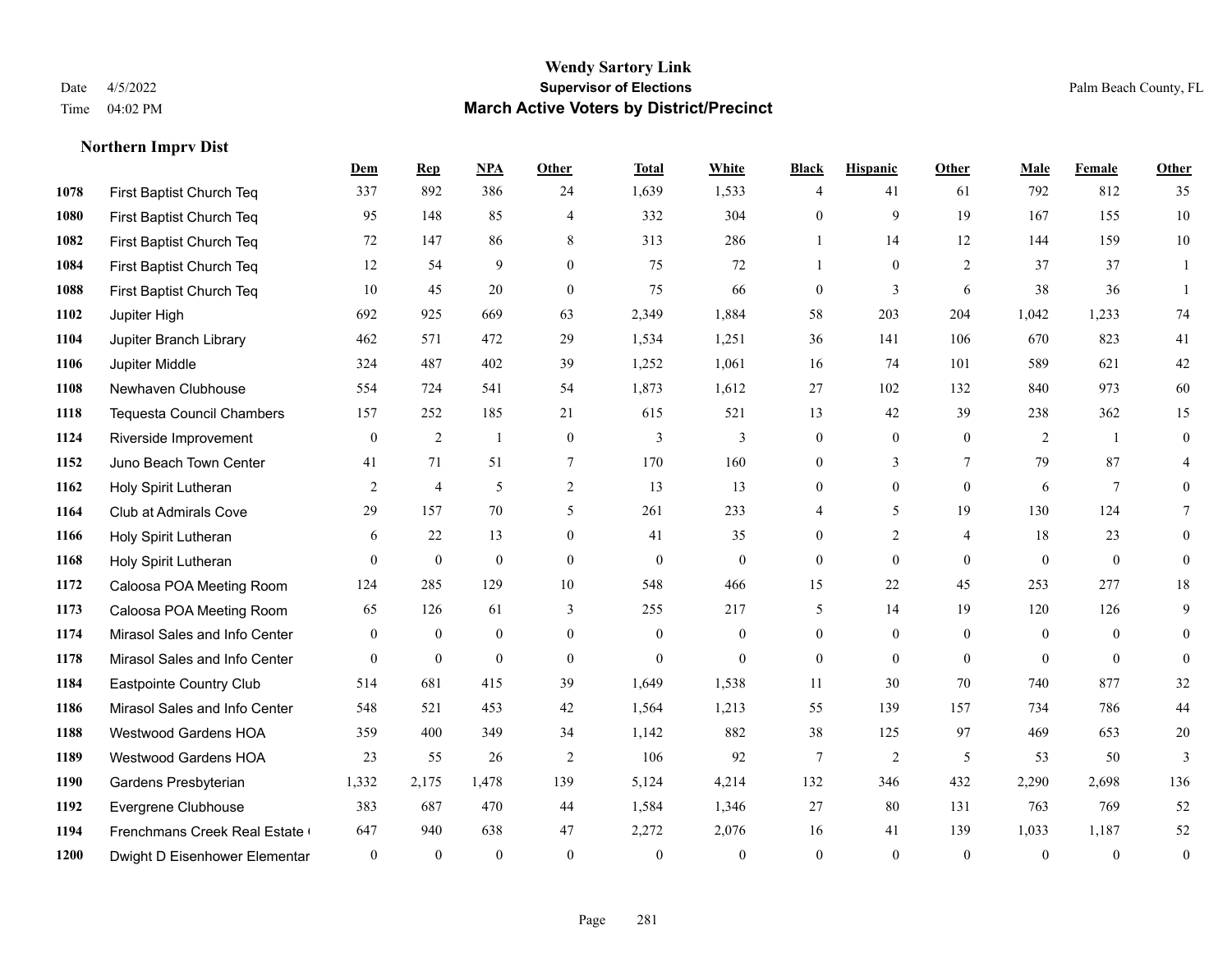**Northern Imprv Dist**

#### **Wendy Sartory Link** Date 4/5/2022 **Supervisor of Elections** Palm Beach County, FL Time 04:02 PM **March Active Voters by District/Precinct**

# **Dem Rep NPA Other Total White Black Hispanic Other Male Female Other** Holy Spirit Lutheran 8 85 25 3 121 117 0 3 1 57 63 1 Holy Spirit Lutheran 203 281 164 7 655 584 2 25 44 319 314 22 Juno Beach Town Center 46 67 54 8 175 141 5 10 19 90 79 6 Pierce Hammock Elementary 0 0 0 0 0 0 0 0 0 0 0 0 Sandhill Crane Golf Club 35 71 37 5 148 108 13 12 15 73 73 2 Pierce Hammock Elementary 0 0 0 0 0 0 0 0 0 0 0 0 Carleton Oaks Clubhouse 143 198 126 6 473 341 26 49 57 229 231 13 Mirasol Sales and Info Center 0 0 0 0 0 0 0 0 0 0 0 0 Mirasol Sales and Info Center 608 777 524 61 1,970 1,788 19 22 141 937 976 57 Timber Trace Elementary 770 1,086 632 59 2,547 2,197 56 151 143 1,152 1,324 71 Christ Fellowship Church PBG 869 1,066 633 64 2,632 2,387 37 62 146 1,087 1,481 64 Christ Fellowship Church PBG 456 657 461 53 1,627 1,413 30 78 106 688 886 53 Watson B Duncan Middle 817 922 715 69 2,523 2,003 71 201 248 1,113 1,339 71 Watson B Duncan Middle 33 190 65 9 297 275 0 1 21 138 146 13 Palm Beach Gardens High 13 37 16 1 67 59 0 4 4 34 29 4 Ballen Isles Country Club 876 783 680 52 2,391 2,195 23 23 150 1,070 1,261 60 Northlake Nazarene Church 151 182 130 7 470 397 9 29 35 233 220 17 North County Senior Center 1 2 3 3 3 9 8 1 0 0 5 4 0 North County Senior Center 308 225 255 25 813 447 98 120 148 376 412 25 PBG City Hall Council Room 438 553 314 27 1,332 1,104 28 115 85 599 691 42 PBG City Hall Council Room 0 0 0 0 0 0 0 0 0 0 0 0 PBG Community Center **3** 0 2 0 5 2 2 1 0 2 2 1 Palm Beach Gardens High 578 544 438 37 1,597 1,208 91 141 157 754 782 61 Palm Beach Gardens High 125 90 81 5 301 191 50 39 21 138 153 10 Pew Leadership Center 136 149 112 13 410 348 12 24 26 169 238 3 Eissey Campus Theater 789 810 784 67 2,450 1,949 88 208 205 1,048 1,332 70 PBG Moose Lodge 2010 693 846 568 70 2,177 1,831 52 137 157 879 1,239 59 Dwight D Eisenhower Elementar 26 82 24 7 139 120 5 4 10 70 68 1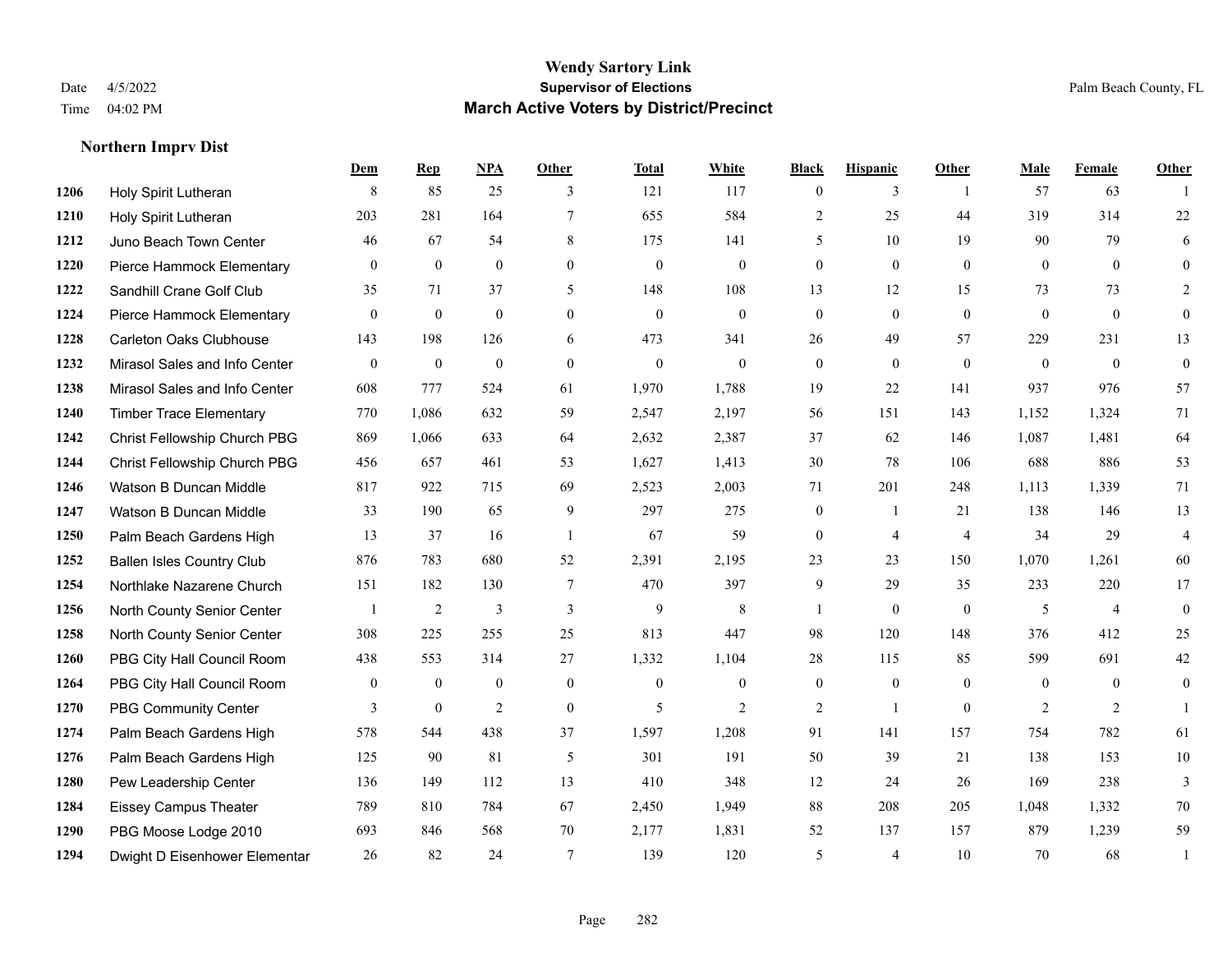|      |                                    | Dem            | <b>Rep</b>     | NPA              | <b>Other</b>     | <b>Total</b> | <b>White</b>     | <b>Black</b>     | <b>Hispanic</b> | <b>Other</b>   | <b>Male</b>    | Female         | <b>Other</b>     |
|------|------------------------------------|----------------|----------------|------------------|------------------|--------------|------------------|------------------|-----------------|----------------|----------------|----------------|------------------|
| 1314 | <b>NPB Community Center</b>        | 45             | 114            | 60               | 10               | 229          | 202              | 3                | 8               | 16             | 95             | 123            | 11               |
| 1320 | <b>NPB Community Center</b>        | 35             | 117            | 39               | $\overline{2}$   | 193          | 169              | 3                | 9               | 12             | 103            | 87             | 3                |
| 1326 | Allamanda Elementary               | 186            | 219            | 165              | 17               | 587          | 499              | $\tau$           | 30              | 51             | 256            | 319            | 12               |
| 1334 | 1st Unitarian Church NPB           | $\overline{2}$ | $\mathfrak{Z}$ | 5                | $\overline{1}$   | 11           | 11               | $\boldsymbol{0}$ | $\mathbf{0}$    | $\theta$       | $\overline{4}$ | $\tau$         | $\mathbf{0}$     |
| 1336 | <b>Gardens Mall Community Room</b> | 35             | 91             | 40               | $\overline{4}$   | 170          | 152              | $\mathbf{0}$     | 4               | 14             | 87             | 76             | 7                |
| 1340 | <b>Eissey Campus Theater</b>       | 7              | 6              | $\overline{2}$   | $\overline{0}$   | 15           | 14               | $\boldsymbol{0}$ | $\mathbf{1}$    | $\mathbf{0}$   | 7              | 8              | $\mathbf{0}$     |
| 1348 | <b>NPB Council Chambers</b>        | 34             | 126            | 31               | 9                | 200          | 188              | $\boldsymbol{0}$ | $7\phantom{.0}$ | 5              | 101            | 93             | 6                |
| 1352 | Northlake Nazarene Church          | 652            | 872            | 610              | 50               | 2,184        | 1,576            | 149              | 184             | 275            | 984            | 1,125          | 75               |
| 1354 | <b>Grove Park Elementary</b>       | 97             | 166            | 76               | 3                | 342          | 287              | 11               | 20              | 24             | 159            | 173            | $10\,$           |
| 1356 | Casa Rio Clubhouse                 | 804            | 426            | 524              | 40               | 1,794        | 900              | 406              | 244             | 244            | 773            | 960            | 61               |
| 1358 | RB Prep Achievement Academy        | 15             | 5              | $\overline{3}$   | $\theta$         | 23           | 10               | 8                | $\mathbf{1}$    | $\overline{4}$ | 14             | 6              | 3                |
| 1360 | Garden Lodge 366 F&AM              | 347            | 338            | 239              | 20               | 944          | 735              | 62               | 72              | 75             | 408            | 508            | $28\,$           |
| 1362 | <b>Grove Park Elementary</b>       | 206            | 125            | 195              | $\tau$           | 533          | 268              | 47               | 162             | 56             | 239            | 277            | 17               |
| 1364 | RB Prep Achievement Academy        | 449            | 126            | 290              | 17               | 882          | 235              | 355              | 175             | 117            | 371            | 484            | $27\,$           |
| 1366 | Palm Lake Estates - The Pines      | 62             | 79             | 58               | $\overline{4}$   | 203          | 166              | 17               | 6               | 14             | 94             | 104            | 5                |
| 1368 | RB Prep Achievement Academy        | $\mathbf{0}$   | $\bf{0}$       | $\overline{0}$   | $\overline{0}$   | $\mathbf{0}$ | $\overline{0}$   | $\boldsymbol{0}$ | $\mathbf{0}$    | $\mathbf{0}$   | $\mathbf{0}$   | $\mathbf{0}$   | $\boldsymbol{0}$ |
| 1370 | Palm Lake Estates - The Pines      | 125            | 130            | 88               | 6                | 349          | 282              | 20               | 29              | 18             | 147            | 191            | 11               |
| 1372 | Garden Lodge 366 F&AM              | 94             | 31             | 44               | 8                | 177          | 81               | 56               | 20              | 20             | 74             | 95             | $\,8\,$          |
| 1374 | Pew Leadership Center              | 187            | 83             | 146              | 9                | 425          | 217              | 115              | 50              | 43             | 171            | 240            | 14               |
| 1376 | Lake Park Town Hall                | $\mathbf{0}$   | $\bf{0}$       | $\theta$         | $\overline{0}$   | $\mathbf{0}$ | $\boldsymbol{0}$ | $\boldsymbol{0}$ | $\mathbf{0}$    | $\overline{0}$ | $\mathbf{0}$   | $\overline{0}$ | $\boldsymbol{0}$ |
| 2002 | Jeaga Middle                       | 179            | 91             | 110              | 8                | 388          | 150              | 129              | 37              | 72             | 174            | 202            | 12               |
| 2004 | <b>Grassy Waters Elementary</b>    | 1,029          | 321            | 613              | 49               | 2,012        | 587              | 737              | 399             | 289            | 854            | 1,087          | 71               |
| 2006 | Jeaga Middle                       | 159            | 73             | 98               | 12               | 342          | 144              | 113              | 62              | 23             | 135            | 196            | 11               |
| 2008 | Jeaga Middle                       | $\mathbf{0}$   | $\bf{0}$       | $\boldsymbol{0}$ | $\boldsymbol{0}$ | $\mathbf{0}$ | $\boldsymbol{0}$ | $\boldsymbol{0}$ | $\mathbf{0}$    | $\mathbf{0}$   | $\mathbf{0}$   | $\mathbf{0}$   | $\boldsymbol{0}$ |
| 2010 | Cypress Lakes HOA                  | 612            | 338            | 290              | 29               | 1,269        | 846              | 222              | 106             | 95             | 485            | 748            | 36               |
| 2014 | Club Baywinds                      | 822            | 551            | 363              | 35               | 1,771        | 1,337            | 159              | 165             | 110            | 721            | 1,010          | $40\,$           |
| 2016 | Andros Isle POA Clubhouse          | 843            | 558            | 556              | 38               | 1,995        | 1,073            | 398              | 300             | 224            | 849            | 1,077          | 69               |
| 2018 | <b>Riverwalk Clubhouse</b>         | 746            | 714            | 591              | 50               | 2,101        | 1,641            | 98               | 178             | 184            | 914            | 1,126          | 61               |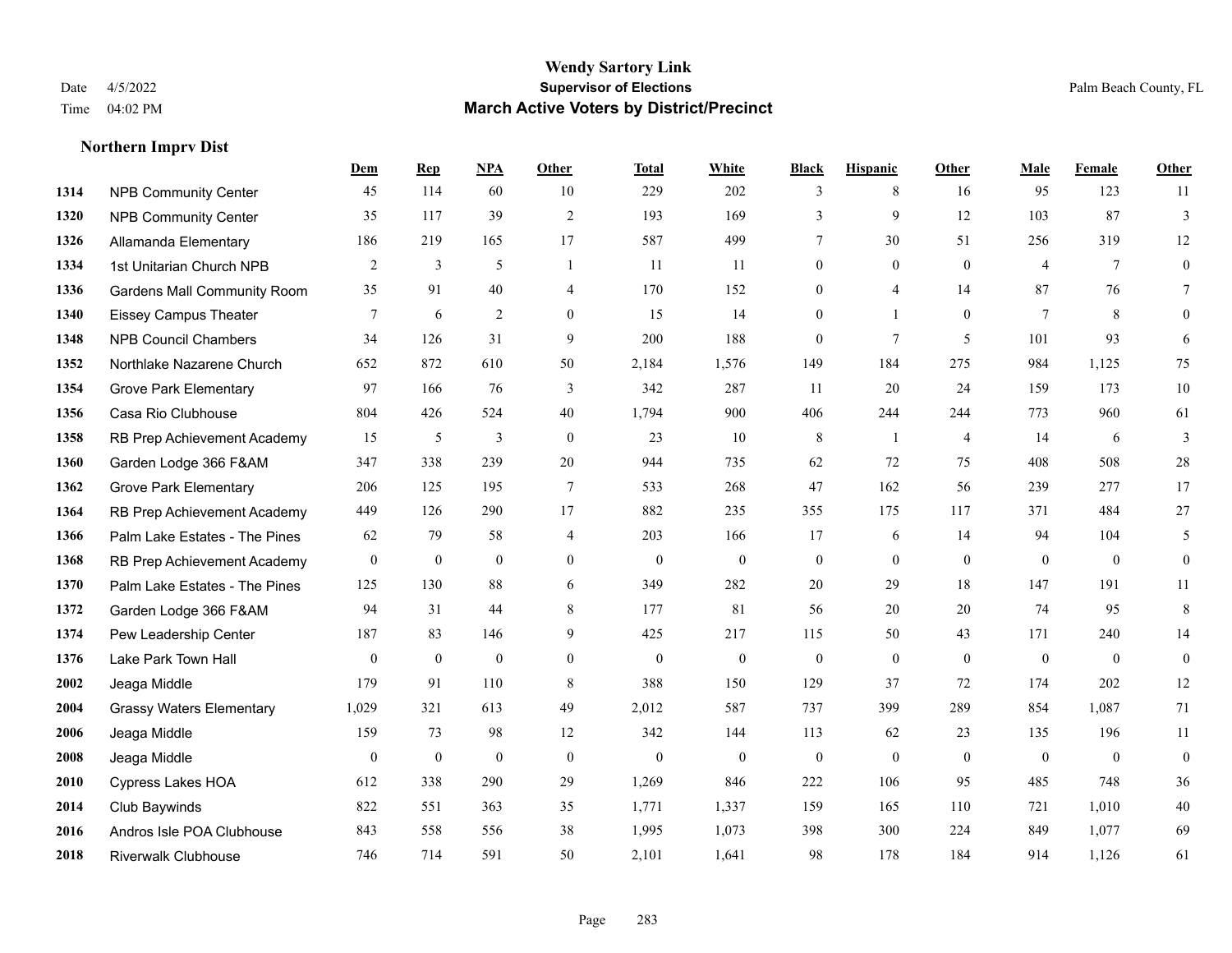|      |                                  | Dem              | <b>Rep</b>       | NPA              | <b>Other</b>     | <b>Total</b>   | <b>White</b>     | <b>Black</b>     | <b>Hispanic</b>  | Other        | <b>Male</b>      | <b>Female</b> | <b>Other</b>   |
|------|----------------------------------|------------------|------------------|------------------|------------------|----------------|------------------|------------------|------------------|--------------|------------------|---------------|----------------|
| 2020 | Jeaga Middle                     | 209              | 101              | 147              | 10               | 467            | 229              | 125              | 82               | 31           | 202              | 256           | 9              |
| 2021 | Jeaga Middle                     | 165              | 62               | 120              | 12               | 359            | 118              | 123              | 69               | 49           | 144              | 204           | 11             |
| 6066 | Ibis POA Admin Building          | 1,036            | 1,100            | 761              | 83               | 2,980          | 2,627            | 85               | 69               | 199          | 1,395            | 1,515         | 70             |
| 6070 | Ironhorse Country Club           | 157              | 257              | 122              | 11               | 547            | 439              | 36               | 21               | 51           | 246              | 292           | 9              |
| 6082 | PBSC Loxahatchee Groves Can      | 9                | 6                | 15               | 2                | 32             | 27               | $\overline{0}$   | 3                | 2            | 12               | 20            | $\mathbf{0}$   |
| 6084 | PBSC Loxahatchee Groves Can      | 329              | 512              | 428              | 52               | 1,321          | 839              | 77               | 292              | 113          | 647              | 652           | 22             |
| 6112 | Crestwood Middle                 | 461              | 427              | 357              | 31               | 1,276          | 692              | 235              | 210              | 139          | 589              | 648           | 39             |
| 6120 | Royal Palm Beach High            | 416              | 324              | 282              | 20               | 1,042          | 502              | 206              | 157              | 177          | 493              | 524           | 25             |
| 6126 | Calypso Bay Waterpark            | 670              | 301              | 497              | 30               | 1,498          | 537              | 411              | 360              | 190          | 651              | 793           | 54             |
| 6128 | Royal Palm Beach High            | 33               | 24               | 26               | 3                | 86             | 46               | 26               | 9                | 5            | 39               | 47            | 0              |
| 6130 | Royal Palm Beach High            | 81               | 43               | 92               | 6                | 222            | 103              | 34               | 66               | 19           | 96               | 121           | 5              |
| 6132 | Royal Palm Beach High            | 387              | 191              | 268              | 17               | 863            | 413              | 164              | 196              | 90           | 397              | 439           | 27             |
| 6134 | Christ Fellowship Church RPB     | 947              | 471              | 706              | 31               | 2,155          | 841              | 514              | 504              | 296          | 960              | 1,107         | $88\,$         |
| 7002 | J F Kennedy Middle               | $\boldsymbol{0}$ | $\boldsymbol{0}$ | $\boldsymbol{0}$ | $\boldsymbol{0}$ | $\overline{0}$ | $\boldsymbol{0}$ | $\boldsymbol{0}$ | $\overline{0}$   | $\mathbf{0}$ | $\boldsymbol{0}$ | $\mathbf{0}$  | $\mathbf{0}$   |
| 7004 | J F Kennedy Middle               | $\theta$         | $\overline{0}$   | $\mathbf{0}$     | $\Omega$         | $\Omega$       | $\overline{0}$   | $\theta$         | $\overline{0}$   | $\Omega$     | $\theta$         | $\Omega$      | 0              |
| 7006 | J F Kennedy Middle               | $\theta$         | $\overline{0}$   | $\mathbf{0}$     | $\theta$         | $\theta$       | $\overline{0}$   | $\theta$         | $\overline{0}$   | $\Omega$     | $\theta$         | $\Omega$      |                |
| 7008 | J F Kennedy Middle               | $\theta$         | $\overline{0}$   | $\mathbf{0}$     | $\overline{0}$   | $\mathbf{0}$   | $\overline{0}$   | $\mathbf{0}$     | $\overline{0}$   | $\theta$     | $\theta$         | $\theta$      | $\theta$       |
| 7010 | St John Lutheran Church          | 277              | 13               | 93               | 6                | 389            | 26               | 315              | 25               | 23           | 124              | 249           | 16             |
| 7014 | RB Prep Achievement Academy      | $\boldsymbol{0}$ | $\boldsymbol{0}$ | $\boldsymbol{0}$ | $\overline{0}$   | $\theta$       | $\boldsymbol{0}$ | $\overline{0}$   | $\boldsymbol{0}$ | $\theta$     | $\mathbf{0}$     | $\mathbf{0}$  | $\theta$       |
| 7016 | RB Prep Achievement Academy      |                  | $\overline{4}$   | $\mathbf{0}$     | $\theta$         | 5              | 3                |                  |                  | $\Omega$     | 2                |               | 2              |
| 7018 | RB Prep Achievement Academy      | $\mathbf{0}$     | $\theta$         | $\theta$         | $\theta$         | $\theta$       | $\theta$         | $\theta$         | $\Omega$         | $\Omega$     | $\Omega$         | $\theta$      |                |
| 7020 | RB Prep Achievement Academy      | $\mathbf{0}$     | $\mathbf{0}$     | $\mathbf{0}$     | $\Omega$         | $\Omega$       | $\Omega$         | $\theta$         | $\Omega$         | $\Omega$     | $\theta$         | $\Omega$      | 0              |
| 7032 | <b>Crossroads Baptist Church</b> | $\theta$         | $\mathbf{0}$     | $\theta$         | $\Omega$         | $\Omega$       | $\theta$         | $\Omega$         | $\theta$         | $\Omega$     | $\Omega$         | $\Omega$      | $\Omega$       |
| 7034 | Suncoast High                    | 1,300            | 212              | 509              | 27               | 2,048          | 351              | 1,251            | 150              | 296          | 850              | 1,120         | $78\,$         |
| 7036 | RB Prep Achievement Academy      | $\mathbf{0}$     | $\overline{0}$   | 6                | $\theta$         | 6              | $\overline{0}$   | $\mathbf{0}$     | $\overline{0}$   | 6            | 4                |               |                |
| 7038 | RB Prep Achievement Academy      | $\mathbf{0}$     | $\mathbf{0}$     | $\mathbf{0}$     | $\theta$         | $\mathbf{0}$   | $\overline{0}$   | $\mathbf{0}$     | $\overline{0}$   | $\theta$     | $\theta$         | $\theta$      | $\mathbf{0}$   |
| 7048 | Crossroads Baptist Church        | 285              | 11               | 98               | 7                | 401            | 14               | 337              | 25               | 25           | 130              | 258           | 13             |
| 7050 | <b>Crossroads Baptist Church</b> |                  | 2                |                  | $\theta$         | 4              | 3                | $\Omega$         | $\theta$         |              | -1               | 3             | $\overline{0}$ |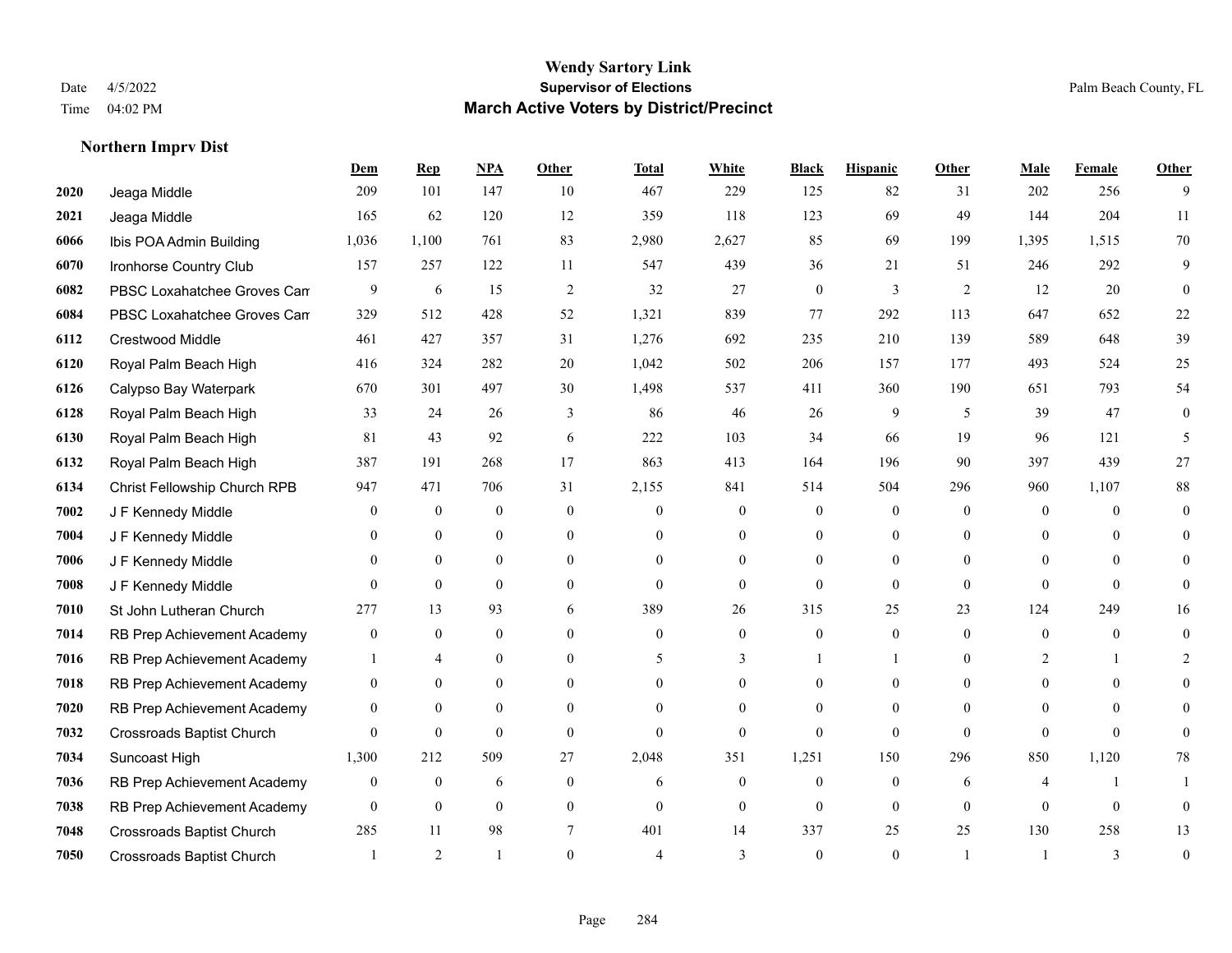|                                  | Dem            | Rep            | <b>NPA</b>   | Other          | <b>Total</b> | White          | <b>Black</b>   | <b>Hispanic</b> | Other    | Male           | Female   | Other          |
|----------------------------------|----------------|----------------|--------------|----------------|--------------|----------------|----------------|-----------------|----------|----------------|----------|----------------|
| <b>Crossroads Baptist Church</b> | 987            | 74             | 300          | 13             | 1,374        | 108            | 1,054          | 75              | 137      | 597            | 718      | 59             |
| Palm Beach Lakes High            | 1,429          | 354            | 631          | 47             | 2,461        | 818            | 1,122          | 304             | 217      | 1,001          | 1,367    | 93             |
| <b>Egret Lake Elementary</b>     | 493            | 114            | 228          | 10             | 845          | 217            | 387            | 133             | 108      | 376            | 443      | 26             |
| <b>Egret Lake Elementary</b>     | 205            | 40             | 99           | 12             | 356          | 54             | 208            | 45              | 49       | 156            | 190      | 10             |
| <b>Egret Lake Elementary</b>     | 2              | $\overline{c}$ |              | $\mathbf{0}$   | 5            | 3              |                | $\overline{0}$  |          | $\overline{4}$ |          | $\overline{0}$ |
| <b>Egret Lake Elementary</b>     | 20             | 3              |              | $\theta$       | 24           | 24             | $\theta$       | $\theta$        | $\Omega$ | 7              | 17       | $\theta$       |
| Seminole Trails Elementary       | 1,028          | 330            | 499          | 36             | 1,893        | 693            | 721            | 270             | 209      | 821            | 1,000    | $72\,$         |
| Sharon Christian Church          | 743            | 285            | 457          | 46             | 1,531        | 635            | 451            | 279             | 166      | 630            | 848      | 53             |
| <b>Bear Lakes Middle</b>         | 37             | 22             | 16           |                | 76           | 28             | 19             | 14              | 15       | 29             | 43       | 4              |
| Whitehall Clubhouse #3           | 673            | 479            | 477          | 52             | 1,681        | 1,047          | 256            | 210             | 168      | 773            | 858      | 50             |
| <b>Bear Lakes Middle</b>         | 1,314          | 465            | 829          | 58             | 2,666        | 1,054          | 931            | 379             | 302      | 1,169          | 1,385    | 112            |
| Palm Beach Lakes High            | 114            | 36             | 73           | $\overline{4}$ | 227          | 82             | 67             | 22              | 56       | 104            | 110      | 13             |
| Salvation Army Activity Hall     | 608            | 78             | 289          | 14             | 989          | 159            | 525            | 131             | 174      | 424            | 518      | 47             |
| Salvation Army Activity Hall     | 832            | 309            | 527          | 34             | 1,702        | 696            | 548            | 276             | 182      | 678            | 948      | 76             |
| U M Church of Palm Beaches       | 19             | 19             | 19           |                | 58           | 43             | 4              | 9               | 2        | 32             | 24       | 2              |
| U M Church of Palm Beaches       | 967            | 434            | 717          | 65             | 2,183        | 1,041          | 686            | 249             | 207      | 979            | 1,136    | 68             |
| <b>Adult Education Center</b>    | 123            | 28             | 63           | $\tau$         | 221          | 54             | 116            | 27              | 24       | 70             | 141      | 10             |
| <b>Adult Education Center</b>    | $\overline{0}$ | $\overline{0}$ | $\mathbf{0}$ | $\theta$       | $\theta$     | $\overline{0}$ | $\overline{0}$ | $\overline{0}$  | $\theta$ | $\theta$       | $\theta$ | $\overline{0}$ |
| <b>Adult Education Center</b>    | $\theta$       | $\theta$       | $\theta$     | $\theta$       | $\theta$     | $\theta$       | $\Omega$       | $\Omega$        | $\theta$ | $\theta$       | $\theta$ | $\theta$       |
| <b>Adult Education Center</b>    | 32             | 31             | 39           | $\tau$         | 109          | 82             | 4              | 18              | 5        | 54             | 48       |                |
| U M Church of Palm Beaches       | 290            | 114            | 182          | 13             | 599          | 215            | 219            | 111             | 54       | 258            | 311      | 30             |
| <b>Northern Imprv Dist</b>       | 46,601         | 43,188         | 36,225       | 3,149          | 129,163      | 89,777         | 16,396         | 11,621          | 11,369   | 57,507         | 67,706   | 3,950          |
|                                  |                |                |              |                |              |                |                |                 |          |                |          |                |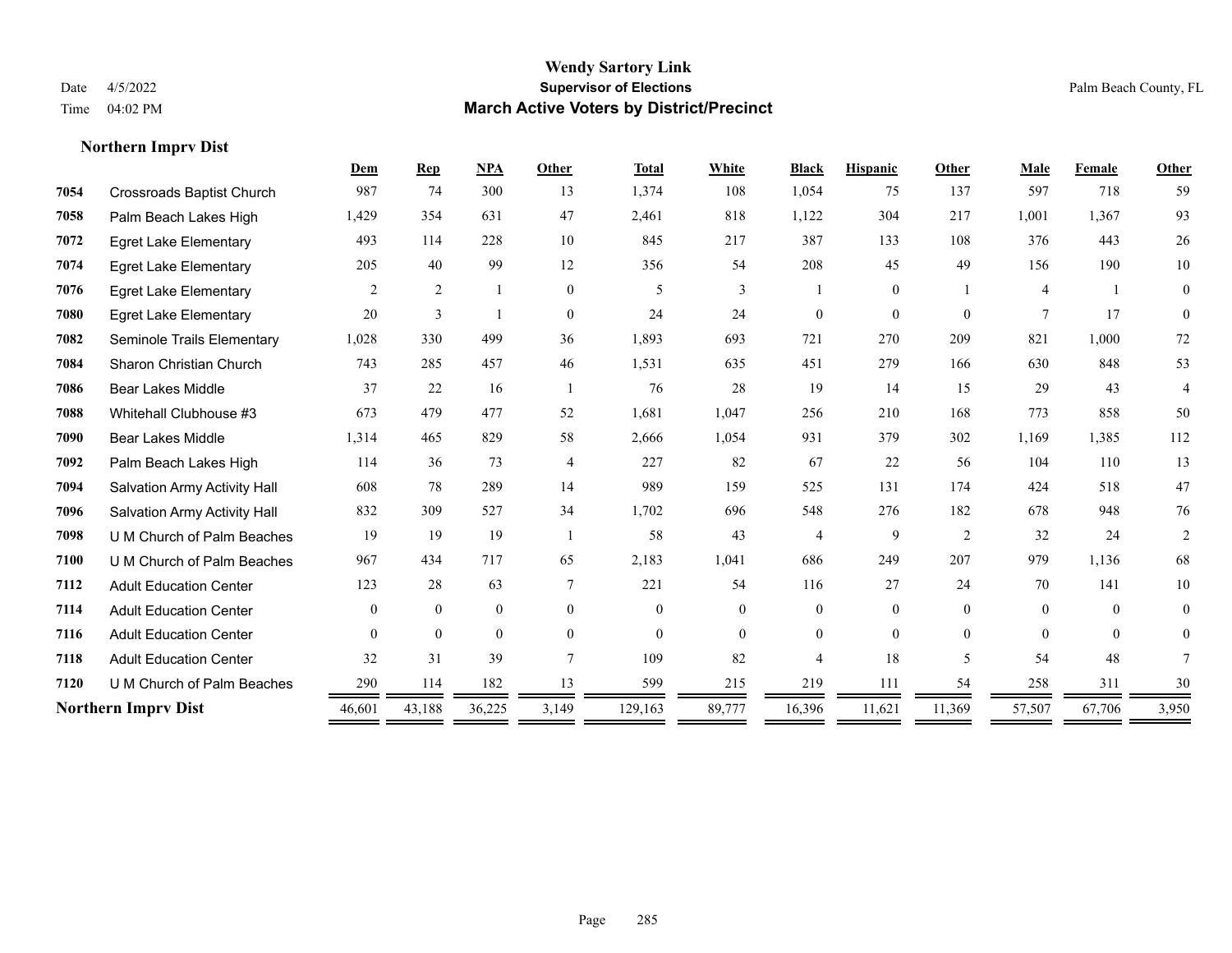### **Osprey Oaks Comm Dev**

|      |                             | Dem | Rep | NP/ | Other | <b>Total</b> | White | <b>Black</b> | <b>Hispanic</b> | Other | Male | Female     | <b>Other</b> |
|------|-----------------------------|-----|-----|-----|-------|--------------|-------|--------------|-----------------|-------|------|------------|--------------|
| 3133 | Christa McAuliffe Middle    |     | 124 | 130 |       |              | 261   | 48           |                 | 61    | 203  | 213        |              |
|      | <b>Osprey Oaks Comm Dev</b> | 164 | 124 | 130 |       |              | 261   | 48           |                 |       | 203  | <u> 1.</u> |              |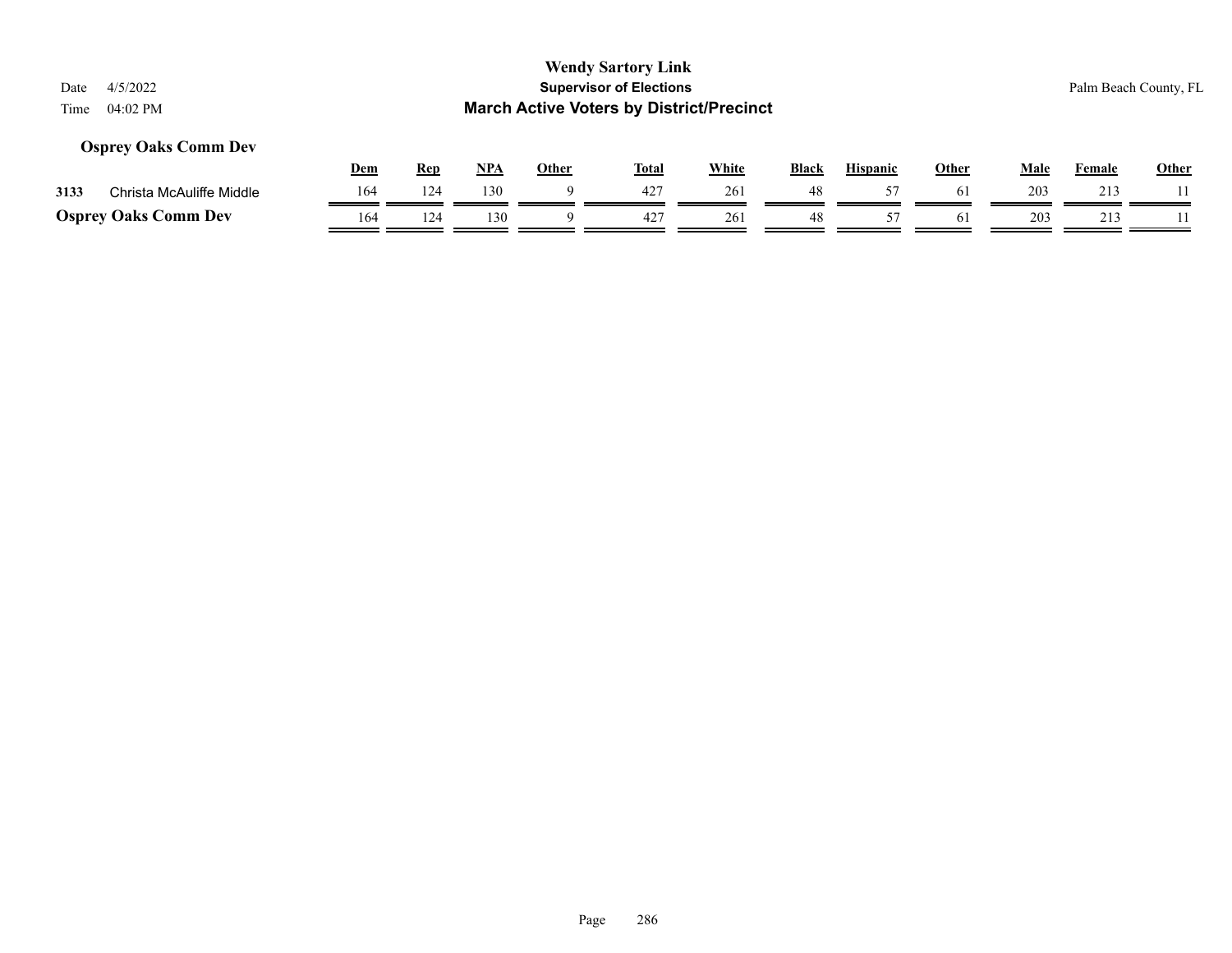| Date<br>Time | 4/5/2022<br>04:02 PM     |     |            |            |          | <b>Wendy Sartory Link</b><br><b>Supervisor of Elections</b><br><b>March Active Voters by District/Precinct</b> |       |              |                 |       |      |        | Palm Beach County, FL |
|--------------|--------------------------|-----|------------|------------|----------|----------------------------------------------------------------------------------------------------------------|-------|--------------|-----------------|-------|------|--------|-----------------------|
|              | <b>Old Palm Comm Dev</b> | Dem | <b>Rep</b> | <u>NPA</u> | Other    | <u>Total</u>                                                                                                   | White | <b>Black</b> | <b>Hispanic</b> | Other | Male | Female | <b>Other</b>          |
| 1189         | Westwood Gardens HOA     | 23  | 55         | 26         | ∠        | 106                                                                                                            | 92    |              |                 |       | 53   | 50     |                       |
| 1247         | Watson B Duncan Middle   | 33  | 190        | 65         | $\Omega$ | 297                                                                                                            | 275   | $\Omega$     |                 | 21    | 138  | 146    |                       |

**Old Palm Comm Dev**  $\frac{56}{\sqrt{245}} \frac{245}{\sqrt{91}} \frac{91}{\sqrt{11}} \frac{11}{\sqrt{403}} \frac{403}{\sqrt{367}} \frac{367}{\sqrt{17}} \frac{7}{\sqrt{13}} \frac{3}{\sqrt{126}} \frac{26}{\sqrt{191}} \frac{191}{\sqrt{196}} \frac{1}{\sqrt{10}} \frac{1}{\sqrt{10}} \frac{1}{\sqrt{10}} \frac{1}{\sqrt{10}} \frac{1}{\sqrt{10}} \frac{1}{\sqrt{10}} \frac{1}{\$ 

 $\overline{a}$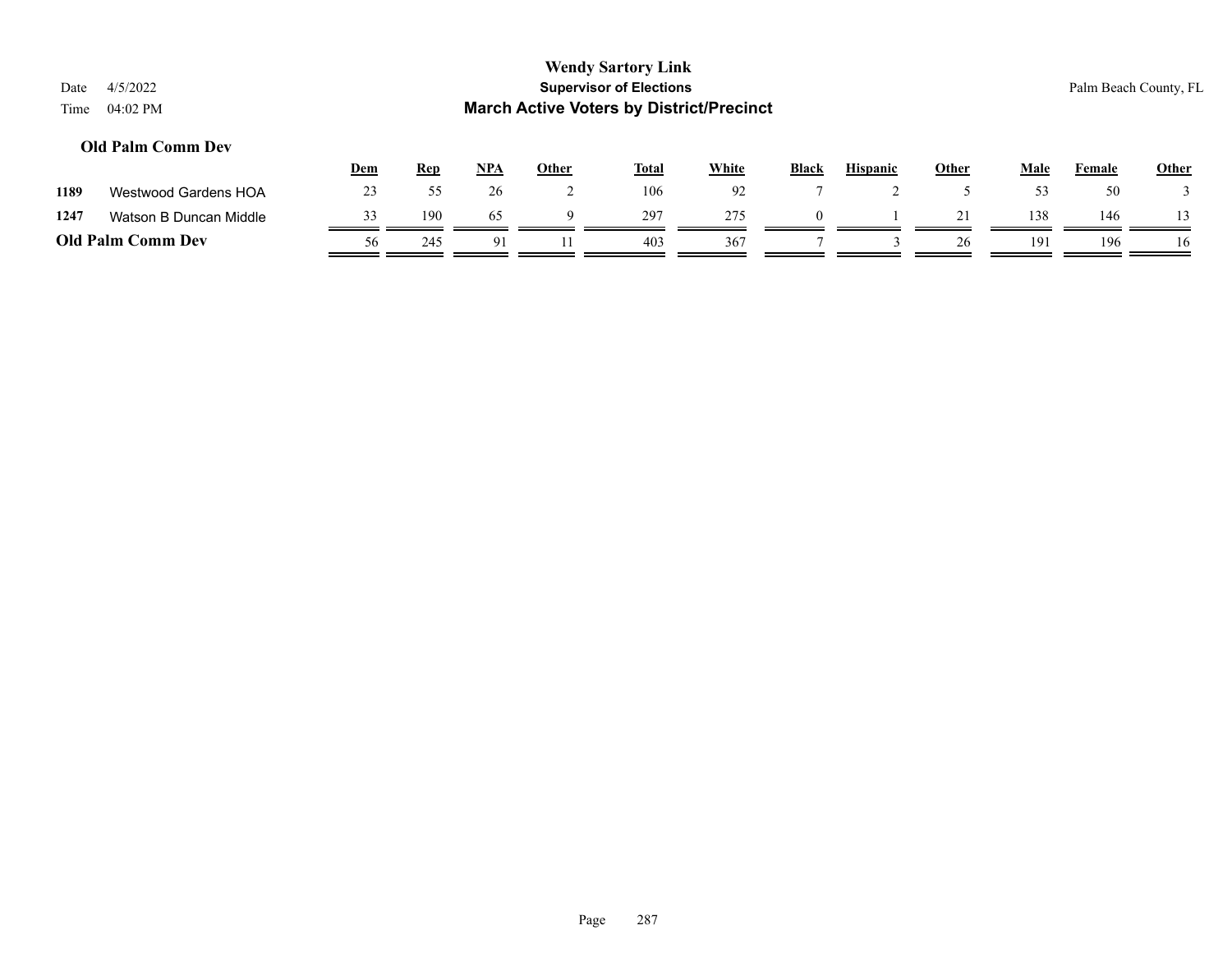#### **Plantation Comm Dev Dist**

|      |                                 | <u>Dem</u> | Rep | <b>NPA</b> | Other | <b>Total</b> | <u>White</u> | <b>Black</b> | <b>Hispanic</b> | Other | Male | Female | <b>Other</b> |
|------|---------------------------------|------------|-----|------------|-------|--------------|--------------|--------------|-----------------|-------|------|--------|--------------|
| 6178 | Everglades Elementary           | 553        | 389 | 448        | 29    | 1.419        | $65^{\circ}$ | 291          | 254             |       | 667  | 688    | 64           |
|      | <b>Plantation Comm Dev Dist</b> | 553        | 389 | 448        | າດ    | .419         | -657         | 291          | 254             |       | 66   | 688    | -64          |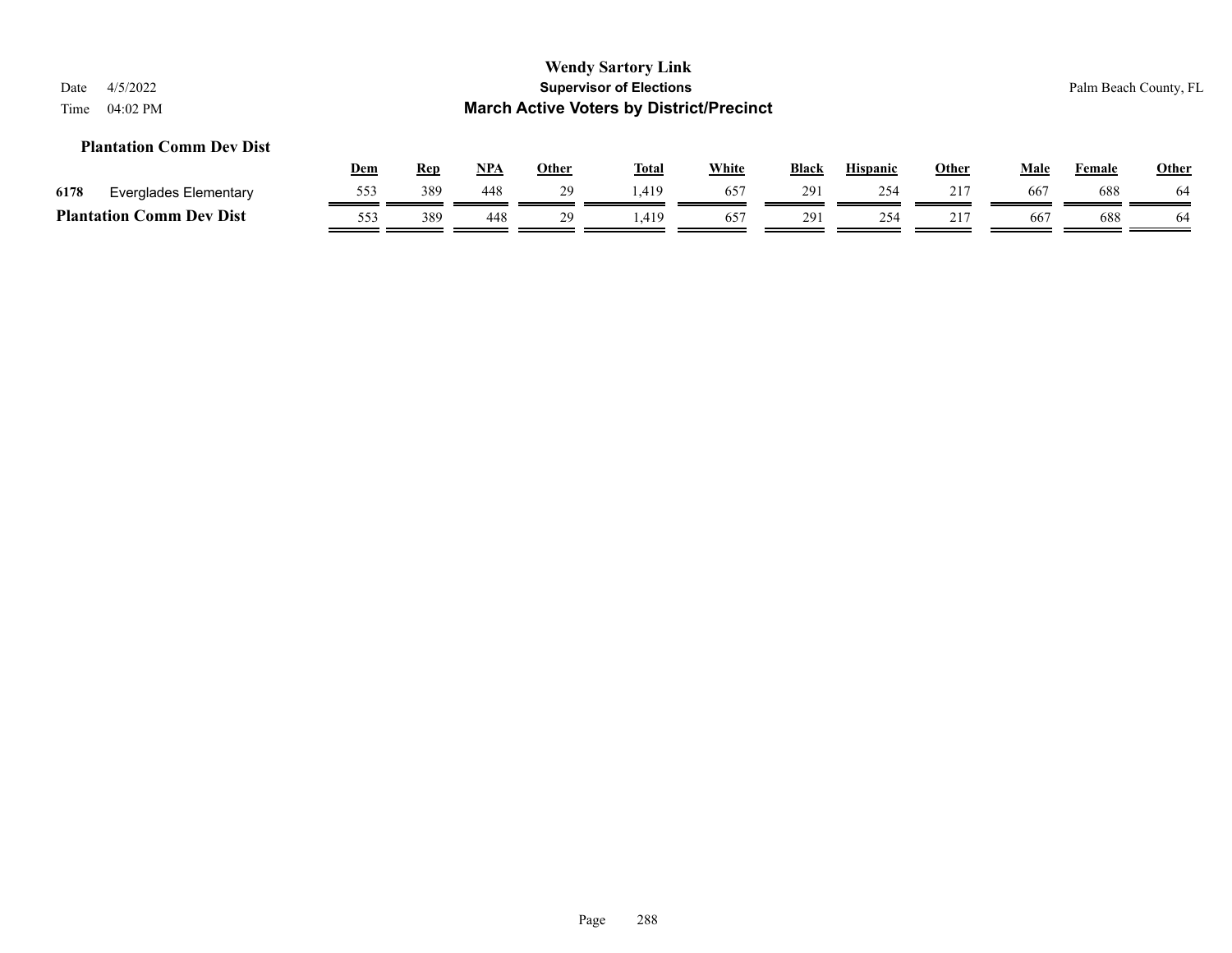|      |                                  | Dem            | <b>Rep</b>     | NPA            | <b>Other</b> | <b>Total</b> | <b>White</b>   | <b>Black</b>     | <b>Hispanic</b> | <b>Other</b>   | <b>Male</b>    | <b>Female</b>  | <b>Other</b>   |
|------|----------------------------------|----------------|----------------|----------------|--------------|--------------|----------------|------------------|-----------------|----------------|----------------|----------------|----------------|
| 1218 | Osceola Creek Middle             |                | -1             | $\mathbf{0}$   | $\theta$     | 2            | $\overline{2}$ | $\mathbf{0}$     | $\overline{0}$  | $\theta$       | 2              | $\theta$       | $\Omega$       |
| 1220 | Pierce Hammock Elementary        | $\theta$       | $\mathbf{0}$   | $\mathbf{0}$   | $\Omega$     | $\mathbf{0}$ | $\overline{0}$ | $\mathbf{0}$     | $\mathbf{0}$    | $\theta$       | $\theta$       | $\theta$       | $\theta$       |
| 1222 | Sandhill Crane Golf Club         | 35             | 71             | 37             | 5            | 148          | 108            | 13               | 12              | 15             | 73             | 73             | 2              |
| 1224 | Pierce Hammock Elementary        | $\mathbf{0}$   | $\mathbf{0}$   | $\mathbf{0}$   | $\mathbf{0}$ | $\mathbf{0}$ | $\mathbf{0}$   | $\boldsymbol{0}$ | $\mathbf{0}$    | $\mathbf{0}$   | $\mathbf{0}$   | $\mathbf{0}$   | $\theta$       |
| 1228 | <b>Carleton Oaks Clubhouse</b>   | 143            | 198            | 126            | 6            | 473          | 341            | 26               | 49              | 57             | 229            | 231            | 13             |
| 1230 | Christ Fellowship Church PBG     | $\overline{0}$ | $\mathbf{0}$   | $\mathbf{0}$   | $\theta$     | $\mathbf{0}$ | $\mathbf{0}$   | $\mathbf{0}$     | $\mathbf{0}$    | $\theta$       | $\overline{0}$ | $\theta$       | $\mathbf{0}$   |
| 1232 | Mirasol Sales and Info Center    | $\theta$       | $\theta$       | $\mathbf{0}$   | $\theta$     | $\Omega$     | $\overline{0}$ | $\mathbf{0}$     | $\mathbf{0}$    | $\theta$       | $\theta$       | $\Omega$       | $\Omega$       |
| 1234 | Christ Fellowship Church PBG     | $\Omega$       | $\theta$       | $\theta$       | $\Omega$     | $\Omega$     | $\overline{0}$ | $\mathbf{0}$     | $\theta$        | $\Omega$       | $\theta$       | $\Omega$       | $\Omega$       |
| 1236 | Mirasol Sales and Info Center    | $\theta$       | $\mathbf{0}$   | $\mathbf{0}$   | $\mathbf{0}$ | $\theta$     | $\Omega$       | $\mathbf{0}$     | $\mathbf{0}$    | $\mathbf{0}$   | $\theta$       | $\theta$       | $\Omega$       |
| 1238 | Mirasol Sales and Info Center    | 608            | 777            | 524            | 61           | 1,970        | 1,788          | 19               | 22              | 141            | 937            | 976            | 57             |
| 1240 | <b>Timber Trace Elementary</b>   | 770            | 1,086          | 632            | 59           | 2,547        | 2,197          | 56               | 151             | 143            | 1,152          | 1,324          | 71             |
| 1242 | Christ Fellowship Church PBG     | 869            | 1,066          | 633            | 64           | 2,632        | 2,387          | 37               | 62              | 146            | 1,087          | 1,481          | 64             |
| 1244 | Christ Fellowship Church PBG     | 456            | 657            | 461            | 53           | 1,627        | 1,413          | 30               | 78              | 106            | 688            | 886            | 53             |
| 1246 | Watson B Duncan Middle           | 817            | 922            | 715            | 69           | 2,523        | 2,003          | 71               | 201             | 248            | 1,113          | 1,339          | 71             |
| 1247 | Watson B Duncan Middle           | 33             | 190            | 65             | 9            | 297          | 275            | $\boldsymbol{0}$ | $\overline{1}$  | 21             | 138            | 146            | 13             |
| 1248 | <b>PBG Community Center</b>      | 501            | 595            | 403            | 39           | 1,538        | 1,288          | 29               | 124             | 97             | 653            | 857            | $28\,$         |
| 1250 | Palm Beach Gardens High          | 13             | 37             | 16             | -1           | 67           | 59             | $\boldsymbol{0}$ | $\overline{4}$  | $\overline{4}$ | 34             | 29             | $\overline{4}$ |
| 1252 | <b>Ballen Isles Country Club</b> | 876            | 783            | 680            | 52           | 2,391        | 2,195          | 23               | 23              | 150            | 1,070          | 1,261          | 60             |
| 1254 | Northlake Nazarene Church        | 151            | 182            | 130            | $\tau$       | 470          | 397            | 9                | 29              | 35             | 233            | 220            | 17             |
| 1256 | North County Senior Center       | $\mathbf{1}$   | $\overline{2}$ | 3              | 3            | 9            | 8              | $\mathbf{1}$     | $\theta$        | $\theta$       | 5              | $\overline{4}$ | $\theta$       |
| 1258 | North County Senior Center       | 308            | 225            | 255            | 25           | 813          | 447            | 98               | 120             | 148            | 376            | 412            | 25             |
| 1260 | PBG City Hall Council Room       | 438            | 553            | 314            | 27           | 1,332        | 1,104          | 28               | 115             | 85             | 599            | 691            | $42\,$         |
| 1262 | PBG Moose Lodge 2010             |                | 2              | $\mathbf{0}$   | $\mathbf{0}$ | 3            | 3              | $\mathbf{0}$     | $\mathbf{0}$    | $\theta$       | $\theta$       | 3              | $\overline{0}$ |
| 1264 | PBG City Hall Council Room       | $\theta$       | $\mathbf{0}$   | $\theta$       | $\theta$     | $\theta$     | $\theta$       | $\theta$         | $\theta$        | $\theta$       | $\theta$       | $\Omega$       | $\Omega$       |
| 1266 | PBG City Hall Council Room       | 162            | 113            | 137            | 13           | 425          | 260            | 66               | 70              | 29             | 182            | 234            | 9              |
| 1268 | <b>PBG Community Center</b>      | 103            | 73             | 107            | 10           | 293          | 181            | 49               | 33              | 30             | 112            | 166            | 15             |
| 1270 | <b>PBG Community Center</b>      | 3              | $\mathbf{0}$   | $\overline{2}$ | $\theta$     | 5            | 2              | $\overline{2}$   | $\overline{1}$  | $\theta$       | 2              | 2              |                |
| 1272 | Palm Beach Gardens Elementar     | 717            | 675            | 553            | 56           | 2,001        | 1,589          | 108              | 129             | 175            | 924            | 1,013          | 64             |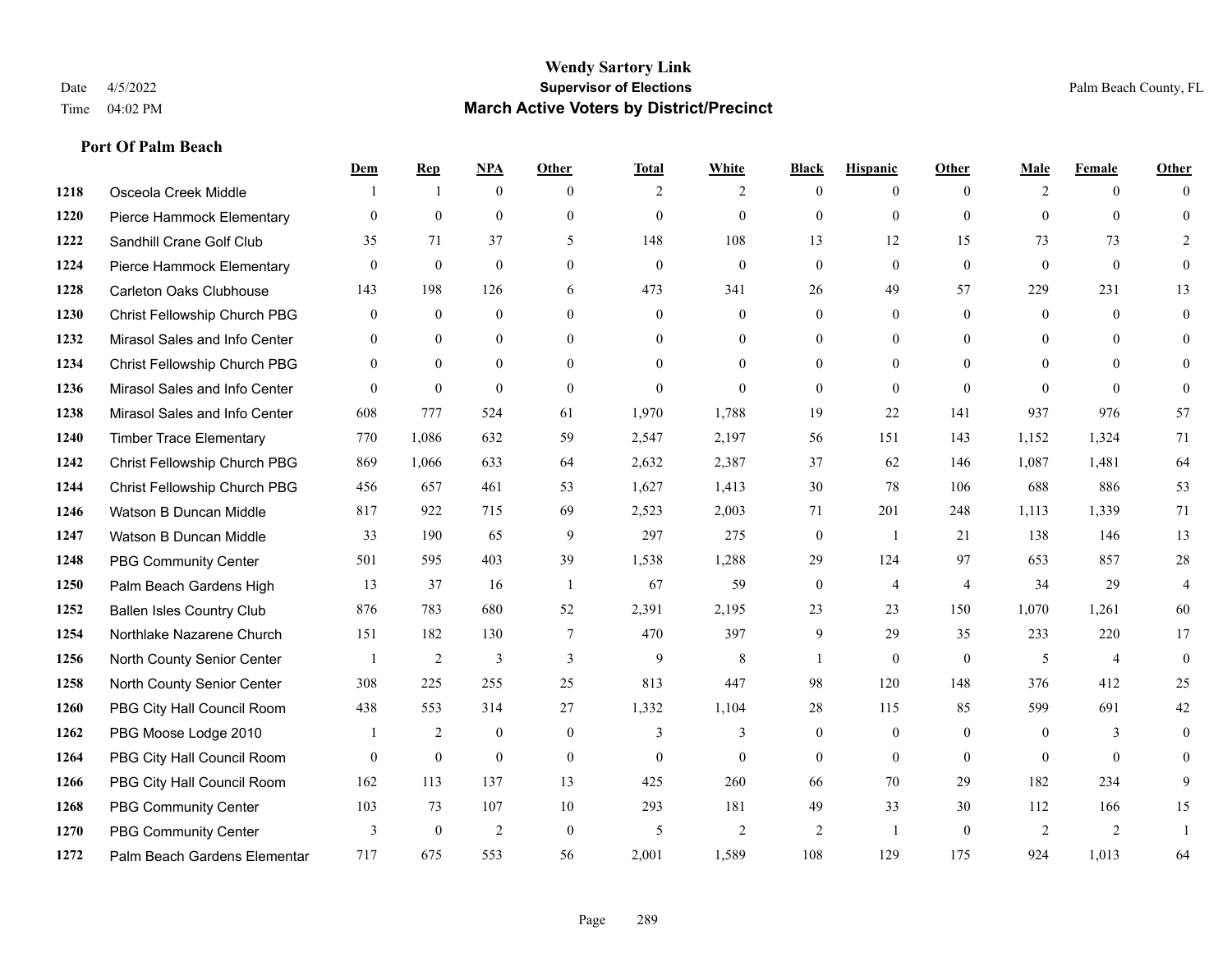|      |                                    | Dem          | <b>Rep</b>     | NPA            | <b>Other</b>     | <b>Total</b>   | <b>White</b>   | <b>Black</b>     | <b>Hispanic</b> | Other          | <b>Male</b>    | <b>Female</b> | <b>Other</b> |
|------|------------------------------------|--------------|----------------|----------------|------------------|----------------|----------------|------------------|-----------------|----------------|----------------|---------------|--------------|
| 1274 | Palm Beach Gardens High            | 578          | 544            | 438            | 37               | 1,597          | 1,208          | 91               | 141             | 157            | 754            | 782           | 61           |
| 1276 | Palm Beach Gardens High            | 125          | 90             | 81             | 5                | 301            | 191            | 50               | 39              | 21             | 138            | 153           | 10           |
| 1278 | Garden Lodge 366 F&AM              | 351          | 187            | 265            | 19               | 822            | 401            | 181              | 143             | 97             | 359            | 428           | 35           |
| 1280 | Pew Leadership Center              | 136          | 149            | 112            | 13               | 410            | 348            | 12               | 24              | 26             | 169            | 238           | 3            |
| 1282 | Pew Leadership Center              | 80           | 48             | 57             | 5                | 190            | 137            | 13               | 18              | 22             | 95             | 81            | 14           |
| 1284 | <b>Eissey Campus Theater</b>       | 789          | 810            | 784            | 67               | 2,450          | 1,949          | $88\,$           | 208             | 205            | 1,048          | 1,332         | $70\,$       |
| 1286 | PBG Moose Lodge 2010               | 49           | 49             | 40             | 3                | 141            | 113            | 4                | 12              | 12             | 70             | 62            | 9            |
| 1288 | PBG Moose Lodge 2010               | 13           | 24             | $\overline{7}$ | $\overline{1}$   | 45             | 41             | $\mathbf{1}$     | $\mathbf{0}$    | 3              | 22             | 21            | 2            |
| 1290 | PBG Moose Lodge 2010               | 693          | 846            | 568            | 70               | 2,177          | 1,831          | 52               | 137             | 157            | 879            | 1,239         | 59           |
| 1291 | PBG Moose Lodge 2010               | 26           | 38             | 28             | 2                | 94             | 89             | 3                | $\mathbf{1}$    | $\overline{1}$ | 30             | 64            | $\mathbf{0}$ |
| 1292 | PBG Moose Lodge 2010               | 15           | 48             | 16             | 2                | 81             | 75             | $\mathbf{1}$     | $\mathbf{1}$    | $\overline{4}$ | 38             | 40            | 3            |
| 1294 | Dwight D Eisenhower Elementar      | 26           | 82             | 24             | $\tau$           | 139            | 120            | 5                | 4               | 10             | 70             | 68            |              |
| 1296 | Dwight D Eisenhower Elementar      | 218          | 259            | 203            | $20\,$           | 700            | 546            | 15               | 91              | 48             | 278            | 397           | 25           |
| 1298 | PBG Moose Lodge 2010               | 37           | 33             | 19             | $\overline{1}$   | 90             | 80             |                  | 4               | 5              | 36             | 53            |              |
| 1300 | <b>Cross Community Church</b>      |              | 3              | 1              | $\mathbf{0}$     | 5              | $\overline{4}$ | $\overline{0}$   | $\overline{0}$  | $\overline{1}$ | 2              | 3             | $\theta$     |
| 1302 | Dwight D Eisenhower Elementar      | 39           | 52             | 35             | 3                | 129            | 109            | $\mathbf{1}$     | 7               | 12             | 62             | 62            | 5            |
| 1304 | <b>NPB Community Center</b>        | 206          | 258            | 188            | 27               | 679            | 589            | 12               | 40              | 38             | 352            | 304           | 23           |
| 1305 | <b>NPB Community Center</b>        | $\theta$     | $\mathbf{0}$   | $\mathbf{0}$   | $\overline{1}$   | $\overline{1}$ | $\mathbf{1}$   | $\overline{0}$   | $\overline{0}$  | $\theta$       | $\overline{1}$ | $\theta$      | $\mathbf{0}$ |
| 1306 | <b>Eissey Campus Theater</b>       | 14           | 31             | 34             | $\overline{4}$   | 83             | 67             | 2                | $\mathbf{1}$    | 13             | 39             | 43            |              |
| 1308 | <b>Gardens Mall Community Room</b> | 37           | 67             | 37             | 3                | 144            | 129            | 3                | 2               | 10             | 73             | 67            |              |
| 1310 | <b>Eissey Campus Theater</b>       |              | $\overline{c}$ | $\mathbf{1}$   | $\theta$         | $\overline{4}$ | $\overline{4}$ | $\overline{0}$   | $\Omega$        | $\Omega$       | 3              | $\mathbf{1}$  | $\Omega$     |
| 1312 | Gardens Mall Community Room        | 6            | 21             | 12             | $\boldsymbol{0}$ | 39             | 36             | $\boldsymbol{0}$ | $\overline{c}$  | $\overline{1}$ | 21             | 18            | $\mathbf{0}$ |
| 1314 | <b>NPB Community Center</b>        | 45           | 114            | 60             | 10               | 229            | 202            | 3                | 8               | 16             | 95             | 123           | 11           |
| 1316 | <b>NPB Community Center</b>        | 180          | 202            | 143            | 22               | 547            | 399            | 42               | 68              | 38             | 229            | 301           | 17           |
| 1318 | PBG Moose Lodge 2010               | $\mathbf{0}$ | $\mathbf{0}$   | $\mathbf{0}$   | $\mathbf{0}$     | $\mathbf{0}$   | $\overline{0}$ | $\overline{0}$   | $\theta$        | $\Omega$       | $\theta$       | $\theta$      | $\theta$     |
| 1320 | <b>NPB Community Center</b>        | 35           | 117            | 39             | 2                | 193            | 169            | 3                | 9               | 12             | 103            | 87            | 3            |
| 1322 | <b>NPB Community Center</b>        | 3            | $\overline{7}$ | 9              | $\theta$         | 19             | 19             | $\overline{0}$   | $\theta$        | $\theta$       | 8              | 10            |              |
| 1324 | Allamanda Elementary               | 448          | 446            | 391            | 48               | 1,333          | 1,050          | 40               | 143             | 100            | 564            | 726           | 43           |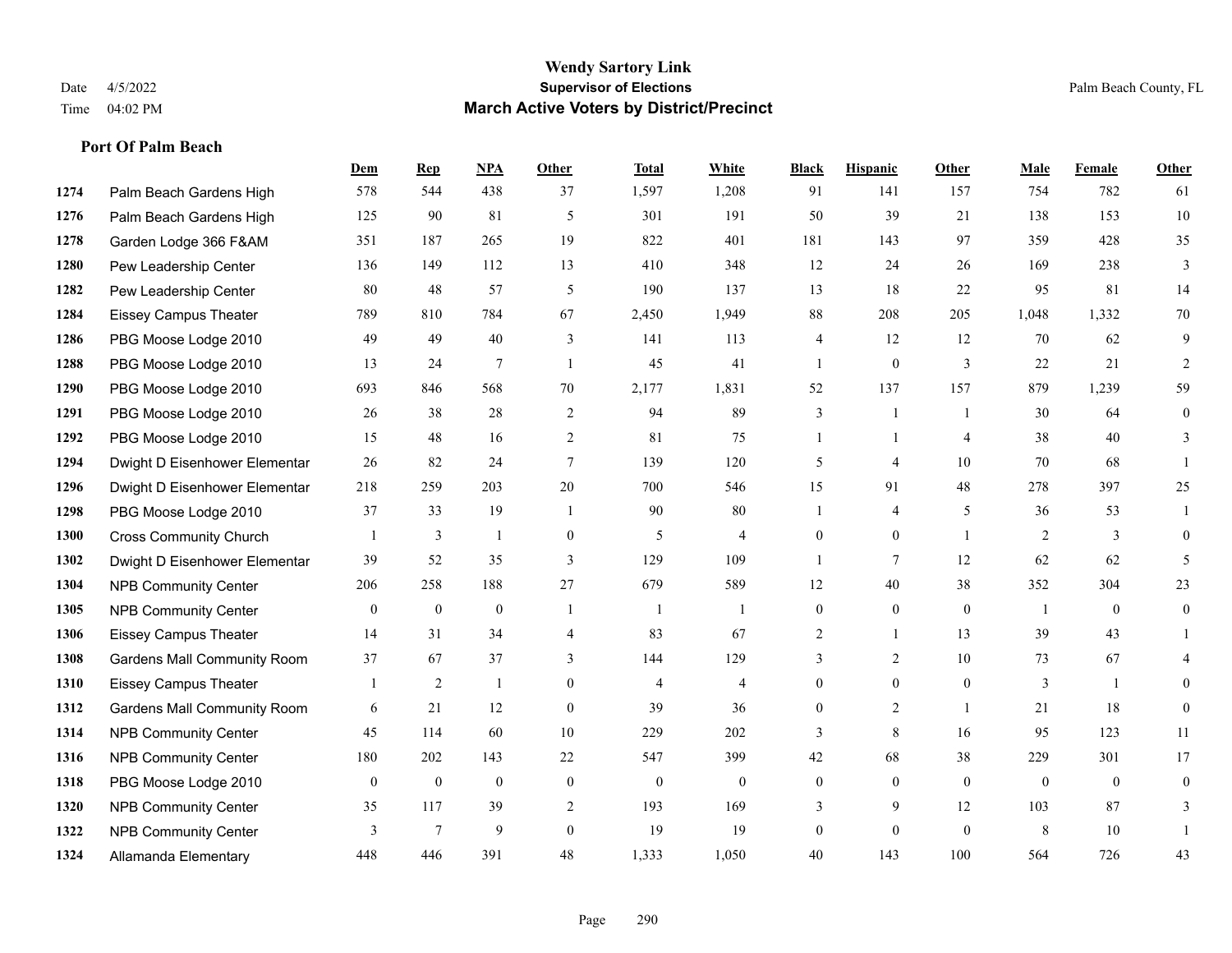|      |                                    | Dem          | <b>Rep</b>       | NPA              | <b>Other</b>   | <b>Total</b>     | <b>White</b>     | <b>Black</b>     | <b>Hispanic</b> | <b>Other</b>   | <b>Male</b>    | Female       | <b>Other</b>     |
|------|------------------------------------|--------------|------------------|------------------|----------------|------------------|------------------|------------------|-----------------|----------------|----------------|--------------|------------------|
| 1326 | Allamanda Elementary               | 186          | 219              | 165              | 17             | 587              | 499              | 7                | 30              | 51             | 256            | 319          | 12               |
| 1328 | Osborne Park Activities Bldg       | 596          | 841              | 561              | 52             | 2,050            | 1,750            | 32               | 129             | 139            | 998            | 997          | 55               |
| 1330 | 1st Unitarian Church NPB           | 34           | 41               | 45               | 3              | 123              | 100              | 9                | 6               | 8              | 66             | 54           | 3                |
| 1332 | 1st Unitarian Church NPB           | 326          | 411              | 275              | 33             | 1,045            | 850              | 53               | 67              | 75             | 513            | 507          | 25               |
| 1334 | 1st Unitarian Church NPB           | 2            | 3                | 5                | -1             | 11               | 11               | $\boldsymbol{0}$ | $\overline{0}$  | $\theta$       | $\overline{4}$ | $\tau$       | $\boldsymbol{0}$ |
| 1336 | <b>Gardens Mall Community Room</b> | 35           | 91               | 40               | $\overline{4}$ | 170              | 152              | 0                | 4               | 14             | 87             | 76           | 7                |
| 1338 | <b>Eissey Campus Theater</b>       | 95           | 408              | 110              | 19             | 632              | 607              | 1                | $\overline{2}$  | 22             | 278            | 343          | 11               |
| 1340 | <b>Eissey Campus Theater</b>       | 7            | 6                | $\overline{2}$   | $\overline{0}$ | 15               | 14               | $\mathbf{0}$     | $\mathbf{1}$    | $\theta$       | 7              | 8            | $\boldsymbol{0}$ |
| 1342 | <b>NPB Country Club</b>            | 298          | 452              | 281              | 30             | 1,061            | 962              | 18               | 33              | 48             | 460            | 577          | $24\,$           |
| 1344 | Old Port Cove                      | 293          | 543              | 336              | 33             | 1,205            | 1,107            | 5                | 28              | 65             | 546            | 640          | 19               |
| 1346 | Anchorage Activities Bldg          | 548          | 933              | 445              | 44             | 1,970            | 1,804            | 13               | 64              | 89             | 922            | 997          | 51               |
| 1348 | <b>NPB Council Chambers</b>        | 34           | 126              | 31               | 9              | 200              | 188              | $\mathbf{0}$     | $7\phantom{.0}$ | 5              | 101            | 93           | 6                |
| 1350 | Faith Lutheran Church              | 366          | 623              | 381              | 26             | 1,396            | 1,233            | 9                | 81              | 73             | 664            | 692          | $40\,$           |
| 1352 | Northlake Nazarene Church          | 652          | 872              | 610              | 50             | 2,184            | 1,576            | 149              | 184             | 275            | 984            | 1,125        | 75               |
| 1354 | <b>Grove Park Elementary</b>       | 97           | 166              | 76               | 3              | 342              | 287              | 11               | 20              | 24             | 159            | 173          | $10\,$           |
| 1356 | Casa Rio Clubhouse                 | 804          | 426              | 524              | 40             | 1,794            | 900              | 406              | 244             | 244            | 773            | 960          | 61               |
| 1358 | RB Prep Achievement Academy        | 15           | 5                | 3                | $\mathbf{0}$   | 23               | 10               | 8                | 1               | $\overline{4}$ | 14             | 6            | 3                |
| 1360 | Garden Lodge 366 F&AM              | 347          | 338              | 239              | 20             | 944              | 735              | 62               | 72              | 75             | 408            | 508          | $28\,$           |
| 1362 | <b>Grove Park Elementary</b>       | 206          | 125              | 195              | $\tau$         | 533              | 268              | 47               | 162             | 56             | 239            | 277          | 17               |
| 1364 | RB Prep Achievement Academy        | 449          | 126              | 290              | 17             | 882              | 235              | 355              | 175             | 117            | 371            | 484          | 27               |
| 1366 | Palm Lake Estates - The Pines      | 62           | 79               | 58               | 4              | 203              | 166              | 17               | 6               | 14             | 94             | 104          | 5                |
| 1368 | RB Prep Achievement Academy        | $\mathbf{0}$ | $\boldsymbol{0}$ | $\mathbf{0}$     | $\overline{0}$ | $\theta$         | $\boldsymbol{0}$ | $\boldsymbol{0}$ | $\mathbf{0}$    | $\mathbf{0}$   | $\mathbf{0}$   | $\theta$     | $\mathbf{0}$     |
| 1370 | Palm Lake Estates - The Pines      | 125          | 130              | 88               | 6              | 349              | 282              | 20               | 29              | 18             | 147            | 191          | 11               |
| 1372 | Garden Lodge 366 F&AM              | 94           | 31               | 44               | 8              | 177              | 81               | 56               | 20              | 20             | 74             | 95           | 8                |
| 1374 | Pew Leadership Center              | 187          | 83               | 146              | 9              | 425              | 217              | 115              | 50              | 43             | 171            | 240          | 14               |
| 1376 | Lake Park Town Hall                | $\mathbf{0}$ | $\boldsymbol{0}$ | $\boldsymbol{0}$ | $\overline{0}$ | $\boldsymbol{0}$ | $\boldsymbol{0}$ | $\boldsymbol{0}$ | $\mathbf{0}$    | $\mathbf{0}$   | $\mathbf{0}$   | $\mathbf{0}$ | $\boldsymbol{0}$ |
| 1378 | PBC Fire Rescue #68                | 1,013        | 428              | 534              | 36             | 2,011            | 834              | 837              | 112             | 228            | 937            | 988          | 86               |
| 1380 | <b>NPB Council Chambers</b>        | 185          | 270              | 163              | 15             | 633              | 560              | 8                | 30              | 35             | 276            | 338          | 19               |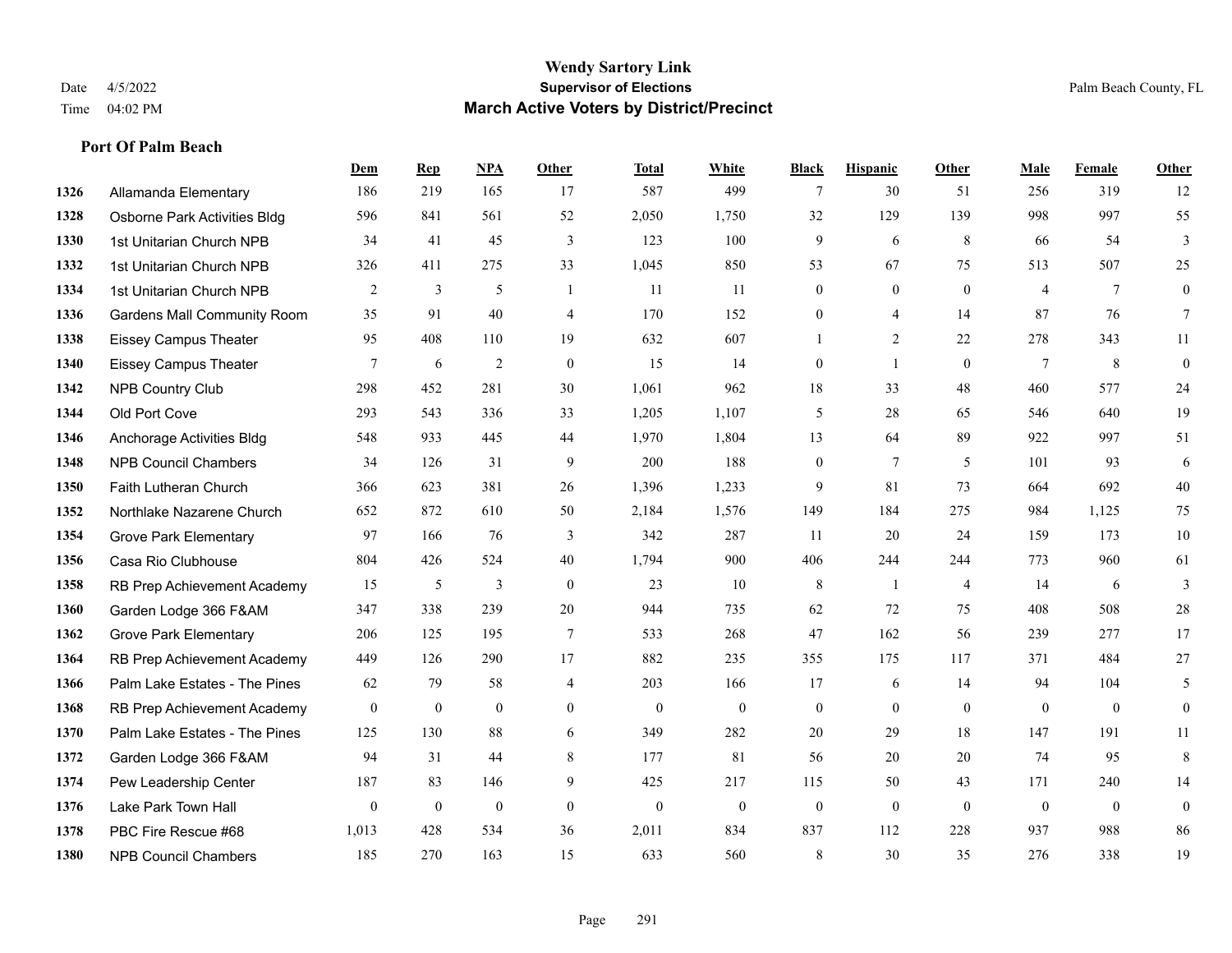|      |                                 | Dem      | <b>Rep</b>       | NPA              | <b>Other</b>   | <b>Total</b>     | <b>White</b>     | <b>Black</b>     | <b>Hispanic</b>  | <b>Other</b>   | <b>Male</b>  | Female         | <b>Other</b>     |
|------|---------------------------------|----------|------------------|------------------|----------------|------------------|------------------|------------------|------------------|----------------|--------------|----------------|------------------|
| 1382 | Lake Park Town Hall             | 275      | 355              | 260              | 30             | 920              | 768              | 32               | 55               | 65             | 422          | 476            | 22               |
| 1384 | Phil Foster Park Marine Center  | 294      | 576              | 294              | 32             | 1,196            | 1,065            | $22\,$           | 40               | 69             | 587          | 583            | $26\,$           |
| 1386 | Phil Foster Park Marine Center  | 599      | 1,143            | 740              | 84             | 2,566            | 2,209            | 63               | 85               | 209            | 1,194        | 1,308          | 64               |
| 1388 | Palm Beach Shores Town Hall     | 271      | 459              | 319              | 24             | 1,073            | 978              | 14               | 18               | 63             | 505          | 543            | 25               |
| 1389 | Palm Beach Shores Town Hall     | $\bf{0}$ | $\boldsymbol{0}$ | $\boldsymbol{0}$ | $\mathbf{0}$   | $\boldsymbol{0}$ | $\boldsymbol{0}$ | $\boldsymbol{0}$ | $\mathbf{0}$     | $\mathbf{0}$   | $\mathbf{0}$ | $\mathbf{0}$   | $\boldsymbol{0}$ |
| 1390 | St Edwards Church               | 444      | 1,182            | 553              | 62             | 2,241            | 2,059            | 4                | 54               | 124            | 1,043        | 1,128          | $70\,$           |
| 1392 | St Edwards Church               | 345      | 618              | 440              | 46             | 1,449            | 1,307            | 8                | 31               | 103            | 640          | 773            | 36               |
| 1394 | Morton & Barbara Mandel Cente   | 247      | 623              | 300              | 37             | 1,207            | 1,099            | 6                | 25               | 77             | 550          | 625            | $32\,$           |
| 2002 | Jeaga Middle                    | 179      | 91               | 110              | $\,8\,$        | 388              | 150              | 129              | 37               | 72             | 174          | 202            | 12               |
| 2004 | <b>Grassy Waters Elementary</b> | 1,029    | 321              | 613              | 49             | 2,012            | 587              | 737              | 399              | 289            | 854          | 1,087          | 71               |
| 2006 | Jeaga Middle                    | 159      | 73               | 98               | 12             | 342              | 144              | 113              | 62               | 23             | 135          | 196            | 11               |
| 2008 | Jeaga Middle                    | $\bf{0}$ | $\boldsymbol{0}$ | $\boldsymbol{0}$ | $\mathbf{0}$   | $\boldsymbol{0}$ | $\boldsymbol{0}$ | $\boldsymbol{0}$ | $\boldsymbol{0}$ | $\overline{0}$ | $\mathbf{0}$ | $\overline{0}$ | $\boldsymbol{0}$ |
| 2010 | <b>Cypress Lakes HOA</b>        | 612      | 338              | 290              | 29             | 1,269            | 846              | 222              | 106              | 95             | 485          | 748            | 36               |
| 2012 | Century Village Clubhouse       | 63       | 30               | 26               | $\overline{1}$ | 120              | 71               | 16               | 20               | 13             | 56           | 59             | 5                |
| 2014 | Club Baywinds                   | 822      | 551              | 363              | 35             | 1,771            | 1,337            | 159              | 165              | 110            | 721          | 1,010          | $40\,$           |
| 2016 | Andros Isle POA Clubhouse       | 843      | 558              | 556              | 38             | 1,995            | 1,073            | 398              | 300              | 224            | 849          | 1,077          | 69               |
| 2018 | <b>Riverwalk Clubhouse</b>      | 746      | 714              | 591              | 50             | 2,101            | 1,641            | 98               | 178              | 184            | 914          | 1,126          | 61               |
| 2020 | Jeaga Middle                    | 209      | 101              | 147              | 10             | 467              | 229              | 125              | 82               | 31             | 202          | 256            | 9                |
| 2021 | Jeaga Middle                    | 165      | 62               | 120              | 12             | 359              | 118              | 123              | 69               | 49             | 144          | 204            | 11               |
| 2022 | Century Village Clubhouse       | 798      | 411              | 345              | 43             | 1,597            | 1,020            | 224              | 214              | 139            | 637          | 908            | 52               |
| 2024 | Century Village Clubhouse       | 798      | 442              | 316              | 42             | 1,598            | 1,106            | 168              | 176              | 148            | 630          | 919            | 49               |
| 2026 | Century Village Clubhouse       | 631      | 348              | 318              | 28             | 1,325            | 805              | 213              | 206              | 101            | 518          | 747            | 60               |
| 2028 | Century Village Clubhouse       | 341      | 194              | 162              | 11             | 708              | 484              | 72               | 90               | 62             | 261          | 425            | $22\,$           |
| 2030 | <b>Benoist Farms Elementary</b> | 565      | 149              | 322              | 25             | 1,061            | 259              | 451              | 247              | 104            | 414          | 602            | 45               |
| 2032 | <b>Riverwalk Clubhouse</b>      | 61       | 30               | 32               | 4              | 127              | 56               | 38               | 24               | 9              | 52           | 73             | $\overline{c}$   |
| 2034 | Riverwalk Clubhouse             | 100      | 53               | 61               | $\,$ 8 $\,$    | 222              | 86               | 63               | 50               | 23             | 97           | 123            | $\sqrt{2}$       |
| 2036 | <b>Turning Points Academy</b>   | 756      | 436              | 387              | 34             | 1,613            | 954              | 291              | 261              | 107            | 601          | 969            | 43               |
| 2038 | <b>Turning Points Academy</b>   | 828      | 177              | 376              | 21             | 1,402            | 497              | 632              | 157              | 116            | 500          | 862            | 40               |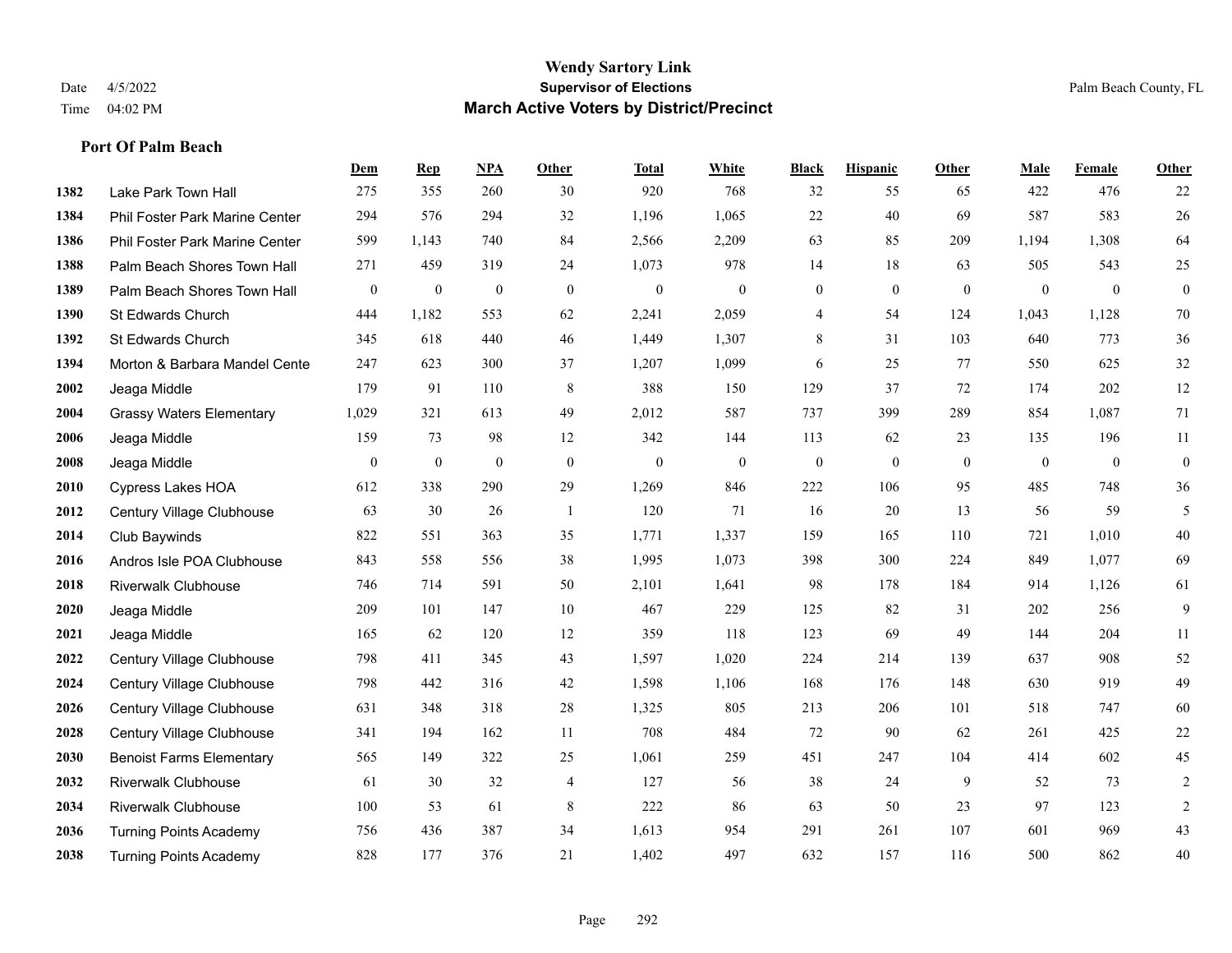|      |                                     | Dem            | <b>Rep</b>   | NPA              | <b>Other</b>     | <b>Total</b>   | <b>White</b>     | <b>Black</b>     | <b>Hispanic</b>  | <b>Other</b> | <b>Male</b>    | <b>Female</b>  | <b>Other</b>     |
|------|-------------------------------------|----------------|--------------|------------------|------------------|----------------|------------------|------------------|------------------|--------------|----------------|----------------|------------------|
| 2040 | Wynnebrook Elementary               | 796            | 278          | 425              | 19               | 1,518          | 418              | 581              | 359              | 160          | 662            | 788            | 68               |
| 2041 | Wynnebrook Elementary               | 550            | 265          | 404              | 18               | 1,237          | 503              | 141              | 501              | 92           | 525            | 663            | 49               |
| 2042 | <b>Riverwalk Clubhouse</b>          | 0              | $\mathbf{0}$ | $\boldsymbol{0}$ | $\mathbf{0}$     | $\theta$       | $\boldsymbol{0}$ | $\boldsymbol{0}$ | $\boldsymbol{0}$ | $\theta$     | $\overline{0}$ | $\overline{0}$ | $\boldsymbol{0}$ |
| 2044 | St Christophers Episcopal Chr       | 1,102          | 287          | 582              | 36               | 2,007          | 566              | 828              | 409              | 204          | 893            | 1,029          | 85               |
| 2046 | <b>Haverhill Town Hall</b>          | 395            | 218          | 242              | 10               | 865            | 331              | 238              | 203              | 93           | 387            | 439            | 39               |
| 2048 | Elks Lodge #1352                    | 2              | 3            | $\boldsymbol{0}$ | $\mathbf{0}$     | 5              | 3                |                  | $\boldsymbol{0}$ | -1           | 3              | -1             |                  |
| 2050 | Elks Lodge #1352                    | 47             | 37           | 52               | 3                | 139            | 73               | 25               | 24               | 17           | 67             | 67             | 5                |
| 2052 | Elks Lodge #1352                    | 561            | 138          | 269              | 18               | 986            | 173              | 483              | 146              | 184          | 454            | 495            | 37               |
| 2054 | Elks Lodge #1352                    | 1,274          | 334          | 734              | 29               | 2,371          | 458              | 1,007            | 606              | 300          | 1,055          | 1,207          | 109              |
| 2056 | Clayton Hutcheson Hall B            | 717            | 326          | 562              | 19               | 1,624          | 501              | 289              | 669              | 165          | 714            | 824            | 86               |
| 2058 | Clayton Hutcheson Hall B            | $\overline{2}$ | -1           | $\mathbf{1}$     | $\mathbf{0}$     | $\overline{4}$ | $\overline{4}$   | $\mathbf{0}$     | $\theta$         | $\theta$     | 2              | 2              | $\mathbf{0}$     |
| 2060 | <b>West Gate Elementary</b>         | 379            | 225          | 345              | 15               | 964            | 313              | 68               | 494              | 89           | 464            | 452            | $48\,$           |
| 2062 | <b>Belvedere Elementary</b>         | 32             | 25           | 34               | 2                | 93             | 67               | 5                | $7\phantom{.0}$  | 14           | 49             | 44             | $\boldsymbol{0}$ |
| 2064 | <b>Belvedere Elementary</b>         | 1              | $\mathbf{0}$ | $\boldsymbol{0}$ | $\boldsymbol{0}$ | $\mathbf{1}$   | 1                | $\boldsymbol{0}$ | $\boldsymbol{0}$ | $\mathbf{0}$ |                | $\bf{0}$       | $\mathbf{0}$     |
| 2066 | <b>Howard Park Community Center</b> | 141            | 88           | 101              | 5                | 335            | 174              | 52               | 73               | 36           | 154            | 172            | 9                |
| 2068 | <b>Conniston Middle</b>             | 423            | 261          | 336              | 16               | 1,036          | 404              | 96               | 460              | 76           | 462            | 534            | 40               |
| 2070 | <b>Belvedere Elementary</b>         | 555            | 379          | 389              | 27               | 1,350          | 1,069            | 29               | 147              | 105          | 644            | 663            | 43               |
| 2072 | <b>Belvedere Elementary</b>         | 610            | 376          | 501              | 28               | 1,515          | 585              | 157              | 614              | 159          | 657            | 765            | 93               |
| 2074 | <b>Belvedere Elementary</b>         | 0              | $\mathbf{0}$ | $\boldsymbol{0}$ | $\boldsymbol{0}$ | $\mathbf{0}$   | $\boldsymbol{0}$ | $\boldsymbol{0}$ | $\mathbf{0}$     | $\mathbf{0}$ | $\mathbf{0}$   | $\mathbf{0}$   | $\mathbf{0}$     |
| 2076 | <b>Belvedere Elementary</b>         | 146            | 123          | 127              | 9                | 405            | 329              | 17               | 30               | 29           | 198            | 197            | $10\,$           |
| 2078 | St Catherine Church                 | 430            | 531          | 361              | 27               | 1,349          | 1,123            | 40               | 84               | 102          | 604            | 694            | 51               |
| 5004 | Faith Farm Tabernacle               | 4              | 2            | 2                | $\mathbf{0}$     | 8              | 5                | $\mathbf{0}$     | 3                | $\theta$     | 6              | 2              | $\mathbf{0}$     |
| 6004 | Pahokee Recreation Center           | 970            | 181          | 235              | 5                | 1,391          | 181              | 904              | 224              | 82           | 580            | 757            | 54               |
| 6006 | Pahokee Recreation Center           | 995            | 171          | 284              | 14               | 1,464          | 127              | 857              | 384              | 96           | 647            | 739            | $78\,$           |
| 6008 | Pahokee High                        | 529            | 24           | 111              | $\overline{4}$   | 668            | 10               | 614              | $\overline{4}$   | 40           | 203            | 432            | 33               |
| 6010 | <b>Canal Point Community Center</b> | 23             | 7            | 8                | $\overline{0}$   | 38             | 13               | 18               | $\overline{4}$   | 3            | 19             | 19             | $\boldsymbol{0}$ |
| 6012 | Belle Glade Library/Civic Ctr       | 180            | 31           | 62               |                  | 274            | 31               | 149              | 81               | 13           | 109            | 154            | 11               |
| 6014 | Belle Glade Library/Civic Ctr       |                | 2            |                  | $\theta$         | $\overline{4}$ | $\Omega$         | $\theta$         | $\overline{4}$   | $\theta$     |                | 3              | $\boldsymbol{0}$ |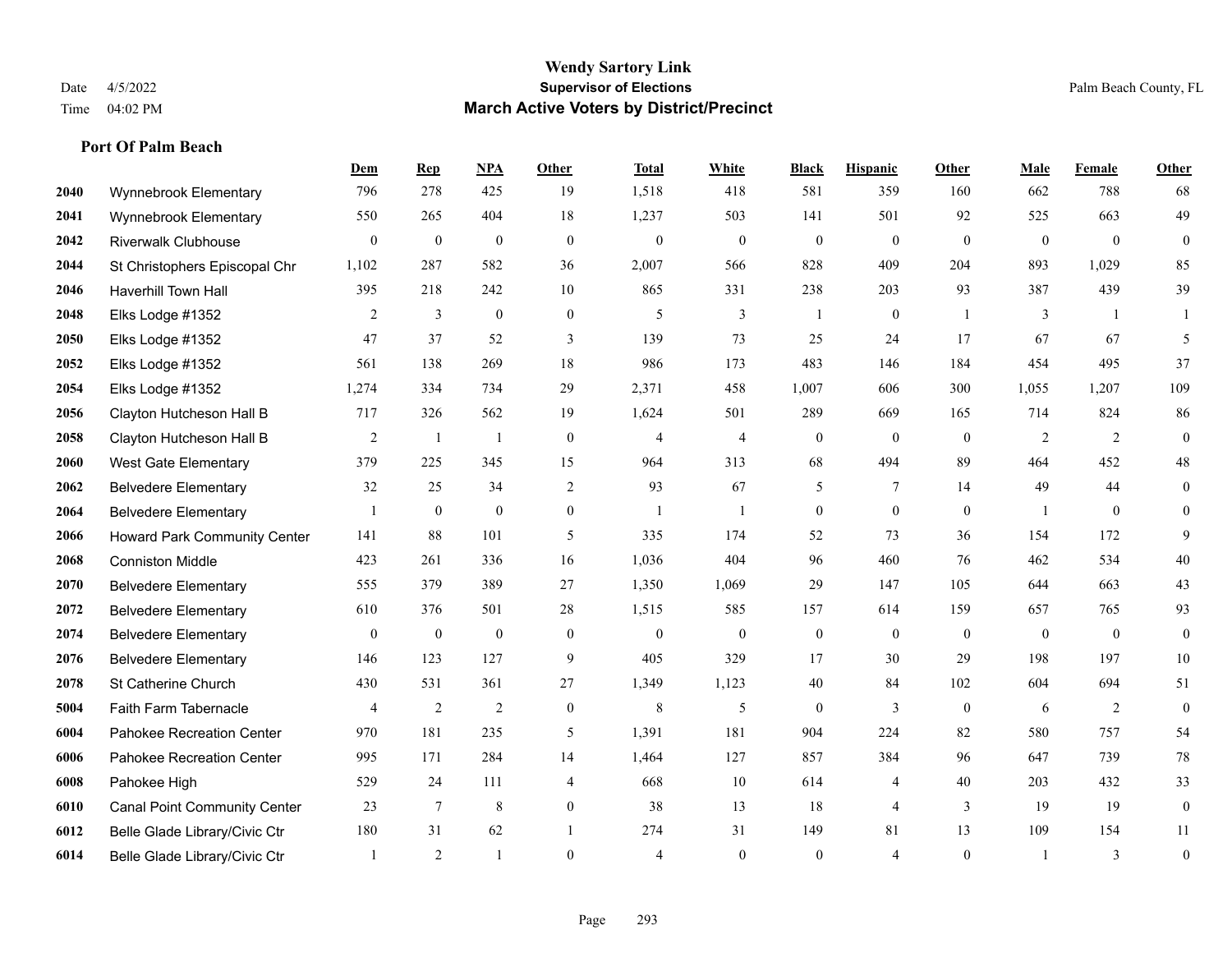|      |                                 | Dem            | <b>Rep</b>       | NPA              | <b>Other</b>     | <b>Total</b>   | <b>White</b>     | <b>Black</b>     | <b>Hispanic</b>  | <b>Other</b>   | <b>Male</b>    | <b>Female</b>    | <b>Other</b>            |
|------|---------------------------------|----------------|------------------|------------------|------------------|----------------|------------------|------------------|------------------|----------------|----------------|------------------|-------------------------|
| 6016 | South Bay Commission Chambe     | 35             | 55               | 32               | 3                | 125            | 83               | 8                | 23               | 11             | 67             | 53               | 5                       |
| 6018 | South Bay Commission Chambe     | 1,186          | 88               | 232              | 12               | 1,518          | 62               | 1,169            | 210              | 77             | 637            | 842              | 39                      |
| 6020 | <b>Glades Central High</b>      | 431            | 78               | 140              | 6                | 655            | 81               | 382              | 156              | 36             | 302            | 322              | 31                      |
| 6022 | Belle Glade Library/Civic Ctr   | 1,348          | 113              | 265              | 18               | 1,744          | 93               | 1,390            | 143              | 118            | 717            | 958              | 69                      |
| 6024 | Lewis Evans Resource Center     | 1,685          | 67               | 280              | 13               | 2,045          | 30               | 1,773            | 128              | 114            | 812            | 1,166            | 67                      |
| 6026 | Lewis Evans Resource Center     |                | $\boldsymbol{0}$ | 2                | $\boldsymbol{0}$ | 3              | $\mathbf{0}$     | $\theta$         | 3                | $\overline{0}$ | -1             | 2                | $\mathbf{0}$            |
| 6028 | Belle Glade Library/Civic Ctr   | 743            | 438              | 339              | 13               | 1,533          | 399              | 392              | 655              | 87             | 717            | 773              | 43                      |
| 6029 | Belle Glade Library/Civic Ctr   | 1              | $\overline{0}$   | $\mathbf{0}$     | $\mathbf{0}$     | $\overline{1}$ | $\mathbf{0}$     | $\mathbf{1}$     | $\mathbf{0}$     | $\theta$       | 1              | $\theta$         | $\theta$                |
| 6030 | Belle Glade Library/Civic Ctr   | 7              | 3                | 13               | $\overline{c}$   | 25             | 9                | $\boldsymbol{0}$ | 16               | $\mathbf{0}$   | 8              | 15               | $\overline{c}$          |
| 6032 | Gove Elementary                 | 665            | 296              | 272              | $\tau$           | 1,240          | 305              | 431              | 405              | 99             | 533            | 664              | 43                      |
| 6034 | Gove Elementary                 | $\mathbf{0}$   | $\overline{4}$   | $\boldsymbol{0}$ | $\overline{0}$   | $\overline{4}$ | 4                | $\boldsymbol{0}$ | $\theta$         | $\overline{0}$ | 3              | $\overline{1}$   | $\mathbf{0}$            |
| 6036 | Gove Elementary                 | 394            | 161              | 210              | 10               | 775            | 130              | 155              | 445              | 45             | 342            | 402              | 31                      |
| 6040 | Osceola Creek Middle            | 95             | 128              | 105              | $\overline{2}$   | 330            | 244              | 15               | 38               | 33             | 151            | 164              | 15                      |
| 6042 | Osceola Creek Middle            | 978            | 1,252            | 1,046            | 71               | 3,347          | 2,146            | 441              | 491              | 269            | 1,614          | 1,631            | $102\,$                 |
| 6044 | <b>Frontier Elementary</b>      | 898            | 1,006            | 797              | 57               | 2,758          | 1,748            | 420              | 361              | 229            | 1,291          | 1,387            | $80\,$                  |
| 6045 | Acreage Branch Library          | 195            | 269              | 181              | 13               | 658            | 423              | 80               | 86               | 69             | 317            | 313              | $28\,$                  |
| 6046 | Pierce Hammock Elementary       | 799            | 976              | 780              | 54               | 2,609          | 1,665            | 363              | 338              | 243            | 1,255          | 1,255            | 99                      |
| 6048 | Pierce Hammock Elementary       | $\mathbf{0}$   | $\mathbf{0}$     | $\boldsymbol{0}$ | $\mathbf{0}$     | $\mathbf{0}$   | $\boldsymbol{0}$ | $\boldsymbol{0}$ | $\boldsymbol{0}$ | $\overline{0}$ | $\mathbf{0}$   | $\boldsymbol{0}$ | $\boldsymbol{0}$        |
| 6050 | Acreage Branch Library          | 856            | 886              | 722              | 66               | 2,530          | 1,547            | 370              | 350              | 263            | 1,184          | 1,258            | 88                      |
| 6051 | Cornerstone Fellowship          | 607            | 736              | 567              | 56               | 1,966          | 1,246            | 213              | 296              | 211            | 912            | 983              | 71                      |
| 6052 | Seminole Ridge High             | 609            | 662              | 575              | 36               | 1,882          | 1,155            | 228              | 327              | 172            | 888            | 923              | 71                      |
| 6054 | <b>Acreage Pines Elementary</b> | 0              | $\bf{0}$         | $\boldsymbol{0}$ | $\mathbf{0}$     | $\mathbf{0}$   | $\boldsymbol{0}$ | $\boldsymbol{0}$ | $\boldsymbol{0}$ | $\mathbf{0}$   | $\overline{0}$ | $\mathbf{0}$     | $\bf{0}$                |
| 6056 | Pierce Hammock Elementary       | $\overline{0}$ | $\mathbf{0}$     | $\mathbf{0}$     | $\overline{0}$   | $\Omega$       | $\mathbf{0}$     | $\mathbf{0}$     | $\theta$         | $\theta$       | $\theta$       | $\theta$         | $\mathbf{0}$            |
| 6058 | <b>Acreage Pines Elementary</b> | 737            | 623              | 582              | 41               | 1,983          | 1,075            | 360              | 253              | 295            | 967            | 956              | 60                      |
| 6060 | Indian Trail Improvement Dist   | 887            | 973              | 810              | 55               | 2,725          | 1,685            | 346              | 417              | 277            | 1,276          | 1,353            | 96                      |
| 6062 | Sandhill Crane Golf Club        | 229            | 422              | 275              | 23               | 949            | 668              | 77               | 71               | 133            | 460            | 458              | 31                      |
| 6064 | Sandhill Crane Golf Club        | 34             | 61               | 32               | 3                | 130            | 104              | 8                | 12               | 6              | 64             | 62               | $\overline{\mathbf{4}}$ |
| 6066 | Ibis POA Admin Building         | 1,036          | 1.100            | 761              | 83               | 2,980          | 2,627            | 85               | 69               | 199            | 1,395          | 1,515            | 70                      |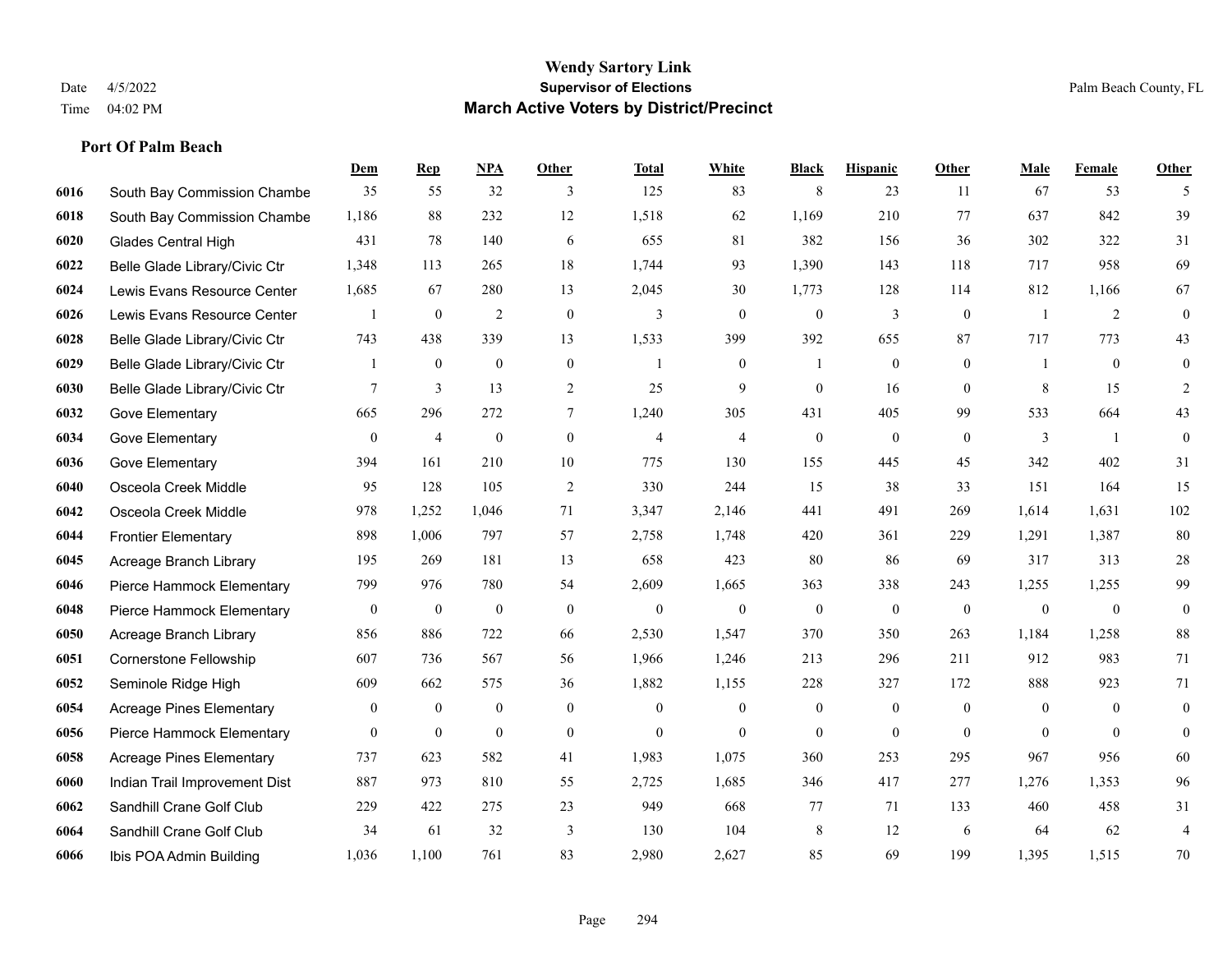|      |                                | Dem              | <b>Rep</b>       | NPA              | <b>Other</b>   | <b>Total</b> | <b>White</b>     | <b>Black</b>     | <b>Hispanic</b> | <b>Other</b>   | <b>Male</b>    | <b>Female</b>  | <b>Other</b>     |
|------|--------------------------------|------------------|------------------|------------------|----------------|--------------|------------------|------------------|-----------------|----------------|----------------|----------------|------------------|
| 6068 | Ibis POA Admin Building        | $\mathbf{0}$     | $\boldsymbol{0}$ | $\boldsymbol{0}$ | $\overline{0}$ | $\theta$     | $\overline{0}$   | $\mathbf{0}$     | $\mathbf{0}$    | $\overline{0}$ | $\mathbf{0}$   | $\overline{0}$ | $\theta$         |
| 6070 | Ironhorse Country Club         | 157              | 257              | 122              | 11             | 547          | 439              | 36               | 21              | 51             | 246            | 292            | 9                |
| 6072 | Seminole Ridge High            | 652              | 637              | 639              | 58             | 1,986        | 889              | 392              | 532             | 173            | 922            | 1,040          | 24               |
| 6073 | Seminole Ridge High            | $\boldsymbol{0}$ | $\boldsymbol{0}$ | $\boldsymbol{0}$ | $\mathbf{0}$   | $\mathbf{0}$ | $\overline{0}$   | $\boldsymbol{0}$ | $\mathbf{0}$    | $\mathbf{0}$   | $\mathbf{0}$   | $\mathbf{0}$   | $\mathbf{0}$     |
| 6076 | <b>Western Pines Middle</b>    | 635              | 725              | 579              | 38             | 1,977        | 1,440            | 155              | 210             | 172            | 943            | 957            | 77               |
| 6078 | <b>Western Pines Middle</b>    | 660              | 742              | 651              | 44             | 2,097        | 1,386            | 169              | 368             | 174            | 995            | 1,045          | 57               |
| 6080 | <b>Golden Grove Elementary</b> | 608              | 783              | 639              | 47             | 2,077        | 1,371            | 138              | 366             | 202            | 971            | 1,024          | 82               |
| 6082 | PBSC Loxahatchee Groves Can    | 9                | 6                | 15               | 2              | 32           | 27               | $\mathbf{0}$     | 3               | 2              | 12             | 20             | $\mathbf{0}$     |
| 6084 | PBSC Loxahatchee Groves Can    | 329              | 512              | 428              | 52             | 1,321        | 839              | 77               | 292             | 113            | 647            | 652            | $22\,$           |
| 6086 | PBSC Loxahatchee Groves Can    | 249              | 412              | 244              | 20             | 925          | 684              | 91               | 82              | 68             | 417            | 481            | 27               |
| 6088 | Seminole Ridge High            | 531              | 694              | 563              | 44             | 1,832        | 1,155            | 222              | 308             | 147            | 862            | 921            | 49               |
| 6090 | Loxahatchee Groves Elementary  | 763              | 897              | 774              | 55             | 2,489        | 1,533            | 278              | 464             | 214            | 1,203          | 1,191          | 95               |
| 6092 | PBSC Loxahatchee Groves Can    | 169              | 222              | 147              | 17             | 555          | 362              | 41               | 108             | 44             | 264            | 272            | 19               |
| 6094 | Palms West Presbyterian        | 653              | 951              | 675              | 41             | 2,320        | 1,841            | 78               | 212             | 189            | 1,095          | 1,149          | 76               |
| 6096 | Palms West Presbyterian        | $\boldsymbol{0}$ | $\bf{0}$         | $\boldsymbol{0}$ | $\mathbf{0}$   | $\mathbf{0}$ | $\boldsymbol{0}$ | $\mathbf{0}$     | $\mathbf{0}$    | $\overline{0}$ | $\overline{0}$ | $\overline{0}$ | $\boldsymbol{0}$ |
| 6098 | <b>HL Johnson Elementary</b>   | 661              | 546              | 509              | 44             | 1,760        | 966              | 321              | 283             | 190            | 793            | 925            | 42               |
| 6100 | Madison Green Country Club     | 1,225            | 712              | 773              | 51             | 2,761        | 1,169            | 791              | 414             | 387            | 1,268          | 1,391          | 102              |
| 6102 | <b>RPB Recreation Center</b>   | 657              | 474              | 454              | 28             | 1,613        | 950              | 262              | 261             | 140            | 674            | 888            | 51               |
| 6104 | <b>Crestwood Middle</b>        | 182              | 155              | 131              | 9              | 477          | 225              | 77               | 88              | 87             | 221            | 233            | 23               |
| 6106 | <b>RPB Recreation Center</b>   | 212              | 125              | 213              | 11             | 561          | 233              | 101              | 151             | 76             | 229            | 311            | $21\,$           |
| 6108 | Calypso Bay Waterpark          | $\overline{0}$   | $\bf{0}$         | $\boldsymbol{0}$ | $\theta$       | $\mathbf{0}$ | $\overline{0}$   | $\boldsymbol{0}$ | $\mathbf{0}$    | $\theta$       | $\theta$       | $\overline{0}$ | $\mathbf{0}$     |
| 6112 | <b>Crestwood Middle</b>        | 461              | 427              | 357              | 31             | 1,276        | 692              | 235              | 210             | 139            | 589            | 648            | 39               |
| 6114 | Royal Palm Beach High          | 1,041            | 711              | 720              | 45             | 2,517        | 1,362            | 472              | 453             | 230            | 1,178          | 1,247          | 92               |
| 6116 | <b>HL Johnson Elementary</b>   | 699              | 416              | 506              | 57             | 1,678        | 847              | 327              | 289             | 215            | 743            | 891            | $44\,$           |
| 6118 | <b>RPB Branch Library</b>      | 1,060            | 557              | 722              | 60             | 2,399        | 1,133            | 568              | 445             | 253            | 1,043          | 1,271          | 85               |
| 6120 | Royal Palm Beach High          | 416              | 324              | 282              | 20             | 1,042        | 502              | 206              | 157             | 177            | 493            | 524            | $25\,$           |
| 6122 | <b>RPB Cultural Center</b>     | 1,159            | 678              | 767              | 52             | 2,656        | 1,400            | 495              | 511             | 250            | 1,131          | 1,436          | 89               |
| 6124 | <b>RPB Cultural Center</b>     | 586              | 329              | 408              | 25             | 1,348        | 646              | 286              | 296             | 120            | 569            | 735            | 44               |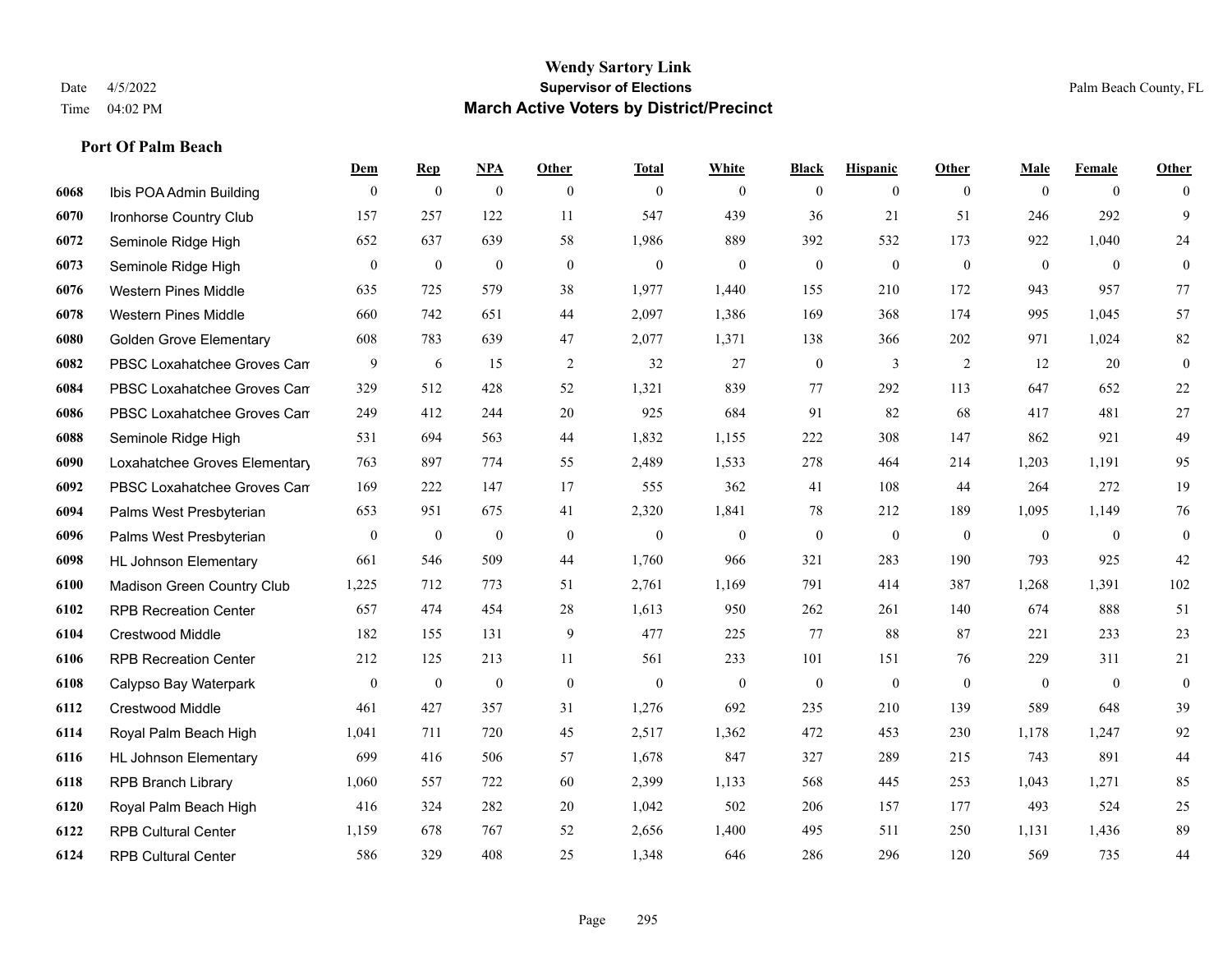**Port Of Palm Beach**

#### **Wendy Sartory Link** Date 4/5/2022 **Supervisor of Elections** Palm Beach County, FL Time 04:02 PM **March Active Voters by District/Precinct**

**Dem Rep NPA Other Total White Black Hispanic Other Male Female Other**

# Calypso Bay Waterpark 670 301 497 30 1,498 537 411 360 190 651 793 54 Royal Palm Beach High 33 24 26 3 86 46 26 9 5 39 47 0 Royal Palm Beach High 81 43 92 6 222 103 34 66 19 96 121 5 Royal Palm Beach High 387 191 268 17 863 413 164 196 90 397 439 27 Christ Fellowship Church RPB 947 471 706 31 2,155 841 514 504 296 960 1,107 88 Calypso Bay Waterpark 1 0 0 0 0 1 0 0 1 0 0 0 1 0 0 0 1 0 Royal Palm Beach High 0 0 0 0 0 0 0 0 0 0 0 0 Royal Palm Beach High 341 486 315 34 1,176 847 112 111 106 564 588 24 Christ Fellowship Church RPB 0 0 0 0 0 0 0 0 0 0 0 0 Christ Fellowship Church RPB 0 0 0 0 0 0 0 0 0 0 0 0 Christ Fellowship Church RPB 1 2 1 0 4 3 0 0 1 3 1 0 Christ Fellowship Church RPB 0 0 1 0 1 1 0 0 0 0 1 0 Binks Forest Elementary 24 41 38 2 105 79 4 10 12 44 58 3 Binks Forest Elementary 411 566 382 36 1,395 1,056 48 137 154 654 696 45 Wellington Landings Middle 455 506 402 30 1,393 996 87 193 117 626 726 41 Binks Forest Elementary 623 725 583 42 1,973 1,374 124 300 175 901 1,015 57 Wellington Elementary 775 937 566 38 2,316 1,696 134 322 164 1,066 1,178 72 Wellington Landings Middle 650 596 561 44 1,851 1,212 164 333 142 867 930 54 First Baptist Church Wel 742 700 573 43 2,058 1,296 215 360 187 921 1,072 65 First Baptist Church Wel 841 810 603 58 2,312 1,539 199 378 196 1,036 1,209 67 Wellington Community Center 845 863 766 46 2,520 1,733 160 415 212 1,168 1,274 78 First Baptist Church Wel 125 174 147 9 455 347 27 42 39 208 235 12 Christ Fellowship Church RPB 0 5 1 0 6 6 0 0 0 2 4 0 Christ Fellowship Church RPB 1,280 597 877 72 2,826 982 885 638 321 1,222 1,496 108 New Horizons Elementary 292 452 325 14 1,083 791 45 116 131 464 588 31 Wellington High 650 595 532 36 1,813 1,114 250 287 162 799 960 54 Elbridge Gale Elementary 786 570 653 41 2,050 1,126 296 430 198 902 1,079 69

Wellington Village Park 217 432 311 27 987 842 15 46 84 396 542 49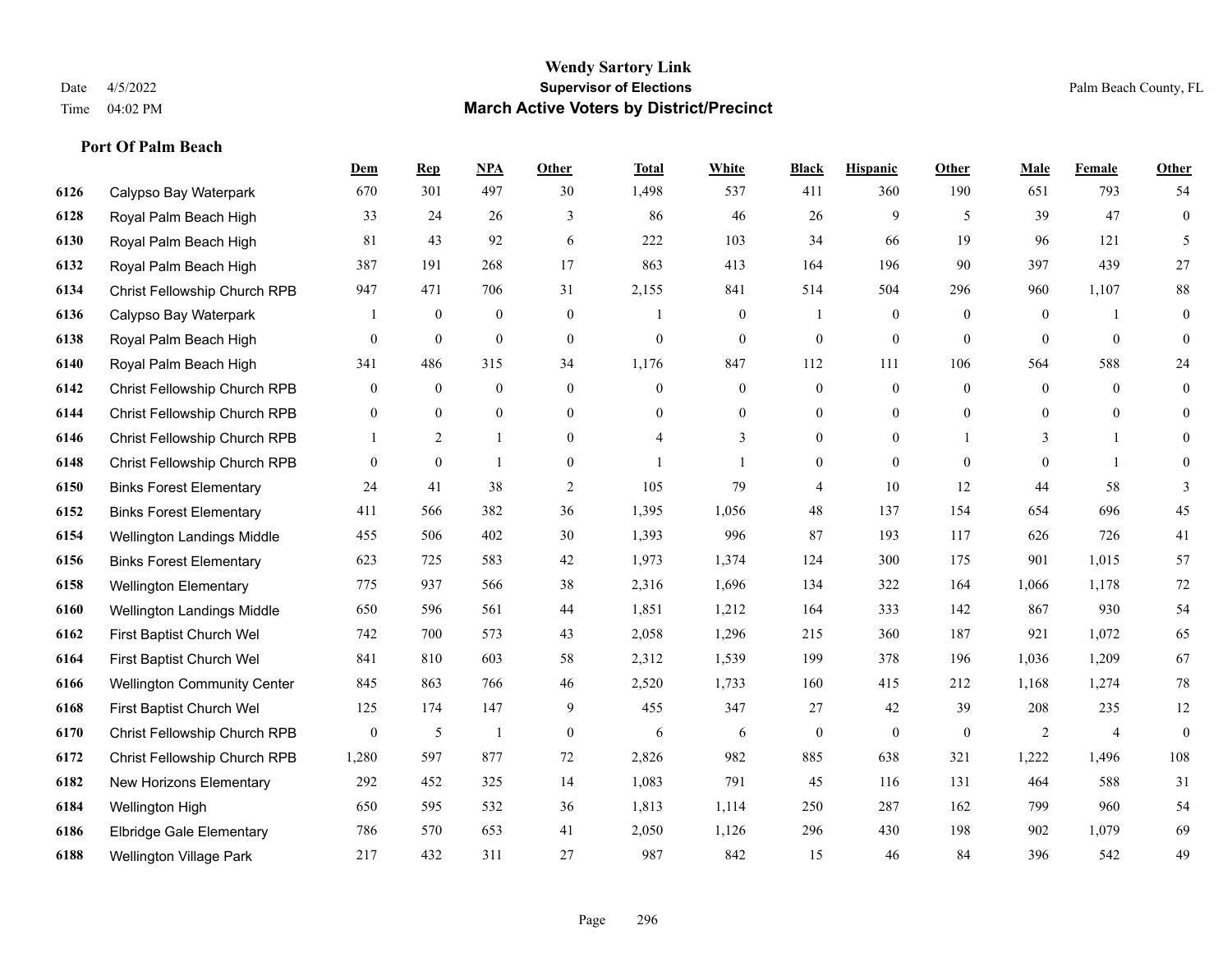|      |                                     | Dem            | <b>Rep</b>       | NPA              | <b>Other</b>   | <b>Total</b>     | <b>White</b>     | <b>Black</b>     | <b>Hispanic</b>  | Other        | <b>Male</b>    | Female         | Other            |
|------|-------------------------------------|----------------|------------------|------------------|----------------|------------------|------------------|------------------|------------------|--------------|----------------|----------------|------------------|
| 6190 | Wellington Village Hall             | 806            | 445              | 661              | 47             | 1,959            | 876              | 361              | 516              | 206          | 814            | 1,072          | 73               |
| 6192 | St Peters Methodist Church          | 964            | 792              | 788              | 69             | 2,613            | 1,548            | 287              | 549              | 229          | 1,183          | 1,347          | 83               |
| 6194 | <b>Equestrian Trails Elementary</b> | 503            | 287              | 354              | 18             | 1,162            | 524              | 296              | 148              | 194          | 517            | 592            | 53               |
| 6196 | Palm Beach Central High             | $\overline{0}$ | $\boldsymbol{0}$ | $\boldsymbol{0}$ | $\mathbf{0}$   | $\boldsymbol{0}$ | $\boldsymbol{0}$ | $\boldsymbol{0}$ | $\mathbf{0}$     | $\mathbf{0}$ | $\mathbf{0}$   | $\mathbf{0}$   | $\mathbf{0}$     |
| 6198 | Wellington Branch Library           | 510            | 360              | 363              | 38             | 1,271            | 704              | 191              | 267              | 109          | 548            | 687            | 36               |
| 6200 | <b>Emerald Cove Middle</b>          | 531            | 569              | 529              | 53             | 1,682            | 1,057            | 176              | 265              | 184          | 736            | 893            | 53               |
| 6212 | <b>Wellington Village Park</b>      | 146            | 216              | 183              | 16             | 561              | 382              | 17               | 94               | 68           | 253            | 280            | 28               |
| 6214 | <b>Wellington Village Park</b>      | 794            | 767              | 720              | 48             | 2,329            | 1,469            | 255              | 285              | 320          | 1,070          | 1,181          | $78\,$           |
| 6216 | Panther Run Elementary              | 224            | 200              | 174              | 14             | 612              | 345              | 95               | 100              | 72           | 285            | 307            | $20\,$           |
| 6218 | <b>Wellington Village Park</b>      | 0              | $\boldsymbol{0}$ | $\mathbf{0}$     | $\overline{0}$ | $\mathbf{0}$     | $\boldsymbol{0}$ | $\boldsymbol{0}$ | $\mathbf{0}$     | $\mathbf{0}$ | $\mathbf{0}$   | $\theta$       | $\boldsymbol{0}$ |
| 6220 | Wellington Village Park             | 57             | 38               | 43               | 6              | 144              | 76               | 16               | 34               | 18           | 63             | 78             | 3                |
| 6222 | Panther Run Elementary              | 0              | -1               | $\overline{0}$   | $\overline{0}$ | $\overline{1}$   | 1                | $\mathbf{0}$     | $\mathbf{0}$     | $\mathbf{0}$ | -1             | $\theta$       | $\theta$         |
| 6226 | The Isles at Wellington             | 735            | 744              | 626              | 46             | 2,151            | 1,387            | 219              | 239              | 306          | 1,009          | 1,053          | 89               |
| 6228 | Wycliffe Comm Association Bldg      | 781            | 334              | 416              | 25             | 1,556            | 1,455            | 20               | 16               | 65           | 676            | 851            | 29               |
| 6232 | Panther Run Elementary              | 660            | 743              | 647              | 49             | 2,099            | 1,337            | 243              | 248              | 271          | 1,013          | 1,025          | 61               |
| 7002 | J F Kennedy Middle                  | 0              | $\mathbf{0}$     | $\mathbf{0}$     | $\overline{0}$ | $\theta$         | $\overline{0}$   | $\mathbf{0}$     | $\mathbf{0}$     | $\theta$     | $\mathbf{0}$   | $\theta$       | $\overline{0}$   |
| 7004 | J F Kennedy Middle                  | 0              | $\boldsymbol{0}$ | $\boldsymbol{0}$ | $\mathbf{0}$   | $\theta$         | $\boldsymbol{0}$ | $\boldsymbol{0}$ | $\boldsymbol{0}$ | $\mathbf{0}$ | $\overline{0}$ | $\overline{0}$ | $\Omega$         |
| 7006 | J F Kennedy Middle                  | 0              | $\mathbf{0}$     | $\overline{0}$   | $\overline{0}$ | $\theta$         | $\overline{0}$   | $\mathbf{0}$     | $\mathbf{0}$     | $\theta$     | $\theta$       | $\theta$       | 0                |
| 7008 | J F Kennedy Middle                  | 0              | $\mathbf{0}$     | $\mathbf{0}$     | $\theta$       | $\theta$         | $\mathbf{0}$     | $\theta$         | $\theta$         | $\theta$     | $\theta$       | $\theta$       | $\Omega$         |
| 7010 | St John Lutheran Church             | 277            | 13               | 93               | 6              | 389              | 26               | 315              | 25               | 23           | 124            | 249            | 16               |
| 7012 | St John Lutheran Church             | 1,059          | 200              | 439              | 16             | 1,714            | 487              | 999              | 68               | 160          | 789            | 864            | 61               |
| 7014 | RB Prep Achievement Academy         | 0              | $\boldsymbol{0}$ | $\mathbf{0}$     | $\overline{0}$ | $\theta$         | $\boldsymbol{0}$ | $\theta$         | $\mathbf{0}$     | $\theta$     | $\mathbf{0}$   | $\Omega$       | $\overline{0}$   |
| 7016 | RB Prep Achievement Academy         | 1              | 4                | $\mathbf{0}$     | $\overline{0}$ | 5                | 3                |                  | 1                | $\mathbf{0}$ | 2              |                | 2                |
| 7018 | RB Prep Achievement Academy         | 0              | $\mathbf{0}$     | $\mathbf{0}$     | $\overline{0}$ | $\theta$         | $\overline{0}$   | $\boldsymbol{0}$ | $\mathbf{0}$     | $\theta$     | $\mathbf{0}$   | $\overline{0}$ | $\theta$         |
| 7020 | RB Prep Achievement Academy         | $\overline{0}$ | $\mathbf{0}$     | $\theta$         | $\Omega$       | $\theta$         | $\Omega$         | $\theta$         | $\theta$         | $\theta$     | $\theta$       | $\Omega$       | $\Omega$         |
| 7022 | J F Kennedy Middle                  | 876            | 186              | 374              | 28             | 1,464            | 293              | 808              | 151              | 212          | 651            | 768            | 45               |
| 7024 | Hurst Chapel AME Church             | 1,577          | 91               | 379              | 20             | 2,067            | 157              | 1,668            | 94               | 148          | 859            | 1,139          | 69               |
| 7025 | Hurst Chapel AME Church             | 277            | 37               | 118              | 3              | 435              | 59               | 274              | 46               | 56           | 164            | 255            | 16               |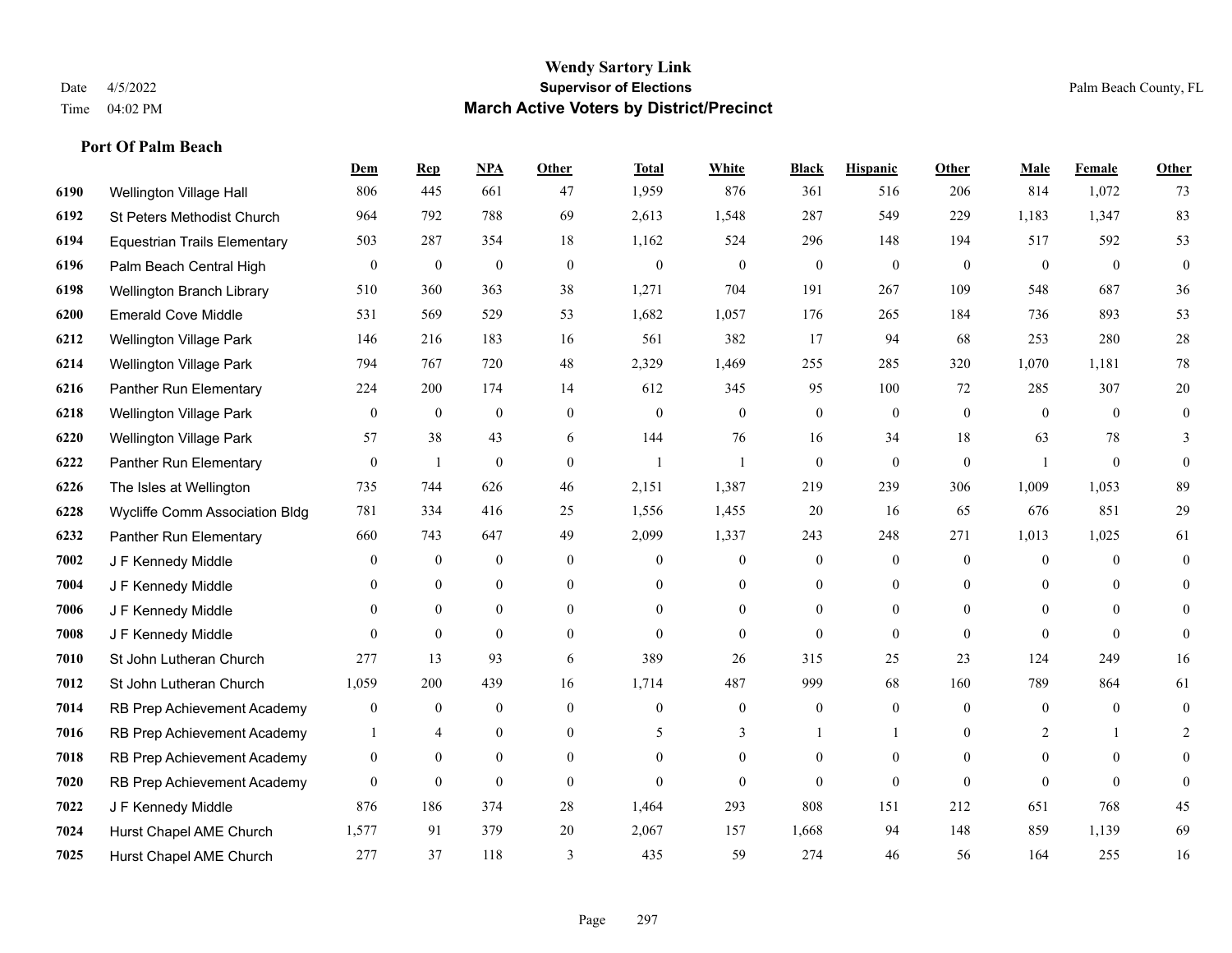|      |                                       | Dem              | <b>Rep</b>       | NPA              | <b>Other</b>   | <b>Total</b>     | <b>White</b>     | <b>Black</b>     | <b>Hispanic</b> | Other          | <b>Male</b>    | Female       | <b>Other</b>     |
|------|---------------------------------------|------------------|------------------|------------------|----------------|------------------|------------------|------------------|-----------------|----------------|----------------|--------------|------------------|
| 7026 | Lindsey Davis Senior Comm Ctr         | 2,246            | 84               | 464              | 20             | 2,814            | 70               | 2,494            | 43              | 207            | 1,157          | 1,565        | 92               |
| 7028 | <b>Wells Recreation Center</b>        | 1,881            | 159              | 493              | 22             | 2,555            | 258              | 1,993            | 107             | 197            | 1,115          | 1,352        | 88               |
| 7030 | Riviera Beach Marina Event Ctr        | 190              | 329              | 173              | 22             | 714              | 569              | 47               | 47              | 51             | 367            | 325          | $22\,$           |
| 7032 | <b>Crossroads Baptist Church</b>      | $\boldsymbol{0}$ | $\bf{0}$         | $\boldsymbol{0}$ | $\mathbf{0}$   | $\boldsymbol{0}$ | $\boldsymbol{0}$ | $\boldsymbol{0}$ | $\mathbf{0}$    | $\mathbf{0}$   | $\mathbf{0}$   | $\mathbf{0}$ | $\boldsymbol{0}$ |
| 7034 | Suncoast High                         | 1,300            | 212              | 509              | 27             | 2,048            | 351              | 1,251            | 150             | 296            | 850            | 1,120        | $78\,$           |
| 7036 | RB Prep Achievement Academy           | $\overline{0}$   | $\bf{0}$         | 6                | $\overline{0}$ | 6                | $\overline{0}$   | $\mathbf{0}$     | $\mathbf{0}$    | 6              | 4              | -1           | -1               |
| 7038 | RB Prep Achievement Academy           | $\mathbf{0}$     | $\boldsymbol{0}$ | $\mathbf{0}$     | $\overline{0}$ | $\mathbf{0}$     | $\boldsymbol{0}$ | $\boldsymbol{0}$ | $\mathbf{0}$    | $\mathbf{0}$   | $\mathbf{0}$   | $\mathbf{0}$ | $\mathbf{0}$     |
| 7040 | Mary McLeod Bethune Elementa          | 1,225            | 53               | 266              | 17             | 1,561            | 35               | 1,375            | 51              | 100            | 627            | 890          | 44               |
| 7041 | Mary McLeod Bethune Elementa          | 392              | 33               | 126              | 9              | 560              | 41               | 432              | 31              | 56             | 217            | 321          | $22\,$           |
| 7042 | Dan Calloway Complex                  | 1,713            | 76               | 411              | 21             | 2,221            | 49               | 1.948            | 49              | 175            | 920            | 1,230        | 71               |
| 7044 | <b>Wells Recreation Center</b>        | 1,383            | 93               | 391              | 16             | 1,883            | 193              | 1,475            | 70              | 145            | 785            | 1,023        | 75               |
| 7046 | Riviera Beach Marina Event Ctr        | 37               | 34               | 21               | 5              | 97               | 79               | 9                | 2               | $\overline{7}$ | 55             | 41           | 1                |
| 7048 | <b>Crossroads Baptist Church</b>      | 285              | 11               | 98               | $\tau$         | 401              | 14               | 337              | 25              | 25             | 130            | 258          | 13               |
| 7050 | Crossroads Baptist Church             |                  | 2                | 1                | $\overline{0}$ | 4                | 3                | $\boldsymbol{0}$ | $\mathbf{0}$    | $\overline{1}$ | -1             | 3            | $\boldsymbol{0}$ |
| 7052 | <b>Crossroads Baptist Church</b>      | $\overline{0}$   | $\mathbf{0}$     | $\mathbf{0}$     | $\overline{0}$ | $\mathbf{0}$     | $\overline{0}$   | $\mathbf{0}$     | $\mathbf{0}$    | $\theta$       | $\theta$       | $\theta$     | $\mathbf{0}$     |
| 7054 | <b>Crossroads Baptist Church</b>      | 987              | 74               | 300              | 13             | 1,374            | 108              | 1,054            | 75              | 137            | 597            | 718          | 59               |
| 7056 | <b>Crossroads Baptist Church</b>      | $\mathbf{0}$     | $\mathbf{0}$     | $\mathbf{0}$     | $\mathbf{0}$   | $\mathbf{0}$     | $\mathbf{0}$     | $\mathbf{0}$     | $\theta$        | $\theta$       | $\mathbf{0}$   | $\theta$     | $\theta$         |
| 7058 | Palm Beach Lakes High                 | 1,429            | 354              | 631              | 47             | 2,461            | 818              | 1,122            | 304             | 217            | 1,001          | 1,367        | 93               |
| 7060 | <b>Ephesus Adventist Academy</b>      | 1,159            | 58               | 238              | 18             | 1,473            | 108              | 1,202            | 51              | 112            | 604            | 816          | 53               |
| 7062 | Mangonia Park Town Hall               | 716              | 39               | 187              | 11             | 953              | 76               | 770              | 41              | 66             | 393            | 533          | 27               |
| 7064 | Grace Episcopal Church                | 1,313            | 164              | 456              | 36             | 1,969            | 339              | 1,276            | 142             | 212            | 843            | 1.038        | $\bf 88$         |
| 7066 | Northboro Elementary                  | 1,050            | 203              | 462              | 32             | 1,747            | 470              | 914              | 181             | 182            | 795            | 876          | 76               |
| 7068 | <b>Pleasant City Community Center</b> | 963              | 247              | 506              | 39             | 1,755            | 789              | 636              | 172             | 158            | 875            | 797          | 83               |
| 7070 | Northboro Elementary                  | 455              | 407              | 383              | 33             | 1,278            | 1,011            | 66               | 88              | 113            | 584            | 656          | 38               |
| 7072 | <b>Egret Lake Elementary</b>          | 493              | 114              | 228              | 10             | 845              | 217              | 387              | 133             | 108            | 376            | 443          | $26\,$           |
| 7074 | <b>Egret Lake Elementary</b>          | 205              | 40               | 99               | 12             | 356              | 54               | 208              | 45              | 49             | 156            | 190          | 10               |
| 7076 | <b>Egret Lake Elementary</b>          | 2                | 2                | $\overline{1}$   | $\overline{0}$ | 5                | 3                | $\mathbf{1}$     | $\mathbf{0}$    | $\overline{1}$ | $\overline{4}$ | -1           | $\mathbf{0}$     |
| 7078 | <b>Egret Lake Elementary</b>          | 341              | 104              | 164              | 16             | 625              | 424              | 110              | 49              | 42             | 245            | 364          | 16               |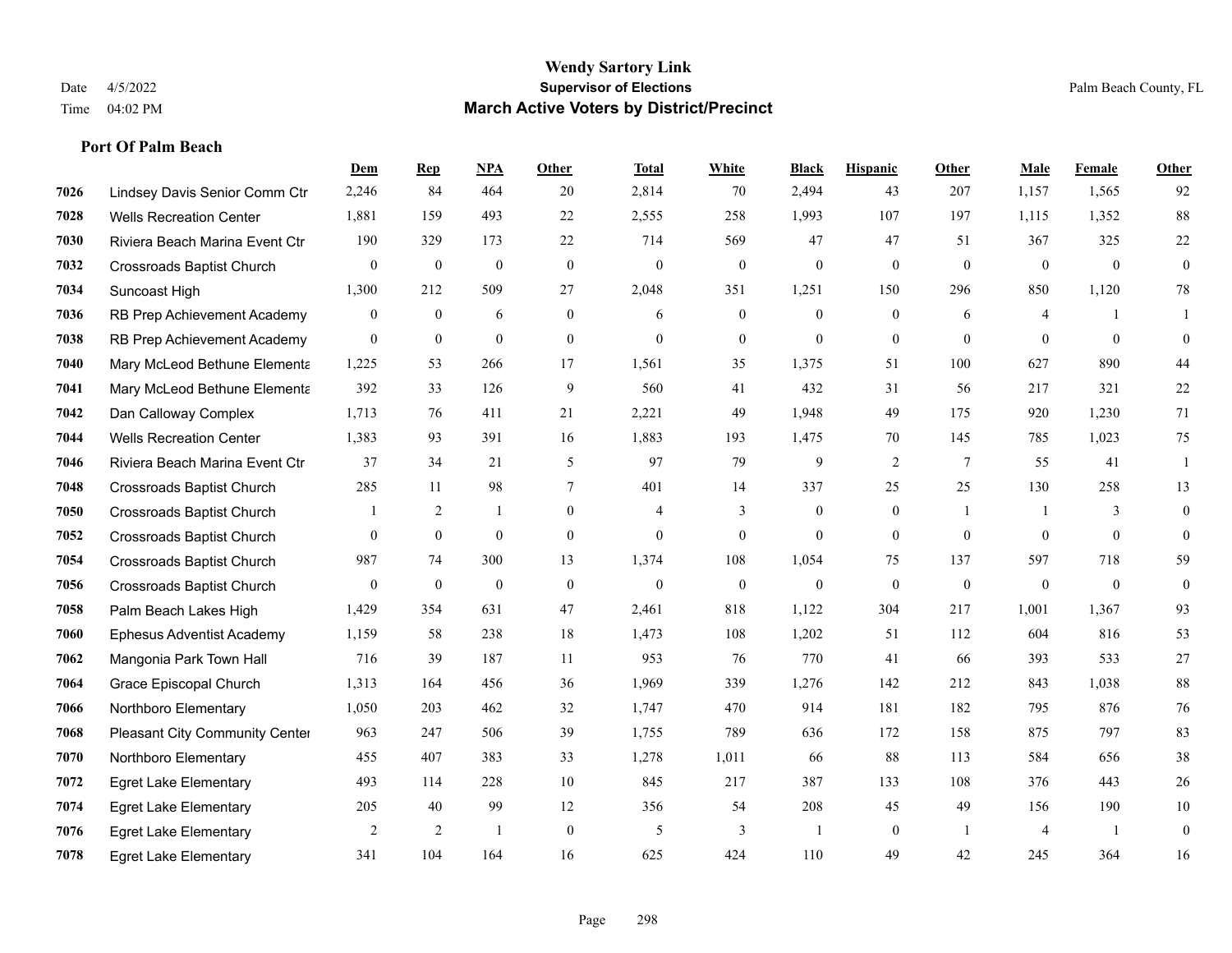**Port Of Palm Beach**

#### **Wendy Sartory Link** Date 4/5/2022 **Supervisor of Elections** Palm Beach County, FL Time 04:02 PM **March Active Voters by District/Precinct**

# **Dem Rep NPA Other Total White Black Hispanic Other Male Female Other** Egret Lake Elementary 20 3 1 0 24 24 0 0 0 7 17 0 Seminole Trails Elementary 1,028 330 499 36 1,893 693 721 270 209 821 1,000 72 Sharon Christian Church 743 285 457 46 1,531 635 451 279 166 630 848 53 Bear Lakes Middle 37 22 16 1 76 28 19 14 15 29 43 4 Whitehall Clubhouse #3 673 479 477 52 1,681 1,047 256 210 168 773 858 50 Bear Lakes Middle 1,314 465 829 58 2,666 1,054 931 379 302 1,169 1,385 112 Palm Beach Lakes High 114 36 73 4 227 82 67 22 56 104 110 13 Salvation Army Activity Hall 608 78 289 14 989 159 525 131 174 424 518 47 Salvation Army Activity Hall 832 309 527 34 1,702 696 548 276 182 678 948 76 U M Church of Palm Beaches 19 19 19 1 58 43 4 9 2 32 24 2 U M Church of Palm Beaches 967 434 717 65 2,183 1,041 686 249 207 979 1,136 68 First Christian Church 751 189 330 23 1,293 430 640 105 118 491 759 43 WPB City Fire Station #5 735 418 459 34 1,646 1,017 287 196 146 716 882 48 Roosevelt Elementary 2,049 177 598 37 2,861 283 2,095 265 218 1,156 1,591 114 Chamber of Commerce 411 406 368 54 1,239 935 56 112 136 578 626 35 Adult Education Center 704 232 428 33 1,397 446 440 377 134 581 755 61 Adult Education Center 123 28 63 7 221 54 116 27 24 70 141 10 Adult Education Center 0 0 0 0 0 0 0 0 0 0 0 0 Adult Education Center 0 0 0 0 0 0 0 0 0 0 0 0 Adult Education Center 32 31 39 7 109 82 4 18 5 54 48 7 U M Church of Palm Beaches 290 114 182 13 599 215 219 111 54 258 311 30 U M Church of Palm Beaches 0 0 0 0 0 0 0 0 0 0 0 0 First Christian Church 1,202 140 348 17 1,707 193 1,239 115 160 752 895 60 First Christian Church 1,511 511 809 73 2,904 1,132 1,063 416 293 1,222 1,571 111 Westward Elementary 1,938 131 517 26 2,612 169 2,117 119 207 1,040 1,479 93 Alexander W Dreyfoos SOA High 817 827 822 75 2,541 1,945 119 206 271 1,293 1,177 71 WPB City Hall Flagler Gallery 647 721 609 67 2,044 1,626 87 146 185 1,032 945 67 Adult Education Center 811 175 394 20 1,400 297 668 296 139 629 709 62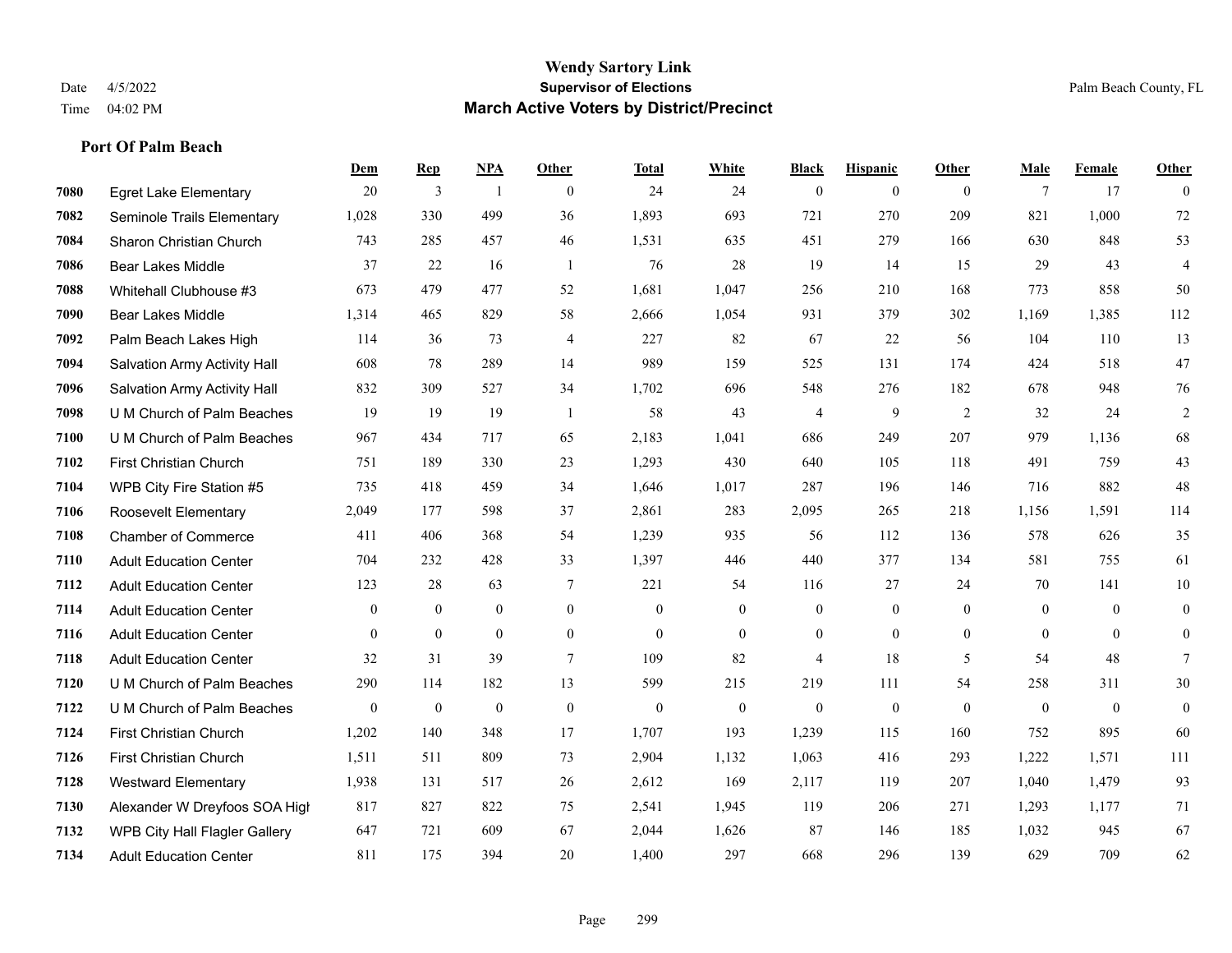|      |                                     | Dem     | <u>Rep</u> | <b>NPA</b> | Other    | Total   | White   | <b>Black</b> | <b>Hispanic</b> | Other  | Male    | Female  | Other          |
|------|-------------------------------------|---------|------------|------------|----------|---------|---------|--------------|-----------------|--------|---------|---------|----------------|
| 7136 | <b>Haverhill Town Hall</b>          | 41      | 39         | 35         |          | 117     | 46      | 34           | 26              | 11     | 47      | 64      | 6              |
| 7138 | <b>Westgate Community Center</b>    | 1,550   | 451        | 918        | 35       | 2,954   | 686     | 975          | 992             | 301    | 1,313   | 1,501   | 140            |
| 7140 | <b>Haverhill Town Hall</b>          | 170     | 77         | 104        |          | 358     | 109     | 126          | 84              | 39     | 166     | 170     | 22             |
| 7142 | Clayton Hutcheson Hall B            | 36      | 8          | 16         | $\theta$ | 60      | 18      | 28           | 9               |        | 27      | 33      | $\overline{0}$ |
| 7144 | Clayton Hutcheson Hall B            | 42      |            | 22         |          | 69      | 4       | 41           | 14              | 10     | 28      | 34      |                |
| 7146 | Clayton Hutcheson Hall B            | 234     | 15         | 107        |          | 358     | 29      | 220          | 83              | 26     | 127     | 212     | 19             |
| 7148 | <b>Howard Park Community Center</b> | 100     | 42         | 58         | 10       | 210     | 116     | 39           | 30              | 25     | 107     | 93      | 10             |
| 7149 | Howard Park Community Center        | 63      | 13         | 50         |          | 128     | 20      | 52           | 34              | 22     | 58      | 58      | 12             |
| 7150 | <b>Howard Park Community Center</b> | 342     | 283        | 305        | 37       | 967     | 770     | 44           | 82              | 71     | 491     | 452     | 24             |
| 7152 | WPB City Hall Flagler Gallery       | 484     | 451        | 282        | 43       | 1,260   | 1,010   | 43           | 117             | 90     | 489     | 727     | 44             |
| 7154 | Morton & Barbara Mandel Cente       | 154     | 375        | 163        | 16       | 708     | 638     | 8            | 13              | 49     | 322     | 366     | 20             |
|      | <b>Port Of Palm Beach</b>           | 132,801 | 84,872     | 84,352     | 6,549    | 308,574 | 166,429 | 73,302       | 40,469          | 28,374 | 137,000 | 161,237 | 10,337         |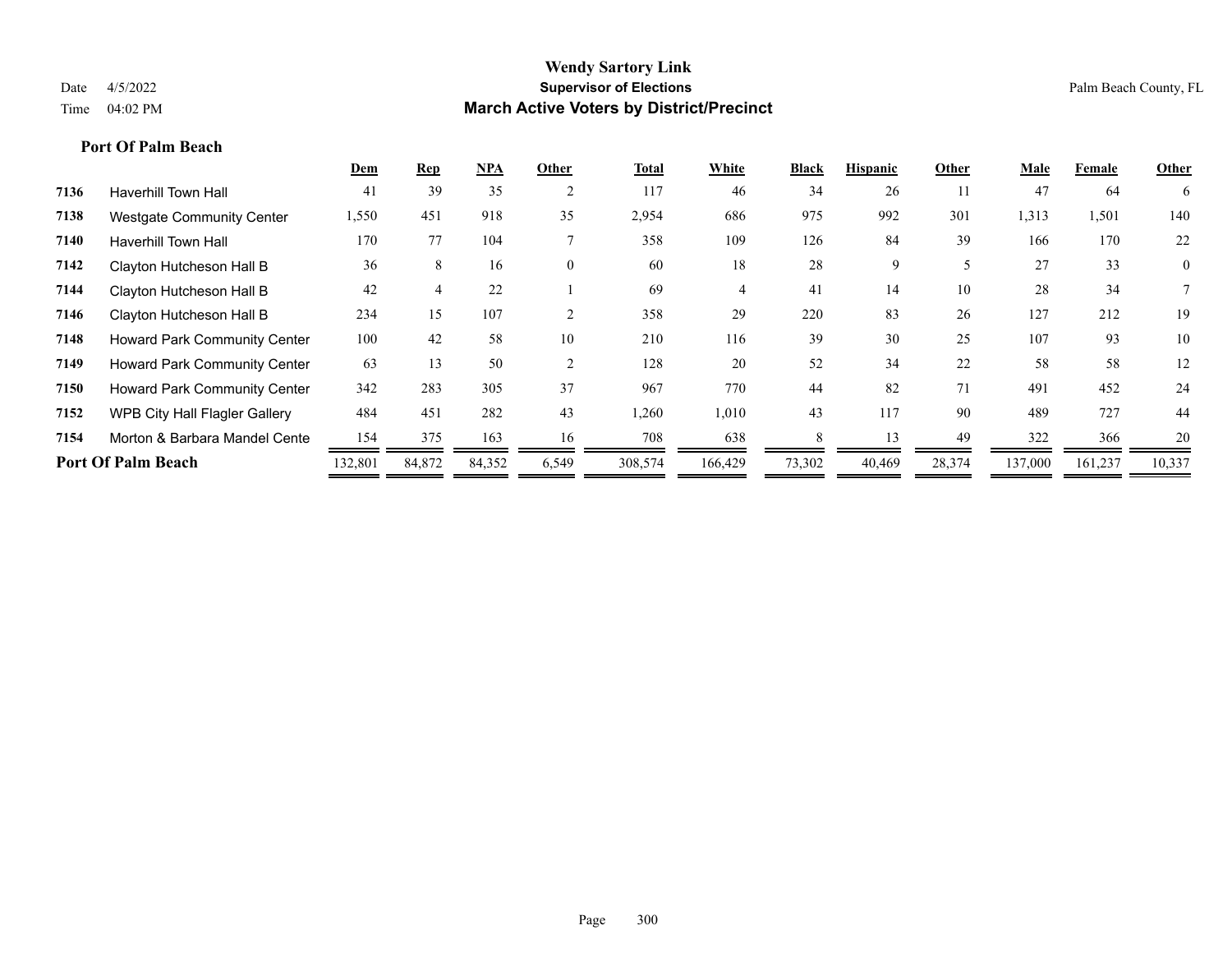| 4/5/2022<br>Date<br>04:02 PM<br>Time |            |            |            |              | <b>Wendy Sartory Link</b><br><b>Supervisor of Elections</b><br><b>March Active Voters by District/Precinct</b> |              |              |                 |              |      |        | Palm Beach County, FL |
|--------------------------------------|------------|------------|------------|--------------|----------------------------------------------------------------------------------------------------------------|--------------|--------------|-----------------|--------------|------|--------|-----------------------|
| <b>Renaissance Comm Dev</b>          | <u>Dem</u> | <b>Rep</b> | <u>NPA</u> | <b>Other</b> | <u>Total</u>                                                                                                   | <b>White</b> | <b>Black</b> | <b>Hispanic</b> | <b>Other</b> | Male | Female | Other                 |
| 3187<br>Christ Fellowship Church BB  | 679        | 424        | 641        | -64          | 1,808                                                                                                          | 1,032        | 295          | 289             | 192          | 839  | 915    | 54                    |
| <b>Renaissance Comm Dev</b>          | 679        | 424        | 641        | 64           | 1.808                                                                                                          | 1,032        | 295          | 289             | 192          | 839  | 915    | 54                    |
|                                      |            |            |            |              |                                                                                                                |              |              |                 |              |      |        |                       |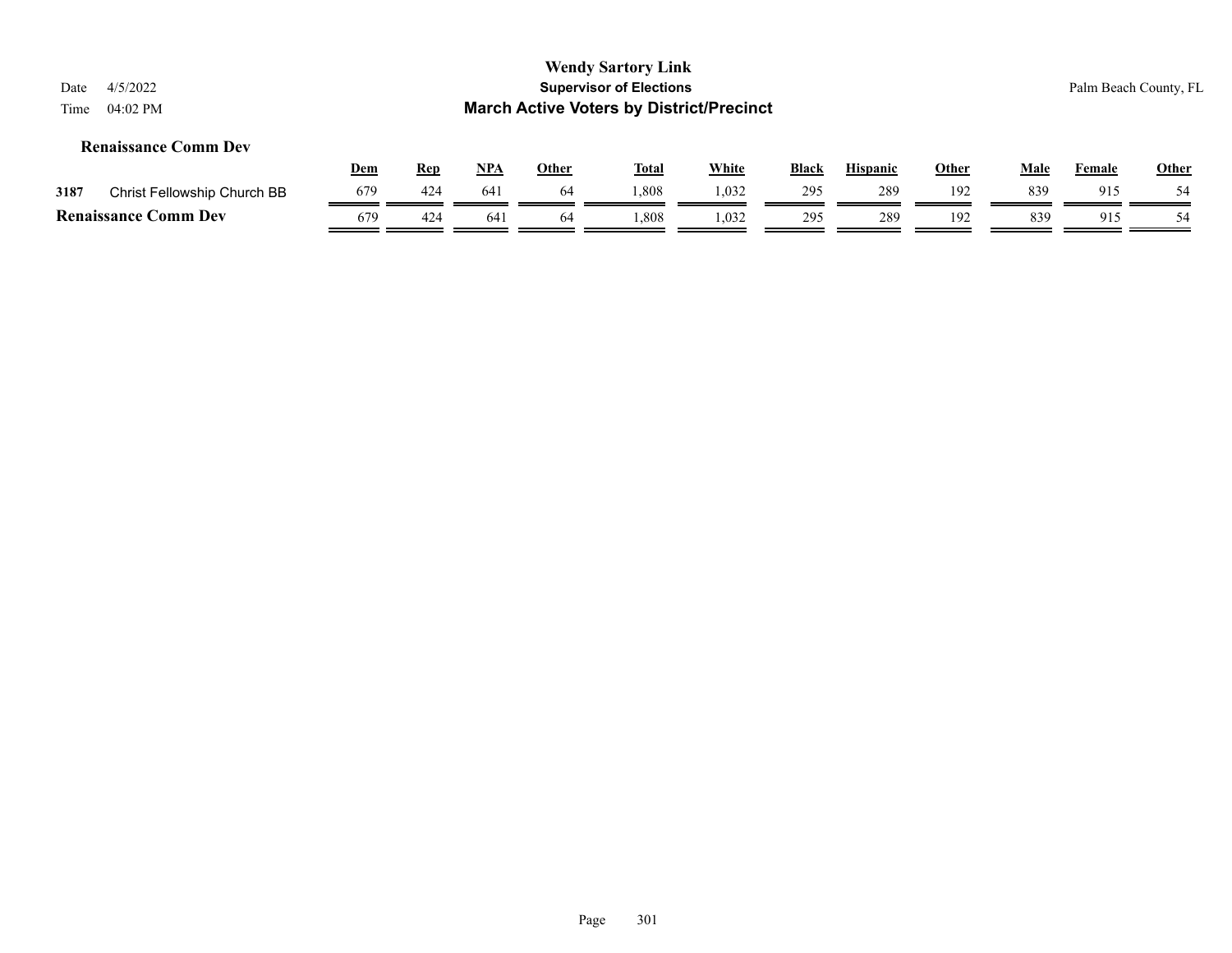## **Sonoma Bay Comm Dev**

|      |                            | Dem | Rep | NP/ | Other | <b>Total</b> | <b>White</b> | <b>Black</b> | <b>Hispanic</b> | Other | Male | Female | <b>Other</b> |
|------|----------------------------|-----|-----|-----|-------|--------------|--------------|--------------|-----------------|-------|------|--------|--------------|
| 7025 | Hurst Chapel AME Church    |     |     | !18 |       | 435          | 50.          | 274          |                 | 56    | 164  | 255    | 16           |
|      | <b>Sonoma Bay Comm Dev</b> | 277 |     |     |       |              | 50           | 274          | 46              | 56    | 164  | ,,,    | 16           |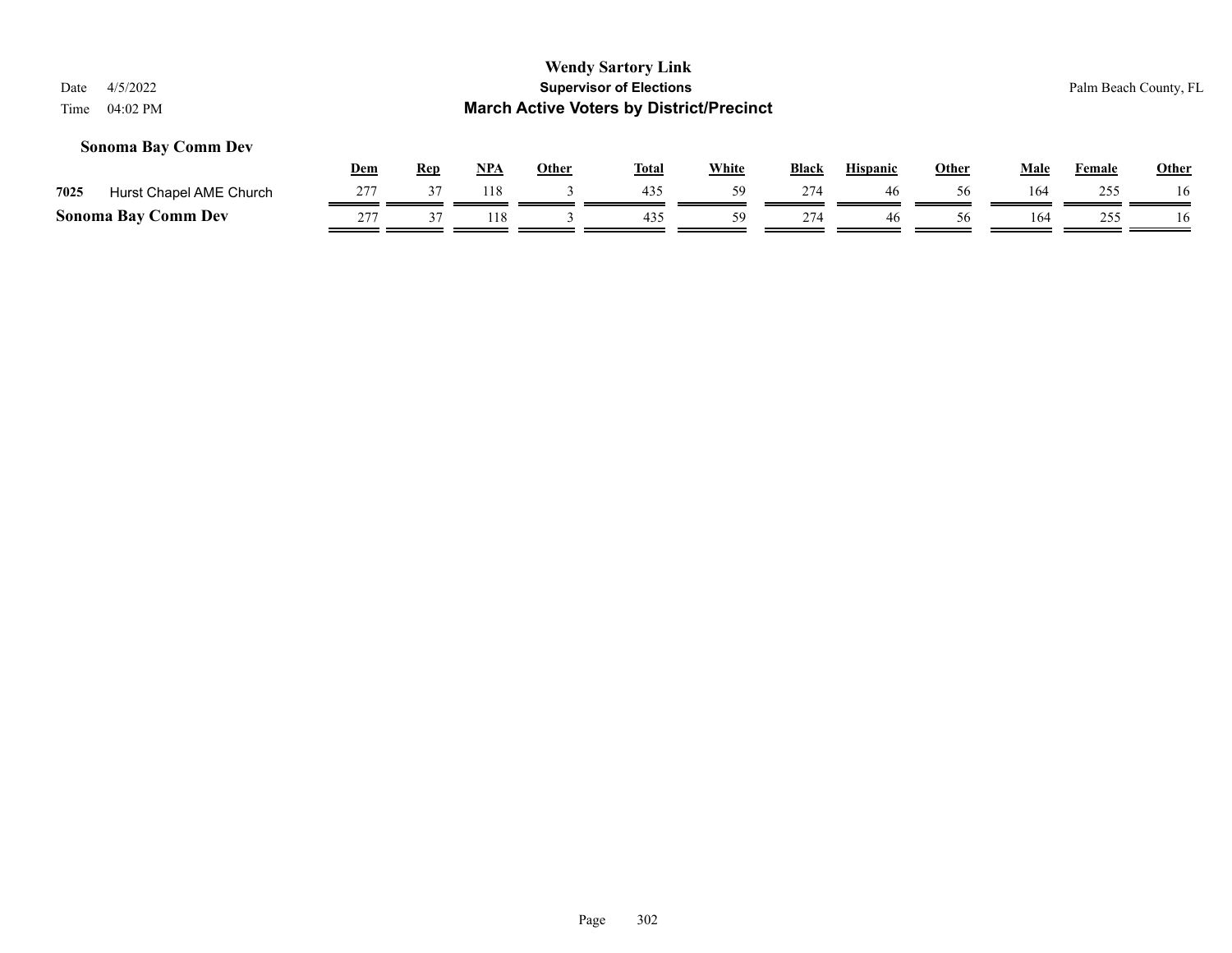|      |                            |            |            |     |              | <b>Wendy Sartory Link</b>                       |              |       |                 |              |      |               |                       |
|------|----------------------------|------------|------------|-----|--------------|-------------------------------------------------|--------------|-------|-----------------|--------------|------|---------------|-----------------------|
| Date | 4/5/2022                   |            |            |     |              | <b>Supervisor of Elections</b>                  |              |       |                 |              |      |               | Palm Beach County, FL |
| Time | 04:02 PM                   |            |            |     |              | <b>March Active Voters by District/Precinct</b> |              |       |                 |              |      |               |                       |
|      | <b>Seminole Imprv Dist</b> | <u>Dem</u> | <u>Rep</u> | NPA | <u>Other</u> | <u>Total</u>                                    | <b>White</b> | Black | <b>Hispanic</b> | <b>Other</b> | Male | <b>Female</b> | <b>Other</b>          |
| 6072 | Seminole Ridge High        | 652        | 637        | 639 | 58           | 1,986                                           | 889          | 392   | 532             | 173          | 922  | 1,040         | 24                    |

| 6073     | .<br>Hiah<br>JUULT. |                                 |              |     |      |     |     |  |          |      |    |
|----------|---------------------|---------------------------------|--------------|-----|------|-----|-----|--|----------|------|----|
| Saminola | 'mnry<br>Dıst       | . <b>. .</b><br>02 <sub>4</sub> | $\sim$<br>O. | 639 | ,986 | 889 | ٩Q٢ |  | $\Omega$ | .040 | 24 |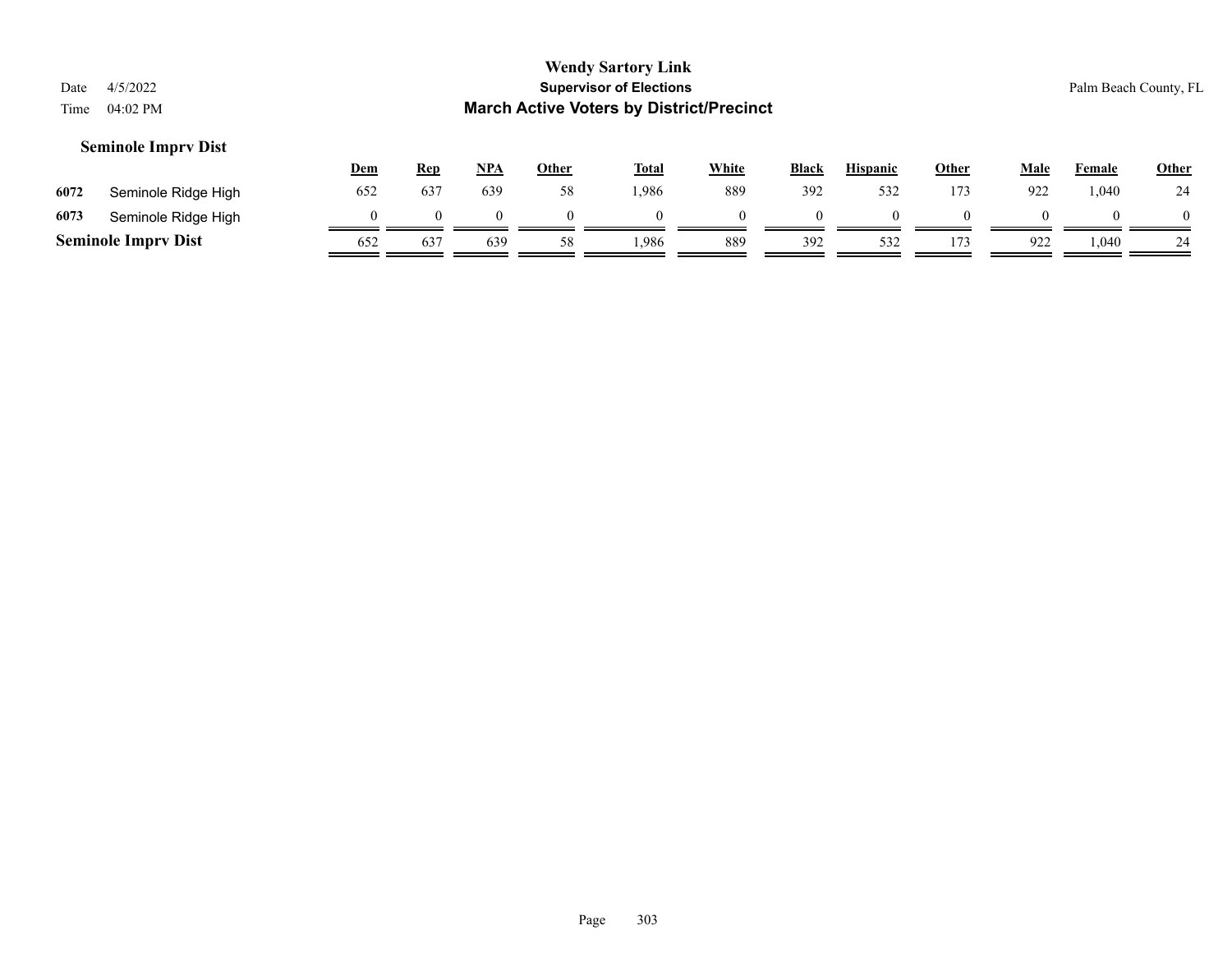## **Terracina Comm Dev Dist**

|      |                                     | <u>Dem</u> | <b>Rep</b> | <b>NPA</b> | Other | <b>Total</b> | White | <b>Black</b> | <b>Hispanic</b> | Other | Male | Female | <b>Other</b> |
|------|-------------------------------------|------------|------------|------------|-------|--------------|-------|--------------|-----------------|-------|------|--------|--------------|
| 2052 | Elks Lodge #1352                    | 561        | 138        | 269        |       | 986          | 173   | 483          | .46             | l 84  | 454  | 495    | $\sim$       |
|      | <b>Comm Dev Dist</b><br>Terracina C | 561        | 138        | 269        |       | 986          | 173   | 483          | 146             | 184   | 454  | 495    |              |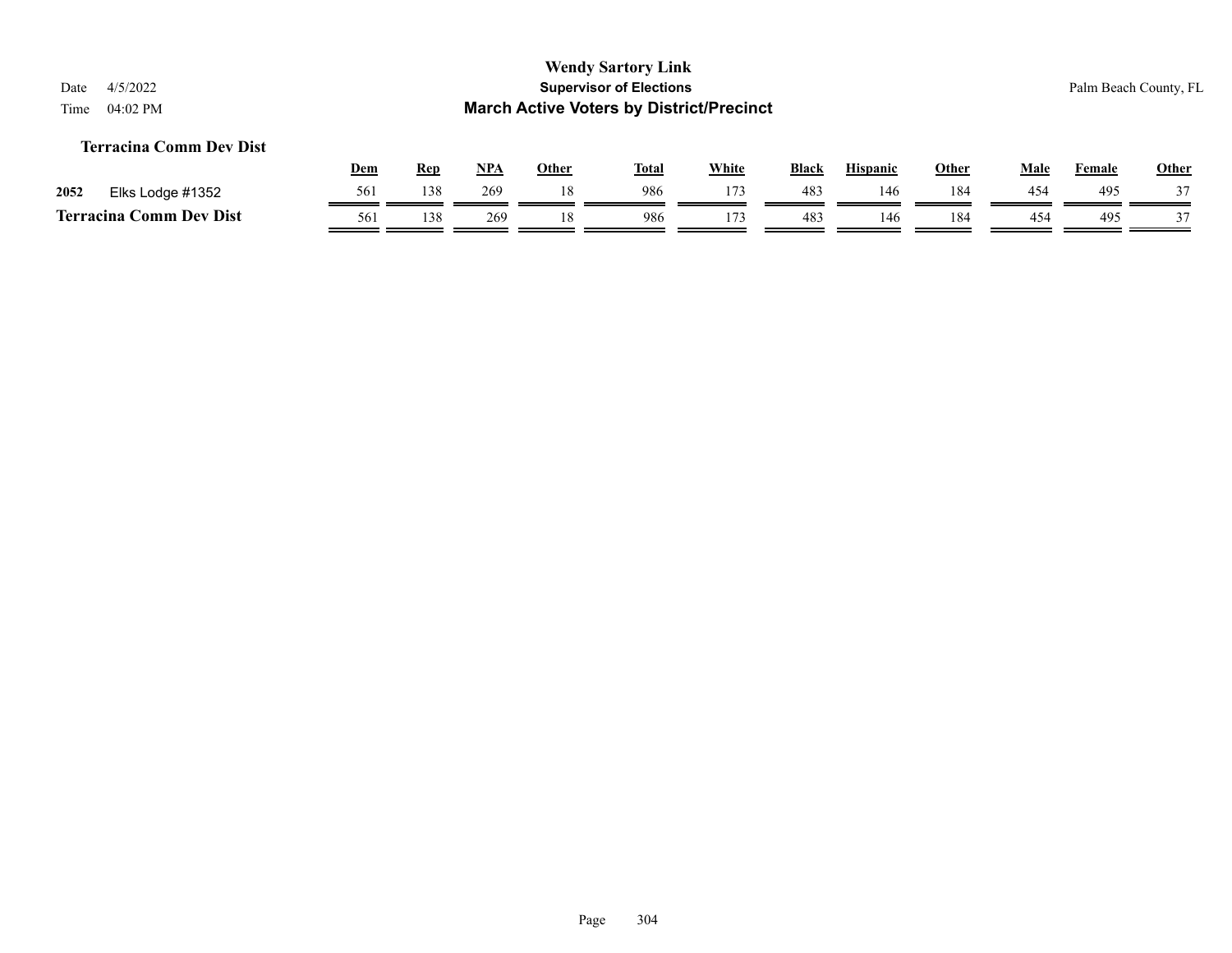## **Thousand Comm Dev Dist**

|                             | <u>Dem</u> | <b>Rep</b> | <b>NPA</b> | Other | <b>Total</b> | White | <b>Black</b> | <b>Hispanic</b> | Other      | Male            | Female | <u>Other</u> |
|-----------------------------|------------|------------|------------|-------|--------------|-------|--------------|-----------------|------------|-----------------|--------|--------------|
| 7022<br>F Kennedy Middle    | 876        | 186        | 374        |       | .464         | 293   | 808          | 15.             | 212<br>414 | 65 <sup>2</sup> | 768    | 45           |
| Thousand (<br>Comm Dev Dist | 876        | 186        | 374        |       | .464         | 293   | 808          |                 | 212        | 65 <sup>2</sup> | 768    | 45           |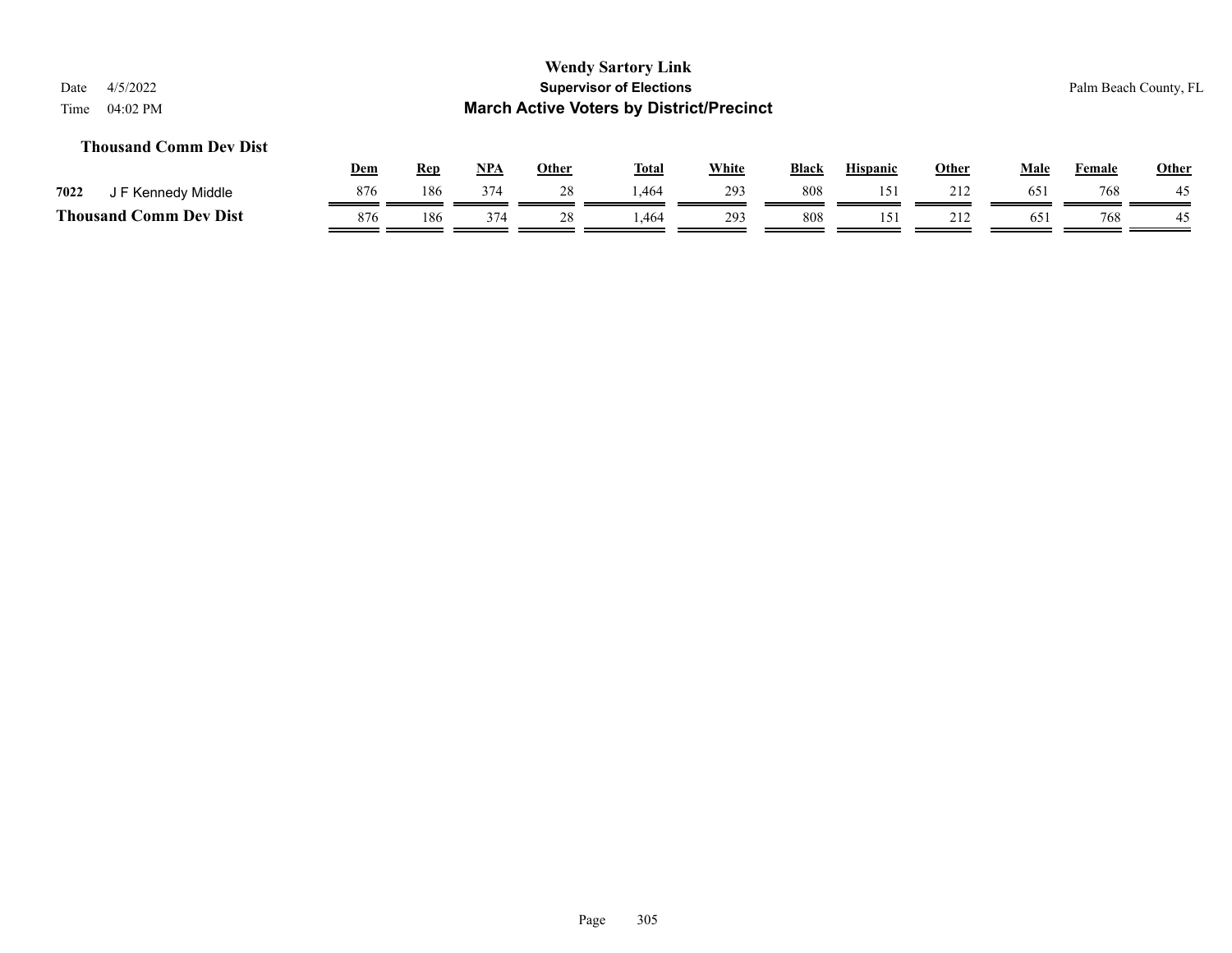## **Vista Comm Dev Dist**

|                            | Dem | <b>Rep</b> | NP/ | Other | <b>Total</b> | White | <b>Black</b> | <b>Hispanic</b> | Other | Male | Female | <b>Other</b> |
|----------------------------|-----|------------|-----|-------|--------------|-------|--------------|-----------------|-------|------|--------|--------------|
| 2021<br>Jeaga Middle       | 165 |            | 120 |       | 359          | 118   | 123          | -69             | 49    | 144  | 204    |              |
| <b>Vista Comm Dev Dist</b> | 165 | 64         | 120 |       | 359          | 118   | 123          | 69              | 49    | 144  | 204    |              |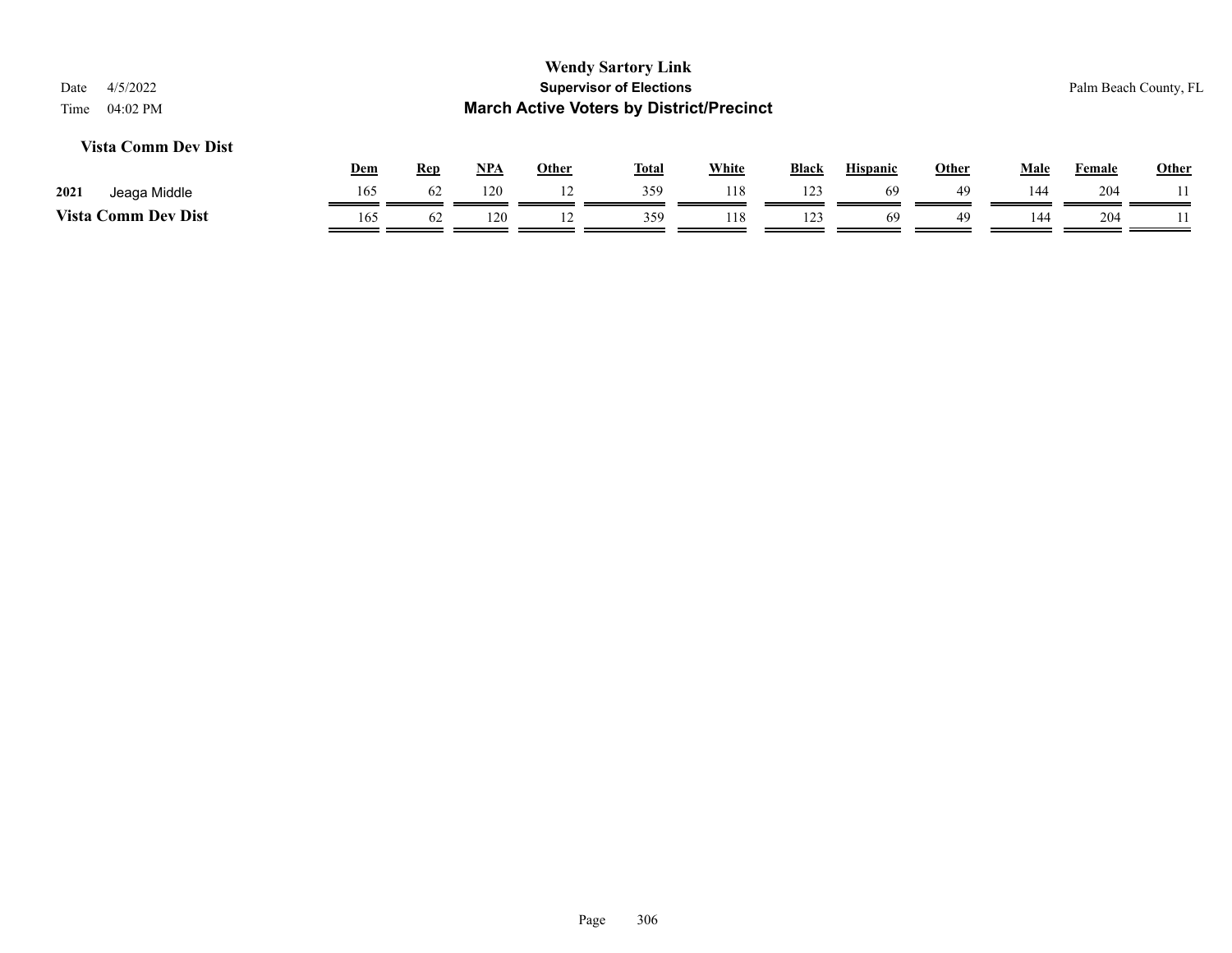## **Winston Comm Dev Dist**

|                |                      | Dem | Rep | <b>NPA</b> | Other | <b>Total</b> | White | <b>Black</b>   | Hispanic | Other | Male            | Female | <u>Other</u>      |
|----------------|----------------------|-----|-----|------------|-------|--------------|-------|----------------|----------|-------|-----------------|--------|-------------------|
| 3104           | American German Club | 399 | 348 | 379        | --    | 1,161        | 805   | Q <sub>2</sub> | 138      |       | 537             | 582    | $\Lambda$<br>$+2$ |
| <b>Winston</b> | Comm Dev Dist        | 399 | 348 | 379        |       | 1.161        | 805   | $\Omega$       | 138      | 126   | 53 <sup>7</sup> | 582    | 42                |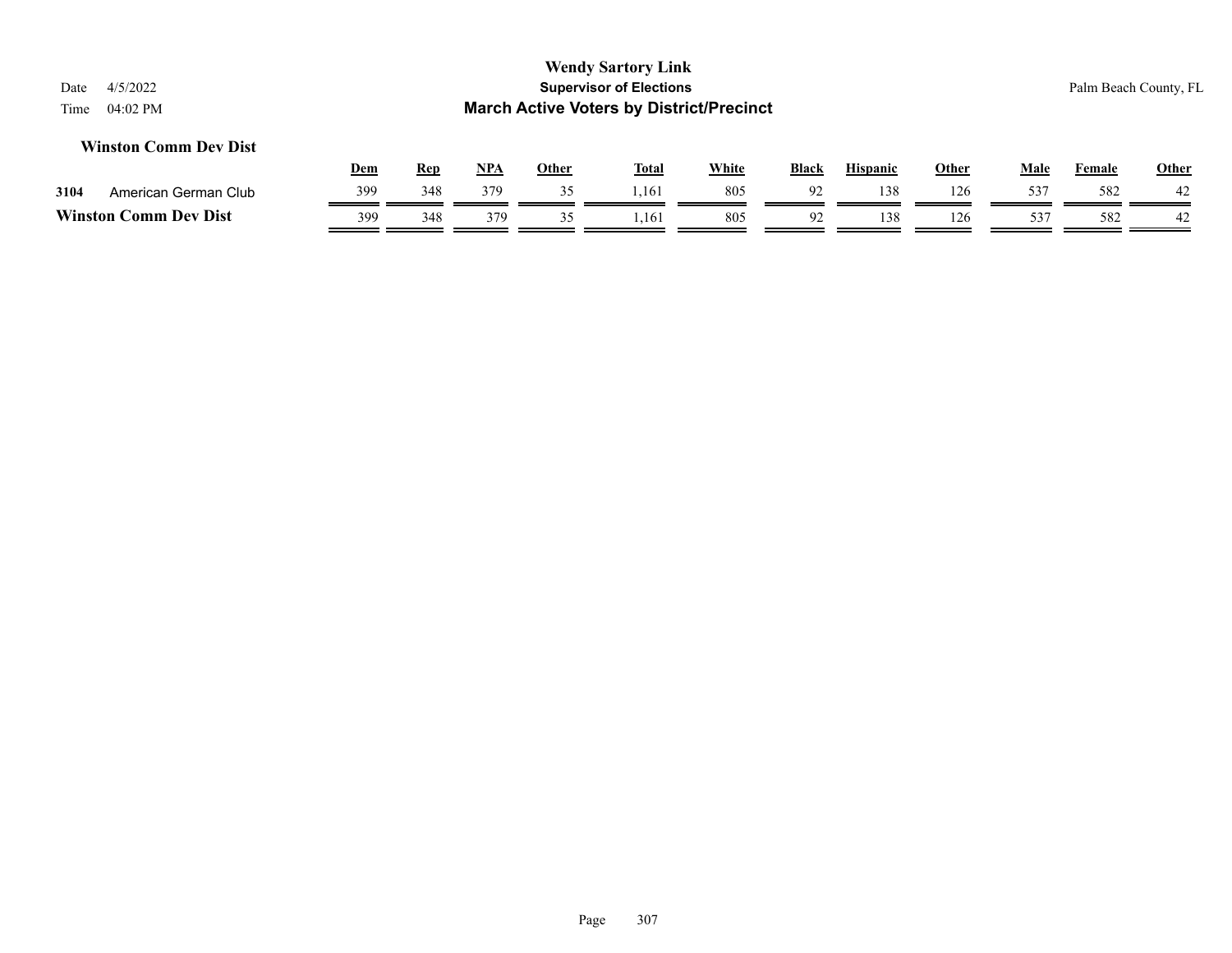| Date<br>Time | 4/5/2022<br>04:02 PM          |            |                  |                   |              | <b>Wendy Sartory Link</b><br><b>Supervisor of Elections</b><br><b>March Active Voters by District/Precinct</b> |                     |                     |                        |                     |                    | Palm Beach County, FL |                    |
|--------------|-------------------------------|------------|------------------|-------------------|--------------|----------------------------------------------------------------------------------------------------------------|---------------------|---------------------|------------------------|---------------------|--------------------|-----------------------|--------------------|
|              | <b>Wyndam Park Comm Dev</b>   |            |                  |                   |              |                                                                                                                |                     |                     |                        |                     |                    |                       |                    |
| 2094         | Pine Jog Environmental Center | Dem<br>360 | <b>Rep</b><br>78 | <u>NPA</u><br>205 | <b>Other</b> | Total<br>654                                                                                                   | <u>White</u><br>108 | <b>Black</b><br>258 | <b>Hispanic</b><br>171 | <b>Other</b><br>117 | <u>Male</u><br>271 | <b>Female</b><br>356  | <b>Other</b><br>27 |
|              | <b>Wyndam Park Comm Dev</b>   | 360        | 78               | 205               |              | 654                                                                                                            | 108                 | 258                 | 171                    | 117                 | 271                | 356                   | 27                 |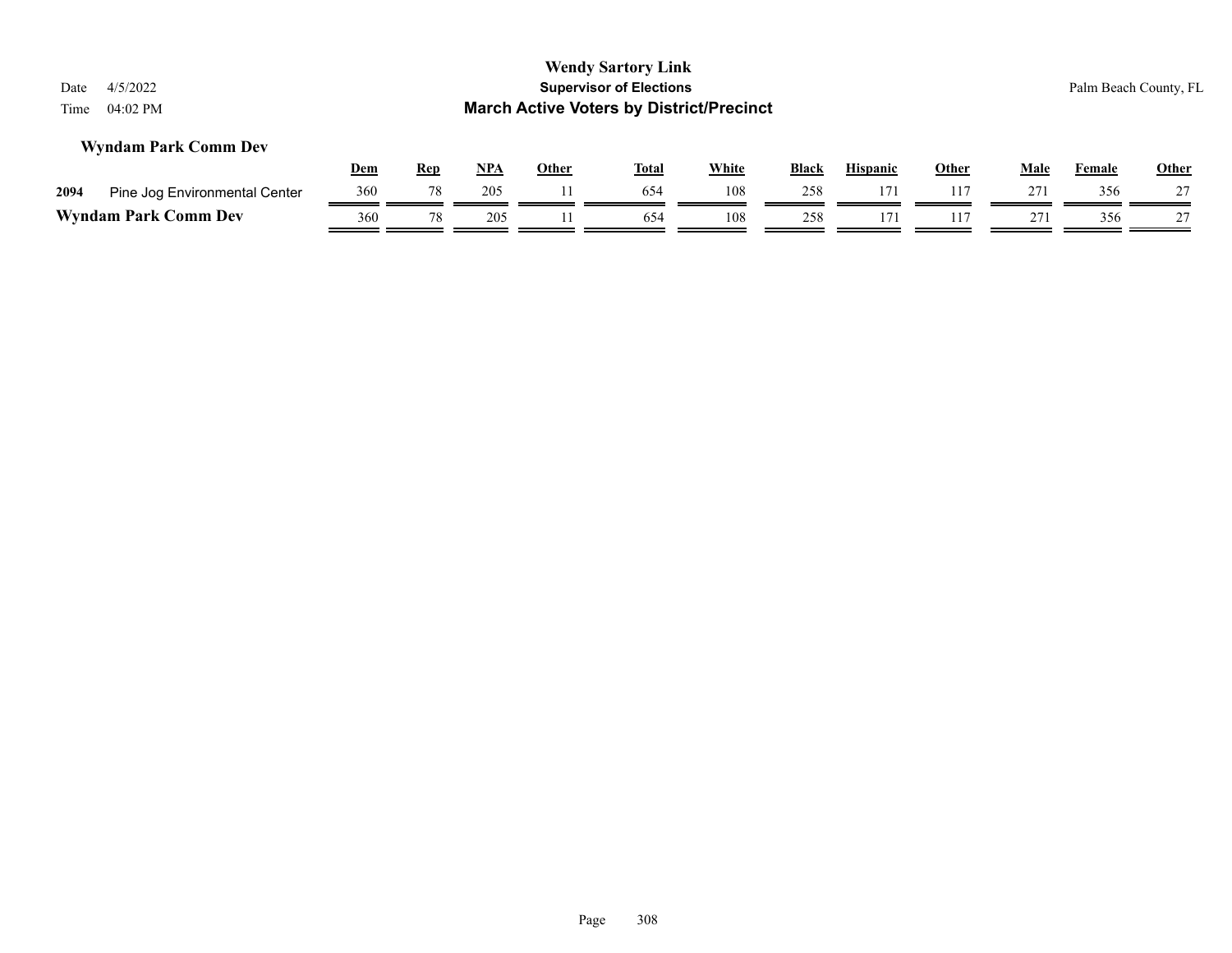| 4/5/2022<br>Date<br>04:02 PM<br>Time |     |            |            |              | <b>Wendy Sartory Link</b><br><b>Supervisor of Elections</b><br><b>March Active Voters by District/Precinct</b> |              |              |                 |       |             |               | Palm Beach County, FL |
|--------------------------------------|-----|------------|------------|--------------|----------------------------------------------------------------------------------------------------------------|--------------|--------------|-----------------|-------|-------------|---------------|-----------------------|
| Ward 1                               | Dem | <u>Rep</u> | <u>NPA</u> | <u>Other</u> | <u>Total</u>                                                                                                   | <b>White</b> | <b>Black</b> | <b>Hispanic</b> | Other | <b>Male</b> | <b>Female</b> | <b>Other</b>          |
| 3082<br>Atlantis City Hall           | 495 | 886        | 453        | 50           | 1,884                                                                                                          | 1,628        | 39           | 92              | 125   | 866         | 973           | 45                    |
| Ward 1                               | 495 | 886        | 453        | 50           | .884                                                                                                           | 1,628        | 39           | 92              | 125   | 866         | 973           | 45                    |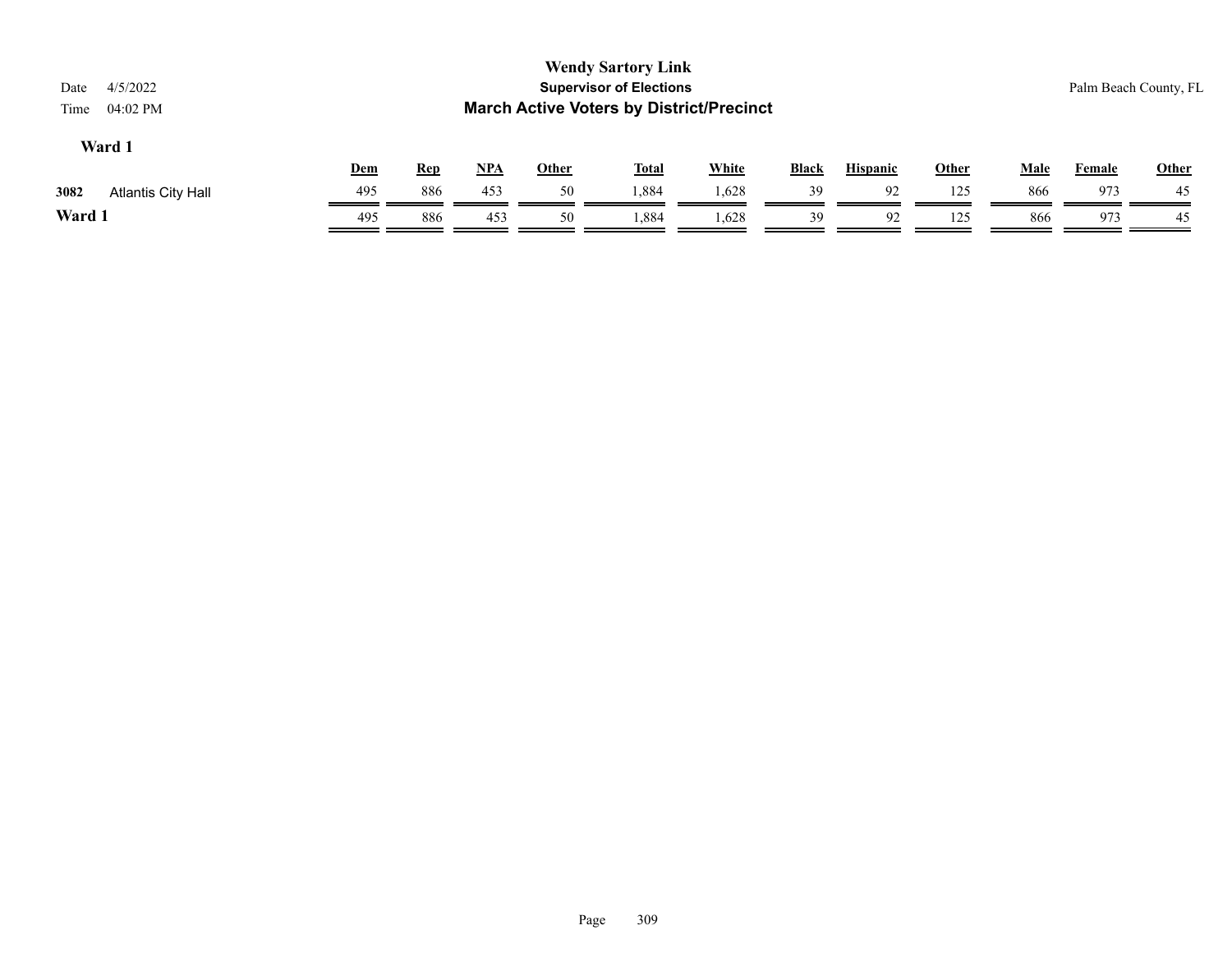## **Boynton Beach Dist 1**

|      |                                   | Dem   | <b>Rep</b> | $NPA$ | Other | Total  | White  | <b>Black</b>   | <b>Hispanic</b> | Other | Male  | Female | Other          |
|------|-----------------------------------|-------|------------|-------|-------|--------|--------|----------------|-----------------|-------|-------|--------|----------------|
| 3185 | Christ Fellowship Church BB       | 318   | 233        | 246   | 32    | 829    | 536    | 93             | 111             | 89    | 383   | 425    | 21             |
| 3186 | Christ Fellowship Church BB       | 186   | 124        | 142   | 14    | 466    | 330    | 46             | 60              | 30    | 209   | 239    | 18             |
| 3187 | Christ Fellowship Church BB       | 679   | 424        | 641   | 64    | 1,808  | 1,032  | 295            | 289             | 192   | 839   | 915    | 54             |
| 3192 | Leisureville #1 Clubhouse         | 552   | 415        | 390   | 45    | 1,402  | 1,048  | 122            | 135             | 97    | 576   | 782    | 44             |
| 3196 | Leisureville #3 Clubhouse         | 622   | 553        | 436   | 53    | 1,664  | 1,383  | 87             | 105             | 89    | 717   | 895    | 52             |
| 3198 | <b>BB Leisureville Clubhouse</b>  | 514   | 527        | 318   | 37    | 1,396  | 1,137  | 74             | 121             | 64    | 573   | 784    | 39             |
| 3200 | <b>Golfview Harbour Clubhouse</b> | 597   | 409        | 408   | 32    | 1,446  | 979    | 203            | 112             | 152   | 648   | 751    | 47             |
| 3202 | <b>Golfview Harbour Clubhouse</b> | 64    | 72         | 52    | 9     | 197    | 145    | 29             | 11              | 12    | 100   | 91     | 6              |
| 4020 | Christ Fellowship Church BB       | 36    | 25         | 35    | 3     | 99     | 76     | $\overline{4}$ | 10              | 9     | 37    | 60     | $\overline{2}$ |
| 4022 | <b>Congress Middle</b>            | 841   | 227        | 401   | 44    | 1,513  | 531    | 668            | 169             | 145   | 632   | 822    | 59             |
| 4034 | <b>Crosspointe Elementary</b>     | 363   | 259        | 293   | 25    | 940    | 669    | 110            | 73              | 88    | 396   | 522    | 22             |
| 4050 | Hunter's Run Courtside Cafe       | 1,085 | 372        | 560   | 42    | 2,059  | 1,899  | 42             | 48              | 70    | 858   | 1,162  | 39             |
| 4052 | <b>Crosspointe Elementary</b>     | 110   | 82         | 92    | 3     | 287    | 173    | 57             | 21              | 36    | 141   | 138    | 8              |
| 4053 | <b>Crosspointe Elementary</b>     | 201   | 89         | 159   | 18    | 467    | 178    | 110            | 98              | 81    | 207   | 239    | 21             |
|      | <b>Boynton Beach Dist 1</b>       | 6,168 | 3,811      | 4,173 | 421   | 14,573 | 10,116 | 1,940          | 1,363           | 1,154 | 6,316 | 7,825  | 432            |
|      |                                   |       |            |       |       |        |        |                |                 |       |       |        |                |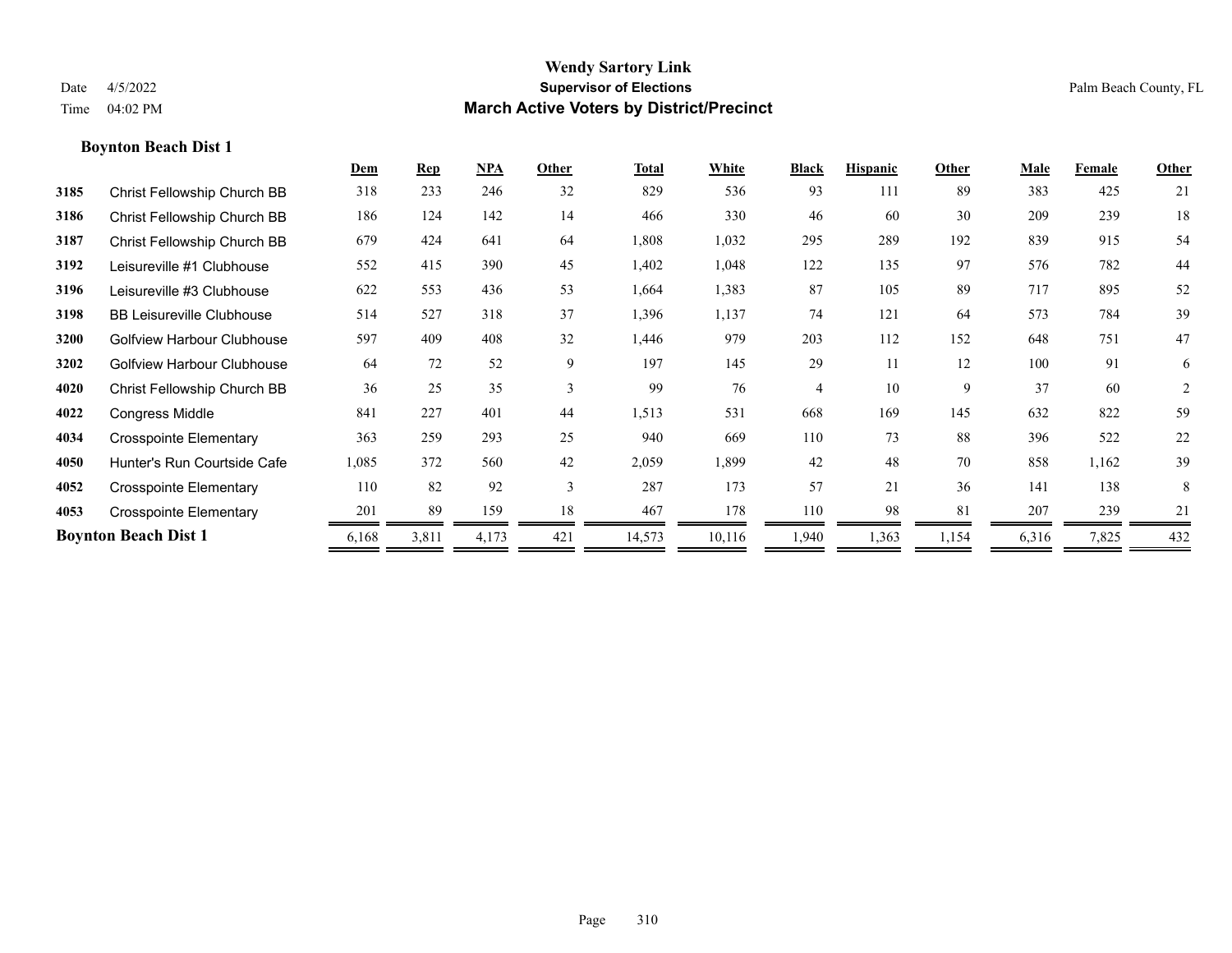## **Boynton Beach Dist 2**

|      |                                    | Dem   | <b>Rep</b> | $NPA$ | Other    | Total  | White | <b>Black</b> | <b>Hispanic</b> | Other | Male  | Female | Other    |
|------|------------------------------------|-------|------------|-------|----------|--------|-------|--------------|-----------------|-------|-------|--------|----------|
| 3188 | <b>Christ Fellowship Church BB</b> | 418   | 305        | 356   | 20       | 1,099  | 675   | 227          | 119             | 78    | 543   | 520    | 36       |
| 3190 | Imagine Schools - Chancellor       | 314   | 174        | 223   | 23       | 734    | 401   | 162          | 102             | 69    | 368   | 354    | 12       |
| 4024 | Harvey E Oyer Jr Park              | 474   | 617        | 502   | 56       | 1,649  | 1,304 | 87           | 135             | 123   | 779   | 823    | 47       |
| 7178 | Temple Beth Kodesh                 | 1,503 | 195        | 599   | 31       | 2,328  | 458   | 1,317        | 352             | 201   | 1,060 | 1,166  | 102      |
| 7179 | Village Royale on the Green        | 814   | 232        | 355   | 28       | 1,429  | 576   | 587          | 152             | 114   | 617   | 756    | 56       |
| 7180 | St John Missionary Baptist Chr     | 1,759 | 142        | 498   | 19       | 2,418  | 244   | 1,796        | 178             | 200   | 1,033 | 1,295  | 90       |
| 7182 | Carolyn Sims Center                | 1,485 | 71         | 384   | 13       | 1,953  | 81    | 1,637        | 85              | 150   | 809   | 1,064  | 80       |
| 7184 | St John Missionary Baptist Chr     |       |            |       | $\Omega$ | h      |       |              |                 |       |       |        | $\theta$ |
|      | <b>Boynton Beach Dist 2</b>        | 6,770 | 1,739      | 2,917 | 190      | 11.616 | 3,742 | 5,815        | 1,123           | 936   | 5,212 | 5,981  | 423      |
|      |                                    |       |            |       |          |        |       |              |                 |       |       |        |          |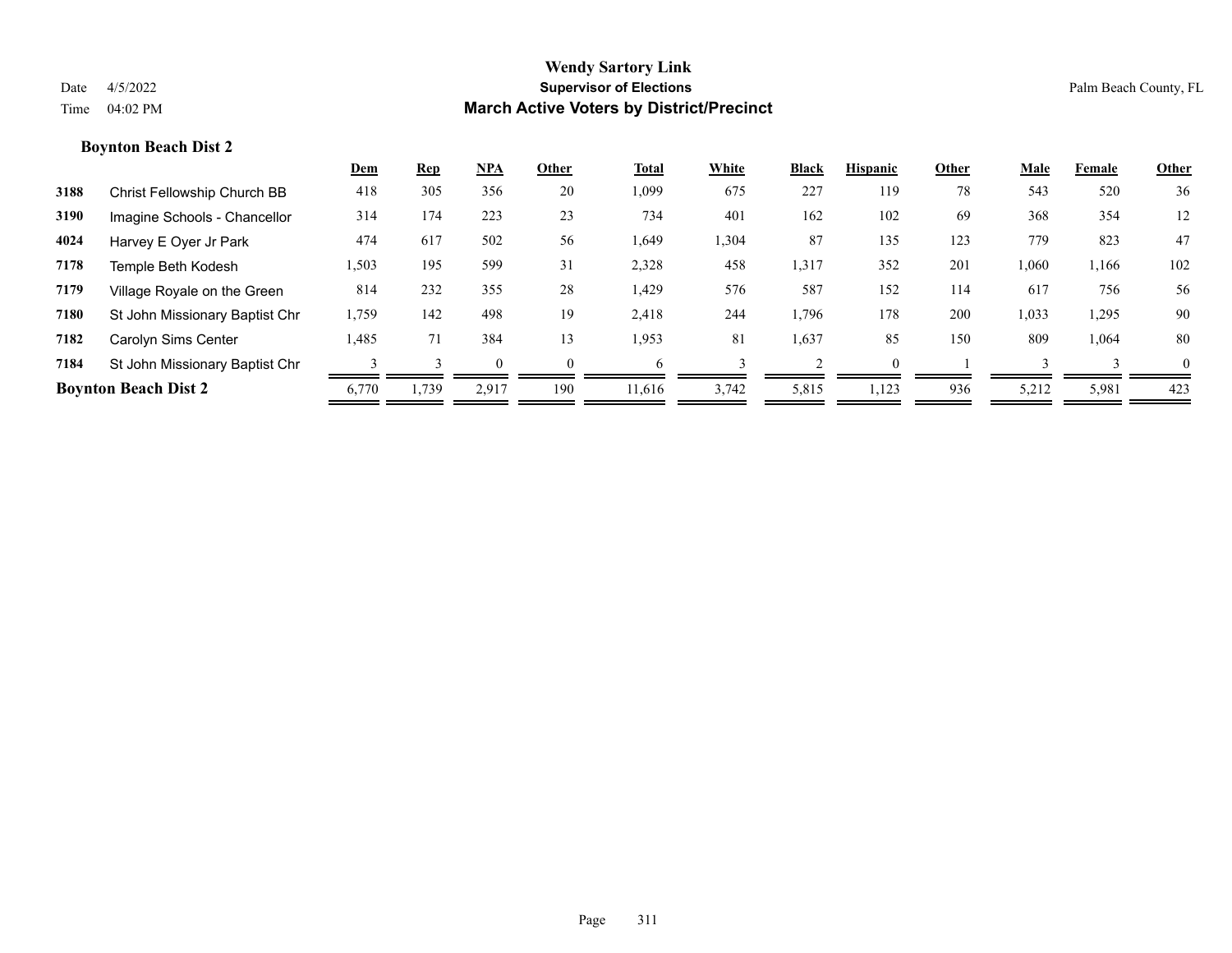## **Boynton Beach Dist 3**

|      |                               | Dem      | <b>Rep</b> | $NPA$    | Other          | Total    | White    | <b>Black</b> | <b>Hispanic</b> | Other    | Male     | Female   | Other          |
|------|-------------------------------|----------|------------|----------|----------------|----------|----------|--------------|-----------------|----------|----------|----------|----------------|
| 3194 | Boynton Beach Fire Station #2 | 733      | 175        | 380      | 18             | 1,306    | 446      | 550          | 169             | 141      | 573      | 678      | 55             |
| 4026 | Boynton Beach Senior Center   | 494      | 555        | 500      | 50             | 1,599    | 1,400    | 38           | 61              | 100      | 735      | 814      | 50             |
| 4036 | <b>Forest Park Elementary</b> | 288      | 449        | 276      | 25             | 1,038    | 934      | 8            | 51              | 45       | 433      | 574      | 31             |
| 4054 | Lakeview Baptist Church       | 529      | 636        | 452      | 40             | 1,657    | 1,373    | 77           | 101             | 106      | 763      | 843      | 51             |
| 4062 | Lakeview Baptist Church       | 47       | 76         | 44       | $\overline{4}$ | 171      | 139      |              | q               | 16       | 80       | 88       | 3              |
| 4066 | Seacrest Presbyterian         | $\Omega$ | $\theta$   | $\theta$ | $\theta$       | $\Omega$ | $\theta$ | 0            | 0               | $\theta$ | $\Omega$ | $\theta$ | $\overline{0}$ |
| 4068 | Seacrest Presbyterian         | $\Omega$ | $\theta$   | 0        | $\theta$       | $\Omega$ | $\theta$ | 0            | $\theta$        | $\Omega$ | $\Omega$ | $\theta$ | $\theta$       |
| 4070 | Seacrest Presbyterian         | $\Omega$ | $\theta$   | $\theta$ | $\theta$       | $\Omega$ | $\Omega$ | 0            | 0               | $\Omega$ |          |          | $\theta$       |
| 7186 | Boynton Beach Senior Center   | 1,450    | 434        | 739      | 60             | 2,683    | 1,082    | 1,079        | 268             | 254      | 1,259    | 1,309    | 115            |
| 7188 | <b>Forest Park Elementary</b> | 834      | 544        | 599      | 58             | 2,035    | 1,426    | 268          | 179             | 162      | 882      | 1,082    | 71             |
| 7190 | Seacrest Presbyterian         | 1,052    | 622        | 816      | 59             | 2,549    | 1,600    | 457          | 250             | 242      | 1,235    | 1,224    | 90             |
|      | <b>Boynton Beach Dist 3</b>   | 5,427    | 3,491      | 3,806    | 314            | 13,038   | 8,400    | 2,484        | 1,088           | 1,066    | 5,960    | 6,612    | 466            |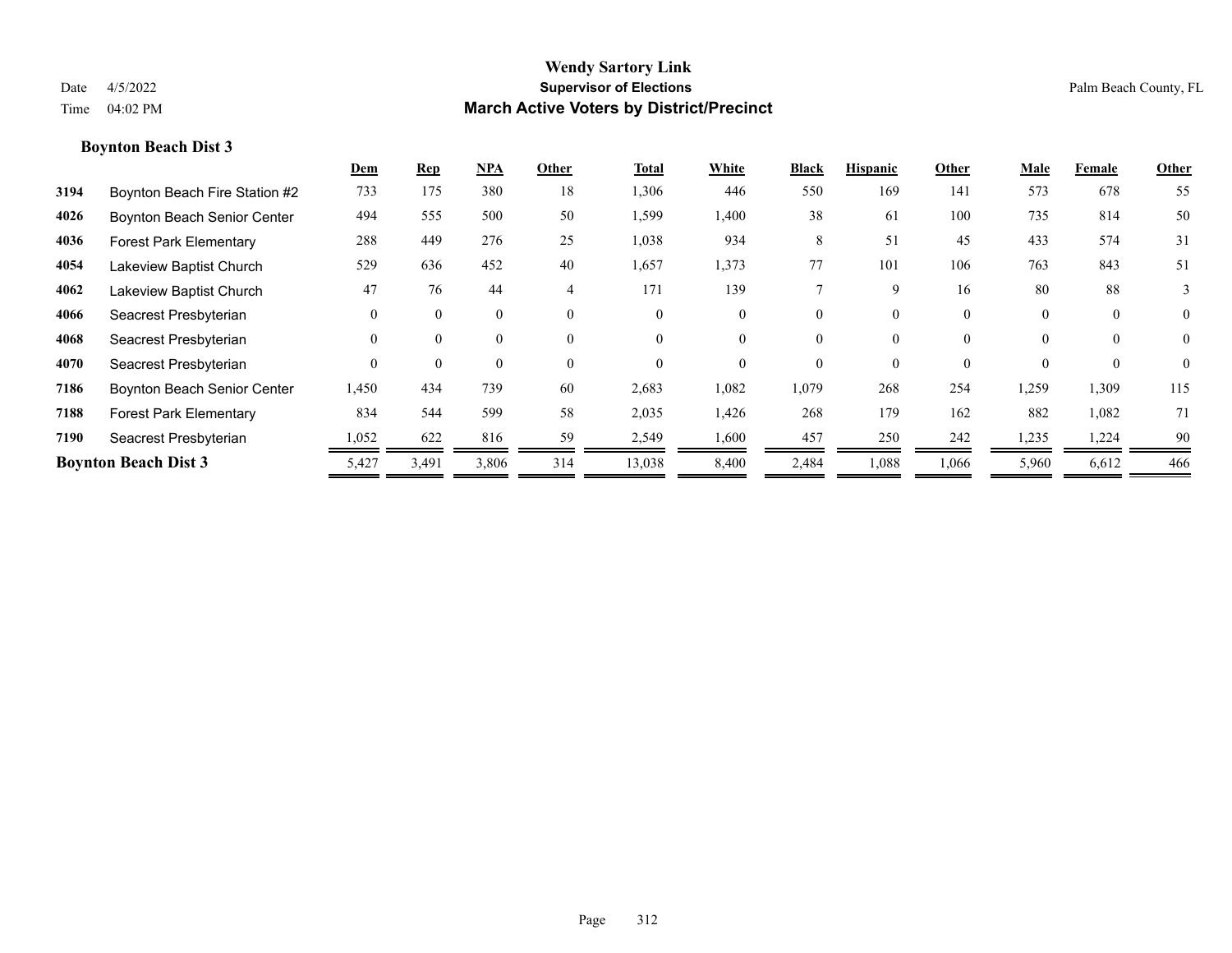# **Dem Rep NPA Other Total White Black Hispanic Other Male Female Other Boynton Beach Dist 4 3136** Freedom Shores Elementary 887 402 592 31 1,912 828 563 264 257 842 994 76 **3138** Citrus Cove Elementary 862 485 585 33 1,965 1,134 330 286 215 863 1,019 83 **3140** Boynton Lakes North Clubhouse 417 189 281 16 903 424 228 126 125 401 473 29 **3142** Boynton Lakes North Clubhouse 355 162 234 18 769 418 138 137 76 309 431 29 **3146** Freedom Shores Elementary 350 137 183 24 694 476 84 74 60 264 410 20 **3164** Citrus Cove Elementary 877 555 658 47 2,137 1,333 320 246 238 958 1,108 71 **3168** Boynton Beach Fire Station #3 874 476 659 37 2,046 1,178 364 292 212 875 1,104 67 **3172** Boynton Beach High 468 145 309 31 953 451 251 147 104 395 513 45 **3174** Boynton Beach Fire Station #3 251 179 170 11 611 423 50 84 54 278 318 15 **3176** Boynton Beach High 203 122 155 10 490 265 85 81 59 213 258 19 **3182** Imagine Schools - Chancellor  $\frac{101}{\sqrt{3}} \frac{47}{\sqrt{3}} \frac{83}{\sqrt{3}} \frac{4}{\sqrt{3}} \frac{235}{\sqrt{3}} \frac{117}{\sqrt{3}} \frac{53}{\sqrt{3}} \frac{34}{\sqrt{3}} \frac{31}{\sqrt{3}} \frac{111}{\sqrt{3}} \frac{116}{\sqrt{3}} \frac{8}{\sqrt{3}} \frac{8}{\sqrt{3}} \frac{11}{\sqrt{3}} \frac{11}{\sqrt{3}} \frac{11}{\sqrt{3}} \frac{11}{$ **Boynton Beach Dist 4** 5,645 2,899 3,909 262 12,715 7,047 2,466 1,771 1,431 5,509 6,744 462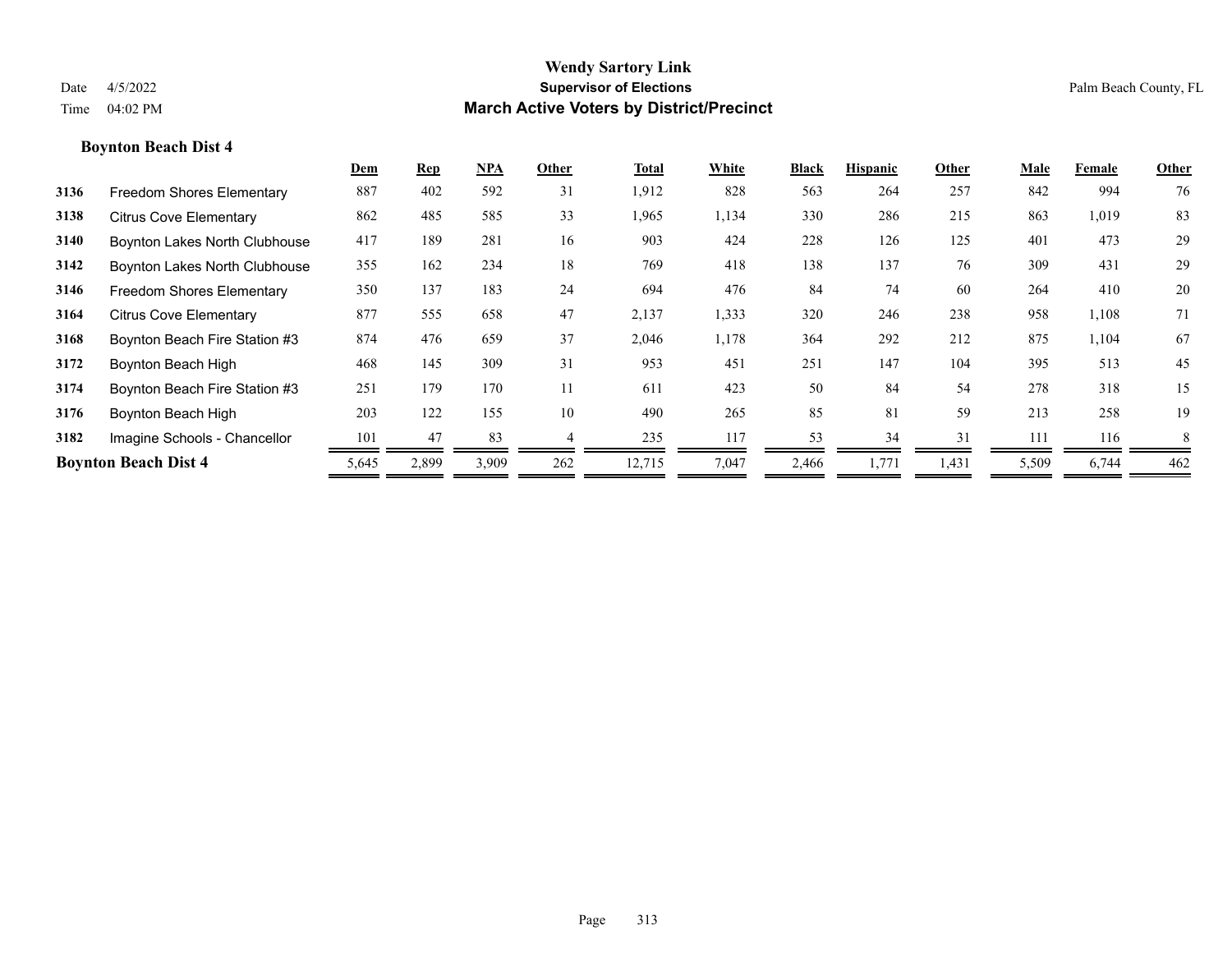|        |                               | <u>Dem</u> | <b>Rep</b> | <b>NPA</b>     | Other    | <b>Total</b> | White | <b>Black</b> | <b>Hispanic</b> | Other    | <b>Male</b> | Female | <b>Other</b>   |
|--------|-------------------------------|------------|------------|----------------|----------|--------------|-------|--------------|-----------------|----------|-------------|--------|----------------|
| 6022   | Belle Glade Library/Civic Ctr | 1,348      | 113        | 265            | 18       | 1,744        | 93    | 1,390        | 143             | 118      | 717         | 958    | 69             |
| 6024   | Lewis Evans Resource Center   | .685       | 67         | 280            | 13       | 2,045        | 30    | 1,773        | 128             | 114      | 812         | . 166  | 67             |
| 6028   | Belle Glade Library/Civic Ctr | 743        | 438        | 339            | 13       | 1,533        | 399   | 392          | 655             | 87       | 717         | 773    | 43             |
| 6029   | Belle Glade Library/Civic Ctr |            | $\theta$   | $\overline{0}$ | $\Omega$ |              |       |              | $\overline{0}$  | $\Omega$ |             |        | $\overline{0}$ |
| 6032   | Gove Elementary               | 665        | 296        | 272            |          | ,240         | 305   | 431          | 405             | 99       | 533         | 664    | 43             |
| 6036   | Gove Elementary               | 394        | 161        | 210            | 10       | 775          | 130   | 155          | 445             | 45       | 342         | 402    | 31             |
| Ward 1 |                               | 4,836      | 1,075      | 1,366          | 61       | 7,338        | 957   | 4,142        | 1,776           | 463      | 3,122       | 3,963  | 253            |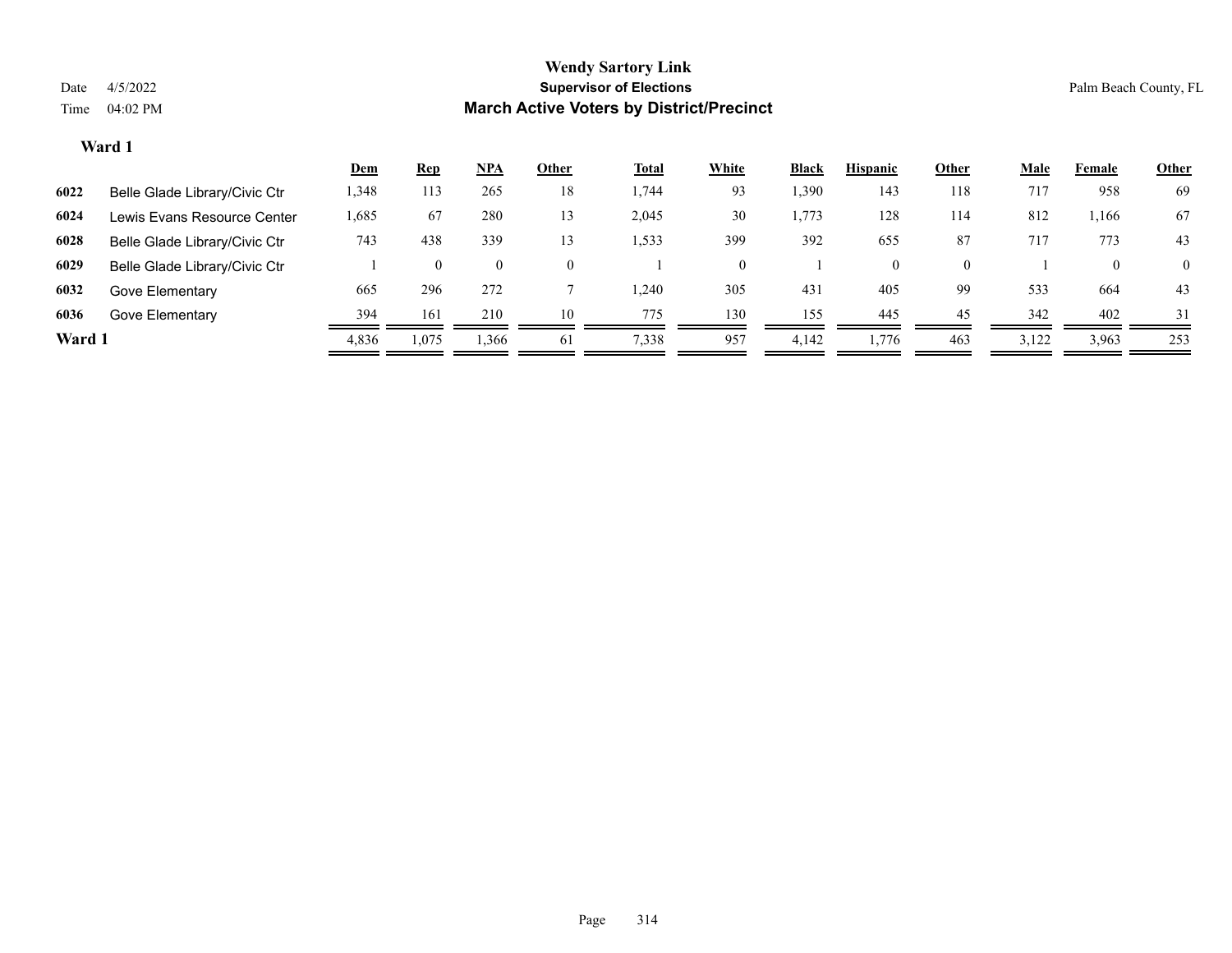|      |                                  | Dem | <b>Rep</b> | NPA | <b>Other</b> | <b>Total</b> | <b>White</b> | <b>Black</b> | <b>Hispanic</b> | <b>Other</b> | <b>Male</b> | <b>Female</b> | <b>Other</b> |
|------|----------------------------------|-----|------------|-----|--------------|--------------|--------------|--------------|-----------------|--------------|-------------|---------------|--------------|
| 4134 | Above and Beyond Community (     | 406 | 551        | 432 | 39           | 1,428        | 1,151        | 43           | 131             | 103          | 685         | 698           | 45           |
| 4136 | Above and Beyond Community (     | 649 | 620        | 592 | 49           | 1,910        | 1,420        | 53           | 222             | 215          | 829         | 1,012         | 69           |
| 4138 | <b>Ascension Catholic Church</b> | 807 | 1,174      | 906 | 68           | 2,955        | 2,311        | 162          | 240             | 242          | 1,419       | 1,444         | 92           |
| 4140 | <b>Broken Sound Club</b>         | 258 | 202        | 193 | 14           | 667          | 497          | $28\,$       | 79              | 63           | 272         | 376           | 19           |
| 4142 | Woodfield Country Club HOA       | 834 | 768        | 745 | 54           | 2,401        | 2,155        | 11           | 66              | 169          | 1,109       | 1,202         | $90\,$       |
| 4144 | Seasons HOA Clubhouse            | 226 | 199        | 174 | 10           | 609          | 500          | 9            | 38              | 62           | 285         | 295           | 29           |
| 4146 | <b>Broken Sound Club</b>         | 537 | 382        | 358 | 16           | 1,293        | 1,185        | 11           | 33              | 64           | 579         | 684           | $30\,$       |
| 4148 | <b>Broken Sound Club</b>         | 533 | 424        | 444 | 38           | 1,439        | 1,141        | 55           | 133             | 110          | 663         | 740           | $36\,$       |
| 4150 | Patch Reef Park Community Cer    | 579 | 607        | 655 | 64           | 1,905        | 1,476        | 67           | 164             | 198          | 901         | 955           | 49           |
| 4152 | Boca Delray Lodge #171           | 616 | 650        | 669 | 49           | 1,984        | 1,451        | 78           | 230             | 225          | 898         | 1,009         | 77           |
| 4154 | <b>Ascension Catholic Church</b> | 407 | 431        | 347 | 33           | 1,218        | 876          | 84           | 115             | 143          | 592         | 583           | 43           |
| 4158 | Spanish River High               | 926 | 754        | 754 | 47           | 2,481        | 1,969        | 49           | 227             | 236          | 1,183       | 1,198         | $100\,$      |
| 4160 | Greater BR Swim & Racquet Ctr    | 412 | 412        | 361 | 25           | 1,210        | 985          | 18           | 87              | 120          | 564         | 604           | $42\,$       |
| 4162 | Patch Reef Park Community Cer    | 545 | 486        | 450 | 22           | 1,503        | 1,143        | 32           | 116             | 212          | 693         | 730           | $80\,$       |
| 4164 | Safe Schools Institute           | 589 | 622        | 586 | 35           | 1,832        | 1,463        | 30           | 181             | 158          | 847         | 901           | 84           |
| 4166 | FAU Arena Lobby                  | 776 | 448        | 603 | 32           | 1,859        | 1,033        | 310          | 269             | 247          | 813         | 939           | $107\,$      |
| 4168 | JC Mitchell Elementary           | 708 | 574        | 633 | 50           | 1,965        | 1,361        | 86           | 247             | 271          | 872         | 987           | 106          |
| 4170 | Spanish River Library            | 882 | 1,051      | 863 | 56           | 2,852        | 2,222        | 101          | 260             | 269          | 1,353       | 1,406         | 93           |
| 4172 | Marine Safety Headquarters       | 669 | 688        | 608 | 60           | 2,025        | 1,766        | 15           | 111             | 133          | 915         | 1,057         | 53           |
| 4174 | Sugar Sand Park Comm Center      | 307 | 267        | 265 | 15           | 854          | 737          | 5            | 51              | 61           | 398         | 418           | $38\,$       |
| 4176 | Sugar Sand Park Comm Center      | 904 | 710        | 720 | 64           | 2,398        | 1,751        | 71           | 315             | 261          | 1,052       | 1,250         | 96           |
| 4178 | Sugar Sand Park Comm Center      | 732 | 639        | 518 | $48\,$       | 1,937        | 1,552        | 41           | 191             | 153          | 799         | 1,079         | 59           |
| 4184 | Boca Raton Middle                | 554 | 604        | 558 | 38           | 1,754        | 1,323        | 61           | 211             | 159          | 835         | 877           | $42\,$       |
| 4186 | The Volen Center                 | 540 | 501        | 460 | 27           | 1,528        | 1,060        | 118          | 169             | 181          | 703         | 765           | 60           |
| 4188 | Elks Lodge of Boca Raton         | 868 | 546        | 618 | 61           | 2,093        | 1,233        | 318          | 299             | 243          | 956         | 1,049         | $88\,$       |
| 4190 | St Gregory Episcopal Church      | 729 | 1,068      | 798 | 75           | 2,670        | 2,256        | 25           | 170             | 219          | 1,310       | 1,279         | $81\,$       |
| 4210 | Sugar Sand Park Comm Center      | 640 | 813        | 689 | 42           | 2,184        | 1,708        | 30           | 265             | 181          | 1,011       | 1,104         | 69           |
| 4212 | Center for Spiritual Living      | 626 | 788        | 611 | 41           | 2,066        | 1,722        | 32           | 171             | 141          | 974         | 1,033         | 59           |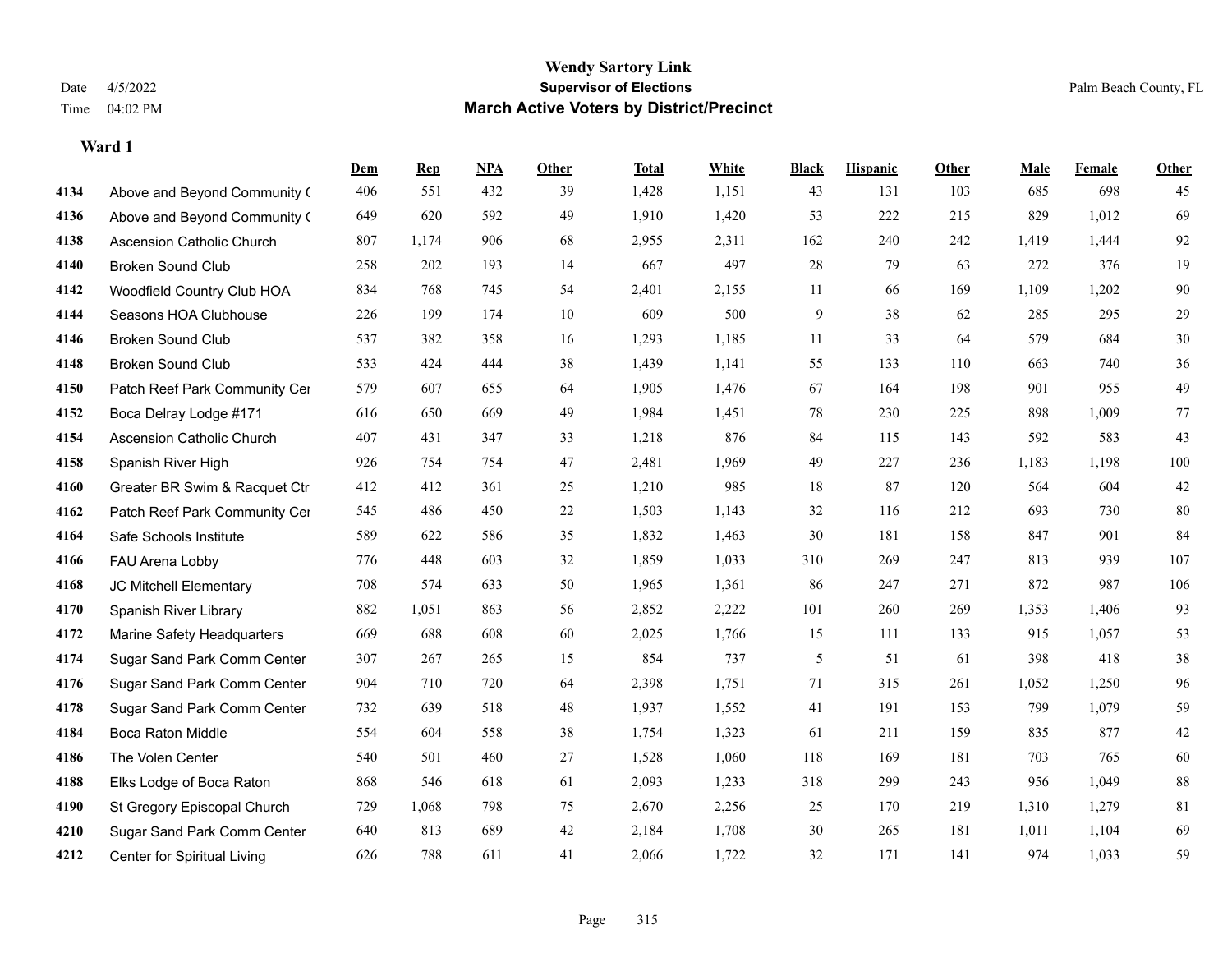|        |                                    | Dem    | <b>Rep</b> | $NPA$  | Other | <b>Total</b> | White  | <b>Black</b> | <b>Hispanic</b> | Other | <b>Male</b> | <b>Female</b> | <b>Other</b> |
|--------|------------------------------------|--------|------------|--------|-------|--------------|--------|--------------|-----------------|-------|-------------|---------------|--------------|
| 4214   | Calvary Chapel Boca Raton - 4th    | 618    | 865        | 637    | 63    | 2,183        | 1,742  | 45           | 230             | 166   | 1,007       | 1,101         | 75           |
| 4216   | Calvary Chapel Boca Raton - Kir    | 668    | 1,050      | 687    | 57    | 2,462        | 2,075  | 20           | 180             | 187   | 1,174       | 1,200         | 88           |
| 4218   | <b>Grace Community Church</b>      | 448    | 856        | 547    | 52    | 1,903        | 1,588  | 33           | 136             | 146   | 884         | 939           | 80           |
| 4220   | <b>Boca Raton Community Center</b> | 438    | 398        | 470    | 44    | 1,350        | 867    | 102          | 231             | 150   | 602         | 708           | 40           |
| 4222   | Boca Raton Downtown Library        | 936    | 1,162      | 979    | 87    | 3,164        | 2,671  | 76           | 178             | 239   | 1,425       | 1,632         | 107          |
| 4224   | <b>Grace Community Church</b>      | 507    | 1,134      | 754    | 56    | 2,451        | 2,018  | 56           | 178             | 199   | 1,146       | 1,226         | 79           |
| 4226   | St Gregory Episcopal Church        | 215    | 379        | 294    | 25    | 913          | 817    | 8            | 30              | 58    | 430         | 461           | 22           |
| 4228   | <b>Boca Raton Community Center</b> | 528    | 679        | 532    | 48    | 1,787        | 1,542  | 17           | 101             | 127   | 803         | 938           | 46           |
| 4230   | Boca Raton Downtown Library        | 308    | 450        | 341    | 24    | 1,123        | 977    | 10           | 60              | 76    | 527         | 574           | 22           |
| 5115   | Spanish River High                 | 95     | 124        | 111    | 17    | 347          | 277    |              | 30              | 35    | 172         | 172           | 3            |
| Ward 1 |                                    | 22,020 | 24,076     | 20,962 | 1,645 | 68,703       | 54,021 | 2,315        | 6,145           | 6,222 | 31,680      | 34,625        | 2,398        |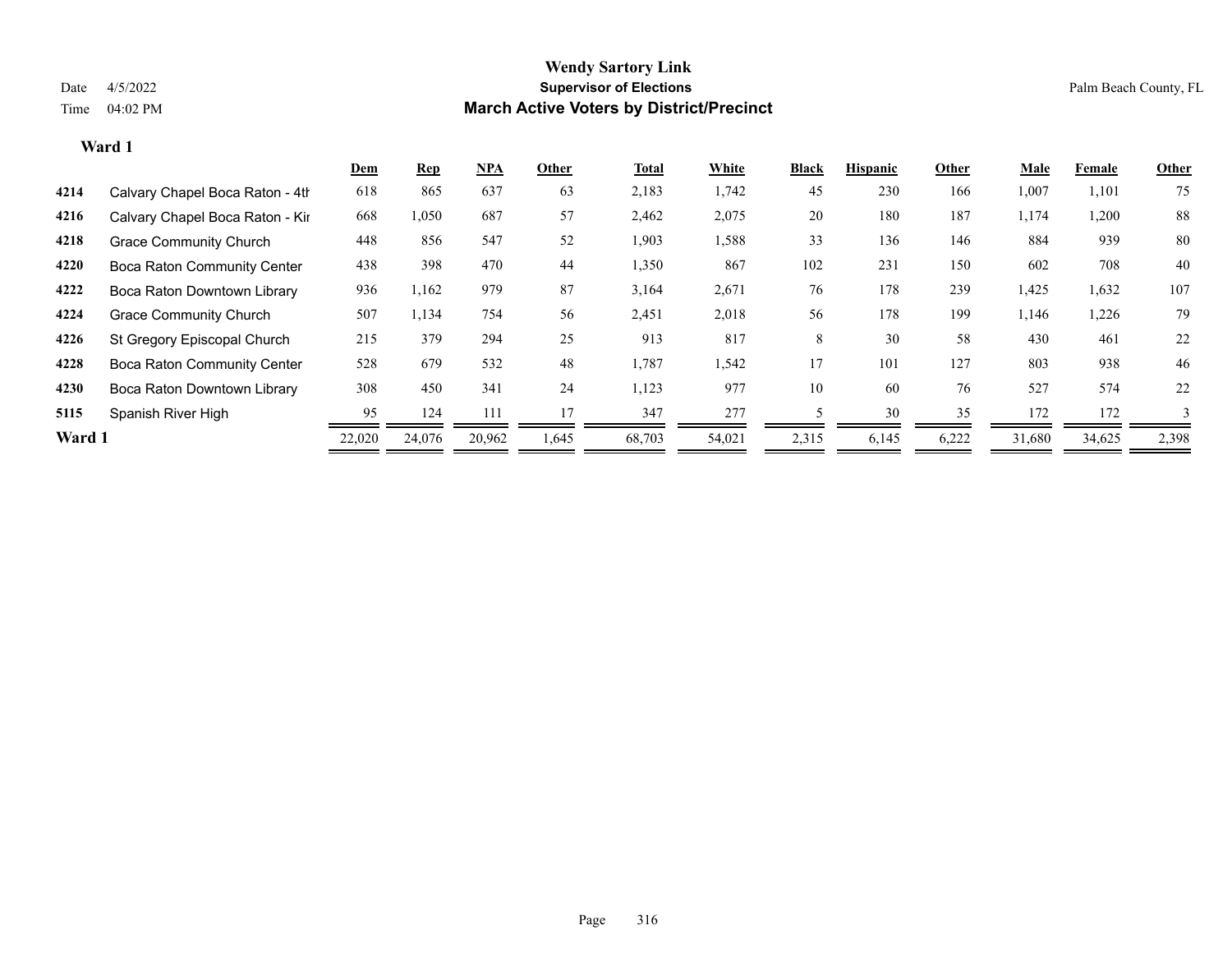| <b>Wendy Sartory Link</b><br><b>Supervisor of Elections</b><br>4/5/2022<br>Date<br><b>March Active Voters by District/Precinct</b><br>04:02 PM<br>Time |            |            |       |              |              |              |              |                 |       |             |               | Palm Beach County, FL |
|--------------------------------------------------------------------------------------------------------------------------------------------------------|------------|------------|-------|--------------|--------------|--------------|--------------|-----------------|-------|-------------|---------------|-----------------------|
| Ward 1                                                                                                                                                 | <b>Dem</b> | <u>Rep</u> | $NPA$ | <b>Other</b> | <b>Total</b> | <b>White</b> | <b>Black</b> | <b>Hispanic</b> | Other | <b>Male</b> | <b>Female</b> | <b>Other</b>          |
| 4038<br><b>Briny Breezes Community Cente</b>                                                                                                           | 88         | 145        | 93    | 4            | 330          | 304          | $\left($     | 10              | 16    | 135         | 186           |                       |
| Ward 1                                                                                                                                                 | 88         | 145        | 93    |              | 330          | 304          | $\Omega$     | 10              | 16    | 135         | 186           | - Q                   |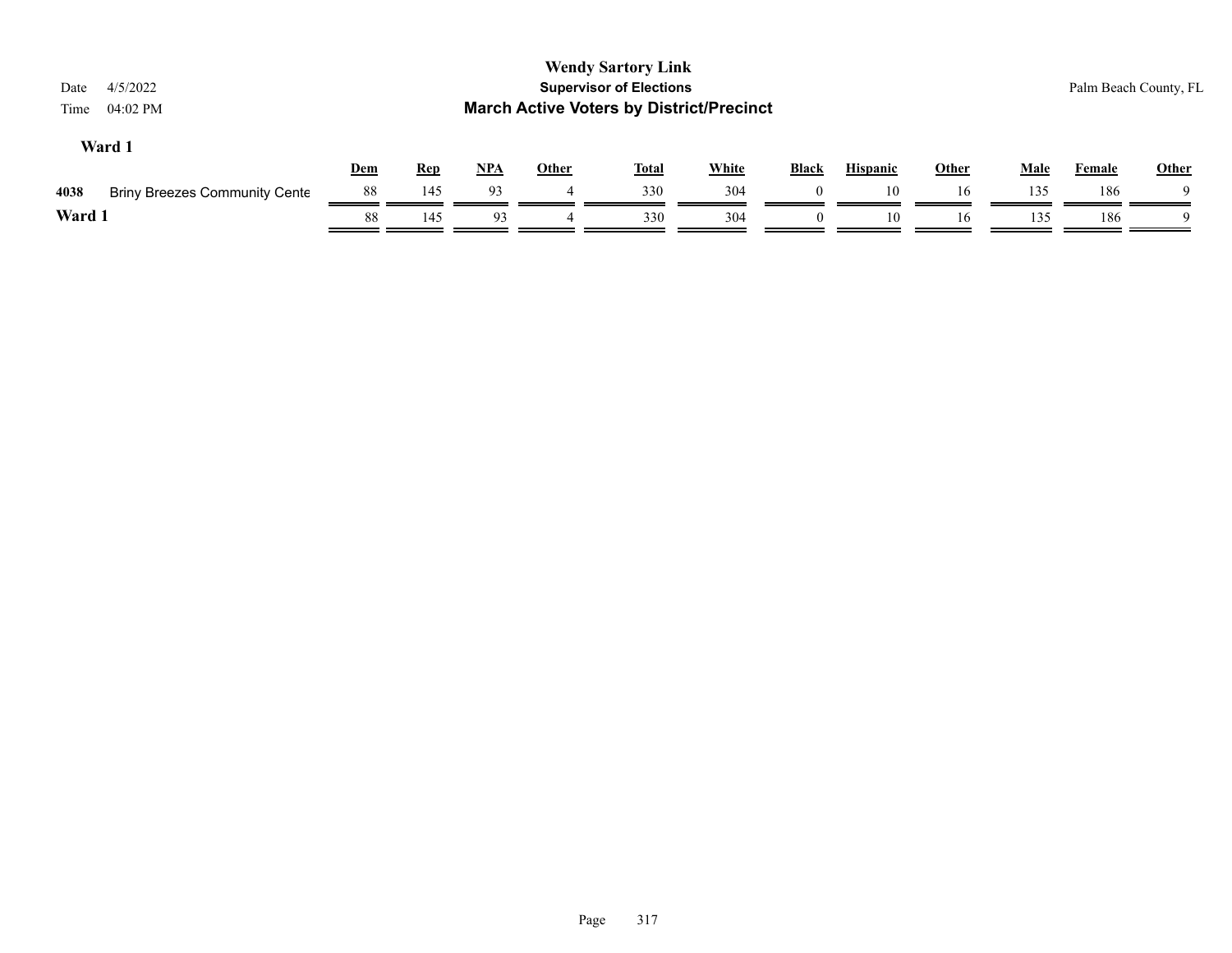| <b>Wendy Sartory Link</b><br><b>Supervisor of Elections</b><br>4/5/2022<br>Date<br><b>March Active Voters by District/Precinct</b><br>04:02 PM<br>Time |     |            |       |              |              |              |              |                 |       |             |        | Palm Beach County, FL |
|--------------------------------------------------------------------------------------------------------------------------------------------------------|-----|------------|-------|--------------|--------------|--------------|--------------|-----------------|-------|-------------|--------|-----------------------|
| Ward 1                                                                                                                                                 | Dem | <b>Rep</b> | $NPA$ | <u>Other</u> | <b>Total</b> | <b>White</b> | <b>Black</b> | <b>Hispanic</b> | Other | <b>Male</b> | Female | <b>Other</b>          |
| Cloud Lake Town Hall<br>2132                                                                                                                           | 28  | 28         | 32    |              | 89           | 58           |              | 24              |       | 38          | 48     |                       |
| Ward 1                                                                                                                                                 | 28  | 28         | 32    |              | 89           | 58           |              | 24              |       | 38          | -48    |                       |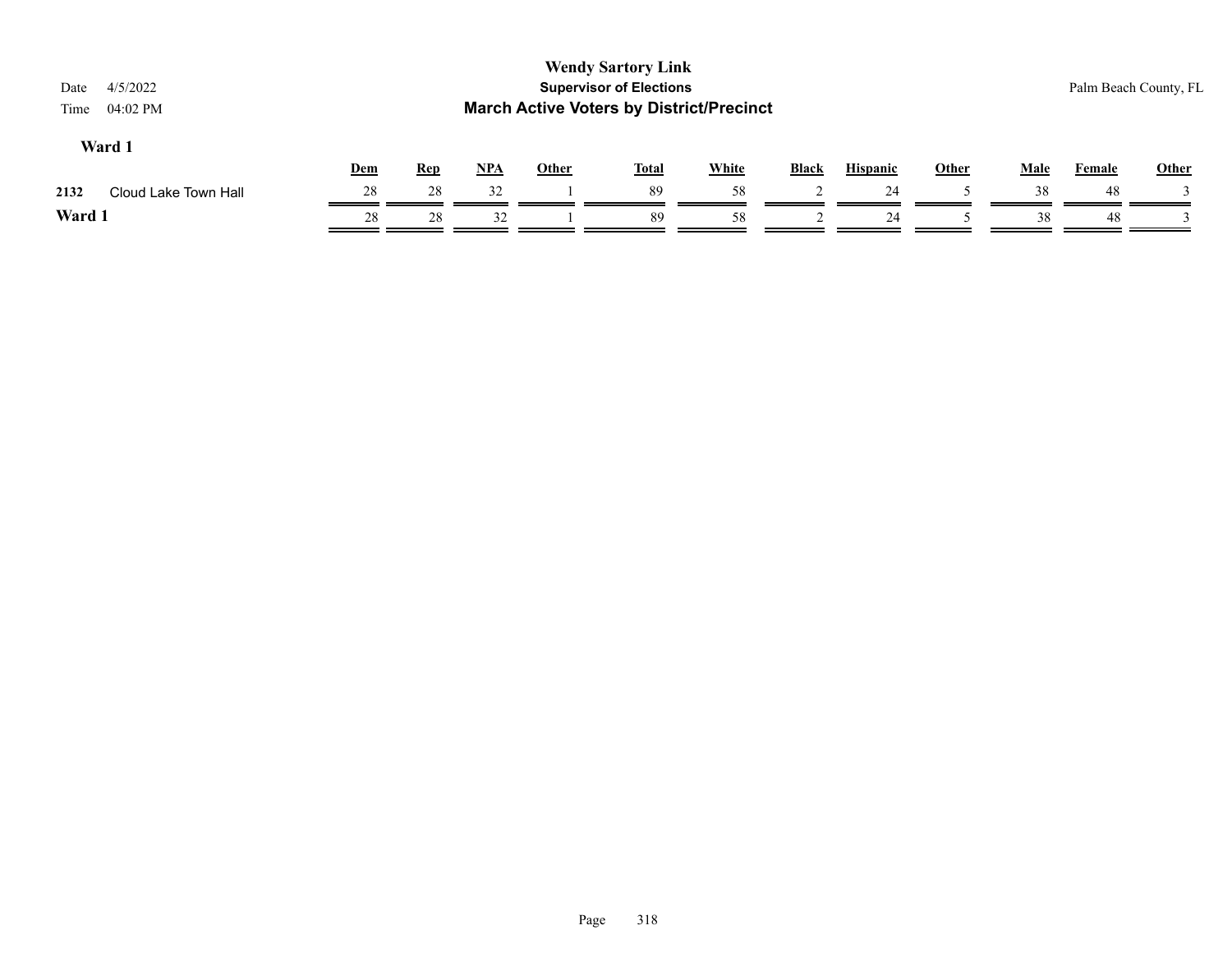**Ward 1**

#### **Wendy Sartory Link** Date 4/5/2022 **Supervisor of Elections** Palm Beach County, FL Time 04:02 PM **March Active Voters by District/Precinct**

# **Dem Rep NPA Other Total White Black Hispanic Other Male Female Other** Plumosa SOA Elementary 53 63 39 6 161 141 6 8 6 81 78 2 Plumosa SOA Elementary 420 427 363 22 1,232 1,054 19 75 84 584 614 34 Country Manors Clubhouse 451 380 410 22 1,263 891 97 141 134 556 670 37 Banyan Creek Elementary 533 392 391 29 1,345 921 185 106 133 625 672 48 West Park Baptist Church 847 474 499 47 1,867 1,583 65 101 118 764 1,058 45 Pines of Delray North 270 175 162 17 624 499 42 46 37 243 354 27 Atlantic High 0 0 0 0 0 0 0 0 0 0 0 0 S D Spady Elementary 658 693 550 57 1,958 1,706 26 91 135 935 957 66 Carver Middle 561 49 164 10 784 106 582 32 64 365 370 49 Bethel Evangelical Baptist 997 759 661 68 2,485 1,899 184 227 175 1,055 1,361 69 Veterans Park Recreation Ctr 414 500 414 32 1,360 1,241 14 25 80 626 697 37 Emmanuel Catholic Church 727 660 642 68 2,097 1,695 80 161 161 919 1,110 68 Delray Beach Golf Club 394 413 364 35 1,206 925 57 113 111 559 612 35 Pines of Delray East 590 346 377 30 1,343 986 92 148 117 539 754 50 505 Club 373 440 325 30 1,168 1,059 13 29 67 522 620 26 Veterans Park Recreation Ctr 566 795 567 47 1,975 1,817 9 41 108 933 980 62 Delray Beach First Baptist 809 763 629 57 2,258 1,917 83 119 139 1,052 1,163 43 Orchard View Elementary 680 417 481 33 1,611 1,123 151 198 139 660 901 50 Orchard View Elementary 447 307 343 44 1,141 815 61 159 106 477 621 43 Delray Beach Swim and Tennis 703 429 487 38 1,657 1,157 196 150 154 715 883 59 Delray Beach Swim and Tennis 771 578 666 56 2,071 1,560 134 188 189 933 1,063 75 Pine Grove Elementary 496 840 557 63 1,956 1,686 26 94 150 900 988 68 Carver Middle 42 21 18 5 86 68 7 4 7 37 47 2 Carver Middle 175 123 148 17 463 297 52 56 58 205 243 15 Delray Beach First Baptist 6 1 0 1 8 8 0 0 0 2 6 0 Delray Beach Community Center 566 360 418 47 1,391 996 194 106 95 713 634 44 Atlantic High 1,502 243 535 20 2,300 598 1,361 131 210 1,052 1,159 89 Atlantic High 44 28 24 3 99 81 5 7 6 40 57 2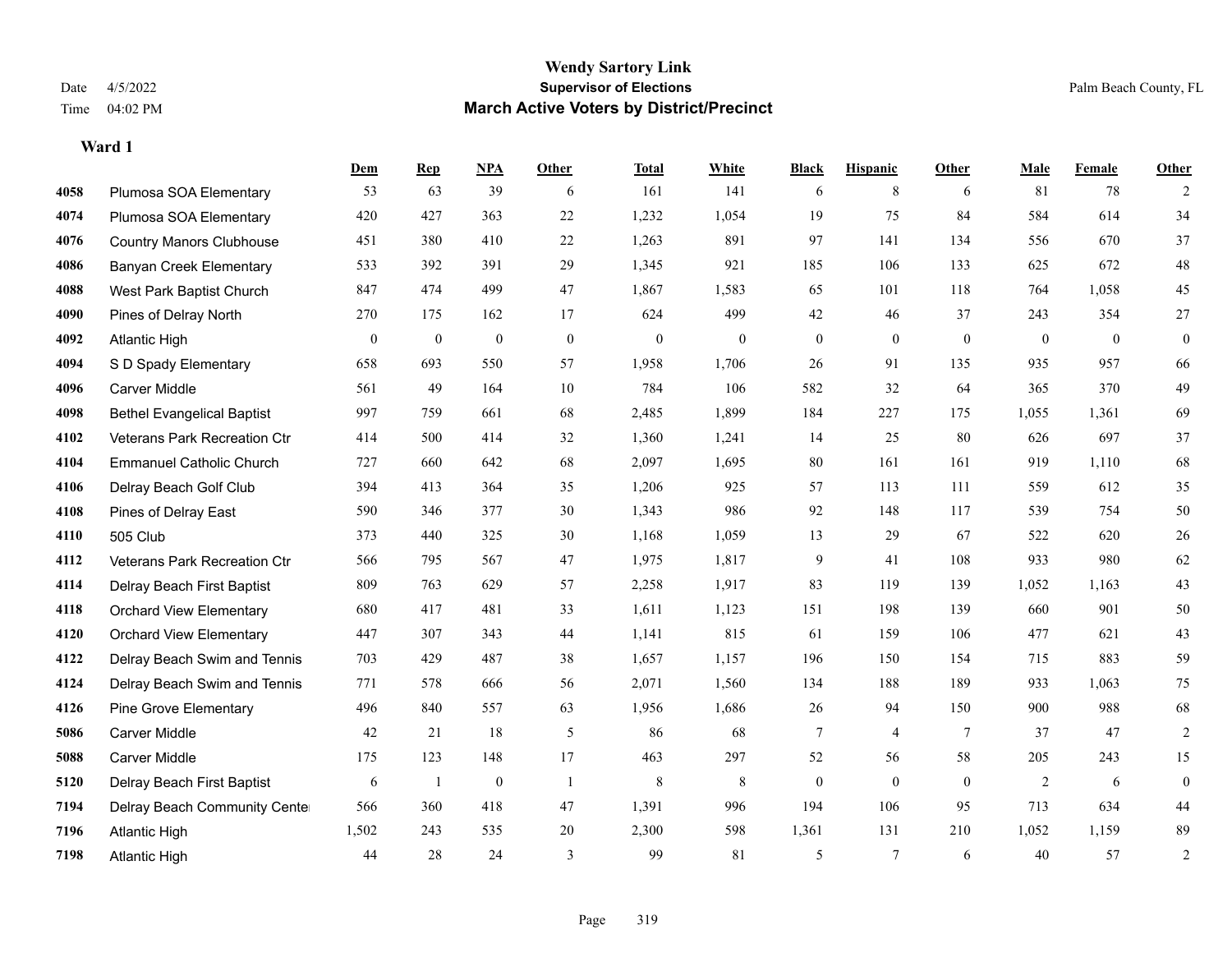|        |                               | Dem    | <b>Rep</b> | <u>NPA</u> | Other | <u>Total</u> | White  | <b>Black</b> | <b>Hispanic</b> | Other | <b>Male</b> | Female | <b>Other</b> |
|--------|-------------------------------|--------|------------|------------|-------|--------------|--------|--------------|-----------------|-------|-------------|--------|--------------|
| 7200   | Pompey Park Recreation Center | 1,318  | 236        | 452        | 26    | 2,032        | 514    | 1,276        | 106             | 136   | 936         | 1,035  | 61           |
| 7202   | 505 Club                      | 631    | 405        | 436        | 40    | 1,512        | 1,079  | 230          | 74              | 129   | 788         | 678    | 46           |
| 7204   | 505 Club                      | 29     | 31         | 38         | 4     | 102          | 80     |              | 8               | 12    | 51          | 48     |              |
| 7206   | 505 Club                      | 53     | 61         | 53         |       | 172          | 150    |              |                 | 16    | 92          | 75     |              |
| 7208   | Atlantic High                 | 750    | 202        | 321        | 23    | 1,296        | 574    | 528          | 84              | 110   | 566         | 694    | 36           |
| 7210   | Village Academy               | 1,760  | 107        | 440        | 17    | 2,324        | 132    | 1,885        | 144             | 163   | 975         | 1,254  | 95           |
| 7212   | Delray Beach Library          | 1,304  | 233        | 473        | 28    | 2,038        | 565    | 1,182        | 119             | 172   | 992         | 978    | 68           |
| 7214   | Delray Beach Community Cente  | 854    | 315        | 502        | 37    | 1,708        | 811    | 540          | 208             | 149   | 819         | 820    | 69           |
| Ward 1 |                               | 20.794 | 12.266     | 12.949     | 1,084 | 47,093       | 30,734 | 9,385        | 3,304           | 3,670 | 21,311      | 24,254 | 1,528        |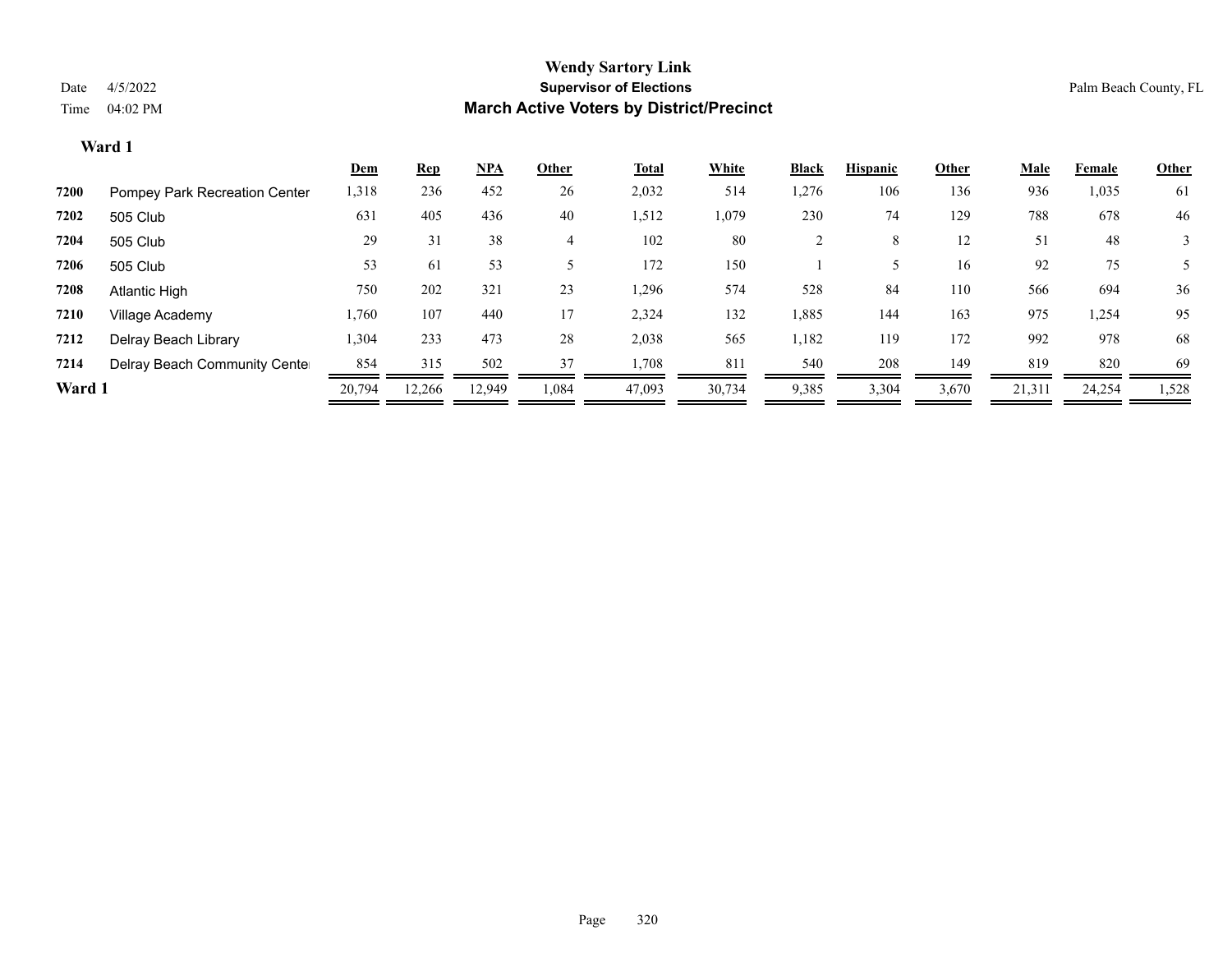|        |                                    | Dem            | <b>Rep</b>       | NPA          | Other          | <b>Total</b>     | White          | <b>Black</b>   | <b>Hispanic</b> | Other        | Male           | Female         | Other    |
|--------|------------------------------------|----------------|------------------|--------------|----------------|------------------|----------------|----------------|-----------------|--------------|----------------|----------------|----------|
| 2084   | <b>Cholee Lake Elementary</b>      | 289            | 115              | 164          | 16             | 584              | 161            | 220            | 135             | 68           | 263            | 306            | 15       |
| 2086   | <b>Cholee Lake Elementary</b>      | 1,220          | 552              | 926          | 56             | 2,754            | 846            | 613            | 909             | 386          | 1,202          | 1,443          | 109      |
| 2150   | River Bridge Activities Center     | 1,092          | 522              | 718          | 55             | 2,387            | 1,151          | 494            | 499             | 243          | 981            | 1,317          | 89       |
| 2152   | Pine Ridge North II                | 1,099          | 526              | 832          | 56             | 2,513            | 1,034          | 393            | 840             | 246          | 1,010          | 1,400          | 103      |
| 2168   | First Baptist Church GA            | $\overline{0}$ | $\boldsymbol{0}$ | $\mathbf{0}$ | $\overline{0}$ | $\boldsymbol{0}$ | $\overline{0}$ | $\mathbf{0}$   | $\overline{0}$  | $\mathbf{0}$ | $\theta$       | $\mathbf{0}$   | $\theta$ |
| 2170   | <b>Liberty Park Elementary</b>     | 1,148          | 545              | 682          | 53             | 2,428            | 1,054          | 462            | 656             | 256          | 961            | 1,360          | 107      |
| 2174   | First Baptist Church GA            | 455            | 187              | 279          | 13             | 934              | 403            | 194            | 212             | 125          | 414            | 479            | 41       |
| 2182   | <b>Greenacres Community Center</b> | 627            | 291              | 547          | 29             | 1,494            | 523            | 140            | 689             | 142          | 597            | 810            | 87       |
| 2184   | American Polish Club               | 1,071          | 389              | 810          | 41             | 2,311            | 696            | 350            | 1,008           | 257          | 963            | 1,217          | 131      |
| 2194   | <b>LC Swain Middle</b>             | 1,089          | 368              | 750          | 42             | 2,249            | 766            | 484            | 767             | 232          | 953            | 1,191          | 105      |
| 2196   | Pine Ridge South IV Clubhouse      | 875            | 495              | 525          | 44             | 1,939            | 1,152          | 256            | 409             | 122          | 755            | 1,108          | 76       |
| 2202   | <b>LC Swain Middle</b>             | $\Omega$       | 8                |              | $\theta$       | 9                | 6              | $\overline{0}$ | $\mathbf{3}$    | $\Omega$     | $\overline{4}$ |                | $\theta$ |
| 2206   | <b>Heritage Elementary</b>         | 468            | 195              | 339          | 16             | 1,018            | 319            | 231            | 340             | 128          | 435            | 532            | 51       |
| 2212   | American Polish Club               | $\theta$       | $\mathbf{0}$     | $\mathbf{0}$ | $\theta$       | $\mathbf{0}$     | $\overline{0}$ | $\overline{0}$ | $\overline{0}$  | $\theta$     | $\theta$       | $\overline{0}$ | $\theta$ |
| 2218   | <b>Tradewinds Middle</b>           | 1,265          | 313              | 666          | 39             | 2,283            | 561            | 912            | 362             | 448          | 1,007          | 1,152          | 124      |
| 3088   | <b>Tradewinds Middle</b>           | 180            | 51               | 124          | 8              | 363              | 99             | 127            | 77              | 60           | 166            | 187            | 10       |
| Ward 1 |                                    | 10,878         | 4,557            | 7,363        | 468            | 23,266           | 8,771          | 4,876          | 6,906           | 2,713        | 9,711          | 12,507         | 1,048    |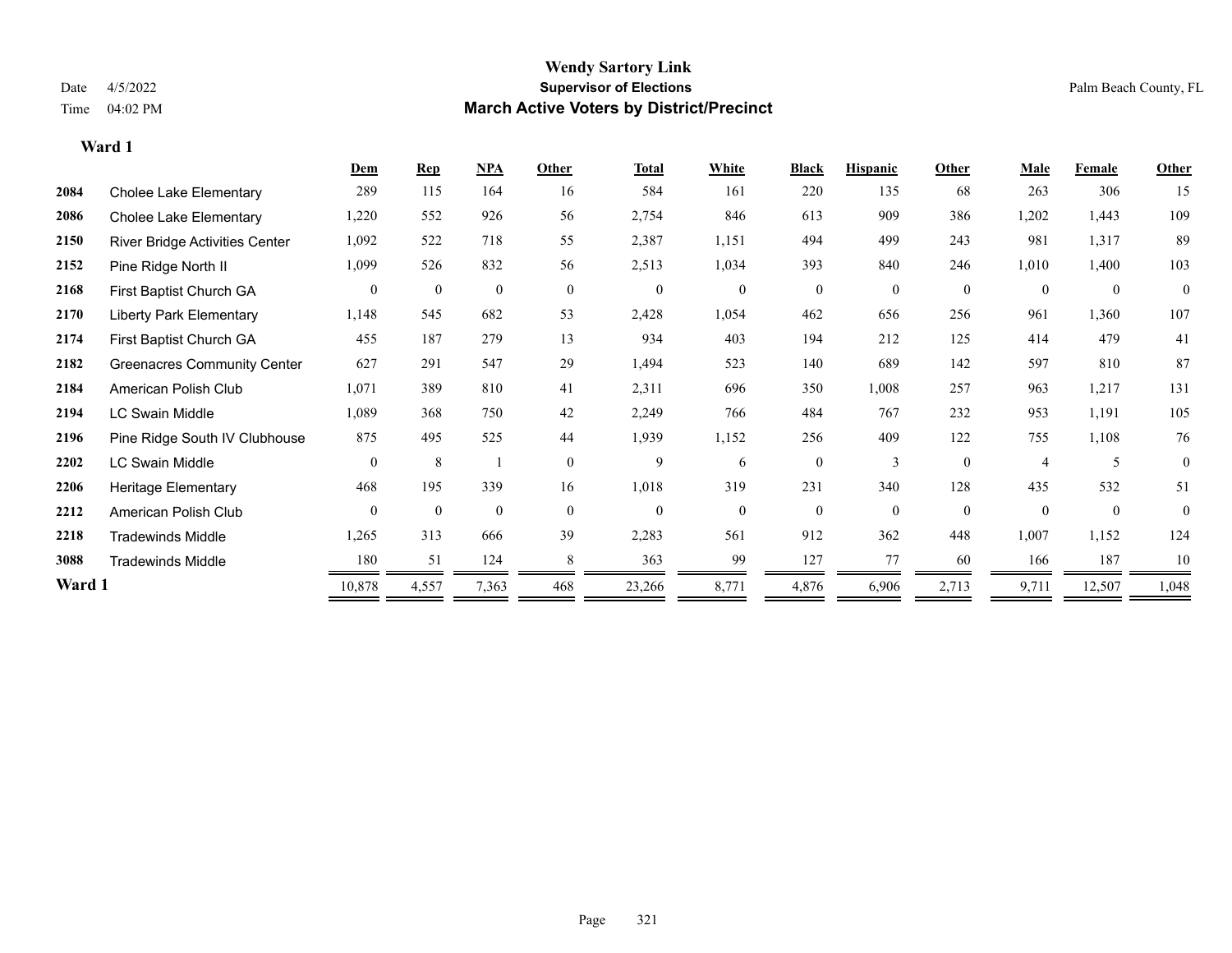| <b>Wendy Sartory Link</b><br><b>Supervisor of Elections</b><br>4/5/2022<br>Palm Beach County, FL<br>Date<br><b>March Active Voters by District/Precinct</b><br>04:02 PM<br>Time |     |            |       |              |              |              |       |                 |              |      |        |              |
|---------------------------------------------------------------------------------------------------------------------------------------------------------------------------------|-----|------------|-------|--------------|--------------|--------------|-------|-----------------|--------------|------|--------|--------------|
| Ward 1                                                                                                                                                                          | Dem | <b>Rep</b> | $NPA$ | <b>Other</b> | <b>Total</b> | <b>White</b> | Black | <b>Hispanic</b> | <b>Other</b> | Male | Female | Other        |
| Cloud Lake Town Hall<br>2130                                                                                                                                                    | 42  | 62         | 59    |              | 171          | 122          |       | 33              | 14           | 87   | 78     | <sub>0</sub> |
| Ward 1                                                                                                                                                                          | 42  | 62         | 59    |              | 171          | 122          |       | 33              | 14           | 87   | 78     |              |
|                                                                                                                                                                                 |     |            |       |              |              |              |       |                 |              |      |        |              |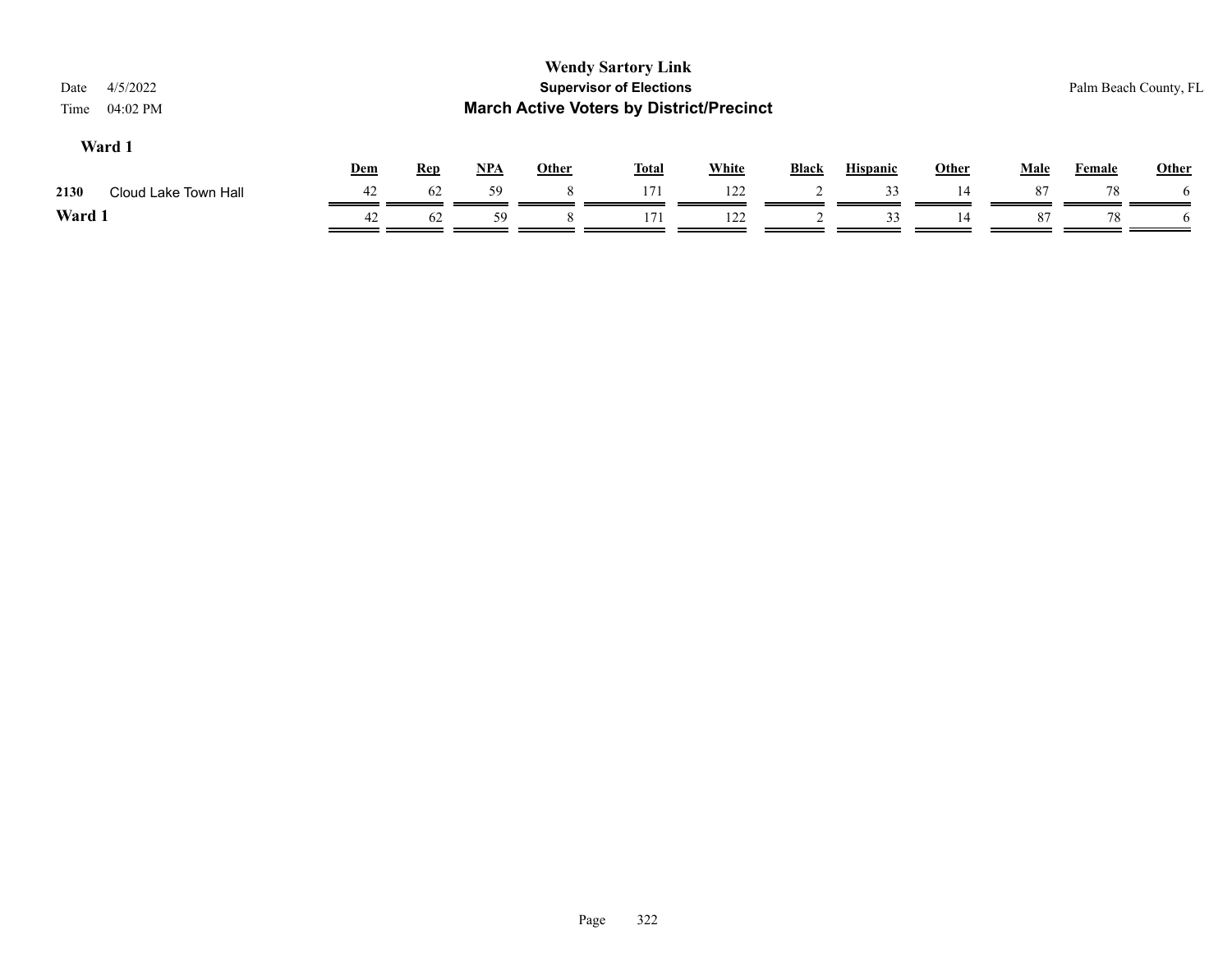| <b>Wendy Sartory Link</b><br><b>Supervisor of Elections</b><br>4/5/2022<br>Date<br><b>March Active Voters by District/Precinct</b><br>04:02 PM<br>Time |                              |     |            |            |              |              |              |              |                 |              |             | Palm Beach County, FL |              |
|--------------------------------------------------------------------------------------------------------------------------------------------------------|------------------------------|-----|------------|------------|--------------|--------------|--------------|--------------|-----------------|--------------|-------------|-----------------------|--------------|
|                                                                                                                                                        | Ward 1                       | Dem | <b>Rep</b> | <u>NPA</u> | <u>Other</u> | <u>Total</u> | <b>White</b> | <b>Black</b> | <b>Hispanic</b> | <b>Other</b> | <b>Male</b> | Female                | <b>Other</b> |
| 4072                                                                                                                                                   | <b>Gulf Stream Town Hall</b> | 183 | 451        | 217        | 23           | 874          | 812          | 4            | 22              | 36           | 428         | 426                   | 20           |
| Ward 1                                                                                                                                                 |                              | 183 | 451        | 217        | 23           | 874          | 812          | 4            | 22              | 36           | 428         | 426                   | 20           |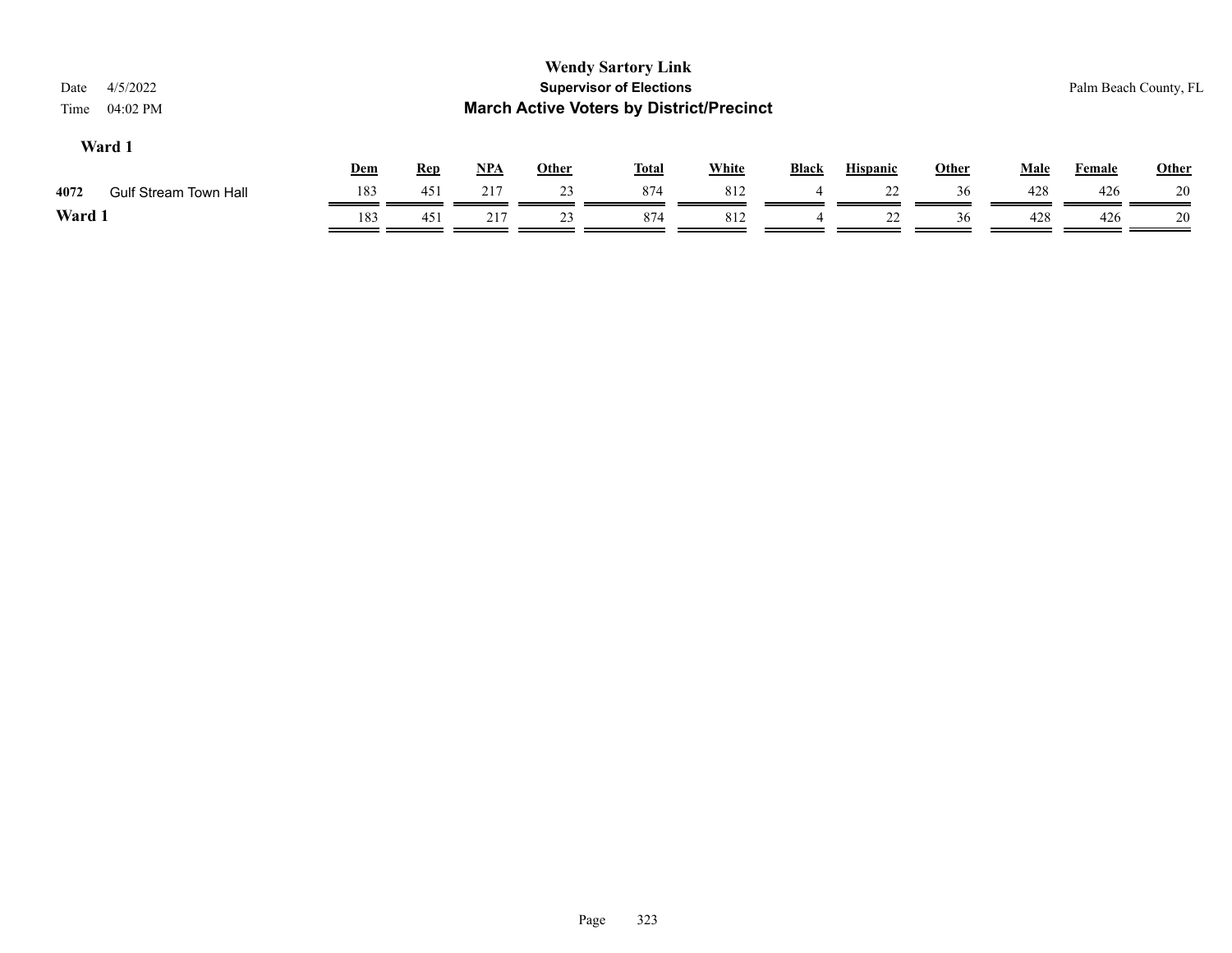| Date<br>Time | <b>Wendy Sartory Link</b><br><b>Supervisor of Elections</b><br>4/5/2022<br>Palm Beach County, FL<br><b>March Active Voters by District/Precinct</b><br>04:02 PM |       |            |       |       |              |              |              |                 |              |       |        |              |
|--------------|-----------------------------------------------------------------------------------------------------------------------------------------------------------------|-------|------------|-------|-------|--------------|--------------|--------------|-----------------|--------------|-------|--------|--------------|
|              | Ward 1                                                                                                                                                          | Dem   | <b>Rep</b> | $NPA$ | Other | <u>Total</u> | <b>White</b> | <b>Black</b> | <b>Hispanic</b> | <b>Other</b> | Male  | Female | <b>Other</b> |
| 4128         | St Lucy Catholic Church                                                                                                                                         | 620   | 928        | 644   | 43    | 2,235        | 1,998        | 13           | 79              | 145          | 1,018 | 1,150  | 67           |
| 4129         | St Lucy Catholic Church                                                                                                                                         | 28    | 60         | 31    |       | 120          | 105          | $\Omega$     | 4               | 11           | 56    | 62     |              |
| 4156         | St Lucy Catholic Church                                                                                                                                         | 526   | 568        | 416   | 37    | 1,547        | 1,365        | 8            | 65              | 109          | 710   | 799    | 38           |
| Ward 1       |                                                                                                                                                                 | 1,174 | 1,556      | 1,091 | 81    | 3,902        | 3,468        | 21           | 148             | 265          | 1,784 | 2,011  | 107          |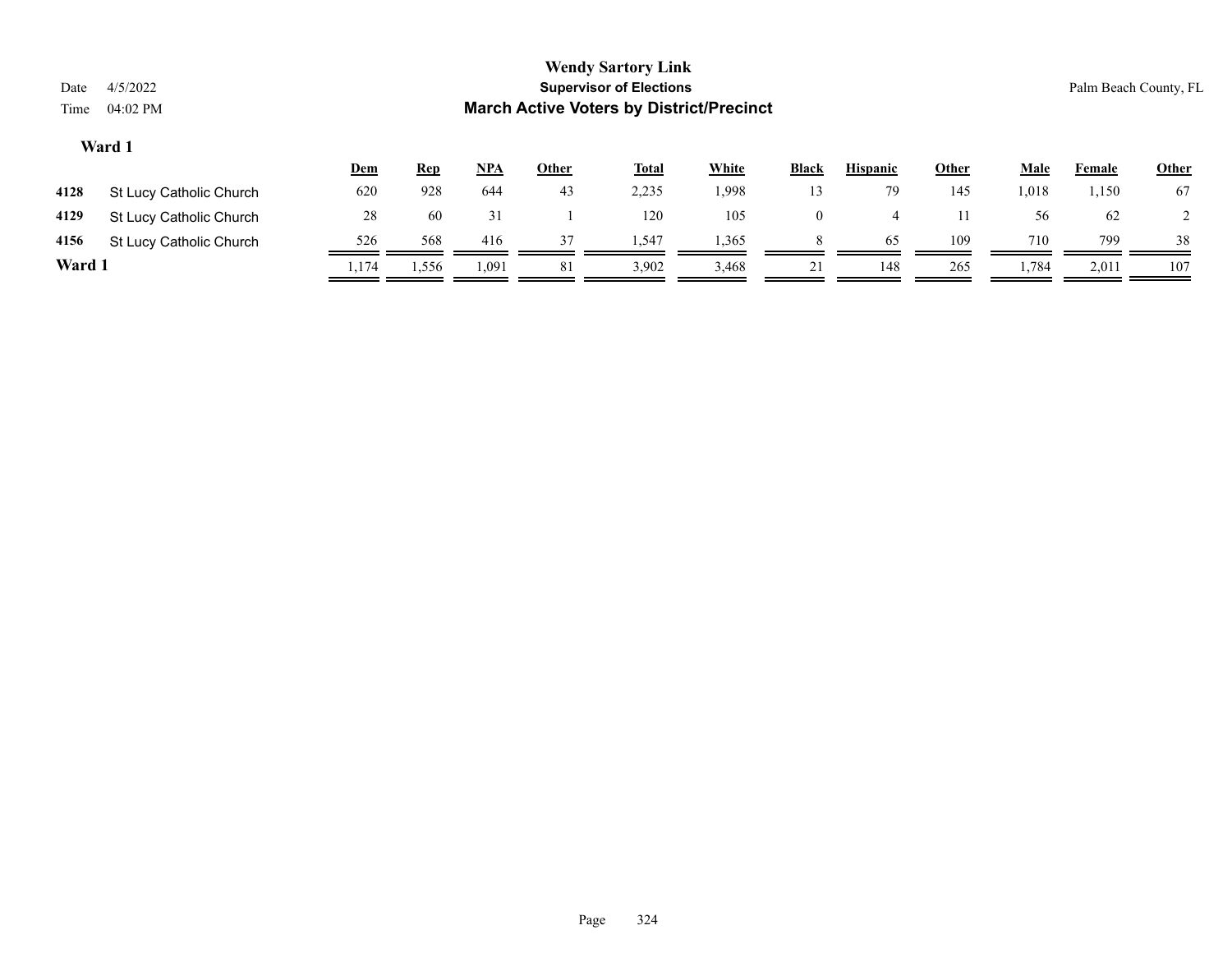| Date<br>Time                                                                                                                                                     | 4/5/2022<br>04:02 PM       |     |     |     |    | <b>Wendy Sartory Link</b><br><b>Supervisor of Elections</b><br><b>March Active Voters by District/Precinct</b> |     |     |     |     |     |     | Palm Beach County, FL |
|------------------------------------------------------------------------------------------------------------------------------------------------------------------|----------------------------|-----|-----|-----|----|----------------------------------------------------------------------------------------------------------------|-----|-----|-----|-----|-----|-----|-----------------------|
| Ward 1<br>$NPA$<br><b>White</b><br><b>Black</b><br><b>Hispanic</b><br><b>Other</b><br><b>Male</b><br>Other<br><u>Dem</u><br><b>Total</b><br><u>Rep</u><br>Female |                            |     |     |     |    |                                                                                                                |     |     |     |     |     |     |                       |
| 2046                                                                                                                                                             | <b>Haverhill Town Hall</b> | 395 | 218 | 242 | 10 | 865                                                                                                            | 331 | 238 | 203 | 93  | 387 | 439 | 39                    |
| 7136                                                                                                                                                             | <b>Haverhill Town Hall</b> | 41  | 39  | 35  |    | 117                                                                                                            | 46  | 34  | 26  | 11  | 47  | 64  | $\sigma$              |
| 7140                                                                                                                                                             | <b>Haverhill Town Hall</b> | 170 | 77  | 104 |    | 358                                                                                                            | 109 | 126 | 84  | 39  | 166 | 170 | 22                    |
| Ward 1                                                                                                                                                           |                            | 606 | 334 | 381 | 19 | 1,340                                                                                                          | 486 | 398 | 313 | 143 | 600 | 673 | 67                    |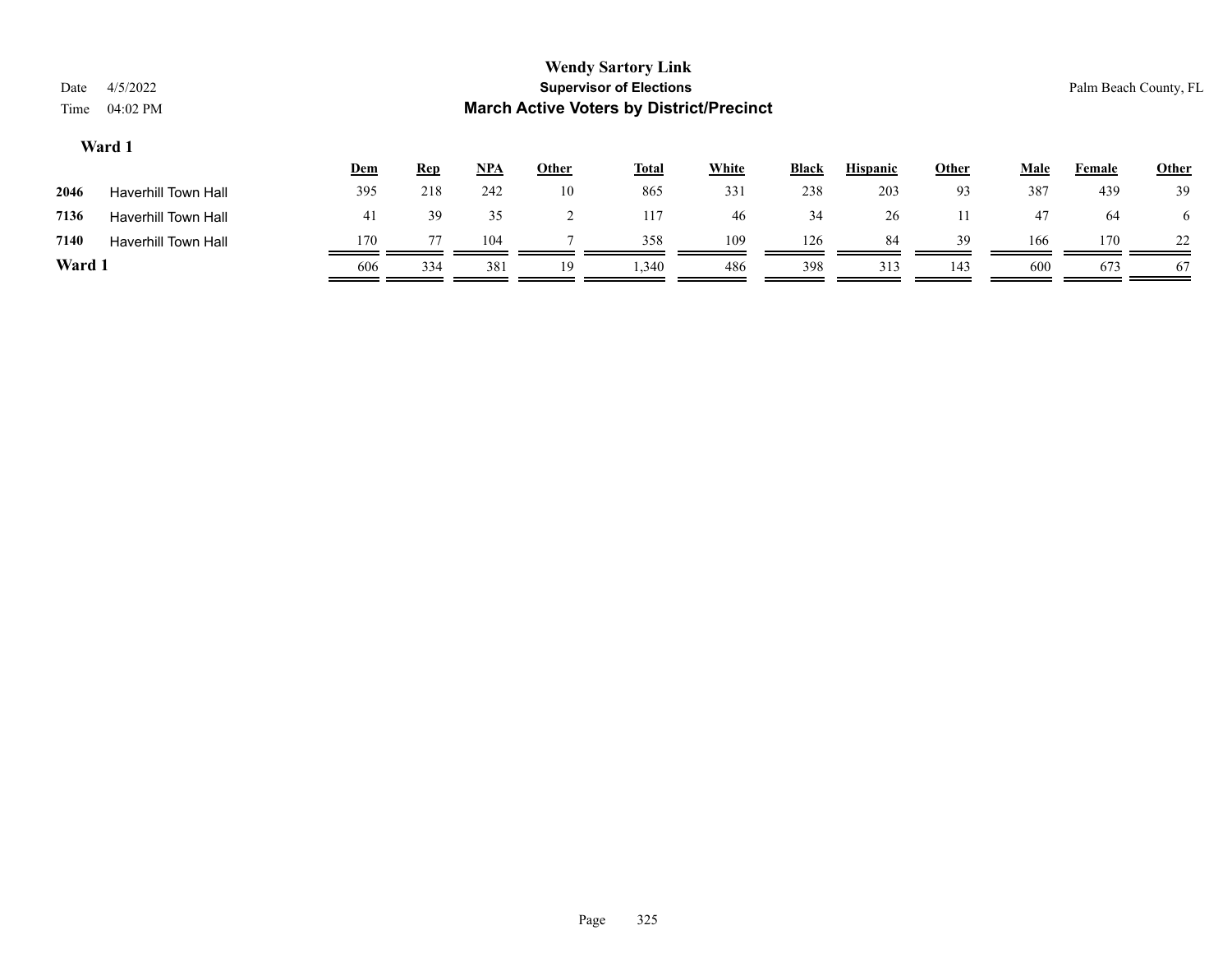| Date<br>Time | 4/5/2022<br>04:02 PM      |            |            |       |              | <b>Wendy Sartory Link</b><br><b>Supervisor of Elections</b><br><b>March Active Voters by District/Precinct</b> |              |              |                 |              |             | Palm Beach County, FL |       |
|--------------|---------------------------|------------|------------|-------|--------------|----------------------------------------------------------------------------------------------------------------|--------------|--------------|-----------------|--------------|-------------|-----------------------|-------|
|              | Ward 1                    | <u>Dem</u> | <b>Rep</b> | $NPA$ | <b>Other</b> | <b>Total</b>                                                                                                   | <b>White</b> | <b>Black</b> | <b>Hispanic</b> | <b>Other</b> | <b>Male</b> | <b>Female</b>         | Other |
| 4008         | Hypoluxo Town Hall        | 525        | 599        | 521   | 69           | 1,714                                                                                                          | 1,429        | 43           | 121             | 121          | 790         | 877                   | 47    |
| 7176         | <b>Hypoluxo Town Hall</b> | 188        | 87         | 116   |              | 399                                                                                                            | 221          | 80           | 68              | 30           | 172         | 215                   | 12    |
| Ward 1       |                           | 713        | 686        | 637   |              | 2,113                                                                                                          | 1,650        | 123          | 189             | 151          | 962         | 1,092                 | 59    |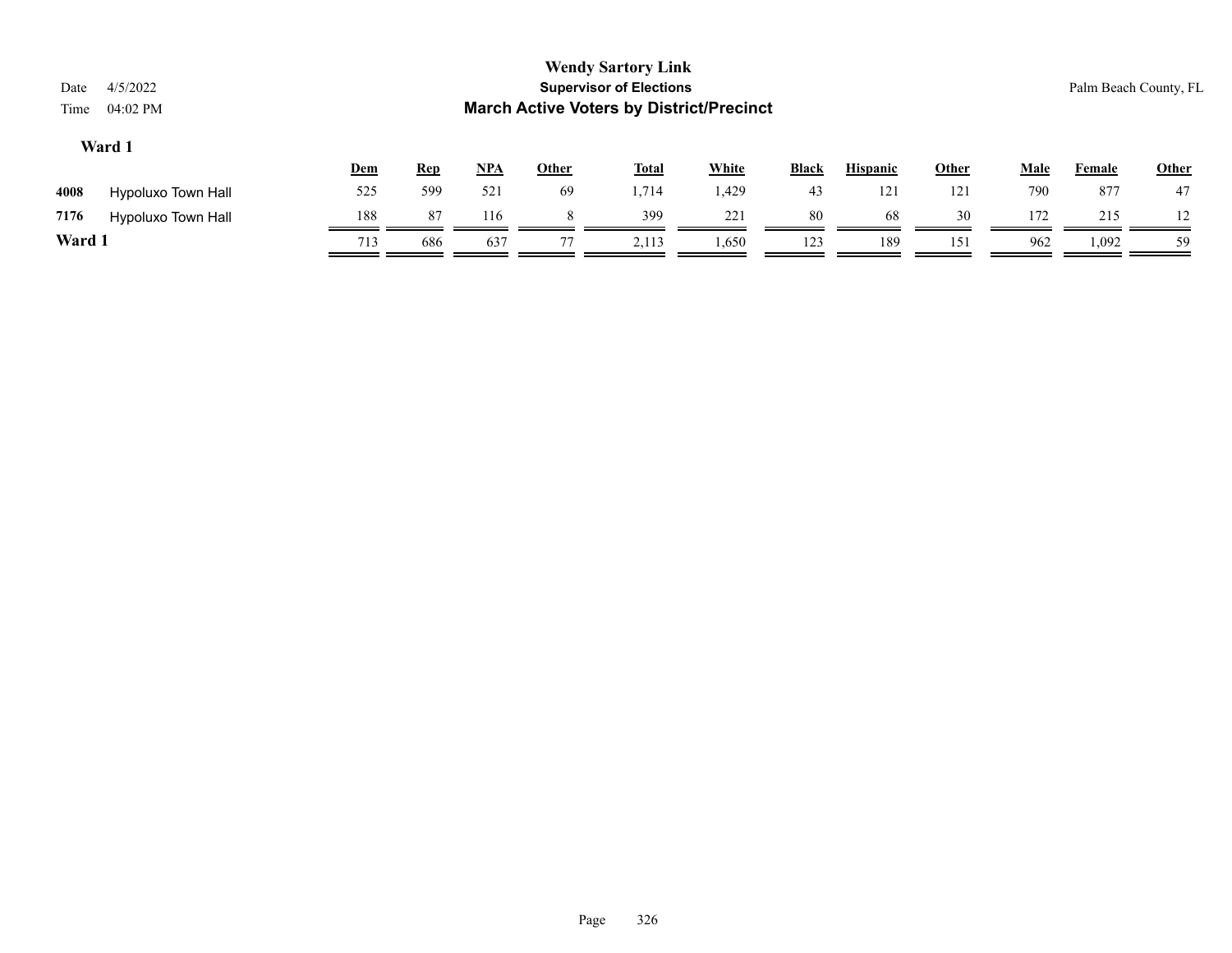|        |                        | <u>Dem</u> | <b>Rep</b> | <b>NPA</b> | Other | Total | White | <b>Black</b> | <b>Hispanic</b> | Other | Male  | Female | Other |
|--------|------------------------|------------|------------|------------|-------|-------|-------|--------------|-----------------|-------|-------|--------|-------|
| 1152   | Juno Beach Town Center | 41         |            |            |       | 170   | 160   |              |                 |       | 79    | 87     |       |
| 1208   | Juno Beach Town Center | 444        | 879        | 497        | 44    | 1,864 | 1,698 |              | 56              | 103   | 862   | 958    | 44    |
| 1212   | Juno Beach Town Center | 46         | 67         | 54         |       | 175   | 141   |              | 10              | 19    | 90    | 79     | O     |
| 1214   | Juno Beach Town Center | 262        | 436        | 213        | 29    | 940   | 879   |              |                 | 43    | 385   | 533    | 22    |
| Ward 1 |                        | 793        | 1,453      | 815        | 88    | 3,149 | 2,878 |              | 82              | 172   | 1,416 | 1,657  | 76    |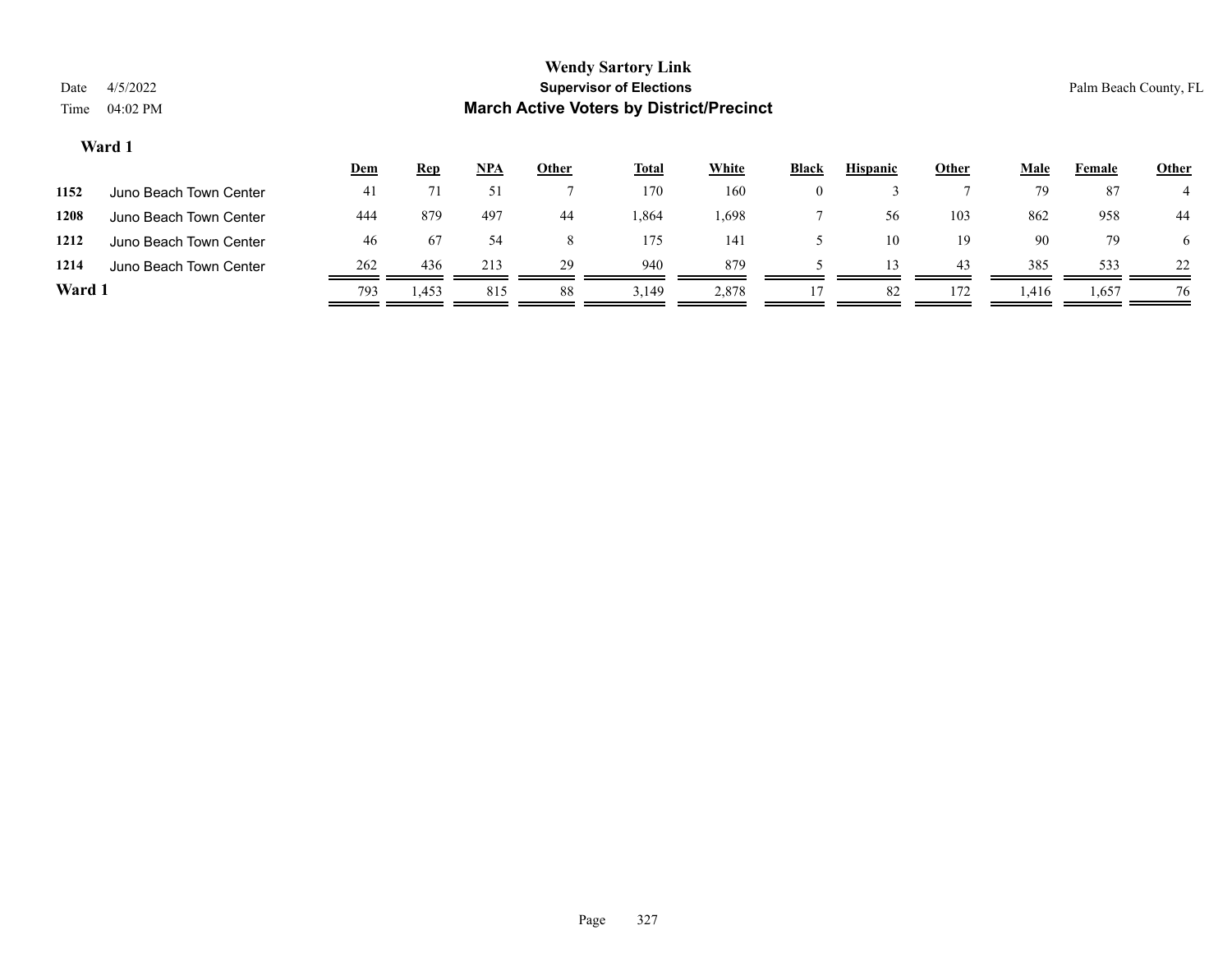| 4/5/2022<br>Date<br>04:02 PM<br>Time    |     |            |            |              | <b>Wendy Sartory Link</b><br><b>Supervisor of Elections</b><br><b>March Active Voters by District/Precinct</b> |              |          |                 |              |             |               | Palm Beach County, FL |
|-----------------------------------------|-----|------------|------------|--------------|----------------------------------------------------------------------------------------------------------------|--------------|----------|-----------------|--------------|-------------|---------------|-----------------------|
| Ward 1                                  | Dem | <u>Rep</u> | <u>NPA</u> | <b>Other</b> | <b>Total</b>                                                                                                   | <b>White</b> | Black    | <b>Hispanic</b> | <b>Other</b> | <b>Male</b> | <b>Female</b> | <b>Other</b>          |
| 1128<br>Jupiter Inlet Colony Admin Bldg | 70  | 225        | 85         | 14           | 394                                                                                                            | 365          | $\left($ |                 | 24           | 180         | 208           | $\mathbf{a}$          |
| Ward 1                                  | 70  | 225        | 85         | 14           | 394                                                                                                            | 365          | $\theta$ |                 | 24           | 180         | 208           |                       |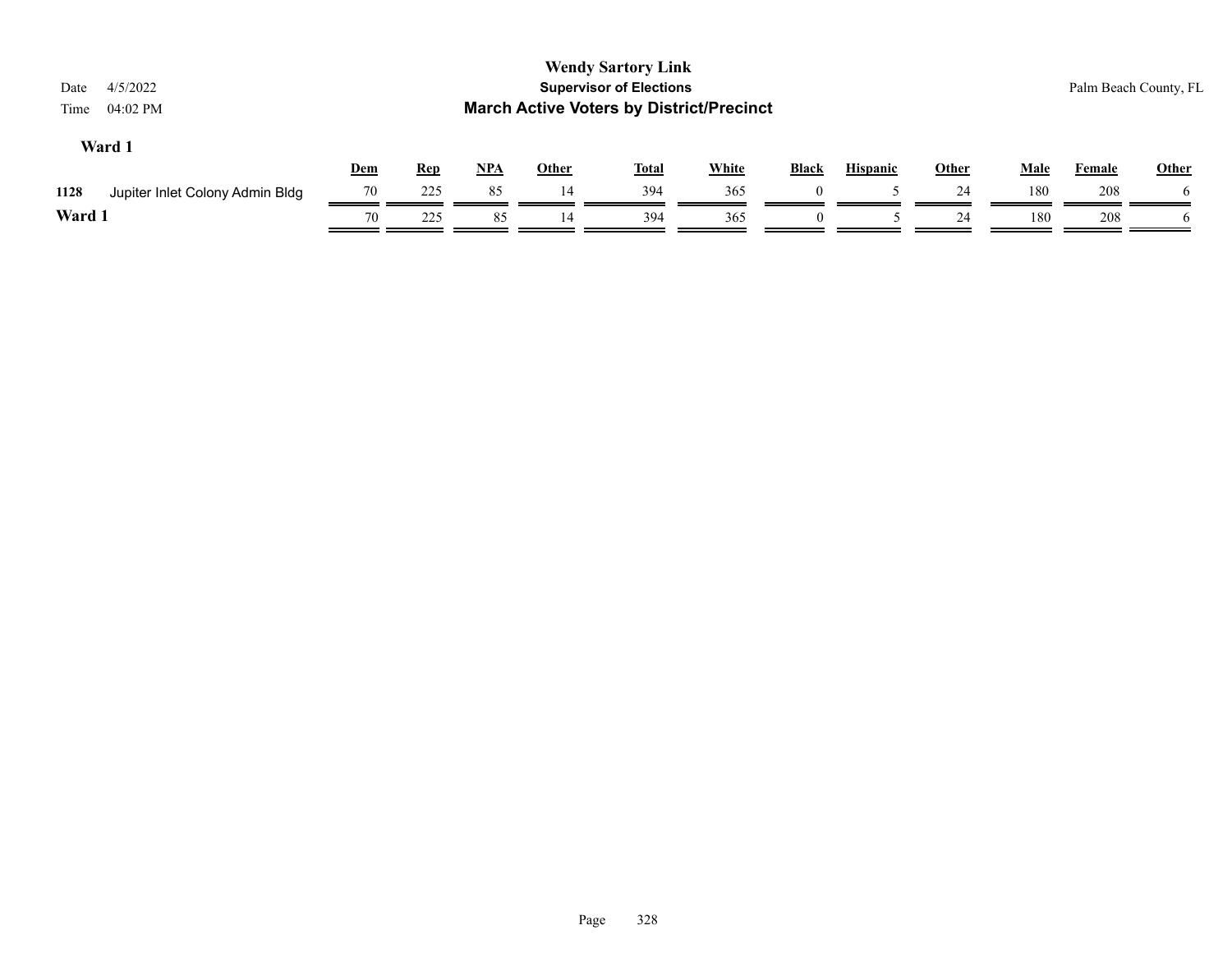#### **Wendy Sartory Link** Date 4/5/2022 **Supervisor of Elections** Palm Beach County, FL Time 04:02 PM **March Active Voters by District/Precinct**

## **Dem Rep NPA Other Total White Black Hispanic Other Male Female Other** West Jupiter Recreation Center 263 772 364 49 1,448 1,262 15 35 136 697 722 29 West Jupiter Recreation Center 262 459 351 31 1,103 891 18 56 138 544 518 41 West Jupiter Recreation Center 0 0 0 0 0 0 0 0 0 0 0 0 St Peter Catholic Church 377 468 288 28 1,161 1,043 4 39 75 437 698 26 Lighthouse Elementary 482 659 423 44 1,608 1,372 16 66 154 752 802 54 Beacon Cove Intermediate School 1,004 1,152 928 69 3,153 2,494 81 248 330 1,475 1,578 100 Limestone Creek Elementary 688 1,070 671 55 2,484 2,191 27 106 160 1,164 1,251 69 West Jupiter Recreation Center 521 577 545 44 1,687 1,349 75 137 126 740 892 55 St Peter Catholic Church 751 900 761 72 2,484 2,061 38 198 187 1,089 1,327 68 Jupiter Community Center 0 0 0 0 0 0 0 0 0 0 0 0 Jupiter Community Center 564 762 605 50 1,981 1,640 25 194 122 926 994 61 Jerry Thomas Elementary 716 1,081 691 69 2,557 2,208 31 174 144 1,223 1,264 70 Independence Middle 755 1,123 869 91 2,838 2,377 21 192 248 1,261 1,487 90 Martinique Clubhouse 241 380 241 18 880 760 12 51 57 397 453 30 The Island Clubhouse 594 778 594 76 2,042 1,686 50 147 159 1,001 979 62 Riverside Improvement 245 459 273 19 996 895 6 43 52 463 504 29 Jupiter Elementary 402 451 369 33 1,255 955 17 201 82 616 593 46 Jupiter High 692 925 669 63 2,349 1,884 58 203 204 1,042 1,233 74 Jupiter Branch Library 462 571 472 29 1,534 1,251 36 141 106 670 823 41 Jupiter Middle 324 487 402 39 1,252 1,061 16 74 101 589 621 42 Newhaven Clubhouse 554 724 541 54 1,873 1,612 27 102 132 840 973 60 Riverside Improvement 0 0 2 1 0 3 3 0 0 0 2 1 0 PBC Fire Rescue #18 410 926 495 49 1,880 1,765 7 39 69 859 994 27 1st UM Church of Jup-Teq 559 1,008 643 59 2,269 2,101 11 52 105 986 1,222 61 Club at Admirals Cove 281 550 319 29 1,179 1,084 6 22 67 565 595 19 1st UM Church of Jup-Teq 279 606 365 36 1,286 1,190 5 25 66 605 648 33 1st UM Church of Jup-Teq 514 826 509 36 1,885 1,747 5 26 107 869 962 54 Oceanview Methodist 380 557 397 47 1,381 1,265 5 32 79 601 741 39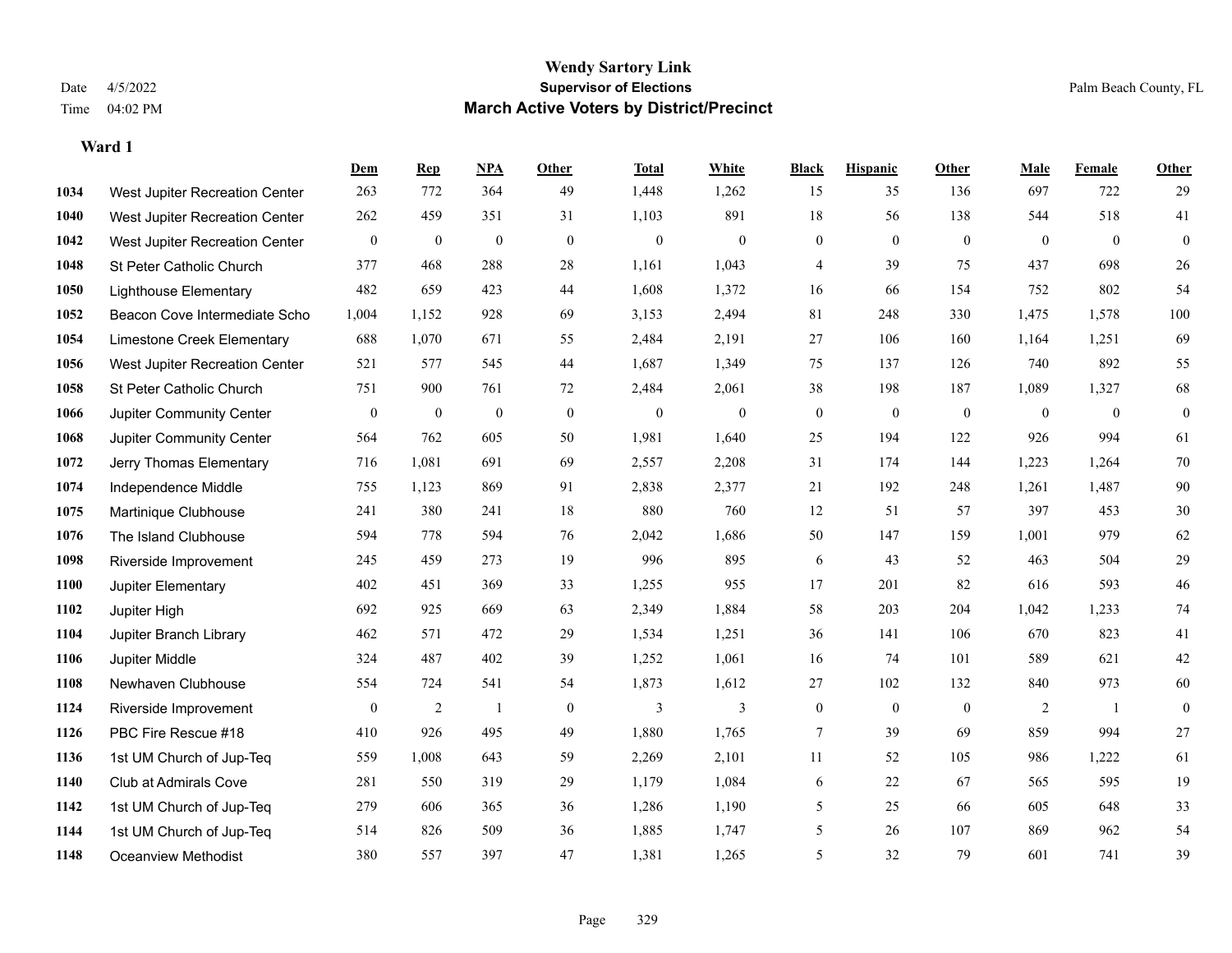| Date<br>Time | 4/5/2022<br>04:02 PM  |            |                    |            |              | <b>Wendy Sartory Link</b><br><b>Supervisor of Elections</b><br><b>March Active Voters by District/Precinct</b> |              |              |                 |              |          |        | Palm Beach County, FL |
|--------------|-----------------------|------------|--------------------|------------|--------------|----------------------------------------------------------------------------------------------------------------|--------------|--------------|-----------------|--------------|----------|--------|-----------------------|
|              | Ward 1                | <b>Dem</b> | <u>Rep</u>         | <u>NPA</u> | <u>Other</u> | <b>Total</b>                                                                                                   | <b>White</b> | <b>Black</b> | <b>Hispanic</b> | <b>Other</b> | Male     | Female | <b>Other</b>          |
| 1150         | Oceanview Methodist   | $\Omega$   | $\left( 0 \right)$ | $^{(1)}$   | $\theta$     | $\overline{0}$                                                                                                 | $\theta$     | $\Omega$     | $\theta$        | $\bf{0}$     | $\theta$ |        | $\theta$              |
| 1164         | Club at Admirals Cove | 29         | 157                | 70         |              | 261                                                                                                            | 233          | 4            |                 | 19           | 130      | 124    |                       |
| ______       |                       |            |                    |            |              |                                                                                                                |              |              |                 |              |          |        |                       |

**Ward 1** 12,349 18,430 12,856 1,194 44,829 38,380 616 2,608 3,225 20,543 22,999 1,287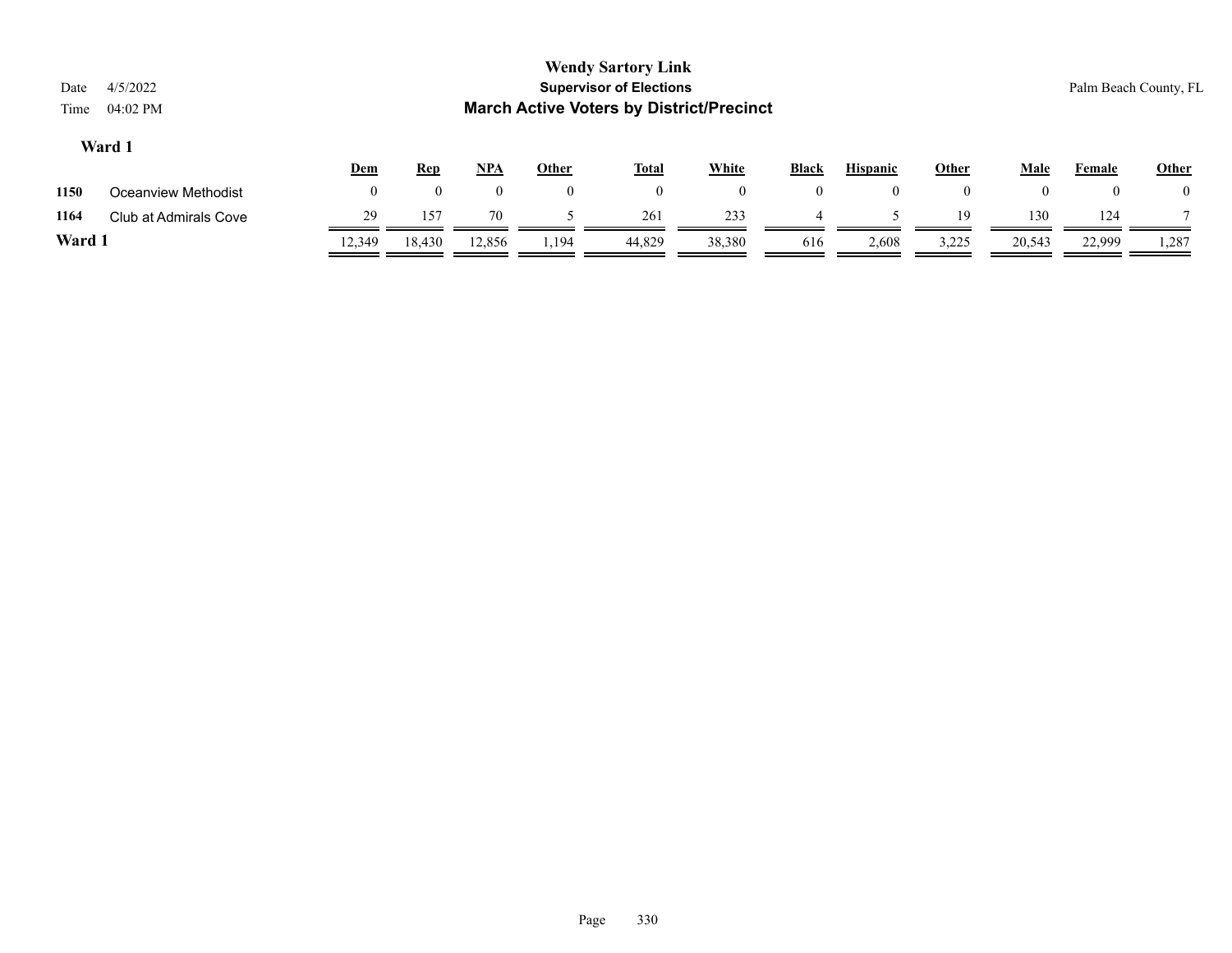|        |                           | <u>Dem</u> | <b>Rep</b> | <u>NPA</u> | <u>Other</u> | <b>Total</b> | White | <b>Black</b> | <b>Hispanic</b> | <u>Other</u> | <u>Male</u> | Female | <b>Other</b>   |
|--------|---------------------------|------------|------------|------------|--------------|--------------|-------|--------------|-----------------|--------------|-------------|--------|----------------|
| 3075   | Lantana Recreation Center | 13         | Q          |            |              | 32           | 32    | 0            |                 |              | 10          | 22     | $\overline{0}$ |
| 4002   | Lantana Recreation Center | 460        | 527        | 380        | 50           | 1,417        | 1,182 | 32           | 107             | 96           | 686         | 694    | 37             |
| 7168   | <b>Maddock Park</b>       | 493. ا     | 660        | 934        | 59           | 3,146        | 1,543 | 800          | 526             | 277          | 1,437       | 1,593  | 116            |
| 7170   | Lantana Town Hall         | 685        | 333        | 544        | 37           | .,599        | 853   | 345          | 235             | 166          | 763         | 758    | 78             |
| 7172   | Lantana Recreation Center | 301        | 277        | 246        | 19           | 843          | 665   | 51           | 63              | 64           | 402         | 413    | 28             |
| Ward 1 |                           | 2,952      | 1,806      | 2,112      | 167          | 7,037        | 4,275 | 1,228        | 931             | 603          | 3,298       | 3,480  | 259            |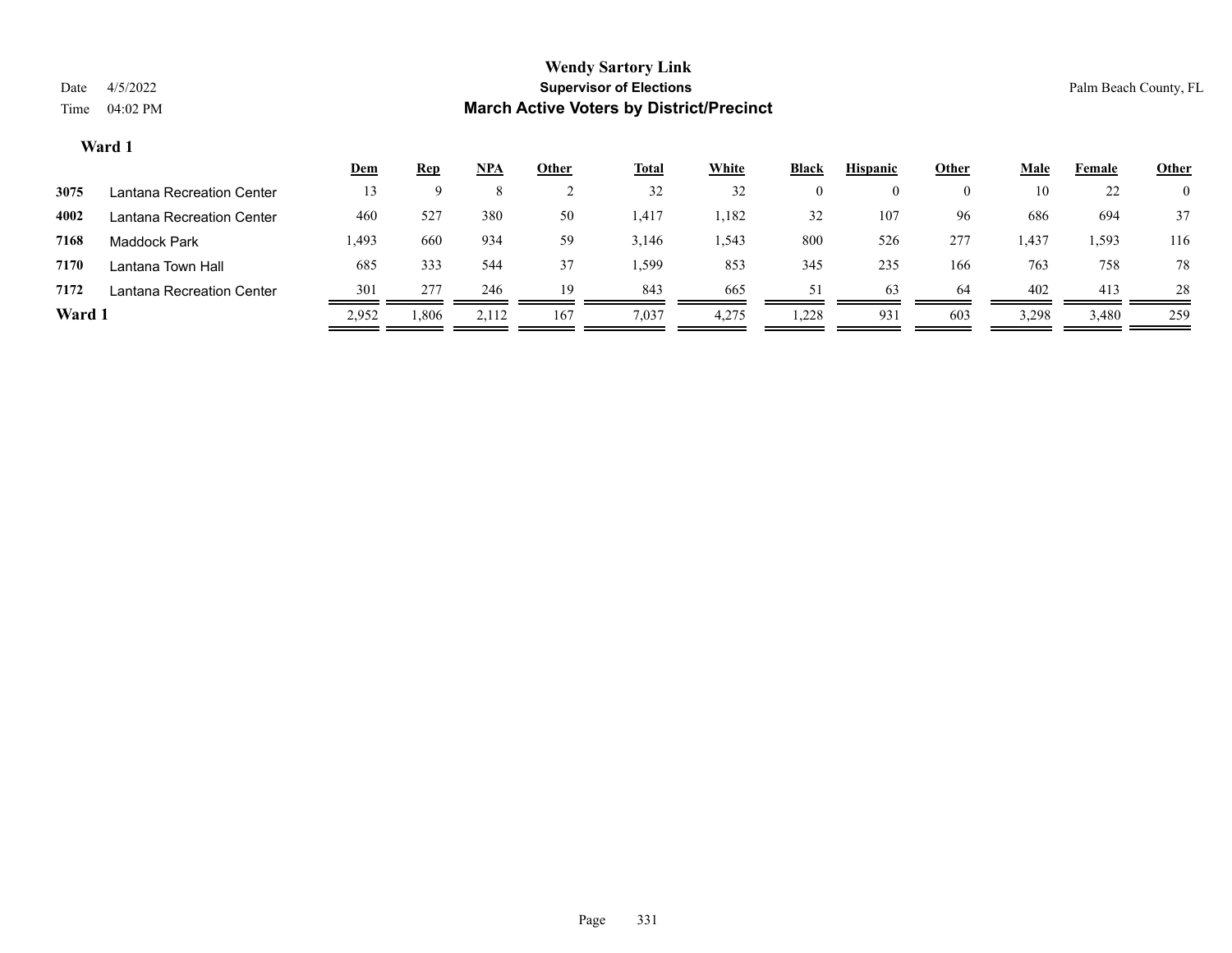| Date<br>Time | 4/5/2022<br>04:02 PM         |     |            |            |              | <b>Wendy Sartory Link</b><br><b>Supervisor of Elections</b><br><b>March Active Voters by District/Precinct</b> |                |              |                 |              |             | Palm Beach County, FL |              |
|--------------|------------------------------|-----|------------|------------|--------------|----------------------------------------------------------------------------------------------------------------|----------------|--------------|-----------------|--------------|-------------|-----------------------|--------------|
|              | Ward 1                       | Dem | <b>Rep</b> | <u>NPA</u> | <b>Other</b> | <u>Total</u>                                                                                                   | <b>White</b>   | <b>Black</b> | <b>Hispanic</b> | <b>Other</b> | <b>Male</b> | Female                | <b>Other</b> |
| 2127         | Lake Clarke Shores Town Hall |     | $\Omega$   |            | $\mathbf{0}$ |                                                                                                                | $\overline{0}$ | $\mathbf{0}$ |                 | $\theta$     |             | $\theta$              | $\theta$     |
| 3014         | Lake Clarke Shores Town Hall | 972 | 1,080      | 666        | 46           | 2.764                                                                                                          | 2,023          | 82           | 487             | 172          | 1,261       | 1,421                 | 82           |
| Ward 1       |                              | 973 | 1,080      | 667        | 46           | 2,766                                                                                                          | 2,023          | 82           | 489             | 172          | 1,263       | 1,421                 | 82           |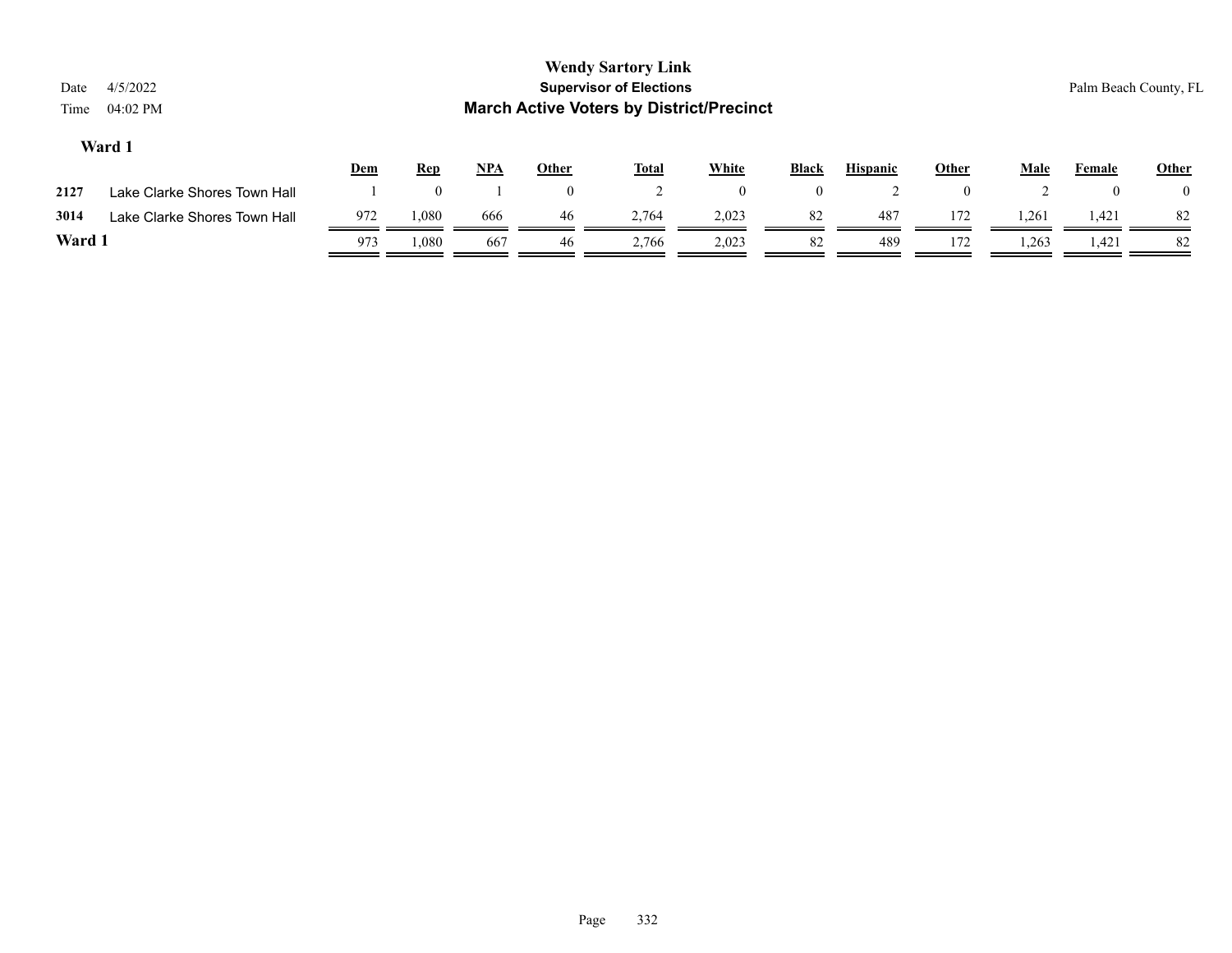| 4/5/2022<br>Date<br>04:02 PM<br>Time |            |            |            |              | <b>Wendy Sartory Link</b><br><b>Supervisor of Elections</b><br><b>March Active Voters by District/Precinct</b> |              |              |                 |              |             |               | Palm Beach County, FL |
|--------------------------------------|------------|------------|------------|--------------|----------------------------------------------------------------------------------------------------------------|--------------|--------------|-----------------|--------------|-------------|---------------|-----------------------|
| Ward 1                               | <b>Dem</b> | <b>Rep</b> | <u>NPA</u> | <b>Other</b> | <b>Total</b>                                                                                                   | <b>White</b> | <b>Black</b> | <b>Hispanic</b> | <b>Other</b> | <b>Male</b> | <b>Female</b> | <b>Other</b>          |
| 6094<br>Palms West Presbyterian      | 653        | 951        | 675        | 41           | 2,320                                                                                                          | 1,841        | 78           | 212             | 189          | 1,095       | 1,149         | 76                    |
| Ward 1                               | 653        | 951        | 675        | 41           | 2,320                                                                                                          | 1,841        | 78           | 212             | 189          | 1,095       | 1,149         | 76                    |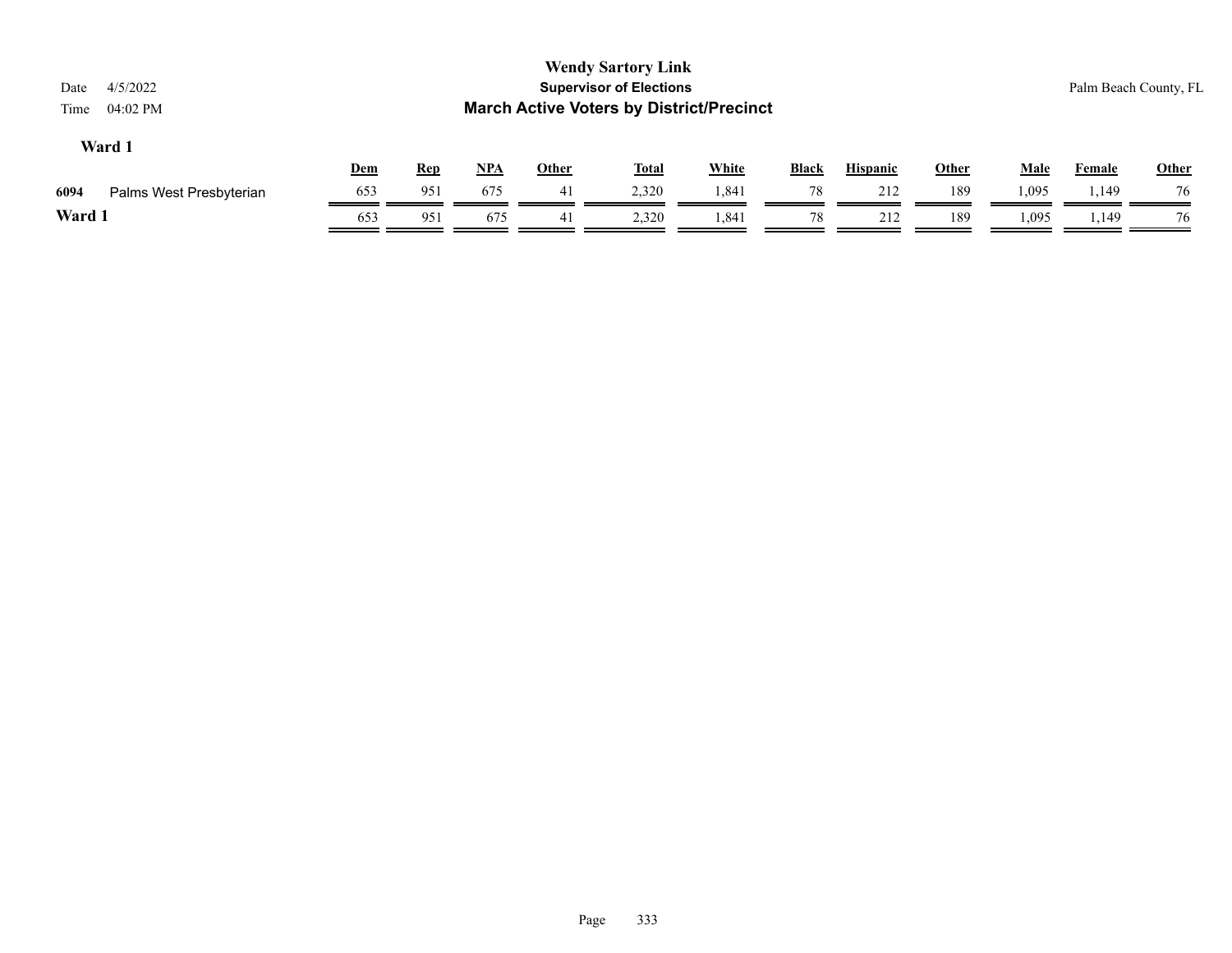|        |                         | <u>Dem</u> | <b>Rep</b> | <u>NPA</u> | <b>Other</b> | Total | White              | <b>Black</b> | <b>Hispanic</b> | Other    | Male  | Female | <b>Other</b>   |
|--------|-------------------------|------------|------------|------------|--------------|-------|--------------------|--------------|-----------------|----------|-------|--------|----------------|
| 1376   | Lake Park Town Hall     |            |            |            |              |       | $\left( 0 \right)$ |              |                 | $\theta$ |       |        | $\overline{0}$ |
| 1378   | PBC Fire Rescue #68     | 1,013      | 428        | 534        | 36           | 2,011 | 834                | 837          | 112             | 228      | 937   | 988    | 86             |
| 1382   | Lake Park Town Hall     | 275        | 355        | 260        | 30           | 920   | 768                | 32           | 55              | 65       | 422   | 476    | 22             |
| 7010   | St John Lutheran Church | 277        | 13         | 93         |              | 389   | 26                 | 315          | 25              | 23       | 124   | 249    | 16             |
| 7012   | St John Lutheran Church | 1,059      | 200        | 439        | 16           | 1,714 | 487                | 999          | 68              | 160      | 789   | 864    | 61             |
| Ward 1 |                         | 2,624      | 996        | 1,326      | 88           | 5,034 | 2,115              | 2,183        | 260             | 476      | 2,272 | 2,577  | 185            |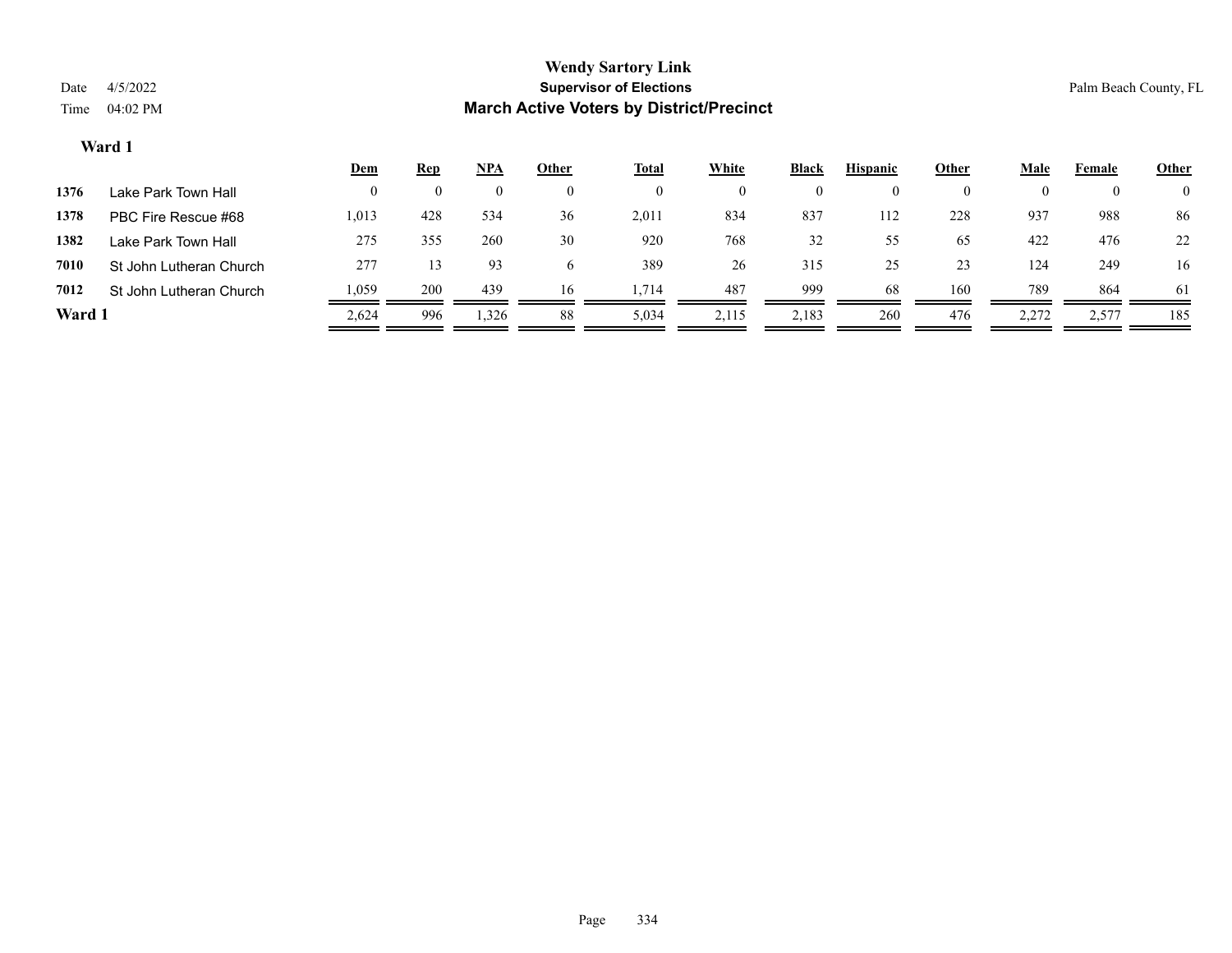#### **Wendy Sartory Link** Date 4/5/2022 **Supervisor of Elections** Palm Beach County, FL Time 04:02 PM **March Active Voters by District/Precinct**

## **Dem Rep NPA Other Total White Black Hispanic Other Male Female Other** Sunlight Community Church 158 100 85 6 349 188 40 99 22 156 183 10 Sunlight Community Church 391 219 286 14 910 378 183 259 90 405 477 28 Sunlight Community Church 719 306 556 31 1,612 657 254 527 174 761 776 75 1st Congregational Church 692 295 414 40 1,441 1,062 73 193 113 717 674 50 1st Congregational Church 702 451 404 49 1,606 1,339 26 139 102 738 813 55 Our Savior Lutheran Church 404 109 249 12 774 213 209 280 72 372 365 37 Our Savior Lutheran Church 0 1 3 0 4 3 1 0 0 2 2 0 Our Savior Lutheran Church 263 55 153 7 478 121 166 154 37 192 267 19 Our Savior Lutheran Church 1,020 319 607 51 1,997 794 439 580 184 929 974 94 1st Congregational Church 481 222 373 29 1,105 773 99 150 83 526 541 38 Our Savior Lutheran Church 381 141 287 22 831 567 84 98 82 409 390 32 St Andrews Episcopal 543 288 399 44 1,274 1,025 56 112 81 615 616 43 Our Savior Lutheran Church 49 28 47 0 124 77 19 18 10 65 53 6 Lakeside UM Church 658 379 453 40 1,530 952 172 271 135 677 811 42 South Grade Elementary 931 228 479 24 1,662 508 639 336 179 809 775 78 Osborne Community Center 848 125 379 29 1,381 249 700 295 137 622 700 59 **7164** Osborne Community Center  $\frac{314}{200} = \frac{188}{205} = \frac{205}{205} = \frac{27}{205} = \frac{734}{205} = \frac{56}{205} = \frac{56}{205} = \frac{56}{205} = \frac{56}{205} = \frac{345}{205} = \frac{367}{205} = \frac{22}{205} = \frac{22}{205} = \frac{22}{205} = \frac{22}{205} = \frac{22}{205} = \frac{22}{$ **Ward 1** 8,554 3,454 5,379 425 17,812 9,472 3,216 3,567 1,557 8,340 8,784 688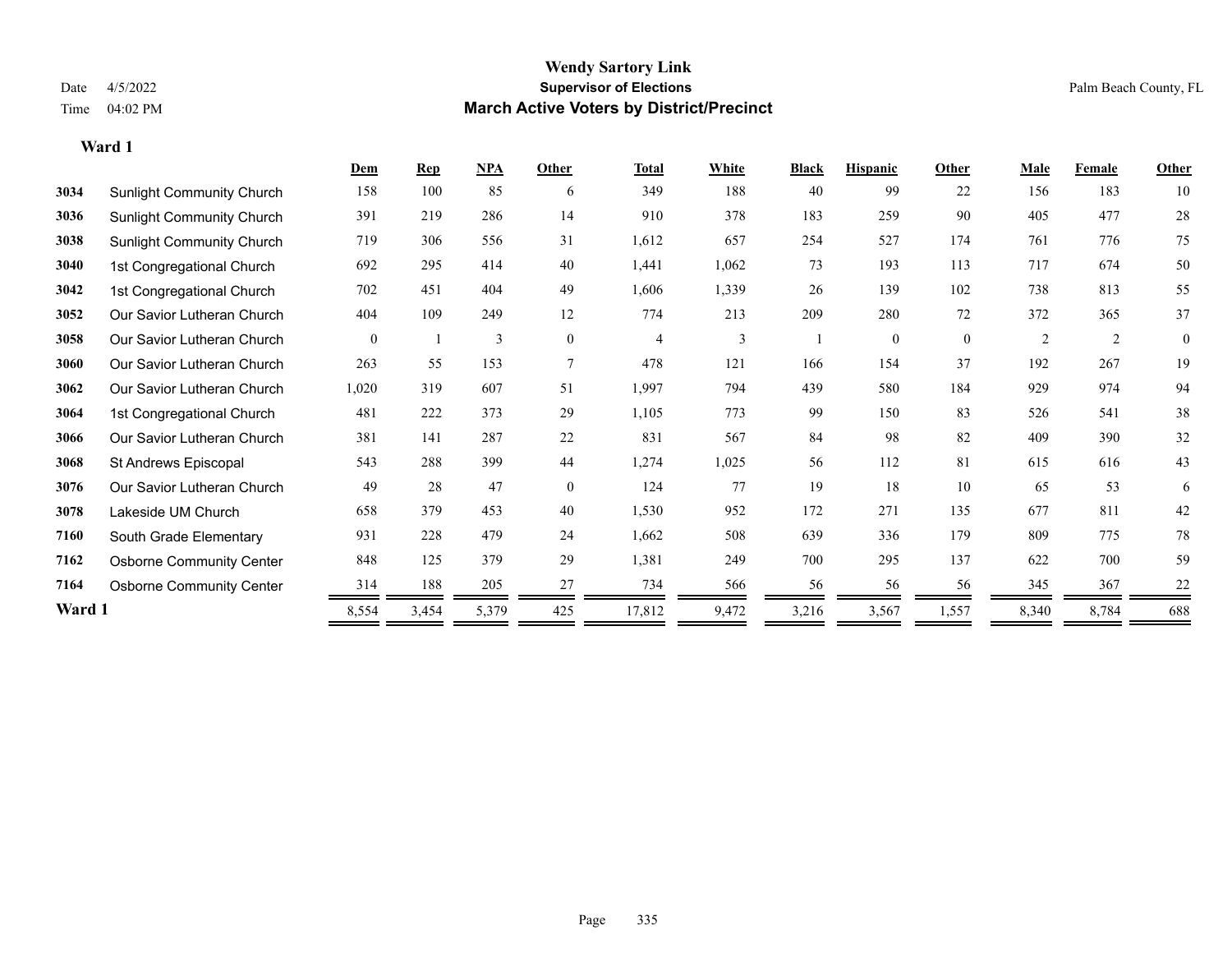| 4/5/2022<br>Date<br>04:02 PM<br>Time |     |            |     |              | <b>Wendy Sartory Link</b><br><b>Supervisor of Elections</b><br><b>March Active Voters by District/Precinct</b> |              |              |                 |              |             |               | Palm Beach County, FL |
|--------------------------------------|-----|------------|-----|--------------|----------------------------------------------------------------------------------------------------------------|--------------|--------------|-----------------|--------------|-------------|---------------|-----------------------|
| Ward 1                               | Dem | <u>Rep</u> | NPA | <b>Other</b> | <u>Total</u>                                                                                                   | <b>White</b> | <b>Black</b> | <b>Hispanic</b> | <b>Other</b> | <b>Male</b> | <b>Female</b> | Other                 |
| 4006<br>Manalapan Town Hall          | 79  | 209        | 92  | 11.          | 391                                                                                                            | 355          | h            |                 | 24           | 196         | 184           |                       |
| Ward 1                               | 79  | 209        | 92  |              | 391                                                                                                            | 355          | O            | o               | 24           | 196         | 184           |                       |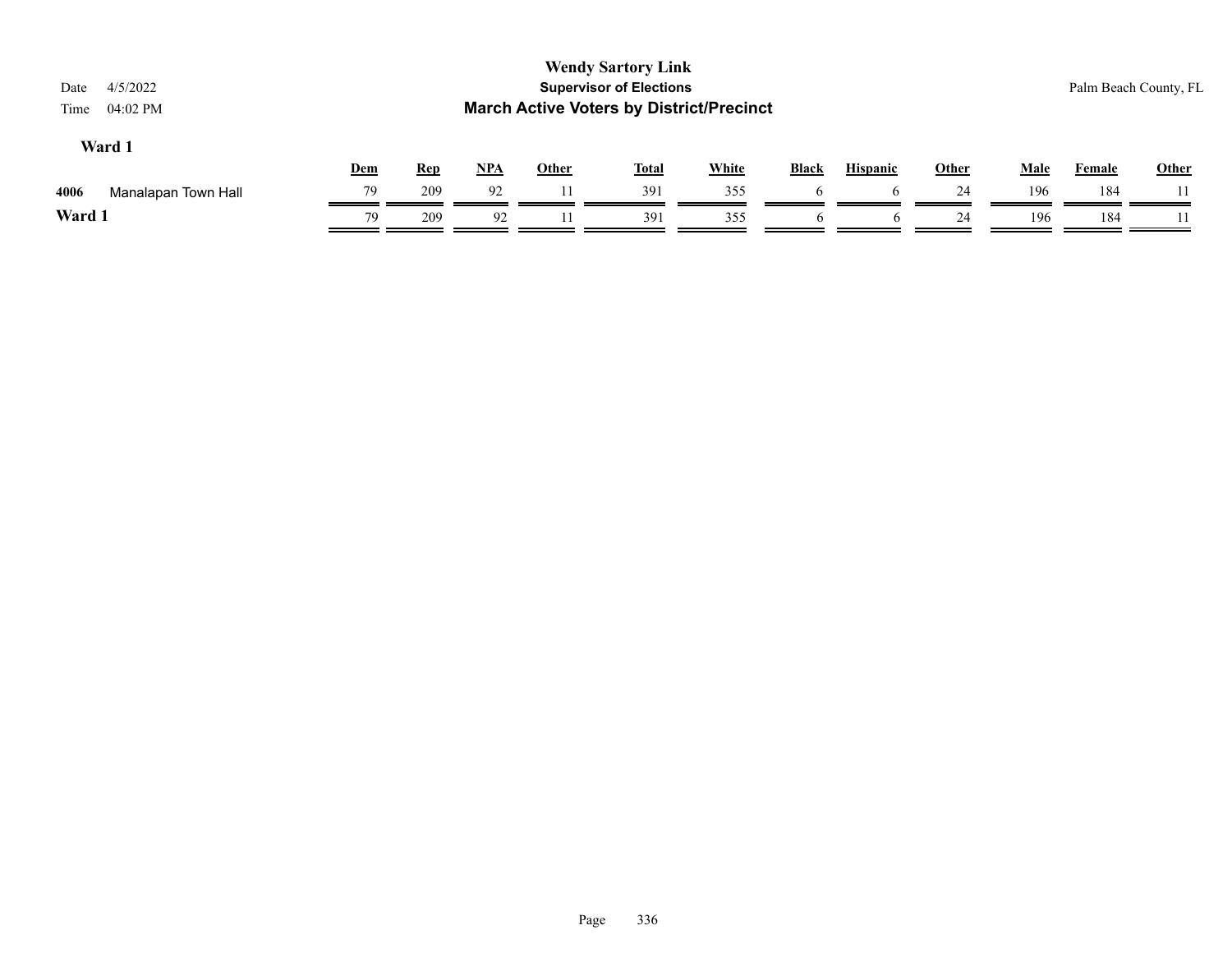| Date<br>Time | 4/5/2022<br>04:02 PM    |     |            |            |              | <b>Wendy Sartory Link</b><br><b>Supervisor of Elections</b><br><b>March Active Voters by District/Precinct</b> |              |              |                 |              |             |               | Palm Beach County, FL |
|--------------|-------------------------|-----|------------|------------|--------------|----------------------------------------------------------------------------------------------------------------|--------------|--------------|-----------------|--------------|-------------|---------------|-----------------------|
|              | Ward 1                  | Dem | <b>Rep</b> | <u>NPA</u> | <b>Other</b> | <b>Total</b>                                                                                                   | <b>White</b> | <b>Black</b> | <b>Hispanic</b> | <b>Other</b> | <b>Male</b> | <b>Female</b> | Other                 |
| 7062         | Mangonia Park Town Hall | 716 | 39         | 187        | 11           | 953                                                                                                            | 76           | 770          | 41              | 66           | 393         | 533           | 27                    |
| Ward 1       |                         | 716 | 39         | 187        |              | 953                                                                                                            | 76           | 770          | 41              | 66           | 393         | 533           | 27                    |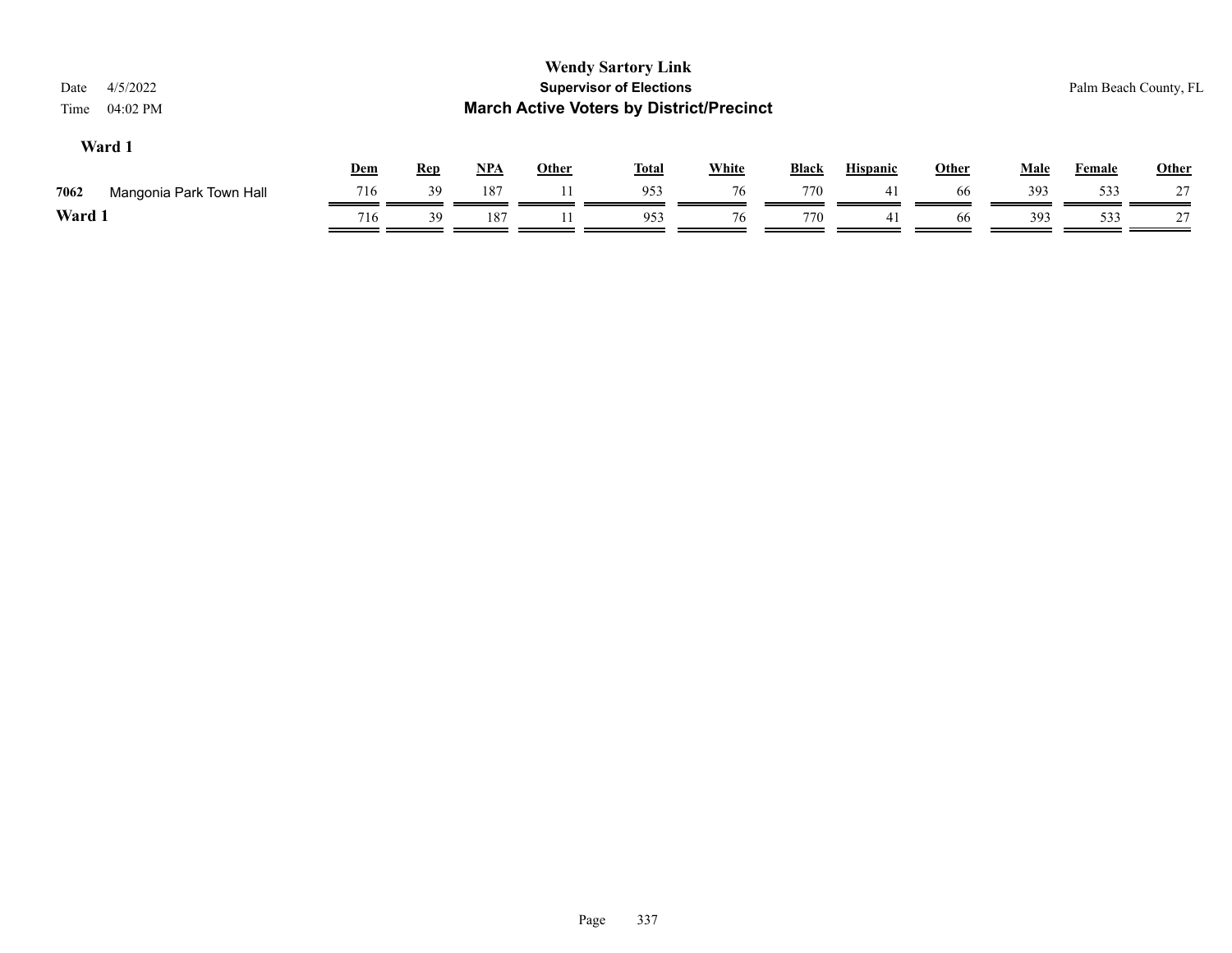|        |                              | <b>Dem</b>     | <b>Rep</b>   | NPA   | Other          | <b>Total</b> | White | <b>Black</b> | <b>Hispanic</b> | Other    | <b>Male</b>    | Female | Other    |
|--------|------------------------------|----------------|--------------|-------|----------------|--------------|-------|--------------|-----------------|----------|----------------|--------|----------|
| 1314   | <b>NPB Community Center</b>  | 45             | 114          | 60    | 10             | 229          | 202   |              | 8               | 16       | 95             | 123    | 11       |
| 1316   | <b>NPB Community Center</b>  | 180            | 202          | 143   | 22             | 547          | 399   | 42           | 68              | 38       | 229            | 301    | 17       |
| 1320   | <b>NPB Community Center</b>  | 35             | 117          | 39    | $\overline{2}$ | 193          | 169   | 3            | 9               | 12       | 103            | 87     | 3        |
| 1322   | <b>NPB Community Center</b>  | 3              | $\mathbf{r}$ | 9     | $\theta$       | 19           | 19    | $\Omega$     | $\Omega$        | $\theta$ | 8              | 10     |          |
| 1328   | Osborne Park Activities Bldg | 596            | 841          | 561   | 52             | 2,050        | 1,750 | 32           | 129             | 139      | 998            | 997    | 55       |
| 1332   | 1st Unitarian Church NPB     | 326            | 411          | 275   | 33             | 1,045        | 850   | 53           | 67              | 75       | 513            | 507    | 25       |
| 1334   | 1st Unitarian Church NPB     | $\overline{2}$ | 3            | 5     |                | 11           | 11    | $\theta$     | $\theta$        | $\theta$ | $\overline{4}$ |        | $\theta$ |
| 1342   | <b>NPB Country Club</b>      | 298            | 452          | 281   | 30             | 1,061        | 962   | 18           | 33              | 48       | 460            | 577    | 24       |
| 1344   | Old Port Cove                | 293            | 543          | 336   | 33             | 1,205        | 1,107 | 5            | 28              | 65       | 546            | 640    | 19       |
| 1346   | Anchorage Activities Bldg    | 548            | 933          | 445   | 44             | 1,970        | 1,804 | 13           | 64              | 89       | 922            | 997    | 51       |
| 1348   | <b>NPB Council Chambers</b>  | 34             | 126          | 31    | 9              | 200          | 188   | $\theta$     |                 | 5        | 101            | 93     | 6        |
| 1350   | <b>Faith Lutheran Church</b> | 366            | 623          | 381   | 26             | 1,396        | 1,233 | 9            | 81              | 73       | 664            | 692    | 40       |
| 1380   | <b>NPB Council Chambers</b>  | 185            | 270          | 163   | 15             | 633          | 560   |              | 30              | 35       | 276            | 338    | 19       |
| Ward 1 |                              | 2,911          | 4,642        | 2,729 | 277            | 10,559       | 9,254 | 186          | 524             | 595      | 4,919          | 5,369  | 271      |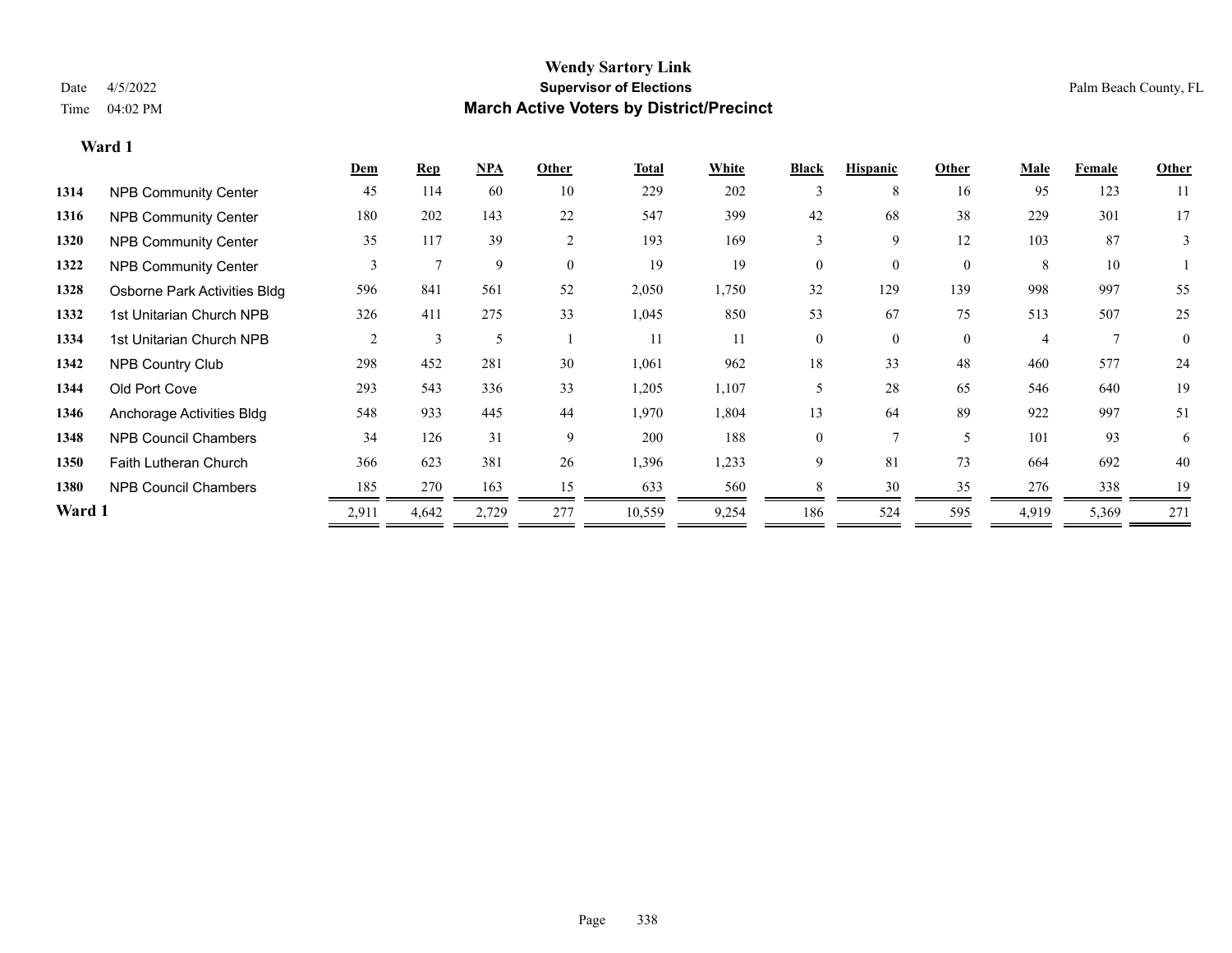| 4/5/2022<br>Date<br>04:02 PM<br>Time |            |            |            |              | <b>Wendy Sartory Link</b><br><b>Supervisor of Elections</b><br><b>March Active Voters by District/Precinct</b> |       |       |                 |              |             | Palm Beach County, FL |              |
|--------------------------------------|------------|------------|------------|--------------|----------------------------------------------------------------------------------------------------------------|-------|-------|-----------------|--------------|-------------|-----------------------|--------------|
| Ward 1                               |            |            |            |              |                                                                                                                |       | Black | <b>Hispanic</b> |              |             | Female                | <b>Other</b> |
| 4028<br>Ocean Ridge Town Hall        | 412        | 735        | 440        | 44           | 1,631                                                                                                          | 1,483 |       | 50              | 94           | 768         | 822                   | 41           |
| Ward 1                               | 412        | 735        | 440        | 44           | 1,631                                                                                                          | 1,483 | 4     | 50              | 94           | 768         | 822                   | 41           |
|                                      | <u>Dem</u> | <b>Rep</b> | <u>NPA</u> | <b>Other</b> | <u>Total</u>                                                                                                   | White |       |                 | <b>Other</b> | <b>Male</b> |                       |              |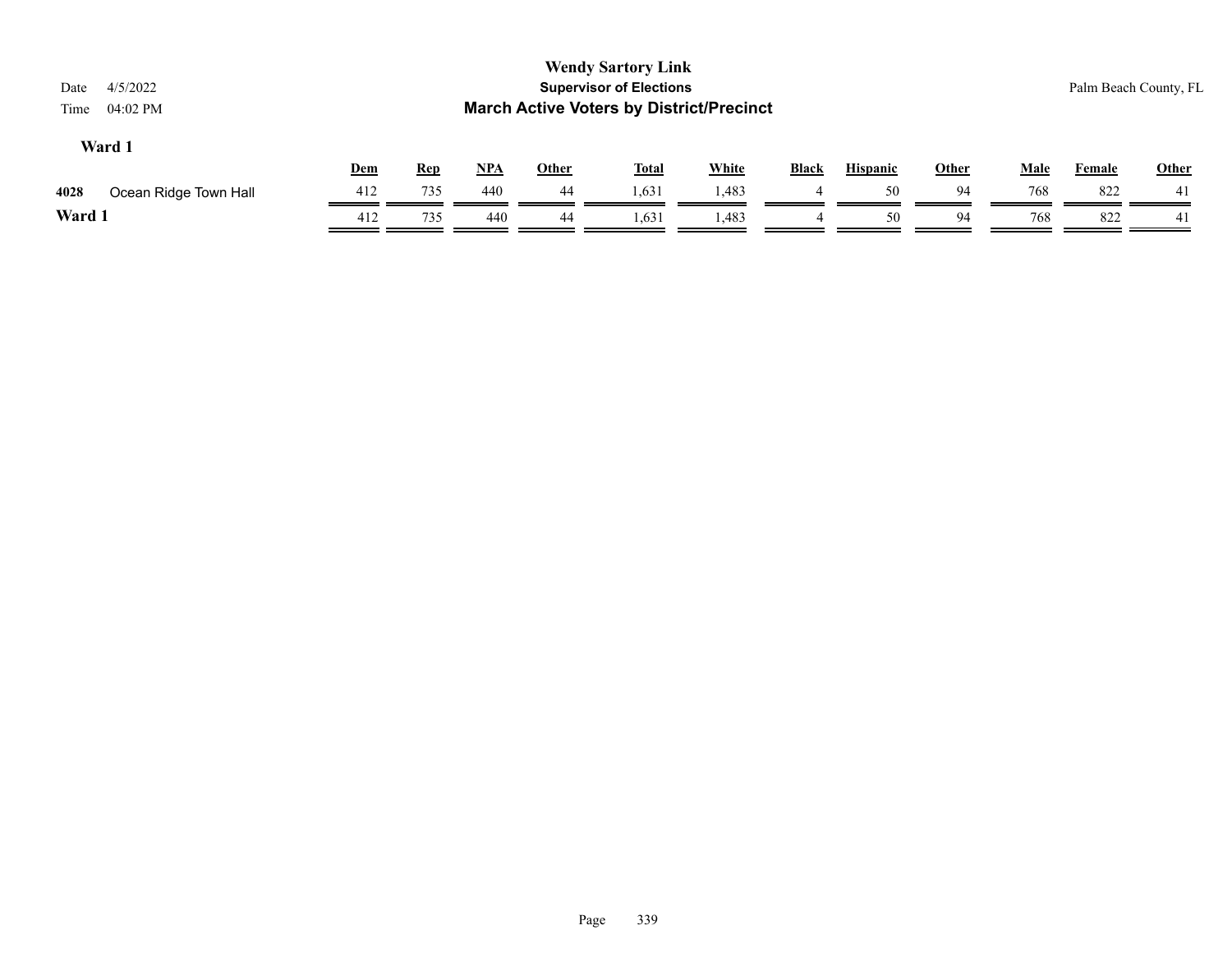| Date<br>Time | 4/5/2022<br>$04:02$ PM           |       |            |       |              | <b>Wendy Sartory Link</b><br><b>Supervisor of Elections</b><br><b>March Active Voters by District/Precinct</b> |              |              |                 |              |             |        | Palm Beach County, FL |
|--------------|----------------------------------|-------|------------|-------|--------------|----------------------------------------------------------------------------------------------------------------|--------------|--------------|-----------------|--------------|-------------|--------|-----------------------|
|              | Ward 1                           | Dem   | <b>Rep</b> | $NPA$ | <b>Other</b> | <u>Total</u>                                                                                                   | <b>White</b> | <b>Black</b> | <b>Hispanic</b> | <b>Other</b> | <u>Male</u> | Female | <b>Other</b>          |
| 6004         | Pahokee Recreation Center        | 970   | 181        | 235   |              | 1,391                                                                                                          | 181          | 904          | 224             | 82           | 580         | 757    | 54                    |
| 6006         | <b>Pahokee Recreation Center</b> | 995   | 171        | 284   | 14           | .464                                                                                                           | 127          | 857          | 384             | 96           | 647         | 739    | 78                    |
| Ward 1       |                                  | 1,965 | 352        | 519   | 19           | 2,855                                                                                                          | 308          | 1,761        | 608             | 178          | .227        | ـ 496. | 132                   |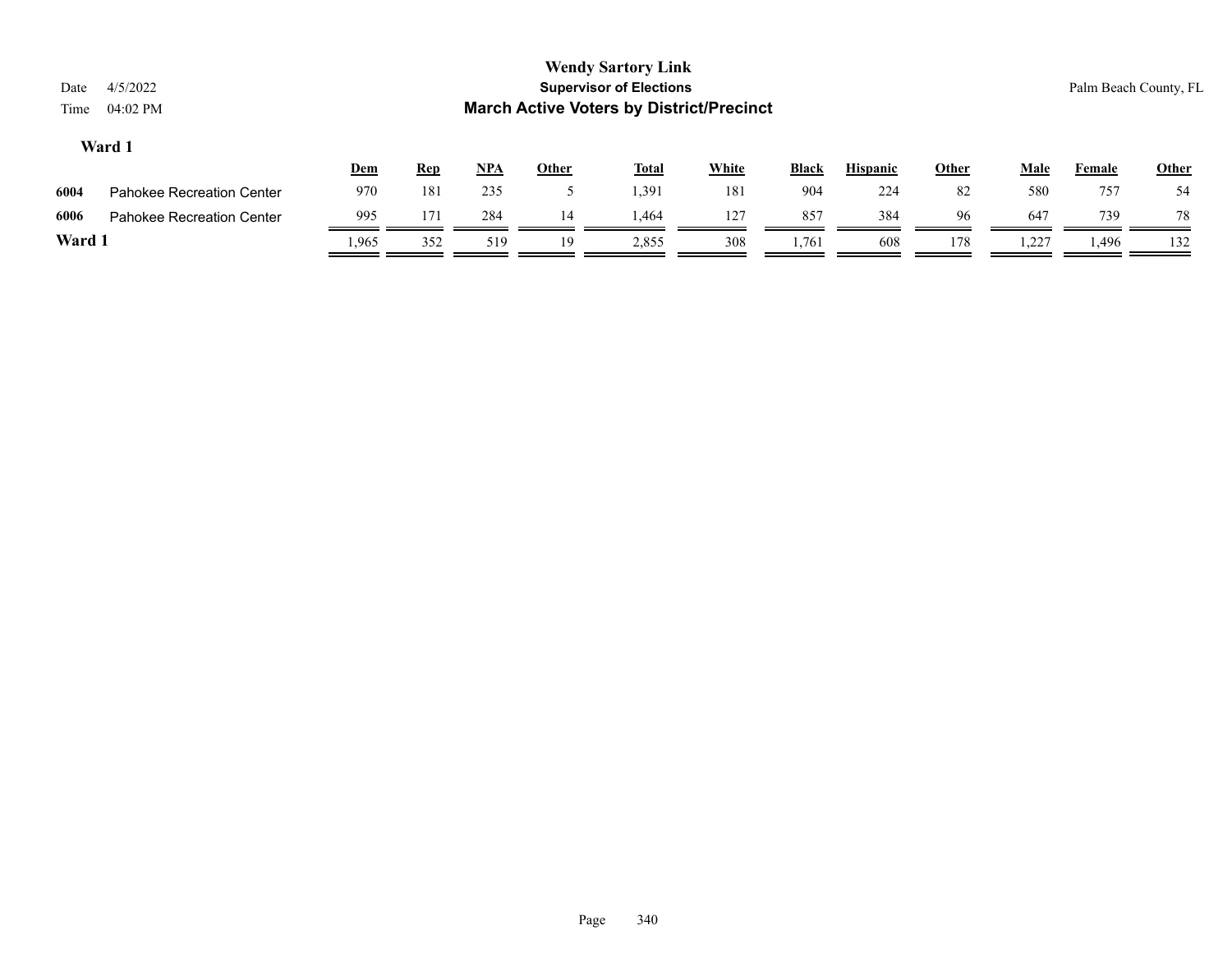|        |                               | <u>Dem</u> | <u>Rep</u> | $NPA$ | Other | <b>Total</b> | White | <b>Black</b> | <b>Hispanic</b> | Other | <b>Male</b> | Female | Other |
|--------|-------------------------------|------------|------------|-------|-------|--------------|-------|--------------|-----------------|-------|-------------|--------|-------|
| 1390   | St Edwards Church             | 444        | .182       | 553   | 62    | 2,241        | 2,059 |              | 54              | 124   | 1,043       | 1,128  | 70    |
| 1392   | St Edwards Church             | 345        | 618        | 440   | 46    | 1,449        | 1,307 | 8            | 31              | 103   | 640         | 773    | 36    |
| 1394   | Morton & Barbara Mandel Cente | 247        | 623        | 300   | 37    | 1,207        | 1,099 | O            | 25              | 77    | 550         | 625    | 32    |
| 7154   | Morton & Barbara Mandel Cente | 154        | 375        | 163   | 16    | 708          | 638   | 8            |                 | 49    | 322         | 366    | 20    |
| 7156   | PB Fire Station #3            | 42         | 101        | 61    |       | 205          | 177   | $\theta$     |                 | 21    | 92          | 101    | 12    |
| 7158   | PB Fire Station #3            | 537        | 499        | 423   | 51    | 1,510        | 1,357 | 19           | 30              | 104   | 665         | 809    | 36    |
| 7166   | PB Fire Station #3            | 321        | 404        | 302   | 29    | 1,056        | 93    |              | 35              | 87    | 458         | 569    | 29    |
| Ward 1 |                               | 2,090      | 3,802      | 2,242 | 242   | 8,376        | 7,568 | 48           | 195             | 565   | 3,770       | 4,371  | 235   |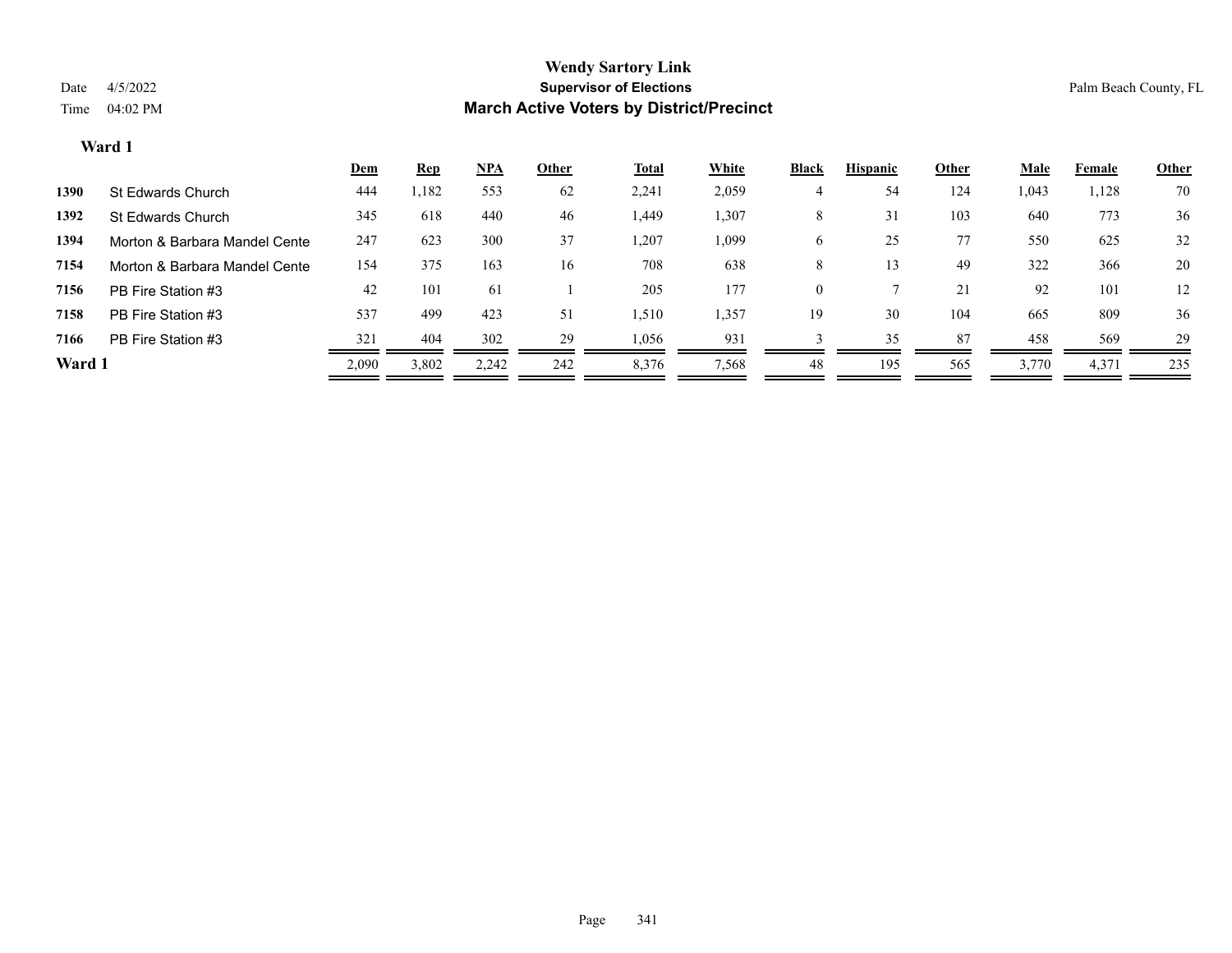|      |                                  | Dem            | <b>Rep</b>   | NPA          | <b>Other</b>   | <b>Total</b> | <b>White</b>     | <b>Black</b>   | <b>Hispanic</b> | <b>Other</b>   | <b>Male</b>    | <b>Female</b> | <b>Other</b>   |
|------|----------------------------------|----------------|--------------|--------------|----------------|--------------|------------------|----------------|-----------------|----------------|----------------|---------------|----------------|
| 1174 | Mirasol Sales and Info Center    | $\mathbf{0}$   | $\mathbf{0}$ | $\mathbf{0}$ | $\theta$       | $\theta$     | $\overline{0}$   | $\mathbf{0}$   | $\mathbf{0}$    | $\theta$       | $\theta$       | $\theta$      | $\Omega$       |
| 1176 | Mirasol Sales and Info Center    | $\theta$       | $\theta$     | $\theta$     | $\Omega$       | $\Omega$     | $\overline{0}$   | $\theta$       | $\theta$        | $\Omega$       | $\theta$       | $\Omega$      | $\theta$       |
| 1178 | Mirasol Sales and Info Center    | $\theta$       | $\mathbf{0}$ | $\mathbf{0}$ | $\theta$       | $\theta$     | $\theta$         | $\theta$       | $\theta$        | $\Omega$       | $\Omega$       | $\Omega$      | $\Omega$       |
| 1180 | Mirasol Sales and Info Center    | $\mathbf{0}$   | $\mathbf{0}$ | $\theta$     | $\overline{0}$ | $\theta$     | $\overline{0}$   | $\mathbf{0}$   | $\mathbf{0}$    | $\theta$       | $\theta$       | $\theta$      | $\Omega$       |
| 1186 | Mirasol Sales and Info Center    | 548            | 521          | 453          | 42             | 1,564        | 1,213            | 55             | 139             | 157            | 734            | 786           | 44             |
| 1188 | Westwood Gardens HOA             | 359            | 400          | 349          | 34             | 1,142        | 882              | 38             | 125             | 97             | 469            | 653           | $20\,$         |
| 1189 | <b>Westwood Gardens HOA</b>      | 23             | 55           | 26           | 2              | 106          | 92               | $\overline{7}$ | $\overline{2}$  | 5              | 53             | 50            | 3              |
| 1190 | Gardens Presbyterian             | 1,332          | 2,175        | 1,478        | 139            | 5,124        | 4,214            | 132            | 346             | 432            | 2,290          | 2,698         | 136            |
| 1192 | Evergrene Clubhouse              | 383            | 687          | 470          | 44             | 1,584        | 1,346            | 27             | 80              | 131            | 763            | 769           | 52             |
| 1194 | Frenchmans Creek Real Estate     | 647            | 940          | 638          | 47             | 2,272        | 2,076            | 16             | 41              | 139            | 1,033          | 1,187         | 52             |
| 1196 | Gardens Presbyterian             | $\overline{0}$ | $\mathbf{0}$ | $\mathbf{0}$ | $\theta$       | $\theta$     | $\overline{0}$   | $\mathbf{0}$   | $\mathbf{0}$    | $\theta$       | $\mathbf{0}$   | $\theta$      | $\mathbf{0}$   |
| 1222 | Sandhill Crane Golf Club         | 35             | 71           | 37           | 5              | 148          | 108              | 13             | 12              | 15             | 73             | 73            | $\overline{2}$ |
| 1228 | <b>Carleton Oaks Clubhouse</b>   | 143            | 198          | 126          | 6              | 473          | 341              | 26             | 49              | 57             | 229            | 231           | 13             |
| 1230 | Christ Fellowship Church PBG     | $\mathbf{0}$   | $\mathbf{0}$ | $\mathbf{0}$ | $\overline{0}$ | $\mathbf{0}$ | $\boldsymbol{0}$ | $\mathbf{0}$   | $\mathbf{0}$    | $\overline{0}$ | $\mathbf{0}$   | $\theta$      | $\mathbf{0}$   |
| 1232 | Mirasol Sales and Info Center    | $\theta$       | $\theta$     | $\theta$     | $\Omega$       | $\Omega$     | $\overline{0}$   | $\mathbf{0}$   | $\theta$        | $\Omega$       | $\Omega$       | $\Omega$      | $\theta$       |
| 1234 | Christ Fellowship Church PBG     | $\overline{0}$ | $\mathbf{0}$ | $\mathbf{0}$ | $\theta$       | $\theta$     | $\overline{0}$   | $\mathbf{0}$   | $\mathbf{0}$    | $\theta$       | $\overline{0}$ | $\theta$      | $\mathbf{0}$   |
| 1236 | Mirasol Sales and Info Center    | $\theta$       | $\mathbf{0}$ | $\mathbf{0}$ | $\theta$       | $\Omega$     | $\theta$         | $\mathbf{0}$   | $\mathbf{0}$    | $\theta$       | $\Omega$       | $\theta$      | $\theta$       |
| 1238 | Mirasol Sales and Info Center    | 608            | 777          | 524          | 61             | 1,970        | 1,788            | 19             | 22              | 141            | 937            | 976           | 57             |
| 1240 | <b>Timber Trace Elementary</b>   | 770            | 1,086        | 632          | 59             | 2,547        | 2,197            | 56             | 151             | 143            | 1,152          | 1,324         | 71             |
| 1242 | Christ Fellowship Church PBG     | 869            | 1,066        | 633          | 64             | 2,632        | 2,387            | 37             | 62              | 146            | 1,087          | 1,481         | 64             |
| 1244 | Christ Fellowship Church PBG     | 456            | 657          | 461          | 53             | 1,627        | 1,413            | 30             | 78              | 106            | 688            | 886           | 53             |
| 1246 | Watson B Duncan Middle           | 817            | 922          | 715          | 69             | 2,523        | 2,003            | 71             | 201             | 248            | 1,113          | 1,339         | 71             |
| 1247 | Watson B Duncan Middle           | 33             | 190          | 65           | 9              | 297          | 275              | $\mathbf{0}$   | -1              | 21             | 138            | 146           | 13             |
| 1248 | <b>PBG Community Center</b>      | 501            | 595          | 403          | 39             | 1,538        | 1,288            | 29             | 124             | 97             | 653            | 857           | $28\,$         |
| 1250 | Palm Beach Gardens High          | 13             | 37           | 16           | $\overline{1}$ | 67           | 59               | $\mathbf{0}$   | $\overline{4}$  | $\overline{4}$ | 34             | 29            | $\overline{4}$ |
| 1252 | <b>Ballen Isles Country Club</b> | 876            | 783          | 680          | 52             | 2,391        | 2,195            | 23             | 23              | 150            | 1,070          | 1,261         | 60             |
| 1254 | Northlake Nazarene Church        | 151            | 182          | 130          | $\overline{7}$ | 470          | 397              | 9              | 29              | 35             | 233            | 220           | 17             |
| 1260 | PBG City Hall Council Room       | 438            | 553          | 314          | 27             | 1,332        | 1,104            | 28             | 115             | 85             | 599            | 691           | 42             |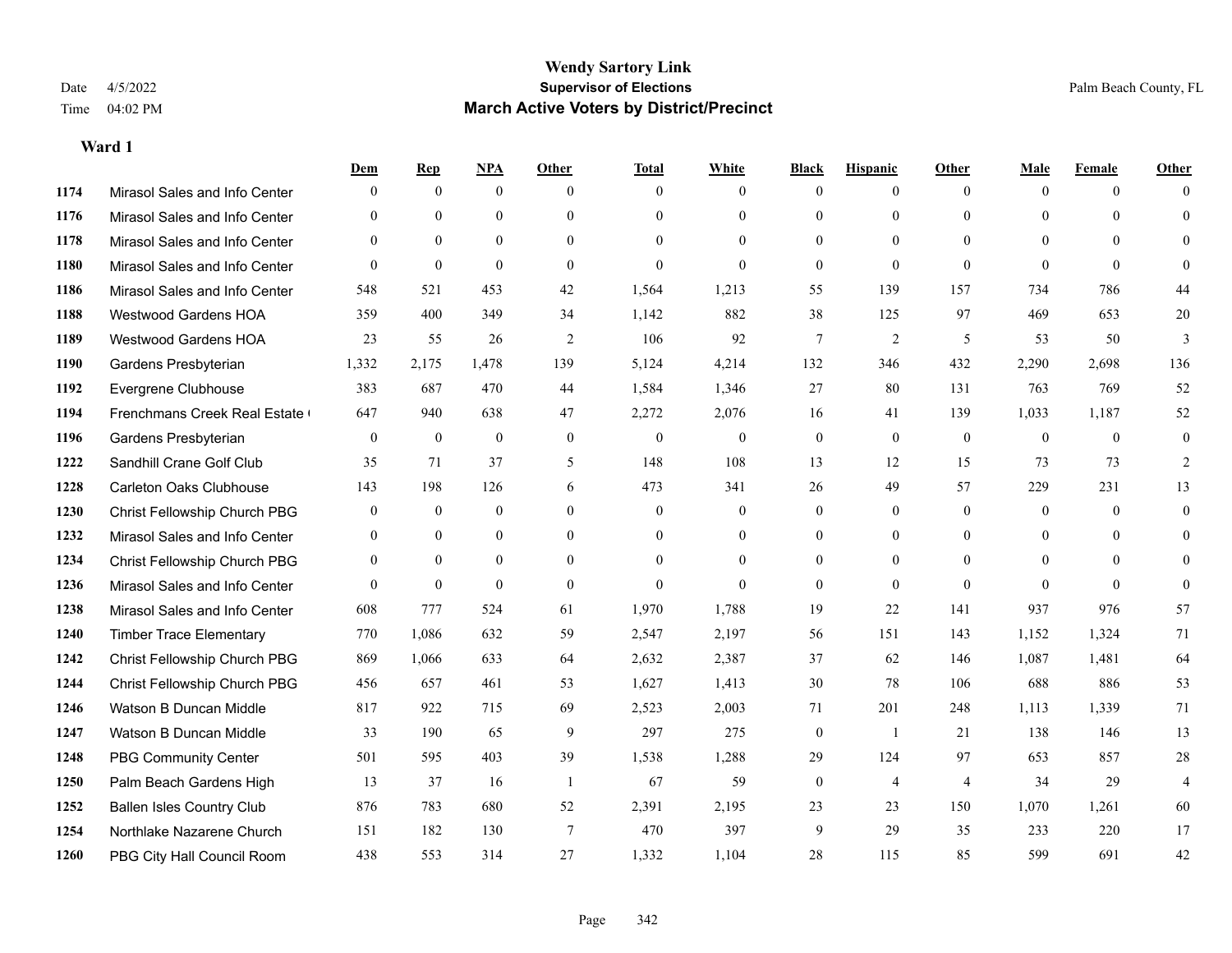#### **Wendy Sartory Link** Date 4/5/2022 **Supervisor of Elections** Palm Beach County, FL Time 04:02 PM **March Active Voters by District/Precinct**

**Dem Rep NPA Other Total White Black Hispanic Other Male Female Other**

| 1262   | PBG Moose Lodge 2010          |          | 2                | $\theta$       | $\theta$       | 3              | 3              | $\Omega$        | $\Omega$       | $\theta$       | $\theta$       | 3        | $\Omega$ |
|--------|-------------------------------|----------|------------------|----------------|----------------|----------------|----------------|-----------------|----------------|----------------|----------------|----------|----------|
| 1264   | PBG City Hall Council Room    | $\Omega$ | $\mathbf{0}$     | $\mathbf{0}$   | $\overline{0}$ | $\overline{0}$ | $\Omega$       | $\Omega$        | $\Omega$       | $\theta$       | $\theta$       | $\theta$ |          |
| 1266   | PBG City Hall Council Room    | 162      | 113              | 137            | 13             | 425            | 260            | 66              | 70             | 29             | 182            | 234      | 9        |
| 1268   | <b>PBG Community Center</b>   | 103      | 73               | 107            | 10             | 293            | 181            | 49              | 33             | 30             | 112            | 166      | 15       |
| 1270   | <b>PBG Community Center</b>   | 3        | $\boldsymbol{0}$ | $\overline{2}$ | $\mathbf{0}$   | 5              | $\overline{2}$ | 2               | $\overline{1}$ | $\mathbf{0}$   | $\overline{2}$ | 2        | -1       |
| 1272   | Palm Beach Gardens Elementar  | 717      | 675              | 553            | 56             | 2,001          | 1,589          | 108             | 129            | 175            | 924            | 1,013    | 64       |
| 1274   | Palm Beach Gardens High       | 578      | 544              | 438            | 37             | 1,597          | 1,208          | 91              | 141            | 157            | 754            | 782      | 61       |
| 1280   | Pew Leadership Center         | 136      | 149              | 112            | 13             | 410            | 348            | 12              | 24             | 26             | 169            | 238      | 3        |
| 1284   | <b>Eissey Campus Theater</b>  | 789      | 810              | 784            | 67             | 2,450          | 1,949          | 88              | 208            | 205            | 1,048          | 1,332    | 70       |
| 1288   | PBG Moose Lodge 2010          | 13       | 24               | $\tau$         | -1             | 45             | 41             | $\overline{1}$  | $\mathbf{0}$   | 3              | 22             | 21       | 2        |
| 1290   | PBG Moose Lodge 2010          | 693      | 846              | 568            | 70             | 2,177          | 1,831          | 52              | 137            | 157            | 879            | 1,239    | 59       |
| 1291   | PBG Moose Lodge 2010          | 26       | 38               | 28             | 2              | 94             | 89             | 3               | $\overline{1}$ |                | 30             | 64       | $\theta$ |
| 1292   | PBG Moose Lodge 2010          | 15       | 48               | 16             | 2              | 81             | 75             |                 |                | $\overline{4}$ | 38             | 40       |          |
| 1296   | Dwight D Eisenhower Elementar | 218      | 259              | 203            | 20             | 700            | 546            | 15              | 91             | 48             | 278            | 397      | 25       |
| 1306   | <b>Eissey Campus Theater</b>  | 14       | 31               | 34             | $\overline{4}$ | 83             | 67             | 2               |                | 13             | 39             | 43       |          |
| 1310   | <b>Eissey Campus Theater</b>  |          | $\overline{2}$   | -1             | $\Omega$       | 4              | $\overline{4}$ | $\Omega$        | $\Omega$       | $\theta$       | 3              |          |          |
| 1318   | PBG Moose Lodge 2010          | $\theta$ | $\theta$         | $\theta$       | $\theta$       | $\Omega$       | $\theta$       | $\Omega$        | $\Omega$       | $\theta$       | $\theta$       | $\Omega$ | $\Omega$ |
| 1324   | Allamanda Elementary          | 448      | 446              | 391            | 48             | 1,333          | 1,050          | 40              | 143            | 100            | 564            | 726      | 43       |
| 1326   | Allamanda Elementary          | 186      | 219              | 165            | 17             | 587            | 499            | $7\phantom{.0}$ | 30             | 51             | 256            | 319      | 12       |
| 1340   | <b>Eissey Campus Theater</b>  | 7        | 6                | 2              | $\theta$       | 15             | 14             | $\theta$        |                | $\Omega$       | 7              | 8        | $\theta$ |
| 1352   | Northlake Nazarene Church     | 652      | 872              | 610            | 50             | 2,184          | 1,576          | 149             | 184            | 275            | 984            | 1,125    | 75       |
| 1360   | Garden Lodge 366 F&AM         | 347      | 338              | 239            | 20             | 944            | 735            | 62              | 72             | 75             | 408            | 508      | 28       |
| 1372   | Garden Lodge 366 F&AM         | 94       | 31               | 44             | 8              | 177            | 81             | 56              | 20             | 20             | 74             | 95       | 8        |
| 6062   | Sandhill Crane Golf Club      | 229      | 422              | 275            | 23             | 949            | 668            | 77              | 71             | 133            | 460            | 458      | 31       |
| 6064   | Sandhill Crane Golf Club      | 34       | 61               | 32             | 3              | 130            | 104            | 8               | 12             | 6              | 64             | 62       |          |
| Ward 1 |                               | 14,468   | 17,904           | 12,898         | 1,224          | 46,494         | 38,298         | 1,505           | 2,974          | 3,717          | 20,645         | 24,533   | 1,316    |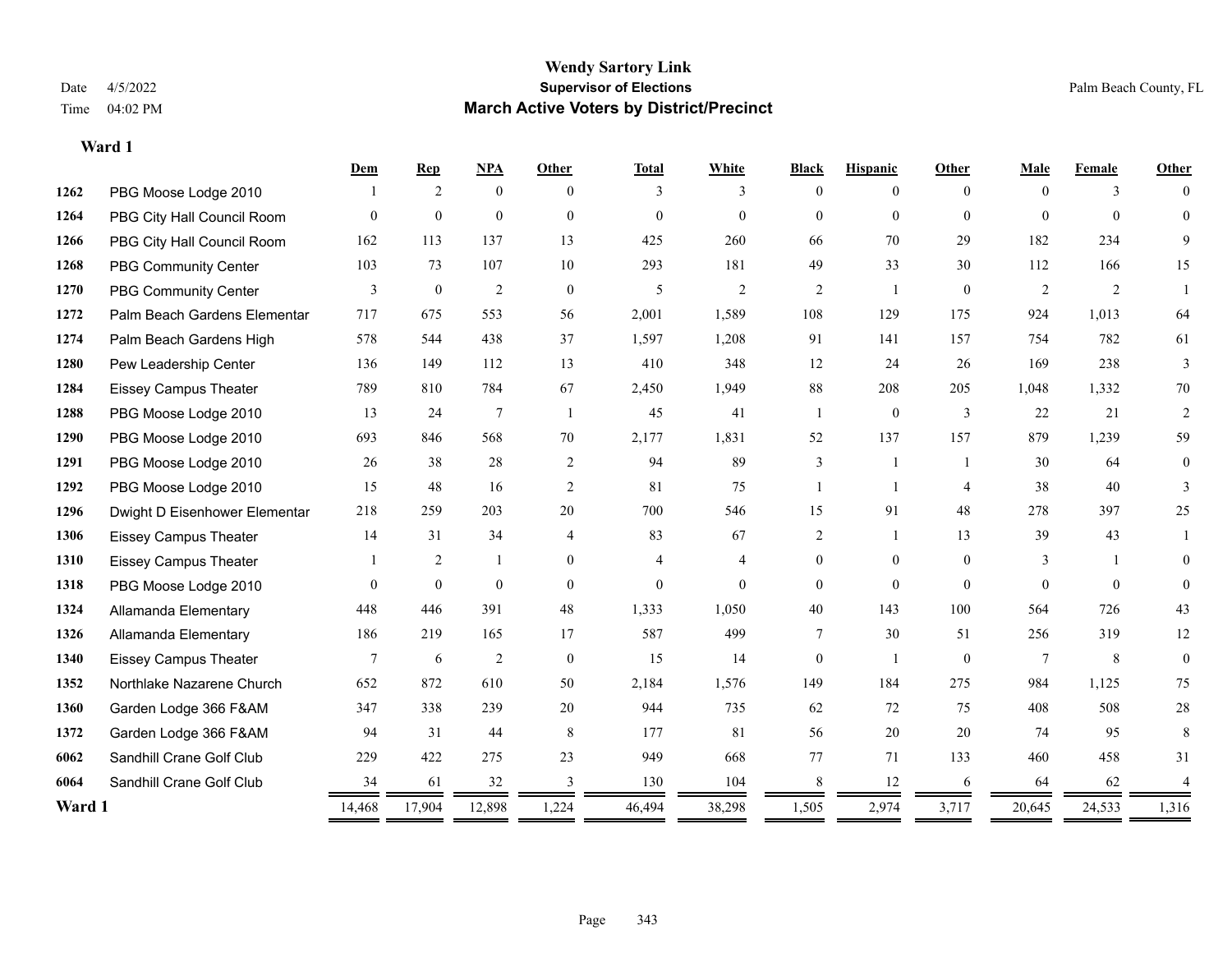| 4/5/2022<br>Date<br>04:02 PM<br>Time |     |            |            |              | <b>Wendy Sartory Link</b><br><b>Supervisor of Elections</b><br><b>March Active Voters by District/Precinct</b> |              |       |                 |              |             |               | Palm Beach County, FL |
|--------------------------------------|-----|------------|------------|--------------|----------------------------------------------------------------------------------------------------------------|--------------|-------|-----------------|--------------|-------------|---------------|-----------------------|
| Ward 1                               | Dem | <b>Rep</b> | <u>NPA</u> | <b>Other</b> | <b>Total</b>                                                                                                   | <b>White</b> | Black | <b>Hispanic</b> | <b>Other</b> | <b>Male</b> | <b>Female</b> | Other                 |
| 1388<br>Palm Beach Shores Town Hall  | 271 | 459        | 319        | 24           | 1.073                                                                                                          | 978          | 14    | 18              | 63           | 505         | 543           | 25                    |
| Ward 1                               | 271 | 459        | 319        | 24           | 1.073                                                                                                          | 978          | 14    | 18              | 63           | 505         | 543           | 25                    |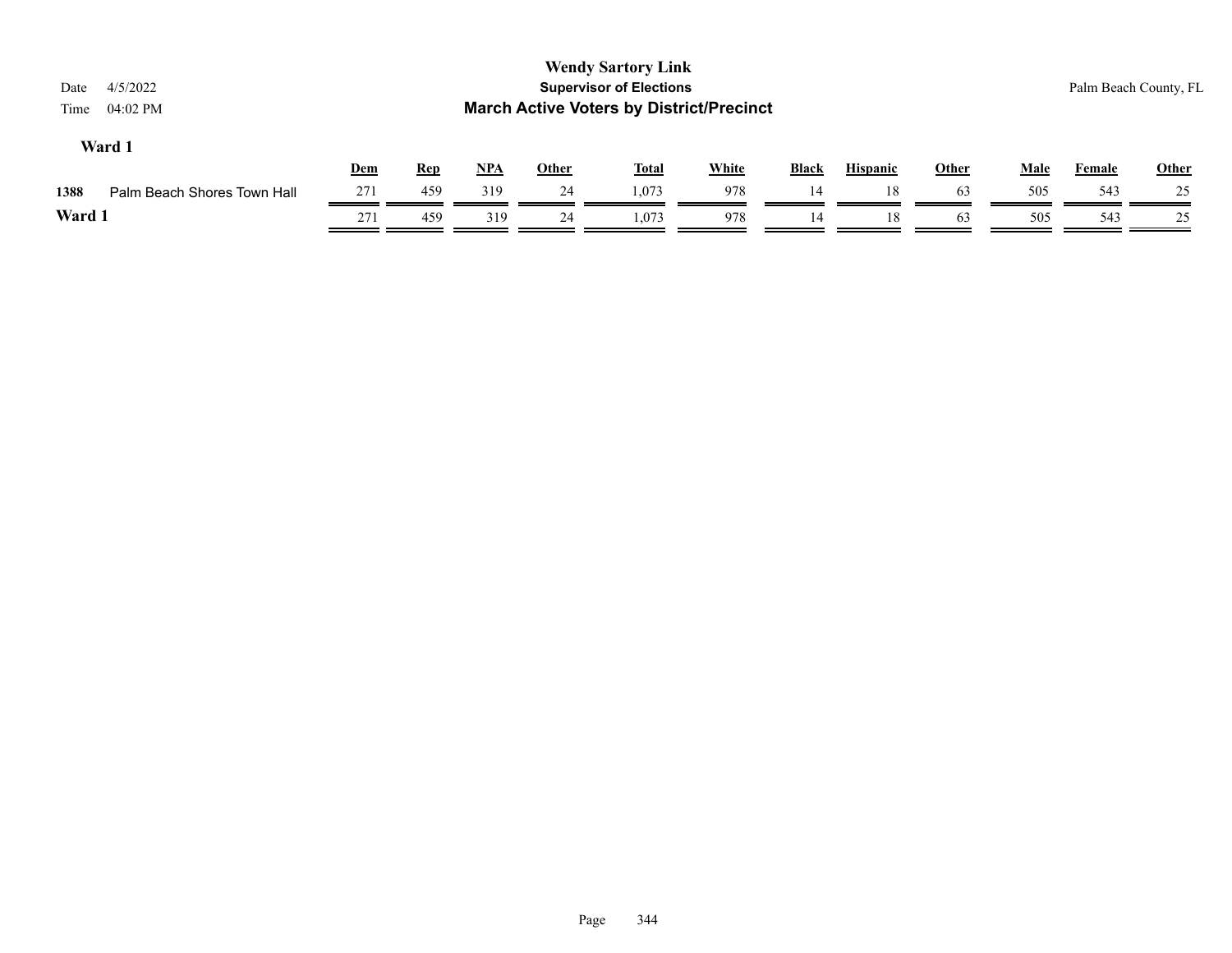#### **Wendy Sartory Link** Date 4/5/2022 **Supervisor of Elections** Palm Beach County, FL Time 04:02 PM **March Active Voters by District/Precinct**

|        |                           | Dem      | <b>Rep</b>   | <b>NPA</b>     | Other    | <b>Total</b> | White          | <b>Black</b>   | <b>Hispanic</b> | Other          | <b>Male</b> | Female   | <b>Other</b>   |
|--------|---------------------------|----------|--------------|----------------|----------|--------------|----------------|----------------|-----------------|----------------|-------------|----------|----------------|
| 2112   | Palm Springs Middle       |          | 6            | 7              | $\theta$ | 20           | 15             | 3              | $\Omega$        | $\overline{2}$ | 9           | 11       | $\overline{0}$ |
| 2118   | Palm Springs Middle       | $\theta$ | $\mathbf{0}$ | $\mathbf{0}$   | $\Omega$ | $\Omega$     | $\overline{0}$ | $\overline{0}$ | $\overline{0}$  | $\Omega$       | $\theta$    | $\theta$ | 0              |
| 2120   | Palm Springs Middle       | 52       | 22           | 45             |          | 120          | 32             | 10             | 53              | 25             | 45          | 65       | 10             |
| 2122   | Palm Springs Middle       |          | $\mathbf{0}$ | $\mathbf{0}$   | $\theta$ |              | $\theta$       |                | $\overline{0}$  | $\theta$       |             | $\theta$ | $\theta$       |
| 2124   | Palm Springs Middle       |          | 3            | 10             | $\theta$ | 17           | 9              |                | 4               |                | 9           | 8        | $\Omega$       |
| 2128   | Palm Springs Middle       | 0        | $\theta$     | $\theta$       | $\Omega$ | $\theta$     | 0              | $\theta$       | $\Omega$        | $\Omega$       | 0           | $\Omega$ | $\theta$       |
| 3002   | Palm Springs Middle       | 819      | 337          | 568            | 46       | 1,770        | 525            | 328            | 753             | 164            | 727         | 972      | 71             |
| 3006   | Faith Presbyterian        | 1,006    | 593          | 696            | 37       | 2,332        | 942            | 286            | 905             | 199            | 961         | 1,272    | 99             |
| 3010   | Faith Presbyterian        | 361      | 214          | 304            | 24       | 903          | 345            | 125            | 356             | 77             | 426         | 442      | 35             |
| 3018   | Palm Springs Middle       | 11       | 11           | 9              | 3        | 34           | 13             | $\overline{0}$ | 17              | $\overline{4}$ | 14          | 19       |                |
| 3020   | Palm Springs Village Hall | 977      | 621          | 797            | 35       | 2,430        | 973            | 173            | 1,078           | 206            | 1,074       | 1,246    | 110            |
| 3024   | Palm Springs Library      | 708      | 400          | 585            | 21       | 1,714        | 633            | 192            | 700             | 189            | 756         | 855      | 103            |
| 3026   | Palm Springs Village Hall | $\theta$ | $\mathbf{0}$ | $\mathbf{0}$   | $\Omega$ | $\Omega$     | $\theta$       | 0              | $\theta$        | $\Omega$       | $\Omega$    | $\Omega$ | $\overline{0}$ |
| 3028   | Palm Springs Village Hall | 2        |              | $\overline{0}$ | $\theta$ | 3            | $\theta$       | 0              | 3               | $\Omega$       |             | 2        | $\Omega$       |
| 3030   | Palm Springs Village Hall | $\theta$ | $\theta$     | $\theta$       | $\Omega$ | $\theta$     | $\theta$       | $\theta$       | $\Omega$        | $\Omega$       | $\Omega$    | $\Omega$ | $\theta$       |
| 3044   | Holy Redeemer Church      | 220      | 67           | 192            |          | 486          | 133            | 103            | 211             | 39             | 213         | 257      | 16             |
| 3048   | Holy Redeemer Church      | 588      | 223          | 481            | 25       | 1,317        | 397            | 260            | 531             | 129            | 584         | 671      | 62             |
| 3050   | Holy Redeemer Church      | 6        | 6            | 2              | $\theta$ | 14           | 8              | 5              |                 | $\Omega$       | 8           | 6        | 0              |
| 3071   | Holy Redeemer Church      | $\theta$ | $\mathbf{0}$ | $\mathbf{0}$   | $\Omega$ | $\Omega$     | $\theta$       | 0              | $\Omega$        | $\Omega$       | $\Omega$    | $\Omega$ | $\Omega$       |
| 3072   | Holy Redeemer Church      | 142      | 25           | 95             |          | 271          | 69             | 110            | 58              | 34             | 100         | 158      | 13             |
| Ward 1 |                           | 4,904    | 2,529        | 3,791          | 208      | 11,432       | 4,094          | 1,599          | 4,670           | 1,069          | 4,928       | 5,984    | 520            |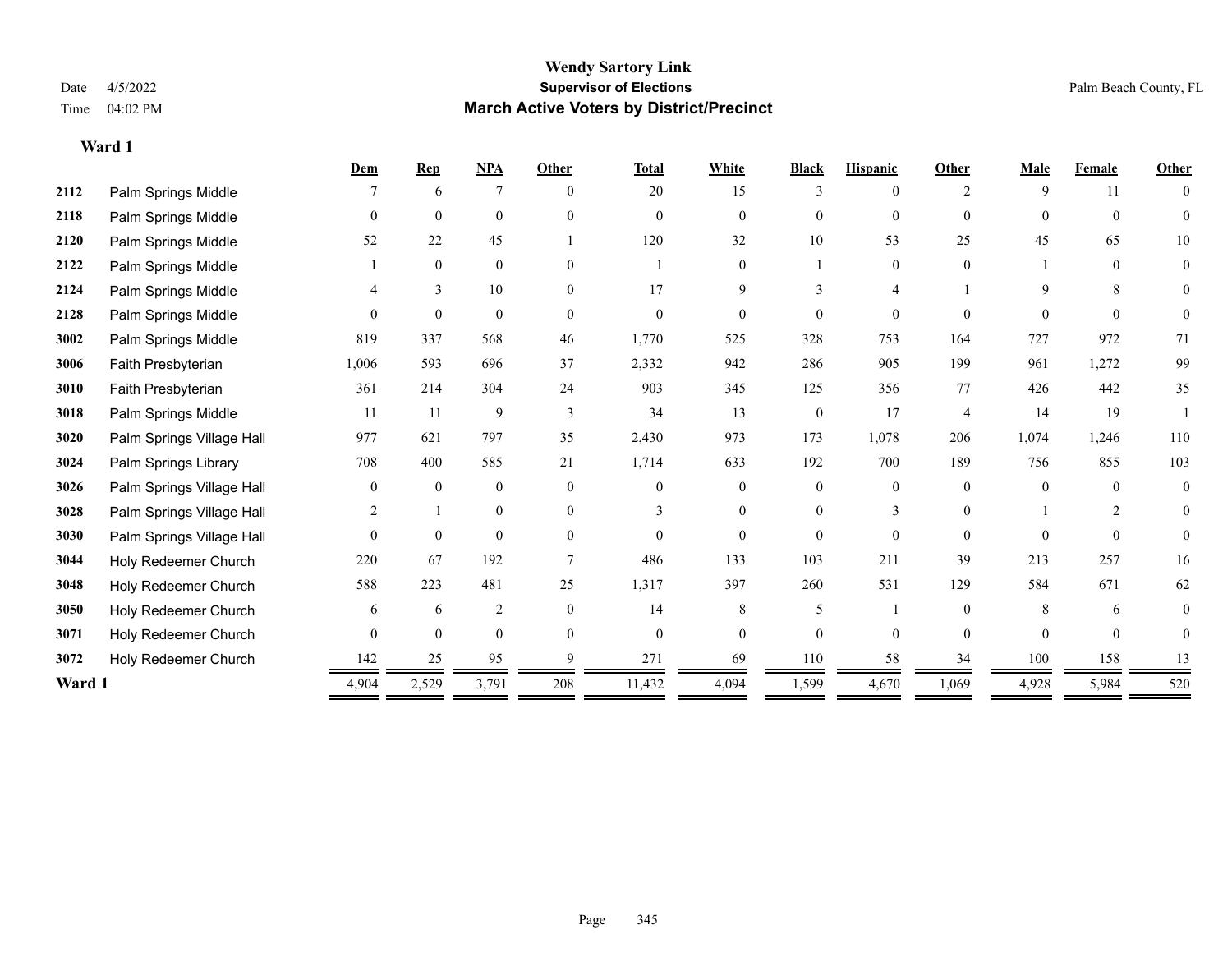|        |                                       | Dem              | <b>Rep</b>       | <b>NPA</b>     | Other          | <b>Total</b> | White          | <b>Black</b>   | <b>Hispanic</b> | Other          | Male           | Female   | Other    |
|--------|---------------------------------------|------------------|------------------|----------------|----------------|--------------|----------------|----------------|-----------------|----------------|----------------|----------|----------|
| 1356   | Casa Rio Clubhouse                    | 804              | 426              | 524            | 40             | 1,794        | 900            | 406            | 244             | 244            | 773            | 960      | 61       |
| 1358   | RB Prep Achievement Academy           | 15               | 5                | 3              | $\overline{0}$ | 23           | 10             | 8              | -1              | $\overline{4}$ | 14             | 6        | 3        |
| 1364   | RB Prep Achievement Academy           | 449              | 126              | 290            | 17             | 882          | 235            | 355            | 175             | 117            | 371            | 484      | 27       |
| 1368   | RB Prep Achievement Academy           | $\mathbf{0}$     | $\mathbf{0}$     | $\mathbf{0}$   | $\mathbf{0}$   | $\mathbf{0}$ | $\overline{0}$ | $\overline{0}$ | $\overline{0}$  | $\theta$       | $\theta$       | $\theta$ | $\theta$ |
| 1384   | <b>Phil Foster Park Marine Center</b> | 294              | 576              | 294            | 32             | 1,196        | 1,065          | 22             | 40              | 69             | 587            | 583      | 26       |
| 1386   | Phil Foster Park Marine Center        | 599              | 1,143            | 740            | 84             | 2,566        | 2,209          | 63             | 85              | 209            | 1,194          | 1,308    | 64       |
| 7004   | J F Kennedy Middle                    | $\overline{0}$   | $\mathbf{0}$     | $\mathbf{0}$   | $\theta$       | $\Omega$     | $\overline{0}$ | $\theta$       | $\overline{0}$  | $\Omega$       | $\overline{0}$ | $\Omega$ | $\theta$ |
| 7014   | RB Prep Achievement Academy           | $\overline{0}$   | $\mathbf{0}$     | $\mathbf{0}$   | $\overline{0}$ | $\theta$     | $\overline{0}$ | $\overline{0}$ | $\overline{0}$  | $\theta$       | $\mathbf{0}$   | $\theta$ | $\theta$ |
| 7018   | RB Prep Achievement Academy           | $\overline{0}$   | $\theta$         | $\overline{0}$ | $\theta$       | $\Omega$     | $\theta$       | $\theta$       | $\Omega$        | $\Omega$       | $\theta$       | $\theta$ | $\Omega$ |
| 7020   | RB Prep Achievement Academy           | $\overline{0}$   | $\mathbf{0}$     | $\mathbf{0}$   | $\theta$       | $\theta$     | $\Omega$       | $\Omega$       | $\overline{0}$  | $\Omega$       | $\theta$       | $\theta$ | $\theta$ |
| 7022   | J F Kennedy Middle                    | 876              | 186              | 374            | 28             | 1,464        | 293            | 808            | 151             | 212            | 651            | 768      | 45       |
| 7024   | Hurst Chapel AME Church               | 1,577            | 91               | 379            | 20             | 2,067        | 157            | 1,668          | 94              | 148            | 859            | 1,139    | 69       |
| 7025   | Hurst Chapel AME Church               | 277              | 37               | 118            | 3              | 435          | 59             | 274            | 46              | 56             | 164            | 255      | 16       |
| 7026   | Lindsey Davis Senior Comm Ctr         | 2,246            | 84               | 464            | 20             | 2,814        | 70             | 2,494          | 43              | 207            | 1,157          | 1,565    | 92       |
| 7028   | <b>Wells Recreation Center</b>        | 1,881            | 159              | 493            | 22             | 2,555        | 258            | 1,993          | 107             | 197            | 1,115          | 1,352    | $88\,$   |
| 7030   | Riviera Beach Marina Event Ctr        | 190              | 329              | 173            | 22             | 714          | 569            | 47             | 47              | 51             | 367            | 325      | 22       |
| 7034   | Suncoast High                         | 1,300            | 212              | 509            | 27             | 2,048        | 351            | 1,251          | 150             | 296            | 850            | 1,120    | $78\,$   |
| 7036   | RB Prep Achievement Academy           | $\boldsymbol{0}$ | $\boldsymbol{0}$ | 6              | $\mathbf{0}$   | 6            | $\mathbf{0}$   | $\mathbf{0}$   | $\mathbf{0}$    | 6              | 4              |          |          |
| 7040   | Mary McLeod Bethune Elementa          | 1,225            | 53               | 266            | 17             | 1,561        | 35             | 1,375          | 51              | 100            | 627            | 890      | 44       |
| 7041   | Mary McLeod Bethune Elementa          | 392              | 33               | 126            | 9              | 560          | 41             | 432            | 31              | 56             | 217            | 321      | 22       |
| 7042   | Dan Calloway Complex                  | 1,713            | 76               | 411            | 21             | 2,221        | 49             | 1,948          | 49              | 175            | 920            | 1,230    | 71       |
| 7044   | <b>Wells Recreation Center</b>        | 1,383            | 93               | 391            | 16             | 1,883        | 193            | 1,475          | 70              | 145            | 785            | 1,023    | 75       |
| 7046   | Riviera Beach Marina Event Ctr        | 37               | 34               | 21             | 5              | 97           | 79             | 9              | 2               | 7              | 55             | 41       |          |
| Ward 1 |                                       | 15,258           | 3,663            | 5,582          | 383            | 24,886       | 6,573          | 14,628         | 1,386           | 2,299          | 10,710         | 13,371   | 805      |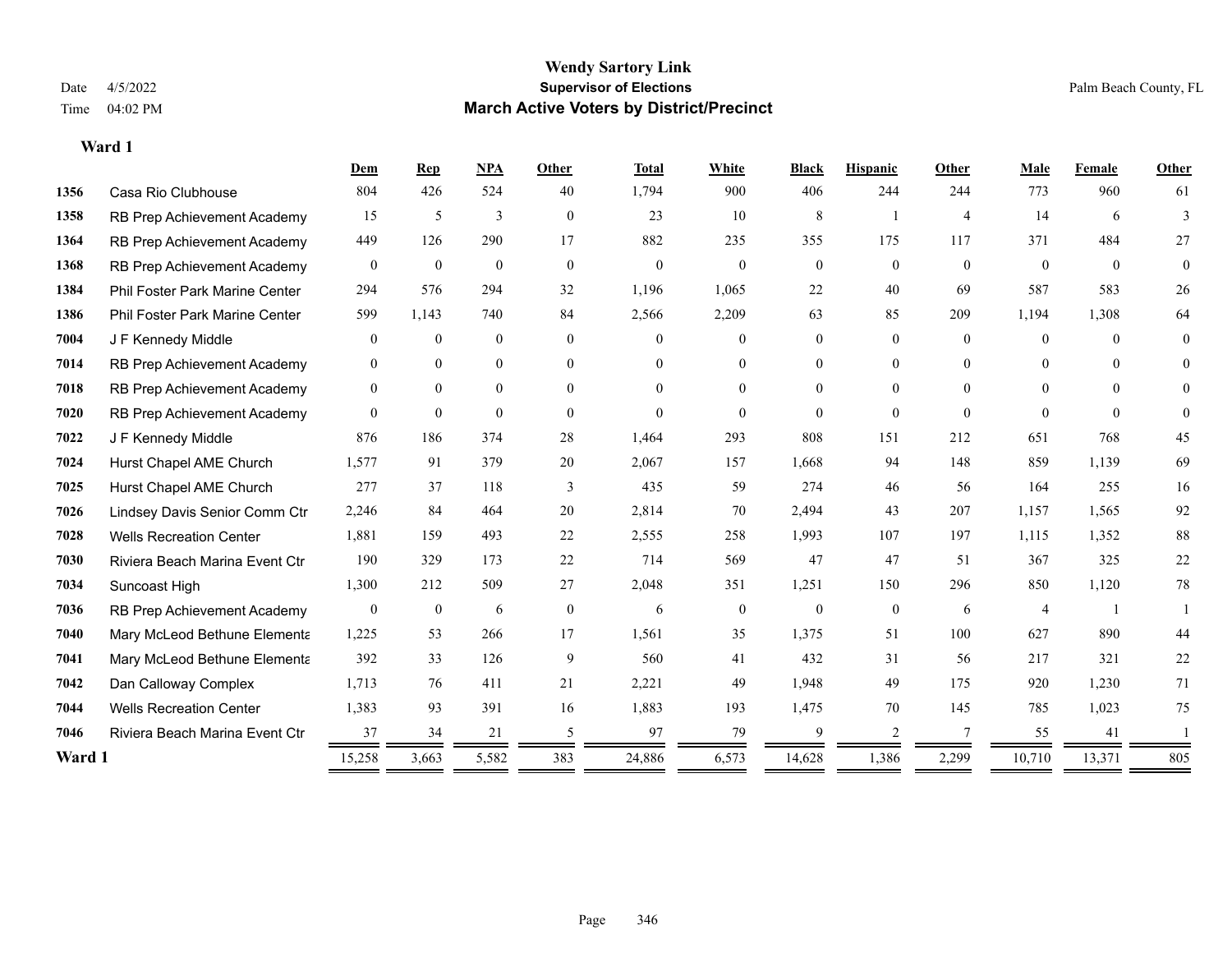#### **Wendy Sartory Link** Date 4/5/2022 **Supervisor of Elections** Palm Beach County, FL Time 04:02 PM **March Active Voters by District/Precinct**

|        |                              | Dem      | <b>Rep</b>     | <b>NPA</b>     | Other          | <b>Total</b> | White          | <b>Black</b> | <b>Hispanic</b> | Other    | Male           | Female         | Other          |
|--------|------------------------------|----------|----------------|----------------|----------------|--------------|----------------|--------------|-----------------|----------|----------------|----------------|----------------|
| 6098   | <b>HL Johnson Elementary</b> | 661      | 546            | 509            | 44             | 1,760        | 966            | 321          | 283             | 190      | 793            | 925            | 42             |
| 6100   | Madison Green Country Club   | 1,225    | 712            | 773            | 51             | 2,761        | 1,169          | 791          | 414             | 387      | 1,268          | 1,391          | 102            |
| 6102   | <b>RPB Recreation Center</b> | 657      | 474            | 454            | 28             | 1,613        | 950            | 262          | 261             | 140      | 674            | 888            | 51             |
| 6104   | <b>Crestwood Middle</b>      | 182      | 155            | 131            | 9              | 477          | 225            | 77           | 88              | 87       | 221            | 233            | 23             |
| 6106   | <b>RPB Recreation Center</b> | 212      | 125            | 213            | 11             | 561          | 233            | 101          | 151             | 76       | 229            | 311            | 21             |
| 6112   | <b>Crestwood Middle</b>      | 461      | 427            | 357            | 31             | 1,276        | 692            | 235          | 210             | 139      | 589            | 648            | 39             |
| 6114   | Royal Palm Beach High        | 1,041    | 711            | 720            | 45             | 2,517        | 1,362          | 472          | 453             | 230      | 1,178          | 1.247          | 92             |
| 6116   | <b>HL Johnson Elementary</b> | 699      | 416            | 506            | 57             | 1,678        | 847            | 327          | 289             | 215      | 743            | 891            | 44             |
| 6118   | <b>RPB Branch Library</b>    | 1,060    | 557            | 722            | 60             | 2,399        | 1,133          | 568          | 445             | 253      | 1,043          | 1,271          | 85             |
| 6120   | Royal Palm Beach High        | 416      | 324            | 282            | 20             | 1,042        | 502            | 206          | 157             | 177      | 493            | 524            | 25             |
| 6122   | <b>RPB Cultural Center</b>   | 1,159    | 678            | 767            | 52             | 2,656        | 1,400          | 495          | 511             | 250      | 1,131          | 1,436          | 89             |
| 6124   | <b>RPB Cultural Center</b>   | 586      | 329            | 408            | 25             | 1,348        | 646            | 286          | 296             | 120      | 569            | 735            | 44             |
| 6126   | Calypso Bay Waterpark        | 670      | 301            | 497            | 30             | 1,498        | 537            | 411          | 360             | 190      | 651            | 793            | 54             |
| 6128   | Royal Palm Beach High        | 33       | 24             | 26             | 3              | 86           | 46             | 26           | 9               | 5        | 39             | 47             | $\mathbf{0}$   |
| 6132   | Royal Palm Beach High        | 387      | 191            | 268            | 17             | 863          | 413            | 164          | 196             | 90       | 397            | 439            | 27             |
| 6134   | Christ Fellowship Church RPB | 947      | 471            | 706            | 31             | 2,155        | 841            | 514          | 504             | 296      | 960            | 1,107          | $88\,$         |
| 6136   | Calypso Bay Waterpark        |          | $\overline{0}$ | $\overline{0}$ | $\theta$       |              | $\overline{0}$ |              | $\mathbf{0}$    | $\theta$ | $\theta$       |                | $\theta$       |
| 6138   | Royal Palm Beach High        | 0        | $\Omega$       | $\overline{0}$ | $\theta$       | $\Omega$     | $\overline{0}$ | $\theta$     | $\theta$        | $\theta$ | $\theta$       | $\theta$       | $\theta$       |
| 6142   | Christ Fellowship Church RPB | 0        | $\overline{0}$ | $\overline{0}$ | $\theta$       | $\Omega$     | $\overline{0}$ | 0            | $\overline{0}$  | $\Omega$ | $\theta$       | $\Omega$       | $\overline{0}$ |
| 6144   | Christ Fellowship Church RPB | $\theta$ | $\overline{0}$ | $\overline{0}$ | $\theta$       | $\Omega$     | $\overline{0}$ | 0            | $\mathbf{0}$    | $\Omega$ | $\overline{0}$ | $\overline{0}$ | $\mathbf{0}$   |
| 6148   | Christ Fellowship Church RPB | $\theta$ | $\overline{0}$ |                | $\theta$       |              |                | 0            | $\theta$        | $\Omega$ | $\Omega$       |                | $\overline{0}$ |
| 6170   | Christ Fellowship Church RPB | $\Omega$ | 5              |                | $\theta$       | 6            | 6              | $\theta$     | $\theta$        | $\Omega$ | 2              | $\overline{4}$ | $\theta$       |
| 6172   | Christ Fellowship Church RPB | 1,280    | 597            | 877            | 72             | 2,826        | 982            | 885          | 638             | 321      | 1,222          | 1,496          | 108            |
| 6176   | Christ Fellowship Church RPB | 26       | 21             | 24             | $\overline{2}$ | 73           | 30             | 13           | 23              | 7        | 32             | 37             | $\overline{4}$ |
| Ward 1 |                              | 11,703   | 7,064          | 8,242          | 588            | 27,597       | 12,981         | 6,155        | 5,288           | 3,173    | 12,234         | 14,425         | 938            |
|        |                              | = =      |                |                |                |              |                |              |                 |          |                |                |                |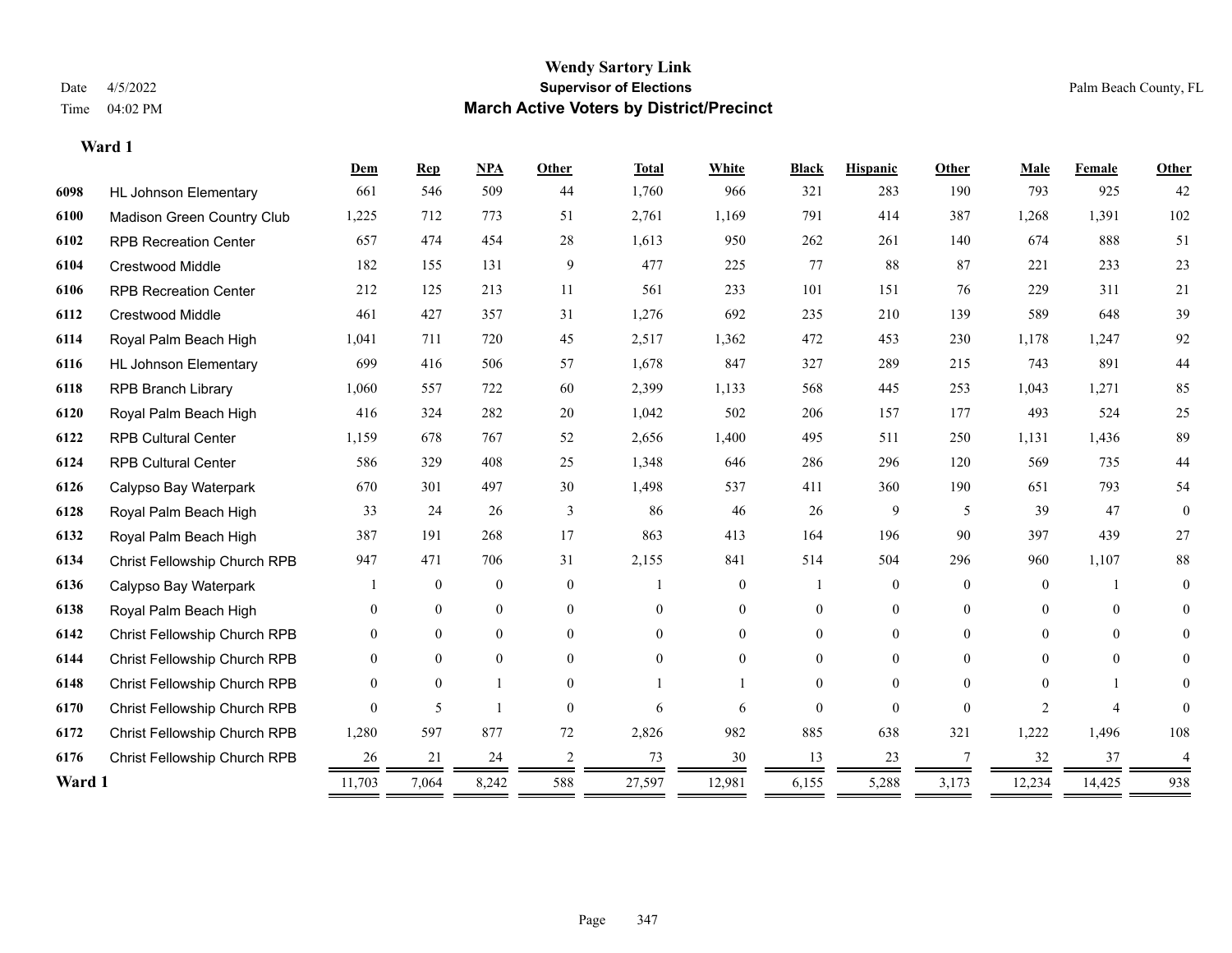| 4/5/2022<br>Date<br>04:02 PM<br>Time |            |            |       |              | <b>Wendy Sartory Link</b><br><b>Supervisor of Elections</b><br><b>March Active Voters by District/Precinct</b> |              |        |                 |              |             | Palm Beach County, FL |              |
|--------------------------------------|------------|------------|-------|--------------|----------------------------------------------------------------------------------------------------------------|--------------|--------|-----------------|--------------|-------------|-----------------------|--------------|
| Ward 1                               | <b>Dem</b> | <b>Rep</b> | $NPA$ | <b>Other</b> | <b>Total</b>                                                                                                   | <b>White</b> | Black  | <b>Hispanic</b> | <b>Other</b> | <b>Male</b> | Female                | <b>Other</b> |
| South Bay Commission Chambe<br>6018  | 1,186      | 88         | 232   | 12           | 1,518                                                                                                          | 62           | 1,169  | 210             |              | 637         | 842                   | 39           |
| Ward 1                               | 1,186      | 88         | 232   |              | 1,518                                                                                                          | 62           | . 169ء | 210             |              | 637         | 842                   | 39           |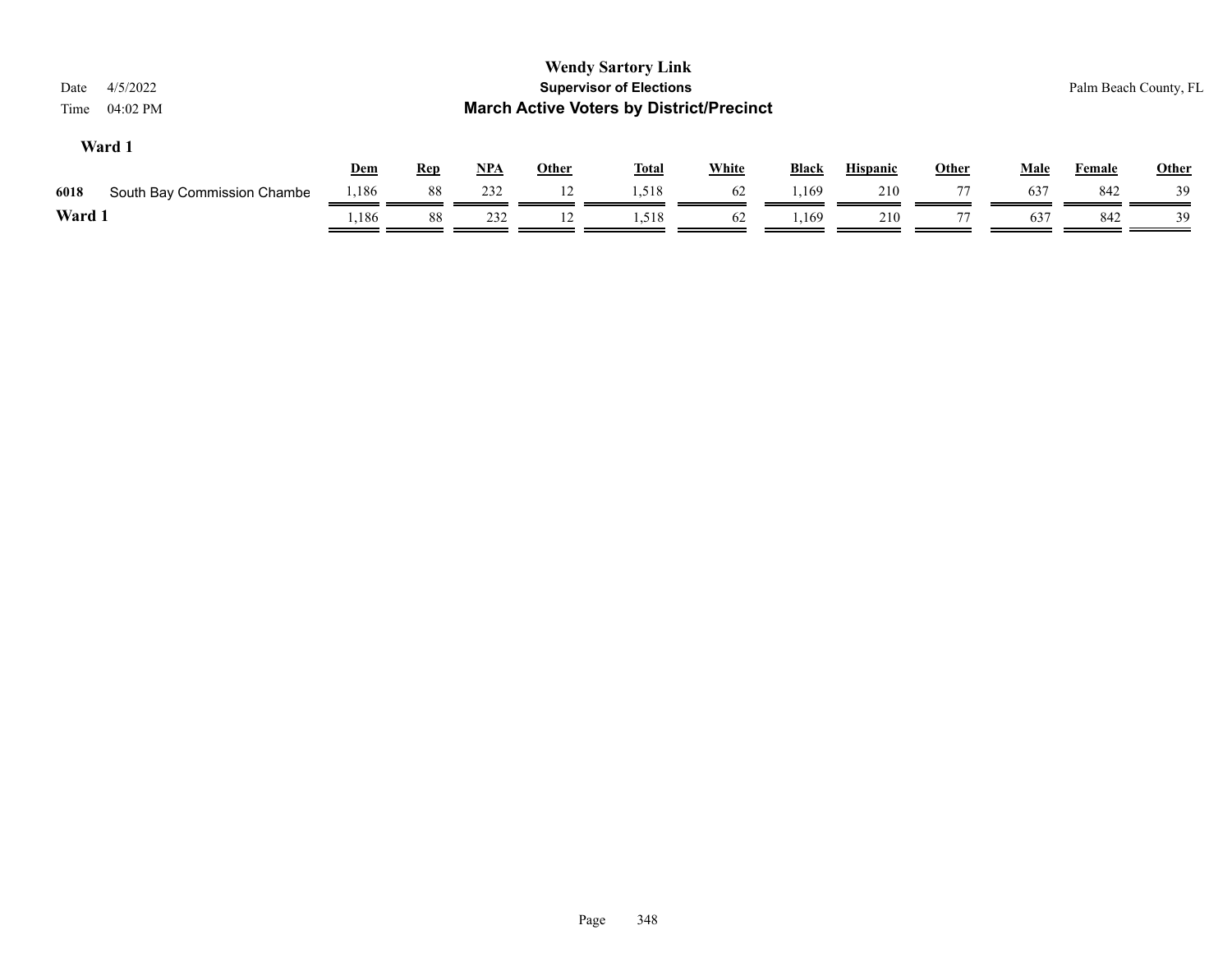| 4/5/2022<br>Date<br>04:02 PM<br>Time |            |            |       |              | <b>Wendy Sartory Link</b><br><b>Supervisor of Elections</b><br><b>March Active Voters by District/Precinct</b> |              |              |                 |              |             |               | Palm Beach County, FL |
|--------------------------------------|------------|------------|-------|--------------|----------------------------------------------------------------------------------------------------------------|--------------|--------------|-----------------|--------------|-------------|---------------|-----------------------|
| Ward 1                               | <b>Dem</b> | <b>Rep</b> | $NPA$ | <b>Other</b> | <b>Total</b>                                                                                                   | <b>White</b> | <b>Black</b> | <b>Hispanic</b> | <b>Other</b> | <b>Male</b> | <b>Female</b> | Other                 |
| 4004<br>South Palm Beach Town Hall   | 392        | 519        | 397   | 33           | 1.341                                                                                                          | 1,147        | 21           | 81              | 92           | 586         | 708           | 47                    |
| Ward 1                               | 392        | 519        | 397   | 33           | 1,341                                                                                                          | 1,147        | 21           | 81              | 92           | 586         | 708           | 47                    |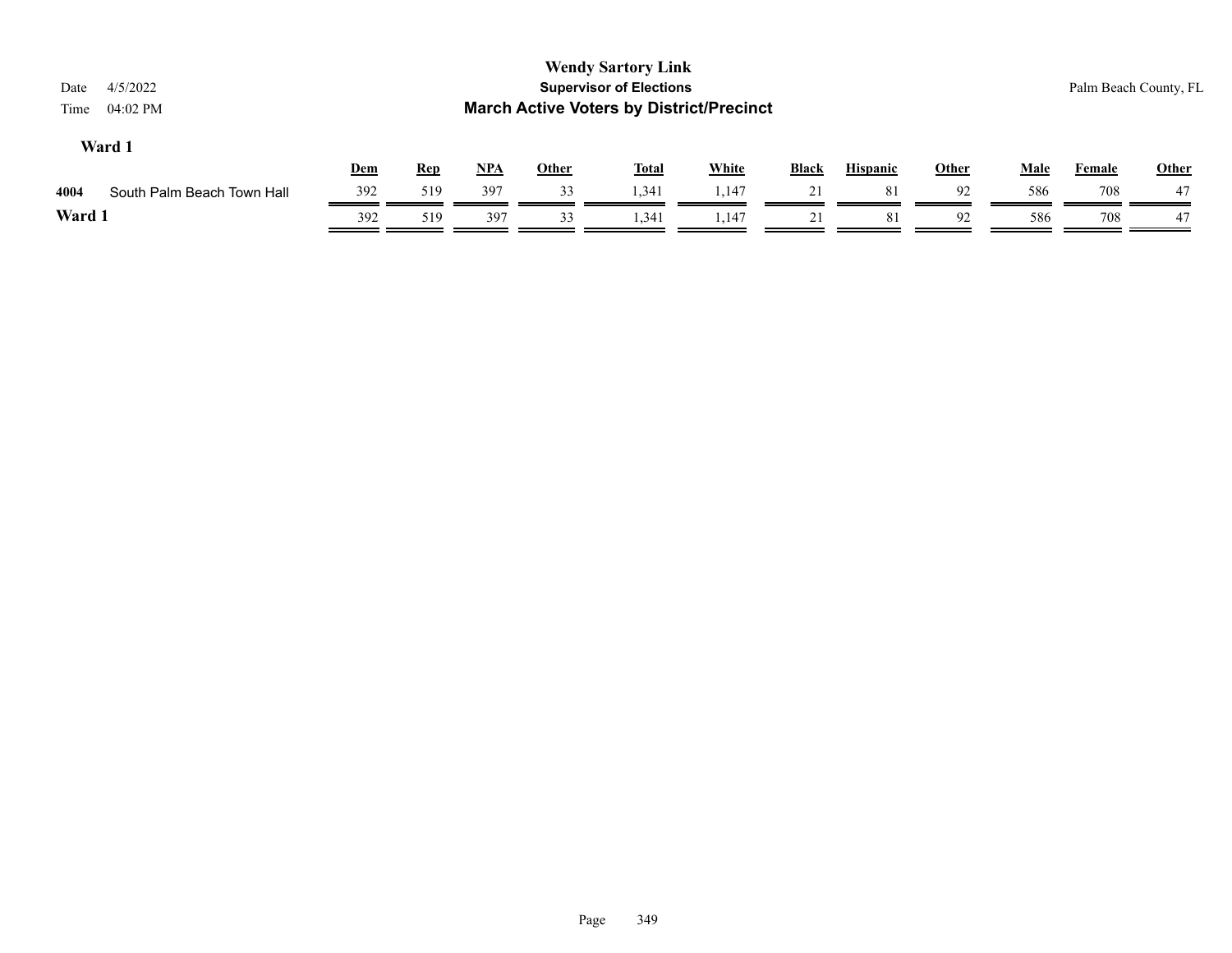|        |                                  | <u>Dem</u> | <b>Rep</b> | <u>NPA</u> | Other    | <b>Total</b> | White | <b>Black</b> | <b>Hispanic</b> | Other    | <b>Male</b> | Female       | <b>Other</b> |
|--------|----------------------------------|------------|------------|------------|----------|--------------|-------|--------------|-----------------|----------|-------------|--------------|--------------|
| 1078   | First Baptist Church Teq         | 337        | 892        | 386        | 24       | 1,639        | 1,533 |              | 41              | 61       | 792         | 812          | 35           |
| 1088   | First Baptist Church Teq         | 10         | 45         | 20         | $\theta$ | 75           | 66    | $\mathbf{0}$ |                 | 6        | 38          | 36           |              |
| 1094   | First Baptist Church Teq         | 568        | 876        | 545        | 44       | 2,033        | 1,833 | Q            | 76              | 115      | 924         | 1,063        | 46           |
| 1112   | <b>Tequesta Council Chambers</b> | 23         | 82         | 43         |          | 157          | 137   | b.           |                 |          | 73          | 81           |              |
| 1116   | <b>Tequesta Council Chambers</b> |            |            | $\theta$   | $\Omega$ | $\theta$     | 0     | $\theta$     | $\theta$        | $\Omega$ |             | $\mathbf{0}$ | $\theta$     |
| 1118   | <b>Tequesta Council Chambers</b> | 157        | 252        | 185        | 21       | 615          | 521   | 13           | 42              | 39       | 238         | 362          | 15           |
| 1120   | <b>Tequesta Council Chambers</b> | 74         | 235        | 112        | 15       | 436          | 403   | $\Omega$     |                 | 22       | 208         | 219          | $\mathbf Q$  |
| Ward 1 |                                  | ,169       | 2,382      | 1,291      | 113      | 4,955        | 4,493 | 32           | 182             | 248      | 2,273       | 2,573        | 109          |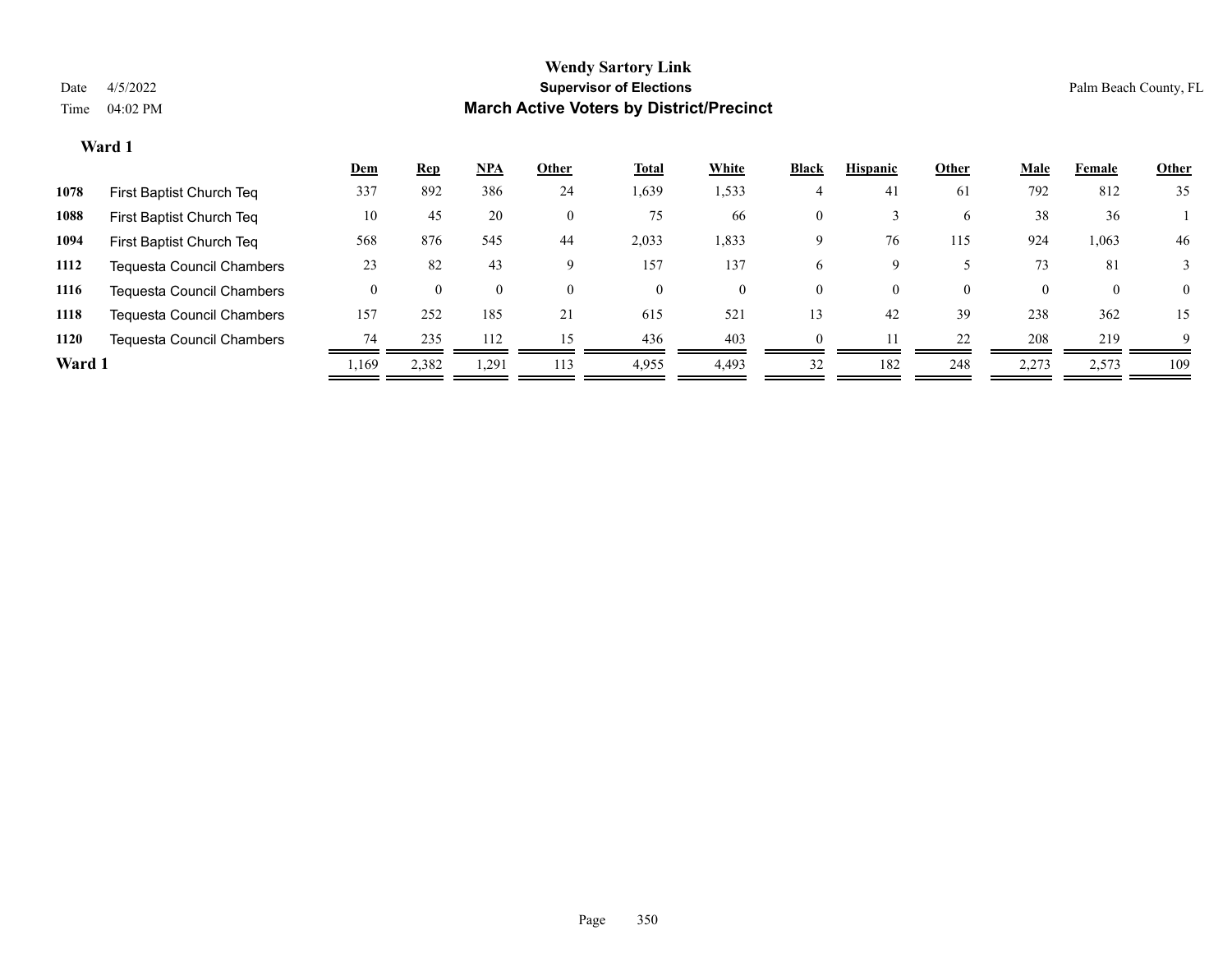| <b>Wendy Sartory Link</b><br><b>Supervisor of Elections</b><br>4/5/2022<br>Date<br><b>March Active Voters by District/Precinct</b><br>04:02 PM<br>Time |                            |     |            |            |              |              |              |          |                 |              |             | Palm Beach County, FL |              |
|--------------------------------------------------------------------------------------------------------------------------------------------------------|----------------------------|-----|------------|------------|--------------|--------------|--------------|----------|-----------------|--------------|-------------|-----------------------|--------------|
|                                                                                                                                                        | Ward 1                     | Dem | <b>Rep</b> | <u>NPA</u> | <b>Other</b> | <b>Total</b> | <b>White</b> | Black    | <b>Hispanic</b> | <b>Other</b> | <b>Male</b> | Female                | <b>Other</b> |
| 4030                                                                                                                                                   | Village of Golf Admin Bldg | 37  | 176        | 56         | 4            | 273          | 267          | $\theta$ |                 |              | 130         | 141                   |              |
| Ward 1                                                                                                                                                 |                            | 37  | 176        | 56         |              | 273          | 267          |          |                 |              | 130         | 141                   |              |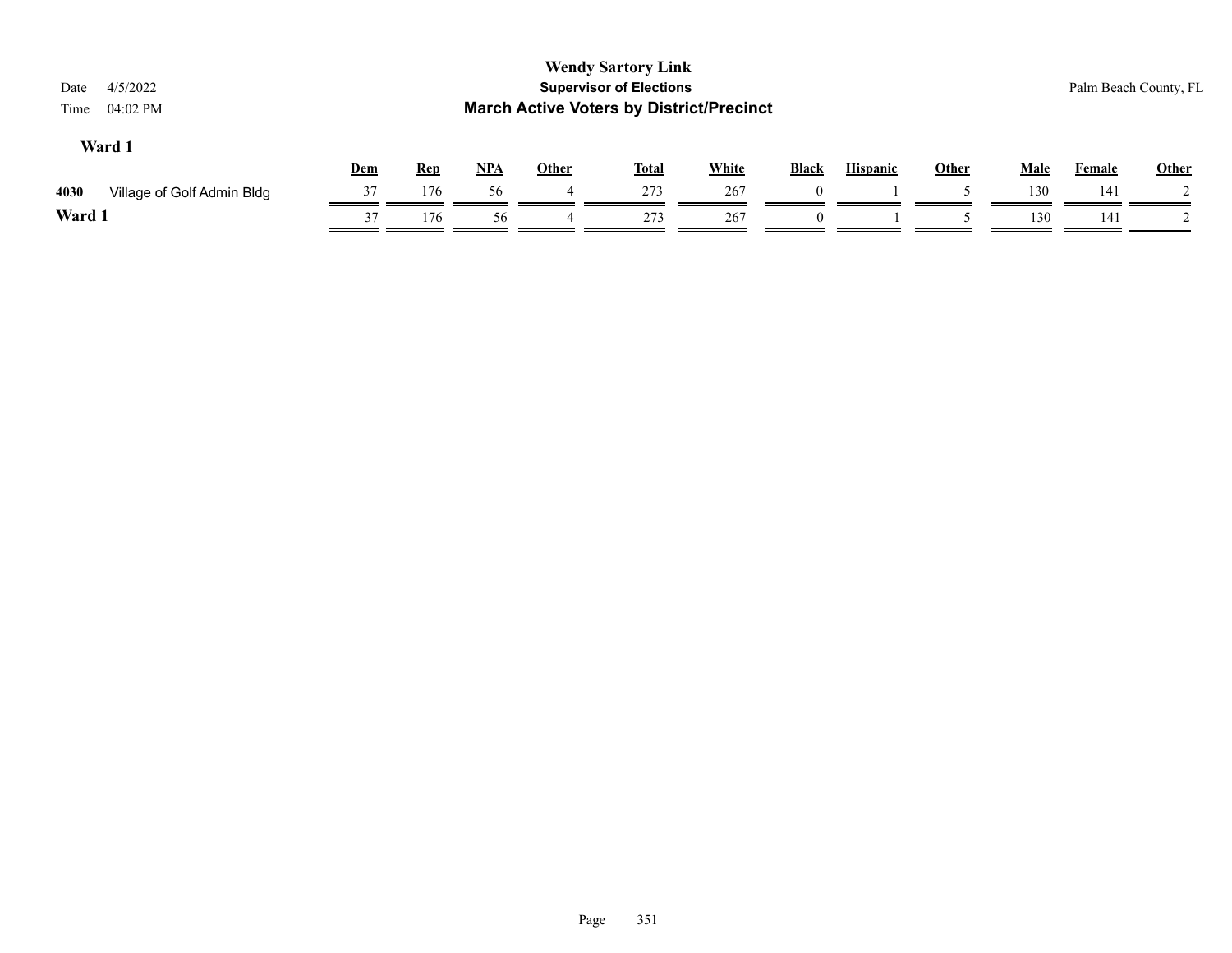|      |                                     | Dem          | <b>Rep</b>   | NPA              | <b>Other</b> | <b>Total</b> | <b>White</b>   | <b>Black</b>   | <b>Hispanic</b> | Other    | <b>Male</b>  | Female         | <b>Other</b>    |
|------|-------------------------------------|--------------|--------------|------------------|--------------|--------------|----------------|----------------|-----------------|----------|--------------|----------------|-----------------|
| 2146 | Village Walk HOA Clubhouse          | 543          | 543          | 431              | 46           | 1,563        | 1,207          | 62             | 148             | 146      | 659          | 857            | 47              |
| 6150 | <b>Binks Forest Elementary</b>      | 24           | 41           | 38               | 2            | 105          | 79             | $\overline{4}$ | 10              | 12       | 44           | 58             | 3               |
| 6152 | <b>Binks Forest Elementary</b>      | 411          | 566          | 382              | 36           | 1,395        | 1,056          | 48             | 137             | 154      | 654          | 696            | 45              |
| 6154 | Wellington Landings Middle          | 455          | 506          | 402              | 30           | 1,393        | 996            | 87             | 193             | 117      | 626          | 726            | 41              |
| 6156 | <b>Binks Forest Elementary</b>      | 623          | 725          | 583              | 42           | 1,973        | 1,374          | 124            | 300             | 175      | 901          | 1.015          | 57              |
| 6158 | <b>Wellington Elementary</b>        | 775          | 937          | 566              | 38           | 2,316        | 1,696          | 134            | 322             | 164      | 1,066        | 1,178          | $72\,$          |
| 6160 | Wellington Landings Middle          | 650          | 596          | 561              | 44           | 1,851        | 1,212          | 164            | 333             | 142      | 867          | 930            | 54              |
| 6162 | First Baptist Church Wel            | 742          | 700          | 573              | 43           | 2,058        | 1,296          | 215            | 360             | 187      | 921          | 1,072          | 65              |
| 6164 | First Baptist Church Wel            | 841          | 810          | 603              | 58           | 2,312        | 1,539          | 199            | 378             | 196      | 1,036        | 1,209          | 67              |
| 6166 | <b>Wellington Community Center</b>  | 845          | 863          | 766              | 46           | 2,520        | 1,733          | 160            | 415             | 212      | 1,168        | 1,274          | $78\,$          |
| 6168 | First Baptist Church Wel            | 125          | 174          | 147              | 9            | 455          | 347            | 27             | 42              | 39       | 208          | 235            | 12              |
| 6182 | New Horizons Elementary             | 292          | 452          | 325              | 14           | 1,083        | 791            | 45             | 116             | 131      | 464          | 588            | 31              |
| 6184 | Wellington High                     | 650          | 595          | 532              | 36           | 1,813        | 1,114          | 250            | 287             | 162      | 799          | 960            | 54              |
| 6186 | <b>Elbridge Gale Elementary</b>     | 786          | 570          | 653              | 41           | 2,050        | 1,126          | 296            | 430             | 198      | 902          | 1,079          | 69              |
| 6188 | Wellington Village Park             | 217          | 432          | 311              | 27           | 987          | 842            | 15             | 46              | 84       | 396          | 542            | 49              |
| 6190 | Wellington Village Hall             | 806          | 445          | 661              | 47           | 1,959        | 876            | 361            | 516             | 206      | 814          | 1,072          | 73              |
| 6192 | St Peters Methodist Church          | 964          | 792          | 788              | 69           | 2,613        | 1,548          | 287            | 549             | 229      | 1,183        | 1,347          | 83              |
| 6194 | <b>Equestrian Trails Elementary</b> | 503          | 287          | 354              | 18           | 1,162        | 524            | 296            | 148             | 194      | 517          | 592            | 53              |
| 6198 | Wellington Branch Library           | 510          | 360          | 363              | 38           | 1,271        | 704            | 191            | 267             | 109      | 548          | 687            | 36              |
| 6200 | <b>Emerald Cove Middle</b>          | 531          | 569          | 529              | 53           | 1,682        | 1,057          | 176            | 265             | 184      | 736          | 893            | 53              |
| 6202 | <b>Emerald Cove Middle</b>          | 108          | 87           | 91               | 8            | 294          | 172            | 52             | 51              | 19       | 135          | 152            | $7\phantom{.0}$ |
| 6204 | <b>Emerald Cove Middle</b>          | 35           | 18           | 37               | 3            | 93           | 46             | 25             | 14              | 8        | 25           | 64             | $\overline{4}$  |
| 6208 | Buena Vida Clubhouse                | 320          | 199          | 183              | 14           | 716          | 624            | 23             | 26              | 43       | 320          | 380            | 16              |
| 6210 | Villa Olympia Clubhouse             | 1,551        | 1,067        | 1,327            | 101          | 4,046        | 1,821          | 700            | 686             | 839      | 1,908        | 1,951          | 187             |
| 6212 | <b>Wellington Village Park</b>      | 146          | 216          | 183              | 16           | 561          | 382            | 17             | 94              | 68       | 253          | 280            | $28\,$          |
| 6214 | Wellington Village Park             | 794          | 767          | 720              | 48           | 2,329        | 1,469          | 255            | 285             | 320      | 1,070        | 1,181          | $78\,$          |
| 6218 | <b>Wellington Village Park</b>      | $\mathbf{0}$ | $\mathbf{0}$ | $\boldsymbol{0}$ | $\mathbf{0}$ | $\mathbf{0}$ | $\overline{0}$ | $\overline{0}$ | $\overline{0}$  | $\bf{0}$ | $\mathbf{0}$ | $\overline{0}$ | $\mathbf{0}$    |
| 6220 | Wellington Village Park             | 57           | 38           | 43               | 6            | 144          | 76             | 16             | 34              | 18       | 63           | 78             | 3               |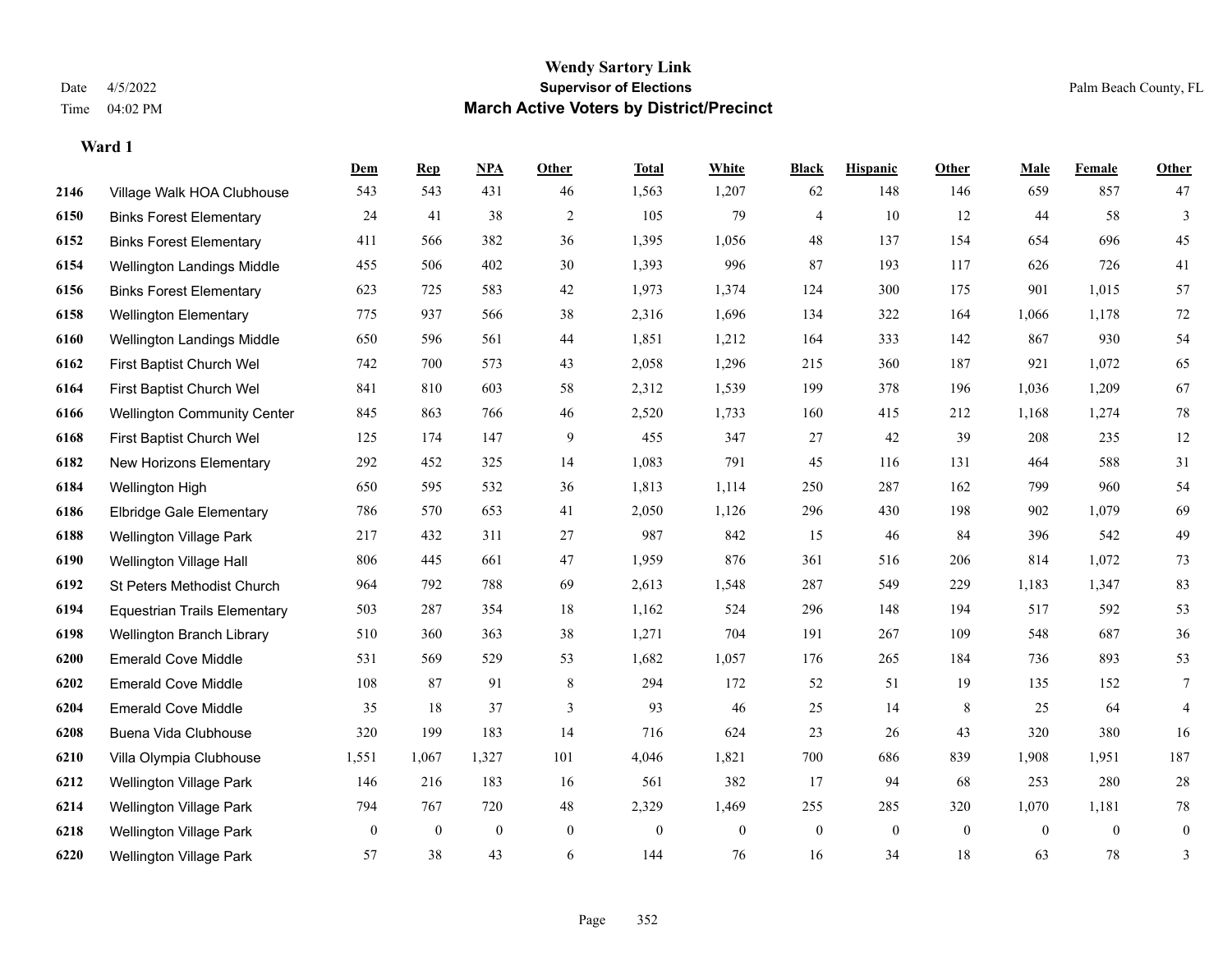| <b>Wendy Sartory Link</b><br><b>Supervisor of Elections</b><br>4/5/2022<br>Date<br><b>March Active Voters by District/Precinct</b><br>04:02 PM<br>Time |                              |              |  |  |  |  |  |  |  |  |
|--------------------------------------------------------------------------------------------------------------------------------------------------------|------------------------------|--------------|--|--|--|--|--|--|--|--|
| Ward 1<br><b>White</b><br><u>NPA</u><br><b>Hispanic</b><br><u>Other</u><br><b>Black</b><br><b>Other</b><br><u>Dem</u><br><b>Total</b><br><b>Rep</b>    | <u>Male</u><br><b>Female</b> | <b>Other</b> |  |  |  |  |  |  |  |  |
| 744<br>1,387<br>306<br>735<br>626<br>46<br>2,151<br>239<br>219<br>1,009<br>6226<br>The Isles at Wellington                                             | 1,053                        | 89           |  |  |  |  |  |  |  |  |
| Ward 1<br>15,039<br>14,099<br>42,895<br>6,691<br>12,778<br>27.094<br>19,292<br>979<br>4,662<br>4,448                                                   | 22,149                       | 1,454        |  |  |  |  |  |  |  |  |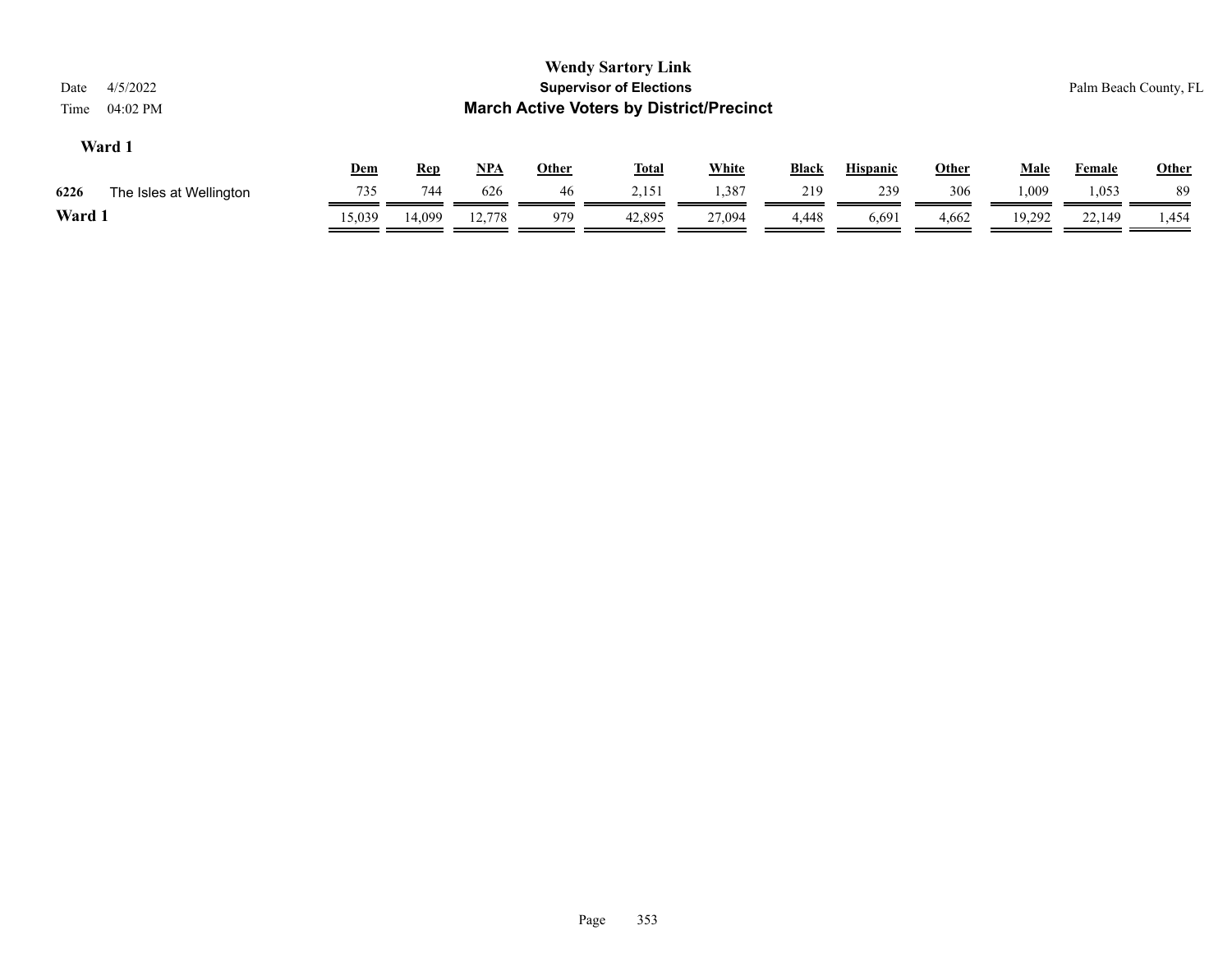| Date<br>Time | 4/5/2022<br>04:02 PM |     |            |          |          | <b>Wendy Sartory Link</b><br><b>Supervisor of Elections</b><br><b>March Active Voters by District/Precinct</b> |              |              |                 |       |             | Palm Beach County, FL |              |
|--------------|----------------------|-----|------------|----------|----------|----------------------------------------------------------------------------------------------------------------|--------------|--------------|-----------------|-------|-------------|-----------------------|--------------|
|              | Ward 1               | Dem | <b>Rep</b> | NPA      | Other    | <u>Total</u>                                                                                                   | <b>White</b> | <b>Black</b> | <b>Hispanic</b> | Other | <b>Male</b> | <b>Female</b>         | <b>Other</b> |
| 6072         | Seminole Ridge High  | 652 | 637        | 639      | 58       | 1,986                                                                                                          | 889          | 392          | 532             | 173   | 922         | 1,040                 | 24           |
| 6073         | Seminole Ridge High  |     |            | $\Omega$ | $\Omega$ | $\theta$                                                                                                       | $\Omega$     | $\Omega$     | $\Omega$        |       | $\Omega$    |                       | $\theta$     |
| Ward 1       |                      | 652 | 637        | 639      | 58       | 1.986                                                                                                          | 889          | 392          | 532             | 173   | 922         | 1,040                 | 24           |
|              |                      |     |            |          |          |                                                                                                                |              |              |                 |       |             |                       |              |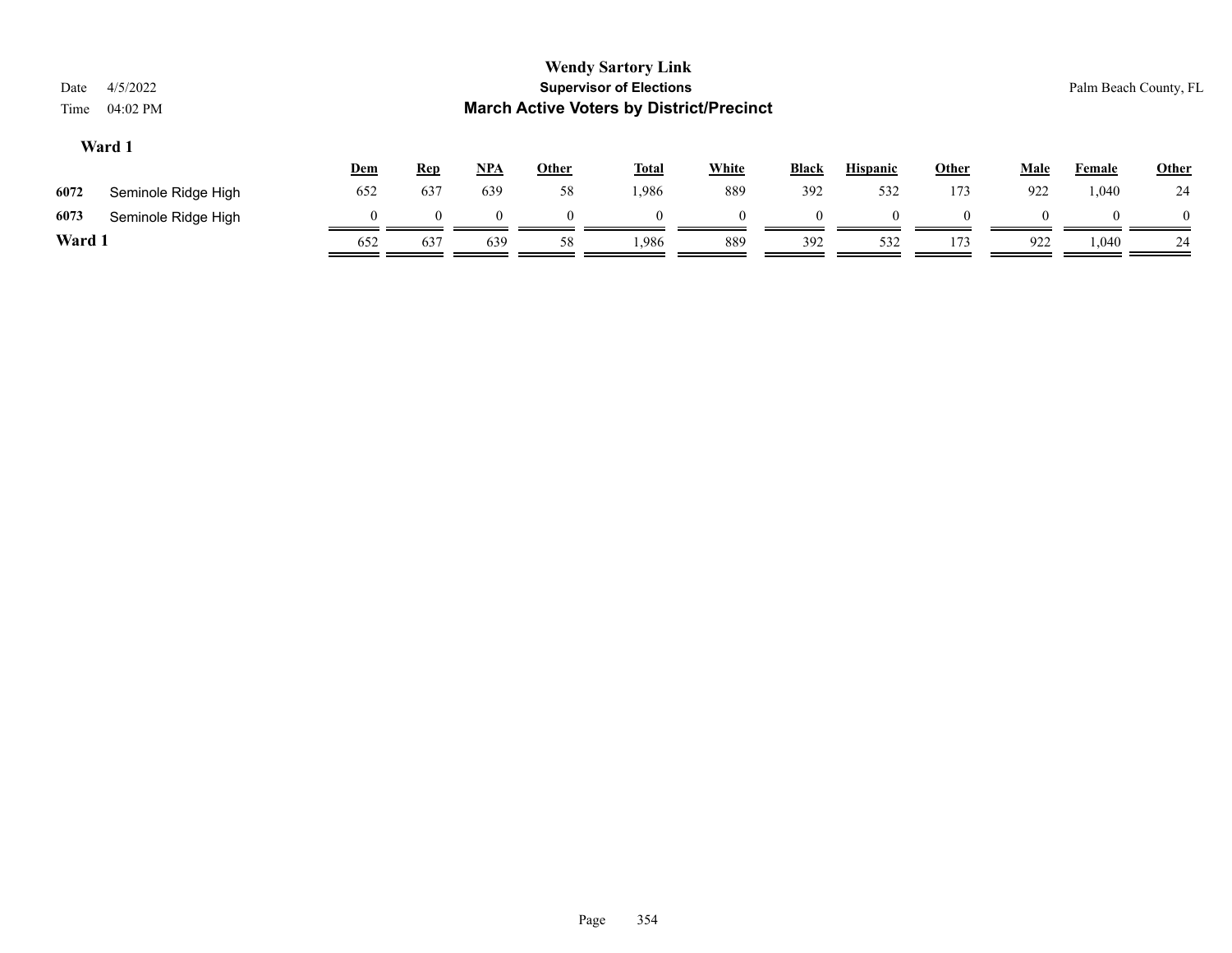#### **Wendy Sartory Link** Date 4/5/2022 **Supervisor of Elections** Palm Beach County, FL Time 04:02 PM **March Active Voters by District/Precinct**

**Dem Rep NPA Other Total White Black Hispanic Other Male Female Other**

# Jeaga Middle 179 91 110 8 388 150 129 37 72 174 202 12 Grassy Waters Elementary 1,029 321 613 49 2,012 587 737 399 289 854 1,087 71 Jeaga Middle 159 73 98 12 342 144 113 62 23 135 196 11 Jeaga Middle 0 0 0 0 0 0 0 0 0 0 0 0 Club Baywinds 822 551 363 35 1,771 1,337 159 165 110 721 1,010 40 Andros Isle POA Clubhouse 843 558 556 38 1,995 1,073 398 300 224 849 1,077 69 Riverwalk Clubhouse 746 714 591 50 2,101 1,641 98 178 184 914 1,126 61 Riverwalk Clubhouse 61 30 32 4 127 56 38 24 9 52 73 2 Riverwalk Clubhouse 100 53 61 8 222 86 63 50 23 97 123 2 Riverwalk Clubhouse 0 0 0 0 0 0 0 0 0 0 0 0 Belvedere Elementary 32 25 34 2 93 67 5 7 14 49 44 0 Belvedere Elementary 1 0 0 0 1 1 0 0 0 1 0 0 Howard Park Community Center 141 88 101 5 335 174 52 73 36 154 172 9 Conniston Middle 423 261 336 16 1,036 404 96 460 76 462 534 40 Belvedere Elementary 555 379 389 27 1,350 1,069 29 147 105 644 663 43 Belvedere Elementary 610 376 501 28 1,515 585 157 614 159 657 765 93 Belvedere Elementary 0 0 0 0 0 0 0 0 0 0 0 0 Belvedere Elementary 146 123 127 9 405 329 17 30 29 198 197 10 St Catherine Church 430 531 361 27 1,349 1,123 40 84 102 604 694 51 2134 STEM Bldg at Cox Science Cent 519 316 427 31 1,293 489 61 628 115 590 648 55 Palmwood Lodge #303 665 458 563 41 1,727 749 81 734 163 790 862 75

| 2138 | Palmwood Lodge #303          | 331   | 158  | 269 | 19 |       | 306      | 83 | 302 | 86       | 368      | 379      | 30             |
|------|------------------------------|-------|------|-----|----|-------|----------|----|-----|----------|----------|----------|----------------|
| 2140 | South Olive Community Center | 569   | 424  | 403 | 36 | 1,432 | l.089    | 33 | 204 | 106      | 667      | 718      | 47             |
| 2142 | Lakeside Presbyterian Church | 280   | 360  | 198 | 19 | 857   | 745      |    | 53  | 56       | 399      | 432      | 26             |
| 2144 | Lakeside Presbyterian Church | 341   | 400  | 274 | 35 | 1,050 | 873      | 18 | 78  | 81       | 486      | 535      | 29             |
| 6066 | Ibis POA Admin Building      | 1,036 | ,100 | 761 | 83 | 2,980 | 2.627    | 85 | 69  | 199      | 1,395    | 1,515    | 70             |
| 6068 | Ibis POA Admin Building      |       |      |     |    |       | $\theta$ |    |     | $\theta$ | $\theta$ | $\theta$ | $\overline{0}$ |
| 6070 | Ironhorse Country Club       | 157   | 257  | 122 |    | 547   | 439      | 36 |     | 51       | 246      | 292      |                |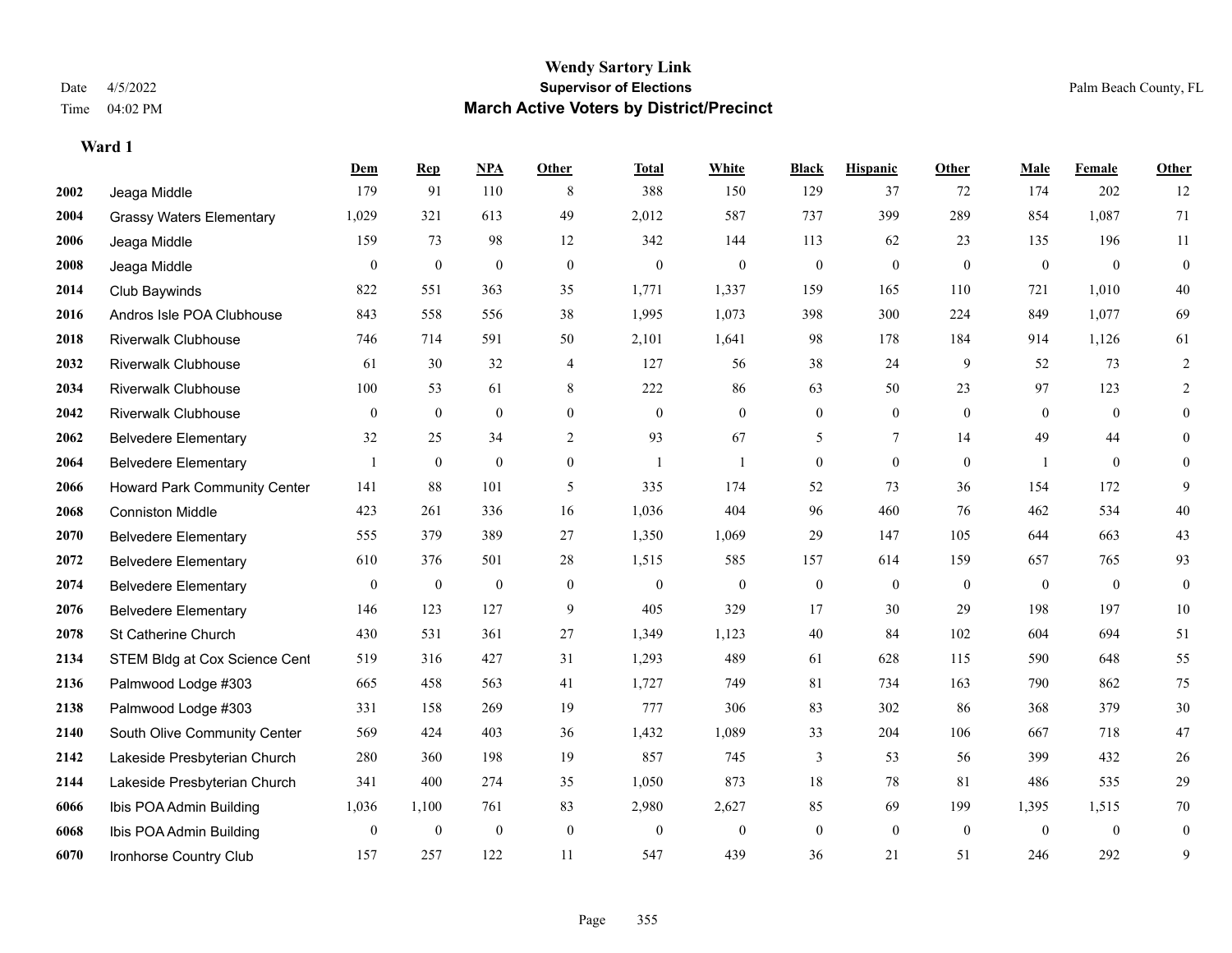#### **Wendy Sartory Link** Date 4/5/2022 **Supervisor of Elections** Palm Beach County, FL Time 04:02 PM **March Active Voters by District/Precinct**

## **Dem Rep NPA Other Total White Black Hispanic Other Male Female Other** Crossroads Baptist Church 0 0 0 0 0 0 0 0 0 0 0 0 Crossroads Baptist Church 285 11 98 7 401 14 337 25 25 130 258 13 Crossroads Baptist Church 1 2 1 0 4 3 0 1 1 3 0 Crossroads Baptist Church 0 0 0 0 0 0 0 0 0 0 0 0 Crossroads Baptist Church 0 0 0 0 0 0 0 0 0 0 0 0 Palm Beach Lakes High 1,429 354 631 47 2,461 818 1,122 304 217 1,001 1,367 93 Ephesus Adventist Academy 1,159 58 238 18 1,473 108 1,202 51 112 604 816 53 Grace Episcopal Church 1,313 164 456 36 1,969 339 1,276 142 212 843 1,038 88 Northboro Elementary 1,050 203 462 32 1,747 470 914 181 182 795 876 76 Pleasant City Community Center 963 247 506 39 1,755 789 636 172 158 875 797 83 Northboro Elementary 455 407 383 33 1,278 1,011 66 88 113 584 656 38 Egret Lake Elementary 493 114 228 10 845 217 387 133 108 376 443 26 Egret Lake Elementary 205 40 99 12 356 54 208 45 49 156 190 10 Egret Lake Elementary 341 104 164 16 625 424 110 49 42 245 364 16 Egret Lake Elementary 20 3 1 0 24 24 0 0 0 7 17 0 Bear Lakes Middle 37 22 16 1 76 28 19 14 15 29 43 4 Whitehall Clubhouse #3 673 479 477 52 1,681 1,047 256 210 168 773 858 50 Bear Lakes Middle 1,314 465 829 58 2,666 1,054 931 379 302 1,169 1,385 112 Palm Beach Lakes High 114 36 73 4 227 82 67 22 56 104 110 13 Salvation Army Activity Hall 608 78 289 14 989 159 525 131 174 424 518 47 Salvation Army Activity Hall 832 309 527 34 1,702 696 548 276 182 678 948 76 U M Church of Palm Beaches 967 434 717 65 2,183 1,041 686 249 207 979 1,136 68 First Christian Church 751 189 330 23 1,293 430 640 105 118 491 759 43 WPB City Fire Station #5 735 418 459 34 1,646 1,017 287 196 146 716 882 48 Roosevelt Elementary 2,049 177 598 37 2,861 283 2,095 265 218 1,156 1,591 114 Chamber of Commerce 411 406 368 54 1,239 935 56 112 136 578 626 35 U M Church of Palm Beaches 290 114 182 13 599 215 219 111 54 258 311 30 U M Church of Palm Beaches 0 0 0 0 0 0 0 0 0 0 0 0